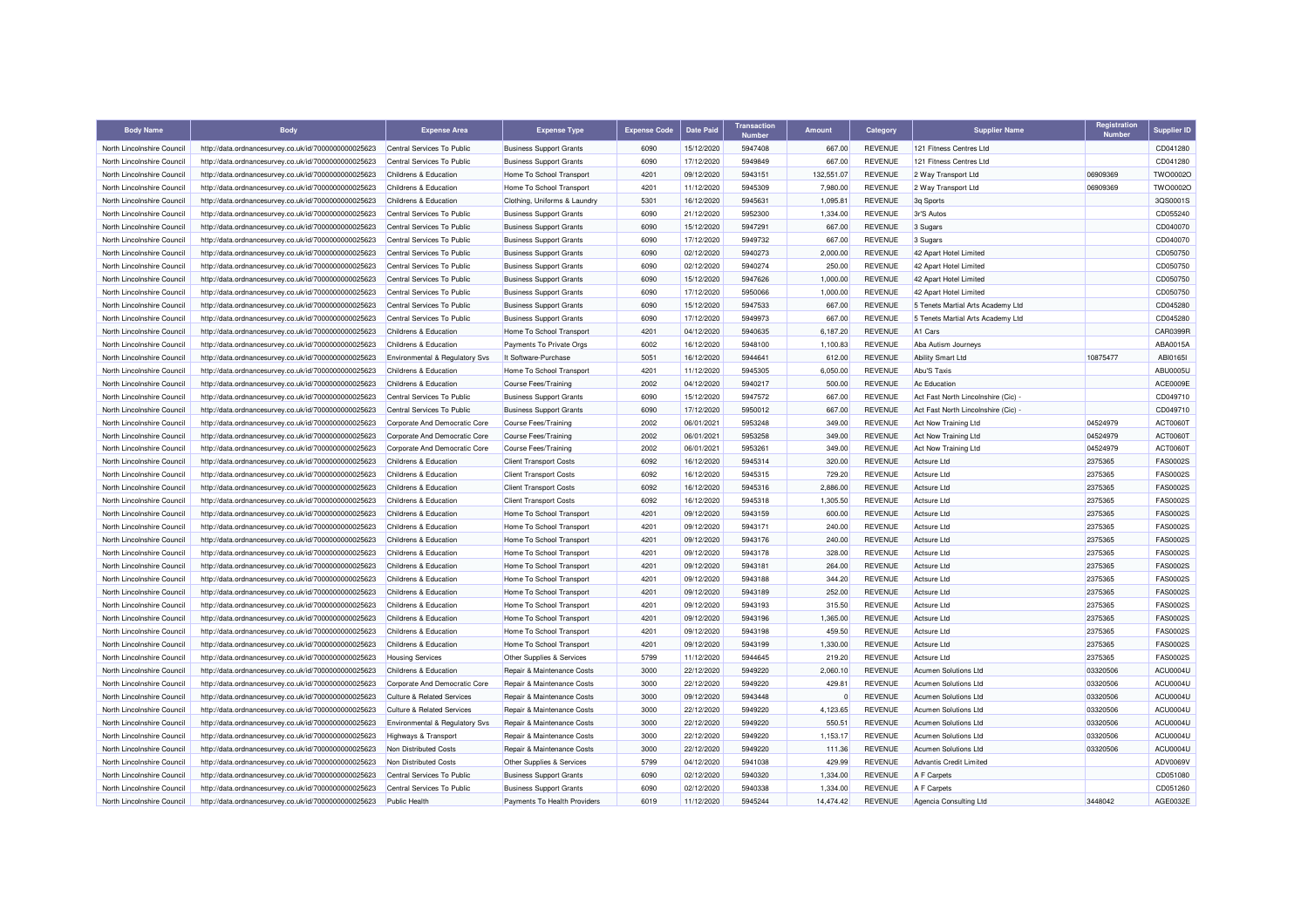| North Lincolnshire Council | http://data.ordnancesurvey.co.uk/id/7000000000025623                                                         | Central Services To Public            | <b>Business Support Grants</b> | 6090 | 09/12/2020 | 5944483 | 1,334.00    | <b>REVENUE</b> | Age Uk Lindsey                             |          | CD053750        |
|----------------------------|--------------------------------------------------------------------------------------------------------------|---------------------------------------|--------------------------------|------|------------|---------|-------------|----------------|--------------------------------------------|----------|-----------------|
| North Lincolnshire Council | http://data.ordnancesurvey.co.uk/id/7000000000025623                                                         | Culture, Env, Reg & Planning Cap      | Consultants                    | A087 | 16/12/2020 | 5945630 | 24,896.80   | CAPITAL        | Ahr Building Consultancy Ltd               |          | AED0001D        |
| North Lincolnshire Council | http://data.ordnancesurvey.co.uk/id/7000000000025623                                                         | <b>Culture &amp; Related Services</b> | Materials                      | 5004 | 04/12/2020 | 5940652 | 1,579.00    | <b>REVENUE</b> | Aitkens Sportsturf Ltd                     |          | AIT0006T        |
| North Lincolnshire Council | http://data.ordnancesurvey.co.uk/id/7000000000025623                                                         | Central Services To Public            | <b>Business Support Grants</b> | 6090 | 16/12/2020 | 5949000 | 1,000.00    | <b>REVENUE</b> | A K Leisure Group Ltd                      |          | CD054560        |
| North Lincolnshire Council | http://data.ordnancesurvey.co.uk/id/7000000000025623                                                         | Central Services To Public            | <b>Business Support Grants</b> | 6090 | 16/12/2020 | 5949001 | 2,000.00    | <b>REVENUE</b> | A K Leisure Group Ltd                      |          | CD054560        |
| North Lincolnshire Council | http://data.ordnancesurvey.co.uk/id/7000000000025623                                                         | Central Services To Public            | <b>Business Support Grants</b> | 6090 | 16/12/2020 | 5949002 | 250.00      | <b>REVENUE</b> | A K Leisure Group Ltd                      |          | CD054560        |
| North Lincolnshire Council | http://data.ordnancesurvey.co.uk/id/7000000000025623                                                         | Central Services To Public            | <b>Business Support Grants</b> | 6090 | 17/12/2020 | 5950133 | 1,000.00    | <b>REVENUE</b> | A K Leisure Group Ltd                      |          | CD054560        |
| North Lincolnshire Council | http://data.ordnancesurvey.co.uk/id/7000000000025623                                                         | Central Services To Public            | <b>Business Support Grants</b> | 6090 | 18/12/2020 | 5950815 | 934.00      | <b>REVENUE</b> | Akphotography                              |          | CD054960        |
| North Lincolnshire Council | http://data.ordnancesurvey.co.uk/id/7000000000025623                                                         | Central Services To Public            | <b>Business Support Grants</b> | 6090 | 04/12/2020 | 5941523 | 934.00      | <b>REVENUE</b> | Alaineâzz S Dinners And Doâzz S            |          | CD052060        |
| North Lincolnshire Council | http://data.ordnancesurvey.co.uk/id/7000000000025623                                                         | Central Services To Public            | <b>Business Support Grants</b> | 6090 | 09/12/2020 | 5944464 | 1,334.00    | <b>REVENUE</b> | Alanâ ¿¿S Watches                          |          | CD053560        |
| North Lincolnshire Council | http://data.ordnancesurvey.co.uk/id/7000000000025623                                                         | <b>Planning Services</b>              | Provisions                     | 5201 | 23/12/2020 | 5953263 | 26,280.00   | <b>REVENUE</b> | Aldi Stores Limited                        |          | ALD0056D        |
| North Lincolnshire Council | http://data.ordnancesurvey.co.uk/id/7000000000025623                                                         | Central Services To Public            | <b>Business Support Grants</b> | 6090 | 02/12/2020 | 5940309 | 1,334.00    | <b>REVENUE</b> | Aletaâ ¿¿S Hair Design Ltd                 |          | CD050970        |
| North Lincolnshire Council | http://data.ordnancesurvey.co.uk/id/7000000000025623                                                         | Central Services To Public            | <b>Business Support Grants</b> | 6090 | 16/12/2020 | 5949030 | 1,334.00    | <b>REVENUE</b> | Alexandra Gifts Of Ashby                   |          | CD054740        |
| North Lincolnshire Council | http://data.ordnancesurvey.co.uk/id/7000000000025623                                                         | Non Distributed Costs                 | Consultancy                    | 5830 | 04/12/2020 | 5941009 | 11,480.72   | <b>REVENUE</b> | <b>Align Property Partners</b>             | 10385861 | ALI00991        |
| North Lincolnshire Council | http://data.ordnancesurvey.co.uk/id/7000000000025623                                                         | Childrens & Education                 | Payments To Private Orgs       | 6002 | 18/12/2020 | 5948763 | 4.288.95    | <b>REVENUE</b> | <b>Alison Fixter</b>                       |          | FIX0036X        |
| North Lincolnshire Council | http://data.ordnancesurvey.co.uk/id/7000000000025623                                                         | Central Services To Public            | <b>Business Support Grants</b> | 6090 | 15/12/2020 | 5947604 | 667.00      | <b>REVENUE</b> | Alkborough Coronation Club & Inst Ltd      |          | CD050070        |
| North Lincolnshire Council | http://data.ordnancesurvey.co.uk/id/7000000000025623                                                         | Central Services To Public            | <b>Business Support Grants</b> | 6090 | 17/12/2020 | 5950044 | 667.00      | <b>REVENUE</b> | Alkborough Coronation Club & Inst Ltd      |          | CD050070        |
| North Lincolnshire Council |                                                                                                              | Central Services To Public            |                                | 6090 | 09/12/2020 | 5944421 | 250.00      | <b>REVENUE</b> |                                            |          | CD053300        |
|                            | http://data.ordnancesurvey.co.uk/id/7000000000025623                                                         |                                       | <b>Business Support Grants</b> |      |            |         |             |                | Allegro Gymnastic Academy                  |          |                 |
| North Lincolnshire Council | http://data.ordnancesurvey.co.uk/id/7000000000025623                                                         | Central Services To Public            | <b>Business Support Grants</b> | 6090 | 09/12/2020 | 5944422 | 2,000.00    | <b>REVENUE</b> | Allegro Gymnastic Academy                  |          | CD053300        |
| North Lincolnshire Council | http://data.ordnancesurvey.co.uk/id/7000000000025623                                                         | Central Services To Public            | <b>Business Support Grants</b> | 6090 | 15/12/2020 | 5947340 | 1,000.00    | <b>REVENUE</b> | Allegro Gymnastic Academy                  |          | CD040560        |
| North Lincolnshire Council | http://data.ordnancesurvey.co.uk/id/7000000000025623                                                         | Central Services To Public            | <b>Business Support Grants</b> | 6090 | 15/12/2020 | 5947652 | 1,000.00    | <b>REVENUE</b> | Allegro Gymnastic Academy                  |          | CD053300        |
| North Lincolnshire Council | http://data.ordnancesurvey.co.uk/id/7000000000025623                                                         | Central Services To Public            | <b>Business Support Grants</b> | 6090 | 17/12/2020 | 5949781 | 1,000.00    | <b>REVENUE</b> | Allegro Gymnastic Academy                  |          | CD040560        |
| North Lincolnshire Council | http://data.ordnancesurvey.co.uk/id/7000000000025623                                                         | Central Services To Public            | <b>Business Support Grants</b> | 6090 | 17/12/2020 | 5950092 | 1,000.00    | <b>REVENUE</b> | Allegro Gymnastic Academy                  |          | CD053300        |
| North Lincolnshire Council | http://data.ordnancesurvey.co.uk/id/7000000000025623                                                         | <b>Adult Social Care</b>              | Gen Office Exp (Incl Postage)  | 5603 | 11/12/2020 | 5940489 | 1,456.17    | <b>REVENUE</b> | Allied Publicity Services (Manchester) Ltd | 681528   | APS0013S        |
| North Lincolnshire Council | http://data.ordnancesurvey.co.uk/id/7000000000025623                                                         | Central Services To Public            | <b>Business Support Grants</b> | 6090 | 04/12/2020 | 5941594 | 934.00      | <b>REVENUE</b> | All Saints Church                          |          | CD052770        |
| North Lincolnshire Council | http://data.ordnancesurvey.co.uk/id/7000000000025623                                                         | Childrens & Education                 | Payments To Private Orgs       | 6002 | 18/12/2020 | 5948741 | 522.24      | <b>REVENUE</b> | Amanda Batty                               |          | <b>BAT0081T</b> |
| North Lincolnshire Council | http://data.ordnancesurvey.co.uk/id/7000000000025623                                                         | Childrens & Education                 | Payments To Private Orgs       | 6002 | 18/12/2020 | 5948764 | 10,409.85   | <b>REVENUE</b> | Amanda Foley                               |          | <b>FOL0034L</b> |
| North Lincolnshire Council | http://data.ordnancesurvey.co.uk/id/7000000000025623                                                         | Central Services To Public            | <b>Business Support Grants</b> | 6090 | 04/12/2020 | 5941488 | 934.00      | <b>REVENUE</b> | Amanda Lattimore                           |          | CD051710        |
| North Lincolnshire Council | http://data.ordnancesurvey.co.uk/id/7000000000025623                                                         | Central Services To Public            | <b>Business Support Grants</b> | 6090 | 15/12/2020 | 5947516 | 667.00      | <b>REVENUE</b> | Amanda Louise Academy Of Dance             |          | CD045110        |
| North Lincolnshire Council | http://data.ordnancesurvey.co.uk/id/7000000000025623                                                         | Central Services To Public            | <b>Business Support Grants</b> | 6090 | 17/12/2020 | 5949956 | 667.00      | <b>REVENUE</b> | Amanda Louise Academy Of Dance             |          | CD045110        |
| North Lincolnshire Council | http://data.ordnancesurvey.co.uk/id/7000000000025623                                                         | <b>Adult Social Care</b>              | Payments To Private Orgs       | 6002 | 18/12/2020 | 5948642 | 561.72      | <b>REVENUE</b> | Amara Care                                 | 4459044  | AMA0002A        |
| North Lincolnshire Council | http://data.ordnancesurvey.co.uk/id/7000000000025623                                                         | <b>Adult Social Care</b>              | Payments To Private Orgs       | 6002 | 18/12/2020 | 5948643 | 39,697.08   | <b>REVENUE</b> | Amara Care                                 | 4459044  | AMA0002/        |
| North Lincolnshire Council | http://data.ordnancesurvey.co.uk/id/7000000000025623                                                         | Adult Social Care                     | Payments To Private Orgs       | 6002 | 18/12/2020 | 5948643 | 1,654.00    | <b>REVENUE</b> | Amara Care                                 | 4459044  | AMA0002A        |
| North Lincolnshire Council | http://data.ordnancesurvey.co.uk/id/7000000000025623                                                         | <b>Adult Social Care</b>              | <b>Equipment Purchase</b>      | 5001 | 11/12/2020 | 5945411 | 312.45      | <b>REVENUE</b> | Amazon Payments Uk Ltd                     |          | AMA0016A        |
| North Lincolnshire Council | http://data.ordnancesurvey.co.uk/id/7000000000025623                                                         | <b>Culture &amp; Related Services</b> | Other Supplies & Services      | 5799 | 09/12/2020 | 5943468 | 10,000.00   | <b>REVENUE</b> | Amber Tree Care                            |          | <b>AMB0017E</b> |
| North Lincolnshire Council | http://data.ordnancesurvey.co.uk/id/7000000000025623                                                         | Adult Social Care Capital             | Other Costs                    | A085 | 18/12/2020 | 5949147 | 1,237.26    | CAPITAL        | Ambre-Stone Ltd                            | 11108770 | <b>AMB0080E</b> |
| North Lincolnshire Council | http://data.ordnancesurvey.co.uk/id/7000000000025623                                                         | Childrens & Education                 | <b>Heating Fuels</b>           | 3104 | 04/12/2020 | 5940483 | 542.89      | <b>REVENUE</b> | Amp Biomass Fuels Ltd                      | 5735950  | AMP0041F        |
| North Lincolnshire Council | http://data.ordnancesurvey.co.uk/id/7000000000025623                                                         | <b>Culture &amp; Related Services</b> | <b>Heating Fuels</b>           | 3104 | 04/12/2020 | 5940480 | 1,445.34    | <b>REVENUE</b> | Amp Biomass Fuels Ltd                      | 5735950  | <b>AMP0041F</b> |
| North Lincolnshire Council | http://data.ordnancesurvey.co.uk/id/7000000000025623                                                         | <b>Culture &amp; Related Services</b> | <b>Heating Fuels</b>           | 3104 | 04/12/2020 | 5940481 | 1,254.40    | <b>REVENUE</b> | Amp Biomass Fuels Ltd                      | 5735950  | <b>AMP0041F</b> |
| North Lincolnshire Council | http://data.ordnancesurvey.co.uk/id/7000000000025623                                                         | <b>Culture &amp; Related Services</b> | <b>Heating Fuels</b>           | 3104 | 22/12/2020 | 5951352 | 1,720.32    | <b>REVENUE</b> | Amp Biomass Fuels Ltd                      | 5735950  | AMP0041F        |
| North Lincolnshire Council | http://data.ordnancesurvey.co.uk/id/7000000000025623                                                         | <b>Culture &amp; Related Services</b> | <b>Heating Fuels</b>           | 3104 | 22/12/2020 | 5951353 | 3,046.68    | <b>REVENUE</b> | Amp Biomass Fuels Ltd                      | 5735950  | <b>AMP0041F</b> |
| North Lincolnshire Council | http://data.ordnancesurvey.co.uk/id/7000000000025623                                                         | <b>Culture &amp; Related Services</b> | <b>Heating Fuels</b>           | 3104 | 22/12/2020 | 5951357 | 1.120.00    | <b>REVENUE</b> | Amp Biomass Fuels Ltd                      | 5735950  | AMP0041F        |
| North Lincolnshire Council | http://data.ordnancesurvey.co.uk/id/7000000000025623                                                         | Highways & Transport                  | <b>Heating Fuels</b>           | 3104 | 04/12/2020 | 5940479 | 593.18      | <b>REVENUE</b> | Amp Biomass Fuels Ltd                      | 5735950  | <b>AMP0041F</b> |
| North Lincolnshire Council | http://data.ordnancesurvey.co.uk/id/7000000000025623                                                         | <b>Highways &amp; Transport</b>       | <b>Heating Fuels</b>           | 3104 | 04/12/2020 | 5940482 | 954.44      | <b>REVENUE</b> | Amp Biomass Fuels Ltd                      | 5735950  | <b>AMP0041F</b> |
| North Lincolnshire Council | http://data.ordnancesurvey.co.uk/id/7000000000025623                                                         | <b>Highways &amp; Transport</b>       | <b>Heating Fuels</b>           | 3104 | 22/12/2020 | 5951355 | 622.17      | <b>REVENUE</b> | Amp Biomass Fuels Ltd                      | 5735950  | <b>AMP0041F</b> |
| North Lincolnshire Council | http://data.ordnancesurvey.co.uk/id/7000000000025623                                                         | <b>Adult Social Care</b>              | Payments To Private Orgs       | 6002 | 18/12/2020 | 5948647 | $-737.91$   | <b>REVENUE</b> | Amphion Home Care Services Ltd             | 03480829 | <b>AMP0002F</b> |
| North Lincolnshire Council | http://data.ordnancesurvey.co.uk/id/7000000000025623                                                         | <b>Adult Social Care</b>              | Payments To Private Orgs       | 6002 | 18/12/2020 | 5948648 | $-3,184.06$ | <b>REVENUE</b> | Amphion Home Care Services Ltd             | 03480829 | AMP0002F        |
| North Lincolnshire Council | http://data.ordnancesurvey.co.uk/id/7000000000025623                                                         | <b>Adult Social Care</b>              | Payments To Private Orgs       | 6002 | 18/12/2020 | 5948649 | 1,068.98    | <b>REVENUE</b> | Amphion Home Care Services Ltd             | 03480829 | <b>AMP0002F</b> |
| North Lincolnshire Council | http://data.ordnancesurvey.co.uk/id/7000000000025623                                                         | <b>Adult Social Care</b>              | Payments To Private Orgs       | 6002 | 18/12/2020 | 5948649 | 131,824.99  | <b>REVENUE</b> | Amphion Home Care Services Ltd             | 03480829 | <b>AMP0002F</b> |
| North Lincolnshire Council | http://data.ordnancesurvey.co.uk/id/7000000000025623                                                         | Central Services To Public            | <b>Business Support Grants</b> | 6090 | 16/12/2020 | 5948551 | 934.00      | <b>REVENUE</b> | <b>A&amp;M Printing</b>                    |          | CD053980        |
| North Lincolnshire Council | http://data.ordnancesurvey.co.uk/id/7000000000025623                                                         | Childrens & Education                 | Home To School Transport       | 4201 | 16/12/2020 | 5945945 | 25,179.00   | <b>REVENUE</b> | Amvale Medical Transport Ltd               |          | AMV0003V        |
| North Lincolnshire Council |                                                                                                              | Childrens & Education                 | Home To School Transport       | 4201 | 16/12/2020 | 5945947 | 21,112.00   | <b>REVENUE</b> | Amvale Medical Transport Ltd               |          | AMV0003\        |
| North Lincolnshire Council | http://data.ordnancesurvey.co.uk/id/7000000000025623<br>http://data.ordnancesurvey.co.uk/id/7000000000025623 | Central Services To Public            | <b>Business Support Grants</b> | 6090 | 09/12/2020 | 5944484 | 1,334.00    | <b>REVENUE</b> | Amys Home Hair Limited                     |          | CD053760        |
|                            |                                                                                                              |                                       |                                |      |            |         |             |                |                                            |          |                 |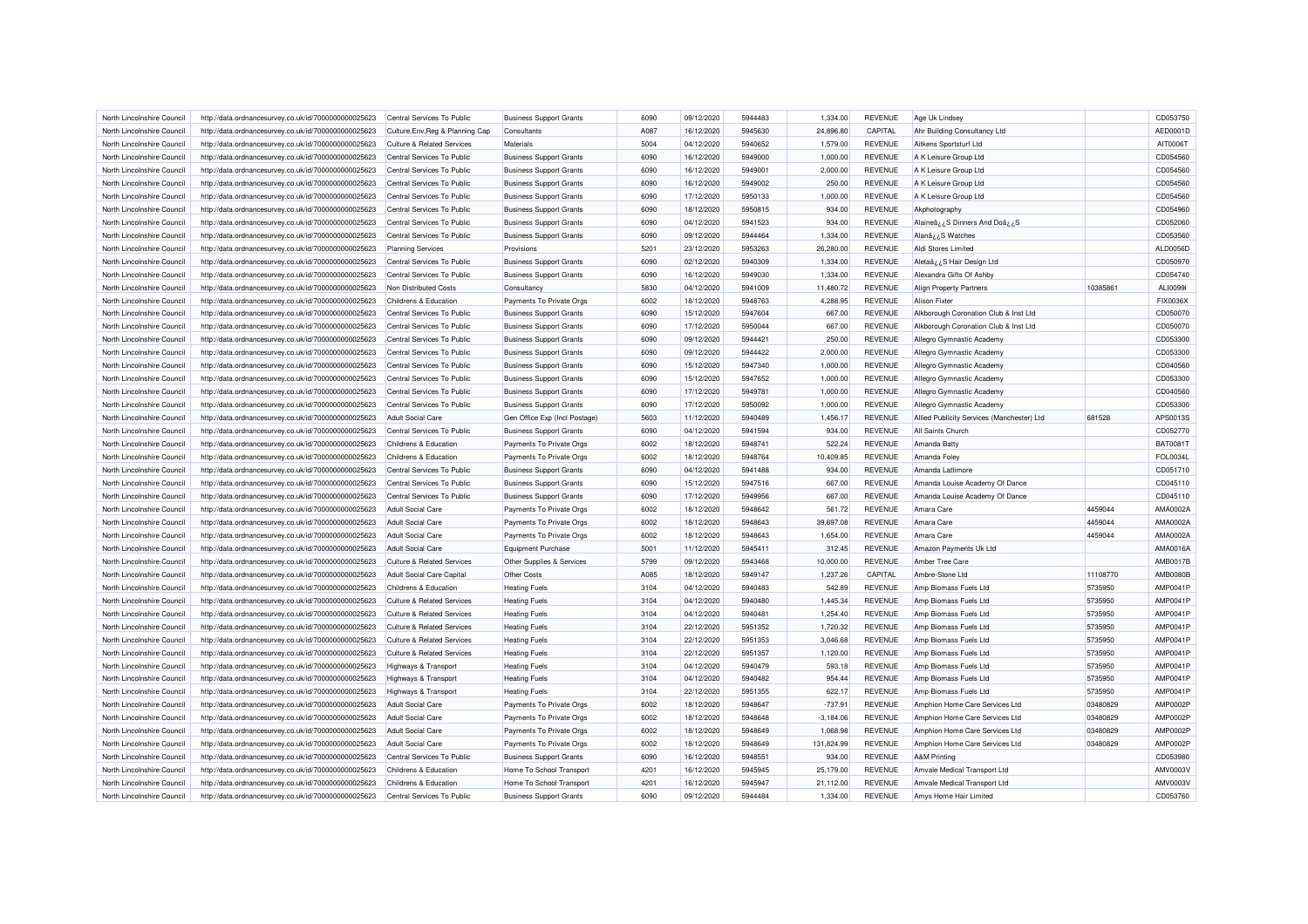| North Lincolnshire Council | http://data.ordnancesurvey.co.uk/id/7000000000025623 | Central Services To Public     | <b>Business Support Grants</b>           | 6090         | 15/12/2020 | 5947484 | 667.00      | REVENUE                          | Ancholme Valley Heritage Trust Ltd      |          | CD042160             |
|----------------------------|------------------------------------------------------|--------------------------------|------------------------------------------|--------------|------------|---------|-------------|----------------------------------|-----------------------------------------|----------|----------------------|
| North Lincolnshire Council | http://data.ordnancesurvey.co.uk/id/7000000000025623 | Central Services To Public     | <b>Business Support Grants</b>           | 6090         | 15/12/2020 | 5947485 | 467.00      | <b>REVENUE</b>                   | Ancholme Valley Heritage Trust Ltd      |          | CD042170             |
| North Lincolnshire Council | http://data.ordnancesurvey.co.uk/id/7000000000025623 | Central Services To Public     | <b>Business Support Grants</b>           | 6090         | 17/12/2020 | 5949925 | 667.00      | <b>REVENUE</b>                   | Ancholme Valley Heritage Trust Ltd      |          | CD042160             |
| North Lincolnshire Council | http://data.ordnancesurvey.co.uk/id/7000000000025623 | Central Services To Public     | <b>Business Support Grants</b>           | 6090         | 17/12/2020 | 5949926 | 467.00      | <b>REVENUE</b>                   | Ancholme Valley Heritage Trust Ltd      |          | CD042170             |
| North Lincolnshire Council | http://data.ordnancesurvey.co.uk/id/7000000000025623 | <b>Adult Social Care</b>       | Payments To Health Providers             | 6019         | 11/12/2020 | 5945233 | 1,267.12    | <b>REVENUE</b>                   | Ancora Medical Practice                 |          | <b>KEN0064N</b>      |
| North Lincolnshire Council | http://data.ordnancesurvey.co.uk/id/7000000000025623 | Central Services To Public     | <b>Business Support Grants</b>           | 6090         | 02/12/2020 | 5940270 | 1,334.00    | <b>REVENUE</b>                   | S Hilltop Cafeن S Hilltop               |          | CD050730             |
| North Lincolnshire Council | http://data.ordnancesurvey.co.uk/id/7000000000025623 | Central Services To Public     | <b>Business Support Grants</b>           | 6090         | 15/12/2020 | 5947624 | 667.00      | <b>REVENUE</b>                   | Andreaâ ¿¿S Hilltop Cafe                |          | CD050730             |
| North Lincolnshire Council | http://data.ordnancesurvey.co.uk/id/7000000000025623 | Central Services To Public     | <b>Business Support Grants</b>           | 6090         | 17/12/2020 | 5950064 | 667.00      | <b>REVENUE</b>                   | Andrea $\frac{a}{2}$ ¿.S Hilltop Cafe   |          | CD050730             |
| North Lincolnshire Council | http://data.ordnancesurvey.co.uk/id/7000000000025623 | Central Services To Public     | <b>Business Support Grants</b>           | 6090         | 15/12/2020 | 5947507 | 1,000.00    | <b>REVENUE</b>                   | Animal Heaven                           |          | CD044620             |
| North Lincolnshire Council | http://data.ordnancesurvey.co.uk/id/7000000000025623 | Central Services To Public     | <b>Business Support Grants</b>           | 6090         | 17/12/2020 | 5949947 | 1,000.00    | <b>REVENUE</b>                   | Animal Heaver                           |          | CD044620             |
| North Lincolnshire Council | http://data.ordnancesurvey.co.uk/id/7000000000025623 | <b>Planning Services</b>       | <b>Cleaning Services &amp; Contracts</b> | 3311         | 11/12/2020 | 5945255 | 210.95      | <b>REVENUE</b>                   | Ankef Ltd                               | 5379286  | ANK0001K             |
| North Lincolnshire Council | http://data.ordnancesurvey.co.uk/id/7000000000025623 | Central Services To Public     | <b>Business Support Grants</b>           | 6090         | 04/12/2020 | 5941485 | 934.00      | <b>REVENUE</b>                   | Anna Gawlowska                          |          | CD051680             |
| North Lincolnshire Council | http://data.ordnancesurvey.co.uk/id/7000000000025623 | Corporate And Democratic Core  | It Software-Purchase                     | 5051         | 16/12/2020 | 5948109 | 3,750.00    | <b>REVENUE</b>                   | Ans Group Ltd                           | 03176761 | <b>ANS0020S</b>      |
| North Lincolnshire Council | http://data.ordnancesurvey.co.uk/id/7000000000025623 | Central Services To Public     | <b>Business Support Grants</b>           | 6090         | 04/12/2020 | 5941533 | 653.00      | <b>REVENUE</b>                   | Anthony A Taylor                        |          | CD052160             |
| North Lincolnshire Council | http://data.ordnancesurvey.co.uk/id/7000000000025623 | Fin&Inv I&E                    | Provisions                               | 5201         | 11/12/2020 | 5944824 | 358.20      | <b>REVENUE</b>                   | Apetito Ltd                             | 00233851 | APE0008E             |
| North Lincolnshire Council | http://data.ordnancesurvey.co.uk/id/7000000000025623 | Central Services To Public     | <b>Business Support Grants</b>           | 6090         | 18/12/2020 | 5950812 | 934.00      | <b>REVENUE</b>                   | Apicius Catering                        |          | CD054930             |
| North Lincolnshire Council | http://data.ordnancesurvey.co.uk/id/7000000000025623 | Central Services To Public     | <b>Business Support Grants</b>           | 6090         | 09/12/2020 | 5944443 | 2,000.00    | <b>REVENUE</b>                   | Appleby Frodingham Sports & Social Club |          | CD053410             |
| North Lincolnshire Council | http://data.ordnancesurvey.co.uk/id/7000000000025623 | Central Services To Public     | <b>Business Support Grants</b>           | 6090         | 09/12/2020 | 5944444 | 250.00      | <b>REVENUE</b>                   | Appleby Frodingham Sports & Social Club |          | CD053410             |
| North Lincolnshire Council | http://data.ordnancesurvey.co.uk/id/7000000000025623 | Central Services To Public     | <b>Business Support Grants</b>           | 6090         | 15/12/2020 | 5947662 | 1,000.00    | <b>REVENUE</b>                   | Appleby Frodingham Sports & Social Club |          | CD053410             |
| North Lincolnshire Council |                                                      | Central Services To Public     |                                          | 6090         | 17/12/2020 | 5950102 | 1,000.00    | <b>REVENUE</b>                   | Appleby Frodingham Sports & Social Club |          | CD053410             |
| North Lincolnshire Council | http://data.ordnancesurvey.co.uk/id/7000000000025623 | Central Services To Public     | <b>Business Support Grants</b>           | 6090         |            | 5947551 | 1,000.00    | <b>REVENUE</b>                   |                                         |          |                      |
|                            | http://data.ordnancesurvey.co.uk/id/7000000000025623 |                                | <b>Business Support Grants</b>           |              | 15/12/2020 |         |             |                                  | Appleby Frodingham Sports & Social Club |          | CD045460             |
| North Lincolnshire Council | http://data.ordnancesurvey.co.uk/id/7000000000025623 | Central Services To Public     | <b>Business Support Grants</b>           | 6090<br>6090 | 17/12/2020 | 5949991 | 1,000.00    | <b>REVENUE</b><br><b>REVENUE</b> | Appleby Frodingham Sports & Social Club |          | CD045460<br>CD042480 |
| North Lincolnshire Council | http://data.ordnancesurvey.co.uk/id/7000000000025623 | Central Services To Public     | <b>Business Support Grants</b>           |              | 15/12/2020 | 5947489 | 467.00      |                                  | Appleby Village Hall                    |          |                      |
| North Lincolnshire Council | http://data.ordnancesurvey.co.uk/id/7000000000025623 | Central Services To Public     | <b>Business Support Grants</b>           | 6090         | 17/12/2020 | 5949930 | 467.00      | <b>REVENUE</b>                   | Appleby Village Hall                    |          | CD042480             |
| North Lincolnshire Council | http://data.ordnancesurvey.co.uk/id/7000000000025623 | Central Services To Public     | <b>Business Support Grants</b>           | 6090         | 15/12/2020 | 5947476 | 667.00      | <b>REVENUE</b>                   | Applewood Country Cattery               |          | CD042000             |
| North Lincolnshire Council | http://data.ordnancesurvey.co.uk/id/7000000000025623 | Central Services To Public     | <b>Business Support Grants</b>           | 6090         | 17/12/2020 | 5949917 | 667.00      | <b>REVENUE</b>                   | <b>Applewood Country Cattery</b>        |          | CD042000             |
| North Lincolnshire Council | http://data.ordnancesurvey.co.uk/id/7000000000025623 | Environmental & Regulatory Svs | Other Supplies & Services                | 5799         | 11/12/2020 | 5933819 | 615.00      | <b>REVENUE</b>                   | Apse                                    |          | APS0007S             |
| North Lincolnshire Council | http://data.ordnancesurvey.co.uk/id/7000000000025623 | Central Services To Public     | <b>Business Support Grants</b>           | 6090         | 15/12/2020 | 5947379 | 700.00      | <b>REVENUE</b>                   | Aquanauts Swimming Ltd                  |          | CD040970             |
| North Lincolnshire Council | http://data.ordnancesurvey.co.uk/id/7000000000025623 | Central Services To Public     | <b>Business Support Grants</b>           | 6090         | 17/12/2020 | 5949820 | 700.00      | <b>REVENUE</b>                   | Aquanauts Swimming Ltd                  |          | CD040970             |
| North Lincolnshire Council | http://data.ordnancesurvey.co.uk/id/7000000000025623 | Environmental & Regulatory Svs | Clothing, Uniforms & Laundry             | 5301         | 06/01/2021 | 5953635 | 279.62      | <b>REVENUE</b>                   | Arco Ltd                                | 133804   | ARC0001C             |
| North Lincolnshire Council | http://data.ordnancesurvey.co.uk/id/7000000000025623 | Childrens & Education          | Home To School Transport                 | 4201         | 09/12/2020 | 5941852 | 5,163.00    | <b>REVENUE</b>                   | Aria Cars                               |          | ARI00021             |
| North Lincolnshire Council | http://data.ordnancesurvey.co.uk/id/7000000000025623 | Childrens & Education          | Home To School Transport                 | 4201         | 22/12/2020 | 5951336 | 3,289.00    | <b>REVENUE</b>                   | Aria Cars                               |          | ARI00021             |
| North Lincolnshire Council | http://data.ordnancesurvey.co.uk/id/7000000000025623 | Central Services To Public     | <b>Business Support Grants</b>           | 6090         | 15/12/2020 | 5947470 | 667.00      | <b>REVENUE</b>                   | Arialtrail I td                         |          | CD041920             |
| North Lincolnshire Council | http://data.ordnancesurvey.co.uk/id/7000000000025623 | Central Services To Public     | <b>Business Support Grants</b>           | 6090         | 17/12/2020 | 5949911 | 667.00      | <b>REVENUE</b>                   | Arialtrail Ltd                          |          | CD041920             |
| North Lincolnshire Council | http://data.ordnancesurvey.co.uk/id/7000000000025623 | Central Services To Public     | <b>Business Support Grants</b>           | 6090         | 15/12/2020 | 5947423 | 667.00      | <b>REVENUE</b>                   | Arman Restaurant Ltd T/A Mumbai Lounge  |          | CD041430             |
| North Lincolnshire Council | http://data.ordnancesurvey.co.uk/id/7000000000025623 | Central Services To Public     | <b>Business Support Grants</b>           | 6090         | 17/12/2020 | 5949864 | 667.00      | <b>REVENUE</b>                   | Arman Restaurant Ltd T/A Mumbai Lounge  |          | CD041430             |
| North Lincolnshire Council | http://data.ordnancesurvey.co.uk/id/7000000000025623 | <b>Housing Services</b>        | Other Supplies & Services                | 5799         | 02/12/2020 | 5939901 | 1,609.70    | <b>REVENUE</b>                   | <b>Arties Mill</b>                      |          | ART00281             |
| North Lincolnshire Council | http://data.ordnancesurvey.co.uk/id/7000000000025623 | <b>Housing Services</b>        | Other Supplies & Services                | 5799         | 18/12/2020 | 5943419 | $-1,609.70$ | <b>REVENUE</b>                   | <b>Arties Mill</b>                      |          | ART00287             |
| North Lincolnshire Council | http://data.ordnancesurvey.co.uk/id/7000000000025623 | <b>Housing Services</b>        | Other Supplies & Services                | 5799         | 18/12/2020 | 5948695 | 1,571.62    | <b>REVENUE</b>                   | <b>Arties Mill</b>                      |          | ART0028T             |
| North Lincolnshire Council | http://data.ordnancesurvey.co.uk/id/7000000000025623 | <b>Housing Services</b>        | Other Supplies & Services                | 5799         | 18/12/2020 | 5949400 | 2,057.40    | <b>REVENUE</b>                   | <b>Arties Mill</b>                      |          | ART00281             |
| North Lincolnshire Council | http://data.ordnancesurvey.co.uk/id/7000000000025623 | <b>Planning Services</b>       | Provisions                               | 5201         | 23/12/2020 | 5953264 | 662.40      | <b>REVENUE</b>                   | Asda Stores Ltd                         |          | ASD0003D             |
| North Lincolnshire Council | http://data.ordnancesurvey.co.uk/id/7000000000025623 | <b>Planning Services</b>       | Provisions                               | 5201         | 23/12/2020 | 5953265 | 5,126.40    | <b>REVENUE</b>                   | Asda Stores Ltd                         |          | ASD0003D             |
| North Lincolnshire Council | http://data.ordnancesurvey.co.uk/id/7000000000025623 | Central Services To Public     | <b>Business Support Grants</b>           | 6090         | 15/12/2020 | 5947346 | 667.00      | <b>REVENUE</b>                   | Ash Bey Ltd                             |          | CD040630             |
| North Lincolnshire Council | http://data.ordnancesurvey.co.uk/id/7000000000025623 | Central Services To Public     | <b>Business Support Grants</b>           | 6090         | 17/12/2020 | 5949787 | 667.00      | <b>REVENUE</b>                   | Ash Bey Ltd                             |          | CD040630             |
| North Lincolnshire Council | http://data.ordnancesurvey.co.uk/id/7000000000025623 | Central Services To Public     | <b>Business Support Grants</b>           | 6090         | 02/12/2020 | 5940308 | 1,334.00    | <b>REVENUE</b>                   | Ashby Carpets And Vinyls                |          | CD050960             |
| North Lincolnshire Council | http://data.ordnancesurvey.co.uk/id/7000000000025623 | Childrens & Education          | Home To School Transport                 | 4201         | 04/12/2020 | 5941140 | 37,589.50   | <b>REVENUE</b>                   | Ashby Cars Ltd                          |          | ROQ0001Q             |
| North Lincolnshire Council | http://data.ordnancesurvey.co.uk/id/7000000000025623 | Central Services To Public     | <b>Business Support Grants</b>           | 6090         | 09/12/2020 | 5944475 | 1,334.00    | <b>REVENUE</b>                   | Ashby Community Association             |          | CD053670             |
| North Lincolnshire Council | http://data.ordnancesurvey.co.uk/id/7000000000025623 | Central Services To Public     | <b>Business Support Grants</b>           | 6090         | 15/12/2020 | 5947668 | 467.00      | <b>REVENUE</b>                   | Ashby Community Association             |          | CD053670             |
| North Lincolnshire Council | http://data.ordnancesurvey.co.uk/id/7000000000025623 | Central Services To Public     | <b>Business Support Grants</b>           | 6090         | 17/12/2020 | 5950108 | 467.00      | <b>REVENUE</b>                   | Ashby Community Association             |          | CD053670             |
| North Lincolnshire Council | http://data.ordnancesurvey.co.uk/id/7000000000025623 | Childrens & Education          | Rents                                    | 3201         | 11/12/2020 | 5945212 | 459.00      | <b>REVENUE</b>                   | Ashby Community Association             |          | ASH0114H             |
| North Lincolnshire Council | http://data.ordnancesurvey.co.uk/id/7000000000025623 | Childrens & Education          | Rents                                    | 3201         | 11/12/2020 | 5945216 | 255.00      | <b>REVENUE</b>                   | Ashby Community Association             |          | ASH0114H             |
| North Lincolnshire Council | http://data.ordnancesurvey.co.uk/id/7000000000025623 | Central Services To Public     | <b>Business Support Grants</b>           | 6090         | 15/12/2020 | 5947375 | 700.00      | <b>REVENUE</b>                   | Ashby Decoy Golf Club                   |          | CD040930             |
| North Lincolnshire Council | http://data.ordnancesurvey.co.uk/id/7000000000025623 | Central Services To Public     | <b>Business Support Grants</b>           | 6090         | 17/12/2020 | 5949816 | 700.00      | <b>REVENUE</b>                   | Ashby Decoy Golf Club                   |          | CD040930             |
|                            |                                                      |                                |                                          |              |            |         |             |                                  |                                         |          |                      |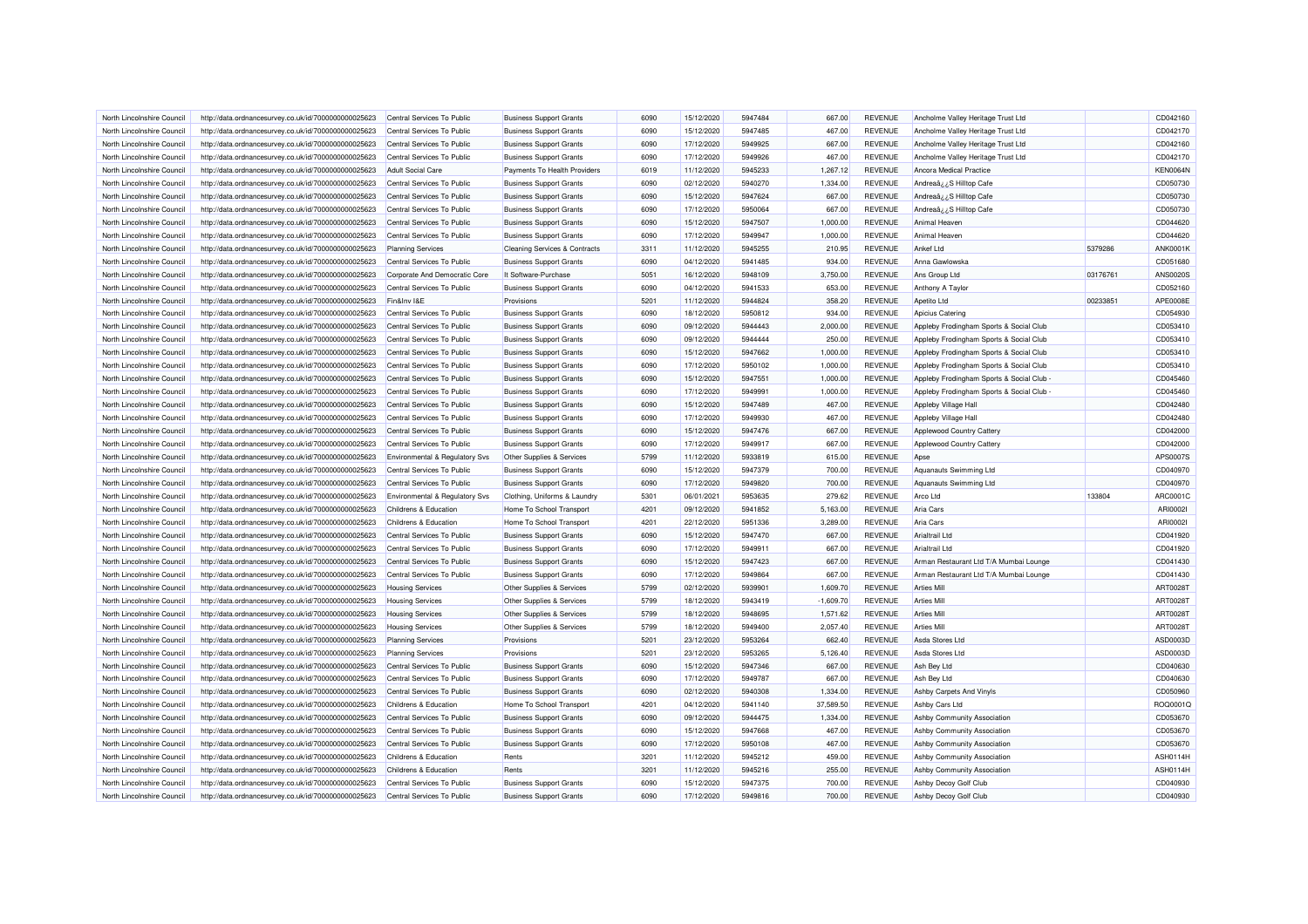| North Lincolnshire Council | http://data.ordnancesurvey.co.uk/id/7000000000025623 | Central Services To Public       | <b>Business Support Grants</b> | 6090 | 15/12/2020 | 5947469 | 1.000.00       | <b>REVENUE</b> | Ashby Mill Road Club             |          | CD041910        |
|----------------------------|------------------------------------------------------|----------------------------------|--------------------------------|------|------------|---------|----------------|----------------|----------------------------------|----------|-----------------|
| North Lincolnshire Council | http://data.ordnancesurvey.co.uk/id/7000000000025623 | Central Services To Public       | <b>Business Support Grants</b> | 6090 | 17/12/2020 | 5949910 | 1,000.00       | <b>REVENUE</b> | Ashby Mill Road Club             |          | CD041910        |
| North Lincolnshire Council | http://data.ordnancesurvey.co.uk/id/7000000000025623 | <b>Adult Social Care</b>         | Payments To Health Providers   | 6019 | 04/12/2020 | 5939936 | 1,083.90       | <b>REVENUE</b> | Ashby Turn Primary Care Partners |          | <b>ASH0208H</b> |
| North Lincolnshire Council | http://data.ordnancesurvey.co.uk/id/7000000000025623 | <b>Public Health</b>             | Payments To Health Providers   | 6019 | 04/12/2020 | 5939936 | 2,040.00       | <b>REVENUE</b> | Ashby Turn Primary Care Partners |          | <b>ASH0208H</b> |
| North Lincolnshire Council | http://data.ordnancesurvey.co.uk/id/7000000000025623 | Central Services To Public       | <b>Business Support Grants</b> | 6090 | 02/12/2020 | 5940324 | 1,334.00       | <b>REVENUE</b> | A&S Home Furnishings             |          | CD051120        |
| North Lincolnshire Council | http://data.ordnancesurvey.co.uk/id/7000000000025623 | Childrens & Education            | Home To School Transport       | 4201 | 16/12/2020 | 5945950 | 22,030.00      | <b>REVENUE</b> | Ash Taxis                        |          | ASH0070H        |
| North Lincolnshire Council | http://data.ordnancesurvey.co.uk/id/7000000000025623 | Central Services To Public       | <b>Business Support Grants</b> | 6090 | 04/12/2020 | 5941545 | 653.00         | <b>REVENUE</b> | Ash Taxis Limited                |          | CD052280        |
| North Lincolnshire Council | http://data.ordnancesurvey.co.uk/id/7000000000025623 | <b>Highways &amp; Transport</b>  | Exhibitions/Events             | 5709 | 22/12/2020 | 5946705 | 720.00         | <b>REVENUE</b> | Asigns (Scunthorpe) Ltd          |          | ASI0002I        |
| North Lincolnshire Council | http://data.ordnancesurvey.co.uk/id/7000000000025623 | Fin&Inv I&E                      | Telephone Rent/Calls           | 5403 | 09/12/2020 | 5938426 | 2,017.50       | <b>REVENUE</b> | Ask4 Business Ltd                | 03614661 | ASK0163k        |
| North Lincolnshire Council | http://data.ordnancesurvey.co.uk/id/7000000000025623 | Central Services To Public       | <b>Business Support Grants</b> | 6090 | 04/12/2020 | 5941546 | 653.00         | <b>REVENUE</b> | Asrar Hussain                    |          | CD052290        |
| North Lincolnshire Council | http://data.ordnancesurvey.co.uk/id/7000000000025623 | <b>Adult Social Care</b>         | Payments To Private Orgs       | 6002 | 18/12/2020 | 5948651 | 13,023.12      | <b>REVENUE</b> | A.T.C.S. Ltd                     | 05057212 | ATC0006C        |
| North Lincolnshire Council | http://data.ordnancesurvey.co.uk/id/7000000000025623 | Adult Social Care                | Payments To Private Orgs       | 6002 | 18/12/2020 | 5948651 | 46,221.44      | <b>REVENUE</b> | A.T.C.S. Ltd                     | 05057212 | ATC0006C        |
| North Lincolnshire Council | http://data.ordnancesurvey.co.uk/id/7000000000025623 | Central Services To Public       | <b>Business Support Grants</b> | 6090 | 04/12/2020 | 5941556 | 934.00         | <b>REVENUE</b> | A Touch Of Beauty By Sarah       |          | CD052390        |
| North Lincolnshire Council | http://data.ordnancesurvey.co.uk/id/7000000000025623 | Corp & Dem Core Capital          | It Equipment                   | A098 | 16/12/2020 | 5945962 | 2,975.00       | CAPITAL        | Auditel Rental & Service Ltd     |          | AUD0074D        |
| North Lincolnshire Council | http://data.ordnancesurvey.co.uk/id/7000000000025623 | Corporate And Democratic Core    | It Hardware - Purchase         | 5050 | 16/12/2020 | 5948090 | 16,265.00      | <b>REVENUE</b> | Auditel Rental & Service Ltd     |          | AUD0074D        |
| North Lincolnshire Council | http://data.ordnancesurvey.co.uk/id/7000000000025623 | Corporate And Democratic Core    | It Hardware - Purchase         | 5050 | 16/12/2020 | 5948110 | 2,975.00       | <b>REVENUE</b> | Auditel Rental & Service Ltd     |          | AUD0074D        |
| North Lincolnshire Council | http://data.ordnancesurvey.co.uk/id/7000000000025623 | <b>Adult Social Care</b>         | Payments To Private Orgs       | 6002 | 18/12/2020 | 5948652 | 4,353.72       | <b>REVENUE</b> | Autism Plus Accounts             |          | AUT00041        |
| North Lincolnshire Council | http://data.ordnancesurvey.co.uk/id/7000000000025623 | Environmental & Regulatory Svs   | <b>Equipment Purchase</b>      | 5001 | 11/12/2020 | 5943672 | 510.00         | <b>REVENUE</b> | Avery Weigh-Tronix               |          | AVE0002E        |
| North Lincolnshire Council | http://data.ordnancesurvey.co.uk/id/7000000000025623 | Childrens & Education            | Other Supplies & Services      | 5799 | 06/01/2021 | 5953940 | 924.00         | <b>REVENUE</b> | Award Scheme Ltd                 |          | AWA0001A        |
| North Lincolnshire Council | http://data.ordnancesurvey.co.uk/id/7000000000025623 | Central Services To Public       | <b>Business Support Grants</b> | 6090 | 15/12/2020 | 5947482 | 667.00         | <b>REVENUE</b> | Axholme Cattery                  |          | CD042110        |
| North Lincolnshire Council | http://data.ordnancesurvey.co.uk/id/7000000000025623 | Central Services To Public       | <b>Business Support Grants</b> | 6090 | 17/12/2020 | 5949923 | 667.00         | <b>REVENUE</b> | Axholme Cattery                  |          | CD042110        |
| North Lincolnshire Council | http://data.ordnancesurvey.co.uk/id/7000000000025623 | Central Services To Public       | <b>Business Support Grants</b> | 6090 | 16/12/2020 | 5948577 | 934.00         | <b>REVENUE</b> | Axholme Physiotherapy            |          | CD054240        |
| North Lincolnshire Council | http://data.ordnancesurvey.co.uk/id/7000000000025623 | Childrens & Education            | Home To School Transport       | 4201 | 04/12/2020 | 5940685 | 735.00         | <b>REVENUE</b> | <b>Axholme Taxis</b>             |          | GLE0073E        |
| North Lincolnshire Council | http://data.ordnancesurvey.co.uk/id/7000000000025623 | Childrens & Education            | Home To School Transport       | 4201 | 04/12/2020 | 5940686 | 630.00         | <b>REVENUE</b> | <b>Axholme Taxis</b>             |          | GLE0073E        |
| North Lincolnshire Council | http://data.ordnancesurvey.co.uk/id/7000000000025623 | Childrens & Education            | Home To School Transport       | 4201 | 04/12/2020 | 5940692 | 300.00         | REVENUE        | <b>Axholme Taxis</b>             |          | <b>GLE0073E</b> |
| North Lincolnshire Council | http://data.ordnancesurvey.co.uk/id/7000000000025623 | Childrens & Education            | Home To School Transport       | 4201 | 04/12/2020 | 5940696 | 642.60         | <b>REVENUE</b> | <b>Axholme Taxis</b>             |          | GLE0073E        |
| North Lincolnshire Council | http://data.ordnancesurvey.co.uk/id/7000000000025623 | Central Services To Public       | <b>Business Support Grants</b> | 6090 | 18/12/2020 | 5950819 | 653.00         | <b>REVENUE</b> | <b>Ayan Cars</b>                 |          | CD055000        |
| North Lincolnshire Council | http://data.ordnancesurvey.co.uk/id/7000000000025623 | Central Services To Public       | <b>Business Support Grants</b> | 6090 | 04/12/2020 | 5941472 | 653.00         | <b>REVENUE</b> | A - Z Embroidery                 |          | CD051550        |
| North Lincolnshire Council | http://data.ordnancesurvey.co.uk/id/7000000000025623 | Environmental & Regulatory Svs   | Other Vehicle Costs            | 4005 | 04/12/2020 | 5940917 | 452.00         | <b>REVENUE</b> | B A Bush & Sons Ltd              |          | <b>BUS0283S</b> |
| North Lincolnshire Council | http://data.ordnancesurvey.co.uk/id/7000000000025623 | Environmental & Regulatory Svs   | Other Vehicle Costs            | 4005 | 04/12/2020 | 5940924 | 424.00         | <b>REVENUE</b> | B A Bush & Sons Ltd              |          | <b>BUS02839</b> |
| North Lincolnshire Council | http://data.ordnancesurvey.co.uk/id/7000000000025623 | Environmental & Regulatory Svs   | Other Vehicle Costs            | 4005 | 04/12/2020 | 5940927 | 905.00         | <b>REVENUE</b> | B A Bush & Sons Ltd              |          | <b>BUS02839</b> |
| North Lincolnshire Council | http://data.ordnancesurvey.co.uk/id/7000000000025623 | Environmental & Regulatory Svs   | Other Vehicle Costs            | 4005 | 16/12/2020 | 5947133 | 281.69         | <b>REVENUE</b> | B A Bush & Sons Ltd              |          | <b>BUS02839</b> |
| North Lincolnshire Council | http://data.ordnancesurvey.co.uk/id/7000000000025623 | Environmental & Regulatory Svs   | Other Vehicle Costs            | 4005 | 16/12/2020 | 5947137 | 326.16         | <b>REVENUE</b> | B A Bush & Sons Ltd              |          | <b>BUS02839</b> |
| North Lincolnshire Council | http://data.ordnancesurvey.co.uk/id/7000000000025623 | Environmental & Regulatory Svs   | Other Vehicle Costs            | 4005 | 22/12/2020 | 5951806 | 209.24         | <b>REVENUE</b> | B A Bush & Sons Ltd              |          | <b>BUS0283S</b> |
| North Lincolnshire Council | http://data.ordnancesurvey.co.uk/id/7000000000025623 | Environmental & Regulatory Svs   | <b>Other Vehicle Costs</b>     | 4005 | 22/12/2020 | 5951811 | 226.00         | <b>REVENUE</b> | B A Bush & Sons Ltd              |          | <b>BUS0283S</b> |
| North Lincolnshire Council | http://data.ordnancesurvey.co.uk/id/7000000000025623 | Environmental & Regulatory Svs   | Other Vehicle Costs            | 4005 | 22/12/2020 | 5951812 | 239.69         | <b>REVENUE</b> | B A Bush & Sons Ltd              |          | <b>BUS0283S</b> |
| North Lincolnshire Council | http://data.ordnancesurvey.co.uk/id/7000000000025623 | Environmental & Regulatory Svs   | <b>Other Vehicle Costs</b>     | 4005 | 22/12/2020 | 5951813 | 426.00         | <b>REVENUE</b> | B A Bush & Sons Ltd              |          | <b>BUS02839</b> |
| North Lincolnshire Council | http://data.ordnancesurvey.co.uk/id/7000000000025623 | Environmental & Regulatory Svs   | Other Vehicle Costs            | 4005 | 22/12/2020 | 5951817 | 852.00         | <b>REVENUE</b> | B A Bush & Sons Ltd              |          | <b>BUS02839</b> |
| North Lincolnshire Council | http://data.ordnancesurvey.co.uk/id/7000000000025623 | Environmental & Regulatory Svs   | Other Vehicle Costs            | 4005 | 22/12/2020 | 5951821 | 256.74         | <b>REVENUE</b> | B A Bush & Sons Ltd              |          | <b>BUS02839</b> |
| North Lincolnshire Council | http://data.ordnancesurvey.co.uk/id/7000000000025623 | Central Services To Public       | <b>Business Support Grants</b> | 6090 | 04/12/2020 | 5941581 | 934.00         | <b>REVENUE</b> | <b>Baby Dinosaurs</b>            |          | CD052640        |
| North Lincolnshire Council | http://data.ordnancesurvey.co.uk/id/7000000000025623 | <b>Adult Social Care</b>         | Payments To Private Orgs       | 6002 | 11/12/2020 | 5945246 | 5,000.00       | <b>REVENUE</b> | Bac O'Connor                     |          | <b>BAC0199C</b> |
| North Lincolnshire Council | http://data.ordnancesurvey.co.uk/id/7000000000025623 | Adult Social Care                | Payments To Private Orgs       | 6002 | 22/12/2020 | 5950737 | 5,000.00       | <b>REVENUE</b> | Bac O'Connor                     |          | <b>BAC0199C</b> |
| North Lincolnshire Council | http://data.ordnancesurvey.co.uk/id/7000000000025623 | Central Services To Public       | <b>Business Support Grants</b> | 6090 | 16/12/2020 | 5949035 | 1,334.00       | <b>REVENUE</b> | <b>Balloons Galore</b>           |          | CD054780        |
| North Lincolnshire Council | http://data.ordnancesurvey.co.uk/id/7000000000025623 | Central Services To Public       | <b>Business Support Grants</b> | 6090 | 15/12/2020 | 5947337 | 667.00         | <b>REVENUE</b> | <b>Bardney Hall Ltd</b>          |          | CD040530        |
| North Lincolnshire Council | http://data.ordnancesurvey.co.uk/id/7000000000025623 | Central Services To Public       | <b>Business Support Grants</b> | 6090 | 17/12/2020 | 5949778 | 667.00         | <b>REVENUE</b> | <b>Bardney Hall Ltd</b>          |          | CD040530        |
| North Lincolnshire Council | http://data.ordnancesurvey.co.uk/id/7000000000025623 | <b>Childrens &amp; Education</b> | Payments To Private Orgs       | 6002 | 18/12/2020 | 5950664 | 19,499.40      | <b>REVENUE</b> | <b>Barnardo Services Ltd</b>     |          | <b>BAR0182R</b> |
| North Lincolnshire Council | http://data.ordnancesurvey.co.uk/id/7000000000025623 | Central Services To Public       | <b>Business Support Grants</b> | 6090 | 15/12/2020 | 5947496 | 667.00         | <b>REVENUE</b> | <b>Barnetby Boarding Kennels</b> |          | CD042920        |
| North Lincolnshire Council | http://data.ordnancesurvey.co.uk/id/7000000000025623 | Central Services To Public       | <b>Business Support Grants</b> | 6090 | 17/12/2020 | 5949937 | 667.00         | <b>REVENUE</b> | <b>Barnetby Boarding Kennels</b> |          | CD042920        |
| North Lincolnshire Council | http://data.ordnancesurvey.co.uk/id/7000000000025623 | Childrens & Education            | Payments To Voluntary Orgs     | 6001 | 18/12/2020 | 5948739 | 14,054.49      | <b>REVENUE</b> | Barnetby Under Fives Playgroup   |          | <b>BAR0021R</b> |
| North Lincolnshire Council | http://data.ordnancesurvey.co.uk/id/7000000000025623 | Adult Social Care                | Repair & Maintenance Costs     | 3000 | 22/12/2020 | 5951745 | 320.00         | <b>REVENUE</b> | <b>Barrier Security</b>          |          | <b>BAR0421R</b> |
| North Lincolnshire Council | http://data.ordnancesurvey.co.uk/id/7000000000025623 | Central Services To Public       | Repair & Maintenance Costs     | 3000 | 09/12/2020 | 5939881 | $\Omega$       | <b>REVENUE</b> | <b>Barrier Security</b>          |          | <b>BAR0421R</b> |
| North Lincolnshire Council | http://data.ordnancesurvey.co.uk/id/7000000000025623 | Central Services To Public       | Repair & Maintenance Costs     | 3000 | 18/12/2020 | 5949639 | $\overline{0}$ | <b>REVENUE</b> | <b>Barrier Security</b>          |          | <b>BAR0421R</b> |
| North Lincolnshire Council | http://data.ordnancesurvey.co.uk/id/7000000000025623 | Central Services To Public       | Repair & Maintenance Costs     | 3000 | 22/12/2020 | 5951743 | $-1,715.27$    | <b>REVENUE</b> | <b>Barrier Security</b>          |          | <b>BAR0421R</b> |
|                            |                                                      |                                  |                                |      |            |         |                |                |                                  |          |                 |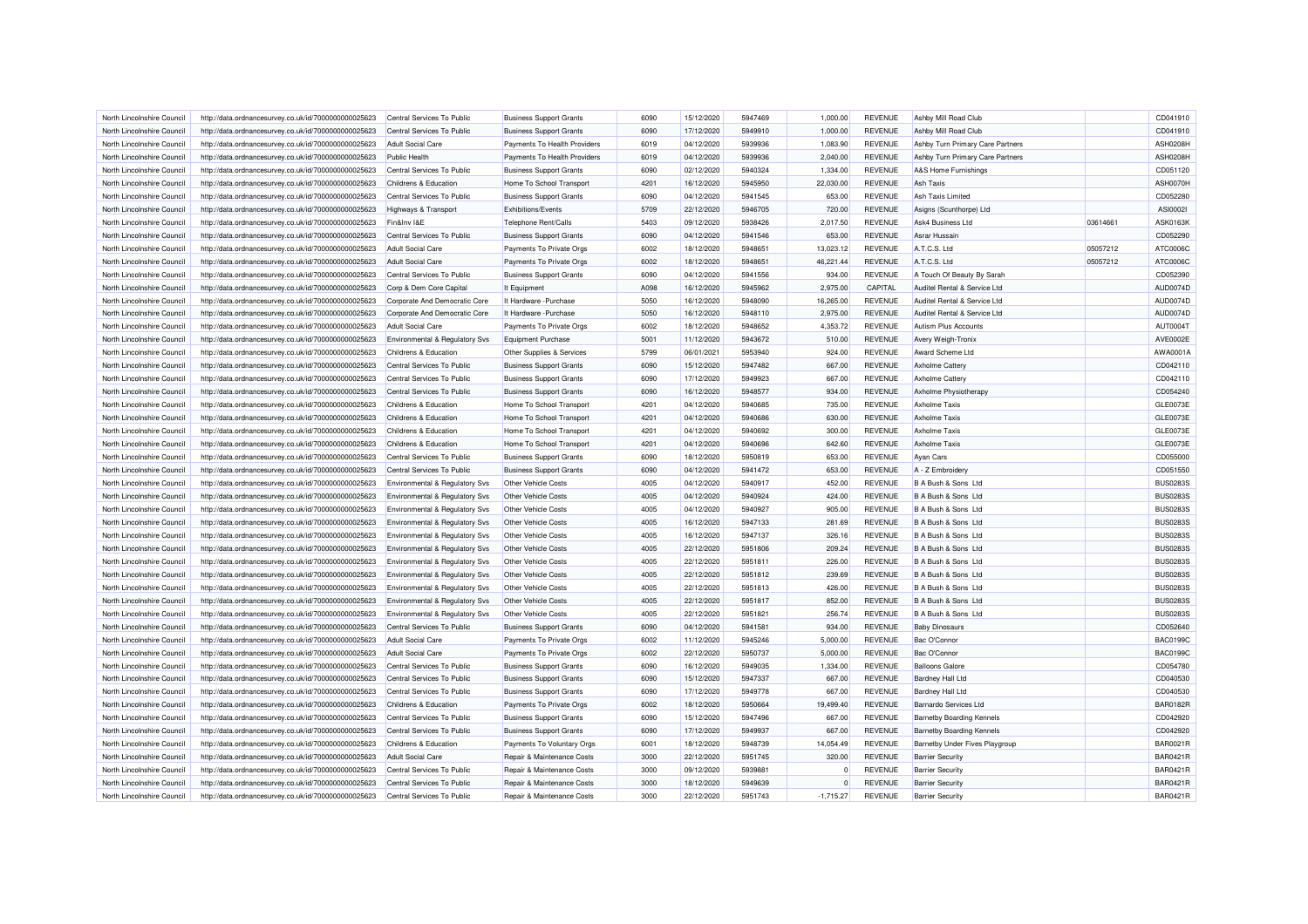| North Lincolnshire Council | http://data.ordnancesurvey.co.uk/id/7000000000025623 | Corporate And Democratic Core                       | Repair & Maintenance Costs     | 3000 | 09/12/2020 | 5939884 | $\Omega$  | <b>REVENUE</b> | <b>Barrier Security</b>               |          | <b>BAR0421R</b>      |
|----------------------------|------------------------------------------------------|-----------------------------------------------------|--------------------------------|------|------------|---------|-----------|----------------|---------------------------------------|----------|----------------------|
| North Lincolnshire Council | http://data.ordnancesurvey.co.uk/id/7000000000025623 | Corporate And Democratic Core                       | Repair & Maintenance Costs     | 3000 | 18/12/2020 | 5949688 | 223.37    | <b>REVENUE</b> | <b>Barrier Security</b>               |          | <b>BAR0421R</b>      |
| North Lincolnshire Council | http://data.ordnancesurvey.co.uk/id/7000000000025623 | Corporate And Democratic Core                       | Repair & Maintenance Costs     | 3000 | 22/12/2020 | 5951743 | 2,103.78  | <b>REVENUE</b> | <b>Barrier Security</b>               |          | <b>BAR0421R</b>      |
| North Lincolnshire Council | http://data.ordnancesurvey.co.uk/id/7000000000025623 | Corporate And Democratic Core                       | Repair & Maintenance Costs     | 3000 | 22/12/2020 | 5951744 |           | <b>REVENUE</b> | <b>Barrier Security</b>               |          | <b>BAR0421R</b>      |
| North Lincolnshire Council | http://data.ordnancesurvey.co.uk/id/7000000000025623 | <b>Culture &amp; Related Services</b>               | Equipment Maint.& Repair       | 5003 | 22/12/2020 | 5951743 | 308.69    | <b>REVENUE</b> | <b>Barrier Security</b>               |          | <b>BAR0421R</b>      |
|                            |                                                      |                                                     |                                |      |            |         |           |                |                                       |          | <b>BAR0421R</b>      |
| North Lincolnshire Council | http://data.ordnancesurvey.co.uk/id/7000000000025623 | <b>Culture &amp; Related Services</b>               | Repair & Maintenance Costs     | 3000 | 09/12/2020 | 5939871 | 2,175.00  | <b>REVENUE</b> | <b>Barrier Security</b>               |          |                      |
| North Lincolnshire Council | http://data.ordnancesurvey.co.uk/id/7000000000025623 | <b>Culture &amp; Related Services</b>               | Repair & Maintenance Costs     | 3000 | 09/12/2020 | 5939881 | 446.37    | <b>REVENUE</b> | <b>Barrier Security</b>               |          | <b>BAR0421R</b>      |
| North Lincolnshire Council | http://data.ordnancesurvey.co.uk/id/7000000000025623 | Culture & Related Services                          | Repair & Maintenance Costs     | 3000 | 09/12/2020 | 5939883 | 1.055.00  | <b>REVENUE</b> | <b>Barrier Security</b>               |          | <b>BAR0421R</b>      |
| North Lincolnshire Council | http://data.ordnancesurvey.co.uk/id/7000000000025623 | Culture & Related Services                          | Repair & Maintenance Costs     | 3000 | 18/12/2020 | 5949639 | 254.00    | <b>REVENUE</b> | <b>Barrier Security</b>               |          | <b>BAR0421R</b>      |
| North Lincolnshire Council | http://data.ordnancesurvey.co.uk/id/7000000000025623 | Fin&Inv I&E                                         | Equipment Maint.& Repair       | 5003 | 22/12/2020 | 5951743 | 753.67    | <b>REVENUE</b> | <b>Barrier Security</b>               |          | <b>BAR0421R</b>      |
| North Lincolnshire Council | http://data.ordnancesurvey.co.uk/id/7000000000025623 | Fin&Inv I&E                                         | Repair & Maintenance Costs     | 3000 | 18/12/2020 | 5949686 | 2,245.00  | <b>REVENUE</b> | <b>Barrier Security</b>               |          | <b>BAR0421R</b>      |
| North Lincolnshire Council | http://data.ordnancesurvey.co.uk/id/7000000000025623 | <b>Childrens &amp; Education</b>                    | Payments To Voluntary Orgs     | 6001 | 18/12/2020 | 5948740 | 14,504.28 | <b>REVENUE</b> | <b>Barrow Preschool Playgroup</b>     |          | <b>BAR0072R</b>      |
| North Lincolnshire Council | http://data.ordnancesurvey.co.uk/id/7000000000025623 | Central Services To Public                          | <b>Business Support Grants</b> | 6090 | 15/12/2020 | 5947300 | 667.00    | <b>REVENUE</b> | <b>Barrow Squash Club</b>             |          | CD040160             |
| North Lincolnshire Council | http://data.ordnancesurvey.co.uk/id/7000000000025623 | Central Services To Public                          | <b>Business Support Grants</b> | 6090 | 17/12/2020 | 5949741 | 667.00    | <b>REVENUE</b> | <b>Barrow Squash Club</b>             |          | CD040160             |
| North Lincolnshire Council | http://data.ordnancesurvey.co.uk/id/7000000000025623 | Central Services To Public                          | <b>Business Support Grants</b> | 6090 | 16/12/2020 | 5949041 | 1,334.00  | <b>REVENUE</b> | Barton Car Wash Limited               |          | CD054840             |
| North Lincolnshire Council | http://data.ordnancesurvey.co.uk/id/7000000000025623 | Central Services To Public                          | <b>Business Support Grants</b> | 6090 | 15/12/2020 | 5947326 | 667.00    | <b>REVENUE</b> | Barton Constitutional Club Ltd        |          | CD040420             |
| North Lincolnshire Council | http://data.ordnancesurvey.co.uk/id/7000000000025623 | Central Services To Public                          | <b>Business Support Grants</b> | 6090 | 17/12/2020 | 5949767 | 667.00    | <b>REVENUE</b> | <b>Barton Constitutional Club Ltd</b> |          | CD040420             |
| North Lincolnshire Council | http://data.ordnancesurvey.co.uk/id/7000000000025623 | Central Services To Public                          | <b>Business Support Grants</b> | 6090 | 09/12/2020 | 5944416 | 1,334.00  | <b>REVENUE</b> | Barton Town Afc.                      |          | CD053270             |
| North Lincolnshire Council | http://data.ordnancesurvey.co.uk/id/7000000000025623 | Central Services To Public                          | <b>Business Support Grants</b> | 6090 | 15/12/2020 | 5947649 | 667.00    | <b>REVENUE</b> | <b>Barton Town Afc</b>                |          | CD053270             |
| North Lincolnshire Council | http://data.ordnancesurvey.co.uk/id/7000000000025623 | Central Services To Public                          | <b>Business Support Grants</b> | 6090 | 17/12/2020 | 5950089 | 667.00    | <b>REVENUE</b> | Barton Town Afc                       |          | CD053270             |
| North Lincolnshire Council | http://data.ordnancesurvey.co.uk/id/7000000000025623 | Central Services To Public                          | <b>Business Support Grants</b> | 6090 | 09/12/2020 | 5944428 | 1,334.00  | <b>REVENUE</b> | Barton Town Cricket Club              |          | CD053330             |
| North Lincolnshire Council | http://data.ordnancesurvey.co.uk/id/7000000000025623 | Central Services To Public                          | <b>Business Support Grants</b> | 6090 | 15/12/2020 | 5947655 | 467.00    | <b>REVENUE</b> | Barton Town Cricket Club              |          | CD053330             |
| North Lincolnshire Council | http://data.ordnancesurvey.co.uk/id/7000000000025623 | Central Services To Public                          | <b>Business Support Grants</b> | 6090 | 17/12/2020 | 5950095 | 467.00    | <b>REVENUE</b> | <b>Barton Town Cricket Club</b>       |          | CD053330             |
| North Lincolnshire Council | http://data.ordnancesurvey.co.uk/id/7000000000025623 | <b>Childrens &amp; Education</b>                    | <b>Client Transport Costs</b>  | 6092 | 16/12/2020 | 5945320 | 8,218.00  | <b>REVENUE</b> | <b>Barton Tt Taxis Ltd</b>            | 07405760 | <b>BAR0888R</b>      |
| North Lincolnshire Council | http://data.ordnancesurvey.co.uk/id/7000000000025623 | Childrens & Education                               | Home To School Transport       | 4201 | 04/12/2020 | 5940682 | 1.365.00  | <b>REVENUE</b> | Barton Tt Taxis Ltd                   | 07405760 | <b>BAR0888R</b>      |
|                            |                                                      |                                                     |                                |      |            |         |           |                |                                       |          |                      |
| North Lincolnshire Council | http://data.ordnancesurvey.co.uk/id/7000000000025623 | Childrens & Education                               | Home To School Transport       | 4201 | 04/12/2020 | 5940684 | 1,440.00  | <b>REVENUE</b> | Barton Tt Taxis Ltd                   | 07405760 | <b>BAR0888R</b>      |
| North Lincolnshire Council | http://data.ordnancesurvey.co.uk/id/7000000000025623 | Fin&Inv I&E                                         | Licenses, Subs & Memberships   | 5510 | 04/12/2020 | 5940999 | 2,050.00  | <b>REVENUE</b> | <b>Bcis Ltd</b>                       |          | <b>BCI0001I</b>      |
| North Lincolnshire Council | http://data.ordnancesurvey.co.uk/id/7000000000025623 | Central Services To Public                          | <b>Business Support Grants</b> | 6090 | 15/12/2020 | 5947427 | 1,000.00  | <b>REVENUE</b> | Bdk Leisure Ltd T/A Warners Lanes     |          | CD041470             |
| North Lincolnshire Council | http://data.ordnancesurvey.co.uk/id/7000000000025623 | Central Services To Public                          | <b>Business Support Grants</b> | 6090 | 17/12/2020 | 5949868 | 1,000.00  | <b>REVENUE</b> | Bdk Leisure Ltd T/A Warners Lanes     |          | CD041470             |
| North Lincolnshire Council | http://data.ordnancesurvey.co.uk/id/7000000000025623 | Central Services To Public                          | <b>Business Support Grants</b> | 6090 | 04/12/2020 | 5941520 | 934.00    | <b>REVENUE</b> | <b>Beautiful Grace Beauty</b>         |          | CD052030             |
| North Lincolnshire Council | http://data.ordnancesurvey.co.uk/id/7000000000025623 | Central Services To Public                          | <b>Business Support Grants</b> | 6090 | 04/12/2020 | 5941515 | 934.00    | <b>REVENUE</b> | <b>Beautique Hair Extensions</b>      |          | CD051980             |
| North Lincolnshire Council | http://data.ordnancesurvey.co.uk/id/7000000000025623 | Central Services To Public                          | <b>Business Support Grants</b> | 6090 | 09/12/2020 | 5944492 | 1,334.00  | <b>REVENUE</b> | <b>Beauty And Beyond</b>              |          | CD053840             |
| North Lincolnshire Council | http://data.ordnancesurvey.co.uk/id/7000000000025623 | Central Services To Public                          | <b>Business Support Grants</b> | 6090 | 04/12/2020 | 5941494 | 934.00    | <b>REVENUE</b> | <b>Beauty By Christina</b>            |          | CD051770             |
| North Lincolnshire Council | http://data.ordnancesurvey.co.uk/id/7000000000025623 | Central Services To Public                          | <b>Business Support Grants</b> | 6090 | 09/12/2020 | 5944459 | 1,334.00  | <b>REVENUE</b> | Beauty By Galina                      |          | CD053510             |
| North Lincolnshire Council | http://data.ordnancesurvey.co.uk/id/7000000000025623 | Central Services To Public                          | <b>Business Support Grants</b> | 6090 | 04/12/2020 | 5941462 | 934.00    | <b>REVENUE</b> | <b>Beauty By Mollie</b>               |          | CD051450             |
| North Lincolnshire Council | http://data.ordnancesurvey.co.uk/id/7000000000025623 | Central Services To Public                          | <b>Business Support Grants</b> | 6090 | 04/12/2020 | 5941557 | 653.00    | <b>REVENUE</b> | BeckyâzzS Bespoke Buns                |          | CD052400             |
| North Lincolnshire Council | http://data.ordnancesurvey.co.uk/id/7000000000025623 | Central Services To Public                          | <b>Business Support Grants</b> | 6090 | 18/12/2020 | 5950823 | 934.00    | <b>REVENUE</b> | Beer Express Ltd T/A Drinks Express   |          | CD055040             |
| North Lincolnshire Council | http://data.ordnancesurvey.co.uk/id/7000000000025623 | Central Services To Public                          | <b>Business Support Grants</b> | 6090 | 16/12/2020 | 5949012 | 667.00    | <b>REVENUE</b> | Beldenn Inns Ltd                      |          | CD054600             |
| North Lincolnshire Council | http://data.ordnancesurvey.co.uk/id/7000000000025623 | Central Services To Public                          | <b>Business Support Grants</b> | 6090 | 16/12/2020 | 5949014 | 1,334.00  | <b>REVENUE</b> | Beldenn Inns Ltd                      |          | CD054600             |
| North Lincolnshire Council | http://data.ordnancesurvey.co.uk/id/7000000000025623 | Central Services To Public                          | <b>Business Support Grants</b> | 6090 | 17/12/2020 | 5950137 | 667.00    | <b>REVENUE</b> | Beldenn Inns Ltd                      |          | CD054600             |
| North Lincolnshire Council | http://data.ordnancesurvey.co.uk/id/7000000000025623 | Central Services To Public                          | <b>Business Support Grants</b> | 6090 | 21/12/2020 | 5952273 | 1,000.00  | <b>REVENUE</b> | Beldenn Inns Ltd                      |          | CD054600             |
| North Lincolnshire Council | http://data.ordnancesurvey.co.uk/id/7000000000025623 | Central Services To Public                          | <b>Business Support Grants</b> | 6090 | 02/12/2020 | 5940252 | 1.334.00  | <b>REVENUE</b> | <b>Beldon House Hotel</b>             |          | CD050640             |
| North Lincolnshire Council | http://data.ordnancesurvey.co.uk/id/7000000000025623 | Central Services To Public                          | <b>Business Support Grants</b> | 6090 | 15/12/2020 | 5947615 | 667.00    | <b>REVENUE</b> | <b>Beldon House Hotel</b>             |          | CD050640             |
| North Lincolnshire Council | http://data.ordnancesurvey.co.uk/id/7000000000025623 | Central Services To Public                          | <b>Business Support Grants</b> | 6090 | 17/12/2020 | 5950055 | 667.00    | <b>REVENUE</b> | <b>Beldon House Hotel</b>             |          | CD050640             |
| North Lincolnshire Council | http://data.ordnancesurvey.co.uk/id/7000000000025623 | Central Services To Public                          | <b>Business Support Grants</b> | 6090 | 15/12/2020 | 5947290 | 667.00    | <b>REVENUE</b> | <b>Belton Kitchen</b>                 |          | CD040060             |
| North Lincolnshire Council |                                                      | Central Services To Public                          |                                | 6090 |            | 5949731 |           | <b>REVENUE</b> | <b>Belton Kitchen</b>                 |          |                      |
| North Lincolnshire Council | http://data.ordnancesurvey.co.uk/id/7000000000025623 |                                                     | <b>Business Support Grants</b> | 6001 | 17/12/2020 | 5948813 | 667.00    | <b>REVENUE</b> |                                       |          | CD040060<br>PLA0049A |
| North Lincolnshire Council | http://data.ordnancesurvey.co.uk/id/7000000000025623 | Childrens & Education<br>Central Services To Public | Payments To Voluntary Orgs     |      | 18/12/2020 | 5947386 | 5,991.84  |                | <b>Belwood Playgroup</b>              |          |                      |
|                            | http://data.ordnancesurvey.co.uk/id/7000000000025623 |                                                     | <b>Business Support Grants</b> | 6090 | 15/12/2020 |         | 667.00    | <b>REVENUE</b> | Bengal Spice Brigg Limited            |          | CD041040             |
| North Lincolnshire Council | http://data.ordnancesurvey.co.uk/id/7000000000025623 | Central Services To Public                          | <b>Business Support Grants</b> | 6090 | 17/12/2020 | 5949827 | 667.00    | <b>REVENUE</b> | Bengal Spice Brigg Limited            |          | CD041040             |
| North Lincolnshire Council | http://data.ordnancesurvey.co.uk/id/7000000000025623 | Central Services To Public                          | <b>Business Support Grants</b> | 6090 | 15/12/2020 | 5947448 | 667.00    | <b>REVENUE</b> | Bengal Village Restaurant Ltd         |          | CD041680             |
| North Lincolnshire Council | http://data.ordnancesurvey.co.uk/id/7000000000025623 | Central Services To Public                          | <b>Business Support Grants</b> | 6090 | 17/12/2020 | 5949889 | 667.00    | <b>REVENUE</b> | Bengal Village Restaurant Ltd         |          | CD041680             |
| North Lincolnshire Council | http://data.ordnancesurvey.co.uk/id/7000000000025623 | Central Services To Public                          | <b>Business Support Grants</b> | 6090 | 16/12/2020 | 5949026 | 1,334.00  | <b>REVENUE</b> | <b>Best Cut Barbers</b>               |          | CD054700             |
| North Lincolnshire Council | http://data.ordnancesurvey.co.uk/id/7000000000025623 | Central Services To Public                          | <b>Business Support Grants</b> | 6090 | 16/12/2020 | 5949029 | 1,334.00  | <b>REVENUE</b> | Best Wishes Of Barton                 |          | CD054730             |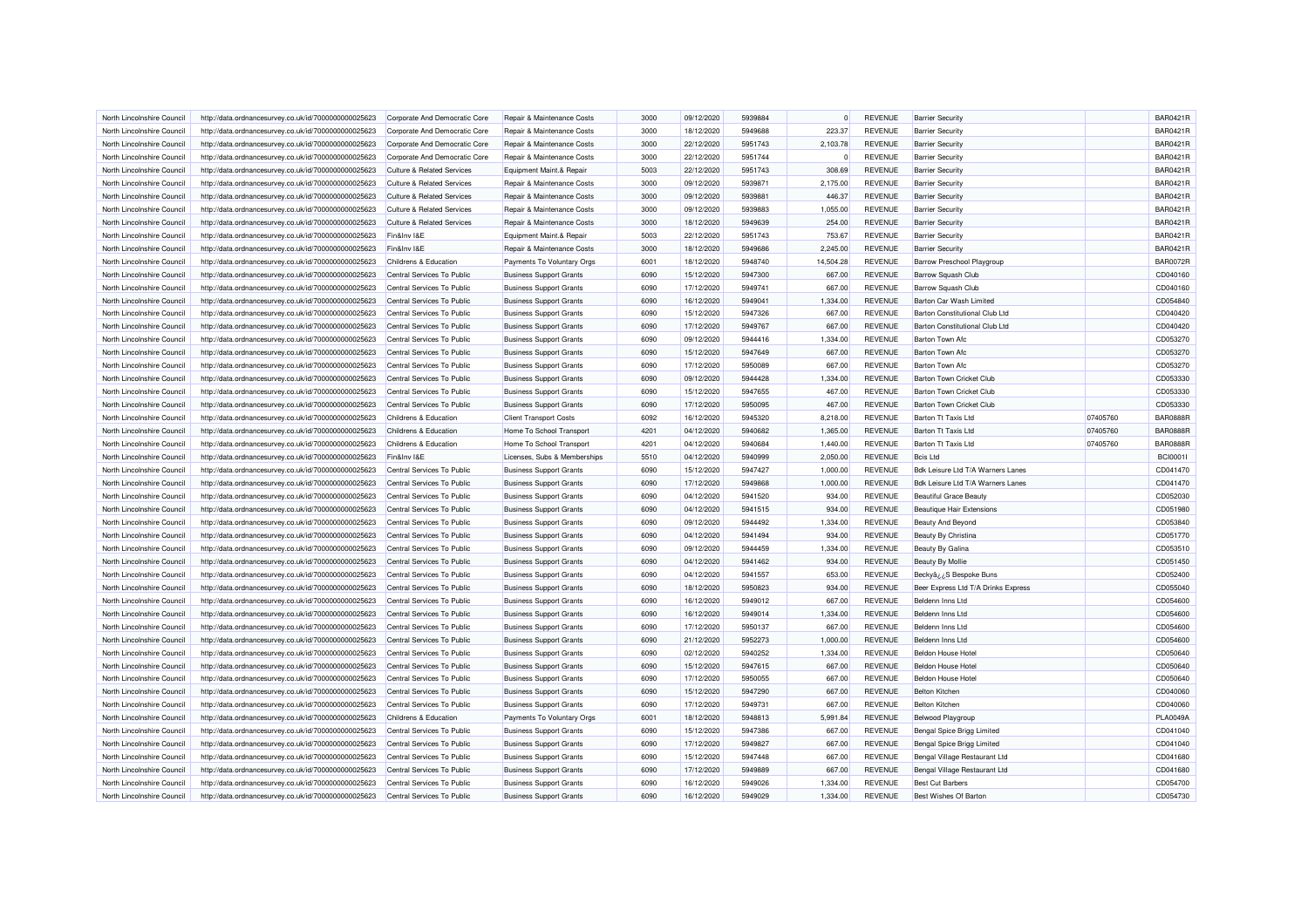| North Lincolnshire Council                               | http://data.ordnancesurvey.co.uk/id/7000000000025623                                                         | Central Services To Public                         | <b>Business Support Grants</b>                                   | 6090         | 16/12/2020               | 5948578 | 934.00           | <b>REVENUE</b>                   | Bethan Victoria Beauty Aesthetics                            |          | CD054250             |
|----------------------------------------------------------|--------------------------------------------------------------------------------------------------------------|----------------------------------------------------|------------------------------------------------------------------|--------------|--------------------------|---------|------------------|----------------------------------|--------------------------------------------------------------|----------|----------------------|
| North Lincolnshire Council                               | http://data.ordnancesurvey.co.uk/id/7000000000025623                                                         | Central Services To Public                         | <b>Business Support Grants</b>                                   | 6090         | 04/12/2020               | 5941550 | 934.00           | <b>REVENUE</b>                   | <b>Beyoutiful Nails</b>                                      |          | CD052330             |
| North Lincolnshire Council                               | http://data.ordnancesurvey.co.uk/id/7000000000025623                                                         | Central Services To Public                         | <b>Business Support Grants</b>                                   | 6090         | 15/12/2020               | 5947452 | 467.00           | <b>REVENUE</b>                   | Big Dog Gym                                                  |          | CD041720             |
| North Lincolnshire Council                               | http://data.ordnancesurvey.co.uk/id/7000000000025623                                                         | Central Services To Public                         | <b>Business Support Grants</b>                                   | 6090         | 17/12/2020               | 5949893 | 467.00           | <b>REVENUE</b>                   | <b>Big Dog Gym</b>                                           |          | CD041720             |
| North Lincolnshire Council                               | http://data.ordnancesurvey.co.uk/id/7000000000025623                                                         | Environmental & Regulatory Svs                     | Other Professional Fees                                          | 5829         | 18/12/2020               | 5949699 | 7,096.11         | <b>REVENUE</b>                   | <b>Biowise Ltd</b>                                           | 04305295 | <b>BIO0014O</b>      |
| North Lincolnshire Council                               | http://data.ordnancesurvey.co.uk/id/7000000000025623                                                         | Environmental & Regulatory Svs                     | Payments To Private Orgs                                         | 6002         | 11/12/2020               | 5943668 | 13,177.09        | <b>REVENUE</b>                   | <b>Biowise Ltd</b>                                           | 04305295 | <b>BIO0014O</b>      |
| North Lincolnshire Council                               | http://data.ordnancesurvey.co.uk/id/7000000000025623                                                         | Environmental & Regulatory Svs                     | Payments To Private Orgs                                         | 6002         | 18/12/2020               | 5949699 | 4,167.35         | <b>REVENUE</b>                   | <b>Biowise Ltd</b>                                           | 04305295 | <b>BIO0014O</b>      |
| North Lincolnshire Council                               | http://data.ordnancesurvey.co.uk/id/7000000000025623                                                         | Environmental & Regulatory Svs                     | Payments To Private Orgs                                         | 6002         | 18/12/2020               | 5950590 | 26,489.65        | REVENUE                          | <b>Biowise Ltd</b>                                           | 04305295 | <b>BIO0014O</b>      |
| North Lincolnshire Council                               | http://data.ordnancesurvey.co.uk/id/7000000000025623                                                         | <b>Environmental &amp; Regulatory Svs</b>          | Payments To Private Orgs                                         | 6002         | 22/12/2020               | 5951787 | 1,226.82         | <b>REVENUE</b>                   | <b>Biowise Ltd</b>                                           | 04305295 | <b>BIO0014O</b>      |
| North Lincolnshire Council                               | http://data.ordnancesurvey.co.uk/id/7000000000025623                                                         | Environmental & Regulatory Svs                     | Payments To Private Orgs                                         | 6002         | 22/12/2020               | 5951789 | 271.45           | <b>REVENUE</b>                   | <b>Biowise Ltd</b>                                           | 04305295 | <b>BIO0014O</b>      |
| North Lincolnshire Council                               | http://data.ordnancesurvey.co.uk/id/7000000000025623                                                         | Central Services To Public                         | <b>Business Support Grants</b>                                   | 6090         | 04/12/2020               | 5941620 | 2,100.00         | <b>REVENUE</b>                   | Birkdale Manufacturing Group Ltd                             |          | CD053030             |
| North Lincolnshire Council                               | http://data.ordnancesurvey.co.uk/id/7000000000025623                                                         | Childrens & Education                              | Payments To Private Orgs                                         | 6002         | 16/12/2020               | 5948098 | 4,666.67         | <b>REVENUE</b>                   | <b>Bishop Burton College</b>                                 |          | <b>BIS0030S</b>      |
| North Lincolnshire Council                               | http://data.ordnancesurvey.co.uk/id/7000000000025623                                                         | Central Services To Public                         | <b>Business Support Grants</b>                                   | 6090         | 02/12/2020               | 5940260 | 1,334.00         | <b>REVENUE</b>                   | <b>Black Bull Inn</b>                                        |          | CD050680             |
| North Lincolnshire Council                               | http://data.ordnancesurvey.co.uk/id/7000000000025623                                                         | Central Services To Public                         | <b>Business Support Grants</b>                                   | 6090         | 15/12/2020               | 5947619 | 667.00           | <b>REVENUE</b>                   | <b>Black Bull Inn</b>                                        |          | CD050680             |
| North Lincolnshire Council                               | http://data.ordnancesurvey.co.uk/id/7000000000025623                                                         | Central Services To Public                         | <b>Business Support Grants</b>                                   | 6090         | 17/12/2020               | 5950059 | 667.00           | <b>REVENUE</b>                   | <b>Black Bull Inn</b>                                        |          | CD050680             |
| North Lincolnshire Council                               | http://data.ordnancesurvey.co.uk/id/7000000000025623                                                         | Childrens & Education                              | Home To School Transport                                         | 4201         | 16/12/2020               | 5945952 | 4,620.00         | <b>REVENUE</b>                   | <b>Black &amp; White Coaches</b>                             |          | <b>BLA0209A</b>      |
| North Lincolnshire Council                               | http://data.ordnancesurvey.co.uk/id/7000000000025623                                                         | Childrens & Education                              | Home To School Transport                                         | 4201         | 16/12/2020               | 5945954 | 3,360.00         | <b>REVENUE</b>                   | <b>Black &amp; White Coaches</b>                             |          | <b>BLA0209A</b>      |
| North Lincolnshire Council                               | http://data.ordnancesurvey.co.uk/id/7000000000025623                                                         | Childrens & Education                              | Home To School Transport                                         | 4201         | 16/12/2020               | 5945957 | 3,129.00         | <b>REVENUE</b>                   | <b>Black &amp; White Coaches</b>                             |          | <b>BLA0209A</b>      |
| North Lincolnshire Council                               | http://data.ordnancesurvey.co.uk/id/7000000000025623                                                         | Childrens & Education                              | Home To School Transport                                         | 4201         | 16/12/2020               | 5945958 | 3,231.69         | <b>REVENUE</b>                   | <b>Black &amp; White Coaches</b>                             |          | <b>BLA0209A</b>      |
| North Lincolnshire Council                               | http://data.ordnancesurvey.co.uk/id/7000000000025623                                                         | Childrens & Education                              | Home To School Transport                                         | 4201         | 16/12/2020               | 5945959 | 3,150.00         | <b>REVENUE</b>                   | <b>Black &amp; White Coaches</b>                             |          | <b>BLA0209A</b>      |
| North Lincolnshire Council                               | http://data.ordnancesurvey.co.uk/id/7000000000025623                                                         | Central Services To Public                         | <b>Business Support Grants</b>                                   | 6090         | 15/12/2020               | 5947316 | 667.00           | <b>REVENUE</b>                   | Blink Bonny B & B                                            |          | CD040320             |
| North Lincolnshire Council                               | http://data.ordnancesurvey.co.uk/id/7000000000025623                                                         | Central Services To Public                         | <b>Business Support Grants</b>                                   | 6090         | 17/12/2020               | 5949757 | 667.00           | <b>REVENUE</b>                   | Blink Bonny B & B                                            |          | CD040320             |
| North Lincolnshire Council                               | http://data.ordnancesurvey.co.uk/id/7000000000025623                                                         | Central Services To Public                         | <b>Business Support Grants</b>                                   | 6090         | 15/12/2020               | 5947389 | 467.00           | <b>REVENUE</b>                   | Blood Sweat And Muscle Limited                               |          | CD041070             |
| North Lincolnshire Council                               | http://data.ordnancesurvey.co.uk/id/7000000000025623                                                         | Central Services To Public                         | <b>Business Support Grants</b>                                   | 6090         | 17/12/2020               | 5949830 | 467.00           | <b>REVENUE</b>                   | Blood Sweat And Muscle Limited                               |          | CD041070             |
| North Lincolnshire Council                               | http://data.ordnancesurvey.co.uk/id/7000000000025623                                                         | Central Services To Public                         | <b>Business Support Grants</b>                                   | 6090         | 04/12/2020               | 5941559 | 934.00           | <b>REVENUE</b>                   | <b>Blossom Tree Beauty</b>                                   |          | CD052420             |
|                                                          |                                                                                                              |                                                    |                                                                  |              |                          | 5945296 |                  |                                  |                                                              |          | <b>BLU0033U</b>      |
| North Lincolnshire Council                               | http://data.ordnancesurvey.co.uk/id/7000000000025623                                                         | <b>Public Health</b><br>Central Services To Public | Payments To Private Orgs (Inv)                                   | 6026<br>6090 | 11/12/2020               | 5941584 | 6,666.66         | <b>REVENUE</b><br><b>REVENUE</b> | Blue Door Support Service Cic                                | 12409042 |                      |
| North Lincolnshire Council<br>North Lincolnshire Council | http://data.ordnancesurvey.co.uk/id/7000000000025623<br>http://data.ordnancesurvey.co.uk/id/7000000000025623 | Central Services To Public                         | <b>Business Support Grants</b><br><b>Business Support Grants</b> | 6090         | 04/12/2020<br>15/12/2020 | 5947601 | 934.00<br>667.00 | <b>REVENUE</b>                   | <b>Blue Teapot Media</b><br>Blyton Ice Cream (Brigg) Limited |          | CD052670<br>CD050020 |
|                                                          |                                                                                                              |                                                    |                                                                  | 6090         |                          | 5950041 |                  |                                  |                                                              |          |                      |
| North Lincolnshire Council                               | http://data.ordnancesurvey.co.uk/id/7000000000025623                                                         | Central Services To Public                         | <b>Business Support Grants</b>                                   |              | 17/12/2020               |         | 667.00           | <b>REVENUE</b>                   | Blyton Ice Cream (Brigg) Limited                             |          | CD050020             |
| North Lincolnshire Council                               | http://data.ordnancesurvey.co.uk/id/7000000000025623                                                         | Central Services To Public                         | <b>Business Support Grants</b>                                   | 6090         | 15/12/2020               | 5947612 | 667.00           | <b>REVENUE</b>                   | Blyton Ice Cream ( Brumby Corner) Limtied                    |          | CD050530             |
| North Lincolnshire Council                               | http://data.ordnancesurvey.co.uk/id/7000000000025623                                                         | Central Services To Public                         | <b>Business Support Grants</b>                                   | 6090         | 17/12/2020               | 5950052 | 667.00           | <b>REVENUE</b>                   | Blyton Ice Cream ( Brumby Corner) Limtied                    |          | CD050530             |
| North Lincolnshire Council                               | http://data.ordnancesurvey.co.uk/id/7000000000025623                                                         | <b>Culture &amp; Related Services</b>              | Books (Libraries+Schools Only)                                   | 5005         | 06/01/2021               | 5950802 | 300.00           | <b>REVENUE</b>                   | <b>Bolinda Uk Ltd</b>                                        | 05086231 | <b>BOL0130L</b>      |
| North Lincolnshire Council                               | http://data.ordnancesurvey.co.uk/id/7000000000025623                                                         | <b>Culture &amp; Related Services</b>              | Books (Libraries+Schools Only)                                   | 5005         | 06/01/2021               | 5950803 | 700.00           | <b>REVENUE</b>                   | Bolinda Uk Ltd                                               | 05086231 | <b>BOL0130L</b>      |
| North Lincolnshire Council                               | http://data.ordnancesurvey.co.uk/id/7000000000025623                                                         | Childrens & Education                              | Payments To Voluntary Orgs                                       | 6001         | 18/12/2020               | 5948742 | 9.096.00         | <b>REVENUE</b>                   | <b>Bonby Pre-School</b>                                      |          | <b>BON0005N</b>      |
| North Lincolnshire Council                               | http://data.ordnancesurvey.co.uk/id/7000000000025623                                                         | Childrens & Education                              | Payments To Voluntary Orgs                                       | 6001         | 18/12/2020               | 5948848 | 1,240.22         | <b>REVENUE</b>                   | <b>Bonby Pre-School</b>                                      |          | <b>BON0005N</b>      |
| North Lincolnshire Council                               | http://data.ordnancesurvey.co.uk/id/7000000000025623                                                         | <b>Highways &amp; Transport</b>                    | Stock Purchases & Adjustments                                    | 5030         | 04/12/2020               | 5940226 | 398.00           | <b>REVENUE</b>                   | <b>Bonus Electrical Ltd</b>                                  |          | BON0006N             |
| North Lincolnshire Council                               | http://data.ordnancesurvey.co.uk/id/7000000000025623                                                         | Central Services To Public                         | <b>Business Support Grants</b>                                   | 6090         | 15/12/2020               | 5947571 | 667.00           | <b>REVENUE</b>                   | Bottesford And Yaddlethorpe Education                        |          | CD049700             |
| North Lincolnshire Council                               | http://data.ordnancesurvey.co.uk/id/7000000000025623                                                         | Central Services To Public                         | <b>Business Support Grants</b>                                   | 6090         | 17/12/2020               | 5950011 | 667.00           | <b>REVENUE</b>                   | Bottesford And Yaddlethorpe Education                        |          | CD049700             |
| North Lincolnshire Council                               | http://data.ordnancesurvey.co.uk/id/7000000000025623                                                         | Central Services To Public                         | <b>Business Support Grants</b>                                   | 6090         | 15/12/2020               | 5947610 | 467.00           | <b>REVENUE</b>                   | Bottesford And Yaddlethorpe Village Hall                     |          | CD050460             |
| North Lincolnshire Council                               | http://data.ordnancesurvey.co.uk/id/7000000000025623                                                         | Central Services To Public                         | <b>Business Support Grants</b>                                   | 6090         | 17/12/2020               | 5950050 | 467.00           | <b>REVENUE</b>                   | Bottesford And Yaddlethorpe Village Hall                     |          | CD050460             |
| North Lincolnshire Council                               | http://data.ordnancesurvey.co.uk/id/7000000000025623                                                         | Childrens & Education                              | Payments To Private Orgs                                         | 6002         | 18/12/2020               | 5948743 | 23,654.22        | <b>REVENUE</b>                   | <b>Bottesford Bunnies Ltd</b>                                |          | BOT02267             |
| North Lincolnshire Council                               | http://data.ordnancesurvey.co.uk/id/7000000000025623                                                         | Central Services To Public                         | <b>Business Support Grants</b>                                   | 6090         | 15/12/2020               | 5947457 | 1.500.00         | <b>REVENUE</b>                   | Bottesford Town Football Club                                |          | CD041780             |
| North Lincolnshire Council                               | http://data.ordnancesurvey.co.uk/id/7000000000025623                                                         | Central Services To Public                         | <b>Business Support Grants</b>                                   | 6090         | 17/12/2020               | 5949898 | 1,500.00         | <b>REVENUE</b>                   | Bottesford Town Football Club                                |          | CD041780             |
| North Lincolnshire Council                               | http://data.ordnancesurvey.co.uk/id/7000000000025623                                                         | Central Services To Public                         | <b>Business Support Grants</b>                                   | 6090         | 15/12/2020               | 5947458 | 467.00           | <b>REVENUE</b>                   | Bottesford Town Football Club (Juniors)                      |          | CD041790             |
| North Lincolnshire Council                               | http://data.ordnancesurvey.co.uk/id/7000000000025623                                                         | Central Services To Public                         | <b>Business Support Grants</b>                                   | 6090         | 17/12/2020               | 5949899 | 467.00           | <b>REVENUE</b>                   | Bottesford Town Football Club (Juniors)                      |          | CD041790             |
| North Lincolnshire Council                               | http://data.ordnancesurvey.co.uk/id/7000000000025623                                                         | Central Services To Public                         | <b>Business Support Grants</b>                                   | 6090         | 04/12/2020               | 5941508 | 934.00           | <b>REVENUE</b>                   | <b>Boutique Beauty</b>                                       |          | CD051910             |
| North Lincolnshire Council                               | http://data.ordnancesurvey.co.uk/id/7000000000025623                                                         | Central Services To Public                         | <b>Business Support Grants</b>                                   | 6090         | 04/12/2020               | 5941529 | 934.00           | <b>REVENUE</b>                   | Bp Sports Massage Therapy                                    |          | CD052120             |
| North Lincolnshire Council                               | http://data.ordnancesurvey.co.uk/id/7000000000025623                                                         | Childrens & Education                              | <b>Legal Fees</b>                                                | 5823         | 06/01/2021               | 5953246 | 379.08           | <b>REVENUE</b>                   | Bradbury Roberts & Raby                                      |          | BRA0039A             |
| North Lincolnshire Council                               | http://data.ordnancesurvey.co.uk/id/7000000000025623                                                         | Central Services To Public                         | <b>Business Support Grants</b>                                   | 6090         | 15/12/2020               | 5947511 | 467.00           | <b>REVENUE</b>                   | <b>Bride Beautiful Limited</b>                               |          | CD044920             |
| North Lincolnshire Council                               | http://data.ordnancesurvey.co.uk/id/7000000000025623                                                         | Central Services To Public                         | <b>Business Support Grants</b>                                   | 6090         | 17/12/2020               | 5949951 | 467.00           | <b>REVENUE</b>                   | <b>Bride Beautiful Limited</b>                               |          | CD044920             |
| North Lincolnshire Council                               | http://data.ordnancesurvey.co.uk/id/7000000000025623                                                         | Central Services To Public                         | <b>Business Support Grants</b>                                   | 6090         | 15/12/2020               | 5947352 | 667.00           | <b>REVENUE</b>                   | Bridge House Hotel (Scunthorpe) Ltd                          |          | CD040690             |
| North Lincolnshire Council                               | http://data.ordnancesurvey.co.uk/id/7000000000025623                                                         | Central Services To Public                         | <b>Business Support Grants</b>                                   | 6090         | 17/12/2020               | 5949793 | 667.00           | <b>REVENUE</b>                   | Bridge House Hotel (Scunthorpe) Ltd                          |          | CD040690             |
| North Lincolnshire Council                               | http://data.ordnancesurvey.co.uk/id/7000000000025623                                                         | Central Services To Public                         | <b>Business Support Grants</b>                                   | 6090         | 15/12/2020               | 5947599 | 667.00           | <b>REVENUE</b>                   | Brigg & District Servicemens Club                            |          | CD050000             |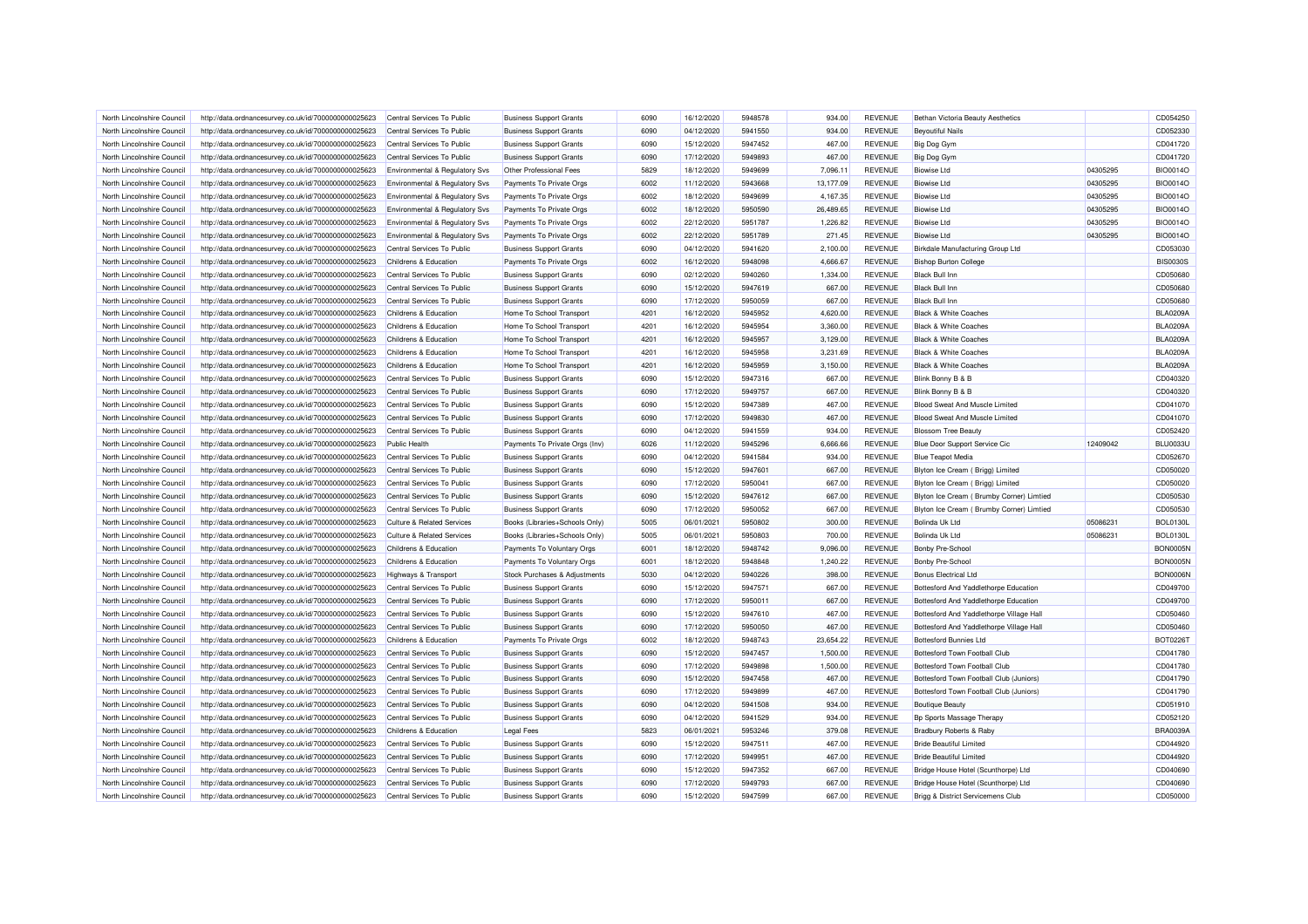| North Lincolnshire Council | http://data.ordnancesurvey.co.uk/id/7000000000025623                                                         | Central Services To Public                | <b>Business Support Grants</b> | 6090 | 17/12/2020 | 5950039 | 667.00      | <b>REVENUE</b> | Brigg & District Servicemens Club     |         | CD050000        |
|----------------------------|--------------------------------------------------------------------------------------------------------------|-------------------------------------------|--------------------------------|------|------------|---------|-------------|----------------|---------------------------------------|---------|-----------------|
| North Lincolnshire Council | http://data.ordnancesurvey.co.uk/id/7000000000025623                                                         | Central Services To Public                | <b>Business Support Grants</b> | 6090 | 22/12/2020 | 5944401 | 250.00      | <b>REVENUE</b> | Brigg Lodges Lp                       |         | CD053200        |
| North Lincolnshire Council | http://data.ordnancesurvey.co.uk/id/7000000000025623                                                         | Central Services To Public                | <b>Business Support Grants</b> | 6090 | 22/12/2020 | 5944402 | 2,000.00    | <b>REVENUE</b> | Brigg Lodges Lp                       |         | CD053200        |
| North Lincolnshire Council | http://data.ordnancesurvey.co.uk/id/7000000000025623                                                         | Central Services To Public                | <b>Business Support Grants</b> | 6090 | 22/12/2020 | 5947642 | 1,000.00    | <b>REVENUE</b> | Brigg Lodges Lp                       |         | CD053200        |
| North Lincolnshire Council | http://data.ordnancesurvey.co.uk/id/7000000000025623                                                         | Central Services To Public                | <b>Business Support Grants</b> | 6090 | 22/12/2020 | 5950082 | 1,000.00    | <b>REVENUE</b> | Brigg Lodges Lp                       |         | CD053200        |
| North Lincolnshire Council | http://data.ordnancesurvey.co.uk/id/7000000000025623                                                         | Central Services To Public                | <b>Business Support Grants</b> | 6090 | 16/12/2020 | 5948985 | 667.00      | <b>REVENUE</b> | Brigg Marina Ltd                      |         | CD054510        |
| North Lincolnshire Council | http://data.ordnancesurvey.co.uk/id/7000000000025623                                                         | Central Services To Public                | <b>Business Support Grants</b> | 6090 | 16/12/2020 | 5948986 | 1,334.00    | <b>REVENUE</b> | Brigg Marina Ltd                      |         | CD054510        |
| North Lincolnshire Council | http://data.ordnancesurvey.co.uk/id/7000000000025623                                                         | Central Services To Public                | <b>Business Support Grants</b> | 6090 | 17/12/2020 | 5950128 | 667.00      | <b>REVENUE</b> | Brigg Marina Ltd                      |         | CD054510        |
| North Lincolnshire Council | http://data.ordnancesurvey.co.uk/id/7000000000025623                                                         | Central Services To Public                | <b>Business Support Grants</b> | 6090 | 02/12/2020 | 5940288 | 1.334.00    | <b>REVENUE</b> | <b>Briggs Spice Limited</b>           |         | CD050820        |
| North Lincolnshire Council | http://data.ordnancesurvey.co.uk/id/7000000000025623                                                         | Central Services To Public                | <b>Business Support Grants</b> | 6090 | 15/12/2020 | 5947633 | 667.00      | <b>REVENUE</b> | <b>Briggs Spice Limited</b>           |         | CD050820        |
| North Lincolnshire Council | http://data.ordnancesurvey.co.uk/id/7000000000025623                                                         | Central Services To Public                | <b>Business Support Grants</b> | 6090 | 17/12/2020 | 5950073 | 667.00      | <b>REVENUE</b> | <b>Briggs Spice Limited</b>           |         | CD050820        |
| North Lincolnshire Council | http://data.ordnancesurvey.co.uk/id/7000000000025623                                                         | Central Services To Public                | <b>Business Support Grants</b> | 6090 | 02/12/2020 | 5940279 | 1,334.00    | <b>REVENUE</b> | Brigg Wado Ryu Karate Academy         |         | CD050780        |
| North Lincolnshire Council | http://data.ordnancesurvey.co.uk/id/7000000000025623                                                         | Central Services To Public                | <b>Business Support Grants</b> | 6090 | 15/12/2020 | 5947629 | 667.00      | REVENUE        | Brigg Wado Ryu Karate Academy         |         | CD050780        |
| North Lincolnshire Council | http://data.ordnancesurvey.co.uk/id/7000000000025623                                                         | Central Services To Public                | <b>Business Support Grants</b> | 6090 | 17/12/2020 | 5950069 | 667.00      | <b>REVENUE</b> | Brigg Wado Ryu Karate Academy         |         | CD050780        |
| North Lincolnshire Council | http://data.ordnancesurvey.co.uk/id/7000000000025623                                                         | Culture, Env, Reg & Planning Cap          | Telecom                        | A070 | 03/04/2020 | 5950682 | $-3,544.00$ | CAPITAL        | <b>British Telecom Plc</b>            |         | <b>BRI02001</b> |
| North Lincolnshire Council | http://data.ordnancesurvey.co.uk/id/7000000000025623                                                         | Culture, Env, Reg & Planning Cap          | Telecom                        | A070 | 02/12/2020 | 5939310 | 3,544.00    | CAPITAL        | <b>British Telecom Plo</b>            |         | <b>BRI02001</b> |
| North Lincolnshire Council | http://data.ordnancesurvey.co.uk/id/7000000000025623                                                         | Central Services To Public                | <b>Business Support Grants</b> | 6090 | 09/12/2020 | 5944420 | 1,334.00    | <b>REVENUE</b> | <b>British Trolleybus Society</b>     |         | CD053290        |
| North Lincolnshire Council | http://data.ordnancesurvey.co.uk/id/7000000000025623                                                         | Central Services To Public                | <b>Business Support Grants</b> | 6090 | 15/12/2020 | 5947651 | 667.00      | <b>REVENUE</b> | <b>British Trolleybus Society</b>     |         | CD053290        |
| North Lincolnshire Council | http://data.ordnancesurvey.co.uk/id/7000000000025623                                                         | Central Services To Public                | <b>Business Support Grants</b> | 6090 | 17/12/2020 | 5950091 | 667.00      | <b>REVENUE</b> | <b>British Trolleybus Society</b>     |         | CD053290        |
| North Lincolnshire Council | http://data.ordnancesurvey.co.uk/id/7000000000025623                                                         | Central Services To Public                | <b>Business Support Grants</b> | 6090 | 15/12/2020 | 5947381 | 667.00      | <b>REVENUE</b> | Broadway Cafe Services Limited        |         | CD040990        |
| North Lincolnshire Council | http://data.ordnancesurvey.co.uk/id/7000000000025623                                                         | Central Services To Public                | <b>Business Support Grants</b> | 6090 | 17/12/2020 | 5949822 | 667.00      | <b>REVENUE</b> | <b>Broadway Cafe Services Limited</b> |         | CD040990        |
| North Lincolnshire Council |                                                                                                              | Central Services To Public                | <b>Business Support Grants</b> | 6090 | 15/12/2020 | 5947303 | 667.00      | <b>REVENUE</b> |                                       |         | CD040190        |
| North Lincolnshire Council | http://data.ordnancesurvey.co.uk/id/7000000000025623<br>http://data.ordnancesurvey.co.uk/id/7000000000025623 | Central Services To Public                | <b>Business Support Grants</b> | 6090 | 17/12/2020 | 5949744 | 667.00      | <b>REVENUE</b> | <b>Brook Lodge Country Cottage</b>    |         | CD040190        |
|                            |                                                                                                              |                                           |                                |      |            | 5949232 |             |                | <b>Brook Lodge Country Cottage</b>    |         |                 |
| North Lincolnshire Council | http://data.ordnancesurvey.co.uk/id/7000000000025623                                                         | Childrens & Education                     | Repair & Maintenance Costs     | 3000 | 22/12/2020 |         | 222.23      | <b>REVENUE</b> | Brook & Mayo Ltd                      | 4625674 | <b>BRO0686O</b> |
| North Lincolnshire Council | http://data.ordnancesurvey.co.uk/id/7000000000025623                                                         | <b>Culture &amp; Related Services</b>     | Repair & Maintenance Costs     | 3000 | 09/12/2020 | 5943449 | 887.53      | <b>REVENUE</b> | Brook & Mayo Ltd                      | 4625674 | <b>BRO0686O</b> |
| North Lincolnshire Council | http://data.ordnancesurvey.co.uk/id/7000000000025623                                                         | <b>Culture &amp; Related Services</b>     | Repair & Maintenance Costs     | 3000 | 18/12/2020 | 5949239 | 231.58      | <b>REVENUE</b> | Brook & Mayo Ltd                      | 4625674 | <b>BRO0686O</b> |
| North Lincolnshire Council | http://data.ordnancesurvey.co.uk/id/7000000000025623                                                         | <b>Culture &amp; Related Services</b>     | Repair & Maintenance Costs     | 3000 | 22/12/2020 | 5949232 | 1,704.42    | <b>REVENUE</b> | Brook & Mayo Ltd                      | 4625674 | <b>BRO0686O</b> |
| North Lincolnshire Council | http://data.ordnancesurvey.co.uk/id/7000000000025623                                                         | <b>Environmental &amp; Regulatory Svs</b> | Repair & Maintenance Costs     | 3000 | 22/12/2020 | 5949232 | 1.834.01    | <b>REVENUE</b> | Brook & Mayo Ltd                      | 4625674 | <b>BRO0686O</b> |
| North Lincolnshire Council | http://data.ordnancesurvey.co.uk/id/7000000000025623                                                         | Fin&Inv I&E                               | Repair & Maintenance Costs     | 3000 | 22/12/2020 | 5949232 | 98.54       | <b>REVENUE</b> | Brook & Mayo Ltd                      | 4625674 | <b>BRO0686O</b> |
| North Lincolnshire Council | http://data.ordnancesurvey.co.uk/id/7000000000025623                                                         | Non Distributed Costs                     | Repair & Maintenance Costs     | 3000 | 22/12/2020 | 5949232 | 176.54      | <b>REVENUE</b> | Brook & Mayo Ltd                      | 4625674 | <b>BRO0686O</b> |
| North Lincolnshire Council | http://data.ordnancesurvey.co.uk/id/7000000000025623                                                         | Central Services To Public                | <b>Business Support Grants</b> | 6090 | 15/12/2020 | 5947584 | 667.00      | <b>REVENUE</b> | <b>Brookside Country Park</b>         |         | CD049830        |
| North Lincolnshire Council | http://data.ordnancesurvey.co.uk/id/7000000000025623                                                         | Central Services To Public                | <b>Business Support Grants</b> | 6090 | 17/12/2020 | 5950024 | 667.00      | <b>REVENUE</b> | <b>Brookside Country Park</b>         |         | CD049830        |
| North Lincolnshire Council | http://data.ordnancesurvey.co.uk/id/7000000000025623                                                         | Central Services To Public                | <b>Business Support Grants</b> | 6090 | 15/12/2020 | 5947480 | 700.00      | <b>REVENUE</b> | <b>Broughton Town Council</b>         |         | CD042080        |
| North Lincolnshire Council | http://data.ordnancesurvey.co.uk/id/7000000000025623                                                         | Central Services To Public                | <b>Business Support Grants</b> | 6090 | 17/12/2020 | 5949921 | 700.00      | <b>REVENUE</b> | <b>Broughton Town Council</b>         |         | CD042080        |
| North Lincolnshire Council | http://data.ordnancesurvey.co.uk/id/7000000000025623                                                         | Central Services To Public                | <b>Business Support Grants</b> | 6090 | 04/12/2020 | 5941486 | 934.00      | <b>REVENUE</b> | <b>Brumby Community Cente</b>         |         | CD051690        |
| North Lincolnshire Council | http://data.ordnancesurvey.co.uk/id/7000000000025623                                                         | Central Services To Public                | <b>Business Support Grants</b> | 6090 | 16/12/2020 | 5948560 | 934.00      | <b>REVENUE</b> | <b>Brumby Hall Events</b>             |         | CD054070        |
| North Lincolnshire Council | http://data.ordnancesurvey.co.uk/id/7000000000025623                                                         | Central Services To Public                | <b>Business Support Grants</b> | 6090 | 15/12/2020 | 5947289 | 667.00      | <b>REVENUE</b> | <b>Budleigh House B&amp;B</b>         |         | CD040040        |
| North Lincolnshire Council | http://data.ordnancesurvey.co.uk/id/7000000000025623                                                         | Central Services To Public                | <b>Business Support Grants</b> | 6090 | 17/12/2020 | 5949730 | 667.00      | <b>REVENUE</b> | <b>Budleigh House B&amp;B</b>         |         | CD040040        |
| North Lincolnshire Council | http://data.ordnancesurvey.co.uk/id/7000000000025623                                                         | Highways & Transport                      | Equipment Purchase             | 5001 | 22/12/2020 | 5938408 | 385.25      | <b>REVENUE</b> | Builders' Merchant Company Ltd        | 5256255 | <b>HAR0019R</b> |
| North Lincolnshire Council | http://data.ordnancesurvey.co.uk/id/7000000000025623                                                         | <b>Highways &amp; Transport</b>           | <b>Equipment Purchase</b>      | 5001 | 06/01/2021 | 5949218 | 845.25      | <b>REVENUE</b> | Builders' Merchant Company Ltd        | 5256255 | <b>HAR0019R</b> |
| North Lincolnshire Council | http://data.ordnancesurvey.co.uk/id/7000000000025623                                                         | <b>Culture &amp; Related Services</b>     | <b>Vehicle Repairs</b>         | 4004 | 04/12/2020 | 5940654 | 622.33      | <b>REVENUE</b> | <b>Burdens Group Ltd</b>              |         | <b>BUR0253F</b> |
| North Lincolnshire Council | http://data.ordnancesurvey.co.uk/id/7000000000025623                                                         | <b>Planning Services</b>                  | Payments To Voluntary Orgs     | 6001 | 22/12/2020 | 5951742 | 1,485.00    | <b>REVENUE</b> | Burringham Parish Council             |         | <b>BUR0003F</b> |
| North Lincolnshire Council | http://data.ordnancesurvey.co.uk/id/7000000000025623                                                         | Childrens & Education                     | Payments To Voluntary Orgs     | 6001 | 18/12/2020 | 5948746 | 16,735.56   | <b>REVENUE</b> | <b>Burton Play</b>                    |         | <b>BUR0352R</b> |
| North Lincolnshire Council | http://data.ordnancesurvey.co.uk/id/7000000000025623                                                         | Central Services To Public                | <b>Business Support Grants</b> | 6090 | 15/12/2020 | 5947497 | 467.00      | <b>REVENUE</b> | Burton Stather Village Hall           |         | CD043000        |
| North Lincolnshire Council | http://data.ordnancesurvey.co.uk/id/7000000000025623                                                         | Central Services To Public                | <b>Business Support Grants</b> | 6090 | 17/12/2020 | 5949938 | 467.00      | <b>REVENUE</b> | <b>Burton Stather Village Hall</b>    |         | CD043000        |
| North Lincolnshire Council | http://data.ordnancesurvey.co.uk/id/7000000000025623                                                         | Childrens & Education                     | Payments To Private Orgs       | 6002 | 18/12/2020 | 5948747 | 25,487.58   | <b>REVENUE</b> | <b>Busi Bodies Day Nursery</b>        |         | <b>BUS0015S</b> |
| North Lincolnshire Council | http://data.ordnancesurvey.co.uk/id/7000000000025623                                                         | Childrens & Education                     | Payments To Private Orgs       | 6002 | 18/12/2020 | 5948748 | 1,381.86    | <b>REVENUE</b> | <b>Busy Bea Childminding</b>          |         | <b>BUS0165S</b> |
| North Lincolnshire Council | http://data.ordnancesurvey.co.uk/id/7000000000025623                                                         | Central Services To Public                | <b>Business Support Grants</b> | 6090 | 16/12/2020 | 5948989 | 667.00      | <b>REVENUE</b> | <b>Butchers Arms</b>                  |         | CD054520        |
| North Lincolnshire Council | http://data.ordnancesurvey.co.uk/id/7000000000025623                                                         | Central Services To Public                | <b>Business Support Grants</b> | 6090 | 16/12/2020 | 5948990 | 1,334.00    | <b>REVENUE</b> | <b>Butchers Arms</b>                  |         | CD054520        |
| North Lincolnshire Council | http://data.ordnancesurvey.co.uk/id/7000000000025623                                                         | Central Services To Public                | <b>Business Support Grants</b> | 6090 | 17/12/2020 | 5950129 | 667.00      | <b>REVENUE</b> | <b>Butchers Arms</b>                  |         | CD054520        |
| North Lincolnshire Council | http://data.ordnancesurvey.co.uk/id/7000000000025623                                                         | Central Services To Public                | <b>Business Support Grants</b> | 6090 | 15/12/2020 | 5947563 | 667.00      | <b>REVENUE</b> | <b>Butlers Club</b>                   |         | CD049620        |
| North Lincolnshire Council | http://data.ordnancesurvey.co.uk/id/7000000000025623                                                         | Central Services To Public                | <b>Business Support Grants</b> | 6090 | 17/12/2020 | 5950003 | 667.00      | <b>REVENUE</b> | <b>Butlers Club</b>                   |         | CD049620        |
| North Lincolnshire Council | http://data.ordnancesurvey.co.uk/id/7000000000025623                                                         | Central Services To Public                | <b>Business Support Grants</b> | 6090 | 22/12/2020 | 5953211 | 1,000.00    | <b>REVENUE</b> | <b>Butlers Club</b>                   |         | CD049620        |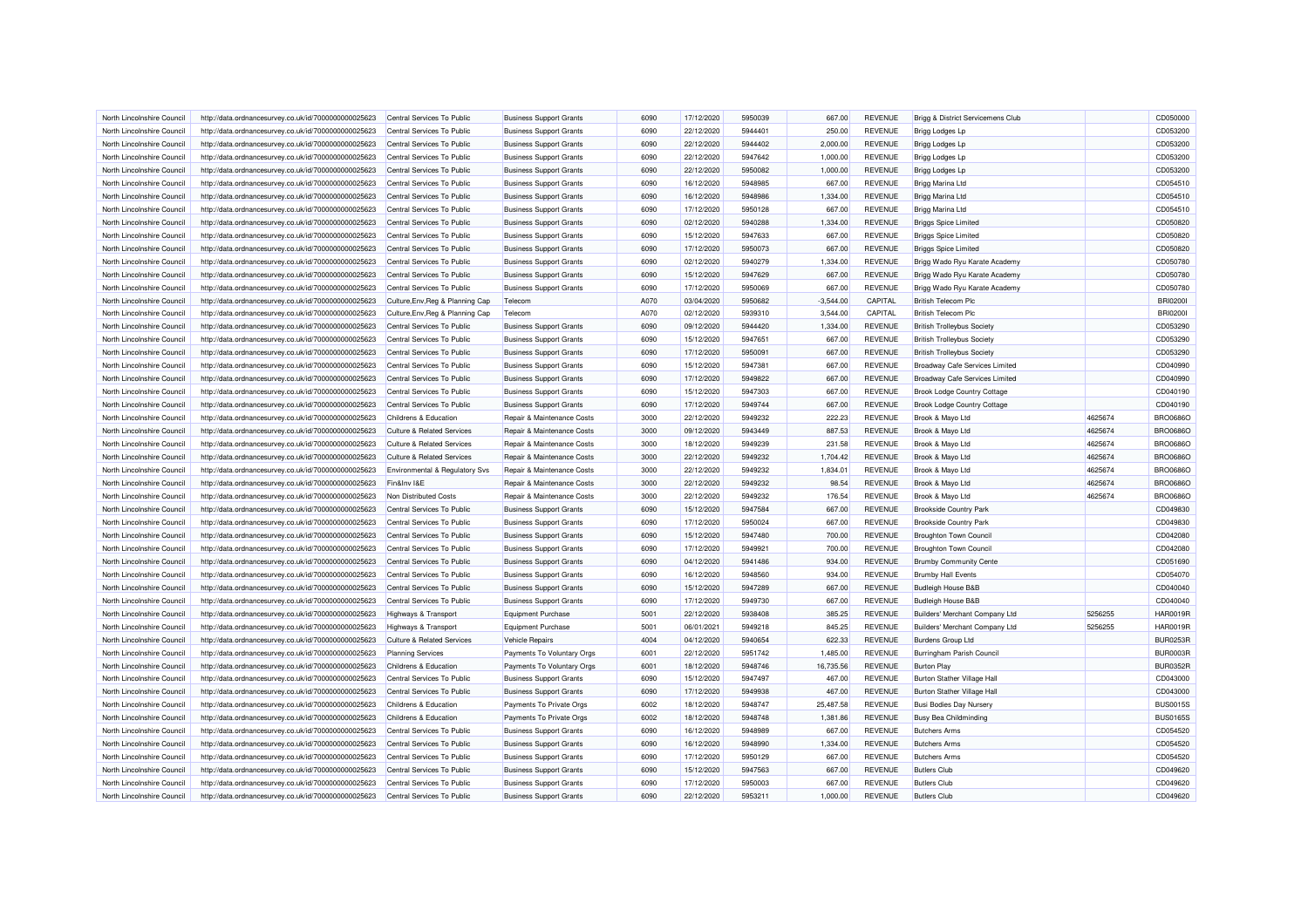| North Lincolnshire Council                               | http://data.ordnancesurvey.co.uk/id/7000000000025623                                                         | Central Services To Public                             | <b>Business Support Grants</b>                                 | 6090         | 16/12/2020               | 5948937            | 1.334.00         | <b>REVENUE</b>                   | Cafã; 20                                             |          | CD054350        |
|----------------------------------------------------------|--------------------------------------------------------------------------------------------------------------|--------------------------------------------------------|----------------------------------------------------------------|--------------|--------------------------|--------------------|------------------|----------------------------------|------------------------------------------------------|----------|-----------------|
| North Lincolnshire Council                               | http://data.ordnancesurvey.co.uk/id/7000000000025623                                                         | Central Services To Public                             | <b>Business Support Grants</b>                                 | 6090         | 16/12/2020               | 5948938            | 667.00           | <b>REVENUE</b>                   | Cafã; 20                                             |          | CD054350        |
| North Lincolnshire Council                               | http://data.ordnancesurvey.co.uk/id/7000000000025623                                                         | Central Services To Public                             | <b>Business Support Grants</b>                                 | 6090         | 17/12/2020               | 5950113            | 667.00           | <b>REVENUE</b>                   | Cafã¿ 20                                             |          | CD054350        |
| North Lincolnshire Council                               | http://data.ordnancesurvey.co.uk/id/7000000000025623                                                         | Central Services To Public                             | <b>Business Support Grants</b>                                 | 6090         | 15/12/2020               | 5947416            | 667.00           | <b>REVENUE</b>                   | Cafe 1906 Ltd                                        |          | CD041360        |
| North Lincolnshire Council                               | http://data.ordnancesurvey.co.uk/id/7000000000025623                                                         | Central Services To Public                             | <b>Business Support Grants</b>                                 | 6090         | 17/12/2020               | 5949857            | 667.00           | <b>REVENUE</b>                   | Cafe 1906 Ltd                                        |          | CD041360        |
| North Lincolnshire Council                               | http://data.ordnancesurvey.co.uk/id/7000000000025623                                                         | Central Services To Public                             | <b>Business Support Grants</b>                                 | 6090         | 22/12/2020               | 5947370            | 1,000.00         | <b>REVENUE</b>                   | Cafe Indiependent Ltd.                               |          | CD040880        |
| North Lincolnshire Council                               | http://data.ordnancesurvey.co.uk/id/7000000000025623                                                         | Central Services To Public                             | <b>Business Support Grants</b>                                 | 6090         | 22/12/2020               | 5949811            | 1.000.00         | <b>REVENUE</b>                   | Cafe Indiependent Ltd.                               |          | CD040880        |
| North Lincolnshire Council                               | http://data.ordnancesurvey.co.uk/id/7000000000025623                                                         | Central Services To Public                             | <b>Business Support Grants</b>                                 | 6090         | 15/12/2020               | 5947304            | 1,000.00         | <b>REVENUE</b>                   | Cafe Jazz                                            |          | CD040200        |
| North Lincolnshire Council                               | http://data.ordnancesurvey.co.uk/id/7000000000025623                                                         | Central Services To Public                             | <b>Business Support Grants</b>                                 | 6090         | 17/12/2020               | 5949745            | 1,000.00         | <b>REVENUE</b>                   | Cafe Jazz                                            |          | CD040200        |
| North Lincolnshire Council                               | http://data.ordnancesurvey.co.uk/id/7000000000025623                                                         | Central Services To Public                             | <b>Business Support Grants</b>                                 | 6090         | 15/12/2020               | 5947301            | 667.00           | <b>REVENUE</b>                   | Cafe Mews Ltd                                        |          | CD040170        |
| North Lincolnshire Council                               | http://data.ordnancesurvey.co.uk/id/7000000000025623                                                         | Central Services To Public                             | <b>Business Support Grants</b>                                 | 6090         | 17/12/2020               | 5949742            | 667.00           | <b>REVENUE</b>                   | Cafe Mews I td                                       |          | CD040170        |
| North Lincolnshire Council                               | http://data.ordnancesurvey.co.uk/id/7000000000025623                                                         | Central Services To Public                             | <b>Business Support Grants</b>                                 | 6090         | 15/12/2020               | 5947528            | 667.00           | <b>REVENUE</b>                   | Cafe X Ravendale Ltd                                 |          | CD045230        |
| North Lincolnshire Council                               | http://data.ordnancesurvey.co.uk/id/7000000000025623                                                         | Central Services To Public                             | <b>Business Support Grants</b>                                 | 6090         | 17/12/2020               | 5949968            | 667.00           | <b>REVENUE</b>                   | Cafe X Ravendale Ltd                                 |          | CD045230        |
| North Lincolnshire Council                               | http://data.ordnancesurvey.co.uk/id/7000000000025623                                                         | Central Services To Public                             | Repair & Maintenance Costs                                     | 3000         | 22/12/2020               | 5951748            | $\Omega$         | <b>REVENUE</b>                   | Calandine Lifts Ltd                                  | 5541807  | <b>CAL0008L</b> |
| North Lincolnshire Council                               | http://data.ordnancesurvey.co.uk/id/7000000000025623                                                         | Culture & Related Services                             | Equipment Maint.& Repair                                       | 5003         | 22/12/2020               | 5951748            | 260.00           | <b>REVENUE</b>                   | Calandine Lifts Ltd                                  | 5541807  | CAL0008L        |
| North Lincolnshire Council                               | http://data.ordnancesurvey.co.uk/id/7000000000025623                                                         | <b>Adult Social Care</b>                               | Payments To Health Providers                                   | 6019         | 11/12/2020               | 5945227            | 722.18           | <b>REVENUE</b>                   | Cambridge Avenue Medical Centre                      |          | <b>CAM0007N</b> |
| North Lincolnshire Council                               | http://data.ordnancesurvey.co.uk/id/7000000000025623                                                         | Childrens & Education                                  | Payments To Private Orgs                                       | 6002         | 09/12/2020               | 5939821            | 2,935.00         | <b>REVENUE</b>                   | Cambridge Park Academy                               |          | CAM0127M        |
| North Lincolnshire Council                               | http://data.ordnancesurvey.co.uk/id/7000000000025623                                                         | Childrens & Education                                  | Payments To Private Orgs                                       | 6002         | 09/12/2020               | 5939848            | 2,533.00         | <b>REVENUE</b>                   | Cambridge Park Academy                               |          | CAM0127M        |
|                                                          |                                                                                                              |                                                        |                                                                |              |                          |                    |                  |                                  |                                                      |          | CAM0350M        |
| North Lincolnshire Council                               | http://data.ordnancesurvey.co.uk/id/7000000000025623                                                         | <b>Adult Social Care</b>                               | Payments To Health Providers                                   | 6019<br>6019 | 11/12/2020<br>11/12/2020 | 5945213<br>5945220 | 272.00           | <b>REVENUE</b><br><b>REVENUE</b> | Cambridgeshire Community Services                    |          | <b>CAM0350M</b> |
| North Lincolnshire Council<br>North Lincolnshire Council | http://data.ordnancesurvey.co.uk/id/7000000000025623<br>http://data.ordnancesurvey.co.uk/id/7000000000025623 | <b>Adult Social Care</b><br>Central Services To Public | Payments To Health Providers<br><b>Business Support Grants</b> | 6090         | 15/12/2020               | 5947380            | 350.00<br>667.00 | <b>REVENUE</b>                   | Cambridgeshire Community Services<br>Camp Sparta Ltd |          | CD040980        |
|                                                          |                                                                                                              |                                                        |                                                                | 6090         |                          | 5949821            |                  |                                  |                                                      |          |                 |
| North Lincolnshire Council                               | http://data.ordnancesurvey.co.uk/id/7000000000025623                                                         | Central Services To Public                             | <b>Business Support Grants</b>                                 |              | 17/12/2020               |                    | 667.00           | <b>REVENUE</b>                   | Camp Sparta Ltd                                      |          | CD040980        |
| North Lincolnshire Council                               | http://data.ordnancesurvey.co.uk/id/7000000000025623                                                         | Corporate And Democratic Core                          | Recruitment Costs And Dbs                                      | 2004         | 18/12/2020               | 5945145            | 451.50           | <b>REVENUE</b>                   | Cantium Business Solutions Ltd                       | 11242115 | <b>CAN0085N</b> |
| North Lincolnshire Council                               | http://data.ordnancesurvey.co.uk/id/7000000000025623                                                         | Corporate And Democratic Core                          | Gen Office Exp (Incl Postage)                                  | 5603         | 04/12/2020               | 5940227            | 5,576.78         | <b>REVENUE</b>                   | Capita Business Services Ltd                         | 2299747  | CAP0021F        |
| North Lincolnshire Council                               | http://data.ordnancesurvey.co.uk/id/7000000000025623                                                         | <b>Planning Services</b>                               | Pay - Agency                                                   | 0131         | 18/12/2020               | 5950686            | 22,646.40        | REVENUE                          | Capita Business Services Ltd                         | 2299747  | CAP0021F        |
| North Lincolnshire Council                               | http://data.ordnancesurvey.co.uk/id/7000000000025623                                                         | <b>Planning Services</b>                               | Pay - Agency                                                   | 0131         | 04/12/2020               | 5940566            | 3,091.11         | <b>REVENUE</b>                   | Capita Symonds Ltd                                   |          | SYM0008M        |
| North Lincolnshire Council                               | http://data.ordnancesurvey.co.uk/id/7000000000025623                                                         | <b>Planning Services</b>                               | Pay - Agency                                                   | 0131         | 16/12/2020               | 5948203            | 705.88           | <b>REVENUE</b>                   | Capita Symonds Ltd                                   |          | SYM0008N        |
| North Lincolnshire Council                               | http://data.ordnancesurvey.co.uk/id/7000000000025623                                                         | <b>Adult Social Care</b>                               | Payments To Private Orgs                                       | 6002         | 18/12/2020               | 5948654            | 1,211.00         | <b>REVENUE</b>                   | Care Plus Care Ltd                                   |          | CAR0337R        |
| North Lincolnshire Council                               | http://data.ordnancesurvey.co.uk/id/7000000000025623                                                         | <b>Adult Social Care</b>                               | Payments To Private Orgs                                       | 6002         | 16/12/2020               | 5948674            | 320.00           | <b>REVENUE</b>                   | Care Plus Care Uk Ltd                                |          | <b>ISF0002F</b> |
| North Lincolnshire Council                               | http://data.ordnancesurvey.co.uk/id/7000000000025623                                                         | <b>Adult Social Care</b>                               | Payments To Private Orgs                                       | 6002         | 18/12/2020               | 5948655            | 2,730.00         | <b>REVENUE</b>                   | Care Plus Care (Uk) Ltd (Isle)                       |          | CAR0542F        |
| North Lincolnshire Council                               | http://data.ordnancesurvey.co.uk/id/7000000000025623                                                         | <b>Adult Social Care</b>                               | Payments To Private Orgs                                       | 6002         | 16/12/2020               | 5948675            | 532.00           | <b>REVENUE</b>                   | Carers' Support Centre                               |          | ISF0003F        |
| North Lincolnshire Council                               | http://data.ordnancesurvey.co.uk/id/7000000000025623                                                         | <b>Adult Social Care</b>                               | Payments To Private Orgs                                       | 6002         | 18/12/2020               | 5948653            | 570.00           | <b>REVENUE</b>                   | Carers' Support Centre                               |          | CAR0131F        |
| North Lincolnshire Council                               | http://data.ordnancesurvey.co.uk/id/7000000000025623                                                         | Childrens & Education                                  | Payments To Private Orgs                                       | 6002         | 18/12/2020               | 5948810            | 929.25           | <b>REVENUE</b>                   | <b>Carlie Peake</b>                                  |          | PEA0152A        |
| North Lincolnshire Council                               | http://data.ordnancesurvey.co.uk/id/7000000000025623                                                         | Central Services To Public                             | <b>Business Support Grants</b>                                 | 6090         | 04/12/2020               | 5941527            | 653.00           | <b>REVENUE</b>                   | Carl Richard Dearman                                 |          | CD052100        |
| North Lincolnshire Council                               | http://data.ordnancesurvey.co.uk/id/7000000000025623                                                         | Central Services To Public                             | <b>Business Support Grants</b>                                 | 6090         | 15/12/2020               | 5947358            | 667.00           | <b>REVENUE</b>                   | Carlton Financial Strategies Ltd                     |          | CD040750        |
| North Lincolnshire Council                               | http://data.ordnancesurvey.co.uk/id/7000000000025623                                                         | Central Services To Public                             | <b>Business Support Grants</b>                                 | 6090         | 17/12/2020               | 5949799            | 667.00           | <b>REVENUE</b>                   | Carlton Financial Strategies Ltd                     |          | CD040750        |
| North Lincolnshire Council                               | http://data.ordnancesurvey.co.uk/id/7000000000025623                                                         | Central Services To Public                             | <b>Business Support Grants</b>                                 | 6090         | 21/12/2020               | 5952232            | 1,000.00         | <b>REVENUE</b>                   | Carlton Financial Strategies Ltd                     |          | CD040750        |
| North Lincolnshire Council                               | http://data.ordnancesurvey.co.uk/id/7000000000025623                                                         | Childrens & Education                                  | Other Professional Fees                                        | 5829         | 02/12/2020               | 5939802            | 1,000.00         | <b>REVENUE</b>                   | <b>Carol Strickland</b>                              |          | STR0201F        |
| North Lincolnshire Council                               | http://data.ordnancesurvey.co.uk/id/7000000000025623                                                         | Central Services To Public                             | <b>Business Support Grants</b>                                 | 6090         | 21/12/2020               | 5952302            | 1,334.00         | <b>REVENUE</b>                   | <b>Car Park Valeting</b>                             |          | CD055260        |
| North Lincolnshire Council                               | http://data.ordnancesurvey.co.uk/id/7000000000025623                                                         | Central Services To Public                             | <b>Business Support Grants</b>                                 | 6090         | 16/12/2020               | 5948934            | 1.334.00         | <b>REVENUE</b>                   | Carver'S Fish & Chips Restaurant                     |          | CD054340        |
| North Lincolnshire Council                               | http://data.ordnancesurvey.co.uk/id/7000000000025623                                                         | Central Services To Public                             | <b>Business Support Grants</b>                                 | 6090         | 16/12/2020               | 5948935            | 667.00           | <b>REVENUE</b>                   | Carver'S Fish & Chips Restaurant                     |          | CD054340        |
| North Lincolnshire Council                               | http://data.ordnancesurvey.co.uk/id/7000000000025623                                                         | Central Services To Public                             | <b>Business Support Grants</b>                                 | 6090         | 17/12/2020               | 5950112            | 667.00           | <b>REVENUE</b>                   | Carver'S Fish & Chips Restaurant                     |          | CD054340        |
| North Lincolnshire Council                               | http://data.ordnancesurvey.co.uk/id/7000000000025623                                                         | Central Services To Public                             | <b>Business Support Grants</b>                                 | 6090         | 16/12/2020               | 5949033            | 1,334.00         | <b>REVENUE</b>                   | Cash 4 Gold                                          |          | CD054760        |
| North Lincolnshire Council                               | http://data.ordnancesurvey.co.uk/id/7000000000025623                                                         | Childrens & Education                                  | Payments To Private Orgs                                       | 6002         | 18/12/2020               | 5948751            | 18,339.43        | <b>REVENUE</b>                   | Castledyke Ltd                                       |          | CAS00955        |
| North Lincolnshire Council                               | http://data.ordnancesurvey.co.uk/id/7000000000025623                                                         | Childrens & Education                                  | Payments To Private Orgs                                       | 6002         | 09/12/2020               | 5943504            | 6,825.00         | <b>REVENUE</b>                   | <b>Castles Education Lip</b>                         | OC415116 | CAS0042S        |
| North Lincolnshire Council                               | http://data.ordnancesurvey.co.uk/id/7000000000025623                                                         | Childrens & Education                                  | Payments To Private Orgs                                       | 6002         | 09/12/2020               | 5943509            | 630.00           | <b>REVENUE</b>                   | <b>Castles Education Llp</b>                         | OC415116 | CAS0042S        |
| North Lincolnshire Council                               | http://data.ordnancesurvey.co.uk/id/7000000000025623                                                         | Childrens & Education                                  | Payments To Private Orgs                                       | 6002         | 09/12/2020               | 5943512            | 6,825.00         | <b>REVENUE</b>                   | <b>Castles Education Lip</b>                         | OC415116 | CAS0042S        |
| North Lincolnshire Council                               | http://data.ordnancesurvey.co.uk/id/7000000000025623                                                         | Childrens & Education                                  | Payments To Private Orgs                                       | 6002         | 09/12/2020               | 5943520            | 6.825.00         | <b>REVENUE</b>                   | <b>Castles Education Llp</b>                         | OC415116 | CAS0042S        |
| North Lincolnshire Council                               | http://data.ordnancesurvey.co.uk/id/7000000000025623                                                         | Childrens & Education                                  | Payments To Private Orgs                                       | 6002         | 09/12/2020               | 5943521            | 6,825.00         | <b>REVENUE</b>                   | <b>Castles Education Llp</b>                         | OC415116 | CAS00425        |
| North Lincolnshire Council                               | http://data.ordnancesurvey.co.uk/id/7000000000025623                                                         | Childrens & Education                                  | Payments To Private Orgs                                       | 6002         | 09/12/2020               | 5943523            | 6,825.00         | <b>REVENUE</b>                   | <b>Castles Education Lip</b>                         | OC415116 | CAS00425        |
| North Lincolnshire Council                               | http://data.ordnancesurvey.co.uk/id/7000000000025623                                                         | Childrens & Education                                  | Payments To Private Orgs                                       | 6002         | 09/12/2020               | 5943527            | 2,405.13         | <b>REVENUE</b>                   | <b>Castles Education Llp</b>                         | OC415116 | CAS0042S        |
| North Lincolnshire Council                               | http://data.ordnancesurvey.co.uk/id/7000000000025623                                                         | Childrens & Education                                  | Payments To Private Orgs                                       | 6002         | 09/12/2020               | 5943528            | 2,405.13         | <b>REVENUE</b>                   | <b>Castles Education Lip</b>                         | OC415116 | CAS00425        |
| North Lincolnshire Council                               | http://data.ordnancesurvey.co.uk/id/7000000000025623                                                         | Childrens & Education                                  | Payments To Private Orgs                                       | 6002         | 09/12/2020               | 5943535            | 8.775.00         | <b>REVENUE</b>                   | <b>Castles Education Lip</b>                         | OC415116 | CAS0042S        |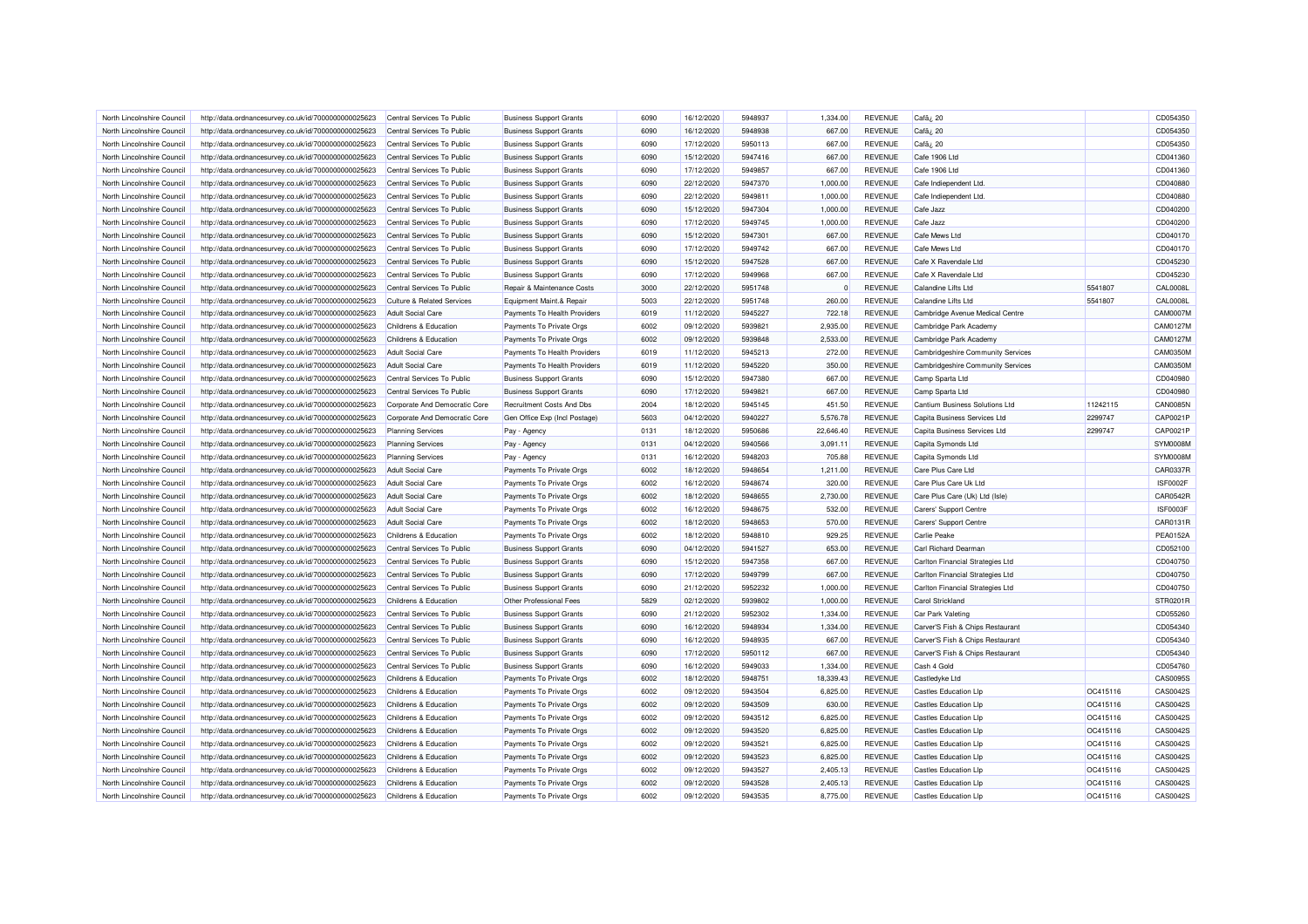| North Lincolnshire Council | http://data.ordnancesurvey.co.uk/id/7000000000025623 | Childrens & Education                     | Payments To Private Orgs      | 6002 | 09/12/2020 | 5943536 | 6.825.00    | <b>REVENUE</b> | <b>Castles Education Lip</b> | OC415116 | CAS0042S        |
|----------------------------|------------------------------------------------------|-------------------------------------------|-------------------------------|------|------------|---------|-------------|----------------|------------------------------|----------|-----------------|
| North Lincolnshire Council | http://data.ordnancesurvey.co.uk/id/7000000000025623 | <b>Adult Social Care</b>                  | Water (Meter/Rate) & Sewerage | 3221 | 06/01/2021 | 5952959 | 386.32      | <b>REVENUE</b> | Castle Water Ltd             | SC475583 | CAS0200S        |
| North Lincolnshire Council | http://data.ordnancesurvey.co.uk/id/7000000000025623 | <b>Adult Social Care</b>                  | Water (Meter/Rate) & Sewerage | 3221 | 06/01/2021 | 5953086 | $-414.08$   | <b>REVENUE</b> | Castle Water Ltd             | SC475583 | CAS0200S        |
| North Lincolnshire Council | http://data.ordnancesurvey.co.uk/id/7000000000025623 | Childrens & Education                     | Water (Meter/Rate) & Sewerage | 3221 | 06/01/2021 | 5952977 | $-380.42$   | <b>REVENUE</b> | Castle Water Ltd             | SC475583 | CAS0200S        |
| North Lincolnshire Council | http://data.ordnancesurvey.co.uk/id/7000000000025623 | Childrens & Education                     | Water (Meter/Rate) & Sewerage | 3221 | 06/01/2021 | 5953050 | 510.14      | <b>REVENUE</b> | Castle Water Ltd             | SC475583 | <b>CAS0200S</b> |
| North Lincolnshire Council | http://data.ordnancesurvey.co.uk/id/7000000000025623 | Childrens & Education                     | Water (Meter/Rate) & Sewerage | 3221 | 06/01/2021 | 5953192 | 3,670.42    | <b>REVENUE</b> | Castle Water Ltd             | SC475583 | CAS0200S        |
| North Lincolnshire Council | http://data.ordnancesurvey.co.uk/id/7000000000025623 | Childrens & Education                     | Water (Meter/Rate) & Sewerage | 3221 | 06/01/2021 | 5953197 | 374.28      | <b>REVENUE</b> | Castle Water Ltd             | SC475583 | CAS0200S        |
| North Lincolnshire Council | http://data.ordnancesurvey.co.uk/id/7000000000025623 | Corporate And Democratic Core             | Water (Meter/Rate) & Sewerage | 3221 | 06/01/2021 | 5953005 | 2,524.82    | <b>REVENUE</b> | Castle Water Ltd             | SC475583 | CAS0200S        |
| North Lincolnshire Council | http://data.ordnancesurvey.co.uk/id/7000000000025623 | Corporate And Democratic Core             | Water (Meter/Rate) & Sewerage | 3221 | 06/01/2021 | 5953034 | 593.74      | <b>REVENUE</b> | Castle Water Ltd             | SC475583 | CAS0200S        |
| North Lincolnshire Council | http://data.ordnancesurvey.co.uk/id/7000000000025623 | Corporate And Democratic Core             | Water (Meter/Rate) & Sewerage | 3221 | 06/01/2021 | 5953107 | 282.18      | <b>REVENUE</b> | Castle Water Ltd             | SC475583 | CAS0200S        |
| North Lincolnshire Council | http://data.ordnancesurvey.co.uk/id/7000000000025623 | Corporate And Democratic Core             | Water (Meter/Rate) & Sewerage | 3221 | 06/01/2021 | 5953115 | 4,144.99    | <b>REVENUE</b> | Castle Water Ltd             | SC475583 | CAS0200S        |
| North Lincolnshire Council | http://data.ordnancesurvey.co.uk/id/7000000000025623 | Corporate And Democratic Core             | Water (Meter/Rate) & Sewerage | 3221 | 06/01/2021 | 5953116 | 637.73      | <b>REVENUE</b> | Castle Water I td            | SC475583 | CAS0200S        |
| North Lincolnshire Council | http://data.ordnancesurvey.co.uk/id/7000000000025623 | <b>Culture &amp; Related Services</b>     | Water (Meter/Rate) & Sewerage | 3221 | 16/12/2020 | 5945462 | 277.37      | <b>REVENUE</b> | Castle Water Ltd             | SC475583 | CAS0200S        |
| North Lincolnshire Council | http://data.ordnancesurvey.co.uk/id/7000000000025623 | <b>Culture &amp; Related Services</b>     | Water (Meter/Rate) & Sewerage | 3221 | 16/12/2020 | 5945466 | 398.08      | <b>REVENUE</b> | Castle Water Ltd             | SC475583 | CAS0200S        |
| North Lincolnshire Council | http://data.ordnancesurvey.co.uk/id/7000000000025623 | <b>Culture &amp; Related Services</b>     | Water (Meter/Rate) & Sewerage | 3221 | 16/12/2020 | 5945634 | 260.83      | <b>REVENUE</b> | Castle Water Ltd             | SC475583 | CAS0200S        |
| North Lincolnshire Council | http://data.ordnancesurvey.co.uk/id/7000000000025623 | <b>Culture &amp; Related Services</b>     | Water (Meter/Rate) & Sewerage | 3221 | 06/01/2021 | 5952948 | 465.14      | <b>REVENUE</b> | Castle Water Ltd             | SC475583 | CAS0200S        |
| North Lincolnshire Council | http://data.ordnancesurvey.co.uk/id/7000000000025623 | <b>Culture &amp; Related Services</b>     | Water (Meter/Rate) & Sewerage | 3221 | 06/01/2021 | 5952963 | 759.04      | <b>REVENUE</b> | <b>Castle Water Ltd</b>      | SC475583 | CAS0200S        |
| North Lincolnshire Council | http://data.ordnancesurvey.co.uk/id/7000000000025623 | Culture & Related Services                | Water (Meter/Rate) & Sewerage | 3221 | 06/01/2021 | 5952986 | 1.528.47    | <b>REVENUE</b> | Castle Water Ltd             | SC475583 | CAS0200S        |
| North Lincolnshire Council | http://data.ordnancesurvey.co.uk/id/7000000000025623 | <b>Culture &amp; Related Services</b>     | Water (Meter/Rate) & Sewerage | 3221 | 06/01/2021 | 5953052 | $-1,118.06$ | REVENUE        | Castle Water Ltd             | SC475583 | CAS0200S        |
| North Lincolnshire Council | http://data.ordnancesurvey.co.uk/id/7000000000025623 | <b>Culture &amp; Related Services</b>     | Water (Meter/Rate) & Sewerage | 3221 | 06/01/2021 | 5953062 | 1,565.05    | <b>REVENUE</b> | Castle Water Ltd             | SC475583 | CAS0200S        |
| North Lincolnshire Council | http://data.ordnancesurvey.co.uk/id/7000000000025623 | <b>Culture &amp; Related Services</b>     | Water (Meter/Rate) & Sewerage | 3221 | 06/01/2021 | 5953085 | $-305.30$   | REVENUE        | Castle Water Ltd             | SC475583 | CAS0200S        |
| North Lincolnshire Council | http://data.ordnancesurvey.co.uk/id/7000000000025623 | <b>Culture &amp; Related Services</b>     | Water (Meter/Rate) & Sewerage | 3221 | 06/01/2021 | 5953106 | 263.45      | <b>REVENUE</b> | Castle Water Ltd             | SC475583 | CAS0200S        |
| North Lincolnshire Council | http://data.ordnancesurvey.co.uk/id/7000000000025623 | <b>Culture &amp; Related Services</b>     | Water (Meter/Rate) & Sewerage | 3221 | 06/01/2021 | 5953150 | $-419.74$   | <b>REVENUE</b> | <b>Castle Water Ltd</b>      | SC475583 | CAS0200S        |
| North Lincolnshire Council |                                                      |                                           |                               | 3221 | 06/01/2021 | 5952969 | $-5.317.39$ | <b>REVENUE</b> | Castle Water Ltd             | SC475583 | CAS0200S        |
|                            | http://data.ordnancesurvey.co.uk/id/7000000000025623 | <b>Environmental &amp; Regulatory Svs</b> | Water (Meter/Rate) & Sewerage | 3221 |            | 5952978 | 474.13      | <b>REVENUE</b> |                              | SC475583 | CAS0200S        |
| North Lincolnshire Council | http://data.ordnancesurvey.co.uk/id/7000000000025623 | Environmental & Regulatory Svs            | Water (Meter/Rate) & Sewerage |      | 06/01/2021 |         |             |                | Castle Water Ltd             |          |                 |
| North Lincolnshire Council | http://data.ordnancesurvey.co.uk/id/7000000000025623 | Environmental & Regulatory Svs            | Water (Meter/Rate) & Sewerage | 3221 | 06/01/2021 | 5952985 | $-454.87$   | <b>REVENUE</b> | Castle Water Ltd             | SC475583 | CAS0200S        |
| North Lincolnshire Council | http://data.ordnancesurvey.co.uk/id/7000000000025623 | <b>Environmental &amp; Regulatory Svs</b> | Water (Meter/Rate) & Sewerage | 3221 | 06/01/2021 | 5953059 | 484.73      | <b>REVENUE</b> | Castle Water Ltd             | SC475583 | CAS0200S        |
| North Lincolnshire Council | http://data.ordnancesurvey.co.uk/id/7000000000025623 | Environmental & Regulatory Svs            | Water (Meter/Rate) & Sewerage | 3221 | 06/01/2021 | 5953073 | $-376.52$   | <b>REVENUE</b> | Castle Water Ltd             | SC475583 | CAS0200S        |
| North Lincolnshire Council | http://data.ordnancesurvey.co.uk/id/7000000000025623 | Environmental & Regulatory Svs            | Water (Meter/Rate) & Sewerage | 3221 | 06/01/2021 | 5953096 | $-1,080.24$ | <b>REVENUE</b> | Castle Water Ltd             | SC475583 | CAS0200S        |
| North Lincolnshire Council | http://data.ordnancesurvey.co.uk/id/7000000000025623 | Environmental & Regulatory Svs            | Water (Meter/Rate) & Sewerage | 3221 | 06/01/2021 | 5953110 | 3,037.97    | <b>REVENUE</b> | Castle Water Ltd             | SC475583 | CAS0200S        |
| North Lincolnshire Council | http://data.ordnancesurvey.co.uk/id/7000000000025623 | Environmental & Regulatory Svs            | Water (Meter/Rate) & Sewerage | 3221 | 06/01/2021 | 5953159 | $-306.54$   | <b>REVENUE</b> | Castle Water I td            | SC475583 | CAS0200S        |
| North Lincolnshire Council | http://data.ordnancesurvey.co.uk/id/7000000000025623 | Highways & Transport                      | Water (Meter/Rate) & Sewerage | 3221 | 06/01/2021 | 5953056 | 311.81      | <b>REVENUE</b> | Castle Water Ltd             | SC475583 | CAS0200S        |
| North Lincolnshire Council | http://data.ordnancesurvey.co.uk/id/7000000000025623 | Highways & Transport                      | Water (Meter/Rate) & Sewerage | 3221 | 06/01/2021 | 5953057 | $-736.96$   | <b>REVENUE</b> | Castle Water Ltd             | SC475583 | CAS0200S        |
| North Lincolnshire Council | http://data.ordnancesurvey.co.uk/id/7000000000025623 | Highways & Transport                      | Water (Meter/Rate) & Sewerage | 3221 | 06/01/2021 | 5953125 | 311.81      | <b>REVENUE</b> | Castle Water Ltd             | SC475583 | CAS0200S        |
| North Lincolnshire Council | http://data.ordnancesurvey.co.uk/id/7000000000025623 | Highways & Transport                      | Water (Meter/Rate) & Sewerage | 3221 | 06/01/2021 | 5953127 | 311.81      | <b>REVENUE</b> | Castle Water Ltd             | SC475583 | CAS0200S        |
| North Lincolnshire Council | http://data.ordnancesurvey.co.uk/id/7000000000025623 | Highways & Transport                      | Water (Meter/Rate) & Sewerage | 3221 | 06/01/2021 | 5953139 | 643.14      | <b>REVENUE</b> | Castle Water Ltd             | SC475583 | CAS0200S        |
| North Lincolnshire Council | http://data.ordnancesurvey.co.uk/id/7000000000025623 | Highways & Transport                      | Water (Meter/Rate) & Sewerage | 3221 | 06/01/2021 | 5953200 | $-3,790.28$ | <b>REVENUE</b> | Castle Water Ltd             | SC475583 | CAS0200S        |
| North Lincolnshire Council | http://data.ordnancesurvey.co.uk/id/7000000000025623 | Non Distributed Costs                     | Water (Meter/Rate) & Sewerage | 3221 | 06/01/2021 | 5952967 | 311.81      | <b>REVENUE</b> | Castle Water Ltd             | SC475583 | CAS0200S        |
| North Lincolnshire Council | http://data.ordnancesurvey.co.uk/id/7000000000025623 | Non Distributed Costs                     | Water (Meter/Rate) & Sewerage | 3221 | 06/01/2021 | 5952988 | 364.48      | <b>REVENUE</b> | Castle Water Ltd             | SC475583 | CAS0200S        |
| North Lincolnshire Council | http://data.ordnancesurvey.co.uk/id/7000000000025623 | Non Distributed Costs                     | Water (Meter/Rate) & Sewerage | 3221 | 06/01/2021 | 5953077 | $-330.30$   | <b>REVENUE</b> | Castle Water Ltd             | SC475583 | CAS0200S        |
| North Lincolnshire Council | http://data.ordnancesurvey.co.uk/id/7000000000025623 | Non Distributed Costs                     | Water (Meter/Rate) & Sewerage | 3221 | 06/01/2021 | 5953202 | 271.64      | <b>REVENUE</b> | Castle Water Ltd             | SC475583 | CAS0200S        |
| North Lincolnshire Council | http://data.ordnancesurvey.co.uk/id/7000000000025623 | <b>Planning Services</b>                  | Water (Meter/Rate) & Sewerage | 3221 | 06/01/2021 | 5952961 | 1,749.46    | <b>REVENUE</b> | Castle Water Ltd             | SC475583 | CAS0200S        |
| North Lincolnshire Council | http://data.ordnancesurvey.co.uk/id/7000000000025623 | <b>Planning Services</b>                  | Water (Meter/Rate) & Sewerage | 3221 | 06/01/2021 | 5953033 | 773.15      | <b>REVENUE</b> | Castle Water Ltd             | SC475583 | CAS0200S        |
| North Lincolnshire Council | http://data.ordnancesurvey.co.uk/id/7000000000025623 | <b>Planning Services</b>                  | Water (Meter/Rate) & Sewerage | 3221 | 06/01/2021 | 5953132 | 380.23      | REVENUE        | Castle Water Ltd             | SC475583 | CAS0200S        |
| North Lincolnshire Council | http://data.ordnancesurvey.co.uk/id/7000000000025623 | Adult Social Care                         | <b>Equipment Purchase</b>     | 5001 | 09/12/2020 | 5943016 | 1.50        | <b>REVENUE</b> | Cat Csh Card Imprest         |          | <b>NOR0754F</b> |
| North Lincolnshire Council | http://data.ordnancesurvey.co.uk/id/7000000000025623 | <b>Adult Social Care</b>                  | Gen Office Exp (Incl Postage) | 5603 | 09/12/2020 | 5943016 | 65.00       | <b>REVENUE</b> | Cat Csh Card Imprest         |          | NOR0754F        |
| North Lincolnshire Council | http://data.ordnancesurvey.co.uk/id/7000000000025623 | Adult Social Care                         | Payments To Private Orgs      | 6002 | 09/12/2020 | 5943016 | 40.00       | <b>REVENUE</b> | Cat Csh Card Imprest         |          | <b>NOR0754F</b> |
| North Lincolnshire Council | http://data.ordnancesurvey.co.uk/id/7000000000025623 | <b>Adult Social Care</b>                  | Payments To Private Orgs      | 6002 | 09/12/2020 | 5943016 | $\Omega$    | <b>REVENUE</b> | Cat Csh Card Imprest         |          | NOR0754F        |
| North Lincolnshire Council | http://data.ordnancesurvey.co.uk/id/7000000000025623 | Childrens & Education                     | <b>Client Related Costs</b>   | 5534 | 09/12/2020 | 5943016 | 3,360.12    | <b>REVENUE</b> | Cat Csh Card Imprest         |          | <b>NOR0754F</b> |
| North Lincolnshire Council | http://data.ordnancesurvey.co.uk/id/7000000000025623 | Childrens & Education                     | <b>Course Fees/Training</b>   | 2002 | 09/12/2020 | 5943016 | 30.83       | <b>REVENUE</b> | Cat Csh Card Imprest         |          | NOR0754F        |
| North Lincolnshire Council | http://data.ordnancesurvey.co.uk/id/7000000000025623 | Childrens & Education                     | <b>Course Fees/Training</b>   | 2002 | 09/12/2020 | 5943016 | 111.00      | <b>REVENUE</b> | Cat Csh Card Imprest         |          | <b>NOR0754F</b> |
| North Lincolnshire Council | http://data.ordnancesurvey.co.uk/id/7000000000025623 | Childrens & Education                     | <b>Equipment Purchase</b>     | 5001 | 09/12/2020 | 5943016 | 72.44       | <b>REVENUE</b> | Cat Csh Card Imprest         |          | NOR0754F        |
| North Lincolnshire Council | http://data.ordnancesurvey.co.uk/id/7000000000025623 | Childrens & Education                     | <b>Equipment Purchase</b>     | 5001 | 09/12/2020 | 5943016 | 373.44      | <b>REVENUE</b> | Cat Csh Card Imprest         |          | <b>NOR0754R</b> |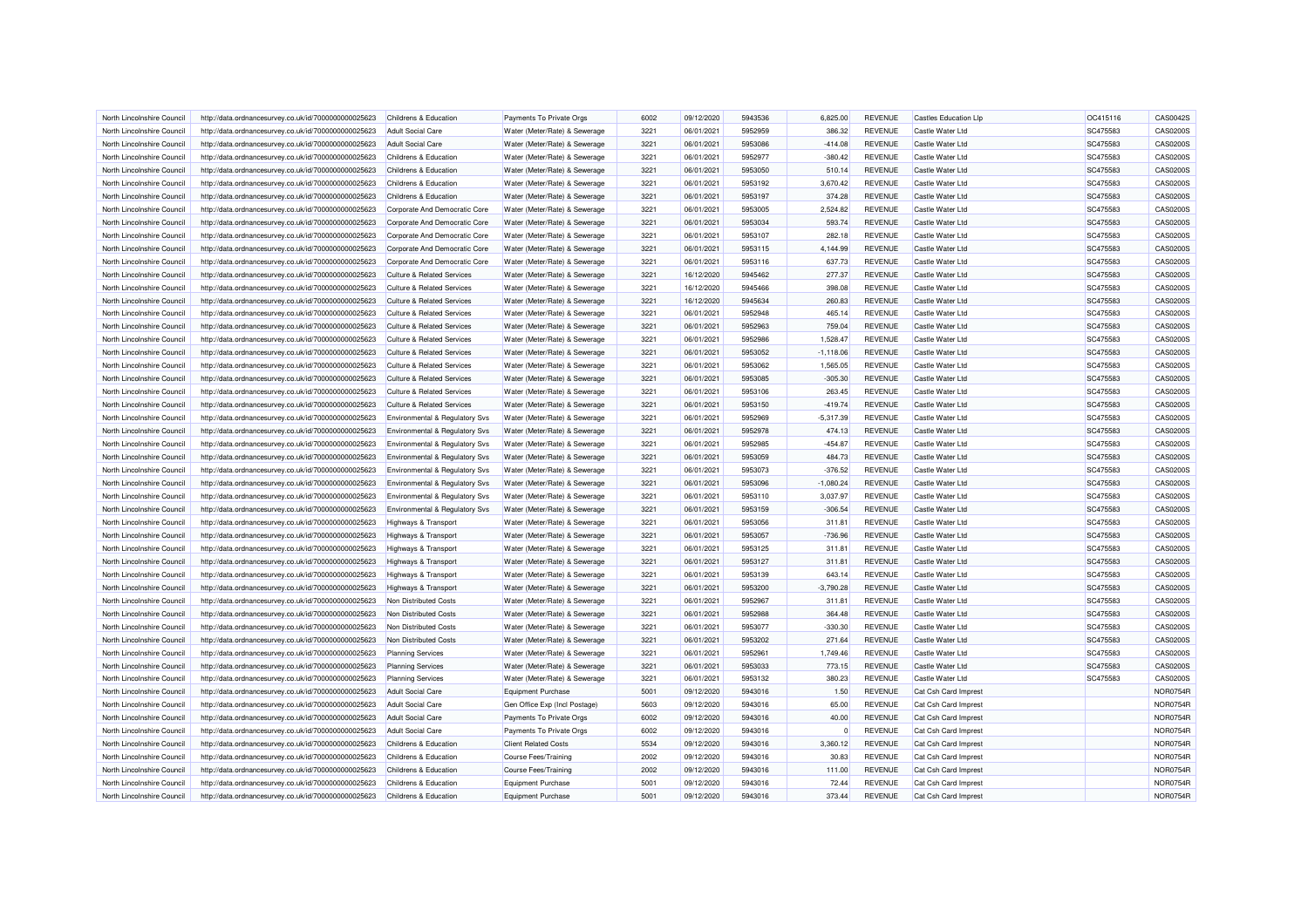| North Lincolnshire Council                               | http://data.ordnancesurvey.co.uk/id/7000000000025623 | Childrens & Education                                | Home To School Transport       | 4201 | 09/12/2020               | 5943016 | 363.00    | <b>REVENUE</b> | Cat Csh Card Imprest                      |          | <b>NOR0754R</b> |
|----------------------------------------------------------|------------------------------------------------------|------------------------------------------------------|--------------------------------|------|--------------------------|---------|-----------|----------------|-------------------------------------------|----------|-----------------|
| North Lincolnshire Council                               | http://data.ordnancesurvey.co.uk/id/7000000000025623 | Childrens & Education                                | Other Supplies & Services      | 5799 | 09/12/2020               | 5943016 | 726.25    | <b>REVENUE</b> | Cat Csh Card Imprest                      |          | NOR0754R        |
| North Lincolnshire Council                               | http://data.ordnancesurvey.co.uk/id/7000000000025623 | Childrens & Education                                | Payments To Private Orgs       | 6002 | 09/12/2020               | 5943016 | 239.10    | <b>REVENUE</b> | Cat Csh Card Imprest                      |          | NOR0754R        |
| North Lincolnshire Council                               | http://data.ordnancesurvey.co.uk/id/7000000000025623 | Corporate And Democratic Core                        | <b>Course Fees/Training</b>    | 2002 | 09/12/2020               | 5943016 | 120.00    | <b>REVENUE</b> | Cat Csh Card Imprest                      |          | <b>NOR0754R</b> |
| North Lincolnshire Council                               | http://data.ordnancesurvey.co.uk/id/7000000000025623 | Corporate And Democratic Core                        | <b>Equipment Purchase</b>      | 5001 | 09/12/2020               | 5943016 | 95.61     | <b>REVENUE</b> | Cat Csh Card Imprest                      |          | NOR0754R        |
| North Lincolnshire Council                               | http://data.ordnancesurvey.co.uk/id/7000000000025623 | Corporate And Democratic Core                        | Gen Office Exp (Incl Postage)  | 5603 | 09/12/2020               | 5943016 | 334.94    | <b>REVENUE</b> | Cat Csh Card Imprest                      |          | <b>NOR0754R</b> |
| North Lincolnshire Council                               | http://data.ordnancesurvey.co.uk/id/7000000000025623 | Corporate And Democratic Core                        | <b>Legal Fees</b>              | 5823 | 09/12/2020               | 5943016 | 226.00    | <b>REVENUE</b> | Cat Csh Card Imprest                      |          | NOR0754R        |
| North Lincolnshire Council                               | http://data.ordnancesurvey.co.uk/id/7000000000025623 | Corporate And Democratic Core                        | Other Supplies & Services      | 5799 | 09/12/2020               | 5943016 | 48.22     | <b>REVENUE</b> | Cat Csh Card Imprest                      |          | <b>NOR0754F</b> |
| North Lincolnshire Council                               | http://data.ordnancesurvey.co.uk/id/7000000000025623 | <b>Culture &amp; Related Services</b>                | Other Supplies & Services      | 5799 | 09/12/2020               | 5943016 | $-718.20$ | <b>REVENUE</b> | Cat Csh Card Imprest                      |          | NOR0754R        |
| North Lincolnshire Council                               | http://data.ordnancesurvey.co.uk/id/7000000000025623 | <b>Planning Services</b>                             | Other Supplies & Services      | 5799 | 09/12/2020               | 5943016 | 33.00     | <b>REVENUE</b> | Cat Csh Card Imprest                      |          | NOR0754R        |
| North Lincolnshire Council                               | http://data.ordnancesurvey.co.uk/id/7000000000025623 | Fin&Inv I&E                                          | Cleaning Costs/ Materials      | 3301 | 16/12/2020               | 5946763 | 441.99    | <b>REVENUE</b> | Cathedral Leasing Ltd                     |          | CAT0020T        |
| North Lincolnshire Council                               | http://data.ordnancesurvey.co.uk/id/7000000000025623 | <b>Planning Services</b>                             | Payments To Voluntary Orgs     | 6001 | 04/12/2020               | 5940422 | 5,339.97  | <b>REVENUE</b> | Catzero Ltd                               | 6777504  | CAT0026T        |
| North Lincolnshire Council                               | http://data.ordnancesurvey.co.uk/id/7000000000025623 | Central Services To Public                           | <b>Business Support Grants</b> | 6090 | 15/12/2020               | 5947492 | 1,000.00  | <b>REVENUE</b> | Cedar Farm Boarding Kennels & Cattery Ltd |          | CD042770        |
| North Lincolnshire Council                               | http://data.ordnancesurvey.co.uk/id/7000000000025623 | Central Services To Public                           | <b>Business Support Grants</b> | 6090 | 17/12/2020               | 5949933 | 1,000.00  | <b>REVENUE</b> | Cedar Farm Boarding Kennels & Cattery Ltd |          | CD042770        |
| North Lincolnshire Council                               | http://data.ordnancesurvey.co.uk/id/7000000000025623 | Central Services To Public                           | <b>Business Support Grants</b> | 6090 | 18/12/2020               | 5950833 | 934.00    | <b>REVENUE</b> | Ce Global Group Ltd                       |          | CD055140        |
| North Lincolnshire Council                               | http://data.ordnancesurvey.co.uk/id/7000000000025623 | Central Services To Public                           | <b>Business Support Grants</b> | 6090 | 15/12/2020               | 5947504 | 700.00    | <b>REVENUE</b> | Central Community Centre                  |          | CD044370        |
| North Lincolnshire Council                               | http://data.ordnancesurvey.co.uk/id/7000000000025623 | Central Services To Public                           | <b>Business Support Grants</b> | 6090 | 17/12/2020               | 5949944 | 700.00    | <b>REVENUE</b> | Central Community Centre                  |          | CD044370        |
| North Lincolnshire Council                               | http://data.ordnancesurvey.co.uk/id/7000000000025623 | <b>Childrens &amp; Education</b>                     | <b>Course Fees/Training</b>    | 2002 | 16/12/2020               | 5946690 | 1,950.00  | <b>REVENUE</b> | Central Conference Consultants Ltd        | 2933380  | <b>CEN0130N</b> |
|                                                          |                                                      |                                                      | Clothing, Uniforms & Laundry   | 5301 |                          | 5943005 | 682.60    | <b>REVENUE</b> |                                           | 06765045 | <b>CEN0085N</b> |
| North Lincolnshire Council<br>North Lincolnshire Council | http://data.ordnancesurvey.co.uk/id/7000000000025623 | <b>Adult Social Care</b><br><b>Adult Social Care</b> |                                | 6002 | 09/12/2020<br>04/12/2020 | 5940553 | 397.96    | <b>REVENUE</b> | Central Laundry Ltd                       | 06765045 | <b>CEN0085N</b> |
|                                                          | http://data.ordnancesurvey.co.uk/id/7000000000025623 |                                                      | Payments To Private Orgs       |      |                          |         |           |                | Central Laundry Ltd                       |          | <b>CEN0085N</b> |
| North Lincolnshire Council                               | http://data.ordnancesurvey.co.uk/id/7000000000025623 | <b>Adult Social Care</b>                             | Payments To Private Orgs       | 6002 | 09/12/2020               | 5943567 | 1,120.76  | <b>REVENUE</b> | Central Laundry Ltd                       | 06765045 |                 |
| North Lincolnshire Council                               | http://data.ordnancesurvey.co.uk/id/7000000000025623 | <b>Adult Social Care</b>                             | Payments To Health Providers   | 6019 | 11/12/2020               | 5945229 | 523.88    | <b>REVENUE</b> | Central Surgery                           |          | <b>DIC0005C</b> |
| North Lincolnshire Council                               | http://data.ordnancesurvey.co.uk/id/7000000000025623 | <b>Culture &amp; Related Services</b>                | Fuel                           | 4001 | 04/12/2020               | 5940676 | 652.36    | <b>REVENUE</b> | Certas Energy                             | 04168225 | CAR0127R        |
| North Lincolnshire Council                               | http://data.ordnancesurvey.co.uk/id/7000000000025623 | <b>Culture &amp; Related Services</b>                | Fuel                           | 4001 | 11/12/2020               | 5932059 | 422.07    | <b>REVENUE</b> | <b>Certas Energy</b>                      | 04168225 | <b>CAR0127R</b> |
| North Lincolnshire Council                               | http://data.ordnancesurvey.co.uk/id/7000000000025623 | <b>Culture &amp; Related Services</b>                | Fuel                           | 4001 | 22/12/2020               | 5939294 | 378.00    | <b>REVENUE</b> | <b>Certas Energy</b>                      | 04168225 | <b>CAR0127F</b> |
| North Lincolnshire Council                               | http://data.ordnancesurvey.co.uk/id/7000000000025623 | <b>Culture &amp; Related Services</b>                | Fuel                           | 4001 | 06/01/2021               | 5948258 | 439.08    | <b>REVENUE</b> | <b>Certas Energy</b>                      | 04168225 | <b>CAR0127R</b> |
| North Lincolnshire Council                               | http://data.ordnancesurvey.co.uk/id/7000000000025623 | <b>Culture &amp; Related Services</b>                | <b>Heating Fuels</b>           | 3104 | 04/12/2020               | 5940487 | 1,828.35  | <b>REVENUE</b> | <b>Certas Energy</b>                      | 04168225 | <b>CAR0127F</b> |
| North Lincolnshire Council                               | http://data.ordnancesurvey.co.uk/id/7000000000025623 | Environmental & Regulatory Svs                       | Fuel                           | 4001 | 06/01/2021               | 5953645 | 1,791.60  | <b>REVENUE</b> | <b>Certas Energy</b>                      | 04168225 | <b>CAR0127R</b> |
| North Lincolnshire Council                               | http://data.ordnancesurvey.co.uk/id/7000000000025623 | Highways & Transport                                 | Fuel                           | 4001 | 16/12/2020               | 5947148 | 29,816.50 | <b>REVENUE</b> | Certas Energy                             | 04168225 | <b>CAR0127R</b> |
| North Lincolnshire Council                               | http://data.ordnancesurvey.co.uk/id/7000000000025623 | Highways & Transport                                 | Fuel                           | 4001 | 22/12/2020               | 5951829 | 30,591.75 | REVENUE        | <b>Certas Energy</b>                      | 04168225 | <b>CAR0127F</b> |
| North Lincolnshire Council                               | http://data.ordnancesurvey.co.uk/id/7000000000025623 | Central Services To Public                           | <b>Business Support Grants</b> | 6090 | 02/12/2020               | 5940321 | 1,334.00  | <b>REVENUE</b> | Cert Ltd                                  |          | CD051090        |
| North Lincolnshire Council                               | http://data.ordnancesurvey.co.uk/id/7000000000025623 | Central Services To Public                           | <b>Business Support Grants</b> | 6090 | 15/12/2020               | 5947641 | 667.00    | <b>REVENUE</b> | Cert Ltd                                  |          | CD051090        |
| North Lincolnshire Council                               | http://data.ordnancesurvey.co.uk/id/7000000000025623 | Central Services To Public                           | <b>Business Support Grants</b> | 6090 | 17/12/2020               | 5950081 | 667.00    | <b>REVENUE</b> | Cert I to                                 |          | CD051090        |
| North Lincolnshire Council                               | http://data.ordnancesurvey.co.uk/id/7000000000025623 | Central Services To Public                           | <b>Business Support Grants</b> | 6090 | 04/12/2020               | 5941514 | 653.00    | <b>REVENUE</b> | Ceslava Vilbik                            |          | CD051970        |
| North Lincolnshire Council                               | http://data.ordnancesurvey.co.uk/id/7000000000025623 | Central Services To Public                           | <b>Business Support Grants</b> | 6090 | 04/12/2020               | 5941487 | 934.00    | <b>REVENUE</b> | <b>Cete Aesthetics</b>                    |          | CD051700        |
| North Lincolnshire Council                               | http://data.ordnancesurvey.co.uk/id/7000000000025623 | Central Services To Public                           | <b>Business Support Grants</b> | 6090 | 16/12/2020               | 5948995 | 1,334.00  | <b>REVENUE</b> | Chao Baan Ltd                             |          | CD054540        |
| North Lincolnshire Council                               | http://data.ordnancesurvey.co.uk/id/7000000000025623 | Central Services To Public                           | <b>Business Support Grants</b> | 6090 | 16/12/2020               | 5948996 | 667.00    | <b>REVENUE</b> | Chao Baan Ltd                             |          | CD054540        |
| North Lincolnshire Council                               | http://data.ordnancesurvey.co.uk/id/7000000000025623 | Central Services To Public                           | <b>Business Support Grants</b> | 6090 | 17/12/2020               | 5950131 | 667.00    | <b>REVENUE</b> | Chao Baan Ltd                             |          | CD054540        |
| North Lincolnshire Council                               | http://data.ordnancesurvey.co.uk/id/7000000000025623 | <b>Highways &amp; Transport</b>                      | Stock Purchases & Adjustments  | 5030 | 04/12/2020               | 5933766 | 1,051.00  | <b>REVENUE</b> | <b>Charles Endirect Ltd</b>               |          | CHA0183A        |
| North Lincolnshire Council                               | http://data.ordnancesurvey.co.uk/id/7000000000025623 | Central Services To Public                           | <b>Business Support Grants</b> | 6090 | 02/12/2020               | 5940255 | 1,334.00  | <b>REVENUE</b> | Charlies Pearl Llp T/A Charlies Bar       |          | CD050660        |
| North Lincolnshire Council                               | http://data.ordnancesurvey.co.uk/id/7000000000025623 | Central Services To Public                           | <b>Business Support Grants</b> | 6090 | 15/12/2020               | 5947617 | 667.00    | <b>REVENUE</b> | Charlies Pearl Llp T/A Charlies Bar       |          | CD050660        |
| North Lincolnshire Council                               | http://data.ordnancesurvey.co.uk/id/7000000000025623 | Central Services To Public                           | <b>Business Support Grants</b> | 6090 | 17/12/2020               | 5950057 | 667.00    | <b>REVENUE</b> | Charlies Pearl Llp T/A Charlies Bar       |          | CD050660        |
| North Lincolnshire Council                               | http://data.ordnancesurvey.co.uk/id/7000000000025623 | Central Services To Public                           | <b>Business Support Grants</b> | 6090 | 21/12/2020               | 5952265 | 1,000.00  | <b>REVENUE</b> | Charlies Pearl Llp T/A Charlies Bar       |          | CD050660        |
| North Lincolnshire Council                               | http://data.ordnancesurvey.co.uk/id/7000000000025623 | Corporate And Democratic Core                        | <b>Legal Fees</b>              | 5823 | 04/12/2020               | 5940910 | 590.00    | <b>REVENUE</b> | <b>Chattertons Solicitors</b>             |          | CHA0497A        |
| North Lincolnshire Council                               | http://data.ordnancesurvey.co.uk/id/7000000000025623 | Central Services To Public                           | <b>Business Support Grants</b> | 6090 | 04/12/2020               | 5941493 | 934.00    | <b>REVENUE</b> | Ched53 Photography                        |          | CD051760        |
| North Lincolnshire Council                               | http://data.ordnancesurvey.co.uk/id/7000000000025623 | Central Services To Public                           | <b>Business Support Grants</b> | 6090 | 15/12/2020               | 5947401 | 1,000.00  | <b>REVENUE</b> | Cheeky Chimps Scunthorpe Ltd              |          | CD041200        |
| North Lincolnshire Council                               | http://data.ordnancesurvey.co.uk/id/7000000000025623 | Central Services To Public                           | <b>Business Support Grants</b> | 6090 | 17/12/2020               | 5949842 | 1,000.00  | <b>REVENUE</b> | Cheeky Chimps Scunthorpe Ltd              |          | CD041200        |
| North Lincolnshire Council                               | http://data.ordnancesurvey.co.uk/id/7000000000025623 | Central Services To Public                           | <b>Business Support Grants</b> | 6090 | 04/12/2020               | 5941465 | 934.00    | <b>REVENUE</b> | <b>Cheese Enough Limited</b>              |          | CD051480        |
| North Lincolnshire Council                               | http://data.ordnancesurvey.co.uk/id/7000000000025623 | Environmental & Regulatory Svs                       | Equipment Purchase             | 5001 | 06/01/2021               | 5953624 | 412.50    | <b>REVENUE</b> | Chemsafe (Yorks) Ltd                      |          | CHE0011E        |
| North Lincolnshire Council                               | http://data.ordnancesurvey.co.uk/id/7000000000025623 | <b>Adult Social Care</b>                             | Payments To Private Orgs       | 6002 | 18/12/2020               | 5948656 | 5,830.50  | <b>REVENUE</b> | Chestnut Homecare Ltd                     |          | CHE0222E        |
| North Lincolnshire Council                               | http://data.ordnancesurvey.co.uk/id/7000000000025623 | <b>Adult Social Care</b>                             | Payments To Private Orgs       | 6002 | 18/12/2020               | 5948657 | 752.64    | <b>REVENUE</b> | Chestnut Homecare Ltd                     |          | CHE0222E        |
| North Lincolnshire Council                               | http://data.ordnancesurvey.co.uk/id/7000000000025623 | Childrens & Education                                | Payments To Private Orgs       | 6002 | 16/12/2020               | 5948096 | 579.72    | <b>REVENUE</b> | Child Autism Uk                           | 03300043 | CHI0111         |
| North Lincolnshire Council                               | http://data.ordnancesurvey.co.uk/id/7000000000025623 | Central Services To Public                           | <b>Business Support Grants</b> | 6090 | 15/12/2020               | 5947588 | 667.00    | <b>REVENUE</b> | China Royal Restaurant                    |          | CD049870        |
|                                                          |                                                      |                                                      |                                |      |                          |         |           |                |                                           |          |                 |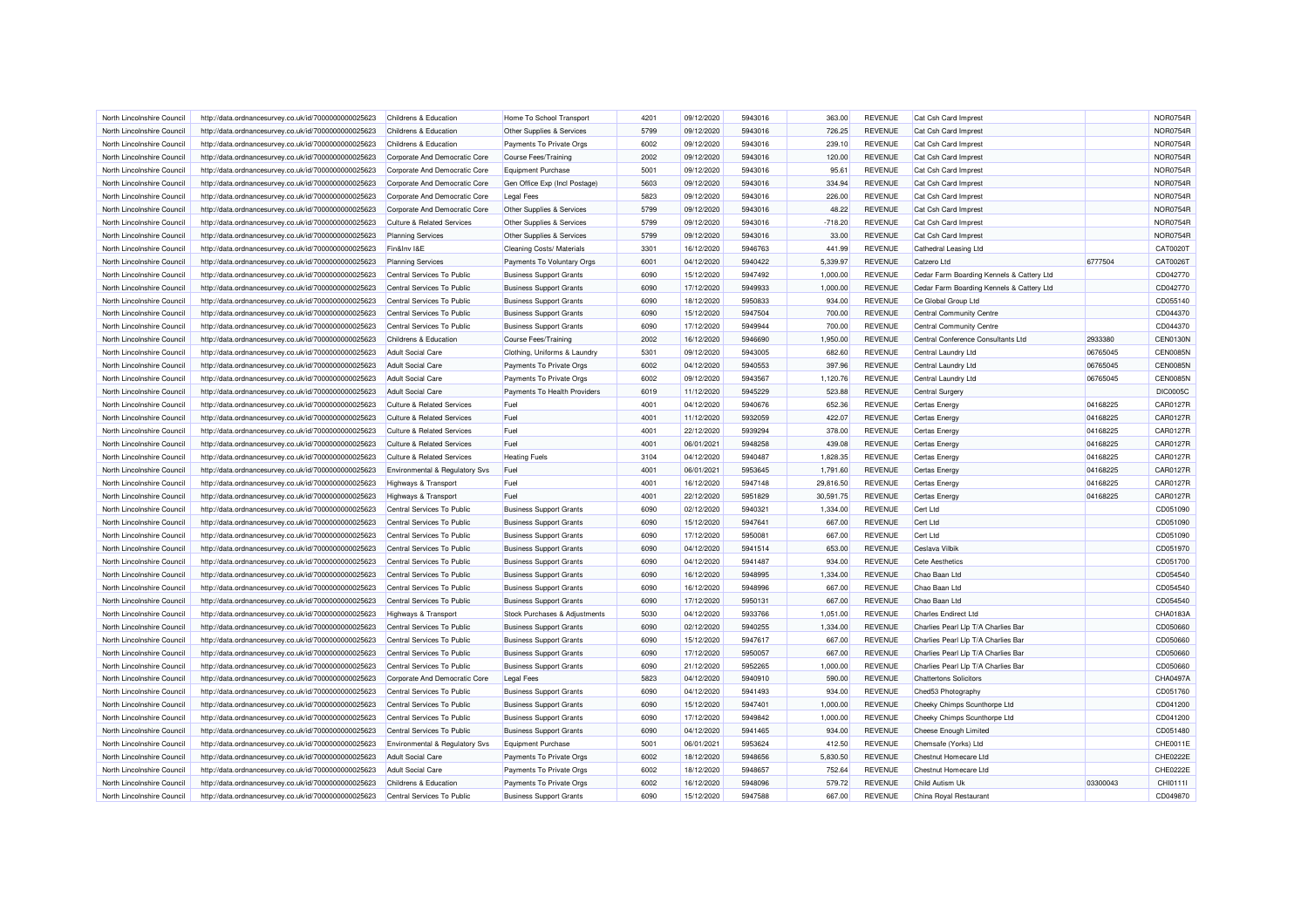| North Lincolnshire Council                               | http://data.ordnancesurvey.co.uk/id/7000000000025623                                                         | Central Services To Public                                                     | <b>Business Support Grants</b>     | 6090 | 17/12/2020               | 5950028 | 667.00           | <b>REVENUE</b>                   | China Royal Restaurant                   |                  | CD049870        |
|----------------------------------------------------------|--------------------------------------------------------------------------------------------------------------|--------------------------------------------------------------------------------|------------------------------------|------|--------------------------|---------|------------------|----------------------------------|------------------------------------------|------------------|-----------------|
| North Lincolnshire Council                               | http://data.ordnancesurvey.co.uk/id/7000000000025623                                                         | <b>Highways &amp; Transport</b>                                                | It Software-Maintenance            | 5053 | 18/12/2020               | 5941840 | 371.20           | <b>REVENUE</b>                   | Chipside Ltd                             | 04049461         | CHI01341        |
| North Lincolnshire Council                               | http://data.ordnancesurvey.co.uk/id/7000000000025623                                                         | Childrens & Education                                                          | Other Professional Fees            | 5829 | 04/12/2020               | 5940886 | 533.00           | <b>REVENUE</b>                   | Christopher Barton                       |                  | <b>BAR0895R</b> |
| North Lincolnshire Council                               | http://data.ordnancesurvey.co.uk/id/7000000000025623                                                         | Childrens & Education                                                          | Other Professional Fees            | 5829 | 22/12/2020               | 5950701 | 266.50           | <b>REVENUE</b>                   | Christopher Barton                       |                  | <b>BAR0895R</b> |
| North Lincolnshire Council                               | http://data.ordnancesurvey.co.uk/id/7000000000025623                                                         | Central Services To Public                                                     | <b>Business Support Grants</b>     | 6090 | 04/12/2020               | 5941489 | 653.00           | <b>REVENUE</b>                   | Christopher Holloway                     |                  | CD051720        |
| North Lincolnshire Council                               | http://data.ordnancesurvey.co.uk/id/7000000000025623                                                         | Childrens & Education                                                          | <b>Advertising &amp; Publicity</b> | 5610 | 18/12/2020               | 5948894 | 315.00           | <b>REVENUE</b>                   | <b>Chronicle Publications Limited</b>    |                  | CHR0026R        |
| North Lincolnshire Council                               | http://data.ordnancesurvey.co.uk/id/7000000000025623                                                         | <b>Childrens &amp; Education</b>                                               | Payments To Private Orgs           | 6002 | 04/12/2020               | 5941135 | 5.142.90         | <b>REVENUE</b>                   | Chrysalis Consortium                     |                  | CHR0024R        |
| North Lincolnshire Council                               | http://data.ordnancesurvey.co.uk/id/7000000000025623                                                         | Childrens & Education                                                          | Payments To Private Orgs           | 6002 | 18/12/2020               | 5949108 | 5,314.33         | <b>REVENUE</b>                   | Chrysalis Consortium                     |                  | CHR0024R        |
| North Lincolnshire Council                               | http://data.ordnancesurvey.co.uk/id/7000000000025623                                                         | Central Services To Public                                                     | Repair & Maintenance Costs         | 3000 | 11/12/2020               | 5945163 | $\Omega$         | <b>REVENUE</b>                   | Chubb Fire Limited                       | 524469           | CHU0021U        |
| North Lincolnshire Council                               | http://data.ordnancesurvey.co.uk/id/7000000000025623                                                         | Central Services To Public                                                     | Repair & Maintenance Costs         | 3000 | 11/12/2020               | 5945167 | $\Omega$         | <b>REVENUE</b>                   | Chubb Fire Limited                       | 524469           | CHU0021U        |
| North Lincolnshire Council                               | http://data.ordnancesurvey.co.uk/id/7000000000025623                                                         | Central Services To Public                                                     | Repair & Maintenance Costs         | 3000 | 18/12/2020               | 5948225 | $^{\circ}$       | <b>REVENUE</b>                   | Chubb Fire Limited                       | 524469           | CHU0021U        |
| North Lincolnshire Council                               | http://data.ordnancesurvey.co.uk/id/7000000000025623                                                         | Central Services To Public                                                     | Repair & Maintenance Costs         | 3000 | 18/12/2020               | 5948226 | $\Omega$         | <b>REVENUE</b>                   | Chubb Fire Limited                       | 524469           | CHU0021U        |
| North Lincolnshire Council                               | http://data.ordnancesurvey.co.uk/id/7000000000025623                                                         | Central Services To Public                                                     | Repair & Maintenance Costs         | 3000 | 18/12/2020               | 5948257 | $^{\circ}$       | <b>REVENUE</b>                   | Chubb Fire Limited                       | 524469           | CHU0021U        |
| North Lincolnshire Council                               | http://data.ordnancesurvey.co.uk/id/7000000000025623                                                         | Central Services To Public                                                     | Repair & Maintenance Costs         | 3000 | 18/12/2020               | 5948259 | $\Omega$         | <b>REVENUE</b>                   | Chubb Fire Limited                       | 524469           | CHU0021U        |
| North Lincolnshire Council                               | http://data.ordnancesurvey.co.uk/id/7000000000025623                                                         | Central Services To Public                                                     | Repair & Maintenance Costs         | 3000 | 22/12/2020               | 5951372 | $\Omega$         | <b>REVENUE</b>                   | Chubb Fire Limited                       | 524469           | CHU0021U        |
| North Lincolnshire Council                               | http://data.ordnancesurvey.co.uk/id/7000000000025623                                                         | Corporate And Democratic Core                                                  | Repair & Maintenance Costs         | 3000 | 11/12/2020               | 5945151 | $^{\circ}$       | <b>REVENUE</b>                   | Chubb Fire Limited                       | 524469           | CHU0021U        |
| North Lincolnshire Council                               | http://data.ordnancesurvey.co.uk/id/7000000000025623                                                         | Corporate And Democratic Core                                                  | Repair & Maintenance Costs         | 3000 | 11/12/2020               | 5945163 | 628.33           | <b>REVENUE</b>                   | Chubb Fire Limited                       | 524469           | CHU0021U        |
| North Lincolnshire Council                               | http://data.ordnancesurvey.co.uk/id/7000000000025623                                                         | Corporate And Democratic Core                                                  | Repair & Maintenance Costs         | 3000 | 18/12/2020               | 5948227 | $\Omega$         | <b>REVENUE</b>                   | Chubb Fire Limited                       | 524469           | CHU0021U        |
| North Lincolnshire Council                               |                                                                                                              |                                                                                | Repair & Maintenance Costs         | 3000 | 18/12/2020               | 5948257 | 663.75           | <b>REVENUE</b>                   | Chubb Fire Limited                       | 524469           | CHU0021U        |
| North Lincolnshire Council                               | http://data.ordnancesurvey.co.uk/id/7000000000025623                                                         | Corporate And Democratic Core<br>Corporate And Democratic Core                 | Repair & Maintenance Costs         | 3000 | 22/12/2020               | 5951361 | $^{\circ}$       | <b>REVENUE</b>                   | Chubb Fire Limited                       | 524469           | CHU0021U        |
| North Lincolnshire Council                               | http://data.ordnancesurvey.co.uk/id/7000000000025623<br>http://data.ordnancesurvey.co.uk/id/7000000000025623 | <b>Culture &amp; Related Services</b>                                          | Equipment Maint.& Repair           | 5003 | 18/12/2020               | 5948261 | 283.83           | <b>REVENUE</b>                   | Chubb Fire Limited                       | 524469           | CHU0021U        |
|                                                          |                                                                                                              |                                                                                |                                    | 3000 |                          | 5948225 |                  |                                  |                                          |                  |                 |
| North Lincolnshire Council<br>North Lincolnshire Council | http://data.ordnancesurvey.co.uk/id/7000000000025623                                                         | <b>Culture &amp; Related Services</b><br><b>Culture &amp; Related Services</b> | Repair & Maintenance Costs         | 3000 | 18/12/2020<br>18/12/2020 | 5948226 | 446.07<br>641.34 | <b>REVENUE</b><br><b>REVENUE</b> | Chubb Fire Limited<br>Chubb Fire Limited | 524469<br>524469 | CHU0021U        |
|                                                          | http://data.ordnancesurvey.co.uk/id/7000000000025623                                                         |                                                                                | Repair & Maintenance Costs         |      |                          |         |                  |                                  |                                          |                  | CHU0021U        |
| North Lincolnshire Council                               | http://data.ordnancesurvey.co.uk/id/7000000000025623                                                         | <b>Culture &amp; Related Services</b>                                          | Repair & Maintenance Costs         | 3000 | 18/12/2020               | 5948259 | 292.57           | <b>REVENUE</b>                   | Chubb Fire Limited                       | 524469           | CHU0021U        |
| North Lincolnshire Council                               | http://data.ordnancesurvey.co.uk/id/7000000000025623                                                         | <b>Culture &amp; Related Services</b>                                          | Repair & Maintenance Costs         | 3000 | 22/12/2020               | 5951372 | 278.86           | <b>REVENUE</b>                   | Chubb Fire Limited                       | 524469           | CHU0021U        |
| North Lincolnshire Council                               | http://data.ordnancesurvey.co.uk/id/7000000000025623                                                         | Fin&Inv I&E                                                                    | Repair & Maintenance Costs         | 3000 | 11/12/2020               | 5945167 | 283.33           | <b>REVENUE</b>                   | Chubb Fire I imited                      | 524469           | CHU0021U        |
| North Lincolnshire Council                               | http://data.ordnancesurvey.co.uk/id/7000000000025623                                                         | <b>Planning Services</b>                                                       | Repair & Maintenance Costs         | 3000 | 11/12/2020               | 5945151 | 329.21           | <b>REVENUE</b>                   | Chubb Fire Limited                       | 524469           | CHU0021U        |
| North Lincolnshire Council                               | http://data.ordnancesurvey.co.uk/id/7000000000025623                                                         | <b>Planning Services</b>                                                       | Repair & Maintenance Costs         | 3000 | 22/12/2020               | 5951361 | 374.56           | <b>REVENUE</b>                   | Chubb Fire Limited                       | 524469           | CHU0021U        |
| North Lincolnshire Council                               | http://data.ordnancesurvey.co.uk/id/7000000000025623                                                         | <b>Adult Social Care</b>                                                       | Equipment Maint.& Repair           | 5003 | 22/12/2020               | 5951374 | 39.50            | <b>REVENUE</b>                   | Chubb Fire & Security Ltd                | 524469           | SHO0001O        |
| North Lincolnshire Council                               | http://data.ordnancesurvey.co.uk/id/7000000000025623                                                         | <b>Adult Social Care</b>                                                       | Repair & Maintenance Costs         | 3000 | 22/12/2020               | 5951363 | 39.50            | <b>REVENUE</b>                   | Chubb Fire & Security Ltd                | 524469           | SHO0001O        |
| North Lincolnshire Council                               | http://data.ordnancesurvey.co.uk/id/7000000000025623                                                         | <b>Adult Social Care</b>                                                       | Repair & Maintenance Costs         | 3000 | 22/12/2020               | 5951373 | 39.50            | <b>REVENUE</b>                   | Chubb Fire & Security Ltd                | 524469           | SHO0001O        |
| North Lincolnshire Council                               | http://data.ordnancesurvey.co.uk/id/7000000000025623                                                         | <b>Adult Social Care</b>                                                       | Repair & Maintenance Costs         | 3000 | 22/12/2020               | 5951374 | 118.50           | <b>REVENUE</b>                   | Chubb Fire & Security Ltd                | 524469           | SHO0001C        |
| North Lincolnshire Council                               | http://data.ordnancesurvey.co.uk/id/7000000000025623                                                         | <b>Adult Social Care</b>                                                       | Repair & Maintenance Costs         | 3000 | 22/12/2020               | 5951374 | 39.50            | <b>REVENUE</b>                   | Chubb Fire & Security Ltd                | 524469           | SHO0001O        |
| North Lincolnshire Council                               | http://data.ordnancesurvey.co.uk/id/7000000000025623                                                         | Central Services To Public                                                     | Repair & Maintenance Costs         | 3000 | 22/12/2020               | 5951374 | $\Omega$         | <b>REVENUE</b>                   | Chubb Fire & Security Ltd                | 524469           | SHO0001C        |
| North Lincolnshire Council                               | http://data.ordnancesurvey.co.uk/id/7000000000025623                                                         | <b>Childrens &amp; Education</b>                                               | Repair & Maintenance Costs         | 3000 | 22/12/2020               | 5951374 | 79.00            | <b>REVENUE</b>                   | Chubb Fire & Security Ltd                | 524469           | SHO0001O        |
| North Lincolnshire Council                               | http://data.ordnancesurvey.co.uk/id/7000000000025623                                                         | Childrens & Education                                                          | Repair & Maintenance Costs         | 3000 | 22/12/2020               | 5951374 | 711.00           | <b>REVENUE</b>                   | Chubb Fire & Security Ltd                | 524469           | SHO0001O        |
| North Lincolnshire Council                               | http://data.ordnancesurvey.co.uk/id/7000000000025623                                                         | Corporate And Democratic Core                                                  | Repair & Maintenance Costs         | 3000 | 22/12/2020               | 5951363 | 63.76            | <b>REVENUE</b>                   | Chubb Fire & Security Ltd                | 524469           | SHO0001C        |
| North Lincolnshire Council                               | http://data.ordnancesurvey.co.uk/id/7000000000025623                                                         | Corporate And Democratic Core                                                  | Repair & Maintenance Costs         | 3000 | 22/12/2020               | 5951373 | 63.75            | <b>REVENUE</b>                   | Chubb Fire & Security Ltd                | 524469           | SHO0001O        |
| North Lincolnshire Council                               | http://data.ordnancesurvey.co.uk/id/7000000000025623                                                         | Corporate And Democratic Core                                                  | Repair & Maintenance Costs         | 3000 | 22/12/2020               | 5951374 | 39.50            | <b>REVENUE</b>                   | Chubb Fire & Security Ltd                | 524469           | SHO0001O        |
| North Lincolnshire Council                               | http://data.ordnancesurvey.co.uk/id/7000000000025623                                                         | Corporate And Democratic Core                                                  | Repair & Maintenance Costs         | 3000 | 22/12/2020               | 5951374 | 237.00           | <b>REVENUE</b>                   | Chubb Fire & Security Ltd                | 524469           | SHO0001O        |
| North Lincolnshire Council                               | http://data.ordnancesurvey.co.uk/id/7000000000025623                                                         | <b>Culture &amp; Related Services</b>                                          | Equipment Maint.& Repair           | 5003 | 22/12/2020               | 5951374 | 118.50           | <b>REVENUE</b>                   | Chubb Fire & Security Ltd                | 524469           | SHO0001O        |
| North Lincolnshire Council                               | http://data.ordnancesurvey.co.uk/id/7000000000025623                                                         | <b>Culture &amp; Related Services</b>                                          | Repair & Maintenance Costs         | 3000 | 22/12/2020               | 5951363 | 257.87           | <b>REVENUE</b>                   | Chubb Fire & Security Ltd                | 524469           | SHO0001C        |
| North Lincolnshire Council                               | http://data.ordnancesurvey.co.uk/id/7000000000025623                                                         | <b>Culture &amp; Related Services</b>                                          | Repair & Maintenance Costs         | 3000 | 22/12/2020               | 5951373 | 257.85           | <b>REVENUE</b>                   | Chubb Fire & Security Ltd                | 524469           | SHO0001O        |
| North Lincolnshire Council                               | http://data.ordnancesurvey.co.uk/id/7000000000025623                                                         | <b>Culture &amp; Related Services</b>                                          | Repair & Maintenance Costs         | 3000 | 22/12/2020               | 5951374 | 1,540.50         | <b>REVENUE</b>                   | Chubb Fire & Security Ltd                | 524469           | SHO0001C        |
| North Lincolnshire Council                               | http://data.ordnancesurvey.co.uk/id/7000000000025623                                                         | Environmental & Regulatory Svs                                                 | Repair & Maintenance Costs         | 3000 | 22/12/2020               | 5951374 | 158.00           | <b>REVENUE</b>                   | Chubb Fire & Security Ltd                | 524469           | SHO0001O        |
| North Lincolnshire Council                               | http://data.ordnancesurvey.co.uk/id/7000000000025623                                                         | Fin&Inv I&E                                                                    | Repair & Maintenance Costs         | 3000 | 22/12/2020               | 5951374 | 66.75            | <b>REVENUE</b>                   | Chubb Fire & Security Ltd                | 524469           | SHO0001O        |
| North Lincolnshire Council                               | http://data.ordnancesurvey.co.uk/id/7000000000025623                                                         | Fin&Inv I&E                                                                    | Repair & Maintenance Costs         | 3000 | 22/12/2020               | 5951374 | 39.50            | <b>REVENUE</b>                   | Chubb Fire & Security Ltd                | 524469           | SHO0001O        |
| North Lincolnshire Council                               | http://data.ordnancesurvey.co.uk/id/7000000000025623                                                         | Highways & Transport                                                           | Repair & Maintenance Costs         | 3000 | 22/12/2020               | 5951374 | 79.00            | <b>REVENUE</b>                   | Chubb Fire & Security Ltd                | 524469           | SHO0001O        |
| North Lincolnshire Council                               | http://data.ordnancesurvey.co.uk/id/7000000000025623                                                         | Highways & Transport                                                           | Repair & Maintenance Costs         | 3000 | 22/12/2020               | 5951374 | 39.50            | <b>REVENUE</b>                   | Chubb Fire & Security Ltd                | 524469           | SHO0001C        |
| North Lincolnshire Council                               | http://data.ordnancesurvey.co.uk/id/7000000000025623                                                         | Non Distributed Costs                                                          | Repair & Maintenance Costs         | 3000 | 22/12/2020               | 5951363 | 118.50           | <b>REVENUE</b>                   | Chubb Fire & Security Ltd                | 524469           | SHO0001O        |
| North Lincolnshire Council                               | http://data.ordnancesurvey.co.uk/id/7000000000025623                                                         | Non Distributed Costs                                                          | Repair & Maintenance Costs         | 3000 | 22/12/2020               | 5951373 | 118.50           | <b>REVENUE</b>                   | Chubb Fire & Security Ltd                | 524469           | SHO0001O        |
| North Lincolnshire Council                               | http://data.ordnancesurvey.co.uk/id/7000000000025623                                                         | Non Distributed Costs                                                          | Repair & Maintenance Costs         | 3000 | 22/12/2020               | 5951374 | 355.50           | <b>REVENUE</b>                   | Chubb Fire & Security Ltd                | 524469           | SHO0001O        |
| North Lincolnshire Council                               | http://data.ordnancesurvey.co.uk/id/7000000000025623                                                         | <b>Planning Services</b>                                                       | Repair & Maintenance Costs         | 3000 | 22/12/2020               | 5951374 | 79.00            | <b>REVENUE</b>                   | Chubb Fire & Security Ltd                | 524469           | SHO0001O        |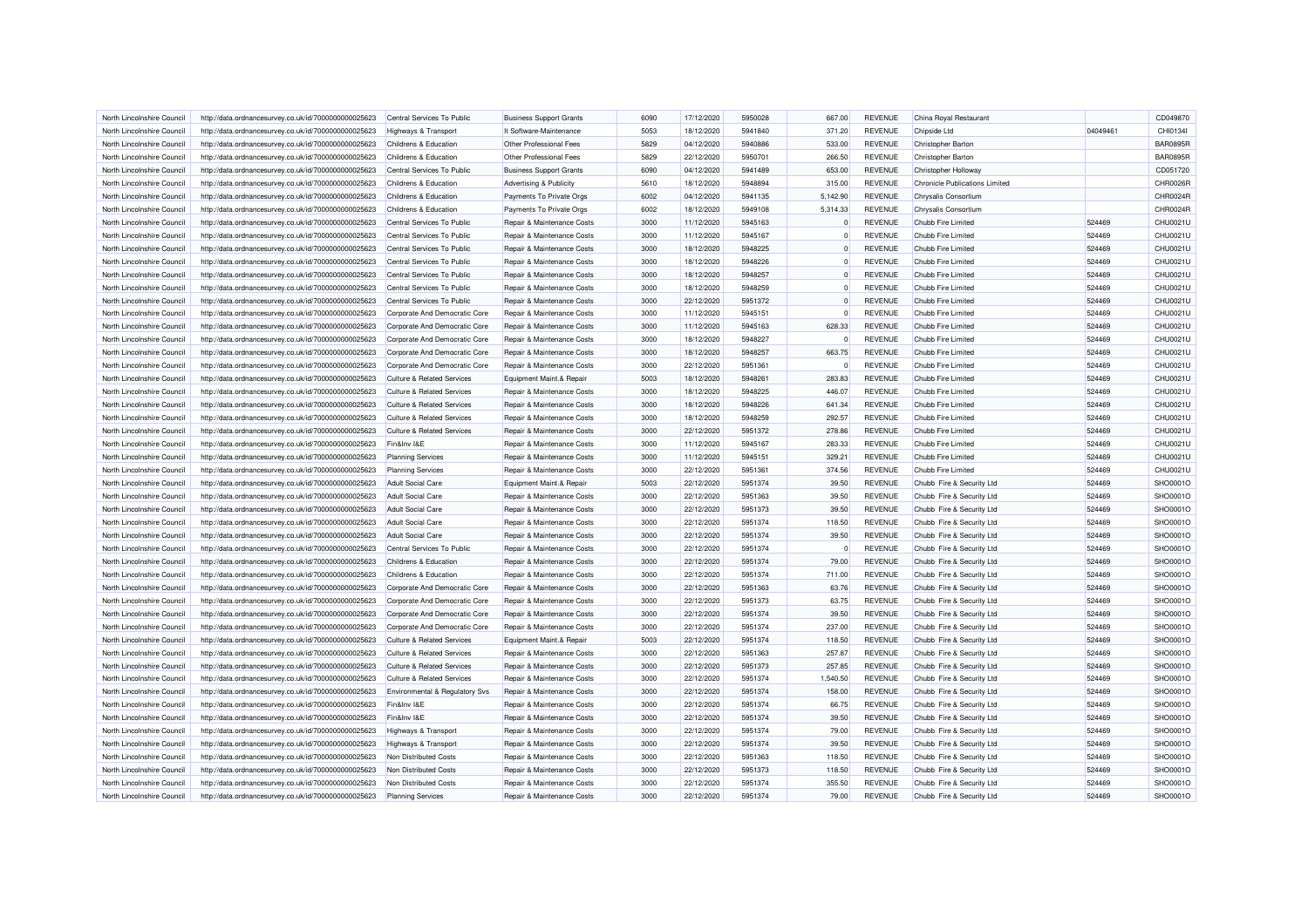| North Lincolnshire Council                               | http://data.ordnancesurvey.co.uk/id/7000000000025623                                                         | <b>Culture &amp; Related Services</b>                             | <b>Other Premises Costs</b>                              | 3390 | 22/12/2020               | 5951933            | 402.62                | <b>REVENUE</b> | Citron Hygiene Ltd                        | 3056469  | <b>CAN0001N</b>      |
|----------------------------------------------------------|--------------------------------------------------------------------------------------------------------------|-------------------------------------------------------------------|----------------------------------------------------------|------|--------------------------|--------------------|-----------------------|----------------|-------------------------------------------|----------|----------------------|
| North Lincolnshire Council                               | http://data.ordnancesurvey.co.uk/id/7000000000025623                                                         | <b>Adult Social Care</b>                                          | Payments To Health Providers                             | 6019 | 04/12/2020               | 5939932            | 1,896.00              | <b>REVENUE</b> | City Health Care Partnership Cic          |          | <b>HUL0022L</b>      |
| North Lincolnshire Council                               | http://data.ordnancesurvey.co.uk/id/7000000000025623                                                         | Central Services To Public                                        | <b>Business Support Grants</b>                           | 6090 | 15/12/2020               | 5947568            | 667.00                | <b>REVENUE</b> | City Of Hull Band                         |          | CD049670             |
| North Lincolnshire Council                               | http://data.ordnancesurvey.co.uk/id/7000000000025623                                                         | Central Services To Public                                        | <b>Business Support Grants</b>                           | 6090 | 17/12/2020               | 5950008            | 667.00                | <b>REVENUE</b> | City Of Hull Band                         |          | CD049670             |
| North Lincolnshire Council                               | http://data.ordnancesurvey.co.uk/id/7000000000025623                                                         | Central Services To Public                                        | <b>Business Support Grants</b>                           | 6090 | 04/12/2020               | 5941522            | 653.00                | <b>REVENUE</b> | Ck'S Cleaning Angels                      |          | CD052050             |
| North Lincolnshire Council                               | http://data.ordnancesurvey.co.uk/id/7000000000025623                                                         | Childrens & Education                                             | Payments To Private Orgs                                 | 6002 | 18/12/2020               | 5948752            | 1,827.90              | <b>REVENUE</b> | Claire'S Childcare                        |          | CLA0117A             |
| North Lincolnshire Council                               | http://data.ordnancesurvey.co.uk/id/7000000000025623                                                         | Central Services To Public                                        | <b>Business Support Grants</b>                           | 6090 | 15/12/2020               | 5947437            | 667.00                | <b>REVENUE</b> | Clamart Ltd                               |          | CD041570             |
| North Lincolnshire Council                               | http://data.ordnancesurvey.co.uk/id/7000000000025623                                                         | Central Services To Public                                        | <b>Business Support Grants</b>                           | 6090 | 17/12/2020               | 5949878            | 667.00                | <b>REVENUE</b> | <b>Clamart Ltd</b>                        |          | CD041570             |
| North Lincolnshire Council                               | http://data.ordnancesurvey.co.uk/id/7000000000025623                                                         | Central Services To Public                                        | <b>Business Support Grants</b>                           | 6090 | 21/12/2020               | 5952301            | 1,334.00              | <b>REVENUE</b> | Claranova                                 |          | CD055250             |
| North Lincolnshire Council                               | http://data.ordnancesurvey.co.uk/id/7000000000025623                                                         | <b>Adult Social Care</b>                                          | Payments To Private Orgs                                 | 6002 | 18/12/2020               | 5948663            | 23,381.47             | <b>REVENUE</b> | <b>Clarity Homecare Ltd</b>               |          | CLA0252A             |
| North Lincolnshire Council                               | http://data.ordnancesurvey.co.uk/id/7000000000025623                                                         | <b>Adult Social Care</b>                                          | Payments To Private Orgs                                 | 6002 | 18/12/2020               | 5948663            | 579.04                | <b>REVENUE</b> | <b>Clarity Homecare Ltd</b>               |          | CLA0252A             |
| North Lincolnshire Council                               | http://data.ordnancesurvey.co.uk/id/7000000000025623                                                         | Central Services To Public                                        | <b>Business Support Grants</b>                           | 6090 | 02/12/2020               | 5940267            | 2,000.00              | <b>REVENUE</b> | Class 6 Bar                               |          | CD050720             |
| North Lincolnshire Council                               | http://data.ordnancesurvey.co.uk/id/7000000000025623                                                         | Central Services To Public                                        | <b>Business Support Grants</b>                           | 6090 | 02/12/2020               | 5940268            | 250.00                | <b>REVENUE</b> | Class 6 Bar                               |          | CD050720             |
| North Lincolnshire Council                               | http://data.ordnancesurvey.co.uk/id/7000000000025623                                                         | Central Services To Public                                        | <b>Business Support Grants</b>                           | 6090 | 15/12/2020               | 5947623            | 1,000.00              | <b>REVENUE</b> | Class 6 Bar                               |          | CD050720             |
| North Lincolnshire Council                               | http://data.ordnancesurvey.co.uk/id/7000000000025623                                                         | Central Services To Public                                        | <b>Business Support Grants</b>                           | 6090 | 17/12/2020               | 5950063            | 1,000.00              | <b>REVENUE</b> | Class 6 Bar                               |          | CD050720             |
| North Lincolnshire Council                               | http://data.ordnancesurvey.co.uk/id/7000000000025623                                                         | Central Services To Public                                        | <b>Business Support Grants</b>                           | 6090 | 21/12/2020               | 5952268            | 1,000.00              | <b>REVENUE</b> | Class 6 Bar                               |          | CD050720             |
| North Lincolnshire Council                               | http://data.ordnancesurvey.co.uk/id/7000000000025623                                                         | Central Services To Public                                        | <b>Business Support Grants</b>                           | 6090 | 02/12/2020               | 5940300            | 1,334.00              | <b>REVENUE</b> | Clayovenscunthorpe Ltd                    |          | CD050880             |
| North Lincolnshire Council                               | http://data.ordnancesurvey.co.uk/id/7000000000025623                                                         | Central Services To Public                                        | <b>Business Support Grants</b>                           | 6090 | 15/12/2020               | 5947639            | 667.00                | <b>REVENUE</b> | Clayovenscunthorpe Ltd                    |          | CD050880             |
| North Lincolnshire Council                               | http://data.ordnancesurvey.co.uk/id/7000000000025623                                                         | Central Services To Public                                        | <b>Business Support Grants</b>                           | 6090 | 17/12/2020               | 5950079            | 667.00                | <b>REVENUE</b> | Clayovenscunthorpe Ltd                    |          | CD050880             |
| North Lincolnshire Council                               | http://data.ordnancesurvey.co.uk/id/7000000000025623                                                         | Central Services To Public                                        | <b>Business Support Grants</b>                           | 6090 | 15/12/2020               | 5947594            | 667.00                | <b>REVENUE</b> | <b>Claytons Corner</b>                    |          | CD049940             |
| North Lincolnshire Council                               | http://data.ordnancesurvey.co.uk/id/7000000000025623                                                         | Central Services To Public                                        | <b>Business Support Grants</b>                           | 6090 | 17/12/2020               | 5950034            | 667.00                | <b>REVENUE</b> | <b>Claytons Corner</b>                    |          | CD049940             |
| North Lincolnshire Council                               |                                                                                                              | Central Services To Public                                        | <b>Business Support Grants</b>                           | 6090 | 04/12/2020               | 5941625            | 653.00                | <b>REVENUE</b> | Clear Brew Scunthorpe & Grimsby           |          | CD053080             |
| North Lincolnshire Council                               | http://data.ordnancesurvey.co.uk/id/7000000000025623<br>http://data.ordnancesurvey.co.uk/id/7000000000025623 | <b>Planning Services</b>                                          | Repair & Maintenance Costs                               | 3000 | 18/12/2020               | 5949709            | 1.307.00              | <b>REVENUE</b> | Clearway Environmental Services Ltd       |          | <b>CLE0018E</b>      |
| North Lincolnshire Council                               | http://data.ordnancesurvey.co.uk/id/7000000000025623                                                         | Central Services To Public                                        | <b>Business Support Grants</b>                           | 6090 | 15/12/2020               | 5947531            | 667.00                | <b>REVENUE</b> | Cleatham Hall Hotel Lip                   |          | CD045260             |
| North Lincolnshire Council                               |                                                                                                              | Central Services To Public                                        |                                                          | 6090 | 17/12/2020               | 5949971            | 667.00                | <b>REVENUE</b> | Cleatham Hall Hotel Lip                   |          | CD045260             |
| North Lincolnshire Council                               | http://data.ordnancesurvey.co.uk/id/7000000000025623                                                         | Childrens & Education                                             | <b>Business Support Grants</b>                           | 5799 |                          | 5940880            |                       | <b>REVENUE</b> | Click Cms Ltd                             |          |                      |
|                                                          | http://data.ordnancesurvey.co.uk/id/7000000000025623                                                         |                                                                   | Other Supplies & Services                                | 5709 | 04/12/2020               |                    | 3,800.00<br>16,474.50 | <b>REVENUE</b> | Clicknetherfield Ltd                      |          | CLI01741<br>NET00311 |
| North Lincolnshire Council<br>North Lincolnshire Council | http://data.ordnancesurvey.co.uk/id/7000000000025623                                                         | <b>Culture &amp; Related Services</b><br><b>Adult Social Care</b> | <b>Exhibitions/Events</b><br><b>Client Related Costs</b> | 5534 | 22/12/2020<br>11/12/2020 | 5951299<br>5943402 | 17.40                 | <b>REVENUE</b> | Click Travel Limited                      | 03770815 | <b>CLI0015I</b>      |
|                                                          | http://data.ordnancesurvey.co.uk/id/7000000000025623                                                         |                                                                   |                                                          |      |                          |                    |                       |                |                                           |          |                      |
| North Lincolnshire Council                               | http://data.ordnancesurvey.co.uk/id/7000000000025623                                                         | <b>Adult Social Care</b>                                          | <b>Client Transport Costs</b>                            | 6092 | 11/12/2020               | 5943402            | 140.10                | <b>REVENUE</b> | <b>Click Travel Limited</b>               | 03770815 | <b>CLI0015I</b>      |
| North Lincolnshire Council                               | http://data.ordnancesurvey.co.uk/id/7000000000025623                                                         | <b>Adult Social Care</b>                                          | <b>Client Transport Costs</b>                            | 6092 | 11/12/2020               | 5943407            | $-83.10$              | <b>REVENUE</b> | <b>Click Travel Limited</b>               | 03770815 | <b>CLI0015I</b>      |
| North Lincolnshire Council                               | http://data.ordnancesurvey.co.uk/id/7000000000025623                                                         | <b>Adult Social Care</b>                                          | Rail & Other Fares                                       | 4121 | 11/12/2020               | 5943402            | 93.60                 | <b>REVENUE</b> | <b>Click Travel Limited</b>               | 03770815 | CLI0015I             |
| North Lincolnshire Council                               | http://data.ordnancesurvey.co.uk/id/7000000000025623                                                         | <b>Adult Social Care</b>                                          | Rail & Other Fares                                       | 4121 | 11/12/2020               | 5943407            | $-170.40$             | <b>REVENUE</b> | <b>Click Travel Limited</b>               | 03770815 | <b>CLI0015I</b>      |
| North Lincolnshire Council                               | http://data.ordnancesurvey.co.uk/id/7000000000025623                                                         | Childrens & Education                                             | <b>Client Related Costs</b>                              | 5534 | 11/12/2020               | 5943402            | 148.51                | <b>REVENUE</b> | <b>Click Travel Limited</b>               | 03770815 | <b>CLI0015I</b>      |
| North Lincolnshire Council                               | http://data.ordnancesurvey.co.uk/id/7000000000025623                                                         | Childrens & Education                                             | <b>Client Transport Costs</b>                            | 6092 | 11/12/2020               | 5943402            | 237.10                | <b>REVENUE</b> | <b>Click Travel Limited</b>               | 03770815 | CLI0015I             |
| North Lincolnshire Council                               | http://data.ordnancesurvey.co.uk/id/7000000000025623                                                         | Childrens & Education                                             | <b>Course Fees/Training</b>                              | 2002 | 11/12/2020               | 5943402            | 234.72                | <b>REVENUE</b> | <b>Click Travel Limited</b>               | 03770815 | <b>CLI0015I</b>      |
| North Lincolnshire Council                               | http://data.ordnancesurvey.co.uk/id/7000000000025623                                                         | <b>Adult Social Care</b>                                          | Other Professional Fees                                  | 5829 | 18/12/2020               | 5948726            | 662.15                | <b>REVENUE</b> | Cloverleaf Advocacy 2000 Ltd              |          | CLO0101C             |
| North Lincolnshire Council                               | http://data.ordnancesurvey.co.uk/id/7000000000025623                                                         | <b>Adult Social Care</b>                                          | Payments To Private Orgs                                 | 6002 | 11/12/2020               | 5944617            | 2,291.67              | <b>REVENUE</b> | Cloverleaf Advocacy 2000 Ltd              |          | CLO0101C             |
| North Lincolnshire Council                               | http://data.ordnancesurvey.co.uk/id/7000000000025623                                                         | <b>Adult Social Care</b>                                          | Payments To Private Orgs                                 | 6002 | 22/12/2020               | 5951356            | 12,908.08             | <b>REVENUE</b> | Cloverleaf Advocacy 2000 Ltd              |          | CLO0101C             |
| North Lincolnshire Council                               | http://data.ordnancesurvey.co.uk/id/7000000000025623                                                         | Highways & Transport                                              | Materials                                                | 5004 | 16/12/2020               | 5947150            | 306.00                | <b>REVENUE</b> | <b>Clugston Distribution Services Ltd</b> | 5517733  | <b>CLU0013L</b>      |
| North Lincolnshire Council                               | http://data.ordnancesurvey.co.uk/id/7000000000025623                                                         | Central Services To Public                                        | <b>Business Support Grants</b>                           | 6090 | 15/12/2020               | 5947535            | 667.00                | <b>REVENUE</b> | Cobblers                                  |          | CD045300             |
| North Lincolnshire Council                               | http://data.ordnancesurvey.co.uk/id/7000000000025623                                                         | Central Services To Public                                        | <b>Business Support Grants</b>                           | 6090 | 17/12/2020               | 5949975            | 667.00                | <b>REVENUE</b> | Cobblers                                  |          | CD045300             |
| North Lincolnshire Council                               | http://data.ordnancesurvey.co.uk/id/7000000000025623                                                         | Central Services To Public                                        | <b>Business Support Grants</b>                           | 6090 | 09/12/2020               | 5944434            | 1,334.00              | <b>REVENUE</b> | Coffee And Cream Ltd                      |          | CD053360             |
| North Lincolnshire Council                               | http://data.ordnancesurvey.co.uk/id/7000000000025623                                                         | Central Services To Public                                        | <b>Business Support Grants</b>                           | 6090 | 15/12/2020               | 5947657            | 667.00                | <b>REVENUE</b> | Coffee And Cream Ltd                      |          | CD053360             |
| North Lincolnshire Council                               | http://data.ordnancesurvey.co.uk/id/7000000000025623                                                         | Central Services To Public                                        | <b>Business Support Grants</b>                           | 6090 | 17/12/2020               | 5950097            | 667.00                | <b>REVENUE</b> | Coffee And Cream Ltd                      |          | CD053360             |
| North Lincolnshire Council                               | http://data.ordnancesurvey.co.uk/id/7000000000025623                                                         | Central Services To Public                                        | <b>Business Support Grants</b>                           | 6090 | 15/12/2020               | 5947311            | 667.00                | <b>REVENUE</b> | Coffee At 43 Ltd                          |          | CD040270             |
| North Lincolnshire Council                               | http://data.ordnancesurvey.co.uk/id/7000000000025623                                                         | Central Services To Public                                        | <b>Business Support Grants</b>                           | 6090 | 17/12/2020               | 5949752            | 667.00                | <b>REVENUE</b> | Coffee At 43 Ltd                          |          | CD040270             |
| North Lincolnshire Council                               | http://data.ordnancesurvey.co.uk/id/7000000000025623                                                         | Central Services To Public                                        | <b>Business Support Grants</b>                           | 6090 | 04/12/2020               | 5941615            | 934.00                | <b>REVENUE</b> | Colin Bagley Ltd                          |          | CD052980             |
| North Lincolnshire Council                               | http://data.ordnancesurvey.co.uk/id/7000000000025623                                                         | Central Services To Public                                        | <b>Business Support Grants</b>                           | 6090 | 02/12/2020               | 5940297            | 1,334.00              | <b>REVENUE</b> | Colosseo Restaurant                       |          | CD050870             |
| North Lincolnshire Council                               | http://data.ordnancesurvey.co.uk/id/7000000000025623                                                         | Central Services To Public                                        | <b>Business Support Grants</b>                           | 6090 | 15/12/2020               | 5947638            | 667.00                | <b>REVENUE</b> | Colosseo Restaurant                       |          | CD050870             |
| North Lincolnshire Council                               | http://data.ordnancesurvey.co.uk/id/7000000000025623                                                         | Central Services To Public                                        | <b>Business Support Grants</b>                           | 6090 | 17/12/2020               | 5950078            | 667.00                | <b>REVENUE</b> | Colosseo Restaurant                       |          | CD050870             |
| North Lincolnshire Council                               | http://data.ordnancesurvey.co.uk/id/7000000000025623                                                         | Central Services To Public                                        | <b>Business Support Grants</b>                           | 6090 | 15/12/2020               | 5947562            | 667.00                | <b>REVENUE</b> | Columbia Coffee Lounge                    |          | CD049610             |
| North Lincolnshire Council                               | http://data.ordnancesurvey.co.uk/id/7000000000025623                                                         | Central Services To Public                                        | <b>Business Support Grants</b>                           | 6090 | 17/12/2020               | 5950002            | 667.00                | <b>REVENUE</b> | Columbia Coffee Lounge                    |          | CD049610             |
| North Lincolnshire Council                               | http://data.ordnancesurvey.co.uk/id/7000000000025623                                                         | Environmental & Regulatory Svs                                    | <b>Equipment Purchase</b>                                | 5001 | 06/01/2021               | 5948235            | 239.52                | <b>REVENUE</b> | <b>Combined Precision Components Plc</b>  | 860093   | <b>PRE0028E</b>      |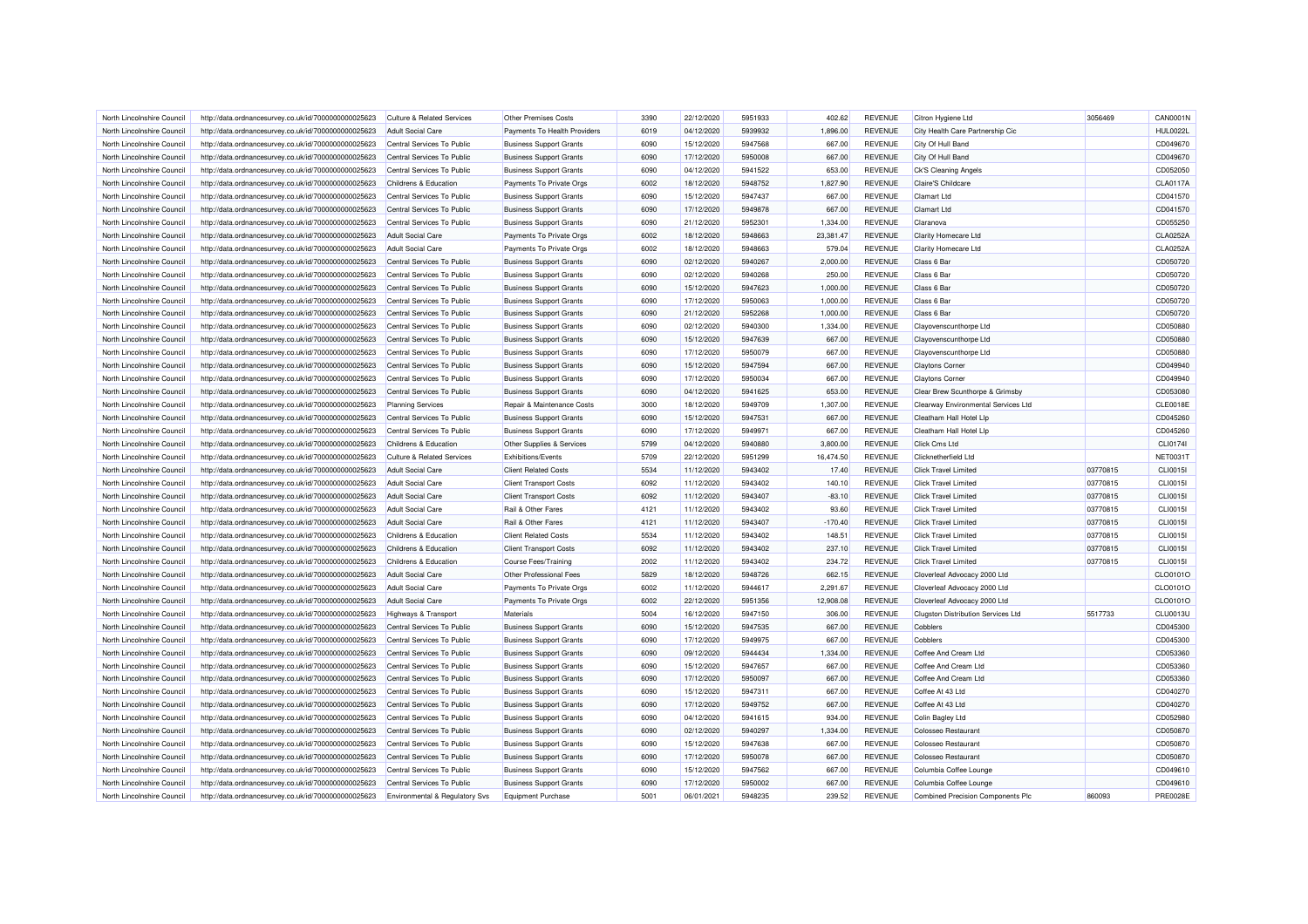| North Lincolnshire Council | http://data.ordnancesurvey.co.uk/id/7000000000025623 | <b>Adult Social Care</b>        | Pay - Agency                   | 0131 | 09/12/2020 | 5941868 | 5.563.20             | <b>REVENUE</b> | Comensura Ltd                                | 04085767 | COM0313M |
|----------------------------|------------------------------------------------------|---------------------------------|--------------------------------|------|------------|---------|----------------------|----------------|----------------------------------------------|----------|----------|
| North Lincolnshire Council | http://data.ordnancesurvey.co.uk/id/7000000000025623 | <b>Adult Social Care</b>        | Pay - Agency                   | 0131 | 09/12/2020 | 5941868 | 17,425.37            | <b>REVENUE</b> | Comensura Ltd                                | 04085767 | COM0313M |
| North Lincolnshire Council | http://data.ordnancesurvey.co.uk/id/7000000000025623 | <b>Adult Social Care</b>        | Pay - Agency                   | 0131 | 11/12/2020 | 5945146 | 4.669.28             | <b>REVENUE</b> | Comensura Ltd                                | 04085767 | COM0313M |
| North Lincolnshire Council | http://data.ordnancesurvey.co.uk/id/7000000000025623 | <b>Adult Social Care</b>        | Pay - Agency                   | 0131 | 11/12/2020 | 5945146 | 16,774.31            | <b>REVENUE</b> | Comensura Ltd                                | 04085767 | COM0313M |
| North Lincolnshire Council | http://data.ordnancesurvey.co.uk/id/7000000000025623 | <b>Adult Social Care</b>        | Pay - Agency                   | 0131 | 22/12/2020 | 5951364 | 2,529.80             | REVENUE        | Comensura Ltd                                | 04085767 | COM0313M |
| North Lincolnshire Council | http://data.ordnancesurvey.co.uk/id/7000000000025623 | <b>Adult Social Care</b>        | Pay - Agency                   | 0131 | 22/12/2020 | 5951364 | 21,970.09            | <b>REVENUE</b> | Comensura Ltd                                | 04085767 | COM0313M |
| North Lincolnshire Council | http://data.ordnancesurvey.co.uk/id/7000000000025623 | <b>Adult Social Care</b>        | Pay - Agency                   | 0131 | 06/01/2021 | 5953455 | 20,140.10            | <b>REVENUE</b> | Comensura Ltd                                | 04085767 | COM0313M |
| North Lincolnshire Council | http://data.ordnancesurvey.co.uk/id/7000000000025623 | <b>Adult Social Care</b>        | Pay - Agency                   | 0131 | 06/01/2021 | 5953455 | 505.96               | <b>REVENUE</b> | Comensura I td                               | 04085767 | COM0313M |
| North Lincolnshire Council | http://data.ordnancesurvey.co.uk/id/7000000000025623 | Adult Social Care               | Pay - Agency                   | 0131 | 06/01/2021 | 5953980 | 16,646.28            | <b>REVENUE</b> | Comensura Ltd                                | 04085767 | COM0313M |
| North Lincolnshire Council | http://data.ordnancesurvey.co.uk/id/7000000000025623 | Childrens & Education           | Pay - Agency                   | 0131 | 09/12/2020 | 5941868 | 349.24               | <b>REVENUE</b> | Comensura Ltd                                | 04085767 | COM0313M |
| North Lincolnshire Council | http://data.ordnancesurvey.co.uk/id/7000000000025623 | Childrens & Education           | Pay - Agency                   | 0131 | 11/12/2020 | 5945146 | 714.57               | <b>REVENUE</b> | Comensura Ltd                                | 04085767 | COM0313M |
| North Lincolnshire Council | http://data.ordnancesurvey.co.uk/id/7000000000025623 | Childrens & Education           | Pay - Agency                   | 0131 | 22/12/2020 | 5951364 | 353.75               | <b>REVENUE</b> | Comensura Ltd                                | 04085767 | COM0313M |
| North Lincolnshire Council | http://data.ordnancesurvey.co.uk/id/7000000000025623 | Childrens & Education           | Pay - Agency                   | 0131 | 22/12/2020 | 5951364 | 488.40               | <b>REVENUE</b> | Comensura Ltd                                | 04085767 | COM0313M |
| North Lincolnshire Council | http://data.ordnancesurvey.co.uk/id/7000000000025623 | Childrens & Education           | Pay - Agency                   | 0131 | 06/01/2021 | 5953455 | 488.40               | <b>REVENUE</b> | Comensura I to                               | 04085767 | COM0313M |
| North Lincolnshire Council | http://data.ordnancesurvey.co.uk/id/7000000000025623 | Childrens & Education           | Pay - Agency                   | 0131 | 06/01/2021 | 5953980 | 396.00               | <b>REVENUE</b> | Comensura Ltd                                | 04085767 | COM0313M |
| North Lincolnshire Council | http://data.ordnancesurvey.co.uk/id/7000000000025623 | Corporate And Democratic Core   | Pay - Agency                   | 0131 | 09/12/2020 | 5941868 | 6,055.10             | <b>REVENUE</b> | Comensura Ltd                                | 04085767 | COM0313M |
| North Lincolnshire Council | http://data.ordnancesurvey.co.uk/id/7000000000025623 | Corporate And Democratic Core   | Pay - Agency                   | 0131 | 11/12/2020 | 5945146 | 4,657.50             | <b>REVENUE</b> | Comensura Ltd                                | 04085767 | COM0313M |
| North Lincolnshire Council | http://data.ordnancesurvey.co.uk/id/7000000000025623 | Corporate And Democratic Core   | Pay - Agency                   | 0131 | 22/12/2020 | 5951364 | 5,382.81             | <b>REVENUE</b> | Comensura Ltd                                | 04085767 | COM0313M |
| North Lincolnshire Council | http://data.ordnancesurvey.co.uk/id/7000000000025623 | Corporate And Democratic Core   | Pay - Agency                   | 0131 | 06/01/2021 | 5953455 | 9,019.63             | <b>REVENUE</b> | Comensura Ltd                                | 04085767 | COM0313M |
| North Lincolnshire Council | http://data.ordnancesurvey.co.uk/id/7000000000025623 | Corporate And Democratic Core   | Pay - Agency                   | 0131 | 06/01/2021 | 5953980 | 1,963.70             | <b>REVENUE</b> | Comensura Ltd                                | 04085767 | COM0313M |
| North Lincolnshire Council | http://data.ordnancesurvey.co.uk/id/7000000000025623 | Environmental & Regulatory Svs  | Pay - Agency                   | 0131 | 09/12/2020 | 5941868 | 2,359.80             | <b>REVENUE</b> | Comensura Ltd                                | 04085767 | COM0313M |
| North Lincolnshire Council |                                                      |                                 |                                | 0131 | 09/12/2020 | 5941868 | 3,052.36             | <b>REVENUE</b> | Comensura I to                               | 04085767 | COM0313M |
|                            | http://data.ordnancesurvey.co.uk/id/7000000000025623 | Environmental & Regulatory Svs  | Pay - Agency                   |      |            | 5945146 |                      |                |                                              |          |          |
| North Lincolnshire Council | http://data.ordnancesurvey.co.uk/id/7000000000025623 | Environmental & Regulatory Svs  | Pay - Agency                   | 0131 | 11/12/2020 |         | 3,138.83             | <b>REVENUE</b> | Comensura Ltd                                | 04085767 | COM0313M |
| North Lincolnshire Council | http://data.ordnancesurvey.co.uk/id/7000000000025623 | Environmental & Regulatory Svs  | Pay - Agency                   | 0131 | 22/12/2020 | 5951364 | 1,538.19             | <b>REVENUE</b> | Comensura Ltd                                | 04085767 | COM0313M |
| North Lincolnshire Council | http://data.ordnancesurvey.co.uk/id/7000000000025623 | Environmental & Regulatory Svs  | Pay - Agency                   | 0131 | 22/12/2020 | 5951364 | 6,622.53             | <b>REVENUE</b> | Comensura I to                               | 04085767 | COM0313M |
| North Lincolnshire Council | http://data.ordnancesurvey.co.uk/id/7000000000025623 | Environmental & Regulatory Svs  | Pay - Agency                   | 0131 | 06/01/2021 | 5953455 | 1,839.15             | <b>REVENUE</b> | Comensura Ltd                                | 04085767 | COM0313M |
| North Lincolnshire Council | http://data.ordnancesurvey.co.uk/id/7000000000025623 | Environmental & Regulatory Svs  | Pay - Agency                   | 0131 | 06/01/2021 | 5953455 | 2,245.86             | <b>REVENUE</b> | Comensura Ltd                                | 04085767 | COM0313M |
| North Lincolnshire Council | http://data.ordnancesurvey.co.uk/id/7000000000025623 | Environmental & Regulatory Svs  | Pay - Agency                   | 0131 | 06/01/2021 | 5953980 | 101.70               | <b>REVENUE</b> | Comensura Ltd                                | 04085767 | COM0313M |
| North Lincolnshire Council | http://data.ordnancesurvey.co.uk/id/7000000000025623 | Environmental & Regulatory Svs  | Pay - Agency                   | 0131 | 06/01/2021 | 5953980 | 1,981.74             | <b>REVENUE</b> | Comensura Ltd                                | 04085767 | COM0313M |
| North Lincolnshire Council | http://data.ordnancesurvey.co.uk/id/7000000000025623 | <b>Highways &amp; Transport</b> | Pay - Agency                   | 0131 | 09/12/2020 | 5941868 | 1,263.02             | <b>REVENUE</b> | Comensura Ltd                                | 04085767 | COM0313M |
| North Lincolnshire Council | http://data.ordnancesurvey.co.uk/id/7000000000025623 | Highways & Transport            | Pay - Agency                   | 0131 | 09/12/2020 | 5941868 | 666.00               | <b>REVENUE</b> | Comensura I to                               | 04085767 | COM0313M |
| North Lincolnshire Council | http://data.ordnancesurvey.co.uk/id/7000000000025623 | <b>Highways &amp; Transport</b> | Pay - Agency                   | 0131 | 06/01/2021 | 5953455 | 531.00               | <b>REVENUE</b> | Comensura Ltd                                | 04085767 | COM0313M |
| North Lincolnshire Council | http://data.ordnancesurvey.co.uk/id/7000000000025623 | Highways & Transport            | Pay - Agency                   | 0131 | 06/01/2021 | 5953455 | 1,475.60             | <b>REVENUE</b> | Comensura Ltd                                | 04085767 | COM0313M |
| North Lincolnshire Council | http://data.ordnancesurvey.co.uk/id/7000000000025623 | Highways & Transport            | Pay - Agency                   | 0131 | 06/01/2021 | 5953980 | 1.201.51             | <b>REVENUE</b> | Comensura Ltd                                | 04085767 | COM0313M |
| North Lincolnshire Council | http://data.ordnancesurvey.co.uk/id/7000000000025623 | <b>Highways &amp; Transport</b> | Pay - Agency                   | 0131 | 06/01/2021 | 5953980 | 531.00               | <b>REVENUE</b> | Comensura Ltd                                | 04085767 | COM0313M |
| North Lincolnshire Council | http://data.ordnancesurvey.co.uk/id/7000000000025623 | Public Health                   | Pay - Agency                   | 0131 | 09/12/2020 | 5941868 | 753.32               | <b>REVENUE</b> | Comensura Ltd                                | 04085767 | COM0313M |
| North Lincolnshire Council | http://data.ordnancesurvey.co.uk/id/7000000000025623 | <b>Public Health</b>            | Pay - Agency                   | 0131 | 22/12/2020 | 5951364 | 1,469.87             | <b>REVENUE</b> | Comensura I to                               | 04085767 | COM0313M |
| North Lincolnshire Council | http://data.ordnancesurvey.co.uk/id/7000000000025623 | Central Services To Public      | <b>Business Support Grants</b> | 6090 | 04/12/2020 | 5941587 | 934.00               | <b>REVENUE</b> | <b>Communities Advice Centre</b>             |          | CD052700 |
| North Lincolnshire Council | http://data.ordnancesurvey.co.uk/id/7000000000025623 | Central Services To Public      | <b>Business Support Grants</b> | 6090 | 15/12/2020 | 5947388 | 467.00               | <b>REVENUE</b> | Community Heritage Arts & Media Project Ltd  |          | CD041060 |
| North Lincolnshire Council | http://data.ordnancesurvey.co.uk/id/7000000000025623 | Central Services To Public      | <b>Business Support Grants</b> | 6090 | 17/12/2020 | 5949829 | 467.00               | <b>REVENUE</b> | Community Heritage Arts & Media Project Ltd  |          | CD041060 |
| North Lincolnshire Council | http://data.ordnancesurvey.co.uk/id/7000000000025623 | Childrens & Education           | <b>Client Related Costs</b>    | 5534 | 16/12/2020 | 5946797 | 418.32               | <b>REVENUE</b> | Complete Office Solutions (Uk) Ltd           | 3045607  | AQU0001U |
| North Lincolnshire Council | http://data.ordnancesurvey.co.uk/id/7000000000025623 | Childrens & Education           | <b>Client Related Costs</b>    | 5534 | 18/12/2020 | 5949126 | 266.10               | <b>REVENUE</b> | Complete Office Solutions (Uk) Ltd           | 3045607  | AQU0001U |
| North Lincolnshire Council | http://data.ordnancesurvey.co.uk/id/7000000000025623 | Childrens & Education           | Payments To Private Orgs       | 6002 | 18/12/2020 | 5948754 | 30,845.80            | <b>REVENUE</b> | Coneygarth Farm Day Nursery                  |          | CON0013N |
| North Lincolnshire Council | http://data.ordnancesurvey.co.uk/id/7000000000025623 | Childrens & Education           | Payments To Private Orgs       | 6002 | 18/12/2020 | 5948849 | 5,609.99             | <b>REVENUE</b> | Coneygarth Farm Day Nursery                  |          | CON0013N |
| North Lincolnshire Council | http://data.ordnancesurvey.co.uk/id/7000000000025623 | Childrens & Education           | <b>Equipment Purchase</b>      | 5001 | 06/01/2021 | 5950655 | 3,255.05             | <b>REVENUE</b> | <b>Connevans Limited</b>                     |          | CON0120N |
| North Lincolnshire Council |                                                      | Central Services To Public      |                                | 6090 | 15/12/2020 | 5947598 |                      | <b>REVENUE</b> |                                              |          | CD049990 |
|                            | http://data.ordnancesurvey.co.uk/id/7000000000025623 | Central Services To Public      | <b>Business Support Grants</b> | 6090 | 17/12/2020 | 5950038 | 1,500.00<br>1,500.00 | <b>REVENUE</b> | Conon Properties Ltd                         |          | CD049990 |
| North Lincolnshire Council | http://data.ordnancesurvey.co.uk/id/7000000000025623 | Central Services To Public      | <b>Business Support Grants</b> | 6090 | 22/12/2020 | 5953212 | 1,000.00             | <b>REVENUE</b> | Conon Properties Ltd<br>Conon Properties Ltd |          | CD049990 |
| North Lincolnshire Council | http://data.ordnancesurvey.co.uk/id/7000000000025623 |                                 | <b>Business Support Grants</b> |      |            |         |                      |                |                                              |          |          |
| North Lincolnshire Council | http://data.ordnancesurvey.co.uk/id/7000000000025623 | Childrens & Education           | <b>Other Premises Costs</b>    | 3390 | 02/12/2020 | 5939133 | 546.00               | <b>REVENUE</b> | <b>Containerking Ltd</b>                     | 3402386  | CON0338N |
| North Lincolnshire Council | http://data.ordnancesurvey.co.uk/id/7000000000025623 | Central Services To Public      | <b>Business Support Grants</b> | 6090 | 15/12/2020 | 5947508 | 467.00               | <b>REVENUE</b> | Conway Smith Photography                     |          | CD044800 |
| North Lincolnshire Council | http://data.ordnancesurvey.co.uk/id/7000000000025623 | Central Services To Public      | <b>Business Support Grants</b> | 6090 | 17/12/2020 | 5949948 | 467.00               | <b>REVENUE</b> | Conway Smith Photography                     |          | CD044800 |
| North Lincolnshire Council | http://data.ordnancesurvey.co.uk/id/7000000000025623 | Central Services To Public      | <b>Business Support Grants</b> | 6090 | 18/12/2020 | 5950831 | 934.00               | <b>REVENUE</b> | <b>Cooks Catering Services</b>               |          | CD055120 |
| North Lincolnshire Council | http://data.ordnancesurvey.co.uk/id/7000000000025623 | <b>Planning Services</b>        | Provisions                     | 5201 | 23/12/2020 | 5953268 | 14,940.00            | <b>REVENUE</b> | Co-Operative Group Limited                   |          | COP0131P |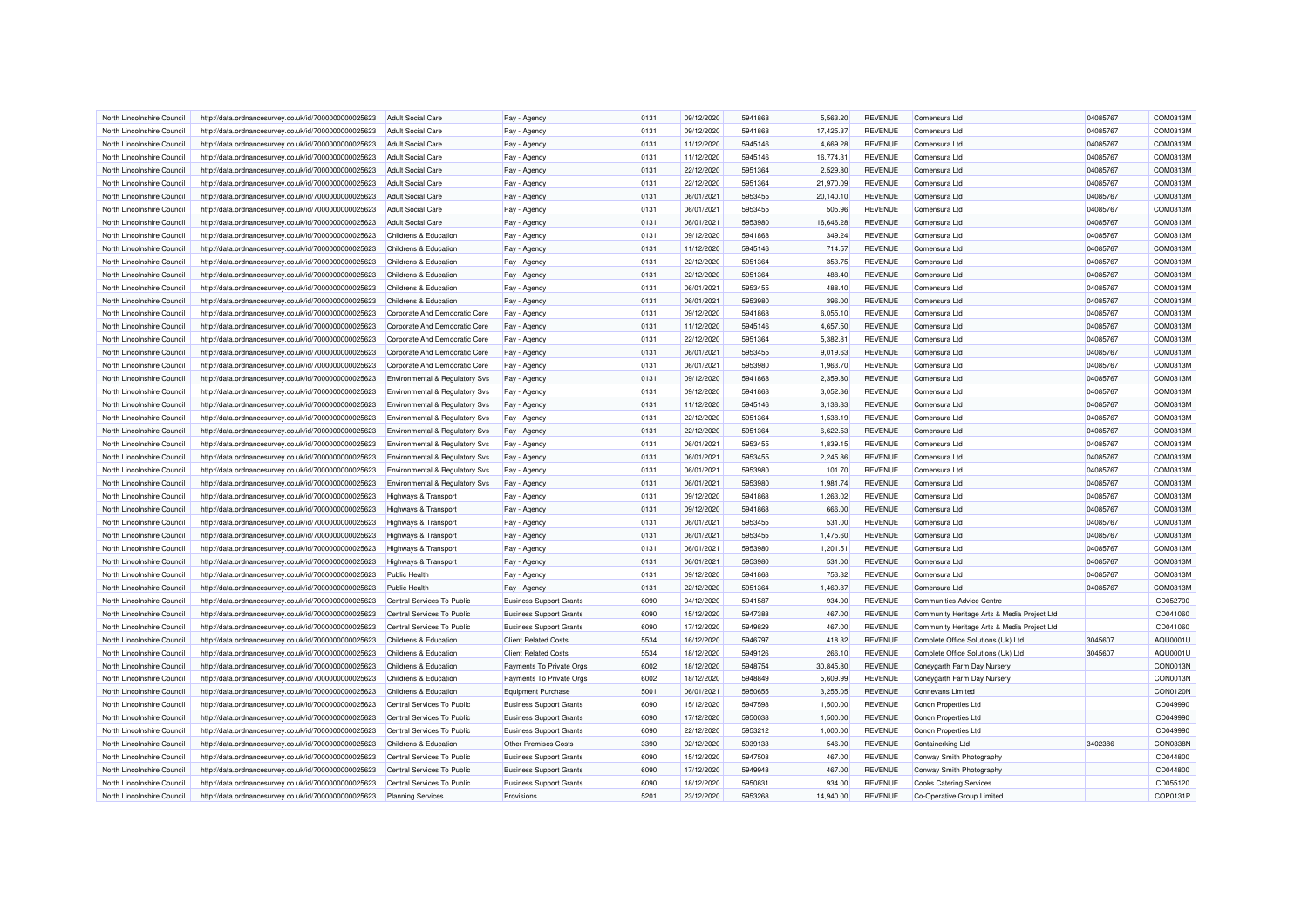| North Lincolnshire Council | http://data.ordnancesurvey.co.uk/id/7000000000025623 | Childrens & Education                 | <b>Client Related Costs</b>    | 5534 | 16/12/2020 | 5946789 | 225.00   | <b>REVENUE</b> | Corambaaf                      | 09697712 | COR0183R        |
|----------------------------|------------------------------------------------------|---------------------------------------|--------------------------------|------|------------|---------|----------|----------------|--------------------------------|----------|-----------------|
| North Lincolnshire Council | http://data.ordnancesurvey.co.uk/id/7000000000025623 | Central Services To Public            | <b>Business Support Grants</b> | 6090 | 15/12/2020 | 5947498 | 667.00   | <b>REVENUE</b> | Corner Cottage Animal Boarding |          | CD043270        |
| North Lincolnshire Council | http://data.ordnancesurvey.co.uk/id/7000000000025623 | Central Services To Public            | <b>Business Support Grants</b> | 6090 | 17/12/2020 | 5949939 | 667.00   | <b>REVENUE</b> | Corner Cottage Animal Boarding |          | CD043270        |
| North Lincolnshire Council | http://data.ordnancesurvey.co.uk/id/7000000000025623 | Central Services To Public            | <b>Business Support Grants</b> | 6090 | 04/12/2020 | 5941617 | 934.00   | <b>REVENUE</b> | Corner House Hair              |          | CD053000        |
| North Lincolnshire Council | http://data.ordnancesurvey.co.uk/id/7000000000025623 | <b>Adult Social Care</b>              | Gas                            | 3101 | 09/12/2020 | 5943345 | 618.30   | <b>REVENUE</b> | Corona Energy Retail 4 Ltd     |          | COR0300R        |
| North Lincolnshire Council | http://data.ordnancesurvey.co.uk/id/7000000000025623 | <b>Adult Social Care</b>              | Gas                            | 3101 | 09/12/2020 | 5943352 | 1,061.74 | <b>REVENUE</b> | Corona Energy Retail 4 Ltd     |          | COR0300R        |
| North Lincolnshire Council | http://data.ordnancesurvey.co.uk/id/7000000000025623 | <b>Adult Social Care</b>              | Gas                            | 3101 | 09/12/2020 | 5943369 | 429.47   | <b>REVENUE</b> | Corona Energy Retail 4 Ltd     |          | COR0300R        |
| North Lincolnshire Council | http://data.ordnancesurvey.co.uk/id/7000000000025623 | <b>Adult Social Care</b>              | Gas                            | 3101 | 06/01/2021 | 5952485 | 815.74   | <b>REVENUE</b> | Corona Energy Retail 4 Ltd     |          | COR0300R        |
| North Lincolnshire Council | http://data.ordnancesurvey.co.uk/id/7000000000025623 | <b>Adult Social Care</b>              | Gas                            | 3101 | 06/01/2021 | 5952492 | 1,159.16 | <b>REVENUE</b> | Corona Energy Retail 4 Ltd     |          | COR0300R        |
| North Lincolnshire Council | http://data.ordnancesurvey.co.uk/id/7000000000025623 | <b>Adult Social Care</b>              | Gas                            | 3101 | 06/01/2021 | 5952509 | 437.29   | <b>REVENUE</b> | Corona Energy Retail 4 Ltd     |          | COR0300R        |
| North Lincolnshire Council | http://data.ordnancesurvey.co.uk/id/7000000000025623 | Childrens & Education                 | Gas                            | 3101 | 09/12/2020 | 5943283 | 433.76   | <b>REVENUE</b> | Corona Energy Retail 4 Ltd     |          | COR0300R        |
| North Lincolnshire Council | http://data.ordnancesurvey.co.uk/id/7000000000025623 | Childrens & Education                 | Gas                            | 3101 | 09/12/2020 | 5943325 | 454.45   | <b>REVENUE</b> | Corona Energy Retail 4 Ltd     |          | COR0300R        |
| North Lincolnshire Council | http://data.ordnancesurvey.co.uk/id/7000000000025623 | Childrens & Education                 | Gas                            | 3101 | 09/12/2020 | 5943340 | 400.42   | <b>REVENUE</b> | Corona Energy Retail 4 Ltd     |          | COR0300R        |
| North Lincolnshire Council | http://data.ordnancesurvey.co.uk/id/7000000000025623 | Childrens & Education                 | Gas                            | 3101 | 09/12/2020 | 5943358 | 276.57   | <b>REVENUE</b> | Corona Energy Retail 4 Ltd     |          | COR0300R        |
| North Lincolnshire Council | http://data.ordnancesurvey.co.uk/id/7000000000025623 | Childrens & Education                 | Gas                            | 3101 | 09/12/2020 | 5943363 | 414.55   | <b>REVENUE</b> | Corona Energy Retail 4 Ltd     |          | COR0300R        |
| North Lincolnshire Council | http://data.ordnancesurvey.co.uk/id/7000000000025623 | Childrens & Education                 | Gas                            | 3101 | 09/12/2020 | 5943371 | 232.37   | <b>REVENUE</b> | Corona Energy Retail 4 Ltd     |          | COR0300R        |
| North Lincolnshire Council | http://data.ordnancesurvey.co.uk/id/7000000000025623 | Childrens & Education                 | Gas                            | 3101 | 09/12/2020 | 5943379 | 271.27   | <b>REVENUE</b> | Corona Energy Retail 4 Ltd     |          | COR0300R        |
| North Lincolnshire Council | http://data.ordnancesurvey.co.uk/id/7000000000025623 | Childrens & Education                 | Gas                            | 3101 | 22/12/2020 | 5952503 | 567.32   | <b>REVENUE</b> | Corona Energy Retail 4 Ltd     |          | COR0300R        |
| North Lincolnshire Council | http://data.ordnancesurvey.co.uk/id/7000000000025623 | Childrens & Education                 | Gas                            | 3101 | 06/01/2021 | 5952424 | 498.33   | <b>REVENUE</b> | Corona Energy Retail 4 Ltd     |          | COR0300R        |
| North Lincolnshire Council | http://data.ordnancesurvey.co.uk/id/7000000000025623 | Childrens & Education                 | Gas                            | 3101 | 06/01/2021 | 5952440 | 209.24   | <b>REVENUE</b> | Corona Energy Retail 4 Ltd     |          | COR0300R        |
| North Lincolnshire Council | http://data.ordnancesurvey.co.uk/id/7000000000025623 | Childrens & Education                 | Gas                            | 3101 | 06/01/2021 | 5952465 | 595.87   | <b>REVENUE</b> | Corona Energy Retail 4 Ltd     |          | COR0300R        |
| North Lincolnshire Council | http://data.ordnancesurvey.co.uk/id/7000000000025623 | Childrens & Education                 | Gas                            | 3101 | 06/01/2021 | 5952479 | 237.11   | <b>REVENUE</b> | Corona Energy Retail 4 Ltd     |          | COR0300R        |
| North Lincolnshire Council | http://data.ordnancesurvey.co.uk/id/7000000000025623 | <b>Childrens &amp; Education</b>      | Gas                            | 3101 | 06/01/2021 | 5952498 | 308.93   | <b>REVENUE</b> | Corona Energy Retail 4 Ltd     |          | COR0300R        |
| North Lincolnshire Council | http://data.ordnancesurvey.co.uk/id/7000000000025623 | Childrens & Education                 | Gas                            | 3101 | 06/01/2021 | 5952511 | 250.30   | <b>REVENUE</b> | Corona Energy Retail 4 Ltd     |          | COR0300R        |
| North Lincolnshire Council | http://data.ordnancesurvey.co.uk/id/7000000000025623 | Childrens & Education                 | Gas                            | 3101 | 06/01/2021 | 5952519 | 361.60   | <b>REVENUE</b> | Corona Energy Retail 4 Ltd     |          | COR0300R        |
| North Lincolnshire Council | http://data.ordnancesurvey.co.uk/id/7000000000025623 | Corporate And Democratic Core         | Gas                            | 3101 | 09/12/2020 | 5943287 | 596.25   | <b>REVENUE</b> | Corona Energy Retail 4 Ltd     |          | COR0300R        |
| North Lincolnshire Council | http://data.ordnancesurvey.co.uk/id/7000000000025623 | Corporate And Democratic Core         | Gas                            | 3101 | 09/12/2020 | 5943328 | 1,736.81 | <b>REVENUE</b> | Corona Energy Retail 4 Ltd     |          | COR0300R        |
| North Lincolnshire Council | http://data.ordnancesurvey.co.uk/id/7000000000025623 | Corporate And Democratic Core         | Gas                            | 3101 | 09/12/2020 | 5943349 | 369.60   | <b>REVENUE</b> | Corona Energy Retail 4 Ltd     |          | COR0300R        |
| North Lincolnshire Council | http://data.ordnancesurvey.co.uk/id/7000000000025623 | Corporate And Democratic Core         | Gas                            | 3101 | 09/12/2020 | 5943373 | 578.36   | <b>REVENUE</b> | Corona Energy Retail 4 Ltd     |          | COR0300R        |
| North Lincolnshire Council | http://data.ordnancesurvey.co.uk/id/7000000000025623 | Corporate And Democratic Core         | Gas                            | 3101 | 06/01/2021 | 5952428 | 761.27   | <b>REVENUE</b> | Corona Energy Retail 4 Ltd     |          | COR0300R        |
| North Lincolnshire Council | http://data.ordnancesurvey.co.uk/id/7000000000025623 | Corporate And Democratic Core         | Gas                            | 3101 | 06/01/2021 | 5952468 | 2,078.19 | <b>REVENUE</b> | Corona Energy Retail 4 Ltd     |          | COR0300R        |
| North Lincolnshire Council | http://data.ordnancesurvey.co.uk/id/7000000000025623 | Corporate And Democratic Core         | Gas                            | 3101 | 06/01/2021 | 5952489 | 542.38   | <b>REVENUE</b> | Corona Energy Retail 4 Ltd     |          | COR0300R        |
| North Lincolnshire Council | http://data.ordnancesurvey.co.uk/id/7000000000025623 | Corporate And Democratic Core         | Gas                            | 3101 | 06/01/2021 | 5952513 | 698.84   | <b>REVENUE</b> | Corona Energy Retail 4 Ltd     |          | COR0300R        |
| North Lincolnshire Council | http://data.ordnancesurvey.co.uk/id/7000000000025623 | Culture & Related Services            | Gas                            | 3101 | 09/12/2020 | 5943286 | 396.68   | <b>REVENUE</b> | Corona Energy Retail 4 Ltd     |          | COR0300R        |
| North Lincolnshire Council | http://data.ordnancesurvey.co.uk/id/7000000000025623 | <b>Culture &amp; Related Services</b> | Gas                            | 3101 | 09/12/2020 | 5943301 | 1,548.25 | <b>REVENUE</b> | Corona Energy Retail 4 Ltd     |          | COR0300R        |
| North Lincolnshire Council | http://data.ordnancesurvey.co.uk/id/7000000000025623 | <b>Culture &amp; Related Services</b> | Gas                            | 3101 | 09/12/2020 | 5943308 | 214.56   | <b>REVENUE</b> | Corona Energy Retail 4 Ltd     |          | COR0300R        |
| North Lincolnshire Council | http://data.ordnancesurvey.co.uk/id/7000000000025623 | <b>Culture &amp; Related Services</b> | Gas                            | 3101 | 09/12/2020 | 5943320 | 2,126.05 | <b>REVENUE</b> | Corona Energy Retail 4 Ltd     |          | COR0300R        |
| North Lincolnshire Council | http://data.ordnancesurvey.co.uk/id/7000000000025623 | <b>Culture &amp; Related Services</b> | Gas                            | 3101 | 09/12/2020 | 5943322 | 1,219.47 | <b>REVENUE</b> | Corona Energy Retail 4 Ltd     |          | COR0300R        |
| North Lincolnshire Council | http://data.ordnancesurvey.co.uk/id/7000000000025623 | <b>Culture &amp; Related Services</b> | Gas                            | 3101 | 09/12/2020 | 5943360 | 561.15   | <b>REVENUE</b> | Corona Energy Retail 4 Ltd     |          | COR0300R        |
| North Lincolnshire Council | http://data.ordnancesurvey.co.uk/id/7000000000025623 | <b>Culture &amp; Related Services</b> | Gas                            | 3101 | 09/12/2020 | 5943370 | 314.49   | <b>REVENUE</b> | Corona Energy Retail 4 Ltd     |          | COR0300R        |
| North Lincolnshire Council | http://data.ordnancesurvey.co.uk/id/7000000000025623 | <b>Culture &amp; Related Services</b> | Gas                            | 3101 | 09/12/2020 | 5943375 | 2,480.13 | <b>REVENUE</b> | Corona Energy Retail 4 Ltd     |          | <b>COR0300R</b> |
| North Lincolnshire Council | http://data.ordnancesurvey.co.uk/id/7000000000025623 | <b>Culture &amp; Related Services</b> | Gas                            | 3101 | 06/01/2021 | 5952427 | 324.39   | <b>REVENUE</b> | Corona Energy Retail 4 Ltd     |          | <b>COR0300R</b> |
| North Lincolnshire Council | http://data.ordnancesurvey.co.uk/id/7000000000025623 | <b>Culture &amp; Related Services</b> | Gas                            | 3101 | 06/01/2021 | 5952436 | 248.32   | <b>REVENUE</b> | Corona Energy Retail 4 Ltd     |          | <b>COR0300R</b> |
| North Lincolnshire Council | http://data.ordnancesurvey.co.uk/id/7000000000025623 | <b>Culture &amp; Related Services</b> | Gas                            | 3101 | 06/01/2021 | 5952441 | 1,526.39 | <b>REVENUE</b> | Corona Energy Retail 4 Ltd     |          | COR0300R        |
| North Lincolnshire Council | http://data.ordnancesurvey.co.uk/id/7000000000025623 | <b>Culture &amp; Related Services</b> | Gas                            | 3101 | 06/01/2021 | 5952448 | 268.02   | <b>REVENUE</b> | Corona Energy Retail 4 Ltd     |          | <b>COR0300R</b> |
| North Lincolnshire Council | http://data.ordnancesurvey.co.uk/id/7000000000025623 | <b>Culture &amp; Related Services</b> | Gas                            | 3101 | 06/01/2021 | 5952460 | 1,721.81 | <b>REVENUE</b> | Corona Energy Retail 4 Ltd     |          | <b>COR0300R</b> |
| North Lincolnshire Council | http://data.ordnancesurvey.co.uk/id/7000000000025623 | <b>Culture &amp; Related Services</b> | Gas                            | 3101 | 06/01/2021 | 5952462 | 1,282.78 | <b>REVENUE</b> | Corona Energy Retail 4 Ltd     |          | COR0300R        |
| North Lincolnshire Council | http://data.ordnancesurvey.co.uk/id/7000000000025623 | <b>Culture &amp; Related Services</b> | Gas                            | 3101 | 06/01/2021 | 5952490 | 282.49   | <b>REVENUE</b> | Corona Energy Retail 4 Ltd     |          | COR0300R        |
| North Lincolnshire Council | http://data.ordnancesurvey.co.uk/id/7000000000025623 | <b>Culture &amp; Related Services</b> | Gas                            | 3101 | 06/01/2021 | 5952500 | 727.65   | <b>REVENUE</b> | Corona Energy Retail 4 Ltd     |          | <b>COR0300R</b> |
| North Lincolnshire Council | http://data.ordnancesurvey.co.uk/id/7000000000025623 | <b>Culture &amp; Related Services</b> | Gas                            | 3101 | 06/01/2021 | 5952505 | 229.39   | <b>REVENUE</b> | Corona Energy Retail 4 Ltd     |          | COR0300R        |
| North Lincolnshire Council | http://data.ordnancesurvey.co.uk/id/7000000000025623 | <b>Culture &amp; Related Services</b> | Gas                            | 3101 | 06/01/2021 | 5952510 | 339.20   | <b>REVENUE</b> | Corona Energy Retail 4 Ltd     |          | COR0300F        |
| North Lincolnshire Council | http://data.ordnancesurvey.co.uk/id/7000000000025623 | Culture & Related Services            | Gas                            | 3101 | 06/01/2021 | 5952515 | 2,793.78 | <b>REVENUE</b> | Corona Energy Retail 4 Ltd     |          | COR0300R        |
| North Lincolnshire Council | http://data.ordnancesurvey.co.uk/id/7000000000025623 | Environmental & Regulatory Svs        | Gas                            | 3101 | 09/12/2020 | 5943366 | 374.88   | <b>REVENUE</b> | Corona Energy Retail 4 Ltd     |          | <b>COR0300R</b> |
|                            |                                                      |                                       |                                |      |            |         |          |                |                                |          |                 |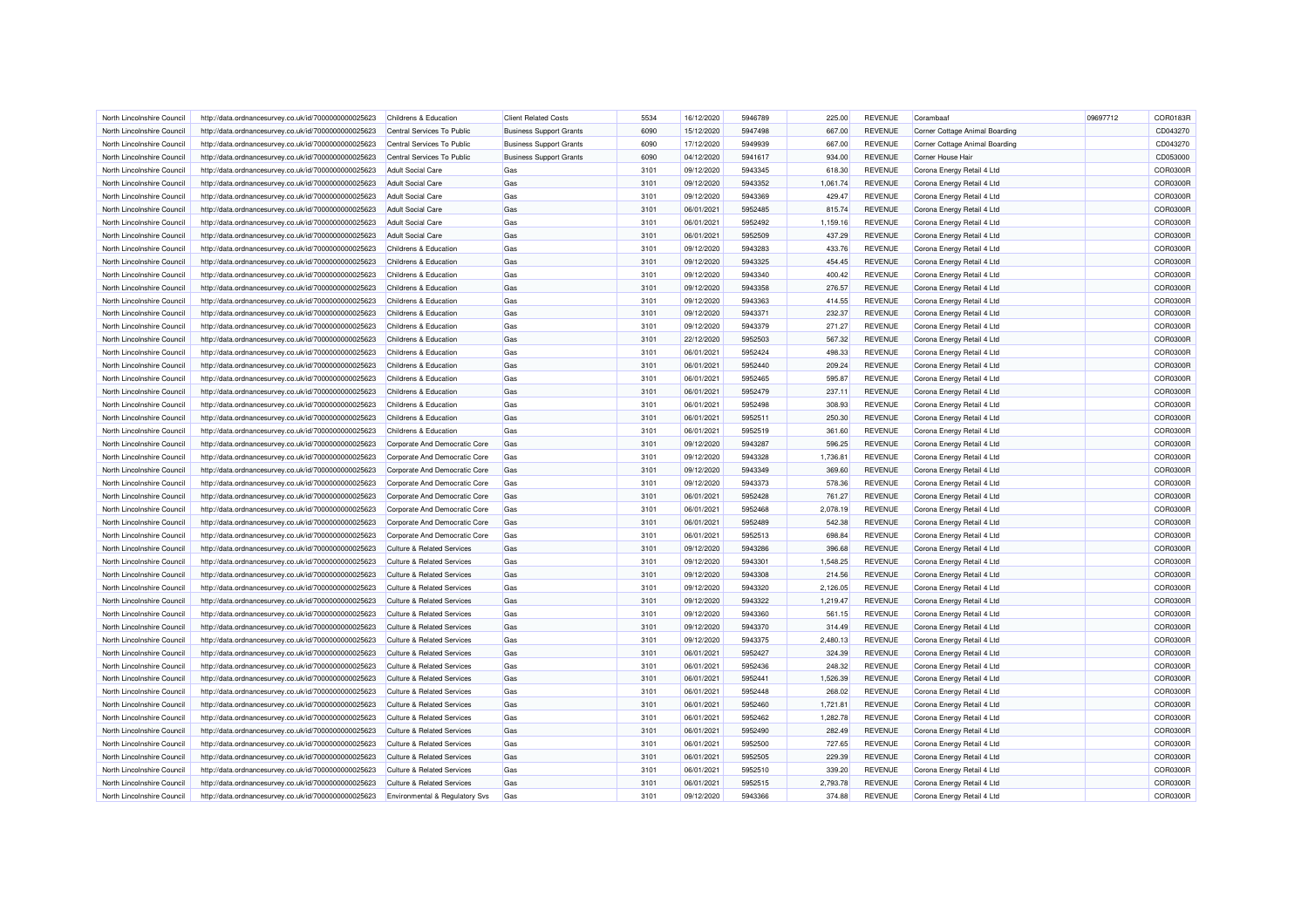| North Lincolnshire Council | http://data.ordnancesurvey.co.uk/id/7000000000025623 | <b>Environmental &amp; Regulatory Svs</b> | Gas                            | 3101 | 09/12/2020 | 5943376 | 334.13     | <b>REVENUE</b> | Corona Energy Retail 4 Ltd     |         | COR0300R        |
|----------------------------|------------------------------------------------------|-------------------------------------------|--------------------------------|------|------------|---------|------------|----------------|--------------------------------|---------|-----------------|
| North Lincolnshire Council | http://data.ordnancesurvey.co.uk/id/7000000000025623 | Environmental & Regulatory Svs            | Gas                            | 3101 | 09/12/2020 | 5943377 | 1,941.71   | <b>REVENUE</b> | Corona Energy Retail 4 Ltd     |         | COR0300R        |
| North Lincolnshire Council | http://data.ordnancesurvey.co.uk/id/7000000000025623 | Environmental & Regulatory Svs            | Gas                            | 3101 | 06/01/2021 | 5952494 | 216.40     | <b>REVENUE</b> | Corona Energy Retail 4 Ltd     |         | COR0300R        |
| North Lincolnshire Council | http://data.ordnancesurvey.co.uk/id/7000000000025623 | Environmental & Regulatory Svs            | Gas                            | 3101 | 06/01/2021 | 5952506 | 478.64     | <b>REVENUE</b> | Corona Energy Retail 4 Ltd     |         | COR0300R        |
| North Lincolnshire Council | http://data.ordnancesurvey.co.uk/id/7000000000025623 | Environmental & Regulatory Svs            | Gas                            | 3101 | 06/01/2021 | 5952516 | 429.68     | <b>REVENUE</b> | Corona Energy Retail 4 Ltd     |         | COR0300R        |
| North Lincolnshire Council | http://data.ordnancesurvey.co.uk/id/7000000000025623 | Environmental & Regulatory Svs            | Gas                            | 3101 | 06/01/2021 | 5952517 | 1,823.60   | <b>REVENUE</b> | Corona Energy Retail 4 Ltd     |         | COR0300R        |
| North Lincolnshire Council | http://data.ordnancesurvey.co.uk/id/7000000000025623 | Fin&Inv I&E                               | Gas                            | 3101 | 09/12/2020 | 5943299 | 280.74     | <b>REVENUE</b> | Corona Energy Retail 4 Ltd     |         | COR0300R        |
| North Lincolnshire Council | http://data.ordnancesurvey.co.uk/id/7000000000025623 | Fin&Inv I&E                               | Gas                            | 3101 | 09/12/2020 | 5943307 | 273.30     | <b>REVENUE</b> | Corona Energy Retail 4 Ltd     |         | COR0300R        |
| North Lincolnshire Council | http://data.ordnancesurvey.co.uk/id/7000000000025623 | Fin&Inv I&E                               | Gas                            | 3101 | 06/01/2021 | 5952439 | 446.73     | <b>REVENUE</b> | Corona Energy Retail 4 Ltd     |         | COR0300R        |
| North Lincolnshire Council | http://data.ordnancesurvey.co.uk/id/7000000000025623 | Fin&Inv I&E                               | Gas                            | 3101 | 06/01/2021 | 5952447 | 255.92     | <b>REVENUE</b> | Corona Energy Retail 4 Ltd     |         | COR0300R        |
| North Lincolnshire Council | http://data.ordnancesurvey.co.uk/id/7000000000025623 | Fin&Inv I&E                               | Gas                            | 3101 | 06/01/2021 | 5952463 | 264.52     | <b>REVENUE</b> | Corona Energy Retail 4 Ltd     |         | COR0300R        |
| North Lincolnshire Council | http://data.ordnancesurvey.co.uk/id/7000000000025623 | <b>Highways &amp; Transport</b>           | Gas                            | 3101 | 09/12/2020 | 5943357 | 769.45     | <b>REVENUE</b> | Corona Energy Retail 4 Ltd     |         | COR0300R        |
| North Lincolnshire Council | http://data.ordnancesurvey.co.uk/id/7000000000025623 | Highways & Transport                      | Gas                            | 3101 | 06/01/2021 | 5952497 | 865.03     | <b>REVENUE</b> | Corona Energy Retail 4 Ltd     |         | COR0300R        |
| North Lincolnshire Council | http://data.ordnancesurvey.co.uk/id/7000000000025623 | Non Distributed Costs                     | Gas                            | 3101 | 09/12/2020 | 5943356 | 304.01     | <b>REVENUE</b> | Corona Energy Retail 4 Ltd     |         | COR0300R        |
| North Lincolnshire Council | http://data.ordnancesurvey.co.uk/id/7000000000025623 | Non Distributed Costs                     | Gas                            | 3101 | 09/12/2020 | 5943362 | 605.56     | <b>REVENUE</b> | Corona Energy Retail 4 Ltd     |         | COR0300R        |
| North Lincolnshire Council | http://data.ordnancesurvey.co.uk/id/7000000000025623 | Non Distributed Costs                     | Gas                            | 3101 | 09/12/2020 | 5943368 | 287.47     | <b>REVENUE</b> | Corona Energy Retail 4 Ltd     |         | COR0300R        |
| North Lincolnshire Council |                                                      | Non Distributed Costs                     | Gas                            | 3101 | 06/01/2021 | 5952496 | 402.86     | <b>REVENUE</b> | Corona Energy Retail 4 Ltd     |         | <b>COR0300R</b> |
| North Lincolnshire Council | http://data.ordnancesurvey.co.uk/id/7000000000025623 |                                           | Gas                            | 3101 | 06/01/2021 | 5952502 | 812.65     | <b>REVENUE</b> | Corona Energy Retail 4 Ltd     |         | COR0300R        |
|                            | http://data.ordnancesurvey.co.uk/id/7000000000025623 | Non Distributed Costs                     |                                |      |            |         |            |                |                                |         |                 |
| North Lincolnshire Council | http://data.ordnancesurvey.co.uk/id/7000000000025623 | Non Distributed Costs                     | Gas                            | 3101 | 06/01/2021 | 5952521 | 230.70     | <b>REVENUE</b> | Corona Energy Retail 4 Ltd     |         | COR0300R        |
| North Lincolnshire Council | http://data.ordnancesurvey.co.uk/id/7000000000025623 | Central Services To Public                | <b>Business Support Grants</b> | 6090 | 02/12/2020 | 5940286 | 1,334.00   | <b>REVENUE</b> | Cosgrove                       |         | CD050810        |
| North Lincolnshire Council | http://data.ordnancesurvey.co.uk/id/7000000000025623 | Central Services To Public                | <b>Business Support Grants</b> | 6090 | 15/12/2020 | 5947632 | 667.00     | <b>REVENUE</b> | Cosgrove                       |         | CD050810        |
| North Lincolnshire Council | http://data.ordnancesurvey.co.uk/id/7000000000025623 | Central Services To Public                | <b>Business Support Grants</b> | 6090 | 17/12/2020 | 5950072 | 667.00     | <b>REVENUE</b> | Cosgrove                       |         | CD050810        |
| North Lincolnshire Council | http://data.ordnancesurvey.co.uk/id/7000000000025623 | Central Services To Public                | <b>Business Support Grants</b> | 6090 | 04/12/2020 | 5941471 | 653.00     | <b>REVENUE</b> | Cosy Touch Joanna Prech        |         | CD051540        |
| North Lincolnshire Council | http://data.ordnancesurvey.co.uk/id/7000000000025623 | Childrens & Education                     | <b>Client Related Costs</b>    | 5534 | 11/12/2020 | 593989  | 953.33     | <b>REVENUE</b> | Country Kids Nurser            |         | COU0312U        |
| North Lincolnshire Council | http://data.ordnancesurvey.co.uk/id/7000000000025623 | Central Services To Public                | <b>Business Support Grants</b> | 6090 | 09/12/2020 | 5944493 | 1,334.00   | <b>REVENUE</b> | County Antiques And Interiors  |         | CD053850        |
| North Lincolnshire Council | http://data.ordnancesurvey.co.uk/id/7000000000025623 | Central Services To Public                | <b>Business Support Grants</b> | 6090 | 15/12/2020 | 5947413 | 1,000.00   | <b>REVENUE</b> | County Gy Ltd                  |         | CD041330        |
| North Lincolnshire Council | http://data.ordnancesurvey.co.uk/id/7000000000025623 | Central Services To Public                | <b>Business Support Grants</b> | 6090 | 15/12/2020 | 5947414 | 1,000.00   | <b>REVENUE</b> | County Gy Ltd                  |         | CD041340        |
| North Lincolnshire Council | http://data.ordnancesurvey.co.uk/id/7000000000025623 | Central Services To Public                | <b>Business Support Grants</b> | 6090 | 17/12/2020 | 5949854 | 1,000.00   | <b>REVENUE</b> | County Gy Ltd                  |         | CD041330        |
| North Lincolnshire Council | http://data.ordnancesurvey.co.uk/id/7000000000025623 | Central Services To Public                | <b>Business Support Grants</b> | 6090 | 17/12/2020 | 5949855 | 1,000.00   | <b>REVENUE</b> | County Gy Ltd                  |         | CD041340        |
| North Lincolnshire Council | http://data.ordnancesurvey.co.uk/id/7000000000025623 | Central Services To Public                | <b>Business Support Grants</b> | 6090 | 21/12/2020 | 5952240 | 1,000.00   | <b>REVENUE</b> | County Gy Ltd                  |         | CD041340        |
| North Lincolnshire Council | http://data.ordnancesurvey.co.uk/id/7000000000025623 | Corporate And Democratic Core             | Consultancy                    | 5830 | 16/12/2020 | 5948111 | 1,000.00   | <b>REVENUE</b> | Cps                            | 3014568 | CPS00085        |
| North Lincolnshire Council | http://data.ordnancesurvey.co.uk/id/7000000000025623 | Corporate And Democratic Core             | It Hardware - Purchase         | 5050 | 16/12/2020 | 5948112 | 1,000.00   | <b>REVENUE</b> | Cps                            | 3014568 | CPS00085        |
| North Lincolnshire Council | http://data.ordnancesurvey.co.uk/id/7000000000025623 | Central Services To Public                | <b>Business Support Grants</b> | 6090 | 02/12/2020 | 5940318 | 1,334.00   | <b>REVENUE</b> | Crawford Lawnmowers Ltd        |         | CD051060        |
| North Lincolnshire Council | http://data.ordnancesurvey.co.uk/id/7000000000025623 | Central Services To Public                | <b>Business Support Grants</b> | 6090 | 04/12/2020 | 5941633 | 934.00     | <b>REVENUE</b> | Cre8ivity Ark                  |         | CD053160        |
| North Lincolnshire Council | http://data.ordnancesurvey.co.uk/id/7000000000025623 | Central Services To Public                | <b>Business Support Grants</b> | 6090 | 04/12/2020 | 5941604 | 934.00     | <b>REVENUE</b> | <b>Creative Curiosity</b>      |         | CD052870        |
| North Lincolnshire Council | http://data.ordnancesurvey.co.uk/id/7000000000025623 | <b>Adult Social Care</b>                  | Payments To Private Orgs       | 6002 | 18/12/2020 | 5948664 | 3,203.96   | <b>REVENUE</b> | <b>Creative Support</b>        |         | CRE0144E        |
| North Lincolnshire Council | http://data.ordnancesurvey.co.uk/id/7000000000025623 | <b>Adult Social Care</b>                  | Payments To Private Orgs       | 6002 | 18/12/2020 | 5948664 | 103,044.25 | <b>REVENUE</b> | <b>Creative Support</b>        |         | CRE0144E        |
| North Lincolnshire Council | http://data.ordnancesurvey.co.uk/id/7000000000025623 | <b>Adult Social Care</b>                  | Payments To Private Orgs       | 6002 | 18/12/2020 | 5948665 | 1,673.70   | <b>REVENUE</b> | <b>Creative Support</b>        |         | CRE0144E        |
| North Lincolnshire Council | http://data.ordnancesurvey.co.uk/id/7000000000025623 | <b>Adult Social Care</b>                  | Payments To Private Orgs       | 6002 | 16/12/2020 | 5948678 | 4,338.88   | <b>REVENUE</b> | Creative Support Ltd           |         | ISF0013F        |
| North Lincolnshire Council | http://data.ordnancesurvey.co.uk/id/7000000000025623 | Childrens & Education                     | Payments To Private Orgs       | 6002 | 09/12/2020 | 5943526 | 360.00     | <b>REVENUE</b> | <b>Creative Therapy</b>        |         | CRE0136E        |
| North Lincolnshire Council | http://data.ordnancesurvey.co.uk/id/7000000000025623 | Environmental & Regulatory Svs            | Equipment Purchase             | 5001 | 22/12/2020 | 5948085 | 2,213.73   | <b>REVENUE</b> | <b>Crescent Industrial Ltd</b> |         | CRE0068E        |
| North Lincolnshire Council | http://data.ordnancesurvey.co.uk/id/7000000000025623 | Central Services To Public                | <b>Business Support Grants</b> | 6090 | 04/12/2020 | 5941470 | 653.00     | <b>REVENUE</b> | Cristian Taragan               |         | CD051530        |
| North Lincolnshire Council | http://data.ordnancesurvey.co.uk/id/7000000000025623 | Environmental & Regulatory Svs            | Materials                      | 5004 | 22/12/2020 | 5938451 | 691.20     | <b>REVENUE</b> | Cromwell Polythene Ltd         | 2230104 | CRO0048C        |
| North Lincolnshire Council | http://data.ordnancesurvey.co.uk/id/7000000000025623 | Central Services To Public                | <b>Business Support Grants</b> | 6090 | 02/12/2020 | 5940312 | 1,334.00   | <b>REVENUE</b> | <b>Crosby Barber</b>           |         | CD051000        |
| North Lincolnshire Council | http://data.ordnancesurvey.co.uk/id/7000000000025623 | Childrens & Education                     | Home To School Transport       | 4201 | 02/12/2020 | 5938428 | 2,310.00   | <b>REVENUE</b> | <b>Crosby Cabz</b>             |         | CRO0242C        |
| North Lincolnshire Council | http://data.ordnancesurvey.co.uk/id/7000000000025623 | <b>Childrens &amp; Education</b>          | Home To School Transport       | 4201 | 02/12/2020 | 5938429 | 2,100.00   | <b>REVENUE</b> | <b>Crosby Cabz</b>             |         | CRO0242C        |
| North Lincolnshire Council | http://data.ordnancesurvey.co.uk/id/7000000000025623 | Childrens & Education                     | Home To School Transport       | 4201 | 02/12/2020 | 5938430 | 990.00     | <b>REVENUE</b> | <b>Crosby Cabz</b>             |         | CRO0242C        |
| North Lincolnshire Council | http://data.ordnancesurvey.co.uk/id/7000000000025623 | Childrens & Education                     | Home To School Transport       | 4201 | 02/12/2020 | 5938431 | 576.00     | <b>REVENUE</b> | <b>Crosby Cabz</b>             |         | CRO0242C        |
| North Lincolnshire Council | http://data.ordnancesurvey.co.uk/id/7000000000025623 | Childrens & Education                     | Home To School Transport       | 4201 | 02/12/2020 | 5938432 | 812.00     | <b>REVENUE</b> | <b>Crosby Cabz</b>             |         | CRO0242C        |
| North Lincolnshire Council | http://data.ordnancesurvey.co.uk/id/7000000000025623 | Childrens & Education                     | Home To School Transport       | 4201 | 02/12/2020 | 5938434 | 945.00     | <b>REVENUE</b> | <b>Crosby Cabz</b>             |         | CRO0242C        |
| North Lincolnshire Council | http://data.ordnancesurvey.co.uk/id/7000000000025623 | Childrens & Education                     | Home To School Transport       | 4201 | 02/12/2020 | 5938435 | 1,155.00   | <b>REVENUE</b> | <b>Crosby Cabz</b>             |         | CRO02420        |
| North Lincolnshire Council | http://data.ordnancesurvey.co.uk/id/7000000000025623 | Childrens & Education                     | Home To School Transport       | 4201 | 02/12/2020 | 5938436 | 2,520.00   | REVENUE        | <b>Crosby Cabz</b>             |         | CRO0242C        |
| North Lincolnshire Council | http://data.ordnancesurvey.co.uk/id/7000000000025623 | Childrens & Education                     | Home To School Transport       | 4201 | 02/12/2020 | 5938438 | 975.00     | <b>REVENUE</b> | <b>Crosby Cabz</b>             |         | CRO0242O        |
|                            |                                                      |                                           |                                |      |            |         |            |                |                                |         |                 |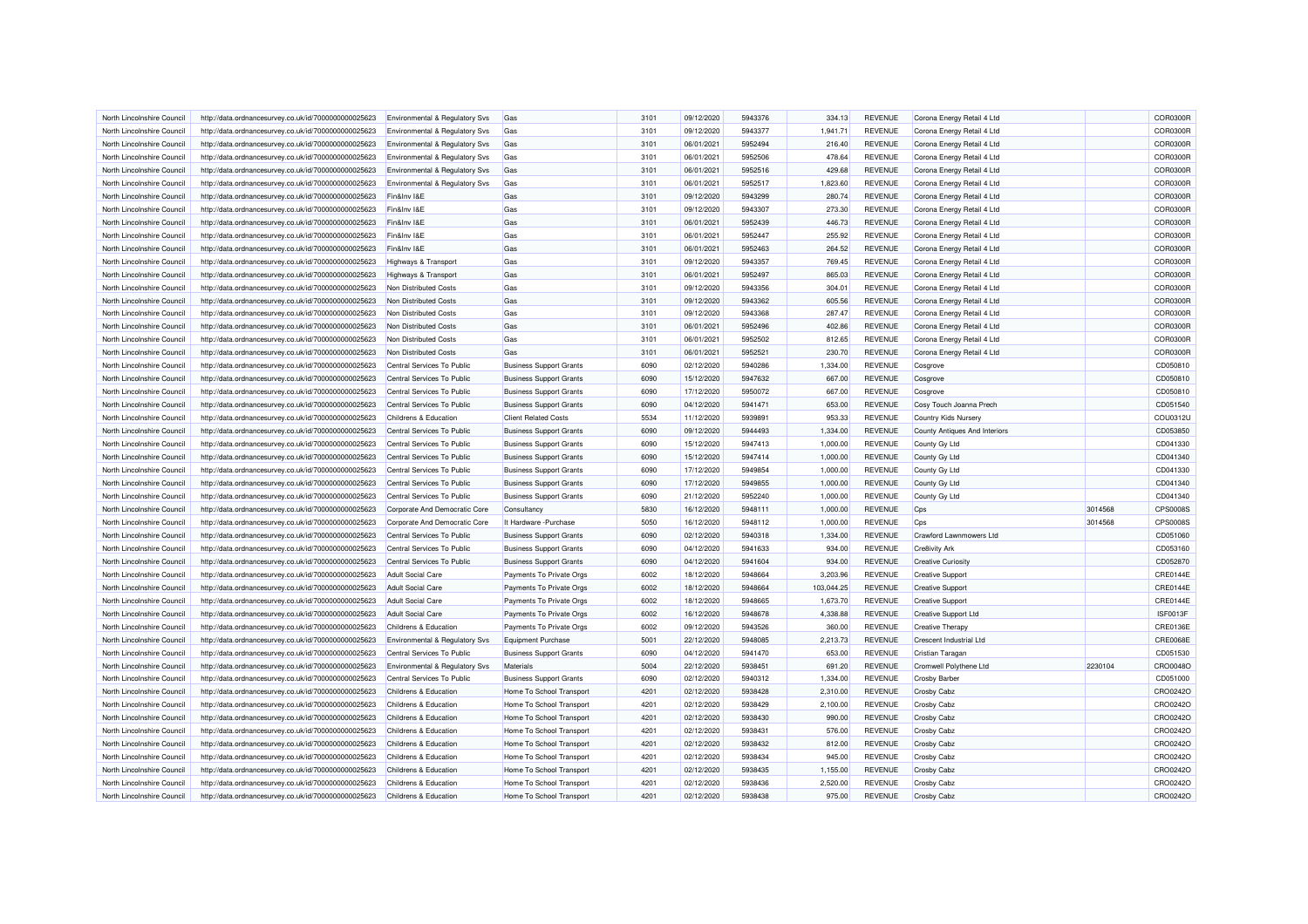| North Lincolnshire Council                               | http://data.ordnancesurvey.co.uk/id/7000000000025623                                                         | Childrens & Education                                    | Home To School Transport                                         | 4201         | 02/12/2020               | 5938439            | 1.360.00           | <b>REVENUE</b> | Crosby Cabz                                                    |          | CRO0242O             |
|----------------------------------------------------------|--------------------------------------------------------------------------------------------------------------|----------------------------------------------------------|------------------------------------------------------------------|--------------|--------------------------|--------------------|--------------------|----------------|----------------------------------------------------------------|----------|----------------------|
| North Lincolnshire Council                               | http://data.ordnancesurvey.co.uk/id/7000000000025623                                                         | Childrens & Education                                    | Home To School Transport                                         | 4201         | 02/12/2020               | 5938440            | 2,100.00           | <b>REVENUE</b> | <b>Crosby Cabz</b>                                             |          | CRO0242O             |
| North Lincolnshire Council                               | http://data.ordnancesurvey.co.uk/id/7000000000025623                                                         | Childrens & Education                                    | Home To School Transport                                         | 4201         | 02/12/2020               | 5938441            | 1,260.00           | <b>REVENUE</b> | <b>Crosby Cabz</b>                                             |          | CRO0242O             |
| North Lincolnshire Council                               | http://data.ordnancesurvey.co.uk/id/7000000000025623                                                         | Childrens & Education                                    | Home To School Transport                                         | 4201         | 02/12/2020               | 5938442            | 945.00             | <b>REVENUE</b> | Crosby Cabz                                                    |          | CRO0242C             |
| North Lincolnshire Council                               | http://data.ordnancesurvey.co.uk/id/7000000000025623                                                         | Childrens & Education                                    | Home To School Transport                                         | 4201         | 02/12/2020               | 5938443            | 780.00             | <b>REVENUE</b> | <b>Crosby Cabz</b>                                             |          | CRO02420             |
| North Lincolnshire Council                               | http://data.ordnancesurvey.co.uk/id/7000000000025623                                                         | Childrens & Education                                    | Home To School Transport                                         | 4201         | 02/12/2020               | 5938444            | 405.00             | <b>REVENUE</b> | <b>Crosby Cabz</b>                                             |          | CRO0242C             |
| North Lincolnshire Council                               | http://data.ordnancesurvey.co.uk/id/7000000000025623                                                         | Childrens & Education                                    | Home To School Transport                                         | 4201         | 02/12/2020               | 5938445            | 850.00             | <b>REVENUE</b> | <b>Crosby Cabz</b>                                             |          | CRO0242C             |
| North Lincolnshire Council                               | http://data.ordnancesurvey.co.uk/id/7000000000025623                                                         | Childrens & Education                                    | Home To School Transport                                         | 4201         | 02/12/2020               | 5938446            | 1,710.00           | <b>REVENUE</b> | <b>Crosby Cabz</b>                                             |          | CRO0242C             |
| North Lincolnshire Council                               | http://data.ordnancesurvey.co.uk/id/7000000000025623                                                         | Central Services To Public                               | <b>Business Support Grants</b>                                   | 6090         | 09/12/2020               | 5944429            | 1,334.00           | <b>REVENUE</b> | <b>Crossfit Scunthorpe</b>                                     |          | CD053340             |
| North Lincolnshire Council                               | http://data.ordnancesurvey.co.uk/id/7000000000025623                                                         | Central Services To Public                               | <b>Business Support Grants</b>                                   | 6090         | 15/12/2020               | 5947656            | 667.00             | <b>REVENUE</b> | Crossfit Scunthorpe                                            |          | CD053340             |
| North Lincolnshire Council                               | http://data.ordnancesurvey.co.uk/id/7000000000025623                                                         | Central Services To Public                               | <b>Business Support Grants</b>                                   | 6090         | 17/12/2020               | 5950096            | 667.00             | <b>REVENUE</b> | <b>Crossfit Scunthorpe</b>                                     |          | CD053340             |
| North Lincolnshire Council                               | http://data.ordnancesurvey.co.uk/id/7000000000025623                                                         | Central Services To Public                               | <b>Business Support Grants</b>                                   | 6090         | 15/12/2020               | 5947564            | 667.00             | <b>REVENUE</b> | Cross Keys Inn                                                 |          | CD049630             |
| North Lincolnshire Council                               | http://data.ordnancesurvey.co.uk/id/7000000000025623                                                         | Central Services To Public                               | <b>Business Support Grants</b>                                   | 6090         | 17/12/2020               | 5950004            | 667.00             | <b>REVENUE</b> | Cross Keys Inn                                                 |          | CD049630             |
| North Lincolnshire Council                               | http://data.ordnancesurvey.co.uk/id/7000000000025623                                                         | Central Services To Public                               | <b>Business Support Grants</b>                                   | 6090         | 21/12/2020               | 5952259            | 1,000.00           | <b>REVENUE</b> | Cross Keys Inn                                                 |          | CD049630             |
| North Lincolnshire Council                               | http://data.ordnancesurvey.co.uk/id/7000000000025623                                                         | Central Services To Public                               | <b>Business Support Grants</b>                                   | 6090         | 21/12/2020               | 5952283            | 467.00             | <b>REVENUE</b> | <b>Crowle Community Hall</b>                                   |          | CD055200             |
| North Lincolnshire Council                               | http://data.ordnancesurvey.co.uk/id/7000000000025623                                                         | Central Services To Public                               | <b>Business Support Grants</b>                                   | 6090         | 21/12/2020               | 5952284            | 467.00             | <b>REVENUE</b> | <b>Crowle Community Hall</b>                                   |          | CD055200             |
| North Lincolnshire Council                               | http://data.ordnancesurvey.co.uk/id/7000000000025623                                                         | Central Services To Public                               | <b>Business Support Grants</b>                                   | 6090         | 21/12/2020               | 5952285            | 1,334.00           | <b>REVENUE</b> | <b>Crowle Community Hall</b>                                   |          | CD055200             |
| North Lincolnshire Council                               | http://data.ordnancesurvey.co.uk/id/7000000000025623                                                         | Central Services To Public                               | <b>Business Support Grants</b>                                   | 6090         | 15/12/2020               | 5947483            | 467.00             | <b>REVENUE</b> | Crowle & Ealand Playing Field Association                      |          | CD042130             |
| North Lincolnshire Council                               | http://data.ordnancesurvey.co.uk/id/7000000000025623                                                         | Central Services To Public                               | <b>Business Support Grants</b>                                   | 6090         | 17/12/2020               | 5949924            | 467.00             | <b>REVENUE</b> | Crowle & Ealand Playing Field Association                      |          | CD042130             |
| North Lincolnshire Council                               |                                                                                                              | Central Services To Public                               |                                                                  | 6090         | 15/12/2020               | 5947338            | 667.00             | <b>REVENUE</b> |                                                                |          | CD040540             |
| North Lincolnshire Council                               | http://data.ordnancesurvey.co.uk/id/7000000000025623<br>http://data.ordnancesurvey.co.uk/id/7000000000025623 | Central Services To Public                               | <b>Business Support Grants</b><br><b>Business Support Grants</b> | 6090         | 17/12/2020               | 5949779            | 667.00             | <b>REVENUE</b> | Crowle Liberal Working Mens<br>Crowle Liberal Working Mens     |          | CD040540             |
|                                                          |                                                                                                              |                                                          |                                                                  |              |                          |                    |                    | <b>REVENUE</b> |                                                                |          |                      |
| North Lincolnshire Council<br>North Lincolnshire Council | http://data.ordnancesurvey.co.uk/id/7000000000025623                                                         | Central Services To Public<br>Central Services To Public | <b>Business Support Grants</b>                                   | 6090<br>6090 | 21/12/2020<br>15/12/2020 | 5952227<br>5947329 | 1,000.00<br>667.00 | <b>REVENUE</b> | Crowle Liberal Working Mens<br>Croxton House Bed And Breakfast |          | CD040540<br>CD040450 |
|                                                          | http://data.ordnancesurvey.co.uk/id/7000000000025623                                                         |                                                          | <b>Business Support Grants</b>                                   |              |                          |                    |                    |                |                                                                |          |                      |
| North Lincolnshire Council                               | http://data.ordnancesurvey.co.uk/id/7000000000025623                                                         | Central Services To Public                               | <b>Business Support Grants</b>                                   | 6090         | 17/12/2020               | 5949770            | 667.00             | <b>REVENUE</b> | Croxton House Bed And Breakfast                                |          | CD040450             |
| North Lincolnshire Council                               | http://data.ordnancesurvey.co.uk/id/7000000000025623                                                         | Central Services To Public                               | Repair & Maintenance Costs                                       | 3000         | 22/12/2020               | 5951756            | $\Omega$           | <b>REVENUE</b> | C S L (Dualcom) Ltd                                            | 03155883 | <b>CSL0003L</b>      |
| North Lincolnshire Council                               | http://data.ordnancesurvey.co.uk/id/7000000000025623                                                         | <b>Culture &amp; Related Services</b>                    | Repair & Maintenance Costs                                       | 3000         | 22/12/2020               | 5951756            | 258.00             | <b>REVENUE</b> | C S L (Dualcom) Ltd                                            | 03155883 | <b>CSL0003L</b>      |
| North Lincolnshire Council                               | http://data.ordnancesurvey.co.uk/id/7000000000025623                                                         | Environmental & Regulatory Svs                           | Telephone Rent/Calls                                             | 5403         | 22/12/2020               | 5951756            | 516.00             | <b>REVENUE</b> | C S L (Dualcom) Ltd                                            | 03155883 | <b>CSL0003L</b>      |
| North Lincolnshire Council                               | http://data.ordnancesurvey.co.uk/id/7000000000025623                                                         | Fin&Inv I&E                                              | Repair & Maintenance Costs                                       | 3000         | 22/12/2020               | 5951756            | 129.00             | <b>REVENUE</b> | C S L (Dualcom) Ltd                                            | 03155883 | <b>CSL0003L</b>      |
| North Lincolnshire Council                               | http://data.ordnancesurvey.co.uk/id/7000000000025623                                                         | Non Distributed Costs                                    | Repair & Maintenance Costs                                       | 3000         | 22/12/2020               | 5951756            | 129.00             | <b>REVENUE</b> | C S L (Dualcom) Ltd                                            | 03155883 | <b>CSL0003L</b>      |
| North Lincolnshire Council                               | http://data.ordnancesurvey.co.uk/id/7000000000025623                                                         | Central Services To Public                               | <b>Business Support Grants</b>                                   | 6090         | 02/12/2020               | 5940345            | 1,334.00           | <b>REVENUE</b> | <b>Ctd Enterprises Ltd</b>                                     |          | CD051330             |
| North Lincolnshire Council                               | http://data.ordnancesurvey.co.uk/id/7000000000025623                                                         | Highways & Transport                                     | Other Vehicle Costs                                              | 4005         | 22/12/2020               | 5951830            | 2,318.25           | <b>REVENUE</b> | Ctrack I to                                                    | 04643588 | CTR0001R             |
| North Lincolnshire Council                               | http://data.ordnancesurvey.co.uk/id/7000000000025623                                                         | Highways & Transport                                     | Other Vehicle Costs                                              | 4005         | 22/12/2020               | 5951831            | 672.00             | <b>REVENUE</b> | <b>Ctrack Ltd</b>                                              | 04643588 | CTR0001F             |
| North Lincolnshire Council                               | http://data.ordnancesurvey.co.uk/id/7000000000025623                                                         | Central Services To Public                               | <b>Business Support Grants</b>                                   | 6090         | 15/12/2020               | 5947524            | 667.00             | <b>REVENUE</b> | Curry Leaf Indian Restaurant Limited                           |          | CD045190             |
| North Lincolnshire Council                               | http://data.ordnancesurvey.co.uk/id/7000000000025623                                                         | Central Services To Public                               | <b>Business Support Grants</b>                                   | 6090         | 17/12/2020               | 5949964            | 667.00             | <b>REVENUE</b> | Curry Leaf Indian Restaurant Limited                           |          | CD045190             |
| North Lincolnshire Council                               | http://data.ordnancesurvey.co.uk/id/7000000000025623                                                         | Childrens & Education                                    | <b>Client Related Costs</b>                                      | 5534         | 16/12/2020               | 5945285            | 624.99             | <b>REVENUE</b> | <b>Currys Ltd</b>                                              |          | CUR0006F             |
| North Lincolnshire Council                               | http://data.ordnancesurvey.co.uk/id/7000000000025623                                                         | Central Services To Public                               | <b>Business Support Grants</b>                                   | 6090         | 02/12/2020               | 5940313            | 1,334.00           | <b>REVENUE</b> | Curtis Hair Studio                                             |          | CD051010             |
| North Lincolnshire Council                               | http://data.ordnancesurvey.co.uk/id/7000000000025623                                                         | Central Services To Public                               | <b>Business Support Grants</b>                                   | 6090         | 09/12/2020               | 5944437            | 250.00             | <b>REVENUE</b> | Curtis Of Lincoln Ltd                                          |          | CD053380             |
| North Lincolnshire Council                               | http://data.ordnancesurvey.co.uk/id/7000000000025623                                                         | Central Services To Public                               | <b>Business Support Grants</b>                                   | 6090         | 09/12/2020               | 5944438            | 2,000.00           | <b>REVENUE</b> | Curtis Of Lincoln Ltd                                          |          | CD053380             |
| North Lincolnshire Council                               | http://data.ordnancesurvey.co.uk/id/7000000000025623                                                         | Central Services To Public                               | <b>Business Support Grants</b>                                   | 6090         | 15/12/2020               | 5947659            | 1,000.00           | <b>REVENUE</b> | Curtis Of Lincoln Ltd                                          |          | CD053380             |
| North Lincolnshire Council                               | http://data.ordnancesurvey.co.uk/id/7000000000025623                                                         | Central Services To Public                               | <b>Business Support Grants</b>                                   | 6090         | 17/12/2020               | 5950099            | 1,000.00           | <b>REVENUE</b> | Curtis Of Lincoln Ltd                                          |          | CD053380             |
| North Lincolnshire Council                               | http://data.ordnancesurvey.co.uk/id/7000000000025623                                                         | Central Services To Public                               | <b>Business Support Grants</b>                                   | 6090         | 15/12/2020               | 5947544            | 1,000.00           | <b>REVENUE</b> | Dandi'S Diner Ltd                                              |          | CD045390             |
| North Lincolnshire Council                               | http://data.ordnancesurvey.co.uk/id/7000000000025623                                                         | Central Services To Public                               | <b>Business Support Grants</b>                                   | 6090         | 17/12/2020               | 5949984            | 1,000.00           | <b>REVENUE</b> | Dandi'S Diner Ltd                                              |          | CD045390             |
| North Lincolnshire Council                               | http://data.ordnancesurvey.co.uk/id/7000000000025623                                                         | Central Services To Public                               | <b>Business Support Grants</b>                                   | 6090         | 16/12/2020               | 5949038            | 1,334.00           | <b>REVENUE</b> | Daniel Antcliff Ltd                                            |          | CD054810             |
| North Lincolnshire Council                               | http://data.ordnancesurvey.co.uk/id/7000000000025623                                                         | Central Services To Public                               | <b>Business Support Grants</b>                                   | 6090         | 04/12/2020               | 5941573            | 653.00             | <b>REVENUE</b> | Daniel Thompson Taxi Driver                                    |          | CD052560             |
| North Lincolnshire Council                               | http://data.ordnancesurvey.co.uk/id/7000000000025623                                                         | Central Services To Public                               | <b>Business Support Grants</b>                                   | 6090         | 09/12/2020               | 5944495            | 1,334.00           | <b>REVENUE</b> | <b>Danton Fireplaces Ltd</b>                                   |          | CD053870             |
| North Lincolnshire Council                               | http://data.ordnancesurvey.co.uk/id/7000000000025623                                                         | Central Services To Public                               | <b>Business Support Grants</b>                                   | 6090         | 02/12/2020               | 5940248            | 1,334.00           | <b>REVENUE</b> | Dark Tribe Brewery Ltd                                         |          | CD050620             |
| North Lincolnshire Council                               | http://data.ordnancesurvey.co.uk/id/7000000000025623                                                         | Central Services To Public                               | <b>Business Support Grants</b>                                   | 6090         | 15/12/2020               | 5947613            | 667.00             | <b>REVENUE</b> | Dark Tribe Brewery Ltd                                         |          | CD050620             |
| North Lincolnshire Council                               | http://data.ordnancesurvey.co.uk/id/7000000000025623                                                         | Central Services To Public                               | <b>Business Support Grants</b>                                   | 6090         | 17/12/2020               | 5950053            | 667.00             | <b>REVENUE</b> | Dark Tribe Brewery Ltd                                         |          | CD050620             |
| North Lincolnshire Council                               | http://data.ordnancesurvey.co.uk/id/7000000000025623                                                         | Central Services To Public                               | <b>Business Support Grants</b>                                   | 6090         | 21/12/2020               | 5952264            | 1,000.00           | <b>REVENUE</b> | Dark Tribe Brewery Ltd                                         |          | CD050620             |
| North Lincolnshire Council                               | http://data.ordnancesurvey.co.uk/id/7000000000025623                                                         | Central Services To Public                               | <b>Business Support Grants</b>                                   | 6090         | 04/12/2020               | 5941548            | 653.00             | <b>REVENUE</b> | Darren Lyons                                                   |          | CD052310             |
| North Lincolnshire Council                               | http://data.ordnancesurvey.co.uk/id/7000000000025623                                                         | <b>Planning Services</b>                                 | Other Premises Costs                                             | 3390         | 22/12/2020               | 5951385            | 6,865.92           | <b>REVENUE</b> | David Samuel Management Ltd                                    |          | <b>SAM0300M</b>      |
| North Lincolnshire Council                               | http://data.ordnancesurvey.co.uk/id/7000000000025623                                                         | Central Services To Public                               | <b>Business Support Grants</b>                                   | 6090         | 15/12/2020               | 5947506            | 467.00             | <b>REVENUE</b> | David Stirling T/A Stirling Photography                        |          | CD044520             |
| North Lincolnshire Council                               | http://data.ordnancesurvey.co.uk/id/7000000000025623                                                         | Central Services To Public                               | <b>Business Support Grants</b>                                   | 6090         | 17/12/2020               | 5949946            | 467.00             | <b>REVENUE</b> | David Stirling T/A Stirling Photography                        |          | CD044520             |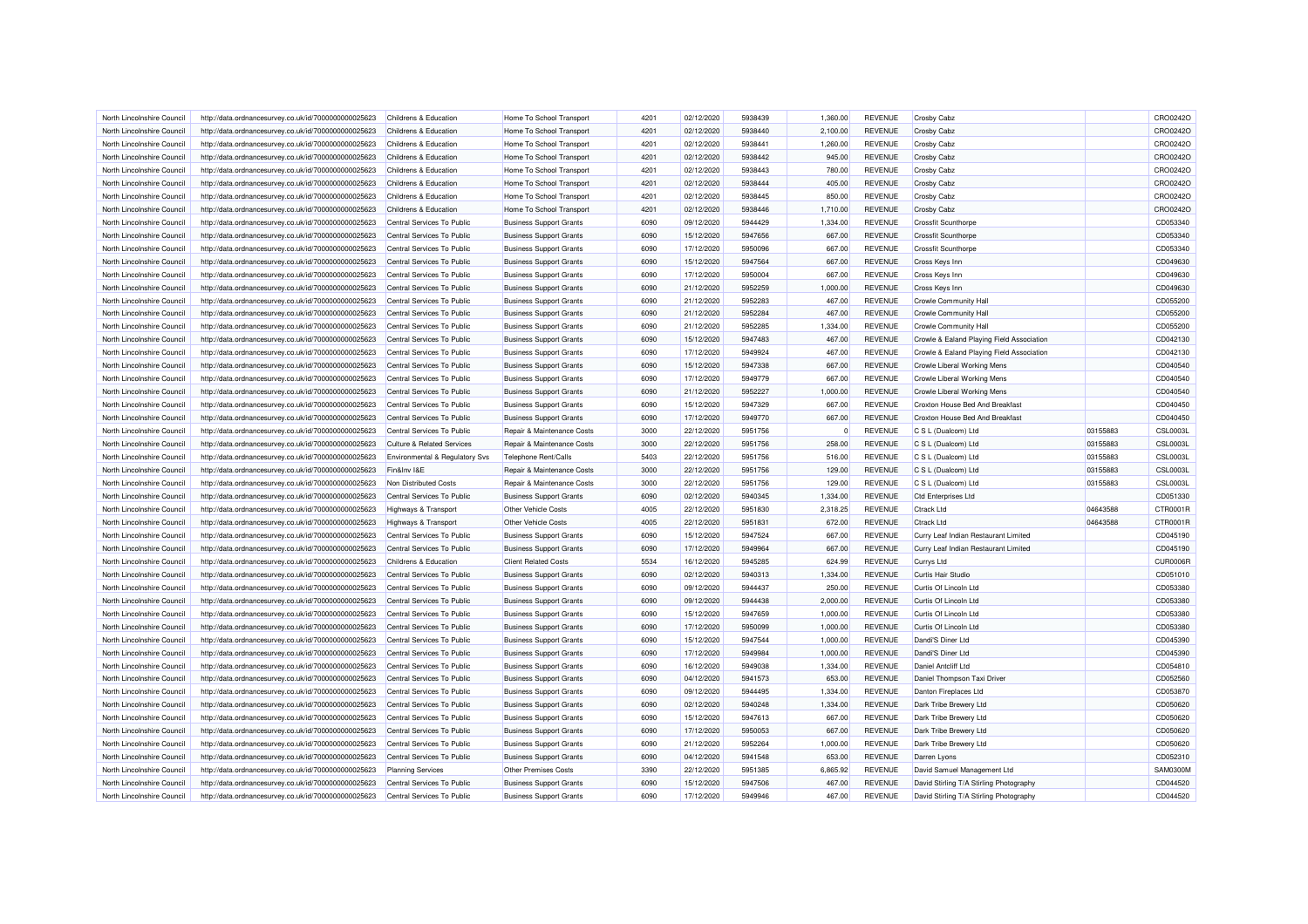| North Lincolnshire Council | http://data.ordnancesurvey.co.uk/id/7000000000025623 | Central Services To Public                | <b>Business Support Grants</b>              | 6090 | 04/12/2020               | 5941497            | 934.00           | <b>REVENUE</b> | Deans School Of Motoring                     |          | CD051800        |
|----------------------------|------------------------------------------------------|-------------------------------------------|---------------------------------------------|------|--------------------------|--------------------|------------------|----------------|----------------------------------------------|----------|-----------------|
| North Lincolnshire Council | http://data.ordnancesurvey.co.uk/id/7000000000025623 | Central Services To Public                | <b>Business Support Grants</b>              | 6090 | 04/12/2020               | 5941452            | 1,334.00         | <b>REVENUE</b> | Dean Wray Carpets                            |          | CD051350        |
| North Lincolnshire Council | http://data.ordnancesurvey.co.uk/id/7000000000025623 | Central Services To Public                | <b>Business Support Grants</b>              | 6090 | 02/12/2020               | 5940341            | 1,334.00         | <b>REVENUE</b> | Dean Wray Carpets Of Brigg                   |          | CD051290        |
| North Lincolnshire Council | http://data.ordnancesurvey.co.uk/id/7000000000025623 | Central Services To Public                | <b>Business Support Grants</b>              | 6090 | 09/12/2020               | 5944486            | 1,334.00         | <b>REVENUE</b> | Delchris Interiors                           |          | CD053780        |
| North Lincolnshire Council | http://data.ordnancesurvey.co.uk/id/7000000000025623 | Central Services To Public                | <b>Business Support Grants</b>              | 6090 | 16/12/2020               | 5948982            | 375.00           | <b>REVENUE</b> | Delta Forest Pines Op Co Limited             |          | CD054500        |
| North Lincolnshire Council | http://data.ordnancesurvey.co.uk/id/7000000000025623 | Central Services To Public                | <b>Business Support Grants</b>              | 6090 | 16/12/2020               | 5948983            | 1,500.00         | <b>REVENUE</b> | Delta Forest Pines Op Co Limited             |          | CD054500        |
| North Lincolnshire Council | http://data.ordnancesurvey.co.uk/id/7000000000025623 | Central Services To Public                | <b>Business Support Grants</b>              | 6090 | 16/12/2020               | 5948984            | 3,000.00         | <b>REVENUE</b> | Delta Forest Pines Op Co Limited             |          | CD054500        |
| North Lincolnshire Council | http://data.ordnancesurvey.co.uk/id/7000000000025623 | Central Services To Public                | <b>Business Support Grants</b>              | 6090 | 17/12/2020               | 5950127            | 1,500.00         | <b>REVENUE</b> | Delta Forest Pines Op Co Limited             |          | CD054500        |
| North Lincolnshire Council | http://data.ordnancesurvey.co.uk/id/7000000000025623 | Childrens & Education                     | Repair & Maintenance Costs                  | 3000 | 18/12/2020               | 5948266            | 450.00           | <b>REVENUE</b> | Delta Security Systems Ltd                   | 06373017 | <b>DEL0004L</b> |
| North Lincolnshire Council | http://data.ordnancesurvey.co.uk/id/7000000000025623 | <b>Culture &amp; Related Services</b>     | <b>Equipment Purchase</b>                   | 5001 | 22/12/2020               | 5951758            | 1,315.00         | <b>REVENUE</b> | Delta Security Systems Ltd                   | 06373017 | <b>DEL0004L</b> |
| North Lincolnshire Council | http://data.ordnancesurvey.co.uk/id/7000000000025623 | Childrens & Education                     | Payments To Private Orgs                    | 6002 | 18/12/2020               | 5948755            | 3,159.45         | <b>REVENUE</b> | Demeter House (England) Ltd                  | 5774107  | <b>DEM0021M</b> |
| North Lincolnshire Council | http://data.ordnancesurvey.co.uk/id/7000000000025623 | Childrens & Education                     | Payments To Private Orgs                    | 6002 | 18/12/2020               | 5948850            | 433.65           | <b>REVENUE</b> | Demeter House (England) Ltd                  | 5774107  | <b>DEM0021M</b> |
| North Lincolnshire Council | http://data.ordnancesurvey.co.uk/id/7000000000025623 | Central Services To Public                | <b>Business Support Grants</b>              | 6090 | 16/12/2020               | 5948550            | 934.00           | REVENUE        | Dermaspa Beauty By Sara                      |          | CD053970        |
| North Lincolnshire Council | http://data.ordnancesurvey.co.uk/id/7000000000025623 | Central Services To Public                | <b>Business Support Grants</b>              | 6090 | 15/12/2020               | 5947510            | 467.00           | <b>REVENUE</b> | Diamond Jubilee Town Hall                    |          | CD044900        |
| North Lincolnshire Council | http://data.ordnancesurvey.co.uk/id/7000000000025623 | Central Services To Public                | <b>Business Support Grants</b>              | 6090 | 17/12/2020               | 5949950            | 467.00           | <b>REVENUE</b> | Diamond Jubilee Town Hall                    |          | CD044900        |
| North Lincolnshire Council | http://data.ordnancesurvey.co.uk/id/7000000000025623 | Childrens & Education                     | Payments To Private Orgs                    | 6002 | 18/12/2020               | 5948774            | 1,270.35         | <b>REVENUE</b> | Diana Hawryluk                               |          | <b>HAW0094W</b> |
| North Lincolnshire Council | http://data.ordnancesurvey.co.uk/id/7000000000025623 | Central Services To Public                | <b>Business Support Grants</b>              | 6090 | 04/12/2020               | 5941590            | 934.00           | <b>REVENUE</b> | Diane Johnson Curtain Design &               |          | CD052730        |
| North Lincolnshire Council |                                                      | Central Services To Public                |                                             | 6090 | 18/12/2020               | 5950824            | 934.00           | <b>REVENUE</b> | Digital Film Production Ltd                  |          | CD055050        |
|                            | http://data.ordnancesurvey.co.uk/id/7000000000025623 |                                           | <b>Business Support Grants</b>              |      |                          |                    |                  |                |                                              |          |                 |
| North Lincolnshire Council | http://data.ordnancesurvey.co.uk/id/7000000000025623 | Central Services To Public                | <b>Business Support Grants</b>              | 6090 | 15/12/2020               | 5947421            | 1,000.00         | <b>REVENUE</b> | Directions Dance Community Interest Company  |          | CD041410        |
| North Lincolnshire Council | http://data.ordnancesurvey.co.uk/id/7000000000025623 | Central Services To Public                | <b>Business Support Grants</b>              | 6090 | 17/12/2020               | 5949862            | 1,000.00         | <b>REVENUE</b> | Directions Dance Community Interest Company  |          | CD041410        |
| North Lincolnshire Council | http://data.ordnancesurvey.co.uk/id/7000000000025623 | <b>Culture &amp; Related Services</b>     | Equipment Maint.& Repair                    | 5003 | 16/12/2020               | 5945948            | 860.00           | <b>REVENUE</b> | Direct Parts Supply Ltd                      |          | DIR0026R        |
| North Lincolnshire Council | http://data.ordnancesurvey.co.uk/id/7000000000025623 | <b>Culture &amp; Related Services</b>     | Equipment Purchase                          | 5001 | 16/12/2020               | 5946718            | 336.79           | <b>REVENUE</b> | Direct Parts Supply Ltd                      |          | <b>DIR0026R</b> |
| North Lincolnshire Council | http://data.ordnancesurvey.co.uk/id/7000000000025623 | <b>Environmental &amp; Regulatory Svs</b> | Equipment Maint.& Repair                    | 5003 | 09/12/2020               | 5943049            | 410.00           | <b>REVENUE</b> | Direct Parts Supply Ltd                      |          | DIR0026R        |
| North Lincolnshire Council | http://data.ordnancesurvey.co.uk/id/7000000000025623 | Central Services To Public                | <b>Business Support Grants</b>              | 6090 | 15/12/2020               | 5947425            | 667.00           | <b>REVENUE</b> | <b>Divergent Fitness</b>                     |          | CD041450        |
| North Lincolnshire Council | http://data.ordnancesurvey.co.uk/id/7000000000025623 | Central Services To Public                | <b>Business Support Grants</b>              | 6090 | 17/12/2020               | 5949866            | 667.00           | <b>REVENUE</b> | <b>Divergent Fitness</b>                     |          | CD041450        |
| North Lincolnshire Council | http://data.ordnancesurvey.co.uk/id/7000000000025623 | Fin&Inv I&E                               | Grounds Maintenance                         | 3010 | 02/12/2020               | 5938392            | 375.00           | <b>REVENUE</b> | Dim Consultancy                              | 4539626  | DJM0002M        |
| North Lincolnshire Council | http://data.ordnancesurvey.co.uk/id/7000000000025623 | Fin&Inv I&E                               | Repair & Maintenance Costs                  | 3000 | 02/12/2020               | 5938399            | 375.00           | <b>REVENUE</b> | <b>Dim Consultancy</b>                       | 4539626  | DJM0002M        |
| North Lincolnshire Council | http://data.ordnancesurvey.co.uk/id/7000000000025623 | Childrens & Education                     | Payments To Private Orgs                    | 6002 | 18/12/2020               | 5948781            | 3.655.80         | <b>REVENUE</b> | D Johns                                      |          | <b>JOH0680H</b> |
| North Lincolnshire Council | http://data.ordnancesurvey.co.uk/id/7000000000025623 | Childrens & Education                     | Payments To Private Orgs                    | 6002 | 22/12/2020               | 5951738            | 712.80           | <b>REVENUE</b> | D Johns                                      |          | <b>JOH0680H</b> |
| North Lincolnshire Council | http://data.ordnancesurvey.co.uk/id/7000000000025623 | Central Services To Public                | <b>Business Support Grants</b>              | 6090 | 09/12/2020               | 5944465            | 2,000.00         | <b>REVENUE</b> | <b>Dis Retail Limited</b>                    |          | CD053570        |
| North Lincolnshire Council | http://data.ordnancesurvey.co.uk/id/7000000000025623 | Childrens & Education                     | Home To School Transport                    | 4201 | 09/12/2020               | 5943153            | 8,441.40         | <b>REVENUE</b> | D J Taxis Scunthorpe                         |          | DJT00011        |
| North Lincolnshire Council | http://data.ordnancesurvey.co.uk/id/7000000000025623 | Central Services To Public                | <b>Business Support Grants</b>              | 6090 | 02/12/2020               | 5940330            | 1,334.00         | <b>REVENUE</b> | Dj Taxis Scunthorpe Ltd                      |          | CD051180        |
| North Lincolnshire Council | http://data.ordnancesurvey.co.uk/id/7000000000025623 | Central Services To Public                | <b>Business Support Grants</b>              | 6090 | 16/12/2020               | 5948979            | 1,334.00         | <b>REVENUE</b> | Dk Fitness                                   |          | CD054490        |
| North Lincolnshire Council | http://data.ordnancesurvey.co.uk/id/7000000000025623 | Central Services To Public                | <b>Business Support Grants</b>              | 6090 | 16/12/2020               | 5948980            | 467.00           | <b>REVENUE</b> | <b>Dk Fitness</b>                            |          | CD054490        |
| North Lincolnshire Council | http://data.ordnancesurvey.co.uk/id/7000000000025623 | Central Services To Public                | <b>Business Support Grants</b>              | 6090 | 17/12/2020               | 5950126            | 467.00           | <b>REVENUE</b> | <b>Dk Fitness</b>                            |          | CD054490        |
| North Lincolnshire Council | http://data.ordnancesurvey.co.uk/id/7000000000025623 | <b>Adult Social Care</b>                  | Other Professional Fees                     | 5829 | 06/01/2021               | 5951328            | 2,090.00         | <b>REVENUE</b> | Dn Colleges Group                            |          | <b>NOR0947R</b> |
| North Lincolnshire Council | http://data.ordnancesurvey.co.uk/id/7000000000025623 | <b>Adult Social Care</b>                  | Payments To Private Orgs                    | 6002 | 11/12/2020               | 5945266            | 330.00           | <b>REVENUE</b> | Dn Colleges Group                            |          | <b>NOR0947R</b> |
| North Lincolnshire Council | http://data.ordnancesurvey.co.uk/id/7000000000025623 | Childrens & Education                     | Payments To Private Orgs                    | 6002 | 09/12/2020               | 5943559            | 74,524.45        | <b>REVENUE</b> | <b>Dn Colleges Group</b>                     |          | <b>NOR0007R</b> |
| North Lincolnshire Council | http://data.ordnancesurvey.co.uk/id/7000000000025623 | Central Services To Public                | <b>Business Support Grants</b>              | 6090 | 15/12/2020               | 5947582            | 1,000.00         | <b>REVENUE</b> | Dog & Rat Inn                                |          | CD049810        |
| North Lincolnshire Council | http://data.ordnancesurvey.co.uk/id/7000000000025623 | Central Services To Public                | <b>Business Support Grants</b>              | 6090 | 17/12/2020               | 5950022            | 1,000.00         | <b>REVENUE</b> | Dog & Rat Inn                                |          | CD049810        |
| North Lincolnshire Council | http://data.ordnancesurvey.co.uk/id/7000000000025623 | Central Services To Public                | <b>Business Support Grants</b>              | 6090 | 21/12/2020               | 5952262            | 1,000.00         | <b>REVENUE</b> | Dog & Rat Inn                                |          | CD049810        |
| North Lincolnshire Council | http://data.ordnancesurvey.co.uk/id/7000000000025623 | Adult Social Care                         | Payments To Health Providers                | 6019 | 22/12/2020               | 5950805            | 474.00           | <b>REVENUE</b> | Doncaster & Bassetlaw Hospitals Nhs Trust    |          | <b>DON0232N</b> |
| North Lincolnshire Council | http://data.ordnancesurvey.co.uk/id/7000000000025623 | Central Services To Public                | <b>Business Support Grants</b>              | 6090 | 04/12/2020               | 5941565            | 653.00           | <b>REVENUE</b> | Donna Barker Equine Therapy & Rehabilitation |          | CD052480        |
| North Lincolnshire Council | http://data.ordnancesurvey.co.uk/id/7000000000025623 | Childrens & Education                     | Payments To Private Orgs                    | 6002 | 18/12/2020               | 5948756            | 2,387.40         | <b>REVENUE</b> | Donna Ducker Childminding                    |          | <b>DUC0041C</b> |
| North Lincolnshire Council | http://data.ordnancesurvey.co.uk/id/7000000000025623 | Central Services To Public                | <b>Business Support Grants</b>              | 6090 | 16/12/2020               | 5948580            | 653.00           | <b>REVENUE</b> | <b>Doodles Groomers</b>                      |          | CD054270        |
| North Lincolnshire Council | http://data.ordnancesurvey.co.uk/id/7000000000025623 | <b>Childrens &amp; Education</b>          | <b>Client Related Costs</b>                 | 5534 | 09/12/2020               | 5943564            | 300.00           | <b>REVENUE</b> | Do-Re-Mi Nursery                             |          | <b>WIN0044N</b> |
| North Lincolnshire Council | http://data.ordnancesurvey.co.uk/id/7000000000025623 | Childrens & Education                     | Payments To Private Orgs                    | 6002 | 18/12/2020               | 5948867            | 495.60           | <b>REVENUE</b> | Do-Re-Mi Nursery                             |          | <b>WIN0044N</b> |
| North Lincolnshire Council | http://data.ordnancesurvey.co.uk/id/7000000000025623 | <b>Childrens &amp; Education</b>          | Payments To Private Orgs                    | 6002 | 18/12/2020               | 5948885            | 4,866.45         | <b>REVENUE</b> | Do-Re-Mi Nursery                             |          | <b>WIN0044N</b> |
| North Lincolnshire Council | http://data.ordnancesurvey.co.uk/id/7000000000025623 | Central Services To Public                | <b>Business Support Grants</b>              | 6090 | 04/12/2020               | 5941600            | 653.00           | <b>REVENUE</b> | Dorota Laskowska                             |          | CD052830        |
| North Lincolnshire Council | http://data.ordnancesurvey.co.uk/id/7000000000025623 | Childrens & Education                     | Payments To Private Orgs                    | 6002 | 18/12/2020               | 5949104            | 19,354.20        | <b>REVENUE</b> | Dove Adolescent Care                         |          | DOV0001\        |
|                            |                                                      |                                           | Payments To Private Orgs                    | 6002 |                          |                    | 19,999.34        | <b>REVENUE</b> |                                              |          | DOV0001V        |
| North Lincolnshire Council | http://data.ordnancesurvey.co.uk/id/7000000000025623 | Childrens & Education                     |                                             | 6090 | 13/01/2021               | 5949107<br>5950822 |                  |                | Dove Adolescent Care                         |          | CD055030        |
| North Lincolnshire Council | http://data.ordnancesurvey.co.uk/id/7000000000025623 | Central Services To Public                | <b>Business Support Grants</b><br>Materials | 5004 | 18/12/2020<br>04/12/2020 | 5940929            | 934.00<br>620.00 | REVENUE        | Draughtsman Racing Yachts                    |          | <b>DRA0151A</b> |
| North Lincolnshire Council | http://data.ordnancesurvey.co.uk/id/7000000000025623 | <b>Highways &amp; Transport</b>           |                                             |      |                          |                    |                  | <b>REVENUE</b> | <b>Draytons Paint Shop</b>                   |          |                 |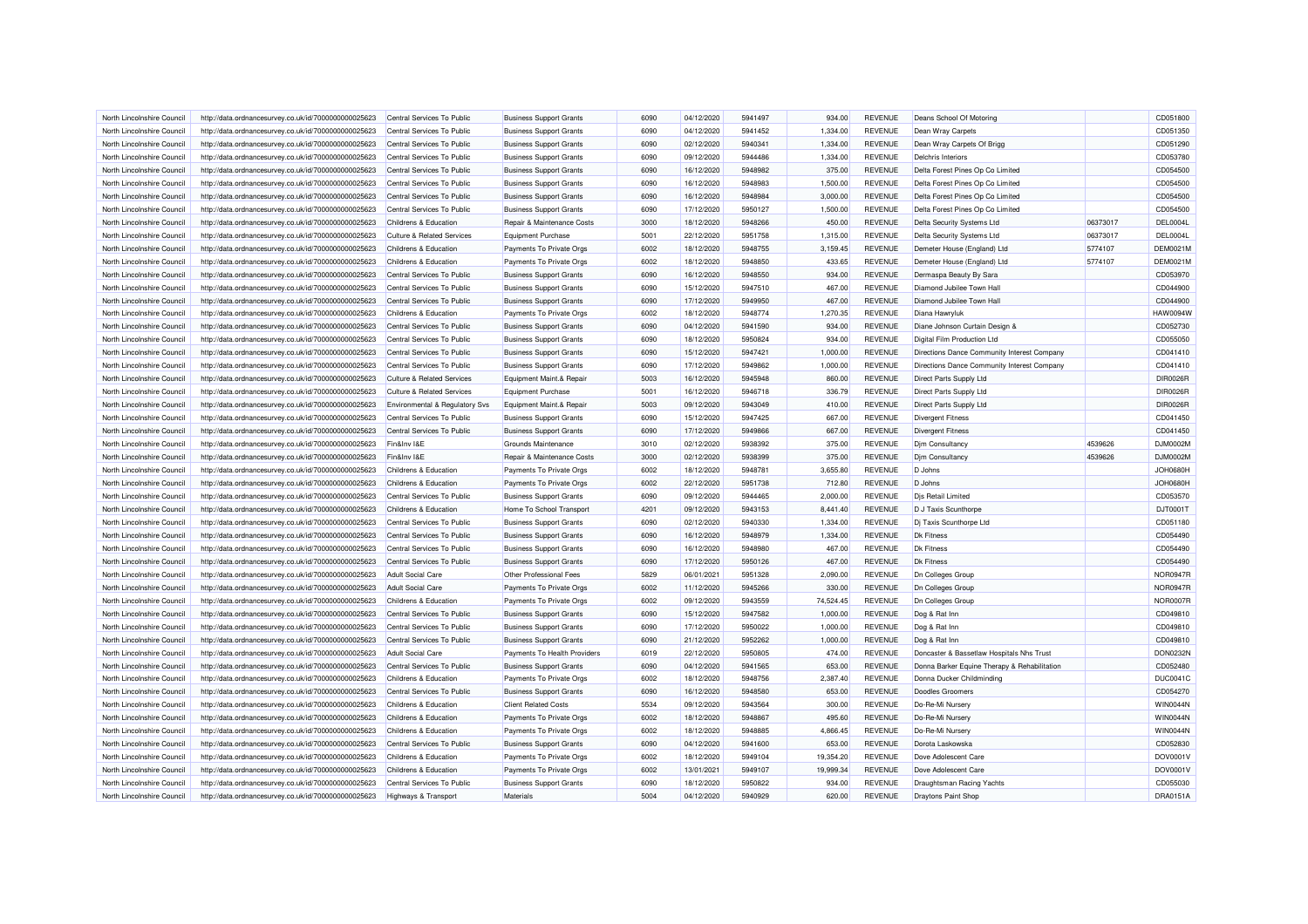| North Lincolnshire Council | http://data.ordnancesurvey.co.uk/id/7000000000025623 | Public Health                                     | Materials                          | 5004 | 04/12/2020 | 5940930 | 520.00     | <b>REVENUE</b> | <b>Draytons Paint Shop</b>                |          | <b>DRA0151A</b>             |
|----------------------------|------------------------------------------------------|---------------------------------------------------|------------------------------------|------|------------|---------|------------|----------------|-------------------------------------------|----------|-----------------------------|
| North Lincolnshire Council | http://data.ordnancesurvey.co.uk/id/7000000000025623 | <b>Adult Social Care Capital</b>                  | Other Costs                        | A085 | 18/12/2020 | 5949135 | 306.90     | CAPITAL        | <b>Drive Devilbiss Healthcare Limited</b> | 4301005  | <b>DRI0008I</b>             |
| North Lincolnshire Council | http://data.ordnancesurvey.co.uk/id/7000000000025623 | Adult Social Care Capital                         | Other Costs                        | A085 | 18/12/2020 | 5949137 | 306.90     | CAPITAL        | Drive Devilbiss Healthcare Limited        | 4301005  | <b>DRI0008I</b>             |
| North Lincolnshire Council | http://data.ordnancesurvey.co.uk/id/7000000000025623 | <b>Adult Social Care Capital</b>                  | Other Costs                        | A085 | 18/12/2020 | 5949142 | 445.00     | CAPITAL        | <b>Drive Devilbiss Healthcare Limited</b> | 4301005  | <b>DRI0008I</b>             |
| North Lincolnshire Council | http://data.ordnancesurvey.co.uk/id/7000000000025623 | Adult Social Care Capital                         | Other Costs                        | A085 | 18/12/2020 | 5949148 | 445.00     | CAPITAL        | Drive Devilbiss Healthcare Limited        | 4301005  | <b>DRI0008I</b>             |
| North Lincolnshire Council | http://data.ordnancesurvey.co.uk/id/7000000000025623 | <b>Adult Social Care Capital</b>                  | Other Costs                        | A085 | 22/12/2020 | 5949149 | 1,769.70   | CAPITAL        | <b>Drive Devilbiss Healthcare Limited</b> | 4301005  | <b>DRI0008I</b>             |
| North Lincolnshire Council | http://data.ordnancesurvey.co.uk/id/7000000000025623 | Highways & Transport                              | Other Supplies & Services          | 5799 | 16/12/2020 | 5947151 | 249.80     | <b>REVENUE</b> | Drivercheck                               | SC292381 | <b>DRI0078I</b>             |
| North Lincolnshire Council | http://data.ordnancesurvey.co.uk/id/7000000000025623 | <b>Adult Social Care</b>                          | Other Professional Fees            | 5829 | 16/12/2020 | 5943636 | 570.20     | <b>REVENUE</b> | Dr Madhu Gulati                           |          | MAD0013D                    |
| North Lincolnshire Council | http://data.ordnancesurvey.co.uk/id/7000000000025623 | <b>Adult Social Care</b>                          | Other Professional Fees            | 5829 | 22/12/2020 | 5950902 | 575.16     | <b>REVENUE</b> | Dr Madhu Gulati                           |          | MAD0013D                    |
| North Lincolnshire Council | http://data.ordnancesurvey.co.uk/id/7000000000025623 | <b>Adult Social Care</b>                          | Payments To Health Providers       | 6019 | 11/12/2020 | 5945231 | 285.62     | <b>REVENUE</b> | Dr M J Dwyer & Partners                   |          | DWY00011                    |
| North Lincolnshire Council | http://data.ordnancesurvey.co.uk/id/7000000000025623 | Environmental & Regulatory Svs                    | Other Professional Fees            | 5829 | 11/12/2020 | 5944618 | 1,650.00   | <b>REVENUE</b> | Dr T Mahmood Anwa                         |          | <b>MAH0003H</b>             |
| North Lincolnshire Council | http://data.ordnancesurvey.co.uk/id/7000000000025623 | Central Services To Public                        | <b>Business Support Grants</b>     | 6090 | 15/12/2020 | 5947554 | 467.00     | <b>REVENUE</b> | <b>Dual Drum Tuition</b>                  |          | CD045690                    |
| North Lincolnshire Council | http://data.ordnancesurvey.co.uk/id/7000000000025623 | Central Services To Public                        | <b>Business Support Grants</b>     | 6090 | 17/12/2020 | 5949994 | 467.00     | <b>REVENUE</b> | <b>Dual Drum Tuition</b>                  |          | CD045690                    |
| North Lincolnshire Council | http://data.ordnancesurvey.co.uk/id/7000000000025623 | Central Services To Public                        | <b>Business Support Grants</b>     | 6090 | 15/12/2020 | 5947392 | 667.00     | <b>REVENUE</b> | Duck Egg Theatre Company Ltd              |          | CD041100                    |
| North Lincolnshire Council | http://data.ordnancesurvey.co.uk/id/7000000000025623 | Central Services To Public                        | <b>Business Support Grants</b>     | 6090 | 17/12/2020 | 5949833 | 667.00     | <b>REVENUE</b> | Duck Egg Theatre Company Ltd              |          | CD041100                    |
| North Lincolnshire Council | http://data.ordnancesurvey.co.uk/id/7000000000025623 | Central Services To Public                        | <b>Business Support Grants</b>     | 6090 | 04/12/2020 | 5941593 | 653.00     | <b>REVENUE</b> | E A Lukaszek                              |          | CD052760                    |
| North Lincolnshire Council | http://data.ordnancesurvey.co.uk/id/7000000000025623 | Central Services To Public                        | <b>Business Support Grants</b>     | 6090 | 16/12/2020 | 5949043 | 3,000.00   | <b>REVENUE</b> | <b>Easterly Road Carpets Ltd</b>          |          | CD054860                    |
| North Lincolnshire Council | http://data.ordnancesurvey.co.uk/id/7000000000025623 | <b>Planning Services</b>                          | Other Professional Fees            | 5829 | 11/12/2020 | 5945252 | 1,583.33   | <b>REVENUE</b> | Easters & Son Commercial Services Ltd     |          | EAS0590S                    |
| North Lincolnshire Council |                                                      |                                                   | Other Professional Fees            | 5829 | 11/12/2020 | 5945253 | 2,572.83   | <b>REVENUE</b> | Easters & Son Commercial Services Ltd     |          | EAS0590S                    |
| North Lincolnshire Council | http://data.ordnancesurvey.co.uk/id/7000000000025623 | <b>Planning Services</b>                          | Other Professional Fees            | 5829 | 11/12/2020 | 5945254 | 259.00     | <b>REVENUE</b> | Easters & Son Commercial Services Ltd     |          | EAS0590S                    |
| North Lincolnshire Council | http://data.ordnancesurvey.co.uk/id/7000000000025623 | <b>Planning Services</b><br>Childrens & Education |                                    | 6092 | 11/12/2020 | 5944577 | 250.00     | <b>REVENUE</b> | East Hull Cars Ltd                        | 5777873  | EAS0093S                    |
|                            | http://data.ordnancesurvey.co.uk/id/7000000000025623 |                                                   | <b>Client Transport Costs</b>      |      |            |         |            |                |                                           |          |                             |
| North Lincolnshire Council | http://data.ordnancesurvey.co.uk/id/7000000000025623 | Childrens & Education                             | Payments To Private Orgs           | 6002 | 18/12/2020 | 5948757 | 2,943.00   | <b>REVENUE</b> | Eastoft Little Legs                       |          | EAS0282S<br><b>EAS0012S</b> |
| North Lincolnshire Council | http://data.ordnancesurvey.co.uk/id/7000000000025623 | Childrens & Education                             | Payments To Other La'S             | 6003 | 02/12/2020 | 5939823 | 11.177.83  | <b>REVENUE</b> | East Riding Of Yorkshire Council          |          |                             |
| North Lincolnshire Council | http://data.ordnancesurvey.co.uk/id/7000000000025623 | Corporate And Democratic Core                     | Payments To Private Orgs           | 6002 | 11/12/2020 | 5945150 | 21,793.88  | <b>REVENUE</b> | East Riding Of Yorkshire Council          |          | EAS0126S                    |
| North Lincolnshire Council | http://data.ordnancesurvey.co.uk/id/7000000000025623 | Non Distributed Costs                             | <b>Retirement Additional Costs</b> | 2007 | 22/12/2020 | 5950910 | 155,660.00 | <b>REVENUE</b> | East Riding Pension Fund                  |          | EAS0381S                    |
| North Lincolnshire Council | http://data.ordnancesurvey.co.uk/id/7000000000025623 | Central Services To Public                        | <b>Business Support Grants</b>     | 6090 | 15/12/2020 | 5947349 | 667.00     | <b>REVENUE</b> | <b>East Trent Ltd</b>                     |          | CD040660                    |
| North Lincolnshire Council | http://data.ordnancesurvey.co.uk/id/7000000000025623 | Central Services To Public                        | <b>Business Support Grants</b>     | 6090 | 17/12/2020 | 5949790 | 667.00     | <b>REVENUE</b> | <b>East Trent Ltd</b>                     |          | CD040660                    |
| North Lincolnshire Council | http://data.ordnancesurvey.co.uk/id/7000000000025623 | Highways & Transport                              | <b>Concessionary Fares</b>         | 6010 | 16/12/2020 | 5944625 | 4,000.00   | <b>REVENUE</b> | East Yorkshire Motor Services Ltd         | 216628   | EAS0120S                    |
| North Lincolnshire Council | http://data.ordnancesurvey.co.uk/id/7000000000025623 | Highways & Transport                              | Passenger Transport                | 6011 | 11/12/2020 | 5945292 | 49,601.52  | <b>REVENUE</b> | East Yorkshire Motor Services Ltd         | 216628   | EAS0120S                    |
| North Lincolnshire Council | http://data.ordnancesurvey.co.uk/id/7000000000025623 | Environmental & Regulatory Svs                    | Repair & Maintenance Costs         | 3000 | 04/12/2020 | 5940572 | 480.58     | REVENUE        | E C Surfacing Ltd                         | 07080098 | ECS0006S                    |
| North Lincolnshire Council | http://data.ordnancesurvey.co.uk/id/7000000000025623 | <b>Environmental &amp; Regulatory Svs</b>         | Repair & Maintenance Costs         | 3000 | 04/12/2020 | 5940573 | 2,010.80   | <b>REVENUE</b> | E C Surfacing Ltd                         | 07080098 | <b>ECS0006S</b>             |
| North Lincolnshire Council | http://data.ordnancesurvey.co.uk/id/7000000000025623 | Central Services To Public                        | <b>Business Support Grants</b>     | 6090 | 15/12/2020 | 5947607 | 467.00     | <b>REVENUE</b> | Eddie Nolan Photoigraphy                  |          | CD050220                    |
| North Lincolnshire Council | http://data.ordnancesurvey.co.uk/id/7000000000025623 | Central Services To Public                        | <b>Business Support Grants</b>     | 6090 | 17/12/2020 | 5950047 | 467.00     | <b>REVENUE</b> | Eddie Nolan Photoigraphy                  |          | CD050220                    |
| North Lincolnshire Council | http://data.ordnancesurvey.co.uk/id/7000000000025623 | Central Services To Public                        | <b>Business Support Grants</b>     | 6090 | 15/12/2020 | 5947298 | 667.00     | <b>REVENUE</b> | Educaiton With A  Cic                     |          | CD040140                    |
| North Lincolnshire Council | http://data.ordnancesurvey.co.uk/id/7000000000025623 | Central Services To Public                        | <b>Business Support Grants</b>     | 6090 | 17/12/2020 | 5949739 | 667.00     | <b>REVENUE</b> | Educaiton With A  Cic                     |          | CD040140                    |
| North Lincolnshire Council | http://data.ordnancesurvey.co.uk/id/7000000000025623 | Corporate And Democratic Core                     | Other Supplies & Services          | 5799 | 22/12/2020 | 5946792 | 754.00     | <b>REVENUE</b> | <b>Elaine Kitchen</b>                     |          | KIT0021T                    |
| North Lincolnshire Council | http://data.ordnancesurvey.co.uk/id/7000000000025623 | Central Services To Public                        | <b>Business Support Grants</b>     | 6090 | 04/12/2020 | 5941532 | 934.00     | <b>REVENUE</b> | <b>El Creative</b>                        |          | CD052150                    |
| North Lincolnshire Council | http://data.ordnancesurvey.co.uk/id/7000000000025623 | Highways & Transport                              | Equipment Maint.& Repair           | 5003 | 06/01/2021 | 5943182 | 975.00     | <b>REVENUE</b> | Elev <sub>8</sub>                         | 5902099  | ELE0071E                    |
| North Lincolnshire Council | http://data.ordnancesurvey.co.uk/id/7000000000025623 | <b>Adult Social Care</b>                          | Payments To Private Orgs           | 6002 | 16/12/2020 | 5948676 | 2.447.20   | <b>REVENUE</b> | Elite Care Solutions Ltd                  |          | ISF0009F                    |
| North Lincolnshire Council | http://data.ordnancesurvey.co.uk/id/7000000000025623 | <b>Adult Social Care</b>                          | Payments To Private Orgs           | 6002 | 16/12/2020 | 5948676 | 134.40     | <b>REVENUE</b> | Elite Care Solutions Ltd                  |          | ISF0009F                    |
| North Lincolnshire Council | http://data.ordnancesurvey.co.uk/id/7000000000025623 | Central Services To Public                        | <b>Business Support Grants</b>     | 6090 | 18/12/2020 | 5950836 | 3,000.00   | <b>REVENUE</b> | <b>Elite Personal Training Classes</b>    |          | CD055170                    |
| North Lincolnshire Council | http://data.ordnancesurvey.co.uk/id/7000000000025623 | Central Services To Public                        | <b>Business Support Grants</b>     | 6090 | 16/12/2020 | 5948564 | 934.00     | <b>REVENUE</b> | Elizabeth Hewitt T/A Liz Colour           |          | CD054110                    |
| North Lincolnshire Council | http://data.ordnancesurvey.co.uk/id/7000000000025623 | Central Services To Public                        | <b>Business Support Grants</b>     | 6090 | 04/12/2020 | 5941457 | 653.00     | <b>REVENUE</b> | Elizabeth Rose Photographer               |          | CD051400                    |
| North Lincolnshire Council | http://data.ordnancesurvey.co.uk/id/7000000000025623 | <b>Culture &amp; Related Services</b>             | Skips/Sanitary Collections, Etc    | 3321 | 16/12/2020 | 5947674 | 422.40     | <b>REVENUE</b> | Ellgia Ltd                                |          | <b>BEL0020L</b>             |
| North Lincolnshire Council | http://data.ordnancesurvey.co.uk/id/7000000000025623 | Environmental & Regulatory Svs                    | Other Professional Fees            | 5829 | 22/12/2020 | 5951293 | 4,821.95   | <b>REVENUE</b> | <b>Ellgia Scunthorpe</b>                  | 860123   | <b>BEL0170L</b>             |
| North Lincolnshire Council | http://data.ordnancesurvey.co.uk/id/7000000000025623 | <b>Environmental &amp; Regulatory Svs</b>         | Payments To Private Orgs           | 6002 | 04/12/2020 | 5940844 | 32,055.00  | <b>REVENUE</b> | <b>Ellgia Scunthorpe</b>                  | 860123   | BEL0170L                    |
| North Lincolnshire Council | http://data.ordnancesurvey.co.uk/id/7000000000025623 | Environmental & Regulatory Svs                    | Payments To Private Orgs           | 6002 | 16/12/2020 | 5948075 | 11,498.26  | <b>REVENUE</b> | Ellgia Scunthorpe                         | 860123   | <b>BEL0170L</b>             |
| North Lincolnshire Council | http://data.ordnancesurvey.co.uk/id/7000000000025623 | <b>Environmental &amp; Regulatory Svs</b>         | Payments To Private Orgs           | 6002 | 16/12/2020 | 5948081 | 1,189.62   | <b>REVENUE</b> | <b>Ellgia Scunthorpe</b>                  | 860123   | <b>BEL0170L</b>             |
| North Lincolnshire Council | http://data.ordnancesurvey.co.uk/id/7000000000025623 | Environmental & Regulatory Svs                    | Payments To Private Orgs           | 6002 | 16/12/2020 | 5948094 | 1,299.22   | <b>REVENUE</b> | <b>Ellgia Scunthorpe</b>                  | 860123   | <b>BEL0170L</b>             |
| North Lincolnshire Council | http://data.ordnancesurvey.co.uk/id/7000000000025623 | Environmental & Regulatory Svs                    | Payments To Private Orgs           | 6002 | 18/12/2020 | 5950591 | 526.53     | <b>REVENUE</b> | Ellgia Scunthorpe                         | 860123   | <b>BEL0170L</b>             |
| North Lincolnshire Council | http://data.ordnancesurvey.co.uk/id/7000000000025623 | <b>Environmental &amp; Regulatory Svs</b>         | Payments To Private Orgs           | 6002 | 22/12/2020 | 5951295 | 11,678.21  | <b>REVENUE</b> | <b>Ellgia Scunthorpe</b>                  | 860123   | <b>BEL0170L</b>             |
| North Lincolnshire Council | http://data.ordnancesurvey.co.uk/id/7000000000025623 | Environmental & Regulatory Svs                    | Payments To Private Orgs           | 6002 | 22/12/2020 | 5951389 | 377.07     | <b>REVENUE</b> | Ellgia Scunthorpe                         | 860123   | <b>BEL0170L</b>             |
| North Lincolnshire Council | http://data.ordnancesurvey.co.uk/id/7000000000025623 | Environmental & Regulatory Svs                    | Payments To Private Orgs           | 6002 | 22/12/2020 | 5952213 | 1,698.98   | <b>REVENUE</b> | <b>Ellgia Scunthorpe</b>                  | 860123   | <b>BEL0170L</b>             |
|                            |                                                      |                                                   |                                    |      |            |         |            |                |                                           |          |                             |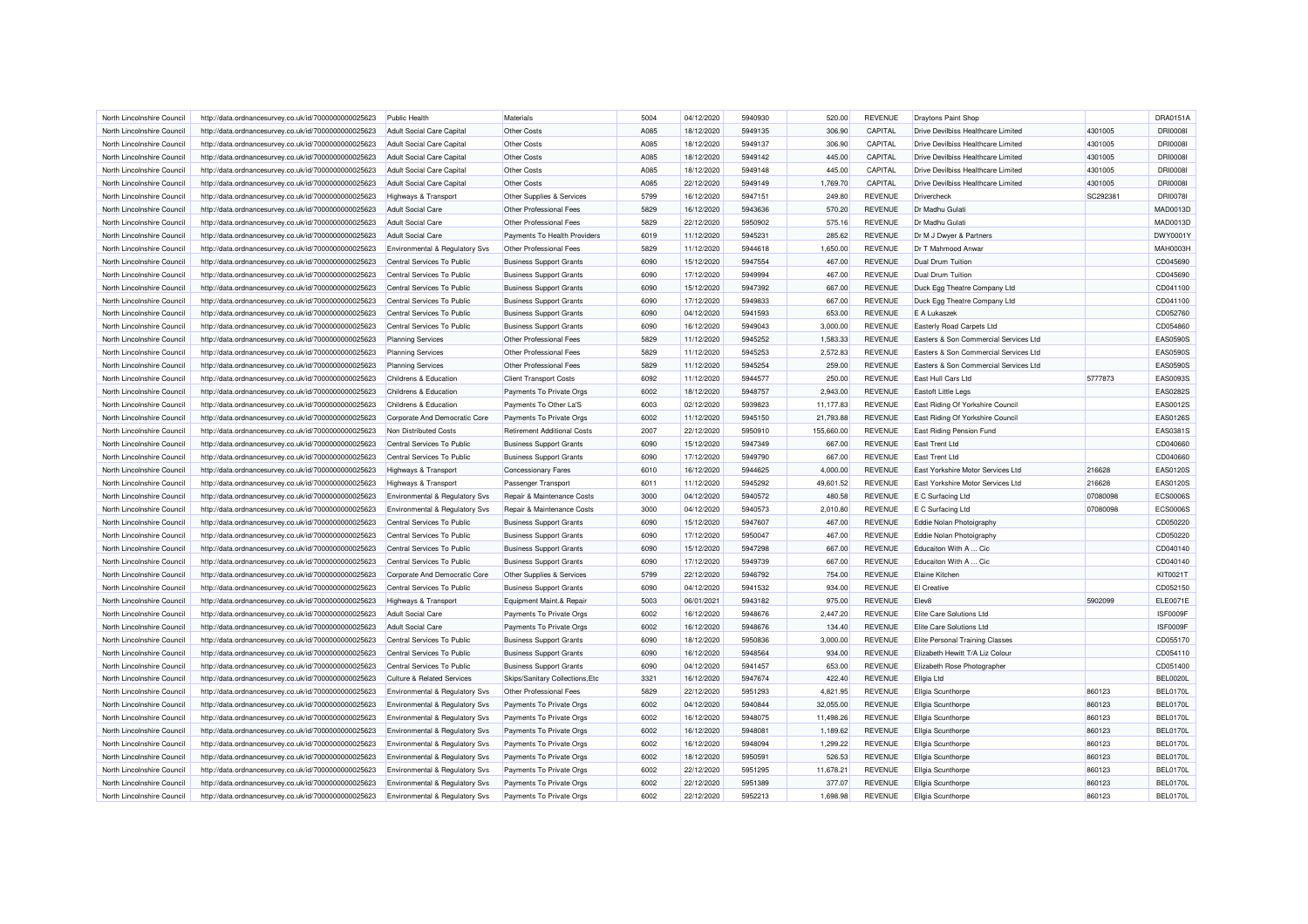| North Lincolnshire Council | http://data.ordnancesurvey.co.uk/id/7000000000025623                                                         | Central Services To Public     | <b>Business Support Grants</b> | 6090 | 15/12/2020 | 5947347 | 1,050.00  | <b>REVENUE</b> | Elsham Golf Club                        |          | CD040640        |
|----------------------------|--------------------------------------------------------------------------------------------------------------|--------------------------------|--------------------------------|------|------------|---------|-----------|----------------|-----------------------------------------|----------|-----------------|
| North Lincolnshire Council | http://data.ordnancesurvey.co.uk/id/7000000000025623                                                         | Central Services To Public     | <b>Business Support Grants</b> | 6090 | 17/12/2020 | 5949788 | 1,050.00  | <b>REVENUE</b> | <b>Elsham Golf Club</b>                 |          | CD040640        |
| North Lincolnshire Council | http://data.ordnancesurvey.co.uk/id/7000000000025623                                                         | Central Services To Public     | <b>Business Support Grants</b> | 6090 | 15/12/2020 | 5947494 | 467.00    | <b>REVENUE</b> | Elsham Village Hall Committee           |          | CD042850        |
| North Lincolnshire Council | http://data.ordnancesurvey.co.uk/id/7000000000025623                                                         | Central Services To Public     | <b>Business Support Grants</b> | 6090 | 17/12/2020 | 5949935 | 467.00    | <b>REVENUE</b> | Elsham Village Hall Committee           |          | CD042850        |
| North Lincolnshire Council | http://data.ordnancesurvey.co.uk/id/7000000000025623                                                         | Central Services To Public     | <b>Business Support Grants</b> | 6090 | 15/12/2020 | 5947402 | 1,000.00  | <b>REVENUE</b> | <b>Eltoro Cafe</b>                      |          | CD041210        |
| North Lincolnshire Council | http://data.ordnancesurvey.co.uk/id/7000000000025623                                                         | Central Services To Public     | <b>Business Support Grants</b> | 6090 | 17/12/2020 | 5949843 | 1,000.00  | <b>REVENUE</b> | <b>Eltoro Cafe</b>                      |          | CD041210        |
| North Lincolnshire Council | http://data.ordnancesurvey.co.uk/id/7000000000025623                                                         | <b>Adult Social Care</b>       | Other Professional Fees        | 5829 | 02/12/2020 | 5939897 | 524.95    | <b>REVENUE</b> | Emerald Care Services (North Lincs) Ltd | 08136830 | <b>EME0032E</b> |
| North Lincolnshire Council | http://data.ordnancesurvey.co.uk/id/7000000000025623                                                         | <b>Adult Social Care</b>       | Other Professional Fees        | 5829 | 02/12/2020 | 5939898 | 458.81    | <b>REVENUE</b> | Emerald Care Services (North Lincs) Ltd | 08136830 | <b>EME0032E</b> |
| North Lincolnshire Council | http://data.ordnancesurvey.co.uk/id/7000000000025623                                                         | <b>Adult Social Care</b>       | Payments To Private Orgs       | 6002 | 18/12/2020 | 5948669 | 1,824.00  | <b>REVENUE</b> | Emerald Care Services (North Lincs) Ltd | 08136830 | <b>EME0032E</b> |
| North Lincolnshire Council | http://data.ordnancesurvey.co.uk/id/7000000000025623                                                         | <b>Adult Social Care</b>       | Payments To Private Orgs       | 6002 | 18/12/2020 | 5948669 | 23,532.30 | <b>REVENUE</b> | Emerald Care Services (North Lincs) Ltd | 08136830 | <b>EME0032E</b> |
| North Lincolnshire Council | http://data.ordnancesurvey.co.uk/id/7000000000025623                                                         | <b>Adult Social Care</b>       | Payments To Private Orgs       | 6002 | 18/12/2020 | 5948670 | 486.24    | <b>REVENUE</b> | Emerald Care Services (North Lincs) Ltd | 08136830 | <b>EME0032E</b> |
| North Lincolnshire Council | http://data.ordnancesurvey.co.uk/id/7000000000025623                                                         | Childrens & Education          | Payments To Private Orgs       | 6002 | 09/12/2020 | 5943554 | 560.50    | <b>REVENUE</b> | Emerald Care Services (North Lincs) Ltd | 08136830 | <b>EME0032E</b> |
| North Lincolnshire Council | http://data.ordnancesurvey.co.uk/id/7000000000025623                                                         | Childrens & Education          | Payments To Private Orgs       | 6002 | 18/12/2020 | 5950663 | 484.50    | REVENUE        | Emerald Care Services (North Lincs) Ltd | 08136830 | <b>EME0032E</b> |
| North Lincolnshire Council | http://data.ordnancesurvey.co.uk/id/7000000000025623                                                         | Central Services To Public     | <b>Business Support Grants</b> | 6090 | 16/12/2020 | 5948568 | 934.00    | <b>REVENUE</b> | Emily Jackson                           |          | CD054150        |
| North Lincolnshire Council | http://data.ordnancesurvey.co.uk/id/7000000000025623                                                         | Central Services To Public     | <b>Business Support Grants</b> | 6090 | 15/12/2020 | 5947454 | 667.00    | <b>REVENUE</b> | Emmaâ¿¿S American Diner                 |          | CD041750        |
| North Lincolnshire Council | http://data.ordnancesurvey.co.uk/id/7000000000025623                                                         | Central Services To Public     | <b>Business Support Grants</b> | 6090 | 17/12/2020 | 5949895 | 667.00    | <b>REVENUE</b> | Emmaâ¿¿S American Diner                 |          | CD041750        |
| North Lincolnshire Council | http://data.ordnancesurvey.co.uk/id/7000000000025623                                                         | Central Services To Public     | <b>Business Support Grants</b> | 6090 | 04/12/2020 | 5941492 | 934.00    | <b>REVENUE</b> | Emmaâ ¿¿S Beauty                        |          | CD051750        |
| North Lincolnshire Council | http://data.ordnancesurvey.co.uk/id/7000000000025623                                                         | Central Services To Public     | <b>Business Support Grants</b> | 6090 | 04/12/2020 | 5941510 | 934.00    | <b>REVENUE</b> | Emma Bishop                             |          | CD051930        |
| North Lincolnshire Council | http://data.ordnancesurvey.co.uk/id/7000000000025623                                                         | Childrens & Education          | Payments To Private Orgs       | 6002 | 18/12/2020 | 5948753 | 1,502.04  | <b>REVENUE</b> | Emma C Cobb                             |          | COB0002B        |
| North Lincolnshire Council | http://data.ordnancesurvey.co.uk/id/7000000000025623                                                         | Central Services To Public     | <b>Business Support Grants</b> | 6090 | 04/12/2020 | 5941607 | 934.00    | <b>REVENUE</b> | Emma Jane Hallgarth                     |          | CD052900        |
| North Lincolnshire Council | http://data.ordnancesurvey.co.uk/id/7000000000025623                                                         | Central Services To Public     | <b>Business Support Grants</b> | 6090 | 15/12/2020 | 5947520 | 667.00    | <b>REVENUE</b> | Emma'S Pilates And Well-Being           |          | CD045150        |
| North Lincolnshire Council |                                                                                                              | Central Services To Public     |                                | 6090 | 17/12/2020 | 5949960 | 667.00    | <b>REVENUE</b> | Emma'S Pilates And Well-Being           |          | CD045150        |
| North Lincolnshire Council | http://data.ordnancesurvey.co.uk/id/7000000000025623<br>http://data.ordnancesurvey.co.uk/id/7000000000025623 | Central Services To Public     | <b>Business Support Grants</b> | 6090 | 16/12/2020 | 5948562 | 934.00    | <b>REVENUE</b> |                                         |          | CD054090        |
|                            |                                                                                                              |                                | <b>Business Support Grants</b> |      |            |         |           |                | <b>Enabling Support Services</b>        |          |                 |
| North Lincolnshire Council | http://data.ordnancesurvey.co.uk/id/7000000000025623                                                         | Central Services To Public     | <b>Business Support Grants</b> | 6090 | 19/01/2021 | 5948967 | 1,334.00  | <b>REVENUE</b> | Encore B&B                              |          | CD054450        |
| North Lincolnshire Council | http://data.ordnancesurvey.co.uk/id/7000000000025623                                                         | Central Services To Public     | <b>Business Support Grants</b> | 6090 | 19/01/2021 | 5948969 | 667.00    | <b>REVENUE</b> | Encore B&B                              |          | CD054450        |
| North Lincolnshire Council | http://data.ordnancesurvey.co.uk/id/7000000000025623                                                         | Central Services To Public     | <b>Business Support Grants</b> | 6090 | 19/01/2021 | 5950122 | 667.00    | <b>REVENUE</b> | Encore B&B                              |          | CD054450        |
| North Lincolnshire Council | http://data.ordnancesurvey.co.uk/id/7000000000025623                                                         | Corporate And Democratic Core  | Repair & Maintenance Costs     | 3000 | 04/12/2020 | 5940576 | 3,238.75  | <b>REVENUE</b> | <b>End2end Services Limited</b>         |          | <b>END0042D</b> |
| North Lincolnshire Council | http://data.ordnancesurvey.co.uk/id/7000000000025623                                                         | Corporate And Democratic Core  | Repair & Maintenance Costs     | 3000 | 18/12/2020 | 5949716 | 1,398.00  | <b>REVENUE</b> | <b>End2end Services Limited</b>         |          | <b>END0042D</b> |
| North Lincolnshire Council | http://data.ordnancesurvey.co.uk/id/7000000000025623                                                         | Non Distributed Costs          | Other Supplies & Services      | 5799 | 16/12/2020 | 5948171 | 570.00    | <b>REVENUE</b> | <b>Engie Services Ltd</b>               |          | COF0130F        |
| North Lincolnshire Council | http://data.ordnancesurvey.co.uk/id/7000000000025623                                                         | <b>Planning Services</b>       | Other Supplies & Services      | 5799 | 16/12/2020 | 5948171 | $\Omega$  | REVENUE        | Engie Services Ltd                      |          | COF0130F        |
| North Lincolnshire Council | http://data.ordnancesurvey.co.uk/id/7000000000025623                                                         | Childrens & Education          | Payments To Private Orgs       | 6002 | 16/12/2020 | 5948095 | 3,776.67  | <b>REVENUE</b> | Engineering Utc Northern Lincolnshire   |          | <b>ENG0084G</b> |
| North Lincolnshire Council | http://data.ordnancesurvey.co.uk/id/7000000000025623                                                         | Childrens & Education          | Rents                          | 3201 | 22/12/2020 | 5952372 | 5,178.48  | <b>REVENUE</b> | Engineering Utc Northern Lincolnshire   |          | <b>ENG0084G</b> |
| North Lincolnshire Council | http://data.ordnancesurvey.co.uk/id/7000000000025623                                                         | Childrens & Education          | Rents                          | 3201 | 22/12/2020 | 5952373 | 11,220.00 | <b>REVENUE</b> | Engineering Utc Northern Lincolnshire   |          | <b>ENG0084G</b> |
| North Lincolnshire Council | http://data.ordnancesurvey.co.uk/id/7000000000025623                                                         | Corporate And Democratic Core  | Gen Office Exp (Incl Postage)  | 5603 | 06/01/2021 | 5950666 | 11.950.00 | <b>REVENUE</b> | <b>Enventure Research</b>               | 4693096  | ENV0099V        |
| North Lincolnshire Council | http://data.ordnancesurvey.co.uk/id/7000000000025623                                                         | Environmental & Regulatory Svs | Other Supplies & Services      | 5799 | 16/12/2020 | 5945323 | 3,125.00  | <b>REVENUE</b> | Envirotech Europe Ltd                   | SC367372 | <b>ENV0168V</b> |
| North Lincolnshire Council | http://data.ordnancesurvey.co.uk/id/7000000000025623                                                         | Central Services To Public     | <b>Business Support Grants</b> | 6090 | 09/12/2020 | 5944494 | 1,334.00  | <b>REVENUE</b> | <b>Envy Hair And Beauty</b>             |          | CD053860        |
| North Lincolnshire Council | http://data.ordnancesurvey.co.uk/id/7000000000025623                                                         | Central Services To Public     | Repair & Maintenance Costs     | 3000 | 22/12/2020 | 5951763 | $\Omega$  | <b>REVENUE</b> | E.On Control Solutions Ltd              |          | MAT0002T        |
| North Lincolnshire Council | http://data.ordnancesurvey.co.uk/id/7000000000025623                                                         | Culture & Related Services     | Repair & Maintenance Costs     | 3000 | 22/12/2020 | 5951763 | 460.00    | <b>REVENUE</b> | E.On Control Solutions Ltd              |          | MAT0002T        |
| North Lincolnshire Council | http://data.ordnancesurvey.co.uk/id/7000000000025623                                                         | Central Services To Public     | <b>Business Support Grants</b> | 6090 | 16/12/2020 | 5948976 | 467.00    | <b>REVENUE</b> | E-Plane Ltd                             |          | CD054480        |
| North Lincolnshire Council | http://data.ordnancesurvey.co.uk/id/7000000000025623                                                         | Central Services To Public     | <b>Business Support Grants</b> | 6090 | 16/12/2020 | 5948977 | 1,334.00  | <b>REVENUE</b> | E-Plane Ltd                             |          | CD054480        |
| North Lincolnshire Council | http://data.ordnancesurvey.co.uk/id/7000000000025623                                                         | Central Services To Public     | <b>Business Support Grants</b> | 6090 | 17/12/2020 | 5950125 | 467.00    | <b>REVENUE</b> | F-Plane I td                            |          | CD054480        |
| North Lincolnshire Council | http://data.ordnancesurvey.co.uk/id/7000000000025623                                                         | Central Services To Public     | <b>Business Support Grants</b> | 6090 | 15/12/2020 | 5947330 | 700.00    | <b>REVENUE</b> | Epworth Equestrian Limited              |          | CD040460        |
| North Lincolnshire Council | http://data.ordnancesurvey.co.uk/id/7000000000025623                                                         | Central Services To Public     | <b>Business Support Grants</b> | 6090 | 17/12/2020 | 5949771 | 700.00    | <b>REVENUE</b> | Epworth Equestrian Limited              |          | CD040460        |
| North Lincolnshire Council | http://data.ordnancesurvey.co.uk/id/7000000000025623                                                         | Central Services To Public     | <b>Business Support Grants</b> | 6090 | 15/12/2020 | 5947475 | 1,000.00  | <b>REVENUE</b> | Epworth Old Rectory                     |          | CD041970        |
| North Lincolnshire Council | http://data.ordnancesurvey.co.uk/id/7000000000025623                                                         | Central Services To Public     | <b>Business Support Grants</b> | 6090 | 17/12/2020 | 5949916 | 1,000.00  | <b>REVENUE</b> | Epworth Old Rector                      |          | CD041970        |
| North Lincolnshire Council | http://data.ordnancesurvey.co.uk/id/7000000000025623                                                         | Childrens & Education          | Home To School Transport       | 4201 | 04/12/2020 | 5940701 | 865.50    | <b>REVENUE</b> | Epworth Taxis Ltd                       | 8601067  | EPW0003W        |
| North Lincolnshire Council | http://data.ordnancesurvey.co.uk/id/7000000000025623                                                         | Childrens & Education          | Home To School Transport       | 4201 | 04/12/2020 | 5940704 | 924.00    | <b>REVENUE</b> | Epworth Taxis Ltd                       | 8601067  | EPW0003W        |
| North Lincolnshire Council | http://data.ordnancesurvey.co.uk/id/7000000000025623                                                         | Childrens & Education          | Home To School Transport       | 4201 | 04/12/2020 | 5940705 | 1,533.00  | <b>REVENUE</b> | Epworth Taxis Ltd                       | 8601067  | EPW0003W        |
| North Lincolnshire Council | http://data.ordnancesurvey.co.uk/id/7000000000025623                                                         | Childrens & Education          | Home To School Transport       | 4201 | 04/12/2020 | 5940708 | 555.00    | <b>REVENUE</b> | Epworth Taxis Ltd                       | 8601067  | EPW0003W        |
| North Lincolnshire Council | http://data.ordnancesurvey.co.uk/id/7000000000025623                                                         | Childrens & Education          | Home To School Transport       | 4201 | 04/12/2020 | 5940709 | 924.00    | <b>REVENUE</b> | Epworth Taxis Ltd                       | 8601067  | EPW0003W        |
| North Lincolnshire Council | http://data.ordnancesurvey.co.uk/id/7000000000025623                                                         | Childrens & Education          | Home To School Transport       | 4201 | 04/12/2020 | 5940710 | 1,400.00  | <b>REVENUE</b> | Epworth Taxis Ltd                       | 8601067  | EPW0003W        |
| North Lincolnshire Council | http://data.ordnancesurvey.co.uk/id/7000000000025623                                                         | Childrens & Education          | Home To School Transport       | 4201 | 04/12/2020 | 5940711 | 1,685.00  | <b>REVENUE</b> | Epworth Taxis Ltd                       | 8601067  | EPW0003W        |
| North Lincolnshire Council | http://data.ordnancesurvey.co.uk/id/7000000000025623                                                         | Childrens & Education          | Home To School Transport       | 4201 | 22/12/2020 | 5951315 | 1,022.00  | <b>REVENUE</b> | Epworth Taxis Ltd                       | 8601067  | EPW0003W        |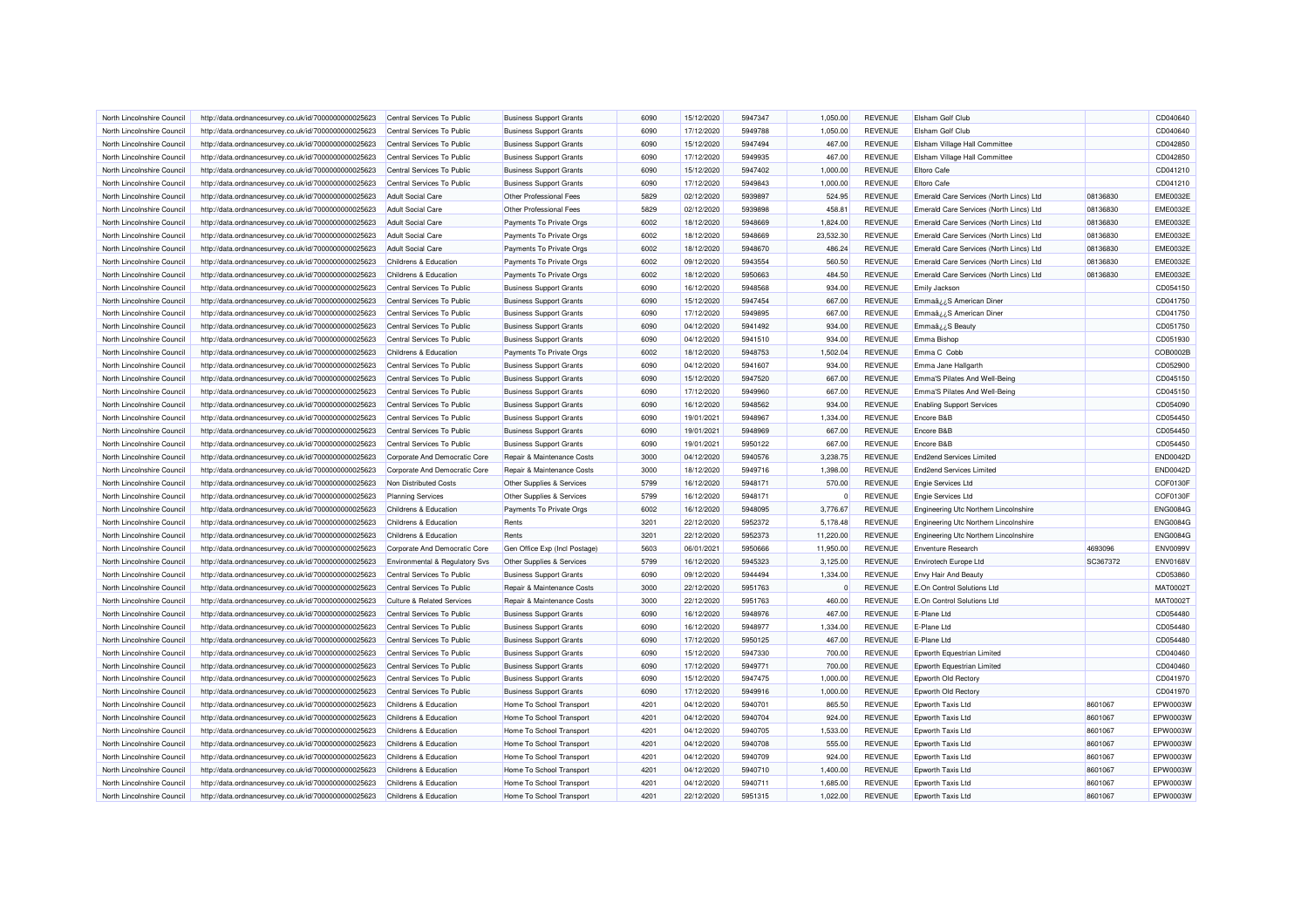| North Lincolnshire Council | http://data.ordnancesurvey.co.uk/id/7000000000025623 | Childrens & Education                 | Home To School Transport                               | 4201 | 22/12/2020 | 5951316 | 807.80     | <b>REVENUE</b> | Epworth Taxis Ltd                    | 8601067  | EPW0003W        |
|----------------------------|------------------------------------------------------|---------------------------------------|--------------------------------------------------------|------|------------|---------|------------|----------------|--------------------------------------|----------|-----------------|
| North Lincolnshire Council | http://data.ordnancesurvey.co.uk/id/7000000000025623 | Childrens & Education                 | Home To School Transport                               | 4201 | 22/12/2020 | 5951317 | 572.00     | <b>REVENUE</b> | Epworth Taxis Ltd                    | 8601067  | EPW0003W        |
| North Lincolnshire Council | http://data.ordnancesurvey.co.uk/id/7000000000025623 | Childrens & Education                 | Home To School Transport                               | 4201 | 22/12/2020 | 5951318 | 572.00     | <b>REVENUE</b> | Epworth Taxis Ltd                    | 8601067  | EPW0003W        |
| North Lincolnshire Council | http://data.ordnancesurvey.co.uk/id/7000000000025623 | Childrens & Education                 | Home To School Transport                               | 4201 | 22/12/2020 | 5951319 | 910.00     | <b>REVENUE</b> | Epworth Taxis Ltd                    | 8601067  | EPW0003W        |
| North Lincolnshire Council | http://data.ordnancesurvey.co.uk/id/7000000000025623 | Childrens & Education                 | Home To School Transport                               | 4201 | 22/12/2020 | 5951320 | 1,095.25   | <b>REVENUE</b> | Epworth Taxis Ltd                    | 8601067  | EPW0003W        |
| North Lincolnshire Council | http://data.ordnancesurvey.co.uk/id/7000000000025623 | Childrens & Education                 | Payments To Voluntary Orgs                             | 6001 | 18/12/2020 | 5948758 | 3,580.74   | <b>REVENUE</b> | Epworth Thurlow Pre-School           |          | EPW0018W        |
| North Lincolnshire Council | http://data.ordnancesurvey.co.uk/id/7000000000025623 | <b>Adult Social Care</b>              | <b>Equipment Purchase</b>                              | 5001 | 09/12/2020 | 5941445 | 396.30     | <b>REVENUE</b> | Eryc - Supplies                      |          | EAS0125S        |
| North Lincolnshire Council | http://data.ordnancesurvey.co.uk/id/7000000000025623 | <b>Culture &amp; Related Services</b> | Gen Office Exp (Incl Postage)                          | 5603 | 04/12/2020 | 5940617 | 528.98     | <b>REVENUE</b> | <b>Eryc</b> - Supplies               |          | EAS0125S        |
| North Lincolnshire Council | http://data.ordnancesurvey.co.uk/id/7000000000025623 | Central Services To Public            | <b>Business Support Grants</b>                         | 6090 | 16/12/2020 | 5948547 | 653.00     | <b>REVENUE</b> | <b>Escalating Limited</b>            |          | CD053940        |
| North Lincolnshire Council | http://data.ordnancesurvey.co.uk/id/7000000000025623 | Culture, Env, Reg & Planning Cap      | <b>Building/Construction</b>                           | A082 | 16/12/2020 | 5945942 | 588,039.57 | CAPITAL        | <b>Esh Construction Ltd</b>          | 2529939  | ESH0002H        |
| North Lincolnshire Council | http://data.ordnancesurvey.co.uk/id/7000000000025623 | Central Services To Public            | <b>Business Support Grants</b>                         | 6090 | 16/12/2020 | 5949034 | 1,334.00   | <b>REVENUE</b> | <b>Essentials Of Beauty</b>          |          | CD054770        |
| North Lincolnshire Council | http://data.ordnancesurvey.co.uk/id/7000000000025623 | Childrens & Education                 | It Software-Maintenance                                | 5053 | 11/12/2020 | 5941841 | 247.64     | <b>REVENUE</b> | <b>Euclid Limited</b>                |          | <b>EUC0003C</b> |
| North Lincolnshire Council | http://data.ordnancesurvey.co.uk/id/7000000000025623 | Highways & Transport                  | Stock Purchases & Adjustments                          | 5030 | 09/12/2020 | 5931819 | 295.90     | <b>REVENUE</b> | Eurochem (Northern) Ltd              | 4221160  | <b>EUR0234F</b> |
| North Lincolnshire Council | http://data.ordnancesurvey.co.uk/id/7000000000025623 | Central Services To Public            | <b>Business Support Grants</b>                         | 6090 | 04/12/2020 | 5941552 | 934.00     | <b>REVENUE</b> | Event Marquees Ltd                   |          | CD052350        |
| North Lincolnshire Council | http://data.ordnancesurvey.co.uk/id/7000000000025623 | Central Services To Public            | <b>Business Support Grants</b>                         | 6090 | 04/12/2020 | 5941459 | 934.00     | <b>REVENUE</b> | <b>Evolve Driving Academy</b>        |          | CD051420        |
| North Lincolnshire Council | http://data.ordnancesurvey.co.uk/id/7000000000025623 | Environmental & Regulatory Svs        | Course Fees/Training                                   | 2002 | 16/12/2020 | 5945490 | 510.00     | <b>REVENUE</b> | Exegesis Spatial Data Management Ltd |          | EXA0009A        |
| North Lincolnshire Council | http://data.ordnancesurvey.co.uk/id/7000000000025623 | Central Services To Public            | <b>Business Support Grants</b>                         | 6090 | 15/12/2020 | 5947459 | 667.00     | <b>REVENUE</b> | <b>Exotic Thai Restaurant</b>        |          | CD041800        |
| North Lincolnshire Council | http://data.ordnancesurvey.co.uk/id/7000000000025623 | Central Services To Public            | <b>Business Support Grants</b>                         | 6090 | 17/12/2020 | 5949900 | 667.00     | <b>REVENUE</b> | <b>Exotic Thai Restaurant</b>        |          | CD041800        |
| North Lincolnshire Council |                                                      | Central Services To Public            |                                                        | 6090 | 04/12/2020 | 5941524 | 934.00     | <b>REVENUE</b> | Eye For Beauty                       |          | CD052070        |
| North Lincolnshire Council | http://data.ordnancesurvey.co.uk/id/7000000000025623 |                                       | <b>Business Support Grants</b><br>Other Premises Costs | 3390 | 04/12/2020 | 5940584 | 2,440.00   | <b>REVENUE</b> |                                      | 04480210 | <b>EYE0006E</b> |
|                            | http://data.ordnancesurvey.co.uk/id/7000000000025623 | Environmental & Regulatory Svs        |                                                        |      |            |         |            |                | Eye Watch Security Ltd               |          | <b>EYE0006E</b> |
| North Lincolnshire Council | http://data.ordnancesurvey.co.uk/id/7000000000025623 | Environmental & Regulatory Svs        | <b>Other Premises Costs</b>                            | 3390 | 04/12/2020 | 5940586 | 600.00     | <b>REVENUE</b> | Eye Watch Security Ltd               | 04480210 |                 |
| North Lincolnshire Council | http://data.ordnancesurvey.co.uk/id/7000000000025623 | Environmental & Regulatory Svs        | Other Premises Costs                                   | 3390 | 22/12/2020 | 5951764 | 2,440.00   | <b>REVENUE</b> | Eye Watch Security Ltd               | 04480210 | EYE0006E        |
| North Lincolnshire Council | http://data.ordnancesurvey.co.uk/id/7000000000025623 | Fin&Inv I&E                           | Other Supplies & Services                              | 5799 | 04/12/2020 | 5941032 | 509.25     | <b>REVENUE</b> | Eye Watch Security Ltd               | 04480210 | EYE0006E        |
| North Lincolnshire Council | http://data.ordnancesurvey.co.uk/id/7000000000025623 | Childrens & Education                 | Home To School Transport                               | 4201 | 16/12/2020 | 5946683 | 600.00     | <b>REVENUE</b> | Fab Cab                              |          | RAH0120H        |
| North Lincolnshire Council | http://data.ordnancesurvey.co.uk/id/7000000000025623 | Central Services To Public            | <b>Business Support Grants</b>                         | 6090 | 02/12/2020 | 5940333 | 1,334.00   | <b>REVENUE</b> | Face2face Beauty                     |          | CD051210        |
| North Lincolnshire Council | http://data.ordnancesurvey.co.uk/id/7000000000025623 | Central Services To Public            | <b>Business Support Grants</b>                         | 6090 | 09/12/2020 | 5944467 | 1,334.00   | <b>REVENUE</b> | Factorydirectfurniture               |          | CD053590        |
| North Lincolnshire Council | http://data.ordnancesurvey.co.uk/id/7000000000025623 | <b>Housing Services</b>               | Other Supplies & Services                              | 5799 | 18/12/2020 | 5948722 | 1,140.00   | <b>REVENUE</b> | Factory Direct Furniture Co          |          | FAC0004C        |
| North Lincolnshire Council | http://data.ordnancesurvey.co.uk/id/7000000000025623 | <b>Housing Services</b>               | Other Supplies & Services                              | 5799 | 18/12/2020 | 5948724 | 1,215.00   | <b>REVENUE</b> | Factory Direct Furniture Co          |          | FAC0004C        |
| North Lincolnshire Council | http://data.ordnancesurvey.co.uk/id/7000000000025623 | <b>Housing Services</b>               | Other Supplies & Services                              | 5799 | 18/12/2020 | 5948735 | 340.00     | <b>REVENUE</b> | Factory Direct Furniture Co          |          | <b>FAC0004C</b> |
| North Lincolnshire Council | http://data.ordnancesurvey.co.uk/id/7000000000025623 | <b>Housing Services</b>               | Other Supplies & Services                              | 5799 | 18/12/2020 | 5948841 | 1,130.00   | <b>REVENUE</b> | Factory Direct Furniture Co          |          | FAC0004C        |
| North Lincolnshire Council | http://data.ordnancesurvey.co.uk/id/7000000000025623 | <b>Housing Services</b>               | Other Supplies & Services                              | 5799 | 18/12/2020 | 5948844 | 440.00     | <b>REVENUE</b> | Factory Direct Furniture Co          |          | <b>FAC0004C</b> |
| North Lincolnshire Council | http://data.ordnancesurvey.co.uk/id/7000000000025623 | <b>Housing Services</b>               | Other Supplies & Services                              | 5799 | 18/12/2020 | 5948846 | 815.00     | <b>REVENUE</b> | Factory Direct Furniture Co          |          | FAC0004C        |
| North Lincolnshire Council | http://data.ordnancesurvey.co.uk/id/7000000000025623 | <b>Housing Services</b>               | Other Supplies & Services                              | 5799 | 18/12/2020 | 5948870 | 325.00     | <b>REVENUE</b> | Factory Direct Furniture Co          |          | <b>FAC0004C</b> |
| North Lincolnshire Council | http://data.ordnancesurvey.co.uk/id/7000000000025623 | <b>Housing Services</b>               | Other Supplies & Services                              | 5799 | 18/12/2020 | 5948877 | 340.00     | <b>REVENUE</b> | Factory Direct Furniture Co          |          | <b>FAC0004C</b> |
| North Lincolnshire Council | http://data.ordnancesurvey.co.uk/id/7000000000025623 | <b>Housing Services</b>               | Other Supplies & Services                              | 5799 | 18/12/2020 | 5948878 | 965.00     | <b>REVENUE</b> | Factory Direct Furniture Co          |          | FAC0004C        |
| North Lincolnshire Council | http://data.ordnancesurvey.co.uk/id/7000000000025623 | <b>Housing Services</b>               | Other Supplies & Services                              | 5799 | 18/12/2020 | 5948881 | 625.00     | <b>REVENUE</b> | Factory Direct Furniture Co          |          | <b>FAC0004C</b> |
| North Lincolnshire Council | http://data.ordnancesurvey.co.uk/id/7000000000025623 | <b>Housing Services</b>               | Other Supplies & Services                              | 5799 | 18/12/2020 | 5949623 | 470.00     | <b>REVENUE</b> | Factory Direct Furniture Co          |          | FAC0004C        |
| North Lincolnshire Council | http://data.ordnancesurvey.co.uk/id/7000000000025623 | Central Services To Public            | <b>Business Support Grants</b>                         | 6090 | 16/12/2020 | 5949020 | 1,334.00   | <b>REVENUE</b> | Fades & Shades / K1                  |          | CD054640        |
| North Lincolnshire Council | http://data.ordnancesurvey.co.uk/id/7000000000025623 | <b>Planning Services</b>              | Payments To Voluntary Orgs                             | 6001 | 16/12/2020 | 5946846 | 7,525.00   | <b>REVENUE</b> | Fcc Recycling Ltd                    |          | <b>WRE0005E</b> |
| North Lincolnshire Council | http://data.ordnancesurvey.co.uk/id/7000000000025623 | Central Services To Public            | Gen Office Exp (Incl Postage)                          | 5603 | 09/12/2020 | 5939245 | 961.84     | <b>REVENUE</b> | <b>Fcs Laser Mail</b>                |          | FCS0002S        |
| North Lincolnshire Council | http://data.ordnancesurvey.co.uk/id/7000000000025623 | Central Services To Public            | <b>Business Support Grants</b>                         | 6090 | 22/12/2020 | 5953227 | 1,334.00   | <b>REVENUE</b> | <b>Fcs Sports Limited</b>            |          | CD055350        |
| North Lincolnshire Council | http://data.ordnancesurvey.co.uk/id/7000000000025623 | Central Services To Public            | <b>Business Support Grants</b>                         | 6090 | 15/12/2020 | 5947439 | 667.00     | <b>REVENUE</b> | Fedora S Club                        |          | CD041590        |
| North Lincolnshire Council | http://data.ordnancesurvey.co.uk/id/7000000000025623 | Central Services To Public            | <b>Business Support Grants</b>                         | 6090 | 17/12/2020 | 5949880 | 667.00     | <b>REVENUE</b> | Fedora S Club                        |          | CD041590        |
| North Lincolnshire Council | http://data.ordnancesurvey.co.uk/id/7000000000025623 | Central Services To Public            | <b>Business Support Grants</b>                         | 6090 | 21/12/2020 | 5952244 | 1,000.00   | <b>REVENUE</b> | Fedora S Club                        |          | CD041590        |
| North Lincolnshire Council | http://data.ordnancesurvey.co.uk/id/7000000000025623 | Childrens & Education                 | Payments To Private Orgs                               | 6002 | 04/12/2020 | 5940725 | 1,150.00   | <b>REVENUE</b> | Fellowship Of Inspection Nominees    | 10850428 | <b>FEL0006L</b> |
| North Lincolnshire Council | http://data.ordnancesurvey.co.uk/id/7000000000025623 | Central Services To Public            | <b>Business Support Grants</b>                         | 6090 | 15/12/2020 | 5947477 | 667.00     | <b>REVENUE</b> | Fenestra Centre                      |          | CD042020        |
| North Lincolnshire Council | http://data.ordnancesurvey.co.uk/id/7000000000025623 | Central Services To Public            | <b>Business Support Grants</b>                         | 6090 | 17/12/2020 | 5949918 | 667.00     | <b>REVENUE</b> | Fenestra Centre                      |          | CD042020        |
| North Lincolnshire Council | http://data.ordnancesurvey.co.uk/id/7000000000025623 | Central Services To Public            | <b>Business Support Grants</b>                         | 6090 | 15/12/2020 | 5947390 | 700.00     | <b>REVENUE</b> | Fenix Active Ltd T/A Fit4less        |          | CD041080        |
| North Lincolnshire Council | http://data.ordnancesurvey.co.uk/id/7000000000025623 | Central Services To Public            | <b>Business Support Grants</b>                         | 6090 | 17/12/2020 | 5949831 | 700.00     | <b>REVENUE</b> | Fenix Active Ltd T/A Fit4less        |          | CD041080        |
| North Lincolnshire Council | http://data.ordnancesurvey.co.uk/id/7000000000025623 | Central Services To Public            | <b>Business Support Grants</b>                         | 6090 | 15/12/2020 | 5947387 | 667.00     | <b>REVENUE</b> | Ferry Boat Properties Ltd            |          | CD041050        |
| North Lincolnshire Council | http://data.ordnancesurvey.co.uk/id/7000000000025623 | Central Services To Public            | <b>Business Support Grants</b>                         | 6090 | 17/12/2020 | 5949828 | 667.00     | <b>REVENUE</b> | Ferry Boat Properties Ltd            |          | CD041050        |
| North Lincolnshire Council | http://data.ordnancesurvey.co.uk/id/7000000000025623 | Central Services To Public            | <b>Business Support Grants</b>                         | 6090 | 21/12/2020 | 5952236 | 1,000.00   | <b>REVENUE</b> | Ferry Boat Properties Ltd            |          | CD041050        |
| North Lincolnshire Council | http://data.ordnancesurvey.co.uk/id/7000000000025623 | Central Services To Public            | <b>Business Support Grants</b>                         | 6090 | 16/12/2020 | 5948948 | 1,334.00   | <b>REVENUE</b> | Ferry House Inn                      |          | CD054390        |
|                            |                                                      |                                       |                                                        |      |            |         |            |                |                                      |          |                 |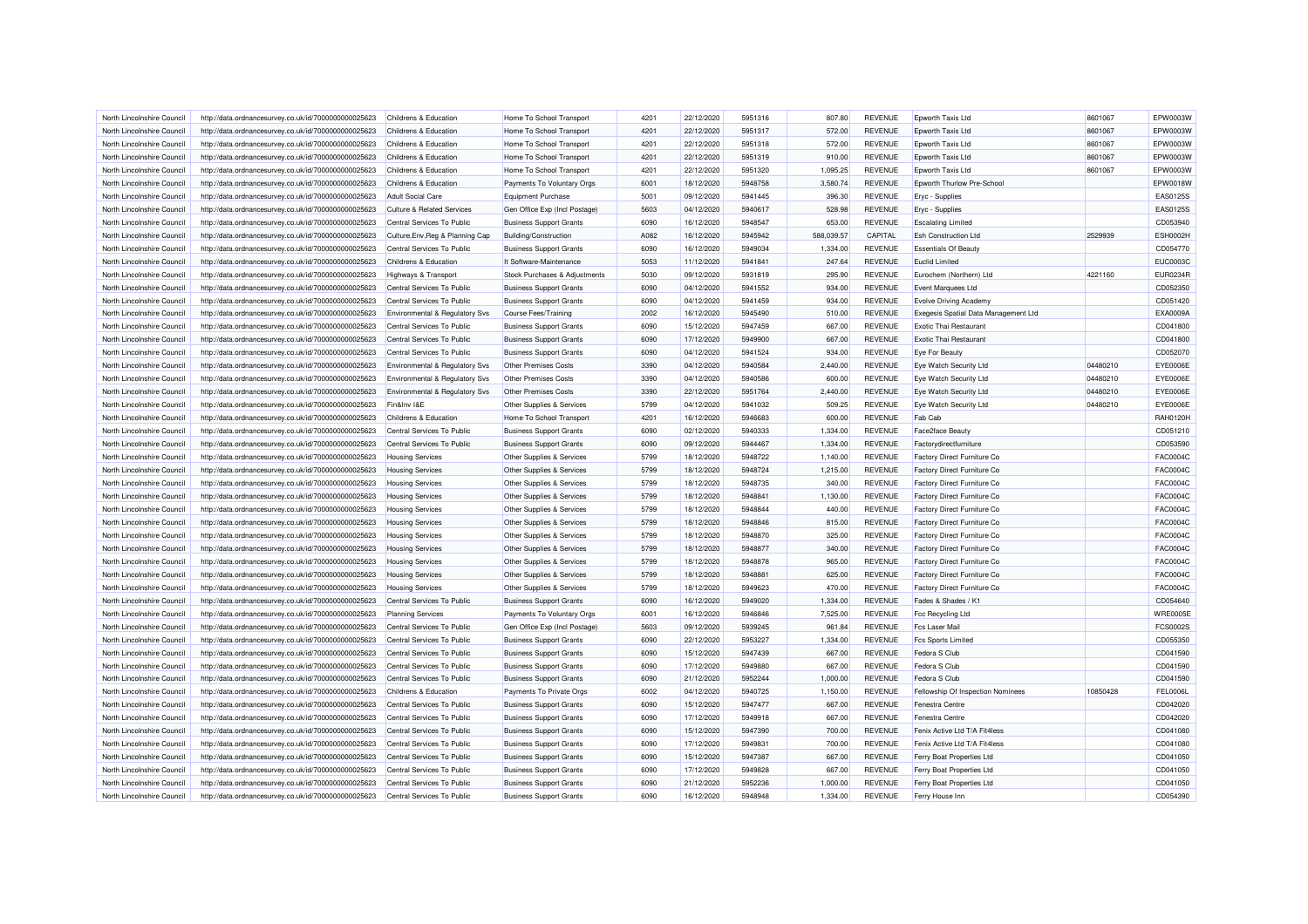| North Lincolnshire Council                               | http://data.ordnancesurvey.co.uk/id/7000000000025623 | Central Services To Public                | <b>Business Support Grants</b> | 6090         | 16/12/2020 | 5948950            | 667.00    | <b>REVENUE</b> | Ferry House Inn                    |          | CD054390        |
|----------------------------------------------------------|------------------------------------------------------|-------------------------------------------|--------------------------------|--------------|------------|--------------------|-----------|----------------|------------------------------------|----------|-----------------|
| North Lincolnshire Council                               | http://data.ordnancesurvey.co.uk/id/7000000000025623 | Central Services To Public                | <b>Business Support Grants</b> | 6090         | 17/12/2020 | 5950117            | 667.00    | <b>REVENUE</b> | Ferry House Inn                    |          | CD054390        |
| North Lincolnshire Council                               | http://data.ordnancesurvey.co.uk/id/7000000000025623 | Central Services To Public                | <b>Business Support Grants</b> | 6090         | 21/12/2020 | 5952270            | 1,000.00  | <b>REVENUE</b> | Ferry House Inn                    |          | CD054390        |
| North Lincolnshire Council                               | http://data.ordnancesurvey.co.uk/id/7000000000025623 | <b>Culture &amp; Related Services</b>     | <b>Vehicle Repairs</b>         | 4004         | 09/12/2020 | 5939194            | 280.57    | <b>REVENUE</b> | F G Adamson & Son                  |          | ADA0002/        |
| North Lincolnshire Council                               | http://data.ordnancesurvey.co.uk/id/7000000000025623 | Childrens & Education                     | Payments To Private Orgs       | 6002         | 18/12/2020 | 5948762            | 33,538.71 | <b>REVENUE</b> | <b>Fieldview Day Nursery</b>       |          | <b>FIE0045E</b> |
| North Lincolnshire Council                               | http://data.ordnancesurvey.co.uk/id/7000000000025623 | Central Services To Public                | <b>Business Support Grants</b> | 6090         | 04/12/2020 | 5941591            | 934.00    | <b>REVENUE</b> | Fiona'S Treatment Room             |          | CD052740        |
| North Lincolnshire Council                               | http://data.ordnancesurvey.co.uk/id/7000000000025623 | Childrens & Education                     | Payments To Private Orgs       | 6002         | 09/12/2020 | 5943501            | 256.00    | <b>REVENUE</b> | First Class Tailored Solutions Ltd | 07819183 | FIR0124R        |
| North Lincolnshire Council                               | http://data.ordnancesurvey.co.uk/id/7000000000025623 | Childrens & Education                     | Payments To Private Orgs       | 6002         | 09/12/2020 | 5943524            | 370.00    | <b>REVENUE</b> | First Class Tailored Solutions Ltd | 07819183 | <b>FIR0124R</b> |
| North Lincolnshire Council                               | http://data.ordnancesurvey.co.uk/id/7000000000025623 | Childrens & Education                     | Payments To Private Orgs       | 6002         | 09/12/2020 | 5943533            | 352.00    | <b>REVENUE</b> | First Class Tailored Solutions Ltd | 07819183 | FIR0124R        |
| North Lincolnshire Council                               | http://data.ordnancesurvey.co.uk/id/7000000000025623 | Childrens & Education                     | Payments To Private Orgs       | 6002         | 16/12/2020 | 5946844            | 330.00    | <b>REVENUE</b> | First Class Tailored Solutions Ltd | 07819183 | FIR0124R        |
| North Lincolnshire Council                               | http://data.ordnancesurvey.co.uk/id/7000000000025623 | Childrens & Education                     | Payments To Private Orgs       | 6002         | 16/12/2020 | 5946847            | 330.00    | <b>REVENUE</b> | First Class Tailored Solutions Ltd | 07819183 | FIR0124R        |
| North Lincolnshire Council                               | http://data.ordnancesurvey.co.uk/id/7000000000025623 | Highways & Transport                      | Passenger Transport            | 6011         | 09/12/2020 | 5943476            | 1,048.00  | <b>REVENUE</b> | First South Yorkshire Ltd          | 2332529  | FIR0041R        |
| North Lincolnshire Council                               | http://data.ordnancesurvey.co.uk/id/7000000000025623 | Central Services To Public                | <b>Business Support Grants</b> | 6090         | 04/12/2020 | 5941518            | 934.00    | <b>REVENUE</b> | Fitness <sub>4u</sub>              |          | CD052010        |
| North Lincolnshire Council                               | http://data.ordnancesurvey.co.uk/id/7000000000025623 | Central Services To Public                | <b>Business Support Grants</b> | 6090         | 22/12/2020 | 5953215            | 467.00    | <b>REVENUE</b> | Fitness Asylum                     |          | CD055300        |
|                                                          |                                                      |                                           |                                |              |            |                    |           |                |                                    |          |                 |
| North Lincolnshire Council<br>North Lincolnshire Council | http://data.ordnancesurvey.co.uk/id/7000000000025623 | Central Services To Public                | <b>Business Support Grants</b> | 6090<br>6090 | 22/12/2020 | 5953216<br>5953217 | 467.00    | <b>REVENUE</b> | <b>Fitness Asylum</b>              |          | CD055300        |
|                                                          | http://data.ordnancesurvey.co.uk/id/7000000000025623 | Central Services To Public                | <b>Business Support Grants</b> |              | 22/12/2020 |                    | 1,334.00  | <b>REVENUE</b> | <b>Fitness Asylum</b>              |          | CD055300        |
| North Lincolnshire Council                               | http://data.ordnancesurvey.co.uk/id/7000000000025623 | Childrens & Education                     | Payments To Private Orgs       | 6002         | 04/12/2020 | 5941132            | 3,403.50  | <b>REVENUE</b> | Five Rivers Child Care Ltd         |          | <b>FIV0006V</b> |
| North Lincolnshire Council                               | http://data.ordnancesurvey.co.uk/id/7000000000025623 | <b>Childrens &amp; Education</b>          | Payments To Private Orgs       | 6002         | 18/12/2020 | 5949105            | 3,516.95  | <b>REVENUE</b> | Five Rivers Child Care Ltd         |          | <b>FIV0006V</b> |
| North Lincolnshire Council                               | http://data.ordnancesurvey.co.uk/id/7000000000025623 | <b>Highways &amp; Transport</b>           | Equipment Hire/Rent            | 5002         | 22/12/2020 | 5951835            | 368.25    | <b>REVENUE</b> | Fleetclean Ltd                     | 01381865 | <b>FLE0007E</b> |
| North Lincolnshire Council                               | http://data.ordnancesurvey.co.uk/id/7000000000025623 | <b>Adult Social Care</b>                  | Materials                      | 5004         | 16/12/2020 | 5947170            | 552.83    | <b>REVENUE</b> | Fleet Factors Ltd                  | 01231325 | <b>FLE0026E</b> |
| North Lincolnshire Council                               | http://data.ordnancesurvey.co.uk/id/7000000000025623 | Childrens & Education                     | Materials                      | 5004         | 04/12/2020 | 5940945            | 411.07    | <b>REVENUE</b> | Fleet Factors I td                 | 01231325 | <b>FLE0026E</b> |
| North Lincolnshire Council                               | http://data.ordnancesurvey.co.uk/id/7000000000025623 | Childrens & Education                     | Materials                      | 5004         | 04/12/2020 | 5940949            | 320.69    | <b>REVENUE</b> | Fleet Factors I td                 | 01231325 | <b>FLE0026E</b> |
| North Lincolnshire Council                               | http://data.ordnancesurvey.co.uk/id/7000000000025623 | Childrens & Education                     | Materials                      | 5004         | 16/12/2020 | 5947169            | 314.98    | <b>REVENUE</b> | <b>Fleet Factors Ltd</b>           | 01231325 | <b>FLE0026E</b> |
| North Lincolnshire Council                               | http://data.ordnancesurvey.co.uk/id/7000000000025623 | <b>Childrens &amp; Education</b>          | <b>Other Vehicle Costs</b>     | 4005         | 22/12/2020 | 5951836            | 3,195.00  | <b>REVENUE</b> | <b>Fleet Factors Ltd</b>           | 01231325 | <b>FLE0026E</b> |
| North Lincolnshire Council                               | http://data.ordnancesurvey.co.uk/id/7000000000025623 | Childrens & Education                     | Other Vehicle Costs            | 4005         | 22/12/2020 | 5951837            | 1.250.00  | <b>REVENUE</b> | <b>Fleet Factors Ltd</b>           | 01231325 | <b>FLE0026E</b> |
| North Lincolnshire Council                               | http://data.ordnancesurvey.co.uk/id/7000000000025623 | <b>Culture &amp; Related Services</b>     | Materials                      | 5004         | 04/12/2020 | 5940941            | 208.75    | <b>REVENUE</b> | Fleet Factors Ltd                  | 01231325 | <b>FLE0026E</b> |
| North Lincolnshire Council                               | http://data.ordnancesurvey.co.uk/id/7000000000025623 | <b>Culture &amp; Related Services</b>     | Materials                      | 5004         | 16/12/2020 | 5947180            | 327.80    | <b>REVENUE</b> | <b>Fleet Factors Ltd</b>           | 01231325 | <b>FLE0026E</b> |
| North Lincolnshire Council                               | http://data.ordnancesurvey.co.uk/id/7000000000025623 | <b>Culture &amp; Related Services</b>     | Materials                      | 5004         | 16/12/2020 | 5947199            | 499.72    | <b>REVENUE</b> | <b>Fleet Factors Ltd</b>           | 01231325 | <b>FLE0026E</b> |
| North Lincolnshire Council                               | http://data.ordnancesurvey.co.uk/id/7000000000025623 | <b>Culture &amp; Related Services</b>     | Materials                      | 5004         | 16/12/2020 | 5947200            | 271.61    | <b>REVENUE</b> | <b>Fleet Factors Ltd</b>           | 01231325 | <b>FLE0026E</b> |
| North Lincolnshire Council                               | http://data.ordnancesurvey.co.uk/id/7000000000025623 | Environmental & Regulatory Svs            | Materials                      | 5004         | 04/12/2020 | 5940950            | 234.90    | <b>REVENUE</b> | <b>Fleet Factors Ltd</b>           | 01231325 | <b>FLE0026E</b> |
| North Lincolnshire Council                               | http://data.ordnancesurvey.co.uk/id/7000000000025623 | <b>Environmental &amp; Regulatory Svs</b> | Materials                      | 5004         | 16/12/2020 | 5947155            | 251.78    | <b>REVENUE</b> | Fleet Factors Ltd                  | 01231325 | <b>FLE0026E</b> |
| North Lincolnshire Council                               | http://data.ordnancesurvey.co.uk/id/7000000000025623 | Environmental & Regulatory Svs            | Materials                      | 5004         | 16/12/2020 | 5947164            | 975.00    | <b>REVENUE</b> | <b>Fleet Factors Ltd</b>           | 01231325 | <b>FLE0026E</b> |
| North Lincolnshire Council                               | http://data.ordnancesurvey.co.uk/id/7000000000025623 | Environmental & Regulatory Svs            | Materials                      | 5004         | 16/12/2020 | 5947165            | 975.00    | <b>REVENUE</b> | <b>Fleet Factors I td</b>          | 01231325 | <b>FLE0026E</b> |
| North Lincolnshire Council                               | http://data.ordnancesurvey.co.uk/id/7000000000025623 | Environmental & Regulatory Svs            | Materials                      | 5004         | 16/12/2020 | 5947178            | 391.01    | <b>REVENUE</b> | Fleet Factors Ltd                  | 01231325 | <b>FLE0026E</b> |
| North Lincolnshire Council                               | http://data.ordnancesurvey.co.uk/id/7000000000025623 | Environmental & Regulatory Svs            | Materials                      | 5004         | 16/12/2020 | 5947195            | 823.87    | <b>REVENUE</b> | <b>Fleet Factors Ltd</b>           | 01231325 | <b>FLE0026E</b> |
| North Lincolnshire Council                               | http://data.ordnancesurvey.co.uk/id/7000000000025623 | Environmental & Regulatory Svs            | Materials                      | 5004         | 22/12/2020 | 5951846            | 748.00    | <b>REVENUE</b> | Fleet Factors I td                 | 01231325 | <b>FLE0026E</b> |
| North Lincolnshire Council                               | http://data.ordnancesurvey.co.uk/id/7000000000025623 | Environmental & Regulatory Svs            | Other Vehicle Costs            | 4005         | 16/12/2020 | 5947177            | 208.73    | <b>REVENUE</b> | <b>Fleet Factors Ltd</b>           | 01231325 | <b>FLE0026E</b> |
| North Lincolnshire Council                               | http://data.ordnancesurvey.co.uk/id/7000000000025623 | Environmental & Regulatory Svs            | Other Vehicle Costs            | 4005         | 16/12/2020 | 5947179            | 324.73    | <b>REVENUE</b> | <b>Fleet Factors Ltd</b>           | 01231325 | <b>FLE0026E</b> |
| North Lincolnshire Council                               | http://data.ordnancesurvey.co.uk/id/7000000000025623 | Fin&Inv I&E                               | Materials                      | 5004         | 04/12/2020 | 5940948            | 530.31    | <b>REVENUE</b> | <b>Fleet Factors Ltd</b>           | 01231325 | <b>FLE0026E</b> |
| North Lincolnshire Council                               | http://data.ordnancesurvey.co.uk/id/7000000000025623 | Highways & Transport                      | Fuel                           | 4001         | 16/12/2020 | 5947160            | 696.00    | <b>REVENUE</b> | <b>Fleet Factors Ltd</b>           | 01231325 | <b>FLE0026E</b> |
| North Lincolnshire Council                               | http://data.ordnancesurvey.co.uk/id/7000000000025623 | <b>Highways &amp; Transport</b>           | Materials                      | 5004         | 04/12/2020 | 5940946            | 321.80    | <b>REVENUE</b> | <b>Fleet Factors Ltd</b>           | 01231325 | <b>FLE0026E</b> |
| North Lincolnshire Council                               | http://data.ordnancesurvey.co.uk/id/7000000000025623 | <b>Highways &amp; Transport</b>           | Materials                      | 5004         | 04/12/2020 | 5940953            | 721.71    | <b>REVENUE</b> | <b>Fleet Factors Ltd</b>           | 01231325 | <b>FLE0026E</b> |
| North Lincolnshire Council                               | http://data.ordnancesurvey.co.uk/id/7000000000025623 | Highways & Transport                      | Materials                      | 5004         | 16/12/2020 | 5947154            | 1,166.52  | <b>REVENUE</b> | <b>Fleet Factors Ltd</b>           | 01231325 | <b>FLE0026E</b> |
| North Lincolnshire Council                               | http://data.ordnancesurvey.co.uk/id/7000000000025623 | <b>Highways &amp; Transport</b>           | Materials                      | 5004         | 16/12/2020 | 5947156            | 420.51    | <b>REVENUE</b> | <b>Fleet Factors Ltd</b>           | 01231325 | <b>FLE0026E</b> |
| North Lincolnshire Council                               | http://data.ordnancesurvey.co.uk/id/7000000000025623 | Highways & Transport                      | Materials                      | 5004         | 16/12/2020 | 5947166            | 384.46    | <b>REVENUE</b> | <b>Fleet Factors Ltd</b>           | 01231325 | <b>FLE0026E</b> |
| North Lincolnshire Council                               | http://data.ordnancesurvey.co.uk/id/7000000000025623 | Highways & Transport                      | Materials                      | 5004         | 16/12/2020 | 5947203            | 300.52    | <b>REVENUE</b> | <b>Fleet Factors Ltd</b>           | 01231325 | <b>FLE0026E</b> |
| North Lincolnshire Council                               | http://data.ordnancesurvey.co.uk/id/7000000000025623 | Highways & Transport                      | Materials                      | 5004         | 22/12/2020 | 5951847            | 898.48    | <b>REVENUE</b> | <b>Fleet Factors Ltd</b>           | 01231325 | <b>FLE0026E</b> |
| North Lincolnshire Council                               | http://data.ordnancesurvey.co.uk/id/7000000000025623 | <b>Highways &amp; Transport</b>           | Other Vehicle Costs            | 4005         | 16/12/2020 | 5947183            | 495.25    | <b>REVENUE</b> | Fleet Factors I td                 | 01231325 | <b>FLE0026E</b> |
| North Lincolnshire Council                               | http://data.ordnancesurvey.co.uk/id/7000000000025623 | Central Services To Public                | <b>Business Support Grants</b> | 6090         | 04/12/2020 | 5941517            | 934.00    | <b>REVENUE</b> | Flourish With Us Ltd               |          | CD052000        |
| North Lincolnshire Council                               | http://data.ordnancesurvey.co.uk/id/7000000000025623 | <b>Culture &amp; Related Services</b>     | Repair & Maintenance Costs     | 3000         | 18/12/2020 | 5949717            | 749.00    | <b>REVENUE</b> | Flow Mech Products Ltd             | 2726033  | <b>FLO0050C</b> |
| North Lincolnshire Council                               | http://data.ordnancesurvey.co.uk/id/7000000000025623 | N Lincs Gf Balance Sheet                  | Insurance-Combined Liability   | L493         | 11/12/2020 | 5944665            | $\Omega$  | CAPITAL        | <b>Forbes Solicitors</b>           |          | <b>FOR0452F</b> |
| North Lincolnshire Council                               | http://data.ordnancesurvey.co.uk/id/7000000000025623 | N Lincs Gf Balance Sheet                  | Insurance-Combined Liability   | L493         | 11/12/2020 | 5944666            | $\Omega$  | CAPITAL        | <b>Forbes Solicitors</b>           |          | <b>FOR0452F</b> |
| North Lincolnshire Council                               | http://data.ordnancesurvey.co.uk/id/7000000000025623 | N Lincs Gf Balance Sheet                  | Insurance-Combined Liability   | L493         | 11/12/2020 | 5944667            | $\Omega$  | CAPITAL        | <b>Forbes Solicitors</b>           |          | <b>FOR0452R</b> |
|                                                          |                                                      |                                           |                                |              |            |                    |           |                |                                    |          |                 |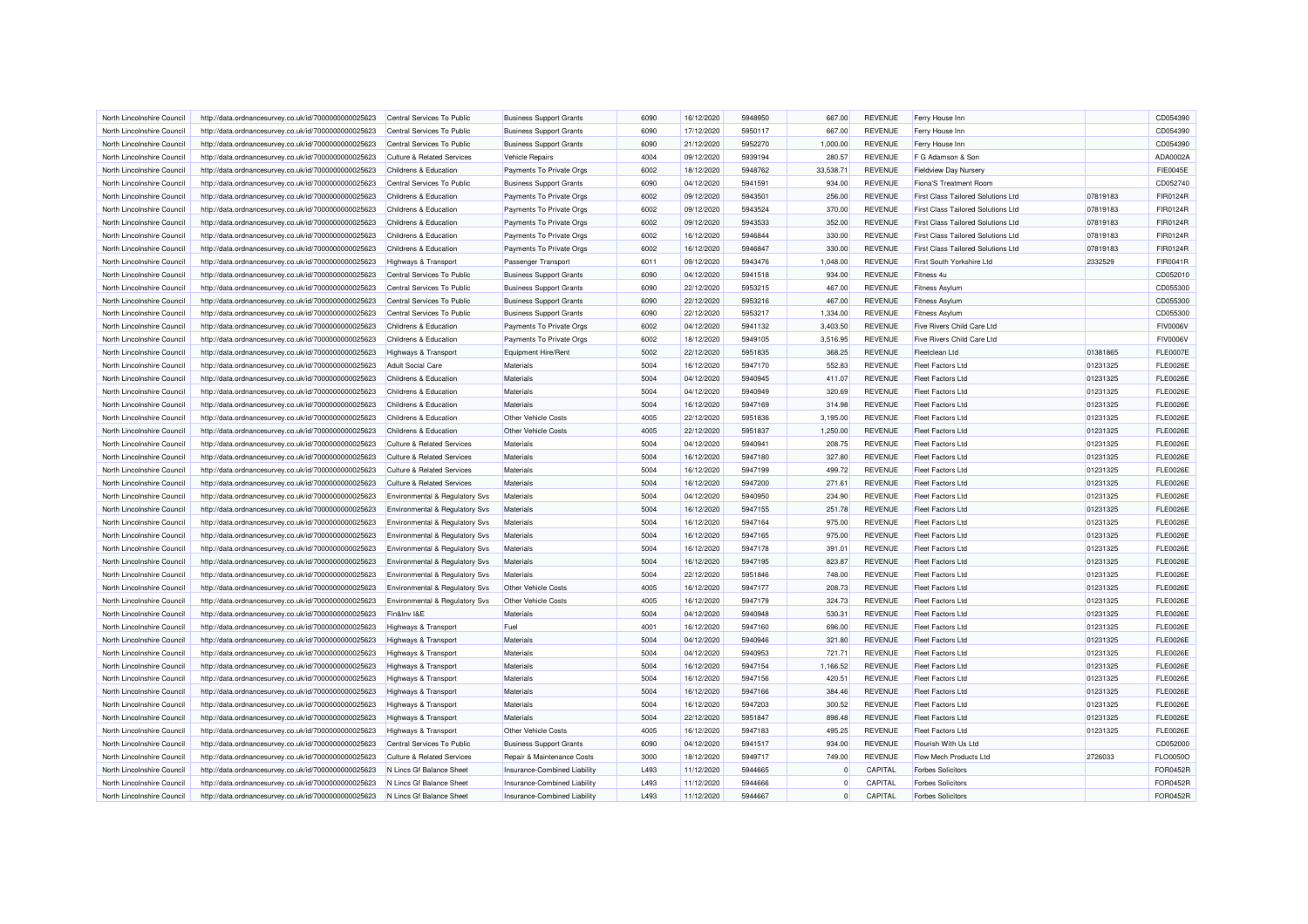| North Lincolnshire Council | http://data.ordnancesurvey.co.uk/id/7000000000025623 | Central Services To Public                | <b>Business Support Grants</b> | 6090         | 04/12/2020               | 5941597 | 934.00    | <b>REVENUE</b> | <b>Foremost Feet</b>                  |          | CD052800        |
|----------------------------|------------------------------------------------------|-------------------------------------------|--------------------------------|--------------|--------------------------|---------|-----------|----------------|---------------------------------------|----------|-----------------|
| North Lincolnshire Council | http://data.ordnancesurvey.co.uk/id/7000000000025623 | <b>Environmental &amp; Regulatory Svs</b> | Vehicle Hire                   | 4101         | 16/12/2020               | 5947205 | 272.92    | <b>REVENUE</b> | <b>Forktruck Solutions Ltd</b>        | 4032332  | FOR0059R        |
| North Lincolnshire Council | http://data.ordnancesurvey.co.uk/id/7000000000025623 | Childrens & Education                     | Payments To Private Orgs       | 6002         | 04/12/2020               | 5941130 | 9,893.40  | REVENUE        | <b>Foster Care Associates Limited</b> | 08273494 | FOS0030S        |
| North Lincolnshire Council | http://data.ordnancesurvey.co.uk/id/7000000000025623 | Childrens & Education                     | Payments To Private Oras       | 6002         | 04/12/2020               | 5941131 | 3,192.60  | <b>REVENUE</b> | <b>Foster Care Associates Limited</b> | 08273494 | FOS0030S        |
| North Lincolnshire Council | http://data.ordnancesurvey.co.uk/id/7000000000025623 | Childrens & Education                     | Payments To Private Orgs       | 6002         | 18/12/2020               | 5949109 | 10,223.18 | <b>REVENUE</b> | <b>Foster Care Associates Limited</b> | 08273494 | FOS0030S        |
| North Lincolnshire Council | http://data.ordnancesurvey.co.uk/id/7000000000025623 | Childrens & Education                     | Payments To Private Orgs       | 6002         | 18/12/2020               | 5949113 | 3,299.02  | <b>REVENUE</b> | <b>Foster Care Associates Limited</b> | 08273494 | FOS0030S        |
| North Lincolnshire Council | http://data.ordnancesurvey.co.uk/id/7000000000025623 | Childrens & Education                     | Payments To Private Orgs       | 6002         | 04/12/2020               | 5941133 | 3,649.20  | <b>REVENUE</b> | Fostering People Ltd                  |          | FOS0214S        |
| North Lincolnshire Council | http://data.ordnancesurvey.co.uk/id/7000000000025623 | Childrens & Education                     | Payments To Private Orgs       | 6002         | 04/12/2020               | 5941134 | 2,710.50  | <b>REVENUE</b> | Fostering People Ltd                  |          | FOS02149        |
| North Lincolnshire Council | http://data.ordnancesurvey.co.uk/id/7000000000025623 | Childrens & Education                     | Payments To Private Orgs       | 6002         | 18/12/2020               | 5949110 | 3,770.84  | <b>REVENUE</b> | Fostering People Ltd                  |          | FOS0214S        |
| North Lincolnshire Council | http://data.ordnancesurvey.co.uk/id/7000000000025623 | Childrens & Education                     | Payments To Private Orgs       | 6002         | 18/12/2020               | 5949111 | 2,800.85  | <b>REVENUE</b> | <b>Fostering People Ltd</b>           |          | FOS02149        |
| North Lincolnshire Council | http://data.ordnancesurvey.co.uk/id/7000000000025623 | Childrens & Education                     | Materials                      | 5004         | 04/12/2020               | 5940962 | 538.60    | <b>REVENUE</b> | Fox Auto Electrical Ltd               | 7903391  | FOX0061X        |
| North Lincolnshire Council | http://data.ordnancesurvey.co.uk/id/7000000000025623 | <b>Childrens &amp; Education</b>          | Materials                      | 5004         | 22/12/2020               | 5951867 | 1,647.20  | <b>REVENUE</b> | Fox Auto Electrical Ltd               | 7903391  | FOX0061X        |
| North Lincolnshire Council | http://data.ordnancesurvey.co.uk/id/7000000000025623 | Environmental & Regulatory Svs            | Materials                      | 5004         | 22/12/2020               | 5951869 | 258.00    | <b>REVENUE</b> | Fox Auto Electrical Ltd               | 7903391  | FOX0061X        |
| North Lincolnshire Council | http://data.ordnancesurvey.co.uk/id/7000000000025623 | Highways & Transport                      | Materials                      | 5004         | 16/12/2020               | 5947207 | 227.00    | <b>REVENUE</b> | Fox Auto Flectrical Ltd               | 7903391  | FOX0061X        |
| North Lincolnshire Council | http://data.ordnancesurvey.co.uk/id/7000000000025623 | Highways & Transport                      | <b>Materials</b>               | 5004         | 16/12/2020               | 5947208 | 249.60    | <b>REVENUE</b> | Fox Auto Electrical Ltd               | 7903391  | FOX0061X        |
| North Lincolnshire Council | http://data.ordnancesurvey.co.uk/id/7000000000025623 | Central Services To Public                | <b>Business Support Grants</b> | 6090         | 15/12/2020               | 5947406 | 667.00    | <b>REVENUE</b> | Foxhills Institute                    |          | CD041260        |
|                            |                                                      |                                           |                                |              |                          |         |           | <b>REVENUE</b> |                                       |          |                 |
| North Lincolnshire Council | http://data.ordnancesurvey.co.uk/id/7000000000025623 | Central Services To Public                | <b>Business Support Grants</b> | 6090<br>5823 | 17/12/2020               | 5949847 | 667.00    |                | Foxhills Institute                    |          | CD041260        |
| North Lincolnshire Council | http://data.ordnancesurvey.co.uk/id/7000000000025623 | Corporate And Democratic Core             | <b>Legal Fees</b>              |              | 18/12/2020               | 5949370 | 676.67    | <b>REVENUE</b> | <b>Francesca Steels</b>               |          | STE0399E        |
| North Lincolnshire Council | http://data.ordnancesurvey.co.uk/id/7000000000025623 | Corporate And Democratic Core             | <b>Legal Fees</b>              | 5823         | 18/12/2020               | 5949378 | 630.00    | <b>REVENUE</b> | <b>Francesca Steels</b>               |          | STE0399E        |
| North Lincolnshire Council | http://data.ordnancesurvey.co.uk/id/7000000000025623 | Central Services To Public                | <b>Business Support Grants</b> | 6090         | 15/12/2020               | 5947589 | 467.00    | <b>REVENUE</b> | Frank Morgan School Of Flying         |          | CD049880        |
| North Lincolnshire Council | http://data.ordnancesurvey.co.uk/id/7000000000025623 | Central Services To Public                | <b>Business Support Grants</b> | 6090         | 17/12/2020               | 5950029 | 467.00    | <b>REVENUE</b> | Frank Morgan School Of Flying         |          | CD049880        |
| North Lincolnshire Council | http://data.ordnancesurvey.co.uk/id/7000000000025623 | Childrens & Education                     | Other Supplies & Services      | 5799         | 11/12/2020               | 5944820 | 250.00    | <b>REVENUE</b> | Frederick Gough Facilities Cic        | 8345873  | <b>FRE0150E</b> |
| North Lincolnshire Council | http://data.ordnancesurvey.co.uk/id/7000000000025623 | Central Services To Public                | <b>Business Support Grants</b> | 6090         | 04/12/2020               | 5941467 | 934.00    | <b>REVENUE</b> | Freedom Driving School                |          | CD051500        |
| North Lincolnshire Council | http://data.ordnancesurvey.co.uk/id/7000000000025623 | Central Services To Public                | <b>Business Support Grants</b> | 6090         | 04/12/2020               | 5941630 | 653.00    | <b>REVENUE</b> | <b>Fresh Print</b>                    |          | CD053130        |
| North Lincolnshire Council | http://data.ordnancesurvey.co.uk/id/7000000000025623 | <b>Planning Services</b>                  | Payments To Voluntary Orgs     | 6001         | 16/12/2020               | 5946848 | 268.56    | <b>REVENUE</b> | Friends Of Garthorpe & Fockerby       |          | FGF0001F        |
| North Lincolnshire Council | http://data.ordnancesurvey.co.uk/id/7000000000025623 | <b>Planning Services</b>                  | Payments To Voluntary Orgs     | 6001         | 06/01/2021               | 5952580 | 549.17    | <b>REVENUE</b> | Friendz & Co                          |          | <b>FRI00991</b> |
| North Lincolnshire Council | http://data.ordnancesurvey.co.uk/id/7000000000025623 | Childrens & Education                     | Payments To Private Orgs       | 6002         | 18/12/2020               | 5948852 | 272.58    | <b>REVENUE</b> | Frodingham After School Club          |          | FRO0051O        |
| North Lincolnshire Council | http://data.ordnancesurvey.co.uk/id/7000000000025623 | Central Services To Public                | <b>Business Support Grants</b> | 6090         | 15/12/2020               | 5947501 | 467.00    | <b>REVENUE</b> | Frodingham Community Association      |          | CD043560        |
| North Lincolnshire Council | http://data.ordnancesurvey.co.uk/id/7000000000025623 | Central Services To Public                | <b>Business Support Grants</b> | 6090         | 17/12/2020               | 5949941 | 467.00    | <b>REVENUE</b> | Frodingham Community Association      |          | CD043560        |
| North Lincolnshire Council | http://data.ordnancesurvey.co.uk/id/7000000000025623 | Central Services To Public                | <b>Business Support Grants</b> | 6090         | 15/12/2020               | 5947350 | 1,000.00  | <b>REVENUE</b> | <b>Funforest Limited</b>              |          | CD040670        |
| North Lincolnshire Council | http://data.ordnancesurvey.co.uk/id/7000000000025623 | Central Services To Public                | <b>Business Support Grants</b> | 6090         | 17/12/2020               | 5949791 | 1,000.00  | <b>REVENUE</b> | <b>Funforest Limited</b>              |          | CD040670        |
| North Lincolnshire Council | http://data.ordnancesurvey.co.uk/id/7000000000025623 | Central Services To Public                | <b>Business Support Grants</b> | 6090         | 04/12/2020               | 5941461 | 653.00    | <b>REVENUE</b> | <b>Furry Pet Services</b>             |          | CD051440        |
| North Lincolnshire Council | http://data.ordnancesurvey.co.uk/id/7000000000025623 | Central Services To Public                | <b>Business Support Grants</b> | 6090         | 04/12/2020               | 5941521 | 934.00    | <b>REVENUE</b> | Gabby Teal Hair                       |          | CD052040        |
| North Lincolnshire Council | http://data.ordnancesurvey.co.uk/id/7000000000025623 | Corporate And Democratic Core             | Telephone Rent/Calls           | 5403         | 18/12/2020               | 5950597 | 2,216.88  | <b>REVENUE</b> | Gamma Business Communications Ltd     | 04340834 | GAM0150M        |
| North Lincolnshire Council | http://data.ordnancesurvey.co.uk/id/7000000000025623 | Central Services To Public                | <b>Business Support Grants</b> | 6090         | 15/12/2020               | 5947412 | 667.00    | <b>REVENUE</b> | Gam Management Ltd                    |          | CD041320        |
| North Lincolnshire Council | http://data.ordnancesurvey.co.uk/id/7000000000025623 | Central Services To Public                | <b>Business Support Grants</b> | 6090         | 17/12/2020               | 5949853 | 667.00    | <b>REVENUE</b> | Gam Management Ltd                    |          | CD041320        |
| North Lincolnshire Council | http://data.ordnancesurvey.co.uk/id/7000000000025623 | Central Services To Public                | <b>Business Support Grants</b> | 6090         | 21/12/2020               | 5952239 | 1,000.00  | <b>REVENUE</b> | Gam Management Ltd                    |          | CD041320        |
| North Lincolnshire Council | http://data.ordnancesurvey.co.uk/id/7000000000025623 | Central Services To Public                | <b>Business Support Grants</b> | 6090         | 15/12/2020               | 5947509 | 467.00    | <b>REVENUE</b> | Garthorpe Village Hall                |          | CD044850        |
| North Lincolnshire Council | http://data.ordnancesurvey.co.uk/id/7000000000025623 | Central Services To Public                | <b>Business Support Grants</b> | 6090         | 17/12/2020               | 5949949 | 467.00    | <b>REVENUE</b> | Garthorpe Village Hall                |          | CD044850        |
| North Lincolnshire Council | http://data.ordnancesurvey.co.uk/id/7000000000025623 | Central Services To Public                | <b>Business Support Grants</b> | 6090         | 04/12/2020               | 5941571 | 653.00    | <b>REVENUE</b> | Gary Shearer Taxi Driver              |          | CD052540        |
| North Lincolnshire Council | http://data.ordnancesurvey.co.uk/id/7000000000025623 | <b>Environmental &amp; Regulatory Svs</b> | Repair & Maintenance Costs     | 3000         | 18/12/2020               | 5949718 | 445.00    | <b>REVENUE</b> | Gas Alarm Systems Ltd                 |          | GAS00055        |
| North Lincolnshire Council | http://data.ordnancesurvey.co.uk/id/7000000000025623 | Childrens & Education                     | Payments To Private Orgs       | 6002         | 18/12/2020               | 5948809 | 3,021.30  | <b>REVENUE</b> | Gayle Parker                          |          | PAR0491F        |
| North Lincolnshire Council | http://data.ordnancesurvey.co.uk/id/7000000000025623 | <b>Childrens &amp; Education</b>          | Payments To Private Orgs       | 6002         | 18/12/2020               | 5948860 | 483.00    | <b>REVENUE</b> | <b>Gayle Parker</b>                   |          | PAR0491R        |
| North Lincolnshire Council | http://data.ordnancesurvey.co.uk/id/7000000000025623 | <b>Culture &amp; Related Services</b>     | Other Supplies & Services      | 5799         | 04/12/2020               | 5940221 | 3,695.00  | <b>REVENUE</b> | Gb-Rail Limited                       | 06874619 | GBR0001R        |
| North Lincolnshire Council | http://data.ordnancesurvey.co.uk/id/7000000000025623 | Central Services To Public                | <b>Business Support Grants</b> | 6090         | 15/12/2020               | 5947519 | 1,000.00  | <b>REVENUE</b> | Gdjanney Ltd                          |          | CD045140        |
| North Lincolnshire Council | http://data.ordnancesurvey.co.uk/id/7000000000025623 | Central Services To Public                | <b>Business Support Grants</b> | 6090         | 17/12/2020               | 5949959 | 1,000.00  | <b>REVENUE</b> | <b>Gdjanney Ltd</b>                   |          | CD045140        |
| North Lincolnshire Council | http://data.ordnancesurvey.co.uk/id/7000000000025623 | Central Services To Public                | <b>Business Support Grants</b> | 6090         | 21/12/2020               | 5952252 | 1,000.00  | <b>REVENUE</b> | Gdjanney Ltd                          |          | CD045140        |
| North Lincolnshire Council | http://data.ordnancesurvey.co.uk/id/7000000000025623 | Central Services To Public                | <b>Business Support Grants</b> | 6090         | 21/12/2020               | 5952305 | 934.00    | <b>REVENUE</b> | Gemini Pilates                        |          | CD055290        |
| North Lincolnshire Council |                                                      | Central Services To Public                |                                | 6090         |                          | 5953226 |           | <b>REVENUE</b> |                                       |          | CD055340        |
| North Lincolnshire Council | http://data.ordnancesurvey.co.uk/id/7000000000025623 |                                           | <b>Business Support Grants</b> | 5001         | 22/12/2020<br>11/12/2020 | 5941876 | 1,334.00  | <b>REVENUE</b> | Gem International Trading Company Ltd | 1434924  | <b>EMP0019F</b> |
|                            | http://data.ordnancesurvey.co.uk/id/7000000000025623 | Highways & Transport                      | <b>Equipment Purchase</b>      |              |                          |         | 300.00    |                | G Empson & Sons Limited               |          |                 |
| North Lincolnshire Council | http://data.ordnancesurvey.co.uk/id/7000000000025623 | <b>Public Health</b>                      | Materials                      | 5004         | 11/12/2020               | 5944579 | 468.00    | <b>REVENUE</b> | G Empson & Sons Limited               | 1434924  | <b>EMP0019P</b> |
| North Lincolnshire Council | http://data.ordnancesurvey.co.uk/id/7000000000025623 | Central Services To Public                | <b>Business Support Grants</b> | 6090         | 15/12/2020               | 5947577 | 667.00    | <b>REVENUE</b> | Georgiaâ ¿¿S Bakes And Tearoom        |          | CD049760        |
| North Lincolnshire Council | http://data.ordnancesurvey.co.uk/id/7000000000025623 | Central Services To Public                | <b>Business Support Grants</b> | 6090         | 17/12/2020               | 5950017 | 667.00    | <b>REVENUE</b> | Georgiaâ¿¿S Bakes And Tearoom         |          | CD049760        |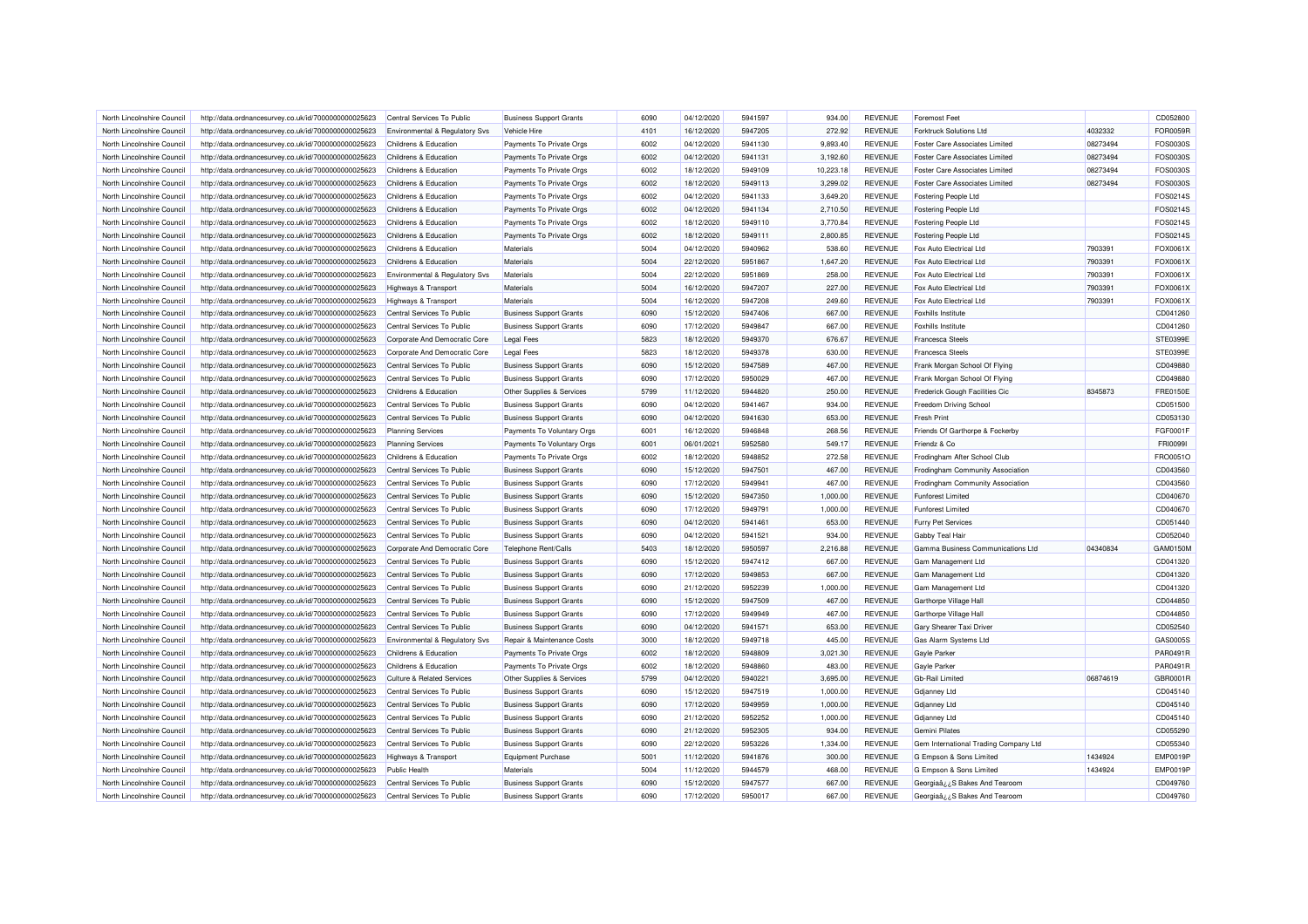| North Lincolnshire Council | http://data.ordnancesurvey.co.uk/id/7000000000025623                                                         | Non Distributed Costs                 | Other Professional Fees        | 5829 | 09/12/2020 | 5939902 | 2.500.00  | <b>REVENUE</b> | <b>Gerald Eve</b>                             |         | <b>GER0010R</b> |
|----------------------------|--------------------------------------------------------------------------------------------------------------|---------------------------------------|--------------------------------|------|------------|---------|-----------|----------------|-----------------------------------------------|---------|-----------------|
| North Lincolnshire Council | http://data.ordnancesurvey.co.uk/id/7000000000025623                                                         | Central Services To Public            | <b>Business Support Grants</b> | 6090 | 04/12/2020 | 5941579 | 653.00    | <b>REVENUE</b> | Giash Choudhury Taxi Driver                   |         | CD052620        |
| North Lincolnshire Council | http://data.ordnancesurvey.co.uk/id/7000000000025623                                                         | Central Services To Public            | <b>Business Support Grants</b> | 6090 | 15/12/2020 | 5947570 | 667.00    | <b>REVENUE</b> | Gills Vintage Tearoom Ltd                     |         | CD049690        |
| North Lincolnshire Council | http://data.ordnancesurvey.co.uk/id/7000000000025623                                                         | Central Services To Public            | <b>Business Support Grants</b> | 6090 | 17/12/2020 | 5950010 | 667.00    | <b>REVENUE</b> | Gills Vintage Tearoom Ltd                     |         | CD049690        |
| North Lincolnshire Council | http://data.ordnancesurvey.co.uk/id/7000000000025623                                                         | Central Services To Public            | <b>Business Support Grants</b> | 6090 | 15/12/2020 | 5947449 | 467.00    | <b>REVENUE</b> | Glanford And Scunthorpe Canoe Club            |         | CD041690        |
| North Lincolnshire Council | http://data.ordnancesurvey.co.uk/id/7000000000025623                                                         | Central Services To Public            | <b>Business Support Grants</b> | 6090 | 17/12/2020 | 5949890 | 467.00    | <b>REVENUE</b> | Glanford And Scunthorpe Canoe Club            |         | CD041690        |
| North Lincolnshire Council | http://data.ordnancesurvey.co.uk/id/7000000000025623                                                         | Highways & Transport                  | Stock Purchases & Adjustments  | 5030 | 22/12/2020 | 5939043 | 2,785.02  | <b>REVENUE</b> | Glasdon Uk Ltd                                | 2160576 | GLA0002A        |
| North Lincolnshire Council | http://data.ordnancesurvey.co.uk/id/7000000000025623                                                         | <b>Highways &amp; Transport</b>       | Stock Purchases & Adjustments  | 5030 | 06/01/2021 | 5943190 | 994.00    | <b>REVENUE</b> | Glasdon Uk Ltd                                | 2160576 | GLA0002A        |
| North Lincolnshire Council | http://data.ordnancesurvey.co.uk/id/7000000000025623                                                         | Central Services To Public            | <b>Business Support Grants</b> | 6090 | 15/12/2020 | 5947409 | 667.00    | <b>REVENUE</b> | Glaze Pottery Painting Coffee Shop            |         | CD041290        |
| North Lincolnshire Council | http://data.ordnancesurvey.co.uk/id/7000000000025623                                                         | Central Services To Public            | <b>Business Support Grants</b> | 6090 | 17/12/2020 | 5949850 | 667.00    | <b>REVENUE</b> | Glaze Pottery Painting Coffee Shop            |         | CD041290        |
| North Lincolnshire Council | http://data.ordnancesurvey.co.uk/id/7000000000025623                                                         | Corporate And Democratic Core         | Fees & Charges Income          | 9002 | 04/12/2020 | 5940796 | $-43.33$  | <b>REVENUE</b> | <b>GMB</b>                                    |         | GMB0003B        |
| North Lincolnshire Council | http://data.ordnancesurvey.co.uk/id/7000000000025623                                                         | Central Services To Public            | <b>Business Support Grants</b> | 6090 | 09/12/2020 | 5944440 | 1,334.00  | <b>REVENUE</b> | <b>Goathill Equine Seevices</b>               |         | CD053390        |
| North Lincolnshire Council | http://data.ordnancesurvey.co.uk/id/7000000000025623                                                         | Central Services To Public            | <b>Business Support Grants</b> | 6090 | 15/12/2020 | 5947660 | 467.00    | <b>REVENUE</b> | Goathill Equine Seevices                      |         | CD053390        |
| North Lincolnshire Council | http://data.ordnancesurvey.co.uk/id/7000000000025623                                                         | Central Services To Public            | <b>Business Support Grants</b> | 6090 | 17/12/2020 | 5950100 | 467.00    | <b>REVENUE</b> | Goathill Equine Seevices                      |         | CD053390        |
| North Lincolnshire Council | http://data.ordnancesurvey.co.uk/id/7000000000025623                                                         | Central Services To Public            | <b>Business Support Grants</b> | 6090 | 15/12/2020 | 5947368 | 667.00    | <b>REVENUE</b> | Gooch Judo Kwai                               |         | CD040860        |
| North Lincolnshire Council | http://data.ordnancesurvey.co.uk/id/7000000000025623                                                         | Central Services To Public            | <b>Business Support Grants</b> | 6090 | 17/12/2020 | 5949809 | 667.00    | <b>REVENUE</b> | Gooch Judo Kwai                               |         | CD040860        |
| North Lincolnshire Council | http://data.ordnancesurvey.co.uk/id/7000000000025623                                                         | Childrens & Education                 | Payments To Private Orgs       | 6002 | 16/12/2020 | 5948093 | 1,575.00  | <b>REVENUE</b> | Good Apple Independent School                 |         | GOO0110O        |
| North Lincolnshire Council | http://data.ordnancesurvey.co.uk/id/7000000000025623                                                         | Central Services To Public            | <b>Business Support Grants</b> | 6090 | 15/12/2020 | 5947611 | 667.00    | <b>REVENUE</b> | Gordon May'S Catter                           |         | CD050490        |
| North Lincolnshire Council | http://data.ordnancesurvey.co.uk/id/7000000000025623                                                         | Central Services To Public            | <b>Business Support Grants</b> | 6090 | 17/12/2020 | 5950051 | 667.00    | <b>REVENUE</b> | Gordon May'S Cattery                          |         | CD050490        |
| North Lincolnshire Council | http://data.ordnancesurvey.co.uk/id/7000000000025623                                                         | Childrens & Education                 | Payments To Voluntary Orgs     | 6001 | 18/12/2020 | 5948768 | 631.89    | <b>REVENUE</b> | Goxhill Out Of School Club                    |         | GOX0020X        |
| North Lincolnshire Council | http://data.ordnancesurvey.co.uk/id/7000000000025623                                                         | Childrens & Education                 | Payments To Private Orgs       | 6002 | 18/12/2020 | 5948767 | 5,750.73  | <b>REVENUE</b> | Goxhill Pre-School                            |         | GOX0012X        |
| North Lincolnshire Council |                                                                                                              | Central Services To Public            | <b>Business Support Grants</b> | 6090 | 16/12/2020 | 5949031 | 1,334.00  | <b>REVENUE</b> | G P Training Centres                          |         | CD054750        |
| North Lincolnshire Council | http://data.ordnancesurvey.co.uk/id/7000000000025623<br>http://data.ordnancesurvey.co.uk/id/7000000000025623 | Central Services To Public            | <b>Business Support Grants</b> | 6090 | 16/12/2020 | 5949032 | 667.00    | <b>REVENUE</b> | <b>G P Training Centres</b>                   |         | CD054750        |
| North Lincolnshire Council | http://data.ordnancesurvey.co.uk/id/7000000000025623                                                         | Central Services To Public            | <b>Business Support Grants</b> | 6090 | 17/12/2020 | 5950139 | 667.00    | <b>REVENUE</b> | <b>G P Training Centres</b>                   |         | CD054750        |
|                            |                                                                                                              |                                       | Other Professional Fees        | 5829 | 22/12/2020 | 5951321 | 2,277.00  | <b>REVENUE</b> |                                               | 2633289 | GRA0288/        |
| North Lincolnshire Council | http://data.ordnancesurvey.co.uk/id/7000000000025623                                                         | Environmental & Regulatory Svs        |                                |      |            |         |           |                | <b>Granart Ltd</b>                            |         |                 |
| North Lincolnshire Council | http://data.ordnancesurvey.co.uk/id/7000000000025623                                                         | Central Services To Public            | <b>Business Support Grants</b> | 6090 | 15/12/2020 | 5947365 | 667.00    | <b>REVENUE</b> | Grandada ¿¿S Shed Ltd                         |         | CD040830        |
| North Lincolnshire Council | http://data.ordnancesurvey.co.uk/id/7000000000025623                                                         | Central Services To Public            | <b>Business Support Grants</b> | 6090 | 17/12/2020 | 5949806 | 667.00    | <b>REVENUE</b> | Grandadå¿¿S Shed Ltd                          |         | CD040830        |
| North Lincolnshire Council | http://data.ordnancesurvey.co.uk/id/7000000000025623                                                         | Central Services To Public            | <b>Business Support Grants</b> | 6090 | 15/12/2020 | 5947558 | 700.00    | <b>REVENUE</b> | Grange Farm Community Centre                  |         | CD045930        |
| North Lincolnshire Council | http://data.ordnancesurvey.co.uk/id/7000000000025623                                                         | Central Services To Public            | <b>Business Support Grants</b> | 6090 | 17/12/2020 | 5949998 | 700.00    | <b>REVENUE</b> | Grange Farm Community Centre                  |         | CD045930        |
| North Lincolnshire Council | http://data.ordnancesurvey.co.uk/id/7000000000025623                                                         | Central Services To Public            | <b>Business Support Grants</b> | 6090 | 15/12/2020 | 5947433 | 467.00    | REVENUE        | Grange Park Golf And Leisure                  |         | CD041530        |
| North Lincolnshire Council | http://data.ordnancesurvey.co.uk/id/7000000000025623                                                         | Central Services To Public            | <b>Business Support Grants</b> | 6090 | 15/12/2020 | 5947434 | 667.00    | <b>REVENUE</b> | Grange Park Golf And Leisure                  |         | CD041540        |
| North Lincolnshire Council | http://data.ordnancesurvey.co.uk/id/7000000000025623                                                         | Central Services To Public            | <b>Business Support Grants</b> | 6090 | 15/12/2020 | 5947593 | 700.00    | <b>REVENUE</b> | Grange Park Golf And Leisure                  |         | CD049930        |
| North Lincolnshire Council | http://data.ordnancesurvey.co.uk/id/7000000000025623                                                         | Central Services To Public            | <b>Business Support Grants</b> | 6090 | 17/12/2020 | 5949874 | 467.00    | <b>REVENUE</b> | Grange Park Golf And Leisure                  |         | CD041530        |
| North Lincolnshire Council | http://data.ordnancesurvey.co.uk/id/7000000000025623                                                         | Central Services To Public            | <b>Business Support Grants</b> | 6090 | 17/12/2020 | 5949875 | 667.00    | <b>REVENUE</b> | Grange Park Golf And Leisure                  |         | CD041540        |
| North Lincolnshire Council | http://data.ordnancesurvey.co.uk/id/7000000000025623                                                         | Central Services To Public            | <b>Business Support Grants</b> | 6090 | 17/12/2020 | 5950033 | 700.00    | <b>REVENUE</b> | Grange Park Golf And Leisure                  |         | CD049930        |
| North Lincolnshire Council | http://data.ordnancesurvey.co.uk/id/7000000000025623                                                         | Central Services To Public            | <b>Business Support Grants</b> | 6090 | 02/12/2020 | 5940282 | 1,334.00  | <b>REVENUE</b> | Grange Park Golf And Leisure Ltd              |         | CD050790        |
| North Lincolnshire Council | http://data.ordnancesurvey.co.uk/id/7000000000025623                                                         | Central Services To Public            | <b>Business Support Grants</b> | 6090 | 02/12/2020 | 5940284 | 1,334.00  | <b>REVENUE</b> | Grange Park Golf And Leisure Ltd              |         | CD050800        |
| North Lincolnshire Council | http://data.ordnancesurvey.co.uk/id/7000000000025623                                                         | Central Services To Public            | <b>Business Support Grants</b> | 6090 | 15/12/2020 | 5947630 | 667.00    | <b>REVENUE</b> | Grange Park Golf And Leisure Ltd              |         | CD050790        |
| North Lincolnshire Council | http://data.ordnancesurvey.co.uk/id/7000000000025623                                                         | Central Services To Public            | <b>Business Support Grants</b> | 6090 | 15/12/2020 | 5947631 | 667.00    | <b>REVENUE</b> | Grange Park Golf And Leisure Ltd              |         | CD050800        |
| North Lincolnshire Council | http://data.ordnancesurvey.co.uk/id/7000000000025623                                                         | Central Services To Public            | <b>Business Support Grants</b> | 6090 | 17/12/2020 | 5950070 | 667.00    | <b>REVENUE</b> | Grange Park Golf And Leisure Ltd              |         | CD050790        |
| North Lincolnshire Council | http://data.ordnancesurvey.co.uk/id/7000000000025623                                                         | Central Services To Public            | <b>Business Support Grants</b> | 6090 | 17/12/2020 | 5950071 | 667.00    | <b>REVENUE</b> | Grange Park Golf And Leisure Ltd              |         | CD050800        |
| North Lincolnshire Council | http://data.ordnancesurvey.co.uk/id/7000000000025623                                                         | Culture, Env, Reg & Planning Cap      | Building/Construction          | A082 | 16/12/2020 | 5945626 | 1,140.00  | CAPITAL        | Grantham Industries Ltd T/A Gbm Demol & Earth |         | GBM0001M        |
| North Lincolnshire Council | http://data.ordnancesurvey.co.uk/id/7000000000025623                                                         | <b>Adult Social Care</b>              | Payments To Private Orgs       | 6002 | 16/12/2020 | 5948681 | 1,864.68  | <b>REVENUE</b> | <b>Gray Healthcare Ltd</b>                    |         | ISF0032F        |
| North Lincolnshire Council | http://data.ordnancesurvey.co.uk/id/7000000000025623                                                         | Central Services To Public            | <b>Business Support Grants</b> | 6090 | 15/12/2020 | 5947360 | 667.00    | <b>REVENUE</b> | Greenfield Pet Shop Limited                   |         | CD040770        |
| North Lincolnshire Council | http://data.ordnancesurvey.co.uk/id/7000000000025623                                                         | Central Services To Public            | <b>Business Support Grants</b> | 6090 | 17/12/2020 | 5949801 | 667.00    | <b>REVENUE</b> | Greenfield Pet Shop Limited                   |         | CD040770        |
| North Lincolnshire Council | http://data.ordnancesurvey.co.uk/id/7000000000025623                                                         | Central Services To Public            | <b>Business Support Grants</b> | 6090 | 04/12/2020 | 5941575 | 653.00    | <b>REVENUE</b> | Greg Pieczynski Taxi Driver                   |         | CD052580        |
| North Lincolnshire Council | http://data.ordnancesurvey.co.uk/id/7000000000025623                                                         | Central Services To Public            | <b>Business Support Grants</b> | 6090 | 04/12/2020 | 5941482 | 934.00    | <b>REVENUE</b> | Groove Disco And Pa Srervices Ltd             |         | CD051650        |
| North Lincolnshire Council | http://data.ordnancesurvey.co.uk/id/7000000000025623                                                         | <b>Culture &amp; Related Services</b> | Materials                      | 5004 | 11/12/2020 | 5940809 | 435.00    | <b>REVENUE</b> | <b>Growing Solutions Ltd</b>                  |         | GRO0150C        |
| North Lincolnshire Council | http://data.ordnancesurvey.co.uk/id/7000000000025623                                                         | Central Services To Public            | <b>Business Support Grants</b> | 6090 | 04/12/2020 | 5941554 | 653.00    | <b>REVENUE</b> | <b>Gs Cleaning Services</b>                   |         | CD052370        |
| North Lincolnshire Council | http://data.ordnancesurvey.co.uk/id/7000000000025623                                                         | Central Services To Public            | <b>Business Support Grants</b> | 6090 | 04/12/2020 | 5941483 | 934.00    | <b>REVENUE</b> | <b>Gtd Entertainment Ltd</b>                  |         | CD051660        |
| North Lincolnshire Council | http://data.ordnancesurvey.co.uk/id/7000000000025623                                                         | <b>Adult Social Care</b>              | Equipment Hire/Ren             | 5002 | 11/12/2020 | 5941853 | 306.00    | <b>REVENUE</b> | Guardian24                                    |         | GUA0032A        |
| North Lincolnshire Council | http://data.ordnancesurvey.co.uk/id/7000000000025623                                                         | Childrens & Education                 | Payments To Voluntary Orgs     | 6001 | 18/12/2020 | 5948769 | 11,574.37 | REVENUE        | Gunness & Burringham Playgroup                |         | <b>GUN0025M</b> |
| North Lincolnshire Council | http://data.ordnancesurvey.co.uk/id/7000000000025623                                                         | Childrens & Education                 | Payments To Voluntary Orgs     | 6001 | 18/12/2020 | 5948853 | 4,644.70  | <b>REVENUE</b> | Gunness & Burringham Playgroup                |         | <b>GUN0025N</b> |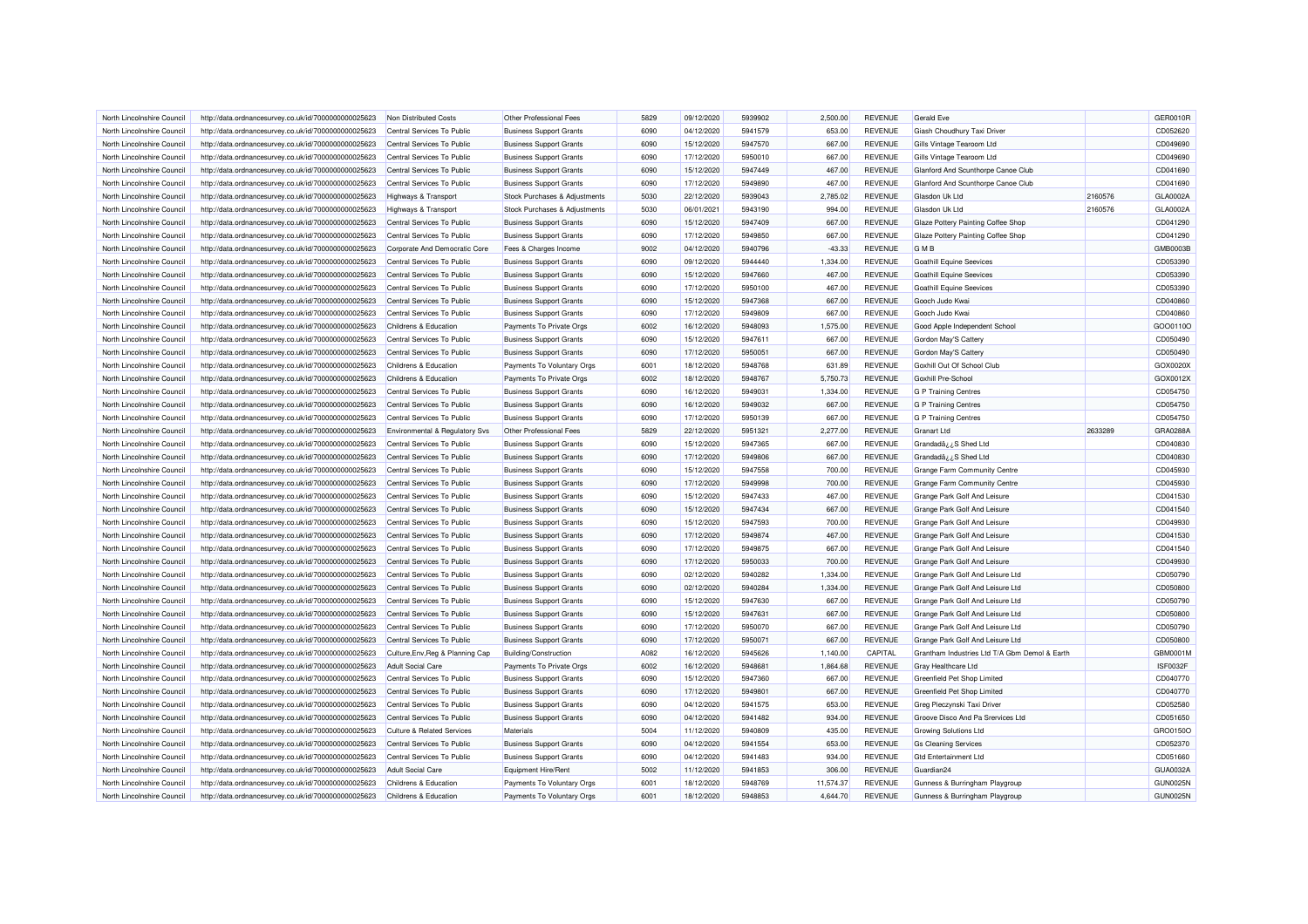| North Lincolnshire Council | http://data.ordnancesurvey.co.uk/id/7000000000025623 | Central Services To Public            | <b>Business Support Grants</b> | 6090 | 15/12/2020 | 5947332 | 1.500.00    | <b>REVENUE</b> | H&A Bella Ltd                     |          | CD040480        |
|----------------------------|------------------------------------------------------|---------------------------------------|--------------------------------|------|------------|---------|-------------|----------------|-----------------------------------|----------|-----------------|
| North Lincolnshire Council | http://data.ordnancesurvey.co.uk/id/7000000000025623 | Central Services To Public            | <b>Business Support Grants</b> | 6090 | 17/12/2020 | 5949773 | 1,500.00    | <b>REVENUE</b> | H&A Bella Ltd                     |          | CD040480        |
| North Lincolnshire Council | http://data.ordnancesurvey.co.uk/id/7000000000025623 | Childrens & Education                 | <b>Client Transport Costs</b>  | 6092 | 16/12/2020 | 5946842 | 40.00       | <b>REVENUE</b> | Hackberry (Scotter) Ltd           |          | <b>HAC0005C</b> |
| North Lincolnshire Council | http://data.ordnancesurvey.co.uk/id/7000000000025623 | Childrens & Education                 | Payments To Private Orgs       | 6002 | 09/12/2020 | 5939107 | 330.00      | <b>REVENUE</b> | Hackberry (Scotter) Ltd           |          | <b>HAC0005C</b> |
| North Lincolnshire Council | http://data.ordnancesurvey.co.uk/id/7000000000025623 | Childrens & Education                 | Payments To Private Orgs       | 6002 | 16/12/2020 | 5946842 | 330.00      | <b>REVENUE</b> | Hackberry (Scotter) Ltd           |          | <b>HAC0005C</b> |
| North Lincolnshire Council | http://data.ordnancesurvey.co.uk/id/7000000000025623 | Childrens & Education                 | Payments To Private Orgs       | 6002 | 22/12/2020 | 5946838 | 330.00      | <b>REVENUE</b> | Hackberry (Scotter) Ltd           |          | <b>HAC0005C</b> |
| North Lincolnshire Council | http://data.ordnancesurvey.co.uk/id/7000000000025623 | Central Services To Public            | <b>Business Support Grants</b> | 6090 | 04/12/2020 | 5941629 | 934.00      | <b>REVENUE</b> | Hadbet                            |          | CD053120        |
| North Lincolnshire Council | http://data.ordnancesurvey.co.uk/id/7000000000025623 | <b>Culture &amp; Related Services</b> | <b>Equipment Purchase</b>      | 5001 | 11/12/2020 | 5938452 | 515.00      | <b>REVENUE</b> | Hags-Smp Ltd                      |          | SMP0003F        |
| North Lincolnshire Council | http://data.ordnancesurvey.co.uk/id/7000000000025623 | Central Services To Public            | <b>Business Support Grants</b> | 6090 | 04/12/2020 | 5941535 | 934.00      | <b>REVENUE</b> | Hair 2 Dye 4                      |          | CD052180        |
| North Lincolnshire Council | http://data.ordnancesurvey.co.uk/id/7000000000025623 | Central Services To Public            | <b>Business Support Grants</b> | 6090 | 04/12/2020 | 5941555 | 934.00      | <b>REVENUE</b> | Hair And Beauty By Candice        |          | CD052380        |
| North Lincolnshire Council | http://data.ordnancesurvey.co.uk/id/7000000000025623 | Central Services To Public            | <b>Business Support Grants</b> | 6090 | 04/12/2020 | 5941519 | 934.00      | <b>REVENUE</b> | Hair By Amanda                    |          | CD052020        |
| North Lincolnshire Council | http://data.ordnancesurvey.co.uk/id/7000000000025623 | Central Services To Public            | <b>Business Support Grants</b> | 6090 | 04/12/2020 | 5941528 | 934.00      | <b>REVENUE</b> | Hair By Claire                    |          | CD052110        |
| North Lincolnshire Council | http://data.ordnancesurvey.co.uk/id/7000000000025623 | Central Services To Public            | <b>Business Support Grants</b> | 6090 | 04/12/2020 | 5941456 | 934.00      | <b>REVENUE</b> | Hair By Emily                     |          | CD051390        |
| North Lincolnshire Council | http://data.ordnancesurvey.co.uk/id/7000000000025623 | Central Services To Public            | <b>Business Support Grants</b> | 6090 | 16/12/2020 | 5948557 | 934.00      | <b>REVENUE</b> | Hair By EmmaâzzS                  |          | CD054040        |
| North Lincolnshire Council | http://data.ordnancesurvey.co.uk/id/7000000000025623 | Central Services To Public            | <b>Business Support Grants</b> | 6090 | 04/12/2020 | 5941592 | 934.00      | <b>REVENUE</b> | Hair By Emma Charlesworth         |          | CD052750        |
| North Lincolnshire Council | http://data.ordnancesurvey.co.uk/id/7000000000025623 | Central Services To Public            | <b>Business Support Grants</b> | 6090 | 04/12/2020 | 5941473 | 934.00      | <b>REVENUE</b> | Hair By Gemma                     |          | CD051560        |
| North Lincolnshire Council |                                                      | Central Services To Public            |                                | 6090 | 04/12/2020 | 5941602 | 934.00      | <b>REVENUE</b> | Hair By Jess                      |          | CD052850        |
|                            | http://data.ordnancesurvey.co.uk/id/7000000000025623 |                                       | <b>Business Support Grants</b> |      |            | 5941626 |             |                |                                   |          |                 |
| North Lincolnshire Council | http://data.ordnancesurvey.co.uk/id/7000000000025623 | Central Services To Public            | <b>Business Support Grants</b> | 6090 | 04/12/2020 |         | 934.00      | <b>REVENUE</b> | Hair By Leanne Lilly              |          | CD053090        |
| North Lincolnshire Council | http://data.ordnancesurvey.co.uk/id/7000000000025623 | Central Services To Public            | <b>Business Support Grants</b> | 6090 | 16/12/2020 | 5948570 | 934.00      | <b>REVENUE</b> | Hair By Leanne Lilly              |          | CD054170        |
| North Lincolnshire Council | http://data.ordnancesurvey.co.uk/id/7000000000025623 | Central Services To Public            | <b>Business Support Grants</b> | 6090 | 16/12/2020 | 5948548 | 934.00      | <b>REVENUE</b> | Hair By Naomi                     |          | CD053950        |
| North Lincolnshire Council | http://data.ordnancesurvey.co.uk/id/7000000000025623 | Central Services To Public            | <b>Business Support Grants</b> | 6090 | 04/12/2020 | 5941562 | 934.00      | <b>REVENUE</b> | Hair By Rachael                   |          | CD052450        |
| North Lincolnshire Council | http://data.ordnancesurvey.co.uk/id/7000000000025623 | Central Services To Public            | <b>Business Support Grants</b> | 6090 | 04/12/2020 | 5941464 | 934.00      | <b>REVENUE</b> | Hair By Rachel                    |          | CD051470        |
| North Lincolnshire Council | http://data.ordnancesurvey.co.uk/id/7000000000025623 | Central Services To Public            | <b>Business Support Grants</b> | 6090 | 09/12/2020 | 5944470 | 1.334.00    | <b>REVENUE</b> | Hair By Rena                      |          | CD053620        |
| North Lincolnshire Council | http://data.ordnancesurvey.co.uk/id/7000000000025623 | Central Services To Public            | <b>Business Support Grants</b> | 6090 | 04/12/2020 | 5941526 | 934.00      | <b>REVENUE</b> | Hair By Sarah Louise              |          | CD052090        |
| North Lincolnshire Council | http://data.ordnancesurvey.co.uk/id/7000000000025623 | Central Services To Public            | <b>Business Support Grants</b> | 6090 | 16/12/2020 | 5948567 | 934.00      | <b>REVENUE</b> | Hair By Vicky Bird                |          | CD054140        |
| North Lincolnshire Council | http://data.ordnancesurvey.co.uk/id/7000000000025623 | Central Services To Public            | <b>Business Support Grants</b> | 6090 | 09/12/2020 | 5944472 | 1,334.00    | <b>REVENUE</b> | Hair Care                         |          | CD053640        |
| North Lincolnshire Council | http://data.ordnancesurvey.co.uk/id/7000000000025623 | Central Services To Public            | <b>Business Support Grants</b> | 6090 | 21/12/2020 | 5952304 | 1,334.00    | <b>REVENUE</b> | Hairflair                         |          | CD055280        |
| North Lincolnshire Council | http://data.ordnancesurvey.co.uk/id/7000000000025623 | <b>Adult Social Care</b>              | Payments To Private Orgs       | 6002 | 18/12/2020 | 5948639 | $-1,350.69$ | <b>REVENUE</b> | <b>Hales Group Ltd</b>            | 04738023 | ABB0054E        |
| North Lincolnshire Council | http://data.ordnancesurvey.co.uk/id/7000000000025623 | <b>Adult Social Care</b>              | Payments To Private Orgs       | 6002 | 18/12/2020 | 594864  | 2,382.63    | <b>REVENUE</b> | Hales Group Ltd                   | 04738023 | ABB0054E        |
| North Lincolnshire Council | http://data.ordnancesurvey.co.uk/id/7000000000025623 | <b>Adult Social Care</b>              | Payments To Private Orgs       | 6002 | 18/12/2020 | 5948641 | 86,054.61   | <b>REVENUE</b> | <b>Hales Group Ltd</b>            | 04738023 | ABB0054E        |
| North Lincolnshire Council | http://data.ordnancesurvey.co.uk/id/7000000000025623 | <b>Adult Social Care</b>              | Payments To Private Orgs (Inv) | 6026 | 22/12/2020 | 5951296 | 6,352.12    | <b>REVENUE</b> | <b>Hales Group Ltd</b>            | 03756814 | <b>HAL0160L</b> |
| North Lincolnshire Council | http://data.ordnancesurvey.co.uk/id/7000000000025623 | <b>Adult Social Care</b>              | Payments To Private Orgs (Inv) | 6026 | 22/12/2020 | 5951303 | 6,352.12    | <b>REVENUE</b> | <b>Hales Group Ltd</b>            | 04738023 | ABB0054E        |
| North Lincolnshire Council | http://data.ordnancesurvey.co.uk/id/7000000000025623 | Childrens & Education                 | Materials                      | 5004 | 04/12/2020 | 5940875 | 500.00      | <b>REVENUE</b> | <b>Hallmark Education Ltd</b>     |          | <b>HAL0107L</b> |
| North Lincolnshire Council | http://data.ordnancesurvey.co.uk/id/7000000000025623 | Central Services To Public            | <b>Business Support Grants</b> | 6090 | 04/12/2020 | 5941603 | 934.00      | <b>REVENUE</b> | Hannah Adams                      |          | CD052860        |
| North Lincolnshire Council | http://data.ordnancesurvey.co.uk/id/7000000000025623 | Central Services To Public            | <b>Business Support Grants</b> | 6090 | 15/12/2020 | 5947353 | 667.00      | <b>REVENUE</b> | <b>Happy Cafe</b>                 |          | CD040700        |
| North Lincolnshire Council | http://data.ordnancesurvey.co.uk/id/7000000000025623 | Central Services To Public            | <b>Business Support Grants</b> | 6090 | 17/12/2020 | 5949794 | 667.00      | <b>REVENUE</b> | Happy Cafe                        |          | CD040700        |
| North Lincolnshire Council | http://data.ordnancesurvey.co.uk/id/7000000000025623 | Childrens & Education                 | Payments To Private Orgs       | 6002 | 18/12/2020 | 5948772 | 21,264.02   | <b>REVENUE</b> | Happy Days Day Nursery            |          | <b>HAP0008F</b> |
| North Lincolnshire Council | http://data.ordnancesurvey.co.uk/id/7000000000025623 | Childrens & Education                 | Payments To Private Orgs       | 6002 | 18/12/2020 | 5948770 | 56,040.61   | <b>REVENUE</b> | Happy Stars Day Nursery           |          | <b>HAP0006F</b> |
| North Lincolnshire Council | http://data.ordnancesurvey.co.uk/id/7000000000025623 | Childrens & Education                 | Payments To Private Orgs       | 6002 | 18/12/2020 | 5948771 | 2,138.40    | <b>REVENUE</b> | <b>Happy Stars Day Nursery</b>    |          | <b>HAP0006F</b> |
| North Lincolnshire Council | http://data.ordnancesurvey.co.uk/id/7000000000025623 | Childrens & Education                 | Payments To Private Orgs       | 6002 | 18/12/2020 | 5948854 | 1,437.24    | <b>REVENUE</b> | Happy Stars Day Nursery           |          | <b>HAP0006F</b> |
| North Lincolnshire Council | http://data.ordnancesurvey.co.uk/id/7000000000025623 | <b>Adult Social Care</b>              | Gen Office Exp (Incl Postage)  | 5603 | 09/12/2020 | 5943150 | 224.50      | <b>REVENUE</b> | <b>Harlow Printing Ltd</b>        | 435445   | <b>HAR0613F</b> |
| North Lincolnshire Council | http://data.ordnancesurvey.co.uk/id/7000000000025623 | <b>Public Health</b>                  | <b>Equipment Purchase</b>      | 5001 | 09/12/2020 | 5933634 | 224.50      | <b>REVENUE</b> | <b>Harlow Printing Ltd</b>        | 435445   | <b>HAR0613F</b> |
| North Lincolnshire Council | http://data.ordnancesurvey.co.uk/id/7000000000025623 | <b>Culture &amp; Related Services</b> | Repair & Maintenance Costs     | 3000 | 18/12/2020 | 5949719 | 315.00      | <b>REVENUE</b> | Harroquip                         |          | <b>HAR0836F</b> |
| North Lincolnshire Council | http://data.ordnancesurvey.co.uk/id/7000000000025623 | Central Services To Public            | <b>Business Support Grants</b> | 6090 | 21/12/2020 | 5952275 | 667.00      | <b>REVENUE</b> | <b>Harrys Bar</b>                 |          | CD055180        |
| North Lincolnshire Council | http://data.ordnancesurvey.co.uk/id/7000000000025623 | Central Services To Public            | <b>Business Support Grants</b> | 6090 | 21/12/2020 | 5952276 | 667.00      | <b>REVENUE</b> | Harrys Bar                        |          | CD055180        |
| North Lincolnshire Council | http://data.ordnancesurvey.co.uk/id/7000000000025623 | Central Services To Public            | <b>Business Support Grants</b> | 6090 | 21/12/2020 | 5952277 | 1,334.00    | <b>REVENUE</b> | Harrys Bar                        |          | CD055180        |
| North Lincolnshire Council | http://data.ordnancesurvey.co.uk/id/7000000000025623 | Central Services To Public            | <b>Business Support Grants</b> | 6090 | 21/12/2020 | 5952278 | 1,000.00    | <b>REVENUE</b> | Harrys Bar                        |          | CD055180        |
| North Lincolnshire Council | http://data.ordnancesurvey.co.uk/id/7000000000025623 | <b>Culture &amp; Related Services</b> | Other Supplies & Services      | 5799 | 09/12/2020 | 5939137 | 833.50      | <b>REVENUE</b> | Hatton Traffic Management Limited | 1272806  | <b>HAT00081</b> |
| North Lincolnshire Council | http://data.ordnancesurvey.co.uk/id/7000000000025623 | <b>Culture &amp; Related Services</b> | Other Supplies & Services      | 5799 | 11/12/2020 | 5941036 | 883.00      | <b>REVENUE</b> | Hatton Traffic Management Limited | 1272806  | <b>HAT0008T</b> |
| North Lincolnshire Council | http://data.ordnancesurvey.co.uk/id/7000000000025623 | Environmental & Regulatory Svs        | Other Supplies & Services      | 5799 | 06/01/2021 | 5949234 | 524.00      | <b>REVENUE</b> | Hatton Traffic Management Limited | 1272806  | <b>HAT0008T</b> |
| North Lincolnshire Council | http://data.ordnancesurvey.co.uk/id/7000000000025623 | Environmental & Regulatory Svs        | Other Supplies & Services      | 5799 | 06/01/2021 | 5949235 | 1,273.25    | <b>REVENUE</b> | Hatton Traffic Management Limited | 1272806  | <b>HAT00081</b> |
| North Lincolnshire Council | http://data.ordnancesurvey.co.uk/id/7000000000025623 | <b>Highways &amp; Transport</b>       | Other Supplies & Services      | 5799 | 16/12/2020 | 5941039 | 2,337.00    | <b>REVENUE</b> | Hatton Traffic Management Limited | 1272806  | <b>HAT0008T</b> |
| North Lincolnshire Council | http://data.ordnancesurvey.co.uk/id/7000000000025623 | Highways & Transport                  | Other Supplies & Services      | 5799 | 16/12/2020 | 5941042 | 2,275.50    | <b>REVENUE</b> | Hatton Traffic Management Limited | 1272806  | <b>HAT0008T</b> |
|                            |                                                      |                                       |                                |      |            |         |             |                |                                   |          |                 |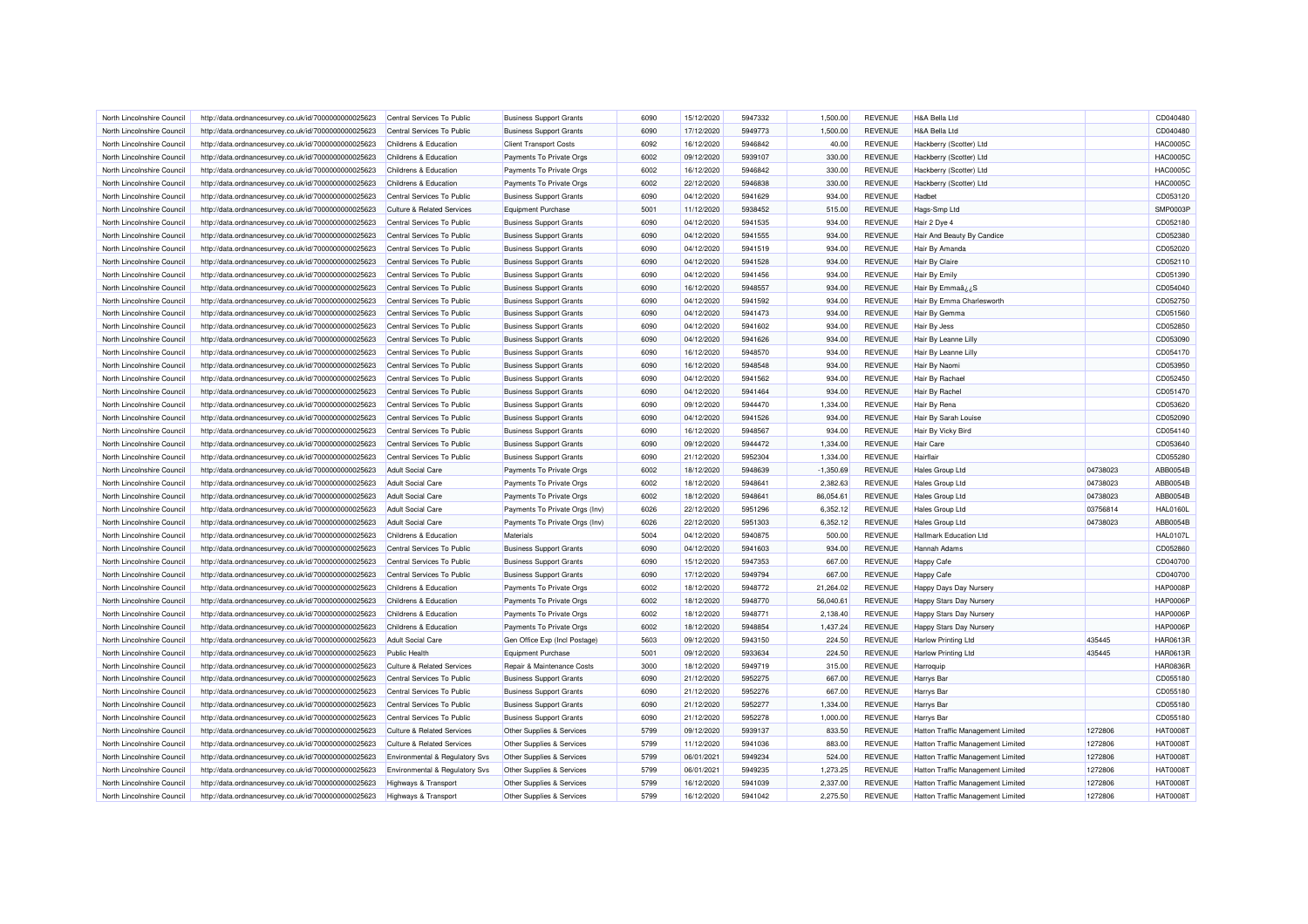| North Lincolnshire Council                               | http://data.ordnancesurvey.co.uk/id/7000000000025623                                                         | Highways & Transport                                   | Other Supplies & Services                                  | 5799 | 06/01/2021 | 5949235 | 1,273.25             | REVENUE        | <b>Hatton Traffic Management Limited</b> | 1272806  | <b>HAT0008T</b>             |
|----------------------------------------------------------|--------------------------------------------------------------------------------------------------------------|--------------------------------------------------------|------------------------------------------------------------|------|------------|---------|----------------------|----------------|------------------------------------------|----------|-----------------------------|
| North Lincolnshire Council                               | http://data.ordnancesurvey.co.uk/id/7000000000025623                                                         | Central Services To Public                             | <b>Business Support Grants</b>                             | 6090 | 15/12/2020 | 5947287 | 667.00               | <b>REVENUE</b> | <b>Hattys Tearoom Lip</b>                |          | CD040020                    |
| North Lincolnshire Council                               | http://data.ordnancesurvey.co.uk/id/7000000000025623                                                         | Central Services To Public                             | <b>Business Support Grants</b>                             | 6090 | 17/12/2020 | 5949728 | 667.00               | <b>REVENUE</b> | <b>Hattys Tearoom Lip</b>                |          | CD040020                    |
| North Lincolnshire Council                               | http://data.ordnancesurvey.co.uk/id/7000000000025623                                                         | Central Services To Public                             | <b>Business Support Grants</b>                             | 6090 | 04/12/2020 | 5941586 | 934.00               | <b>REVENUE</b> | Hawkmoon Crafts                          |          | CD052690                    |
| North Lincolnshire Council                               | http://data.ordnancesurvey.co.uk/id/7000000000025623                                                         | Childrens & Education                                  | Payments To Voluntary Orgs                                 | 6001 | 18/12/2020 | 5948775 | 8,469.09             | <b>REVENUE</b> | Haxey Pre-School Cio                     |          | <b>HAX0008X</b>             |
| North Lincolnshire Council                               | http://data.ordnancesurvey.co.uk/id/7000000000025623                                                         | <b>Culture &amp; Related Services</b>                  | <b>Equipment Purchase</b>                                  | 5001 | 22/12/2020 | 5951381 | 2,175.00             | <b>REVENUE</b> | Hcr Systems Ltd                          | 5548532  | <b>HCR0032R</b>             |
| North Lincolnshire Council                               | http://data.ordnancesurvey.co.uk/id/7000000000025623                                                         | Central Services To Public                             | <b>Business Support Grants</b>                             | 6090 | 09/12/2020 | 5944478 | 1,334.00             | <b>REVENUE</b> | <b>Head Quarterz</b>                     |          | CD053700                    |
| North Lincolnshire Council                               | http://data.ordnancesurvey.co.uk/id/7000000000025623                                                         | <b>Environmental &amp; Regulatory Svs</b>              | Materials                                                  | 5004 | 16/12/2020 | 5947152 | 413.53               | REVENUE        | Heil Farid European Company Limited      | SC053003 | <b>FAR0008R</b>             |
| North Lincolnshire Council                               | http://data.ordnancesurvey.co.uk/id/7000000000025623                                                         | <b>Environmental &amp; Regulatory Svs</b>              | Materials                                                  | 5004 | 16/12/2020 | 5947153 | 520.00               | <b>REVENUE</b> | Heil Farid European Company Limited      | SC053003 | <b>FAR0008R</b>             |
| North Lincolnshire Council                               | http://data.ordnancesurvey.co.uk/id/7000000000025623                                                         | Environmental & Regulatory Svs                         | <b>Materials</b>                                           | 5004 | 22/12/2020 | 5951834 | 3,033.34             | <b>REVENUE</b> | Heil Farid European Company Limited      | SC053003 | <b>FAR0008R</b>             |
| North Lincolnshire Council                               | http://data.ordnancesurvey.co.uk/id/7000000000025623                                                         | Childrens & Education                                  | Payments To Private Orgs                                   | 6002 | 18/12/2020 | 5948737 | 446.04               | <b>REVENUE</b> | <b>Helen Aller</b>                       |          | ALL0291L                    |
| North Lincolnshire Council                               | http://data.ordnancesurvey.co.uk/id/7000000000025623                                                         | Central Services To Public                             | <b>Business Support Grants</b>                             | 6090 | 21/12/2020 | 5952293 | 1,334.00             | <b>REVENUE</b> | Hellenic Coffee Lounge                   |          | CD055220                    |
| North Lincolnshire Council                               | http://data.ordnancesurvey.co.uk/id/7000000000025623                                                         | Central Services To Public                             | <b>Business Support Grants</b>                             | 6090 | 21/12/2020 | 5952294 | 667.00               | <b>REVENUE</b> | Hellenic Coffee Lounge                   |          | CD055220                    |
| North Lincolnshire Council                               | http://data.ordnancesurvey.co.uk/id/7000000000025623                                                         | Central Services To Public                             | <b>Business Support Grants</b>                             | 6090 | 21/12/2020 | 5952295 | 667.00               | <b>REVENUE</b> | Hellenic Coffee Lounge                   |          | CD055220                    |
| North Lincolnshire Council                               | http://data.ordnancesurvey.co.uk/id/7000000000025623                                                         | Central Services To Public                             | <b>Business Support Grants</b>                             | 6090 | 09/12/2020 | 5944476 | 1,334.00             | <b>REVENUE</b> | Help The Mental Health Charity           |          | CD053680                    |
| North Lincolnshire Council                               | http://data.ordnancesurvey.co.uk/id/7000000000025623                                                         | Central Services To Public                             | <b>Business Support Grants</b>                             | 6090 | 09/12/2020 | 5944477 | 2,000.00             | <b>REVENUE</b> | <b>Help The Mental Health Charity</b>    |          | CD053690                    |
| North Lincolnshire Council                               | http://data.ordnancesurvey.co.uk/id/7000000000025623                                                         | Central Services To Public                             | <b>Business Support Grants</b>                             | 6090 | 15/12/2020 | 5947331 | 1,000.00             | <b>REVENUE</b> | <b>Heslam Park Club</b>                  |          | CD040470                    |
| North Lincolnshire Council                               | http://data.ordnancesurvey.co.uk/id/7000000000025623                                                         | Central Services To Public                             | <b>Business Support Grants</b>                             | 6090 | 17/12/2020 | 5949772 | 1,000.00             | <b>REVENUE</b> | <b>Heslam Park Club</b>                  |          | CD040470                    |
| North Lincolnshire Council                               | http://data.ordnancesurvey.co.uk/id/7000000000025623                                                         | Childrens & Education                                  | Other Supplies & Services                                  | 5799 | 11/12/2020 | 5944613 | 1,920.80             | <b>REVENUE</b> | He Words Ltd                             |          | <b>HEW0030W</b>             |
| North Lincolnshire Council                               | http://data.ordnancesurvey.co.uk/id/7000000000025623                                                         | Childrens & Education                                  | Other Supplies & Services                                  | 5799 | 18/12/2020 | 5949385 | 237.12               | <b>REVENUE</b> | He Words Ltd                             |          | <b>HEW0030W</b>             |
| North Lincolnshire Council                               | http://data.ordnancesurvey.co.uk/id/7000000000025623                                                         | Childrens & Education                                  | Other Supplies & Services                                  | 5799 | 18/12/2020 | 5949390 | 374.10               | <b>REVENUE</b> | He Words Ltd                             |          | <b>HEW0030W</b>             |
| North Lincolnshire Council                               | http://data.ordnancesurvey.co.uk/id/7000000000025623                                                         | Childrens & Education                                  | Other Supplies & Services                                  | 5799 | 18/12/2020 | 5949394 | 415.60               | <b>REVENUE</b> | He Words Ltd                             |          | <b>HEW0030W</b>             |
| North Lincolnshire Council                               | http://data.ordnancesurvey.co.uk/id/7000000000025623                                                         | Central Services To Public                             | <b>Business Support Grants</b>                             | 6090 | 15/12/2020 | 5947334 | 667.00               | <b>REVENUE</b> | Hibaldstow War Memorial Club             |          | CD040500                    |
| North Lincolnshire Council                               | http://data.ordnancesurvey.co.uk/id/7000000000025623                                                         | Central Services To Public                             | <b>Business Support Grants</b>                             | 6090 | 17/12/2020 | 5949775 | 667.00               | <b>REVENUE</b> | Hibaldstow War Memorial Club             |          | CD040500                    |
| North Lincolnshire Council                               | http://data.ordnancesurvey.co.uk/id/7000000000025623                                                         | Central Services To Public                             | <b>Business Support Grants</b>                             | 6090 | 22/12/2020 | 5953205 | 1,000.00             | <b>REVENUE</b> | <b>Hibaldstow War Memorial Club</b>      |          | CD040500                    |
|                                                          |                                                                                                              |                                                        |                                                            | 6002 | 16/12/2020 | 5948677 |                      | <b>REVENUE</b> |                                          |          |                             |
| North Lincolnshire Council                               | http://data.ordnancesurvey.co.uk/id/7000000000025623                                                         | <b>Adult Social Care</b><br>Central Services To Public | Payments To Private Orgs<br><b>Business Support Grants</b> | 6090 | 02/12/2020 | 5940335 | 1,382.56<br>1,334.00 | <b>REVENUE</b> | Hica Ltd<br><b>Hidden Garden</b>         |          | <b>ISF0010F</b><br>CD051230 |
| North Lincolnshire Council<br>North Lincolnshire Council | http://data.ordnancesurvey.co.uk/id/7000000000025623<br>http://data.ordnancesurvey.co.uk/id/7000000000025623 | Central Services To Public                             | <b>Business Support Grants</b>                             | 6090 | 21/12/2020 | 5952296 | 1,000.00             | <b>REVENUE</b> | <b>High Mugs Ltd</b>                     |          | CD055230                    |
|                                                          |                                                                                                              |                                                        |                                                            | 6090 |            | 5952297 |                      | <b>REVENUE</b> |                                          |          |                             |
| North Lincolnshire Council                               | http://data.ordnancesurvey.co.uk/id/7000000000025623                                                         | Central Services To Public                             | <b>Business Support Grants</b>                             |      | 21/12/2020 | 5952298 | 2,000.00             |                | <b>High Mugs Ltd</b>                     |          | CD055230<br>CD055230        |
| North Lincolnshire Council                               | http://data.ordnancesurvey.co.uk/id/7000000000025623                                                         | Central Services To Public                             | <b>Business Support Grants</b>                             | 6090 | 21/12/2020 |         | 1,000.00             | <b>REVENUE</b> | High Mugs Ltd                            |          |                             |
| North Lincolnshire Council                               | http://data.ordnancesurvey.co.uk/id/7000000000025623                                                         | Central Services To Public                             | <b>Business Support Grants</b>                             | 6090 | 21/12/2020 | 5952299 | 250.00               | <b>REVENUE</b> | <b>High Mugs Ltd</b>                     |          | CD055230                    |
| North Lincolnshire Council                               | http://data.ordnancesurvey.co.uk/id/7000000000025623                                                         | <b>Adult Social Care</b>                               | <b>Equipment Purchase</b>                                  | 5001 | 22/12/2020 | 5951767 | 732.31               | <b>REVENUE</b> | Hill Builders (Humberside) Ltd           | 1876857  | HIL0003L                    |
| North Lincolnshire Council                               | http://data.ordnancesurvey.co.uk/id/7000000000025623                                                         | Childrens & Education                                  | Repair & Maintenance Costs                                 | 3000 | 18/12/2020 | 5949208 | 303.84               | <b>REVENUE</b> | Hill Builders (Humberside) Ltd           | 1876857  | <b>HIL0003L</b>             |
| North Lincolnshire Council                               | http://data.ordnancesurvey.co.uk/id/7000000000025623                                                         | Childrens & Education                                  | Repair & Maintenance Costs                                 | 3000 | 22/12/2020 | 5949236 | 390.71               | <b>REVENUE</b> | Hill Builders (Humberside) Ltd           | 1876857  | <b>HIL0003L</b>             |
| North Lincolnshire Council                               | http://data.ordnancesurvey.co.uk/id/7000000000025623                                                         | <b>Culture &amp; Related Services</b>                  | <b>Equipment Purchase</b>                                  | 5001 | 04/12/2020 | 5940589 | 418.20               | <b>REVENUE</b> | Hill Builders (Humberside) Ltd           | 1876857  | HIL0003L                    |
| North Lincolnshire Council                               | http://data.ordnancesurvey.co.uk/id/7000000000025623                                                         | <b>Culture &amp; Related Services</b>                  | <b>Equipment Purchase</b>                                  | 5001 | 18/12/2020 | 5949209 | 1,156.20             | <b>REVENUE</b> | Hill Builders (Humberside) Ltd           | 1876857  | HIL0003L                    |
| North Lincolnshire Council                               | http://data.ordnancesurvey.co.uk/id/7000000000025623                                                         | <b>Culture &amp; Related Services</b>                  | Repair & Maintenance Costs                                 | 3000 | 22/12/2020 | 5949236 | 1,707.66             | <b>REVENUE</b> | Hill Builders (Humberside) Ltd           | 1876857  | HIL0003L                    |
| North Lincolnshire Council                               | http://data.ordnancesurvey.co.uk/id/7000000000025623                                                         | Environmental & Regulatory Svs                         | Repair & Maintenance Costs                                 | 3000 | 04/12/2020 | 5940588 | 2,012.96             | <b>REVENUE</b> | Hill Builders (Humberside) Ltd           | 1876857  | <b>HIL0003L</b>             |
| North Lincolnshire Council                               | http://data.ordnancesurvey.co.uk/id/7000000000025623                                                         | Environmental & Regulatory Svs                         | Repair & Maintenance Costs                                 | 3000 | 18/12/2020 | 5949723 | 332.26               | <b>REVENUE</b> | Hill Builders (Humberside) Ltd           | 1876857  | <b>HIL0003L</b>             |
| North Lincolnshire Council                               | http://data.ordnancesurvey.co.uk/id/7000000000025623                                                         | <b>Environmental &amp; Regulatory Svs</b>              | Repair & Maintenance Costs                                 | 3000 | 22/12/2020 | 5949236 | 379.93               | <b>REVENUE</b> | Hill Builders (Humberside) Ltd           | 1876857  | HIL0003L                    |
| North Lincolnshire Council                               | http://data.ordnancesurvey.co.uk/id/7000000000025623                                                         | <b>Environmental &amp; Regulatory Svs</b>              | Repair & Maintenance Costs                                 | 3000 | 22/12/2020 | 5951768 | 9,500.26             | <b>REVENUE</b> | Hill Builders (Humberside) Ltd           | 1876857  | <b>HIL0003L</b>             |
| North Lincolnshire Council                               | http://data.ordnancesurvey.co.uk/id/7000000000025623                                                         | <b>Environmental &amp; Regulatory Svs</b>              | Repair & Maintenance Costs                                 | 3000 | 22/12/2020 | 5951769 | 4,337.61             | <b>REVENUE</b> | Hill Builders (Humberside) Ltd           | 1876857  | <b>HIL0003L</b>             |
| North Lincolnshire Council                               | http://data.ordnancesurvey.co.uk/id/7000000000025623                                                         | <b>Highways &amp; Transport</b>                        | Repair & Maintenance Costs                                 | 3000 | 22/12/2020 | 5949236 | 204.88               | <b>REVENUE</b> | Hill Builders (Humberside) Ltd           | 1876857  | <b>HIL0003L</b>             |
| North Lincolnshire Council                               | http://data.ordnancesurvey.co.uk/id/7000000000025623                                                         | Non Distributed Costs                                  | Repair & Maintenance Costs                                 | 3000 | 18/12/2020 | 5949342 | 391.77               | <b>REVENUE</b> | Hill Builders (Humberside) Ltd           | 1876857  | <b>HIL0003L</b>             |
| North Lincolnshire Council                               | http://data.ordnancesurvey.co.uk/id/7000000000025623                                                         | Non Distributed Costs                                  | Repair & Maintenance Costs                                 | 3000 | 22/12/2020 | 5949236 | 185.24               | <b>REVENUE</b> | Hill Builders (Humberside) Ltd           | 1876857  | <b>HIL0003L</b>             |
| North Lincolnshire Council                               | http://data.ordnancesurvey.co.uk/id/7000000000025623                                                         | Childrens & Education                                  | Payments To Private Orgs                                   | 6002 | 16/12/2020 | 5948089 | 840.00               | <b>REVENUE</b> | <b>Hill House School</b>                 |          | <b>HIL0630L</b>             |
| North Lincolnshire Council                               | http://data.ordnancesurvey.co.uk/id/7000000000025623                                                         | <b>Culture &amp; Related Services</b>                  | Exhibitions/Events                                         | 5709 | 09/12/2020 | 5943148 | 1,000.00             | <b>REVENUE</b> | <b>Hirst Conservation</b>                |          | <b>HIR0065R</b>             |
| North Lincolnshire Council                               | http://data.ordnancesurvey.co.uk/id/7000000000025623                                                         | Central Services To Public                             | <b>Business Support Grants</b>                             | 6090 | 15/12/2020 | 5947479 | 467.00               | <b>REVENUE</b> | <b>Hirst Priory</b>                      |          | CD042070                    |
| North Lincolnshire Council                               | http://data.ordnancesurvey.co.uk/id/7000000000025623                                                         | Central Services To Public                             | <b>Business Support Grants</b>                             | 6090 | 17/12/2020 | 5949920 | 467.00               | <b>REVENUE</b> | <b>Hirst Priory</b>                      |          | CD042070                    |
| North Lincolnshire Council                               | http://data.ordnancesurvey.co.uk/id/7000000000025623                                                         | Central Services To Public                             | <b>Business Support Grants</b>                             | 6090 | 02/12/2020 | 5940257 | 250.00               | <b>REVENUE</b> | <b>Hirst Priory Golf Course</b>          |          | CD050670                    |
| North Lincolnshire Council                               | http://data.ordnancesurvey.co.uk/id/7000000000025623                                                         | Central Services To Public                             | <b>Business Support Grants</b>                             | 6090 | 02/12/2020 | 5940258 | 2,000.00             | <b>REVENUE</b> | <b>Hirst Priory Golf Course</b>          |          | CD050670                    |
| North Lincolnshire Council                               | http://data.ordnancesurvey.co.uk/id/7000000000025623                                                         | Central Services To Public                             | <b>Business Support Grants</b>                             | 6090 | 15/12/2020 | 5947618 | 700.00               | <b>REVENUE</b> | <b>Hirst Priory Golf Course</b>          |          | CD050670                    |
| North Lincolnshire Council                               | http://data.ordnancesurvey.co.uk/id/7000000000025623                                                         | Central Services To Public                             | <b>Business Support Grants</b>                             | 6090 | 17/12/2020 | 5950058 | 700.00               | <b>REVENUE</b> | <b>Hirst Priory Golf Course</b>          |          | CD050670                    |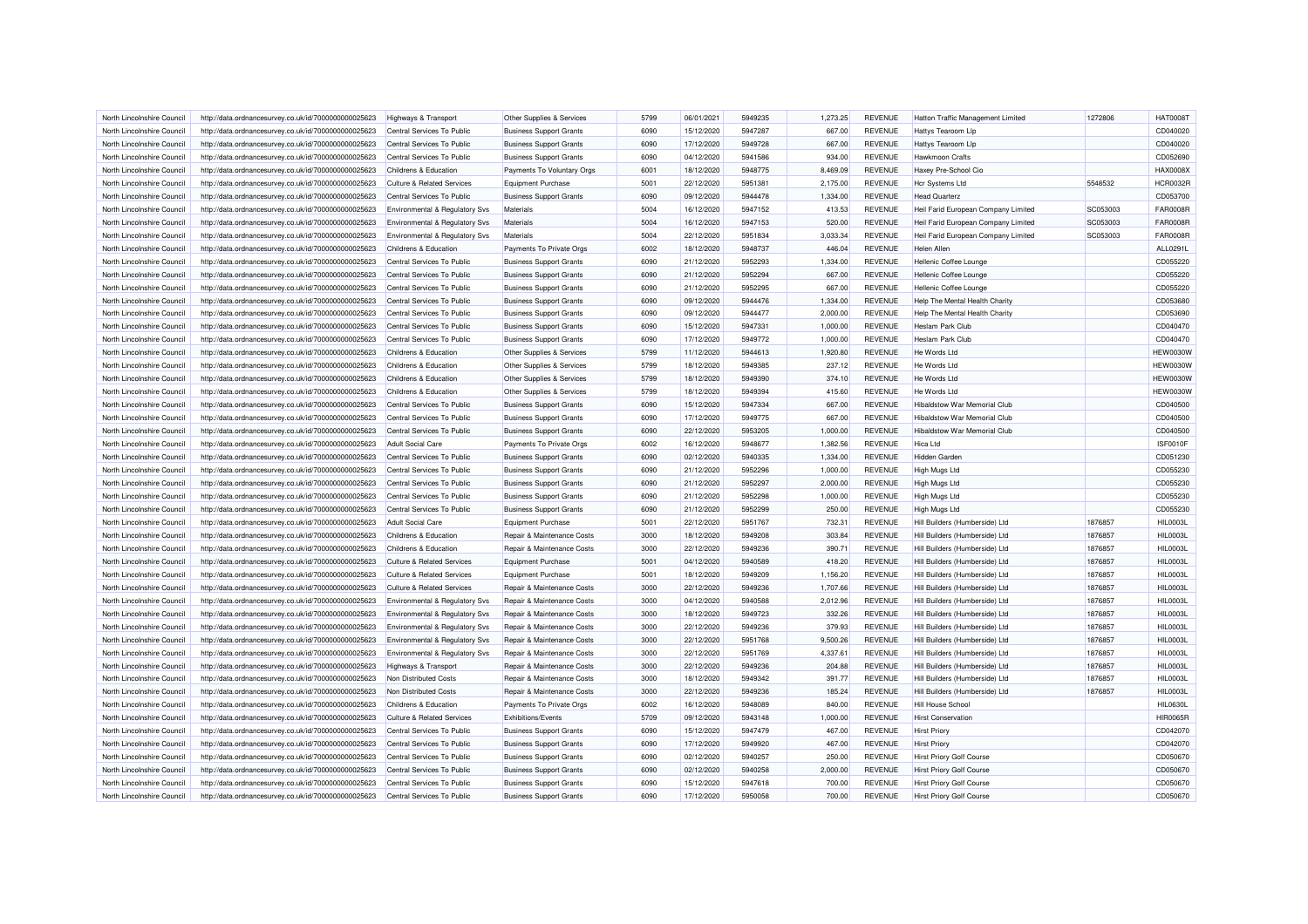| North Lincolnshire Council | http://data.ordnancesurvey.co.uk/id/7000000000025623 | Central Services To Public            | <b>Business Support Grants</b> | 6090 | 02/12/2020 | 5940342 | 1.334.00  | <b>REVENUE</b> | <b>His And Hairs</b>                   |          | CD051300        |
|----------------------------|------------------------------------------------------|---------------------------------------|--------------------------------|------|------------|---------|-----------|----------------|----------------------------------------|----------|-----------------|
| North Lincolnshire Council | http://data.ordnancesurvey.co.uk/id/7000000000025623 | Childrens & Education                 | Payments To Private Orgs       | 6002 | 16/12/2020 | 5945986 | 9,951.00  | <b>REVENUE</b> | Hm Prison & Probation Service (Hmpps)  |          | HMP0009P        |
| North Lincolnshire Council | http://data.ordnancesurvey.co.uk/id/7000000000025623 | Central Services To Public            | <b>Business Support Grants</b> | 6090 | 04/12/2020 | 5941568 | 653.00    | <b>REVENUE</b> | H Newborne Taxi Driver                 |          | CD052510        |
| North Lincolnshire Council | http://data.ordnancesurvey.co.uk/id/7000000000025623 | Central Services To Public            | <b>Business Support Grants</b> | 6090 | 18/12/2020 | 5950834 | 934.00    | <b>REVENUE</b> | Hobo Food Ltd                          |          | CD055150        |
| North Lincolnshire Council | http://data.ordnancesurvey.co.uk/id/7000000000025623 | Central Services To Public            | <b>Business Support Grants</b> | 6090 | 15/12/2020 | 5947354 | 667.00    | <b>REVENUE</b> | <b>Holcombe Guest House</b>            |          | CD040710        |
| North Lincolnshire Council | http://data.ordnancesurvey.co.uk/id/7000000000025623 | Central Services To Public            | <b>Business Support Grants</b> | 6090 | 17/12/2020 | 5949795 | 667.00    | <b>REVENUE</b> | <b>Holcombe Guest House</b>            |          | CD040710        |
| North Lincolnshire Council | http://data.ordnancesurvey.co.uk/id/7000000000025623 | <b>Adult Social Care</b>              | Payments To Private Orgs       | 6002 | 09/12/2020 | 5942991 | 888.36    | <b>REVENUE</b> | <b>Holdall Self Storage Ltd</b>        | 9689822  | <b>SCU0218L</b> |
| North Lincolnshire Council | http://data.ordnancesurvey.co.uk/id/7000000000025623 | <b>Adult Social Care</b>              | Repair & Maintenance Costs     | 3000 | 22/12/2020 | 5949240 | 208.28    | <b>REVENUE</b> | <b>Holls Electrical Ltd</b>            | 1421429  | <b>HOL0021L</b> |
| North Lincolnshire Council | http://data.ordnancesurvey.co.uk/id/7000000000025623 | <b>Adult Social Care</b>              | Repair & Maintenance Costs     | 3000 | 22/12/2020 | 5949240 | 32.51     | <b>REVENUE</b> | Holls Flectrical Ltd                   | 1421429  | <b>HOL0021L</b> |
| North Lincolnshire Council | http://data.ordnancesurvey.co.uk/id/7000000000025623 | Childrens & Education                 | Repair & Maintenance Costs     | 3000 | 22/12/2020 | 5949240 | 243.88    | <b>REVENUE</b> | <b>Holls Electrical Ltd</b>            | 1421429  | <b>HOL0021L</b> |
| North Lincolnshire Council | http://data.ordnancesurvey.co.uk/id/7000000000025623 | Corporate And Democratic Core         | Repair & Maintenance Costs     | 3000 | 22/12/2020 | 5949240 | 112.74    | <b>REVENUE</b> | <b>Holls Electrical Ltd</b>            | 1421429  | <b>HOL0021L</b> |
| North Lincolnshire Council | http://data.ordnancesurvey.co.uk/id/7000000000025623 | Culture & Related Services            | Repair & Maintenance Costs     | 3000 | 22/12/2020 | 5949240 | 410.45    | <b>REVENUE</b> | <b>Holls Electrical Ltd</b>            | 1421429  | <b>HOL0021L</b> |
| North Lincolnshire Council | http://data.ordnancesurvey.co.uk/id/7000000000025623 | Environmental & Regulatory Svs        | Equipment Maint.& Repair       | 5003 | 04/12/2020 | 5940728 | 286.72    | <b>REVENUE</b> | <b>Holls Electrical Ltd</b>            | 1421429  | <b>HOL0021L</b> |
| North Lincolnshire Council | http://data.ordnancesurvey.co.uk/id/7000000000025623 | Environmental & Regulatory Svs        | Repair & Maintenance Costs     | 3000 | 22/12/2020 | 5949240 | 979.54    | <b>REVENUE</b> | <b>Holls Electrical Ltd</b>            | 1421429  | <b>HOL0021L</b> |
| North Lincolnshire Council | http://data.ordnancesurvey.co.uk/id/7000000000025623 | <b>Planning Services</b>              | Repair & Maintenance Costs     | 3000 | 22/12/2020 | 5949240 | 606.10    | <b>REVENUE</b> | <b>Holls Electrical Ltd</b>            | 1421429  | <b>HOL0021L</b> |
| North Lincolnshire Council | http://data.ordnancesurvey.co.uk/id/7000000000025623 | Central Services To Public            | <b>Business Support Grants</b> | 6090 | 04/12/2020 | 5941540 | 934.00    | <b>REVENUE</b> | Holly Hall Farm Education              |          | CD052230        |
| North Lincolnshire Council | http://data.ordnancesurvey.co.uk/id/7000000000025623 | Central Services To Public            | <b>Business Support Grants</b> | 6090 | 04/12/2020 | 5941564 | 934.00    | <b>REVENUE</b> | <b>Holly House Cakes</b>               |          | CD052470        |
| North Lincolnshire Council | http://data.ordnancesurvey.co.uk/id/7000000000025623 | Central Services To Public            | <b>Business Support Grants</b> | 6090 | 09/12/2020 | 5944407 | 250.00    | <b>REVENUE</b> | Holme Hall Golf Club Limited           |          | CD053230        |
| North Lincolnshire Council |                                                      | Central Services To Public            |                                | 6090 | 09/12/2020 | 5944408 | 2,000.00  | <b>REVENUE</b> | Holme Hall Golf Club Limited           |          | CD053230        |
| North Lincolnshire Council | http://data.ordnancesurvey.co.uk/id/7000000000025623 |                                       | <b>Business Support Grants</b> | 6090 | 15/12/2020 | 5947645 | 700.00    | <b>REVENUE</b> | Holme Hall Golf Club Limited           |          | CD053230        |
|                            | http://data.ordnancesurvey.co.uk/id/7000000000025623 | Central Services To Public            | <b>Business Support Grants</b> |      |            |         |           |                |                                        |          |                 |
| North Lincolnshire Council | http://data.ordnancesurvey.co.uk/id/7000000000025623 | Central Services To Public            | <b>Business Support Grants</b> | 6090 | 17/12/2020 | 5950085 | 700.00    | <b>REVENUE</b> | Holme Hall Golf Club Limited           |          | CD053230        |
| North Lincolnshire Council | http://data.ordnancesurvey.co.uk/id/7000000000025623 | Central Services To Public            | <b>Business Support Grants</b> | 6090 | 04/12/2020 | 5941503 | 653.00    | <b>REVENUE</b> | <b>Holmes Forestry Ltd</b>             |          | CD051860        |
| North Lincolnshire Council | http://data.ordnancesurvey.co.uk/id/7000000000025623 | Central Services To Public            | <b>Business Support Grants</b> | 6090 | 04/12/2020 | 5941605 | 653.00    | <b>REVENUE</b> | Homecomforts Childminding              |          | CD052880        |
| North Lincolnshire Council | http://data.ordnancesurvey.co.uk/id/7000000000025623 | Childrens & Education                 | Payments To Private Orgs       | 6002 | 18/12/2020 | 5948778 | 3,500.55  | <b>REVENUE</b> | Home Comforts Childminding             |          | <b>HOM0132M</b> |
| North Lincolnshire Council | http://data.ordnancesurvey.co.uk/id/7000000000025623 | Fin&Inv I&E                           | Provisions                     | 5201 | 02/12/2020 | 5939361 | 349.74    | <b>REVENUE</b> | Hopwells Limited                       | 01404481 | HOP0104F        |
| North Lincolnshire Council | http://data.ordnancesurvey.co.uk/id/7000000000025623 | Fin&Inv I&E                           | Provisions                     | 5201 | 02/12/2020 | 5939362 | 264.24    | <b>REVENUE</b> | Honwells I imited                      | 01404481 | <b>HOP0104P</b> |
| North Lincolnshire Council | http://data.ordnancesurvey.co.uk/id/7000000000025623 | Fin&Inv I&E                           | Provisions                     | 5201 | 02/12/2020 | 5939368 | 281.48    | <b>REVENUE</b> | Hopwells Limited                       | 01404481 | <b>HOP0104P</b> |
| North Lincolnshire Council | http://data.ordnancesurvey.co.uk/id/7000000000025623 | Fin&Inv I&E                           | Provisions                     | 5201 | 02/12/2020 | 5939371 | 307.52    | <b>REVENUE</b> | Hopwells Limited                       | 01404481 | <b>HOP0104P</b> |
| North Lincolnshire Council | http://data.ordnancesurvey.co.uk/id/7000000000025623 | Fin&Inv I&E                           | Provisions                     | 5201 | 02/12/2020 | 5939377 | 302.14    | <b>REVENUE</b> | Hopwells Limited                       | 01404481 | HOP0104F        |
| North Lincolnshire Council | http://data.ordnancesurvey.co.uk/id/7000000000025623 | Fin&Inv I&E                           | Provisions                     | 5201 | 11/12/2020 | 5944841 | 244.28    | <b>REVENUE</b> | Hopwells Limited                       | 01404481 | <b>HOP0104F</b> |
| North Lincolnshire Council | http://data.ordnancesurvey.co.uk/id/7000000000025623 | Fin&Inv I&E                           | Provisions                     | 5201 | 11/12/2020 | 5944912 | 283.66    | <b>REVENUE</b> | Honwells I imited                      | 01404481 | <b>HOP0104P</b> |
| North Lincolnshire Council | http://data.ordnancesurvey.co.uk/id/7000000000025623 | Fin&Inv I&E                           | Provisions                     | 5201 | 16/12/2020 | 5946854 | 299.91    | <b>REVENUE</b> | Hopwells Limited                       | 01404481 | HOP0104F        |
| North Lincolnshire Council | http://data.ordnancesurvey.co.uk/id/7000000000025623 | Fin&Inv I&E                           | Provisions                     | 5201 | 16/12/2020 | 5946867 | 265.26    | <b>REVENUE</b> | Hopwells Limited                       | 01404481 | <b>HOP0104P</b> |
| North Lincolnshire Council | http://data.ordnancesurvey.co.uk/id/7000000000025623 | Fin&Inv I&E                           | Provisions                     | 5201 | 16/12/2020 | 5946937 | 367.27    | <b>REVENUE</b> | Hopwells Limited                       | 01404481 | <b>HOP0104F</b> |
| North Lincolnshire Council | http://data.ordnancesurvey.co.uk/id/7000000000025623 | Fin&Inv I&E                           | Provisions                     | 5201 | 16/12/2020 | 5946945 | 382.86    | <b>REVENUE</b> | <b>Hopwells Limited</b>                | 01404481 | HOP0104F        |
| North Lincolnshire Council | http://data.ordnancesurvey.co.uk/id/7000000000025623 | Fin&Inv I&E                           | Provisions                     | 5201 | 16/12/2020 | 5946952 | 288.59    | <b>REVENUE</b> | Hopwells Limited                       | 01404481 | <b>HOP0104P</b> |
| North Lincolnshire Council | http://data.ordnancesurvey.co.uk/id/7000000000025623 | Fin&Inv I&E                           | Provisions                     | 5201 | 16/12/2020 | 5946954 | 258.94    | <b>REVENUE</b> | Hopwells Limited                       | 01404481 | HOP0104F        |
| North Lincolnshire Council | http://data.ordnancesurvey.co.uk/id/7000000000025623 | Fin&Inv I&E                           | Provisions                     | 5201 | 22/12/2020 | 5952024 | 256.04    | <b>REVENUE</b> | <b>Hopwells Limited</b>                | 01404481 | <b>HOP0104P</b> |
| North Lincolnshire Council | http://data.ordnancesurvey.co.uk/id/7000000000025623 | Fin&Inv I&E                           | Provisions                     | 5201 | 22/12/2020 | 5952033 | 665.97    | <b>REVENUE</b> | Hopwells Limited                       | 01404481 | <b>HOP0104P</b> |
| North Lincolnshire Council | http://data.ordnancesurvey.co.uk/id/7000000000025623 | Central Services To Public            | <b>Business Support Grants</b> | 6090 | 15/12/2020 | 5947397 | 1,000.00  | <b>REVENUE</b> | Horn Inn Wine And Dine Co Ltd          |          | CD041150        |
| North Lincolnshire Council | http://data.ordnancesurvey.co.uk/id/7000000000025623 | Central Services To Public            | <b>Business Support Grants</b> | 6090 | 17/12/2020 | 5949838 | 1,000.00  | <b>REVENUE</b> | Horn Inn Wine And Dine Co Ltd          |          | CD041150        |
| North Lincolnshire Council | http://data.ordnancesurvey.co.uk/id/7000000000025623 | Childrens & Education                 | Home To School Transport       | 4201 | 16/12/2020 | 5945961 | 16,380.00 | <b>REVENUE</b> | Hornsby Travel Services Ltd            | 01490232 | <b>HOR0122R</b> |
| North Lincolnshire Council | http://data.ordnancesurvey.co.uk/id/7000000000025623 | Highways & Transport                  | <b>Concessionary Fares</b>     | 6010 | 16/12/2020 | 5944623 | 32,400.00 | <b>REVENUE</b> | Hornsby Travel Services Ltd            | 01490232 | <b>HOR0122R</b> |
| North Lincolnshire Council | http://data.ordnancesurvey.co.uk/id/7000000000025623 | <b>Highways &amp; Transport</b>       | Passenger Transport            | 6011 | 11/12/2020 | 5945294 | 23,231.84 | <b>REVENUE</b> | Hornsby Travel Services Ltd            | 01490232 | <b>HOR0122R</b> |
| North Lincolnshire Council | http://data.ordnancesurvey.co.uk/id/7000000000025623 | <b>Culture &amp; Related Services</b> | Equipment Hire/Rent            | 5002 | 22/12/2020 | 5950901 | 1,300.00  | <b>REVENUE</b> | House Of Images                        |          | <b>HOU0016U</b> |
| North Lincolnshire Council | http://data.ordnancesurvey.co.uk/id/7000000000025623 | <b>Adult Social Care</b>              | Payments To Private Orgs       | 6002 | 16/12/2020 | 5948679 | 1,568.00  | <b>REVENUE</b> | Housing & Support Solutions Ltd        |          | <b>ISF0014F</b> |
| North Lincolnshire Council | http://data.ordnancesurvey.co.uk/id/7000000000025623 | <b>Adult Social Care</b>              | Payments To Private Orgs       | 6002 | 16/12/2020 | 5948679 | 24,427.28 | <b>REVENUE</b> | Housing & Support Solutions Ltd        |          | <b>ISF0014F</b> |
| North Lincolnshire Council | http://data.ordnancesurvey.co.uk/id/7000000000025623 | <b>Adult Social Care</b>              | Payments To Private Orgs       | 6002 | 18/12/2020 | 5948673 | 10,301.53 | <b>REVENUE</b> | Housing & Support Solutions Ltd        |          | <b>HOU0264U</b> |
| North Lincolnshire Council | http://data.ordnancesurvey.co.uk/id/7000000000025623 | Central Services To Public            | <b>Business Support Grants</b> | 6090 | 15/12/2020 | 5947600 | 667.00    | <b>REVENUE</b> | Howsham Grange Ltd                     |          | CD050010        |
| North Lincolnshire Council | http://data.ordnancesurvey.co.uk/id/7000000000025623 | Central Services To Public            | <b>Business Support Grants</b> | 6090 | 17/12/2020 | 5950040 | 667.00    | <b>REVENUE</b> | Howsham Grange Ltd                     |          | CD050010        |
| North Lincolnshire Council | http://data.ordnancesurvey.co.uk/id/7000000000025623 | Central Services To Public            | <b>Business Support Grants</b> | 6090 | 04/12/2020 | 5941478 | 934.00    | <b>REVENUE</b> | Humber Airport And Event Transport Ltd |          | CD051610        |
| North Lincolnshire Council | http://data.ordnancesurvey.co.uk/id/7000000000025623 | Central Services To Public            | <b>Business Support Grants</b> | 6090 | 02/12/2020 | 5940305 | 1,334.00  | <b>REVENUE</b> | Humber Carpets And Floors              |          | CD050930        |
| North Lincolnshire Council | http://data.ordnancesurvey.co.uk/id/7000000000025623 | Central Services To Public            | <b>Business Support Grants</b> | 6090 | 16/12/2020 | 5948569 | 934.00    | <b>REVENUE</b> | <b>Humber Driver Tuition</b>           |          | CD054160        |
|                            |                                                      |                                       |                                |      |            |         |           |                |                                        |          |                 |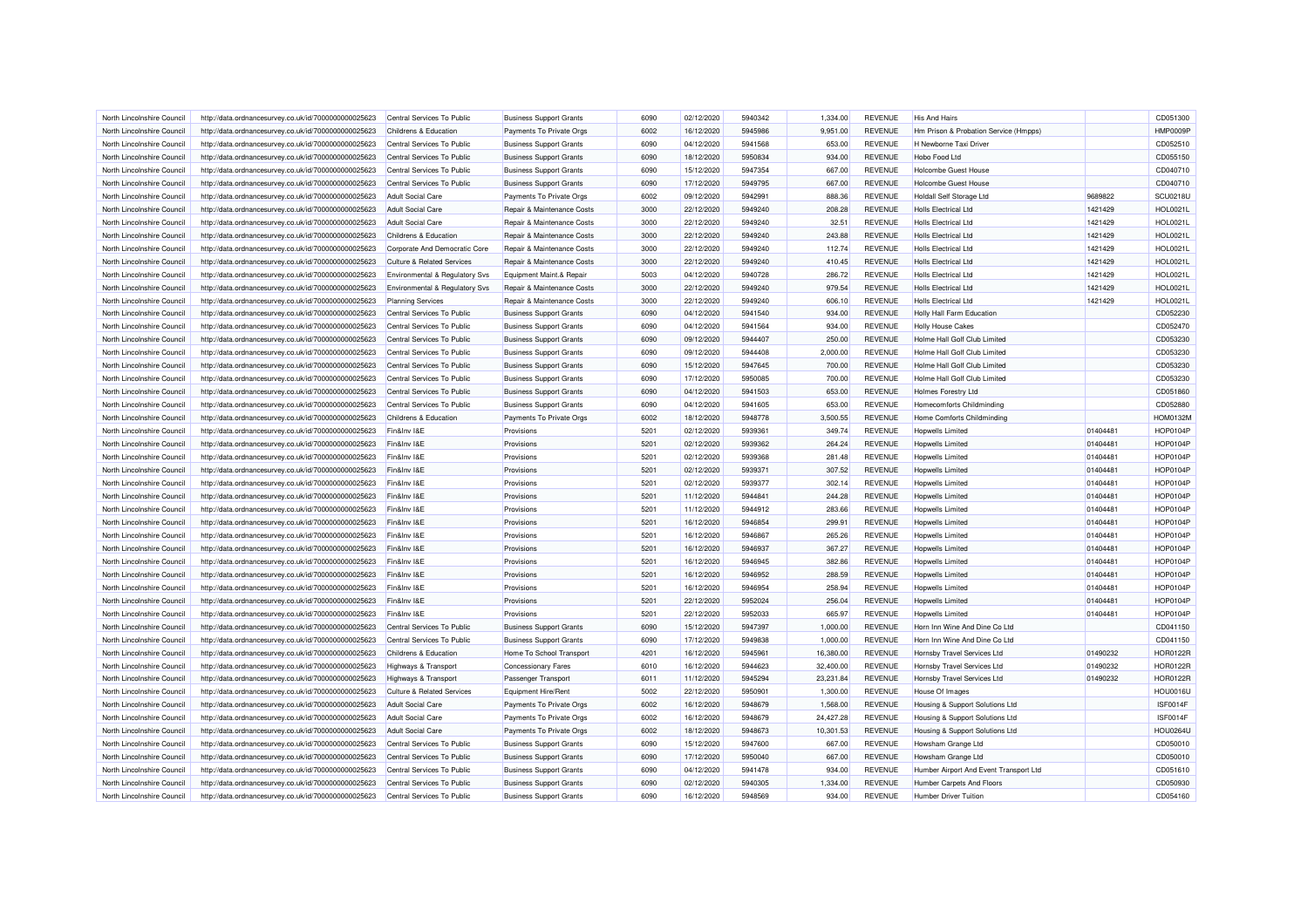| North Lincolnshire Council | http://data.ordnancesurvey.co.uk/id/7000000000025623 | Culture & Related Services            | Other Supplies & Services      | 5799 | 16/12/2020               | 5947672 | 4.500.00           | <b>REVENUE</b> | Humber Nature Partnership                  |          | <b>HUM0217M</b> |
|----------------------------|------------------------------------------------------|---------------------------------------|--------------------------------|------|--------------------------|---------|--------------------|----------------|--------------------------------------------|----------|-----------------|
| North Lincolnshire Council | http://data.ordnancesurvey.co.uk/id/7000000000025623 | Fin&Inv I&E                           | Rents                          | 3201 | 06/01/2021               | 5949624 | 5.625.00           | <b>REVENUE</b> | Humberside International Airport           |          | HUM0039M        |
| North Lincolnshire Council | http://data.ordnancesurvey.co.uk/id/7000000000025623 | Fin&Inv I&E                           | Rents                          | 3201 | 06/01/2021               | 5949625 | 7,875.00           | <b>REVENUE</b> | Humberside International Airport           |          | <b>HUM0039M</b> |
| North Lincolnshire Council | http://data.ordnancesurvey.co.uk/id/7000000000025623 | Central Services To Public            | Payments To Private Orgs       | 6002 | 11/12/2020               | 5945207 | 11,209.00          | <b>REVENUE</b> | Humber & Wolds Rural Community Council     | 4606085  | <b>HUM0335M</b> |
| North Lincolnshire Council | http://data.ordnancesurvey.co.uk/id/7000000000025623 | Central Services To Public            | <b>Business Support Grants</b> | 6090 | 15/12/2020               | 5947324 | 1,500.00           | <b>REVENUE</b> | lab Catering Limited                       |          | CD040400        |
| North Lincolnshire Council | http://data.ordnancesurvey.co.uk/id/7000000000025623 | Central Services To Public            | <b>Business Support Grants</b> | 6090 | 17/12/2020               | 5949765 | 1,500.00           | <b>REVENUE</b> | lab Catering Limited                       |          | CD040400        |
| North Lincolnshire Council | http://data.ordnancesurvey.co.uk/id/7000000000025623 | Central Services To Public            | <b>Business Support Grants</b> | 6090 | 22/12/2020               | 5953204 | 1,000.00           | <b>REVENUE</b> | lab Catering Limited                       |          | CD040400        |
| North Lincolnshire Council | http://data.ordnancesurvey.co.uk/id/7000000000025623 | Central Services To Public            | Repair & Maintenance Costs     | 3000 | 18/12/2020               | 5950153 | 3,800.00           | <b>REVENUE</b> | lag Developments Ltd                       | 05073636 | IGA0021A        |
| North Lincolnshire Council | http://data.ordnancesurvey.co.uk/id/7000000000025623 | Childrens & Education                 | Repair & Maintenance Costs     | 3000 | 22/12/2020               | 5949333 | 396.56             | <b>REVENUE</b> | lag Developments Ltd                       | 05073636 | IGA0021A        |
| North Lincolnshire Council | http://data.ordnancesurvey.co.uk/id/7000000000025623 | Corporate And Democratic Core         | Repair & Maintenance Costs     | 3000 | 22/12/2020               | 5949333 | 130.00             | <b>REVENUE</b> | lag Developments Ltd                       | 05073636 | IGA0021A        |
| North Lincolnshire Council | http://data.ordnancesurvey.co.uk/id/7000000000025623 | Culture & Related Services            | Repair & Maintenance Costs     | 3000 | 18/12/2020               | 5949211 | 2,041.02           | <b>REVENUE</b> | lag Developments Ltd                       | 05073636 | IGA0021A        |
| North Lincolnshire Council | http://data.ordnancesurvey.co.uk/id/7000000000025623 | <b>Culture &amp; Related Services</b> | Repair & Maintenance Costs     | 3000 | 22/12/2020               | 5949333 | 260.00             | <b>REVENUE</b> | lag Developments Ltd                       | 05073636 | IGA0021A        |
| North Lincolnshire Council | http://data.ordnancesurvey.co.uk/id/7000000000025623 | Environmental & Regulatory Svs        | Repair & Maintenance Costs     | 3000 | 22/12/2020               | 5949333 | 457.74             | <b>REVENUE</b> | lag Developments Ltd                       | 05073636 | IGA0021A        |
| North Lincolnshire Council | http://data.ordnancesurvey.co.uk/id/7000000000025623 | Non Distributed Costs                 | Repair & Maintenance Costs     | 3000 | 22/12/2020               | 5949333 | 367.45             | <b>REVENUE</b> | lag Developments Ltd                       | 05073636 | IGA0021A        |
| North Lincolnshire Council | http://data.ordnancesurvey.co.uk/id/7000000000025623 | Central Services To Public            | <b>Business Support Grants</b> | 6090 | 04/12/2020               | 5941460 | 934.00             | <b>REVENUE</b> | lan Baxter                                 |          | CD051430        |
| North Lincolnshire Council | http://data.ordnancesurvey.co.uk/id/7000000000025623 | Childrens & Education                 | Payments To Private Orgs       | 6002 | 18/12/2020               | 5948780 | 16,557.75          | <b>REVENUE</b> | I Learn Education Crowle                   |          | ILE0012E        |
| North Lincolnshire Council | http://data.ordnancesurvey.co.uk/id/7000000000025623 | Childrens & Education                 | Payments To Private Orgs       | 6002 | 18/12/2020               | 5948736 | 28.241.88          | <b>REVENUE</b> | I Learn Education Ltd                      |          | ABC0063C        |
| North Lincolnshire Council | http://data.ordnancesurvey.co.uk/id/7000000000025623 | Childrens & Education                 | Payments To Private Orgs       | 6002 | 18/12/2020               | 5948779 | 33,020.72          | <b>REVENUE</b> | I Learn Education Ltd                      |          | ILE0004E        |
| North Lincolnshire Council | http://data.ordnancesurvey.co.uk/id/7000000000025623 | Childrens & Education                 | Payments To Private Orgs       | 6002 | 18/12/2020               | 5948855 | 1,540.36           | <b>REVENUE</b> | I Learn Education Ltd                      |          | ILE0004E        |
| North Lincolnshire Council |                                                      | Central Services To Public            |                                | 6090 | 09/12/2020               | 5944458 | 1,334.00           | <b>REVENUE</b> | Imad Salah                                 |          | CD053500        |
| North Lincolnshire Council | http://data.ordnancesurvey.co.uk/id/7000000000025623 | Central Services To Public            | <b>Business Support Grants</b> | 6090 |                          | 5940266 |                    | <b>REVENUE</b> | Imaginarium Restaurant Limited             |          | CD050710        |
| North Lincolnshire Council | http://data.ordnancesurvey.co.uk/id/7000000000025623 | Central Services To Public            | <b>Business Support Grants</b> | 6090 | 02/12/2020<br>15/12/2020 | 5947622 | 1,334.00<br>667.00 | <b>REVENUE</b> |                                            |          | CD050710        |
|                            | http://data.ordnancesurvey.co.uk/id/7000000000025623 |                                       | <b>Business Support Grants</b> | 6090 |                          | 5950062 |                    | <b>REVENUE</b> | Imaginarium Restaurant Limited             |          |                 |
| North Lincolnshire Council | http://data.ordnancesurvey.co.uk/id/7000000000025623 | Central Services To Public            | <b>Business Support Grants</b> |      | 17/12/2020               |         | 667.00             |                | Imaginarium Restaurant Limited             |          | CD050710        |
| North Lincolnshire Council | http://data.ordnancesurvey.co.uk/id/7000000000025623 | <b>Culture &amp; Related Services</b> | Materials                      | 5004 | 06/01/2021               | 5951873 | 1,214.75           | <b>REVENUE</b> | Imperial Commercials Ltd                   | 653665   | LEX0001X        |
| North Lincolnshire Council | http://data.ordnancesurvey.co.uk/id/7000000000025623 | Environmental & Regulatory Svs        | Materials                      | 5004 | 16/12/2020               | 5947217 | 293.00             | <b>REVENUE</b> | Imperial Commercials Ltd                   | 653665   | LEX0001X        |
| North Lincolnshire Council | http://data.ordnancesurvey.co.uk/id/7000000000025623 | <b>Highways &amp; Transport</b>       | Materials                      | 5004 | 04/12/2020               | 5940965 | 528.62             | <b>REVENUE</b> | Imperial Commercials Ltd                   | 653665   | LEX0001X        |
| North Lincolnshire Council | http://data.ordnancesurvey.co.uk/id/7000000000025623 | Central Services To Public            | <b>Business Support Grants</b> | 6090 | 15/12/2020               | 5947487 | 467.00             | <b>REVENUE</b> | Imperial Hall User Committee               |          | CD042210        |
| North Lincolnshire Council | http://data.ordnancesurvey.co.uk/id/7000000000025623 | Central Services To Public            | <b>Business Support Grants</b> | 6090 | 17/12/2020               | 5949928 | 467.00             | <b>REVENUE</b> | Imperial Hall User Committee               |          | CD042210        |
| North Lincolnshire Council | http://data.ordnancesurvey.co.uk/id/7000000000025623 | Childrens & Education                 | Payments To Private Orgs       | 6002 | 04/12/2020               | 5941077 | 13,714.20          | <b>REVENUE</b> | Independent Childcare Group Of Schools Ltd |          | CAM0185M        |
| North Lincolnshire Council | http://data.ordnancesurvey.co.uk/id/7000000000025623 | Childrens & Education                 | Payments To Private Orgs       | 6002 | 18/12/2020               | 5949106 | 14,171.34          | <b>REVENUE</b> | Independent Childcare Group Of Schools Ltd |          | CAM0185M        |
| North Lincolnshire Council | http://data.ordnancesurvey.co.uk/id/7000000000025623 | Childrens & Education                 | Payments To Private Orgs       | 6002 | 22/12/2020               | 5950875 | 6,500.00           | <b>REVENUE</b> | Independent Childcare Group Of Schools Ltd |          | CLI00111        |
| North Lincolnshire Council | http://data.ordnancesurvey.co.uk/id/7000000000025623 | Childrens & Education                 | Payments To Private Orgs       | 6002 | 22/12/2020               | 5950876 | 14,229.00          | <b>REVENUE</b> | Independent Childcare Group Of Schools Ltd |          | CLI0011I        |
| North Lincolnshire Council | http://data.ordnancesurvey.co.uk/id/7000000000025623 | Central Services To Public            | <b>Business Support Grants</b> | 6090 | 15/12/2020               | 5947453 | 667.00             | <b>REVENUE</b> | Ingleby Arms Limited                       |          | CD041730        |
| North Lincolnshire Council | http://data.ordnancesurvey.co.uk/id/7000000000025623 | Central Services To Public            | <b>Business Support Grants</b> | 6090 | 17/12/2020               | 5949894 | 667.00             | <b>REVENUE</b> | Ingleby Arms Limited                       |          | CD041730        |
| North Lincolnshire Council | http://data.ordnancesurvey.co.uk/id/7000000000025623 | Central Services To Public            | <b>Business Support Grants</b> | 6090 | 21/12/2020               | 5952246 | 1,000.00           | <b>REVENUE</b> | Ingleby Arms Limited                       |          | CD041730        |
| North Lincolnshire Council | http://data.ordnancesurvey.co.uk/id/7000000000025623 | Fin&Inv I&E                           | <b>Fixtures &amp; Fittings</b> | 3350 | 18/12/2020               | 5949626 | 659.46             | <b>REVENUE</b> | Initial Washroom Solutions                 | 293397   | <b>INI0050I</b> |
| North Lincolnshire Council | http://data.ordnancesurvey.co.uk/id/7000000000025623 | Central Services To Public            | <b>Business Support Grants</b> | 6090 | 15/12/2020               | 5947445 | 667.00             | <b>REVENUE</b> | Inspiring Family Solutions Cic             |          | CD041650        |
| North Lincolnshire Council | http://data.ordnancesurvey.co.uk/id/7000000000025623 | Central Services To Public            | <b>Business Support Grants</b> | 6090 | 17/12/2020               | 5949886 | 667.00             | <b>REVENUE</b> | Inspiring Family Solutions Cic             |          | CD041650        |
| North Lincolnshire Council | http://data.ordnancesurvey.co.uk/id/7000000000025623 | <b>Highways &amp; Transport</b>       | Materials                      | 5004 | 06/01/2021               | 5943446 | 1,093.04           | <b>REVENUE</b> | Instarmac Group Plc                        | 1324925  | <b>INS0024S</b> |
| North Lincolnshire Council | http://data.ordnancesurvey.co.uk/id/7000000000025623 | Highways & Transport                  | Stock Purchases & Adjustments  | 5030 | 22/12/2020               | 5939075 | 954.24             | REVENUE        | Instarmac Group Plc                        | 1324925  | <b>INS0024S</b> |
| North Lincolnshire Council | http://data.ordnancesurvey.co.uk/id/7000000000025623 | <b>Culture &amp; Related Services</b> | <b>Course Fees/Training</b>    | 2002 | 18/12/2020               | 5949226 | 1,196.00           | <b>REVENUE</b> | Institute Of Swimming                      |          | <b>INS0280S</b> |
| North Lincolnshire Council | http://data.ordnancesurvey.co.uk/id/7000000000025623 | <b>Culture &amp; Related Services</b> | <b>Course Fees/Training</b>    | 2002 | 18/12/2020               | 5949229 | $-598.00$          | <b>REVENUE</b> | Institute Of Swimming                      |          | <b>INS0280S</b> |
| North Lincolnshire Council | http://data.ordnancesurvey.co.uk/id/7000000000025623 | Environmental & Regulatory Svs        | It Software-Maintenance        | 5053 | 22/12/2020               | 5948088 | 5,070.00           | <b>REVENUE</b> | Integrated Skills (Uk) Ltd                 | 2849999  | <b>INT0130T</b> |
| North Lincolnshire Council | http://data.ordnancesurvey.co.uk/id/7000000000025623 | Central Services To Public            | <b>Business Support Grants</b> | 6090 | 16/12/2020               | 5948575 | 653.00             | <b>REVENUE</b> | Integrative Wellness Counselling           |          | CD054220        |
| North Lincolnshire Council | http://data.ordnancesurvey.co.uk/id/7000000000025623 | Adult Social Care Capital             | Other Costs                    | A085 | 18/12/2020               | 5949139 | 750.00             | CAPITAL        | Invacare Ltd                               | 5178693  | <b>INV0022V</b> |
| North Lincolnshire Council | http://data.ordnancesurvey.co.uk/id/7000000000025623 | Central Services To Public            | <b>Business Support Grants</b> | 6090 | 15/12/2020               | 5947546 | 467.00             | <b>REVENUE</b> | Iron Freaks Gym And Fitness Ltd            |          | CD045410        |
| North Lincolnshire Council | http://data.ordnancesurvey.co.uk/id/7000000000025623 | Central Services To Public            | <b>Business Support Grants</b> | 6090 | 17/12/2020               | 5949986 | 467.00             | <b>REVENUE</b> | Iron Freaks Gym And Fitness Ltd            |          | CD045410        |
| North Lincolnshire Council | http://data.ordnancesurvey.co.uk/id/7000000000025623 | Central Services To Public            | <b>Business Support Grants</b> | 6090 | 15/12/2020               | 5947359 | 467.00             | <b>REVENUE</b> | Ironworks Muscle & Fitness Gym Ltd         |          | CD040760        |
| North Lincolnshire Council | http://data.ordnancesurvey.co.uk/id/7000000000025623 | Central Services To Public            | <b>Business Support Grants</b> | 6090 | 17/12/2020               | 5949800 | 467.00             | <b>REVENUE</b> | Ironworks Muscle & Fitness Gym Ltd         |          | CD040760        |
| North Lincolnshire Council | http://data.ordnancesurvey.co.uk/id/7000000000025623 | Central Services To Public            | <b>Business Support Grants</b> | 6090 | 04/12/2020               | 5941622 | 934.00             | <b>REVENUE</b> | Irvin Confectionary                        |          | CD053050        |
| North Lincolnshire Council | http://data.ordnancesurvey.co.uk/id/7000000000025623 | Childrens & Education                 | Home To School Transport       | 4201 | 11/12/2020               | 5945308 | 8,523.69           | <b>REVENUE</b> | <b>Isle Coaches</b>                        |          | COA0039A        |
| North Lincolnshire Council | http://data.ordnancesurvey.co.uk/id/7000000000025623 | Highways & Transport                  | <b>Concessionary Fares</b>     | 6010 | 16/12/2020               | 5944627 | 5,000.00           | <b>REVENUE</b> | <b>Isle Coaches</b>                        |          | COA0039A        |
| North Lincolnshire Council | http://data.ordnancesurvey.co.uk/id/7000000000025623 | Highways & Transport                  | Passenger Transport            | 6011 | 18/12/2020               | 5950689 | 2,722.25           | <b>REVENUE</b> | <b>Isle Coaches</b>                        |          | COA0039A        |
|                            |                                                      |                                       |                                |      |                          |         |                    |                |                                            |          |                 |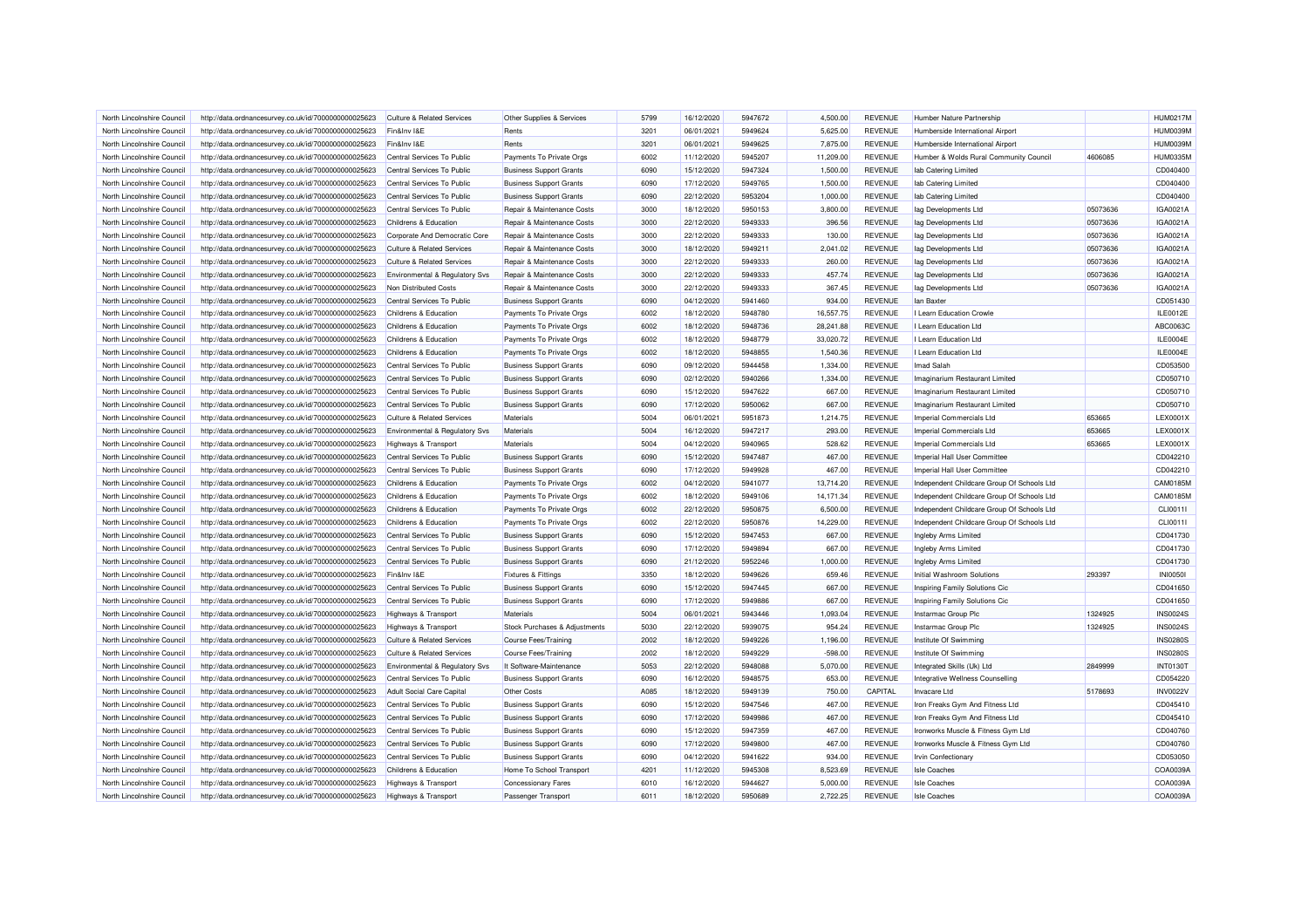| North Lincolnshire Council                               | http://data.ordnancesurvey.co.uk/id/7000000000025623 | Highways & Transport                                     | Passenger Transport            | 6011         | 18/12/2020               | 5950690            | 2.640.15             | <b>REVENUE</b>                   | <b>Isle Coaches</b>                         |          | COA0039A             |
|----------------------------------------------------------|------------------------------------------------------|----------------------------------------------------------|--------------------------------|--------------|--------------------------|--------------------|----------------------|----------------------------------|---------------------------------------------|----------|----------------------|
| North Lincolnshire Council                               | http://data.ordnancesurvey.co.uk/id/7000000000025623 | Childrens & Education                                    | Payments To Private Orgs       | 6002         | 11/12/2020               | 5943514            | 910.69               | <b>REVENUE</b>                   | <b>Isle Education Trust</b>                 | 07814150 | <b>ISL0029L</b>      |
| North Lincolnshire Council                               | http://data.ordnancesurvey.co.uk/id/7000000000025623 | Childrens & Education                                    | Payments To Private Orgs       | 6002         | 11/12/2020               | 5943514            | 2,164.98             | <b>REVENUE</b>                   | <b>Isle Education Trust</b>                 | 07814150 | <b>ISL0029L</b>      |
| North Lincolnshire Council                               | http://data.ordnancesurvey.co.uk/id/7000000000025623 | <b>Culture &amp; Related Services</b>                    | Equipment Maint.& Repair       | 5003         | 11/12/2020               | 5943058            | 993.92               | <b>REVENUE</b>                   | Isle Education Trust Enterprises Limited    | 07814150 | <b>ISL0101L</b>      |
| North Lincolnshire Council                               | http://data.ordnancesurvey.co.uk/id/7000000000025623 | Central Services To Public                               | <b>Business Support Grants</b> | 6090         | 15/12/2020               | 5947602            | 667.00               | <b>REVENUE</b>                   | Isle Of Axholme Masonic Hall Ltd            |          | CD050050             |
| North Lincolnshire Council                               | http://data.ordnancesurvey.co.uk/id/7000000000025623 | Central Services To Public                               | <b>Business Support Grants</b> | 6090         | 17/12/2020               | 5950042            | 667.00               | <b>REVENUE</b>                   | Isle Of Axholme Masonic Hall Ltd            |          | CD050050             |
| North Lincolnshire Council                               | http://data.ordnancesurvey.co.uk/id/7000000000025623 | Childrens & Education                                    | It Software-Maintenance        | 5053         | 11/12/2020               | 5941842            | 5,495.50             | <b>REVENUE</b>                   | Itelligence Business Solutions (Uk) Ltd     |          | <b>ITE0130E</b>      |
| North Lincolnshire Council                               | http://data.ordnancesurvey.co.uk/id/7000000000025623 | Central Services To Public                               | <b>Business Support Grants</b> | 6090         | 02/12/2020               | 5940290            | 1,334.00             | <b>REVENUE</b>                   | Jaaz Pavilion                               |          | CD050830             |
| North Lincolnshire Council                               | http://data.ordnancesurvey.co.uk/id/7000000000025623 | Central Services To Public                               | <b>Business Support Grants</b> | 6090         | 15/12/2020               | 5947634            | 667.00               | <b>REVENUE</b>                   | Jaaz Pavilion                               |          | CD050830             |
| North Lincolnshire Council                               | http://data.ordnancesurvey.co.uk/id/7000000000025623 | Central Services To Public                               | <b>Business Support Grants</b> | 6090         | 17/12/2020               | 5950074            | 667.00               | <b>REVENUE</b>                   | Jaaz Pavilion                               |          | CD050830             |
| North Lincolnshire Council                               | http://data.ordnancesurvey.co.uk/id/7000000000025623 | <b>Highways &amp; Transport</b>                          | Clothing, Uniforms & Laundry   | 5301         | 22/12/2020               | 5951871            | 566.25               | <b>REVENUE</b>                   | Jacksons Workwear Rental Ltd                | 193856   | JAC0171C             |
| North Lincolnshire Council                               | http://data.ordnancesurvey.co.uk/id/7000000000025623 | Corporate And Democratic Core                            | Other Professional Fees        | 5829         | 02/12/2020               | 5939062            | $\Omega$             | <b>REVENUE</b>                   | Jacobs                                      |          | JAC0011C             |
| North Lincolnshire Council                               | http://data.ordnancesurvey.co.uk/id/7000000000025623 | Corporate And Democratic Core                            | Other Professional Fees        | 5829         | 02/12/2020               | 5939081            | $\Omega$             | <b>REVENUE</b>                   | Jacobs                                      |          | JAC0011C             |
| North Lincolnshire Council                               | http://data.ordnancesurvey.co.uk/id/7000000000025623 | <b>Culture &amp; Related Services</b>                    | Materials                      | 5004         | 09/12/2020               | 5941882            | 763.30               | <b>REVENUE</b>                   | James Coles & Sons (Nurseries) Ltd          |          | <b>JAM0008M</b>      |
| North Lincolnshire Council                               | http://data.ordnancesurvey.co.uk/id/7000000000025623 | Central Services To Public                               | <b>Business Support Grants</b> | 6090         | 04/12/2020               | 5941474            | 653.00               | <b>REVENUE</b>                   | Jason'S Taxi'S                              |          | CD051570             |
| North Lincolnshire Council                               | http://data.ordnancesurvey.co.uk/id/7000000000025623 | Central Services To Public                               | <b>Business Support Grants</b> | 6090         | 15/12/2020               | 5947493            | 467.00               | <b>REVENUE</b>                   | Javed Khan T/A Bismillah United             |          | CD042820             |
| North Lincolnshire Council                               | http://data.ordnancesurvey.co.uk/id/7000000000025623 | Central Services To Public                               | <b>Business Support Grants</b> | 6090         | 17/12/2020               | 5949934            | 467.00               | <b>REVENUE</b>                   | Javed Khan T/A Bismillah United             |          | CD042820             |
| North Lincolnshire Council                               | http://data.ordnancesurvey.co.uk/id/7000000000025623 | Environmental & Regulatory Svs                           | Consultancy                    | 5830         | 16/12/2020               | 5944582            | 2,910.00             | <b>REVENUE</b>                   | <b>Jba Consulting</b>                       |          | <b>JBA0003A</b>      |
| North Lincolnshire Council                               | http://data.ordnancesurvey.co.uk/id/7000000000025623 | Central Services To Public                               | <b>Business Support Grants</b> | 6090         | 09/12/2020               | 5944488            | 1,334.00             | <b>REVENUE</b>                   | J B Wallhead & Sons                         |          | CD053800             |
| North Lincolnshire Council                               | http://data.ordnancesurvey.co.uk/id/7000000000025623 | Central Services To Public                               | <b>Business Support Grants</b> | 6090         | 15/12/2020               | 5947455            | 1,500.00             | <b>REVENUE</b>                   | J D Wetherspoon Plc (T/A The Blue Bell Inn) |          | CD041760             |
| North Lincolnshire Council                               |                                                      | Central Services To Public                               |                                | 6090         | 17/12/2020               | 5949896            |                      | <b>REVENUE</b>                   |                                             |          | CD041760             |
|                                                          | http://data.ordnancesurvey.co.uk/id/7000000000025623 |                                                          | <b>Business Support Grants</b> |              |                          |                    | 1,500.00             |                                  | J D Wetherspoon Plc (T/A The Blue Bell Inn) |          |                      |
| North Lincolnshire Council<br>North Lincolnshire Council | http://data.ordnancesurvey.co.uk/id/7000000000025623 | Central Services To Public<br>Central Services To Public | <b>Business Support Grants</b> | 6090<br>6090 | 15/12/2020<br>17/12/2020 | 5947456<br>5949897 | 1,500.00<br>1.500.00 | <b>REVENUE</b><br><b>REVENUE</b> | J D Wetherspoon Plc (T/A The White Horse)   |          | CD041770<br>CD041770 |
|                                                          | http://data.ordnancesurvey.co.uk/id/7000000000025623 |                                                          | <b>Business Support Grants</b> |              |                          |                    |                      |                                  | J D Wetherspoon Plc (T/A The White Horse)   |          |                      |
| North Lincolnshire Council                               | http://data.ordnancesurvey.co.uk/id/7000000000025623 | Central Services To Public                               | <b>Business Support Grants</b> | 6090         | 15/12/2020               | 5947585            | 667.00               | <b>REVENUE</b>                   | Jennifer'S Coffee Lounge                    |          | CD049840             |
| North Lincolnshire Council                               | http://data.ordnancesurvey.co.uk/id/7000000000025623 | Central Services To Public                               | <b>Business Support Grants</b> | 6090         | 17/12/2020               | 5950025            | 667.00               | <b>REVENUE</b>                   | Jennifer'S Coffee Lounge                    |          | CD049840             |
| North Lincolnshire Council                               | http://data.ordnancesurvey.co.uk/id/7000000000025623 | Central Services To Public                               | <b>Business Support Grants</b> | 6090         | 02/12/2020               | 5940253            | 250.00               | <b>REVENUE</b>                   | Jessko Pub Ltd Tarding As Wheatsheaf Hotel  |          | CD050650             |
| North Lincolnshire Council                               | http://data.ordnancesurvey.co.uk/id/7000000000025623 | Central Services To Public                               | <b>Business Support Grants</b> | 6090         | 02/12/2020               | 5940254            | 2,000.00             | <b>REVENUE</b>                   | Jessko Pub Ltd Tarding As Wheatsheaf Hotel  |          | CD050650             |
| North Lincolnshire Council                               | http://data.ordnancesurvey.co.uk/id/7000000000025623 | Central Services To Public                               | <b>Business Support Grants</b> | 6090         | 15/12/2020               | 5947616            | 1,000.00             | <b>REVENUE</b>                   | Jessko Pub Ltd Tarding As Wheatsheaf Hotel  |          | CD050650             |
| North Lincolnshire Council                               | http://data.ordnancesurvey.co.uk/id/7000000000025623 | Central Services To Public                               | <b>Business Support Grants</b> | 6090         | 17/12/2020               | 5950056            | 1,000.00             | <b>REVENUE</b>                   | Jessko Pub Ltd Tarding As Wheatsheaf Hotel  |          | CD050650             |
| North Lincolnshire Council                               | http://data.ordnancesurvey.co.uk/id/7000000000025623 | Fin&Inv I&E                                              | Repair & Maintenance Costs     | 3000         | 11/12/2020               | 5941035            | 1,273.71             | <b>REVENUE</b>                   | J E Vickers & Sons                          |          | <b>VIC0036C</b>      |
| North Lincolnshire Council                               | http://data.ordnancesurvey.co.uk/id/7000000000025623 | <b>Adult Social Care</b>                                 | Other Supplies & Services      | 5799         | 09/12/2020               | 5941448            | 3,954.00             | <b>REVENUE</b>                   | Jla Total Care Ltd                          |          | <b>LAU0014U</b>      |
| North Lincolnshire Council                               | http://data.ordnancesurvey.co.uk/id/7000000000025623 | <b>Adult Social Care</b>                                 | Other Supplies & Services      | 5799         | 09/12/2020               | 5941449            | 4,033.08             | <b>REVENUE</b>                   | Jla Total Care Ltd                          |          | <b>LAU0014U</b>      |
| North Lincolnshire Council                               | http://data.ordnancesurvey.co.uk/id/7000000000025623 | Highways & Transport                                     | Other Supplies & Services      | 5799         | 22/12/2020               | 5949117            | 360.00               | <b>REVENUE</b>                   | J Martinson Grab Lorry Hire Ltd             | 12313161 | <b>MAR0641R</b>      |
| North Lincolnshire Council                               | http://data.ordnancesurvey.co.uk/id/7000000000025623 | <b>Highways &amp; Transport</b>                          | Other Supplies & Services      | 5799         | 18/12/2020               | 5939061            | 909.70               | <b>REVENUE</b>                   | J Mccann & Co Ltd                           | 08326109 | <b>JMC0004C</b>      |
| North Lincolnshire Council                               | http://data.ordnancesurvey.co.uk/id/7000000000025623 | Highways & Transport                                     | Other Supplies & Services      | 5799         | 18/12/2020               | 5939065            | 688.32               | <b>REVENUE</b>                   | J Mccann & Co Ltd                           | 08326109 | <b>JMC0004C</b>      |
| North Lincolnshire Council                               | http://data.ordnancesurvey.co.uk/id/7000000000025623 | <b>Adult Social Care</b>                                 | Payments To Private Orgs       | 6002         | 16/12/2020               | 5948682            | 25,455.80            | <b>REVENUE</b>                   | Jme Care Ltd                                |          | ISF0035F             |
| North Lincolnshire Council                               | http://data.ordnancesurvey.co.uk/id/7000000000025623 | Childrens & Education                                    | Other Professional Fees        | 5829         | 02/12/2020               | 5939807            | 2,000.00             | <b>REVENUE</b>                   | Joanne Foster-Rhodes                        |          | FOS01855             |
| North Lincolnshire Council                               | http://data.ordnancesurvey.co.uk/id/7000000000025623 | Childrens & Education                                    | Other Professional Fees        | 5829         | 18/12/2020               | 5948731            | 2,000.00             | <b>REVENUE</b>                   | Joanne Foster-Rhodes                        |          | FOS0185S             |
| North Lincolnshire Council                               | http://data.ordnancesurvey.co.uk/id/7000000000025623 | Central Services To Public                               | <b>Business Support Grants</b> | 6090         | 18/12/2020               | 5950816            | 934.00               | <b>REVENUE</b>                   | Joanne Frances Advanced Beauty              |          | CD054970             |
| North Lincolnshire Council                               | http://data.ordnancesurvey.co.uk/id/7000000000025623 | Childrens & Education                                    | Payments To Private Orgs       | 6002         | 18/12/2020               | 5948773            | 2,385.45             | <b>REVENUE</b>                   | Joanne Hargrave                             |          | <b>HAR0767R</b>      |
| North Lincolnshire Council                               | http://data.ordnancesurvey.co.uk/id/7000000000025623 | Central Services To Public                               | <b>Business Support Grants</b> | 6090         | 04/12/2020               | 5941525            | 653.00               | <b>REVENUE</b>                   | Jo Findley Sport Massage                    |          | CD052080             |
| North Lincolnshire Council                               | http://data.ordnancesurvey.co.uk/id/7000000000025623 | Childrens & Education                                    | Consultancy                    | 5830         | 16/12/2020               | 5943522            | 600.00               | <b>REVENUE</b>                   | John Fitzgerald                             |          | FIT0130T             |
| North Lincolnshire Council                               | http://data.ordnancesurvey.co.uk/id/7000000000025623 | Central Services To Public                               | <b>Business Support Grants</b> | 6090         | 16/12/2020               | 5948945            | 667.00               | <b>REVENUE</b>                   | Johnny Macs Burger & Coffee Bar             |          | CD054380             |
| North Lincolnshire Council                               | http://data.ordnancesurvey.co.uk/id/7000000000025623 | Central Services To Public                               | <b>Business Support Grants</b> | 6090         | 16/12/2020               | 5948946            | 1,334.00             | <b>REVENUE</b>                   | Johnny Macs Burger & Coffee Bar             |          | CD054380             |
| North Lincolnshire Council                               | http://data.ordnancesurvey.co.uk/id/7000000000025623 | Central Services To Public                               | <b>Business Support Grants</b> | 6090         | 17/12/2020               | 5950116            | 667.00               | <b>REVENUE</b>                   | Johnny Macs Burger & Coffee Bar             |          | CD054380             |
| North Lincolnshire Council                               | http://data.ordnancesurvey.co.uk/id/7000000000025623 | Childrens & Education                                    | <b>Client Related Costs</b>    | 5534         | 04/12/2020               | 5940213            | 500.00               | <b>REVENUE</b>                   | Johns Electrical Ltd                        |          | JOH0126H             |
| North Lincolnshire Council                               | http://data.ordnancesurvey.co.uk/id/7000000000025623 | <b>Housing Services</b>                                  | Other Supplies & Services      | 5799         | 11/12/2020               | 5944649            | 420.00               | <b>REVENUE</b>                   | Johns Electrical Ltd                        |          | JOH0126H             |
| North Lincolnshire Council                               | http://data.ordnancesurvey.co.uk/id/7000000000025623 | Childrens & Education                                    | Home To School Transport       | 4201         | 11/12/2020               | 5940653            | 3,800.00             | <b>REVENUE</b>                   | Johnson Coaches                             |          | JOH0153H             |
| North Lincolnshire Council                               | http://data.ordnancesurvey.co.uk/id/7000000000025623 | Childrens & Education                                    | Home To School Transport       | 4201         | 11/12/2020               | 5940674            | 4,220.00             | <b>REVENUE</b>                   | Johnson Coaches                             |          | JOH0153H             |
| North Lincolnshire Council                               | http://data.ordnancesurvey.co.uk/id/7000000000025623 | Childrens & Education                                    | Home To School Transport       | 4201         | 06/01/2021               | 5951323            | 2,743.00             | <b>REVENUE</b>                   | Johnson Coaches                             |          | JOH0153H             |
| North Lincolnshire Council                               | http://data.ordnancesurvey.co.uk/id/7000000000025623 | Childrens & Education                                    | Home To School Transport       | 4201         | 06/01/2021               | 5951324            | 2,470.00             | <b>REVENUE</b>                   | Johnson Coaches                             |          | JOH0153H             |
| North Lincolnshire Council                               | http://data.ordnancesurvey.co.uk/id/7000000000025623 | <b>Culture &amp; Related Services</b>                    | Repair & Maintenance Costs     | 3000         | 22/12/2020               | 5952174            | 442.00               | <b>REVENUE</b>                   | John Watson T/A Ultrasonic Systems          |          | WAT00631             |
| North Lincolnshire Council                               | http://data.ordnancesurvey.co.uk/id/7000000000025623 | Environmental & Regulatory Svs                           | Repair & Maintenance Costs     | 3000         | 04/12/2020               | 5940853            | 873.00               | <b>REVENUE</b>                   | John Watson T/A Ultrasonic Systems          |          | <b>WAT0063T</b>      |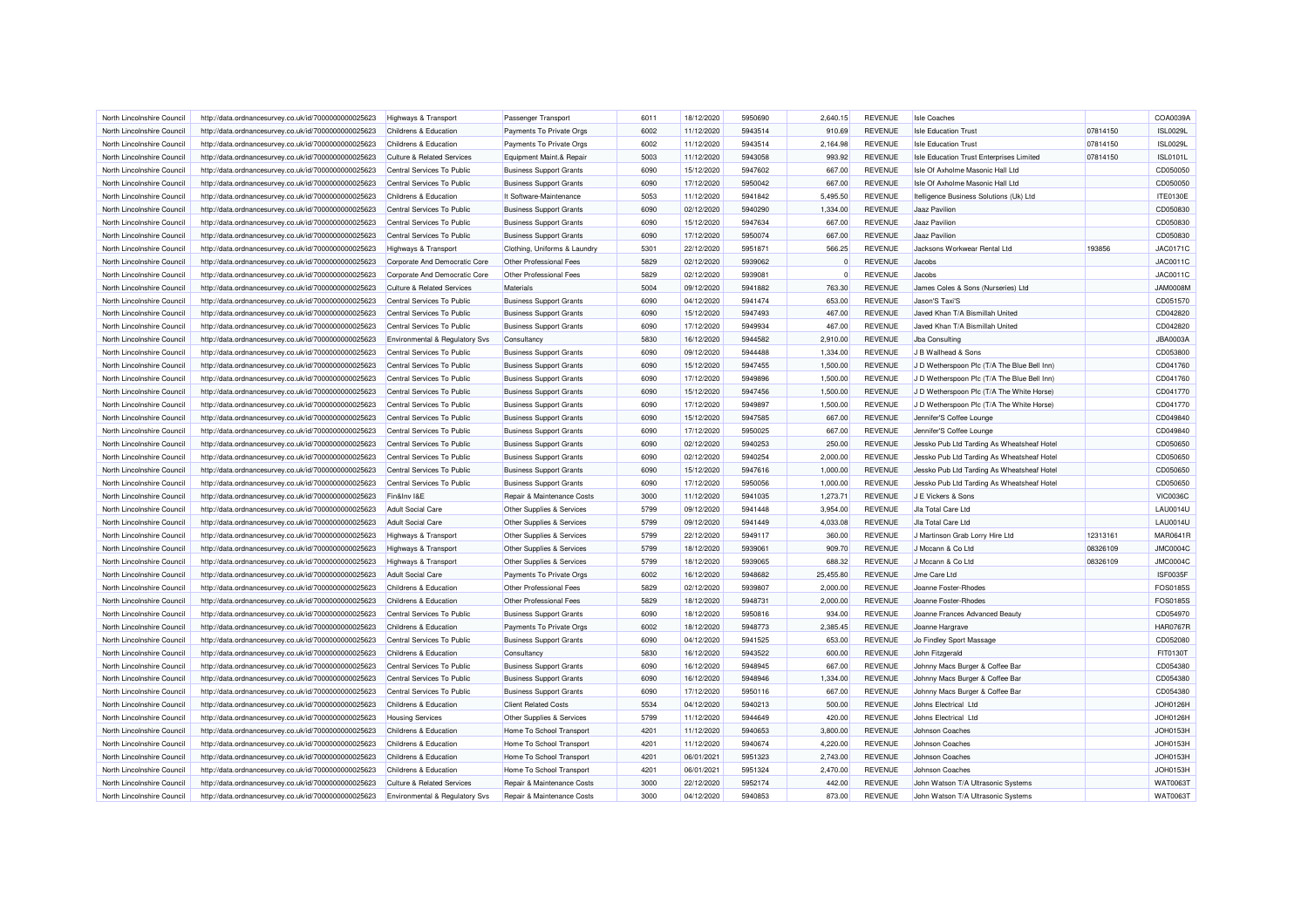| North Lincolnshire Council | http://data.ordnancesurvey.co.uk/id/7000000000025623                                                         | Central Services To Public            | <b>Business Support Grants</b> | 6090 | 15/12/2020 | 5947440 | 1,000.00    | <b>REVENUE</b> | Jolly Miller Public House               |          | CD041600        |
|----------------------------|--------------------------------------------------------------------------------------------------------------|---------------------------------------|--------------------------------|------|------------|---------|-------------|----------------|-----------------------------------------|----------|-----------------|
| North Lincolnshire Council | http://data.ordnancesurvey.co.uk/id/7000000000025623                                                         | Central Services To Public            | <b>Business Support Grants</b> | 6090 | 17/12/2020 | 5949881 | 1,000.00    | <b>REVENUE</b> | Jolly Miller Public House               |          | CD041600        |
| North Lincolnshire Council | http://data.ordnancesurvey.co.uk/id/7000000000025623                                                         | Central Services To Public            | <b>Business Support Grants</b> | 6090 | 15/12/2020 | 5947518 | 667.00      | <b>REVENUE</b> | Jolly Sailor                            |          | CD045130        |
| North Lincolnshire Council | http://data.ordnancesurvey.co.uk/id/7000000000025623                                                         | Central Services To Public            | <b>Business Support Grants</b> | 6090 | 17/12/2020 | 5949958 | 667.00      | <b>REVENUE</b> | <b>Jolly Sailor</b>                     |          | CD045130        |
| North Lincolnshire Council | http://data.ordnancesurvey.co.uk/id/7000000000025623                                                         | Central Services To Public            | <b>Business Support Grants</b> | 6090 | 21/12/2020 | 5952251 | 1,000.00    | <b>REVENUE</b> | Jolly Sailor                            |          | CD045130        |
| North Lincolnshire Council | http://data.ordnancesurvey.co.uk/id/7000000000025623                                                         | Central Services To Public            | <b>Business Support Grants</b> | 6090 | 09/12/2020 | 5944462 | 1,334.00    | <b>REVENUE</b> | Jollyteez                               |          | CD053540        |
| North Lincolnshire Council | http://data.ordnancesurvey.co.uk/id/7000000000025623                                                         | Central Services To Public            | <b>Business Support Grants</b> | 6090 | 18/12/2020 | 5950821 | 934.00      | <b>REVENUE</b> | Jonathan David Caterino                 |          | CD055020        |
| North Lincolnshire Council | http://data.ordnancesurvey.co.uk/id/7000000000025623                                                         | Central Services To Public            | <b>Business Support Grants</b> | 6090 | 02/12/2020 | 5940343 | 1,334.00    | <b>REVENUE</b> | Jones Barbers                           |          | CD051310        |
| North Lincolnshire Council | http://data.ordnancesurvey.co.uk/id/7000000000025623                                                         | Central Services To Public            | <b>Business Support Grants</b> | 6090 | 04/12/2020 | 5941530 | 934.00      | <b>REVENUE</b> | Jonns Bodyconditioning                  |          | CD052130        |
| North Lincolnshire Council | http://data.ordnancesurvey.co.uk/id/7000000000025623                                                         | Central Services To Public            | <b>Business Support Grants</b> | 6090 | 04/12/2020 | 5941634 | 653.00      | <b>REVENUE</b> | Joyce L Oliveria                        |          | CD053170        |
| North Lincolnshire Council | http://data.ordnancesurvey.co.uk/id/7000000000025623                                                         | Central Services To Public            | <b>Business Support Grants</b> | 6090 | 15/12/2020 | 5947361 | 667.00      | <b>REVENUE</b> | Joyce Mason School Of Dance             |          | CD040780        |
| North Lincolnshire Council | http://data.ordnancesurvey.co.uk/id/7000000000025623                                                         | Central Services To Public            | <b>Business Support Grants</b> | 6090 | 17/12/2020 | 5949802 | 667.00      | <b>REVENUE</b> | Joyce Mason School Of Dance             |          | CD040780        |
| North Lincolnshire Council | http://data.ordnancesurvey.co.uk/id/7000000000025623                                                         | Central Services To Public            | <b>Business Support Grants</b> | 6090 | 04/12/2020 | 5941569 | 653.00      | REVENUE        | Joyce Oliveria                          |          | CD052520        |
| North Lincolnshire Council | http://data.ordnancesurvey.co.uk/id/7000000000025623                                                         | <b>Housing Services</b>               | Fees & Charges Income          | 9002 | 09/12/2020 | 5943234 | $-4,182.32$ | <b>REVENUE</b> | Jp Developers Limited                   |          | JPD0001D        |
| North Lincolnshire Council | http://data.ordnancesurvey.co.uk/id/7000000000025623                                                         | <b>Housing Services</b>               | Fees & Charges Income          | 9002 | 09/12/2020 | 5943436 | $-67.98$    | <b>REVENUE</b> | Jp Developers Limited                   |          | JPD0001D        |
| North Lincolnshire Council | http://data.ordnancesurvey.co.uk/id/7000000000025623                                                         | <b>Housing Services</b>               | Fees & Charges Income          | 9002 | 09/12/2020 | 5943442 | $-1,243.00$ | <b>REVENUE</b> | Jp Developers Limited                   |          | JPD0001D        |
| North Lincolnshire Council | http://data.ordnancesurvey.co.uk/id/7000000000025623                                                         | <b>Culture &amp; Related Services</b> | <b>Equipment Purchase</b>      | 5001 | 18/12/2020 | 5945951 | 217.80      | <b>REVENUE</b> | J P Lennard Ltd                         | 00750393 | <b>LEN0001N</b> |
| North Lincolnshire Council | http://data.ordnancesurvey.co.uk/id/7000000000025623                                                         | <b>Culture &amp; Related Services</b> | Materials                      | 5004 | 18/12/2020 | 5945951 | 381.15      | <b>REVENUE</b> | J P Lennard Ltd                         | 00750393 | <b>LEN0001N</b> |
| North Lincolnshire Council | http://data.ordnancesurvey.co.uk/id/7000000000025623                                                         | Central Services To Public            | <b>Business Support Grants</b> | 6090 | 09/12/2020 | 5944409 | 2,000.00    | <b>REVENUE</b> | J & S Venture Ltd                       |          | CD053240        |
| North Lincolnshire Council | http://data.ordnancesurvey.co.uk/id/7000000000025623                                                         | Central Services To Public            | <b>Business Support Grants</b> | 6090 | 09/12/2020 | 5944410 | 250.00      | <b>REVENUE</b> | J & S Venture Ltd                       |          | CD053240        |
| North Lincolnshire Council | http://data.ordnancesurvey.co.uk/id/7000000000025623                                                         | Central Services To Public            | <b>Business Support Grants</b> | 6090 | 15/12/2020 | 5947646 | 1,000.00    | <b>REVENUE</b> | J & S Venture Ltd                       |          | CD053240        |
| North Lincolnshire Council |                                                                                                              | Central Services To Public            | <b>Business Support Grants</b> | 6090 | 17/12/2020 | 5950086 | 1,000.00    | <b>REVENUE</b> | J & S Venture Ltd                       |          | CD053240        |
| North Lincolnshire Council | http://data.ordnancesurvey.co.uk/id/7000000000025623<br>http://data.ordnancesurvey.co.uk/id/7000000000025623 | Central Services To Public            |                                | 6090 | 04/12/2020 | 5941627 | 653.00      | <b>REVENUE</b> | Juliette Booth Music                    |          | CD053100        |
|                            |                                                                                                              |                                       | <b>Business Support Grants</b> |      |            |         |             |                |                                         |          |                 |
| North Lincolnshire Council | http://data.ordnancesurvey.co.uk/id/7000000000025623                                                         | Central Services To Public            | <b>Business Support Grants</b> | 6090 | 16/12/2020 | 5949015 | 667.00      | <b>REVENUE</b> | Jurbaj Ltd                              |          | CD054610        |
| North Lincolnshire Council | http://data.ordnancesurvey.co.uk/id/7000000000025623                                                         | Central Services To Public            | <b>Business Support Grants</b> | 6090 | 16/12/2020 | 5949017 | 1,334.00    | <b>REVENUE</b> | Jurbaj Ltd                              |          | CD054610        |
| North Lincolnshire Council | http://data.ordnancesurvey.co.uk/id/7000000000025623                                                         | Central Services To Public            | <b>Business Support Grants</b> | 6090 | 17/12/2020 | 5950138 | 667.00      | <b>REVENUE</b> | Jurbaj Ltd                              |          | CD054610        |
| North Lincolnshire Council | http://data.ordnancesurvey.co.uk/id/7000000000025623                                                         | Central Services To Public            | <b>Business Support Grants</b> | 6090 | 04/12/2020 | 5941537 | 934.00      | <b>REVENUE</b> | Justines Beauty Salon                   |          | CD052200        |
| North Lincolnshire Council | http://data.ordnancesurvey.co.uk/id/7000000000025623                                                         | Central Services To Public            | <b>Business Support Grants</b> | 6090 | 16/12/2020 | 5948561 | 934.00      | <b>REVENUE</b> | Jvend                                   |          | CD054080        |
| North Lincolnshire Council | http://data.ordnancesurvey.co.uk/id/7000000000025623                                                         | Fin&Inv I&E                           | Provisions                     | 5201 | 16/12/2020 | 5946999 | 276.39      | <b>REVENUE</b> | J W Young (Butcher) Ltd                 | 01348637 | JWY0001\        |
| North Lincolnshire Council | http://data.ordnancesurvey.co.uk/id/7000000000025623                                                         | Childrens & Education                 | Other Professional Fees        | 5829 | 04/12/2020 | 5940887 | 633.32      | <b>REVENUE</b> | Karen Beer                              |          | <b>BEE0016E</b> |
| North Lincolnshire Council | http://data.ordnancesurvey.co.uk/id/7000000000025623                                                         | Childrens & Education                 | Other Professional Fees        | 5829 | 22/12/2020 | 5950703 | 341.66      | <b>REVENUE</b> | Karen Beer                              |          | BEE0016E        |
| North Lincolnshire Council | http://data.ordnancesurvey.co.uk/id/7000000000025623                                                         | Childrens & Education                 | Payments To Private Orgs       | 6002 | 18/12/2020 | 5948827 | 2,230.20    | <b>REVENUE</b> | Karen Tidmarsh                          |          | <b>TID0036D</b> |
| North Lincolnshire Council | http://data.ordnancesurvey.co.uk/id/7000000000025623                                                         | Central Services To Public            | <b>Business Support Grants</b> | 6090 | 15/12/2020 | 5947435 | 667.00      | <b>REVENUE</b> | Karolina Dynasty Ltd T/A Bengal Dynasty |          | CD041550        |
| North Lincolnshire Council | http://data.ordnancesurvey.co.uk/id/7000000000025623                                                         | Central Services To Public            | <b>Business Support Grants</b> | 6090 | 17/12/2020 | 5949876 | 667.00      | <b>REVENUE</b> | Karolina Dynasty Ltd T/A Bengal Dynasty |          | CD041550        |
| North Lincolnshire Council | http://data.ordnancesurvey.co.uk/id/7000000000025623                                                         | Central Services To Public            | <b>Business Support Grants</b> | 6090 | 04/12/2020 | 5941531 | 653.00      | <b>REVENUE</b> | Katarzyna Rogozinska                    |          | CD052140        |
| North Lincolnshire Council | http://data.ordnancesurvey.co.uk/id/7000000000025623                                                         | <b>Culture &amp; Related Services</b> | Exhibitions/Events             | 5709 | 11/12/2020 | 5945225 | 2,100.00    | <b>REVENUE</b> | <b>Kate Noakes</b>                      |          | <b>NOA0036A</b> |
| North Lincolnshire Council | http://data.ordnancesurvey.co.uk/id/7000000000025623                                                         | Childrens & Education                 | <b>Client Transport Costs</b>  | 6092 | 11/12/2020 | 5943644 | 250.00      | <b>REVENUE</b> | Kaths Kabs                              | 1967063  | KAT0001T        |
| North Lincolnshire Council | http://data.ordnancesurvey.co.uk/id/7000000000025623                                                         | Childrens & Education                 | <b>Client Transport Costs</b>  | 6092 | 11/12/2020 | 5943645 | 1,069.20    | <b>REVENUE</b> | Kaths Kabs                              | 1967063  | KAT0001T        |
| North Lincolnshire Council | http://data.ordnancesurvey.co.uk/id/7000000000025623                                                         | Childrens & Education                 | <b>Client Transport Costs</b>  | 6092 | 11/12/2020 | 5943646 | 351.00      | <b>REVENUE</b> | <b>Kaths Kabs</b>                       | 1967063  | KAT0001T        |
| North Lincolnshire Council | http://data.ordnancesurvey.co.uk/id/7000000000025623                                                         | Childrens & Education                 | <b>Client Transport Costs</b>  | 6092 | 11/12/2020 | 5943648 | 868.40      | <b>REVENUE</b> | Kaths Kabs                              | 1967063  | <b>KAT0001T</b> |
| North Lincolnshire Council | http://data.ordnancesurvey.co.uk/id/7000000000025623                                                         | Childrens & Education                 | <b>Client Transport Costs</b>  | 6092 | 11/12/2020 | 5943650 | 1,950.00    | <b>REVENUE</b> | <b>Kaths Kabs</b>                       | 1967063  | KAT0001T        |
| North Lincolnshire Council | http://data.ordnancesurvey.co.uk/id/7000000000025623                                                         | Childrens & Education                 | <b>Client Transport Costs</b>  | 6092 | 11/12/2020 | 5943657 | 300.00      | <b>REVENUE</b> | <b>Kaths Kabs</b>                       | 1967063  | KAT0001T        |
| North Lincolnshire Council | http://data.ordnancesurvey.co.uk/id/7000000000025623                                                         | Childrens & Education                 | <b>Client Transport Costs</b>  | 6092 | 11/12/2020 | 5943659 | 300.00      | <b>REVENUE</b> | Kaths Kabs                              | 1967063  | KAT0001T        |
| North Lincolnshire Council | http://data.ordnancesurvey.co.uk/id/7000000000025623                                                         | Childrens & Education                 | <b>Client Transport Costs</b>  | 6092 | 11/12/2020 | 5943660 | 540.00      | <b>REVENUE</b> | Kaths Kabs                              | 1967063  | KAT0001T        |
| North Lincolnshire Council | http://data.ordnancesurvey.co.uk/id/7000000000025623                                                         | Childrens & Education                 | <b>Client Transport Costs</b>  | 6092 | 11/12/2020 | 5944400 | 334.10      | <b>REVENUE</b> | Kaths Kabs                              | 1967063  | KAT0001T        |
| North Lincolnshire Council | http://data.ordnancesurvey.co.uk/id/7000000000025623                                                         | Childrens & Education                 | <b>Client Transport Costs</b>  | 6092 | 11/12/2020 | 5944568 | 400.00      | <b>REVENUE</b> | Kaths Kabs                              | 1967063  | KAT0001T        |
| North Lincolnshire Council | http://data.ordnancesurvey.co.uk/id/7000000000025623                                                         | Childrens & Education                 | <b>Client Transport Costs</b>  | 6092 | 11/12/2020 | 5944570 | 271.00      | <b>REVENUE</b> | <b>Kaths Kabs</b>                       | 1967063  | KAT0001T        |
| North Lincolnshire Council | http://data.ordnancesurvey.co.uk/id/7000000000025623                                                         | Childrens & Education                 | <b>Client Transport Costs</b>  | 6092 | 11/12/2020 | 5944571 | 402.00      | <b>REVENUE</b> | Kaths Kabs                              | 1967063  | KAT0001T        |
| North Lincolnshire Council | http://data.ordnancesurvey.co.uk/id/7000000000025623                                                         | Childrens & Education                 | <b>Client Transport Costs</b>  | 6092 | 11/12/2020 | 5944572 | 534.40      | <b>REVENUE</b> | <b>Kaths Kabs</b>                       | 1967063  | KAT0001T        |
| North Lincolnshire Council | http://data.ordnancesurvey.co.uk/id/7000000000025623                                                         | Childrens & Education                 | <b>Client Transport Costs</b>  | 6092 | 18/12/2020 | 5950624 | 1,159.40    | <b>REVENUE</b> | Kaths Kabs                              | 1967063  | KAT0001T        |
| North Lincolnshire Council | http://data.ordnancesurvey.co.uk/id/7000000000025623                                                         | Childrens & Education                 | <b>Client Transport Costs</b>  | 6092 | 18/12/2020 | 5950626 | 475.50      | <b>REVENUE</b> | Kaths Kabs                              | 1967063  | KAT0001T        |
| North Lincolnshire Council | http://data.ordnancesurvey.co.uk/id/7000000000025623                                                         | Childrens & Education                 | <b>Client Transport Costs</b>  | 6092 | 18/12/2020 | 5950628 | 1,068.80    | <b>REVENUE</b> | <b>Kaths Kabs</b>                       | 1967063  | KAT0001T        |
| North Lincolnshire Council | http://data.ordnancesurvey.co.uk/id/7000000000025623                                                         | Childrens & Education                 | <b>Client Transport Costs</b>  | 6092 | 18/12/2020 | 5950630 | 750.00      | <b>REVENUE</b> | Kaths Kabs                              | 1967063  | KAT0001T        |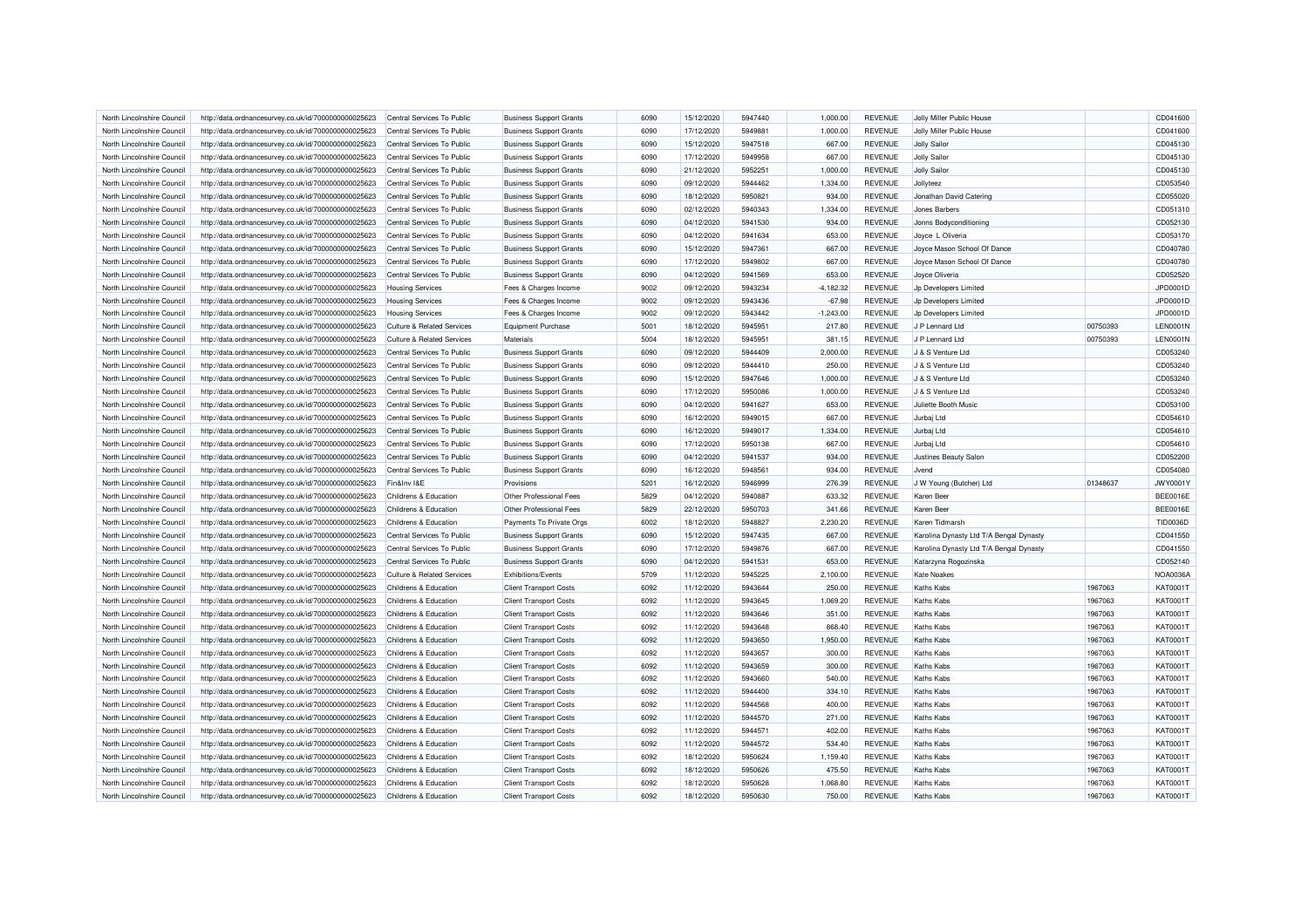| North Lincolnshire Council | http://data.ordnancesurvey.co.uk/id/7000000000025623 | Childrens & Education                     | <b>Client Transport Costs</b>  | 6092 | 18/12/2020 | 5950635 | 340.00    | <b>REVENUE</b> | Kaths Kabs                               | 1967063  | <b>KAT0001T</b> |
|----------------------------|------------------------------------------------------|-------------------------------------------|--------------------------------|------|------------|---------|-----------|----------------|------------------------------------------|----------|-----------------|
| North Lincolnshire Council | http://data.ordnancesurvey.co.uk/id/7000000000025623 | Childrens & Education                     | <b>Client Transport Costs</b>  | 6092 | 18/12/2020 | 5950636 | 780.00    | <b>REVENUE</b> | <b>Kaths Kabs</b>                        | 1967063  | KAT0001T        |
| North Lincolnshire Council | http://data.ordnancesurvey.co.uk/id/7000000000025623 | Childrens & Education                     | <b>Client Transport Costs</b>  | 6092 | 18/12/2020 | 5950639 | 974.40    | <b>REVENUE</b> | Kaths Kabs                               | 1967063  | KAT0001T        |
| North Lincolnshire Council | http://data.ordnancesurvey.co.uk/id/7000000000025623 | Childrens & Education                     | Payments To Private Orgs       | 6002 | 18/12/2020 | 5948777 | 2,905.83  | <b>REVENUE</b> | Katie Holland                            |          | <b>HOL0470L</b> |
| North Lincolnshire Council | http://data.ordnancesurvey.co.uk/id/7000000000025623 | Central Services To Public                | <b>Business Support Grants</b> | 6090 | 16/12/2020 | 5948583 | 653.00    | <b>REVENUE</b> | <b>Katie Tindall Artist</b>              |          | CD054300        |
| North Lincolnshire Council | http://data.ordnancesurvey.co.uk/id/7000000000025623 | Central Services To Public                | <b>Business Support Grants</b> | 6090 | 16/12/2020 | 5948581 | 653.00    | <b>REVENUE</b> | <b>Kats Collectibles</b>                 |          | CD054280        |
| North Lincolnshire Council | http://data.ordnancesurvey.co.uk/id/7000000000025623 | <b>Housing Services</b>                   | Gen Office Exp (Incl Postage)  | 5603 | 09/12/2020 | 5943491 | 450.12    | <b>REVENUE</b> | Kayleigh Garner                          |          | FL000240        |
| North Lincolnshire Council | http://data.ordnancesurvey.co.uk/id/7000000000025623 | Central Services To Public                | <b>Business Support Grants</b> | 6090 | 04/12/2020 | 5941534 | 934.00    | <b>REVENUE</b> | Kayleigh Popplewell Massage Therapy      |          | CD052170        |
| North Lincolnshire Council | http://data.ordnancesurvey.co.uk/id/7000000000025623 | Central Services To Public                | <b>Business Support Grants</b> | 6090 | 15/12/2020 | 5947505 | 1,500.00  | <b>REVENUE</b> | Kheverage I td                           |          | CD044470        |
| North Lincolnshire Council | http://data.ordnancesurvey.co.uk/id/7000000000025623 | Central Services To Public                | <b>Business Support Grants</b> | 6090 | 17/12/2020 | 5949945 | 1,500.00  | <b>REVENUE</b> | Kbeverage Ltd                            |          | CD044470        |
| North Lincolnshire Council | http://data.ordnancesurvey.co.uk/id/7000000000025623 | Central Services To Public                | <b>Business Support Grants</b> | 6090 | 16/12/2020 | 5948951 | 375.00    | <b>REVENUE</b> | Kbeverage Ltd T/A Starbucks (Drive Thru) |          | CD054400        |
| North Lincolnshire Council | http://data.ordnancesurvey.co.uk/id/7000000000025623 | Central Services To Public                | <b>Business Support Grants</b> | 6090 | 16/12/2020 | 5948952 | 1,500.00  | <b>REVENUE</b> | Kbeverage Ltd T/A Starbucks (Drive Thru) |          | CD054400        |
| North Lincolnshire Council | http://data.ordnancesurvey.co.uk/id/7000000000025623 | Central Services To Public                | <b>Business Support Grants</b> | 6090 | 16/12/2020 | 5948953 | 3,000.00  | <b>REVENUE</b> | Kbeverage Ltd T/A Starbucks (Drive Thru) |          | CD054400        |
| North Lincolnshire Council | http://data.ordnancesurvey.co.uk/id/7000000000025623 | Central Services To Public                | <b>Business Support Grants</b> | 6090 | 17/12/2020 | 5950118 | 1,500.00  | <b>REVENUE</b> | Kbeverage Ltd T/A Starbucks (Drive Thru) |          | CD054400        |
| North Lincolnshire Council | http://data.ordnancesurvey.co.uk/id/7000000000025623 | Corporate And Democratic Core             | Clothing, Uniforms & Laundry   | 5301 | 22/12/2020 | 5943161 | 218.00    | <b>REVENUE</b> | Kdg Work Wear Ltd                        | 4630104  | KDG0001G        |
| North Lincolnshire Council | http://data.ordnancesurvey.co.uk/id/7000000000025623 | Central Services To Public                | <b>Business Support Grants</b> | 6090 | 15/12/2020 | 5947385 | 667.00    | <b>REVENUE</b> | Keadby & Althorpe Working Mens           |          | CD041030        |
| North Lincolnshire Council | http://data.ordnancesurvey.co.uk/id/7000000000025623 | Central Services To Public                | <b>Business Support Grants</b> | 6090 | 17/12/2020 | 5949826 | 667.00    | <b>REVENUE</b> | Keadby & Althorpe Working Mens           |          | CD041030        |
| North Lincolnshire Council | http://data.ordnancesurvey.co.uk/id/7000000000025623 | <b>Planning Services</b>                  | Payments To Voluntary Orgs     | 6001 | 16/12/2020 | 5946824 | 1,200.00  | <b>REVENUE</b> | Keadby With Althorpe Parish Council      |          | <b>KEA0023A</b> |
| North Lincolnshire Council |                                                      | Childrens & Education                     |                                | 6002 | 16/12/2020 | 5948126 | 1,753.85  | <b>REVENUE</b> | Keys Build-A Future                      |          | <b>KEY0111Y</b> |
|                            | http://data.ordnancesurvey.co.uk/id/7000000000025623 |                                           | Payments To Private Orgs       | 5799 | 16/12/2020 | 5943611 | 1,170.00  | <b>REVENUE</b> |                                          | 6168252  | <b>KEY0017Y</b> |
| North Lincolnshire Council | http://data.ordnancesurvey.co.uk/id/7000000000025623 | Environmental & Regulatory Svs            | Other Supplies & Services      |      |            |         |           |                | Key Security (Uk) Ltd                    |          | <b>KEY0017Y</b> |
| North Lincolnshire Council | http://data.ordnancesurvey.co.uk/id/7000000000025623 | Environmental & Regulatory Svs            | Other Supplies & Services      | 5799 | 16/12/2020 | 5943612 | 1,224.00  | <b>REVENUE</b> | Key Security (Uk) Ltd                    | 6168252  |                 |
| North Lincolnshire Council | http://data.ordnancesurvey.co.uk/id/7000000000025623 | Environmental & Regulatory Svs            | Other Supplies & Services      | 5799 | 16/12/2020 | 5943613 | 1,215.00  | <b>REVENUE</b> | Key Security (Uk) Ltd                    | 6168252  | <b>KEY0017Y</b> |
| North Lincolnshire Council | http://data.ordnancesurvey.co.uk/id/7000000000025623 | Environmental & Regulatory Svs            | Other Supplies & Services      | 5799 | 16/12/2020 | 5943614 | 1.278.00  | <b>REVENUE</b> | Key Security (Uk) Ltd                    | 6168252  | <b>KEY0017Y</b> |
| North Lincolnshire Council | http://data.ordnancesurvey.co.uk/id/7000000000025623 | <b>Environmental &amp; Regulatory Svs</b> | Other Supplies & Services      | 5799 | 16/12/2020 | 5943615 | 513.00    | <b>REVENUE</b> | Key Security (Uk) Ltd                    | 6168252  | <b>KEY0017Y</b> |
| North Lincolnshire Council | http://data.ordnancesurvey.co.uk/id/7000000000025623 | Environmental & Regulatory Svs            | Other Supplies & Services      | 5799 | 16/12/2020 | 5943616 | 882.00    | <b>REVENUE</b> | Key Security (Uk) Ltd                    | 6168252  | <b>KEY0017Y</b> |
| North Lincolnshire Council | http://data.ordnancesurvey.co.uk/id/7000000000025623 | <b>Environmental &amp; Regulatory Svs</b> | Other Supplies & Services      | 5799 | 16/12/2020 | 5943618 | 963.00    | <b>REVENUE</b> | Key Security (Uk) Ltd                    | 6168252  | <b>KEY0017Y</b> |
| North Lincolnshire Council | http://data.ordnancesurvey.co.uk/id/7000000000025623 | Environmental & Regulatory Svs            | Other Supplies & Services      | 5799 | 16/12/2020 | 5943619 | 310.00    | <b>REVENUE</b> | Key Security (Uk) Ltd                    | 6168252  | <b>KEY0017Y</b> |
| North Lincolnshire Council | http://data.ordnancesurvey.co.uk/id/7000000000025623 | Environmental & Regulatory Svs            | Other Supplies & Services      | 5799 | 16/12/2020 | 5943627 | 2,154.75  | <b>REVENUE</b> | Key Security (Uk) Ltd                    | 6168252  | <b>KEY0017Y</b> |
| North Lincolnshire Council | http://data.ordnancesurvey.co.uk/id/7000000000025623 | Highways & Transport                      | Other Professional Fees        | 5829 | 16/12/2020 | 5946691 | 600.00    | <b>REVENUE</b> | Key Security (Uk) Ltd                    | 6168252  | <b>KEY0017Y</b> |
| North Lincolnshire Council | http://data.ordnancesurvey.co.uk/id/7000000000025623 | Childrens & Education                     | Payments To Private Orgs       | 6002 | 02/12/2020 | 5939847 | 784.20    | REVENUE        | Keys Pce Ltd                             | 10660100 | <b>KEY0164Y</b> |
| North Lincolnshire Council | http://data.ordnancesurvey.co.uk/id/7000000000025623 | Childrens & Education                     | Payments To Private Orgs       | 6002 | 09/12/2020 | 5943525 | 70,180.00 | <b>REVENUE</b> | Keys Pce Ltd                             | 10660100 | <b>KEY0164Y</b> |
| North Lincolnshire Council | http://data.ordnancesurvey.co.uk/id/7000000000025623 | Childrens & Education                     | Payments To Private Orgs       | 6002 | 09/12/2020 | 5943530 | 13,359.00 | <b>REVENUE</b> | Keys Pce Ltd                             | 10660100 | <b>KEY0164Y</b> |
| North Lincolnshire Council | http://data.ordnancesurvey.co.uk/id/7000000000025623 | Childrens & Education                     | Payments To Private Orgs       | 6002 | 09/12/2020 | 5943531 | 1,936.00  | <b>REVENUE</b> | Keys Pce Ltd                             | 10660100 | <b>KEY0164Y</b> |
| North Lincolnshire Council | http://data.ordnancesurvey.co.uk/id/7000000000025623 | Childrens & Education                     | Payments To Private Orgs       | 6002 | 09/12/2020 | 5943534 | 13,359.00 | <b>REVENUE</b> | Keys Pce Ltd                             | 10660100 | <b>KEY0164Y</b> |
| North Lincolnshire Council | http://data.ordnancesurvey.co.uk/id/7000000000025623 | Childrens & Education                     | Payments To Private Orgs       | 6002 | 09/12/2020 | 5943548 | 10,650.00 | <b>REVENUE</b> | Keys Pce Ltd                             | 10660100 | <b>KEY0164Y</b> |
| North Lincolnshire Council | http://data.ordnancesurvey.co.uk/id/7000000000025623 | Childrens & Education                     | Payments To Private Orgs       | 6002 | 16/12/2020 | 5948125 | 6,222.00  | <b>REVENUE</b> | Keys Pce Ltd                             | 10660100 | <b>KEY0164Y</b> |
| North Lincolnshire Council | http://data.ordnancesurvey.co.uk/id/7000000000025623 | Central Services To Public                | <b>Business Support Grants</b> | 6090 | 15/12/2020 | 5947543 | 667.00    | <b>REVENUE</b> | K&H Food Limited                         |          | CD045380        |
| North Lincolnshire Council | http://data.ordnancesurvey.co.uk/id/7000000000025623 | Central Services To Public                | <b>Business Support Grants</b> | 6090 | 17/12/2020 | 5949983 | 667.00    | <b>REVENUE</b> | <b>K&amp;H Food Limited</b>              |          | CD045380        |
| North Lincolnshire Council | http://data.ordnancesurvey.co.uk/id/7000000000025623 | Central Services To Public                | <b>Business Support Grants</b> | 6090 | 15/12/2020 | 5947396 | 667.00    | <b>REVENUE</b> | Khyber Restaurant                        |          | CD041140        |
| North Lincolnshire Council | http://data.ordnancesurvey.co.uk/id/7000000000025623 | Central Services To Public                | <b>Business Support Grants</b> | 6090 | 17/12/2020 | 5949837 | 667.00    | <b>REVENUE</b> | Khyber Restaurant                        |          | CD041140        |
| North Lincolnshire Council | http://data.ordnancesurvey.co.uk/id/7000000000025623 | Childrens & Education                     | Payments To Private Orgs       | 6002 | 18/12/2020 | 5948782 | 4,213.35  | <b>REVENUE</b> | Kidz Club                                |          | KID0044D        |
| North Lincolnshire Council | http://data.ordnancesurvey.co.uk/id/7000000000025623 | Central Services To Public                | <b>Business Support Grants</b> | 6090 | 04/12/2020 | 5941543 | 934.00    | <b>REVENUE</b> | Kierran Boyd                             |          | CD052260        |
| North Lincolnshire Council | http://data.ordnancesurvey.co.uk/id/7000000000025623 | Central Services To Public                | <b>Business Support Grants</b> | 6090 | 15/12/2020 | 5947415 | 1,000.00  | <b>REVENUE</b> | Kimberley Performing Arts Centre         |          | CD041350        |
| North Lincolnshire Council | http://data.ordnancesurvey.co.uk/id/7000000000025623 | Central Services To Public                | <b>Business Support Grants</b> | 6090 | 17/12/2020 | 5949856 | 1,000.00  | <b>REVENUE</b> | Kimberley Performing Arts Centre         |          | CD041350        |
| North Lincolnshire Council | http://data.ordnancesurvey.co.uk/id/7000000000025623 | Corporate And Democratic Core             | <b>Legal Fees</b>              | 5823 | 06/01/2021 | 5949634 | 750.00    | <b>REVENUE</b> | <b>Kings Chambers</b>                    |          | KIN0321N        |
| North Lincolnshire Council | http://data.ordnancesurvey.co.uk/id/7000000000025623 | <b>Childrens &amp; Education</b>          | Payments To Private Orgs       | 6002 | 18/12/2020 | 5948783 | 24,876.99 | <b>REVENUE</b> | Kingsway Consulting Ltd                  | 02808435 | <b>KIN0105N</b> |
| North Lincolnshire Council | http://data.ordnancesurvey.co.uk/id/7000000000025623 | Central Services To Public                | <b>Business Support Grants</b> | 6090 | 15/12/2020 | 5947339 | 667.00    | <b>REVENUE</b> | King William Iv                          |          | CD040550        |
| North Lincolnshire Council | http://data.ordnancesurvey.co.uk/id/7000000000025623 | Central Services To Public                | <b>Business Support Grants</b> | 6090 | 17/12/2020 | 5949780 | 667.00    | <b>REVENUE</b> | King William Iv                          |          | CD040550        |
| North Lincolnshire Council | http://data.ordnancesurvey.co.uk/id/7000000000025623 | Central Services To Public                | <b>Business Support Grants</b> | 6090 | 22/12/2020 | 5953206 | 1,000.00  | <b>REVENUE</b> | King William Iv                          |          | CD040550        |
| North Lincolnshire Council | http://data.ordnancesurvey.co.uk/id/7000000000025623 | Central Services To Public                | <b>Business Support Grants</b> | 6090 | 09/12/2020 | 5944469 | 1,334.00  | <b>REVENUE</b> | Kitchen & Bedroom Creations              |          | CD053610        |
| North Lincolnshire Council | http://data.ordnancesurvey.co.uk/id/7000000000025623 | Central Services To Public                | <b>Business Support Grants</b> | 6090 | 04/12/2020 | 5941606 | 653.00    | <b>REVENUE</b> | K Juj Rental                             |          | CD052890        |
| North Lincolnshire Council | http://data.ordnancesurvey.co.uk/id/7000000000025623 | Central Services To Public                | <b>Business Support Grants</b> | 6090 | 15/12/2020 | 5947464 | 467.00    | <b>REVENUE</b> | Klassics                                 |          | CD041860        |
| North Lincolnshire Council | http://data.ordnancesurvey.co.uk/id/7000000000025623 | Central Services To Public                | <b>Business Support Grants</b> | 6090 | 17/12/2020 | 5949905 | 467.00    | <b>REVENUE</b> | Klassics                                 |          | CD041860        |
|                            |                                                      |                                           |                                |      |            |         |           |                |                                          |          |                 |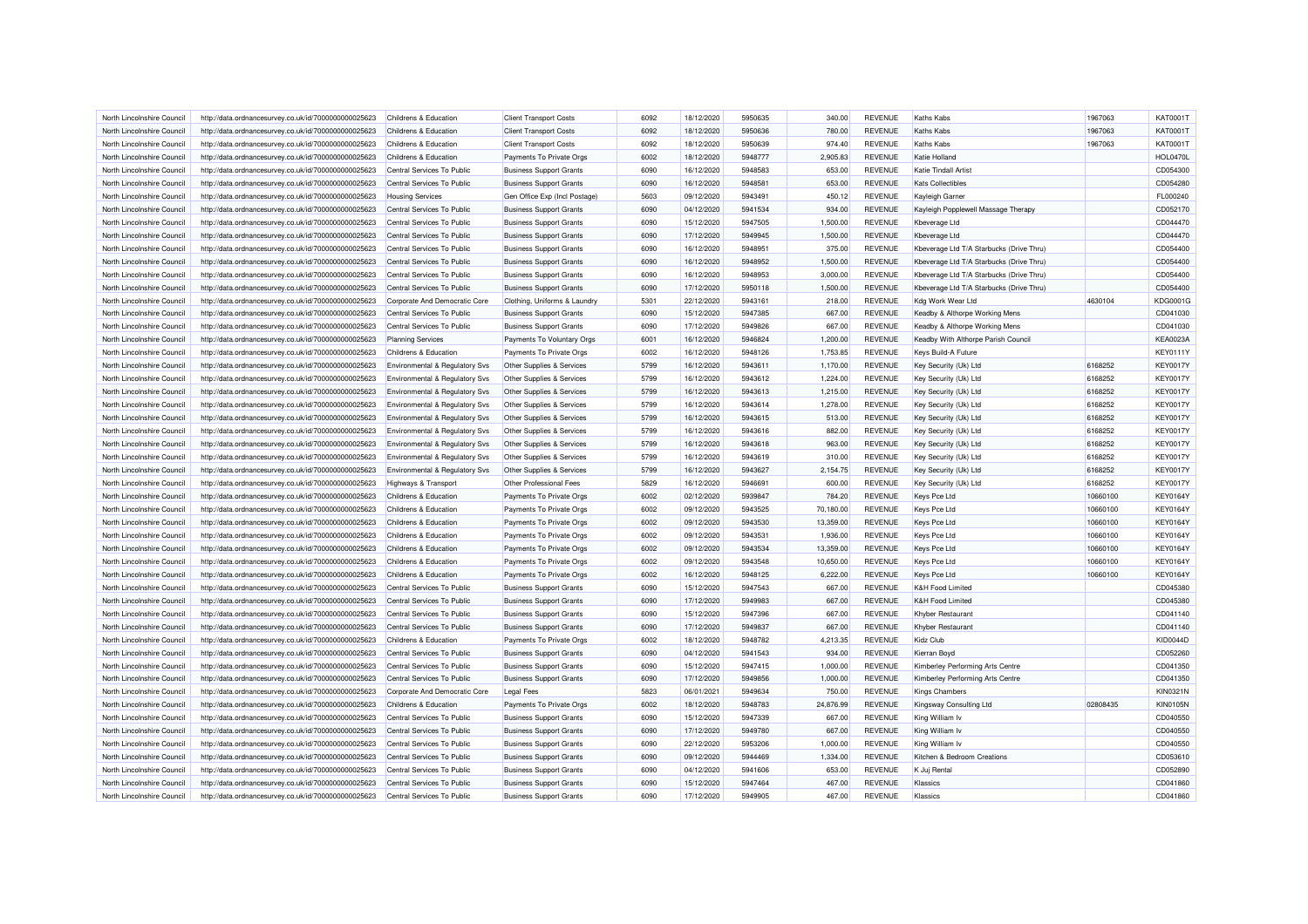| North Lincolnshire Council                               | http://data.ordnancesurvey.co.uk/id/7000000000025623 | Central Services To Public                                   | <b>Business Support Grants</b> | 6090         | 15/12/2020               | 5947305            | 667.00           | <b>REVENUE</b> | Klumpe Ltd                              |          | CD040210                    |
|----------------------------------------------------------|------------------------------------------------------|--------------------------------------------------------------|--------------------------------|--------------|--------------------------|--------------------|------------------|----------------|-----------------------------------------|----------|-----------------------------|
| North Lincolnshire Council                               | http://data.ordnancesurvey.co.uk/id/7000000000025623 | Central Services To Public                                   | <b>Business Support Grants</b> | 6090         | 17/12/2020               | 5949746            | 667.00           | <b>REVENUE</b> | Klumpe Ltd                              |          | CD040210                    |
| North Lincolnshire Council                               | http://data.ordnancesurvey.co.uk/id/7000000000025623 | Central Services To Public                                   | <b>Business Support Grants</b> | 6090         | 04/12/2020               | 5941567            | 934.00           | <b>REVENUE</b> | Know Media Ltd                          |          | CD052500                    |
| North Lincolnshire Council                               | http://data.ordnancesurvey.co.uk/id/7000000000025623 | Central Services To Public                                   | <b>Business Support Grants</b> | 6090         | 15/12/2020               | 5947590            | 1,000.00         | <b>REVENUE</b> | Ko Ko Tree Ltd                          |          | CD049890                    |
| North Lincolnshire Council                               | http://data.ordnancesurvey.co.uk/id/7000000000025623 | Central Services To Public                                   | <b>Business Support Grants</b> | 6090         | 17/12/2020               | 5950030            | 1,000.00         | <b>REVENUE</b> | Ko Ko Tree Ltd                          |          | CD049890                    |
| North Lincolnshire Council                               | http://data.ordnancesurvey.co.uk/id/7000000000025623 | Central Services To Public                                   | <b>Business Support Grants</b> | 6090         | 15/12/2020               | 5947399            | 667.00           | <b>REVENUE</b> | Koku-Ryu Martial Arts                   |          | CD041170                    |
| North Lincolnshire Council                               | http://data.ordnancesurvey.co.uk/id/7000000000025623 | Central Services To Public                                   | <b>Business Support Grants</b> | 6090         | 17/12/2020               | 5949840            | 667.00           | <b>REVENUE</b> | Koku-Ryu Martial Arts                   |          | CD041170                    |
| North Lincolnshire Council                               | http://data.ordnancesurvey.co.uk/id/7000000000025623 | <b>Culture &amp; Related Services</b>                        | Other Supplies & Services      | 5799         | 18/12/2020               | 5944393            | 9,522.00         | <b>REVENUE</b> | Kompan Ltd                              |          | <b>KOM0003M</b>             |
| North Lincolnshire Council                               | http://data.ordnancesurvey.co.uk/id/7000000000025623 | Central Services To Public                                   | <b>Business Support Grants</b> | 6090         | 15/12/2020               | 5947342            | 467.00           | <b>REVENUE</b> | Korc Sport Ltd - Kirton Off Road Centre |          | CD040590                    |
| North Lincolnshire Council                               | http://data.ordnancesurvey.co.uk/id/7000000000025623 | Central Services To Public                                   | <b>Business Support Grants</b> | 6090         | 17/12/2020               | 5949783            | 467.00           | <b>REVENUE</b> | Korc Sport Ltd - Kirton Off Road Centre |          | CD040590                    |
| North Lincolnshire Council                               | http://data.ordnancesurvey.co.uk/id/7000000000025623 | Central Services To Public                                   | <b>Business Support Grants</b> | 6090         | 15/12/2020               | 5947579            | 667.00           | <b>REVENUE</b> | Kriss Resturrant                        |          | CD049780                    |
| North Lincolnshire Council                               | http://data.ordnancesurvey.co.uk/id/7000000000025623 | Central Services To Public                                   | <b>Business Support Grants</b> | 6090         | 17/12/2020               | 5950019            | 667.00           | <b>REVENUE</b> | <b>Kriss Resturrant</b>                 |          | CD049780                    |
| North Lincolnshire Council                               | http://data.ordnancesurvey.co.uk/id/7000000000025623 | Highways & Transport                                         | Other Supplies & Services      | 5799         | 09/12/2020               | 5933637            | 264.00           | <b>REVENUE</b> | K W Wilson & Sons Ltd                   | 6237791  | <b>WIL0178I</b>             |
| North Lincolnshire Council                               | http://data.ordnancesurvey.co.uk/id/7000000000025623 | Highways & Transport                                         | Other Supplies & Services      | 5799         | 11/12/2020               | 5939272            | 511.20           | <b>REVENUE</b> | K W Wilson & Sons Ltd                   | 6237791  | <b>WIL0178L</b>             |
| North Lincolnshire Council                               | http://data.ordnancesurvey.co.uk/id/7000000000025623 | Central Services To Public                                   | <b>Business Support Grants</b> | 6090         | 15/12/2020               | 5947436            | 667.00           | <b>REVENUE</b> | Ladha Enterprises Ltd                   |          | CD041560                    |
| North Lincolnshire Council                               | http://data.ordnancesurvey.co.uk/id/7000000000025623 | Central Services To Public                                   | <b>Business Support Grants</b> | 6090         | 17/12/2020               | 5949877            | 667.00           | <b>REVENUE</b> | Ladha Enterprises Ltd                   |          | CD041560                    |
| North Lincolnshire Council                               | http://data.ordnancesurvey.co.uk/id/7000000000025623 | Central Services To Public                                   | <b>Business Support Grants</b> | 6090         | 16/12/2020               | 5949037            | 1,334.00         | <b>REVENUE</b> | La Familia                              |          | CD054800                    |
| North Lincolnshire Council                               | http://data.ordnancesurvey.co.uk/id/7000000000025623 | Central Services To Public                                   | <b>Business Support Grants</b> | 6090         | 15/12/2020               | 5947592            | 667.00           | <b>REVENUE</b> | Larchwood Hotel                         |          | CD049920                    |
| North Lincolnshire Council                               | http://data.ordnancesurvey.co.uk/id/7000000000025623 | Central Services To Public                                   | <b>Business Support Grants</b> | 6090         | 17/12/2020               | 5950032            | 667.00           | <b>REVENUE</b> | Larchwood Hotel                         |          | CD049920                    |
| North Lincolnshire Council                               | http://data.ordnancesurvey.co.uk/id/7000000000025623 | Central Services To Public                                   | <b>Business Support Grants</b> | 6090         | 15/12/2020               | 5947307            | 667.00           | <b>REVENUE</b> | Larkrise Farm Enterprises Limited       |          | CD040230                    |
| North Lincolnshire Council                               | http://data.ordnancesurvey.co.uk/id/7000000000025623 | Central Services To Public                                   | <b>Business Support Grants</b> | 6090         | 17/12/2020               | 5949748            | 667.00           | <b>REVENUE</b> | Larkrise Farm Enterprises Limited       |          | CD040230                    |
|                                                          |                                                      |                                                              |                                | 6002         |                          |                    |                  | <b>REVENUE</b> | Las Metals                              |          |                             |
| North Lincolnshire Council<br>North Lincolnshire Council | http://data.ordnancesurvey.co.uk/id/7000000000025623 | Environmental & Regulatory Svs<br>Central Services To Public | Payments To Private Orgs       | 6090         | 11/12/2020<br>15/12/2020 | 5943658<br>5947603 | 672.00<br>667.00 | <b>REVENUE</b> |                                         |          | <b>LAS0020S</b><br>CD050060 |
|                                                          | http://data.ordnancesurvey.co.uk/id/7000000000025623 |                                                              | <b>Business Support Grants</b> |              |                          |                    |                  |                | Lasun Fine Dining                       |          |                             |
| North Lincolnshire Council                               | http://data.ordnancesurvey.co.uk/id/7000000000025623 | Central Services To Public                                   | <b>Business Support Grants</b> | 6090<br>6090 | 17/12/2020               | 5950043<br>5948576 | 667.00           | <b>REVENUE</b> | Lasun Fine Dining                       |          | CD050060                    |
| North Lincolnshire Council                               | http://data.ordnancesurvey.co.uk/id/7000000000025623 | Central Services To Public                                   | <b>Business Support Grants</b> |              | 16/12/2020               |                    | 934.00           | <b>REVENUE</b> | <b>Laura Bratton</b>                    |          | CD054230                    |
| North Lincolnshire Council                               | http://data.ordnancesurvey.co.uk/id/7000000000025623 | Central Services To Public                                   | <b>Business Support Grants</b> | 6090         | 04/12/2020               | 5941511            | 934.00           | <b>REVENUE</b> | Lauren Billings                         |          | CD051940                    |
| North Lincolnshire Council                               | http://data.ordnancesurvey.co.uk/id/7000000000025623 | Central Services To Public                                   | <b>Business Support Grants</b> | 6090         | 04/12/2020               | 5941484            | 934.00           | <b>REVENUE</b> | Lauren Kane                             |          | CD051670                    |
| North Lincolnshire Council                               | http://data.ordnancesurvey.co.uk/id/7000000000025623 | Childrens & Education                                        | Payments To Private Orgs       | 6002         | 18/12/2020               | 5948786            | 1,115.10         | <b>REVENUE</b> | Laurens Little Learners                 |          | <b>LAU0005U</b>             |
| North Lincolnshire Council                               | http://data.ordnancesurvey.co.uk/id/7000000000025623 | Central Services To Public                                   | <b>Business Support Grants</b> | 6090         | 04/12/2020               | 5941455            | 934.00           | <b>REVENUE</b> | <b>Ldc Driving School</b>               |          | CD051380                    |
| North Lincolnshire Council                               | http://data.ordnancesurvey.co.uk/id/7000000000025623 | <b>Culture &amp; Related Services</b>                        | Other Supplies & Services      | 5799         | 04/12/2020               | 5940690            | 1,833.33         | <b>REVENUE</b> | Ld Golf Ltd                             | 10458739 | LDG0120G                    |
| North Lincolnshire Council                               | http://data.ordnancesurvey.co.uk/id/7000000000025623 | Central Services To Public                                   | <b>Business Support Grants</b> | 6090         | 04/12/2020               | 5941481            | 934.00           | <b>REVENUE</b> | <b>Leanne Fitness</b>                   |          | CD051640                    |
| North Lincolnshire Council                               | http://data.ordnancesurvey.co.uk/id/7000000000025623 | Childrens & Education                                        | Payments To Private Orgs       | 6002         | 18/12/2020               | 5948832            | 1,827.90         | <b>REVENUE</b> | Leanne Webster                          |          | <b>WEB0058E</b>             |
| North Lincolnshire Council                               | http://data.ordnancesurvey.co.uk/id/7000000000025623 | Childrens & Education                                        | Payments To Private Orgs       | 6002         | 18/12/2020               | 5948856            | 475.20           | <b>REVENUE</b> | Leap Ahead Childcare (Nlincs) Ltd       |          | <b>LEA0299A</b>             |
| North Lincolnshire Council                               | http://data.ordnancesurvey.co.uk/id/7000000000025623 | Childrens & Education                                        | Payments To Private Orgs       | 6002         | 06/01/2021               | 5948788            | 11.278.17        | <b>REVENUE</b> | Leap Ahead Childcare (Nlincs) Ltd       |          | LEA0299/                    |
| North Lincolnshire Council                               | http://data.ordnancesurvey.co.uk/id/7000000000025623 | Childrens & Education                                        | Payments To Private Orgs       | 6002         | 16/12/2020               | 5945483            | 5,967.78         | <b>REVENUE</b> | <b>Leeds City Council</b>               |          | <b>LEE0066E</b>             |
| North Lincolnshire Council                               | http://data.ordnancesurvey.co.uk/id/7000000000025623 | <b>Culture &amp; Related Services</b>                        | Exhibitions/Events             | 5709         | 04/12/2020               | 5940883            | 1,015.77         | <b>REVENUE</b> | Lego Company Ltd                        |          | LEG0010G                    |
| North Lincolnshire Council                               | http://data.ordnancesurvey.co.uk/id/7000000000025623 | Central Services To Public                                   | <b>Business Support Grants</b> | 6090         | 02/12/2020               | 5940271            | 3,000.00         | <b>REVENUE</b> | Leisure Park Management Ltd             |          | CD050740                    |
| North Lincolnshire Council                               | http://data.ordnancesurvey.co.uk/id/7000000000025623 | Central Services To Public                                   | <b>Business Support Grants</b> | 6090         | 02/12/2020               | 5940272            | 375.00           | <b>REVENUE</b> | Leisure Park Management Ltd             |          | CD050740                    |
| North Lincolnshire Council                               | http://data.ordnancesurvey.co.uk/id/7000000000025623 | Central Services To Public                                   | <b>Business Support Grants</b> | 6090         | 15/12/2020               | 5947625            | 1,500.00         | <b>REVENUE</b> | Leisure Park Management Ltd             |          | CD050740                    |
| North Lincolnshire Council                               | http://data.ordnancesurvey.co.uk/id/7000000000025623 | Central Services To Public                                   | <b>Business Support Grants</b> | 6090         | 17/12/2020               | 5950065            | 1,500.00         | <b>REVENUE</b> | Leisure Park Management Ltd             |          | CD050740                    |
| North Lincolnshire Council                               | http://data.ordnancesurvey.co.uk/id/7000000000025623 | Childrens & Education                                        | Payments To Private Orgs       | 6002         | 18/12/2020               | 5948749            | 669.06           | <b>REVENUE</b> | Lesley Campbell                         |          | CAM0130M                    |
| North Lincolnshire Council                               | http://data.ordnancesurvey.co.uk/id/7000000000025623 | Central Services To Public                                   | <b>Business Support Grants</b> | 6090         | 04/12/2020               | 5941499            | 934.00           | <b>REVENUE</b> | Leslie Oxley                            |          | CD051820                    |
| North Lincolnshire Council                               | http://data.ordnancesurvey.co.uk/id/7000000000025623 | <b>Culture &amp; Related Services</b>                        | Other Professional Fees        | 5829         | 18/12/2020               | 5946012            | 289.53           | <b>REVENUE</b> | Les Mills Fitness Uk Ltd                | 07880229 | MIL0298L                    |
| North Lincolnshire Council                               | http://data.ordnancesurvey.co.uk/id/7000000000025623 | <b>Culture &amp; Related Services</b>                        | Other Professional Fees        | 5829         | 18/12/2020               | 5946014            | 402.47           | <b>REVENUE</b> | Les Mills Fitness Uk Ltd                | 07880229 | MIL0298L                    |
| North Lincolnshire Council                               | http://data.ordnancesurvey.co.uk/id/7000000000025623 | <b>Culture &amp; Related Services</b>                        | Other Professional Fees        | 5829         | 22/12/2020               | 5950904            | 254.57           | <b>REVENUE</b> | Les Mills Fitness Uk Ltd                | 07880229 | MIL0298L                    |
| North Lincolnshire Council                               | http://data.ordnancesurvey.co.uk/id/7000000000025623 | Childrens & Education                                        | Other Professional Fees        | 5829         | 09/12/2020               | 5943575            | 1,140.00         | <b>REVENUE</b> | Liam Fletcher                           |          | <b>FLE0167E</b>             |
| North Lincolnshire Council                               | http://data.ordnancesurvey.co.uk/id/7000000000025623 | Childrens & Education                                        | Other Professional Fees        | 5829         | 22/12/2020               | 5950700            | 1,502.00         | REVENUE        | Liam Fletcher                           |          | <b>FLE0167E</b>             |
| North Lincolnshire Council                               | http://data.ordnancesurvey.co.uk/id/7000000000025623 | Central Services To Public                                   | <b>Business Support Grants</b> | 6090         | 04/12/2020               | 5941504            | 934.00           | <b>REVENUE</b> | Life And Soul Goals                     |          | CD051870                    |
| North Lincolnshire Council                               | http://data.ordnancesurvey.co.uk/id/7000000000025623 | Central Services To Public                                   | <b>Business Support Grants</b> | 6090         | 15/12/2020               | 5947502            | 467.00           | <b>REVENUE</b> | Lincoln Gardens Community Association   |          | CD043840                    |
| North Lincolnshire Council                               | http://data.ordnancesurvey.co.uk/id/7000000000025623 | Central Services To Public                                   | <b>Business Support Grants</b> | 6090         | 17/12/2020               | 5949942            | 467.00           | <b>REVENUE</b> | Lincoln Gardens Community Association   |          | CD043840                    |
| North Lincolnshire Council                               | http://data.ordnancesurvey.co.uk/id/7000000000025623 | <b>Childrens &amp; Education</b>                             | Payments To Private Orgs       | 6002         | 18/12/2020               | 5948789            | 16,009.60        | <b>REVENUE</b> | Lincoln Gardens Pre Schoo               |          | <b>LIN0248N</b>             |
| North Lincolnshire Council                               | http://data.ordnancesurvey.co.uk/id/7000000000025623 | <b>Planning Services</b>                                     | Provisions                     | 5201         | 23/12/2020               | 5953266            | 13,620.00        | <b>REVENUE</b> | Lincolnshire Co-Operative Limited       |          | <b>LIN0199N</b>             |
| North Lincolnshire Council                               | http://data.ordnancesurvey.co.uk/id/7000000000025623 | Central Services To Public                                   | <b>Business Support Grants</b> | 6090         | 02/12/2020               | 5940302            | 1,334.00         | <b>REVENUE</b> | Lincolnshire Office Solutions Ltd       |          | CD050900                    |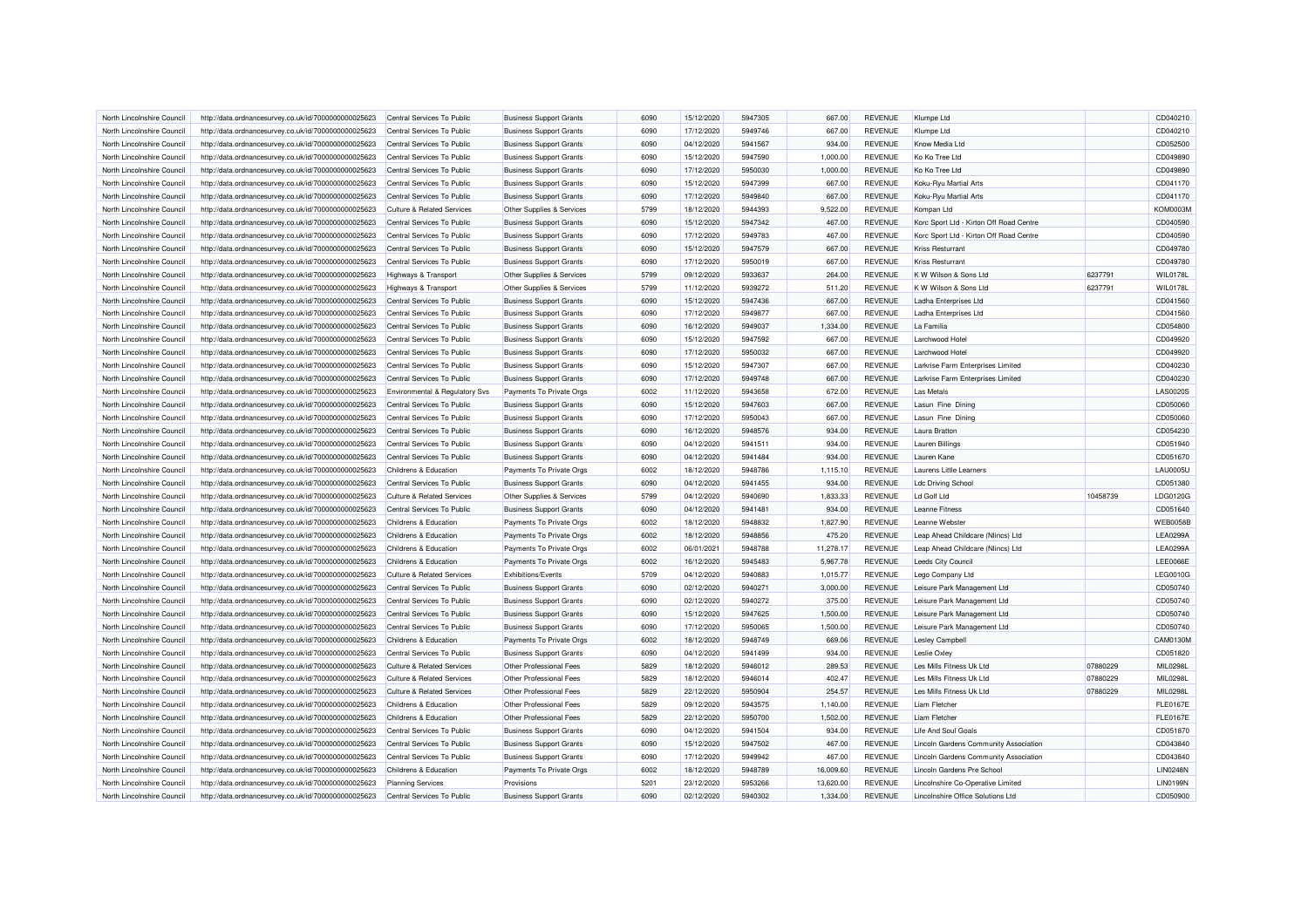| North Lincolnshire Council | http://data.ordnancesurvey.co.uk/id/7000000000025623                                                         | Central Services To Public            | <b>Business Support Grants</b> | 6090 | 16/12/2020 | 5948970 | 2,000.00  | <b>REVENUE</b> | Lincolnshire Organics T/A The Pink Pig Farm |          | CD054460        |
|----------------------------|--------------------------------------------------------------------------------------------------------------|---------------------------------------|--------------------------------|------|------------|---------|-----------|----------------|---------------------------------------------|----------|-----------------|
| North Lincolnshire Council | http://data.ordnancesurvey.co.uk/id/7000000000025623                                                         | Central Services To Public            | <b>Business Support Grants</b> | 6090 | 16/12/2020 | 5948971 | 1,000.00  | <b>REVENUE</b> | Lincolnshire Organics T/A The Pink Pig Farm |          | CD054460        |
| North Lincolnshire Council | http://data.ordnancesurvey.co.uk/id/7000000000025623                                                         | Central Services To Public            | <b>Business Support Grants</b> | 6090 | 16/12/2020 | 5948972 | 250.00    | <b>REVENUE</b> | Lincolnshire Organics T/A The Pink Pig Farm |          | CD054460        |
| North Lincolnshire Council | http://data.ordnancesurvey.co.uk/id/7000000000025623                                                         | Central Services To Public            | <b>Business Support Grants</b> | 6090 | 17/12/2020 | 5950123 | 1,000.00  | <b>REVENUE</b> | Lincolnshire Organics T/A The Pink Pig Farm |          | CD054460        |
| North Lincolnshire Council | http://data.ordnancesurvey.co.uk/id/7000000000025623                                                         | Central Services To Public            | <b>Business Support Grants</b> | 6090 | 16/12/2020 | 5948558 | 934.00    | <b>REVENUE</b> | <b>Lincs Fashions</b>                       |          | CD054050        |
| North Lincolnshire Council | http://data.ordnancesurvey.co.uk/id/7000000000025623                                                         | Central Services To Public            | <b>Business Support Grants</b> | 6090 | 04/12/2020 | 5941505 | 934.00    | <b>REVENUE</b> | <b>Linda'S Driving School</b>               |          | CD051880        |
| North Lincolnshire Council | http://data.ordnancesurvey.co.uk/id/7000000000025623                                                         | <b>Childrens &amp; Education</b>      | Payments To Private Orgs       | 6002 | 18/12/2020 | 5948837 | 5,730.75  | <b>REVENUE</b> | Linda Wood T/As Tiddly Peeps                |          | WOO0052O        |
| North Lincolnshire Council | http://data.ordnancesurvey.co.uk/id/7000000000025623                                                         | Childrens & Education                 | Payments To Private Orgs       | 6002 | 18/12/2020 | 5948868 | 1,778.44  | <b>REVENUE</b> | Linda Wood T/As Tiddly Peeps                |          | WOO0052O        |
| North Lincolnshire Council | http://data.ordnancesurvey.co.uk/id/7000000000025623                                                         | Central Services To Public            | <b>Business Support Grants</b> | 6090 | 15/12/2020 | 5947581 | 1,000.00  | <b>REVENUE</b> | Lindholme Lakes Country Park Limited        |          | CD049800        |
| North Lincolnshire Council | http://data.ordnancesurvey.co.uk/id/7000000000025623                                                         | Central Services To Public            | <b>Business Support Grants</b> | 6090 | 17/12/2020 | 5950021 | 1,000.00  | <b>REVENUE</b> | Lindholme Lakes Country Park Limited        |          | CD049800        |
| North Lincolnshire Council | http://data.ordnancesurvey.co.uk/id/7000000000025623                                                         | Central Services To Public            | <b>Business Support Grants</b> | 6090 | 04/12/2020 | 5941623 | 934.00    | <b>REVENUE</b> | <b>Lindsay Irvin</b>                        |          | CD053060        |
| North Lincolnshire Council | http://data.ordnancesurvey.co.uk/id/7000000000025623                                                         | Central Services To Public            | <b>Business Support Grants</b> | 6090 | 15/12/2020 | 5947557 | 1,500.00  | <b>REVENUE</b> | Lindseys Meet & Eat                         |          | CD045890        |
| North Lincolnshire Council | http://data.ordnancesurvey.co.uk/id/7000000000025623                                                         | Central Services To Public            | <b>Business Support Grants</b> | 6090 | 17/12/2020 | 5949997 | 1,500.00  | <b>REVENUE</b> | Lindseys Meet & Eat                         |          | CD045890        |
| North Lincolnshire Council | http://data.ordnancesurvey.co.uk/id/7000000000025623                                                         | Childrens & Education                 | Other Supplies & Services      | 5799 | 06/01/2021 | 5947129 | 3,448.80  | <b>REVENUE</b> | Link Maker Systems Ltd                      | 8472919  | <b>LIN0601N</b> |
| North Lincolnshire Council | http://data.ordnancesurvey.co.uk/id/7000000000025623                                                         | <b>Culture &amp; Related Services</b> | <b>Exhibitions/Events</b>      | 5709 | 06/01/2021 | 5950603 | 235.04    | <b>REVENUE</b> | Lion Picture Framing Supplies Ltd           |          | LIO0006O        |
| North Lincolnshire Council | http://data.ordnancesurvey.co.uk/id/7000000000025623                                                         | Central Services To Public            | <b>Business Support Grants</b> | 6090 | 09/12/2020 | 5944482 | 1,334.00  | <b>REVENUE</b> | <b>Liquid Mist</b>                          |          | CD053740        |
| North Lincolnshire Council | http://data.ordnancesurvey.co.uk/id/7000000000025623                                                         | Childrens & Education                 | Payments To Voluntary Orgs     | 6001 | 18/12/2020 | 5948791 | 30,051.38 | <b>REVENUE</b> | Little Acorns Pre-School                    |          | LIT0009T        |
| North Lincolnshire Council | http://data.ordnancesurvey.co.uk/id/7000000000025623                                                         | Childrens & Education                 | Payments To Voluntary Orgs     | 6001 | 18/12/2020 | 5948857 | 6,531.69  | <b>REVENUE</b> | Little Acorns Pre-School                    |          | LIT0009T        |
| North Lincolnshire Council | http://data.ordnancesurvey.co.uk/id/7000000000025623                                                         | Childrens & Education                 | Payments To Private Orgs       | 6002 | 18/12/2020 | 5948798 | 7,065.90  | <b>REVENUE</b> | Little Angels Pre-School                    |          | LIT0045T        |
| North Lincolnshire Council | http://data.ordnancesurvey.co.uk/id/7000000000025623                                                         | Childrens & Education                 | Payments To Private Orgs       | 6002 | 18/12/2020 | 5948787 | 15,524.91 | <b>REVENUE</b> | <b>Little Cygnets Nursery</b>               |          | LCN0002N        |
| North Lincolnshire Council | http://data.ordnancesurvey.co.uk/id/7000000000025623                                                         | Childrens & Education                 | Gas                            | 3101 | 04/12/2020 | 5940745 | 198.66    | <b>REVENUE</b> | <b>Little Goslings Day Nursery</b>          |          | <b>LIT0082T</b> |
| North Lincolnshire Council |                                                                                                              | Childrens & Education                 | Water (Meter/Rate) & Sewerage  | 3221 | 04/12/2020 | 5940745 | 275.31    | <b>REVENUE</b> |                                             |          | <b>LIT0082T</b> |
| North Lincolnshire Council | http://data.ordnancesurvey.co.uk/id/7000000000025623<br>http://data.ordnancesurvey.co.uk/id/7000000000025623 | Childrens & Education                 | Payments To Private Orgs       | 6002 | 18/12/2020 | 5948794 | 14,684.63 | <b>REVENUE</b> | <b>Little Goslings Day Nursery</b>          |          | LIT0035T        |
|                            |                                                                                                              |                                       |                                |      |            |         |           |                | Little Imps Playgroup                       |          |                 |
| North Lincolnshire Council | http://data.ordnancesurvey.co.uk/id/7000000000025623                                                         | Childrens & Education                 | Payments To Voluntary Orgs     | 6001 | 18/12/2020 | 5948858 | 260.19    | <b>REVENUE</b> | Little Imps Playgroup                       |          | LIT0035T        |
| North Lincolnshire Council | http://data.ordnancesurvey.co.uk/id/7000000000025623                                                         | Central Services To Public            | <b>Business Support Grants</b> | 6090 | 04/12/2020 | 5941479 | 934.00    | <b>REVENUE</b> | <b>Little Learners</b>                      |          | CD051620        |
| North Lincolnshire Council | http://data.ordnancesurvey.co.uk/id/7000000000025623                                                         | Childrens & Education                 | Payments To Private Orgs       | 6002 | 18/12/2020 | 5948800 | 4,461.10  | <b>REVENUE</b> | <b>Little Learners</b>                      |          | LIT0112T        |
| North Lincolnshire Council | http://data.ordnancesurvey.co.uk/id/7000000000025623                                                         | Central Services To Public            | <b>Business Support Grants</b> | 6090 | 04/12/2020 | 5941498 | 934.00    | <b>REVENUE</b> | Littlelegs                                  |          | CD051810        |
| North Lincolnshire Council | http://data.ordnancesurvey.co.uk/id/7000000000025623                                                         | Childrens & Education                 | Payments To Private Orgs       | 6002 | 18/12/2020 | 5948795 | 23,221.89 | <b>REVENUE</b> | Little Owls Pre-School                      |          | LIT0041T        |
| North Lincolnshire Council | http://data.ordnancesurvey.co.uk/id/7000000000025623                                                         | Childrens & Education                 | Payments To Private Orgs       | 6002 | 18/12/2020 | 5948796 | 23,278.24 | <b>REVENUE</b> | Little Owls Pre-School                      |          | LIT0041T        |
| North Lincolnshire Council | http://data.ordnancesurvey.co.uk/id/7000000000025623                                                         | Childrens & Education                 | Payments To Private Orgs       | 6002 | 18/12/2020 | 5948797 | 36,652.68 | <b>REVENUE</b> | Little Owls Pre-School                      |          | LIT0041T        |
| North Lincolnshire Council | http://data.ordnancesurvey.co.uk/id/7000000000025623                                                         | Childrens & Education                 | Payments To Private Orgs       | 6002 | 18/12/2020 | 5948859 | 650.33    | <b>REVENUE</b> | Little Owls Pre-School                      |          | LIT0041T        |
| North Lincolnshire Council | http://data.ordnancesurvey.co.uk/id/7000000000025623                                                         | Childrens & Education                 | Payments To Voluntary Orgs     | 6001 | 18/12/2020 | 5948793 | 22,282.28 | <b>REVENUE</b> | <b>Little Rascals Pre-School</b>            |          | LIT0011T        |
| North Lincolnshire Council | http://data.ordnancesurvey.co.uk/id/7000000000025623                                                         | Childrens & Education                 | Payments To Private Orgs       | 6002 | 18/12/2020 | 5948792 | 40,615.17 | REVENUE        | Little Tots Nursery                         |          | LIT0010T        |
| North Lincolnshire Council | http://data.ordnancesurvey.co.uk/id/7000000000025623                                                         | Central Services To Public            | <b>Business Support Grants</b> | 6090 | 16/12/2020 | 5948584 | 653.00    | <b>REVENUE</b> | Little Yellow House Flower                  |          | CD054310        |
| North Lincolnshire Council | http://data.ordnancesurvey.co.uk/id/7000000000025623                                                         | Central Services To Public            | <b>Business Support Grants</b> | 6090 | 04/12/2020 | 5941538 | 934.00    | <b>REVENUE</b> | I mc Car Sales                              |          | CD052210        |
| North Lincolnshire Council | http://data.ordnancesurvey.co.uk/id/7000000000025623                                                         | <b>Housing Services</b>               | Other Supplies & Services      | 5799 | 11/12/2020 | 5945264 | 7,554.87  | <b>REVENUE</b> | Longhurst & Havelock Homes                  | 30779R   | LON0249N        |
| North Lincolnshire Council | http://data.ordnancesurvey.co.uk/id/7000000000025623                                                         | <b>Housing Services</b>               | Other Supplies & Services      | 5799 | 11/12/2020 | 5945265 | 3,060.25  | <b>REVENUE</b> | Longhurst & Havelock Homes                  | 30779R   | LON0249N        |
| North Lincolnshire Council | http://data.ordnancesurvey.co.uk/id/7000000000025623                                                         | Central Services To Public            | <b>Business Support Grants</b> | 6090 | 16/12/2020 | 5949025 | 1,334.00  | <b>REVENUE</b> | Lords And Ladies Barber                     |          | CD054690        |
| North Lincolnshire Council | http://data.ordnancesurvey.co.uk/id/7000000000025623                                                         | Central Services To Public            | <b>Business Support Grants</b> | 6090 | 09/12/2020 | 5944491 | 1,334.00  | <b>REVENUE</b> | Lords And Ladies Studio                     |          | CD053830        |
| North Lincolnshire Council | http://data.ordnancesurvey.co.uk/id/7000000000025623                                                         | Childrens & Education                 | Payments To Private Orgs       | 6002 | 18/12/2020 | 5948759 | 1,784.16  | <b>REVENUE</b> | Louise Erive                                |          | ERI01001        |
| North Lincolnshire Council | http://data.ordnancesurvey.co.uk/id/7000000000025623                                                         | Central Services To Public            | <b>Business Support Grants</b> | 6090 | 16/12/2020 | 5948573 | 653.00    | <b>REVENUE</b> | Lovemaths Tutoring Uk                       |          | CD054200        |
| North Lincolnshire Council | http://data.ordnancesurvey.co.uk/id/7000000000025623                                                         | Central Services To Public            | <b>Business Support Grants</b> | 6090 | 15/12/2020 | 5947317 | 1,000.00  | <b>REVENUE</b> | Lucio'S Scunthorpe Ltd.                     |          | CD040330        |
| North Lincolnshire Council | http://data.ordnancesurvey.co.uk/id/7000000000025623                                                         | Central Services To Public            | <b>Business Support Grants</b> | 6090 | 17/12/2020 | 5949758 | 1,000.00  | <b>REVENUE</b> | Lucio'S Scunthorpe Ltd.                     |          | CD040330        |
| North Lincolnshire Council | http://data.ordnancesurvey.co.uk/id/7000000000025623                                                         | <b>Culture &amp; Related Services</b> | Equipment Purchase             | 5001 | 06/01/2021 | 5943498 | 373.00    | <b>REVENUE</b> | Ludus Leisure Limited                       |          | LUD0006D        |
| North Lincolnshire Council | http://data.ordnancesurvey.co.uk/id/7000000000025623                                                         | Central Services To Public            | <b>Business Support Grants</b> | 6090 | 16/12/2020 | 5948579 | 653.00    | <b>REVENUE</b> | <b>Lumbs Catering Equipment</b>             |          | CD054260        |
| North Lincolnshire Council | http://data.ordnancesurvey.co.uk/id/7000000000025623                                                         | Highways & Transport                  | Equipment Maint.& Repair       | 5003 | 04/12/2020 | 5940966 | 305.00    | <b>REVENUE</b> | Lwol Ltd                                    | 08703762 | LWO0001O        |
| North Lincolnshire Council | http://data.ordnancesurvey.co.uk/id/7000000000025623                                                         | Central Services To Public            | <b>Business Support Grants</b> | 6090 | 09/12/2020 | 5944461 | 1,334.00  | <b>REVENUE</b> | Lynns Grooming Parlour                      |          | CD053530        |
| North Lincolnshire Council | http://data.ordnancesurvey.co.uk/id/7000000000025623                                                         | <b>Adult Social Care</b>              | <b>Equipment Purchase</b>      | 5001 | 11/12/2020 | 5941834 | 272.62    | <b>REVENUE</b> | Lyreco Uk Ltd                               | 442696   | LYR0001F        |
| North Lincolnshire Council | http://data.ordnancesurvey.co.uk/id/7000000000025623                                                         | Central Services To Public            | Gen Office Exp (Incl Postage)  | 5603 | 02/12/2020 | 5939220 | 327.30    | <b>REVENUE</b> | Lyreco Uk Ltd                               | 442696   | LYR0001F        |
| North Lincolnshire Council | http://data.ordnancesurvey.co.uk/id/7000000000025623                                                         | Corporate And Democratic Core         | Gen Office Exp (Incl Postage)  | 5603 | 16/12/2020 | 5948076 | 240.68    | <b>REVENUE</b> | Lyreco Uk Ltd                               | 442696   | LYR0001F        |
| North Lincolnshire Council | http://data.ordnancesurvey.co.uk/id/7000000000025623                                                         | Corporate And Democratic Core         | Gen Office Exp (Incl Postage)  | 5603 | 16/12/2020 | 5948080 | 379.06    | <b>REVENUE</b> | Lyreco Uk Ltd                               | 442696   | LYR0001F        |
| North Lincolnshire Council | http://data.ordnancesurvey.co.uk/id/7000000000025623                                                         | Environmental & Regulatory Svs        | Gen Office Exp (Incl Postage)  | 5603 | 11/12/2020 | 5939831 | 273.42    | <b>REVENUE</b> | Lyreco Uk Ltd                               | 442696   | LYR0001F        |
| North Lincolnshire Council | http://data.ordnancesurvey.co.uk/id/7000000000025623                                                         | Central Services To Public            | <b>Business Support Grants</b> | 6090 | 04/12/2020 | 5941507 | 653.00    | <b>REVENUE</b> | Magdalena Kisiela                           |          | CD051900        |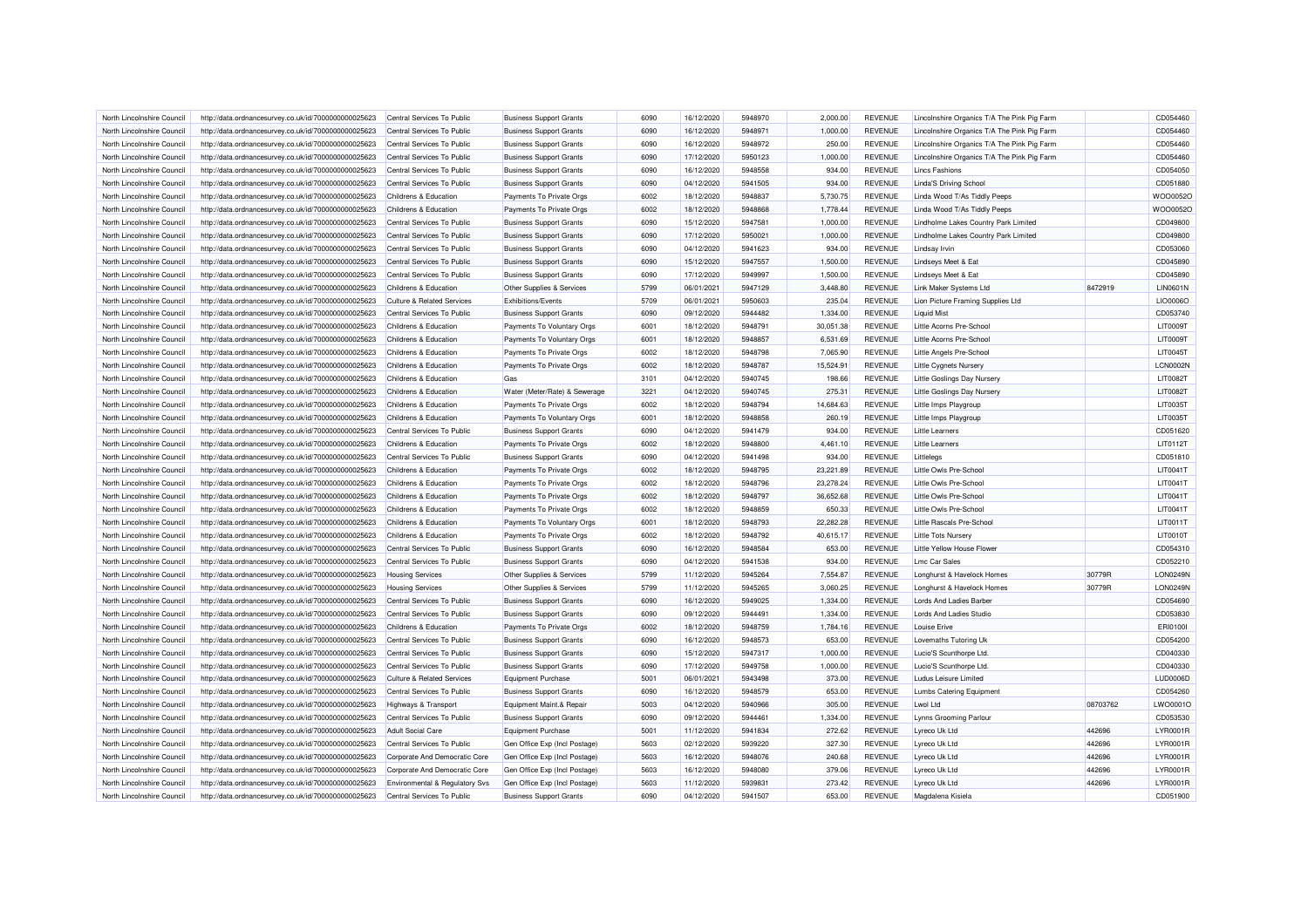| North Lincolnshire Council                               | http://data.ordnancesurvey.co.uk/id/7000000000025623 | Central Services To Public       | <b>Business Support Grants</b>              | 6090 | 15/12/2020 | 5947526 | 667.00             | <b>REVENUE</b> | Magna Charta                                |          | CD045210                    |
|----------------------------------------------------------|------------------------------------------------------|----------------------------------|---------------------------------------------|------|------------|---------|--------------------|----------------|---------------------------------------------|----------|-----------------------------|
| North Lincolnshire Council                               | http://data.ordnancesurvey.co.uk/id/7000000000025623 | Central Services To Public       | <b>Business Support Grants</b>              | 6090 | 17/12/2020 | 5949966 | 667.00             | <b>REVENUE</b> | Magna Charta                                |          | CD045210                    |
| North Lincolnshire Council                               | http://data.ordnancesurvey.co.uk/id/7000000000025623 | Central Services To Public       | <b>Business Support Grants</b>              | 6090 | 21/12/2020 | 5952255 | 1,000.00           | <b>REVENUE</b> | Magna Charta                                |          | CD045210                    |
| North Lincolnshire Council                               | http://data.ordnancesurvey.co.uk/id/7000000000025623 | Central Services To Public       | <b>Business Support Grants</b>              | 6090 | 04/12/2020 | 5941596 | 934.00             | <b>REVENUE</b> | Make It Perfect Ltd                         |          | CD052790                    |
| North Lincolnshire Council                               | http://data.ordnancesurvey.co.uk/id/7000000000025623 | Central Services To Public       | <b>Business Support Grants</b>              | 6090 | 18/12/2020 | 5950835 | 934.00             | <b>REVENUE</b> | Make It Perfect Weddings And Events         |          | CD055160                    |
| North Lincolnshire Council                               | http://data.ordnancesurvey.co.uk/id/7000000000025623 | <b>Highways &amp; Transport</b>  | Stock Purchases & Adjustments               | 5030 | 22/12/2020 | 5943183 | 224.32             | <b>REVENUE</b> | Mallatite I td                              | 2621328  | <b>MAL0036L</b>             |
| North Lincolnshire Council                               | http://data.ordnancesurvey.co.uk/id/7000000000025623 | <b>Highways &amp; Transport</b>  | Stock Purchases & Adiustments               | 5030 | 06/01/2021 | 5939219 | 10.376.45          | <b>REVENUE</b> | <b>Mallatite Ltd</b>                        | 2621328  | <b>MAL0036L</b>             |
| North Lincolnshire Council                               | http://data.ordnancesurvey.co.uk/id/7000000000025623 | <b>Highways &amp; Transport</b>  | Equipment Purchase                          | 5001 | 22/12/2020 | 5941858 | 2,398.00           | <b>REVENUE</b> | Manchester Safety Services Ltd              |          | <b>MAN0127N</b>             |
| North Lincolnshire Council                               | http://data.ordnancesurvey.co.uk/id/7000000000025623 | Childrens & Education            | Payments To Private Orgs                    | 6002 | 18/12/2020 | 5948760 | 2,044.35           | <b>REVENUE</b> | Marie Fenwick                               |          | <b>FEN0095N</b>             |
| North Lincolnshire Council                               | http://data.ordnancesurvey.co.uk/id/7000000000025623 | Central Services To Public       | <b>Business Support Grants</b>              | 6090 | 04/12/2020 | 5941469 | 934.00             | <b>REVENUE</b> | Marie Wilson Mobile Hairdressing            |          | CD051520                    |
| North Lincolnshire Council                               | http://data.ordnancesurvey.co.uk/id/7000000000025623 | Central Services To Public       | <b>Business Support Grants</b>              | 6090 | 02/12/2020 | 5940276 | 1,334.00           | <b>REVENUE</b> | Marine Technologists Ltd                    |          | CD050760                    |
| North Lincolnshire Council                               | http://data.ordnancesurvey.co.uk/id/7000000000025623 | Central Services To Public       | <b>Business Support Grants</b>              | 6090 | 15/12/2020 | 5947627 | 667.00             | <b>REVENUE</b> | Marine Technologists Ltd                    |          | CD050760                    |
| North Lincolnshire Council                               | http://data.ordnancesurvey.co.uk/id/7000000000025623 | Central Services To Public       | <b>Business Support Grants</b>              | 6090 | 17/12/2020 | 5950067 | 667.00             | <b>REVENUE</b> | Marine Technologists Ltd                    |          | CD050760                    |
| North Lincolnshire Council                               | http://data.ordnancesurvey.co.uk/id/7000000000025623 | Central Services To Public       | <b>Business Support Grants</b>              | 6090 | 15/12/2020 | 5947538 | 667.00             | <b>REVENUE</b> | Maritime & Heritage Centre Of Exellence Cic |          | CD045330                    |
| North Lincolnshire Council                               | http://data.ordnancesurvey.co.uk/id/7000000000025623 | Central Services To Public       | <b>Business Support Grants</b>              | 6090 | 17/12/2020 | 5949978 | 667.00             | <b>REVENUE</b> | Maritime & Heritage Centre Of Exellence Cic |          | CD045330                    |
| North Lincolnshire Council                               | http://data.ordnancesurvey.co.uk/id/7000000000025623 | Central Services To Public       | <b>Business Support Grants</b>              | 6090 | 15/12/2020 | 5947450 | 667.00             | <b>REVENUE</b> | Marrowbone & Cleaver                        |          | CD041700                    |
| North Lincolnshire Council                               | http://data.ordnancesurvey.co.uk/id/7000000000025623 | Central Services To Public       | <b>Business Support Grants</b>              | 6090 | 17/12/2020 | 5949891 | 667.00             | <b>REVENUE</b> | Marrowbone & Cleaver                        |          | CD041700                    |
| North Lincolnshire Council                               | http://data.ordnancesurvey.co.uk/id/7000000000025623 | Central Services To Public       | <b>Business Support Grants</b>              | 6090 | 09/12/2020 | 5944471 | 3,000.00           | <b>REVENUE</b> | Marshall Motor Group Limited                |          | CD053630                    |
| North Lincolnshire Council                               |                                                      | Central Services To Public       |                                             | 6090 | 19/01/2021 | 5944473 |                    | <b>REVENUE</b> | Marshall Motor Group Limited                |          |                             |
|                                                          | http://data.ordnancesurvey.co.uk/id/7000000000025623 |                                  | <b>Business Support Grants</b><br>Materials | 5004 | 06/01/2021 | 5948194 | 3,000.00           | <b>REVENUE</b> | Marshalls Mono Limited                      |          | CD053650<br><b>MAR0248R</b> |
| North Lincolnshire Council<br>North Lincolnshire Council | http://data.ordnancesurvey.co.uk/id/7000000000025623 | <b>Highways &amp; Transport</b>  | Other Professional Fees                     | 5829 | 22/12/2020 | 5950884 | 463.00<br>3,575.00 | <b>REVENUE</b> | Martin Clarridge                            |          | <b>CLA0690A</b>             |
|                                                          | http://data.ordnancesurvey.co.uk/id/7000000000025623 | Childrens & Education            |                                             |      |            |         |                    |                |                                             |          |                             |
| North Lincolnshire Council                               | http://data.ordnancesurvey.co.uk/id/7000000000025623 | Culture, Env, Reg & Planning Cap | Consultants                                 | A087 | 04/12/2020 | 5940992 | 2,720.50           | CAPITAL        | <b>Mason Clark Associates</b>               | 02537113 | MAS0158S                    |
| North Lincolnshire Council                               | http://data.ordnancesurvey.co.uk/id/7000000000025623 | Culture, Env, Reg & Planning Cap | Consultants                                 | A087 | 04/12/2020 | 5940996 | 770.00             | CAPITAL        | <b>Mason Clark Associates</b>               | 02537113 | <b>MAS0158S</b>             |
| North Lincolnshire Council                               | http://data.ordnancesurvey.co.uk/id/7000000000025623 | Culture, Env, Reg & Planning Cap | Consultants                                 | A087 | 16/12/2020 | 5945628 | 12,348.40          | CAPITAL        | <b>Mason Clark Associates</b>               | 02537113 | MAS0158S                    |
| North Lincolnshire Council                               | http://data.ordnancesurvey.co.uk/id/7000000000025623 | Culture, Env, Reg & Planning Cap | Consultants                                 | A087 | 16/12/2020 | 5945629 | 12,348.40          | CAPITAL        | <b>Mason Clark Associates</b>               | 02537113 | MAS01585                    |
| North Lincolnshire Council                               | http://data.ordnancesurvey.co.uk/id/7000000000025623 | Culture, Env, Reg & Planning Cap | Consultants                                 | A087 | 18/12/2020 | 5949329 | 929.50             | CAPITAL        | <b>Mason Clark Associates</b>               | 02537113 | <b>MAS0158S</b>             |
| North Lincolnshire Council                               | http://data.ordnancesurvey.co.uk/id/7000000000025623 | Highways & Transport Capital     | Consultants                                 | A087 | 18/12/2020 | 5948721 | 10.223.00          | CAPITAL        | <b>Mason Clark Associates</b>               | 02537113 | MAS01585                    |
| North Lincolnshire Council                               | http://data.ordnancesurvey.co.uk/id/7000000000025623 | Central Services To Public       | <b>Business Support Grants</b>              | 6090 | 04/12/2020 | 5941509 | 934.00             | <b>REVENUE</b> | Massage By Kathryn                          |          | CD051920                    |
| North Lincolnshire Council                               | http://data.ordnancesurvey.co.uk/id/7000000000025623 | Central Services To Public       | <b>Business Support Grants</b>              | 6090 | 15/12/2020 | 5947462 | 667.00             | <b>REVENUE</b> | Mc Gourmet Ltd                              |          | CD041840                    |
| North Lincolnshire Council                               | http://data.ordnancesurvey.co.uk/id/7000000000025623 | Central Services To Public       | <b>Business Support Grants</b>              | 6090 | 17/12/2020 | 5949903 | 667.00             | <b>REVENUE</b> | Mc Gourmet Ltd                              |          | CD041840                    |
| North Lincolnshire Council                               | http://data.ordnancesurvey.co.uk/id/7000000000025623 | Environmental & Regulatory Svs   | Repair & Maintenance Costs                  | 3000 | 04/12/2020 | 5940746 | 260.00             | <b>REVENUE</b> | Md Signs Limited                            | 07734254 | MDS0003S                    |
| North Lincolnshire Council                               | http://data.ordnancesurvey.co.uk/id/7000000000025623 | Central Services To Public       | <b>Business Support Grants</b>              | 6090 | 15/12/2020 | 5947468 | 667.00             | <b>REVENUE</b> | Megna Curry Company (Scunthorpe) Limited    |          | CD041900                    |
| North Lincolnshire Council                               | http://data.ordnancesurvey.co.uk/id/7000000000025623 | Central Services To Public       | <b>Business Support Grants</b>              | 6090 | 17/12/2020 | 5949909 | 667.00             | <b>REVENUE</b> | Megna Curry Company (Scunthorpe) Limited    |          | CD041900                    |
| North Lincolnshire Council                               | http://data.ordnancesurvey.co.uk/id/7000000000025623 | Childrens & Education            | Payments To Private Orgs                    | 6002 | 16/12/2020 | 5948124 | 22,566.67          | <b>REVENUE</b> | Melior Community Academy                    | 07386086 | <b>MEL0023L</b>             |
| North Lincolnshire Council                               | http://data.ordnancesurvey.co.uk/id/7000000000025623 | Childrens & Education            | Payments To Private Orgs                    | 6002 | 18/12/2020 | 5948802 | 33,593.00          | <b>REVENUE</b> | Mels Totstop Day Nursery                    |          | MEL0044L                    |
| North Lincolnshire Council                               | http://data.ordnancesurvey.co.uk/id/7000000000025623 | Central Services To Public       | <b>Business Support Grants</b>              | 6090 | 15/12/2020 | 5947547 | 667.00             | <b>REVENUE</b> | Memories Tea And Coffee Room                |          | CD045420                    |
| North Lincolnshire Council                               | http://data.ordnancesurvey.co.uk/id/7000000000025623 | Central Services To Public       | <b>Business Support Grants</b>              | 6090 | 17/12/2020 | 5949987 | 667.00             | <b>REVENUE</b> | Memories Tea And Coffee Room                |          | CD045420                    |
| North Lincolnshire Council                               | http://data.ordnancesurvey.co.uk/id/7000000000025623 | <b>Adult Social Care</b>         | Payments To Private Orgs                    | 6002 | 18/12/2020 | 5948685 | 4,087.00           | <b>REVENUE</b> | Mencap                                      |          | MEN0244N                    |
| North Lincolnshire Council                               | http://data.ordnancesurvey.co.uk/id/7000000000025623 | Central Services To Public       | <b>Business Support Grants</b>              | 6090 | 15/12/2020 | 5947499 | 467.00             | <b>REVENUE</b> | Messingham Village Hall                     |          | CD043460                    |
| North Lincolnshire Council                               | http://data.ordnancesurvey.co.uk/id/7000000000025623 | Central Services To Public       | <b>Business Support Grants</b>              | 6090 | 17/12/2020 | 5949940 | 467.00             | <b>REVENUE</b> | Messingham Village Hall                     |          | CD043460                    |
| North Lincolnshire Council                               | http://data.ordnancesurvey.co.uk/id/7000000000025623 | Central Services To Public       | <b>Business Support Grants</b>              | 6090 | 09/12/2020 | 5944418 | 1,334.00           | <b>REVENUE</b> | Messingham Zoo Ltd                          |          | CD053280                    |
| North Lincolnshire Council                               | http://data.ordnancesurvey.co.uk/id/7000000000025623 | Central Services To Public       | <b>Business Support Grants</b>              | 6090 | 15/12/2020 | 5947650 | 667.00             | <b>REVENUE</b> | Messingham Zoo Ltd                          |          | CD053280                    |
| North Lincolnshire Council                               | http://data.ordnancesurvey.co.uk/id/7000000000025623 | Central Services To Public       | <b>Business Support Grants</b>              | 6090 | 17/12/2020 | 5950090 | 667.00             | <b>REVENUE</b> | Messingham Zoo Ltd                          |          | CD053280                    |
| North Lincolnshire Council                               | http://data.ordnancesurvey.co.uk/id/7000000000025623 | Highways & Transport             | <b>Equipment Purchase</b>                   | 5001 | 16/12/2020 | 5943432 | 381.73             | <b>REVENUE</b> | Metric Group Ltd                            |          | <b>MET0006T</b>             |
| North Lincolnshire Council                               | http://data.ordnancesurvey.co.uk/id/7000000000025623 | <b>Highways &amp; Transport</b>  | <b>Equipment Purchase</b>                   | 5001 | 16/12/2020 | 5943433 | 402.74             | <b>REVENUE</b> | Metric Group Ltd                            |          | <b>MET0006T</b>             |
| North Lincolnshire Council                               | http://data.ordnancesurvey.co.uk/id/7000000000025623 | <b>Support Servs Capital</b>     | <b>External Fees</b>                        | A083 | 11/12/2020 | 5941859 | 768.00             | CAPITAL        | Mhr International Uk Limited                | 01852206 | <b>MHR0001F</b>             |
| North Lincolnshire Council                               | http://data.ordnancesurvey.co.uk/id/7000000000025623 | <b>Support Servs Capital</b>     | <b>External Fees</b>                        | A083 | 11/12/2020 | 5941863 | 26,666.67          | CAPITAL        | Mhr International Uk Limited                | 01852206 | <b>MHR0001F</b>             |
| North Lincolnshire Council                               | http://data.ordnancesurvey.co.uk/id/7000000000025623 | <b>Support Servs Capital</b>     | <b>External Fees</b>                        | A083 | 11/12/2020 | 5941864 | 26.666.67          | CAPITAL        | Mhr International Uk Limited                | 01852206 | <b>MHR0001R</b>             |
| North Lincolnshire Council                               | http://data.ordnancesurvey.co.uk/id/7000000000025623 | Central Services To Public       | <b>Business Support Grants</b>              | 6090 | 04/12/2020 | 5941570 | 653.00             | <b>REVENUE</b> | Michael Elton Taxi Driver                   |          | CD052530                    |
| North Lincolnshire Council                               | http://data.ordnancesurvey.co.uk/id/7000000000025623 | Central Services To Public       | <b>Business Support Grants</b>              | 6090 | 04/12/2020 | 5941619 | 934.00             | <b>REVENUE</b> | Michelle Allen (Rent A Chair At Cerano'S.   |          | CD053020                    |
| North Lincolnshire Council                               | http://data.ordnancesurvey.co.uk/id/7000000000025623 | Central Services To Public       | <b>Business Support Grants</b>              | 6090 | 02/12/2020 | 5940316 | 1,334.00           | <b>REVENUE</b> | Michelle Terporter T/A Michelle'S Style Hub |          | CD051040                    |
| North Lincolnshire Council                               | http://data.ordnancesurvey.co.uk/id/7000000000025623 | Central Services To Public       | <b>Business Support Grants</b>              | 6090 | 02/12/2020 | 5940334 | 1,334.00           | <b>REVENUE</b> | <b>Midland Valeting Services</b>            |          | CD051220                    |
| North Lincolnshire Council                               | http://data.ordnancesurvey.co.uk/id/7000000000025623 | Central Services To Public       | <b>Business Support Grants</b>              | 6090 | 04/12/2020 | 5941516 | 934.00             | <b>REVENUE</b> | Milena Wilamek Magic Sparc Photography      |          | CD051990                    |
|                                                          |                                                      |                                  |                                             |      |            |         |                    |                |                                             |          |                             |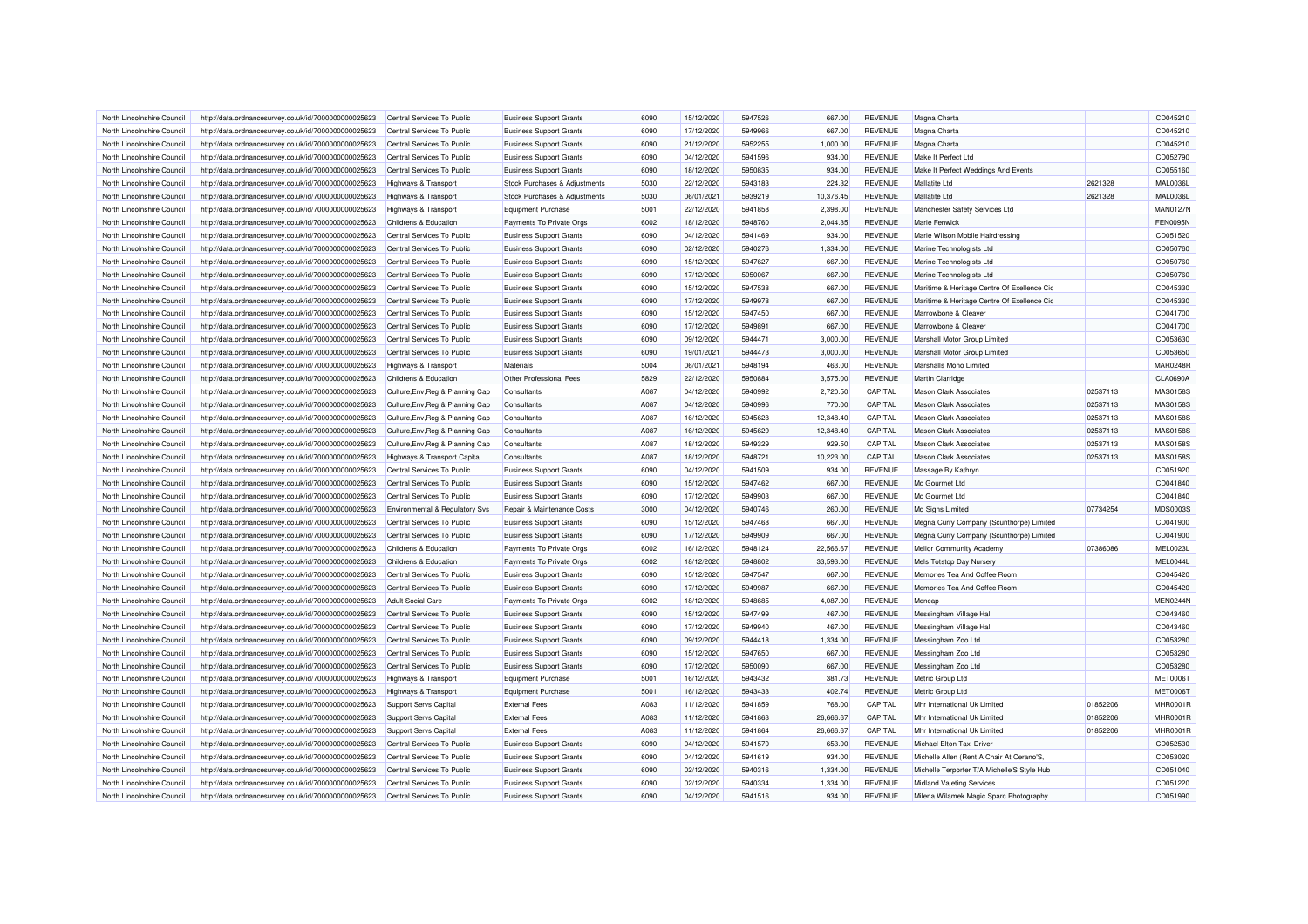| North Lincolnshire Council | http://data.ordnancesurvey.co.uk/id/7000000000025623 | Childrens & Education                 | Payments To Private Orgs       | 6002 | 18/12/2020 | 5948803 | 1.375.29  | REVENUE        | Mini Monkeys Childminding                  |          | MIN0121N        |
|----------------------------|------------------------------------------------------|---------------------------------------|--------------------------------|------|------------|---------|-----------|----------------|--------------------------------------------|----------|-----------------|
| North Lincolnshire Council | http://data.ordnancesurvey.co.uk/id/7000000000025623 | Central Services To Public            | <b>Business Support Grants</b> | 6090 | 16/12/2020 | 5949018 | 1,334.00  | <b>REVENUE</b> | Mirage Clothing                            |          | CD054620        |
| North Lincolnshire Council | http://data.ordnancesurvey.co.uk/id/7000000000025623 | <b>Culture &amp; Related Services</b> | Other Professional Fees        | 5829 | 16/12/2020 | 5945430 | 3,425.00  | <b>REVENUE</b> | Mirror Plate Media Ltd                     | 12324935 | MIR0099F        |
| North Lincolnshire Council | http://data.ordnancesurvey.co.uk/id/7000000000025623 | Central Services To Public            | <b>Business Support Grants</b> | 6090 | 15/12/2020 | 5947561 | 667.00    | <b>REVENUE</b> | Missett Ventures Ltd T/A The Sloop Inn     |          | CD049590        |
| North Lincolnshire Council | http://data.ordnancesurvey.co.uk/id/7000000000025623 | Central Services To Public            | <b>Business Support Grants</b> | 6090 | 17/12/2020 | 5950001 | 667.00    | <b>REVENUE</b> | Missett Ventures Ltd T/A The Sloop Inn     |          | CD049590        |
| North Lincolnshire Council | http://data.ordnancesurvey.co.uk/id/7000000000025623 | Central Services To Public            | <b>Business Support Grants</b> | 6090 | 21/12/2020 | 5952258 | 1,000.00  | <b>REVENUE</b> | Missett Ventures Ltd T/A The Sloop Inn     |          | CD049590        |
| North Lincolnshire Council | http://data.ordnancesurvey.co.uk/id/7000000000025623 | Central Services To Public            | <b>Business Support Grants</b> | 6090 | 15/12/2020 | 5947391 | 1,000.00  | <b>REVENUE</b> | M&J Pubs Ltd Beacon Hitel                  |          | CD041090        |
| North Lincolnshire Council | http://data.ordnancesurvey.co.uk/id/7000000000025623 | Central Services To Public            | <b>Business Support Grants</b> | 6090 | 17/12/2020 | 5949832 | 1,000.00  | <b>REVENUE</b> | M&J Pubs Ltd Beacon Hitel                  |          | CD041090        |
| North Lincolnshire Council | http://data.ordnancesurvey.co.uk/id/7000000000025623 | Central Services To Public            | <b>Business Support Grants</b> | 6090 | 21/12/2020 | 5952237 | 1,000.00  | <b>REVENUE</b> | M&J Pubs Ltd Beacon Hitel                  |          | CD041090        |
| North Lincolnshire Council | http://data.ordnancesurvey.co.uk/id/7000000000025623 | Central Services To Public            | <b>Business Support Grants</b> | 6090 | 15/12/2020 | 5947537 | 667.00    | <b>REVENUE</b> | MI Francis Ltd                             |          | CD045320        |
| North Lincolnshire Council | http://data.ordnancesurvey.co.uk/id/7000000000025623 | Central Services To Public            | <b>Business Support Grants</b> | 6090 | 17/12/2020 | 5949977 | 667.00    | <b>REVENUE</b> | MI Francis Ltd                             |          | CD045320        |
| North Lincolnshire Council | http://data.ordnancesurvey.co.uk/id/7000000000025623 | Environmental & Regulatory Svs        | Materials                      | 5004 | 16/12/2020 | 5947219 | 470.00    | <b>REVENUE</b> | M L Protective Coatings Ltd                | 01773189 | <b>MLP0002P</b> |
| North Lincolnshire Council | http://data.ordnancesurvey.co.uk/id/7000000000025623 | Highways & Transport                  | Materials                      | 5004 | 22/12/2020 | 5951882 | 275.00    | <b>REVENUE</b> | M L Protective Coatings Ltd                | 01773189 | <b>MLP0002F</b> |
| North Lincolnshire Council | http://data.ordnancesurvey.co.uk/id/7000000000025623 | Central Services To Public            | <b>Business Support Grants</b> | 6090 | 04/12/2020 | 5941539 | 934.00    | <b>REVENUE</b> | Mnz Academy Ltd                            |          | CD052220        |
| North Lincolnshire Council | http://data.ordnancesurvey.co.uk/id/7000000000025623 | Central Services To Public            | <b>Business Support Grants</b> | 6090 | 04/12/2020 | 5941580 | 653.00    | <b>REVENUE</b> | Mohammed Ahmed                             |          | CD052630        |
| North Lincolnshire Council | http://data.ordnancesurvey.co.uk/id/7000000000025623 | Central Services To Public            | <b>Business Support Grants</b> | 6090 | 15/12/2020 | 5947549 | 667.00    | <b>REVENUE</b> | Mojo Coffee Lounge                         |          | CD045440        |
| North Lincolnshire Council | http://data.ordnancesurvey.co.uk/id/7000000000025623 | Central Services To Public            | <b>Business Support Grants</b> | 6090 | 17/12/2020 | 5949989 | 667.00    | <b>REVENUE</b> | Mojo Coffee Lounge                         |          | CD045440        |
| North Lincolnshire Council | http://data.ordnancesurvey.co.uk/id/7000000000025623 | Central Services To Public            | <b>Business Support Grants</b> | 6090 | 02/12/2020 | 5940310 | 1,334.00  | <b>REVENUE</b> | <b>Molly Browns</b>                        |          | CD050980        |
| North Lincolnshire Council | http://data.ordnancesurvey.co.uk/id/7000000000025623 | Childrens & Education                 | <b>Course Fees/Training</b>    | 2002 | 22/12/2020 | 5951962 | 450.00    | <b>REVENUE</b> | Mondale It Solutions Ltd                   |          | <b>MON0019N</b> |
| North Lincolnshire Council | http://data.ordnancesurvey.co.uk/id/7000000000025623 | Childrens & Education                 | Payments To Private Orgs       | 6002 | 18/12/2020 | 5948804 | 50,910.02 | <b>REVENUE</b> | Moorwell Miracles Ltd                      |          | MOO0120O        |
| North Lincolnshire Council | http://data.ordnancesurvey.co.uk/id/7000000000025623 | <b>Housing Services</b>               | Other Supplies & Services      | 5799 | 18/12/2020 | 5949631 | 2,500.00  | <b>REVENUE</b> | Mortz Property Management Ltd              |          | <b>MOR0107R</b> |
| North Lincolnshire Council | http://data.ordnancesurvey.co.uk/id/7000000000025623 | <b>Planning Services</b>              | Consultancy                    | 5830 | 04/12/2020 | 5940222 | 40,626.68 | <b>REVENUE</b> | Mott Macdonald Limited                     | 1243967  | MOT0034T        |
| North Lincolnshire Council | http://data.ordnancesurvey.co.uk/id/7000000000025623 | Central Services To Public            | <b>Business Support Grants</b> | 6090 | 15/12/2020 | 5947335 | 667.00    | <b>REVENUE</b> | Mowbrays                                   |          | CD040510        |
| North Lincolnshire Council | http://data.ordnancesurvey.co.uk/id/7000000000025623 | Central Services To Public            | <b>Business Support Grants</b> | 6090 | 17/12/2020 | 5949776 | 667.00    | <b>REVENUE</b> | Mowbrays                                   |          | CD040510        |
| North Lincolnshire Council | http://data.ordnancesurvey.co.uk/id/7000000000025623 | Central Services To Public            | <b>Business Support Grants</b> | 6090 | 09/12/2020 | 5944496 | 1,334.00  | <b>REVENUE</b> | Mr Azad Mostafa Kder T/A Ultimate Car Wash |          | CD053880        |
| North Lincolnshire Council | http://data.ordnancesurvey.co.uk/id/7000000000025623 | <b>Culture &amp; Related Services</b> | Repair & Maintenance Costs     | 3000 | 22/12/2020 | 5950877 | 1,698.00  | <b>REVENUE</b> | Mr B Clark                                 |          | CLA0030A        |
| North Lincolnshire Council | http://data.ordnancesurvey.co.uk/id/7000000000025623 | <b>Highways &amp; Transport</b>       | Other Supplies & Services      | 5799 | 09/12/2020 | 5933852 | 1,469.00  | <b>REVENUE</b> | Mr B Clark                                 |          | CLA0030A        |
| North Lincolnshire Council | http://data.ordnancesurvey.co.uk/id/7000000000025623 | Highways & Transport                  | Other Supplies & Services      | 5799 | 11/12/2020 | 5941872 | 1,144.00  | <b>REVENUE</b> | Mr B Clark                                 |          | CLA0030A        |
| North Lincolnshire Council | http://data.ordnancesurvey.co.uk/id/7000000000025623 | Highways & Transport                  | Other Supplies & Services      | 5799 | 06/01/2021 | 5946751 | 1,144.00  | <b>REVENUE</b> | Mr B Clark                                 |          | <b>CLA0030A</b> |
| North Lincolnshire Council | http://data.ordnancesurvey.co.uk/id/7000000000025623 | Central Services To Public            | <b>Business Support Grants</b> | 6090 | 04/12/2020 | 5941574 | 653.00    | <b>REVENUE</b> | Mr Bruce Green Taxi Driver                 |          | CD052570        |
| North Lincolnshire Council | http://data.ordnancesurvey.co.uk/id/7000000000025623 | Central Services To Public            | <b>Business Support Grants</b> | 6090 | 15/12/2020 | 5947578 | 667.00    | <b>REVENUE</b> | Mr Charles Moody T/A Barnetby Wold Farms   |          | CD049770        |
| North Lincolnshire Council | http://data.ordnancesurvey.co.uk/id/7000000000025623 | Central Services To Public            | <b>Business Support Grants</b> | 6090 | 17/12/2020 | 5950018 | 667.00    | <b>REVENUE</b> | Mr Charles Moody T/A Barnetby Wold Farms   |          | CD049770        |
| North Lincolnshire Council | http://data.ordnancesurvey.co.uk/id/7000000000025623 | Central Services To Public            | <b>Business Support Grants</b> | 6090 | 16/12/2020 | 5949044 | 2,000.00  | <b>REVENUE</b> | Mr D Radford/Ta L&D Hardware               |          | CD054870        |
| North Lincolnshire Council | http://data.ordnancesurvey.co.uk/id/7000000000025623 | Central Services To Public            | <b>Business Support Grants</b> | 6090 | 04/12/2020 | 5941558 | 934.00    | <b>REVENUE</b> | Mr Driver Training                         |          | CD052410        |
| North Lincolnshire Council | http://data.ordnancesurvey.co.uk/id/7000000000025623 | Central Services To Public            | <b>Business Support Grants</b> | 6090 | 17/12/2020 | 5950148 | 667.00    | <b>REVENUE</b> | Mr John R Roe T/A Rose Farm Dairy          |          | CD054910        |
| North Lincolnshire Council | http://data.ordnancesurvey.co.uk/id/7000000000025623 | Central Services To Public            | <b>Business Support Grants</b> | 6090 | 17/12/2020 | 5950149 | 1,334.00  | <b>REVENUE</b> | Mr John R Roe T/A Rose Farm Dairy          |          | CD054910        |
| North Lincolnshire Council | http://data.ordnancesurvey.co.uk/id/7000000000025623 | Central Services To Public            | <b>Business Support Grants</b> | 6090 | 17/12/2020 | 5950150 | 667.00    | <b>REVENUE</b> | Mr John R Roe T/A Rose Farm Dairy          |          | CD054910        |
| North Lincolnshire Council | http://data.ordnancesurvey.co.uk/id/7000000000025623 | Corporate And Democratic Core         | Other Supplies & Services      | 5799 | 16/12/2020 | 5945500 | 340.00    | <b>REVENUE</b> | Mr Martin Walker                           |          | <b>WAL0113I</b> |
| North Lincolnshire Council | http://data.ordnancesurvey.co.uk/id/7000000000025623 | Childrens & Education                 | Payments To Private Orgs       | 6002 | 18/12/2020 | 5948776 | 2,851.20  | <b>REVENUE</b> | Mrs Alexandra Heighington                  |          | <b>HEI0036I</b> |
| North Lincolnshire Council | http://data.ordnancesurvey.co.uk/id/7000000000025623 | Central Services To Public            | <b>Business Support Grants</b> | 6090 | 15/12/2020 | 5947366 | 667.00    | <b>REVENUE</b> | Mrs Beryl Keane T/A Cafe Courtyard         |          | CD040840        |
| North Lincolnshire Council | http://data.ordnancesurvey.co.uk/id/7000000000025623 | Central Services To Public            | <b>Business Support Grants</b> | 6090 | 17/12/2020 | 5949807 | 667.00    | <b>REVENUE</b> | Mrs Beryl Keane T/A Cafe Courtyard         |          | CD040840        |
| North Lincolnshire Council | http://data.ordnancesurvey.co.uk/id/7000000000025623 | Central Services To Public            | <b>Business Support Grants</b> | 6090 | 15/12/2020 | 5947523 | 667.00    | <b>REVENUE</b> | Mrs Farhana Akther T/A Mint Lea            |          | CD045180        |
| North Lincolnshire Council | http://data.ordnancesurvey.co.uk/id/7000000000025623 | Central Services To Public            | <b>Business Support Grants</b> | 6090 | 17/12/2020 | 5949963 | 667.00    | <b>REVENUE</b> | Mrs Farhana Akther T/A Mint Lea            |          | CD045180        |
| North Lincolnshire Council | http://data.ordnancesurvey.co.uk/id/7000000000025623 | Childrens & Education                 | Payments To Private Orgs       | 6002 | 18/12/2020 | 5948819 | 1,226.61  | <b>REVENUE</b> | Mrs G E Robinson                           |          | ROB0063E        |
| North Lincolnshire Council | http://data.ordnancesurvey.co.uk/id/7000000000025623 | Central Services To Public            | <b>Business Support Grants</b> | 6090 | 02/12/2020 | 5940291 | 1,334.00  | <b>REVENUE</b> | Mrs Susana Paiva T/A Caravela              |          | CD050840        |
| North Lincolnshire Council | http://data.ordnancesurvey.co.uk/id/7000000000025623 | Central Services To Public            | <b>Business Support Grants</b> | 6090 | 15/12/2020 | 5947635 | 667.00    | <b>REVENUE</b> | Mrs Susana Paiva T/A Caravela              |          | CD050840        |
| North Lincolnshire Council | http://data.ordnancesurvey.co.uk/id/7000000000025623 | Central Services To Public            | <b>Business Support Grants</b> | 6090 | 17/12/2020 | 5950075 | 667.00    | REVENUE        | Mrs Susana Paiva T/A Caravela              |          | CD050840        |
| North Lincolnshire Council | http://data.ordnancesurvey.co.uk/id/7000000000025623 | Central Services To Public            | <b>Business Support Grants</b> | 6090 | 16/12/2020 | 5949028 | 1,334.00  | <b>REVENUE</b> | Mr Therm Ltd                               |          | CD054720        |
| North Lincolnshire Council | http://data.ordnancesurvey.co.uk/id/7000000000025623 | Central Services To Public            | <b>Business Support Grants</b> | 6090 | 04/12/2020 | 5941542 | 653.00    | <b>REVENUE</b> | Muhammad Shahpal                           |          | CD052250        |
| North Lincolnshire Council | http://data.ordnancesurvey.co.uk/id/7000000000025623 | Central Services To Public            | <b>Business Support Grants</b> | 6090 | 15/12/2020 | 5947336 | 1,000.00  | <b>REVENUE</b> | Mulligans Sports Bar                       |          | CD040520        |
| North Lincolnshire Council | http://data.ordnancesurvey.co.uk/id/7000000000025623 | Central Services To Public            | <b>Business Support Grants</b> | 6090 | 17/12/2020 | 5949777 | 1,000.00  | <b>REVENUE</b> | Mulligans Sports Bar                       |          | CD040520        |
| North Lincolnshire Council | http://data.ordnancesurvey.co.uk/id/7000000000025623 | Central Services To Public            | <b>Business Support Grants</b> | 6090 | 21/12/2020 | 5952226 | 1,000.00  | <b>REVENUE</b> | Mulligans Sports Bar                       |          | CD040520        |
| North Lincolnshire Council | http://data.ordnancesurvey.co.uk/id/7000000000025623 | Central Services To Public            | <b>Business Support Grants</b> | 6090 | 04/12/2020 | 5941475 | 653.00    | <b>REVENUE</b> | <b>Murray Cars</b>                         |          | CD051580        |
|                            |                                                      |                                       |                                |      |            |         |           |                |                                            |          |                 |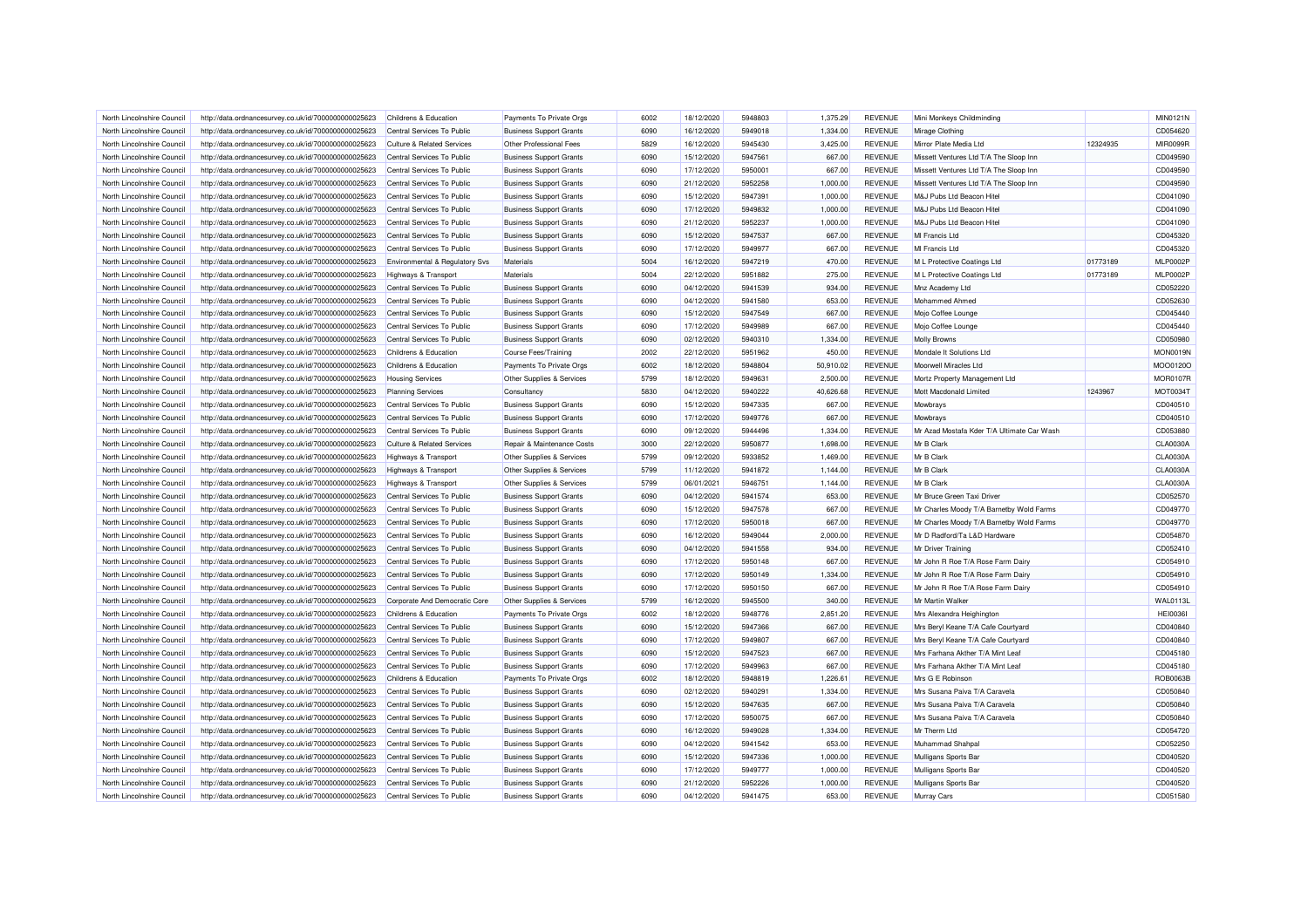| North Lincolnshire Council | http://data.ordnancesurvey.co.uk/id/7000000000025623 | Childrens & Education                 | Payments To Private Orgs       | 6002 | 11/12/2020 | 5944583 | 4.400.00    | REVENUE        | Murray Psychology Limited                     | 12362099 | <b>MUR0199R</b> |
|----------------------------|------------------------------------------------------|---------------------------------------|--------------------------------|------|------------|---------|-------------|----------------|-----------------------------------------------|----------|-----------------|
| North Lincolnshire Council | http://data.ordnancesurvey.co.uk/id/7000000000025623 | Childrens & Education                 | Payments To Private Orgs       | 6002 | 22/12/2020 | 5951399 | 1,003.59    | <b>REVENUE</b> | Naomi Makings (Naomi'S Little Ducklings)      |          | <b>MAK0099K</b> |
| North Lincolnshire Council | http://data.ordnancesurvey.co.uk/id/7000000000025623 | Central Services To Public            | <b>Business Support Grants</b> | 6090 | 09/12/2020 | 5944441 | 2,000.00    | REVENUE        | Naph Ltd - Nelthorpe Arms                     |          | CD053400        |
| North Lincolnshire Council | http://data.ordnancesurvey.co.uk/id/7000000000025623 | Central Services To Public            | <b>Business Support Grants</b> | 6090 | 09/12/2020 | 5944442 | 250.00      | <b>REVENUE</b> | Naph Ltd - Nelthorpe Arms                     |          | CD053400        |
| North Lincolnshire Council | http://data.ordnancesurvey.co.uk/id/7000000000025623 | Central Services To Public            | <b>Business Support Grants</b> | 6090 | 15/12/2020 | 5947661 | 1,000.00    | <b>REVENUE</b> | Naph Ltd - Nelthorpe Arms                     |          | CD053400        |
| North Lincolnshire Council | http://data.ordnancesurvey.co.uk/id/7000000000025623 | Central Services To Public            | <b>Business Support Grants</b> | 6090 | 17/12/2020 | 5950101 | 1,000.00    | <b>REVENUE</b> | Naph Ltd - Nelthorpe Arms                     |          | CD053400        |
| North Lincolnshire Council | http://data.ordnancesurvey.co.uk/id/7000000000025623 | Central Services To Public            | <b>Business Support Grants</b> | 6090 | 21/12/2020 | 5952269 | 1,000.00    | <b>REVENUE</b> | Naph Ltd - Nelthorpe Arms                     |          | CD053400        |
| North Lincolnshire Council | http://data.ordnancesurvey.co.uk/id/7000000000025623 | Central Services To Public            | <b>Business Support Grants</b> | 6090 | 16/12/2020 | 5948571 | 934.00      | <b>REVENUE</b> | Natalie'S Nails                               |          | CD054180        |
| North Lincolnshire Council | http://data.ordnancesurvey.co.uk/id/7000000000025623 | Childrens & Education                 | Payments To Private Orgs       | 6002 | 18/12/2020 | 5948831 | 1,523.97    | <b>REVENUE</b> | Natalie Watson                                |          | WAT0430T        |
| North Lincolnshire Council | http://data.ordnancesurvey.co.uk/id/7000000000025623 | Corporate And Democratic Core         | Licenses, Subs & Memberships   | 5510 | 09/12/2020 | 5939309 | 688.00      | <b>REVENUE</b> | National Association Of Councillors           |          | NAT01761        |
| North Lincolnshire Council | http://data.ordnancesurvey.co.uk/id/7000000000025623 | Childrens & Education                 | Payments To Private Orgs       | 6002 | 11/12/2020 | 5941141 | $-1,349.25$ | <b>REVENUE</b> | National Fostering Agency Ltd                 |          | NAT01001        |
| North Lincolnshire Council | http://data.ordnancesurvey.co.uk/id/7000000000025623 | Childrens & Education                 | Payments To Private Orgs       | 6002 | 11/12/2020 | 5943427 | 5.641.33    | <b>REVENUE</b> | National Fostering Agency Ltd                 |          | NAT01001        |
| North Lincolnshire Council | http://data.ordnancesurvey.co.uk/id/7000000000025623 | Childrens & Education                 | Payments To Private Orgs       | 6002 | 11/12/2020 | 5943429 | 3,160.50    | <b>REVENUE</b> | National Fostering Agency Ltd                 |          | NAT01001        |
| North Lincolnshire Council | http://data.ordnancesurvey.co.uk/id/7000000000025623 | Environmental & Regulatory Svs        | Materials                      | 5004 | 16/12/2020 | 5947220 | 232.92      | <b>REVENUE</b> | Nationwide Windscreen Services                | 5683242  | NAT01651        |
| North Lincolnshire Council | http://data.ordnancesurvey.co.uk/id/7000000000025623 | Central Services To Public            | <b>Business Support Grants</b> | 6090 | 04/12/2020 | 5941547 | 653.00      | <b>REVENUE</b> | Naturally Grown Products Limited              |          | CD052300        |
| North Lincolnshire Council | http://data.ordnancesurvey.co.uk/id/7000000000025623 | Central Services To Public            | <b>Business Support Grants</b> | 6090 | 04/12/2020 | 5941501 | 653.00      | <b>REVENUE</b> | Nazik Hussain                                 |          | CD051840        |
| North Lincolnshire Council | http://data.ordnancesurvey.co.uk/id/7000000000025623 | Childrens & Education                 | <b>Examination Fees</b>        | 5730 | 11/12/2020 | 5940881 | 2,017.00    | <b>REVENUE</b> | Ncfe                                          | 2896700  | <b>NCF0002F</b> |
| North Lincolnshire Council | http://data.ordnancesurvey.co.uk/id/7000000000025623 | Corporate And Democratic Core         | <b>Course Fees/Training</b>    | 2002 | 22/12/2020 | 5951325 | 900.00      | <b>REVENUE</b> | Ncrq                                          | 09063141 | NCR0032F        |
| North Lincolnshire Council | http://data.ordnancesurvey.co.uk/id/7000000000025623 | Corporate And Democratic Core         | <b>Legal Fees</b>              | 5823 | 18/12/2020 | 5949375 | 630.00      | <b>REVENUE</b> | Neelam Mall                                   |          | <b>MAL0099L</b> |
| North Lincolnshire Council | http://data.ordnancesurvey.co.uk/id/7000000000025623 | Corporate And Democratic Core         | <b>Legal Fees</b>              | 5823 | 18/12/2020 | 5949377 | 490.00      | <b>REVENUE</b> | Neelam Mall                                   |          | <b>MAL0099L</b> |
| North Lincolnshire Council |                                                      | Central Services To Public            | <b>Business Support Grants</b> | 6090 | 02/12/2020 | 5940329 | 1,334.00    | <b>REVENUE</b> | Neil Murray Motors                            |          | CD051170        |
| North Lincolnshire Council | http://data.ordnancesurvey.co.uk/id/7000000000025623 | Central Services To Public            | <b>Business Support Grants</b> | 6090 | 04/12/2020 | 5941611 | 653.00      | <b>REVENUE</b> | Neils Taxis                                   |          | CD052940        |
|                            | http://data.ordnancesurvey.co.uk/id/7000000000025623 |                                       |                                | 6090 |            | 5941551 |             | <b>REVENUE</b> |                                               |          | CD052340        |
| North Lincolnshire Council | http://data.ordnancesurvey.co.uk/id/7000000000025623 | Central Services To Public            | <b>Business Support Grants</b> |      | 04/12/2020 |         | 653.00      |                | <b>Nettys Cakes</b>                           |          |                 |
| North Lincolnshire Council | http://data.ordnancesurvey.co.uk/id/7000000000025623 | Central Services To Public            | <b>Business Support Grants</b> | 6090 | 16/12/2020 | 5949024 | 1,334.00    | <b>REVENUE</b> | Never Forget Tattoo Co                        |          | CD054680        |
| North Lincolnshire Council | http://data.ordnancesurvey.co.uk/id/7000000000025623 | Central Services To Public            | <b>Business Support Grants</b> | 6090 | 15/12/2020 | 5947447 | 667.00      | <b>REVENUE</b> | New Ashdown Club                              |          | CD041670        |
| North Lincolnshire Council | http://data.ordnancesurvey.co.uk/id/7000000000025623 | Central Services To Public            | <b>Business Support Grants</b> | 6090 | 17/12/2020 | 5949888 | 667.00      | <b>REVENUE</b> | New Ashdown Club                              |          | CD041670        |
| North Lincolnshire Council | http://data.ordnancesurvey.co.uk/id/7000000000025623 | Childrens & Education                 | Repair & Maintenance Costs     | 3000 | 18/12/2020 | 5949346 | 295.69      | <b>REVENUE</b> | New County Glazing Ltd                        | 04402867 | <b>NEW0032W</b> |
| North Lincolnshire Council | http://data.ordnancesurvey.co.uk/id/7000000000025623 | <b>Culture &amp; Related Services</b> | Repair & Maintenance Costs     | 3000 | 04/12/2020 | 5940768 | 293.21      | <b>REVENUE</b> | New County Glazing Ltd                        | 04402867 | <b>NEW0032W</b> |
| North Lincolnshire Council | http://data.ordnancesurvey.co.uk/id/7000000000025623 | <b>Culture &amp; Related Services</b> | Repair & Maintenance Costs     | 3000 | 18/12/2020 | 5949223 | 400.71      | <b>REVENUE</b> | New County Glazing Ltd                        | 04402867 | <b>NEW0032W</b> |
| North Lincolnshire Council | http://data.ordnancesurvey.co.uk/id/7000000000025623 | <b>Housing Services</b>               | Other Supplies & Services      | 5799 | 11/12/2020 | 5945276 | 217.02      | <b>REVENUE</b> | New County Glazing Ltd                        | 04402867 | <b>NEW0032W</b> |
| North Lincolnshire Council | http://data.ordnancesurvey.co.uk/id/7000000000025623 | Central Services To Public            | <b>Business Support Grants</b> | 6090 | 15/12/2020 | 5947500 | 667.00      | <b>REVENUE</b> | Newdowns Ltd                                  |          | CD043550        |
| North Lincolnshire Council | http://data.ordnancesurvey.co.uk/id/7000000000025623 | <b>Adult Social Care</b>              | Equipment Maint.& Repair       | 5003 | 18/12/2020 | 5949134 | 397.44      | <b>REVENUE</b> | Newsmith Stainless Ltd                        | 0968816  | <b>NEW0125W</b> |
| North Lincolnshire Council | http://data.ordnancesurvey.co.uk/id/7000000000025623 | Adult Social Care                     | Cleaning Costs/ Materials      | 3301 | 09/12/2020 | 5943003 | 2.322.38    | <b>REVENUE</b> | Nexon Group                                   | 8560885  | GRE0002E        |
| North Lincolnshire Council | http://data.ordnancesurvey.co.uk/id/7000000000025623 | Central Services To Public            | <b>Business Support Grants</b> | 6090 | 02/12/2020 | 5940301 | 1,334.00    | <b>REVENUE</b> | <b>Ngp Services</b>                           |          | CD050890        |
| North Lincolnshire Council | http://data.ordnancesurvey.co.uk/id/7000000000025623 | <b>Adult Social Care</b>              | Public Health Staff - Super    | 1553 | 09/12/2020 | 5941865 | 5,424.10    | <b>REVENUE</b> | Nhs Pension Scheme                            |          | <b>NHS0030S</b> |
| North Lincolnshire Council | http://data.ordnancesurvey.co.uk/id/7000000000025623 | Childrens & Education                 | Payments To Private Orgs       | 6002 | 18/12/2020 | 5948812 | 334.53      | <b>REVENUE</b> | Nicola Pickett                                |          | PIC0104C        |
| North Lincolnshire Council | http://data.ordnancesurvey.co.uk/id/7000000000025623 | Central Services To Public            | <b>Business Support Grants</b> | 6090 | 04/12/2020 | 5941561 | 934.00      | <b>REVENUE</b> | Nicola Richardson                             |          | CD052440        |
| North Lincolnshire Council | http://data.ordnancesurvey.co.uk/id/7000000000025623 | Corporate And Democratic Core         | Course Fees/Training           | 2002 | 16/12/2020 | 5946685 | 405.00      | <b>REVENUE</b> | Niki Whitaker                                 |          | WHI06991        |
| North Lincolnshire Council | http://data.ordnancesurvey.co.uk/id/7000000000025623 | <b>Adult Social Care</b>              | <b>Course Fees/Training</b>    | 2002 | 16/12/2020 | 5947278 | 278.99      | <b>REVENUE</b> | Nic-Central Admin Team                        |          | NOR0836R        |
| North Lincolnshire Council | http://data.ordnancesurvey.co.uk/id/7000000000025623 | <b>Adult Social Care</b>              | <b>Client Transport Costs</b>  | 6092 | 16/12/2020 | 5946001 | 27.00       | <b>REVENUE</b> | Nic-Children And Community Resilience Imprest |          | <b>NOR2007F</b> |
| North Lincolnshire Council | http://data.ordnancesurvey.co.uk/id/7000000000025623 | <b>Adult Social Care</b>              | <b>Client Transport Costs</b>  | 6092 | 18/12/2020 | 5950637 | 38.00       | <b>REVENUE</b> | Nic-Children And Community Resilience Imprest |          | <b>NOR2007R</b> |
| North Lincolnshire Council | http://data.ordnancesurvey.co.uk/id/7000000000025623 | Childrens & Education                 | <b>Client Related Costs</b>    | 5534 | 09/12/2020 | 5943508 | 2,194.30    | <b>REVENUE</b> | Nic-Children And Community Resilience Imprest |          | <b>NOR2007F</b> |
| North Lincolnshire Council | http://data.ordnancesurvey.co.uk/id/7000000000025623 | Childrens & Education                 | <b>Client Related Costs</b>    | 5534 | 16/12/2020 | 5946001 | 1,848.60    | <b>REVENUE</b> | Nic-Children And Community Resilience Imprest |          | <b>NOR2007R</b> |
| North Lincolnshire Council | http://data.ordnancesurvey.co.uk/id/7000000000025623 | Childrens & Education                 | <b>Client Related Costs</b>    | 5534 | 18/12/2020 | 5950637 | 2.475.13    | <b>REVENUE</b> | Nic-Children And Community Resilience Imprest |          | <b>NOR2007R</b> |
| North Lincolnshire Council | http://data.ordnancesurvey.co.uk/id/7000000000025623 | Childrens & Education                 | <b>Client Transport Costs</b>  | 6092 | 09/12/2020 | 5943508 | 81.00       | <b>REVENUE</b> | Nic-Children And Community Resilience Imprest |          | <b>NOR2007F</b> |
| North Lincolnshire Council | http://data.ordnancesurvey.co.uk/id/7000000000025623 | Childrens & Education                 | <b>Client Transport Costs</b>  | 6092 | 16/12/2020 | 5946001 | 30.20       | <b>REVENUE</b> | Nic-Children And Community Resilience Imprest |          | <b>NOR2007R</b> |
| North Lincolnshire Council | http://data.ordnancesurvey.co.uk/id/7000000000025623 | Childrens & Education                 | <b>Client Transport Costs</b>  | 6092 | 18/12/2020 | 5950637 | 69.70       | <b>REVENUE</b> | NIc-Children And Community Resilience Imprest |          | <b>NOR2007F</b> |
| North Lincolnshire Council | http://data.ordnancesurvey.co.uk/id/7000000000025623 | <b>Housing Services</b>               | Other Supplies & Services      | 5799 | 16/12/2020 | 5946001 | 100.00      | <b>REVENUE</b> | Nic-Children And Community Resilience Imprest |          | <b>NOR2007F</b> |
| North Lincolnshire Council | http://data.ordnancesurvey.co.uk/id/7000000000025623 | <b>Adult Social Care</b>              | <b>Course Fees/Training</b>    | 2002 | 16/12/2020 | 5947280 | 189.01      | <b>REVENUE</b> | Nic-Csh Central Admin Imprest Cash            |          | NOR0933R        |
| North Lincolnshire Council | http://data.ordnancesurvey.co.uk/id/7000000000025623 | <b>Adult Social Care</b>              | <b>Equipment Purchase</b>      | 5001 | 16/12/2020 | 5947280 | 50.00       | <b>REVENUE</b> | Nic-Csh Central Admin Imprest Cash            |          | NOR0933F        |
| North Lincolnshire Council | http://data.ordnancesurvey.co.uk/id/7000000000025623 | <b>Adult Social Care</b>              | Other Supplies & Services      | 5799 | 16/12/2020 | 5947280 | 94.15       | <b>REVENUE</b> | Nic-Csh Central Admin Imprest Cash            |          | <b>NOR0933F</b> |
| North Lincolnshire Council | http://data.ordnancesurvey.co.uk/id/7000000000025623 | <b>Adult Social Care</b>              | Other Supplies & Services      | 5799 | 16/12/2020 | 5947280 | 200.00      | <b>REVENUE</b> | Nic-Csh Central Admin Imprest Cash            |          | NOR0933F        |
| North Lincolnshire Council | http://data.ordnancesurvey.co.uk/id/7000000000025623 | <b>Adult Social Care</b>              | Payments To Private Orgs       | 6002 | 16/12/2020 | 5947280 | 300.00      | <b>REVENUE</b> | Nic-Csh Central Admin Imprest Cash            |          | NOR0933R        |
|                            |                                                      |                                       |                                |      |            |         |             |                |                                               |          |                 |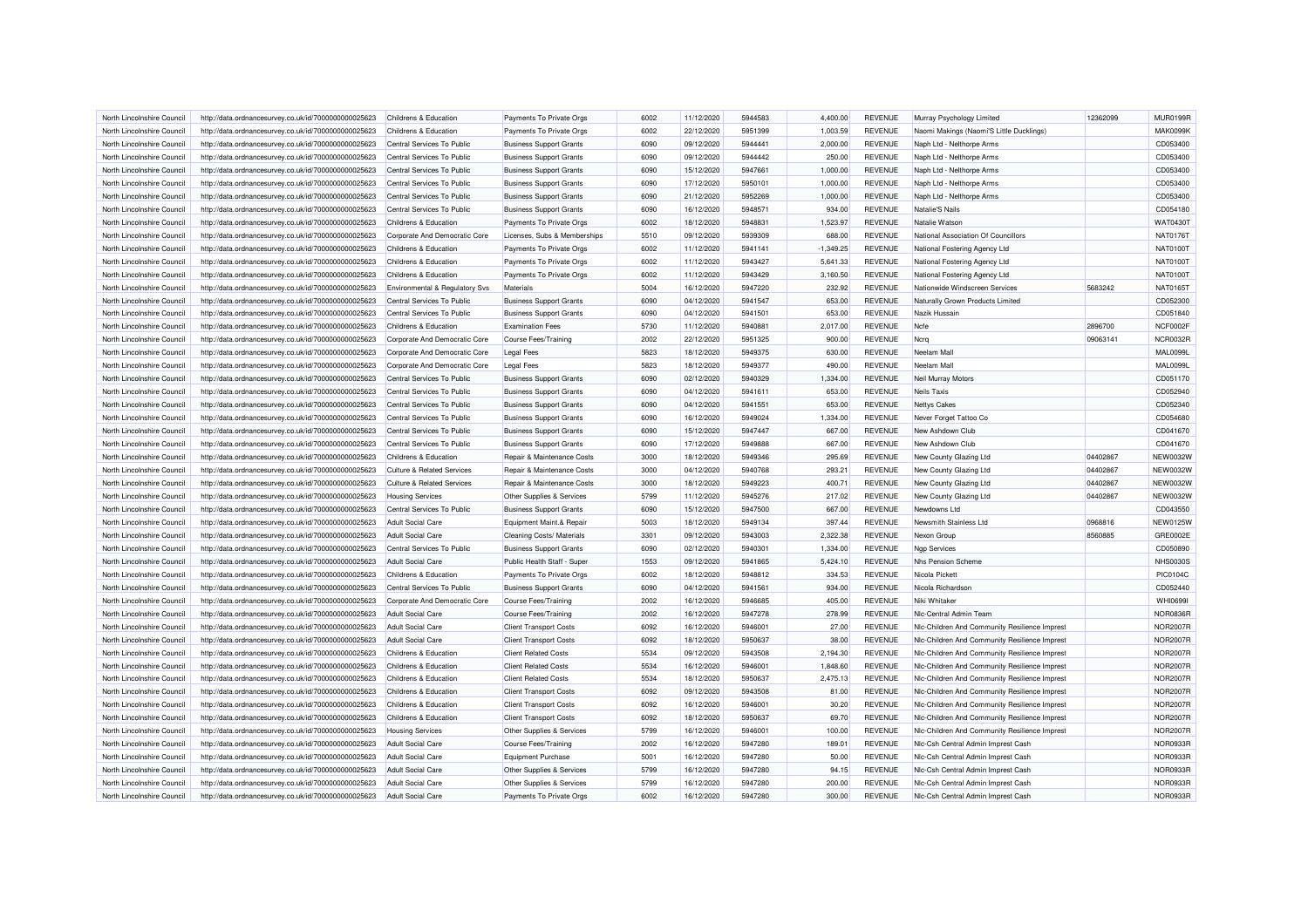| North Lincolnshire Council | http://data.ordnancesurvey.co.uk/id/7000000000025623 | Childrens & Education                     | <b>Client Related Costs</b>    | 5534 | 16/12/2020 | 5947280 | 60.00        | <b>REVENUE</b> | NIc-Csh Central Admin Imprest Cash    | <b>NOR0933R</b> |
|----------------------------|------------------------------------------------------|-------------------------------------------|--------------------------------|------|------------|---------|--------------|----------------|---------------------------------------|-----------------|
| North Lincolnshire Council | http://data.ordnancesurvey.co.uk/id/7000000000025623 | Childrens & Education                     | <b>Equipment Purchase</b>      | 5001 | 16/12/2020 | 5947280 | 224.22       | <b>REVENUE</b> | Nic-Csh Central Admin Imprest Cash    | NOR0933R        |
| North Lincolnshire Council | http://data.ordnancesurvey.co.uk/id/7000000000025623 | Childrens & Education                     | Gen Office Exp (Incl Postage)  | 5603 | 16/12/2020 | 5947280 | 4.70         | <b>REVENUE</b> | Nic-Csh Central Admin Imprest Cash    | <b>NOR0933R</b> |
| North Lincolnshire Council | http://data.ordnancesurvey.co.uk/id/7000000000025623 | Childrens & Education                     | Other Supplies & Services      | 5799 | 16/12/2020 | 5947280 | 17.99        | <b>REVENUE</b> | Nic-Csh Central Admin Imprest Cash    | NOR0933R        |
| North Lincolnshire Council | http://data.ordnancesurvey.co.uk/id/7000000000025623 | Childrens & Education                     | Other Supplies & Services      | 5799 | 16/12/2020 | 5947280 | 68.18        | <b>REVENUE</b> | Nic-Csh Central Admin Imprest Cash    | NOR0933R        |
| North Lincolnshire Council | http://data.ordnancesurvey.co.uk/id/7000000000025623 | Childrens & Education                     | Provisions                     | 5201 | 16/12/2020 | 5947280 | 285.21       | <b>REVENUE</b> | Nic-Csh Central Admin Imprest Cash    | NOR0933R        |
| North Lincolnshire Council | http://data.ordnancesurvey.co.uk/id/7000000000025623 | Corporate And Democratic Core             | Telephone Rent/Calls           | 5403 | 16/12/2020 | 5947280 | 5.10         | <b>REVENUE</b> | Nic-Csh Central Admin Imprest Cash    | NOR0933R        |
| North Lincolnshire Council | http://data.ordnancesurvey.co.uk/id/7000000000025623 | <b>Environmental &amp; Regulatory Svs</b> | Other Supplies & Services      | 5799 | 16/12/2020 | 5947280 | $-3.00$      | REVENUE        | NIc-Csh Central Admin Imprest Cash    | NOR0933R        |
| North Lincolnshire Council | http://data.ordnancesurvey.co.uk/id/7000000000025623 | Fin&Inv I&E                               | <b>Equipment Purchase</b>      | 5001 | 16/12/2020 | 5947280 | 10.83        | <b>REVENUE</b> | Nic-Csh Central Admin Imprest Cash    | <b>NOR0933R</b> |
| North Lincolnshire Council | http://data.ordnancesurvey.co.uk/id/7000000000025623 | Fin&Inv I&E                               | Provisions                     | 5201 | 16/12/2020 | 5947280 | 4.00         | <b>REVENUE</b> | Nic-Csh Central Admin Imprest Cash    | NOR0933R        |
| North Lincolnshire Council | http://data.ordnancesurvey.co.uk/id/7000000000025623 | <b>Highways &amp; Transport</b>           | Equipment Purchase             | 5001 | 16/12/2020 | 5947280 | 90.25        | <b>REVENUE</b> | Nic-Csh Central Admin Imprest Cash    | NOR0933R        |
| North Lincolnshire Council | http://data.ordnancesurvey.co.uk/id/7000000000025623 | Highways & Transport                      | Other Supplies & Services      | 5799 | 16/12/2020 | 5947280 | $-50.00$     | <b>REVENUE</b> | Nic-Csh Central Admin Imprest Cash    | NOR0933R        |
| North Lincolnshire Council | http://data.ordnancesurvey.co.uk/id/7000000000025623 | Non Distributed Costs                     | <b>Equipment Purchase</b>      | 5001 | 16/12/2020 | 5947280 | 35.40        | REVENUE        | NIc-Csh Central Admin Imprest Cash    | NOR0933F        |
| North Lincolnshire Council | http://data.ordnancesurvey.co.uk/id/7000000000025623 | <b>Planning Services</b>                  | Other Supplies & Services      | 5799 | 16/12/2020 | 5947280 | 80.84        | <b>REVENUE</b> | Nic-Csh Central Admin Imprest Cash    | <b>NOR0933R</b> |
| North Lincolnshire Council | http://data.ordnancesurvey.co.uk/id/7000000000025623 | Childrens & Education                     | <b>Client Related Costs</b>    | 5534 | 11/12/2020 | 5945449 | 405.99       | <b>REVENUE</b> | Nlc- Kingfisher Lodge Card Account    | NOR0935R        |
| North Lincolnshire Council | http://data.ordnancesurvey.co.uk/id/7000000000025623 | Childrens & Education                     | <b>Client Related Costs</b>    | 5534 | 22/12/2020 | 5951916 | 421.33       | <b>REVENUE</b> | Nlc- Kingfisher Lodge Card Account    | NOR0935R        |
| North Lincolnshire Council | http://data.ordnancesurvey.co.uk/id/7000000000025623 | Childrens & Education                     | <b>Client Related Costs</b>    | 5534 | 22/12/2020 | 5952385 | 553.44       | <b>REVENUE</b> | Nlc- Kingfisher Lodge Card Account    | NOR0935R        |
| North Lincolnshire Council |                                                      | Childrens & Education                     | Provisions                     | 5201 | 11/12/2020 | 5945449 | 91.52        | <b>REVENUE</b> |                                       | NOR0935R        |
|                            | http://data.ordnancesurvey.co.uk/id/7000000000025623 |                                           |                                |      |            |         |              |                | Nlc- Kingfisher Lodge Card Account    |                 |
| North Lincolnshire Council | http://data.ordnancesurvey.co.uk/id/7000000000025623 | Childrens & Education                     | Provisions                     | 5201 | 22/12/2020 | 5951916 | 195.58       | <b>REVENUE</b> | Nlc- Kingfisher Lodge Card Account    | NOR0935R        |
| North Lincolnshire Council | http://data.ordnancesurvey.co.uk/id/7000000000025623 | Childrens & Education                     | Provisions                     | 5201 | 22/12/2020 | 5952385 | 178.44       | <b>REVENUE</b> | Nic- Kingfisher Lodge Card Account    | NOR0935R        |
| North Lincolnshire Council | http://data.ordnancesurvey.co.uk/id/7000000000025623 | Childrens & Education                     | Rail & Other Fares             | 4121 | 11/12/2020 | 5945449 | 1.30         | <b>REVENUE</b> | Nlc- Kingfisher Lodge Card Account    | NOR0935R        |
| North Lincolnshire Council | http://data.ordnancesurvey.co.uk/id/7000000000025623 | Childrens & Education                     | Rail & Other Fares             | 4121 | 22/12/2020 | 5951916 | 1.30         | <b>REVENUE</b> | Nic- Kingfisher Lodge Card Account    | NOR0935R        |
| North Lincolnshire Council | http://data.ordnancesurvey.co.uk/id/7000000000025623 | Childrens & Education                     | Rail & Other Fares             | 4121 | 22/12/2020 | 5952385 | 5.55         | <b>REVENUE</b> | Nic- Kingfisher Lodge Card Account    | NOR0935R        |
| North Lincolnshire Council | http://data.ordnancesurvey.co.uk/id/7000000000025623 | Childrens & Education                     | <b>Bank Charges</b>            | 5821 | 06/01/2021 | 5953983 | 15.97        | <b>REVENUE</b> | Nic-Kingfisher Lodge Imprest          | <b>NOR0248R</b> |
| North Lincolnshire Council | http://data.ordnancesurvey.co.uk/id/7000000000025623 | Childrens & Education                     | <b>Client Related Costs</b>    | 5534 | 06/01/2021 | 5953983 | 195.00       | <b>REVENUE</b> | NIc-Kingfisher Lodge Imprest          | <b>NOR0248R</b> |
| North Lincolnshire Council | http://data.ordnancesurvey.co.uk/id/7000000000025623 | <b>Childrens &amp; Education</b>          | Provisions                     | 5201 | 09/12/2020 | 5943209 | 672.47       | <b>REVENUE</b> | Nic-Kingfisher Lodge Impres           | <b>NOR0248R</b> |
| North Lincolnshire Council | http://data.ordnancesurvey.co.uk/id/7000000000025623 | Childrens & Education                     | Provisions                     | 5201 | 06/01/2021 | 5953983 | 574.78       | <b>REVENUE</b> | Nic-Kingfisher Lodge Imprest          | <b>NOR0248R</b> |
| North Lincolnshire Council | http://data.ordnancesurvey.co.uk/id/7000000000025623 | Adult Social Care                         | Payments To Private Orgs       | 6002 | 18/12/2020 | 5948688 | 25,913.50    | <b>REVENUE</b> | NI Group Limited                      | <b>NLG0003G</b> |
| North Lincolnshire Council | http://data.ordnancesurvey.co.uk/id/7000000000025623 | <b>Adult Social Care</b>                  | <b>Client Related Costs</b>    | 5534 | 22/12/2020 | 5951786 | 73.77        | <b>REVENUE</b> | N Lincs Council-The Cygnets           | NOR0058R        |
| North Lincolnshire Council | http://data.ordnancesurvey.co.uk/id/7000000000025623 | <b>Adult Social Care</b>                  | <b>Equipment Purchase</b>      | 5001 | 22/12/2020 | 5951786 | 70.01        | <b>REVENUE</b> | N Lincs Council-The Cygnets           | <b>NOR0058F</b> |
| North Lincolnshire Council | http://data.ordnancesurvey.co.uk/id/7000000000025623 | <b>Adult Social Care</b>                  | Provisions                     | 5201 | 22/12/2020 | 5951786 | 151.24       | <b>REVENUE</b> | N Lincs Council-The Cygnets           | NOR0058R        |
| North Lincolnshire Council | http://data.ordnancesurvey.co.uk/id/7000000000025623 | <b>Adult Social Care</b>                  | Payments To Health Providers   | 6019 | 04/12/2020 | 5939938 | 5,002.00     | <b>REVENUE</b> | N Lincs & Goole Hosps Nhs Ft          | NOR0424R        |
| North Lincolnshire Council | http://data.ordnancesurvey.co.uk/id/7000000000025623 | <b>Adult Social Care</b>                  | Payments To Health Providers   | 6019 | 04/12/2020 | 5939940 | $-1,487.50$  | <b>REVENUE</b> | N Lincs & Goole Hosps Nhs Ft          | NOR0424R        |
| North Lincolnshire Council | http://data.ordnancesurvey.co.uk/id/7000000000025623 | Childrens & Education                     | Payments To Private Orgs       | 6002 | 09/12/2020 | 5943550 | 12.114.00    | <b>REVENUE</b> | N Lincs & Goole Hosps Nhs Ft          | <b>NOR0424R</b> |
| North Lincolnshire Council | http://data.ordnancesurvey.co.uk/id/7000000000025623 | Central Services To Public                | <b>Business Support Grants</b> | 6090 | 04/12/2020 | 5941476 | 653.00       | <b>REVENUE</b> | N.M.Murray Taxi                       | CD051590        |
| North Lincolnshire Council | http://data.ordnancesurvey.co.uk/id/7000000000025623 | Corporate And Democratic Core             | Other Supplies & Services      | 5799 | 22/12/2020 | 5945502 | 826.35       | <b>REVENUE</b> | Noreen Wilkinson                      | <b>WIL0530L</b> |
| North Lincolnshire Council | http://data.ordnancesurvey.co.uk/id/7000000000025623 | Corporate And Democratic Core             | Other Supplies & Services      | 5799 | 06/01/2021 | 5948889 | 469.75       | <b>REVENUE</b> | Noreen Wilkinson                      | <b>WIL0530I</b> |
| North Lincolnshire Council | http://data.ordnancesurvey.co.uk/id/7000000000025623 | <b>Housing Services</b>                   | Other Supplies & Services      | 5799 | 11/12/2020 | 5945271 | 1,666.00     | <b>REVENUE</b> | Normanby Hotel                        | <b>NOR0478F</b> |
| North Lincolnshire Council | http://data.ordnancesurvey.co.uk/id/7000000000025623 | <b>Housing Services</b>                   | Other Supplies & Services      | 5799 | 18/12/2020 | 5948915 | 1,643.00     | <b>REVENUE</b> | Normanby Hotel                        | NOR0478R        |
| North Lincolnshire Council | http://data.ordnancesurvey.co.uk/id/7000000000025623 | <b>Housing Services</b>                   | Other Supplies & Services      | 5799 | 18/12/2020 | 5949642 | 2,108.00     | <b>REVENUE</b> | Normanby Hotel                        | <b>NOR0478R</b> |
| North Lincolnshire Council | http://data.ordnancesurvey.co.uk/id/7000000000025623 | Central Services To Public                | <b>Business Support Grants</b> | 6090 | 16/12/2020 | 5948991 | 467.00       | <b>REVENUE</b> | Normanby Park Riding School           | CD054530        |
| North Lincolnshire Council | http://data.ordnancesurvey.co.uk/id/7000000000025623 | Central Services To Public                | <b>Business Support Grants</b> | 6090 | 16/12/2020 | 5948992 | 1,334.00     | <b>REVENUE</b> | Normanby Park Riding School           | CD054530        |
| North Lincolnshire Council | http://data.ordnancesurvey.co.uk/id/7000000000025623 | Central Services To Public                | <b>Business Support Grants</b> | 6090 | 17/12/2020 | 5950130 | 467.00       | <b>REVENUE</b> | Normanby Park Riding School           | CD054530        |
| North Lincolnshire Council | http://data.ordnancesurvey.co.uk/id/7000000000025623 | Central Services To Public                | <b>Business Support Grants</b> | 6090 | 15/12/2020 | 5947383 | 467.00       | <b>REVENUE</b> | Normanby Park Sport And Activity Club | CD041010        |
| North Lincolnshire Council | http://data.ordnancesurvey.co.uk/id/7000000000025623 | Central Services To Public                | <b>Business Support Grants</b> | 6090 | 17/12/2020 | 5949824 | 467.00       | <b>REVENUE</b> | Normanby Park Sport And Activity Club | CD041010        |
| North Lincolnshire Council | http://data.ordnancesurvey.co.uk/id/7000000000025623 | Central Services To Public                | <b>Business Support Grants</b> | 6090 | 16/12/2020 | 5948544 | 934.00       | <b>REVENUE</b> | Normandy Hotel                        | CD053910        |
| North Lincolnshire Council | http://data.ordnancesurvey.co.uk/id/7000000000025623 | Corporate And Democratic Core             | It Software-Maintenance        | 5053 | 16/12/2020 | 5948116 | 6,710.06     | <b>REVENUE</b> | North East Lincolnshire Council       | <b>NOR0269F</b> |
| North Lincolnshire Council | http://data.ordnancesurvey.co.uk/id/7000000000025623 | Corporate And Democratic Core             | It Software-Maintenance        | 5053 | 06/01/2021 | 5953686 | 637.50       | <b>REVENUE</b> | North East Lincolnshire Council       | NOR0269R        |
| North Lincolnshire Council | http://data.ordnancesurvey.co.uk/id/7000000000025623 | Corporate And Democratic Core             | Materials                      | 5004 | 04/12/2020 | 5940418 | 300.00       | <b>REVENUE</b> | North East Lincolnshire Council       | <b>NOR0269R</b> |
| North Lincolnshire Council | http://data.ordnancesurvey.co.uk/id/7000000000025623 | Environmental & Regulatory Svs            | Payments To Private Orgs       | 6002 | 22/12/2020 | 5952203 | $-43,537.51$ | <b>REVENUE</b> | North East Lincolnshire Council       | <b>NOR0269R</b> |
| North Lincolnshire Council | http://data.ordnancesurvey.co.uk/id/7000000000025623 | Environmental & Regulatory Svs            | Payments To Private Orgs       | 6002 | 22/12/2020 | 5952216 | 94,491.34    | <b>REVENUE</b> | North East Lincolnshire Council       | <b>NOR0269F</b> |
| North Lincolnshire Council | http://data.ordnancesurvey.co.uk/id/7000000000025623 | Environmental & Regulatory Svs            | Payments To Private Orgs       | 6002 | 06/01/2021 | 5953648 | 16,367.92    | <b>REVENUE</b> | North East Lincolnshire Council       | <b>NOR0269F</b> |
| North Lincolnshire Council | http://data.ordnancesurvey.co.uk/id/7000000000025623 | Environmental & Regulatory Svs            | <b>Equipment Purchase</b>      | 5001 | 04/12/2020 | 5926892 | 825.35       | <b>REVENUE</b> | Northern Municipal Spares Ltd         | <b>NOR0013R</b> |
|                            |                                                      |                                           |                                |      |            |         |              |                |                                       |                 |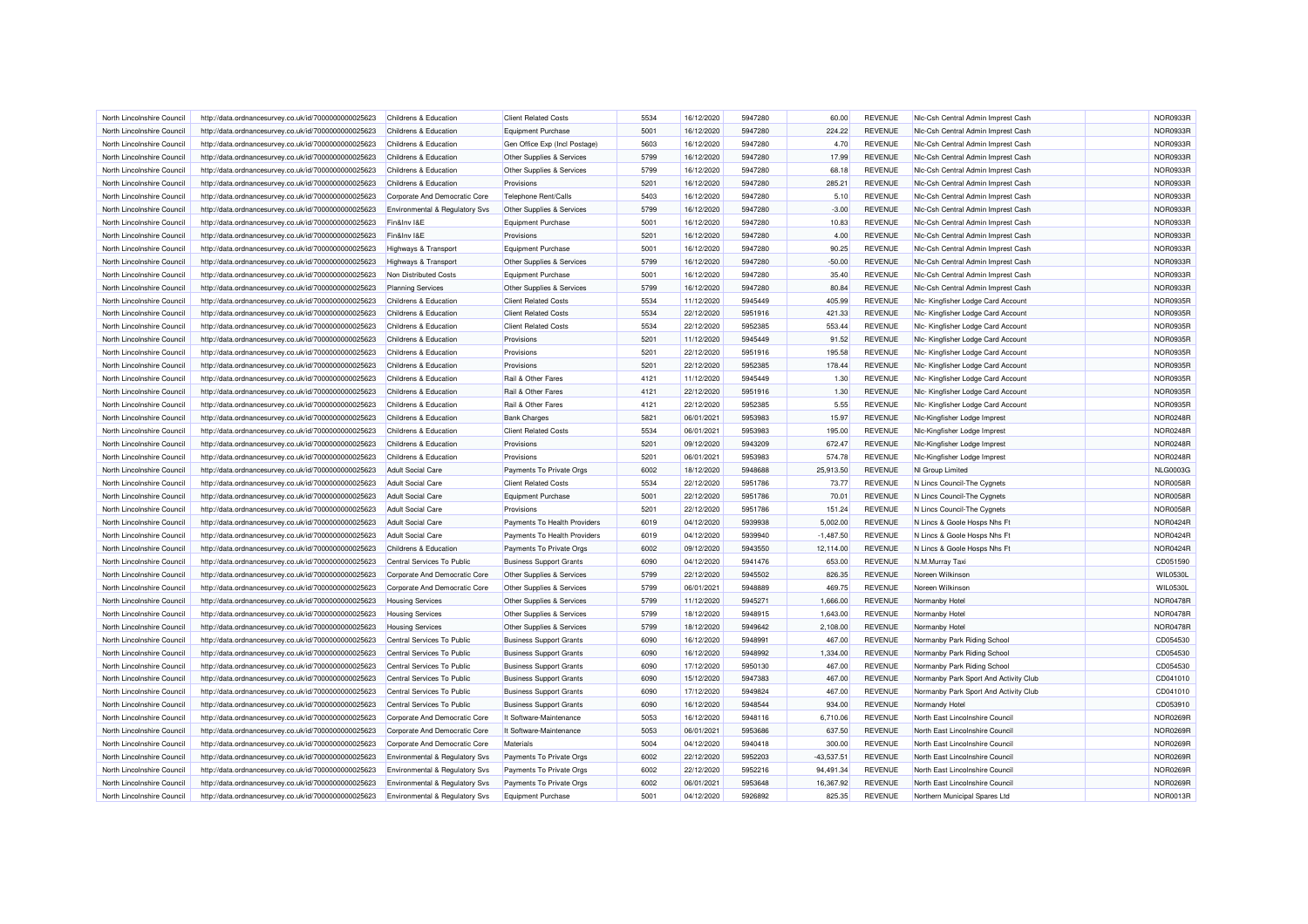| North Lincolnshire Council                               | http://data.ordnancesurvey.co.uk/id/7000000000025623                                                         | <b>Highways &amp; Transport</b>                                  | Other Supplies & Services                                        | 5799         | 04/12/2020               | 5938398            | 685.98               | <b>REVENUE</b>                   | Northern Powergrid (Yorkshire) Plc                                                         | 4112320              | <b>YED0001D</b>                    |
|----------------------------------------------------------|--------------------------------------------------------------------------------------------------------------|------------------------------------------------------------------|------------------------------------------------------------------|--------------|--------------------------|--------------------|----------------------|----------------------------------|--------------------------------------------------------------------------------------------|----------------------|------------------------------------|
| North Lincolnshire Council                               | http://data.ordnancesurvey.co.uk/id/7000000000025623                                                         | <b>Highways &amp; Transport</b>                                  | Other Supplies & Services                                        | 5799         | 04/12/2020               | 5938433            | 448.16               | <b>REVENUE</b>                   | Northern Powergrid (Yorkshire) Plc                                                         | 4112320              | <b>YED0001D</b>                    |
| North Lincolnshire Council                               | http://data.ordnancesurvey.co.uk/id/7000000000025623                                                         | <b>Highways &amp; Transport</b>                                  | Other Supplies & Services                                        | 5799         | 04/12/2020               | 5938437            | 609.88               | <b>REVENUE</b>                   | Northern Powergrid (Yorkshire) Plc                                                         | 4112320              | <b>YED0001D</b>                    |
| North Lincolnshire Council                               | http://data.ordnancesurvey.co.uk/id/7000000000025623                                                         | Central Services To Public                                       | <b>Business Support Grants</b>                                   | 6090         | 02/12/2020               | 5940325            | 1,334.00             | <b>REVENUE</b>                   | Northern Vintage Ltd                                                                       |                      | CD051130                           |
| North Lincolnshire Council                               | http://data.ordnancesurvey.co.uk/id/7000000000025623                                                         | Corporate And Democratic Core                                    | It Software-Maintenance                                          | 5053         | 09/12/2020               | 5943464            | 72,017.99            | <b>REVENUE</b>                   | Northgate Public Services Uk Ltd                                                           | 968498               | MVM0001M                           |
| North Lincolnshire Council                               | http://data.ordnancesurvey.co.uk/id/7000000000025623                                                         | Corporate And Democratic Core                                    | It Software-Maintenance                                          | 5053         | 09/12/2020               | 5943465            | 10,913.79            | <b>REVENUE</b>                   | Northgate Public Services Uk Ltd                                                           | 968498               | MVM0001M                           |
| North Lincolnshire Council                               | http://data.ordnancesurvey.co.uk/id/7000000000025623                                                         | Corporate And Democratic Core                                    | It Software-Maintenance                                          | 5053         | 09/12/2020               | 5943466            | 6,019.97             | <b>REVENUE</b>                   | Northgate Public Services Uk Ltd                                                           | 968498               | MVM0001M                           |
| North Lincolnshire Council                               | http://data.ordnancesurvey.co.uk/id/7000000000025623                                                         | Corporate And Democratic Core                                    | It Software-Maintenance                                          | 5053         | 09/12/2020               | 5943467            | 1,532.51             | <b>REVENUE</b>                   | Northgate Public Services Uk Ltd                                                           | 968498               | MVM0001M                           |
| North Lincolnshire Council                               | http://data.ordnancesurvey.co.uk/id/7000000000025623                                                         | Corporate And Democratic Core                                    | It Software-Maintenance                                          | 5053         | 11/12/2020               | 5945262            | 2.500.00             | <b>REVENUE</b>                   | Northgate Public Services Uk Ltd                                                           | 968498               | <b>MVM0001M</b>                    |
| North Lincolnshire Council                               | http://data.ordnancesurvey.co.uk/id/7000000000025623                                                         | <b>Adult Social Care</b>                                         | Vehicle Hire                                                     | 4101         | 04/12/2020               | 5940967            | 488.32               | <b>REVENUE</b>                   | Northgate Vehicle Hire Ltd                                                                 | 1434157              | M&G0002G                           |
| North Lincolnshire Council                               | http://data.ordnancesurvey.co.uk/id/7000000000025623                                                         | <b>Adult Social Care</b>                                         | Payments To Health Providers                                     | 6019         | 04/12/2020               | 5939935            | 2,970.76             | <b>REVENUE</b>                   | North Lincolnshire Ccg                                                                     |                      | <b>NOR0071R</b>                    |
| North Lincolnshire Council                               | http://data.ordnancesurvey.co.uk/id/7000000000025623                                                         | <b>Adult Social Care</b>                                         | Payments To Health Providers                                     | 6019         | 22/12/2020               | 595080             | 4,551.60             | <b>REVENUE</b>                   | North Lincolnshire Ccg                                                                     |                      | <b>NOR0071R</b>                    |
| North Lincolnshire Council                               | http://data.ordnancesurvey.co.uk/id/7000000000025623                                                         | <b>Adult Social Care</b>                                         | Payments To Private Orgs                                         | 6002         | 11/12/2020               | 5944637            | 1,115.00             | <b>REVENUE</b>                   | North Lincolnshire Council                                                                 |                      | NOR0351R                           |
| North Lincolnshire Council                               | http://data.ordnancesurvey.co.uk/id/7000000000025623                                                         | Childrens & Education                                            | Other Professional Fees                                          | 5829         | 11/12/2020               | 5944637            | 11,701.50            | <b>REVENUE</b>                   | North Lincolnshire Council                                                                 |                      | <b>NOR0351R</b>                    |
| North Lincolnshire Council                               | http://data.ordnancesurvey.co.uk/id/7000000000025623                                                         | Central Services To Public                                       | <b>Business Support Grants</b>                                   | 6090         | 15/12/2020               | 5947491            | 667.00               | <b>REVENUE</b>                   | North Lincolnshire District Scout Council                                                  |                      | CD042660                           |
| North Lincolnshire Council                               | http://data.ordnancesurvey.co.uk/id/7000000000025623                                                         | Central Services To Public                                       | <b>Business Support Grants</b>                                   | 6090         | 17/12/2020               | 5949932            | 667.00               | <b>REVENUE</b>                   | North Lincolnshire District Scout Council                                                  |                      | CD042660                           |
| North Lincolnshire Council                               | http://data.ordnancesurvey.co.uk/id/7000000000025623                                                         | Central Services To Public                                       | <b>Business Support Grants</b>                                   | 6090         | 15/12/2020               | 5947596            | 467.00               | <b>REVENUE</b>                   | North Lincs And Humberside Sailing Club                                                    |                      | CD049960                           |
| North Lincolnshire Council                               | http://data.ordnancesurvey.co.uk/id/7000000000025623                                                         | Central Services To Public                                       | <b>Business Support Grants</b>                                   | 6090         | 17/12/2020               | 5950036            | 467.00               | <b>REVENUE</b>                   | North Lincs And Humberside Sailing Club                                                    |                      | CD049960                           |
| North Lincolnshire Council                               | http://data.ordnancesurvey.co.uk/id/7000000000025623                                                         | <b>Culture &amp; Related Services</b>                            | Gen Office Exp (Incl Postage)                                    | 5603         | 18/12/2020               | 5950707            | 63.17                | <b>REVENUE</b>                   | North Lincs Council-N.Hall Country Park                                                    |                      | NOR0283R                           |
| North Lincolnshire Council                               | http://data.ordnancesurvey.co.uk/id/7000000000025623                                                         | <b>Culture &amp; Related Services</b>                            | Materials                                                        | 5004         | 18/12/2020               | 5950707            | 385.50               | <b>REVENUE</b>                   | North Lincs Council-N.Hall Country Park                                                    |                      | NOR0283R                           |
| North Lincolnshire Council                               | http://data.ordnancesurvey.co.uk/id/7000000000025623                                                         | <b>Culture &amp; Related Services</b>                            | Other Professional Fees                                          | 5829         | 18/12/2020               | 5950707            | 377.30               | <b>REVENUE</b>                   | North Lincs Council-N.Hall Country Park                                                    |                      | NOR0283R                           |
| North Lincolnshire Council                               | http://data.ordnancesurvey.co.uk/id/7000000000025623                                                         | Central Services To Public                                       | <b>Business Support Grants</b>                                   | 6090         | 09/12/2020               | 5944431            | 1,334.00             | <b>REVENUE</b>                   | Northmoor Fisheries                                                                        |                      | CD053350                           |
| North Lincolnshire Council                               | http://data.ordnancesurvey.co.uk/id/7000000000025623                                                         | <b>Adult Social Care</b>                                         | Repair & Maintenance Costs                                       | 3000         | 04/12/2020               | 5940780            | 270.00               | <b>REVENUE</b>                   | North Point Uk Ltd                                                                         | 4575195              | <b>NOR0683R</b>                    |
| North Lincolnshire Council                               | http://data.ordnancesurvey.co.uk/id/7000000000025623                                                         | Corporate And Democratic Core                                    | Repair & Maintenance Costs                                       | 3000         | 04/12/2020               | 5940780            | $^{\circ}$           | <b>REVENUE</b>                   | North Point Uk Ltd                                                                         | 4575195              | <b>NOR0683R</b>                    |
| North Lincolnshire Council                               | http://data.ordnancesurvey.co.uk/id/7000000000025623                                                         | Corporate And Democratic Core                                    | Repair & Maintenance Costs                                       | 3000         | 04/12/2020               | 5940786            | $\Omega$             | <b>REVENUE</b>                   | North Point Uk Ltd                                                                         | 4575195              | <b>NOR0683R</b>                    |
| North Lincolnshire Council                               | http://data.ordnancesurvey.co.uk/id/7000000000025623                                                         | Corporate And Democratic Core                                    | Repair & Maintenance Costs                                       | 3000         | 04/12/2020               | 5940788            | $^{\circ}$           | <b>REVENUE</b>                   | North Point Uk Ltd                                                                         | 4575195              | <b>NOR0683R</b>                    |
| North Lincolnshire Council                               | http://data.ordnancesurvey.co.uk/id/7000000000025623                                                         | Corporate And Democratic Core                                    | Repair & Maintenance Costs                                       | 3000         | 04/12/2020               | 5940790            | $\Omega$             | <b>REVENUE</b>                   | North Point Uk Ltd                                                                         | 4575195              | <b>NOR0683R</b>                    |
| North Lincolnshire Council                               | http://data.ordnancesurvey.co.uk/id/7000000000025623                                                         | Corporate And Democratic Core                                    | Repair & Maintenance Costs                                       | 3000         | 18/12/2020               | 5949364            | $\Omega$             | <b>REVENUE</b>                   | North Point Uk Ltd                                                                         | 4575195              | <b>NOR0683R</b>                    |
| North Lincolnshire Council                               | http://data.ordnancesurvey.co.uk/id/7000000000025623                                                         | Corporate And Democratic Core                                    | Repair & Maintenance Costs                                       | 3000         | 18/12/2020               | 5949365            | $\Omega$             | <b>REVENUE</b>                   | North Point Uk Ltd                                                                         | 4575195              | <b>NOR0683R</b>                    |
| North Lincolnshire Council                               | http://data.ordnancesurvey.co.uk/id/7000000000025623                                                         | Corporate And Democratic Core                                    | Repair & Maintenance Costs                                       | 3000         | 18/12/2020               | 5949368            | $\Omega$             | <b>REVENUE</b>                   | North Point Uk Ltd                                                                         | 4575195              | <b>NOR0683R</b>                    |
| North Lincolnshire Council                               | http://data.ordnancesurvey.co.uk/id/7000000000025623                                                         | Corporate And Democratic Core                                    | Repair & Maintenance Costs                                       | 3000         | 18/12/2020               | 5949373            | $\Omega$             | <b>REVENUE</b>                   | North Point Uk Ltd                                                                         | 4575195              | <b>NOR0683R</b>                    |
| North Lincolnshire Council                               | http://data.ordnancesurvey.co.uk/id/7000000000025623                                                         | Corporate And Democratic Core                                    | Repair & Maintenance Costs                                       | 3000         | 18/12/2020               | 5949374            | $^{\circ}$           | <b>REVENUE</b>                   | North Point Uk Ltd                                                                         | 4575195              | <b>NOR0683R</b>                    |
| North Lincolnshire Council                               |                                                                                                              | Corporate And Democratic Core                                    | Repair & Maintenance Costs                                       | 3000         | 22/12/2020               | 5951772            | $\Omega$             | <b>REVENUE</b>                   | North Point Uk Ltd                                                                         | 4575195              | <b>NOR0683R</b>                    |
| North Lincolnshire Council                               | http://data.ordnancesurvey.co.uk/id/7000000000025623<br>http://data.ordnancesurvey.co.uk/id/7000000000025623 | Corporate And Democratic Core                                    | Repair & Maintenance Costs                                       | 3000         | 22/12/2020               | 5951773            | $\Omega$             | <b>REVENUE</b>                   | North Point Uk Ltd                                                                         | 4575195              | <b>NOR0683R</b>                    |
| North Lincolnshire Council                               | http://data.ordnancesurvey.co.uk/id/7000000000025623                                                         | <b>Culture &amp; Related Services</b>                            | Equipment Maint.& Repair                                         | 5003         | 16/12/2020               | 5945964            | 280.00               | <b>REVENUE</b>                   | North Point Uk Ltd                                                                         | 4575195              | <b>NOR0683R</b>                    |
|                                                          |                                                                                                              |                                                                  |                                                                  |              |                          |                    |                      |                                  | North Point Uk Ltd                                                                         | 4575195              |                                    |
| North Lincolnshire Council                               | http://data.ordnancesurvey.co.uk/id/7000000000025623                                                         | <b>Culture &amp; Related Services</b>                            | Equipment Maint.& Repair                                         | 5003         | 22/12/2020               | 5951779            | 542.00               | <b>REVENUE</b>                   |                                                                                            |                      | <b>NOR0683R</b>                    |
| North Lincolnshire Council                               | http://data.ordnancesurvey.co.uk/id/7000000000025623                                                         | <b>Culture &amp; Related Services</b>                            | Repair & Maintenance Costs                                       | 3000<br>5829 | 04/12/2020               | 5940788            | 230.00               | <b>REVENUE</b><br><b>REVENUE</b> | North Point Uk Ltd                                                                         | 4575195              | <b>NOR0683R</b><br><b>NOR0683R</b> |
| North Lincolnshire Council<br>North Lincolnshire Council | http://data.ordnancesurvey.co.uk/id/7000000000025623                                                         | Fin&Inv I&E                                                      | Other Professional Fees<br>Materials                             | 5004         | 11/12/2020               | 5944981<br>5947221 | 1,640.00             | <b>REVENUE</b>                   | North Point Uk Ltd<br>Northside Truck Centre                                               | 4575195              |                                    |
| North Lincolnshire Council                               | http://data.ordnancesurvey.co.uk/id/7000000000025623<br>http://data.ordnancesurvey.co.uk/id/7000000000025623 | <b>Adult Social Care</b><br><b>Adult Social Care</b>             | Materials                                                        | 5004         | 16/12/2020<br>16/12/2020 | 5947223            | 1,061.44<br>371.45   | <b>REVENUE</b>                   | Northside Truck Centre                                                                     |                      | <b>NOR0643R</b><br><b>NOR0643R</b> |
|                                                          |                                                                                                              |                                                                  | Materials                                                        | 5004         | 04/12/2020               | 5940970            | 729.00               | <b>REVENUE</b>                   | Northside Truck Centre                                                                     |                      | <b>NOR0643R</b>                    |
| North Lincolnshire Council<br>North Lincolnshire Council | http://data.ordnancesurvey.co.uk/id/7000000000025623<br>http://data.ordnancesurvey.co.uk/id/7000000000025623 | Environmental & Regulatory Svs<br>Environmental & Regulatory Svs | Materials                                                        | 5004         | 16/12/2020               | 5947222            | 2,002.38             | <b>REVENUE</b>                   | Northside Truck Centre                                                                     |                      | <b>NOR0643R</b>                    |
| North Lincolnshire Council                               | http://data.ordnancesurvey.co.uk/id/7000000000025623                                                         | Environmental & Regulatory Svs                                   | Materials                                                        | 5004         | 16/12/2020               | 5947224            | 3,353.70             | <b>REVENUE</b>                   | Northside Truck Centre                                                                     |                      | <b>NOR0643R</b>                    |
| North Lincolnshire Council                               | http://data.ordnancesurvey.co.uk/id/7000000000025623                                                         | Environmental & Regulatory Svs                                   | Materials                                                        | 5004         | 22/12/2020               | 5951885            | 471.50               | <b>REVENUE</b>                   | Northside Truck Centre                                                                     |                      | <b>NOR0643R</b>                    |
|                                                          |                                                                                                              |                                                                  | Materials                                                        | 5004         | 22/12/2020               |                    | 485.94               | <b>REVENUE</b>                   |                                                                                            |                      | <b>NOR0643R</b>                    |
| North Lincolnshire Council                               | http://data.ordnancesurvey.co.uk/id/7000000000025623                                                         | Environmental & Regulatory Svs                                   |                                                                  |              |                          | 5951886            |                      |                                  | Northside Truck Centre                                                                     |                      |                                    |
| North Lincolnshire Council                               | http://data.ordnancesurvey.co.uk/id/7000000000025623                                                         | Childrens & Education                                            | Payments To Other La'S                                           | 6003<br>6003 | 11/12/2020               | 5944364<br>5944364 | $^{\circ}$           | <b>REVENUE</b>                   | Nottinghamshire County Council                                                             |                      | NOT0014T<br><b>NOT0014T</b>        |
| North Lincolnshire Council                               | http://data.ordnancesurvey.co.uk/id/7000000000025623                                                         | Childrens & Education<br>Central Services To Public              | Payments To Other La'S                                           | 6090         | 11/12/2020               | 5949042            | 1,606.42             | <b>REVENUE</b>                   | Nottinghamshire County Council<br>Novello Uk Limited                                       |                      |                                    |
| North Lincolnshire Council                               | http://data.ordnancesurvey.co.uk/id/7000000000025623                                                         |                                                                  | <b>Business Support Grants</b>                                   |              | 16/12/2020               |                    | 1,334.00             | <b>REVENUE</b>                   |                                                                                            |                      | CD054850                           |
| North Lincolnshire Council<br>North Lincolnshire Council | http://data.ordnancesurvey.co.uk/id/7000000000025623                                                         | Central Services To Public<br>Central Services To Public         | <b>Business Support Grants</b><br><b>Business Support Grants</b> | 6090<br>6090 | 15/12/2020<br>17/12/2020 | 5947310<br>5949751 | 1,500.00<br>1,500.00 | <b>REVENUE</b><br><b>REVENUE</b> | Nowell Hotels Ltd - The Wortley House Hotel<br>Nowell Hotels Ltd - The Wortley House Hotel |                      | CD040260<br>CD040260               |
|                                                          | http://data.ordnancesurvey.co.uk/id/7000000000025623                                                         |                                                                  |                                                                  |              |                          | 5939629            |                      |                                  |                                                                                            |                      |                                    |
| North Lincolnshire Council                               | http://data.ordnancesurvey.co.uk/id/7000000000025623                                                         | <b>Adult Social Care</b>                                         | Electricity                                                      | 3102<br>3102 | 02/12/2020               | 5939657            | 639.89               | <b>REVENUE</b><br><b>REVENUE</b> | Npower Limited                                                                             | 03653277<br>03653277 | <b>NPO0007C</b><br><b>NPO0007C</b> |
| North Lincolnshire Council<br>North Lincolnshire Council | http://data.ordnancesurvey.co.uk/id/7000000000025623<br>http://data.ordnancesurvey.co.uk/id/7000000000025623 | Adult Social Care<br><b>Adult Social Care</b>                    | Electricity<br>Electricity                                       | 3102         | 02/12/2020<br>18/12/2020 | 5949519            | 1,789.40<br>609.83   | <b>REVENUE</b>                   | Npower Limited<br>Npower Limited                                                           | 03653277             | NPO0007O                           |
|                                                          |                                                                                                              |                                                                  |                                                                  |              |                          |                    |                      |                                  |                                                                                            |                      |                                    |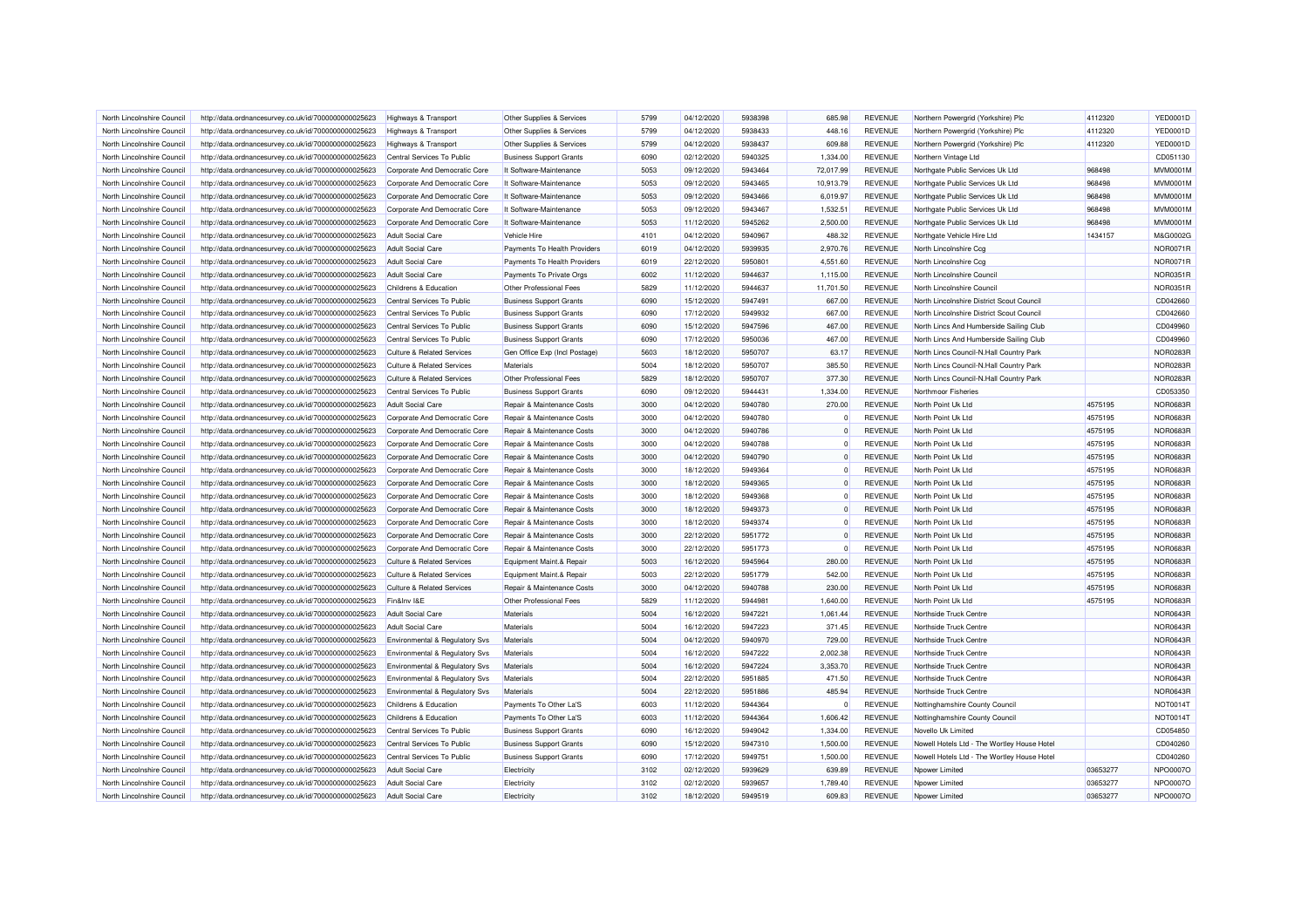| North Lincolnshire Council                               | http://data.ordnancesurvey.co.uk/id/7000000000025623 | <b>Adult Social Care</b>              | Electricity | 3102 | 18/12/2020               | 5949604 | 1,926.54 | <b>REVENUE</b> | Npower Limited  | 03653277 | NPO0007C        |
|----------------------------------------------------------|------------------------------------------------------|---------------------------------------|-------------|------|--------------------------|---------|----------|----------------|-----------------|----------|-----------------|
| North Lincolnshire Council                               | http://data.ordnancesurvey.co.uk/id/7000000000025623 | Childrens & Education                 | Electricity | 3102 | 02/12/2020               | 5939585 | 1,965.51 | <b>REVENUE</b> | Npower Limited  | 03653277 | <b>NPO0007C</b> |
| North Lincolnshire Council                               | http://data.ordnancesurvey.co.uk/id/7000000000025623 | Childrens & Education                 | Electricity | 3102 | 02/12/2020               | 5939612 | 332.68   | <b>REVENUE</b> | Npower Limited  | 03653277 | <b>NPO0007C</b> |
| North Lincolnshire Council                               | http://data.ordnancesurvey.co.uk/id/7000000000025623 | Childrens & Education                 | Electricity | 3102 | 02/12/2020               | 5939614 | 431.89   | <b>REVENUE</b> | Npower Limited  | 03653277 | <b>NPO0007C</b> |
| North Lincolnshire Council                               | http://data.ordnancesurvey.co.uk/id/7000000000025623 | Childrens & Education                 | Electricity | 3102 | 02/12/2020               | 5939638 | 352.28   | REVENUE        | Npower Limited  | 03653277 | NPO0007C        |
| North Lincolnshire Council                               | http://data.ordnancesurvey.co.uk/id/7000000000025623 | Childrens & Education                 | Electricity | 3102 | 02/12/2020               | 5939646 | 686.30   | <b>REVENUE</b> | Noower Limited  | 03653277 | <b>NPO0007C</b> |
| North Lincolnshire Council                               | http://data.ordnancesurvey.co.uk/id/7000000000025623 | <b>Childrens &amp; Education</b>      | Electricity | 3102 | 02/12/2020               | 5939683 | 284.14   | <b>REVENUE</b> | Nnower Limited  | 03653277 | <b>NPO0007C</b> |
| North Lincolnshire Council                               | http://data.ordnancesurvey.co.uk/id/7000000000025623 | Childrens & Education                 | Electricity | 3102 | 02/12/2020               | 5939792 | 208.80   | <b>REVENUE</b> | Noower Limited  | 03653277 | <b>NPO0007C</b> |
| North Lincolnshire Council                               | http://data.ordnancesurvey.co.uk/id/7000000000025623 | Childrens & Education                 | Electricity | 3102 | 02/12/2020               | 5939793 | 316.34   | <b>REVENUE</b> | Nnower Limited  | 03653277 | NPO0007O        |
| North Lincolnshire Council                               | http://data.ordnancesurvey.co.uk/id/7000000000025623 | Childrens & Education                 | Electricity | 3102 | 18/12/2020               | 5949418 | 213.80   | <b>REVENUE</b> | Npower Limited  | 03653277 | <b>NPO0007C</b> |
| North Lincolnshire Council                               | http://data.ordnancesurvey.co.uk/id/7000000000025623 | Childrens & Education                 | Electricity | 3102 | 18/12/2020               | 5949435 | 347.72   | <b>REVENUE</b> | Noower Limited  | 03653277 | <b>NPO0007C</b> |
| North Lincolnshire Council                               | http://data.ordnancesurvey.co.uk/id/7000000000025623 | Childrens & Education                 | Electricity | 3102 | 18/12/2020               | 5949439 | 2,324.91 | <b>REVENUE</b> | Npower Limited  | 03653277 | NPO0007C        |
| North Lincolnshire Council                               | http://data.ordnancesurvey.co.uk/id/7000000000025623 | Childrens & Education                 | Electricity | 3102 | 18/12/2020               | 5949469 | 444.47   | <b>REVENUE</b> | Npower Limited  | 03653277 | <b>NPO0007C</b> |
| North Lincolnshire Council                               | http://data.ordnancesurvey.co.uk/id/7000000000025623 | Childrens & Education                 | Electricity | 3102 | 18/12/2020               | 5949499 | 217.38   | <b>REVENUE</b> | Nnower I imited | 03653277 | NPO0007C        |
| North Lincolnshire Council                               | http://data.ordnancesurvey.co.uk/id/7000000000025623 | Childrens & Education                 | Electricity | 3102 | 18/12/2020               | 5949500 | 283.73   | <b>REVENUE</b> | Npower Limited  | 03653277 | <b>NPO0007C</b> |
| North Lincolnshire Council                               | http://data.ordnancesurvey.co.uk/id/7000000000025623 | Childrens & Education                 | Electricity | 3102 | 18/12/2020               | 5949503 | 246.33   | <b>REVENUE</b> | Noower Limited  | 03653277 | <b>NPO0007C</b> |
| North Lincolnshire Council                               | http://data.ordnancesurvey.co.uk/id/7000000000025623 | Childrens & Education                 | Electricity | 3102 | 18/12/2020               | 5949504 | 439.73   | <b>REVENUE</b> | Npower Limited  | 03653277 | NPO0007C        |
| North Lincolnshire Council                               | http://data.ordnancesurvey.co.uk/id/7000000000025623 | Childrens & Education                 | Electricity | 3102 | 18/12/2020               | 5949587 | 464.38   | <b>REVENUE</b> | Noower Limited  | 03653277 | NPO0007C        |
| North Lincolnshire Council                               | http://data.ordnancesurvey.co.uk/id/7000000000025623 | Childrens & Education                 | Electricity | 3102 | 18/12/2020               | 5949593 | 803.33   | <b>REVENUE</b> | Npower Limited  | 03653277 | NPO0007C        |
| North Lincolnshire Council                               | http://data.ordnancesurvey.co.uk/id/7000000000025623 | Corporate And Democratic Core         | Electricity | 3102 | 02/12/2020               | 5939653 | 1,073.14 | <b>REVENUE</b> | Npower Limited  | 03653277 | NPO0007C        |
| North Lincolnshire Council                               | http://data.ordnancesurvey.co.uk/id/7000000000025623 | Corporate And Democratic Core         | Electricity | 3102 | 02/12/2020               | 5939666 | 8,337.10 | <b>REVENUE</b> | Npower Limited  | 03653277 | <b>NPO0007C</b> |
| North Lincolnshire Council                               |                                                      |                                       |             | 3102 |                          | 5939667 |          |                |                 |          | <b>NPO0007C</b> |
|                                                          | http://data.ordnancesurvey.co.uk/id/7000000000025623 | Corporate And Democratic Core         | Electricity |      | 02/12/2020               |         | 3,392.42 | <b>REVENUE</b> | Npower Limited  | 03653277 |                 |
| North Lincolnshire Council                               | http://data.ordnancesurvey.co.uk/id/7000000000025623 | Corporate And Democratic Core         | Electricity | 3102 | 18/12/2020               | 5949599 | 658.05   | <b>REVENUE</b> | Npower Limited  | 03653277 | <b>NPO0007C</b> |
| North Lincolnshire Council                               | http://data.ordnancesurvey.co.uk/id/7000000000025623 | Corporate And Democratic Core         | Electricity | 3102 | 18/12/2020               | 5949611 | 9,420.39 | <b>REVENUE</b> | Npower Limited  | 03653277 | NPO0007C        |
| North Lincolnshire Council                               | http://data.ordnancesurvey.co.uk/id/7000000000025623 | Corporate And Democratic Core         | Electricity | 3102 | 18/12/2020               | 5949613 | 3,376.65 | <b>REVENUE</b> | Noower Limited  | 03653277 | <b>NPO0007C</b> |
| North Lincolnshire Council                               | http://data.ordnancesurvey.co.uk/id/7000000000025623 | <b>Culture &amp; Related Services</b> | Electricity | 3102 | 02/12/2020               | 5939621 | 228.32   | <b>REVENUE</b> | Npower Limited  | 03653277 | NPO0007O        |
| North Lincolnshire Council                               | http://data.ordnancesurvey.co.uk/id/7000000000025623 | Culture & Related Services            | Electricity | 3102 | 02/12/2020               | 5939642 | 3,697.83 | <b>REVENUE</b> | Npower Limited  | 03653277 | <b>NPO0007C</b> |
| North Lincolnshire Council                               | http://data.ordnancesurvey.co.uk/id/7000000000025623 | <b>Culture &amp; Related Services</b> | Electricity | 3102 | 02/12/2020               | 5939655 | 927.27   | <b>REVENUE</b> | Nnower I imited | 03653277 | NPO0007C        |
| North Lincolnshire Council                               | http://data.ordnancesurvey.co.uk/id/7000000000025623 | <b>Culture &amp; Related Services</b> | Electricity | 3102 | 02/12/2020               | 5939659 | 9,847.69 | <b>REVENUE</b> | Npower Limited  | 03653277 | <b>NPO0007C</b> |
| North Lincolnshire Council                               | http://data.ordnancesurvey.co.uk/id/7000000000025623 | <b>Culture &amp; Related Services</b> | Electricity | 3102 | 02/12/2020               | 5939662 | 3,539.69 | <b>REVENUE</b> | Noower Limited  | 03653277 | <b>NPO0007C</b> |
| North Lincolnshire Council                               | http://data.ordnancesurvey.co.uk/id/7000000000025623 | Culture & Related Services            | Electricity | 3102 | 02/12/2020               | 5939663 | 3,570.29 | <b>REVENUE</b> | Nnower Limited  | 03653277 | <b>NPO0007C</b> |
| North Lincolnshire Council                               | http://data.ordnancesurvey.co.uk/id/7000000000025623 | <b>Culture &amp; Related Services</b> | Electricity | 3102 | 02/12/2020               | 5939664 | 4,935.35 | <b>REVENUE</b> | Npower Limited  | 03653277 | <b>NPO0007C</b> |
| North Lincolnshire Council                               | http://data.ordnancesurvey.co.uk/id/7000000000025623 | <b>Culture &amp; Related Services</b> | Electricity | 3102 | 02/12/2020               | 5939665 | 331.14   | <b>REVENUE</b> | Noower Limited  | 03653277 | NPO0007C        |
| North Lincolnshire Council                               | http://data.ordnancesurvey.co.uk/id/7000000000025623 | <b>Culture &amp; Related Services</b> | Electricity | 3102 | 02/12/2020               | 5939667 | 3.392.42 | <b>REVENUE</b> | Noower Limited  | 03653277 | NPO0007C        |
| North Lincolnshire Council                               | http://data.ordnancesurvey.co.uk/id/7000000000025623 | <b>Culture &amp; Related Services</b> | Electricity | 3102 | 02/12/2020               | 5939668 | 2,450.55 | <b>REVENUE</b> | Npower Limited  | 03653277 | <b>NPO0007C</b> |
| North Lincolnshire Council                               | http://data.ordnancesurvey.co.uk/id/7000000000025623 | <b>Culture &amp; Related Services</b> | Electricity | 3102 | 02/12/2020               | 5939703 | 1,356.92 | <b>REVENUE</b> | Noower Limited  | 03653277 | NPO0007O        |
| North Lincolnshire Council                               | http://data.ordnancesurvey.co.uk/id/7000000000025623 | <b>Culture &amp; Related Services</b> | Electricity | 3102 | 02/12/2020               | 5939704 | 900.78   | <b>REVENUE</b> | Npower Limited  | 03653277 | NPO0007C        |
| North Lincolnshire Council                               | http://data.ordnancesurvey.co.uk/id/7000000000025623 | <b>Culture &amp; Related Services</b> | Electricity | 3102 | 02/12/2020               | 5939705 | 304.47   | <b>REVENUE</b> | Noower Limited  | 03653277 | NPO0007O        |
| North Lincolnshire Council                               | http://data.ordnancesurvey.co.uk/id/7000000000025623 | <b>Culture &amp; Related Services</b> | Electricity | 3102 | 02/12/2020               | 5939707 | 685.85   | <b>REVENUE</b> | Noower Limited  | 03653277 | NPO0007C        |
| North Lincolnshire Council                               | http://data.ordnancesurvey.co.uk/id/7000000000025623 | <b>Culture &amp; Related Services</b> | Electricity | 3102 | 02/12/2020               | 5939708 | 995.93   | <b>REVENUE</b> | Noower Limited  | 03653277 | <b>NPO0007C</b> |
| North Lincolnshire Council                               | http://data.ordnancesurvey.co.uk/id/7000000000025623 | <b>Culture &amp; Related Services</b> | Electricity | 3102 | 02/12/2020               | 5939742 | 507.08   | <b>REVENUE</b> | Npower Limited  | 03653277 | <b>NPO0007C</b> |
| North Lincolnshire Council                               | http://data.ordnancesurvey.co.uk/id/7000000000025623 | <b>Culture &amp; Related Services</b> | Electricity | 3102 | 02/12/2020               | 5939746 | 1.048.02 | <b>REVENUE</b> | Nnower I imited | 03653277 | NPO0007C        |
| North Lincolnshire Council                               | http://data.ordnancesurvey.co.uk/id/7000000000025623 | <b>Culture &amp; Related Services</b> | Electricity | 3102 | 18/12/2020               | 5949518 | 286.10   | <b>REVENUE</b> | Npower Limited  | 03653277 | NPO0007C        |
| North Lincolnshire Council                               | http://data.ordnancesurvey.co.uk/id/7000000000025623 | <b>Culture &amp; Related Services</b> | Electricity | 3102 | 18/12/2020               | 5949562 | 1,040.27 | <b>REVENUE</b> | Noower Limited  | 03653277 | <b>NPO0007C</b> |
| North Lincolnshire Council                               | http://data.ordnancesurvey.co.uk/id/7000000000025623 | <b>Culture &amp; Related Services</b> | Electricity | 3102 | 18/12/2020               | 5949563 | 801.14   | <b>REVENUE</b> | Npower Limited  | 03653277 | NPO0007C        |
| North Lincolnshire Council                               | http://data.ordnancesurvey.co.uk/id/7000000000025623 | <b>Culture &amp; Related Services</b> | Electricity | 3102 | 18/12/2020               | 5949564 | 349.15   | <b>REVENUE</b> | Noower Limited  | 03653277 | <b>NPO0007C</b> |
| North Lincolnshire Council                               | http://data.ordnancesurvey.co.uk/id/7000000000025623 | Culture & Related Services            | Electricity | 3102 | 18/12/2020               | 5949565 | 577.49   | <b>REVENUE</b> | Npower Limited  | 03653277 | NPO0007C        |
| North Lincolnshire Council                               | http://data.ordnancesurvey.co.uk/id/7000000000025623 | <b>Culture &amp; Related Services</b> | Electricity | 3102 | 18/12/2020               | 5949566 | 1,000.89 | REVENUE        | Npower Limited  | 03653277 | <b>NPO0007C</b> |
|                                                          |                                                      |                                       |             | 3102 |                          | 5949572 | 375.36   | <b>REVENUE</b> |                 | 03653277 | NPO0007C        |
| North Lincolnshire Council<br>North Lincolnshire Council | http://data.ordnancesurvey.co.uk/id/7000000000025623 | <b>Culture &amp; Related Services</b> | Electricity | 3102 | 18/12/2020<br>18/12/2020 | 5949585 | 2.010.85 | <b>REVENUE</b> | Npower Limited  | 03653277 | NPO0007C        |
|                                                          | http://data.ordnancesurvey.co.uk/id/7000000000025623 | <b>Culture &amp; Related Services</b> | Electricity |      |                          |         |          |                | Noower Limited  |          |                 |
| North Lincolnshire Council                               | http://data.ordnancesurvey.co.uk/id/7000000000025623 | <b>Culture &amp; Related Services</b> | Electricity | 3102 | 18/12/2020               | 594959  | 3,479.96 | <b>REVENUE</b> | Npower Limited  | 03653277 | NPO0007C        |
| North Lincolnshire Council                               | http://data.ordnancesurvey.co.uk/id/7000000000025623 | Culture & Related Services            | Electricity | 3102 | 18/12/2020               | 5949602 | 568.99   | <b>REVENUE</b> | Noower Limited  | 03653277 | <b>NPO0007C</b> |
| North Lincolnshire Council                               | http://data.ordnancesurvey.co.uk/id/7000000000025623 | <b>Culture &amp; Related Services</b> | Electricity | 3102 | 18/12/2020               | 5949606 | 8,422.50 | <b>REVENUE</b> | Npower Limited  | 03653277 | NPO0007C        |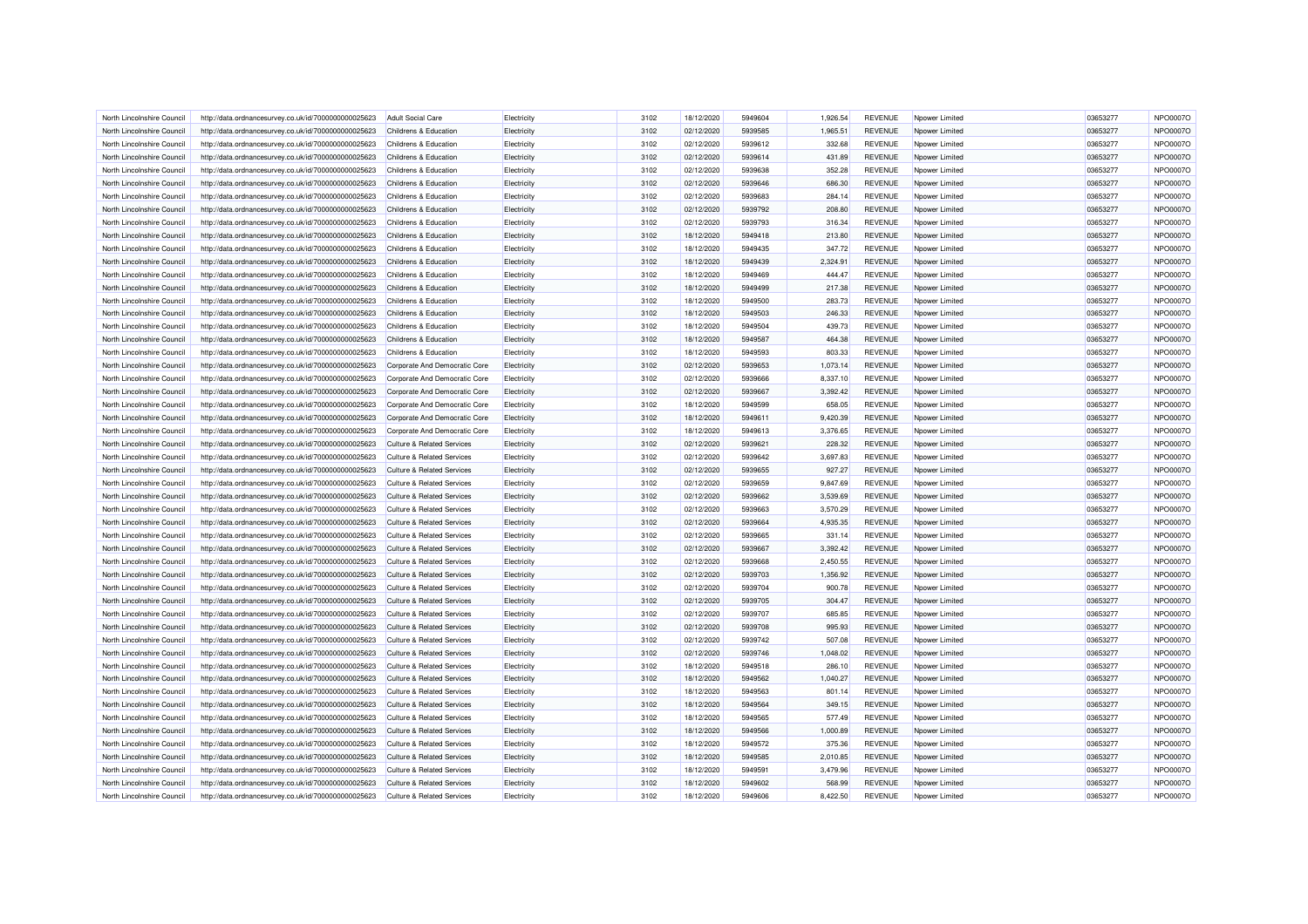| North Lincolnshire Council | http://data.ordnancesurvey.co.uk/id/7000000000025623 | <b>Culture &amp; Related Services</b>     | Electricity | 3102 | 18/12/2020 | 5949607 | 2,795.22     | <b>REVENUE</b> | Npower Limited  | 03653277 | NPO0007O        |
|----------------------------|------------------------------------------------------|-------------------------------------------|-------------|------|------------|---------|--------------|----------------|-----------------|----------|-----------------|
| North Lincolnshire Council | http://data.ordnancesurvey.co.uk/id/7000000000025623 | Culture & Related Services                | Electricity | 3102 | 18/12/2020 | 5949608 | 3,033.86     | <b>REVENUE</b> | Noower Limited  | 03653277 | NPO0007O        |
| North Lincolnshire Council | http://data.ordnancesurvey.co.uk/id/7000000000025623 | <b>Culture &amp; Related Services</b>     | Electricity | 3102 | 18/12/2020 | 5949609 | 4,392.18     | <b>REVENUE</b> | Npower Limited  | 03653277 | <b>NPO0007C</b> |
| North Lincolnshire Council | http://data.ordnancesurvey.co.uk/id/7000000000025623 | <b>Culture &amp; Related Services</b>     | Electricity | 3102 | 18/12/2020 | 5949610 | 349.13       | <b>REVENUE</b> | Npower Limited  | 03653277 | <b>NPO0007C</b> |
| North Lincolnshire Council | http://data.ordnancesurvey.co.uk/id/7000000000025623 | <b>Culture &amp; Related Services</b>     | Electricity | 3102 | 18/12/2020 | 5949613 | 3,376.66     | <b>REVENUE</b> | Npower Limited  | 03653277 | <b>NPO0007C</b> |
| North Lincolnshire Council | http://data.ordnancesurvey.co.uk/id/7000000000025623 | <b>Culture &amp; Related Services</b>     | Gas         | 3101 | 18/12/2020 | 5940166 | $-1, 119.24$ | <b>REVENUE</b> | Noower Limited  | 03653277 | <b>NPO0007C</b> |
| North Lincolnshire Council | http://data.ordnancesurvey.co.uk/id/7000000000025623 | <b>Environmental &amp; Regulatory Svs</b> | Electricity | 3102 | 02/12/2020 | 5939654 | 1,426.78     | <b>REVENUE</b> | Npower Limited  | 03653277 | <b>NPO0007C</b> |
| North Lincolnshire Council | http://data.ordnancesurvey.co.uk/id/7000000000025623 | Environmental & Regulatory Svs            | Electricity | 3102 | 02/12/2020 | 5939656 | 2,042.19     | <b>REVENUE</b> | Nnower Limited  | 03653277 | <b>NPO0007C</b> |
|                            |                                                      |                                           |             |      |            |         |              |                |                 |          |                 |
| North Lincolnshire Council | http://data.ordnancesurvey.co.uk/id/7000000000025623 | Environmental & Regulatory Svs            | Electricity | 3102 | 02/12/2020 | 5939665 | 1,324.56     | REVENUE        | Npower Limited  | 03653277 | <b>NPO0007C</b> |
| North Lincolnshire Council | http://data.ordnancesurvey.co.uk/id/7000000000025623 | Environmental & Regulatory Svs            | Electricity | 3102 | 02/12/2020 | 5939706 | 836.86       | <b>REVENUE</b> | Noower Limited  | 03653277 | <b>NPO0007C</b> |
| North Lincolnshire Council | http://data.ordnancesurvey.co.uk/id/7000000000025623 | Environmental & Regulatory Svs            | Electricity | 3102 | 02/12/2020 | 5939770 | 239.62       | <b>REVENUE</b> | Npower Limited  | 03653277 | <b>NPO0007C</b> |
| North Lincolnshire Council | http://data.ordnancesurvey.co.uk/id/7000000000025623 | <b>Environmental &amp; Regulatory Svs</b> | Electricity | 3102 | 18/12/2020 | 5949570 | 904.40       | <b>REVENUE</b> | Nnower Limited  | 03653277 | <b>NPO0007C</b> |
| North Lincolnshire Council | http://data.ordnancesurvey.co.uk/id/7000000000025623 | Environmental & Regulatory Svs            | Electricity | 3102 | 18/12/2020 | 5949600 | 1,624.60     | <b>REVENUE</b> | Noower Limited  | 03653277 | <b>NPO0007C</b> |
| North Lincolnshire Council | http://data.ordnancesurvey.co.uk/id/7000000000025623 | Environmental & Regulatory Svs            | Electricity | 3102 | 18/12/2020 | 5949603 | 2.449.38     | <b>REVENUE</b> | Nnower I imited | 03653277 | NPO0007C        |
| North Lincolnshire Council | http://data.ordnancesurvey.co.uk/id/7000000000025623 | Environmental & Regulatory Svs            | Electricity | 3102 | 18/12/2020 | 5949610 | 1,396.52     | <b>REVENUE</b> | Npower Limited  | 03653277 | <b>NPO0007C</b> |
| North Lincolnshire Council | http://data.ordnancesurvey.co.uk/id/7000000000025623 | Fin&Inv I&E                               | Electricity | 3102 | 02/12/2020 | 5939607 | 504.77       | <b>REVENUE</b> | Noower Limited  | 03653277 | NPO0007C        |
| North Lincolnshire Council | http://data.ordnancesurvey.co.uk/id/7000000000025623 | Fin&Inv I&E                               | Electricity | 3102 | 02/12/2020 | 5939611 | 347.00       | <b>REVENUE</b> | Npower Limited  | 03653277 | <b>NPO0007C</b> |
| North Lincolnshire Council | http://data.ordnancesurvey.co.uk/id/7000000000025623 | Fin&Inv I&F                               | Electricity | 3102 | 02/12/2020 | 5939643 | 1,327.34     | <b>REVENUE</b> | Npower Limited  | 03653277 | <b>NPO0007C</b> |
| North Lincolnshire Council | http://data.ordnancesurvey.co.uk/id/7000000000025623 | Fin&Inv I&E                               | Electricity | 3102 | 02/12/2020 | 5939652 | 695.98       | <b>REVENUE</b> | Noower Limited  | 03653277 | NPO0007O        |
| North Lincolnshire Council | http://data.ordnancesurvey.co.uk/id/7000000000025623 | Fin&Inv I&E                               | Electricity | 3102 | 02/12/2020 | 5939660 | 1,246.80     | <b>REVENUE</b> | Npower Limited  | 03653277 | NPO0007C        |
| North Lincolnshire Council | http://data.ordnancesurvey.co.uk/id/7000000000025623 | Fin&Inv I&E                               | Electricity | 3102 | 02/12/2020 | 5939724 | 375.66       | <b>REVENUE</b> | Noower Limited  | 03653277 | <b>NPO0007C</b> |
| North Lincolnshire Council | http://data.ordnancesurvey.co.uk/id/7000000000025623 | Fin&Inv I&E                               | Electricity | 3102 | 02/12/2020 | 5939747 | 330.21       | <b>REVENUE</b> | Npower Limited  | 03653277 | NPO0007C        |
| North Lincolnshire Council | http://data.ordnancesurvey.co.uk/id/7000000000025623 | Fin&Inv I&E                               | Electricity | 3102 | 18/12/2020 | 5949463 | 478.43       | <b>REVENUE</b> | Noower Limited  | 03653277 | <b>NPO0007C</b> |
| North Lincolnshire Council | http://data.ordnancesurvey.co.uk/id/7000000000025623 | Fin&Inv I&E                               | Electricity | 3102 | 18/12/2020 | 5949467 | 420.77       | <b>REVENUE</b> | Npower Limited  | 03653277 | <b>NPO0007C</b> |
| North Lincolnshire Council | http://data.ordnancesurvey.co.uk/id/7000000000025623 | Fin&Inv I&E                               | Electricity | 3102 | 18/12/2020 | 5949576 | 254.86       | <b>REVENUE</b> | Nnower I imited | 03653277 | NPO0007C        |
| North Lincolnshire Council | http://data.ordnancesurvey.co.uk/id/7000000000025623 | Fin&Inv I&E                               | Electricity | 3102 | 18/12/2020 | 5949584 | 1,255.12     | <b>REVENUE</b> | Npower Limited  | 03653277 | NPO0007C        |
|                            |                                                      | Fin&Inv I&E                               |             | 3102 | 18/12/2020 | 5949598 | 657.12       | <b>REVENUE</b> |                 | 03653277 | <b>NPO0007C</b> |
| North Lincolnshire Council | http://data.ordnancesurvey.co.uk/id/7000000000025623 |                                           | Electricity |      |            |         |              |                | Noower Limited  |          |                 |
| North Lincolnshire Council | http://data.ordnancesurvey.co.uk/id/7000000000025623 | Fin&Inv I&E                               | Gas         | 3101 | 18/12/2020 | 5939919 | $-1,026.29$  | <b>REVENUE</b> | Npower Limited  | 03653277 | NPO0007C        |
| North Lincolnshire Council | http://data.ordnancesurvey.co.uk/id/7000000000025623 | <b>Highways &amp; Transport</b>           | Electricity | 3102 | 02/12/2020 | 5939583 | 1,125.65     | <b>REVENUE</b> | Noower Limited  | 03653277 | <b>NPO0007C</b> |
| North Lincolnshire Council | http://data.ordnancesurvey.co.uk/id/7000000000025623 | <b>Highways &amp; Transport</b>           | Electricity | 3102 | 02/12/2020 | 5939644 | 1,687.83     | <b>REVENUE</b> | Npower Limited  | 03653277 | NPO0007C        |
| North Lincolnshire Council | http://data.ordnancesurvey.co.uk/id/7000000000025623 | <b>Highways &amp; Transport</b>           | Electricity | 3102 | 02/12/2020 | 5939647 | 1,198.60     | <b>REVENUE</b> | Nnower I imited | 03653277 | <b>NPO0007C</b> |
| North Lincolnshire Council | http://data.ordnancesurvey.co.uk/id/7000000000025623 | Highways & Transport                      | Electricity | 3102 | 02/12/2020 | 5939658 | 2,389.03     | <b>REVENUE</b> | Npower Limited  | 03653277 | <b>NPO0007C</b> |
| North Lincolnshire Council | http://data.ordnancesurvey.co.uk/id/7000000000025623 | Highways & Transport                      | Electricity | 3102 | 02/12/2020 | 5939694 | 592.04       | <b>REVENUE</b> | Nnower I imited | 03653277 | NPO0007C        |
| North Lincolnshire Council | http://data.ordnancesurvey.co.uk/id/7000000000025623 | Highways & Transport                      | Electricity | 3102 | 02/12/2020 | 5939722 | 367.39       | <b>REVENUE</b> | Npower Limited  | 03653277 | <b>NPO0007C</b> |
| North Lincolnshire Council | http://data.ordnancesurvey.co.uk/id/7000000000025623 | <b>Highways &amp; Transport</b>           | Electricity | 3102 | 02/12/2020 | 5939733 | 1,144.53     | <b>REVENUE</b> | Npower Limited  | 03653277 | <b>NPO0007C</b> |
| North Lincolnshire Council | http://data.ordnancesurvey.co.uk/id/7000000000025623 | <b>Highways &amp; Transport</b>           | Electricity | 3102 | 02/12/2020 | 5939741 | 264.42       | <b>REVENUE</b> | Nnower I imited | 03653277 | NPO0007O        |
| North Lincolnshire Council | http://data.ordnancesurvey.co.uk/id/7000000000025623 | Highways & Transport                      | Electricity | 3102 | 02/12/2020 | 5939744 | 1.523.00     | <b>REVENUE</b> | Npower Limited  | 03653277 | <b>NPO0007C</b> |
| North Lincolnshire Council | http://data.ordnancesurvey.co.uk/id/7000000000025623 | <b>Highways &amp; Transport</b>           | Electricity | 3102 | 02/12/2020 | 5939755 | 35,378.44    | <b>REVENUE</b> | Noower Limited  | 03653277 | NPO0007O        |
| North Lincolnshire Council | http://data.ordnancesurvey.co.uk/id/7000000000025623 | <b>Highways &amp; Transport</b>           | Electricity | 3102 | 02/12/2020 | 5939783 | 497.94       | <b>REVENUE</b> | Npower Limited  | 03653277 | <b>NPO0007C</b> |
| North Lincolnshire Council | http://data.ordnancesurvey.co.uk/id/7000000000025623 | <b>Highways &amp; Transport</b>           | Electricity | 3102 | 18/12/2020 | 5949492 | 542.34       | <b>REVENUE</b> | Noower Limited  | 03653277 | <b>NPO0007C</b> |
| North Lincolnshire Council | http://data.ordnancesurvey.co.uk/id/7000000000025623 | <b>Highways &amp; Transport</b>           | Electricity | 3102 | 18/12/2020 | 5949586 | 1,855.16     | <b>REVENUE</b> | Npower Limited  | 03653277 | <b>NPO0007C</b> |
| North Lincolnshire Council | http://data.ordnancesurvey.co.uk/id/7000000000025623 | Highways & Transport                      | Electricity | 3102 | 18/12/2020 | 5949594 | 1.423.13     | <b>REVENUE</b> | Noower Limited  | 03653277 | NPO0007C        |
| North Lincolnshire Council | http://data.ordnancesurvey.co.uk/id/7000000000025623 | Highways & Transport                      | Electricity | 3102 | 18/12/2020 | 5949605 | 2,571.34     | <b>REVENUE</b> | Npower Limited  | 03653277 | <b>NPO0007C</b> |
| North Lincolnshire Council | http://data.ordnancesurvey.co.uk/id/7000000000025623 | <b>Highways &amp; Transport</b>           | Electricity | 3102 | 18/12/2020 | 5949612 | 261.41       | <b>REVENUE</b> | Noower Limited  | 03653277 | <b>NPO0007C</b> |
| North Lincolnshire Council | http://data.ordnancesurvey.co.uk/id/7000000000025623 | Highways & Transport                      | Electricity | 3102 | 18/12/2020 | 5949614 | 1,070.75     | <b>REVENUE</b> | Npower Limited  | 03653277 | <b>NPO0007C</b> |
| North Lincolnshire Council | http://data.ordnancesurvey.co.uk/id/7000000000025623 | Highways & Transport                      | Electricity | 3102 | 18/12/2020 | 5949615 | 563.82       | <b>REVENUE</b> | Npower Limited  | 03653277 | <b>NPO0007C</b> |
| North Lincolnshire Council | http://data.ordnancesurvey.co.uk/id/7000000000025623 | Highways & Transport                      | Electricity | 3102 | 18/12/2020 | 5949616 | 349.94       | <b>REVENUE</b> | Npower Limited  | 03653277 | <b>NPO0007C</b> |
| North Lincolnshire Council | http://data.ordnancesurvey.co.uk/id/7000000000025623 | <b>Highways &amp; Transport</b>           | Electricity | 3102 | 18/12/2020 | 5949617 | 1,088.77     | <b>REVENUE</b> | Nnower Limited  | 03653277 | <b>NPO0007C</b> |
| North Lincolnshire Council | http://data.ordnancesurvey.co.uk/id/7000000000025623 |                                           | Electricity | 3102 | 18/12/2020 | 5949618 | 1,450.29     | <b>REVENUE</b> | Npower Limited  | 03653277 | <b>NPO0007C</b> |
| North Lincolnshire Council |                                                      | <b>Highways &amp; Transport</b>           |             | 3102 | 18/12/2020 | 5949619 | 33,668.35    | <b>REVENUE</b> | Nnower Limited  | 03653277 | NPO0007C        |
|                            | http://data.ordnancesurvey.co.uk/id/7000000000025623 | <b>Highways &amp; Transport</b>           | Electricity |      |            |         |              |                |                 |          |                 |
| North Lincolnshire Council | http://data.ordnancesurvey.co.uk/id/7000000000025623 | Non Distributed Costs                     | Electricity | 3102 | 02/12/2020 | 5939616 | 302.63       | <b>REVENUE</b> | Npower Limited  | 03653277 | <b>NPO0007C</b> |
| North Lincolnshire Council | http://data.ordnancesurvey.co.uk/id/7000000000025623 | Non Distributed Costs                     | Electricity | 3102 | 02/12/2020 | 5939637 | 498.15       | <b>REVENUE</b> | Noower Limited  | 03653277 | <b>NPO0007C</b> |
| North Lincolnshire Council | http://data.ordnancesurvey.co.uk/id/7000000000025623 | Non Distributed Costs                     | Electricity | 3102 | 02/12/2020 | 5939648 | 218.69       | <b>REVENUE</b> | Npower Limited  | 03653277 | <b>NPO0007C</b> |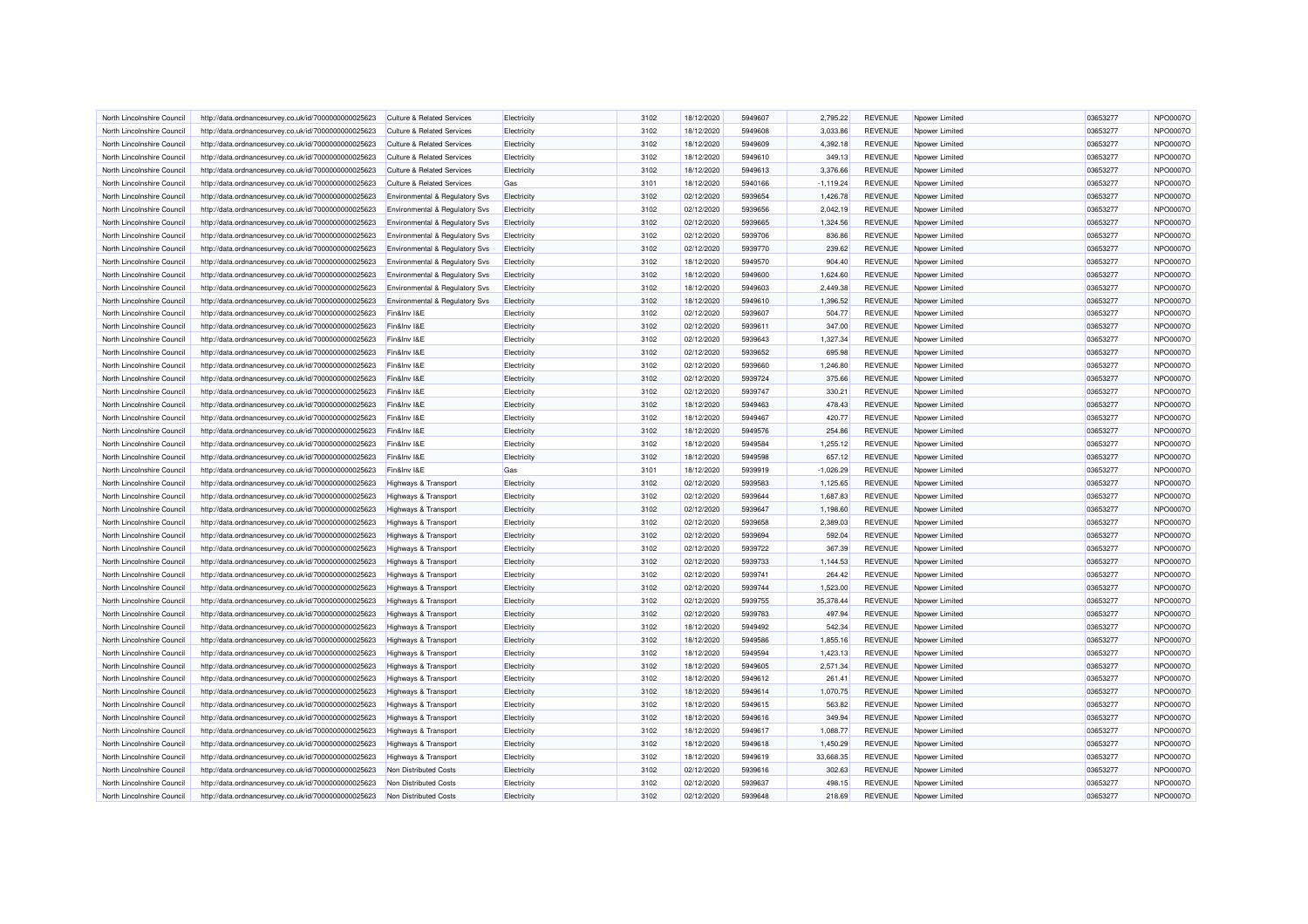| North Lincolnshire Council | http://data.ordnancesurvey.co.uk/id/7000000000025623                                                         | Non Distributed Costs            | Electricity                    | 3102 | 02/12/2020 | 5939668 | 1.206.99  | <b>REVENUE</b> | Noower Limited                        | 03653277 | NPO0007O             |
|----------------------------|--------------------------------------------------------------------------------------------------------------|----------------------------------|--------------------------------|------|------------|---------|-----------|----------------|---------------------------------------|----------|----------------------|
| North Lincolnshire Council | http://data.ordnancesurvey.co.uk/id/7000000000025623                                                         | Non Distributed Costs            | Electricity                    | 3102 | 02/12/2020 | 5939739 | 215.58    | <b>REVENUE</b> | Npower Limited                        | 03653277 | NPO0007O             |
| North Lincolnshire Council | http://data.ordnancesurvey.co.uk/id/7000000000025623                                                         | Non Distributed Costs            | Electricity                    | 3102 | 18/12/2020 | 5949506 | 352.35    | <b>REVENUE</b> | Npower Limited                        | 03653277 | NPO0007O             |
| North Lincolnshire Council | http://data.ordnancesurvey.co.uk/id/7000000000025623                                                         | Non Distributed Costs            | Electricity                    | 3102 | 18/12/2020 | 5949528 | 365.06    | <b>REVENUE</b> | Noower Limited                        | 03653277 | NPO0007O             |
| North Lincolnshire Council | http://data.ordnancesurvey.co.uk/id/7000000000025623                                                         | Non Distributed Costs            | Electricity                    | 3102 | 18/12/2020 | 5949585 | 990.42    | <b>REVENUE</b> | Npower Limited                        | 03653277 | <b>NPO0007C</b>      |
| North Lincolnshire Council | http://data.ordnancesurvey.co.uk/id/7000000000025623                                                         | Non Distributed Costs            | Electricity                    | 3102 | 18/12/2020 | 5949595 | 224.22    | <b>REVENUE</b> | Npower Limited                        | 03653277 | NPO0007O             |
| North Lincolnshire Council | http://data.ordnancesurvey.co.uk/id/7000000000025623                                                         | <b>Planning Services</b>         | Electricity                    | 3102 | 02/12/2020 | 5939640 | 4,037.26  | <b>REVENUE</b> | Npower Limited                        | 03653277 | <b>NPO0007C</b>      |
| North Lincolnshire Council | http://data.ordnancesurvey.co.uk/id/7000000000025623                                                         | <b>Planning Services</b>         | Electricity                    | 3102 | 02/12/2020 | 5939641 | 5,242.43  | <b>REVENUE</b> | Npower Limited                        | 03653277 | <b>NPO0007C</b>      |
| North Lincolnshire Council | http://data.ordnancesurvey.co.uk/id/7000000000025623                                                         | <b>Planning Services</b>         | Electricity                    | 3102 | 18/12/2020 | 5949588 | 3,985.07  | <b>REVENUE</b> | Npower Limited                        | 03653277 | NPO0007O             |
| North Lincolnshire Council | http://data.ordnancesurvey.co.uk/id/7000000000025623                                                         | <b>Planning Services</b>         | Electricity                    | 3102 | 18/12/2020 | 5949589 | 5,061.61  | <b>REVENUE</b> | Npower Limited                        | 03653277 | <b>NPO0007C</b>      |
| North Lincolnshire Council | http://data.ordnancesurvey.co.uk/id/7000000000025623                                                         | <b>Public Health</b>             | Electricity                    | 3102 | 02/12/2020 | 5939770 | $\Omega$  | <b>REVENUE</b> | Noower Limited                        | 03653277 | NPO0007O             |
| North Lincolnshire Council | http://data.ordnancesurvey.co.uk/id/7000000000025623                                                         | Adult Social Care                | <b>Equipment Purchase</b>      | 5001 | 09/12/2020 | 5943004 | 263.29    | <b>REVENUE</b> | Nrs Healthcare                        | 1948041  | <b>NOT0059T</b>      |
| North Lincolnshire Council | http://data.ordnancesurvey.co.uk/id/7000000000025623                                                         | Central Services To Public       | <b>Business Support Grants</b> | 6090 | 04/12/2020 | 5941576 | 653.00    | <b>REVENUE</b> | Nurul Choudhury Taxi Driver           |          | CD052590             |
| North Lincolnshire Council | http://data.ordnancesurvey.co.uk/id/7000000000025623                                                         | Public Health                    | Materials                      | 5004 | 09/12/2020 | 5939255 | 1,751.80  | <b>REVENUE</b> | Nymas                                 |          | NYM0001M             |
| North Lincolnshire Council | http://data.ordnancesurvey.co.uk/id/7000000000025623                                                         | Central Services To Public       | <b>Business Support Grants</b> | 6090 | 15/12/2020 | 5947328 | 700.00    | <b>REVENUE</b> | Oakley Equestrian                     |          | CD040440             |
| North Lincolnshire Council | http://data.ordnancesurvey.co.uk/id/7000000000025623                                                         | Central Services To Public       | <b>Business Support Grants</b> | 6090 | 17/12/2020 | 5949769 | 700.00    | <b>REVENUE</b> | Oakley Equestrian                     |          | CD040440             |
| North Lincolnshire Council | http://data.ordnancesurvey.co.uk/id/7000000000025623                                                         | Central Services To Public       | <b>Business Support Grants</b> | 6090 | 15/12/2020 | 5947467 | 667.00    | <b>REVENUE</b> | Oaktree Lodge Holiday Let             |          | CD041890             |
| North Lincolnshire Council | http://data.ordnancesurvey.co.uk/id/7000000000025623                                                         | Central Services To Public       | <b>Business Support Grants</b> | 6090 | 17/12/2020 | 5949908 | 667.00    | <b>REVENUE</b> | Oaktree Lodge Holiday Let             |          | CD041890             |
| North Lincolnshire Council | http://data.ordnancesurvey.co.uk/id/7000000000025623                                                         | <b>Housing Services</b>          | Fees & Charges Income          | 9002 | 09/12/2020 | 5943232 | $-369.90$ | <b>REVENUE</b> | Obam Domestic Lift Services Ltd       |          | OBA0002A             |
| North Lincolnshire Council | http://data.ordnancesurvey.co.uk/id/7000000000025623                                                         | <b>Housing Services</b>          | Fees & Charges Income          | 9002 | 09/12/2020 | 5943435 | $-700.00$ | <b>REVENUE</b> | Obam Domestic Lift Services Ltd       |          | OBA0002A             |
| North Lincolnshire Council | http://data.ordnancesurvey.co.uk/id/7000000000025623                                                         | Childrens & Education            | Advertising & Publicity        | 5610 | 18/12/2020 | 5948919 | 350.00    | <b>REVENUE</b> | Occucom Ltd                           | 3182851  | OCC0007C             |
| North Lincolnshire Council |                                                                                                              | Corporate And Democratic Core    | Gen Office Exp (Incl Postage)  | 5603 | 18/12/2020 | 5948903 | 350.00    | <b>REVENUE</b> | Occucom Ltd                           | 3182851  | OCC0007C             |
| North Lincolnshire Council | http://data.ordnancesurvey.co.uk/id/7000000000025623<br>http://data.ordnancesurvey.co.uk/id/7000000000025623 | Childrens & Education            | Licenses, Subs & Memberships   | 5510 | 04/12/2020 | 5941008 | 280.00    | <b>REVENUE</b> | Office Of The Independent Adjudicator | 4823842  | OFF0130F             |
|                            |                                                                                                              |                                  |                                |      |            |         |           |                |                                       |          |                      |
| North Lincolnshire Council | http://data.ordnancesurvey.co.uk/id/7000000000025623                                                         | Central Services To Public       | <b>Business Support Grants</b> | 6090 | 15/12/2020 | 5947608 | 667.00    | <b>REVENUE</b> | O'Keefe'S Emporium                    |          | CD050280<br>CD050280 |
| North Lincolnshire Council | http://data.ordnancesurvey.co.uk/id/7000000000025623                                                         | Central Services To Public       | <b>Business Support Grants</b> | 6090 | 17/12/2020 | 5950048 | 667.00    | <b>REVENUE</b> | O'Keefe'S Emporium                    |          |                      |
| North Lincolnshire Council | http://data.ordnancesurvey.co.uk/id/7000000000025623                                                         | Central Services To Public       | <b>Business Support Grants</b> | 6090 | 15/12/2020 | 5947576 | 667.00    | <b>REVENUE</b> | Old Mill Brewery T/A Lord Nelson      |          | CD049750             |
| North Lincolnshire Council | http://data.ordnancesurvey.co.uk/id/7000000000025623                                                         | Central Services To Public       | <b>Business Support Grants</b> | 6090 | 17/12/2020 | 5950016 | 667.00    | <b>REVENUE</b> | Old Mill Brewery T/A Lord Nelson      |          | CD049750             |
| North Lincolnshire Council | http://data.ordnancesurvey.co.uk/id/7000000000025623                                                         | Central Services To Public       | <b>Business Support Grants</b> | 6090 | 21/12/2020 | 5952261 | 1,000.00  | <b>REVENUE</b> | Old Mill Brewery T/A Lord Nelson      |          | CD049750             |
| North Lincolnshire Council | http://data.ordnancesurvey.co.uk/id/7000000000025623                                                         | Corporate And Democratic Core    | <b>Legal Fees</b>              | 5823 | 04/12/2020 | 5939819 | 490.00    | <b>REVENUE</b> | Olivia Bennyworth                     |          | <b>BEN0299N</b>      |
| North Lincolnshire Council | http://data.ordnancesurvey.co.uk/id/7000000000025623                                                         | Corporate And Democratic Core    | <b>Legal Fees</b>              | 5823 | 09/12/2020 | 5939816 | 431.67    | <b>REVENUE</b> | Olivia Bennyworth                     |          | <b>BEN0299N</b>      |
| North Lincolnshire Council | http://data.ordnancesurvey.co.uk/id/7000000000025623                                                         | Corporate And Democratic Core    | <b>Legal Fees</b>              | 5823 | 09/12/2020 | 5939822 | 793.33    | <b>REVENUE</b> | Olivia Bennyworth                     |          | <b>BEN0299N</b>      |
| North Lincolnshire Council | http://data.ordnancesurvey.co.uk/id/7000000000025623                                                         | Corporate And Democratic Core    | <b>Legal Fees</b>              | 5823 | 09/12/2020 | 5939825 | 437.50    | <b>REVENUE</b> | Olivia Bennyworth                     |          | <b>BEN0299N</b>      |
| North Lincolnshire Council | http://data.ordnancesurvey.co.uk/id/7000000000025623                                                         | Central Services To Public       | <b>Business Support Grants</b> | 6090 | 16/12/2020 | 5948563 | 934.00    | <b>REVENUE</b> | <b>Ollies Driving School</b>          |          | CD054100             |
| North Lincolnshire Council | http://data.ordnancesurvey.co.uk/id/7000000000025623                                                         | Childrens & Education            | <b>Client Transport Costs</b>  | 6092 | 11/12/2020 | 5944616 | 13,791.10 | <b>REVENUE</b> | One 2 One Taxis                       |          | <b>ONE0035E</b>      |
| North Lincolnshire Council | http://data.ordnancesurvey.co.uk/id/7000000000025623                                                         | Childrens & Education            | Home To School Transport       | 4201 | 11/12/2020 | 5945307 | 4,503.00  | <b>REVENUE</b> | One 2 One Taxis                       |          | <b>ONE0035E</b>      |
| North Lincolnshire Council | http://data.ordnancesurvey.co.uk/id/7000000000025623                                                         | Childrens & Education            | Home To School Transport       | 4201 | 18/12/2020 | 5950625 | 7,452.00  | <b>REVENUE</b> | One 2 One Taxis                       |          | <b>ONE0035E</b>      |
| North Lincolnshire Council | http://data.ordnancesurvey.co.uk/id/7000000000025623                                                         | Central Services To Public       | <b>Business Support Grants</b> | 6090 | 04/12/2020 | 5941632 | 934.00    | <b>REVENUE</b> | One Time Only By Kerry                |          | CD053150             |
| North Lincolnshire Council | http://data.ordnancesurvey.co.uk/id/7000000000025623                                                         | <b>Childrens &amp; Education</b> | <b>Client Related Costs</b>    | 5534 | 02/12/2020 | 5939806 | 933.28    | <b>REVENUE</b> | Ongo                                  | 11077107 | <b>ONG0300G</b>      |
| North Lincolnshire Council | http://data.ordnancesurvey.co.uk/id/7000000000025623                                                         | <b>Housing Services</b>          | Gen Office Exp (Incl Postage)  | 5603 | 09/12/2020 | 5943486 | 284.64    | <b>REVENUE</b> | Ongo                                  |          | <b>ONG0120G</b>      |
| North Lincolnshire Council | http://data.ordnancesurvey.co.uk/id/7000000000025623                                                         | <b>Housing Services</b>          | Gen Office Exp (Incl Postage)  | 5603 | 09/12/2020 | 5943488 | 256.00    | <b>REVENUE</b> | Ongo                                  |          | <b>ONG0120G</b>      |
| North Lincolnshire Council | http://data.ordnancesurvey.co.uk/id/7000000000025623                                                         | <b>Housing Services</b>          | Other Supplies & Services      | 5799 | 18/12/2020 | 5948904 | 544.60    | <b>REVENUE</b> | Ongo                                  |          | <b>HOM0100M</b>      |
| North Lincolnshire Council | http://data.ordnancesurvey.co.uk/id/7000000000025623                                                         | <b>Planning Services</b>         | Payments To Private Orgs       | 6002 | 04/12/2020 | 5940240 | 21,681.37 | <b>REVENUE</b> | Ongo Communities Ltd                  | 1156007  | <b>ONG0001G</b>      |
| North Lincolnshire Council | http://data.ordnancesurvey.co.uk/id/7000000000025623                                                         | <b>Planning Services</b>         | Payments To Private Orgs       | 6002 | 04/12/2020 | 5940424 | 13,524.29 | <b>REVENUE</b> | Ongo Communities Ltd                  | 1156007  | <b>ONG0001G</b>      |
| North Lincolnshire Council | http://data.ordnancesurvey.co.uk/id/7000000000025623                                                         | Childrens & Education            | Other Supplies & Services      | 5799 | 16/12/2020 | 5946740 | 16.940.00 | <b>REVENUE</b> | Ongo Homes Ltd                        |          | <b>NOR0822F</b>      |
| North Lincolnshire Council | http://data.ordnancesurvey.co.uk/id/7000000000025623                                                         | <b>Adult Social Care</b>         | Payments To Private Orgs       | 6002 | 09/12/2020 | 5943565 | 1,813.94  | <b>REVENUE</b> | Ongo Recruitment Ltd                  | 4750128  | CRO0323O             |
| North Lincolnshire Council | http://data.ordnancesurvey.co.uk/id/7000000000025623                                                         | <b>Adult Social Care</b>         | Payments To Private Orgs       | 6002 | 09/12/2020 | 5943566 | 1,522.77  | <b>REVENUE</b> | Ongo Recruitment Ltd                  | 4750128  | CRO0323C             |
| North Lincolnshire Council | http://data.ordnancesurvey.co.uk/id/7000000000025623                                                         | <b>Adult Social Care</b>         | Payments To Private Orgs       | 6002 | 09/12/2020 | 5943568 | 772.06    | <b>REVENUE</b> | Ongo Recruitment Ltd                  | 4750128  | CRO0323C             |
| North Lincolnshire Council | http://data.ordnancesurvey.co.uk/id/7000000000025623                                                         | <b>Adult Social Care</b>         | Payments To Private Orgs       | 6002 | 16/12/2020 | 5948683 | 92.62     | <b>REVENUE</b> | Ongo Recruitment Ltd                  |          | ISF0039F             |
| North Lincolnshire Council | http://data.ordnancesurvey.co.uk/id/7000000000025623                                                         | <b>Adult Social Care</b>         | Payments To Private Orgs       | 6002 | 16/12/2020 | 5948683 | 5,609.68  | <b>REVENUE</b> | Ongo Recruitment Ltd                  |          | ISF0039F             |
| North Lincolnshire Council | http://data.ordnancesurvey.co.uk/id/7000000000025623                                                         | Childrens & Education            | Pay - Agency                   | 0131 | 22/12/2020 | 5950702 | 1,468.80  | <b>REVENUE</b> | Ongo Recruitment Ltd                  | 4750128  | CRO0323C             |
| North Lincolnshire Council | http://data.ordnancesurvey.co.uk/id/7000000000025623                                                         | Childrens & Education            | Payments To Private Orgs       | 6002 | 11/12/2020 | 5945297 | 4,749.75  | <b>REVENUE</b> | Ongo Recruitment Ltd                  | 4750128  | CRO0323C             |
| North Lincolnshire Council | http://data.ordnancesurvey.co.uk/id/7000000000025623                                                         | Corporate And Democratic Core    | Other Supplies & Services      | 5799 | 18/12/2020 | 5949128 | 336.00    | <b>REVENUE</b> | Ongo Recruitment Ltd                  | 4750128  | CRO0323C             |
| North Lincolnshire Council | http://data.ordnancesurvey.co.uk/id/7000000000025623                                                         | <b>Housing Services</b>          | Other Supplies & Services      | 5799 | 22/12/2020 | 5951331 | 840.00    | <b>REVENUE</b> | Ongo Recruitment Ltd                  | 4750128  | CRO0323O             |
|                            |                                                                                                              |                                  |                                |      |            |         |           |                |                                       |          |                      |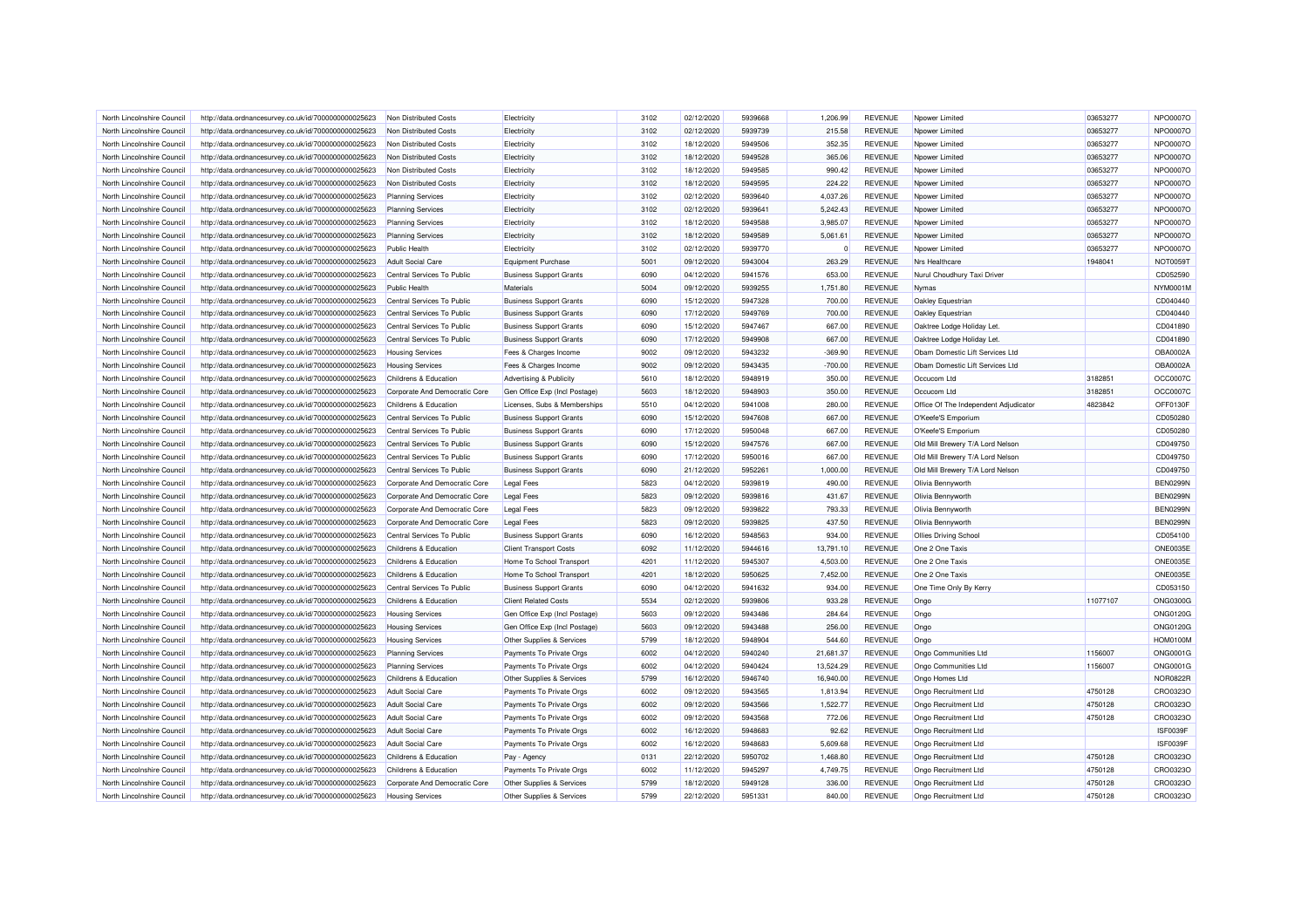| North Lincolnshire Council                               | http://data.ordnancesurvey.co.uk/id/7000000000025623 | <b>Adult Social Care</b>                      | Payments To Private Orgs       | 6002 | 16/12/2020 | 5948680 | 5.831.28  | <b>REVENUE</b> | Options (Autism 2) Ltd                           |          | <b>ISF0021F</b> |
|----------------------------------------------------------|------------------------------------------------------|-----------------------------------------------|--------------------------------|------|------------|---------|-----------|----------------|--------------------------------------------------|----------|-----------------|
| North Lincolnshire Council                               | http://data.ordnancesurvey.co.uk/id/7000000000025623 | Adult Social Care                             | Payments To Private Orgs       | 6002 | 18/12/2020 | 5948694 | 5.278.20  | <b>REVENUE</b> | Options Autism (2) Ltd                           | 4228353  | <b>YOU0005U</b> |
| North Lincolnshire Council                               | http://data.ordnancesurvey.co.uk/id/7000000000025623 | <b>Adult Social Care</b>                      | Payments To Private Orgs       | 6002 | 18/12/2020 | 5948694 | 1,000.40  | <b>REVENUE</b> | Options Autism (2) Ltd                           | 4228353  | YOU0005L        |
| North Lincolnshire Council                               | http://data.ordnancesurvey.co.uk/id/7000000000025623 | Fin&Inv I&E                                   | Gas                            | 3101 | 16/12/2020 | 5948212 | 342.69    | <b>REVENUE</b> | Opus Energy Ltd                                  |          | OPU0004U        |
| North Lincolnshire Council                               | http://data.ordnancesurvey.co.uk/id/7000000000025623 | Childrens & Education                         | Payments To Private Orgs       | 6002 | 04/12/2020 | 5941078 | 22,285.71 | <b>REVENUE</b> | Oracle Care Limited                              | 5618803  | ORA0060A        |
| North Lincolnshire Council                               | http://data.ordnancesurvey.co.uk/id/7000000000025623 | Childrens & Education                         | Payments To Private Orgs       | 6002 | 18/12/2020 | 5949112 | 23,028.57 | <b>REVENUE</b> | Oracle Care Limited                              | 5618803  | ORA0060A        |
| North Lincolnshire Council                               | http://data.ordnancesurvey.co.uk/id/7000000000025623 | Childrens & Education                         | Payments To Private Orgs       | 6002 | 18/12/2020 | 5948805 | 22,443.48 | <b>REVENUE</b> | <b>Orkidz Nursery</b>                            |          | ORK0001K        |
| North Lincolnshire Council                               | http://data.ordnancesurvey.co.uk/id/7000000000025623 | Central Services To Public                    | <b>Business Support Grants</b> | 6090 | 04/12/2020 | 5941636 | 653.00    | <b>REVENUE</b> | <b>Orkidz Preschool</b>                          |          | CD053190        |
| North Lincolnshire Council                               | http://data.ordnancesurvey.co.uk/id/7000000000025623 | Central Services To Public                    | <b>Business Support Grants</b> | 6090 | 09/12/2020 | 5944457 | 1,334.00  | <b>REVENUE</b> | Osman Rashid T/A Sponge Bob Hand Car Wash        |          | CD053490        |
| North Lincolnshire Council                               | http://data.ordnancesurvey.co.uk/id/7000000000025623 | Corporate And Democratic Core                 | Payments To Private Orgs       | 6002 | 06/01/2021 | 5953247 | 1.062.19  | <b>REVENUE</b> | Oughtred & Harrison Ltd                          | 0166445  | OUG0032G        |
| North Lincolnshire Council                               | http://data.ordnancesurvey.co.uk/id/7000000000025623 | Central Services To Public                    | <b>Business Support Grants</b> | 6090 | 15/12/2020 | 5947367 | 467.00    | <b>REVENUE</b> | <b>Outcasts Cricket Club</b>                     |          | CD040850        |
| North Lincolnshire Council                               | http://data.ordnancesurvey.co.uk/id/7000000000025623 | Central Services To Public                    | <b>Business Support Grants</b> | 6090 | 17/12/2020 | 5949808 | 467.00    | <b>REVENUE</b> | Outcasts Cricket Club                            |          | CD040850        |
| North Lincolnshire Council                               | http://data.ordnancesurvey.co.uk/id/7000000000025623 | <b>Culture &amp; Related Services</b>         | Grounds Maintenance            | 3010 | 06/01/2021 | 5951796 | 2,260.00  | <b>REVENUE</b> | Overhall Aggregates Ltd                          |          | OVE0012E        |
| North Lincolnshire Council                               | http://data.ordnancesurvey.co.uk/id/7000000000025623 | Central Services To Public                    | <b>Business Support Grants</b> | 6090 | 04/12/2020 | 5941566 | 934.00    | <b>REVENUE</b> | Over The Top Events                              |          | CD052490        |
| North Lincolnshire Council                               | http://data.ordnancesurvey.co.uk/id/7000000000025623 | Central Services To Public                    | <b>Business Support Grants</b> | 6090 | 18/12/2020 | 5950814 | 934.00    | <b>REVENUE</b> | Over The Top Events                              |          | CD054950        |
| North Lincolnshire Council                               | http://data.ordnancesurvey.co.uk/id/7000000000025623 | <b>Culture &amp; Related Services</b>         | Books (Libraries+Schools Only) | 5005 | 22/12/2020 | 5950892 | 5,903.31  | <b>REVENUE</b> | <b>Oxford University Press</b>                   |          | OXF0013F        |
| North Lincolnshire Council                               | http://data.ordnancesurvey.co.uk/id/7000000000025623 | Central Services To Public                    | <b>Business Support Grants</b> | 6090 | 04/12/2020 | 5941490 | 934.00    | <b>REVENUE</b> | <b>Oxley Driving School</b>                      |          | CD051730        |
| North Lincolnshire Council                               | http://data.ordnancesurvey.co.uk/id/7000000000025623 | Central Services To Public                    | <b>Business Support Grants</b> | 6090 | 15/12/2020 | 5947293 | 667.00    | <b>REVENUE</b> | Paintball Challenge Limited                      |          | CD040090        |
| North Lincolnshire Council                               | http://data.ordnancesurvey.co.uk/id/7000000000025623 | Central Services To Public                    | <b>Business Support Grants</b> | 6090 | 17/12/2020 | 5949734 | 667.00    | <b>REVENUE</b> | Paintball Challenge Limited                      |          | CD040090        |
|                                                          |                                                      |                                               |                                | 6001 | 18/12/2020 | 5948808 | 10,881.29 | <b>REVENUE</b> |                                                  |          | <b>PAN0016N</b> |
| North Lincolnshire Council<br>North Lincolnshire Council | http://data.ordnancesurvey.co.uk/id/7000000000025623 | Childrens & Education<br><b>Public Health</b> | Payments To Voluntary Orgs     | 0131 | 11/12/2020 | 5945248 | 420.00    | <b>REVENUE</b> | Panda Play Playgroup<br>Panoramic Associates Ltd | 09573050 | <b>PAN0150N</b> |
|                                                          | http://data.ordnancesurvey.co.uk/id/7000000000025623 |                                               | Pay - Agency                   |      |            |         |           |                |                                                  |          |                 |
| North Lincolnshire Council                               | http://data.ordnancesurvey.co.uk/id/7000000000025623 | <b>Public Health</b>                          | Pay - Agency                   | 0131 | 22/12/2020 | 5950739 | 420.00    | <b>REVENUE</b> | Panoramic Associates Ltd                         | 09573050 | <b>PAN0150N</b> |
| North Lincolnshire Council                               | http://data.ordnancesurvey.co.uk/id/7000000000025623 | Central Services To Public                    | <b>Business Support Grants</b> | 6090 | 02/12/2020 | 5940337 | 1,334.00  | <b>REVENUE</b> | <b>Paradise Beauty Parlour</b>                   |          | CD051250        |
| North Lincolnshire Council                               | http://data.ordnancesurvey.co.uk/id/7000000000025623 | <b>Adult Social Care</b>                      | Other Professional Fees        | 5829 | 11/12/2020 | 5940574 | 1,080.00  | <b>REVENUE</b> | Paragon Medical Ltd                              |          | <b>HOP0053F</b> |
| North Lincolnshire Council                               | http://data.ordnancesurvey.co.uk/id/7000000000025623 | <b>Adult Social Care</b>                      | Other Professional Fees        | 5829 | 06/01/2021 | 5950900 | 900.00    | REVENUE        | Paragon Medical Ltd                              |          | <b>HOP0053F</b> |
| North Lincolnshire Council                               | http://data.ordnancesurvey.co.uk/id/7000000000025623 | <b>Adult Social Care</b>                      | Other Professional Fees        | 5829 | 06/01/2021 | 5953708 | 1,080.00  | <b>REVENUE</b> | Paragon Medical Ltd                              |          | <b>HOP0053F</b> |
| North Lincolnshire Council                               | http://data.ordnancesurvey.co.uk/id/7000000000025623 | Central Services To Public                    | <b>Business Support Grants</b> | 6090 | 16/12/2020 | 5949003 | 667.00    | <b>REVENUE</b> | Parkies Wine Bar                                 |          | CD054570        |
| North Lincolnshire Council                               | http://data.ordnancesurvey.co.uk/id/7000000000025623 | Central Services To Public                    | <b>Business Support Grants</b> | 6090 | 16/12/2020 | 5949004 | 1,334.00  | <b>REVENUE</b> | Parkies Wine Bar                                 |          | CD054570        |
| North Lincolnshire Council                               | http://data.ordnancesurvey.co.uk/id/7000000000025623 | Central Services To Public                    | <b>Business Support Grants</b> | 6090 | 17/12/2020 | 5950134 | 667.00    | <b>REVENUE</b> | Parkies Wine Bar                                 |          | CD054570        |
| North Lincolnshire Council                               | http://data.ordnancesurvey.co.uk/id/7000000000025623 | Central Services To Public                    | <b>Business Support Grants</b> | 6090 | 21/12/2020 | 5952272 | 1,000.00  | <b>REVENUE</b> | Parkies Wine Bar                                 |          | CD054570        |
| North Lincolnshire Council                               | http://data.ordnancesurvey.co.uk/id/7000000000025623 | <b>Adult Social Care</b>                      | <b>Legal Fees</b>              | 5823 | 06/01/2021 | 5953464 | 600.00    | <b>REVENUE</b> | Parklane Plowden Chambers                        | 51726    | <b>PAR0599F</b> |
| North Lincolnshire Council                               | http://data.ordnancesurvey.co.uk/id/7000000000025623 | <b>Adult Social Care</b>                      | Payments To Private Orgs       | 6002 | 11/12/2020 | 5944600 | 650.00    | <b>REVENUE</b> | Parklane Plowden Chambers                        | 51726    | <b>PAR0599F</b> |
| North Lincolnshire Council                               | http://data.ordnancesurvey.co.uk/id/7000000000025623 | Central Services To Public                    | <b>Business Support Grants</b> | 6090 | 02/12/2020 | 5940294 | 1,334.00  | <b>REVENUE</b> | Park Lodge Guest House                           |          | CD050850        |
| North Lincolnshire Council                               | http://data.ordnancesurvey.co.uk/id/7000000000025623 | Central Services To Public                    | <b>Business Support Grants</b> | 6090 | 15/12/2020 | 5947636 | 667.00    | <b>REVENUE</b> | Park Lodge Guest House                           |          | CD050850        |
| North Lincolnshire Council                               | http://data.ordnancesurvey.co.uk/id/7000000000025623 | Central Services To Public                    | <b>Business Support Grants</b> | 6090 | 17/12/2020 | 5950076 | 667.00    | <b>REVENUE</b> | Park Lodge Guest House                           |          | CD050850        |
| North Lincolnshire Council                               | http://data.ordnancesurvey.co.uk/id/7000000000025623 | <b>Highways &amp; Transport</b>               | Other Professional Fees        | 5829 | 09/12/2020 | 5943477 | 915.55    | <b>REVENUE</b> | Park Now Limited                                 | 3151938  | COB0031B        |
| North Lincolnshire Council                               | http://data.ordnancesurvey.co.uk/id/7000000000025623 | Highways & Transport                          | Other Professional Fees        | 5829 | 16/12/2020 | 5946692 | 587.86    | <b>REVENUE</b> | <b>Park Now Limited</b>                          | 3151938  | COB0031B        |
| North Lincolnshire Council                               | http://data.ordnancesurvey.co.uk/id/7000000000025623 | Central Services To Public                    | <b>Business Support Grants</b> | 6090 | 15/12/2020 | 5947422 | 667.00    | <b>REVENUE</b> | Partners Tea Room                                |          | CD041420        |
| North Lincolnshire Council                               | http://data.ordnancesurvey.co.uk/id/7000000000025623 | Central Services To Public                    | <b>Business Support Grants</b> | 6090 | 17/12/2020 | 5949863 | 667.00    | <b>REVENUE</b> | Partners Tea Room                                |          | CD041420        |
| North Lincolnshire Council                               | http://data.ordnancesurvey.co.uk/id/7000000000025623 | <b>Highways &amp; Transport</b>               | Other Professional Fees        | 5829 | 18/12/2020 | 5948842 | 1,366.80  | <b>REVENUE</b> | Patrol                                           |          | PAT0016T        |
| North Lincolnshire Council                               | http://data.ordnancesurvey.co.uk/id/7000000000025623 | Central Services To Public                    | <b>Business Support Grants</b> | 6090 | 04/12/2020 | 5941512 | 934.00    | <b>REVENUE</b> | Paula Aslam                                      |          | CD051950        |
| North Lincolnshire Council                               | http://data.ordnancesurvey.co.uk/id/7000000000025623 | Central Services To Public                    | <b>Business Support Grants</b> | 6090 | 04/12/2020 | 5941614 | 934.00    | <b>REVENUE</b> | Paula Aslam                                      |          | CD052970        |
| North Lincolnshire Council                               | http://data.ordnancesurvey.co.uk/id/7000000000025623 | Childrens & Education                         | Payments To Private Orgs       | 6002 | 04/12/2020 | 5940722 | 2,600.00  | <b>REVENUE</b> | Paula Bennett Consultancy                        |          | <b>BEN0320N</b> |
| North Lincolnshire Council                               | http://data.ordnancesurvey.co.uk/id/7000000000025623 | Childrens & Education                         | Payments To Private Orgs       | 6002 | 18/12/2020 | 5948784 | 557.55    | <b>REVENUE</b> | Paula Kirk                                       |          | <b>KIR0110R</b> |
| North Lincolnshire Council                               | http://data.ordnancesurvey.co.uk/id/7000000000025623 | Central Services To Public                    | <b>Business Support Grants</b> | 6090 | 18/12/2020 | 5950817 | 934.00    | <b>REVENUE</b> | Paul Johnson Bookmakers                          |          | CD054980        |
| North Lincolnshire Council                               | http://data.ordnancesurvey.co.uk/id/7000000000025623 | Highways & Transport Capital                  | <b>Building/Construction</b>   | A082 | 11/12/2020 | 5943633 | 39,739.35 | CAPITAL        | Pbs Construction Ltd                             | 2266573  | PBS0100S        |
| North Lincolnshire Council                               | http://data.ordnancesurvey.co.uk/id/7000000000025623 | Central Services To Public                    | <b>Business Support Grants</b> | 6090 | 15/12/2020 | 5947488 | 1,000.00  | <b>REVENUE</b> | Pcscuk Ltd                                       |          | CD042250        |
| North Lincolnshire Council                               | http://data.ordnancesurvey.co.uk/id/7000000000025623 | Central Services To Public                    | <b>Business Support Grants</b> | 6090 | 17/12/2020 | 5949929 | 1,000.00  | <b>REVENUE</b> | Pcscuk Ltd                                       |          | CD042250        |
| North Lincolnshire Council                               | http://data.ordnancesurvey.co.uk/id/7000000000025623 | Central Services To Public                    | <b>Business Support Grants</b> | 6090 | 04/12/2020 | 5941631 | 934.00    | <b>REVENUE</b> | Peak Physique Gym Epworth                        |          | CD053140        |
| North Lincolnshire Council                               | http://data.ordnancesurvey.co.uk/id/7000000000025623 | Central Services To Public                    | <b>Business Support Grants</b> | 6090 | 15/12/2020 | 5947587 | 1,000.00  | <b>REVENUE</b> | Pearl City                                       |          | CD049860        |
| North Lincolnshire Council                               | http://data.ordnancesurvey.co.uk/id/7000000000025623 | Central Services To Public                    | <b>Business Support Grants</b> | 6090 | 17/12/2020 | 5950027 | 1,000.00  | <b>REVENUE</b> | Pearl City                                       |          | CD049860        |
| North Lincolnshire Council                               | http://data.ordnancesurvey.co.uk/id/7000000000025623 | Childrens & Education                         | Payments To Private Orgs       | 6002 | 18/12/2020 | 5948811 | 22,951.60 | <b>REVENUE</b> | Peekaboo Day Nursery                             |          | PEE0011E        |
| North Lincolnshire Council                               | http://data.ordnancesurvey.co.uk/id/7000000000025623 | Childrens & Education                         | Payments To Private Orgs       | 6002 | 18/12/2020 | 5948861 | 324.72    | <b>REVENUE</b> | Peekaboo Day Nursery                             |          | PEE0011E        |
|                                                          |                                                      |                                               |                                |      |            |         |           |                |                                                  |          |                 |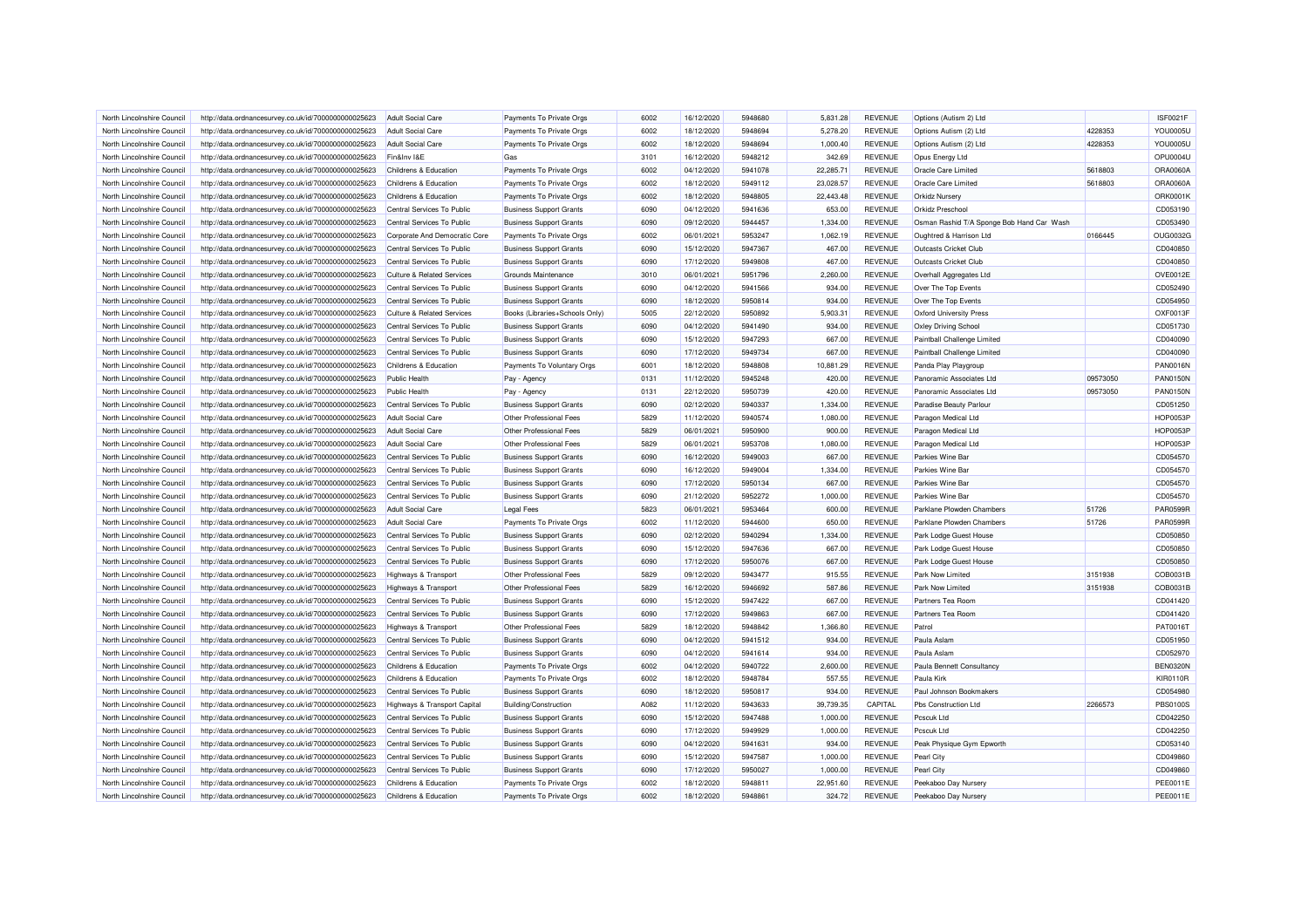| North Lincolnshire Council | http://data.ordnancesurvey.co.uk/id/7000000000025623 | Non Distributed Costs                 | Consultancy                              | 5830 | 16/12/2020 | 5946766 | 9.477.25   | <b>REVENUE</b> | Pell Frischman Consultants Ltd |          | <b>PEL0004L</b> |
|----------------------------|------------------------------------------------------|---------------------------------------|------------------------------------------|------|------------|---------|------------|----------------|--------------------------------|----------|-----------------|
| North Lincolnshire Council | http://data.ordnancesurvey.co.uk/id/7000000000025623 | <b>Adult Social Care</b>              | Fees & Charges Income                    | 9002 | 09/12/2020 | 5942916 | $-275.68$  | <b>REVENUE</b> | <b>Penderels Trust</b>         |          | DP32973         |
| North Lincolnshire Council | http://data.ordnancesurvey.co.uk/id/7000000000025623 | <b>Adult Social Care</b>              | Fees & Charges Income                    | 9002 | 09/12/2020 | 5942949 | $-122.56$  | <b>REVENUE</b> | <b>Penderels Trust</b>         |          | DP4284          |
| North Lincolnshire Council | http://data.ordnancesurvey.co.uk/id/7000000000025623 | <b>Planning Services</b>              | Repair & Maintenance Costs               | 3000 | 04/12/2020 | 5940801 | 252.00     | <b>REVENUE</b> | Penny Hydraulics Ltd           |          | PEN0053N        |
| North Lincolnshire Council | http://data.ordnancesurvey.co.uk/id/7000000000025623 | <b>Planning Services</b>              | Repair & Maintenance Costs               | 3000 | 04/12/2020 | 5940802 | 252.00     | <b>REVENUE</b> | Penny Hydraulics Ltd           |          | <b>PEN0053N</b> |
| North Lincolnshire Council | http://data.ordnancesurvey.co.uk/id/7000000000025623 | <b>Planning Services</b>              | Repair & Maintenance Costs               | 3000 | 04/12/2020 | 5940804 | 252.00     | <b>REVENUE</b> | Penny Hydraulics Ltd           |          | <b>PEN0053N</b> |
| North Lincolnshire Council | http://data.ordnancesurvey.co.uk/id/7000000000025623 | Central Services To Public            | <b>Business Support Grants</b>           | 6090 | 04/12/2020 | 5941589 | 934.00     | <b>REVENUE</b> | <b>Pentangle Pottery</b>       |          | CD052720        |
| North Lincolnshire Council | http://data.ordnancesurvey.co.uk/id/7000000000025623 | Corporate And Democratic Core         | Recruitment Costs And Dbs                | 2004 | 11/12/2020 | 5945152 | 5,436.79   | <b>REVENUE</b> | People Asset Management Ltd    | 5199107  | <b>PEO0120C</b> |
| North Lincolnshire Council | http://data.ordnancesurvey.co.uk/id/7000000000025623 | Central Services To Public            | <b>Business Support Grants</b>           | 6090 | 18/12/2020 | 5950830 | 934.00     | <b>REVENUE</b> | Peps Super Whip                |          | CD055110        |
| North Lincolnshire Council | http://data.ordnancesurvey.co.uk/id/7000000000025623 | Central Services To Public            | <b>Business Support Grants</b>           | 6090 | 15/12/2020 | 5947377 | 667.00     | <b>REVENUE</b> | <b>Perfect Posture Pilates</b> |          | CD040950        |
| North Lincolnshire Council | http://data.ordnancesurvey.co.uk/id/7000000000025623 | Central Services To Public            | <b>Business Support Grants</b>           | 6090 | 17/12/2020 | 5949818 | 667.00     | <b>REVENUE</b> | Perfect Posture Pilates        |          | CD040950        |
| North Lincolnshire Council | http://data.ordnancesurvey.co.uk/id/7000000000025623 | <b>Adult Social Care</b>              | Payments To Private Orgs                 | 6002 | 09/12/2020 | 5943207 | 960.00     | <b>REVENUE</b> | Personal Care Consultants Ltd  |          | PER0199R        |
| North Lincolnshire Council | http://data.ordnancesurvey.co.uk/id/7000000000025623 | <b>Culture &amp; Related Services</b> | Repair & Maintenance Costs               | 3000 | 18/12/2020 | 5949354 | 375.00     | <b>REVENUE</b> | Pestx Ltd                      | 04233814 | <b>PES0003S</b> |
| North Lincolnshire Council | http://data.ordnancesurvey.co.uk/id/7000000000025623 | <b>Highways &amp; Transport</b>       | Other Supplies & Services                | 5799 | 18/12/2020 | 5945261 | 1,045.00   | <b>REVENUE</b> | Pestx Ltd                      | 04233814 | <b>PES0003S</b> |
| North Lincolnshire Council | http://data.ordnancesurvey.co.uk/id/7000000000025623 | <b>Culture &amp; Related Services</b> | Exhibitions/Events                       | 5709 | 16/12/2020 | 5946704 | 2,125.00   | <b>REVENUE</b> | Peter Bolt                     |          | <b>BOL0099L</b> |
| North Lincolnshire Council | http://data.ordnancesurvey.co.uk/id/7000000000025623 | Central Services To Public            | Cleaning Costs/ Materials                | 3301 | 04/12/2020 | 5940643 | 1,151.48   | <b>REVENUE</b> | Peter Hogarth & Sons Ltd       | 1143352  | HOG0001G        |
| North Lincolnshire Council |                                                      | Central Services To Public            | <b>Cleaning Costs/ Materials</b>         | 3301 | 22/12/2020 | 5950879 | 2,198.28   | <b>REVENUE</b> | Peter Hogarth & Sons Ltd       | 1143352  | HOG0001G        |
|                            | http://data.ordnancesurvey.co.uk/id/7000000000025623 |                                       |                                          | 3301 | 22/12/2020 | 5951728 | 497.23     | <b>REVENUE</b> |                                | 1143352  | HOG0001G        |
| North Lincolnshire Council | http://data.ordnancesurvey.co.uk/id/7000000000025623 | Central Services To Public            | Cleaning Costs/ Materials                |      |            |         |            |                | Peter Hogarth & Sons Ltd       |          |                 |
| North Lincolnshire Council | http://data.ordnancesurvey.co.uk/id/7000000000025623 | Central Services To Public            | <b>Other Premises Costs</b>              | 3390 | 22/12/2020 | 5951402 | 2,808.48   | <b>REVENUE</b> | Peter Hogarth & Sons Ltd       | 1143352  | HOG0001G        |
| North Lincolnshire Council | http://data.ordnancesurvey.co.uk/id/7000000000025623 | <b>Culture &amp; Related Services</b> | <b>Cleaning Costs/ Materials</b>         | 3301 | 02/12/2020 | 5939184 | 273.86     | <b>REVENUE</b> | Peter Hogarth & Sons Ltd       | 1143352  | HOG0001G        |
| North Lincolnshire Council | http://data.ordnancesurvey.co.uk/id/7000000000025623 | <b>Culture &amp; Related Services</b> | Cleaning Costs/ Materials                | 3301 | 04/12/2020 | 5940697 | 237.14     | <b>REVENUE</b> | Peter Hogarth & Sons Ltd       | 1143352  | HOG0001G        |
| North Lincolnshire Council | http://data.ordnancesurvey.co.uk/id/7000000000025623 | <b>Culture &amp; Related Services</b> | <b>Cleaning Costs/ Materials</b>         | 3301 | 22/12/2020 | 5951468 | 312.51     | <b>REVENUE</b> | Peter Hogarth & Sons Ltd       | 1143352  | <b>HOG0001G</b> |
| North Lincolnshire Council | http://data.ordnancesurvey.co.uk/id/7000000000025623 | <b>Culture &amp; Related Services</b> | Cleaning Costs/ Materials                | 3301 | 22/12/2020 | 5951469 | 309.90     | <b>REVENUE</b> | Peter Hogarth & Sons Ltd       | 1143352  | HOG0001G        |
| North Lincolnshire Council | http://data.ordnancesurvey.co.uk/id/7000000000025623 | <b>Culture &amp; Related Services</b> | Cleaning Costs/ Materials                | 3301 | 22/12/2020 | 5951737 | $-312.51$  | <b>REVENUE</b> | Peter Hogarth & Sons Ltd       | 1143352  | <b>HOG0001G</b> |
| North Lincolnshire Council | http://data.ordnancesurvey.co.uk/id/7000000000025623 | Environmental & Regulatory Svs        | Cleaning Costs/ Materials                | 3301 | 02/12/2020 | 5939208 | $-245.04$  | REVENUE        | Peter Hogarth & Sons Ltd       | 1143352  | HOG0001G        |
| North Lincolnshire Council | http://data.ordnancesurvey.co.uk/id/7000000000025623 | Environmental & Regulatory Svs        | Cleaning Costs/ Materials                | 3301 | 04/12/2020 | 5940603 | 265.40     | <b>REVENUE</b> | Peter Hogarth & Sons Ltd       | 1143352  | HOG0001G        |
| North Lincolnshire Council | http://data.ordnancesurvey.co.uk/id/7000000000025623 | Environmental & Regulatory Svs        | Cleaning Costs/ Materials                | 3301 | 04/12/2020 | 5940616 | 418.98     | <b>REVENUE</b> | Peter Hogarth & Sons Ltd       | 1143352  | <b>HOG0001G</b> |
| North Lincolnshire Council | http://data.ordnancesurvey.co.uk/id/7000000000025623 | Environmental & Regulatory Svs        | <b>Cleaning Costs/ Materials</b>         | 3301 | 22/12/2020 | 5951735 | 326.72     | <b>REVENUE</b> | Peter Hogarth & Sons Ltd       | 1143352  | <b>HOG0001G</b> |
| North Lincolnshire Council | http://data.ordnancesurvey.co.uk/id/7000000000025623 | Fin&Inv I&E                           | Cleaning Costs/ Materials                | 3301 | 22/12/2020 | 5951981 | 7,124.04   | <b>REVENUE</b> | Peter Hogarth & Sons Ltd       | 1143352  | HOG0001G        |
| North Lincolnshire Council | http://data.ordnancesurvey.co.uk/id/7000000000025623 | Fin&Inv I&E                           | Cleaning Costs/ Materials                | 3301 | 22/12/2020 | 5951982 | 3,816.62   | <b>REVENUE</b> | Peter Hogarth & Sons Ltd       | 1143352  | <b>HOG0001G</b> |
| North Lincolnshire Council | http://data.ordnancesurvey.co.uk/id/7000000000025623 | <b>Culture &amp; Related Services</b> | Books (Libraries+Schools Only)           | 5005 | 09/12/2020 | 5943440 | 357.21     | <b>REVENUE</b> | Peters Ltd                     | 24252340 | PET0110T        |
| North Lincolnshire Council | http://data.ordnancesurvey.co.uk/id/7000000000025623 | <b>Culture &amp; Related Services</b> | Books (Libraries+Schools Only)           | 5005 | 09/12/2020 | 5943475 | 324.97     | <b>REVENUE</b> | Peters Ltd                     | 24252340 | PET0110T        |
| North Lincolnshire Council | http://data.ordnancesurvey.co.uk/id/7000000000025623 | Corporate And Democratic Core         | It Hardware-Maintenance                  | 5052 | 16/12/2020 | 5948101 | 4,125.00   | <b>REVENUE</b> | Pgi Ltd                        |          | PGI0012I        |
| North Lincolnshire Council | http://data.ordnancesurvey.co.uk/id/7000000000025623 | Central Services To Public            | <b>Business Support Grants</b>           | 6090 | 04/12/2020 | 5941500 | 934.00     | <b>REVENUE</b> | Phillipa Oxley Driving Tuition |          | CD051830        |
| North Lincolnshire Council | http://data.ordnancesurvey.co.uk/id/7000000000025623 | Corporate And Democratic Core         | <b>Course Fees/Training</b>              | 2002 | 16/12/2020 | 5948104 | 3,087.05   | <b>REVENUE</b> | Phoenix Software Ltd           | 2548628  | SOF0026F        |
| North Lincolnshire Council | http://data.ordnancesurvey.co.uk/id/7000000000025623 | Corporate And Democratic Core         | It Software-Maintenance                  | 5053 | 16/12/2020 | 5948103 | 3,600.00   | <b>REVENUE</b> | Phoenix Software Ltd           | 2548628  | SOF0026F        |
| North Lincolnshire Council | http://data.ordnancesurvey.co.uk/id/7000000000025623 | Corporate And Democratic Core         | It Software-Purchase                     | 5051 | 16/12/2020 | 5948105 | 317.89     | <b>REVENUE</b> | Phoenix Software Ltd           | 2548628  | SOF0026F        |
| North Lincolnshire Council | http://data.ordnancesurvey.co.uk/id/7000000000025623 | Corporate And Democratic Core         | It Software-Purchase                     | 5051 | 16/12/2020 | 5948107 | 317.89     | <b>REVENUE</b> | Phoenix Software Ltd           | 2548628  | SOF0026F        |
| North Lincolnshire Council | http://data.ordnancesurvey.co.uk/id/7000000000025623 | Corporate And Democratic Core         | It Software-Purchase                     | 5051 | 18/12/2020 | 5948108 | 2,861.01   | <b>REVENUE</b> | Phoenix Software Ltd           | 2548628  | SOF0026F        |
| North Lincolnshire Council | http://data.ordnancesurvey.co.uk/id/7000000000025623 | Central Services To Public            | <b>Business Support Grants</b>           | 6090 | 02/12/2020 | 5940344 | 1.334.00   | <b>REVENUE</b> | Phone Bar Ltd                  |          | CD051320        |
| North Lincolnshire Council | http://data.ordnancesurvey.co.uk/id/7000000000025623 | Central Services To Public            | <b>Business Support Grants</b>           | 6090 | 16/12/2020 | 5948554 | 934.00     | <b>REVENUE</b> | Photography By Hannah Dobson   |          | CD054010        |
| North Lincolnshire Council | http://data.ordnancesurvey.co.uk/id/7000000000025623 | <b>Culture &amp; Related Services</b> | Other Premises Costs                     | 3390 | 22/12/2020 | 5951792 | 835.57     | <b>REVENUE</b> | Phs Group                      | 770813   | PHS0001S        |
| North Lincolnshire Council | http://data.ordnancesurvey.co.uk/id/7000000000025623 | <b>Planning Services</b>              | <b>Cleaning Services &amp; Contracts</b> | 3311 | 16/12/2020 | 5945991 | 289.46     | <b>REVENUE</b> | Phs Group                      | 770813   | PHS0001S        |
| North Lincolnshire Council | http://data.ordnancesurvey.co.uk/id/7000000000025623 | <b>Planning Services</b>              | <b>Cleaning Services &amp; Contracts</b> | 3311 | 16/12/2020 | 5945992 | 289.46     | <b>REVENUE</b> | Phs Group                      | 770813   | PHS0001S        |
| North Lincolnshire Council | http://data.ordnancesurvey.co.uk/id/7000000000025623 | <b>Planning Services</b>              | Cleaning Services & Contracts            | 3311 | 16/12/2020 | 5945993 | 1,823.85   | <b>REVENUE</b> | Phs Group                      | 770813   | PHS0001S        |
| North Lincolnshire Council | http://data.ordnancesurvey.co.uk/id/7000000000025623 | Central Services To Public            | <b>Business Support Grants</b>           | 6090 | 02/12/2020 | 5940306 | 1,334.00   | <b>REVENUE</b> | Pickerings                     |          | CD050940        |
| North Lincolnshire Council | http://data.ordnancesurvey.co.uk/id/7000000000025623 | <b>Adult Social Care</b>              | Repair & Maintenance Costs               | 3000 | 22/12/2020 | 5951799 | 7.24       | <b>REVENUE</b> | Pickerings Europe Ltd          | 3217853  | <b>PIC0003C</b> |
| North Lincolnshire Council | http://data.ordnancesurvey.co.uk/id/7000000000025623 | <b>Adult Social Care</b>              | Repair & Maintenance Costs               | 3000 | 22/12/2020 | 5951799 | 24.42      | <b>REVENUE</b> | <b>Pickerings Europe Ltd</b>   | 3217853  | <b>PIC0003C</b> |
| North Lincolnshire Council | http://data.ordnancesurvey.co.uk/id/7000000000025623 | Central Services To Public            | Repair & Maintenance Costs               | 3000 | 22/12/2020 | 5951799 | 24.45      | <b>REVENUE</b> | Pickerings Europe Ltd          | 3217853  | <b>PIC0003C</b> |
| North Lincolnshire Council | http://data.ordnancesurvey.co.uk/id/7000000000025623 | Central Services To Public            | Repair & Maintenance Costs               | 3000 | 22/12/2020 | 5951923 | $^{\circ}$ | <b>REVENUE</b> | Pickerings Europe Ltd          | 3217853  | <b>PIC0003C</b> |
| North Lincolnshire Council | http://data.ordnancesurvey.co.uk/id/7000000000025623 | Childrens & Education                 | Repair & Maintenance Costs               | 3000 | 22/12/2020 | 5951799 | 28.95      | <b>REVENUE</b> | Pickerings Europe Ltd          | 3217853  | <b>PIC0003C</b> |
| North Lincolnshire Council | http://data.ordnancesurvey.co.uk/id/7000000000025623 | Corporate And Democratic Core         | Repair & Maintenance Costs               | 3000 | 22/12/2020 | 5951799 | 158.45     | <b>REVENUE</b> | Pickerings Europe Ltd          | 3217853  | <b>PIC0003C</b> |
| North Lincolnshire Council | http://data.ordnancesurvey.co.uk/id/7000000000025623 | Corporate And Democratic Core         | Repair & Maintenance Costs               | 3000 | 22/12/2020 | 5951799 | 31.69      | <b>REVENUE</b> | Pickerings Europe Ltd          | 3217853  | <b>PIC0003C</b> |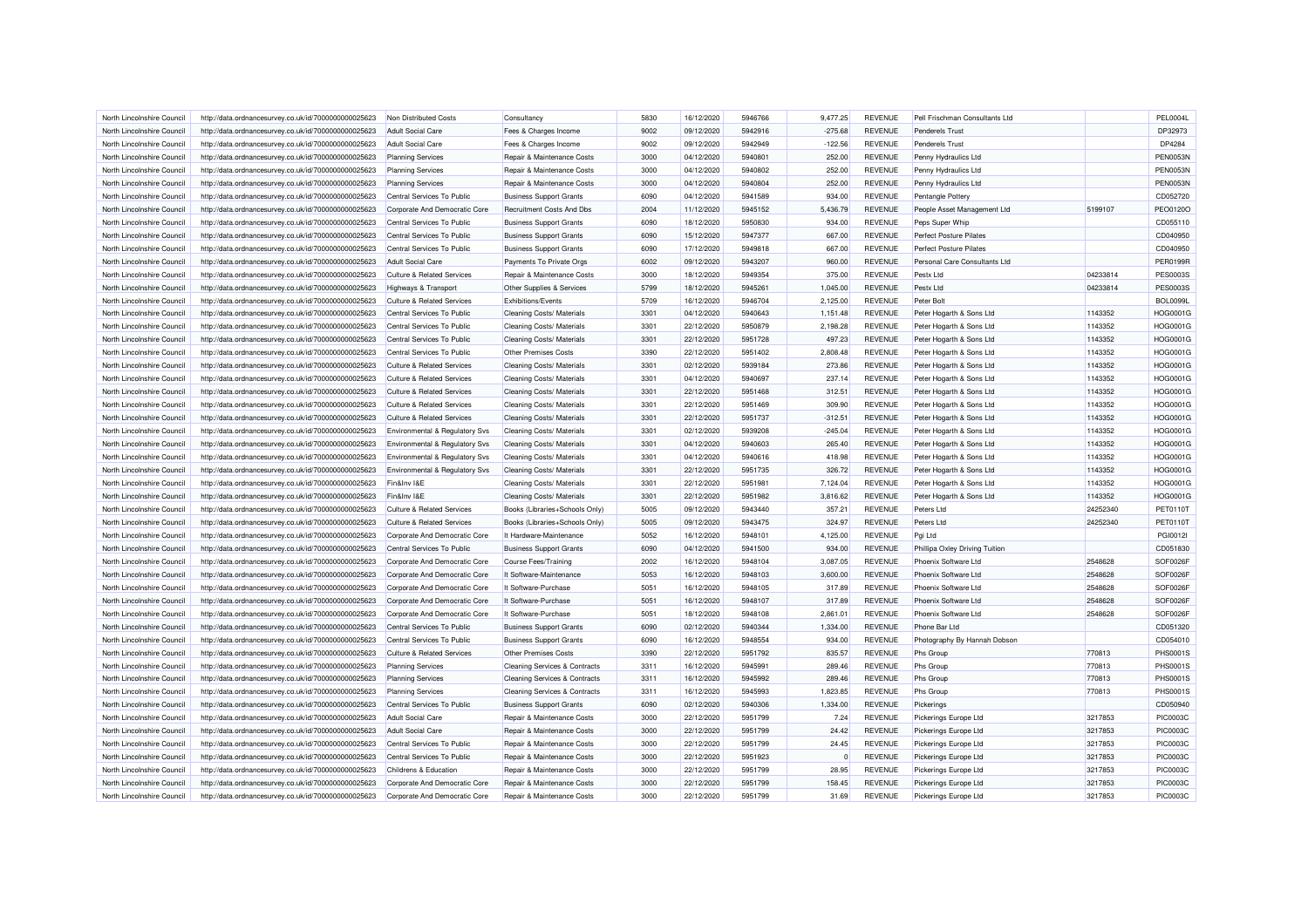| North Lincolnshire Council | http://data.ordnancesurvey.co.uk/id/7000000000025623 | Culture & Related Services                             | Repair & Maintenance Costs     | 3000 | 22/12/2020               | 5951790 | 483.01    | <b>REVENUE</b> | Pickerings Europe Ltd                  | 3217853  | <b>PIC0003C</b> |
|----------------------------|------------------------------------------------------|--------------------------------------------------------|--------------------------------|------|--------------------------|---------|-----------|----------------|----------------------------------------|----------|-----------------|
| North Lincolnshire Council | http://data.ordnancesurvey.co.uk/id/7000000000025623 | <b>Culture &amp; Related Services</b>                  | Repair & Maintenance Costs     | 3000 | 22/12/2020               | 5951799 | 248.33    | <b>REVENUE</b> | Pickerings Europe Ltd                  | 3217853  | <b>PIC0003C</b> |
| North Lincolnshire Council | http://data.ordnancesurvey.co.uk/id/7000000000025623 | <b>Culture &amp; Related Services</b>                  | Repair & Maintenance Costs     | 3000 | 22/12/2020               | 5951921 | 1,860.92  | <b>REVENUE</b> | Pickerings Europe Ltd                  | 3217853  | <b>PIC0003C</b> |
| North Lincolnshire Council | http://data.ordnancesurvey.co.uk/id/7000000000025623 | Highways & Transport                                   | Repair & Maintenance Costs     | 3000 | 22/12/2020               | 5951799 | 75.15     | <b>REVENUE</b> | Pickerings Europe Ltd                  | 3217853  | <b>PIC0003C</b> |
| North Lincolnshire Council | http://data.ordnancesurvey.co.uk/id/7000000000025623 | <b>Highways &amp; Transport</b>                        | Repair & Maintenance Costs     | 3000 | 22/12/2020               | 5951923 | 473.27    | <b>REVENUE</b> | Pickerings Europe Ltd                  | 3217853  | <b>PIC0003C</b> |
| North Lincolnshire Council | http://data.ordnancesurvey.co.uk/id/7000000000025623 | Central Services To Public                             | <b>Business Support Grants</b> | 6090 | 04/12/2020               | 5941502 | 934.00    | <b>REVENUE</b> | Piece Of Minds Hypnotherapy            |          | CD051850        |
| North Lincolnshire Council | http://data.ordnancesurvey.co.uk/id/7000000000025623 | Central Services To Public                             | <b>Business Support Grants</b> | 6090 | 02/12/2020               | 5940323 | 1,334.00  | <b>REVENUE</b> | Pip Frear Ltd                          |          | CD051110        |
| North Lincolnshire Council | http://data.ordnancesurvey.co.uk/id/7000000000025623 | Central Services To Public                             | <b>Business Support Grants</b> | 6090 | 15/12/2020               | 5947446 | 1,500.00  | <b>REVENUE</b> | Pizza Hut Restaurant                   |          | CD041660        |
| North Lincolnshire Council | http://data.ordnancesurvey.co.uk/id/7000000000025623 | Central Services To Public                             | <b>Business Support Grants</b> | 6090 | 17/12/2020               | 5949887 | 1,500.00  | <b>REVENUE</b> | Pizza Hut Restaurant                   |          | CD041660        |
| North Lincolnshire Council | http://data.ordnancesurvey.co.uk/id/7000000000025623 | Central Services To Public                             | <b>Business Support Grants</b> | 6090 | 16/12/2020               | 5948552 | 653.00    | <b>REVENUE</b> | Placebook Minicabs Limited             |          | CD053990        |
| North Lincolnshire Council | http://data.ordnancesurvey.co.uk/id/7000000000025623 | Childrens & Education                                  | Home To School Transport       | 4201 | 04/12/2020               | 5940220 | 784.00    | <b>REVENUE</b> | Placebook Minicabs Ltd                 | 09508214 | <b>PLA0065A</b> |
| North Lincolnshire Council | http://data.ordnancesurvey.co.uk/id/7000000000025623 | Childrens & Education                                  | Home To School Transport       | 4201 | 04/12/2020               | 5940677 | 336.00    | <b>REVENUE</b> | Placebook Minicabs Ltd                 | 09508214 | <b>PLA0065A</b> |
| North Lincolnshire Council | http://data.ordnancesurvey.co.uk/id/7000000000025623 | Childrens & Education                                  | Home To School Transport       | 4201 | 22/12/2020               | 5951333 | 728.00    | <b>REVENUE</b> | Placebook Minicabs Ltd                 | 09508214 | <b>PLA0065A</b> |
| North Lincolnshire Council | http://data.ordnancesurvey.co.uk/id/7000000000025623 | Central Services To Public                             | <b>Business Support Grants</b> | 6090 | 15/12/2020               | 5947428 | 667.00    | <b>REVENUE</b> | Play Avenue Ltd                        |          | CD041480        |
| North Lincolnshire Council | http://data.ordnancesurvey.co.uk/id/7000000000025623 | Central Services To Public                             | <b>Business Support Grants</b> | 6090 | 17/12/2020               | 5949869 | 667.00    | <b>REVENUE</b> | Play Avenue Ltd                        |          | CD041480        |
| North Lincolnshire Council | http://data.ordnancesurvey.co.uk/id/7000000000025623 | Central Services To Public                             | <b>Business Support Grants</b> | 6090 | 04/12/2020               | 5941453 | 1,334.00  | <b>REVENUE</b> | P&L O'Reilly Ltd                       |          | CD051360        |
| North Lincolnshire Council | http://data.ordnancesurvey.co.uk/id/7000000000025623 | Central Services To Public                             | <b>Business Support Grants</b> | 6090 | 17/12/2020               | 5950140 | 667.00    | <b>REVENUE</b> | Pl&Sj Dunn                             |          | CD054890        |
| North Lincolnshire Council | http://data.ordnancesurvey.co.uk/id/7000000000025623 | Central Services To Public                             | <b>Business Support Grants</b> | 6090 | 17/12/2020               | 5950141 | 667.00    | <b>REVENUE</b> | PI&Sj Dunn                             |          | CD054890        |
| North Lincolnshire Council | http://data.ordnancesurvey.co.uk/id/7000000000025623 | Central Services To Public                             | <b>Business Support Grants</b> | 6090 | 17/12/2020               | 5950142 | 1,334.00  | <b>REVENUE</b> | PI&Sj Dunn                             |          | CD054890        |
| North Lincolnshire Council | http://data.ordnancesurvey.co.uk/id/7000000000025623 | Childrens & Education                                  | Payments To Private Orgs       | 6002 | 09/12/2020               | 5943552 | 9,495.00  | <b>REVENUE</b> | Plus Skills Development Ltd            |          | <b>PLU0004U</b> |
| North Lincolnshire Council |                                                      |                                                        |                                | 6002 |                          | 5951379 |           | <b>REVENUE</b> | Plus Skills Development Ltd            |          | <b>PLU0004U</b> |
| North Lincolnshire Council | http://data.ordnancesurvey.co.uk/id/7000000000025623 | <b>Planning Services</b><br>Central Services To Public | Payments To Private Orgs       | 6090 | 22/12/2020<br>15/12/2020 | 5947319 | 9,418.69  | <b>REVENUE</b> |                                        |          | CD040350        |
| North Lincolnshire Council | http://data.ordnancesurvey.co.uk/id/7000000000025623 |                                                        | <b>Business Support Grants</b> | 6090 |                          | 5949760 | 667.00    |                | Pooleys Bar                            |          |                 |
|                            | http://data.ordnancesurvey.co.uk/id/7000000000025623 | Central Services To Public                             | <b>Business Support Grants</b> |      | 17/12/2020               |         | 667.00    | <b>REVENUE</b> | Pooleys Bar                            |          | CD040350        |
| North Lincolnshire Council | http://data.ordnancesurvey.co.uk/id/7000000000025623 | Central Services To Public                             | <b>Business Support Grants</b> | 6090 | 21/12/2020               | 5952224 | 1,000.00  | <b>REVENUE</b> | Pooleys Bar                            |          | CD040350        |
| North Lincolnshire Council | http://data.ordnancesurvey.co.uk/id/7000000000025623 | Central Services To Public                             | <b>Business Support Grants</b> | 6090 | 15/12/2020               | 5947395 | 1.000.00  | <b>REVENUE</b> | Portcullis Pub Co Limited              |          | CD041130        |
| North Lincolnshire Council | http://data.ordnancesurvey.co.uk/id/7000000000025623 | Central Services To Public                             | <b>Business Support Grants</b> | 6090 | 17/12/2020               | 5949836 | 1,000.00  | <b>REVENUE</b> | Portcullis Pub Co Limited              |          | CD041130        |
| North Lincolnshire Council | http://data.ordnancesurvey.co.uk/id/7000000000025623 | Central Services To Public                             | <b>Business Support Grants</b> | 6090 | 21/12/2020               | 5952238 | 1,000.00  | <b>REVENUE</b> | Portcullis Pub Co Limited              |          | CD041130        |
| North Lincolnshire Council | http://data.ordnancesurvey.co.uk/id/7000000000025623 | <b>Culture &amp; Related Services</b>                  | Other Professional Fees        | 5829 | 16/12/2020               | 5946303 | 288.67    | <b>REVENUE</b> | Ppl Prs Ltd                            | 10376001 | <b>PPL0001L</b> |
| North Lincolnshire Council | http://data.ordnancesurvey.co.uk/id/7000000000025623 | Childrens & Education                                  | Home To School Transport       | 4201 | 04/12/2020               | 5940657 | 8,009.70  | <b>REVENUE</b> | <b>Premier Cabs</b>                    |          | <b>PRE0280E</b> |
| North Lincolnshire Council | http://data.ordnancesurvey.co.uk/id/7000000000025623 | Central Services To Public                             | <b>Business Support Grants</b> | 6090 | 15/12/2020               | 5947398 | 1,000.00  | <b>REVENUE</b> | Premier Pitch - Hornsby Storage Ltd    |          | CD041160        |
| North Lincolnshire Council | http://data.ordnancesurvey.co.uk/id/7000000000025623 | Central Services To Public                             | <b>Business Support Grants</b> | 6090 | 17/12/2020               | 5949839 | 1,000.00  | <b>REVENUE</b> | Premier Pitch - Hornsby Storage Ltd    |          | CD041160        |
| North Lincolnshire Council | http://data.ordnancesurvey.co.uk/id/7000000000025623 | Childrens & Education                                  | Repair & Maintenance Costs     | 3000 | 22/12/2020               | 5949343 | 176.64    | <b>REVENUE</b> | Premier Roofing And Services Ltd       | 4577119  | <b>PRE0164E</b> |
| North Lincolnshire Council | http://data.ordnancesurvey.co.uk/id/7000000000025623 | <b>Culture &amp; Related Services</b>                  | Repair & Maintenance Costs     | 3000 | 22/12/2020               | 5949343 | 5.726.54  | <b>REVENUE</b> | Premier Roofing And Services Ltd       | 4577119  | <b>PRE0164E</b> |
| North Lincolnshire Council | http://data.ordnancesurvey.co.uk/id/7000000000025623 | Environmental & Regulatory Svs                         | Repair & Maintenance Costs     | 3000 | 22/12/2020               | 5949343 | 350.11    | <b>REVENUE</b> | Premier Roofing And Services Ltd       | 4577119  | <b>PRE0164E</b> |
| North Lincolnshire Council | http://data.ordnancesurvey.co.uk/id/7000000000025623 | Fin&Inv I&E                                            | Repair & Maintenance Costs     | 3000 | 22/12/2020               | 5949343 | 11,877.03 | <b>REVENUE</b> | Premier Roofing And Services Ltd       | 4577119  | <b>PRE0164E</b> |
| North Lincolnshire Council | http://data.ordnancesurvey.co.uk/id/7000000000025623 | Childrens & Education                                  | Payments To Voluntary Orgs     | 6001 | 18/12/2020               | 5948815 | 40,622.88 | <b>REVENUE</b> | Pre-School Learning Alliance           |          | <b>PRE0172E</b> |
| North Lincolnshire Council | http://data.ordnancesurvey.co.uk/id/7000000000025623 | Childrens & Education                                  | Payments To Voluntary Orgs     | 6001 | 18/12/2020               | 5948862 | 13,955.15 | <b>REVENUE</b> | Pre-School Learning Alliance           |          | <b>PRE0172E</b> |
| North Lincolnshire Council | http://data.ordnancesurvey.co.uk/id/7000000000025623 | Central Services To Public                             | <b>Business Support Grants</b> | 6090 | 15/12/2020               | 5947512 | 1,000.00  | <b>REVENUE</b> | <b>Prestar Ltd</b>                     |          | CD045070        |
| North Lincolnshire Council | http://data.ordnancesurvey.co.uk/id/7000000000025623 | Central Services To Public                             | <b>Business Support Grants</b> | 6090 | 17/12/2020               | 5949952 | 1,000.00  | <b>REVENUE</b> | Prestar Ltd                            |          | CD045070        |
| North Lincolnshire Council | http://data.ordnancesurvey.co.uk/id/7000000000025623 | Central Services To Public                             | <b>Business Support Grants</b> | 6090 | 21/12/2020               | 5952250 | 1,000.00  | REVENUE        | <b>Prestar Ltd</b>                     |          | CD045070        |
| North Lincolnshire Council | http://data.ordnancesurvey.co.uk/id/7000000000025623 | Childrens & Education                                  | Pay - Agency                   | 0131 | 09/12/2020               | 5943547 | 718.75    | <b>REVENUE</b> | <b>Principal Resourcing Ltd</b>        | 5159515  | PRI01011        |
| North Lincolnshire Council | http://data.ordnancesurvey.co.uk/id/7000000000025623 | Childrens & Education                                  | Pay - Agency                   | 0131 | 16/12/2020               | 5943561 | 718.75    | <b>REVENUE</b> | <b>Principal Resourcing Ltd</b>        | 5159515  | PRI01011        |
| North Lincolnshire Council | http://data.ordnancesurvey.co.uk/id/7000000000025623 | Childrens & Education                                  | Pay - Agency                   | 0131 | 22/12/2020               | 5950660 | 718.75    | <b>REVENUE</b> | <b>Principal Resourcing Ltd</b>        | 5159515  | PRI01011        |
| North Lincolnshire Council | http://data.ordnancesurvey.co.uk/id/7000000000025623 | Childrens & Education                                  | Payments To Voluntary Orgs     | 6001 | 18/12/2020               | 5948785 | 18.560.43 | <b>REVENUE</b> | Priory Lane Pre-School                 |          | <b>LAN0081N</b> |
| North Lincolnshire Council | http://data.ordnancesurvey.co.uk/id/7000000000025623 | <b>Adult Social Care Capital</b>                       | Other Costs                    | A085 | 18/12/2020               | 5949138 | 463.38    | CAPITAL        | Prism Medical Uk                       | 04992349 | <b>WES0123S</b> |
| North Lincolnshire Council | http://data.ordnancesurvey.co.uk/id/7000000000025623 | <b>Adult Social Care Capital</b>                       | Other Costs                    | A085 | 18/12/2020               | 5949144 | 838.12    | CAPITAL        | Prism Medical Uk                       | 04992349 | <b>WES0123S</b> |
| North Lincolnshire Council | http://data.ordnancesurvey.co.uk/id/7000000000025623 | <b>Adult Social Care Capital</b>                       | Other Costs                    | A085 | 18/12/2020               | 5949145 | 655.62    | CAPITAL        | <b>Prism Medical Uk</b>                | 04992349 | <b>WES0123S</b> |
| North Lincolnshire Council | http://data.ordnancesurvey.co.uk/id/7000000000025623 | Adult Social Care Capital                              | Other Costs                    | A085 | 18/12/2020               | 5949146 | 1,600.74  | CAPITAL        | Prism Medical U                        | 04992349 | <b>WES0123S</b> |
| North Lincolnshire Council | http://data.ordnancesurvey.co.uk/id/7000000000025623 | Childrens & Education                                  | It Software-Purchase           | 5051 | 18/12/2020               | 5950573 | 265.47    | <b>REVENUE</b> | <b>Probrand Limited</b>                | 2653446  | PRO0218C        |
| North Lincolnshire Council | http://data.ordnancesurvey.co.uk/id/7000000000025623 | Central Services To Public                             | <b>Business Support Grants</b> | 6090 | 14/12/2020               | 5941506 | 653.00    | <b>REVENUE</b> | Professional Pram Cleaning Services    |          | CD051890        |
| North Lincolnshire Council | http://data.ordnancesurvey.co.uk/id/7000000000025623 | Central Services To Public                             | <b>Business Support Grants</b> | 6090 | 16/12/2020               | 5948565 | 653.00    | <b>REVENUE</b> | Professional Pram Cleaning Services    |          | CD054120        |
| North Lincolnshire Council | http://data.ordnancesurvey.co.uk/id/7000000000025623 | Corporate And Democratic Core                          | It Hardware - Purchase         | 5050 | 22/12/2020               | 5952219 | 190.00    | <b>REVENUE</b> | Professional Telecom Installations Ltd | 04629825 | PRO0051C        |
| North Lincolnshire Council | http://data.ordnancesurvey.co.uk/id/7000000000025623 | <b>Highways &amp; Transport</b>                        | It Hardware - Purchase         | 5050 | 22/12/2020               | 5952219 | 417.00    | <b>REVENUE</b> | Professional Telecom Installations Ltd | 04629825 | PRO0051O        |
|                            |                                                      |                                                        |                                |      |                          |         |           |                |                                        |          |                 |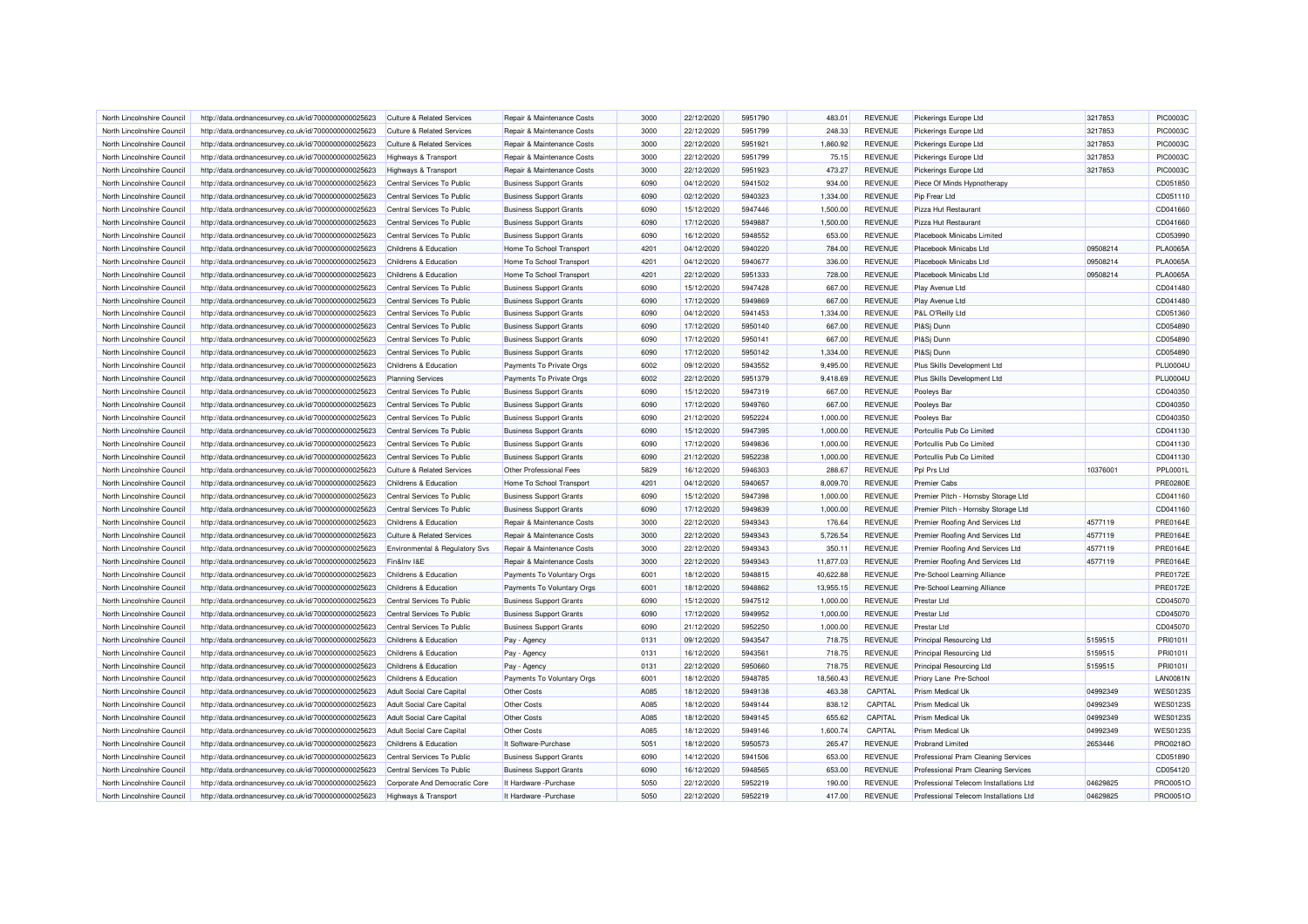| North Lincolnshire Council                               | http://data.ordnancesurvey.co.uk/id/7000000000025623 | <b>Housing Services</b>         | It Hardware - Purchase             | 5050 | 22/12/2020 | 5952219 | 429.52      | <b>REVENUE</b> | Professional Telecom Installations Ltd     | 04629825 | PRO0051O        |
|----------------------------------------------------------|------------------------------------------------------|---------------------------------|------------------------------------|------|------------|---------|-------------|----------------|--------------------------------------------|----------|-----------------|
| North Lincolnshire Council                               | http://data.ordnancesurvey.co.uk/id/7000000000025623 | <b>Adult Social Care</b>        | Payments To Private Orgs           | 6002 | 04/12/2020 | 5940557 | 1,737.12    | <b>REVENUE</b> | Progress Housing Group Ltd                 | 28685R   | PRO0320C        |
| North Lincolnshire Council                               | http://data.ordnancesurvey.co.uk/id/7000000000025623 | <b>Adult Social Care</b>        | Payments To Private Orgs           | 6002 | 04/12/2020 | 5940558 | 1,737.12    | <b>REVENUE</b> | Progress Housing Group Ltd                 | 28685R   | PRO0320C        |
| North Lincolnshire Council                               | http://data.ordnancesurvey.co.uk/id/7000000000025623 | Central Services To Public      | <b>Business Support Grants</b>     | 6090 | 09/12/2020 | 5944474 | 1,334.00    | <b>REVENUE</b> | Pure Health                                |          | CD053660        |
| North Lincolnshire Council                               | http://data.ordnancesurvey.co.uk/id/7000000000025623 | Fin&Inv I&E                     | Other Supplies & Services          | 5799 | 11/12/2020 | 5941043 | 1,186.25    | <b>REVENUE</b> | Pure Water Cleaning Contractors Ltd        | 11361613 | <b>PUR0010R</b> |
| North Lincolnshire Council                               | http://data.ordnancesurvey.co.uk/id/7000000000025623 | Central Services To Public      | <b>Business Support Grants</b>     | 6090 | 16/12/2020 | 5949019 | 1,334.00    | <b>REVENUE</b> | Purple Hayze Alternative Gifts             |          | CD054630        |
| North Lincolnshire Council                               | http://data.ordnancesurvey.co.uk/id/7000000000025623 | Central Services To Public      | <b>Business Support Grants</b>     | 6090 | 02/12/2020 | 5940304 | 1,334.00    | <b>REVENUE</b> | Queen Of Arts                              |          | CD050920        |
| North Lincolnshire Council                               | http://data.ordnancesurvey.co.uk/id/7000000000025623 | Central Services To Public      | <b>Business Support Grants</b>     | 6090 | 21/12/2020 | 5952287 | 1,000.00    | <b>REVENUE</b> | Queens Head Hotel                          |          | CD055210        |
| North Lincolnshire Council                               | http://data.ordnancesurvey.co.uk/id/7000000000025623 | Central Services To Public      | <b>Business Support Grants</b>     | 6090 | 21/12/2020 | 5952288 | 250.00      | <b>REVENUE</b> | Queens Head Hotel                          |          | CD055210        |
| North Lincolnshire Council                               | http://data.ordnancesurvey.co.uk/id/7000000000025623 | Central Services To Public      | <b>Business Support Grants</b>     | 6090 | 21/12/2020 | 5952289 | 2,000.00    | <b>REVENUE</b> | Queens Head Hotel                          |          | CD055210        |
| North Lincolnshire Council                               | http://data.ordnancesurvey.co.uk/id/7000000000025623 | Central Services To Public      | <b>Business Support Grants</b>     | 6090 | 21/12/2020 | 5952290 | 1,000.00    | <b>REVENUE</b> | Queens Head Hotel                          |          | CD055210        |
| North Lincolnshire Council                               | http://data.ordnancesurvey.co.uk/id/7000000000025623 | Central Services To Public      | <b>Business Support Grants</b>     | 6090 | 21/12/2020 | 5952291 | 1.000.00    | <b>REVENUE</b> | Queens Head Hotel                          |          | CD055210        |
| North Lincolnshire Council                               | http://data.ordnancesurvey.co.uk/id/7000000000025623 | Central Services To Public      | <b>Business Support Grants</b>     | 6090 | 15/12/2020 | 5947393 | 667.00      | <b>REVENUE</b> | Queen Street Bakehouse                     |          | CD041110        |
| North Lincolnshire Council                               | http://data.ordnancesurvey.co.uk/id/7000000000025623 | Central Services To Public      | <b>Business Support Grants</b>     | 6090 | 17/12/2020 | 5949834 | 667.00      | <b>REVENUE</b> | Queen Street Bakehouse                     |          | CD041110        |
| North Lincolnshire Council                               | http://data.ordnancesurvey.co.uk/id/7000000000025623 | Central Services To Public      | <b>Business Support Grants</b>     | 6090 | 15/12/2020 | 5947403 | 1,000.00    | <b>REVENUE</b> | Queen Street School Preservation Trust     |          | CD041230        |
| North Lincolnshire Council                               |                                                      | Central Services To Public      |                                    | 6090 |            | 5947404 | 667.00      | <b>REVENUE</b> | Queen Street School Preservation Trust     |          | CD041240        |
|                                                          | http://data.ordnancesurvey.co.uk/id/7000000000025623 |                                 | <b>Business Support Grants</b>     |      | 15/12/2020 |         |             |                |                                            |          |                 |
| North Lincolnshire Council                               | http://data.ordnancesurvey.co.uk/id/7000000000025623 | Central Services To Public      | <b>Business Support Grants</b>     | 6090 | 17/12/2020 | 5949844 | 1,000.00    | <b>REVENUE</b> | Queen Street School Preservation Trust     |          | CD041230        |
| North Lincolnshire Council                               | http://data.ordnancesurvey.co.uk/id/7000000000025623 | Central Services To Public      | <b>Business Support Grants</b>     | 6090 | 17/12/2020 | 5949845 | 667.00      | <b>REVENUE</b> | Queen Street School Preservation Trust     |          | CD041240        |
| North Lincolnshire Council                               | http://data.ordnancesurvey.co.uk/id/7000000000025623 | <b>Highways &amp; Transport</b> | Materials                          | 5004 | 22/12/2020 | 5951890 | 240.00      | <b>REVENUE</b> | Queensway Engineering(Scunthorpe)Ltd       | 00986777 | QUE0018E        |
| North Lincolnshire Council                               | http://data.ordnancesurvey.co.uk/id/7000000000025623 | <b>Adult Social Care</b>        | <b>Legal Fees</b>                  | 5823 | 11/12/2020 | 5939263 | 737.10      | <b>REVENUE</b> | Quinn Medical Services Ltd                 |          | <b>QUI0099I</b> |
| North Lincolnshire Council                               | http://data.ordnancesurvey.co.uk/id/7000000000025623 | Central Services To Public      | <b>Business Support Grants</b>     | 6090 | 16/12/2020 | 5949036 | 1,334.00    | <b>REVENUE</b> | Quintessential Hai                         |          | CD054790        |
| North Lincolnshire Council                               | http://data.ordnancesurvey.co.uk/id/7000000000025623 | Central Services To Public      | <b>Business Support Grants</b>     | 6090 | 02/12/2020 | 5940327 | 1,334.00    | <b>REVENUE</b> | Quorum                                     |          | CD051150        |
| North Lincolnshire Council                               | http://data.ordnancesurvey.co.uk/id/7000000000025623 | Childrens & Education           | Payments To Private Orgs           | 6002 | 18/12/2020 | 5948750 | 780.57      | <b>REVENUE</b> | Rachel Carter-Smith                        |          | CAR0224R        |
| North Lincolnshire Council                               | http://data.ordnancesurvey.co.uk/id/7000000000025623 | Childrens & Education           | Payments To Private Orgs           | 6002 | 18/12/2020 | 5948814 | 4,144.46    | <b>REVENUE</b> | Rachel Popovski                            |          | POP0165F        |
| North Lincolnshire Council                               | http://data.ordnancesurvey.co.uk/id/7000000000025623 | Central Services To Public      | <b>Business Support Grants</b>     | 6090 | 04/12/2020 | 5941480 | 934.00      | <b>REVENUE</b> | Rachels Positive Touch Baby Massage        |          | CD051630        |
| North Lincolnshire Council                               | http://data.ordnancesurvey.co.uk/id/7000000000025623 | Central Services To Public      | <b>Business Support Grants</b>     | 6090 | 04/12/2020 | 5941513 | 653.00      | <b>REVENUE</b> | Rahmanâ ¿¿S Taxi                           |          | CD051960        |
| North Lincolnshire Council                               | http://data.ordnancesurvey.co.uk/id/7000000000025623 | Central Services To Public      | <b>Business Support Grants</b>     | 6090 | 15/12/2020 | 5947552 | 667.00      | <b>REVENUE</b> | Rahmans (Scunthorpe) Limited               |          | CD045470        |
| North Lincolnshire Council                               | http://data.ordnancesurvey.co.uk/id/7000000000025623 | Central Services To Public      | <b>Business Support Grants</b>     | 6090 | 17/12/2020 | 5949992 | 667.00      | <b>REVENUE</b> | Rahmans (Scunthorpe) Limited               |          | CD045470        |
| North Lincolnshire Council                               | http://data.ordnancesurvey.co.uk/id/7000000000025623 | Childrens & Education           | Payments To Private Orgs           | 6002 | 18/12/2020 | 5948825 | 37,243.44   | <b>REVENUE</b> | Rainbow Kindergarten Barton                |          | STO0060O        |
| North Lincolnshire Council                               | http://data.ordnancesurvey.co.uk/id/7000000000025623 | Central Services To Public      | <b>Business Support Grants</b>     | 6090 | 09/12/2020 | 5944447 | 2,000.00    | <b>REVENUE</b> | <b>Ral Limited</b>                         |          | CD053430        |
| North Lincolnshire Council                               | http://data.ordnancesurvey.co.uk/id/7000000000025623 | Central Services To Public      | <b>Business Support Grants</b>     | 6090 | 09/12/2020 | 5944448 | 250.00      | <b>REVENUE</b> | Ral Limited                                |          | CD053430        |
| North Lincolnshire Council                               | http://data.ordnancesurvey.co.uk/id/7000000000025623 | Central Services To Public      | <b>Business Support Grants</b>     | 6090 | 15/12/2020 | 5947664 | 1,000.00    | <b>REVENUE</b> | <b>Ral Limited</b>                         |          | CD053430        |
| North Lincolnshire Council                               | http://data.ordnancesurvey.co.uk/id/7000000000025623 | Central Services To Public      | <b>Business Support Grants</b>     | 6090 | 17/12/2020 | 5950104 | 1.000.00    | <b>REVENUE</b> | <b>Ral Limited</b>                         |          | CD053430        |
| North Lincolnshire Council                               | http://data.ordnancesurvey.co.uk/id/7000000000025623 | Central Services To Public      | <b>Business Support Grants</b>     | 6090 | 18/12/2020 | 5950828 | 934.00      | <b>REVENUE</b> | Ray Of Light Letters                       |          | CD055090        |
| North Lincolnshire Council                               | http://data.ordnancesurvey.co.uk/id/7000000000025623 | <b>Adult Social Care</b>        | Payments To Health Providers       | 6019 | 09/12/2020 | 5941142 | 210,832.30  | <b>REVENUE</b> | Rdash Ft                                   |          | RDA0003A        |
| North Lincolnshire Council                               | http://data.ordnancesurvey.co.uk/id/7000000000025623 | <b>Adult Social Care</b>        | Payments To Health Providers       | 6019 | 09/12/2020 | 5941143 | 210,832.30  | <b>REVENUE</b> | Rdash Ft                                   |          | RDA0003A        |
| North Lincolnshire Council                               | http://data.ordnancesurvey.co.uk/id/7000000000025623 | Childrens & Education           | <b>Advertising &amp; Publicity</b> | 5610 | 18/12/2020 | 5949633 | 665.00      | <b>REVENUE</b> | Reach Publishing Ltd                       | 82548    | REA0038/        |
| North Lincolnshire Council                               | http://data.ordnancesurvey.co.uk/id/7000000000025623 | Corporate And Democratic Core   | Advertising & Publicity            | 5610 | 16/12/2020 | 5945503 | 1,518.40    | <b>REVENUE</b> | Reach Publishing Ltd                       | 82548    | REA0038A        |
| North Lincolnshire Council                               | http://data.ordnancesurvey.co.uk/id/7000000000025623 | <b>Planning Services</b>        | <b>Advertising &amp; Publicity</b> | 5610 | 02/12/2020 | 5939120 | 219.00      | <b>REVENUE</b> | Reach Publishing Ltd                       | 82548    | REA0038A        |
| North Lincolnshire Council                               | http://data.ordnancesurvey.co.uk/id/7000000000025623 | <b>Planning Services</b>        | <b>Advertising &amp; Publicity</b> | 5610 | 09/12/2020 | 5940230 | 262.80      | <b>REVENUE</b> | Reach Publishing Ltd                       | 82548    | REA0038/        |
| North Lincolnshire Council                               | http://data.ordnancesurvey.co.uk/id/7000000000025623 | <b>Planning Services</b>        | <b>Advertising &amp; Publicity</b> | 5610 | 16/12/2020 | 5945492 | 219.00      | <b>REVENUE</b> | Reach Publishing Ltd                       | 82548    | REA0038A        |
| North Lincolnshire Council                               | http://data.ordnancesurvey.co.uk/id/7000000000025623 | <b>Planning Services</b>        | Advertising & Publicity            | 5610 | 06/01/2021 | 5950668 | 262.80      | <b>REVENUE</b> | Reach Publishing Ltd                       | 82548    | REA0038/        |
| North Lincolnshire Council                               | http://data.ordnancesurvey.co.uk/id/7000000000025623 | Childrens & Education           | <b>Advertising &amp; Publicity</b> | 5610 | 18/12/2020 | 5948920 | 486.45      | <b>REVENUE</b> | Reach Publishing Services Limited          | 8339522  | <b>REA0058A</b> |
| North Lincolnshire Council                               | http://data.ordnancesurvey.co.uk/id/7000000000025623 | Childrens & Education           | Advertising & Publicity            | 5610 | 18/12/2020 | 5948922 | 415.00      | <b>REVENUE</b> | Reach Publishing Services Limited          | 8339522  | <b>REA0058A</b> |
| North Lincolnshire Council                               | http://data.ordnancesurvey.co.uk/id/7000000000025623 | Childrens & Education           | Advertising & Publicity            | 5610 | 18/12/2020 | 5948923 | 415.00      | <b>REVENUE</b> | Reach Publishing Services Limited          | 8339522  | REA0058A        |
|                                                          |                                                      | Childrens & Education           |                                    | 5610 | 18/12/2020 | 5948924 | 437.13      | <b>REVENUE</b> | Reach Publishing Services Limited          | 8339522  | <b>REA0058A</b> |
| North Lincolnshire Council<br>North Lincolnshire Council | http://data.ordnancesurvey.co.uk/id/7000000000025623 | Central Services To Public      | <b>Advertising &amp; Publicity</b> | 6090 | 16/12/2020 | 5949006 | 250.00      | <b>REVENUE</b> | Real Steel Scunthorpe Ltd/Ta Elite Fitness |          | CD054580        |
|                                                          | http://data.ordnancesurvey.co.uk/id/7000000000025623 |                                 | <b>Business Support Grants</b>     |      |            |         |             |                |                                            |          |                 |
| North Lincolnshire Council                               | http://data.ordnancesurvey.co.uk/id/7000000000025623 | Central Services To Public      | <b>Business Support Grants</b>     | 6090 | 16/12/2020 | 5949007 | 2,000.00    | <b>REVENUE</b> | Real Steel Scunthorpe Ltd/Ta Elite Fitness |          | CD054580        |
| North Lincolnshire Council                               | http://data.ordnancesurvey.co.uk/id/7000000000025623 | Central Services To Public      | <b>Business Support Grants</b>     | 6090 | 16/12/2020 | 5949008 | 700.00      | <b>REVENUE</b> | Real Steel Scunthorpe Ltd/Ta Elite Fitness |          | CD054580        |
| North Lincolnshire Council                               | http://data.ordnancesurvey.co.uk/id/7000000000025623 | Central Services To Public      | <b>Business Support Grants</b>     | 6090 | 17/12/2020 | 5950135 | 700.00      | <b>REVENUE</b> | Real Steel Scunthorpe Ltd/Ta Elite Fitness |          | CD054580        |
| North Lincolnshire Council                               | http://data.ordnancesurvey.co.uk/id/7000000000025623 | <b>Adult Social Care</b>        | Direct Payments To Clients         | 6012 | 01/12/2020 | 5942837 | 1,273.56    | <b>REVENUE</b> | REDACTED                                   |          | REDACTED        |
| North Lincolnshire Council                               | http://data.ordnancesurvey.co.uk/id/7000000000025623 | <b>Adult Social Care</b>        | Direct Payments To Clients         | 6012 | 01/12/2020 | 5942838 | $-1,273.56$ | <b>REVENUE</b> | REDACTED                                   |          | <b>REDACTEI</b> |
| North Lincolnshire Council                               | http://data.ordnancesurvey.co.uk/id/7000000000025623 | Adult Social Care               | Direct Payments To Clients         | 6012 | 02/12/2020 | 5939090 | 2,512.50    | <b>REVENUE</b> | <b>REDACTED</b>                            |          | REDACTED        |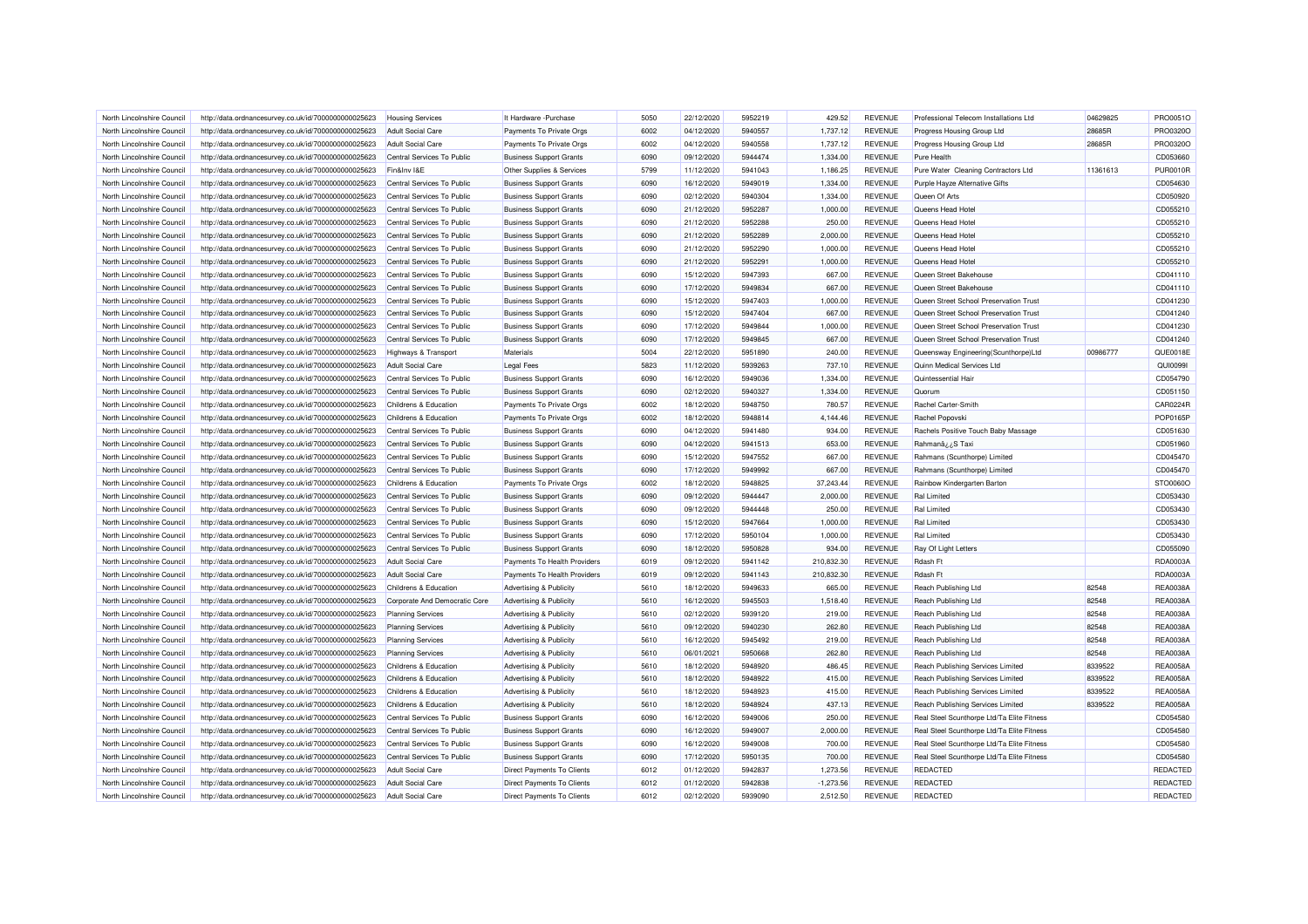| North Lincolnshire Council | http://data.ordnancesurvey.co.uk/id/7000000000025623 | <b>Adult Social Care</b> | <b>Direct Payments To Clients</b> | 6012 | 02/12/2020 | 5939830 | 2,297.30 | <b>REVENUE</b> | <b>REDACTED</b> | REDACTED |
|----------------------------|------------------------------------------------------|--------------------------|-----------------------------------|------|------------|---------|----------|----------------|-----------------|----------|
| North Lincolnshire Council | http://data.ordnancesurvey.co.uk/id/7000000000025623 | <b>Adult Social Care</b> | Direct Payments To Clients        | 6012 | 04/12/2020 | 5940243 | 631.92   | <b>REVENUE</b> | <b>REDACTED</b> | REDACTED |
| North Lincolnshire Council | http://data.ordnancesurvey.co.uk/id/7000000000025623 | Adult Social Care        | <b>Direct Payments To Clients</b> | 6012 | 04/12/2020 | 5940724 | 1,017.00 | <b>REVENUE</b> | <b>REDACTED</b> | REDACTED |
| North Lincolnshire Counci  | http://data.ordnancesurvey.co.uk/id/7000000000025623 | <b>Adult Social Care</b> | Direct Payments To Clients        | 6012 | 04/12/2020 | 5940736 | 750.00   | <b>REVENUE</b> | REDACTED        | REDACTED |
| North Lincolnshire Council | http://data.ordnancesurvey.co.uk/id/7000000000025623 | <b>Adult Social Care</b> | Direct Payments To Clients        | 6012 | 04/12/2020 | 5940737 | 500.00   | <b>REVENUE</b> | <b>REDACTED</b> | REDACTED |
| North Lincolnshire Council | http://data.ordnancesurvey.co.uk/id/7000000000025623 | <b>Adult Social Care</b> | Direct Payments To Clients        | 6012 | 04/12/2020 | 5940742 | 500.00   | <b>REVENUE</b> | <b>REDACTED</b> | REDACTED |
| North Lincolnshire Council |                                                      | <b>Adult Social Care</b> |                                   | 6012 | 04/12/2020 | 5940743 |          | <b>REVENUE</b> | <b>REDACTED</b> | REDACTED |
|                            | http://data.ordnancesurvey.co.uk/id/7000000000025623 |                          | Direct Payments To Clients        |      |            |         | 750.00   |                |                 |          |
| North Lincolnshire Council | http://data.ordnancesurvey.co.uk/id/7000000000025623 | Adult Social Care        | Direct Payments To Clients        | 6012 | 09/12/2020 | 5941893 | 1,792.28 | <b>REVENUE</b> | <b>REDACTED</b> | REDACTED |
| North Lincolnshire Council | http://data.ordnancesurvey.co.uk/id/7000000000025623 | <b>Adult Social Care</b> | Direct Payments To Clients        | 6012 | 09/12/2020 | 5941898 | 1,318.32 | <b>REVENUE</b> | REDACTED        | REDACTED |
| North Lincolnshire Council | http://data.ordnancesurvey.co.uk/id/7000000000025623 | <b>Adult Social Care</b> | <b>Direct Payments To Clients</b> | 6012 | 09/12/2020 | 5942604 | 1,261.48 | <b>REVENUE</b> | <b>REDACTED</b> | REDACTED |
| North Lincolnshire Council | http://data.ordnancesurvey.co.uk/id/7000000000025623 | Adult Social Care        | <b>Direct Payments To Clients</b> | 6012 | 09/12/2020 | 5942606 | 1,200.00 | <b>REVENUE</b> | <b>REDACTED</b> | REDACTED |
| North Lincolnshire Council | http://data.ordnancesurvey.co.uk/id/7000000000025623 | <b>Adult Social Care</b> | <b>Direct Payments To Clients</b> | 6012 | 09/12/2020 | 5942607 | 2,396.00 | <b>REVENUE</b> | <b>REDACTED</b> | REDACTED |
| North Lincolnshire Council | http://data.ordnancesurvey.co.uk/id/7000000000025623 | <b>Adult Social Care</b> | Direct Payments To Clients        | 6012 | 09/12/2020 | 5942608 | 1,004.80 | <b>REVENUE</b> | <b>REDACTED</b> | REDACTED |
| North Lincolnshire Council | http://data.ordnancesurvey.co.uk/id/7000000000025623 | <b>Adult Social Care</b> | <b>Direct Payments To Clients</b> | 6012 | 09/12/2020 | 5942609 | 584.00   | <b>REVENUE</b> | <b>REDACTED</b> | REDACTED |
| North Lincolnshire Council | http://data.ordnancesurvey.co.uk/id/7000000000025623 | <b>Adult Social Care</b> | Direct Payments To Clients        | 6012 | 09/12/2020 | 5942610 | 2,610.00 | <b>REVENUE</b> | <b>REDACTED</b> | REDACTED |
| North Lincolnshire Council | http://data.ordnancesurvey.co.uk/id/7000000000025623 | <b>Adult Social Care</b> | Direct Payments To Clients        | 6012 | 09/12/2020 | 5942611 | 1,182.52 | <b>REVENUE</b> | <b>REDACTED</b> | REDACTED |
| North Lincolnshire Council | http://data.ordnancesurvey.co.uk/id/7000000000025623 | <b>Adult Social Care</b> | Direct Payments To Clients        | 6012 | 09/12/2020 | 5942612 | 1,124.00 | <b>REVENUE</b> | <b>REDACTED</b> | REDACTED |
| North Lincolnshire Council | http://data.ordnancesurvey.co.uk/id/7000000000025623 | <b>Adult Social Care</b> | <b>Direct Payments To Clients</b> | 6012 | 09/12/2020 | 5942613 | 540.00   | <b>REVENUE</b> | <b>REDACTED</b> | REDACTED |
| North Lincolnshire Council | http://data.ordnancesurvey.co.uk/id/7000000000025623 | <b>Adult Social Care</b> | Direct Payments To Clients        | 6012 | 09/12/2020 | 5942614 | 1,364.61 | <b>REVENUE</b> | <b>REDACTED</b> | REDACTED |
| North Lincolnshire Council | http://data.ordnancesurvey.co.uk/id/7000000000025623 | <b>Adult Social Care</b> | <b>Direct Payments To Clients</b> | 6012 | 09/12/2020 | 5942615 | 792.28   | <b>REVENUE</b> | <b>REDACTED</b> | REDACTED |
| North Lincolnshire Council | http://data.ordnancesurvey.co.uk/id/7000000000025623 | <b>Adult Social Care</b> | Direct Payments To Clients        | 6012 | 09/12/2020 | 5942618 | 1,288.00 | <b>REVENUE</b> | <b>REDACTED</b> | REDACTED |
| North Lincolnshire Council | http://data.ordnancesurvey.co.uk/id/7000000000025623 | Adult Social Care        | <b>Direct Payments To Clients</b> | 6012 | 09/12/2020 | 5942619 | 491.56   | <b>REVENUE</b> | <b>REDACTED</b> | REDACTED |
| North Lincolnshire Council | http://data.ordnancesurvey.co.uk/id/7000000000025623 | <b>Adult Social Care</b> | Direct Payments To Clients        | 6012 | 09/12/2020 | 5942620 | 2,028.88 | <b>REVENUE</b> | <b>REDACTED</b> | REDACTED |
| North Lincolnshire Council | http://data.ordnancesurvey.co.uk/id/7000000000025623 | <b>Adult Social Care</b> | Direct Payments To Clients        | 6012 | 09/12/2020 | 5942621 | 700.00   | <b>REVENUE</b> | <b>REDACTED</b> | REDACTED |
| North Lincolnshire Council | http://data.ordnancesurvey.co.uk/id/7000000000025623 | <b>Adult Social Care</b> | Direct Payments To Clients        | 6012 | 09/12/2020 | 5942622 | 907.52   | <b>REVENUE</b> | <b>REDACTED</b> | REDACTED |
|                            |                                                      |                          |                                   |      |            |         |          |                |                 |          |
| North Lincolnshire Council | http://data.ordnancesurvey.co.uk/id/7000000000025623 | <b>Adult Social Care</b> | Direct Payments To Clients        | 6012 | 09/12/2020 | 5942623 | 1,332.00 | <b>REVENUE</b> | <b>REDACTED</b> | REDACTED |
| North Lincolnshire Council | http://data.ordnancesurvey.co.uk/id/7000000000025623 | Adult Social Care        | Direct Payments To Clients        | 6012 | 09/12/2020 | 5942624 | 1,064.00 | <b>REVENUE</b> | <b>REDACTED</b> | REDACTED |
| North Lincolnshire Council | http://data.ordnancesurvey.co.uk/id/7000000000025623 | <b>Adult Social Care</b> | <b>Direct Payments To Clients</b> | 6012 | 09/12/2020 | 5942625 | 1,162.60 | <b>REVENUE</b> | <b>REDACTED</b> | REDACTED |
| North Lincolnshire Council | http://data.ordnancesurvey.co.uk/id/7000000000025623 | <b>Adult Social Care</b> | Direct Payments To Clients        | 6012 | 09/12/2020 | 5942626 | 2,058.72 | <b>REVENUE</b> | <b>REDACTED</b> | REDACTED |
| North Lincolnshire Council | http://data.ordnancesurvey.co.uk/id/7000000000025623 | Adult Social Care        | Direct Payments To Clients        | 6012 | 09/12/2020 | 5942627 | 708.00   | <b>REVENUE</b> | <b>REDACTED</b> | REDACTED |
| North Lincolnshire Counci  | http://data.ordnancesurvey.co.uk/id/7000000000025623 | <b>Adult Social Care</b> | <b>Direct Payments To Clients</b> | 6012 | 09/12/2020 | 5942628 | 1,536.00 | <b>REVENUE</b> | <b>REDACTED</b> | REDACTED |
| North Lincolnshire Council | http://data.ordnancesurvey.co.uk/id/7000000000025623 | <b>Adult Social Care</b> | Direct Payments To Clients        | 6012 | 09/12/2020 | 5942629 | 756.00   | <b>REVENUE</b> | <b>REDACTED</b> | REDACTED |
| North Lincolnshire Council | http://data.ordnancesurvey.co.uk/id/7000000000025623 | <b>Adult Social Care</b> | Direct Payments To Clients        | 6012 | 09/12/2020 | 5942630 | 1,719.55 | <b>REVENUE</b> | <b>REDACTED</b> | REDACTED |
| North Lincolnshire Council | http://data.ordnancesurvey.co.uk/id/7000000000025623 | <b>Adult Social Care</b> | Direct Payments To Clients        | 6012 | 09/12/2020 | 5942631 | 956.12   | <b>REVENUE</b> | <b>REDACTED</b> | REDACTED |
| North Lincolnshire Council | http://data.ordnancesurvey.co.uk/id/7000000000025623 | <b>Adult Social Care</b> | Direct Payments To Clients        | 6012 | 09/12/2020 | 5942632 | 829.52   | <b>REVENUE</b> | <b>REDACTED</b> | REDACTED |
| North Lincolnshire Council | http://data.ordnancesurvey.co.uk/id/7000000000025623 | <b>Adult Social Care</b> | <b>Direct Payments To Clients</b> | 6012 | 09/12/2020 | 5942635 | 1,162.20 | <b>REVENUE</b> | <b>REDACTED</b> | REDACTED |
| North Lincolnshire Council | http://data.ordnancesurvey.co.uk/id/7000000000025623 | <b>Adult Social Care</b> | Direct Payments To Clients        | 6012 | 09/12/2020 | 5942636 | 841.60   | <b>REVENUE</b> | <b>REDACTED</b> | REDACTED |
| North Lincolnshire Council | http://data.ordnancesurvey.co.uk/id/7000000000025623 | Adult Social Care        | <b>Direct Payments To Clients</b> | 6012 | 09/12/2020 | 5942637 | 1,596.04 | <b>REVENUE</b> | <b>REDACTED</b> | REDACTED |
| North Lincolnshire Council | http://data.ordnancesurvey.co.uk/id/7000000000025623 | <b>Adult Social Care</b> | Direct Payments To Clients        | 6012 | 09/12/2020 | 5942638 | 1,584.08 | <b>REVENUE</b> | <b>REDACTED</b> | REDACTED |
| North Lincolnshire Council | http://data.ordnancesurvey.co.uk/id/7000000000025623 | <b>Adult Social Care</b> | Direct Payments To Clients        | 6012 | 09/12/2020 | 5942639 | 1,594.00 | <b>REVENUE</b> | <b>REDACTED</b> | REDACTED |
| North Lincolnshire Council | http://data.ordnancesurvey.co.uk/id/7000000000025623 | <b>Adult Social Care</b> | <b>Direct Payments To Clients</b> | 6012 | 09/12/2020 | 5942640 | 729.64   | <b>REVENUE</b> | <b>REDACTED</b> | REDACTED |
| North Lincolnshire Council | http://data.ordnancesurvey.co.uk/id/7000000000025623 | <b>Adult Social Care</b> | Direct Payments To Clients        | 6012 | 09/12/2020 | 5942641 | 600.00   | <b>REVENUE</b> | <b>REDACTED</b> | REDACTED |
| North Lincolnshire Council | http://data.ordnancesurvey.co.uk/id/7000000000025623 | <b>Adult Social Care</b> | Direct Payments To Clients        | 6012 | 09/12/2020 | 5942643 | 1,706.00 | <b>REVENUE</b> | <b>REDACTED</b> | REDACTED |
| North Lincolnshire Council | http://data.ordnancesurvey.co.uk/id/7000000000025623 | <b>Adult Social Care</b> | Direct Payments To Clients        | 6012 | 09/12/2020 | 5942646 | 1,048.00 | <b>REVENUE</b> | <b>REDACTED</b> | REDACTED |
| North Lincolnshire Council | http://data.ordnancesurvey.co.uk/id/7000000000025623 | <b>Adult Social Care</b> | Direct Payments To Clients        | 6012 | 09/12/2020 | 5942647 | 1,536.56 | <b>REVENUE</b> | <b>REDACTED</b> | REDACTED |
|                            |                                                      |                          |                                   |      | 09/12/2020 | 5942648 | 800.76   |                | <b>REDACTED</b> | REDACTED |
| North Lincolnshire Council | http://data.ordnancesurvey.co.uk/id/7000000000025623 | <b>Adult Social Care</b> | <b>Direct Payments To Clients</b> | 6012 |            |         |          | <b>REVENUE</b> |                 |          |
| North Lincolnshire Council | http://data.ordnancesurvey.co.uk/id/7000000000025623 | <b>Adult Social Care</b> | <b>Direct Payments To Clients</b> | 6012 | 09/12/2020 | 5942649 | 600.00   | <b>REVENUE</b> | <b>REDACTED</b> | REDACTED |
| North Lincolnshire Council | http://data.ordnancesurvey.co.uk/id/7000000000025623 | <b>Adult Social Care</b> | Direct Payments To Clients        | 6012 | 09/12/2020 | 5942650 | 1,603.68 | <b>REVENUE</b> | <b>REDACTED</b> | REDACTED |
| North Lincolnshire Council | http://data.ordnancesurvey.co.uk/id/7000000000025623 | Adult Social Care        | Direct Payments To Clients        | 6012 | 09/12/2020 | 5942651 | 1,671.84 | <b>REVENUE</b> | <b>REDACTED</b> | REDACTED |
| North Lincolnshire Council | http://data.ordnancesurvey.co.uk/id/7000000000025623 | <b>Adult Social Care</b> | Direct Payments To Clients        | 6012 | 09/12/2020 | 5942652 | 1,063.88 | <b>REVENUE</b> | <b>REDACTED</b> | REDACTED |
| North Lincolnshire Council | http://data.ordnancesurvey.co.uk/id/7000000000025623 | <b>Adult Social Care</b> | Direct Payments To Clients        | 6012 | 09/12/2020 | 5942653 | 540.00   | <b>REVENUE</b> | <b>REDACTED</b> | REDACTED |
| North Lincolnshire Council | http://data.ordnancesurvey.co.uk/id/7000000000025623 | <b>Adult Social Care</b> | Direct Payments To Clients        | 6012 | 09/12/2020 | 5942654 | 280.00   | <b>REVENUE</b> | <b>REDACTED</b> | REDACTED |
| North Lincolnshire Council | http://data.ordnancesurvey.co.uk/id/7000000000025623 | <b>Adult Social Care</b> | Direct Payments To Clients        | 6012 | 09/12/2020 | 5942655 | 1,320.00 | <b>REVENUE</b> | <b>REDACTED</b> | REDACTED |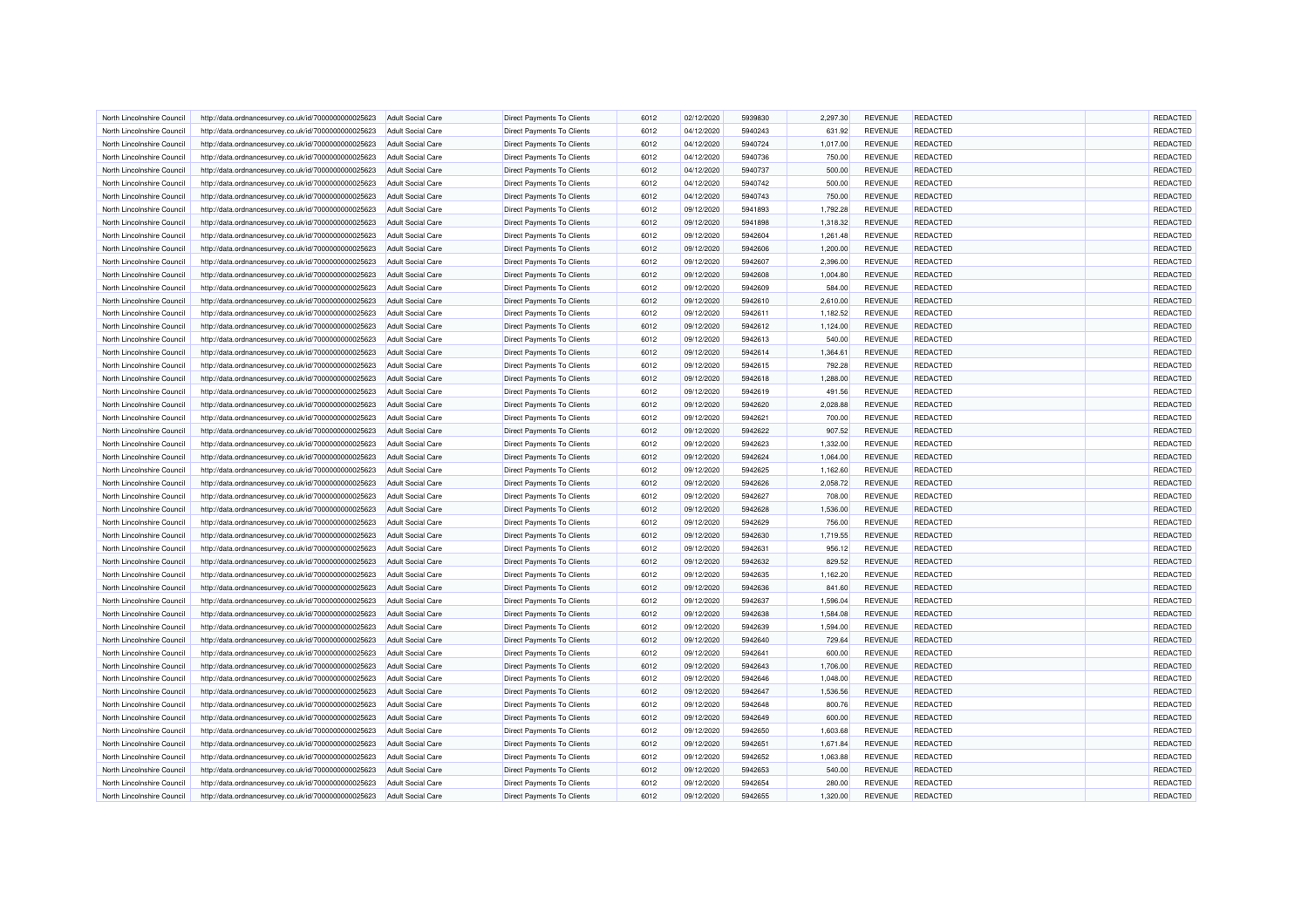| North Lincolnshire Council | http://data.ordnancesurvey.co.uk/id/7000000000025623 | <b>Adult Social Care</b> | <b>Direct Payments To Clients</b> | 6012 | 09/12/2020 | 5942656 | 1,143.68  | <b>REVENUE</b> | <b>REDACTED</b> | REDACTED |
|----------------------------|------------------------------------------------------|--------------------------|-----------------------------------|------|------------|---------|-----------|----------------|-----------------|----------|
| North Lincolnshire Council | http://data.ordnancesurvey.co.uk/id/7000000000025623 | <b>Adult Social Care</b> | Direct Payments To Clients        | 6012 | 09/12/2020 | 5942657 | 2,370.52  | <b>REVENUE</b> | <b>REDACTED</b> | REDACTED |
| North Lincolnshire Council | http://data.ordnancesurvey.co.uk/id/7000000000025623 | Adult Social Care        | <b>Direct Payments To Clients</b> | 6012 | 09/12/2020 | 5942658 | 373.44    | <b>REVENUE</b> | <b>REDACTED</b> | REDACTED |
| North Lincolnshire Counci  | http://data.ordnancesurvey.co.uk/id/7000000000025623 | <b>Adult Social Care</b> | <b>Direct Payments To Clients</b> | 6012 | 09/12/2020 | 5942659 | 1,488.32  | <b>REVENUE</b> | <b>REDACTED</b> | REDACTED |
| North Lincolnshire Council | http://data.ordnancesurvey.co.uk/id/7000000000025623 | <b>Adult Social Care</b> | Direct Payments To Clients        | 6012 | 09/12/2020 | 5942660 | 2,080.00  | <b>REVENUE</b> | <b>REDACTED</b> | REDACTED |
| North Lincolnshire Council | http://data.ordnancesurvey.co.uk/id/7000000000025623 | <b>Adult Social Care</b> | Direct Payments To Clients        | 6012 | 09/12/2020 | 5942661 | 877.00    | <b>REVENUE</b> | <b>REDACTED</b> | REDACTED |
| North Lincolnshire Council | http://data.ordnancesurvey.co.uk/id/7000000000025623 | <b>Adult Social Care</b> | Direct Payments To Clients        | 6012 | 09/12/2020 | 5942662 | 594.00    | <b>REVENUE</b> | <b>REDACTED</b> | REDACTED |
| North Lincolnshire Council | http://data.ordnancesurvey.co.uk/id/7000000000025623 | <b>Adult Social Care</b> | Direct Payments To Clients        | 6012 | 09/12/2020 | 5942663 | 930.00    | <b>REVENUE</b> | <b>REDACTED</b> | REDACTED |
| North Lincolnshire Council | http://data.ordnancesurvey.co.uk/id/7000000000025623 | <b>Adult Social Care</b> | <b>Direct Payments To Clients</b> | 6012 | 09/12/2020 | 5942664 | 759.72    | <b>REVENUE</b> | <b>REDACTED</b> | REDACTED |
| North Lincolnshire Council | http://data.ordnancesurvey.co.uk/id/7000000000025623 | <b>Adult Social Care</b> | Direct Payments To Clients        | 6012 | 09/12/2020 | 5942665 | 1,276.56  | <b>REVENUE</b> | <b>REDACTED</b> | REDACTED |
| North Lincolnshire Council | http://data.ordnancesurvey.co.uk/id/7000000000025623 | Adult Social Care        | <b>Direct Payments To Clients</b> | 6012 | 09/12/2020 | 5942666 | 510.88    | <b>REVENUE</b> | <b>REDACTED</b> | REDACTED |
|                            |                                                      |                          |                                   |      |            |         |           |                |                 |          |
| North Lincolnshire Council | http://data.ordnancesurvey.co.uk/id/7000000000025623 | <b>Adult Social Care</b> | Direct Payments To Clients        | 6012 | 09/12/2020 | 5942668 | 2,566.32  | <b>REVENUE</b> | <b>REDACTED</b> | REDACTED |
| North Lincolnshire Council | http://data.ordnancesurvey.co.uk/id/7000000000025623 | <b>Adult Social Care</b> | Direct Payments To Clients        | 6012 | 09/12/2020 | 5942669 | 659.20    | <b>REVENUE</b> | <b>REDACTED</b> | REDACTED |
| North Lincolnshire Council | http://data.ordnancesurvey.co.uk/id/7000000000025623 | <b>Adult Social Care</b> | <b>Direct Payments To Clients</b> | 6012 | 09/12/2020 | 5942670 | 1,846.28  | <b>REVENUE</b> | <b>REDACTED</b> | REDACTED |
| North Lincolnshire Council | http://data.ordnancesurvey.co.uk/id/7000000000025623 | <b>Adult Social Care</b> | Direct Payments To Clients        | 6012 | 09/12/2020 | 5942671 | 848.96    | <b>REVENUE</b> | <b>REDACTED</b> | REDACTED |
| North Lincolnshire Council | http://data.ordnancesurvey.co.uk/id/7000000000025623 | <b>Adult Social Care</b> | Direct Payments To Clients        | 6012 | 09/12/2020 | 5942672 | 600.00    | <b>REVENUE</b> | <b>REDACTED</b> | REDACTED |
| North Lincolnshire Council | http://data.ordnancesurvey.co.uk/id/7000000000025623 | <b>Adult Social Care</b> | Direct Payments To Clients        | 6012 | 09/12/2020 | 5942674 | 1,564.96  | <b>REVENUE</b> | <b>REDACTED</b> | REDACTED |
| North Lincolnshire Council | http://data.ordnancesurvey.co.uk/id/7000000000025623 | <b>Adult Social Care</b> | <b>Direct Payments To Clients</b> | 6012 | 09/12/2020 | 5942675 | 4,676.95  | <b>REVENUE</b> | <b>REDACTED</b> | REDACTED |
| North Lincolnshire Council | http://data.ordnancesurvey.co.uk/id/7000000000025623 | <b>Adult Social Care</b> | <b>Direct Payments To Clients</b> | 6012 | 09/12/2020 | 5942676 | 1,000.00  | <b>REVENUE</b> | <b>REDACTED</b> | REDACTED |
| North Lincolnshire Counci  | http://data.ordnancesurvey.co.uk/id/7000000000025623 | <b>Adult Social Care</b> | <b>Direct Payments To Clients</b> | 6012 | 09/12/2020 | 5942677 | 3,827.04  | <b>REVENUE</b> | <b>REDACTED</b> | REDACTED |
| North Lincolnshire Council | http://data.ordnancesurvey.co.uk/id/7000000000025623 | <b>Adult Social Care</b> | Direct Payments To Clients        | 6012 | 09/12/2020 | 5942678 | 3,360.00  | <b>REVENUE</b> | <b>REDACTED</b> | REDACTED |
| North Lincolnshire Council | http://data.ordnancesurvey.co.uk/id/7000000000025623 | Adult Social Care        | Direct Payments To Clients        | 6012 | 09/12/2020 | 5942679 | 637.56    | <b>REVENUE</b> | <b>REDACTED</b> | REDACTED |
| North Lincolnshire Council | http://data.ordnancesurvey.co.uk/id/7000000000025623 | <b>Adult Social Care</b> | Direct Payments To Clients        | 6012 | 09/12/2020 | 5942680 | 441.60    | <b>REVENUE</b> | <b>REDACTED</b> | REDACTED |
| North Lincolnshire Council | http://data.ordnancesurvey.co.uk/id/7000000000025623 | <b>Adult Social Care</b> | Direct Payments To Clients        | 6012 | 09/12/2020 | 5942681 | 1,809.24  | <b>REVENUE</b> | <b>REDACTED</b> | REDACTED |
| North Lincolnshire Council | http://data.ordnancesurvey.co.uk/id/7000000000025623 | <b>Adult Social Care</b> | Direct Payments To Clients        | 6012 | 09/12/2020 | 5942682 | 1,055.68  | <b>REVENUE</b> | <b>REDACTED</b> | REDACTED |
| North Lincolnshire Council | http://data.ordnancesurvey.co.uk/id/7000000000025623 | <b>Adult Social Care</b> | Direct Payments To Clients        | 6012 | 09/12/2020 | 5942683 | 1,235.68  | <b>REVENUE</b> | <b>REDACTED</b> | REDACTED |
| North Lincolnshire Council | http://data.ordnancesurvey.co.uk/id/7000000000025623 | Adult Social Care        | <b>Direct Payments To Clients</b> | 6012 | 09/12/2020 | 5942684 | 2,900.00  | <b>REVENUE</b> | <b>REDACTED</b> | REDACTED |
| North Lincolnshire Council | http://data.ordnancesurvey.co.uk/id/7000000000025623 | <b>Adult Social Care</b> | Direct Payments To Clients        | 6012 | 09/12/2020 | 5942685 | 949.20    | <b>REVENUE</b> | <b>REDACTED</b> | REDACTED |
| North Lincolnshire Council | http://data.ordnancesurvey.co.uk/id/7000000000025623 | <b>Adult Social Care</b> | Direct Payments To Clients        | 6012 | 09/12/2020 | 5942686 | 760.00    | <b>REVENUE</b> | <b>REDACTED</b> | REDACTED |
| North Lincolnshire Council | http://data.ordnancesurvey.co.uk/id/7000000000025623 | Adult Social Care        | Direct Payments To Clients        | 6012 | 09/12/2020 | 5942687 | 1,519.32  | <b>REVENUE</b> | REDACTED        | REDACTED |
| North Lincolnshire Council | http://data.ordnancesurvey.co.uk/id/7000000000025623 | <b>Adult Social Care</b> | Direct Payments To Clients        | 6012 | 09/12/2020 | 5942688 | 759.36    | <b>REVENUE</b> | REDACTED        | REDACTED |
| North Lincolnshire Council | http://data.ordnancesurvey.co.uk/id/7000000000025623 | <b>Adult Social Care</b> | Direct Payments To Clients        | 6012 | 09/12/2020 | 5942689 | 1,641.96  | <b>REVENUE</b> | <b>REDACTED</b> | REDACTED |
| North Lincolnshire Council | http://data.ordnancesurvey.co.uk/id/7000000000025623 | <b>Adult Social Care</b> | Direct Payments To Clients        | 6012 | 09/12/2020 | 5942690 | 1,178.44  | <b>REVENUE</b> | <b>REDACTED</b> | REDACTED |
| North Lincolnshire Council | http://data.ordnancesurvey.co.uk/id/7000000000025623 | <b>Adult Social Care</b> | Direct Payments To Clients        | 6012 | 09/12/2020 | 5942691 | 656.80    | <b>REVENUE</b> | <b>REDACTED</b> | REDACTED |
| North Lincolnshire Council | http://data.ordnancesurvey.co.uk/id/7000000000025623 | Adult Social Care        | Direct Payments To Clients        | 6012 | 09/12/2020 | 5942692 | 991.80    | <b>REVENUE</b> | <b>REDACTED</b> | REDACTED |
| North Lincolnshire Council | http://data.ordnancesurvey.co.uk/id/7000000000025623 | <b>Adult Social Care</b> | Direct Payments To Clients        | 6012 | 09/12/2020 | 5942693 | 1.255.48  | <b>REVENUE</b> | <b>REDACTED</b> | REDACTED |
| North Lincolnshire Council | http://data.ordnancesurvey.co.uk/id/7000000000025623 | <b>Adult Social Care</b> | <b>Direct Payments To Clients</b> | 6012 | 09/12/2020 | 5942694 | 19,447.74 | <b>REVENUE</b> | <b>REDACTED</b> | REDACTED |
| North Lincolnshire Council | http://data.ordnancesurvey.co.uk/id/7000000000025623 | Adult Social Care        | <b>Direct Payments To Clients</b> | 6012 | 09/12/2020 | 5942695 | 2,634.04  | <b>REVENUE</b> | <b>REDACTED</b> | REDACTED |
| North Lincolnshire Council | http://data.ordnancesurvey.co.uk/id/7000000000025623 | <b>Adult Social Care</b> | <b>Direct Payments To Clients</b> | 6012 | 09/12/2020 | 5942696 | 1,680.00  | <b>REVENUE</b> | <b>REDACTED</b> | REDACTED |
| North Lincolnshire Council | http://data.ordnancesurvey.co.uk/id/7000000000025623 | <b>Adult Social Care</b> | Direct Payments To Clients        | 6012 | 09/12/2020 | 5942697 | 1,249.60  | <b>REVENUE</b> | <b>REDACTED</b> | REDACTED |
| North Lincolnshire Council | http://data.ordnancesurvey.co.uk/id/7000000000025623 | <b>Adult Social Care</b> | <b>Direct Payments To Clients</b> | 6012 | 09/12/2020 | 5942698 | 987.68    | <b>REVENUE</b> | <b>REDACTED</b> | REDACTED |
| North Lincolnshire Council | http://data.ordnancesurvey.co.uk/id/7000000000025623 | <b>Adult Social Care</b> | Direct Payments To Clients        | 6012 | 09/12/2020 | 5942699 | 1,100.00  | <b>REVENUE</b> | <b>REDACTED</b> | REDACTED |
| North Lincolnshire Council | http://data.ordnancesurvey.co.uk/id/7000000000025623 | <b>Adult Social Care</b> | Direct Payments To Clients        | 6012 | 09/12/2020 | 5942701 | 2,726.70  | <b>REVENUE</b> | <b>REDACTED</b> | REDACTED |
| North Lincolnshire Council | http://data.ordnancesurvey.co.uk/id/7000000000025623 | <b>Adult Social Care</b> | Direct Payments To Clients        | 6012 | 09/12/2020 | 5942702 | 1,082.36  | <b>REVENUE</b> | <b>REDACTED</b> | REDACTED |
| North Lincolnshire Council | http://data.ordnancesurvey.co.uk/id/7000000000025623 |                          | <b>Direct Payments To Clients</b> | 6012 | 09/12/2020 | 5942703 | 2,800.00  | <b>REVENUE</b> | <b>REDACTED</b> | REDACTED |
|                            |                                                      | <b>Adult Social Care</b> |                                   |      |            | 5942704 |           |                |                 |          |
| North Lincolnshire Council | http://data.ordnancesurvey.co.uk/id/7000000000025623 | <b>Adult Social Care</b> | <b>Direct Payments To Clients</b> | 6012 | 09/12/2020 |         | 2,716.56  | <b>REVENUE</b> | <b>REDACTED</b> | REDACTED |
| North Lincolnshire Council | http://data.ordnancesurvey.co.uk/id/7000000000025623 | <b>Adult Social Care</b> | <b>Direct Payments To Clients</b> | 6012 | 09/12/2020 | 5942705 | 857.16    | <b>REVENUE</b> | <b>REDACTED</b> | REDACTED |
| North Lincolnshire Council | http://data.ordnancesurvey.co.uk/id/7000000000025623 | <b>Adult Social Care</b> | Direct Payments To Clients        | 6012 | 09/12/2020 | 5942706 | 560.00    | <b>REVENUE</b> | <b>REDACTED</b> | REDACTED |
| North Lincolnshire Council | http://data.ordnancesurvey.co.uk/id/7000000000025623 | Adult Social Care        | <b>Direct Payments To Clients</b> | 6012 | 09/12/2020 | 5942707 | 715.76    | <b>REVENUE</b> | <b>REDACTED</b> | REDACTED |
| North Lincolnshire Council | http://data.ordnancesurvey.co.uk/id/7000000000025623 | <b>Adult Social Care</b> | Direct Payments To Clients        | 6012 | 09/12/2020 | 5942709 | 1,676.00  | <b>REVENUE</b> | <b>REDACTED</b> | REDACTED |
| North Lincolnshire Council | http://data.ordnancesurvey.co.uk/id/7000000000025623 | <b>Adult Social Care</b> | Direct Payments To Clients        | 6012 | 09/12/2020 | 5942710 | 2,270.56  | <b>REVENUE</b> | <b>REDACTED</b> | REDACTED |
| North Lincolnshire Council | http://data.ordnancesurvey.co.uk/id/7000000000025623 | <b>Adult Social Care</b> | Direct Payments To Clients        | 6012 | 09/12/2020 | 5942711 | 1,945.48  | <b>REVENUE</b> | <b>REDACTED</b> | REDACTED |
| North Lincolnshire Council | http://data.ordnancesurvey.co.uk/id/7000000000025623 | <b>Adult Social Care</b> | Direct Payments To Clients        | 6012 | 09/12/2020 | 5942712 | 791.72    | <b>REVENUE</b> | <b>REDACTED</b> | REDACTED |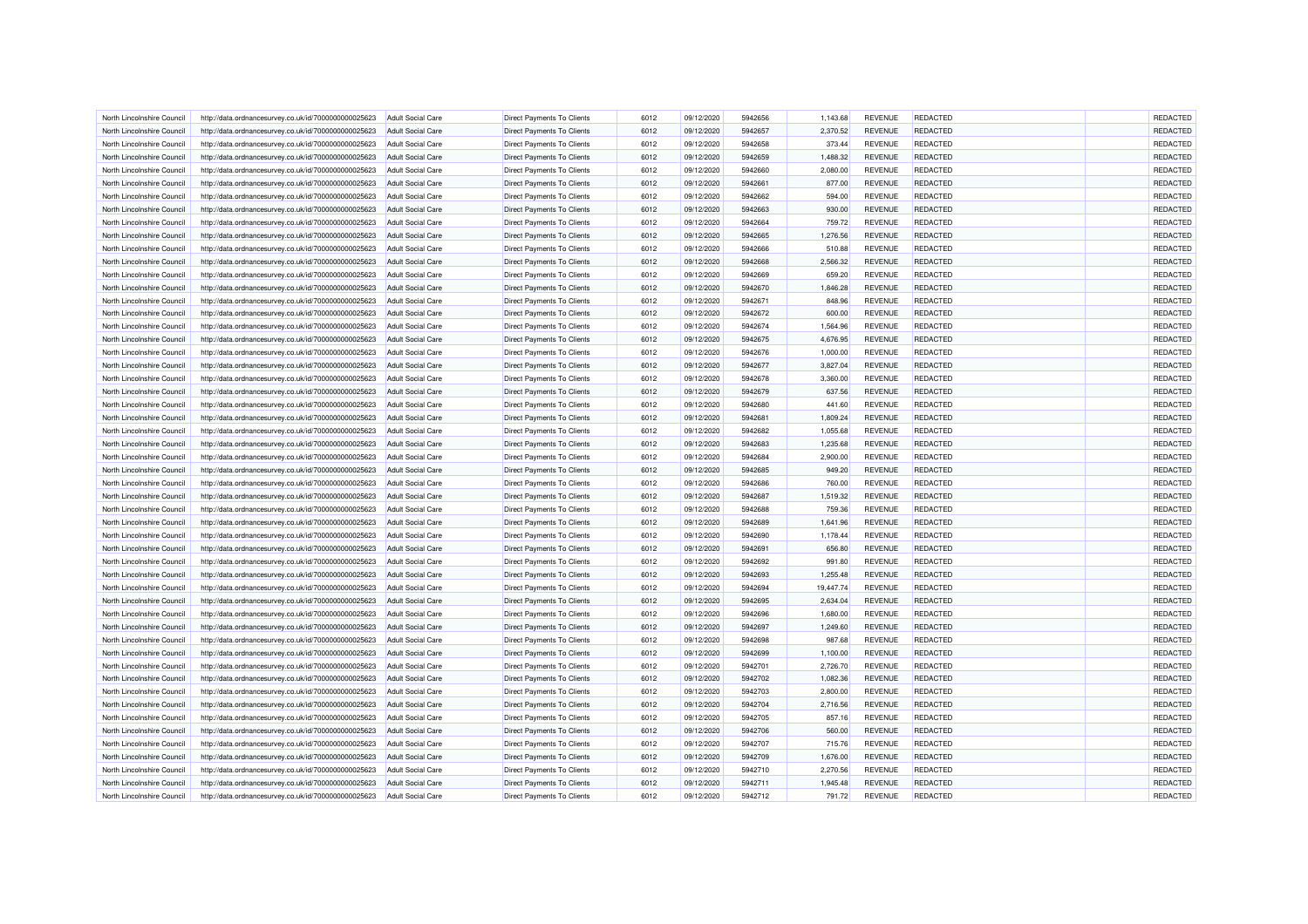| North Lincolnshire Council | http://data.ordnancesurvey.co.uk/id/7000000000025623 | <b>Adult Social Care</b>                             | Direct Payments To Clients        | 6012 | 09/12/2020 | 5942714            | 361.44    | <b>REVENUE</b>                   | <b>REDACTED</b>                    | <b>REDACTED</b> |
|----------------------------|------------------------------------------------------|------------------------------------------------------|-----------------------------------|------|------------|--------------------|-----------|----------------------------------|------------------------------------|-----------------|
| North Lincolnshire Council | http://data.ordnancesurvey.co.uk/id/7000000000025623 | <b>Adult Social Care</b>                             | <b>Direct Payments To Clients</b> | 6012 | 09/12/2020 | 5942715            | 842.24    | <b>REVENUE</b>                   | <b>REDACTED</b>                    | REDACTED        |
| North Lincolnshire Council | http://data.ordnancesurvey.co.uk/id/7000000000025623 | Adult Social Care                                    | <b>Direct Payments To Clients</b> | 6012 | 09/12/2020 | 5942716            | 2,139.80  | <b>REVENUE</b>                   | REDACTED                           | REDACTED        |
| North Lincolnshire Council | http://data.ordnancesurvey.co.uk/id/7000000000025623 | <b>Adult Social Care</b>                             | Direct Payments To Clients        | 6012 | 09/12/2020 | 5942717            | 827.00    | <b>REVENUE</b>                   | <b>REDACTED</b>                    | REDACTED        |
| North Lincolnshire Council | http://data.ordnancesurvey.co.uk/id/7000000000025623 | <b>Adult Social Care</b>                             | Direct Payments To Clients        | 6012 | 09/12/2020 | 5942719            | 916.60    | <b>REVENUE</b>                   | <b>REDACTED</b>                    | REDACTED        |
| North Lincolnshire Council | http://data.ordnancesurvey.co.uk/id/7000000000025623 | <b>Adult Social Care</b>                             | Direct Payments To Clients        | 6012 | 09/12/2020 | 5942720            | 726.80    | <b>REVENUE</b>                   | <b>REDACTED</b>                    | REDACTED        |
|                            |                                                      |                                                      |                                   |      |            |                    |           |                                  |                                    |                 |
| North Lincolnshire Council | http://data.ordnancesurvey.co.uk/id/7000000000025623 | <b>Adult Social Care</b>                             | Direct Payments To Clients        | 6012 | 09/12/2020 | 5942721            | 1,124.24  | <b>REVENUE</b>                   | <b>REDACTED</b>                    | REDACTED        |
| North Lincolnshire Council | http://data.ordnancesurvey.co.uk/id/7000000000025623 | <b>Adult Social Care</b>                             | Direct Payments To Clients        | 6012 | 09/12/2020 | 5942722            | 770.20    | <b>REVENUE</b>                   | <b>REDACTED</b>                    | REDACTED        |
| North Lincolnshire Council | http://data.ordnancesurvey.co.uk/id/7000000000025623 | <b>Adult Social Care</b>                             | Direct Payments To Clients        | 6012 | 09/12/2020 | 5942725            | 460.00    | <b>REVENUE</b>                   | REDACTED                           | REDACTED        |
| North Lincolnshire Council | http://data.ordnancesurvey.co.uk/id/7000000000025623 | <b>Adult Social Care</b>                             | <b>Direct Payments To Clients</b> | 6012 | 09/12/2020 | 5942726            | 3,053.92  | <b>REVENUE</b>                   | <b>REDACTED</b>                    | REDACTED        |
| North Lincolnshire Council | http://data.ordnancesurvey.co.uk/id/7000000000025623 | <b>Adult Social Care</b>                             | <b>Direct Payments To Clients</b> | 6012 | 09/12/2020 | 5942727            | 3,080.28  | <b>REVENUE</b>                   | <b>REDACTED</b>                    | REDACTED        |
| North Lincolnshire Council | http://data.ordnancesurvey.co.uk/id/7000000000025623 | <b>Adult Social Care</b>                             | <b>Direct Payments To Clients</b> | 6012 | 09/12/2020 | 5942728            | 840.00    | <b>REVENUE</b>                   | <b>REDACTED</b>                    | REDACTED        |
| North Lincolnshire Council | http://data.ordnancesurvey.co.uk/id/7000000000025623 | <b>Adult Social Care</b>                             | Direct Payments To Clients        | 6012 | 09/12/2020 | 5942729            | 747.72    | <b>REVENUE</b>                   | <b>REDACTED</b>                    | REDACTED        |
| North Lincolnshire Council | http://data.ordnancesurvey.co.uk/id/7000000000025623 | <b>Adult Social Care</b>                             | Direct Payments To Clients        | 6012 | 09/12/2020 | 5942730            | 3,988.20  | REVENUE                          | <b>REDACTED</b>                    | REDACTED        |
| North Lincolnshire Council | http://data.ordnancesurvey.co.uk/id/7000000000025623 | <b>Adult Social Care</b>                             | Direct Payments To Clients        | 6012 | 09/12/2020 | 5942731            | 1,172.00  | <b>REVENUE</b>                   | <b>REDACTED</b>                    | REDACTED        |
| North Lincolnshire Council | http://data.ordnancesurvey.co.uk/id/7000000000025623 | <b>Adult Social Care</b>                             | Direct Payments To Clients        | 6012 | 09/12/2020 | 5942732            | 1,200.00  | <b>REVENUE</b>                   | <b>REDACTED</b>                    | REDACTED        |
| North Lincolnshire Council | http://data.ordnancesurvey.co.uk/id/7000000000025623 | <b>Adult Social Care</b>                             | Direct Payments To Clients        | 6012 | 09/12/2020 | 5942733            | 1,498.00  | <b>REVENUE</b>                   | <b>REDACTED</b>                    | REDACTED        |
| North Lincolnshire Council | http://data.ordnancesurvey.co.uk/id/7000000000025623 | <b>Adult Social Care</b>                             | <b>Direct Payments To Clients</b> | 6012 | 09/12/2020 | 5942734            | 1,618.40  | <b>REVENUE</b>                   | <b>REDACTED</b>                    | REDACTED        |
| North Lincolnshire Council | http://data.ordnancesurvey.co.uk/id/7000000000025623 | <b>Adult Social Care</b>                             | <b>Direct Payments To Clients</b> | 6012 | 09/12/2020 | 5942735            | 2,438.68  | <b>REVENUE</b>                   | <b>REDACTED</b>                    | REDACTED        |
| North Lincolnshire Council | http://data.ordnancesurvey.co.uk/id/7000000000025623 | <b>Adult Social Care</b>                             | Direct Payments To Clients        | 6012 | 09/12/2020 | 5942736            | 524.00    | <b>REVENUE</b>                   | <b>REDACTED</b>                    | REDACTED        |
| North Lincolnshire Council | http://data.ordnancesurvey.co.uk/id/7000000000025623 | <b>Adult Social Care</b>                             | Direct Payments To Clients        | 6012 | 09/12/2020 | 5942737            | 2,720.00  | <b>REVENUE</b>                   | <b>REDACTED</b>                    | REDACTED        |
| North Lincolnshire Council | http://data.ordnancesurvey.co.uk/id/7000000000025623 | <b>Adult Social Care</b>                             | <b>Direct Payments To Clients</b> | 6012 | 09/12/2020 | 5942738            | 627.20    | <b>REVENUE</b>                   | <b>REDACTED</b>                    | REDACTED        |
| North Lincolnshire Council | http://data.ordnancesurvey.co.uk/id/7000000000025623 | <b>Adult Social Care</b>                             | Direct Payments To Clients        | 6012 | 09/12/2020 | 5942739            | 1,505.76  | <b>REVENUE</b>                   | <b>REDACTED</b>                    | REDACTED        |
| North Lincolnshire Council | http://data.ordnancesurvey.co.uk/id/7000000000025623 | <b>Adult Social Care</b>                             | Direct Payments To Clients        | 6012 | 09/12/2020 | 5942740            | 456.00    | <b>REVENUE</b>                   | <b>REDACTED</b>                    | REDACTED        |
| North Lincolnshire Council | http://data.ordnancesurvey.co.uk/id/7000000000025623 | <b>Adult Social Care</b>                             | Direct Payments To Clients        | 6012 | 09/12/2020 | 5942741            | 411.44    | <b>REVENUE</b>                   | <b>REDACTED</b>                    | REDACTED        |
|                            |                                                      |                                                      |                                   |      |            |                    |           |                                  |                                    | REDACTED        |
| North Lincolnshire Council | http://data.ordnancesurvey.co.uk/id/7000000000025623 | <b>Adult Social Care</b><br><b>Adult Social Care</b> | Direct Payments To Clients        | 6012 | 09/12/2020 | 5942742<br>5942743 | 11,808.00 | <b>REVENUE</b><br><b>REVENUE</b> | <b>REDACTED</b><br><b>REDACTED</b> | REDACTED        |
| North Lincolnshire Council | http://data.ordnancesurvey.co.uk/id/7000000000025623 |                                                      | <b>Direct Payments To Clients</b> | 6012 | 09/12/2020 |                    | 1,180.00  |                                  |                                    |                 |
| North Lincolnshire Council | http://data.ordnancesurvey.co.uk/id/7000000000025623 | <b>Adult Social Care</b>                             | <b>Direct Payments To Clients</b> | 6012 | 09/12/2020 | 5942744            | 1,678.48  | <b>REVENUE</b>                   | <b>REDACTED</b>                    | REDACTED        |
| North Lincolnshire Council | http://data.ordnancesurvey.co.uk/id/7000000000025623 | <b>Adult Social Care</b>                             | <b>Direct Payments To Clients</b> | 6012 | 09/12/2020 | 5942745            | 2,150.56  | <b>REVENUE</b>                   | <b>REDACTED</b>                    | REDACTED        |
| North Lincolnshire Council | http://data.ordnancesurvey.co.uk/id/7000000000025623 | <b>Adult Social Care</b>                             | Direct Payments To Clients        | 6012 | 09/12/2020 | 5942746            | 856.72    | <b>REVENUE</b>                   | <b>REDACTED</b>                    | REDACTED        |
| North Lincolnshire Council | http://data.ordnancesurvey.co.uk/id/7000000000025623 | <b>Adult Social Care</b>                             | Direct Payments To Clients        | 6012 | 09/12/2020 | 5942747            | 828.00    | <b>REVENUE</b>                   | <b>REDACTED</b>                    | REDACTED        |
| North Lincolnshire Council | http://data.ordnancesurvey.co.uk/id/7000000000025623 | <b>Adult Social Care</b>                             | Direct Payments To Clients        | 6012 | 09/12/2020 | 5942748            | 1,344.00  | <b>REVENUE</b>                   | <b>REDACTED</b>                    | REDACTED        |
| North Lincolnshire Council | http://data.ordnancesurvey.co.uk/id/7000000000025623 | <b>Adult Social Care</b>                             | Direct Payments To Clients        | 6012 | 09/12/2020 | 5942749            | 2,555.96  | <b>REVENUE</b>                   | <b>REDACTED</b>                    | REDACTED        |
| North Lincolnshire Council | http://data.ordnancesurvey.co.uk/id/7000000000025623 | <b>Adult Social Care</b>                             | Direct Payments To Clients        | 6012 | 09/12/2020 | 5942750            | 2,090.00  | <b>REVENUE</b>                   | <b>REDACTED</b>                    | REDACTED        |
| North Lincolnshire Council | http://data.ordnancesurvey.co.uk/id/7000000000025623 | <b>Adult Social Care</b>                             | Direct Payments To Clients        | 6012 | 09/12/2020 | 5942751            | 2,193.48  | <b>REVENUE</b>                   | <b>REDACTED</b>                    | REDACTED        |
| North Lincolnshire Council | http://data.ordnancesurvey.co.uk/id/7000000000025623 | <b>Adult Social Care</b>                             | Direct Payments To Clients        | 6012 | 09/12/2020 | 5942752            | 1,878.36  | <b>REVENUE</b>                   | <b>REDACTED</b>                    | REDACTED        |
| North Lincolnshire Council | http://data.ordnancesurvey.co.uk/id/7000000000025623 | <b>Adult Social Care</b>                             | <b>Direct Payments To Clients</b> | 6012 | 09/12/2020 | 5942753            | 760.00    | <b>REVENUE</b>                   | <b>REDACTED</b>                    | REDACTED        |
| North Lincolnshire Council | http://data.ordnancesurvey.co.uk/id/7000000000025623 | <b>Adult Social Care</b>                             | <b>Direct Payments To Clients</b> | 6012 | 09/12/2020 | 5942754            | 1,205.12  | <b>REVENUE</b>                   | <b>REDACTED</b>                    | <b>REDACTED</b> |
| North Lincolnshire Council | http://data.ordnancesurvey.co.uk/id/7000000000025623 | <b>Adult Social Care</b>                             | <b>Direct Payments To Clients</b> | 6012 | 09/12/2020 | 5942755            | 560.00    | <b>REVENUE</b>                   | <b>REDACTED</b>                    | REDACTED        |
| North Lincolnshire Council | http://data.ordnancesurvey.co.uk/id/7000000000025623 | <b>Adult Social Care</b>                             | Direct Payments To Clients        | 6012 | 09/12/2020 | 5942756            | 2,351.20  | <b>REVENUE</b>                   | <b>REDACTED</b>                    | REDACTED        |
| North Lincolnshire Council | http://data.ordnancesurvey.co.uk/id/7000000000025623 | <b>Adult Social Care</b>                             | Direct Payments To Clients        | 6012 | 09/12/2020 | 5942758            | 576.24    | REVENUE                          | <b>REDACTED</b>                    | REDACTED        |
| North Lincolnshire Council | http://data.ordnancesurvey.co.uk/id/7000000000025623 | <b>Adult Social Care</b>                             | Direct Payments To Clients        | 6012 | 09/12/2020 | 5942759            | 1,040.00  | <b>REVENUE</b>                   | <b>REDACTED</b>                    | REDACTED        |
| North Lincolnshire Council | http://data.ordnancesurvey.co.uk/id/7000000000025623 | <b>Adult Social Care</b>                             | Direct Payments To Clients        | 6012 | 09/12/2020 | 5942760            | 828.00    | <b>REVENUE</b>                   | <b>REDACTED</b>                    | REDACTED        |
| North Lincolnshire Council | http://data.ordnancesurvey.co.uk/id/7000000000025623 | <b>Adult Social Care</b>                             | Direct Payments To Clients        | 6012 | 09/12/2020 | 5942761            | 1,557.60  | <b>REVENUE</b>                   | <b>REDACTED</b>                    | REDACTED        |
| North Lincolnshire Council | http://data.ordnancesurvey.co.uk/id/7000000000025623 | <b>Adult Social Care</b>                             | <b>Direct Payments To Clients</b> | 6012 | 09/12/2020 | 5942762            | 384.00    | <b>REVENUE</b>                   | <b>REDACTED</b>                    | REDACTED        |
| North Lincolnshire Council | http://data.ordnancesurvey.co.uk/id/7000000000025623 | <b>Adult Social Care</b>                             | <b>Direct Payments To Clients</b> | 6012 | 09/12/2020 | 5942763            | 1,410.20  | <b>REVENUE</b>                   | <b>REDACTED</b>                    | REDACTED        |
| North Lincolnshire Council | http://data.ordnancesurvey.co.uk/id/7000000000025623 | <b>Adult Social Care</b>                             | Direct Payments To Clients        | 6012 | 09/12/2020 | 5942764            | 1,380.00  | <b>REVENUE</b>                   | <b>REDACTED</b>                    | REDACTED        |
| North Lincolnshire Council | http://data.ordnancesurvey.co.uk/id/7000000000025623 | <b>Adult Social Care</b>                             | Direct Payments To Clients        | 6012 | 09/12/2020 | 5942765            | 1,248.00  | <b>REVENUE</b>                   | <b>REDACTED</b>                    | REDACTED        |
| North Lincolnshire Council | http://data.ordnancesurvey.co.uk/id/7000000000025623 | <b>Adult Social Care</b>                             | <b>Direct Payments To Clients</b> | 6012 | 09/12/2020 | 5942766            | 1,069.20  | <b>REVENUE</b>                   | <b>REDACTED</b>                    | REDACTED        |
|                            |                                                      |                                                      |                                   | 6012 |            |                    |           |                                  | <b>REDACTED</b>                    | REDACTED        |
| North Lincolnshire Council | http://data.ordnancesurvey.co.uk/id/7000000000025623 | <b>Adult Social Care</b>                             | Direct Payments To Clients        |      | 09/12/2020 | 5942767            | 1,000.00  | <b>REVENUE</b>                   |                                    |                 |
| North Lincolnshire Council | http://data.ordnancesurvey.co.uk/id/7000000000025623 | <b>Adult Social Care</b>                             | Direct Payments To Clients        | 6012 | 09/12/2020 | 5942768            | 2,618.48  | <b>REVENUE</b>                   | <b>REDACTED</b>                    | REDACTED        |
| North Lincolnshire Council | http://data.ordnancesurvey.co.uk/id/7000000000025623 | <b>Adult Social Care</b>                             | Direct Payments To Clients        | 6012 | 09/12/2020 | 5942769            | 2,846.00  | <b>REVENUE</b>                   | <b>REDACTED</b>                    | REDACTED        |
| North Lincolnshire Council | http://data.ordnancesurvey.co.uk/id/7000000000025623 | <b>Adult Social Care</b>                             | Direct Payments To Clients        | 6012 | 09/12/2020 | 5942770            | 1,394.72  | <b>REVENUE</b>                   | <b>REDACTED</b>                    | REDACTED        |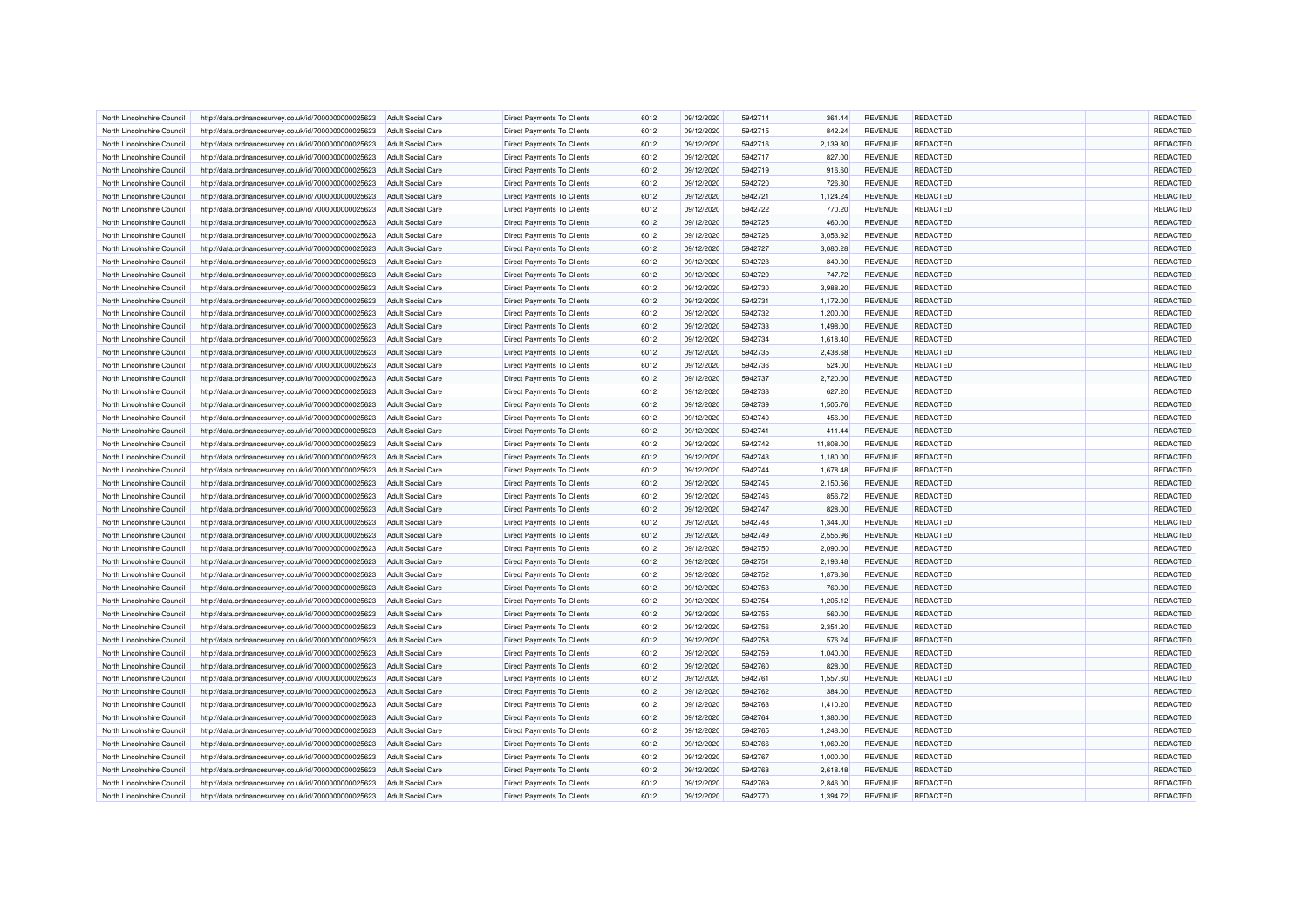| North Lincolnshire Council | http://data.ordnancesurvey.co.uk/id/7000000000025623                                                         | <b>Adult Social Care</b> | <b>Direct Payments To Clients</b> | 6012 | 09/12/2020 | 5942771 | 1,291.24 | <b>REVENUE</b> | <b>REDACTED</b> | REDACTED |
|----------------------------|--------------------------------------------------------------------------------------------------------------|--------------------------|-----------------------------------|------|------------|---------|----------|----------------|-----------------|----------|
| North Lincolnshire Council | http://data.ordnancesurvey.co.uk/id/7000000000025623                                                         | <b>Adult Social Care</b> | Direct Payments To Clients        | 6012 | 09/12/2020 | 5942772 | 1,199.24 | <b>REVENUE</b> | <b>REDACTED</b> | REDACTED |
| North Lincolnshire Council | http://data.ordnancesurvey.co.uk/id/7000000000025623                                                         | Adult Social Care        | <b>Direct Payments To Clients</b> | 6012 | 09/12/2020 | 5942773 | 1,080.00 | <b>REVENUE</b> | <b>REDACTED</b> | REDACTED |
| North Lincolnshire Counci  | http://data.ordnancesurvey.co.uk/id/7000000000025623                                                         | <b>Adult Social Care</b> | <b>Direct Payments To Clients</b> | 6012 | 09/12/2020 | 5942775 | 280.00   | <b>REVENUE</b> | <b>REDACTED</b> | REDACTED |
| North Lincolnshire Council | http://data.ordnancesurvey.co.uk/id/7000000000025623                                                         | <b>Adult Social Care</b> | Direct Payments To Clients        | 6012 | 09/12/2020 | 5942776 | 2,355.28 | <b>REVENUE</b> | <b>REDACTED</b> | REDACTED |
| North Lincolnshire Council | http://data.ordnancesurvey.co.uk/id/7000000000025623                                                         | <b>Adult Social Care</b> | Direct Payments To Clients        | 6012 | 09/12/2020 | 5942777 | 2,902.92 | <b>REVENUE</b> | <b>REDACTED</b> | REDACTED |
| North Lincolnshire Council | http://data.ordnancesurvey.co.uk/id/7000000000025623                                                         | <b>Adult Social Care</b> | Direct Payments To Clients        | 6012 | 09/12/2020 | 5942778 | 1,251.80 | <b>REVENUE</b> | <b>REDACTED</b> | REDACTED |
| North Lincolnshire Council | http://data.ordnancesurvey.co.uk/id/7000000000025623                                                         | <b>Adult Social Care</b> | Direct Payments To Clients        | 6012 | 09/12/2020 | 5942779 | 1,464.60 | <b>REVENUE</b> | <b>REDACTED</b> | REDACTED |
| North Lincolnshire Council | http://data.ordnancesurvey.co.uk/id/7000000000025623                                                         | <b>Adult Social Care</b> | <b>Direct Payments To Clients</b> | 6012 | 09/12/2020 | 5942780 | 892.64   | <b>REVENUE</b> | <b>REDACTED</b> | REDACTED |
| North Lincolnshire Council | http://data.ordnancesurvey.co.uk/id/7000000000025623                                                         | <b>Adult Social Care</b> | <b>Direct Payments To Clients</b> | 6012 | 09/12/2020 | 5942781 | 952.80   | <b>REVENUE</b> | <b>REDACTED</b> | REDACTED |
| North Lincolnshire Council | http://data.ordnancesurvey.co.uk/id/7000000000025623                                                         | Adult Social Care        | <b>Direct Payments To Clients</b> | 6012 | 09/12/2020 | 5942782 | 1,240.00 | <b>REVENUE</b> | <b>REDACTED</b> | REDACTED |
| North Lincolnshire Council | http://data.ordnancesurvey.co.uk/id/7000000000025623                                                         | <b>Adult Social Care</b> | <b>Direct Payments To Clients</b> | 6012 | 09/12/2020 | 5942783 | 1,013.20 | <b>REVENUE</b> | <b>REDACTED</b> | REDACTED |
| North Lincolnshire Council | http://data.ordnancesurvey.co.uk/id/7000000000025623                                                         | <b>Adult Social Care</b> | Direct Payments To Clients        | 6012 | 09/12/2020 | 5942784 | 951.32   | <b>REVENUE</b> | <b>REDACTED</b> | REDACTED |
| North Lincolnshire Council | http://data.ordnancesurvey.co.uk/id/7000000000025623                                                         | <b>Adult Social Care</b> | <b>Direct Payments To Clients</b> | 6012 | 09/12/2020 | 5942785 | 906.92   | <b>REVENUE</b> | <b>REDACTED</b> | REDACTED |
| North Lincolnshire Council | http://data.ordnancesurvey.co.uk/id/7000000000025623                                                         | <b>Adult Social Care</b> | Direct Payments To Clients        | 6012 | 09/12/2020 | 5942786 | 1,392.00 | <b>REVENUE</b> | <b>REDACTED</b> | REDACTED |
| North Lincolnshire Council | http://data.ordnancesurvey.co.uk/id/7000000000025623                                                         | <b>Adult Social Care</b> | Direct Payments To Clients        | 6012 | 09/12/2020 | 5942787 | 689.04   | <b>REVENUE</b> | <b>REDACTED</b> | REDACTED |
| North Lincolnshire Council |                                                                                                              | <b>Adult Social Care</b> | Direct Payments To Clients        | 6012 | 09/12/2020 | 5942788 | 580.00   | <b>REVENUE</b> | <b>REDACTED</b> | REDACTED |
| North Lincolnshire Council | http://data.ordnancesurvey.co.uk/id/7000000000025623<br>http://data.ordnancesurvey.co.uk/id/7000000000025623 |                          | <b>Direct Payments To Clients</b> | 6012 | 09/12/2020 | 5942789 | 3,076.44 | <b>REVENUE</b> | <b>REDACTED</b> | REDACTED |
|                            |                                                                                                              | <b>Adult Social Care</b> |                                   |      |            | 5942790 |          |                | <b>REDACTED</b> |          |
| North Lincolnshire Council | http://data.ordnancesurvey.co.uk/id/7000000000025623                                                         | <b>Adult Social Care</b> | <b>Direct Payments To Clients</b> | 6012 | 09/12/2020 |         | 2,373.28 | <b>REVENUE</b> |                 | REDACTED |
| North Lincolnshire Counci  | http://data.ordnancesurvey.co.uk/id/7000000000025623                                                         | <b>Adult Social Care</b> | <b>Direct Payments To Clients</b> | 6012 | 09/12/2020 | 5942791 | 928.00   | <b>REVENUE</b> | <b>REDACTED</b> | REDACTED |
| North Lincolnshire Council | http://data.ordnancesurvey.co.uk/id/7000000000025623                                                         | <b>Adult Social Care</b> | Direct Payments To Clients        | 6012 | 09/12/2020 | 5942792 | 1,113.60 | <b>REVENUE</b> | <b>REDACTED</b> | REDACTED |
| North Lincolnshire Council | http://data.ordnancesurvey.co.uk/id/7000000000025623                                                         | Adult Social Care        | <b>Direct Payments To Clients</b> | 6012 | 09/12/2020 | 5942793 | 2,191.88 | <b>REVENUE</b> | <b>REDACTED</b> | REDACTED |
| North Lincolnshire Council | http://data.ordnancesurvey.co.uk/id/7000000000025623                                                         | <b>Adult Social Care</b> | Direct Payments To Clients        | 6012 | 09/12/2020 | 5942794 | 560.00   | <b>REVENUE</b> | <b>REDACTED</b> | REDACTED |
| North Lincolnshire Council | http://data.ordnancesurvey.co.uk/id/7000000000025623                                                         | <b>Adult Social Care</b> | Direct Payments To Clients        | 6012 | 09/12/2020 | 5942796 | 521.48   | <b>REVENUE</b> | <b>REDACTED</b> | REDACTED |
| North Lincolnshire Council | http://data.ordnancesurvey.co.uk/id/7000000000025623                                                         | <b>Adult Social Care</b> | Direct Payments To Clients        | 6012 | 09/12/2020 | 5942799 | 1,084.64 | <b>REVENUE</b> | <b>REDACTED</b> | REDACTED |
| North Lincolnshire Council | http://data.ordnancesurvey.co.uk/id/7000000000025623                                                         | <b>Adult Social Care</b> | Direct Payments To Clients        | 6012 | 09/12/2020 | 5942800 | 464.00   | <b>REVENUE</b> | <b>REDACTED</b> | REDACTED |
| North Lincolnshire Council | http://data.ordnancesurvey.co.uk/id/7000000000025623                                                         | Adult Social Care        | <b>Direct Payments To Clients</b> | 6012 | 09/12/2020 | 5942801 | 570.24   | <b>REVENUE</b> | <b>REDACTED</b> | REDACTED |
| North Lincolnshire Council | http://data.ordnancesurvey.co.uk/id/7000000000025623                                                         | <b>Adult Social Care</b> | <b>Direct Payments To Clients</b> | 6012 | 09/12/2020 | 5942802 | 1,588.72 | <b>REVENUE</b> | <b>REDACTED</b> | REDACTED |
| North Lincolnshire Council | http://data.ordnancesurvey.co.uk/id/7000000000025623                                                         | <b>Adult Social Care</b> | Direct Payments To Clients        | 6012 | 09/12/2020 | 5942803 | 1,785.28 | <b>REVENUE</b> | <b>REDACTED</b> | REDACTED |
| North Lincolnshire Council | http://data.ordnancesurvey.co.uk/id/7000000000025623                                                         | Adult Social Care        | Direct Payments To Clients        | 6012 | 09/12/2020 | 5942804 | 1,425.60 | <b>REVENUE</b> | REDACTED        | REDACTED |
| North Lincolnshire Council | http://data.ordnancesurvey.co.uk/id/7000000000025623                                                         | <b>Adult Social Care</b> | Direct Payments To Clients        | 6012 | 09/12/2020 | 5942805 | 1,889.04 | <b>REVENUE</b> | REDACTED        | REDACTED |
| North Lincolnshire Council | http://data.ordnancesurvey.co.uk/id/7000000000025623                                                         | <b>Adult Social Care</b> | Direct Payments To Clients        | 6012 | 09/12/2020 | 5942806 | 4,136.92 | <b>REVENUE</b> | <b>REDACTED</b> | REDACTED |
| North Lincolnshire Council | http://data.ordnancesurvey.co.uk/id/7000000000025623                                                         | <b>Adult Social Care</b> | Direct Payments To Clients        | 6012 | 09/12/2020 | 5942807 | 2,547.16 | <b>REVENUE</b> | <b>REDACTED</b> | REDACTED |
| North Lincolnshire Council | http://data.ordnancesurvey.co.uk/id/7000000000025623                                                         | <b>Adult Social Care</b> | Direct Payments To Clients        | 6012 | 09/12/2020 | 5942808 | 270.00   | <b>REVENUE</b> | <b>REDACTED</b> | REDACTED |
| North Lincolnshire Council | http://data.ordnancesurvey.co.uk/id/7000000000025623                                                         | Adult Social Care        | Direct Payments To Clients        | 6012 | 09/12/2020 | 5942810 | 2,328.00 | <b>REVENUE</b> | <b>REDACTED</b> | REDACTED |
| North Lincolnshire Council | http://data.ordnancesurvey.co.uk/id/7000000000025623                                                         | <b>Adult Social Care</b> | Direct Payments To Clients        | 6012 | 09/12/2020 | 5942811 | 329.68   | <b>REVENUE</b> | REDACTED        | REDACTED |
| North Lincolnshire Council | http://data.ordnancesurvey.co.uk/id/7000000000025623                                                         | <b>Adult Social Care</b> | <b>Direct Payments To Clients</b> | 6012 | 09/12/2020 | 5942812 | 871.36   | <b>REVENUE</b> | <b>REDACTED</b> | REDACTED |
| North Lincolnshire Council | http://data.ordnancesurvey.co.uk/id/7000000000025623                                                         | Adult Social Care        | <b>Direct Payments To Clients</b> | 6012 | 09/12/2020 | 5942813 | 1,670.52 | <b>REVENUE</b> | <b>REDACTED</b> | REDACTED |
| North Lincolnshire Council | http://data.ordnancesurvey.co.uk/id/7000000000025623                                                         | <b>Adult Social Care</b> | <b>Direct Payments To Clients</b> | 6012 | 09/12/2020 | 5942814 | 1,092.20 | <b>REVENUE</b> | <b>REDACTED</b> | REDACTED |
| North Lincolnshire Council | http://data.ordnancesurvey.co.uk/id/7000000000025623                                                         | <b>Adult Social Care</b> | Direct Payments To Clients        | 6012 | 09/12/2020 | 5942815 | 694.68   | <b>REVENUE</b> | <b>REDACTED</b> | REDACTED |
| North Lincolnshire Council | http://data.ordnancesurvey.co.uk/id/7000000000025623                                                         | <b>Adult Social Care</b> | <b>Direct Payments To Clients</b> | 6012 | 09/12/2020 | 5942816 | 427.68   | <b>REVENUE</b> | <b>REDACTED</b> | REDACTED |
| North Lincolnshire Council | http://data.ordnancesurvey.co.uk/id/7000000000025623                                                         | <b>Adult Social Care</b> | Direct Payments To Clients        | 6012 | 09/12/2020 | 5942817 | 6,890.24 | <b>REVENUE</b> | <b>REDACTED</b> | REDACTED |
| North Lincolnshire Council | http://data.ordnancesurvey.co.uk/id/7000000000025623                                                         | <b>Adult Social Care</b> | Direct Payments To Clients        | 6012 | 09/12/2020 | 5942818 | 1,576.96 | <b>REVENUE</b> | <b>REDACTED</b> | REDACTED |
| North Lincolnshire Council | http://data.ordnancesurvey.co.uk/id/7000000000025623                                                         | <b>Adult Social Care</b> | Direct Payments To Clients        | 6012 | 09/12/2020 | 5942819 | 1,059.84 | <b>REVENUE</b> | <b>REDACTED</b> | REDACTED |
| North Lincolnshire Council | http://data.ordnancesurvey.co.uk/id/7000000000025623                                                         | <b>Adult Social Care</b> | <b>Direct Payments To Clients</b> | 6012 | 09/12/2020 | 5942820 | 400.00   | <b>REVENUE</b> | <b>REDACTED</b> | REDACTED |
| North Lincolnshire Council | http://data.ordnancesurvey.co.uk/id/7000000000025623                                                         | <b>Adult Social Care</b> | <b>Direct Payments To Clients</b> | 6012 | 09/12/2020 | 5942821 | 1,048.00 | <b>REVENUE</b> | <b>REDACTED</b> | REDACTED |
| North Lincolnshire Council | http://data.ordnancesurvey.co.uk/id/7000000000025623                                                         | <b>Adult Social Care</b> | <b>Direct Payments To Clients</b> | 6012 | 09/12/2020 | 5942822 | 1,234.84 | <b>REVENUE</b> | <b>REDACTED</b> | REDACTED |
| North Lincolnshire Council | http://data.ordnancesurvey.co.uk/id/7000000000025623                                                         | <b>Adult Social Care</b> | Direct Payments To Clients        | 6012 | 09/12/2020 | 5942824 | 496.20   | <b>REVENUE</b> | <b>REDACTED</b> | REDACTED |
| North Lincolnshire Council | http://data.ordnancesurvey.co.uk/id/7000000000025623                                                         | Adult Social Care        | <b>Direct Payments To Clients</b> | 6012 | 09/12/2020 | 5942825 | 3,880.36 | <b>REVENUE</b> | <b>REDACTED</b> | REDACTED |
| North Lincolnshire Council | http://data.ordnancesurvey.co.uk/id/7000000000025623                                                         | <b>Adult Social Care</b> | Direct Payments To Clients        | 6012 | 09/12/2020 | 5942826 | 2,320.00 | <b>REVENUE</b> | <b>REDACTED</b> | REDACTED |
| North Lincolnshire Council | http://data.ordnancesurvey.co.uk/id/7000000000025623                                                         | <b>Adult Social Care</b> | <b>Direct Payments To Clients</b> | 6012 | 09/12/2020 | 5942827 | 1,897.28 | <b>REVENUE</b> | <b>REDACTED</b> | REDACTED |
| North Lincolnshire Council | http://data.ordnancesurvey.co.uk/id/7000000000025623                                                         | <b>Adult Social Care</b> | Direct Payments To Clients        | 6012 | 09/12/2020 | 5942828 | 2,592.00 | <b>REVENUE</b> | <b>REDACTED</b> | REDACTED |
| North Lincolnshire Council | http://data.ordnancesurvey.co.uk/id/7000000000025623                                                         | <b>Adult Social Care</b> | Direct Payments To Clients        | 6012 | 09/12/2020 | 5942829 | 1,814.40 | <b>REVENUE</b> | <b>REDACTED</b> | REDACTED |
|                            |                                                                                                              |                          |                                   |      |            |         |          |                |                 |          |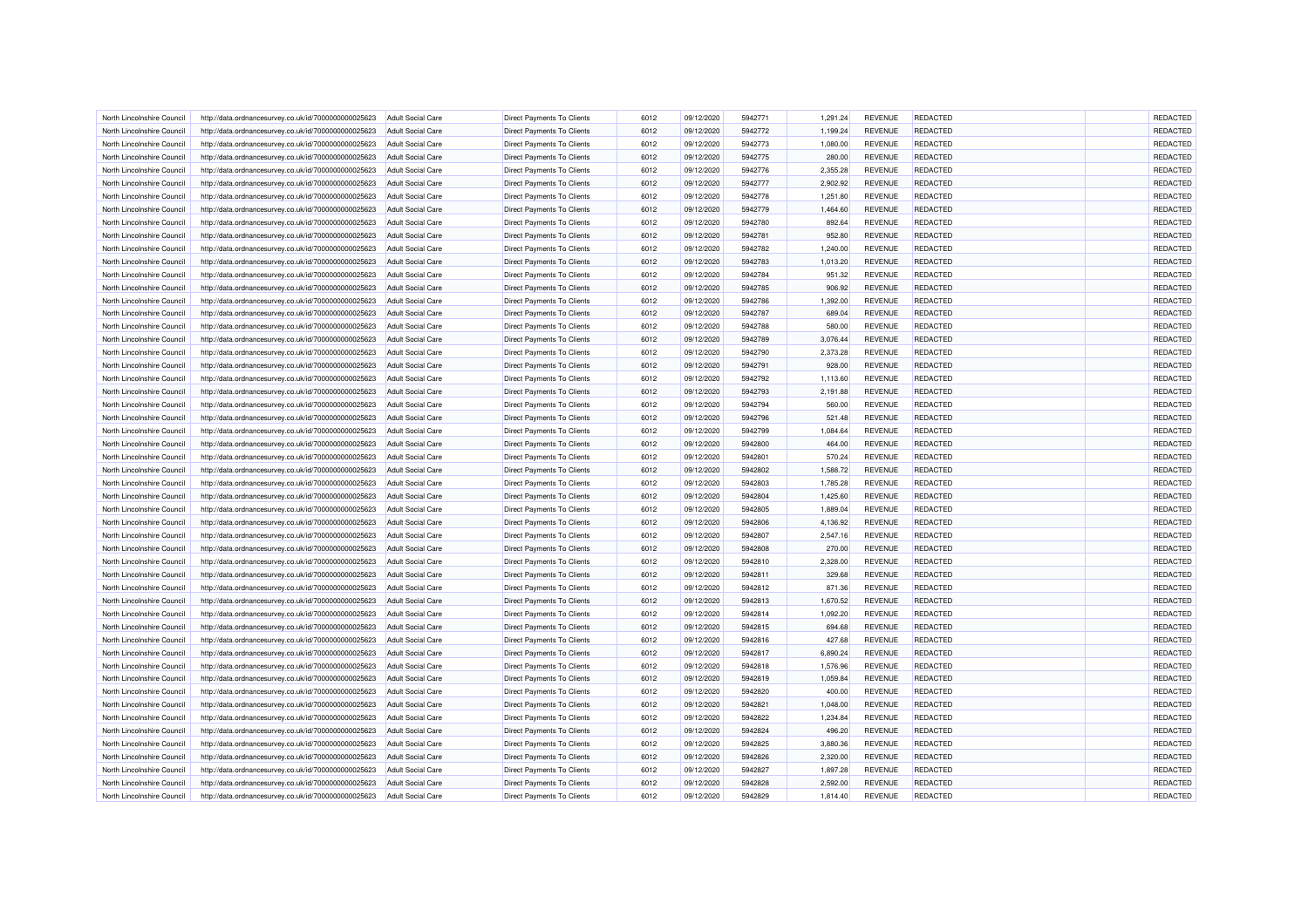| North Lincolnshire Council | http://data.ordnancesurvey.co.uk/id/7000000000025623 | <b>Adult Social Care</b> | <b>Direct Payments To Clients</b> | 6012 | 09/12/2020 | 5942830 | 2.547.16 | <b>REVENUE</b> | <b>REDACTED</b> | REDACTED |
|----------------------------|------------------------------------------------------|--------------------------|-----------------------------------|------|------------|---------|----------|----------------|-----------------|----------|
| North Lincolnshire Council | http://data.ordnancesurvey.co.uk/id/7000000000025623 | <b>Adult Social Care</b> | Direct Payments To Clients        | 6012 | 09/12/2020 | 5942831 | 748.80   | <b>REVENUE</b> | <b>REDACTED</b> | REDACTED |
| North Lincolnshire Council | http://data.ordnancesurvey.co.uk/id/7000000000025623 | Adult Social Care        | <b>Direct Payments To Clients</b> | 6012 | 09/12/2020 | 5942832 | 1,120.32 | <b>REVENUE</b> | <b>REDACTED</b> | REDACTED |
| North Lincolnshire Counci  | http://data.ordnancesurvey.co.uk/id/7000000000025623 | <b>Adult Social Care</b> | Direct Payments To Clients        | 6012 | 09/12/2020 | 5942833 | 1,467.32 | <b>REVENUE</b> | REDACTED        | REDACTED |
| North Lincolnshire Council | http://data.ordnancesurvey.co.uk/id/7000000000025623 | <b>Adult Social Care</b> | Direct Payments To Clients        | 6012 | 09/12/2020 | 5942834 | 870.88   | REVENUE        | <b>REDACTED</b> | REDACTED |
| North Lincolnshire Council | http://data.ordnancesurvey.co.uk/id/7000000000025623 | <b>Adult Social Care</b> | Direct Payments To Clients        | 6012 | 09/12/2020 | 5942835 | 261.40   | <b>REVENUE</b> | <b>REDACTED</b> | REDACTED |
| North Lincolnshire Council |                                                      | <b>Adult Social Care</b> |                                   | 6012 | 09/12/2020 | 5942836 |          | <b>REVENUE</b> | <b>REDACTED</b> | REDACTED |
|                            | http://data.ordnancesurvey.co.uk/id/7000000000025623 |                          | Direct Payments To Clients        |      |            | 5942839 | 818.88   |                |                 |          |
| North Lincolnshire Council | http://data.ordnancesurvey.co.uk/id/7000000000025623 | Adult Social Care        | Direct Payments To Clients        | 6012 | 09/12/2020 |         | 672.00   | <b>REVENUE</b> | <b>REDACTED</b> | REDACTED |
| North Lincolnshire Council | http://data.ordnancesurvey.co.uk/id/7000000000025623 | <b>Adult Social Care</b> | Direct Payments To Clients        | 6012 | 09/12/2020 | 5942840 | 540.00   | <b>REVENUE</b> | <b>REDACTED</b> | REDACTED |
| North Lincolnshire Council | http://data.ordnancesurvey.co.uk/id/7000000000025623 | <b>Adult Social Care</b> | <b>Direct Payments To Clients</b> | 6012 | 09/12/2020 | 5942841 | 687.30   | <b>REVENUE</b> | <b>REDACTED</b> | REDACTED |
| North Lincolnshire Council | http://data.ordnancesurvey.co.uk/id/7000000000025623 | Adult Social Care        | <b>Direct Payments To Clients</b> | 6012 | 09/12/2020 | 5942842 | 781.04   | <b>REVENUE</b> | <b>REDACTED</b> | REDACTED |
| North Lincolnshire Council | http://data.ordnancesurvey.co.uk/id/7000000000025623 | <b>Adult Social Care</b> | <b>Direct Payments To Clients</b> | 6012 | 09/12/2020 | 5942843 | 4,136.92 | <b>REVENUE</b> | <b>REDACTED</b> | REDACTED |
| North Lincolnshire Council | http://data.ordnancesurvey.co.uk/id/7000000000025623 | <b>Adult Social Care</b> | Direct Payments To Clients        | 6012 | 09/12/2020 | 5942844 | 1,307.04 | <b>REVENUE</b> | <b>REDACTED</b> | REDACTED |
| North Lincolnshire Council | http://data.ordnancesurvey.co.uk/id/7000000000025623 | <b>Adult Social Care</b> | <b>Direct Payments To Clients</b> | 6012 | 09/12/2020 | 5942845 | 1,089.20 | <b>REVENUE</b> | REDACTED        | REDACTED |
| North Lincolnshire Council | http://data.ordnancesurvey.co.uk/id/7000000000025623 | <b>Adult Social Care</b> | Direct Payments To Clients        | 6012 | 09/12/2020 | 5942846 | 3,043.36 | <b>REVENUE</b> | <b>REDACTED</b> | REDACTED |
| North Lincolnshire Council | http://data.ordnancesurvey.co.uk/id/7000000000025623 | <b>Adult Social Care</b> | Direct Payments To Clients        | 6012 | 09/12/2020 | 5942847 | 711.36   | <b>REVENUE</b> | <b>REDACTED</b> | REDACTED |
| North Lincolnshire Council | http://data.ordnancesurvey.co.uk/id/7000000000025623 | <b>Adult Social Care</b> | Direct Payments To Clients        | 6012 | 09/12/2020 | 5942848 | 1,607.76 | <b>REVENUE</b> | <b>REDACTED</b> | REDACTED |
| North Lincolnshire Council | http://data.ordnancesurvey.co.uk/id/7000000000025623 | <b>Adult Social Care</b> | <b>Direct Payments To Clients</b> | 6012 | 09/12/2020 | 5942849 | 2,546.88 | <b>REVENUE</b> | <b>REDACTED</b> | REDACTED |
| North Lincolnshire Council | http://data.ordnancesurvey.co.uk/id/7000000000025623 | <b>Adult Social Care</b> | Direct Payments To Clients        | 6012 | 09/12/2020 | 5942850 | 1,914.00 | <b>REVENUE</b> | REDACTED        | REDACTED |
| North Lincolnshire Council | http://data.ordnancesurvey.co.uk/id/7000000000025623 | <b>Adult Social Care</b> | <b>Direct Payments To Clients</b> | 6012 | 09/12/2020 | 5942851 | 2,600.00 | <b>REVENUE</b> | <b>REDACTED</b> | REDACTED |
| North Lincolnshire Council | http://data.ordnancesurvey.co.uk/id/7000000000025623 | <b>Adult Social Care</b> | Direct Payments To Clients        | 6012 | 09/12/2020 | 5942852 | 280.00   | <b>REVENUE</b> | <b>REDACTED</b> | REDACTED |
| North Lincolnshire Council | http://data.ordnancesurvey.co.uk/id/7000000000025623 | Adult Social Care        | <b>Direct Payments To Clients</b> | 6012 | 09/12/2020 | 5942853 | 1,243.32 | <b>REVENUE</b> | <b>REDACTED</b> | REDACTED |
| North Lincolnshire Council | http://data.ordnancesurvey.co.uk/id/7000000000025623 | <b>Adult Social Care</b> | Direct Payments To Clients        | 6012 | 09/12/2020 | 5942854 | 1,637.48 | <b>REVENUE</b> | <b>REDACTED</b> | REDACTED |
| North Lincolnshire Council | http://data.ordnancesurvey.co.uk/id/7000000000025623 | <b>Adult Social Care</b> | Direct Payments To Clients        | 6012 | 09/12/2020 | 5942855 | 2,789.44 | <b>REVENUE</b> | <b>REDACTED</b> | REDACTED |
| North Lincolnshire Council | http://data.ordnancesurvey.co.uk/id/7000000000025623 | <b>Adult Social Care</b> | Direct Payments To Clients        | 6012 | 09/12/2020 | 5942856 | 680.00   | <b>REVENUE</b> | <b>REDACTED</b> | REDACTED |
| North Lincolnshire Council | http://data.ordnancesurvey.co.uk/id/7000000000025623 | <b>Adult Social Care</b> | Direct Payments To Clients        | 6012 | 09/12/2020 | 5942857 | 1,104.76 | <b>REVENUE</b> | <b>REDACTED</b> | REDACTED |
| North Lincolnshire Council | http://data.ordnancesurvey.co.uk/id/7000000000025623 | Adult Social Care        | <b>Direct Payments To Clients</b> | 6012 | 09/12/2020 | 5942858 | 1,058.56 | <b>REVENUE</b> | <b>REDACTED</b> | REDACTED |
| North Lincolnshire Council | http://data.ordnancesurvey.co.uk/id/7000000000025623 | <b>Adult Social Care</b> | <b>Direct Payments To Clients</b> | 6012 | 09/12/2020 | 5942859 | 600.78   | <b>REVENUE</b> | <b>REDACTED</b> | REDACTED |
|                            |                                                      |                          |                                   |      |            |         |          |                |                 |          |
| North Lincolnshire Council | http://data.ordnancesurvey.co.uk/id/7000000000025623 | <b>Adult Social Care</b> | Direct Payments To Clients        | 6012 | 09/12/2020 | 5942860 | 1,724.80 | <b>REVENUE</b> | <b>REDACTED</b> | REDACTED |
| North Lincolnshire Council | http://data.ordnancesurvey.co.uk/id/7000000000025623 | Adult Social Care        | Direct Payments To Clients        | 6012 | 09/12/2020 | 5942861 | 3,827.28 | <b>REVENUE</b> | <b>REDACTED</b> | REDACTED |
| North Lincolnshire Counci  | http://data.ordnancesurvey.co.uk/id/7000000000025623 | <b>Adult Social Care</b> | <b>Direct Payments To Clients</b> | 6012 | 09/12/2020 | 5942862 | 458.28   | <b>REVENUE</b> | <b>REDACTED</b> | REDACTED |
| North Lincolnshire Council | http://data.ordnancesurvey.co.uk/id/7000000000025623 | <b>Adult Social Care</b> | Direct Payments To Clients        | 6012 | 09/12/2020 | 5942863 | 2,122.40 | <b>REVENUE</b> | <b>REDACTED</b> | REDACTED |
| North Lincolnshire Council | http://data.ordnancesurvey.co.uk/id/7000000000025623 | <b>Adult Social Care</b> | Direct Payments To Clients        | 6012 | 09/12/2020 | 5942864 | 3,056.64 | <b>REVENUE</b> | <b>REDACTED</b> | REDACTED |
| North Lincolnshire Council | http://data.ordnancesurvey.co.uk/id/7000000000025623 | <b>Adult Social Care</b> | Direct Payments To Clients        | 6012 | 09/12/2020 | 5942865 | 3,010.40 | <b>REVENUE</b> | <b>REDACTED</b> | REDACTED |
| North Lincolnshire Council | http://data.ordnancesurvey.co.uk/id/7000000000025623 | <b>Adult Social Care</b> | Direct Payments To Clients        | 6012 | 09/12/2020 | 5942866 | 2,801.80 | <b>REVENUE</b> | <b>REDACTED</b> | REDACTED |
| North Lincolnshire Council | http://data.ordnancesurvey.co.uk/id/7000000000025623 | <b>Adult Social Care</b> | <b>Direct Payments To Clients</b> | 6012 | 09/12/2020 | 5942867 | 2,078.72 | <b>REVENUE</b> | <b>REDACTED</b> | REDACTED |
| North Lincolnshire Council | http://data.ordnancesurvey.co.uk/id/7000000000025623 | <b>Adult Social Care</b> | <b>Direct Payments To Clients</b> | 6012 | 09/12/2020 | 5942868 | 746.88   | <b>REVENUE</b> | <b>REDACTED</b> | REDACTED |
| North Lincolnshire Council | http://data.ordnancesurvey.co.uk/id/7000000000025623 | Adult Social Care        | <b>Direct Payments To Clients</b> | 6012 | 09/12/2020 | 5942869 | 519.20   | <b>REVENUE</b> | <b>REDACTED</b> | REDACTED |
| North Lincolnshire Council | http://data.ordnancesurvey.co.uk/id/7000000000025623 | <b>Adult Social Care</b> | <b>Direct Payments To Clients</b> | 6012 | 09/12/2020 | 5942870 | 1,210.56 | <b>REVENUE</b> | <b>REDACTED</b> | REDACTED |
| North Lincolnshire Council | http://data.ordnancesurvey.co.uk/id/7000000000025623 | <b>Adult Social Care</b> | Direct Payments To Clients        | 6012 | 09/12/2020 | 5942871 | 3,960.00 | <b>REVENUE</b> | <b>REDACTED</b> | REDACTED |
| North Lincolnshire Council | http://data.ordnancesurvey.co.uk/id/7000000000025623 | <b>Adult Social Care</b> | <b>Direct Payments To Clients</b> | 6012 | 09/12/2020 | 5942872 | 2,550.64 | <b>REVENUE</b> | <b>REDACTED</b> | REDACTED |
| North Lincolnshire Council | http://data.ordnancesurvey.co.uk/id/7000000000025623 | <b>Adult Social Care</b> | Direct Payments To Clients        | 6012 | 09/12/2020 | 5942873 | 4,467.32 | <b>REVENUE</b> | <b>REDACTED</b> | REDACTED |
| North Lincolnshire Council | http://data.ordnancesurvey.co.uk/id/7000000000025623 | <b>Adult Social Care</b> | Direct Payments To Clients        | 6012 | 09/12/2020 | 5942874 | 483.24   | <b>REVENUE</b> | <b>REDACTED</b> | REDACTED |
| North Lincolnshire Council | http://data.ordnancesurvey.co.uk/id/7000000000025623 | <b>Adult Social Care</b> | Direct Payments To Clients        | 6012 | 09/12/2020 | 5942875 | 2,148.64 | <b>REVENUE</b> | <b>REDACTED</b> | REDACTED |
| North Lincolnshire Council | http://data.ordnancesurvey.co.uk/id/7000000000025623 | <b>Adult Social Care</b> | <b>Direct Payments To Clients</b> | 6012 | 09/12/2020 | 5942877 | 330.80   | <b>REVENUE</b> | <b>REDACTED</b> | REDACTED |
| North Lincolnshire Council | http://data.ordnancesurvey.co.uk/id/7000000000025623 | <b>Adult Social Care</b> | <b>Direct Payments To Clients</b> | 6012 | 09/12/2020 | 5942878 | 5,177.60 | <b>REVENUE</b> | <b>REDACTED</b> | REDACTED |
| North Lincolnshire Council | http://data.ordnancesurvey.co.uk/id/7000000000025623 | <b>Adult Social Care</b> | <b>Direct Payments To Clients</b> | 6012 | 09/12/2020 | 5942879 | 1,157.80 | <b>REVENUE</b> | <b>REDACTED</b> | REDACTED |
| North Lincolnshire Council | http://data.ordnancesurvey.co.uk/id/7000000000025623 | <b>Adult Social Care</b> | Direct Payments To Clients        | 6012 | 09/12/2020 | 5942880 | 1,160.00 | <b>REVENUE</b> | <b>REDACTED</b> | REDACTED |
| North Lincolnshire Council | http://data.ordnancesurvey.co.uk/id/7000000000025623 | Adult Social Care        | <b>Direct Payments To Clients</b> | 6012 | 09/12/2020 | 5942881 | 485.12   | <b>REVENUE</b> | <b>REDACTED</b> | REDACTED |
| North Lincolnshire Council | http://data.ordnancesurvey.co.uk/id/7000000000025623 | <b>Adult Social Care</b> | Direct Payments To Clients        | 6012 | 09/12/2020 | 5942882 | 720.00   | <b>REVENUE</b> | <b>REDACTED</b> | REDACTED |
|                            |                                                      |                          |                                   |      |            |         |          |                |                 | REDACTED |
| North Lincolnshire Council | http://data.ordnancesurvey.co.uk/id/7000000000025623 | <b>Adult Social Care</b> | Direct Payments To Clients        | 6012 | 09/12/2020 | 5942883 | 520.00   | <b>REVENUE</b> | <b>REDACTED</b> |          |
| North Lincolnshire Council | http://data.ordnancesurvey.co.uk/id/7000000000025623 | <b>Adult Social Care</b> | Direct Payments To Clients        | 6012 | 09/12/2020 | 5942884 | 2,646.40 | <b>REVENUE</b> | <b>REDACTED</b> | REDACTED |
| North Lincolnshire Council | http://data.ordnancesurvey.co.uk/id/7000000000025623 | <b>Adult Social Care</b> | Direct Payments To Clients        | 6012 | 09/12/2020 | 5942885 | 970.04   | <b>REVENUE</b> | <b>REDACTED</b> | REDACTED |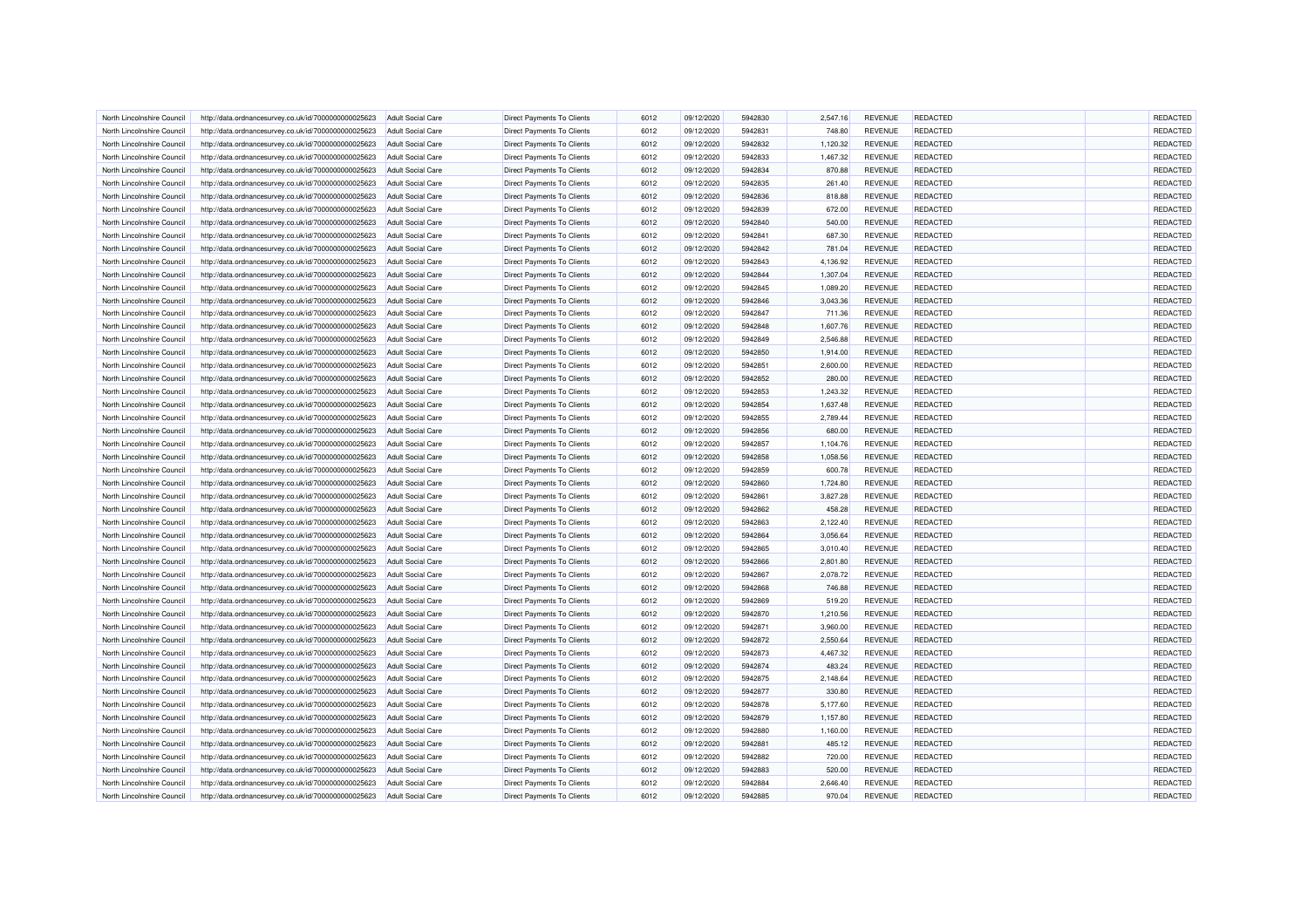| North Lincolnshire Council | http://data.ordnancesurvey.co.uk/id/7000000000025623 | <b>Adult Social Care</b> | <b>Direct Payments To Clients</b> | 6012 | 09/12/2020 | 5942886 | 1,336.80  | <b>REVENUE</b> | <b>REDACTED</b> | REDACTED |
|----------------------------|------------------------------------------------------|--------------------------|-----------------------------------|------|------------|---------|-----------|----------------|-----------------|----------|
| North Lincolnshire Council | http://data.ordnancesurvey.co.uk/id/7000000000025623 | <b>Adult Social Care</b> | Direct Payments To Clients        | 6012 | 09/12/2020 | 5942887 | 1,765.28  | <b>REVENUE</b> | <b>REDACTED</b> | REDACTED |
| North Lincolnshire Council | http://data.ordnancesurvey.co.uk/id/7000000000025623 | Adult Social Care        | <b>Direct Payments To Clients</b> | 6012 | 09/12/2020 | 5942888 | 1,200.40  | <b>REVENUE</b> | <b>REDACTED</b> | REDACTED |
| North Lincolnshire Counci  | http://data.ordnancesurvey.co.uk/id/7000000000025623 | <b>Adult Social Care</b> | <b>Direct Payments To Clients</b> | 6012 | 09/12/2020 | 5942889 | 476.00    | <b>REVENUE</b> | <b>REDACTED</b> | REDACTED |
| North Lincolnshire Council | http://data.ordnancesurvey.co.uk/id/7000000000025623 | <b>Adult Social Care</b> | Direct Payments To Clients        | 6012 | 09/12/2020 | 5942890 | 2,677.92  | <b>REVENUE</b> | <b>REDACTED</b> | REDACTED |
| North Lincolnshire Council | http://data.ordnancesurvey.co.uk/id/7000000000025623 | <b>Adult Social Care</b> | Direct Payments To Clients        | 6012 | 09/12/2020 | 5942891 | 400.00    | <b>REVENUE</b> | <b>REDACTED</b> | REDACTED |
| North Lincolnshire Council | http://data.ordnancesurvey.co.uk/id/7000000000025623 | <b>Adult Social Care</b> | Direct Payments To Clients        | 6012 | 09/12/2020 | 5942892 | 2,243.76  | <b>REVENUE</b> | <b>REDACTED</b> | REDACTED |
| North Lincolnshire Council | http://data.ordnancesurvey.co.uk/id/7000000000025623 | <b>Adult Social Care</b> | Direct Payments To Clients        | 6012 | 09/12/2020 | 5942893 | 932.00    | <b>REVENUE</b> | <b>REDACTED</b> | REDACTED |
| North Lincolnshire Council | http://data.ordnancesurvey.co.uk/id/7000000000025623 | <b>Adult Social Care</b> | Direct Payments To Clients        | 6012 | 09/12/2020 | 5942894 | 448.00    | <b>REVENUE</b> | <b>REDACTED</b> | REDACTED |
| North Lincolnshire Council | http://data.ordnancesurvey.co.uk/id/7000000000025623 | <b>Adult Social Care</b> | <b>Direct Payments To Clients</b> | 6012 | 09/12/2020 | 5942895 | 2,135.96  | <b>REVENUE</b> | <b>REDACTED</b> | REDACTED |
| North Lincolnshire Council | http://data.ordnancesurvey.co.uk/id/7000000000025623 | Adult Social Care        | <b>Direct Payments To Clients</b> | 6012 | 09/12/2020 | 5942896 | 694.68    | <b>REVENUE</b> | <b>REDACTED</b> | REDACTED |
| North Lincolnshire Council | http://data.ordnancesurvey.co.uk/id/7000000000025623 | <b>Adult Social Care</b> | <b>Direct Payments To Clients</b> | 6012 | 09/12/2020 | 5942897 | $-427.98$ | <b>REVENUE</b> | <b>REDACTED</b> | REDACTED |
| North Lincolnshire Council |                                                      | <b>Adult Social Care</b> |                                   | 6012 | 09/12/2020 | 5942898 |           | <b>REVENUE</b> | <b>REDACTED</b> | REDACTED |
|                            | http://data.ordnancesurvey.co.uk/id/7000000000025623 |                          | Direct Payments To Clients        |      |            |         | 1,466.48  |                |                 |          |
| North Lincolnshire Council | http://data.ordnancesurvey.co.uk/id/7000000000025623 | <b>Adult Social Care</b> | <b>Direct Payments To Clients</b> | 6012 | 09/12/2020 | 5942899 | 1,058.44  | <b>REVENUE</b> | <b>REDACTED</b> | REDACTED |
| North Lincolnshire Council | http://data.ordnancesurvey.co.uk/id/7000000000025623 | <b>Adult Social Care</b> | Direct Payments To Clients        | 6012 | 09/12/2020 | 5942900 | 800.00    | <b>REVENUE</b> | <b>REDACTED</b> | REDACTED |
| North Lincolnshire Council | http://data.ordnancesurvey.co.uk/id/7000000000025623 | <b>Adult Social Care</b> | Direct Payments To Clients        | 6012 | 09/12/2020 | 5942901 | 743.05    | <b>REVENUE</b> | <b>REDACTED</b> | REDACTED |
| North Lincolnshire Council | http://data.ordnancesurvey.co.uk/id/7000000000025623 | <b>Adult Social Care</b> | Direct Payments To Clients        | 6012 | 09/12/2020 | 5942903 | 810.48    | <b>REVENUE</b> | <b>REDACTED</b> | REDACTED |
| North Lincolnshire Council | http://data.ordnancesurvey.co.uk/id/7000000000025623 | <b>Adult Social Care</b> | <b>Direct Payments To Clients</b> | 6012 | 09/12/2020 | 5942904 | 2,001.32  | <b>REVENUE</b> | <b>REDACTED</b> | REDACTED |
| North Lincolnshire Council | http://data.ordnancesurvey.co.uk/id/7000000000025623 | <b>Adult Social Care</b> | <b>Direct Payments To Clients</b> | 6012 | 09/12/2020 | 5942905 | 3,077.64  | <b>REVENUE</b> | <b>REDACTED</b> | REDACTED |
| North Lincolnshire Counci  | http://data.ordnancesurvey.co.uk/id/7000000000025623 | <b>Adult Social Care</b> | <b>Direct Payments To Clients</b> | 6012 | 09/12/2020 | 5942906 | 744.00    | <b>REVENUE</b> | <b>REDACTED</b> | REDACTED |
| North Lincolnshire Council | http://data.ordnancesurvey.co.uk/id/7000000000025623 | <b>Adult Social Care</b> | Direct Payments To Clients        | 6012 | 09/12/2020 | 5942907 | 1,227.40  | <b>REVENUE</b> | <b>REDACTED</b> | REDACTED |
| North Lincolnshire Council | http://data.ordnancesurvey.co.uk/id/7000000000025623 | Adult Social Care        | <b>Direct Payments To Clients</b> | 6012 | 09/12/2020 | 5942908 | 2,547.16  | <b>REVENUE</b> | <b>REDACTED</b> | REDACTED |
| North Lincolnshire Council | http://data.ordnancesurvey.co.uk/id/7000000000025623 | <b>Adult Social Care</b> | Direct Payments To Clients        | 6012 | 09/12/2020 | 5942909 | 680.00    | <b>REVENUE</b> | <b>REDACTED</b> | REDACTED |
| North Lincolnshire Council | http://data.ordnancesurvey.co.uk/id/7000000000025623 | <b>Adult Social Care</b> | Direct Payments To Clients        | 6012 | 09/12/2020 | 5942912 | 1,000.00  | <b>REVENUE</b> | <b>REDACTED</b> | REDACTED |
| North Lincolnshire Council | http://data.ordnancesurvey.co.uk/id/7000000000025623 | <b>Adult Social Care</b> | Direct Payments To Clients        | 6012 | 09/12/2020 | 5942914 | 1,538.88  | <b>REVENUE</b> | <b>REDACTED</b> | REDACTED |
| North Lincolnshire Council | http://data.ordnancesurvey.co.uk/id/7000000000025623 | <b>Adult Social Care</b> | Direct Payments To Clients        | 6012 | 09/12/2020 | 5942915 | 694.68    | <b>REVENUE</b> | <b>REDACTED</b> | REDACTED |
| North Lincolnshire Council | http://data.ordnancesurvey.co.uk/id/7000000000025623 | Adult Social Care        | <b>Direct Payments To Clients</b> | 6012 | 09/12/2020 | 5942916 | 1,856.44  | <b>REVENUE</b> | <b>REDACTED</b> | REDACTED |
| North Lincolnshire Council | http://data.ordnancesurvey.co.uk/id/7000000000025623 | <b>Adult Social Care</b> | <b>Direct Payments To Clients</b> | 6012 | 09/12/2020 | 5942917 | 672.00    | <b>REVENUE</b> | <b>REDACTED</b> | REDACTED |
| North Lincolnshire Council | http://data.ordnancesurvey.co.uk/id/7000000000025623 | <b>Adult Social Care</b> | Direct Payments To Clients        | 6012 | 09/12/2020 | 5942918 | 606.40    | <b>REVENUE</b> | <b>REDACTED</b> | REDACTED |
| North Lincolnshire Council | http://data.ordnancesurvey.co.uk/id/7000000000025623 | Adult Social Care        | Direct Payments To Clients        | 6012 | 09/12/2020 | 5942919 | 1,000.48  | <b>REVENUE</b> | REDACTED        | REDACTED |
| North Lincolnshire Council | http://data.ordnancesurvey.co.uk/id/7000000000025623 | <b>Adult Social Care</b> | Direct Payments To Clients        | 6012 | 09/12/2020 | 5942920 | 382.80    | <b>REVENUE</b> | REDACTED        | REDACTED |
| North Lincolnshire Council | http://data.ordnancesurvey.co.uk/id/7000000000025623 | <b>Adult Social Care</b> | Direct Payments To Clients        | 6012 | 09/12/2020 | 5942921 | 417.60    | <b>REVENUE</b> | <b>REDACTED</b> | REDACTED |
| North Lincolnshire Council | http://data.ordnancesurvey.co.uk/id/7000000000025623 | <b>Adult Social Care</b> | Direct Payments To Clients        | 6012 | 09/12/2020 | 5942922 | 2,016.00  | <b>REVENUE</b> | <b>REDACTED</b> | REDACTED |
| North Lincolnshire Council | http://data.ordnancesurvey.co.uk/id/7000000000025623 | <b>Adult Social Care</b> | Direct Payments To Clients        | 6012 | 09/12/2020 | 5942923 | 306.24    | <b>REVENUE</b> | <b>REDACTED</b> | REDACTED |
| North Lincolnshire Council | http://data.ordnancesurvey.co.uk/id/7000000000025623 | Adult Social Care        | Direct Payments To Clients        | 6012 | 09/12/2020 | 5942924 | 617.40    | <b>REVENUE</b> | <b>REDACTED</b> | REDACTED |
| North Lincolnshire Council | http://data.ordnancesurvey.co.uk/id/7000000000025623 | <b>Adult Social Care</b> | Direct Payments To Clients        | 6012 | 09/12/2020 | 5942925 | 2,436.00  | <b>REVENUE</b> | <b>REDACTED</b> | REDACTED |
| North Lincolnshire Council | http://data.ordnancesurvey.co.uk/id/7000000000025623 | <b>Adult Social Care</b> | <b>Direct Payments To Clients</b> | 6012 | 09/12/2020 | 5942926 | 828.00    | <b>REVENUE</b> | <b>REDACTED</b> | REDACTED |
| North Lincolnshire Council | http://data.ordnancesurvey.co.uk/id/7000000000025623 | Adult Social Care        | <b>Direct Payments To Clients</b> | 6012 | 09/12/2020 | 5942927 | 600.00    | <b>REVENUE</b> | <b>REDACTED</b> | REDACTED |
| North Lincolnshire Council | http://data.ordnancesurvey.co.uk/id/7000000000025623 | <b>Adult Social Care</b> | <b>Direct Payments To Clients</b> | 6012 | 09/12/2020 | 5942928 | 560.00    | <b>REVENUE</b> | <b>REDACTED</b> | REDACTED |
| North Lincolnshire Council | http://data.ordnancesurvey.co.uk/id/7000000000025623 | <b>Adult Social Care</b> | Direct Payments To Clients        | 6012 | 09/12/2020 | 5942929 | 612.48    | <b>REVENUE</b> | <b>REDACTED</b> | REDACTED |
| North Lincolnshire Council | http://data.ordnancesurvey.co.uk/id/7000000000025623 | <b>Adult Social Care</b> | <b>Direct Payments To Clients</b> | 6012 | 09/12/2020 | 5942930 | 493.80    | <b>REVENUE</b> | REDACTED        | REDACTED |
| North Lincolnshire Council | http://data.ordnancesurvey.co.uk/id/7000000000025623 | <b>Adult Social Care</b> | Direct Payments To Clients        | 6012 | 09/12/2020 | 5942931 | 3,080.00  | <b>REVENUE</b> | <b>REDACTED</b> | REDACTED |
| North Lincolnshire Council | http://data.ordnancesurvey.co.uk/id/7000000000025623 | <b>Adult Social Care</b> | Direct Payments To Clients        | 6012 | 09/12/2020 | 5942932 | 1,095.00  | <b>REVENUE</b> | <b>REDACTED</b> | REDACTED |
| North Lincolnshire Council | http://data.ordnancesurvey.co.uk/id/7000000000025623 | <b>Adult Social Care</b> | Direct Payments To Clients        | 6012 | 09/12/2020 | 5942933 | 4,215.20  | <b>REVENUE</b> | <b>REDACTED</b> | REDACTED |
| North Lincolnshire Council | http://data.ordnancesurvey.co.uk/id/7000000000025623 |                          | <b>Direct Payments To Clients</b> | 6012 | 09/12/2020 | 5942934 | 3,400.68  | <b>REVENUE</b> | <b>REDACTED</b> | REDACTED |
|                            |                                                      | <b>Adult Social Care</b> |                                   |      |            | 5942935 |           |                |                 |          |
| North Lincolnshire Council | http://data.ordnancesurvey.co.uk/id/7000000000025623 | <b>Adult Social Care</b> | <b>Direct Payments To Clients</b> | 6012 | 09/12/2020 |         | 1,127.20  | <b>REVENUE</b> | <b>REDACTED</b> | REDACTED |
| North Lincolnshire Council | http://data.ordnancesurvey.co.uk/id/7000000000025623 | <b>Adult Social Care</b> | <b>Direct Payments To Clients</b> | 6012 | 09/12/2020 | 5942936 | 1,226.40  | <b>REVENUE</b> | <b>REDACTED</b> | REDACTED |
| North Lincolnshire Council | http://data.ordnancesurvey.co.uk/id/7000000000025623 | <b>Adult Social Care</b> | Direct Payments To Clients        | 6012 | 09/12/2020 | 5942937 | 3,171.20  | <b>REVENUE</b> | <b>REDACTED</b> | REDACTED |
| North Lincolnshire Council | http://data.ordnancesurvey.co.uk/id/7000000000025623 | Adult Social Care        | <b>Direct Payments To Clients</b> | 6012 | 09/12/2020 | 5942938 | 8,358.88  | <b>REVENUE</b> | <b>REDACTED</b> | REDACTED |
| North Lincolnshire Council | http://data.ordnancesurvey.co.uk/id/7000000000025623 | <b>Adult Social Care</b> | Direct Payments To Clients        | 6012 | 09/12/2020 | 5942939 | 724.00    | <b>REVENUE</b> | <b>REDACTED</b> | REDACTED |
| North Lincolnshire Council | http://data.ordnancesurvey.co.uk/id/7000000000025623 | <b>Adult Social Care</b> | Direct Payments To Clients        | 6012 | 09/12/2020 | 5942940 | 1,004.80  | <b>REVENUE</b> | <b>REDACTED</b> | REDACTED |
| North Lincolnshire Council | http://data.ordnancesurvey.co.uk/id/7000000000025623 | <b>Adult Social Care</b> | Direct Payments To Clients        | 6012 | 09/12/2020 | 5942941 | 1,192.48  | <b>REVENUE</b> | <b>REDACTED</b> | REDACTED |
| North Lincolnshire Council | http://data.ordnancesurvey.co.uk/id/7000000000025623 | <b>Adult Social Care</b> | Direct Payments To Clients        | 6012 | 09/12/2020 | 5942942 | 1,306.12  | <b>REVENUE</b> | <b>REDACTED</b> | REDACTED |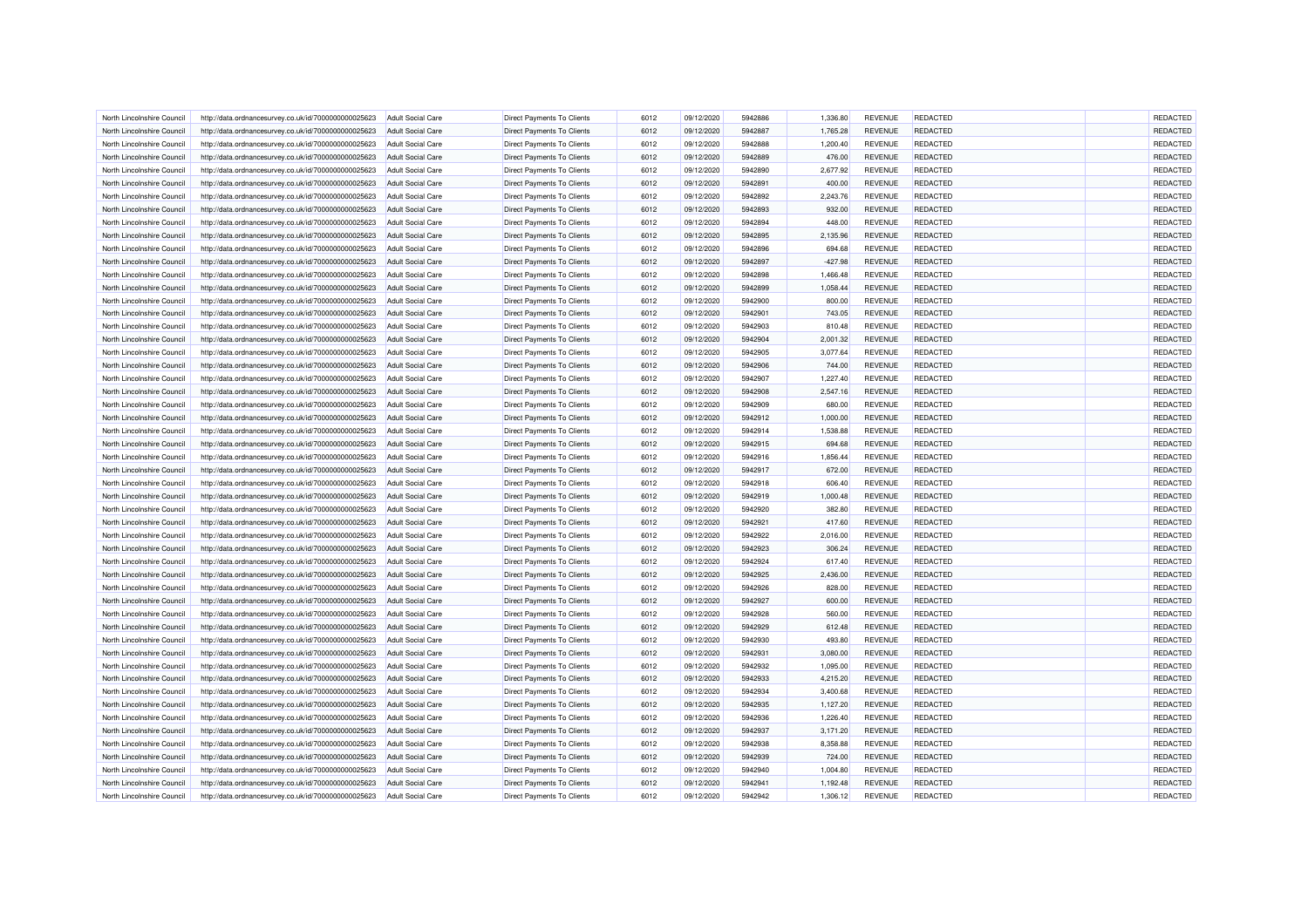| North Lincolnshire Council | http://data.ordnancesurvey.co.uk/id/7000000000025623 | <b>Adult Social Care</b> | <b>Direct Payments To Clients</b> | 6012         | 09/12/2020 | 5942943 | 1.893.80             | <b>REVENUE</b> | <b>REDACTED</b> | REDACTED |
|----------------------------|------------------------------------------------------|--------------------------|-----------------------------------|--------------|------------|---------|----------------------|----------------|-----------------|----------|
| North Lincolnshire Council | http://data.ordnancesurvey.co.uk/id/7000000000025623 | <b>Adult Social Care</b> | Direct Payments To Clients        | 6012         | 09/12/2020 | 5942944 | 2,612.96             | <b>REVENUE</b> | <b>REDACTED</b> | REDACTED |
| North Lincolnshire Council | http://data.ordnancesurvey.co.uk/id/7000000000025623 | Adult Social Care        | <b>Direct Payments To Clients</b> | 6012         | 09/12/2020 | 5942945 | 611.60               | <b>REVENUE</b> | <b>REDACTED</b> | REDACTED |
| North Lincolnshire Counci  | http://data.ordnancesurvey.co.uk/id/7000000000025623 | <b>Adult Social Care</b> | Direct Payments To Clients        | 6012         | 09/12/2020 | 5942946 | 799.76               | <b>REVENUE</b> | REDACTED        | REDACTED |
| North Lincolnshire Council | http://data.ordnancesurvey.co.uk/id/7000000000025623 | <b>Adult Social Care</b> | Direct Payments To Clients        | 6012         | 09/12/2020 | 5942947 | 1,982.32             | <b>REVENUE</b> | <b>REDACTED</b> | REDACTED |
| North Lincolnshire Council | http://data.ordnancesurvey.co.uk/id/7000000000025623 | <b>Adult Social Care</b> | Direct Payments To Clients        | 6012         | 09/12/2020 | 5942949 | 2,634.04             | <b>REVENUE</b> | <b>REDACTED</b> | REDACTED |
| North Lincolnshire Council | http://data.ordnancesurvey.co.uk/id/7000000000025623 | <b>Adult Social Care</b> | Direct Payments To Clients        | 6012         | 09/12/2020 | 5942950 | 2,634.04             | <b>REVENUE</b> | <b>REDACTED</b> | REDACTED |
| North Lincolnshire Council | http://data.ordnancesurvey.co.uk/id/7000000000025623 | Adult Social Care        | Direct Payments To Clients        | 6012         | 09/12/2020 | 5942951 | 2,634.04             | <b>REVENUE</b> | <b>REDACTED</b> | REDACTED |
| North Lincolnshire Council | http://data.ordnancesurvey.co.uk/id/7000000000025623 | <b>Adult Social Care</b> | Direct Payments To Clients        | 6012         | 09/12/2020 | 5942952 | 880.00               | <b>REVENUE</b> | <b>REDACTED</b> | REDACTED |
| North Lincolnshire Council | http://data.ordnancesurvey.co.uk/id/7000000000025623 | <b>Adult Social Care</b> | <b>Direct Payments To Clients</b> |              | 09/12/2020 | 5942953 |                      | <b>REVENUE</b> | <b>REDACTED</b> | REDACTED |
| North Lincolnshire Council | http://data.ordnancesurvey.co.uk/id/7000000000025623 | Adult Social Care        | <b>Direct Payments To Clients</b> | 6012<br>6012 | 09/12/2020 | 5942954 | 3,955.56<br>1,464.44 | <b>REVENUE</b> | <b>REDACTED</b> | REDACTED |
|                            |                                                      |                          |                                   |              |            |         |                      |                |                 |          |
| North Lincolnshire Council | http://data.ordnancesurvey.co.uk/id/7000000000025623 | <b>Adult Social Care</b> | <b>Direct Payments To Clients</b> | 6012         | 09/12/2020 | 5942955 | 1,194.80             | <b>REVENUE</b> | <b>REDACTED</b> | REDACTED |
| North Lincolnshire Council | http://data.ordnancesurvey.co.uk/id/7000000000025623 | <b>Adult Social Care</b> | Direct Payments To Clients        | 6012         | 09/12/2020 | 5942956 | 945.64               | <b>REVENUE</b> | <b>REDACTED</b> | REDACTED |
| North Lincolnshire Council | http://data.ordnancesurvey.co.uk/id/7000000000025623 | <b>Adult Social Care</b> | <b>Direct Payments To Clients</b> | 6012         | 09/12/2020 | 5942957 | 1,944.88             | <b>REVENUE</b> | <b>REDACTED</b> | REDACTED |
| North Lincolnshire Council | http://data.ordnancesurvey.co.uk/id/7000000000025623 | <b>Adult Social Care</b> | Direct Payments To Clients        | 6012         | 09/12/2020 | 5942958 | 2,049.00             | <b>REVENUE</b> | <b>REDACTED</b> | REDACTED |
| North Lincolnshire Council | http://data.ordnancesurvey.co.uk/id/7000000000025623 | <b>Adult Social Care</b> | Direct Payments To Clients        | 6012         | 09/12/2020 | 5942959 | 1,358.28             | <b>REVENUE</b> | <b>REDACTED</b> | REDACTED |
| North Lincolnshire Council | http://data.ordnancesurvey.co.uk/id/7000000000025623 | <b>Adult Social Care</b> | Direct Payments To Clients        | 6012         | 09/12/2020 | 5942960 | 1,961.24             | <b>REVENUE</b> | <b>REDACTED</b> | REDACTED |
| North Lincolnshire Council | http://data.ordnancesurvey.co.uk/id/7000000000025623 | <b>Adult Social Care</b> | <b>Direct Payments To Clients</b> | 6012         | 09/12/2020 | 5942961 | 2,028.00             | <b>REVENUE</b> | <b>REDACTED</b> | REDACTED |
| North Lincolnshire Council | http://data.ordnancesurvey.co.uk/id/7000000000025623 | <b>Adult Social Care</b> | Direct Payments To Clients        | 6012         | 09/12/2020 | 5942962 | 645.36               | <b>REVENUE</b> | <b>REDACTED</b> | REDACTED |
| North Lincolnshire Council | http://data.ordnancesurvey.co.uk/id/7000000000025623 | <b>Adult Social Care</b> | <b>Direct Payments To Clients</b> | 6012         | 09/12/2020 | 5942963 | 852.00               | <b>REVENUE</b> | <b>REDACTED</b> | REDACTED |
| North Lincolnshire Council | http://data.ordnancesurvey.co.uk/id/7000000000025623 | <b>Adult Social Care</b> | Direct Payments To Clients        | 6012         | 09/12/2020 | 5942964 | 684.32               | <b>REVENUE</b> | <b>REDACTED</b> | REDACTED |
| North Lincolnshire Council | http://data.ordnancesurvey.co.uk/id/7000000000025623 | Adult Social Care        | <b>Direct Payments To Clients</b> | 6012         | 09/12/2020 | 5942965 | 3,339.36             | <b>REVENUE</b> | <b>REDACTED</b> | REDACTED |
| North Lincolnshire Council | http://data.ordnancesurvey.co.uk/id/7000000000025623 | <b>Adult Social Care</b> | Direct Payments To Clients        | 6012         | 09/12/2020 | 5942966 | 400.00               | <b>REVENUE</b> | <b>REDACTED</b> | REDACTED |
| North Lincolnshire Council | http://data.ordnancesurvey.co.uk/id/7000000000025623 | <b>Adult Social Care</b> | Direct Payments To Clients        | 6012         | 09/12/2020 | 5942967 | 975.52               | <b>REVENUE</b> | <b>REDACTED</b> | REDACTED |
| North Lincolnshire Council | http://data.ordnancesurvey.co.uk/id/7000000000025623 | <b>Adult Social Care</b> | Direct Payments To Clients        | 6012         | 09/12/2020 | 5942968 | 730.80               | <b>REVENUE</b> | <b>REDACTED</b> | REDACTED |
| North Lincolnshire Council | http://data.ordnancesurvey.co.uk/id/7000000000025623 | <b>Adult Social Care</b> | Direct Payments To Clients        | 6012         | 09/12/2020 | 5942969 | 2,586.56             | <b>REVENUE</b> | <b>REDACTED</b> | REDACTED |
| North Lincolnshire Council | http://data.ordnancesurvey.co.uk/id/7000000000025623 | Adult Social Care        | <b>Direct Payments To Clients</b> | 6012         | 09/12/2020 | 5942970 | 397.60               | <b>REVENUE</b> | <b>REDACTED</b> | REDACTED |
| North Lincolnshire Council | http://data.ordnancesurvey.co.uk/id/7000000000025623 | <b>Adult Social Care</b> | <b>Direct Payments To Clients</b> | 6012         | 09/12/2020 | 5942971 | 1,040.00             | <b>REVENUE</b> | <b>REDACTED</b> | REDACTED |
| North Lincolnshire Council | http://data.ordnancesurvey.co.uk/id/7000000000025623 | <b>Adult Social Care</b> | Direct Payments To Clients        | 6012         | 09/12/2020 | 5942972 | 711.00               | <b>REVENUE</b> | <b>REDACTED</b> | REDACTED |
| North Lincolnshire Council | http://data.ordnancesurvey.co.uk/id/7000000000025623 | Adult Social Care        | Direct Payments To Clients        | 6012         | 09/12/2020 | 5942974 | 1,411.56             | <b>REVENUE</b> | <b>REDACTED</b> | REDACTED |
| North Lincolnshire Counci  | http://data.ordnancesurvey.co.uk/id/7000000000025623 | <b>Adult Social Care</b> | <b>Direct Payments To Clients</b> | 6012         | 09/12/2020 | 5942976 | 913.84               | <b>REVENUE</b> | <b>REDACTED</b> | REDACTED |
| North Lincolnshire Council | http://data.ordnancesurvey.co.uk/id/7000000000025623 | <b>Adult Social Care</b> | Direct Payments To Clients        | 6012         | 09/12/2020 | 5942977 | 5,067.68             | <b>REVENUE</b> | <b>REDACTED</b> | REDACTED |
| North Lincolnshire Council | http://data.ordnancesurvey.co.uk/id/7000000000025623 | <b>Adult Social Care</b> | Direct Payments To Clients        | 6012         | 09/12/2020 | 5942978 | 2,340.48             | <b>REVENUE</b> | <b>REDACTED</b> | REDACTED |
| North Lincolnshire Council | http://data.ordnancesurvey.co.uk/id/7000000000025623 | <b>Adult Social Care</b> | Direct Payments To Clients        | 6012         | 09/12/2020 | 5942979 | 737.68               | <b>REVENUE</b> | <b>REDACTED</b> | REDACTED |
| North Lincolnshire Council | http://data.ordnancesurvey.co.uk/id/7000000000025623 | <b>Adult Social Care</b> | Direct Payments To Clients        | 6012         | 09/12/2020 | 5942981 | 1,160.48             | <b>REVENUE</b> | <b>REDACTED</b> | REDACTED |
| North Lincolnshire Council | http://data.ordnancesurvey.co.uk/id/7000000000025623 | <b>Adult Social Care</b> | <b>Direct Payments To Clients</b> | 6012         | 09/12/2020 | 5942982 | 1,380.00             | <b>REVENUE</b> | REDACTED        | REDACTED |
| North Lincolnshire Council | http://data.ordnancesurvey.co.uk/id/7000000000025623 | <b>Adult Social Care</b> | <b>Direct Payments To Clients</b> | 6012         | 09/12/2020 | 5942983 | 2,000.88             | <b>REVENUE</b> | <b>REDACTED</b> | REDACTED |
| North Lincolnshire Council | http://data.ordnancesurvey.co.uk/id/7000000000025623 | Adult Social Care        | <b>Direct Payments To Clients</b> | 6012         | 09/12/2020 | 5942984 | 560.00               | <b>REVENUE</b> | <b>REDACTED</b> | REDACTED |
| North Lincolnshire Council | http://data.ordnancesurvey.co.uk/id/7000000000025623 | <b>Adult Social Care</b> | <b>Direct Payments To Clients</b> | 6012         | 09/12/2020 | 5942985 | 963.28               | <b>REVENUE</b> | <b>REDACTED</b> | REDACTED |
|                            |                                                      |                          |                                   |              |            |         |                      |                | <b>REDACTED</b> | REDACTED |
| North Lincolnshire Council | http://data.ordnancesurvey.co.uk/id/7000000000025623 | <b>Adult Social Care</b> | Direct Payments To Clients        | 6012         | 09/12/2020 | 5942986 | 1,440.60             | <b>REVENUE</b> |                 |          |
| North Lincolnshire Council | http://data.ordnancesurvey.co.uk/id/7000000000025623 | <b>Adult Social Care</b> | <b>Direct Payments To Clients</b> | 6012         | 09/12/2020 | 5942987 | 1,113.60             | <b>REVENUE</b> | <b>REDACTED</b> | REDACTED |
| North Lincolnshire Council | http://data.ordnancesurvey.co.uk/id/7000000000025623 | <b>Adult Social Care</b> | Direct Payments To Clients        | 6012         | 09/12/2020 | 5942988 | 783.60               | <b>REVENUE</b> | <b>REDACTED</b> | REDACTED |
| North Lincolnshire Council | http://data.ordnancesurvey.co.uk/id/7000000000025623 | <b>Adult Social Care</b> | Direct Payments To Clients        | 6012         | 09/12/2020 | 5942989 | 1,376.64             | <b>REVENUE</b> | <b>REDACTED</b> | REDACTED |
| North Lincolnshire Council | http://data.ordnancesurvey.co.uk/id/7000000000025623 | <b>Adult Social Care</b> | Direct Payments To Clients        | 6012         | 09/12/2020 | 5943503 | 8,209.62             | <b>REVENUE</b> | <b>REDACTED</b> | REDACTED |
| North Lincolnshire Council | http://data.ordnancesurvey.co.uk/id/7000000000025623 | <b>Adult Social Care</b> | <b>Direct Payments To Clients</b> | 6012         | 09/12/2020 | 5943506 | 1,252.86             | <b>REVENUE</b> | <b>REDACTED</b> | REDACTED |
| North Lincolnshire Council | http://data.ordnancesurvey.co.uk/id/7000000000025623 | <b>Adult Social Care</b> | <b>Direct Payments To Clients</b> | 6012         | 09/12/2020 | 5943507 | 1,836.83             | <b>REVENUE</b> | <b>REDACTED</b> | REDACTED |
| North Lincolnshire Council | http://data.ordnancesurvey.co.uk/id/7000000000025623 | <b>Adult Social Care</b> | <b>Direct Payments To Clients</b> | 6012         | 09/12/2020 | 5943569 | 1,371.43             | <b>REVENUE</b> | <b>REDACTED</b> | REDACTED |
| North Lincolnshire Council | http://data.ordnancesurvey.co.uk/id/7000000000025623 | <b>Adult Social Care</b> | Direct Payments To Clients        | 6012         | 11/12/2020 | 5941041 | 1,070.16             | <b>REVENUE</b> | <b>REDACTED</b> | REDACTED |
| North Lincolnshire Council | http://data.ordnancesurvey.co.uk/id/7000000000025623 | Adult Social Care        | <b>Direct Payments To Clients</b> | 6012         | 11/12/2020 | 5944658 | 462.54               | <b>REVENUE</b> | <b>REDACTED</b> | REDACTED |
| North Lincolnshire Council | http://data.ordnancesurvey.co.uk/id/7000000000025623 | <b>Adult Social Care</b> | Direct Payments To Clients        | 6012         | 11/12/2020 | 5944659 | 468.00               | <b>REVENUE</b> | <b>REDACTED</b> | REDACTED |
| North Lincolnshire Council | http://data.ordnancesurvey.co.uk/id/7000000000025623 | <b>Adult Social Care</b> | Direct Payments To Clients        | 6012         | 11/12/2020 | 5944660 | 661.88               | <b>REVENUE</b> | <b>REDACTED</b> | REDACTED |
| North Lincolnshire Council | http://data.ordnancesurvey.co.uk/id/7000000000025623 | <b>Adult Social Care</b> | Direct Payments To Clients        | 6012         | 11/12/2020 | 5944661 | 12,267.33            | <b>REVENUE</b> | <b>REDACTED</b> | REDACTED |
| North Lincolnshire Council | http://data.ordnancesurvey.co.uk/id/7000000000025623 | <b>Adult Social Care</b> | Direct Payments To Clients        | 6012         | 11/12/2020 | 5944662 | 500.00               | <b>REVENUE</b> | <b>REDACTED</b> | REDACTED |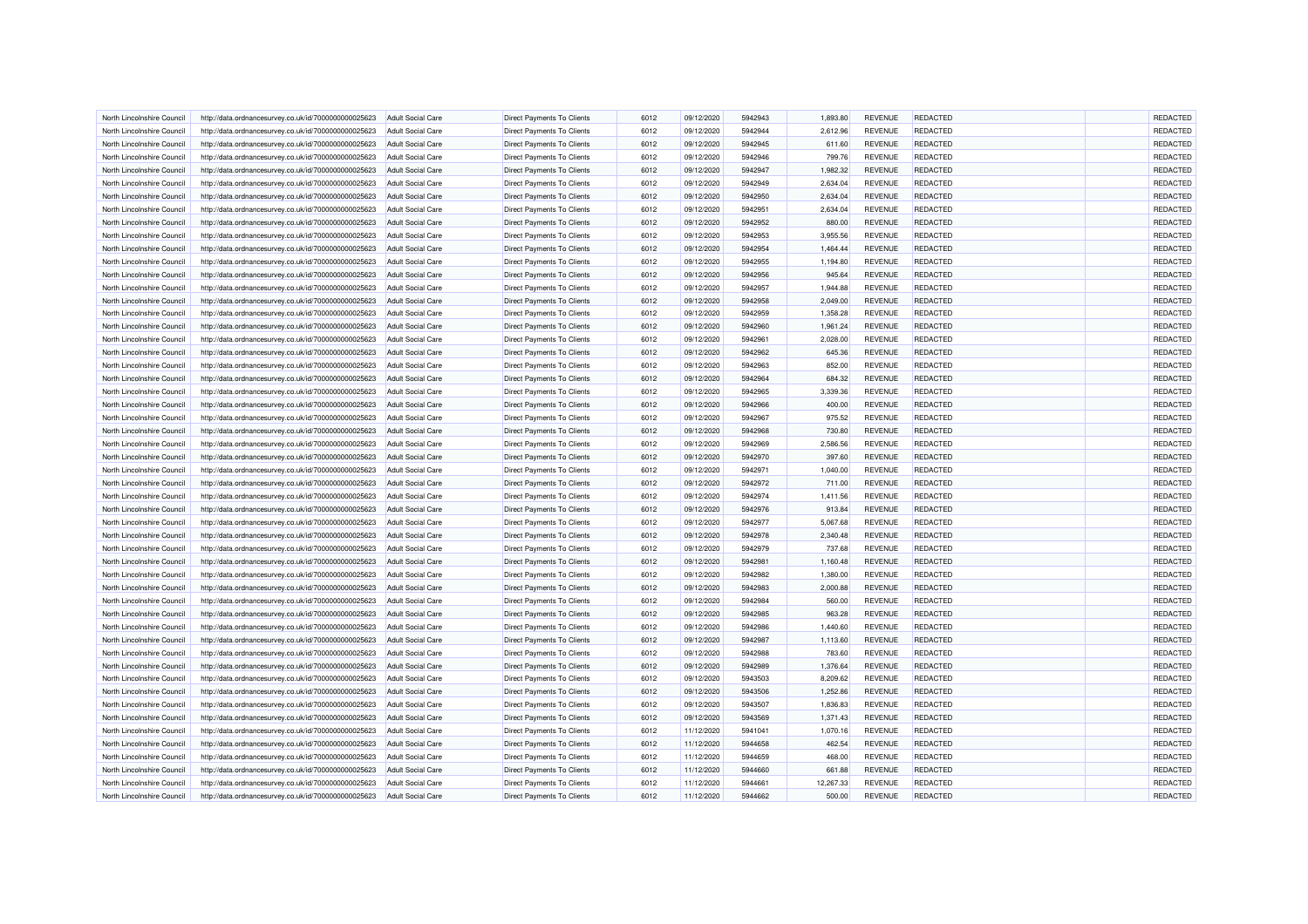| North Lincolnshire Council | http://data.ordnancesurvey.co.uk/id/7000000000025623 | Adult Social Care                                    | <b>Direct Payments To Clients</b> | 6012 | 11/12/2020               | 5945127 | 473.90    | <b>REVENUE</b> | REDACTED        | REDACTED |
|----------------------------|------------------------------------------------------|------------------------------------------------------|-----------------------------------|------|--------------------------|---------|-----------|----------------|-----------------|----------|
| North Lincolnshire Council | http://data.ordnancesurvey.co.uk/id/7000000000025623 | <b>Adult Social Care</b>                             | <b>Direct Payments To Clients</b> | 6012 | 11/12/2020               | 5945128 | 1,190.00  | <b>REVENUE</b> | <b>REDACTED</b> | REDACTED |
| North Lincolnshire Council | http://data.ordnancesurvey.co.uk/id/7000000000025623 | <b>Adult Social Care</b>                             | Direct Payments To Clients        | 6012 | 16/12/2020               | 5945980 | 500.00    | <b>REVENUE</b> | <b>REDACTED</b> | REDACTED |
| North Lincolnshire Council | http://data.ordnancesurvey.co.uk/id/7000000000025623 | <b>Adult Social Care</b>                             | <b>Direct Payments To Clients</b> | 6012 | 16/12/2020               | 5945982 | 750.00    | <b>REVENUE</b> | REDACTED        | REDACTED |
| North Lincolnshire Council | http://data.ordnancesurvey.co.uk/id/7000000000025623 | <b>Adult Social Care</b>                             | Direct Payments To Clients        | 6012 | 16/12/2020               | 5946684 | 990.33    | <b>REVENUE</b> | <b>REDACTED</b> | REDACTED |
| North Lincolnshire Council | http://data.ordnancesurvey.co.uk/id/7000000000025623 | <b>Adult Social Care</b>                             | Direct Payments To Clients        | 6012 | 18/12/2020               | 5949202 | 750.00    | <b>REVENUE</b> | <b>REDACTED</b> | REDACTED |
| North Lincolnshire Council | http://data.ordnancesurvey.co.uk/id/7000000000025623 | <b>Adult Social Care</b>                             | Direct Payments To Clients        | 6012 | 18/12/2020               | 5949203 | 837.50    | <b>REVENUE</b> | <b>REDACTED</b> | REDACTED |
| North Lincolnshire Council | http://data.ordnancesurvey.co.uk/id/7000000000025623 | <b>Adult Social Care</b>                             | Direct Payments To Clients        | 6012 | 18/12/2020               | 5949210 | 1,047.00  | <b>REVENUE</b> | REDACTED        | REDACTED |
| North Lincolnshire Council | http://data.ordnancesurvey.co.uk/id/7000000000025623 | <b>Adult Social Care</b>                             | Direct Payments To Clients        | 6012 | 18/12/2020               | 5949338 | 750.00    | <b>REVENUE</b> | REDACTED        | REDACTED |
| North Lincolnshire Council | http://data.ordnancesurvey.co.uk/id/7000000000025623 | <b>Adult Social Care</b>                             | Direct Payments To Clients        | 6012 | 18/12/2020               | 5949340 | 650.00    | <b>REVENUE</b> | <b>REDACTED</b> | REDACTED |
| North Lincolnshire Council | http://data.ordnancesurvey.co.uk/id/7000000000025623 | <b>Adult Social Care</b>                             | <b>Direct Payments To Clients</b> | 6012 | 18/12/2020               | 5949355 | 500.00    | <b>REVENUE</b> | <b>REDACTED</b> | REDACTED |
| North Lincolnshire Council | http://data.ordnancesurvey.co.uk/id/7000000000025623 | <b>Adult Social Care</b>                             | <b>Direct Payments To Clients</b> | 6012 | 18/12/2020               | 5949359 | 2.499.20  | <b>REVENUE</b> | <b>REDACTED</b> | REDACTED |
| North Lincolnshire Council | http://data.ordnancesurvey.co.uk/id/7000000000025623 | <b>Adult Social Care</b>                             | <b>Direct Payments To Clients</b> | 6012 | 22/12/2020               | 5951778 | 1,781.65  | <b>REVENUE</b> | <b>REDACTED</b> | REDACTED |
| North Lincolnshire Council | http://data.ordnancesurvey.co.uk/id/7000000000025623 | <b>Adult Social Care</b>                             | Fees & Charges Income             | 9002 | 01/12/2020               | 5942837 | $-12.44$  | <b>REVENUE</b> | REDACTED        | REDACTED |
| North Lincolnshire Council | http://data.ordnancesurvey.co.uk/id/7000000000025623 | <b>Adult Social Care</b>                             | Fees & Charges Income             | 9002 | 01/12/2020               | 5942838 | 12.44     | <b>REVENUE</b> | <b>REDACTED</b> | REDACTED |
| North Lincolnshire Council | http://data.ordnancesurvey.co.uk/id/7000000000025623 | <b>Adult Social Care</b>                             | Fees & Charges Income             | 9002 | 09/12/2020               | 5942604 | $-99.72$  | <b>REVENUE</b> | <b>REDACTED</b> | REDACTED |
| North Lincolnshire Council | http://data.ordnancesurvey.co.uk/id/7000000000025623 | <b>Adult Social Care</b>                             | Fees & Charges Income             | 9002 | 09/12/2020               | 5942606 | $-198.56$ | <b>REVENUE</b> | <b>REDACTED</b> | REDACTED |
| North Lincolnshire Council | http://data.ordnancesurvey.co.uk/id/7000000000025623 | <b>Adult Social Care</b>                             | Fees & Charges Income             | 9002 | 09/12/2020               | 5942607 | $-122.56$ | <b>REVENUE</b> | <b>REDACTED</b> | REDACTED |
| North Lincolnshire Council | http://data.ordnancesurvey.co.uk/id/7000000000025623 | <b>Adult Social Care</b>                             | Fees & Charges Income             | 9002 | 09/12/2020               | 5942608 | $-379.76$ | <b>REVENUE</b> | <b>REDACTED</b> | REDACTED |
| North Lincolnshire Council | http://data.ordnancesurvey.co.uk/id/7000000000025623 | <b>Adult Social Care</b>                             | Fees & Charges Income             | 9002 | 09/12/2020               | 5942609 | $-119.28$ | <b>REVENUE</b> | REDACTED        | REDACTED |
| North Lincolnshire Council |                                                      |                                                      |                                   | 9002 |                          | 5942610 |           |                | <b>REDACTED</b> | REDACTED |
| North Lincolnshire Council | http://data.ordnancesurvey.co.uk/id/7000000000025623 | <b>Adult Social Care</b><br><b>Adult Social Care</b> | Fees & Charges Income             | 9002 | 09/12/2020<br>09/12/2020 | 5942611 | $-198.56$ | <b>REVENUE</b> | <b>REDACTED</b> | REDACTED |
|                            | http://data.ordnancesurvey.co.uk/id/7000000000025623 |                                                      | Fees & Charges Income             | 9002 |                          | 5942612 | $-138.96$ | <b>REVENUE</b> |                 |          |
| North Lincolnshire Council | http://data.ordnancesurvey.co.uk/id/7000000000025623 | <b>Adult Social Care</b>                             | Fees & Charges Income             |      | 09/12/2020               |         | $-122.56$ | <b>REVENUE</b> | REDACTED        | REDACTED |
| North Lincolnshire Council | http://data.ordnancesurvey.co.uk/id/7000000000025623 | <b>Adult Social Care</b>                             | Fees & Charges Income             | 9002 | 09/12/2020               | 5942613 | $-122.56$ | <b>REVENUE</b> | <b>REDACTED</b> | REDACTED |
| North Lincolnshire Council | http://data.ordnancesurvey.co.uk/id/7000000000025623 | Adult Social Care                                    | Fees & Charges Income             | 9002 | 09/12/2020               | 5942614 | $-274.36$ | <b>REVENUE</b> | REDACTED        | REDACTED |
| North Lincolnshire Council | http://data.ordnancesurvey.co.uk/id/7000000000025623 | <b>Adult Social Care</b>                             | Fees & Charges Income             | 9002 | 09/12/2020               | 5942615 | $-122.56$ | <b>REVENUE</b> | REDACTED        | REDACTED |
| North Lincolnshire Council | http://data.ordnancesurvey.co.uk/id/7000000000025623 | <b>Adult Social Care</b>                             | Fees & Charges Income             | 9002 | 09/12/2020               | 5942618 | $-122.56$ | <b>REVENUE</b> | <b>REDACTED</b> | REDACTED |
| North Lincolnshire Council | http://data.ordnancesurvey.co.uk/id/7000000000025623 | <b>Adult Social Care</b>                             | Fees & Charges Income             | 9002 | 09/12/2020               | 5942619 | $-122.56$ | <b>REVENUE</b> | REDACTED        | REDACTED |
| North Lincolnshire Council | http://data.ordnancesurvey.co.uk/id/7000000000025623 | <b>Adult Social Care</b>                             | Fees & Charges Income             | 9002 | 09/12/2020               | 5942621 | $-122.56$ | <b>REVENUE</b> | <b>REDACTED</b> | REDACTED |
| North Lincolnshire Council | http://data.ordnancesurvey.co.uk/id/7000000000025623 | <b>Adult Social Care</b>                             | Fees & Charges Income             | 9002 | 09/12/2020               | 5942622 | $-187.68$ | <b>REVENUE</b> | REDACTED        | REDACTED |
| North Lincolnshire Council | http://data.ordnancesurvey.co.uk/id/7000000000025623 | <b>Adult Social Care</b>                             | Fees & Charges Income             | 9002 | 09/12/2020               | 5942624 | $-122.56$ | <b>REVENUE</b> | REDACTED        | REDACTED |
| North Lincolnshire Council | http://data.ordnancesurvey.co.uk/id/7000000000025623 | <b>Adult Social Care</b>                             | Fees & Charges Income             | 9002 | 09/12/2020               | 5942625 | $-122.56$ | <b>REVENUE</b> | <b>REDACTED</b> | REDACTED |
| North Lincolnshire Council | http://data.ordnancesurvey.co.uk/id/7000000000025623 | Adult Social Care                                    | Fees & Charges Income             | 9002 | 09/12/2020               | 5942626 | $-122.56$ | <b>REVENUE</b> | <b>REDACTED</b> | REDACTED |
| North Lincolnshire Council | http://data.ordnancesurvey.co.uk/id/7000000000025623 | <b>Adult Social Care</b>                             | Fees & Charges Income             | 9002 | 09/12/2020               | 5942627 | $-123.00$ | <b>REVENUE</b> | <b>REDACTED</b> | REDACTED |
| North Lincolnshire Council | http://data.ordnancesurvey.co.uk/id/7000000000025623 | <b>Adult Social Care</b>                             | Fees & Charges Income             | 9002 | 09/12/2020               | 5942628 | $-122.56$ | <b>REVENUE</b> | REDACTED        | REDACTED |
| North Lincolnshire Council | http://data.ordnancesurvey.co.uk/id/7000000000025623 | <b>Adult Social Care</b>                             | Fees & Charges Income             | 9002 | 09/12/2020               | 5942629 | $-56.96$  | <b>REVENUE</b> | REDACTED        | REDACTED |
| North Lincolnshire Council | http://data.ordnancesurvey.co.uk/id/7000000000025623 | <b>Adult Social Care</b>                             | Fees & Charges Income             | 9002 | 09/12/2020               | 5942630 | $-363.76$ | <b>REVENUE</b> | <b>REDACTED</b> | REDACTED |
| North Lincolnshire Council | http://data.ordnancesurvey.co.uk/id/7000000000025623 | <b>Adult Social Care</b>                             | Fees & Charges Income             | 9002 | 09/12/2020               | 5942631 | $-98.56$  | <b>REVENUE</b> | <b>REDACTED</b> | REDACTED |
| North Lincolnshire Council | http://data.ordnancesurvey.co.uk/id/7000000000025623 | <b>Adult Social Care</b>                             | Fees & Charges Income             | 9002 | 09/12/2020               | 5942632 | $-122.56$ | <b>REVENUE</b> | <b>REDACTED</b> | REDACTED |
| North Lincolnshire Council | http://data.ordnancesurvey.co.uk/id/7000000000025623 | <b>Adult Social Care</b>                             | Fees & Charges Income             | 9002 | 09/12/2020               | 5942635 | $-21.80$  | <b>REVENUE</b> | REDACTED        | REDACTED |
| North Lincolnshire Council | http://data.ordnancesurvey.co.uk/id/7000000000025623 | <b>Adult Social Care</b>                             | Fees & Charges Income             | 9002 | 09/12/2020               | 5942639 | $-120.32$ | <b>REVENUE</b> | REDACTED        | REDACTED |
| North Lincolnshire Council | http://data.ordnancesurvey.co.uk/id/7000000000025623 | <b>Adult Social Care</b>                             | Fees & Charges Income             | 9002 | 09/12/2020               | 5942643 | $-122.56$ | <b>REVENUE</b> | <b>REDACTED</b> | REDACTED |
| North Lincolnshire Council | http://data.ordnancesurvey.co.uk/id/7000000000025623 | <b>Adult Social Care</b>                             | Fees & Charges Income             | 9002 | 09/12/2020               | 5942646 | $-57.36$  | <b>REVENUE</b> | REDACTED        | REDACTED |
| North Lincolnshire Council | http://data.ordnancesurvey.co.uk/id/7000000000025623 | <b>Adult Social Care</b>                             | Fees & Charges Income             | 9002 | 09/12/2020               | 5942647 | $-122.56$ | <b>REVENUE</b> | REDACTED        | REDACTED |
| North Lincolnshire Council | http://data.ordnancesurvey.co.uk/id/7000000000025623 | <b>Adult Social Care</b>                             | Fees & Charges Income             | 9002 | 09/12/2020               | 5942648 | $-198.56$ | <b>REVENUE</b> | <b>REDACTED</b> | REDACTED |
| North Lincolnshire Council | http://data.ordnancesurvey.co.uk/id/7000000000025623 | <b>Adult Social Care</b>                             | Fees & Charges Income             | 9002 | 09/12/2020               | 5942649 | $-122.56$ | <b>REVENUE</b> | REDACTED        | REDACTED |
| North Lincolnshire Council | http://data.ordnancesurvey.co.uk/id/7000000000025623 | <b>Adult Social Care</b>                             | Fees & Charges Income             | 9002 | 09/12/2020               | 5942650 | $-198.56$ | <b>REVENUE</b> | REDACTED        | REDACTED |
| North Lincolnshire Council | http://data.ordnancesurvey.co.uk/id/7000000000025623 | <b>Adult Social Care</b>                             | Fees & Charges Income             | 9002 | 09/12/2020               | 5942651 | $-109.36$ | <b>REVENUE</b> | <b>REDACTED</b> | REDACTED |
| North Lincolnshire Council | http://data.ordnancesurvey.co.uk/id/7000000000025623 | <b>Adult Social Care</b>                             | Fees & Charges Income             | 9002 | 09/12/2020               | 5942652 | $-56.96$  | <b>REVENUE</b> | <b>REDACTED</b> | REDACTED |
| North Lincolnshire Council | http://data.ordnancesurvey.co.uk/id/7000000000025623 | <b>Adult Social Care</b>                             | Fees & Charges Income             | 9002 | 09/12/2020               | 5942653 | $-122.56$ | <b>REVENUE</b> | <b>REDACTED</b> | REDACTED |
| North Lincolnshire Council | http://data.ordnancesurvey.co.uk/id/7000000000025623 | <b>Adult Social Care</b>                             | Fees & Charges Income             | 9002 | 09/12/2020               | 5942655 | $-122.56$ | <b>REVENUE</b> | REDACTED        | REDACTED |
| North Lincolnshire Council | http://data.ordnancesurvey.co.uk/id/7000000000025623 | <b>Adult Social Care</b>                             | Fees & Charges Income             | 9002 | 09/12/2020               | 5942656 | $-122.56$ | <b>REVENUE</b> | REDACTED        | REDACTED |
| North Lincolnshire Council | http://data.ordnancesurvey.co.uk/id/7000000000025623 | <b>Adult Social Care</b>                             | Fees & Charges Income             | 9002 | 09/12/2020               | 5942657 | $-198.56$ | <b>REVENUE</b> | REDACTED        | REDACTED |
|                            |                                                      |                                                      |                                   |      |                          |         |           |                |                 |          |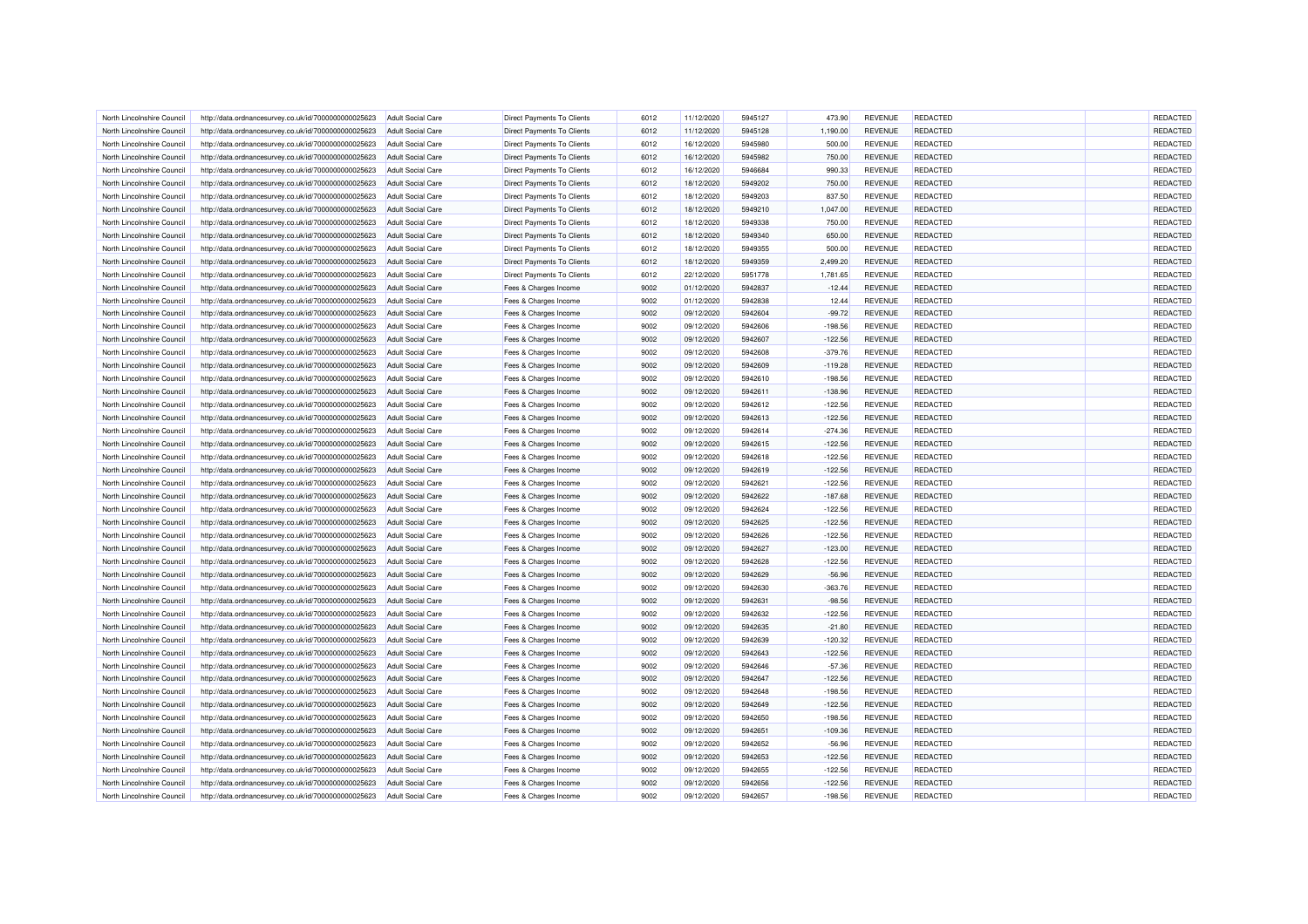| North Lincolnshire Council | http://data.ordnancesurvey.co.uk/id/7000000000025623 | <b>Adult Social Care</b> | Fees & Charges Income | 9002 | 09/12/2020 | 5942658 | $-122.56$ | <b>REVENUE</b> | <b>REDACTED</b> | REDACTED |
|----------------------------|------------------------------------------------------|--------------------------|-----------------------|------|------------|---------|-----------|----------------|-----------------|----------|
| North Lincolnshire Council | http://data.ordnancesurvey.co.uk/id/7000000000025623 | <b>Adult Social Care</b> | Fees & Charges Income | 9002 | 09/12/2020 | 5942659 | $-346.44$ | <b>REVENUE</b> | <b>REDACTED</b> | REDACTED |
| North Lincolnshire Council | http://data.ordnancesurvey.co.uk/id/7000000000025623 | Adult Social Care        | Fees & Charges Income | 9002 | 09/12/2020 | 5942660 | $-379.76$ | <b>REVENUE</b> | <b>REDACTED</b> | REDACTED |
| North Lincolnshire Council | http://data.ordnancesurvey.co.uk/id/7000000000025623 | <b>Adult Social Care</b> | Fees & Charges Income | 9002 | 09/12/2020 | 5942661 | $-127.36$ | <b>REVENUE</b> | REDACTED        | REDACTED |
| North Lincolnshire Council | http://data.ordnancesurvey.co.uk/id/7000000000025623 | <b>Adult Social Care</b> | Fees & Charges Income | 9002 | 09/12/2020 | 5942662 | $-113.72$ | <b>REVENUE</b> | <b>REDACTED</b> | REDACTED |
| North Lincolnshire Council | http://data.ordnancesurvey.co.uk/id/7000000000025623 | <b>Adult Social Care</b> | Fees & Charges Income | 9002 | 09/12/2020 | 5942663 | $-122.56$ | <b>REVENUE</b> | REDACTED        | REDACTED |
|                            |                                                      |                          |                       |      |            |         |           |                |                 |          |
| North Lincolnshire Council | http://data.ordnancesurvey.co.uk/id/7000000000025623 | <b>Adult Social Care</b> | Fees & Charges Income | 9002 | 09/12/2020 | 5942664 | $-318.76$ | <b>REVENUE</b> | <b>REDACTED</b> | REDACTED |
| North Lincolnshire Council | http://data.ordnancesurvey.co.uk/id/7000000000025623 | <b>Adult Social Care</b> | Fees & Charges Income | 9002 | 09/12/2020 | 5942665 | $-364.72$ | <b>REVENUE</b> | REDACTED        | REDACTED |
| North Lincolnshire Council | http://data.ordnancesurvey.co.uk/id/7000000000025623 | <b>Adult Social Care</b> | Fees & Charges Income | 9002 | 09/12/2020 | 5942666 | $-85.04$  | <b>REVENUE</b> | REDACTED        | REDACTED |
| North Lincolnshire Council | http://data.ordnancesurvey.co.uk/id/7000000000025623 | <b>Adult Social Care</b> | Fees & Charges Income | 9002 | 09/12/2020 | 5942668 | $-324.04$ | <b>REVENUE</b> | <b>REDACTED</b> | REDACTED |
| North Lincolnshire Council | http://data.ordnancesurvey.co.uk/id/7000000000025623 | <b>Adult Social Care</b> | Fees & Charges Income | 9002 | 09/12/2020 | 5942669 | $-104.56$ | <b>REVENUE</b> | <b>REDACTED</b> | REDACTED |
| North Lincolnshire Council | http://data.ordnancesurvey.co.uk/id/7000000000025623 | <b>Adult Social Care</b> | Fees & Charges Income | 9002 | 09/12/2020 | 5942671 | $-41.12$  | <b>REVENUE</b> | <b>REDACTED</b> | REDACTED |
| North Lincolnshire Council | http://data.ordnancesurvey.co.uk/id/7000000000025623 | <b>Adult Social Care</b> | Fees & Charges Income | 9002 | 09/12/2020 | 5942672 | $-122.56$ | <b>REVENUE</b> | REDACTED        | REDACTED |
| North Lincolnshire Council | http://data.ordnancesurvey.co.uk/id/7000000000025623 | <b>Adult Social Care</b> | Fees & Charges Income | 9002 | 09/12/2020 | 5942674 | $-341.76$ | <b>REVENUE</b> | REDACTED        | REDACTED |
| North Lincolnshire Council | http://data.ordnancesurvey.co.uk/id/7000000000025623 | <b>Adult Social Care</b> | Fees & Charges Income | 9002 | 09/12/2020 | 5942675 | $-352.76$ | <b>REVENUE</b> | <b>REDACTED</b> | REDACTED |
| North Lincolnshire Council | http://data.ordnancesurvey.co.uk/id/7000000000025623 | <b>Adult Social Care</b> | Fees & Charges Income | 9002 | 09/12/2020 | 5942679 | $-122.56$ | <b>REVENUE</b> | REDACTED        | REDACTED |
| North Lincolnshire Council | http://data.ordnancesurvey.co.uk/id/7000000000025623 | <b>Adult Social Care</b> | Fees & Charges Income | 9002 | 09/12/2020 | 5942683 | $-122.56$ | <b>REVENUE</b> | <b>REDACTED</b> | REDACTED |
| North Lincolnshire Council | http://data.ordnancesurvey.co.uk/id/7000000000025623 | <b>Adult Social Care</b> | Fees & Charges Income | 9002 | 09/12/2020 | 5942684 | $-379.76$ | <b>REVENUE</b> | REDACTED        | REDACTED |
| North Lincolnshire Council | http://data.ordnancesurvey.co.uk/id/7000000000025623 | <b>Adult Social Care</b> | Fees & Charges Income | 9002 | 09/12/2020 | 5942685 | $-49.52$  | <b>REVENUE</b> | REDACTED        | REDACTED |
| North Lincolnshire Council | http://data.ordnancesurvey.co.uk/id/7000000000025623 | <b>Adult Social Care</b> | Fees & Charges Income | 9002 | 09/12/2020 | 5942686 | $-77.92$  | <b>REVENUE</b> | <b>REDACTED</b> | REDACTED |
| North Lincolnshire Council | http://data.ordnancesurvey.co.uk/id/7000000000025623 | <b>Adult Social Care</b> | Fees & Charges Income | 9002 | 09/12/2020 | 5942687 | $-318.04$ | <b>REVENUE</b> | <b>REDACTED</b> | REDACTED |
| North Lincolnshire Council | http://data.ordnancesurvey.co.uk/id/7000000000025623 | Adult Social Care        | Fees & Charges Income | 9002 | 09/12/2020 | 5942688 | $-198.56$ | <b>REVENUE</b> | <b>REDACTED</b> | REDACTED |
| North Lincolnshire Council | http://data.ordnancesurvey.co.uk/id/7000000000025623 | <b>Adult Social Care</b> | Fees & Charges Income | 9002 | 09/12/2020 | 5942691 | $-103.88$ | <b>REVENUE</b> | <b>REDACTED</b> | REDACTED |
|                            |                                                      |                          |                       |      |            |         |           |                |                 | REDACTED |
| North Lincolnshire Council | http://data.ordnancesurvey.co.uk/id/7000000000025623 | <b>Adult Social Care</b> | Fees & Charges Income | 9002 | 09/12/2020 | 5942692 | $-322.92$ | <b>REVENUE</b> | REDACTED        |          |
| North Lincolnshire Council | http://data.ordnancesurvey.co.uk/id/7000000000025623 | <b>Adult Social Care</b> | Fees & Charges Income | 9002 | 09/12/2020 | 5942693 | $-57.36$  | <b>REVENUE</b> | <b>REDACTED</b> | REDACTED |
| North Lincolnshire Council | http://data.ordnancesurvey.co.uk/id/7000000000025623 | <b>Adult Social Care</b> | Fees & Charges Income | 9002 | 09/12/2020 | 5942694 | $-198.56$ | <b>REVENUE</b> | <b>REDACTED</b> | REDACTED |
| North Lincolnshire Council | http://data.ordnancesurvey.co.uk/id/7000000000025623 | <b>Adult Social Care</b> | Fees & Charges Income | 9002 | 09/12/2020 | 5942695 | $-122.56$ | <b>REVENUE</b> | <b>REDACTED</b> | REDACTED |
| North Lincolnshire Council | http://data.ordnancesurvey.co.uk/id/7000000000025623 | <b>Adult Social Care</b> | Fees & Charges Income | 9002 | 09/12/2020 | 5942696 | $-122.56$ | <b>REVENUE</b> | REDACTED        | REDACTED |
| North Lincolnshire Council | http://data.ordnancesurvey.co.uk/id/7000000000025623 | <b>Adult Social Care</b> | Fees & Charges Income | 9002 | 09/12/2020 | 5942697 | $-57.36$  | <b>REVENUE</b> | <b>REDACTED</b> | REDACTED |
| North Lincolnshire Council | http://data.ordnancesurvey.co.uk/id/7000000000025623 | Adult Social Care        | Fees & Charges Income | 9002 | 09/12/2020 | 5942698 | $-122.56$ | <b>REVENUE</b> | REDACTED        | REDACTED |
| North Lincolnshire Council | http://data.ordnancesurvey.co.uk/id/7000000000025623 | <b>Adult Social Care</b> | Fees & Charges Income | 9002 | 09/12/2020 | 5942699 | $-198.56$ | <b>REVENUE</b> | <b>REDACTED</b> | REDACTED |
| North Lincolnshire Council | http://data.ordnancesurvey.co.uk/id/7000000000025623 | <b>Adult Social Care</b> | Fees & Charges Income | 9002 | 09/12/2020 | 5942702 | $-85.64$  | <b>REVENUE</b> | <b>REDACTED</b> | REDACTED |
| North Lincolnshire Council | http://data.ordnancesurvey.co.uk/id/7000000000025623 | <b>Adult Social Care</b> | Fees & Charges Income | 9002 | 09/12/2020 | 5942703 | $-183.96$ | <b>REVENUE</b> | <b>REDACTED</b> | REDACTED |
| North Lincolnshire Council | http://data.ordnancesurvey.co.uk/id/7000000000025623 | <b>Adult Social Care</b> | Fees & Charges Income | 9002 | 09/12/2020 | 5942704 | $-130.44$ | <b>REVENUE</b> | <b>REDACTED</b> | REDACTED |
| North Lincolnshire Council | http://data.ordnancesurvey.co.uk/id/7000000000025623 | <b>Adult Social Care</b> | Fees & Charges Income | 9002 | 09/12/2020 | 5942705 | $-286.40$ | <b>REVENUE</b> | <b>REDACTED</b> | REDACTED |
| North Lincolnshire Council | http://data.ordnancesurvey.co.uk/id/7000000000025623 | <b>Adult Social Care</b> | Fees & Charges Income | 9002 | 09/12/2020 | 5942706 | $-47.56$  | <b>REVENUE</b> | <b>REDACTED</b> | REDACTED |
| North Lincolnshire Council | http://data.ordnancesurvey.co.uk/id/7000000000025623 | <b>Adult Social Care</b> | Fees & Charges Income | 9002 | 09/12/2020 | 5942707 | $-244.80$ | <b>REVENUE</b> | <b>REDACTED</b> | REDACTED |
| North Lincolnshire Council | http://data.ordnancesurvey.co.uk/id/7000000000025623 | <b>Adult Social Care</b> | Fees & Charges Income | 9002 | 09/12/2020 | 5942709 | $-105.48$ | <b>REVENUE</b> | <b>REDACTED</b> | REDACTED |
| North Lincolnshire Council | http://data.ordnancesurvey.co.uk/id/7000000000025623 | <b>Adult Social Care</b> | Fees & Charges Income | 9002 | 09/12/2020 | 5942710 | $-107.96$ | <b>REVENUE</b> | <b>REDACTED</b> | REDACTED |
| North Lincolnshire Council | http://data.ordnancesurvey.co.uk/id/7000000000025623 | <b>Adult Social Care</b> | Fees & Charges Income | 9002 | 09/12/2020 | 5942711 | $-323.40$ | <b>REVENUE</b> | <b>REDACTED</b> | REDACTED |
| North Lincolnshire Council | http://data.ordnancesurvey.co.uk/id/7000000000025623 | <b>Adult Social Care</b> | Fees & Charges Income | 9002 | 09/12/2020 | 5942712 | $-136.60$ | <b>REVENUE</b> | <b>REDACTED</b> | REDACTED |
| North Lincolnshire Council | http://data.ordnancesurvey.co.uk/id/7000000000025623 | <b>Adult Social Care</b> | Fees & Charges Income | 9002 | 09/12/2020 | 5942715 | $-25.92$  | <b>REVENUE</b> | <b>REDACTED</b> | REDACTED |
| North Lincolnshire Council | http://data.ordnancesurvey.co.uk/id/7000000000025623 | <b>Adult Social Care</b> | Fees & Charges Income | 9002 | 09/12/2020 | 5942716 | $-74.20$  | <b>REVENUE</b> | <b>REDACTED</b> | REDACTED |
|                            |                                                      |                          |                       |      |            |         |           |                |                 |          |
| North Lincolnshire Council | http://data.ordnancesurvey.co.uk/id/7000000000025623 | <b>Adult Social Care</b> | Fees & Charges Income | 9002 | 09/12/2020 | 5942717 | $-332.84$ | <b>REVENUE</b> | REDACTED        | REDACTED |
| North Lincolnshire Council | http://data.ordnancesurvey.co.uk/id/7000000000025623 | <b>Adult Social Care</b> | Fees & Charges Income | 9002 | 09/12/2020 | 5942721 | $-312.80$ | <b>REVENUE</b> | <b>REDACTED</b> | REDACTED |
| North Lincolnshire Council | http://data.ordnancesurvey.co.uk/id/7000000000025623 | <b>Adult Social Care</b> | Fees & Charges Income | 9002 | 09/12/2020 | 5942728 | $-280.56$ | <b>REVENUE</b> | REDACTED        | REDACTED |
| North Lincolnshire Council | http://data.ordnancesurvey.co.uk/id/7000000000025623 | <b>Adult Social Care</b> | Fees & Charges Income | 9002 | 09/12/2020 | 5942729 | $-122.56$ | <b>REVENUE</b> | <b>REDACTED</b> | REDACTED |
| North Lincolnshire Council | http://data.ordnancesurvey.co.uk/id/7000000000025623 | <b>Adult Social Care</b> | Fees & Charges Income | 9002 | 09/12/2020 | 5942730 | $-52.20$  | <b>REVENUE</b> | REDACTED        | REDACTED |
| North Lincolnshire Council | http://data.ordnancesurvey.co.uk/id/7000000000025623 | <b>Adult Social Care</b> | Fees & Charges Income | 9002 | 09/12/2020 | 5942731 | $-122.56$ | <b>REVENUE</b> | <b>REDACTED</b> | REDACTED |
| North Lincolnshire Council | http://data.ordnancesurvey.co.uk/id/7000000000025623 | <b>Adult Social Care</b> | Fees & Charges Income | 9002 | 09/12/2020 | 5942732 | $-315.52$ | <b>REVENUE</b> | <b>REDACTED</b> | REDACTED |
| North Lincolnshire Council | http://data.ordnancesurvey.co.uk/id/7000000000025623 | <b>Adult Social Care</b> | Fees & Charges Income | 9002 | 09/12/2020 | 5942733 | $-269.20$ | <b>REVENUE</b> | <b>REDACTED</b> | REDACTED |
| North Lincolnshire Council | http://data.ordnancesurvey.co.uk/id/7000000000025623 | <b>Adult Social Care</b> | Fees & Charges Income | 9002 | 09/12/2020 | 5942735 | $-299.20$ | <b>REVENUE</b> | REDACTED        | REDACTED |
| North Lincolnshire Council | http://data.ordnancesurvey.co.uk/id/7000000000025623 | <b>Adult Social Care</b> | Fees & Charges Income | 9002 | 09/12/2020 | 5942736 | $-15.20$  | <b>REVENUE</b> | <b>REDACTED</b> | REDACTED |
|                            |                                                      |                          |                       |      |            |         |           |                |                 |          |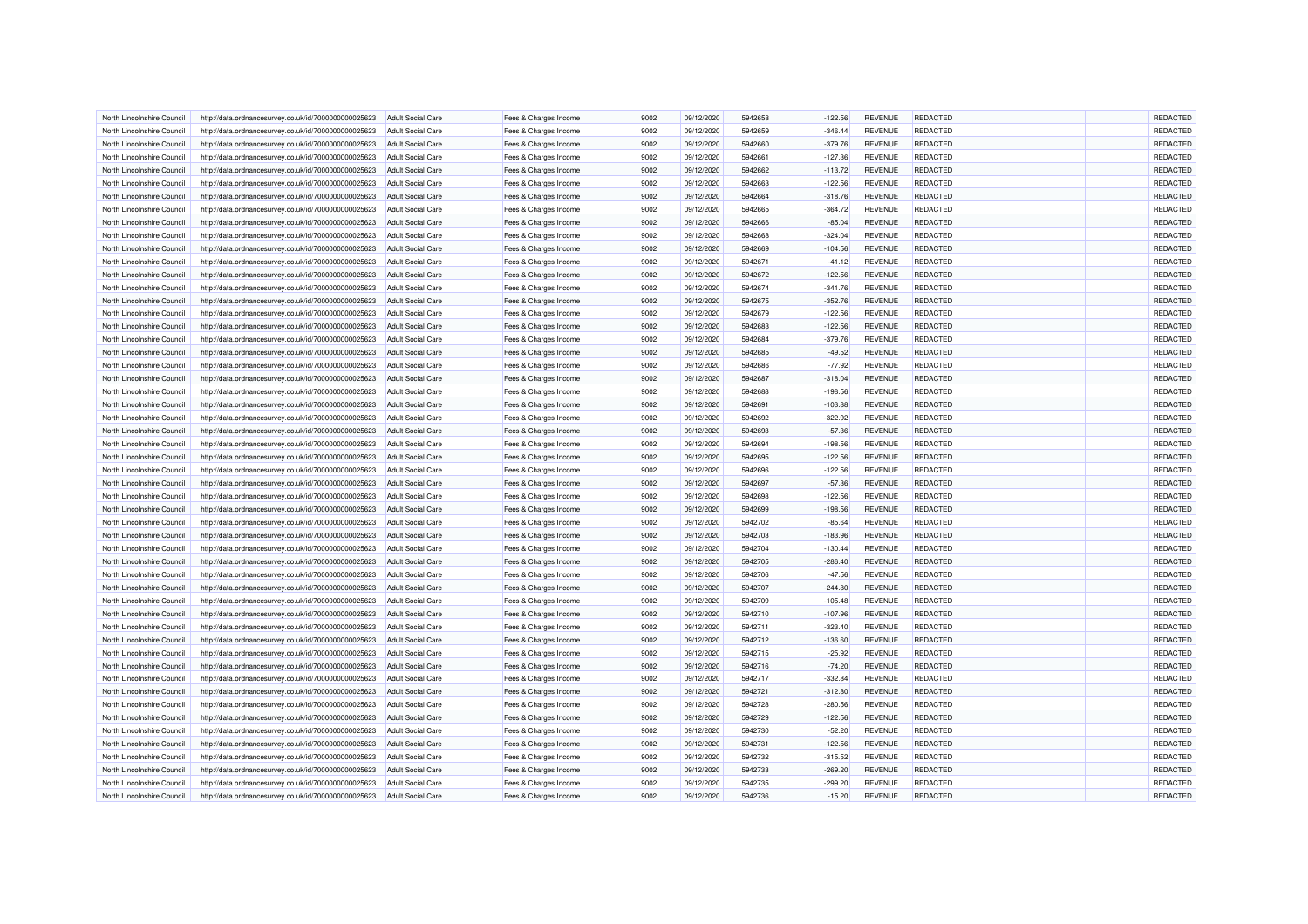| North Lincolnshire Council | http://data.ordnancesurvey.co.uk/id/7000000000025623 | Adult Social Care        | Fees & Charges Income | 9002         | 09/12/2020               | 5942737 | $-198.56$ | <b>REVENUE</b> | REDACTED        | REDACTED |
|----------------------------|------------------------------------------------------|--------------------------|-----------------------|--------------|--------------------------|---------|-----------|----------------|-----------------|----------|
| North Lincolnshire Council | http://data.ordnancesurvey.co.uk/id/7000000000025623 | <b>Adult Social Care</b> | Fees & Charges Income | 9002         | 09/12/2020               | 5942738 | $-122.56$ | <b>REVENUE</b> | <b>REDACTED</b> | REDACTED |
| North Lincolnshire Council | http://data.ordnancesurvey.co.uk/id/7000000000025623 | <b>Adult Social Care</b> | Fees & Charges Income | 9002         | 09/12/2020               | 5942739 | $-323.40$ | <b>REVENUE</b> | <b>REDACTED</b> | REDACTED |
| North Lincolnshire Council | http://data.ordnancesurvey.co.uk/id/7000000000025623 | <b>Adult Social Care</b> | Fees & Charges Income | 9002         | 09/12/2020               | 5942740 | $-198.56$ | <b>REVENUE</b> | REDACTED        | REDACTED |
| North Lincolnshire Council | http://data.ordnancesurvey.co.uk/id/7000000000025623 | <b>Adult Social Care</b> | Fees & Charges Income | 9002         | 09/12/2020               | 5942744 | $-321.00$ | <b>REVENUE</b> | <b>REDACTED</b> | REDACTED |
| North Lincolnshire Council | http://data.ordnancesurvey.co.uk/id/7000000000025623 | <b>Adult Social Care</b> | Fees & Charges Income | 9002         | 09/12/2020               | 5942745 | $-177.48$ | <b>REVENUE</b> | <b>REDACTED</b> | REDACTED |
| North Lincolnshire Council | http://data.ordnancesurvey.co.uk/id/7000000000025623 | <b>Adult Social Care</b> | Fees & Charges Income | 9002         | 09/12/2020               | 5942746 | $-119.32$ | <b>REVENUE</b> | <b>REDACTED</b> | REDACTED |
| North Lincolnshire Council | http://data.ordnancesurvey.co.uk/id/7000000000025623 | <b>Adult Social Care</b> | Fees & Charges Income | 9002         | 09/12/2020               | 5942747 | $-198.56$ | <b>REVENUE</b> | REDACTED        | REDACTED |
| North Lincolnshire Council | http://data.ordnancesurvey.co.uk/id/7000000000025623 | <b>Adult Social Care</b> | Fees & Charges Income | 9002         | 09/12/2020               | 5942749 | $-69.16$  | <b>REVENUE</b> | REDACTED        | REDACTED |
| North Lincolnshire Council | http://data.ordnancesurvey.co.uk/id/7000000000025623 | <b>Adult Social Care</b> | Fees & Charges Income | 9002         | 09/12/2020               | 5942750 | $-198.56$ | <b>REVENUE</b> | <b>REDACTED</b> | REDACTED |
| North Lincolnshire Council | http://data.ordnancesurvey.co.uk/id/7000000000025623 | <b>Adult Social Care</b> | Fees & Charges Income | 9002         | 09/12/2020               | 5942751 | $-30.24$  | <b>REVENUE</b> | <b>REDACTED</b> | REDACTED |
| North Lincolnshire Council | http://data.ordnancesurvey.co.uk/id/7000000000025623 | <b>Adult Social Care</b> | Fees & Charges Income | 9002         | 09/12/2020               | 5942753 | $-37.84$  | <b>REVENUE</b> | <b>REDACTED</b> | REDACTED |
| North Lincolnshire Council | http://data.ordnancesurvey.co.uk/id/7000000000025623 | <b>Adult Social Care</b> | Fees & Charges Income | 9002         | 09/12/2020               | 5942754 | $-87.16$  | <b>REVENUE</b> | <b>REDACTED</b> | REDACTED |
| North Lincolnshire Council | http://data.ordnancesurvey.co.uk/id/7000000000025623 | <b>Adult Social Care</b> | Fees & Charges Income | 9002         | 09/12/2020               | 5942755 | $-271.12$ | <b>REVENUE</b> | REDACTED        | REDACTED |
| North Lincolnshire Council | http://data.ordnancesurvey.co.uk/id/7000000000025623 | <b>Adult Social Care</b> | Fees & Charges Income | 9002         | 09/12/2020               | 5942761 | $-198.56$ | <b>REVENUE</b> | <b>REDACTED</b> | REDACTED |
| North Lincolnshire Council | http://data.ordnancesurvey.co.uk/id/7000000000025623 | <b>Adult Social Care</b> | Fees & Charges Income | 9002         | 09/12/2020               | 5942763 | $-33.44$  | <b>REVENUE</b> | <b>REDACTED</b> | REDACTED |
| North Lincolnshire Council | http://data.ordnancesurvey.co.uk/id/7000000000025623 | <b>Adult Social Care</b> | Fees & Charges Income | 9002         | 09/12/2020               | 5942765 | $-295.92$ | <b>REVENUE</b> | <b>REDACTED</b> | REDACTED |
| North Lincolnshire Council | http://data.ordnancesurvey.co.uk/id/7000000000025623 | <b>Adult Social Care</b> | Fees & Charges Income | 9002         | 09/12/2020               | 5942768 | $-58.48$  | <b>REVENUE</b> | <b>REDACTED</b> | REDACTED |
|                            |                                                      |                          |                       |              |                          |         |           |                |                 |          |
| North Lincolnshire Council | http://data.ordnancesurvey.co.uk/id/7000000000025623 | <b>Adult Social Care</b> | Fees & Charges Income | 9002         | 09/12/2020               | 5942773 | $-397.20$ | REVENUE        | <b>REDACTED</b> | REDACTED |
| North Lincolnshire Council | http://data.ordnancesurvey.co.uk/id/7000000000025623 | <b>Adult Social Care</b> | Fees & Charges Income | 9002         | 09/12/2020               | 5942776 | $-123.88$ | <b>REVENUE</b> | <b>REDACTED</b> | REDACTED |
| North Lincolnshire Council | http://data.ordnancesurvey.co.uk/id/7000000000025623 | <b>Adult Social Care</b> | Fees & Charges Income | 9002         | 09/12/2020               | 5942778 | $-161.32$ | <b>REVENUE</b> | REDACTED        | REDACTED |
| North Lincolnshire Council | http://data.ordnancesurvey.co.uk/id/7000000000025623 | <b>Adult Social Care</b> | Fees & Charges Income | 9002         | 09/12/2020               | 5942779 | $-104.80$ | <b>REVENUE</b> | <b>REDACTED</b> | REDACTED |
| North Lincolnshire Council | http://data.ordnancesurvey.co.uk/id/7000000000025623 | <b>Adult Social Care</b> | Fees & Charges Income | 9002         | 09/12/2020               | 5942780 | $-229.44$ | <b>REVENUE</b> | REDACTED        | REDACTED |
| North Lincolnshire Council | http://data.ordnancesurvey.co.uk/id/7000000000025623 | <b>Adult Social Care</b> | Fees & Charges Income | 9002         | 09/12/2020               | 5942781 | $-122.56$ | <b>REVENUE</b> | <b>REDACTED</b> | REDACTED |
| North Lincolnshire Council | http://data.ordnancesurvey.co.uk/id/7000000000025623 | Adult Social Care        | Fees & Charges Income | 9002         | 09/12/2020               | 5942782 | $-232.28$ | <b>REVENUE</b> | REDACTED        | REDACTED |
| North Lincolnshire Council | http://data.ordnancesurvey.co.uk/id/7000000000025623 | <b>Adult Social Care</b> | Fees & Charges Income | 9002         | 09/12/2020               | 5942783 | $-166.36$ | <b>REVENUE</b> | <b>REDACTED</b> | REDACTED |
| North Lincolnshire Council | http://data.ordnancesurvey.co.uk/id/7000000000025623 | <b>Adult Social Care</b> | Fees & Charges Income | 9002         | 09/12/2020               | 5942784 | $-192.48$ | <b>REVENUE</b> | <b>REDACTED</b> | REDACTED |
| North Lincolnshire Council | http://data.ordnancesurvey.co.uk/id/7000000000025623 | <b>Adult Social Care</b> | Fees & Charges Income | 9002         | 09/12/2020               | 5942785 | $-22.76$  | <b>REVENUE</b> | <b>REDACTED</b> | REDACTED |
| North Lincolnshire Council | http://data.ordnancesurvey.co.uk/id/7000000000025623 | <b>Adult Social Care</b> | Fees & Charges Income | 9002         | 09/12/2020               | 5942786 | $-0.36$   | <b>REVENUE</b> | <b>REDACTED</b> | REDACTED |
| North Lincolnshire Council | http://data.ordnancesurvey.co.uk/id/7000000000025623 | <b>Adult Social Care</b> | Fees & Charges Income | 9002         | 09/12/2020               | 5942787 | $-122.56$ | <b>REVENUE</b> | <b>REDACTED</b> | REDACTED |
| North Lincolnshire Council | http://data.ordnancesurvey.co.uk/id/7000000000025623 | <b>Adult Social Care</b> | Fees & Charges Income | 9002         | 09/12/2020               | 5942789 | $-284.44$ | <b>REVENUE</b> | REDACTED        | REDACTED |
| North Lincolnshire Council | http://data.ordnancesurvey.co.uk/id/7000000000025623 | <b>Adult Social Care</b> | Fees & Charges Income | 9002         | 09/12/2020               | 5942790 | $-292.16$ | <b>REVENUE</b> | <b>REDACTED</b> | REDACTED |
| North Lincolnshire Council | http://data.ordnancesurvey.co.uk/id/7000000000025623 | <b>Adult Social Care</b> | Fees & Charges Income | 9002         | 09/12/2020               | 5942796 | $-96.16$  | <b>REVENUE</b> | <b>REDACTED</b> | REDACTED |
| North Lincolnshire Council | http://data.ordnancesurvey.co.uk/id/7000000000025623 | <b>Adult Social Care</b> | Fees & Charges Income | 9002         | 09/12/2020               | 5942803 | $-135.00$ | <b>REVENUE</b> | <b>REDACTED</b> | REDACTED |
| North Lincolnshire Council | http://data.ordnancesurvey.co.uk/id/7000000000025623 | <b>Adult Social Care</b> | Fees & Charges Income | 9002         | 09/12/2020               | 5942806 | $-122.56$ | <b>REVENUE</b> | REDACTED        | REDACTED |
| North Lincolnshire Council | http://data.ordnancesurvev.co.uk/id/7000000000025623 | Adult Social Care        | Fees & Charges Income | 9002         | 09/12/2020               | 5942810 | $-229.12$ | <b>REVENUE</b> | REDACTED        | REDACTED |
| North Lincolnshire Council | http://data.ordnancesurvey.co.uk/id/7000000000025623 | <b>Adult Social Care</b> | Fees & Charges Income | 9002         | 09/12/2020               | 5942813 | $-94.20$  | <b>REVENUE</b> | <b>REDACTED</b> | REDACTED |
| North Lincolnshire Council | http://data.ordnancesurvey.co.uk/id/7000000000025623 | <b>Adult Social Care</b> | Fees & Charges Income | 9002         | 09/12/2020               | 5942818 | $-228.24$ | <b>REVENUE</b> | <b>REDACTED</b> | REDACTED |
| North Lincolnshire Council | http://data.ordnancesurvey.co.uk/id/7000000000025623 | <b>Adult Social Care</b> | Fees & Charges Income | 9002         | 09/12/2020               | 5942819 | $-191.60$ | <b>REVENUE</b> | <b>REDACTED</b> | REDACTED |
| North Lincolnshire Council | http://data.ordnancesurvey.co.uk/id/7000000000025623 | <b>Adult Social Care</b> | Fees & Charges Income | 9002         | 09/12/2020               | 5942820 | $-122.56$ | <b>REVENUE</b> | REDACTED        | REDACTED |
| North Lincolnshire Council | http://data.ordnancesurvey.co.uk/id/7000000000025623 | <b>Adult Social Care</b> | Fees & Charges Income | 9002         | 09/12/2020               | 5942821 | $-122.56$ | <b>REVENUE</b> | REDACTED        | REDACTED |
| North Lincolnshire Council | http://data.ordnancesurvey.co.uk/id/7000000000025623 | <b>Adult Social Care</b> | Fees & Charges Income | 9002         | 09/12/2020               | 5942824 | $-100.20$ | <b>REVENUE</b> | <b>REDACTED</b> | REDACTED |
| North Lincolnshire Council | http://data.ordnancesurvey.co.uk/id/7000000000025623 | <b>Adult Social Care</b> | Fees & Charges Income | 9002         | 09/12/2020               | 5942827 | 110.20    | <b>REVENUE</b> | REDACTED        | REDACTED |
| North Lincolnshire Council | http://data.ordnancesurvey.co.uk/id/7000000000025623 | <b>Adult Social Care</b> | Fees & Charges Income | 9002         | 09/12/2020               | 5942829 | $-676.20$ | <b>REVENUE</b> | REDACTED        | REDACTED |
| North Lincolnshire Council | http://data.ordnancesurvey.co.uk/id/7000000000025623 | <b>Adult Social Care</b> | Fees & Charges Income | 9002         | 09/12/2020               | 5942830 | $-232.52$ | <b>REVENUE</b> | <b>REDACTED</b> | REDACTED |
| North Lincolnshire Council | http://data.ordnancesurvey.co.uk/id/7000000000025623 | <b>Adult Social Care</b> | Fees & Charges Income | 9002         | 09/12/2020               | 5942833 | $-232.28$ | <b>REVENUE</b> | REDACTED        | REDACTED |
| North Lincolnshire Council | http://data.ordnancesurvey.co.uk/id/7000000000025623 | <b>Adult Social Care</b> | Fees & Charges Income | 9002         | 09/12/2020               | 5942836 | $-180.20$ | <b>REVENUE</b> | REDACTED        | REDACTED |
| North Lincolnshire Council | http://data.ordnancesurvey.co.uk/id/7000000000025623 | <b>Adult Social Care</b> | Fees & Charges Income | 9002         | 09/12/2020               | 5942839 | $-122.56$ | <b>REVENUE</b> | <b>REDACTED</b> | REDACTED |
| North Lincolnshire Council | http://data.ordnancesurvey.co.uk/id/7000000000025623 | <b>Adult Social Care</b> | Fees & Charges Income | 9002         | 09/12/2020               | 5942842 | $-65.92$  | <b>REVENUE</b> | <b>REDACTED</b> | REDACTED |
| North Lincolnshire Council | http://data.ordnancesurvey.co.uk/id/7000000000025623 | <b>Adult Social Care</b> | Fees & Charges Income | 9002         | 09/12/2020               | 5942843 | $-217.24$ | <b>REVENUE</b> | <b>REDACTED</b> | REDACTED |
|                            |                                                      |                          |                       |              |                          | 5942845 |           |                | REDACTED        | REDACTED |
| North Lincolnshire Council | http://data.ordnancesurvey.co.uk/id/7000000000025623 | <b>Adult Social Care</b> | Fees & Charges Income | 9002<br>9002 | 09/12/2020<br>09/12/2020 | 5942846 | $-583.44$ | <b>REVENUE</b> | REDACTED        | REDACTED |
| North Lincolnshire Council | http://data.ordnancesurvey.co.uk/id/7000000000025623 | <b>Adult Social Care</b> | Fees & Charges Income |              |                          | 5942847 | $-216.52$ | <b>REVENUE</b> |                 | REDACTED |
| North Lincolnshire Council | http://data.ordnancesurvey.co.uk/id/7000000000025623 | <b>Adult Social Care</b> | Fees & Charges Income | 9002         | 09/12/2020               |         | $-53.64$  | <b>REVENUE</b> | REDACTED        |          |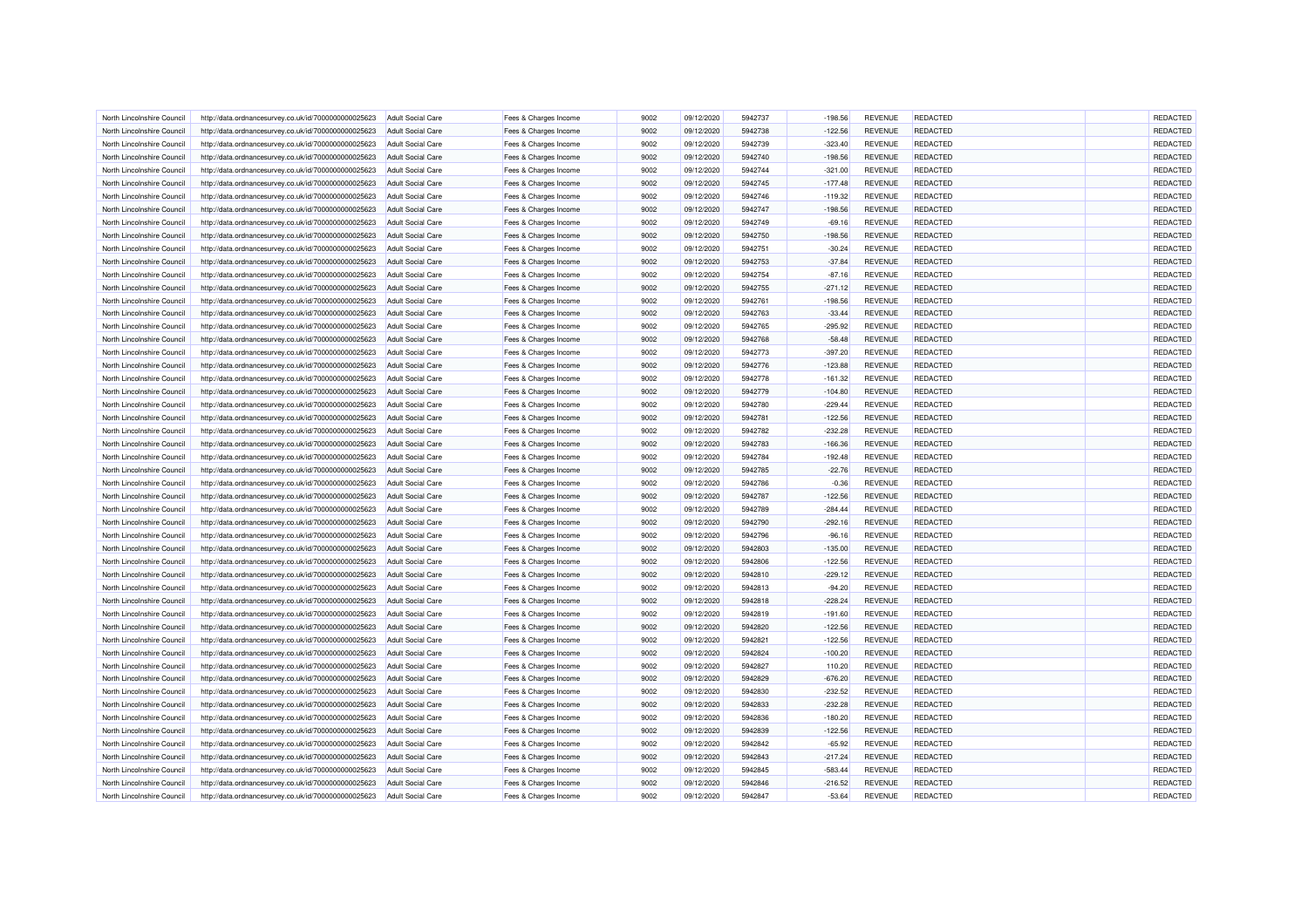| North Lincolnshire Council | http://data.ordnancesurvey.co.uk/id/7000000000025623 | <b>Adult Social Care</b> | Fees & Charges Income | 9002         | 09/12/2020 | 5942851            | $-203.36$ | <b>REVENUE</b> | <b>REDACTED</b> | REDACTED |
|----------------------------|------------------------------------------------------|--------------------------|-----------------------|--------------|------------|--------------------|-----------|----------------|-----------------|----------|
| North Lincolnshire Council | http://data.ordnancesurvey.co.uk/id/7000000000025623 | <b>Adult Social Care</b> | Fees & Charges Income | 9002         | 09/12/2020 | 5942853            | $-107.96$ | <b>REVENUE</b> | <b>REDACTED</b> | REDACTED |
| North Lincolnshire Council | http://data.ordnancesurvey.co.uk/id/7000000000025623 | Adult Social Care        | Fees & Charges Income | 9002         | 09/12/2020 | 5942856            | $-314.96$ | <b>REVENUE</b> | <b>REDACTED</b> | REDACTED |
| North Lincolnshire Council | http://data.ordnancesurvey.co.uk/id/7000000000025623 | <b>Adult Social Care</b> | Fees & Charges Income | 9002         | 09/12/2020 | 5942857            | $-66.20$  | <b>REVENUE</b> | REDACTED        | REDACTED |
| North Lincolnshire Council | http://data.ordnancesurvey.co.uk/id/7000000000025623 | <b>Adult Social Care</b> | Fees & Charges Income | 9002         | 09/12/2020 | 5942858            | $-330.96$ | <b>REVENUE</b> | <b>REDACTED</b> | REDACTED |
| North Lincolnshire Council | http://data.ordnancesurvey.co.uk/id/7000000000025623 | <b>Adult Social Care</b> | Fees & Charges Income | 9002         | 09/12/2020 | 5942860            | $-442.96$ | <b>REVENUE</b> | REDACTED        | REDACTED |
|                            |                                                      |                          |                       | 9002         |            |                    |           |                | <b>REDACTED</b> | REDACTED |
| North Lincolnshire Council | http://data.ordnancesurvey.co.uk/id/7000000000025623 | <b>Adult Social Care</b> | Fees & Charges Income |              | 09/12/2020 | 5942861<br>5942862 | $-124.88$ | <b>REVENUE</b> |                 |          |
| North Lincolnshire Council | http://data.ordnancesurvey.co.uk/id/7000000000025623 | <b>Adult Social Care</b> | Fees & Charges Income | 9002         | 09/12/2020 |                    | $-58.00$  | <b>REVENUE</b> | REDACTED        | REDACTED |
| North Lincolnshire Council | http://data.ordnancesurvey.co.uk/id/7000000000025623 | <b>Adult Social Care</b> | Fees & Charges Income | 9002         | 09/12/2020 | 5942864            | $-73.96$  | <b>REVENUE</b> | REDACTED        | REDACTED |
| North Lincolnshire Council | http://data.ordnancesurvey.co.uk/id/7000000000025623 | <b>Adult Social Care</b> | Fees & Charges Income | 9002         | 09/12/2020 | 5942865            | $-203.36$ | <b>REVENUE</b> | <b>REDACTED</b> | REDACTED |
| North Lincolnshire Council | http://data.ordnancesurvey.co.uk/id/7000000000025623 | <b>Adult Social Care</b> | Fees & Charges Income | 9002         | 09/12/2020 | 5942867            | $-67.56$  | <b>REVENUE</b> | REDACTED        | REDACTED |
| North Lincolnshire Council | http://data.ordnancesurvey.co.uk/id/7000000000025623 | <b>Adult Social Care</b> | Fees & Charges Income | 9002         | 09/12/2020 | 5942868            | $-56.12$  | <b>REVENUE</b> | <b>REDACTED</b> | REDACTED |
| North Lincolnshire Council | http://data.ordnancesurvey.co.uk/id/7000000000025623 | <b>Adult Social Care</b> | Fees & Charges Income | 9002         | 09/12/2020 | 5942869            | $-122.56$ | <b>REVENUE</b> | REDACTED        | REDACTED |
| North Lincolnshire Council | http://data.ordnancesurvey.co.uk/id/7000000000025623 | <b>Adult Social Care</b> | Fees & Charges Income | 9002         | 09/12/2020 | 5942870            | $-104.80$ | <b>REVENUE</b> | REDACTED        | REDACTED |
| North Lincolnshire Council | http://data.ordnancesurvey.co.uk/id/7000000000025623 | <b>Adult Social Care</b> | Fees & Charges Income | 9002         | 09/12/2020 | 5942871            | $-262.04$ | <b>REVENUE</b> | <b>REDACTED</b> | REDACTED |
| North Lincolnshire Council | http://data.ordnancesurvey.co.uk/id/7000000000025623 | <b>Adult Social Care</b> | Fees & Charges Income | 9002         | 09/12/2020 | 5942873            | $-80.92$  | <b>REVENUE</b> | REDACTED        | REDACTED |
| North Lincolnshire Council | http://data.ordnancesurvey.co.uk/id/7000000000025623 | <b>Adult Social Care</b> | Fees & Charges Income | 9002         | 09/12/2020 | 5942878            | $-312.48$ | <b>REVENUE</b> | <b>REDACTED</b> | REDACTED |
| North Lincolnshire Council | http://data.ordnancesurvey.co.uk/id/7000000000025623 | <b>Adult Social Care</b> | Fees & Charges Income | 9002         | 09/12/2020 | 5942879            | $-262.76$ | <b>REVENUE</b> | REDACTED        | REDACTED |
| North Lincolnshire Council | http://data.ordnancesurvey.co.uk/id/7000000000025623 | <b>Adult Social Care</b> | Fees & Charges Income | 9002         | 09/12/2020 | 5942880            | $-129.40$ | <b>REVENUE</b> | REDACTED        | REDACTED |
| North Lincolnshire Council | http://data.ordnancesurvey.co.uk/id/7000000000025623 | <b>Adult Social Care</b> | Fees & Charges Income | 9002         | 09/12/2020 | 5942881            | $-218.84$ | <b>REVENUE</b> | <b>REDACTED</b> | REDACTED |
| North Lincolnshire Council | http://data.ordnancesurvey.co.uk/id/7000000000025623 | <b>Adult Social Care</b> | Fees & Charges Income | 9002         | 09/12/2020 | 5942883            | $-87.16$  | <b>REVENUE</b> | <b>REDACTED</b> | REDACTED |
| North Lincolnshire Council | http://data.ordnancesurvey.co.uk/id/7000000000025623 | Adult Social Care        | Fees & Charges Income | 9002         | 09/12/2020 | 5942885            | $-457.56$ | <b>REVENUE</b> | <b>REDACTED</b> | REDACTED |
| North Lincolnshire Council | http://data.ordnancesurvey.co.uk/id/7000000000025623 | <b>Adult Social Care</b> | Fees & Charges Income | 9002         | 09/12/2020 | 5942888            | $-304.24$ | <b>REVENUE</b> | <b>REDACTED</b> | REDACTED |
| North Lincolnshire Council | http://data.ordnancesurvey.co.uk/id/7000000000025623 | <b>Adult Social Care</b> | Fees & Charges Income | 9002         | 09/12/2020 | 5942890            | $-141.80$ | <b>REVENUE</b> | REDACTED        | REDACTED |
| North Lincolnshire Council | http://data.ordnancesurvey.co.uk/id/7000000000025623 | <b>Adult Social Care</b> | Fees & Charges Income | 9002         | 09/12/2020 | 5942892            | $-73.60$  | <b>REVENUE</b> | REDACTED        | REDACTED |
| North Lincolnshire Council | http://data.ordnancesurvey.co.uk/id/7000000000025623 | <b>Adult Social Care</b> | Fees & Charges Income | 9002         | 09/12/2020 | 5942893            | $-338.24$ | <b>REVENUE</b> | <b>REDACTED</b> | REDACTED |
| North Lincolnshire Council | http://data.ordnancesurvey.co.uk/id/7000000000025623 | <b>Adult Social Care</b> | Fees & Charges Income | 9002         | 09/12/2020 | 5942895            | $-392.28$ | <b>REVENUE</b> | <b>REDACTED</b> | REDACTED |
| North Lincolnshire Council | http://data.ordnancesurvey.co.uk/id/7000000000025623 | <b>Adult Social Care</b> | Fees & Charges Income | 9002         | 09/12/2020 | 5942896            | $-103.20$ | <b>REVENUE</b> | REDACTED        | REDACTED |
|                            |                                                      |                          |                       |              |            |                    |           |                |                 |          |
| North Lincolnshire Council | http://data.ordnancesurvey.co.uk/id/7000000000025623 | <b>Adult Social Care</b> | Fees & Charges Income | 9002         | 09/12/2020 | 5942898            | $-328.52$ | <b>REVENUE</b> | <b>REDACTED</b> | REDACTED |
| North Lincolnshire Council | http://data.ordnancesurvey.co.uk/id/7000000000025623 | <b>Adult Social Care</b> | Fees & Charges Income | 9002         | 09/12/2020 | 5942903            | $-318.56$ | <b>REVENUE</b> | REDACTED        | REDACTED |
| North Lincolnshire Council | http://data.ordnancesurvey.co.uk/id/7000000000025623 | <b>Adult Social Care</b> | Fees & Charges Income | 9002         | 09/12/2020 | 5942904            | $-397.44$ | <b>REVENUE</b> | REDACTED        | REDACTED |
| North Lincolnshire Council | http://data.ordnancesurvey.co.uk/id/7000000000025623 | <b>Adult Social Care</b> | Fees & Charges Income | 9002         | 09/12/2020 | 5942905            | $-945.84$ | <b>REVENUE</b> | <b>REDACTED</b> | REDACTED |
| North Lincolnshire Council | http://data.ordnancesurvey.co.uk/id/7000000000025623 | <b>Adult Social Care</b> | Fees & Charges Income | 9002         | 09/12/2020 | 5942906            | $-334.96$ | <b>REVENUE</b> | <b>REDACTED</b> | REDACTED |
| North Lincolnshire Council | http://data.ordnancesurvey.co.uk/id/7000000000025623 | <b>Adult Social Care</b> | Fees & Charges Income | 9002         | 09/12/2020 | 5942908            | $-841.52$ | <b>REVENUE</b> | <b>REDACTED</b> | REDACTED |
| North Lincolnshire Council | http://data.ordnancesurvey.co.uk/id/7000000000025623 | <b>Adult Social Care</b> | Fees & Charges Income | 9002         | 09/12/2020 | 5942909            | $-114.16$ | <b>REVENUE</b> | REDACTED        | REDACTED |
| North Lincolnshire Council | http://data.ordnancesurvey.co.uk/id/7000000000025623 | <b>Adult Social Care</b> | Fees & Charges Income | 9002         | 09/12/2020 | 5942914            | $-207.60$ | <b>REVENUE</b> | <b>REDACTED</b> | REDACTED |
| North Lincolnshire Council | http://data.ordnancesurvey.co.uk/id/7000000000025623 | <b>Adult Social Care</b> | Fees & Charges Income | 9002         | 09/12/2020 | 5942915            | $-125.00$ | <b>REVENUE</b> | <b>REDACTED</b> | REDACTED |
| North Lincolnshire Council | http://data.ordnancesurvey.co.uk/id/7000000000025623 | <b>Adult Social Care</b> | Fees & Charges Income | 9002         | 09/12/2020 | 5942917            | $-1.40$   | <b>REVENUE</b> | <b>REDACTED</b> | REDACTED |
| North Lincolnshire Council | http://data.ordnancesurvey.co.uk/id/7000000000025623 | <b>Adult Social Care</b> | Fees & Charges Income | 9002         | 09/12/2020 | 5942918            | $-113.76$ | <b>REVENUE</b> | <b>REDACTED</b> | REDACTED |
| North Lincolnshire Council | http://data.ordnancesurvey.co.uk/id/7000000000025623 | <b>Adult Social Care</b> | Fees & Charges Income | 9002         | 09/12/2020 | 5942919            | $-586.32$ | <b>REVENUE</b> | <b>REDACTED</b> | REDACTED |
| North Lincolnshire Council | http://data.ordnancesurvey.co.uk/id/7000000000025623 | <b>Adult Social Care</b> | Fees & Charges Income | 9002         | 09/12/2020 | 5942920            | $-103.88$ | <b>REVENUE</b> | REDACTED        | REDACTED |
| North Lincolnshire Council | http://data.ordnancesurvey.co.uk/id/7000000000025623 | <b>Adult Social Care</b> | Fees & Charges Income | 9002         | 09/12/2020 | 5942922            | $-236.32$ | <b>REVENUE</b> | <b>REDACTED</b> | REDACTED |
| North Lincolnshire Council | http://data.ordnancesurvey.co.uk/id/7000000000025623 | <b>Adult Social Care</b> | Fees & Charges Income | 9002         | 09/12/2020 | 5942924            | $-308.84$ | <b>REVENUE</b> | <b>REDACTED</b> | REDACTED |
| North Lincolnshire Council | http://data.ordnancesurvey.co.uk/id/7000000000025623 | <b>Adult Social Care</b> | Fees & Charges Income | 9002         | 09/12/2020 | 5942931            | $-104.76$ | <b>REVENUE</b> | REDACTED        | REDACTED |
| North Lincolnshire Council | http://data.ordnancesurvey.co.uk/id/7000000000025623 | <b>Adult Social Care</b> | Fees & Charges Income | 9002         | 09/12/2020 | 5942933            | $-122.56$ | <b>REVENUE</b> | REDACTED        | REDACTED |
| North Lincolnshire Council | http://data.ordnancesurvey.co.uk/id/7000000000025623 | <b>Adult Social Care</b> | Fees & Charges Income | 9002         | 09/12/2020 | 5942934            | $-57.36$  | <b>REVENUE</b> | REDACTED        | REDACTED |
| North Lincolnshire Council | http://data.ordnancesurvey.co.uk/id/7000000000025623 | <b>Adult Social Care</b> | Fees & Charges Income | 9002         | 09/12/2020 | 5942935            | $-319.16$ | <b>REVENUE</b> | REDACTED        | REDACTED |
| North Lincolnshire Council | http://data.ordnancesurvey.co.uk/id/7000000000025623 | <b>Adult Social Care</b> | Fees & Charges Income | 9002         | 09/12/2020 | 5942936            | $-167.40$ | <b>REVENUE</b> | REDACTED        | REDACTED |
| North Lincolnshire Council | http://data.ordnancesurvey.co.uk/id/7000000000025623 | <b>Adult Social Care</b> | Fees & Charges Income | 9002         | 09/12/2020 | 5942938            | $-352.00$ | <b>REVENUE</b> | <b>REDACTED</b> | REDACTED |
| North Lincolnshire Council | http://data.ordnancesurvey.co.uk/id/7000000000025623 | <b>Adult Social Care</b> | Fees & Charges Income | 9002         | 09/12/2020 | 5942939            | $-127.36$ | <b>REVENUE</b> | <b>REDACTED</b> | REDACTED |
|                            |                                                      |                          |                       |              |            |                    |           |                |                 | REDACTED |
| North Lincolnshire Council | http://data.ordnancesurvey.co.uk/id/7000000000025623 | <b>Adult Social Care</b> | Fees & Charges Income | 9002<br>9002 | 09/12/2020 | 5942940<br>5942941 | $-122.56$ | <b>REVENUE</b> | REDACTED        |          |
| North Lincolnshire Council | http://data.ordnancesurvey.co.uk/id/7000000000025623 | <b>Adult Social Care</b> | Fees & Charges Income |              | 09/12/2020 |                    | $-57.04$  | <b>REVENUE</b> | REDACTED        | REDACTED |
| North Lincolnshire Council | http://data.ordnancesurvey.co.uk/id/7000000000025623 | <b>Adult Social Care</b> | Fees & Charges Income | 9002         | 09/12/2020 | 5942942            | $-74.60$  | <b>REVENUE</b> | REDACTED        | REDACTED |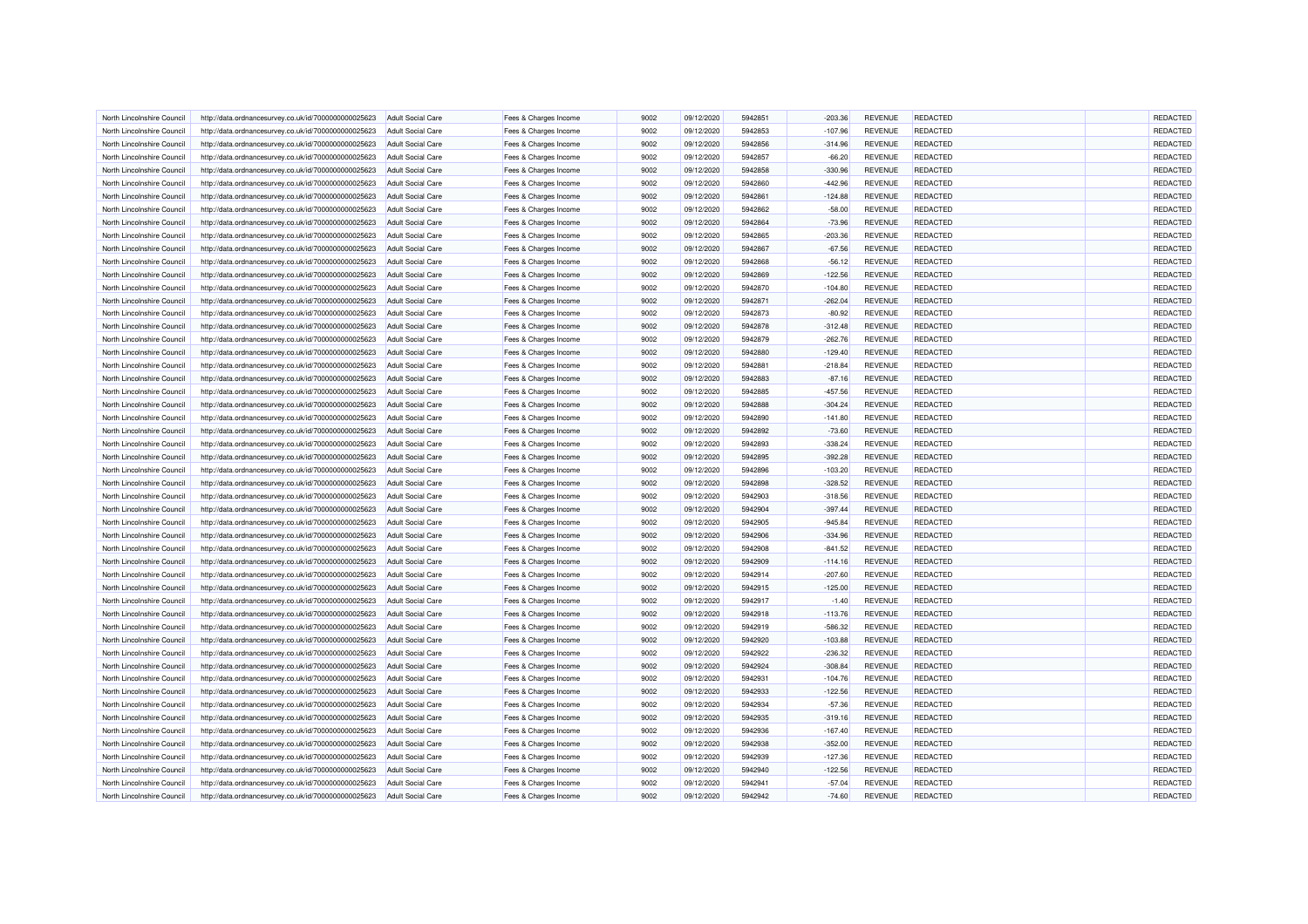| North Lincolnshire Council | http://data.ordnancesurvey.co.uk/id/7000000000025623 | <b>Adult Social Care</b>                             | Fees & Charges Income    | 9002         | 09/12/2020 | 5942943            | $-56.96$    | <b>REVENUE</b>                   | <b>REDACTED</b>                    |          | REDACTED        |
|----------------------------|------------------------------------------------------|------------------------------------------------------|--------------------------|--------------|------------|--------------------|-------------|----------------------------------|------------------------------------|----------|-----------------|
| North Lincolnshire Council | http://data.ordnancesurvey.co.uk/id/7000000000025623 | <b>Adult Social Care</b>                             | Fees & Charges Income    | 9002         | 09/12/2020 | 5942945            | $-122.56$   | <b>REVENUE</b>                   | <b>REDACTED</b>                    |          | <b>REDACTED</b> |
| North Lincolnshire Council | http://data.ordnancesurvey.co.uk/id/7000000000025623 | Adult Social Care                                    | Fees & Charges Income    | 9002         | 09/12/2020 | 5942946            | $-122.56$   | <b>REVENUE</b>                   | <b>REDACTED</b>                    |          | REDACTED        |
| North Lincolnshire Council | http://data.ordnancesurvey.co.uk/id/7000000000025623 | <b>Adult Social Care</b>                             | Fees & Charges Income    | 9002         | 09/12/2020 | 5942947            | $-55.24$    | <b>REVENUE</b>                   | <b>REDACTED</b>                    |          | REDACTED        |
| North Lincolnshire Council | http://data.ordnancesurvey.co.uk/id/7000000000025623 | <b>Adult Social Care</b>                             | Fees & Charges Income    | 9002         | 09/12/2020 | 5942950            | $-122.56$   | <b>REVENUE</b>                   | <b>REDACTED</b>                    |          | REDACTED        |
| North Lincolnshire Council | http://data.ordnancesurvey.co.uk/id/7000000000025623 | <b>Adult Social Care</b>                             | Fees & Charges Income    | 9002         | 09/12/2020 | 5942951            | $-122.56$   | <b>REVENUE</b>                   | <b>REDACTED</b>                    |          | REDACTED        |
|                            |                                                      |                                                      |                          |              |            |                    |             |                                  |                                    |          |                 |
| North Lincolnshire Council | http://data.ordnancesurvey.co.uk/id/7000000000025623 | <b>Adult Social Care</b>                             | Fees & Charges Income    | 9002         | 09/12/2020 | 5942952            | $-122.56$   | <b>REVENUE</b>                   | <b>REDACTED</b>                    |          | REDACTED        |
| North Lincolnshire Council | http://data.ordnancesurvey.co.uk/id/7000000000025623 | <b>Adult Social Care</b>                             | Fees & Charges Income    | 9002         | 09/12/2020 | 5942953            | $-284.24$   | <b>REVENUE</b>                   | <b>REDACTED</b>                    |          | REDACTED        |
| North Lincolnshire Council | http://data.ordnancesurvey.co.uk/id/7000000000025623 | <b>Adult Social Care</b>                             | Fees & Charges Income    | 9002         | 09/12/2020 | 5942954            | $-56.96$    | <b>REVENUE</b>                   | REDACTED                           |          | REDACTED        |
| North Lincolnshire Council | http://data.ordnancesurvey.co.uk/id/7000000000025623 | <b>Adult Social Care</b>                             | Fees & Charges Income    | 9002         | 09/12/2020 | 5942955            | $-119.28$   | <b>REVENUE</b>                   | <b>REDACTED</b>                    |          | REDACTED        |
| North Lincolnshire Council | http://data.ordnancesurvey.co.uk/id/7000000000025623 | <b>Adult Social Care</b>                             | Fees & Charges Income    | 9002         | 09/12/2020 | 5942956            | $-122.56$   | <b>REVENUE</b>                   | <b>REDACTED</b>                    |          | <b>REDACTED</b> |
| North Lincolnshire Council | http://data.ordnancesurvey.co.uk/id/7000000000025623 | <b>Adult Social Care</b>                             | Fees & Charges Income    | 9002         | 09/12/2020 | 5942957            | $-372.64$   | <b>REVENUE</b>                   | <b>REDACTED</b>                    |          | REDACTED        |
| North Lincolnshire Council | http://data.ordnancesurvey.co.uk/id/7000000000025623 | <b>Adult Social Care</b>                             | Fees & Charges Income    | 9002         | 09/12/2020 | 5942958            | $-103.88$   | <b>REVENUE</b>                   | <b>REDACTED</b>                    |          | <b>REDACTED</b> |
| North Lincolnshire Council | http://data.ordnancesurvey.co.uk/id/7000000000025623 | <b>Adult Social Care</b>                             | Fees & Charges Income    | 9002         | 09/12/2020 | 5942959            | $-122.56$   | <b>REVENUE</b>                   | <b>REDACTED</b>                    |          | <b>REDACTED</b> |
| North Lincolnshire Council | http://data.ordnancesurvey.co.uk/id/7000000000025623 | <b>Adult Social Care</b>                             | Fees & Charges Income    | 9002         | 09/12/2020 | 5942960            | $-122.56$   | <b>REVENUE</b>                   | <b>REDACTED</b>                    |          | REDACTED        |
| North Lincolnshire Council | http://data.ordnancesurvey.co.uk/id/7000000000025623 | <b>Adult Social Care</b>                             | Fees & Charges Income    | 9002         | 09/12/2020 | 5942961            | $-12.44$    | <b>REVENUE</b>                   | <b>REDACTED</b>                    |          | REDACTED        |
| North Lincolnshire Council | http://data.ordnancesurvey.co.uk/id/7000000000025623 | <b>Adult Social Care</b>                             | Fees & Charges Income    | 9002         | 09/12/2020 | 5942962            | $-122.56$   | <b>REVENUE</b>                   | <b>REDACTED</b>                    |          | REDACTED        |
| North Lincolnshire Council | http://data.ordnancesurvey.co.uk/id/7000000000025623 | <b>Adult Social Care</b>                             | Fees & Charges Income    | 9002         | 09/12/2020 | 5942963            | $-122.56$   | <b>REVENUE</b>                   | <b>REDACTED</b>                    |          | REDACTED        |
| North Lincolnshire Council | http://data.ordnancesurvey.co.uk/id/7000000000025623 | <b>Adult Social Care</b>                             | Fees & Charges Income    | 9002         | 09/12/2020 | 5942965            | $-51.60$    | <b>REVENUE</b>                   | <b>REDACTED</b>                    |          | <b>REDACTED</b> |
| North Lincolnshire Council | http://data.ordnancesurvey.co.uk/id/7000000000025623 | <b>Adult Social Care</b>                             | Fees & Charges Income    | 9002         | 09/12/2020 | 5942967            | $-122.56$   | <b>REVENUE</b>                   | <b>REDACTED</b>                    |          | REDACTED        |
| North Lincolnshire Council | http://data.ordnancesurvey.co.uk/id/7000000000025623 | <b>Adult Social Care</b>                             | Fees & Charges Income    | 9002         | 09/12/2020 | 5942968            | $-119.28$   | <b>REVENUE</b>                   | <b>REDACTED</b>                    |          | <b>REDACTED</b> |
| North Lincolnshire Council | http://data.ordnancesurvey.co.uk/id/7000000000025623 | Adult Social Care                                    | Fees & Charges Income    | 9002         | 09/12/2020 | 5942969            | $-62.16$    | <b>REVENUE</b>                   | <b>REDACTED</b>                    |          | REDACTED        |
| North Lincolnshire Council | http://data.ordnancesurvey.co.uk/id/7000000000025623 | <b>Adult Social Care</b>                             | Fees & Charges Income    | 9002         | 09/12/2020 | 5942970            | $-84.12$    | <b>REVENUE</b>                   | <b>REDACTED</b>                    |          | REDACTED        |
| North Lincolnshire Council | http://data.ordnancesurvey.co.uk/id/7000000000025623 | <b>Adult Social Care</b>                             | Fees & Charges Income    | 9002         | 09/12/2020 | 5942971            | $-122.56$   | <b>REVENUE</b>                   | <b>REDACTED</b>                    |          | <b>REDACTED</b> |
| North Lincolnshire Council | http://data.ordnancesurvey.co.uk/id/7000000000025623 | <b>Adult Social Care</b>                             | Fees & Charges Income    | 9002         | 09/12/2020 | 5942972            | $-322.76$   | <b>REVENUE</b>                   | <b>REDACTED</b>                    |          | REDACTED        |
|                            |                                                      |                                                      |                          |              |            |                    |             |                                  |                                    |          | REDACTED        |
| North Lincolnshire Council | http://data.ordnancesurvey.co.uk/id/7000000000025623 | <b>Adult Social Care</b><br><b>Adult Social Care</b> | Fees & Charges Income    | 9002<br>9002 | 09/12/2020 | 5942974<br>5942976 | $-119.28$   | <b>REVENUE</b><br><b>REVENUE</b> | <b>REDACTED</b><br><b>REDACTED</b> |          | <b>REDACTED</b> |
| North Lincolnshire Council | http://data.ordnancesurvey.co.uk/id/7000000000025623 |                                                      | Fees & Charges Income    |              | 09/12/2020 |                    | $-54.76$    |                                  |                                    |          |                 |
| North Lincolnshire Council | http://data.ordnancesurvey.co.uk/id/7000000000025623 | <b>Adult Social Care</b>                             | Fees & Charges Income    | 9002         | 09/12/2020 | 5942977            | $-82.00$    | <b>REVENUE</b>                   | <b>REDACTED</b>                    |          | REDACTED        |
| North Lincolnshire Council | http://data.ordnancesurvey.co.uk/id/7000000000025623 | <b>Adult Social Care</b>                             | Fees & Charges Income    | 9002         | 09/12/2020 | 5942978            | $-323.40$   | <b>REVENUE</b>                   | <b>REDACTED</b>                    |          | <b>REDACTED</b> |
| North Lincolnshire Council | http://data.ordnancesurvey.co.uk/id/7000000000025623 | <b>Adult Social Care</b>                             | Fees & Charges Income    | 9002         | 09/12/2020 | 5942981            | $-122.56$   | <b>REVENUE</b>                   | <b>REDACTED</b>                    |          | REDACTED        |
| North Lincolnshire Council | http://data.ordnancesurvey.co.uk/id/7000000000025623 | <b>Adult Social Care</b>                             | Fees & Charges Income    | 9002         | 09/12/2020 | 5942983            | $-210.48$   | <b>REVENUE</b>                   | <b>REDACTED</b>                    |          | REDACTED        |
| North Lincolnshire Council | http://data.ordnancesurvey.co.uk/id/7000000000025623 | <b>Adult Social Care</b>                             | Fees & Charges Income    | 9002         | 09/12/2020 | 5942984            | $-122.56$   | <b>REVENUE</b>                   | <b>REDACTED</b>                    |          | <b>REDACTED</b> |
| North Lincolnshire Council | http://data.ordnancesurvey.co.uk/id/7000000000025623 | <b>Adult Social Care</b>                             | Fees & Charges Income    | 9002         | 09/12/2020 | 5942985            | $-122.56$   | <b>REVENUE</b>                   | <b>REDACTED</b>                    |          | REDACTED        |
| North Lincolnshire Council | http://data.ordnancesurvey.co.uk/id/7000000000025623 | <b>Adult Social Care</b>                             | Fees & Charges Income    | 9002         | 09/12/2020 | 5942986            | $-198.56$   | <b>REVENUE</b>                   | <b>REDACTED</b>                    |          | REDACTED        |
| North Lincolnshire Council | http://data.ordnancesurvey.co.uk/id/7000000000025623 | <b>Adult Social Care</b>                             | Fees & Charges Income    | 9002         | 09/12/2020 | 5942987            | $-21.12$    | <b>REVENUE</b>                   | <b>REDACTED</b>                    |          | REDACTED        |
| North Lincolnshire Council | http://data.ordnancesurvey.co.uk/id/7000000000025623 | Adult Social Care                                    | Fees & Charges Income    | 9002         | 09/12/2020 | 5942988            | $-237.04$   | <b>REVENUE</b>                   | <b>REDACTED</b>                    |          | <b>REDACTED</b> |
| North Lincolnshire Council | http://data.ordnancesurvey.co.uk/id/7000000000025623 | <b>Adult Social Care</b>                             | Fees & Charges Income    | 9002         | 09/12/2020 | 5942989            | $-198.56$   | <b>REVENUE</b>                   | <b>REDACTED</b>                    |          | <b>REDACTED</b> |
| North Lincolnshire Council | http://data.ordnancesurvey.co.uk/id/7000000000025623 | Adult Social Care                                    | Payments To Private Orgs | 6002         | 01/12/2020 | 5940187            | 4,066.70    | <b>REVENUE</b>                   | <b>REDACTED</b>                    |          | REDACTED        |
| North Lincolnshire Council | http://data.ordnancesurvey.co.uk/id/7000000000025623 | <b>Adult Social Care</b>                             | Payments To Private Orgs | 6002         | 01/12/2020 | 5940718            | $-1,016.68$ | <b>REVENUE</b>                   | <b>REDACTED</b>                    |          | <b>REDACTED</b> |
| North Lincolnshire Council | http://data.ordnancesurvey.co.uk/id/7000000000025623 | <b>Adult Social Care</b>                             | Payments To Private Orgs | 6002         | 01/12/2020 | 5940720            | $-7,116.76$ | <b>REVENUE</b>                   | <b>REDACTED</b>                    |          | <b>REDACTED</b> |
| North Lincolnshire Council | http://data.ordnancesurvey.co.uk/id/7000000000025623 | <b>Adult Social Care</b>                             | Payments To Private Orgs | 6002         | 18/12/2020 | 5948644            | 999.60      | <b>REVENUE</b>                   | <b>REDACTED</b>                    | 08596756 | <b>REDACTED</b> |
| North Lincolnshire Council | http://data.ordnancesurvey.co.uk/id/7000000000025623 | <b>Adult Social Care</b>                             | Payments To Private Orgs | 6002         | 18/12/2020 | 5948645            | $-698.97$   | <b>REVENUE</b>                   | <b>REDACTED</b>                    | 08596756 | REDACTED        |
| North Lincolnshire Council | http://data.ordnancesurvey.co.uk/id/7000000000025623 | <b>Adult Social Care</b>                             | Payments To Private Orgs | 6002         | 18/12/2020 | 5948646            | 19,746.00   | <b>REVENUE</b>                   | <b>REDACTED</b>                    | 08596756 | REDACTED        |
| North Lincolnshire Council | http://data.ordnancesurvey.co.uk/id/7000000000025623 | <b>Adult Social Care</b>                             | Payments To Private Orgs | 6002         | 18/12/2020 | 5948646            | 22,194.20   | <b>REVENUE</b>                   | <b>REDACTED</b>                    | 08596756 | REDACTED        |
| North Lincolnshire Council | http://data.ordnancesurvey.co.uk/id/7000000000025623 | <b>Adult Social Care</b>                             | Payments To Private Orgs | 6002         | 18/12/2020 | 5948650            | 557.92      | <b>REVENUE</b>                   | <b>REDACTED</b>                    |          | REDACTED        |
| North Lincolnshire Council | http://data.ordnancesurvey.co.uk/id/7000000000025623 | <b>Adult Social Care</b>                             | Payments To Private Orgs | 6002         | 18/12/2020 | 5948658            | 1,761.01    | REVENUE                          | <b>REDACTED</b>                    |          | <b>REDACTED</b> |
| North Lincolnshire Council | http://data.ordnancesurvey.co.uk/id/7000000000025623 | <b>Adult Social Care</b>                             | Payments To Private Orgs | 6002         | 18/12/2020 | 5948659            | 62,671.64   | <b>REVENUE</b>                   | <b>REDACTED</b>                    |          | REDACTED        |
| North Lincolnshire Council | http://data.ordnancesurvey.co.uk/id/7000000000025623 | <b>Adult Social Care</b>                             | Payments To Private Orgs | 6002         | 18/12/2020 | 5948659            | 38,200.80   | <b>REVENUE</b>                   | <b>REDACTED</b>                    |          | <b>REDACTED</b> |
| North Lincolnshire Council |                                                      | Adult Social Care                                    |                          | 6002         |            | 5948667            |             | <b>REVENUE</b>                   | <b>REDACTED</b>                    |          | REDACTED        |
|                            | http://data.ordnancesurvey.co.uk/id/7000000000025623 |                                                      | Payments To Private Orgs |              | 18/12/2020 |                    | 2,907.28    |                                  |                                    |          |                 |
| North Lincolnshire Council | http://data.ordnancesurvey.co.uk/id/7000000000025623 | <b>Adult Social Care</b>                             | Payments To Private Orgs | 6002         | 18/12/2020 | 5948668            | 1,785.28    | <b>REVENUE</b>                   | <b>REDACTED</b>                    | 07128156 | REDACTED        |
| North Lincolnshire Council | http://data.ordnancesurvey.co.uk/id/7000000000025623 | <b>Adult Social Care</b>                             | Payments To Private Orgs | 6002         | 18/12/2020 | 5948668            | 920.96      | <b>REVENUE</b>                   | <b>REDACTED</b>                    | 07128156 | <b>REDACTED</b> |
| North Lincolnshire Council | http://data.ordnancesurvey.co.uk/id/7000000000025623 | <b>Adult Social Care</b>                             | Payments To Private Orgs | 6002         | 18/12/2020 | 5948671            | 31.88       | <b>REVENUE</b>                   | REDACTED                           | 27662    | REDACTED        |
| North Lincolnshire Council | http://data.ordnancesurvey.co.uk/id/7000000000025623 | <b>Adult Social Care</b>                             | Payments To Private Orgs | 6002         | 18/12/2020 | 594867             | 22,353.54   | <b>REVENUE</b>                   | <b>REDACTED</b>                    | 27662    | <b>REDACTED</b> |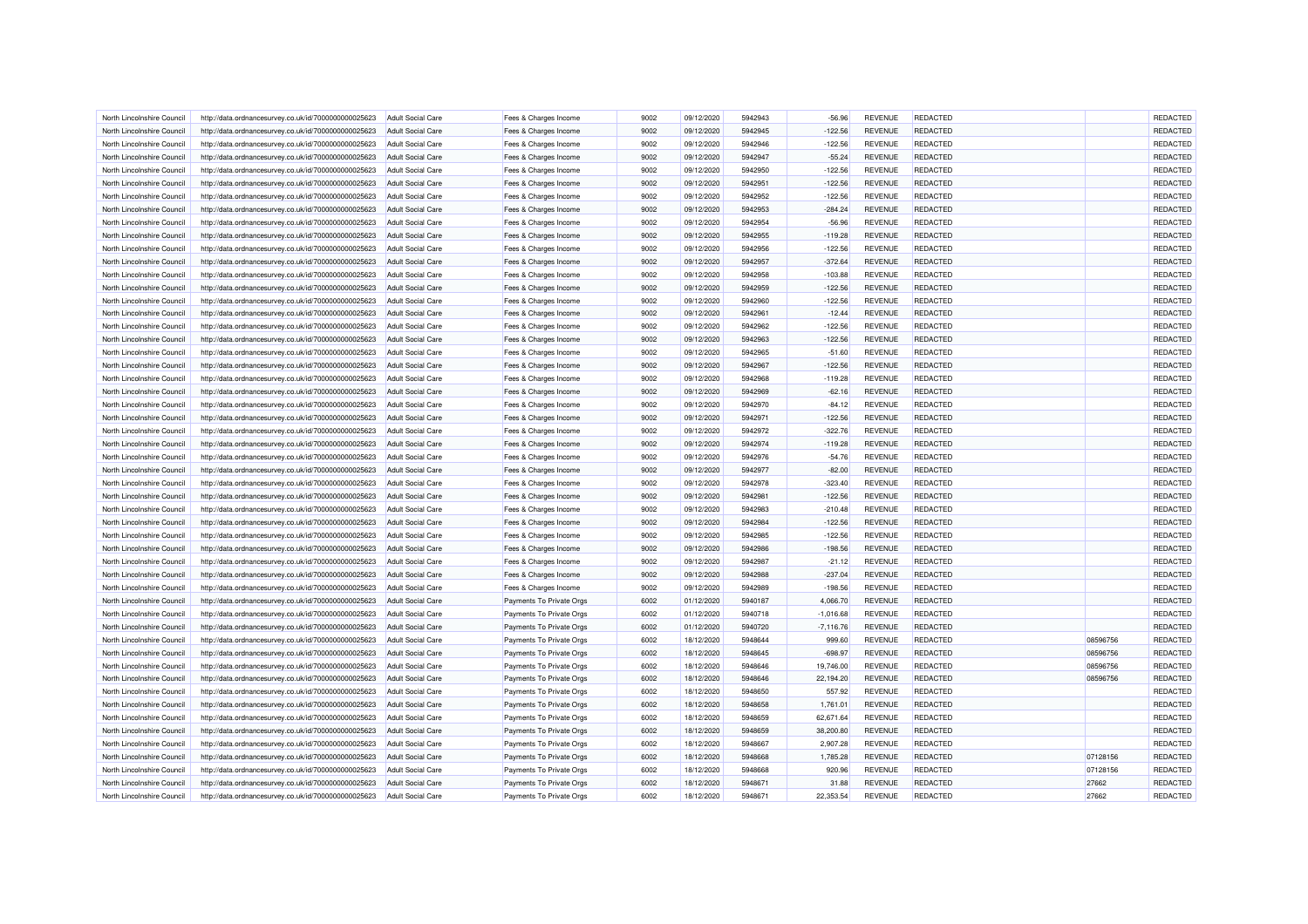| North Lincolnshire Council | http://data.ordnancesurvey.co.uk/id/7000000000025623 | <b>Adult Social Care</b> | Payments To Private Orgs | 6002 | 18/12/2020 | 5948672 | $-1,414.17$ | <b>REVENUE</b> | <b>REDACTED</b> | 27662    | REDACTED |
|----------------------------|------------------------------------------------------|--------------------------|--------------------------|------|------------|---------|-------------|----------------|-----------------|----------|----------|
| North Lincolnshire Council | http://data.ordnancesurvey.co.uk/id/7000000000025623 | <b>Adult Social Care</b> | Payments To Private Orgs | 6002 | 18/12/2020 | 5948684 | 11,910.12   | <b>REVENUE</b> | <b>REDACTED</b> |          | REDACTED |
| North Lincolnshire Council | http://data.ordnancesurvey.co.uk/id/7000000000025623 | Adult Social Care        | Payments To Private Orgs | 6002 | 18/12/2020 | 5948686 | 6,811.63    | <b>REVENUE</b> | <b>REDACTED</b> |          | REDACTED |
| North Lincolnshire Council | http://data.ordnancesurvey.co.uk/id/7000000000025623 | <b>Adult Social Care</b> | Payments To Private Orgs | 6002 | 18/12/2020 | 5948689 | 585.20      | <b>REVENUE</b> | REDACTED        | 04228353 | REDACTED |
| North Lincolnshire Council | http://data.ordnancesurvey.co.uk/id/7000000000025623 | <b>Adult Social Care</b> | Payments To Private Orgs | 6002 | 18/12/2020 | 5948690 | 6,800.00    | <b>REVENUE</b> | <b>REDACTED</b> |          | REDACTED |
| North Lincolnshire Council | http://data.ordnancesurvey.co.uk/id/7000000000025623 | <b>Adult Social Care</b> | Payments To Private Orgs | 6002 | 18/12/2020 | 5948696 | 1,639.47    | <b>REVENUE</b> | <b>REDACTED</b> |          | REDACTED |
| North Lincolnshire Council |                                                      | <b>Adult Social Care</b> |                          | 6002 | 18/12/2020 | 5950665 |             | <b>REVENUE</b> | <b>REDACTED</b> | 07128156 | REDACTED |
|                            | http://data.ordnancesurvey.co.uk/id/7000000000025623 |                          | Payments To Private Orgs | 6002 |            | 5951470 | 643.34      | <b>REVENUE</b> | <b>REDACTED</b> |          | REDACTED |
| North Lincolnshire Council | http://data.ordnancesurvey.co.uk/id/7000000000025623 | <b>Adult Social Care</b> | Payments To Private Orgs |      | 21/12/2020 |         | 6,260.00    |                |                 |          |          |
| North Lincolnshire Council | http://data.ordnancesurvey.co.uk/id/7000000000025623 | Adult Social Care        | Payments To Private Oras | 6002 | 21/12/2020 | 5951472 | 13,546.82   | <b>REVENUE</b> | REDACTED        |          | REDACTED |
| North Lincolnshire Council | http://data.ordnancesurvey.co.uk/id/7000000000025623 | <b>Adult Social Care</b> | Payments To Private Orgs | 6002 | 21/12/2020 | 5951474 | 19,775.40   | <b>REVENUE</b> | <b>REDACTED</b> |          | REDACTED |
| North Lincolnshire Council | http://data.ordnancesurvey.co.uk/id/7000000000025623 | Adult Social Care        | Payments To Private Orgs | 6002 | 21/12/2020 | 5951474 | 5,747.60    | <b>REVENUE</b> | <b>REDACTED</b> |          | REDACTED |
| North Lincolnshire Council | http://data.ordnancesurvey.co.uk/id/7000000000025623 | <b>Adult Social Care</b> | Payments To Private Orgs | 6002 | 21/12/2020 | 5951475 | 2,110.48    | <b>REVENUE</b> | <b>REDACTED</b> | 11881882 | REDACTED |
| North Lincolnshire Council | http://data.ordnancesurvey.co.uk/id/7000000000025623 | <b>Adult Social Care</b> | Payments To Private Orgs | 6002 | 21/12/2020 | 5951476 | 3,800.00    | <b>REVENUE</b> | <b>REDACTED</b> |          | REDACTED |
| North Lincolnshire Council | http://data.ordnancesurvey.co.uk/id/7000000000025623 | <b>Adult Social Care</b> | Payments To Private Orgs | 6002 | 21/12/2020 | 5951477 | 82,262.32   | <b>REVENUE</b> | REDACTED        |          | REDACTED |
| North Lincolnshire Council | http://data.ordnancesurvey.co.uk/id/7000000000025623 | <b>Adult Social Care</b> | Payments To Private Orgs | 6002 | 21/12/2020 | 5951477 | 2,113.92    | <b>REVENUE</b> | <b>REDACTED</b> |          | REDACTED |
| North Lincolnshire Council | http://data.ordnancesurvey.co.uk/id/7000000000025623 | <b>Adult Social Care</b> | Payments To Private Orgs | 6002 | 21/12/2020 | 5951479 | 40,936.82   | <b>REVENUE</b> | <b>REDACTED</b> |          | REDACTED |
| North Lincolnshire Council | http://data.ordnancesurvey.co.uk/id/7000000000025623 | <b>Adult Social Care</b> | Payments To Private Orgs | 6002 | 21/12/2020 | 5951480 | $-1,207.96$ | <b>REVENUE</b> | <b>REDACTED</b> |          | REDACTED |
| North Lincolnshire Council | http://data.ordnancesurvey.co.uk/id/7000000000025623 | <b>Adult Social Care</b> | Payments To Private Orgs | 6002 | 21/12/2020 | 5951481 | 18,454.61   | <b>REVENUE</b> | <b>REDACTED</b> |          | REDACTED |
| North Lincolnshire Council | http://data.ordnancesurvey.co.uk/id/7000000000025623 | <b>Adult Social Care</b> | Payments To Private Orgs | 6002 | 21/12/2020 | 5951482 | 8,131.04    | <b>REVENUE</b> | REDACTED        |          | REDACTED |
| North Lincolnshire Council | http://data.ordnancesurvey.co.uk/id/7000000000025623 | <b>Adult Social Care</b> | Payments To Private Orgs | 6002 | 21/12/2020 | 5951483 | 2,272.00    | <b>REVENUE</b> | <b>REDACTED</b> |          | REDACTED |
| North Lincolnshire Council | http://data.ordnancesurvey.co.uk/id/7000000000025623 | <b>Adult Social Care</b> | Payments To Private Orgs | 6002 | 21/12/2020 | 5951484 | 3,368.80    | <b>REVENUE</b> | <b>REDACTED</b> |          | REDACTED |
| North Lincolnshire Council | http://data.ordnancesurvey.co.uk/id/7000000000025623 | Adult Social Care        | Payments To Private Orgs | 6002 | 21/12/2020 | 5951485 | 44,340.80   | <b>REVENUE</b> | <b>REDACTED</b> | 01952719 | REDACTED |
| North Lincolnshire Council | http://data.ordnancesurvey.co.uk/id/7000000000025623 | <b>Adult Social Care</b> | Payments To Private Orgs | 6002 | 21/12/2020 | 5951486 | 297.42      | <b>REVENUE</b> | <b>REDACTED</b> | 01952719 | REDACTED |
| North Lincolnshire Council |                                                      |                          |                          | 6002 | 21/12/2020 | 5951488 | 2,882.32    | <b>REVENUE</b> | <b>REDACTED</b> |          | REDACTED |
|                            | http://data.ordnancesurvey.co.uk/id/7000000000025623 | <b>Adult Social Care</b> | Payments To Private Orgs |      |            |         |             |                |                 |          |          |
| North Lincolnshire Council | http://data.ordnancesurvey.co.uk/id/7000000000025623 | <b>Adult Social Care</b> | Payments To Private Orgs | 6002 | 21/12/2020 | 5951490 | 44,290.24   | <b>REVENUE</b> | <b>REDACTED</b> |          | REDACTED |
| North Lincolnshire Council | http://data.ordnancesurvey.co.uk/id/7000000000025623 | <b>Adult Social Care</b> | Payments To Private Orgs | 6002 | 21/12/2020 | 5951491 | $-1,914.99$ | <b>REVENUE</b> | <b>REDACTED</b> |          | REDACTED |
| North Lincolnshire Council | http://data.ordnancesurvey.co.uk/id/7000000000025623 | <b>Adult Social Care</b> | Payments To Private Orgs | 6002 | 21/12/2020 | 5951492 | 2,008.00    | <b>REVENUE</b> | <b>REDACTED</b> |          | REDACTED |
| North Lincolnshire Council | http://data.ordnancesurvey.co.uk/id/7000000000025623 | <b>Adult Social Care</b> | Payments To Private Orgs | 6002 | 21/12/2020 | 5951493 | 2,254.80    | <b>REVENUE</b> | <b>REDACTED</b> |          | REDACTED |
| North Lincolnshire Council | http://data.ordnancesurvey.co.uk/id/7000000000025623 | <b>Adult Social Care</b> | Payments To Private Orgs | 6002 | 21/12/2020 | 5951494 | 12,883.52   | <b>REVENUE</b> | <b>REDACTED</b> |          | REDACTED |
| North Lincolnshire Council | http://data.ordnancesurvey.co.uk/id/7000000000025623 | <b>Adult Social Care</b> | Payments To Private Orgs | 6002 | 21/12/2020 | 5951496 | 33,097.92   | <b>REVENUE</b> | <b>REDACTED</b> |          | REDACTED |
| North Lincolnshire Council | http://data.ordnancesurvey.co.uk/id/7000000000025623 | <b>Adult Social Care</b> | Payments To Private Orgs | 6002 | 21/12/2020 | 5951497 | $-283.54$   | <b>REVENUE</b> | <b>REDACTED</b> |          | REDACTED |
| North Lincolnshire Council | http://data.ordnancesurvey.co.uk/id/7000000000025623 | <b>Adult Social Care</b> | Payments To Private Orgs | 6002 | 21/12/2020 | 5951498 | 23,405.49   | <b>REVENUE</b> | <b>REDACTED</b> |          | REDACTED |
| North Lincolnshire Council | http://data.ordnancesurvey.co.uk/id/7000000000025623 | <b>Adult Social Care</b> | Payments To Private Orgs | 6002 | 21/12/2020 | 5951501 | 29,788.80   | <b>REVENUE</b> | <b>REDACTED</b> |          | REDACTED |
| North Lincolnshire Council | http://data.ordnancesurvey.co.uk/id/7000000000025623 | <b>Adult Social Care</b> | Payments To Private Orgs | 6002 | 21/12/2020 | 5951503 | 7,898.08    | <b>REVENUE</b> | <b>REDACTED</b> |          | REDACTED |
| North Lincolnshire Council | http://data.ordnancesurvey.co.uk/id/7000000000025623 | <b>Adult Social Care</b> | Payments To Private Orgs | 6002 | 21/12/2020 | 5951504 | 2,069.48    | <b>REVENUE</b> | <b>REDACTED</b> | 27662R   | REDACTED |
| North Lincolnshire Council | http://data.ordnancesurvey.co.uk/id/7000000000025623 | Adult Social Care        | Payments To Private Oras | 6002 | 21/12/2020 | 5951505 | 8,386.00    | <b>REVENUE</b> | <b>REDACTED</b> |          | REDACTED |
| North Lincolnshire Council | http://data.ordnancesurvey.co.uk/id/7000000000025623 | <b>Adult Social Care</b> | Payments To Private Orgs | 6002 | 21/12/2020 | 5951506 | 37,582.31   | <b>REVENUE</b> | <b>REDACTED</b> |          | REDACTED |
| North Lincolnshire Council | http://data.ordnancesurvey.co.uk/id/7000000000025623 | Adult Social Care        | Payments To Private Orgs | 6002 | 21/12/2020 | 5951507 | $-1,792.94$ | <b>REVENUE</b> | <b>REDACTED</b> |          | REDACTED |
| North Lincolnshire Council | http://data.ordnancesurvey.co.uk/id/7000000000025623 | <b>Adult Social Care</b> | Payments To Private Orgs | 6002 | 21/12/2020 | 5951508 | 1,835.20    | <b>REVENUE</b> | <b>REDACTED</b> |          | REDACTED |
| North Lincolnshire Council | http://data.ordnancesurvey.co.uk/id/7000000000025623 | Adult Social Care        | Payments To Private Orgs | 6002 | 21/12/2020 | 5951509 | 56,941.04   | <b>REVENUE</b> | <b>REDACTED</b> |          | REDACTED |
| North Lincolnshire Council | http://data.ordnancesurvey.co.uk/id/7000000000025623 | <b>Adult Social Care</b> | Payments To Private Orgs | 6002 | 21/12/2020 | 5951510 | $-1,132.46$ | <b>REVENUE</b> | <b>REDACTED</b> |          | REDACTED |
| North Lincolnshire Council | http://data.ordnancesurvey.co.uk/id/7000000000025623 | <b>Adult Social Care</b> | Payments To Private Orgs | 6002 | 21/12/2020 | 5951511 | 6,683.28    | <b>REVENUE</b> | <b>REDACTED</b> |          | REDACTED |
| North Lincolnshire Council | http://data.ordnancesurvey.co.uk/id/7000000000025623 | Adult Social Care        | Payments To Private Orgs | 6002 | 21/12/2020 | 5951511 | 1,985.92    | <b>REVENUE</b> | <b>REDACTED</b> |          | REDACTED |
|                            |                                                      |                          |                          |      |            |         |             |                |                 |          |          |
| North Lincolnshire Council | http://data.ordnancesurvey.co.uk/id/7000000000025623 | <b>Adult Social Care</b> | Payments To Private Orgs | 6002 | 21/12/2020 | 5951512 | 2,084.00    | <b>REVENUE</b> | <b>REDACTED</b> |          | REDACTED |
| North Lincolnshire Council | http://data.ordnancesurvey.co.uk/id/7000000000025623 | <b>Adult Social Care</b> | Payments To Private Orgs | 6002 | 21/12/2020 | 5951513 | 2,010.64    | <b>REVENUE</b> | <b>REDACTED</b> |          | REDACTED |
| North Lincolnshire Council | http://data.ordnancesurvey.co.uk/id/7000000000025623 | <b>Adult Social Care</b> | Payments To Private Orgs | 6002 | 21/12/2020 | 5951514 | 6,610.46    | <b>REVENUE</b> | REDACTED        |          | REDACTED |
| North Lincolnshire Council | http://data.ordnancesurvey.co.uk/id/7000000000025623 | <b>Adult Social Care</b> | Payments To Private Orgs | 6002 | 21/12/2020 | 5951515 | 11,610.84   | <b>REVENUE</b> | <b>REDACTED</b> |          | REDACTED |
| North Lincolnshire Council | http://data.ordnancesurvey.co.uk/id/7000000000025623 | <b>Adult Social Care</b> | Payments To Private Orgs | 6002 | 21/12/2020 | 5951516 | 5,314.96    | <b>REVENUE</b> | <b>REDACTED</b> |          | REDACTED |
| North Lincolnshire Council | http://data.ordnancesurvey.co.uk/id/7000000000025623 | <b>Adult Social Care</b> | Payments To Private Orgs | 6002 | 21/12/2020 | 5951517 | 17,941.83   | <b>REVENUE</b> | <b>REDACTED</b> |          | REDACTED |
| North Lincolnshire Council | http://data.ordnancesurvey.co.uk/id/7000000000025623 | <b>Adult Social Care</b> | Payments To Private Orgs | 6002 | 21/12/2020 | 5951518 | 24,141.99   | <b>REVENUE</b> | <b>REDACTED</b> |          | REDACTED |
| North Lincolnshire Council | http://data.ordnancesurvey.co.uk/id/7000000000025623 | <b>Adult Social Care</b> | Payments To Private Orgs | 6002 | 21/12/2020 | 5951519 | 1,056.96    | <b>REVENUE</b> | <b>REDACTED</b> |          | REDACTED |
| North Lincolnshire Council | http://data.ordnancesurvey.co.uk/id/7000000000025623 | <b>Adult Social Care</b> | Payments To Private Orgs | 6002 | 21/12/2020 | 5951520 | 2,069.48    | <b>REVENUE</b> | <b>REDACTED</b> |          | REDACTED |
| North Lincolnshire Council | http://data.ordnancesurvey.co.uk/id/7000000000025623 | Adult Social Care        | Payments To Private Orgs | 6002 | 21/12/2020 | 5951521 | 18,670.20   | <b>REVENUE</b> | <b>REDACTED</b> |          | REDACTED |
|                            |                                                      |                          |                          |      |            |         |             |                |                 |          |          |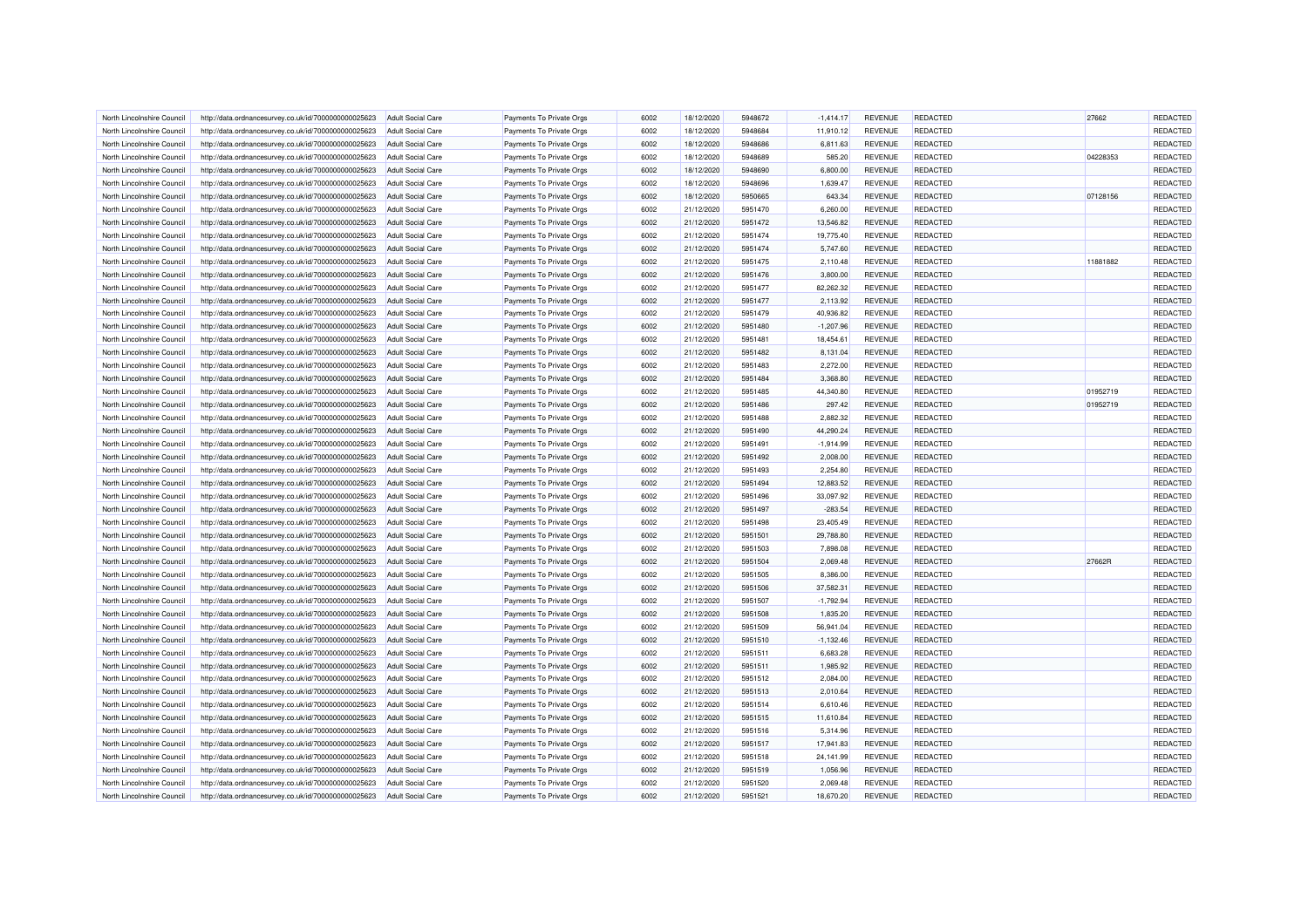| North Lincolnshire Council | http://data.ordnancesurvey.co.uk/id/7000000000025623 | <b>Adult Social Care</b>                      | Payments To Private Orgs | 6002 | 21/12/2020 | 5951522 | 4.500.00    | <b>REVENUE</b> | <b>REDACTED</b> |          | REDACTED |
|----------------------------|------------------------------------------------------|-----------------------------------------------|--------------------------|------|------------|---------|-------------|----------------|-----------------|----------|----------|
| North Lincolnshire Council | http://data.ordnancesurvey.co.uk/id/7000000000025623 | <b>Adult Social Care</b>                      | Payments To Private Orgs | 6002 | 21/12/2020 | 5951523 | 2,759.78    | <b>REVENUE</b> | <b>REDACTED</b> |          | REDACTED |
| North Lincolnshire Council | http://data.ordnancesurvey.co.uk/id/7000000000025623 | Adult Social Care                             | Payments To Private Orgs | 6002 | 21/12/2020 | 5951524 | 47,282.72   | <b>REVENUE</b> | <b>REDACTED</b> | 27662    | REDACTED |
| North Lincolnshire Council | http://data.ordnancesurvey.co.uk/id/7000000000025623 | <b>Adult Social Care</b>                      | Payments To Private Orgs | 6002 | 21/12/2020 | 5951524 | 2,290.20    | <b>REVENUE</b> | <b>REDACTED</b> | 27662    | REDACTED |
| North Lincolnshire Council | http://data.ordnancesurvey.co.uk/id/7000000000025623 | <b>Adult Social Care</b>                      | Payments To Private Orgs | 6002 | 21/12/2020 | 5951525 | 2,277.52    | <b>REVENUE</b> | <b>REDACTED</b> | 27662    | REDACTED |
| North Lincolnshire Council | http://data.ordnancesurvey.co.uk/id/7000000000025623 | <b>Adult Social Care</b>                      | Payments To Private Orgs | 6002 | 21/12/2020 | 5951526 | 43,122.41   | <b>REVENUE</b> | <b>REDACTED</b> | 27662    | REDACTED |
| North Lincolnshire Council | http://data.ordnancesurvey.co.uk/id/7000000000025623 | <b>Adult Social Care</b>                      | Payments To Private Orgs | 6002 | 21/12/2020 | 5951528 | 32,186.48   | <b>REVENUE</b> | <b>REDACTED</b> |          | REDACTED |
| North Lincolnshire Council | http://data.ordnancesurvey.co.uk/id/7000000000025623 | <b>Adult Social Care</b>                      | Payments To Private Orgs | 6002 | 21/12/2020 | 5951528 | 6,823.68    | <b>REVENUE</b> | <b>REDACTED</b> |          | REDACTED |
| North Lincolnshire Council | http://data.ordnancesurvey.co.uk/id/7000000000025623 | <b>Adult Social Care</b>                      | Payments To Private Orgs | 6002 | 21/12/2020 | 5951529 | 23,334.56   | <b>REVENUE</b> | REDACTED        |          | REDACTED |
| North Lincolnshire Council | http://data.ordnancesurvey.co.uk/id/7000000000025623 | <b>Adult Social Care</b>                      | Payments To Private Orgs | 6002 | 21/12/2020 | 5951530 | $-567.41$   | <b>REVENUE</b> | <b>REDACTED</b> |          | REDACTED |
| North Lincolnshire Council | http://data.ordnancesurvey.co.uk/id/7000000000025623 | <b>Adult Social Care</b>                      | Payments To Private Orgs | 6002 | 21/12/2020 | 5951532 | 15,520.82   | <b>REVENUE</b> | <b>REDACTED</b> |          | REDACTED |
| North Lincolnshire Council | http://data.ordnancesurvey.co.uk/id/7000000000025623 | Adult Social Care                             | Payments To Private Orgs | 6002 | 21/12/2020 | 5951533 | 11,603.12   | <b>REVENUE</b> | <b>REDACTED</b> |          | REDACTED |
| North Lincolnshire Council | http://data.ordnancesurvey.co.uk/id/7000000000025623 | <b>Adult Social Care</b>                      | Payments To Private Orgs | 6002 | 21/12/2020 | 5951537 | 39,134.99   | <b>REVENUE</b> | <b>REDACTED</b> |          | REDACTED |
| North Lincolnshire Council | http://data.ordnancesurvey.co.uk/id/7000000000025623 | <b>Adult Social Care</b>                      | Payments To Private Orgs | 6002 | 21/12/2020 | 5951538 | 15,886.88   | <b>REVENUE</b> | REDACTED        |          | REDACTED |
| North Lincolnshire Council | http://data.ordnancesurvey.co.uk/id/7000000000025623 | <b>Adult Social Care</b>                      | Payments To Private Orgs | 6002 | 21/12/2020 | 5951539 | 1,976.71    | <b>REVENUE</b> | <b>REDACTED</b> |          | REDACTED |
| North Lincolnshire Council | http://data.ordnancesurvey.co.uk/id/7000000000025623 | <b>Adult Social Care</b>                      | Payments To Private Orgs | 6002 | 21/12/2020 | 5951540 | 12,744.82   | <b>REVENUE</b> | <b>REDACTED</b> |          | REDACTED |
| North Lincolnshire Council | http://data.ordnancesurvey.co.uk/id/7000000000025623 | <b>Adult Social Care</b>                      | Payments To Private Orgs | 6002 | 21/12/2020 | 5951541 | 1,984.36    | <b>REVENUE</b> | <b>REDACTED</b> |          | REDACTED |
| North Lincolnshire Council | http://data.ordnancesurvey.co.uk/id/7000000000025623 | <b>Adult Social Care</b>                      | Payments To Private Orgs | 6002 | 21/12/2020 | 5951542 | 26,848.96   | <b>REVENUE</b> | <b>REDACTED</b> |          | REDACTED |
| North Lincolnshire Council | http://data.ordnancesurvey.co.uk/id/7000000000025623 | Adult Social Care                             | Payments To Private Orgs | 6002 | 21/12/2020 | 5951543 | 4,800.00    | REVENUE        | <b>REDACTED</b> | 5049402  | REDACTED |
| North Lincolnshire Council | http://data.ordnancesurvey.co.uk/id/7000000000025623 | <b>Adult Social Care</b>                      | Payments To Private Orgs | 6002 | 21/12/2020 | 5951544 | 739.10      | <b>REVENUE</b> | <b>REDACTED</b> |          | REDACTED |
| North Lincolnshire Council |                                                      |                                               | Payments To Private Orgs | 6002 | 21/12/2020 | 5951545 | 3,850.00    | <b>REVENUE</b> | <b>REDACTED</b> |          | REDACTED |
| North Lincolnshire Council | http://data.ordnancesurvey.co.uk/id/7000000000025623 | <b>Adult Social Care</b><br>Adult Social Care | Payments To Private Orgs | 6002 | 21/12/2020 | 5951546 | 7,229.44    | <b>REVENUE</b> | <b>REDACTED</b> |          | REDACTED |
|                            | http://data.ordnancesurvey.co.uk/id/7000000000025623 |                                               |                          | 6002 |            | 5951547 |             |                |                 |          |          |
| North Lincolnshire Council | http://data.ordnancesurvey.co.uk/id/7000000000025623 | <b>Adult Social Care</b>                      | Payments To Private Orgs |      | 21/12/2020 |         | 3,188.00    | <b>REVENUE</b> | <b>REDACTED</b> |          | REDACTED |
| North Lincolnshire Council | http://data.ordnancesurvey.co.uk/id/7000000000025623 | <b>Adult Social Care</b>                      | Payments To Private Orgs | 6002 | 21/12/2020 | 5951548 | 10,527.71   | <b>REVENUE</b> | <b>REDACTED</b> |          | REDACTED |
| North Lincolnshire Council | http://data.ordnancesurvey.co.uk/id/7000000000025623 | Adult Social Care                             | Payments To Private Orgs | 6002 | 21/12/2020 | 5951548 | 21,227.52   | <b>REVENUE</b> | <b>REDACTED</b> |          | REDACTED |
| North Lincolnshire Council | http://data.ordnancesurvey.co.uk/id/7000000000025623 | <b>Adult Social Care</b>                      | Payments To Private Orgs | 6002 | 21/12/2020 | 5951549 | 20,699.20   | <b>REVENUE</b> | REDACTED        |          | REDACTED |
| North Lincolnshire Council | http://data.ordnancesurvey.co.uk/id/7000000000025623 | <b>Adult Social Care</b>                      | Payments To Private Orgs | 6002 | 21/12/2020 | 5951549 | 2,049.92    | <b>REVENUE</b> | <b>REDACTED</b> |          | REDACTED |
| North Lincolnshire Council | http://data.ordnancesurvey.co.uk/id/7000000000025623 | <b>Adult Social Care</b>                      | Payments To Private Orgs | 6002 | 21/12/2020 | 5951550 | $-292.85$   | <b>REVENUE</b> | <b>REDACTED</b> |          | REDACTED |
| North Lincolnshire Council | http://data.ordnancesurvey.co.uk/id/7000000000025623 | <b>Adult Social Care</b>                      | Payments To Private Orgs | 6002 | 21/12/2020 | 5951551 | 292.85      | <b>REVENUE</b> | <b>REDACTED</b> |          | REDACTED |
| North Lincolnshire Council | http://data.ordnancesurvey.co.uk/id/7000000000025623 | <b>Adult Social Care</b>                      | Payments To Private Orgs | 6002 | 21/12/2020 | 5951552 | 42,051.91   | <b>REVENUE</b> | <b>REDACTED</b> |          | REDACTED |
| North Lincolnshire Council | http://data.ordnancesurvey.co.uk/id/7000000000025623 | <b>Adult Social Care</b>                      | Payments To Private Orgs | 6002 | 21/12/2020 | 5951553 | $-1,887.43$ | <b>REVENUE</b> | REDACTED        |          | REDACTED |
| North Lincolnshire Council | http://data.ordnancesurvey.co.uk/id/7000000000025623 | <b>Adult Social Care</b>                      | Payments To Private Orgs | 6002 | 21/12/2020 | 5951555 | 4,551.84    | <b>REVENUE</b> | <b>REDACTED</b> |          | REDACTED |
| North Lincolnshire Council | http://data.ordnancesurvey.co.uk/id/7000000000025623 | Adult Social Care                             | Payments To Private Orgs | 6002 | 21/12/2020 | 5951556 | 2,316.16    | <b>REVENUE</b> | <b>REDACTED</b> |          | REDACTED |
| North Lincolnshire Council | http://data.ordnancesurvey.co.uk/id/7000000000025623 | <b>Adult Social Care</b>                      | Payments To Private Orgs | 6002 | 21/12/2020 | 5951557 | 2,523.00    | <b>REVENUE</b> | <b>REDACTED</b> |          | REDACTED |
| North Lincolnshire Council | http://data.ordnancesurvey.co.uk/id/7000000000025623 | <b>Adult Social Care</b>                      | Payments To Private Orgs | 6002 | 21/12/2020 | 5951558 | 21,845.12   | <b>REVENUE</b> | <b>REDACTED</b> |          | REDACTED |
| North Lincolnshire Council | http://data.ordnancesurvey.co.uk/id/7000000000025623 | Adult Social Care                             | Payments To Private Orgs | 6002 | 21/12/2020 | 5951560 | 4,722.76    | <b>REVENUE</b> | <b>REDACTED</b> |          | REDACTED |
| North Lincolnshire Council | http://data.ordnancesurvey.co.uk/id/7000000000025623 | <b>Adult Social Care</b>                      | Payments To Private Orgs | 6002 | 21/12/2020 | 5951561 | 34,418.01   | <b>REVENUE</b> | <b>REDACTED</b> |          | REDACTED |
| North Lincolnshire Council | http://data.ordnancesurvey.co.uk/id/7000000000025623 | <b>Adult Social Care</b>                      | Payments To Private Orgs | 6002 | 21/12/2020 | 5951562 | $-4,524.33$ | <b>REVENUE</b> | <b>REDACTED</b> |          | REDACTED |
| North Lincolnshire Council | http://data.ordnancesurvey.co.uk/id/7000000000025623 | <b>Adult Social Care</b>                      | Payments To Private Orgs | 6002 | 21/12/2020 | 5951563 | 10,779.72   | <b>REVENUE</b> | <b>REDACTED</b> |          | REDACTED |
| North Lincolnshire Council | http://data.ordnancesurvey.co.uk/id/7000000000025623 | <b>Adult Social Care</b>                      | Payments To Private Orgs | 6002 | 21/12/2020 | 5951564 | 14,268.96   | <b>REVENUE</b> | <b>REDACTED</b> |          | REDACTED |
| North Lincolnshire Council | http://data.ordnancesurvey.co.uk/id/7000000000025623 | <b>Adult Social Care</b>                      | Payments To Private Orgs | 6002 | 21/12/2020 | 5951566 | 19,891.08   | <b>REVENUE</b> | REDACTED        |          | REDACTED |
| North Lincolnshire Council | http://data.ordnancesurvey.co.uk/id/7000000000025623 | <b>Adult Social Care</b>                      | Payments To Private Orgs | 6002 | 21/12/2020 | 5951567 | 283.70      | <b>REVENUE</b> | <b>REDACTED</b> |          | REDACTED |
| North Lincolnshire Council | http://data.ordnancesurvey.co.uk/id/7000000000025623 | <b>Adult Social Care</b>                      | Payments To Private Orgs | 6002 | 21/12/2020 | 5951568 | 19,279.02   | <b>REVENUE</b> | <b>REDACTED</b> |          | REDACTED |
| North Lincolnshire Council | http://data.ordnancesurvey.co.uk/id/7000000000025623 | Adult Social Care                             | Payments To Private Orgs | 6002 | 21/12/2020 | 5951569 | 21,960.00   | <b>REVENUE</b> | <b>REDACTED</b> |          | REDACTED |
| North Lincolnshire Council | http://data.ordnancesurvey.co.uk/id/7000000000025623 | <b>Adult Social Care</b>                      | Payments To Private Orgs | 6002 | 21/12/2020 | 5951570 | 14,602.85   | <b>REVENUE</b> | <b>REDACTED</b> |          | REDACTED |
| North Lincolnshire Council | http://data.ordnancesurvey.co.uk/id/7000000000025623 | <b>Adult Social Care</b>                      | Payments To Private Orgs | 6002 | 21/12/2020 | 5951570 | 2,310.20    | <b>REVENUE</b> | REDACTED        |          | REDACTED |
| North Lincolnshire Council | http://data.ordnancesurvey.co.uk/id/7000000000025623 | <b>Adult Social Care</b>                      | Payments To Private Orgs | 6002 | 21/12/2020 | 5951572 | 8,511.04    | <b>REVENUE</b> | <b>REDACTED</b> |          | REDACTED |
| North Lincolnshire Council | http://data.ordnancesurvey.co.uk/id/7000000000025623 | <b>Adult Social Care</b>                      | Payments To Private Orgs | 6002 | 21/12/2020 | 5951573 | 6,848.00    | <b>REVENUE</b> | <b>REDACTED</b> |          | REDACTED |
| North Lincolnshire Council | http://data.ordnancesurvey.co.uk/id/7000000000025623 | <b>Adult Social Care</b>                      | Payments To Private Orgs | 6002 | 21/12/2020 | 5951574 | $-3,693.22$ | <b>REVENUE</b> | <b>REDACTED</b> | 02779611 | REDACTED |
| North Lincolnshire Council | http://data.ordnancesurvey.co.uk/id/7000000000025623 | <b>Adult Social Care</b>                      | Payments To Private Orgs | 6002 | 21/12/2020 | 5951575 | 50,459.15   | <b>REVENUE</b> | <b>REDACTED</b> | 02779611 | REDACTED |
| North Lincolnshire Council | http://data.ordnancesurvey.co.uk/id/7000000000025623 | <b>Adult Social Care</b>                      | Payments To Private Orgs | 6002 | 21/12/2020 | 5951576 | 2,090.20    | <b>REVENUE</b> | <b>REDACTED</b> | 02779611 | REDACTED |
| North Lincolnshire Council | http://data.ordnancesurvey.co.uk/id/7000000000025623 | <b>Adult Social Care</b>                      | Payments To Private Orgs | 6002 | 21/12/2020 | 5951576 | 39,474.32   | <b>REVENUE</b> | REDACTED        | 02779611 | REDACTED |
| North Lincolnshire Council | http://data.ordnancesurvey.co.uk/id/7000000000025623 | Adult Social Care                             | Payments To Private Orgs | 6002 | 21/12/2020 | 5951577 | 60,816.25   | <b>REVENUE</b> | <b>REDACTED</b> | 02779611 | REDACTED |
|                            |                                                      |                                               |                          |      |            |         |             |                |                 |          |          |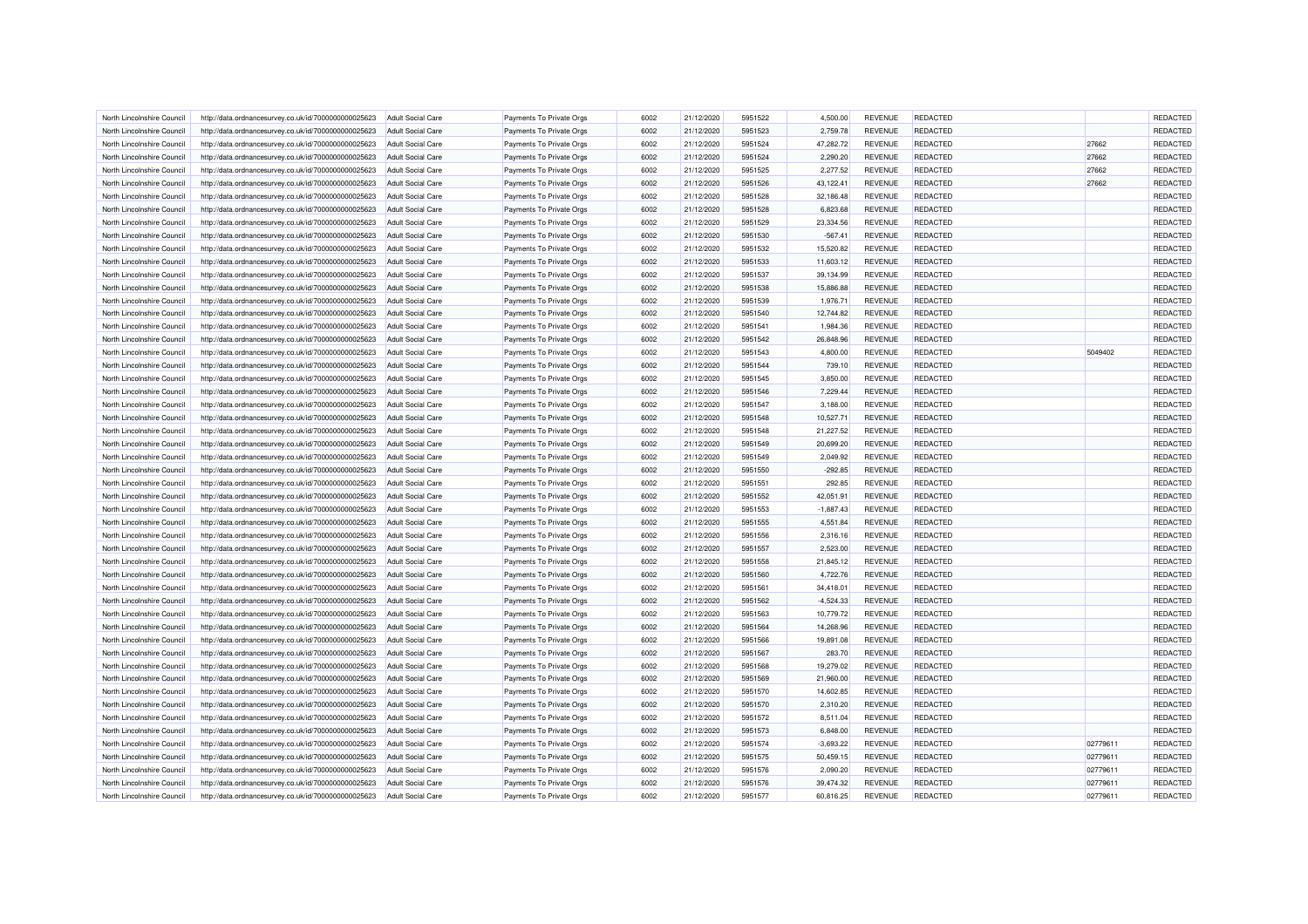| North Lincolnshire Council | http://data.ordnancesurvey.co.uk/id/7000000000025623 | <b>Adult Social Care</b> | Payments To Private Orgs | 6002 | 21/12/2020 | 5951580 | 3.907.08      | <b>REVENUE</b> | <b>REDACTED</b> | 02779611 | REDACTED |
|----------------------------|------------------------------------------------------|--------------------------|--------------------------|------|------------|---------|---------------|----------------|-----------------|----------|----------|
| North Lincolnshire Council | http://data.ordnancesurvey.co.uk/id/7000000000025623 | <b>Adult Social Care</b> | Payments To Private Orgs | 6002 | 21/12/2020 | 5951580 | 25,460.44     | <b>REVENUE</b> | <b>REDACTED</b> | 02779611 | REDACTED |
| North Lincolnshire Council | http://data.ordnancesurvey.co.uk/id/7000000000025623 | <b>Adult Social Care</b> | Payments To Private Orgs | 6002 | 21/12/2020 | 5951581 | 2,069.48      | <b>REVENUE</b> | <b>REDACTED</b> | 02779611 | REDACTED |
| North Lincolnshire Council | http://data.ordnancesurvey.co.uk/id/7000000000025623 | <b>Adult Social Care</b> | Payments To Private Orgs | 6002 | 21/12/2020 | 5951581 | 14,127.40     | <b>REVENUE</b> | REDACTED        | 02779611 | REDACTED |
| North Lincolnshire Council | http://data.ordnancesurvey.co.uk/id/7000000000025623 | <b>Adult Social Care</b> | Payments To Private Orgs | 6002 | 21/12/2020 | 5951582 | 2,090.20      | <b>REVENUE</b> | <b>REDACTED</b> | 02779611 | REDACTED |
| North Lincolnshire Council | http://data.ordnancesurvey.co.uk/id/7000000000025623 | <b>Adult Social Care</b> | Payments To Private Orgs | 6002 | 21/12/2020 | 5951582 | 10,883.00     | <b>REVENUE</b> | <b>REDACTED</b> | 02779611 | REDACTED |
| North Lincolnshire Council | http://data.ordnancesurvey.co.uk/id/7000000000025623 | <b>Adult Social Care</b> | Payments To Private Orgs | 6002 | 21/12/2020 | 5951583 | 6,270.60      | <b>REVENUE</b> | <b>REDACTED</b> | 02779611 | REDACTED |
| North Lincolnshire Council | http://data.ordnancesurvey.co.uk/id/7000000000025623 | <b>Adult Social Care</b> | Payments To Private Orgs | 6002 | 21/12/2020 | 5951584 | 8,360.80      | <b>REVENUE</b> | <b>REDACTED</b> | 02779611 | REDACTED |
| North Lincolnshire Council | http://data.ordnancesurvey.co.uk/id/7000000000025623 | Adult Social Care        | Payments To Private Oras | 6002 | 21/12/2020 | 5951587 | 2.084.00      | <b>REVENUE</b> | REDACTED        | 02779611 | REDACTED |
| North Lincolnshire Council | http://data.ordnancesurvey.co.uk/id/7000000000025623 | <b>Adult Social Care</b> | Payments To Private Orgs | 6002 | 21/12/2020 | 5951590 | 1,611.92      | <b>REVENUE</b> | <b>REDACTED</b> |          | REDACTED |
| North Lincolnshire Council | http://data.ordnancesurvey.co.uk/id/7000000000025623 | Adult Social Care        | Payments To Private Orgs | 6002 | 21/12/2020 | 5951591 | 40,485.81     | <b>REVENUE</b> | <b>REDACTED</b> | 06048328 | REDACTED |
| North Lincolnshire Council | http://data.ordnancesurvey.co.uk/id/7000000000025623 | <b>Adult Social Care</b> | Payments To Private Orgs | 6002 | 21/12/2020 | 5951592 | $-283.70$     | <b>REVENUE</b> | <b>REDACTED</b> | 06048328 | REDACTED |
| North Lincolnshire Council | http://data.ordnancesurvey.co.uk/id/7000000000025623 | <b>Adult Social Care</b> | Payments To Private Orgs | 6002 | 21/12/2020 | 5951593 | 33,311.20     | <b>REVENUE</b> | <b>REDACTED</b> | 4738023  | REDACTED |
| North Lincolnshire Council |                                                      |                          |                          | 6002 |            | 5951594 |               |                |                 |          | REDACTED |
|                            | http://data.ordnancesurvey.co.uk/id/7000000000025623 | <b>Adult Social Care</b> | Payments To Private Orgs |      | 21/12/2020 |         | 3,400.00      | <b>REVENUE</b> | REDACTED        |          |          |
| North Lincolnshire Council | http://data.ordnancesurvey.co.uk/id/7000000000025623 | <b>Adult Social Care</b> | Payments To Private Orgs | 6002 | 21/12/2020 | 5951595 | 15,499.00     | <b>REVENUE</b> | <b>REDACTED</b> | 04228353 | REDACTED |
| North Lincolnshire Council | http://data.ordnancesurvey.co.uk/id/7000000000025623 | <b>Adult Social Care</b> | Payments To Private Orgs | 6002 | 21/12/2020 | 5951596 | 1,824.00      | <b>REVENUE</b> | <b>REDACTED</b> |          | REDACTED |
| North Lincolnshire Council | http://data.ordnancesurvey.co.uk/id/7000000000025623 | <b>Adult Social Care</b> | Payments To Private Orgs | 6002 | 21/12/2020 | 5951597 | 47,436.53     | <b>REVENUE</b> | <b>REDACTED</b> |          | REDACTED |
| North Lincolnshire Council | http://data.ordnancesurvey.co.uk/id/7000000000025623 | <b>Adult Social Care</b> | Payments To Private Orgs | 6002 | 21/12/2020 | 5951599 | $-354.63$     | <b>REVENUE</b> | <b>REDACTED</b> |          | REDACTED |
| North Lincolnshire Council | http://data.ordnancesurvey.co.uk/id/7000000000025623 | <b>Adult Social Care</b> | Payments To Private Orgs | 6002 | 21/12/2020 | 5951600 | 15,816.44     | <b>REVENUE</b> | REDACTED        |          | REDACTED |
| North Lincolnshire Council | http://data.ordnancesurvey.co.uk/id/7000000000025623 | <b>Adult Social Care</b> | Payments To Private Orgs | 6002 | 21/12/2020 | 5951601 | 2,770.56      | <b>REVENUE</b> | <b>REDACTED</b> |          | REDACTED |
| North Lincolnshire Council | http://data.ordnancesurvey.co.uk/id/7000000000025623 | <b>Adult Social Care</b> | Payments To Private Orgs | 6002 | 21/12/2020 | 5951602 | 18,369.76     | <b>REVENUE</b> | <b>REDACTED</b> |          | REDACTED |
| North Lincolnshire Council | http://data.ordnancesurvey.co.uk/id/7000000000025623 | Adult Social Care        | Payments To Private Orgs | 6002 | 21/12/2020 | 5951603 | 2,168.00      | <b>REVENUE</b> | <b>REDACTED</b> |          | REDACTED |
| North Lincolnshire Council | http://data.ordnancesurvey.co.uk/id/7000000000025623 | <b>Adult Social Care</b> | Payments To Private Orgs | 6002 | 21/12/2020 | 5951604 | 2,452.00      | <b>REVENUE</b> | <b>REDACTED</b> |          | REDACTED |
| North Lincolnshire Council | http://data.ordnancesurvey.co.uk/id/7000000000025623 | <b>Adult Social Care</b> | Payments To Private Orgs | 6002 | 21/12/2020 | 5951605 | 47,159.23     | <b>REVENUE</b> | <b>REDACTED</b> |          | REDACTED |
| North Lincolnshire Council | http://data.ordnancesurvey.co.uk/id/7000000000025623 | <b>Adult Social Care</b> | Payments To Private Orgs | 6002 | 21/12/2020 | 5951605 | 2,113.92      | <b>REVENUE</b> | <b>REDACTED</b> |          | REDACTED |
| North Lincolnshire Council | http://data.ordnancesurvey.co.uk/id/7000000000025623 | <b>Adult Social Care</b> | Payments To Private Orgs | 6002 | 21/12/2020 | 5951607 | 2,760.84      | <b>REVENUE</b> | <b>REDACTED</b> |          | REDACTED |
| North Lincolnshire Council | http://data.ordnancesurvey.co.uk/id/7000000000025623 | <b>Adult Social Care</b> | Payments To Private Orgs | 6002 | 21/12/2020 | 5951608 | 12,396.24     | <b>REVENUE</b> | <b>REDACTED</b> |          | REDACTED |
| North Lincolnshire Council | http://data.ordnancesurvey.co.uk/id/7000000000025623 | <b>Adult Social Care</b> | Payments To Private Orgs | 6002 | 21/12/2020 | 5951609 | 24,008.09     | <b>REVENUE</b> | <b>REDACTED</b> |          | REDACTED |
| North Lincolnshire Council | http://data.ordnancesurvey.co.uk/id/7000000000025623 | <b>Adult Social Care</b> | Payments To Private Orgs | 6002 | 21/12/2020 | 5951610 | 4,380.00      | <b>REVENUE</b> | <b>REDACTED</b> |          | REDACTED |
| North Lincolnshire Council | http://data.ordnancesurvey.co.uk/id/7000000000025623 | <b>Adult Social Care</b> | Payments To Private Orgs | 6002 | 21/12/2020 | 5951611 | 2,322.16      | <b>REVENUE</b> | <b>REDACTED</b> |          | REDACTED |
| North Lincolnshire Council | http://data.ordnancesurvey.co.uk/id/7000000000025623 | <b>Adult Social Care</b> | Payments To Private Orgs | 6002 | 21/12/2020 | 5951614 | 78,947.35     | REVENUE        | <b>REDACTED</b> |          | REDACTED |
| North Lincolnshire Council | http://data.ordnancesurvey.co.uk/id/7000000000025623 | <b>Adult Social Care</b> | Payments To Private Orgs | 6002 | 21/12/2020 | 5951615 | 25,920.48     | <b>REVENUE</b> | <b>REDACTED</b> |          | REDACTED |
| North Lincolnshire Council | http://data.ordnancesurvey.co.uk/id/7000000000025623 | <b>Adult Social Care</b> | Payments To Private Orgs | 6002 | 21/12/2020 | 5951615 | 1,985.92      | <b>REVENUE</b> | <b>REDACTED</b> |          | REDACTED |
| North Lincolnshire Council | http://data.ordnancesurvey.co.uk/id/7000000000025623 | <b>Adult Social Care</b> | Payments To Private Orgs | 6002 | 21/12/2020 | 5951616 | 7,195.04      | <b>REVENUE</b> | <b>REDACTED</b> |          | REDACTED |
| North Lincolnshire Council | http://data.ordnancesurvey.co.uk/id/7000000000025623 | <b>Adult Social Care</b> | Payments To Private Orgs | 6002 | 21/12/2020 | 5951618 | 4,138.96      | <b>REVENUE</b> | <b>REDACTED</b> | 02779611 | REDACTED |
| North Lincolnshire Council | http://data.ordnancesurvey.co.uk/id/7000000000025623 | Adult Social Care        | Payments To Private Oras | 6002 | 21/12/2020 | 5951619 | 25,178.63     | <b>REVENUE</b> | <b>REDACTED</b> |          | REDACTED |
| North Lincolnshire Council | http://data.ordnancesurvey.co.uk/id/7000000000025623 | <b>Adult Social Care</b> | Payments To Private Orgs | 6002 | 21/12/2020 | 5951620 | 425.55        | <b>REVENUE</b> | <b>REDACTED</b> |          | REDACTED |
| North Lincolnshire Council | http://data.ordnancesurvey.co.uk/id/7000000000025623 | Adult Social Care        | Payments To Private Orgs | 6002 | 21/12/2020 | 5951622 | 2,110.48      | <b>REVENUE</b> | <b>REDACTED</b> |          | REDACTED |
| North Lincolnshire Council | http://data.ordnancesurvey.co.uk/id/7000000000025623 | <b>Adult Social Care</b> | Payments To Private Orgs | 6002 | 21/12/2020 | 5951623 | 37,330.71     | <b>REVENUE</b> | <b>REDACTED</b> |          | REDACTED |
| North Lincolnshire Council | http://data.ordnancesurvey.co.uk/id/7000000000025623 | <b>Adult Social Care</b> | Residential Care Income  | 9078 | 21/12/2020 | 5951472 | $-2,954.61$   | <b>REVENUE</b> | <b>REDACTED</b> |          | REDACTED |
| North Lincolnshire Council | http://data.ordnancesurvey.co.uk/id/7000000000025623 | <b>Adult Social Care</b> | Residential Care Income  | 9078 | 21/12/2020 | 5951474 | $-439.00$     | <b>REVENUE</b> | <b>REDACTED</b> |          | REDACTED |
| North Lincolnshire Council | http://data.ordnancesurvey.co.uk/id/7000000000025623 | <b>Adult Social Care</b> | Residential Care Income  | 9078 | 21/12/2020 | 5951477 | $-423.00$     | <b>REVENUE</b> | <b>REDACTED</b> |          | REDACTED |
| North Lincolnshire Council | http://data.ordnancesurvey.co.uk/id/7000000000025623 | <b>Adult Social Care</b> | Residential Care Income  | 9078 | 21/12/2020 | 5951477 | $-24,254.83$  | <b>REVENUE</b> | <b>REDACTED</b> |          | REDACTED |
| North Lincolnshire Council | http://data.ordnancesurvey.co.uk/id/7000000000025623 | <b>Adult Social Care</b> | Residential Care Income  | 9078 | 21/12/2020 | 5951478 | $-356.31$     | <b>REVENUE</b> | <b>REDACTED</b> |          | REDACTED |
| North Lincolnshire Council | http://data.ordnancesurvey.co.uk/id/7000000000025623 | <b>Adult Social Care</b> | Residential Care Income  | 9078 | 21/12/2020 | 5951479 | $-13,429.42$  | <b>REVENUE</b> | <b>REDACTED</b> |          | REDACTED |
| North Lincolnshire Council | http://data.ordnancesurvey.co.uk/id/7000000000025623 | <b>Adult Social Care</b> | Residential Care Income  | 9078 | 21/12/2020 | 5951480 | 540.99        | <b>REVENUE</b> | REDACTED        |          | REDACTED |
| North Lincolnshire Council | http://data.ordnancesurvey.co.uk/id/7000000000025623 | <b>Adult Social Care</b> | Residential Care Income  | 9078 | 21/12/2020 | 5951481 | $-9,221.24$   | <b>REVENUE</b> | <b>REDACTED</b> |          | REDACTED |
| North Lincolnshire Council | http://data.ordnancesurvey.co.uk/id/7000000000025623 | <b>Adult Social Care</b> | Residential Care Income  | 9078 | 21/12/2020 | 5951485 | $-10, 163.65$ | <b>REVENUE</b> | <b>REDACTED</b> | 01952719 | REDACTED |
| North Lincolnshire Council | http://data.ordnancesurvey.co.uk/id/7000000000025623 | <b>Adult Social Care</b> | Residential Care Income  | 9078 | 21/12/2020 | 5951487 | $-393.65$     | <b>REVENUE</b> | <b>REDACTED</b> | 01952719 | REDACTED |
| North Lincolnshire Council | http://data.ordnancesurvey.co.uk/id/7000000000025623 | <b>Adult Social Care</b> | Residential Care Income  | 9078 | 21/12/2020 | 5951488 | $-1,442.40$   | <b>REVENUE</b> | <b>REDACTED</b> |          | REDACTED |
| North Lincolnshire Council | http://data.ordnancesurvey.co.uk/id/7000000000025623 | <b>Adult Social Care</b> | Residential Care Income  | 9078 | 21/12/2020 | 5951489 | 1,442.40      | <b>REVENUE</b> | <b>REDACTED</b> |          | REDACTED |
| North Lincolnshire Council | http://data.ordnancesurvey.co.uk/id/7000000000025623 | <b>Adult Social Care</b> | Residential Care Income  | 9078 | 21/12/2020 | 5951490 | $-18,005.25$  | <b>REVENUE</b> | <b>REDACTED</b> |          | REDACTED |
| North Lincolnshire Council | http://data.ordnancesurvey.co.uk/id/7000000000025623 | <b>Adult Social Care</b> | Residential Care Income  | 9078 | 21/12/2020 | 5951494 | $-6,367.24$   | <b>REVENUE</b> | <b>REDACTED</b> |          | REDACTED |
|                            |                                                      |                          |                          |      |            |         |               |                |                 |          |          |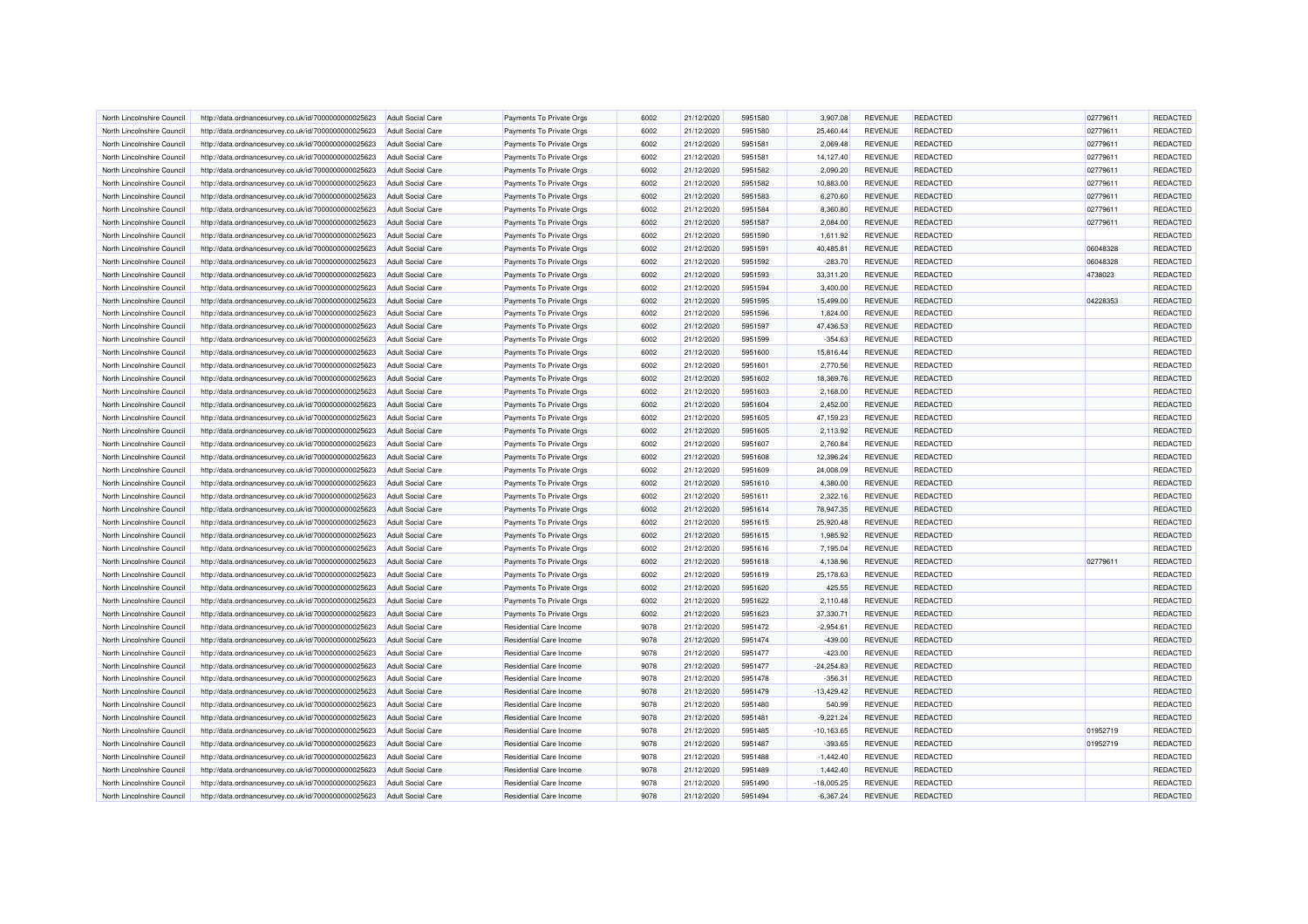| North Lincolnshire Council | http://data.ordnancesurvey.co.uk/id/7000000000025623 | Adult Social Care        | Residential Care Income | 9078 | 21/12/2020 | 5951496 | $-8.669.77$  | <b>REVENUE</b> | REDACTED        |          | REDACTED |
|----------------------------|------------------------------------------------------|--------------------------|-------------------------|------|------------|---------|--------------|----------------|-----------------|----------|----------|
| North Lincolnshire Council | http://data.ordnancesurvey.co.uk/id/7000000000025623 | <b>Adult Social Care</b> | Residential Care Income | 9078 | 21/12/2020 | 5951498 | $-3,080.60$  | <b>REVENUE</b> | <b>REDACTED</b> |          | REDACTED |
| North Lincolnshire Council | http://data.ordnancesurvey.co.uk/id/7000000000025623 | <b>Adult Social Care</b> | Residential Care Income | 9078 | 21/12/2020 | 5951499 | 334.74       | <b>REVENUE</b> | <b>REDACTED</b> |          | REDACTED |
| North Lincolnshire Council | http://data.ordnancesurvey.co.uk/id/7000000000025623 | <b>Adult Social Care</b> | Residential Care Income | 9078 | 21/12/2020 | 5951500 | $-1,127.13$  | <b>REVENUE</b> | <b>REDACTED</b> |          | REDACTED |
| North Lincolnshire Council | http://data.ordnancesurvey.co.uk/id/7000000000025623 | <b>Adult Social Care</b> | Residential Care Income | 9078 | 21/12/2020 | 5951501 | $-8,496.76$  | <b>REVENUE</b> | <b>REDACTED</b> |          | REDACTED |
| North Lincolnshire Council | http://data.ordnancesurvey.co.uk/id/7000000000025623 | <b>Adult Social Care</b> | Residential Care Income | 9078 | 21/12/2020 | 5951506 | $-12,109.12$ | <b>REVENUE</b> | <b>REDACTED</b> |          | REDACTED |
| North Lincolnshire Council | http://data.ordnancesurvey.co.uk/id/7000000000025623 | <b>Adult Social Care</b> | Residential Care Income | 9078 | 21/12/2020 | 5951507 | 372.90       | <b>REVENUE</b> | <b>REDACTED</b> |          | REDACTED |
| North Lincolnshire Council | http://data.ordnancesurvey.co.uk/id/7000000000025623 | <b>Adult Social Care</b> | Residential Care Income | 9078 | 21/12/2020 | 5951509 | $-21,734.97$ | <b>REVENUE</b> | <b>REDACTED</b> |          | REDACTED |
| North Lincolnshire Council | http://data.ordnancesurvey.co.uk/id/7000000000025623 | <b>Adult Social Care</b> | Residential Care Income | 9078 | 21/12/2020 | 5951510 | 365.44       | <b>REVENUE</b> | REDACTED        |          | REDACTED |
| North Lincolnshire Council | http://data.ordnancesurvey.co.uk/id/7000000000025623 | <b>Adult Social Care</b> | Residential Care Income | 9078 | 21/12/2020 | 5951512 | $-414.20$    | <b>REVENUE</b> | <b>REDACTED</b> |          | REDACTED |
| North Lincolnshire Council | http://data.ordnancesurvey.co.uk/id/7000000000025623 | <b>Adult Social Care</b> | Residential Care Income | 9078 | 21/12/2020 | 5951517 | $-3,898.96$  | <b>REVENUE</b> | <b>REDACTED</b> |          | REDACTED |
| North Lincolnshire Council | http://data.ordnancesurvey.co.uk/id/7000000000025623 | Adult Social Care        | Residential Care Income | 9078 | 21/12/2020 | 5951518 | $-5.896.64$  | <b>REVENUE</b> | <b>REDACTED</b> |          | REDACTED |
| North Lincolnshire Council | http://data.ordnancesurvey.co.uk/id/7000000000025623 | <b>Adult Social Care</b> | Residential Care Income | 9078 | 21/12/2020 | 5951524 | $-7,601.08$  | <b>REVENUE</b> | <b>REDACTED</b> | 27662    | REDACTED |
| North Lincolnshire Council | http://data.ordnancesurvey.co.uk/id/7000000000025623 | <b>Adult Social Care</b> | Residential Care Income | 9078 | 21/12/2020 | 5951524 | $-569.40$    | <b>REVENUE</b> | <b>REDACTED</b> | 27662    | REDACTED |
| North Lincolnshire Council | http://data.ordnancesurvey.co.uk/id/7000000000025623 | <b>Adult Social Care</b> | Residential Care Income | 9078 | 21/12/2020 | 5951526 | $-7,741.20$  | <b>REVENUE</b> | <b>REDACTED</b> | 27662    | REDACTED |
| North Lincolnshire Council | http://data.ordnancesurvey.co.uk/id/7000000000025623 | <b>Adult Social Care</b> | Residential Care Income | 9078 | 21/12/2020 | 5951528 | $-1,006.52$  | <b>REVENUE</b> | <b>REDACTED</b> |          | REDACTED |
| North Lincolnshire Council | http://data.ordnancesurvey.co.uk/id/7000000000025623 | <b>Adult Social Care</b> | Residential Care Income | 9078 | 21/12/2020 | 5951528 | $-1,107.16$  | <b>REVENUE</b> | <b>REDACTED</b> |          | REDACTED |
| North Lincolnshire Council | http://data.ordnancesurvey.co.uk/id/7000000000025623 | <b>Adult Social Care</b> | Residential Care Income | 9078 | 21/12/2020 | 5951529 | $-7,132.67$  | <b>REVENUE</b> | <b>REDACTED</b> |          | REDACTED |
| North Lincolnshire Council | http://data.ordnancesurvey.co.uk/id/7000000000025623 | <b>Adult Social Care</b> | Residential Care Income | 9078 | 21/12/2020 | 5951530 | 13.16        | <b>REVENUE</b> | <b>REDACTED</b> |          | REDACTED |
| North Lincolnshire Council |                                                      | <b>Adult Social Care</b> | Residential Care Income | 9078 | 21/12/2020 | 5951531 | $-2,239.45$  | <b>REVENUE</b> | <b>REDACTED</b> |          | REDACTED |
|                            | http://data.ordnancesurvey.co.uk/id/7000000000025623 |                          |                         |      |            |         |              |                |                 |          |          |
| North Lincolnshire Council | http://data.ordnancesurvey.co.uk/id/7000000000025623 | <b>Adult Social Care</b> | Residential Care Income | 9078 | 21/12/2020 | 5951532 | $-6,388.57$  | REVENUE        | <b>REDACTED</b> |          | REDACTED |
| North Lincolnshire Council | http://data.ordnancesurvey.co.uk/id/7000000000025623 | Adult Social Care        | Residential Care Income | 9078 | 21/12/2020 | 5951533 | $-2,386.6$   | <b>REVENUE</b> | <b>REDACTED</b> |          | REDACTED |
| North Lincolnshire Council | http://data.ordnancesurvey.co.uk/id/7000000000025623 | <b>Adult Social Care</b> | Residential Care Income | 9078 | 21/12/2020 | 5951537 | $-5,909.52$  | <b>REVENUE</b> | <b>REDACTED</b> |          | REDACTED |
| North Lincolnshire Council | http://data.ordnancesurvey.co.uk/id/7000000000025623 | <b>Adult Social Care</b> | Residential Care Income | 9078 | 21/12/2020 | 5951538 | $-4,470.12$  | <b>REVENUE</b> | <b>REDACTED</b> |          | REDACTED |
| North Lincolnshire Council | http://data.ordnancesurvey.co.uk/id/7000000000025623 | Adult Social Care        | Residential Care Income | 9078 | 21/12/2020 | 5951540 | $-3,326.48$  | <b>REVENUE</b> | <b>REDACTED</b> |          | REDACTED |
| North Lincolnshire Council | http://data.ordnancesurvey.co.uk/id/7000000000025623 | <b>Adult Social Care</b> | Residential Care Income | 9078 | 21/12/2020 | 5951542 | $-9,121.19$  | <b>REVENUE</b> | <b>REDACTED</b> |          | REDACTED |
| North Lincolnshire Council | http://data.ordnancesurvey.co.uk/id/7000000000025623 | <b>Adult Social Care</b> | Residential Care Income | 9078 | 21/12/2020 | 5951546 | $-257.40$    | <b>REVENUE</b> | <b>REDACTED</b> |          | REDACTED |
| North Lincolnshire Council | http://data.ordnancesurvey.co.uk/id/7000000000025623 | <b>Adult Social Care</b> | Residential Care Income | 9078 | 21/12/2020 | 5951548 | $-887.60$    | <b>REVENUE</b> | <b>REDACTED</b> |          | REDACTED |
| North Lincolnshire Council | http://data.ordnancesurvey.co.uk/id/7000000000025623 | <b>Adult Social Care</b> | Residential Care Income | 9078 | 21/12/2020 | 5951548 | $-3,180.60$  | <b>REVENUE</b> | <b>REDACTED</b> |          | REDACTED |
| North Lincolnshire Council | http://data.ordnancesurvey.co.uk/id/7000000000025623 | <b>Adult Social Care</b> | Residential Care Income | 9078 | 21/12/2020 | 5951549 | $-4,999.19$  | <b>REVENUE</b> | <b>REDACTED</b> |          | REDACTED |
| North Lincolnshire Council | http://data.ordnancesurvey.co.uk/id/7000000000025623 | <b>Adult Social Care</b> | Residential Care Income | 9078 | 21/12/2020 | 5951549 | $-1, 112.84$ | <b>REVENUE</b> | <b>REDACTED</b> |          | REDACTED |
| North Lincolnshire Council | http://data.ordnancesurvey.co.uk/id/7000000000025623 | <b>Adult Social Care</b> | Residential Care Income | 9078 | 21/12/2020 | 5951550 | 30.25        | <b>REVENUE</b> | <b>REDACTED</b> |          | REDACTED |
| North Lincolnshire Council | http://data.ordnancesurvey.co.uk/id/7000000000025623 | Adult Social Care        | Residential Care Income | 9078 | 21/12/2020 | 5951552 | $-13,738.55$ | <b>REVENUE</b> | <b>REDACTED</b> |          | REDACTED |
| North Lincolnshire Council | http://data.ordnancesurvey.co.uk/id/7000000000025623 | <b>Adult Social Care</b> | Residential Care Income | 9078 | 21/12/2020 | 5951553 | 86.34        | <b>REVENUE</b> | <b>REDACTED</b> |          | REDACTED |
| North Lincolnshire Council | http://data.ordnancesurvey.co.uk/id/7000000000025623 | <b>Adult Social Care</b> | Residential Care Income | 9078 | 21/12/2020 | 5951558 | $-8,533.12$  | <b>REVENUE</b> | <b>REDACTED</b> |          | REDACTED |
| North Lincolnshire Council | http://data.ordnancesurvey.co.uk/id/7000000000025623 | Adult Social Care        | Residential Care Income | 9078 | 21/12/2020 | 5951559 | $-504.24$    | <b>REVENUE</b> | <b>REDACTED</b> |          | REDACTED |
| North Lincolnshire Council | http://data.ordnancesurvey.co.uk/id/7000000000025623 | <b>Adult Social Care</b> | Residential Care Income | 9078 | 21/12/2020 | 5951561 | $-10,582.16$ | <b>REVENUE</b> | <b>REDACTED</b> |          | REDACTED |
| North Lincolnshire Council | http://data.ordnancesurvey.co.uk/id/7000000000025623 | <b>Adult Social Care</b> | Residential Care Income | 9078 | 21/12/2020 | 5951565 | $-14,268.96$ | <b>REVENUE</b> | <b>REDACTED</b> |          | REDACTED |
| North Lincolnshire Council | http://data.ordnancesurvey.co.uk/id/7000000000025623 | <b>Adult Social Care</b> | Residential Care Income | 9078 | 21/12/2020 | 5951566 | $-6,098.72$  | <b>REVENUE</b> | <b>REDACTED</b> |          | REDACTED |
| North Lincolnshire Council | http://data.ordnancesurvey.co.uk/id/7000000000025623 | <b>Adult Social Care</b> | Residential Care Income | 9078 | 21/12/2020 | 5951568 | $-7,912.08$  | <b>REVENUE</b> | <b>REDACTED</b> |          | REDACTED |
| North Lincolnshire Council | http://data.ordnancesurvey.co.uk/id/7000000000025623 | <b>Adult Social Care</b> | Residential Care Income | 9078 | 21/12/2020 | 5951570 | $-423.00$    | <b>REVENUE</b> | <b>REDACTED</b> |          | REDACTED |
| North Lincolnshire Council | http://data.ordnancesurvey.co.uk/id/7000000000025623 | <b>Adult Social Care</b> | Residential Care Income | 9078 | 21/12/2020 | 5951570 | $-3,828.64$  | <b>REVENUE</b> | <b>REDACTED</b> |          | REDACTED |
| North Lincolnshire Council | http://data.ordnancesurvey.co.uk/id/7000000000025623 | <b>Adult Social Care</b> | Residential Care Income | 9078 | 21/12/2020 | 5951571 | 2,290.20     | <b>REVENUE</b> | <b>REDACTED</b> |          | REDACTED |
| North Lincolnshire Council | http://data.ordnancesurvey.co.uk/id/7000000000025623 | Adult Social Care        | Residential Care Income | 9078 | 21/12/2020 | 5951573 | $-443.12$    | <b>REVENUE</b> | <b>REDACTED</b> |          | REDACTED |
|                            |                                                      |                          |                         |      |            |         |              |                |                 |          |          |
| North Lincolnshire Council | http://data.ordnancesurvey.co.uk/id/7000000000025623 | <b>Adult Social Care</b> | Residential Care Income | 9078 | 21/12/2020 | 5951575 | $-4,068.60$  | <b>REVENUE</b> | <b>REDACTED</b> | 02779611 | REDACTED |
| North Lincolnshire Council | http://data.ordnancesurvey.co.uk/id/7000000000025623 | <b>Adult Social Care</b> | Residential Care Income | 9078 | 21/12/2020 | 5951576 | $-569.40$    | <b>REVENUE</b> | <b>REDACTED</b> | 02779611 | REDACTED |
| North Lincolnshire Council | http://data.ordnancesurvey.co.uk/id/7000000000025623 | <b>Adult Social Care</b> | Residential Care Income | 9078 | 21/12/2020 | 5951576 | $-6,057.40$  | <b>REVENUE</b> | <b>REDACTED</b> | 02779611 | REDACTED |
| North Lincolnshire Council | http://data.ordnancesurvey.co.uk/id/7000000000025623 | <b>Adult Social Care</b> | Residential Care Income | 9078 | 21/12/2020 | 5951577 | $-16,039.72$ | <b>REVENUE</b> | <b>REDACTED</b> | 02779611 | REDACTED |
| North Lincolnshire Council | http://data.ordnancesurvey.co.uk/id/7000000000025623 | Adult Social Care        | Residential Care Income | 9078 | 21/12/2020 | 5951578 | 808.18       | <b>REVENUE</b> | <b>REDACTED</b> | 02779611 | REDACTED |
| North Lincolnshire Council | http://data.ordnancesurvey.co.uk/id/7000000000025623 | <b>Adult Social Care</b> | Residential Care Income | 9078 | 21/12/2020 | 5951580 | $-4,700.32$  | <b>REVENUE</b> | <b>REDACTED</b> | 02779611 | REDACTED |
| North Lincolnshire Council | http://data.ordnancesurvey.co.uk/id/7000000000025623 | <b>Adult Social Care</b> | Residential Care Income | 9078 | 21/12/2020 | 5951580 | $-692.96$    | <b>REVENUE</b> | <b>REDACTED</b> | 0277961  | REDACTED |
| North Lincolnshire Council | http://data.ordnancesurvey.co.uk/id/7000000000025623 | <b>Adult Social Care</b> | Residential Care Income | 9078 | 21/12/2020 | 5951581 | $-378.20$    | <b>REVENUE</b> | <b>REDACTED</b> | 02779611 | REDACTED |
| North Lincolnshire Council | http://data.ordnancesurvey.co.uk/id/7000000000025623 | <b>Adult Social Care</b> | Residential Care Income | 9078 | 21/12/2020 | 5951581 | $-828.40$    | <b>REVENUE</b> | <b>REDACTED</b> | 02779611 | REDACTED |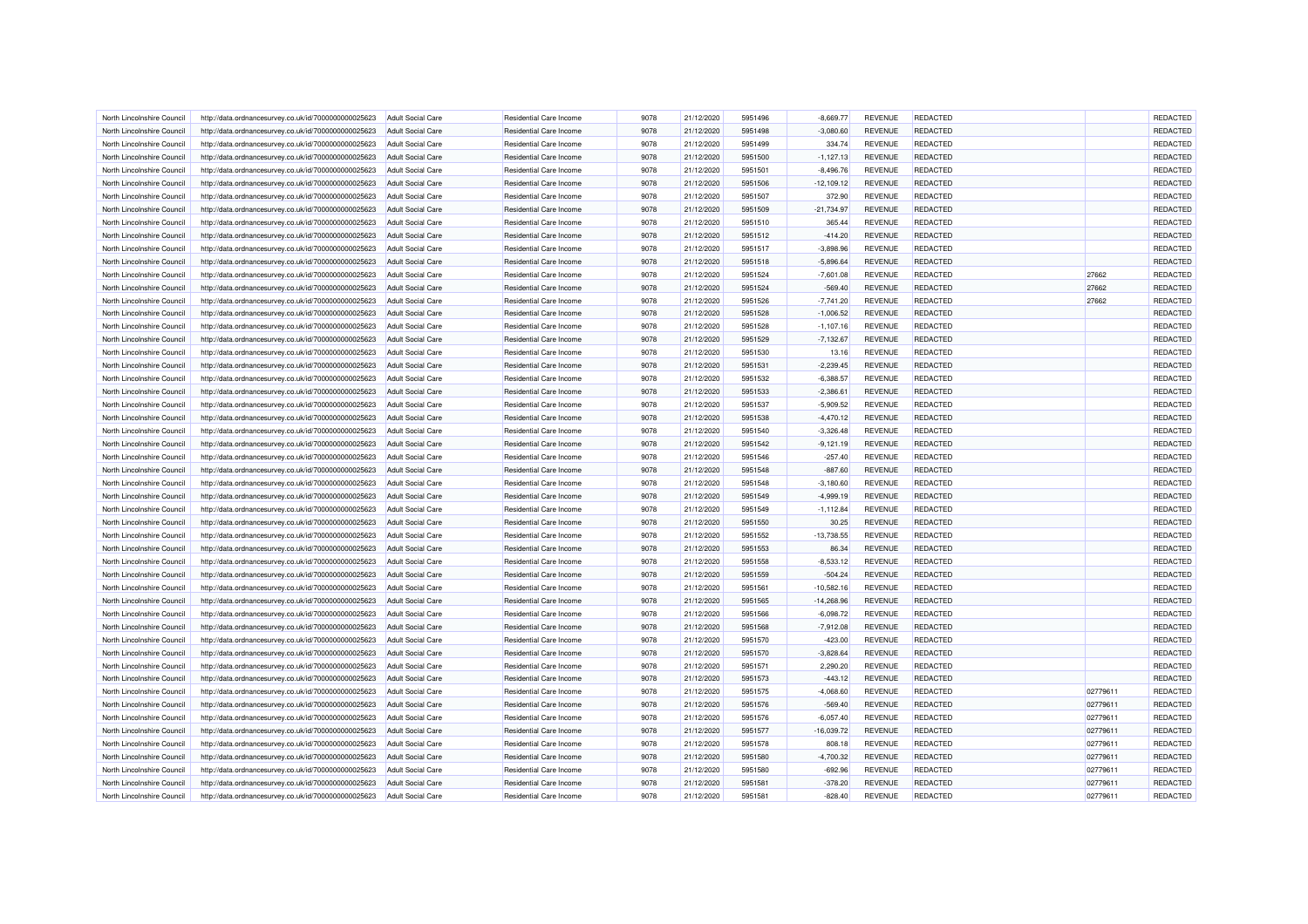| North Lincolnshire Council                               | http://data.ordnancesurvey.co.uk/id/7000000000025623 | <b>Adult Social Care</b>   | Residential Care Income                                                    | 9078 | 21/12/2020 | 5951582 | $-541.40$        | <b>REVENUE</b>                   | <b>REDACTED</b> | 02779611 | REDACTED |
|----------------------------------------------------------|------------------------------------------------------|----------------------------|----------------------------------------------------------------------------|------|------------|---------|------------------|----------------------------------|-----------------|----------|----------|
| North Lincolnshire Council                               | http://data.ordnancesurvey.co.uk/id/7000000000025623 | <b>Adult Social Care</b>   | Residential Care Income                                                    | 9078 | 21/12/2020 | 5951582 | $-808.40$        | <b>REVENUE</b>                   | <b>REDACTED</b> | 02779611 | REDACTED |
| North Lincolnshire Council                               | http://data.ordnancesurvey.co.uk/id/7000000000025623 | Adult Social Care          | <b>Residential Care Income</b>                                             | 9078 | 21/12/2020 | 5951583 | $-1,413.56$      | <b>REVENUE</b>                   | <b>REDACTED</b> | 02779611 | REDACTED |
| North Lincolnshire Council                               | http://data.ordnancesurvey.co.uk/id/7000000000025623 | <b>Adult Social Care</b>   | Residential Care Income                                                    | 9078 | 21/12/2020 | 5951584 | $-1,242.60$      | <b>REVENUE</b>                   | REDACTED        | 02779611 | REDACTED |
| North Lincolnshire Council                               | http://data.ordnancesurvey.co.uk/id/7000000000025623 | <b>Adult Social Care</b>   | Residential Care Income                                                    | 9078 | 21/12/2020 | 5951591 | $-11,793.60$     | <b>REVENUE</b>                   | <b>REDACTED</b> | 06048328 | REDACTED |
| North Lincolnshire Council                               | http://data.ordnancesurvey.co.uk/id/7000000000025623 | <b>Adult Social Care</b>   | Residential Care Income                                                    | 9078 | 21/12/2020 | 5951593 | $-10,218.20$     | <b>REVENUE</b>                   | <b>REDACTED</b> | 4738023  | REDACTED |
| North Lincolnshire Council                               | http://data.ordnancesurvey.co.uk/id/7000000000025623 | <b>Adult Social Care</b>   | <b>Residential Care Income</b>                                             | 9078 | 21/12/2020 | 5951595 | $-758.00$        | <b>REVENUE</b>                   | <b>REDACTED</b> | 04228353 | REDACTED |
| North Lincolnshire Council                               | http://data.ordnancesurvey.co.uk/id/7000000000025623 | <b>Adult Social Care</b>   | Residential Care Income                                                    | 9078 | 21/12/2020 | 5951597 | $-13,361.14$     | <b>REVENUE</b>                   | <b>REDACTED</b> |          | REDACTED |
| North Lincolnshire Council                               | http://data.ordnancesurvey.co.uk/id/7000000000025623 | Adult Social Care          | Residential Care Income                                                    | 9078 | 21/12/2020 | 5951599 | $-229.97$        | <b>REVENUE</b>                   | REDACTED        |          | REDACTED |
| North Lincolnshire Council                               | http://data.ordnancesurvey.co.uk/id/7000000000025623 | <b>Adult Social Care</b>   | Residential Care Income                                                    | 9078 | 21/12/2020 | 5951600 | $-3,241.92$      | <b>REVENUE</b>                   | <b>REDACTED</b> |          | REDACTED |
| North Lincolnshire Council                               | http://data.ordnancesurvey.co.uk/id/7000000000025623 | <b>Adult Social Care</b>   | Residential Care Income                                                    | 9078 | 21/12/2020 | 5951601 | $-493.40$        | <b>REVENUE</b>                   | <b>REDACTED</b> |          | REDACTED |
| North Lincolnshire Council                               | http://data.ordnancesurvey.co.uk/id/7000000000025623 | <b>Adult Social Care</b>   | Residential Care Income                                                    | 9078 | 21/12/2020 | 5951602 | $-8,158.44$      | <b>REVENUE</b>                   | <b>REDACTED</b> |          | REDACTED |
| North Lincolnshire Council                               |                                                      | <b>Adult Social Care</b>   | Residential Care Income                                                    | 9078 | 21/12/2020 | 5951605 | $-13,072.88$     | <b>REVENUE</b>                   | <b>REDACTED</b> |          | REDACTED |
|                                                          | http://data.ordnancesurvey.co.uk/id/7000000000025623 |                            |                                                                            |      |            |         |                  |                                  |                 |          |          |
| North Lincolnshire Council                               | http://data.ordnancesurvey.co.uk/id/7000000000025623 | <b>Adult Social Care</b>   | Residential Care Income                                                    | 9078 | 21/12/2020 | 5951605 | $-423.00$        | <b>REVENUE</b>                   | REDACTED        |          | REDACTED |
| North Lincolnshire Council                               | http://data.ordnancesurvey.co.uk/id/7000000000025623 | <b>Adult Social Care</b>   | Residential Care Income                                                    | 9078 | 21/12/2020 | 5951606 | $-668.20$        | <b>REVENUE</b>                   | <b>REDACTED</b> |          | REDACTED |
| North Lincolnshire Council                               | http://data.ordnancesurvey.co.uk/id/7000000000025623 | <b>Adult Social Care</b>   | Residential Care Income                                                    | 9078 | 21/12/2020 | 5951609 | $-6,551.79$      | <b>REVENUE</b>                   | <b>REDACTED</b> |          | REDACTED |
| North Lincolnshire Council                               | http://data.ordnancesurvey.co.uk/id/7000000000025623 | <b>Adult Social Care</b>   | Residential Care Income                                                    | 9078 | 21/12/2020 | 5951613 | $-258.08$        | <b>REVENUE</b>                   | <b>REDACTED</b> |          | REDACTED |
| North Lincolnshire Council                               | http://data.ordnancesurvey.co.uk/id/7000000000025623 | <b>Adult Social Care</b>   | Residential Care Income                                                    | 9078 | 21/12/2020 | 5951614 | $-24,596.26$     | <b>REVENUE</b>                   | <b>REDACTED</b> |          | REDACTED |
| North Lincolnshire Council                               | http://data.ordnancesurvey.co.uk/id/7000000000025623 | <b>Adult Social Care</b>   | Residential Care Income                                                    | 9078 | 21/12/2020 | 5951615 | $-7,864.88$      | <b>REVENUE</b>                   | REDACTED        |          | REDACTED |
| North Lincolnshire Council                               | http://data.ordnancesurvey.co.uk/id/7000000000025623 | <b>Adult Social Care</b>   | Residential Care Income                                                    | 9078 | 21/12/2020 | 5951615 | $-414.20$        | <b>REVENUE</b>                   | <b>REDACTED</b> |          | REDACTED |
| North Lincolnshire Council                               | http://data.ordnancesurvey.co.uk/id/7000000000025623 | <b>Adult Social Care</b>   | Residential Care Income                                                    | 9078 | 21/12/2020 | 5951619 | $-10,741.86$     | <b>REVENUE</b>                   | <b>REDACTED</b> |          | REDACTED |
| North Lincolnshire Council                               | http://data.ordnancesurvey.co.uk/id/7000000000025623 | <b>Adult Social Care</b>   | Residential Care Income                                                    | 9078 | 21/12/2020 | 5951621 | $-382.76$        | <b>REVENUE</b>                   | <b>REDACTED</b> |          | REDACTED |
| North Lincolnshire Council                               | http://data.ordnancesurvey.co.uk/id/7000000000025623 | <b>Adult Social Care</b>   | Residential Care Income                                                    | 9078 | 21/12/2020 | 5951623 | $-8,420.07$      | <b>REVENUE</b>                   | <b>REDACTED</b> |          | REDACTED |
| North Lincolnshire Council                               | http://data.ordnancesurvey.co.uk/id/7000000000025623 | <b>Adult Social Care</b>   | Residential Care Income                                                    | 9078 | 22/12/2020 | 5951757 | 2,875.63         | <b>REVENUE</b>                   | <b>REDACTED</b> |          | REDACTED |
| North Lincolnshire Council                               | http://data.ordnancesurvey.co.uk/id/7000000000025623 | Central Services To Public | <b>Direct Payments To Clients</b>                                          | 6012 | 02/12/2020 | 5938448 | 25,465.15        | <b>REVENUE</b>                   | <b>REDACTED</b> |          | REDACTED |
| North Lincolnshire Council                               | http://data.ordnancesurvey.co.uk/id/7000000000025623 | Central Services To Public | Direct Payments To Clients                                                 | 6012 | 02/12/2020 | 5938449 | 21,990.00        | <b>REVENUE</b>                   | <b>REDACTED</b> |          | REDACTED |
| North Lincolnshire Council                               | http://data.ordnancesurvey.co.uk/id/7000000000025623 | Central Services To Public | <b>Direct Payments To Clients</b>                                          | 6012 | 02/12/2020 | 5938450 | 57,060.00        | <b>REVENUE</b>                   | <b>REDACTED</b> | 519500   | REDACTED |
| North Lincolnshire Council                               | http://data.ordnancesurvey.co.uk/id/7000000000025623 | Central Services To Public | <b>Direct Payments To Clients</b>                                          | 6012 | 04/12/2020 | 5940181 | 35,920.00        | <b>REVENUE</b>                   | <b>REDACTED</b> |          | REDACTED |
| North Lincolnshire Council                               | http://data.ordnancesurvey.co.uk/id/7000000000025623 | Central Services To Public | <b>Direct Payments To Clients</b>                                          | 6012 | 09/12/2020 | 5940188 | 62,780.00        | <b>REVENUE</b>                   | <b>REDACTED</b> |          | REDACTED |
| North Lincolnshire Council                               | http://data.ordnancesurvey.co.uk/id/7000000000025623 | Central Services To Public | Direct Payments To Clients                                                 | 6012 | 09/12/2020 | 5943208 | 17,395.20        | <b>REVENUE</b>                   | <b>REDACTED</b> |          | REDACTED |
| North Lincolnshire Council                               | http://data.ordnancesurvey.co.uk/id/7000000000025623 | Central Services To Public | Test And Trace Discretionary                                               | 6093 | 01/12/2020 | 5939572 | 500.00           | <b>REVENUE</b>                   | <b>REDACTED</b> |          | REDACTED |
| North Lincolnshire Council                               | http://data.ordnancesurvey.co.uk/id/7000000000025623 | Central Services To Public | <b>Test And Trace Discretionary</b>                                        | 6093 | 01/12/2020 | 5939576 | 500.00           | REVENUE                          | <b>REDACTED</b> |          | REDACTED |
| North Lincolnshire Council                               | http://data.ordnancesurvey.co.uk/id/7000000000025623 | Central Services To Public | <b>Test And Trace Discretionary</b>                                        | 6093 | 02/12/2020 | 5940216 | 500.00           | <b>REVENUE</b>                   | <b>REDACTED</b> |          | REDACTED |
| North Lincolnshire Council                               | http://data.ordnancesurvey.co.uk/id/7000000000025623 | Central Services To Public | <b>Test And Trace Discretionan</b>                                         | 6093 | 03/12/2020 | 5940851 | 500.00           | <b>REVENUE</b>                   | <b>REDACTED</b> |          | REDACTED |
| North Lincolnshire Council                               | http://data.ordnancesurvey.co.uk/id/7000000000025623 | Central Services To Public | <b>Test And Trace Discretionary</b>                                        | 6093 | 07/12/2020 | 5943097 | 500.00           | <b>REVENUE</b>                   | <b>REDACTED</b> |          | REDACTED |
| North Lincolnshire Council                               | http://data.ordnancesurvey.co.uk/id/7000000000025623 | Central Services To Public | <b>Test And Trace Discretionary</b>                                        | 6093 | 07/12/2020 | 5943098 | 500.00           | <b>REVENUE</b>                   | <b>REDACTED</b> |          | REDACTED |
| North Lincolnshire Council                               | http://data.ordnancesurvey.co.uk/id/7000000000025623 | Central Services To Public | <b>Test And Trace Discretionary</b>                                        | 6093 | 07/12/2020 | 5943099 | 500.00           | <b>REVENUE</b>                   | <b>REDACTED</b> |          | REDACTED |
| North Lincolnshire Council                               | http://data.ordnancesurvey.co.uk/id/7000000000025623 | Central Services To Public | <b>Test And Trace Discretionary</b>                                        | 6093 | 07/12/2020 | 5943100 | 500.00           | <b>REVENUE</b>                   | <b>REDACTED</b> |          | REDACTED |
| North Lincolnshire Council                               | http://data.ordnancesurvey.co.uk/id/7000000000025623 | Central Services To Public | <b>Test And Trace Discretionary</b>                                        | 6093 | 07/12/2020 | 5943102 | 500.00           | <b>REVENUE</b>                   | <b>REDACTED</b> |          | REDACTED |
| North Lincolnshire Council                               | http://data.ordnancesurvey.co.uk/id/7000000000025623 | Central Services To Public | <b>Test And Trace Discretionary</b>                                        | 6093 | 07/12/2020 | 5943103 | 500.00           | <b>REVENUE</b>                   | <b>REDACTED</b> |          | REDACTED |
| North Lincolnshire Council                               | http://data.ordnancesurvey.co.uk/id/7000000000025623 | Central Services To Public | <b>Test And Trace Discretionary</b>                                        | 6093 | 07/12/2020 | 5943104 | 500.00           | <b>REVENUE</b>                   | REDACTED        |          | REDACTED |
| North Lincolnshire Council                               | http://data.ordnancesurvey.co.uk/id/7000000000025623 | Central Services To Public | <b>Test And Trace Discretionary</b>                                        | 6093 | 07/12/2020 | 5943105 | 500.00           | <b>REVENUE</b>                   | <b>REDACTED</b> |          | REDACTED |
| North Lincolnshire Council                               | http://data.ordnancesurvey.co.uk/id/7000000000025623 | Central Services To Public | <b>Test And Trace Discretionary</b>                                        | 6093 | 07/12/2020 | 5943109 | 500.00           | <b>REVENUE</b>                   | <b>REDACTED</b> |          | REDACTED |
| North Lincolnshire Council                               | http://data.ordnancesurvey.co.uk/id/7000000000025623 | Central Services To Public | Test And Trace Discretionary                                               | 6093 | 07/12/2020 | 5943112 | 500.00           | <b>REVENUE</b>                   | <b>REDACTED</b> |          | REDACTED |
| North Lincolnshire Council                               | http://data.ordnancesurvey.co.uk/id/7000000000025623 | Central Services To Public | <b>Test And Trace Discretionary</b>                                        | 6093 | 08/12/2020 | 5943481 | 500.00           | <b>REVENUE</b>                   | <b>REDACTED</b> |          | REDACTED |
|                                                          |                                                      | Central Services To Public |                                                                            | 6093 | 09/12/2020 | 5944349 |                  |                                  | REDACTED        |          | REDACTED |
| North Lincolnshire Council<br>North Lincolnshire Council | http://data.ordnancesurvey.co.uk/id/7000000000025623 | Central Services To Public | <b>Test And Trace Discretionary</b><br><b>Test And Trace Discretionary</b> | 6093 | 09/12/2020 | 5944351 | 500.00<br>500.00 | <b>REVENUE</b><br><b>REVENUE</b> | REDACTED        |          | REDACTED |
|                                                          | http://data.ordnancesurvey.co.uk/id/7000000000025623 |                            |                                                                            |      |            | 5944354 |                  |                                  |                 |          |          |
| North Lincolnshire Council                               | http://data.ordnancesurvey.co.uk/id/7000000000025623 | Central Services To Public | <b>Test And Trace Discretionary</b>                                        | 6093 | 09/12/2020 |         | 500.00           | <b>REVENUE</b>                   | <b>REDACTED</b> |          | REDACTED |
| North Lincolnshire Council                               | http://data.ordnancesurvey.co.uk/id/7000000000025623 | Central Services To Public | <b>Test And Trace Discretionary</b>                                        | 6093 | 09/12/2020 | 5944355 | 500.00           | <b>REVENUE</b>                   | <b>REDACTED</b> |          | REDACTED |
| North Lincolnshire Council                               | http://data.ordnancesurvey.co.uk/id/7000000000025623 | Central Services To Public | Test And Trace Discretionary                                               | 6093 | 10/12/2020 | 5945176 | 500.00           | <b>REVENUE</b>                   | <b>REDACTED</b> |          | REDACTED |
| North Lincolnshire Council                               | http://data.ordnancesurvey.co.uk/id/7000000000025623 | Central Services To Public | Test And Trace Discretionary                                               | 6093 | 10/12/2020 | 5945178 | 500.00           | <b>REVENUE</b>                   | REDACTED        |          | REDACTED |
| North Lincolnshire Council                               | http://data.ordnancesurvey.co.uk/id/7000000000025623 | Central Services To Public | <b>Test And Trace Discretionary</b>                                        | 6093 | 10/12/2020 | 5945182 | 500.00           | <b>REVENUE</b>                   | REDACTED        |          | REDACTED |
| North Lincolnshire Council                               | http://data.ordnancesurvey.co.uk/id/7000000000025623 | Central Services To Public | <b>Test And Trace Discretionary</b>                                        | 6093 | 11/12/2020 | 5945930 | 500.00           | <b>REVENUE</b>                   | <b>REDACTED</b> |          | REDACTED |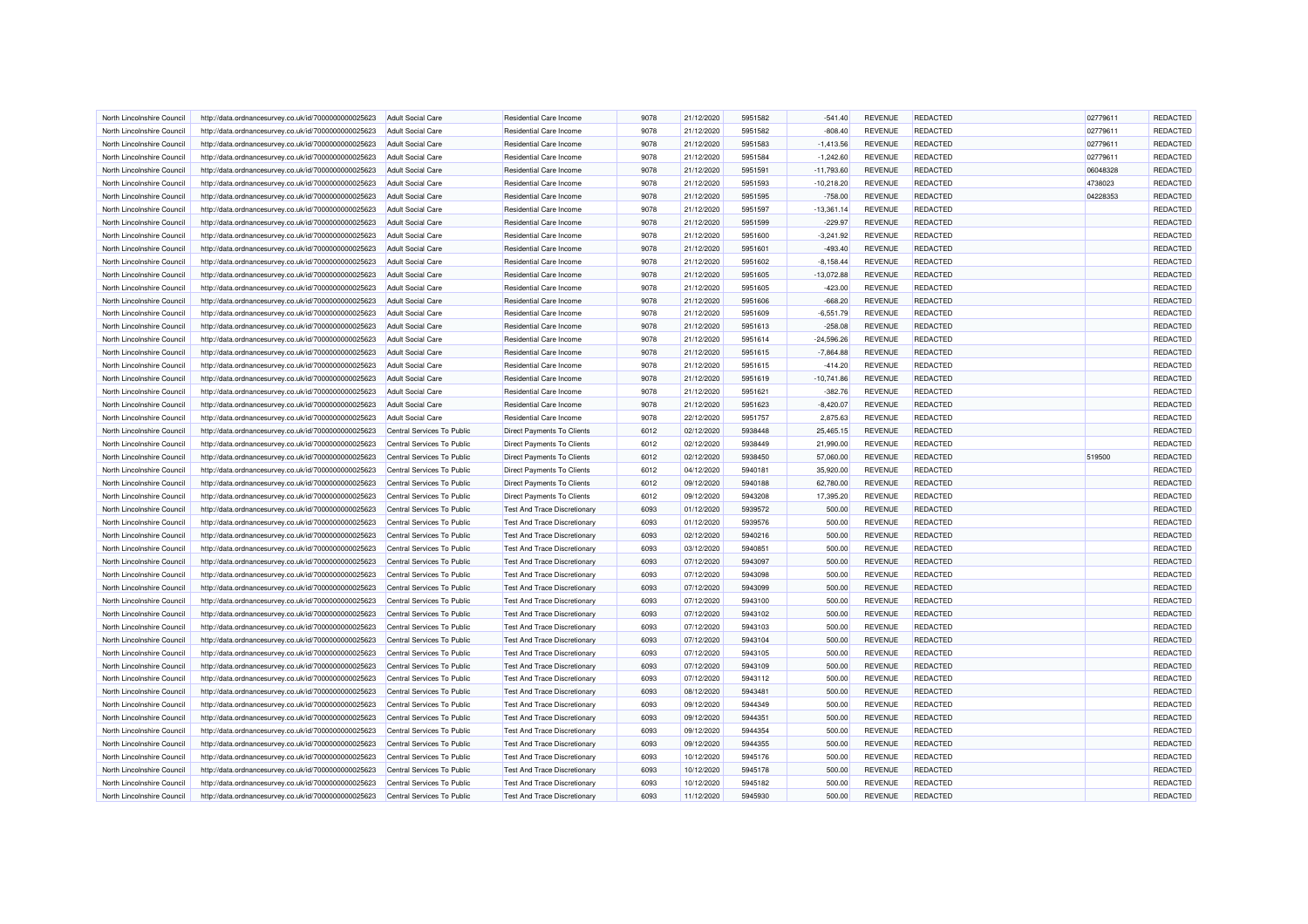| North Lincolnshire Council | http://data.ordnancesurvey.co.uk/id/7000000000025623 | Central Services To Public | <b>Test And Trace Discretionary</b> | 6093 | 11/12/2020 | 5945931            | 500.00 | <b>REVENUE</b> | <b>REDACTED</b>                    | REDACTED             |
|----------------------------|------------------------------------------------------|----------------------------|-------------------------------------|------|------------|--------------------|--------|----------------|------------------------------------|----------------------|
| North Lincolnshire Council | http://data.ordnancesurvey.co.uk/id/7000000000025623 | Central Services To Public | <b>Test And Trace Discretionary</b> | 6093 | 11/12/2020 | 5945933            | 500.00 | <b>REVENUE</b> | <b>REDACTED</b>                    | REDACTED             |
| North Lincolnshire Council | http://data.ordnancesurvey.co.uk/id/7000000000025623 | Central Services To Public | <b>Test And Trace Discretionary</b> | 6093 | 14/12/2020 | 5946694            | 500.00 | <b>REVENUE</b> | <b>REDACTED</b>                    | REDACTED             |
| North Lincolnshire Counci  | http://data.ordnancesurvey.co.uk/id/7000000000025623 | Central Services To Public | <b>Test And Trace Discretionary</b> | 6093 | 14/12/2020 | 5946695            | 500.00 | <b>REVENUE</b> | <b>REDACTED</b>                    | REDACTED             |
| North Lincolnshire Council | http://data.ordnancesurvey.co.uk/id/7000000000025623 | Central Services To Public | <b>Test And Trace Discretionary</b> | 6093 | 14/12/2020 | 5946696            | 500.00 | <b>REVENUE</b> | <b>REDACTED</b>                    | REDACTED             |
| North Lincolnshire Council | http://data.ordnancesurvey.co.uk/id/7000000000025623 | Central Services To Public | <b>Test And Trace Discretionary</b> | 6093 | 14/12/2020 | 5946697            | 500.00 | <b>REVENUE</b> | <b>REDACTED</b>                    | REDACTED             |
|                            |                                                      |                            |                                     |      |            |                    |        |                |                                    |                      |
| North Lincolnshire Council | http://data.ordnancesurvey.co.uk/id/7000000000025623 | Central Services To Public | <b>Test And Trace Discretionary</b> | 6093 | 14/12/2020 | 5946698            | 500.00 | <b>REVENUE</b> | <b>REDACTED</b>                    | REDACTED             |
| North Lincolnshire Council | http://data.ordnancesurvey.co.uk/id/7000000000025623 | Central Services To Public | <b>Test And Trace Discretionary</b> | 6093 | 14/12/2020 | 5946699            | 500.00 | <b>REVENUE</b> | <b>REDACTED</b>                    | REDACTED             |
| North Lincolnshire Council | http://data.ordnancesurvey.co.uk/id/7000000000025623 | Central Services To Public | <b>Test And Trace Discretionary</b> | 6093 | 14/12/2020 | 5946700            | 500.00 | <b>REVENUE</b> | <b>REDACTED</b>                    | REDACTED             |
| North Lincolnshire Council | http://data.ordnancesurvey.co.uk/id/7000000000025623 | Central Services To Public | <b>Test And Trace Discretionary</b> | 6093 | 14/12/2020 | 5946701            | 500.00 | <b>REVENUE</b> | <b>REDACTED</b>                    | REDACTED             |
| North Lincolnshire Council | http://data.ordnancesurvey.co.uk/id/7000000000025623 | Central Services To Public | <b>Test And Trace Discretionary</b> | 6093 | 15/12/2020 | 5947262            | 500.00 | <b>REVENUE</b> | <b>REDACTED</b>                    | REDACTED             |
| North Lincolnshire Council | http://data.ordnancesurvey.co.uk/id/7000000000025623 | Central Services To Public | <b>Test And Trace Discretionary</b> | 6093 | 15/12/2020 | 5947265            | 500.00 | <b>REVENUE</b> | <b>REDACTED</b>                    | REDACTED             |
| North Lincolnshire Council | http://data.ordnancesurvey.co.uk/id/7000000000025623 | Central Services To Public | <b>Test And Trace Discretionary</b> | 6093 | 16/12/2020 | 5948709            | 500.00 | <b>REVENUE</b> | <b>REDACTED</b>                    | REDACTED             |
| North Lincolnshire Council | http://data.ordnancesurvey.co.uk/id/7000000000025623 | Central Services To Public | <b>Test And Trace Discretionary</b> | 6093 | 16/12/2020 | 5948711            | 500.00 | <b>REVENUE</b> | <b>REDACTED</b>                    | REDACTED             |
| North Lincolnshire Council | http://data.ordnancesurvey.co.uk/id/7000000000025623 | Central Services To Public | <b>Test And Trace Discretionary</b> | 6093 | 18/12/2020 | 5950911            | 500.00 | <b>REVENUE</b> | <b>REDACTED</b>                    | REDACTED             |
| North Lincolnshire Council | http://data.ordnancesurvey.co.uk/id/7000000000025623 | Central Services To Public | <b>Test And Trace Discretionary</b> | 6093 | 18/12/2020 | 5950912            | 500.00 | <b>REVENUE</b> | <b>REDACTED</b>                    | REDACTED             |
| North Lincolnshire Council | http://data.ordnancesurvey.co.uk/id/7000000000025623 | Central Services To Public | <b>Test And Trace Discretionary</b> | 6093 | 18/12/2020 | 5950913            | 500.00 | <b>REVENUE</b> | <b>REDACTED</b>                    | REDACTED             |
| North Lincolnshire Council | http://data.ordnancesurvey.co.uk/id/7000000000025623 | Central Services To Public | <b>Test And Trace Discretionary</b> | 6093 | 18/12/2020 | 5950915            | 500.00 | <b>REVENUE</b> | <b>REDACTED</b>                    | REDACTED             |
| North Lincolnshire Council | http://data.ordnancesurvey.co.uk/id/7000000000025623 | Central Services To Public | <b>Test And Trace Discretionary</b> | 6093 | 18/12/2020 | 5950916            | 500.00 | <b>REVENUE</b> | REDACTED                           | REDACTED             |
| North Lincolnshire Council | http://data.ordnancesurvey.co.uk/id/7000000000025623 | Central Services To Public | <b>Test And Trace Discretionary</b> | 6093 | 18/12/2020 | 5950917            | 500.00 | <b>REVENUE</b> | <b>REDACTED</b>                    | REDACTED             |
| North Lincolnshire Counci  | http://data.ordnancesurvey.co.uk/id/7000000000025623 | Central Services To Public | <b>Test And Trace Discretionary</b> | 6093 | 21/12/2020 | 5952187            | 500.00 | <b>REVENUE</b> | <b>REDACTED</b>                    | REDACTED             |
| North Lincolnshire Council | http://data.ordnancesurvey.co.uk/id/7000000000025623 | Central Services To Public | <b>Test And Trace Discretionary</b> | 6093 | 21/12/2020 | 5952188            | 500.00 | <b>REVENUE</b> | <b>REDACTED</b>                    | REDACTED             |
| North Lincolnshire Council | http://data.ordnancesurvey.co.uk/id/7000000000025623 | Central Services To Public | <b>Test And Trace Discretionary</b> | 6093 | 21/12/2020 | 5952190            | 500.00 | <b>REVENUE</b> | <b>REDACTED</b>                    | REDACTED             |
| North Lincolnshire Council | http://data.ordnancesurvey.co.uk/id/7000000000025623 | Central Services To Public | <b>Test And Trace Discretionary</b> | 6093 | 21/12/2020 | 5952191            | 500.00 | <b>REVENUE</b> | <b>REDACTED</b>                    | REDACTED             |
| North Lincolnshire Council | http://data.ordnancesurvey.co.uk/id/7000000000025623 | Central Services To Public | <b>Test And Trace Discretionary</b> | 6093 | 21/12/2020 | 5952192            | 500.00 | <b>REVENUE</b> | <b>REDACTED</b>                    | REDACTED             |
|                            |                                                      |                            |                                     |      |            |                    |        |                |                                    |                      |
| North Lincolnshire Council | http://data.ordnancesurvey.co.uk/id/7000000000025623 | Central Services To Public | <b>Test And Trace Discretionary</b> | 6093 | 22/12/2020 | 5952850<br>5953496 | 500.00 | <b>REVENUE</b> | <b>REDACTED</b><br><b>REDACTED</b> | REDACTED<br>REDACTED |
| North Lincolnshire Council | http://data.ordnancesurvey.co.uk/id/7000000000025623 | Central Services To Public | <b>Test And Trace Discretionary</b> | 6093 | 23/12/2020 |                    | 500.00 | <b>REVENUE</b> |                                    |                      |
| North Lincolnshire Council | http://data.ordnancesurvey.co.uk/id/7000000000025623 | Central Services To Public | <b>Test And Trace Discretionary</b> | 6093 | 24/12/2020 | 5953678            | 500.00 | <b>REVENUE</b> | <b>REDACTED</b>                    | REDACTED             |
| North Lincolnshire Council | http://data.ordnancesurvey.co.uk/id/7000000000025623 | Central Services To Public | <b>Test And Trace Discretionary</b> | 6093 | 24/12/2020 | 5953679            | 500.00 | <b>REVENUE</b> | <b>REDACTED</b>                    | REDACTED             |
| North Lincolnshire Council | http://data.ordnancesurvey.co.uk/id/7000000000025623 | Central Services To Public | <b>Test And Trace Discretionary</b> | 6093 | 29/12/2020 | 5953805            | 500.00 | <b>REVENUE</b> | REDACTED                           | REDACTED             |
| North Lincolnshire Council | http://data.ordnancesurvey.co.uk/id/7000000000025623 | Central Services To Public | <b>Test And Trace Discretionary</b> | 6093 | 06/01/2021 | 5952849            | 500.00 | <b>REVENUE</b> | REDACTED                           | REDACTED             |
| North Lincolnshire Council | http://data.ordnancesurvey.co.uk/id/7000000000025623 | Central Services To Public | <b>Test And Trace Mandatory</b>     | 6091 | 01/12/2020 | 5939571            | 500.00 | <b>REVENUE</b> | <b>REDACTED</b>                    | REDACTED             |
| North Lincolnshire Council | http://data.ordnancesurvey.co.uk/id/7000000000025623 | Central Services To Public | <b>Test And Trace Mandatory</b>     | 6091 | 01/12/2020 | 5939573            | 500.00 | <b>REVENUE</b> | <b>REDACTED</b>                    | REDACTED             |
| North Lincolnshire Council | http://data.ordnancesurvey.co.uk/id/7000000000025623 | Central Services To Public | Test And Trace Mandatory            | 6091 | 01/12/2020 | 5939574            | 500.00 | <b>REVENUE</b> | <b>REDACTED</b>                    | REDACTED             |
| North Lincolnshire Council | http://data.ordnancesurvey.co.uk/id/7000000000025623 | Central Services To Public | <b>Test And Trace Mandatory</b>     | 6091 | 01/12/2020 | 5939575            | 500.00 | <b>REVENUE</b> | <b>REDACTED</b>                    | REDACTED             |
| North Lincolnshire Council | http://data.ordnancesurvey.co.uk/id/7000000000025623 | Central Services To Public | <b>Test And Trace Mandatory</b>     | 6091 | 02/12/2020 | 5940215            | 500.00 | <b>REVENUE</b> | REDACTED                           | REDACTED             |
| North Lincolnshire Council | http://data.ordnancesurvey.co.uk/id/7000000000025623 | Central Services To Public | <b>Test And Trace Mandatory</b>     | 6091 | 04/12/2020 | 5941844            | 500.00 | <b>REVENUE</b> | <b>REDACTED</b>                    | REDACTED             |
| North Lincolnshire Council | http://data.ordnancesurvey.co.uk/id/7000000000025623 | Central Services To Public | <b>Test And Trace Mandatory</b>     | 6091 | 04/12/2020 | 5941845            | 500.00 | <b>REVENUE</b> | <b>REDACTED</b>                    | REDACTED             |
| North Lincolnshire Council | http://data.ordnancesurvey.co.uk/id/7000000000025623 | Central Services To Public | <b>Test And Trace Mandatory</b>     | 6091 | 04/12/2020 | 5941846            | 500.00 | <b>REVENUE</b> | <b>REDACTED</b>                    | REDACTED             |
| North Lincolnshire Council | http://data.ordnancesurvey.co.uk/id/7000000000025623 | Central Services To Public | <b>Test And Trace Mandatory</b>     | 6091 | 07/12/2020 | 5943096            | 500.00 | <b>REVENUE</b> | <b>REDACTED</b>                    | REDACTED             |
| North Lincolnshire Council | http://data.ordnancesurvey.co.uk/id/7000000000025623 | Central Services To Public | <b>Test And Trace Mandatory</b>     | 6091 | 07/12/2020 | 5943101            | 500.00 | <b>REVENUE</b> | <b>REDACTED</b>                    | REDACTED             |
| North Lincolnshire Council | http://data.ordnancesurvey.co.uk/id/7000000000025623 | Central Services To Public | <b>Test And Trace Mandatory</b>     | 6091 | 07/12/2020 | 5943106            | 500.00 | <b>REVENUE</b> | <b>REDACTED</b>                    | REDACTED             |
| North Lincolnshire Council | http://data.ordnancesurvey.co.uk/id/7000000000025623 | Central Services To Public | <b>Test And Trace Mandatory</b>     | 6091 | 07/12/2020 | 5943107            | 500.00 | <b>REVENUE</b> | <b>REDACTED</b>                    | REDACTED             |
| North Lincolnshire Council | http://data.ordnancesurvey.co.uk/id/7000000000025623 | Central Services To Public | <b>Test And Trace Mandatory</b>     | 6091 | 07/12/2020 | 5943108            | 500.00 | <b>REVENUE</b> | <b>REDACTED</b>                    | REDACTED             |
| North Lincolnshire Council | http://data.ordnancesurvey.co.uk/id/7000000000025623 | Central Services To Public | <b>Test And Trace Mandatory</b>     | 6091 | 07/12/2020 | 5943110            | 500.00 | <b>REVENUE</b> | <b>REDACTED</b>                    | REDACTED             |
| North Lincolnshire Council | http://data.ordnancesurvey.co.uk/id/7000000000025623 | Central Services To Public | <b>Test And Trace Mandatory</b>     | 6091 | 07/12/2020 | 5943111            | 500.00 | <b>REVENUE</b> | <b>REDACTED</b>                    | REDACTED             |
| North Lincolnshire Council | http://data.ordnancesurvey.co.uk/id/7000000000025623 | Central Services To Public | <b>Test And Trace Mandatory</b>     | 6091 | 07/12/2020 | 5943113            | 500.00 | <b>REVENUE</b> | <b>REDACTED</b>                    | REDACTED             |
| North Lincolnshire Counci  | http://data.ordnancesurvey.co.uk/id/7000000000025623 | Central Services To Public | <b>Test And Trace Mandatory</b>     | 6091 | 07/12/2020 | 5943114            | 500.00 | <b>REVENUE</b> | <b>REDACTED</b>                    | REDACTED             |
| North Lincolnshire Council | http://data.ordnancesurvey.co.uk/id/7000000000025623 | Central Services To Public | <b>Test And Trace Mandatory</b>     | 6091 | 09/12/2020 | 5944348            | 500.00 | <b>REVENUE</b> | <b>REDACTED</b>                    | REDACTED             |
| North Lincolnshire Council | http://data.ordnancesurvey.co.uk/id/7000000000025623 | Central Services To Public | <b>Test And Trace Mandatory</b>     | 6091 | 09/12/2020 | 5944350            | 500.00 | <b>REVENUE</b> | <b>REDACTED</b>                    | REDACTED             |
|                            |                                                      |                            |                                     |      |            |                    |        |                |                                    |                      |
| North Lincolnshire Council | http://data.ordnancesurvey.co.uk/id/7000000000025623 | Central Services To Public | <b>Test And Trace Mandatory</b>     | 6091 | 09/12/2020 | 5944352            | 500.00 | <b>REVENUE</b> | <b>REDACTED</b>                    | REDACTED             |
| North Lincolnshire Council | http://data.ordnancesurvey.co.uk/id/7000000000025623 | Central Services To Public | <b>Test And Trace Mandatory</b>     | 6091 | 09/12/2020 | 5944353            | 500.00 | <b>REVENUE</b> | <b>REDACTED</b>                    | REDACTED             |
| North Lincolnshire Council | http://data.ordnancesurvey.co.uk/id/7000000000025623 | Central Services To Public | <b>Test And Trace Mandatory</b>     | 6091 | 10/12/2020 | 5945175            | 500.00 | <b>REVENUE</b> | <b>REDACTED</b>                    | REDACTED             |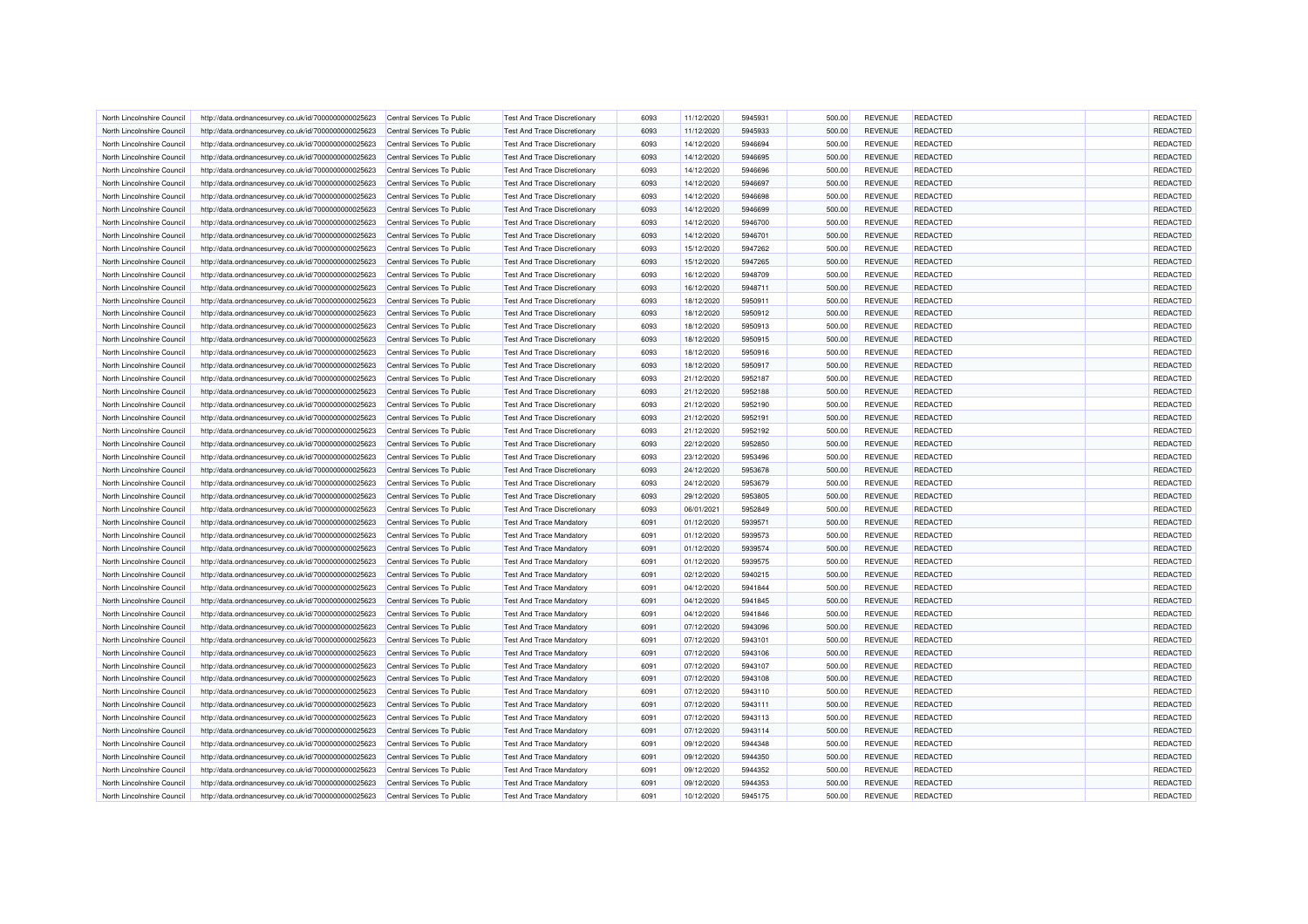| North Lincolnshire Council | http://data.ordnancesurvey.co.uk/id/7000000000025623 | Central Services To Public | <b>Test And Trace Mandatory</b> | 6091 | 10/12/2020 | 5945177 | 500.00 | <b>REVENUE</b> | <b>REDACTED</b> | REDACTED |
|----------------------------|------------------------------------------------------|----------------------------|---------------------------------|------|------------|---------|--------|----------------|-----------------|----------|
| North Lincolnshire Council | http://data.ordnancesurvey.co.uk/id/7000000000025623 | Central Services To Public | <b>Test And Trace Mandatory</b> | 6091 | 10/12/2020 | 5945179 | 500.00 | <b>REVENUE</b> | <b>REDACTED</b> | REDACTED |
| North Lincolnshire Council | http://data.ordnancesurvey.co.uk/id/7000000000025623 | Central Services To Public | <b>Test And Trace Mandatory</b> | 6091 | 10/12/2020 | 5945180 | 500.00 | <b>REVENUE</b> | <b>REDACTED</b> | REDACTED |
| North Lincolnshire Council | http://data.ordnancesurvey.co.uk/id/7000000000025623 | Central Services To Public | <b>Test And Trace Mandatory</b> | 6091 | 10/12/2020 | 5945181 | 500.00 | <b>REVENUE</b> | REDACTED        | REDACTED |
| North Lincolnshire Council | http://data.ordnancesurvey.co.uk/id/7000000000025623 | Central Services To Public | <b>Test And Trace Mandatory</b> | 6091 | 10/12/2020 | 5945183 | 500.00 | <b>REVENUE</b> | <b>REDACTED</b> | REDACTED |
| North Lincolnshire Council | http://data.ordnancesurvey.co.uk/id/7000000000025623 | Central Services To Public | <b>Test And Trace Mandatory</b> | 6091 | 10/12/2020 | 5945184 | 500.00 | <b>REVENUE</b> | <b>REDACTED</b> | REDACTED |
|                            |                                                      |                            |                                 |      |            |         |        |                |                 |          |
| North Lincolnshire Council | http://data.ordnancesurvey.co.uk/id/7000000000025623 | Central Services To Public | <b>Test And Trace Mandatory</b> | 6091 | 10/12/2020 | 5945185 | 500.00 | <b>REVENUE</b> | <b>REDACTED</b> | REDACTED |
| North Lincolnshire Council | http://data.ordnancesurvey.co.uk/id/7000000000025623 | Central Services To Public | <b>Test And Trace Mandatory</b> | 6091 | 11/12/2020 | 5945932 | 500.00 | <b>REVENUE</b> | <b>REDACTED</b> | REDACTED |
| North Lincolnshire Council | http://data.ordnancesurvey.co.uk/id/7000000000025623 | Central Services To Public | <b>Test And Trace Mandatory</b> | 6091 | 11/12/2020 | 5945934 | 500.00 | <b>REVENUE</b> | REDACTED        | REDACTED |
| North Lincolnshire Council | http://data.ordnancesurvey.co.uk/id/7000000000025623 | Central Services To Public | <b>Test And Trace Mandatory</b> | 6091 | 14/12/2020 | 5946693 | 500.00 | <b>REVENUE</b> | <b>REDACTED</b> | REDACTED |
| North Lincolnshire Council | http://data.ordnancesurvey.co.uk/id/7000000000025623 | Central Services To Public | <b>Test And Trace Mandatory</b> | 6091 | 14/12/2020 | 5946702 | 500.00 | <b>REVENUE</b> | <b>REDACTED</b> | REDACTED |
| North Lincolnshire Council | http://data.ordnancesurvey.co.uk/id/7000000000025623 | Central Services To Public | <b>Test And Trace Mandatory</b> | 6091 | 14/12/2020 | 5946703 | 500.00 | <b>REVENUE</b> | <b>REDACTED</b> | REDACTED |
| North Lincolnshire Council | http://data.ordnancesurvey.co.uk/id/7000000000025623 | Central Services To Public | <b>Test And Trace Mandatory</b> | 6091 | 15/12/2020 | 5947263 | 500.00 | <b>REVENUE</b> | <b>REDACTED</b> | REDACTED |
| North Lincolnshire Council | http://data.ordnancesurvey.co.uk/id/7000000000025623 | Central Services To Public | <b>Test And Trace Mandatory</b> | 6091 | 15/12/2020 | 5947264 | 500.00 | <b>REVENUE</b> | <b>REDACTED</b> | REDACTED |
| North Lincolnshire Council | http://data.ordnancesurvey.co.uk/id/7000000000025623 | Central Services To Public | <b>Test And Trace Mandatory</b> | 6091 | 15/12/2020 | 5947266 | 500.00 | <b>REVENUE</b> | <b>REDACTED</b> | REDACTED |
| North Lincolnshire Council | http://data.ordnancesurvey.co.uk/id/7000000000025623 | Central Services To Public | <b>Test And Trace Mandatory</b> | 6091 | 15/12/2020 | 5947267 | 500.00 | <b>REVENUE</b> | <b>REDACTED</b> | REDACTED |
| North Lincolnshire Council | http://data.ordnancesurvey.co.uk/id/7000000000025623 | Central Services To Public | <b>Test And Trace Mandatory</b> | 6091 | 16/12/2020 | 5948707 | 500.00 | <b>REVENUE</b> | <b>REDACTED</b> | REDACTED |
| North Lincolnshire Council | http://data.ordnancesurvey.co.uk/id/7000000000025623 | Central Services To Public | <b>Test And Trace Mandatory</b> | 6091 | 16/12/2020 | 5948708 | 500.00 | <b>REVENUE</b> | <b>REDACTED</b> | REDACTED |
| North Lincolnshire Council | http://data.ordnancesurvey.co.uk/id/7000000000025623 | Central Services To Public | <b>Test And Trace Mandatory</b> | 6091 | 16/12/2020 | 5948710 | 500.00 | <b>REVENUE</b> | <b>REDACTED</b> | REDACTED |
| North Lincolnshire Council | http://data.ordnancesurvey.co.uk/id/7000000000025623 | Central Services To Public | <b>Test And Trace Mandatory</b> | 6091 | 16/12/2020 | 5948712 | 500.00 | <b>REVENUE</b> | <b>REDACTED</b> | REDACTED |
| North Lincolnshire Counci  | http://data.ordnancesurvey.co.uk/id/7000000000025623 | Central Services To Public | <b>Test And Trace Mandatory</b> | 6091 | 16/12/2020 | 5948713 | 500.00 | <b>REVENUE</b> | <b>REDACTED</b> | REDACTED |
| North Lincolnshire Council | http://data.ordnancesurvey.co.uk/id/7000000000025623 | Central Services To Public | <b>Test And Trace Mandatory</b> | 6091 | 17/12/2020 | 5949391 | 500.00 | <b>REVENUE</b> | <b>REDACTED</b> | REDACTED |
| North Lincolnshire Council | http://data.ordnancesurvey.co.uk/id/7000000000025623 | Central Services To Public | <b>Test And Trace Mandatory</b> | 6091 | 17/12/2020 | 5949392 | 500.00 | <b>REVENUE</b> | <b>REDACTED</b> | REDACTED |
| North Lincolnshire Council | http://data.ordnancesurvey.co.uk/id/7000000000025623 | Central Services To Public | <b>Test And Trace Mandatory</b> | 6091 | 17/12/2020 | 5949393 | 500.00 | <b>REVENUE</b> | <b>REDACTED</b> | REDACTED |
| North Lincolnshire Council | http://data.ordnancesurvey.co.uk/id/7000000000025623 | Central Services To Public | <b>Test And Trace Mandatory</b> | 6091 | 18/12/2020 | 5950914 | 500.00 | <b>REVENUE</b> | <b>REDACTED</b> | REDACTED |
|                            |                                                      |                            |                                 |      |            |         |        |                |                 |          |
| North Lincolnshire Council | http://data.ordnancesurvey.co.uk/id/7000000000025623 | Central Services To Public | <b>Test And Trace Mandatory</b> | 6091 | 18/12/2020 | 5950918 | 500.00 | <b>REVENUE</b> | <b>REDACTED</b> | REDACTED |
| North Lincolnshire Council | http://data.ordnancesurvey.co.uk/id/7000000000025623 | Central Services To Public | <b>Test And Trace Mandatory</b> | 6091 | 21/12/2020 | 5952184 | 500.00 | <b>REVENUE</b> | <b>REDACTED</b> | REDACTED |
| North Lincolnshire Council | http://data.ordnancesurvey.co.uk/id/7000000000025623 | Central Services To Public | <b>Test And Trace Mandatory</b> | 6091 | 21/12/2020 | 5952185 | 500.00 | <b>REVENUE</b> | <b>REDACTED</b> | REDACTED |
| North Lincolnshire Council | http://data.ordnancesurvey.co.uk/id/7000000000025623 | Central Services To Public | <b>Test And Trace Mandatory</b> | 6091 | 21/12/2020 | 5952186 | 500.00 | <b>REVENUE</b> | <b>REDACTED</b> | REDACTED |
| North Lincolnshire Council | http://data.ordnancesurvey.co.uk/id/7000000000025623 | Central Services To Public | <b>Test And Trace Mandatory</b> | 6091 | 21/12/2020 | 5952189 | 500.00 | <b>REVENUE</b> | <b>REDACTED</b> | REDACTED |
| North Lincolnshire Council | http://data.ordnancesurvey.co.uk/id/7000000000025623 | Central Services To Public | <b>Test And Trace Mandatory</b> | 6091 | 22/12/2020 | 5952851 | 500.00 | <b>REVENUE</b> | <b>REDACTED</b> | REDACTED |
| North Lincolnshire Council | http://data.ordnancesurvey.co.uk/id/7000000000025623 | Central Services To Public | <b>Test And Trace Mandatory</b> | 6091 | 22/12/2020 | 5952852 | 500.00 | <b>REVENUE</b> | <b>REDACTED</b> | REDACTED |
| North Lincolnshire Council | http://data.ordnancesurvey.co.uk/id/7000000000025623 | Central Services To Public | <b>Test And Trace Mandatory</b> | 6091 | 22/12/2020 | 5952853 | 500.00 | <b>REVENUE</b> | <b>REDACTED</b> | REDACTED |
| North Lincolnshire Council | http://data.ordnancesurvey.co.uk/id/7000000000025623 | Central Services To Public | Test And Trace Mandatory        | 6091 | 22/12/2020 | 5952854 | 500.00 | <b>REVENUE</b> | <b>REDACTED</b> | REDACTED |
| North Lincolnshire Council | http://data.ordnancesurvey.co.uk/id/7000000000025623 | Central Services To Public | <b>Test And Trace Mandatory</b> | 6091 | 23/12/2020 | 5953495 | 500.00 | <b>REVENUE</b> | <b>REDACTED</b> | REDACTED |
| North Lincolnshire Council | http://data.ordnancesurvey.co.uk/id/7000000000025623 | Central Services To Public | <b>Test And Trace Mandatory</b> | 6091 | 24/12/2020 | 5953677 | 500.00 | <b>REVENUE</b> | <b>REDACTED</b> | REDACTED |
| North Lincolnshire Council | http://data.ordnancesurvey.co.uk/id/7000000000025623 | Central Services To Public | <b>Test And Trace Mandatory</b> | 6091 | 24/12/2020 | 5953680 | 500.00 | <b>REVENUE</b> | <b>REDACTED</b> | REDACTED |
| North Lincolnshire Council | http://data.ordnancesurvey.co.uk/id/7000000000025623 | Central Services To Public | <b>Test And Trace Mandatory</b> | 6091 | 29/12/2020 | 5953804 | 500.00 | <b>REVENUE</b> | <b>REDACTED</b> | REDACTED |
| North Lincolnshire Council | http://data.ordnancesurvey.co.uk/id/7000000000025623 | Central Services To Public | <b>Test And Trace Mandatory</b> | 6091 | 31/12/2020 | 5954021 | 500.00 | <b>REVENUE</b> | <b>REDACTED</b> | REDACTED |
| North Lincolnshire Council | http://data.ordnancesurvey.co.uk/id/7000000000025623 | Childrens & Education      | <b>B</b> Out Basic Allowance    | 5520 | 07/12/2020 | 5941928 | 675.70 | <b>REVENUE</b> | <b>REDACTED</b> | REDACTED |
| North Lincolnshire Council | http://data.ordnancesurvey.co.uk/id/7000000000025623 | Childrens & Education      | <b>B</b> Out Basic Allowance    | 5520 | 07/12/2020 | 5941931 | 175.10 | <b>REVENUE</b> | <b>REDACTED</b> | REDACTED |
| North Lincolnshire Council | http://data.ordnancesurvey.co.uk/id/7000000000025623 | Childrens & Education      | <b>B Out Basic Allowance</b>    | 5520 | 07/12/2020 | 5941933 | 422.48 | <b>REVENUE</b> | <b>REDACTED</b> | REDACTED |
| North Lincolnshire Council | http://data.ordnancesurvey.co.uk/id/7000000000025623 | Childrens & Education      | <b>B</b> Out Basic Allowance    | 5520 | 07/12/2020 | 5941935 | 608.56 | <b>REVENUE</b> | <b>REDACTED</b> | REDACTED |
| North Lincolnshire Council | http://data.ordnancesurvey.co.uk/id/7000000000025623 | Childrens & Education      | <b>B</b> Out Basic Allowance    | 5520 | 07/12/2020 | 5941936 | 726.15 | <b>REVENUE</b> | <b>REDACTED</b> | REDACTED |
| North Lincolnshire Council | http://data.ordnancesurvey.co.uk/id/7000000000025623 | Childrens & Education      | <b>B Out Basic Allowance</b>    | 5520 | 07/12/2020 | 5941939 | 434.59 | <b>REVENUE</b> | <b>REDACTED</b> | REDACTED |
| North Lincolnshire Council | http://data.ordnancesurvey.co.uk/id/7000000000025623 | Childrens & Education      | <b>B</b> Out Basic Allowance    | 5520 | 07/12/2020 | 5941940 | 386.08 | <b>REVENUE</b> | <b>REDACTED</b> | REDACTED |
| North Lincolnshire Council | http://data.ordnancesurvey.co.uk/id/7000000000025623 | Childrens & Education      | <b>B</b> Out Basic Allowance    | 5520 | 07/12/2020 | 5941942 | 620.06 | <b>REVENUE</b> | <b>REDACTED</b> | REDACTED |
| North Lincolnshire Council | http://data.ordnancesurvey.co.uk/id/7000000000025623 | Childrens & Education      | <b>B Out Basic Allowance</b>    | 5520 | 07/12/2020 | 5941945 | 586.20 | <b>REVENUE</b> | <b>REDACTED</b> | REDACTED |
| North Lincolnshire Council |                                                      | Childrens & Education      | <b>B Out Basic Allowance</b>    | 5520 | 07/12/2020 | 5941947 | 842.54 | <b>REVENUE</b> | <b>REDACTED</b> | REDACTED |
|                            | http://data.ordnancesurvey.co.uk/id/7000000000025623 |                            |                                 |      |            |         |        |                |                 |          |
| North Lincolnshire Council | http://data.ordnancesurvey.co.uk/id/7000000000025623 | Childrens & Education      | <b>B Out Basic Allowance</b>    | 5520 | 07/12/2020 | 5941950 | 473.11 | <b>REVENUE</b> | <b>REDACTED</b> | REDACTED |
| North Lincolnshire Council | http://data.ordnancesurvey.co.uk/id/7000000000025623 | Childrens & Education      | <b>B Out Basic Allowance</b>    | 5520 | 07/12/2020 | 5941952 | 532.05 | <b>REVENUE</b> | <b>REDACTED</b> | REDACTED |
| North Lincolnshire Council | http://data.ordnancesurvey.co.uk/id/7000000000025623 | Childrens & Education      | <b>B Out Basic Allowance</b>    | 5520 | 07/12/2020 | 5941959 | 384.05 | <b>REVENUE</b> | <b>REDACTED</b> | REDACTED |
| North Lincolnshire Council | http://data.ordnancesurvey.co.uk/id/7000000000025623 | Childrens & Education      | <b>B Out Basic Allowance</b>    | 5520 | 07/12/2020 | 5941960 | 559.53 | <b>REVENUE</b> | <b>REDACTED</b> | REDACTED |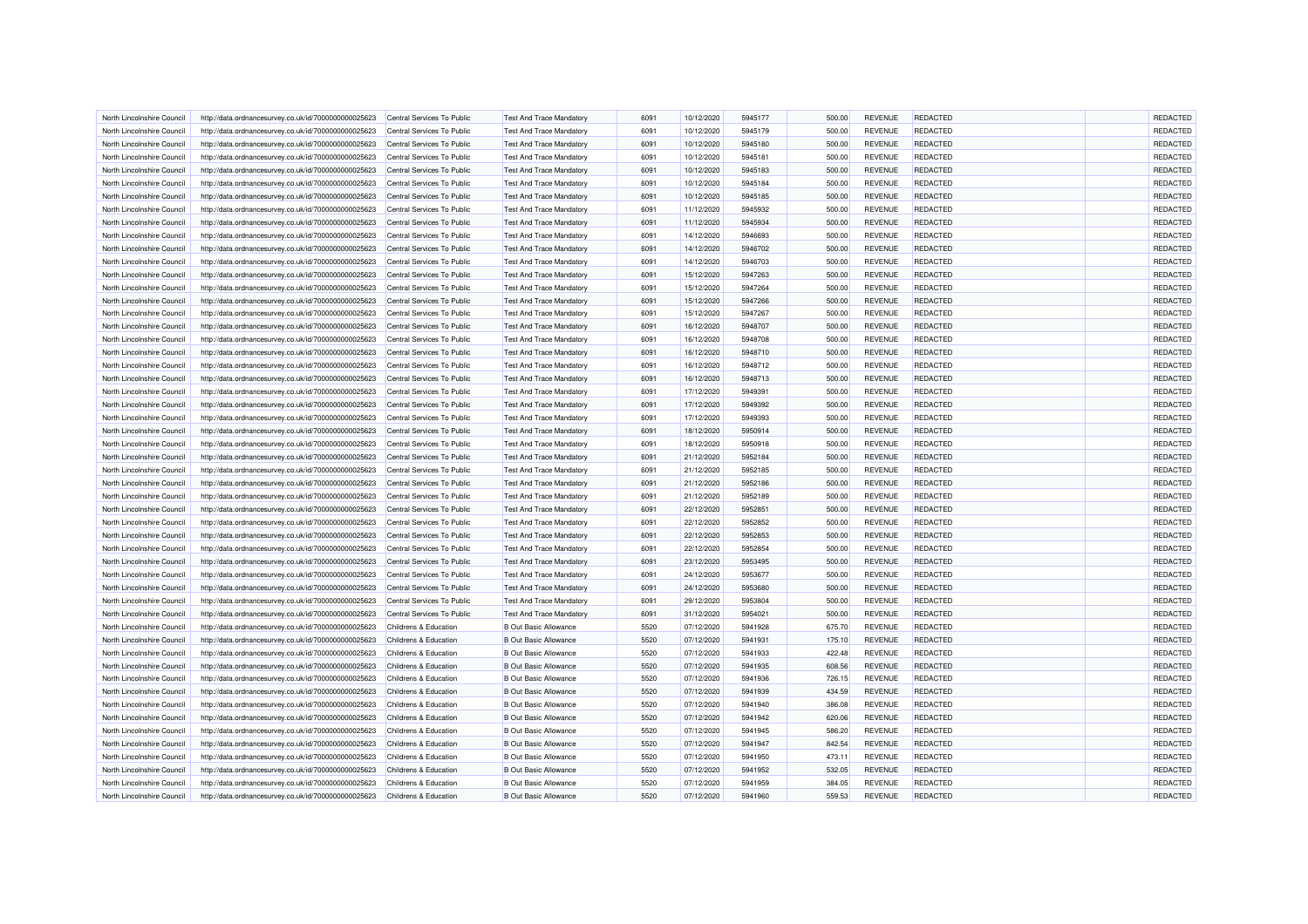|                            |                                                      |                                  | <b>B</b> Out Basic Allowance |      |            |         |          | <b>REVENUE</b> | REDACTED        | REDACTED |
|----------------------------|------------------------------------------------------|----------------------------------|------------------------------|------|------------|---------|----------|----------------|-----------------|----------|
| North Lincolnshire Council | http://data.ordnancesurvey.co.uk/id/7000000000025623 | Childrens & Education            |                              | 5520 | 07/12/2020 | 5941962 | 312.07   |                |                 |          |
| North Lincolnshire Council | http://data.ordnancesurvey.co.uk/id/7000000000025623 | Childrens & Education            | <b>B</b> Out Basic Allowance | 5520 | 07/12/2020 | 5941963 | 889.92   | <b>REVENUE</b> | <b>REDACTED</b> | REDACTED |
| North Lincolnshire Council | http://data.ordnancesurvey.co.uk/id/7000000000025623 | Childrens & Education            | <b>B</b> Out Basic Allowance | 5520 | 07/12/2020 | 5941966 | 222.48   | <b>REVENUE</b> | <b>REDACTED</b> | REDACTED |
| North Lincolnshire Council | http://data.ordnancesurvey.co.uk/id/7000000000025623 | Childrens & Education            | <b>B Out Basic Allowance</b> | 5520 | 07/12/2020 | 5941972 | 421.14   | <b>REVENUE</b> | <b>REDACTED</b> | REDACTED |
| North Lincolnshire Council | http://data.ordnancesurvey.co.uk/id/7000000000025623 | Childrens & Education            | <b>B</b> Out Basic Allowance | 5520 | 07/12/2020 | 5941973 | 682.27   | <b>REVENUE</b> | <b>REDACTED</b> | REDACTED |
| North Lincolnshire Council | http://data.ordnancesurvey.co.uk/id/7000000000025623 | Childrens & Education            | <b>B</b> Out Basic Allowance | 5520 | 07/12/2020 | 5941975 | 318.00   | <b>REVENUE</b> | <b>REDACTED</b> | REDACTED |
| North Lincolnshire Council | http://data.ordnancesurvey.co.uk/id/7000000000025623 | Childrens & Education            | <b>B</b> Out Basic Allowance | 5520 | 07/12/2020 | 5941980 | 287.00   | <b>REVENUE</b> | <b>REDACTED</b> | REDACTED |
| North Lincolnshire Council | http://data.ordnancesurvey.co.uk/id/7000000000025623 | Childrens & Education            | <b>B</b> Out Basic Allowance | 5520 | 07/12/2020 | 5941983 | 283.00   | <b>REVENUE</b> | <b>REDACTED</b> | REDACTED |
| North Lincolnshire Council | http://data.ordnancesurvey.co.uk/id/7000000000025623 | Childrens & Education            | <b>B Out Basic Allowance</b> | 5520 | 07/12/2020 | 5941985 | 240.68   | <b>REVENUE</b> | <b>REDACTED</b> | REDACTED |
| North Lincolnshire Council | http://data.ordnancesurvey.co.uk/id/7000000000025623 | Childrens & Education            | <b>B Out Basic Allowance</b> | 5520 | 07/12/2020 | 5941986 | 483.00   | <b>REVENUE</b> | <b>REDACTED</b> | REDACTED |
| North Lincolnshire Council | http://data.ordnancesurvey.co.uk/id/7000000000025623 | <b>Childrens &amp; Education</b> | <b>B Out Basic Allowance</b> | 5520 | 07/12/2020 | 5941989 | 287.00   | <b>REVENUE</b> | <b>REDACTED</b> | REDACTED |
| North Lincolnshire Council | http://data.ordnancesurvey.co.uk/id/7000000000025623 | Childrens & Education            | <b>B Out Basic Allowance</b> | 5520 | 07/12/2020 | 5941991 | 341.69   | <b>REVENUE</b> | <b>REDACTED</b> | REDACTED |
| North Lincolnshire Council | http://data.ordnancesurvey.co.uk/id/7000000000025623 | Childrens & Education            | <b>B Out Basic Allowance</b> | 5520 | 07/12/2020 | 5941993 | 409.26   | <b>REVENUE</b> | <b>REDACTED</b> | REDACTED |
| North Lincolnshire Council | http://data.ordnancesurvey.co.uk/id/7000000000025623 | Childrens & Education            | <b>B Out Basic Allowance</b> | 5520 | 07/12/2020 | 5941995 | 297.52   | <b>REVENUE</b> | <b>REDACTED</b> | REDACTED |
| North Lincolnshire Council | http://data.ordnancesurvey.co.uk/id/7000000000025623 | Childrens & Education            | <b>B Out Basic Allowance</b> | 5520 | 07/12/2020 | 5941997 | 274.10   | <b>REVENUE</b> | <b>REDACTED</b> | REDACTED |
| North Lincolnshire Council | http://data.ordnancesurvey.co.uk/id/7000000000025623 | Childrens & Education            | <b>B Out Basic Allowance</b> | 5520 | 07/12/2020 | 5941998 | 1,141.96 | <b>REVENUE</b> | <b>REDACTED</b> | REDACTED |
| North Lincolnshire Council | http://data.ordnancesurvey.co.uk/id/7000000000025623 | Childrens & Education            | <b>B Out Basic Allowance</b> | 5520 | 07/12/2020 | 5942001 | 265.74   | <b>REVENUE</b> | <b>REDACTED</b> | REDACTED |
| North Lincolnshire Council | http://data.ordnancesurvey.co.uk/id/7000000000025623 | Childrens & Education            | <b>B Out Basic Allowance</b> | 5520 | 07/12/2020 | 5942003 | 655.58   | <b>REVENUE</b> | <b>REDACTED</b> | REDACTED |
| North Lincolnshire Council | http://data.ordnancesurvey.co.uk/id/7000000000025623 | Childrens & Education            | <b>B Out Basic Allowance</b> | 5520 | 07/12/2020 | 5942006 | 667.44   | <b>REVENUE</b> | <b>REDACTED</b> | REDACTED |
| North Lincolnshire Council | http://data.ordnancesurvey.co.uk/id/7000000000025623 | <b>Childrens &amp; Education</b> | <b>B Out Basic Allowance</b> | 5520 | 07/12/2020 | 5942012 | 397.58   | <b>REVENUE</b> | <b>REDACTED</b> | REDACTED |
| North Lincolnshire Council | http://data.ordnancesurvey.co.uk/id/7000000000025623 | Childrens & Education            | <b>B Out Basic Allowance</b> | 5520 | 07/12/2020 | 5942014 | 663.32   | <b>REVENUE</b> | <b>REDACTED</b> | REDACTED |
| North Lincolnshire Council | http://data.ordnancesurvey.co.uk/id/7000000000025623 | Childrens & Education            | <b>B Out Basic Allowance</b> | 5520 | 07/12/2020 | 5942016 | 265.74   | <b>REVENUE</b> | <b>REDACTED</b> | REDACTED |
| North Lincolnshire Council | http://data.ordnancesurvey.co.uk/id/7000000000025623 | Childrens & Education            | <b>B Out Basic Allowance</b> | 5520 | 07/12/2020 | 5942024 | 1,203.63 | <b>REVENUE</b> | <b>REDACTED</b> | REDACTED |
|                            |                                                      |                                  |                              |      |            |         |          |                |                 |          |
| North Lincolnshire Council | http://data.ordnancesurvey.co.uk/id/7000000000025623 | Childrens & Education            | <b>B Out Basic Allowance</b> | 5520 | 07/12/2020 | 5942027 | 710.70   | <b>REVENUE</b> | <b>REDACTED</b> | REDACTED |
| North Lincolnshire Council | http://data.ordnancesurvey.co.uk/id/7000000000025623 | Childrens & Education            | <b>B Out Basic Allowance</b> | 5520 | 07/12/2020 | 5942032 | 252.10   | <b>REVENUE</b> | <b>REDACTED</b> | REDACTED |
| North Lincolnshire Council | http://data.ordnancesurvey.co.uk/id/7000000000025623 | Childrens & Education            | <b>B Out Basic Allowance</b> | 5520 | 07/12/2020 | 5942036 | 564.15   | <b>REVENUE</b> | <b>REDACTED</b> | REDACTED |
| North Lincolnshire Council | http://data.ordnancesurvey.co.uk/id/7000000000025623 | Childrens & Education            | <b>B Out Basic Allowance</b> | 5520 | 07/12/2020 | 5942038 | 314.00   | REVENUE        | <b>REDACTED</b> | REDACTED |
| North Lincolnshire Council | http://data.ordnancesurvey.co.uk/id/7000000000025623 | Childrens & Education            | <b>B Out Basic Allowance</b> | 5520 | 07/12/2020 | 5942039 | 394.05   | <b>REVENUE</b> | <b>REDACTED</b> | REDACTED |
| North Lincolnshire Council | http://data.ordnancesurvey.co.uk/id/7000000000025623 | Childrens & Education            | <b>B Out Basic Allowance</b> | 5520 | 07/12/2020 | 5942041 | 43.85    | <b>REVENUE</b> | <b>REDACTED</b> | REDACTED |
| North Lincolnshire Council | http://data.ordnancesurvey.co.uk/id/7000000000025623 | Childrens & Education            | <b>B Out Basic Allowance</b> | 5520 | 07/12/2020 | 5942044 | 296.66   | <b>REVENUE</b> | <b>REDACTED</b> | REDACTED |
| North Lincolnshire Council | http://data.ordnancesurvey.co.uk/id/7000000000025623 | Childrens & Education            | <b>B Out Basic Allowance</b> | 5520 | 07/12/2020 | 5942047 | 399.00   | <b>REVENUE</b> | <b>REDACTED</b> | REDACTED |
| North Lincolnshire Council | http://data.ordnancesurvey.co.uk/id/7000000000025623 | Childrens & Education            | <b>B Out Basic Allowance</b> | 5520 | 07/12/2020 | 5942049 | 1,210.26 | <b>REVENUE</b> | <b>REDACTED</b> | REDACTED |
| North Lincolnshire Council | http://data.ordnancesurvey.co.uk/id/7000000000025623 | Childrens & Education            | <b>B Out Basic Allowance</b> | 5520 | 07/12/2020 | 5942050 | 322.39   | <b>REVENUE</b> | <b>REDACTED</b> | REDACTED |
| North Lincolnshire Council | http://data.ordnancesurvey.co.uk/id/7000000000025623 | Childrens & Education            | <b>B Out Basic Allowance</b> | 5520 | 07/12/2020 | 5942052 | 391.43   | <b>REVENUE</b> | <b>REDACTED</b> | REDACTED |
| North Lincolnshire Council | http://data.ordnancesurvey.co.uk/id/7000000000025623 | Childrens & Education            | <b>B Out Basic Allowance</b> | 5520 | 07/12/2020 | 5942059 | 265.74   | <b>REVENUE</b> | <b>REDACTED</b> | REDACTED |
| North Lincolnshire Council | http://data.ordnancesurvey.co.uk/id/7000000000025623 | Childrens & Education            | <b>B Out Basic Allowance</b> | 5520 | 07/12/2020 | 5942062 | 349.00   | <b>REVENUE</b> | <b>REDACTED</b> | REDACTED |
| North Lincolnshire Council | http://data.ordnancesurvey.co.uk/id/7000000000025623 | Childrens & Education            | <b>B Out Basic Allowance</b> | 5520 | 07/12/2020 | 5942065 | 1,215.74 | <b>REVENUE</b> | <b>REDACTED</b> | REDACTED |
| North Lincolnshire Council | http://data.ordnancesurvey.co.uk/id/7000000000025623 | Childrens & Education            | <b>B Out Basic Allowance</b> | 5520 | 07/12/2020 | 5942068 | 222.48   | <b>REVENUE</b> | <b>REDACTED</b> | REDACTED |
| North Lincolnshire Council | http://data.ordnancesurvey.co.uk/id/7000000000025623 | Childrens & Education            | <b>B Out Basic Allowance</b> | 5520 | 07/12/2020 | 5942069 | 222.48   | <b>REVENUE</b> | <b>REDACTED</b> | REDACTED |
| North Lincolnshire Council | http://data.ordnancesurvey.co.uk/id/7000000000025623 | Childrens & Education            | <b>B Out Basic Allowance</b> | 5520 | 07/12/2020 | 5942077 | 265.74   | <b>REVENUE</b> | <b>REDACTED</b> | REDACTED |
| North Lincolnshire Council | http://data.ordnancesurvey.co.uk/id/7000000000025623 | Childrens & Education            | <b>B Out Basic Allowance</b> | 5520 | 07/12/2020 | 5942078 | 325.74   | <b>REVENUE</b> | <b>REDACTED</b> | REDACTED |
| North Lincolnshire Council | http://data.ordnancesurvey.co.uk/id/7000000000025623 | Childrens & Education            | <b>B Out Basic Allowance</b> | 5520 | 07/12/2020 | 5942082 | 287.00   | <b>REVENUE</b> | <b>REDACTED</b> | REDACTED |
| North Lincolnshire Council | http://data.ordnancesurvey.co.uk/id/7000000000025623 | Childrens & Education            | <b>B Out Basic Allowance</b> | 5520 | 07/12/2020 | 5942084 | 366.88   | <b>REVENUE</b> | <b>REDACTED</b> | REDACTED |
| North Lincolnshire Council | http://data.ordnancesurvey.co.uk/id/7000000000025623 | Childrens & Education            | <b>B Out Basic Allowance</b> | 5520 | 07/12/2020 | 5942085 | 265.95   | <b>REVENUE</b> | <b>REDACTED</b> | REDACTED |
| North Lincolnshire Council | http://data.ordnancesurvey.co.uk/id/7000000000025623 | Childrens & Education            | <b>B Out Basic Allowance</b> | 5520 | 07/12/2020 | 5942089 | 494.40   | <b>REVENUE</b> | <b>REDACTED</b> | REDACTED |
| North Lincolnshire Council | http://data.ordnancesurvey.co.uk/id/7000000000025623 | Childrens & Education            | <b>B Out Basic Allowance</b> | 5520 | 07/12/2020 | 5942093 | 300.12   | <b>REVENUE</b> | <b>REDACTED</b> | REDACTED |
| North Lincolnshire Council | http://data.ordnancesurvey.co.uk/id/7000000000025623 | Childrens & Education            | <b>B Out Basic Allowance</b> | 5520 | 07/12/2020 | 5942095 | 342.82   | <b>REVENUE</b> | <b>REDACTED</b> | REDACTED |
| North Lincolnshire Council | http://data.ordnancesurvey.co.uk/id/7000000000025623 | Childrens & Education            | <b>B Out Basic Allowance</b> | 5520 | 07/12/2020 | 5942097 | 222.48   | <b>REVENUE</b> | <b>REDACTED</b> | REDACTED |
| North Lincolnshire Council | http://data.ordnancesurvey.co.uk/id/7000000000025623 | Childrens & Education            | <b>B Out Basic Allowance</b> | 5520 | 07/12/2020 | 5942098 | 773.53   | <b>REVENUE</b> | <b>REDACTED</b> | REDACTED |
| North Lincolnshire Council | http://data.ordnancesurvey.co.uk/id/7000000000025623 | Childrens & Education            | <b>B Out Basic Allowance</b> | 5520 | 07/12/2020 | 5942102 | 282.00   | <b>REVENUE</b> | <b>REDACTED</b> | REDACTED |
| North Lincolnshire Council | http://data.ordnancesurvey.co.uk/id/7000000000025623 | Childrens & Education            | <b>B Out Basic Allowance</b> | 5520 | 07/12/2020 | 5942110 | 271.92   | <b>REVENUE</b> | <b>REDACTED</b> | REDACTED |
| North Lincolnshire Council |                                                      | Childrens & Education            | <b>B Out Basic Allowance</b> | 5520 | 07/12/2020 | 5942113 | 286.34   | <b>REVENUE</b> | <b>REDACTED</b> | REDACTED |
|                            | http://data.ordnancesurvey.co.uk/id/7000000000025623 |                                  |                              | 5520 |            |         |          |                | <b>REDACTED</b> | REDACTED |
| North Lincolnshire Council | http://data.ordnancesurvey.co.uk/id/7000000000025623 | Childrens & Education            | <b>B Out Basic Allowance</b> |      | 07/12/2020 | 5942115 | 572.68   | <b>REVENUE</b> |                 |          |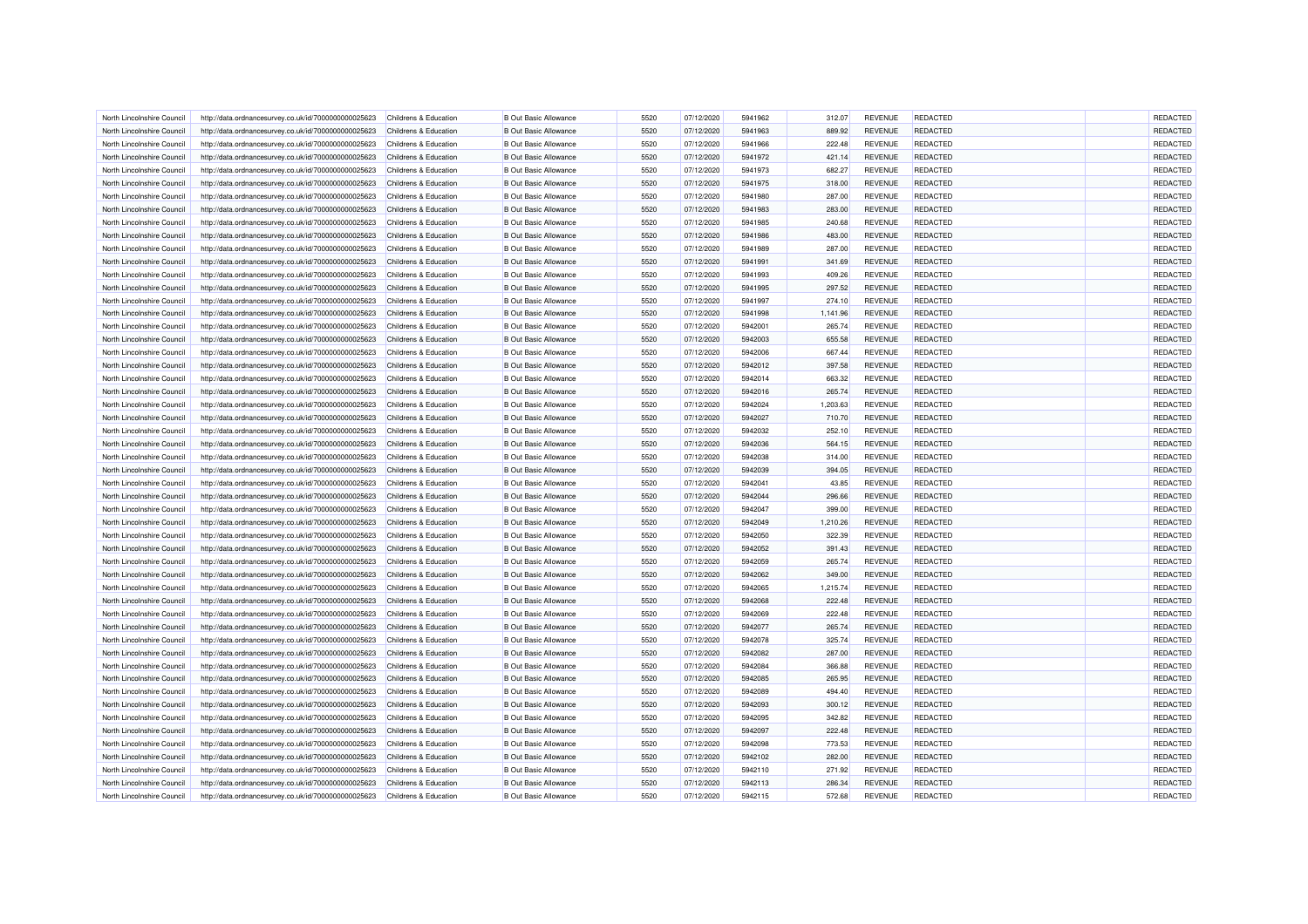| North Lincolnshire Council | http://data.ordnancesurvey.co.uk/id/7000000000025623 | Childrens & Education            | <b>B</b> Out Basic Allowance | 5520 | 07/12/2020 | 5942116 | 597.58   | <b>REVENUE</b> | <b>REDACTED</b> | REDACTED |
|----------------------------|------------------------------------------------------|----------------------------------|------------------------------|------|------------|---------|----------|----------------|-----------------|----------|
| North Lincolnshire Council | http://data.ordnancesurvey.co.uk/id/7000000000025623 | Childrens & Education            | <b>B</b> Out Basic Allowance | 5520 | 07/12/2020 | 5942124 | 265.74   | <b>REVENUE</b> | <b>REDACTED</b> | REDACTED |
| North Lincolnshire Council | http://data.ordnancesurvey.co.uk/id/7000000000025623 | Childrens & Education            | <b>B Out Basic Allowance</b> | 5520 | 07/12/2020 | 5942125 | 889.92   | <b>REVENUE</b> | <b>REDACTED</b> | REDACTED |
| North Lincolnshire Council | http://data.ordnancesurvey.co.uk/id/7000000000025623 | Childrens & Education            | <b>B Out Basic Allowance</b> | 5520 | 07/12/2020 | 5942126 | 488.22   | <b>REVENUE</b> | REDACTED        | REDACTED |
| North Lincolnshire Council | http://data.ordnancesurvey.co.uk/id/7000000000025623 | Childrens & Education            | <b>B</b> Out Basic Allowance | 5520 | 07/12/2020 | 5942129 | 844.96   | <b>REVENUE</b> | <b>REDACTED</b> | REDACTED |
| North Lincolnshire Council | http://data.ordnancesurvey.co.uk/id/7000000000025623 | Childrens & Education            | <b>B</b> Out Basic Allowance | 5520 | 07/12/2020 | 5942130 | 710.70   | <b>REVENUE</b> | <b>REDACTED</b> | REDACTED |
| North Lincolnshire Council | http://data.ordnancesurvey.co.uk/id/7000000000025623 | Childrens & Education            | <b>B Out Basic Allowance</b> | 5520 | 07/12/2020 | 5942131 | 300.76   | <b>REVENUE</b> | <b>REDACTED</b> | REDACTED |
| North Lincolnshire Council | http://data.ordnancesurvey.co.uk/id/7000000000025623 | Childrens & Education            | <b>B</b> Out Basic Allowance | 5520 | 07/12/2020 | 5942132 | 440.84   | <b>REVENUE</b> | <b>REDACTED</b> | REDACTED |
|                            |                                                      |                                  | <b>B Out Basic Allowance</b> | 5520 |            |         |          |                | <b>REDACTED</b> |          |
| North Lincolnshire Council | http://data.ordnancesurvey.co.uk/id/7000000000025623 | <b>Childrens &amp; Education</b> |                              |      | 07/12/2020 | 5942136 | 397.58   | <b>REVENUE</b> |                 | REDACTED |
| North Lincolnshire Council | http://data.ordnancesurvey.co.uk/id/7000000000025623 | Childrens & Education            | <b>B Out Basic Allowance</b> | 5520 | 07/12/2020 | 5942138 | 525.30   | <b>REVENUE</b> | <b>REDACTED</b> | REDACTED |
| North Lincolnshire Council | http://data.ordnancesurvey.co.uk/id/7000000000025623 | Childrens & Education            | <b>B Out Basic Allowance</b> | 5520 | 07/12/2020 | 5942140 | 240.42   | <b>REVENUE</b> | <b>REDACTED</b> | REDACTED |
| North Lincolnshire Council | http://data.ordnancesurvey.co.uk/id/7000000000025623 | Childrens & Education            | <b>B Out Basic Allowance</b> | 5520 | 07/12/2020 | 5942141 | 287.00   | <b>REVENUE</b> | <b>REDACTED</b> | REDACTED |
| North Lincolnshire Council | http://data.ordnancesurvey.co.uk/id/7000000000025623 | Childrens & Education            | <b>B Out Basic Allowance</b> | 5520 | 07/12/2020 | 5942143 | 222.48   | <b>REVENUE</b> | <b>REDACTED</b> | REDACTED |
| North Lincolnshire Council | http://data.ordnancesurvey.co.uk/id/7000000000025623 | Childrens & Education            | <b>B Out Basic Allowance</b> | 5520 | 07/12/2020 | 5942144 | 394.05   | <b>REVENUE</b> | <b>REDACTED</b> | REDACTED |
| North Lincolnshire Council | http://data.ordnancesurvey.co.uk/id/7000000000025623 | Childrens & Education            | <b>B Out Basic Allowance</b> | 5520 | 07/12/2020 | 5942145 | 508.10   | <b>REVENUE</b> | <b>REDACTED</b> | REDACTED |
| North Lincolnshire Council | http://data.ordnancesurvey.co.uk/id/7000000000025623 | Childrens & Education            | <b>B Out Basic Allowance</b> | 5520 | 07/12/2020 | 5942146 | 488.22   | <b>REVENUE</b> | <b>REDACTED</b> | REDACTED |
| North Lincolnshire Council | http://data.ordnancesurvey.co.uk/id/7000000000025623 | Childrens & Education            | <b>B Out Basic Allowance</b> | 5520 | 07/12/2020 | 5942148 | 299.10   | <b>REVENUE</b> | <b>REDACTED</b> | REDACTED |
| North Lincolnshire Council | http://data.ordnancesurvey.co.uk/id/7000000000025623 | Childrens & Education            | <b>B Out Basic Allowance</b> | 5520 | 07/12/2020 | 5942150 | 503.48   | <b>REVENUE</b> | <b>REDACTED</b> | REDACTED |
| North Lincolnshire Council | http://data.ordnancesurvey.co.uk/id/7000000000025623 | Childrens & Education            | <b>B Out Basic Allowance</b> | 5520 | 07/12/2020 | 5942155 | 250.30   | <b>REVENUE</b> | <b>REDACTED</b> | REDACTED |
| North Lincolnshire Council | http://data.ordnancesurvey.co.uk/id/7000000000025623 | Childrens & Education            | <b>B Out Basic Allowance</b> | 5520 | 07/12/2020 | 5942161 | 397.58   | <b>REVENUE</b> | <b>REDACTED</b> | REDACTED |
| North Lincolnshire Council | http://data.ordnancesurvey.co.uk/id/7000000000025623 | Childrens & Education            | <b>B Out Basic Allowance</b> | 5520 | 07/12/2020 | 5942163 | 809.88   | <b>REVENUE</b> | <b>REDACTED</b> | REDACTED |
| North Lincolnshire Council | http://data.ordnancesurvey.co.uk/id/7000000000025623 | Childrens & Education            | <b>B Out Basic Allowance</b> | 5520 | 07/12/2020 | 5942165 | 286.34   | <b>REVENUE</b> | <b>REDACTED</b> | REDACTED |
| North Lincolnshire Council | http://data.ordnancesurvey.co.uk/id/7000000000025623 | Childrens & Education            | <b>B Out Basic Allowance</b> | 5520 | 07/12/2020 | 5942166 | 438.19   | <b>REVENUE</b> | <b>REDACTED</b> | REDACTED |
| North Lincolnshire Council | http://data.ordnancesurvey.co.uk/id/7000000000025623 | Childrens & Education            | <b>B Out Basic Allowance</b> | 5520 | 07/12/2020 | 5942169 | 222.48   | <b>REVENUE</b> | <b>REDACTED</b> | REDACTED |
| North Lincolnshire Council | http://data.ordnancesurvey.co.uk/id/7000000000025623 | Childrens & Education            | <b>B Out Basic Allowance</b> | 5520 | 07/12/2020 | 5942170 | 265.74   | <b>REVENUE</b> | <b>REDACTED</b> | REDACTED |
| North Lincolnshire Council | http://data.ordnancesurvey.co.uk/id/7000000000025623 | Childrens & Education            | <b>B Out Basic Allowance</b> | 5520 | 07/12/2020 | 5942171 | 286.34   | <b>REVENUE</b> | <b>REDACTED</b> | REDACTED |
| North Lincolnshire Council | http://data.ordnancesurvey.co.uk/id/7000000000025623 | Childrens & Education            | <b>B Out Basic Allowance</b> | 5520 | 07/12/2020 | 5942172 | 271.92   | <b>REVENUE</b> | <b>REDACTED</b> | REDACTED |
| North Lincolnshire Council | http://data.ordnancesurvey.co.uk/id/7000000000025623 | Childrens & Education            | <b>B Out Basic Allowance</b> | 5520 | 07/12/2020 | 5942173 | 531.49   | <b>REVENUE</b> | <b>REDACTED</b> | REDACTED |
| North Lincolnshire Council | http://data.ordnancesurvey.co.uk/id/7000000000025623 | Childrens & Education            | <b>B Out Basic Allowance</b> | 5520 | 07/12/2020 | 5942174 | 265.74   | <b>REVENUE</b> | <b>REDACTED</b> | REDACTED |
| North Lincolnshire Council | http://data.ordnancesurvey.co.uk/id/7000000000025623 | Childrens & Education            | <b>B Out Basic Allowance</b> | 5520 | 07/12/2020 | 5942176 | 350.20   | <b>REVENUE</b> | <b>REDACTED</b> | REDACTED |
| North Lincolnshire Council | http://data.ordnancesurvey.co.uk/id/7000000000025623 | Childrens & Education            | <b>B Out Basic Allowance</b> | 5520 | 07/12/2020 | 5942182 | 350.20   | <b>REVENUE</b> | <b>REDACTED</b> | REDACTED |
|                            |                                                      | Childrens & Education            | <b>B Out Basic Allowance</b> | 5520 |            | 5942186 |          |                | <b>REDACTED</b> | REDACTED |
| North Lincolnshire Council | http://data.ordnancesurvey.co.uk/id/7000000000025623 |                                  |                              |      | 07/12/2020 |         | 286.34   | <b>REVENUE</b> |                 |          |
| North Lincolnshire Council | http://data.ordnancesurvey.co.uk/id/7000000000025623 | Childrens & Education            | <b>B Out Basic Allowance</b> | 5520 | 07/12/2020 | 5942187 | 150.38   | <b>REVENUE</b> | <b>REDACTED</b> | REDACTED |
| North Lincolnshire Council | http://data.ordnancesurvey.co.uk/id/7000000000025623 | Childrens & Education            | <b>B Out Basic Allowance</b> | 5520 | 07/12/2020 | 5942193 | 265.74   | <b>REVENUE</b> | <b>REDACTED</b> | REDACTED |
| North Lincolnshire Council | http://data.ordnancesurvey.co.uk/id/7000000000025623 | Childrens & Education            | <b>B Out Basic Allowance</b> | 5520 | 07/12/2020 | 5942195 | 679.36   | <b>REVENUE</b> | <b>REDACTED</b> | REDACTED |
| North Lincolnshire Council | http://data.ordnancesurvey.co.uk/id/7000000000025623 | Childrens & Education            | <b>B Out Basic Allowance</b> | 5520 | 07/12/2020 | 5942197 | 265.74   | <b>REVENUE</b> | <b>REDACTED</b> | REDACTED |
| North Lincolnshire Council | http://data.ordnancesurvey.co.uk/id/7000000000025623 | Childrens & Education            | <b>B Out Basic Allowance</b> | 5520 | 07/12/2020 | 5942200 | 572.68   | <b>REVENUE</b> | <b>REDACTED</b> | REDACTED |
| North Lincolnshire Council | http://data.ordnancesurvey.co.uk/id/7000000000025623 | Childrens & Education            | <b>B Out Basic Allowance</b> | 5520 | 07/12/2020 | 5942203 | 267.76   | <b>REVENUE</b> | <b>REDACTED</b> | REDACTED |
| North Lincolnshire Council | http://data.ordnancesurvey.co.uk/id/7000000000025623 | Childrens & Education            | <b>B Out Basic Allowance</b> | 5520 | 07/12/2020 | 5942209 | 271.92   | <b>REVENUE</b> | <b>REDACTED</b> | REDACTED |
| North Lincolnshire Council | http://data.ordnancesurvey.co.uk/id/7000000000025623 | Childrens & Education            | <b>B Out Basic Allowance</b> | 5520 | 07/12/2020 | 5942210 | 300.76   | <b>REVENUE</b> | <b>REDACTED</b> | REDACTED |
| North Lincolnshire Council | http://data.ordnancesurvey.co.uk/id/7000000000025623 | Childrens & Education            | <b>B Out Basic Allowance</b> | 5520 | 07/12/2020 | 5942211 | 271.92   | <b>REVENUE</b> | <b>REDACTED</b> | REDACTED |
| North Lincolnshire Council | http://data.ordnancesurvey.co.uk/id/7000000000025623 | Childrens & Education            | <b>B Out Basic Allowance</b> | 5520 | 14/12/2020 | 5946015 | 2,702.80 | <b>REVENUE</b> | <b>REDACTED</b> | REDACTED |
| North Lincolnshire Council | http://data.ordnancesurvey.co.uk/id/7000000000025623 | Childrens & Education            | <b>B Out Basic Allowance</b> | 5520 | 14/12/2020 | 5946017 | 636.00   | <b>REVENUE</b> | <b>REDACTED</b> | REDACTED |
| North Lincolnshire Council | http://data.ordnancesurvey.co.uk/id/7000000000025623 | Childrens & Education            | <b>B Out Basic Allowance</b> | 5520 | 14/12/2020 | 5946018 | 700.40   | <b>REVENUE</b> | <b>REDACTED</b> | REDACTED |
| North Lincolnshire Council | http://data.ordnancesurvey.co.uk/id/7000000000025623 | Childrens & Education            | <b>B Out Basic Allowance</b> | 5520 | 14/12/2020 | 5946020 | 1,689.92 | <b>REVENUE</b> | <b>REDACTED</b> | REDACTED |
| North Lincolnshire Council | http://data.ordnancesurvey.co.uk/id/7000000000025623 | Childrens & Education            | <b>B Out Basic Allowance</b> | 5520 | 14/12/2020 | 5946021 | 636.00   | <b>REVENUE</b> | <b>REDACTED</b> | REDACTED |
| North Lincolnshire Council | http://data.ordnancesurvey.co.uk/id/7000000000025623 | Childrens & Education            | <b>B Out Basic Allowance</b> | 5520 | 14/12/2020 | 5946022 | 1,371.28 | <b>REVENUE</b> | <b>REDACTED</b> | REDACTED |
| North Lincolnshire Council | http://data.ordnancesurvey.co.uk/id/7000000000025623 | Childrens & Education            | <b>B Out Basic Allowance</b> | 5520 | 14/12/2020 | 5946023 | 2,904.60 | <b>REVENUE</b> | <b>REDACTED</b> | REDACTED |
| North Lincolnshire Council | http://data.ordnancesurvey.co.uk/id/7000000000025623 | Childrens & Education            | <b>B Out Basic Allowance</b> | 5520 | 14/12/2020 | 5946024 | 915.80   | <b>REVENUE</b> | <b>REDACTED</b> | REDACTED |
| North Lincolnshire Council | http://data.ordnancesurvey.co.uk/id/7000000000025623 | Childrens & Education            | <b>B Out Basic Allowance</b> | 5520 | 14/12/2020 | 5946025 | 564.00   | <b>REVENUE</b> | <b>REDACTED</b> | REDACTED |
| North Lincolnshire Council | http://data.ordnancesurvey.co.uk/id/7000000000025623 | Childrens & Education            | <b>B Out Basic Allowance</b> | 5520 | 14/12/2020 | 5946026 | 752.00   | <b>REVENUE</b> | <b>REDACTED</b> | REDACTED |
| North Lincolnshire Council | http://data.ordnancesurvey.co.uk/id/7000000000025623 | Childrens & Education            | <b>B Out Basic Allowance</b> | 5520 | 14/12/2020 | 5946027 | 1,810.06 | <b>REVENUE</b> | <b>REDACTED</b> | REDACTED |
| North Lincolnshire Council | http://data.ordnancesurvey.co.uk/id/7000000000025623 | Childrens & Education            | <b>B Out Basic Allowance</b> | 5520 | 14/12/2020 | 5946028 | 508.20   | <b>REVENUE</b> | <b>REDACTED</b> | REDACTED |
|                            |                                                      |                                  |                              |      |            |         |          |                |                 |          |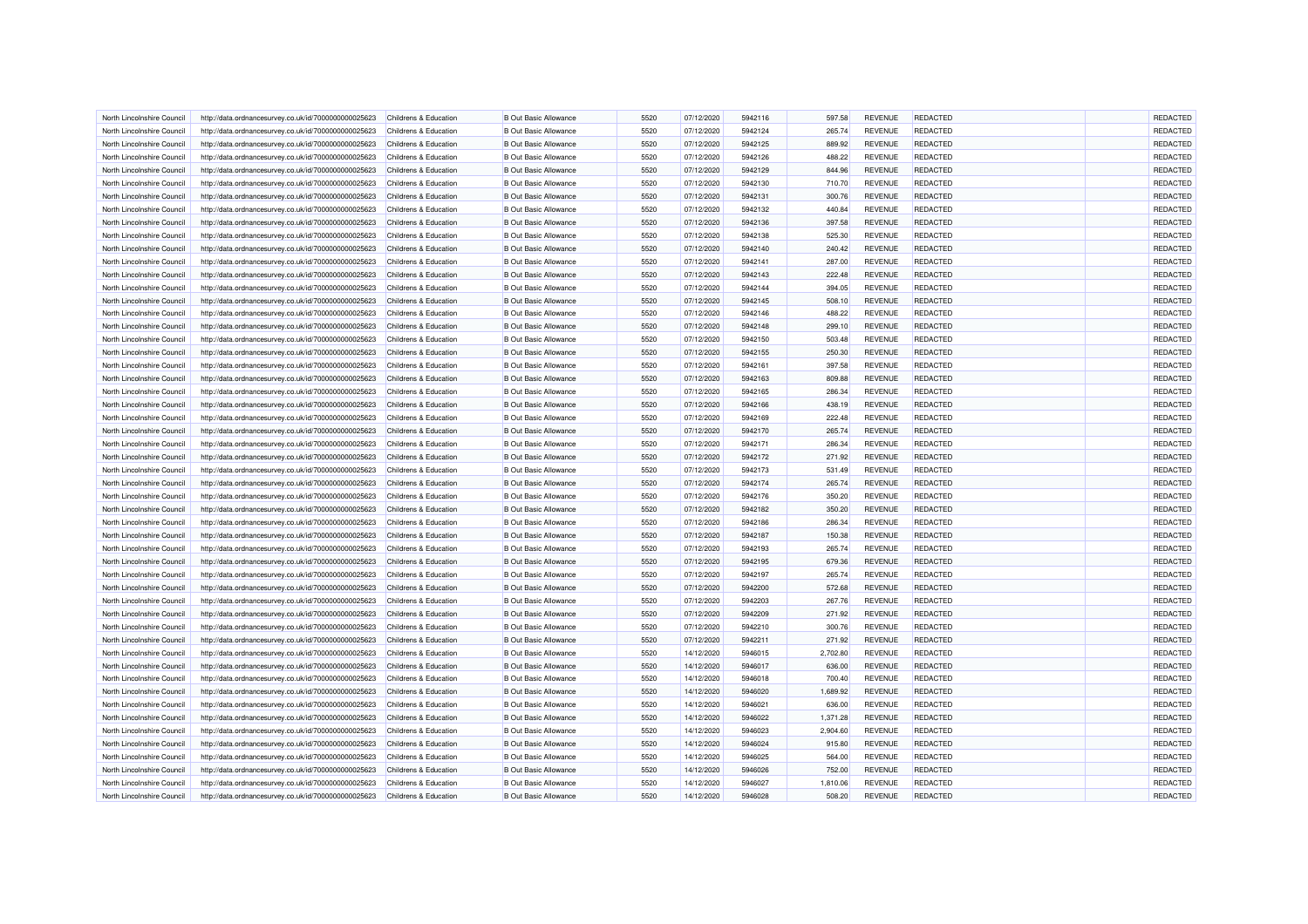| North Lincolnshire Council | http://data.ordnancesurvey.co.uk/id/7000000000025623 | Childrens & Education            | <b>B</b> Out Basic Allowance | 5520 | 14/12/2020 | 5946029 | 2.702.72 | <b>REVENUE</b> | REDACTED        | REDACTED |
|----------------------------|------------------------------------------------------|----------------------------------|------------------------------|------|------------|---------|----------|----------------|-----------------|----------|
| North Lincolnshire Council | http://data.ordnancesurvey.co.uk/id/7000000000025623 | Childrens & Education            | <b>B</b> Out Basic Allowance | 5520 | 14/12/2020 | 5946030 | 889.92   | <b>REVENUE</b> | <b>REDACTED</b> | REDACTED |
| North Lincolnshire Council | http://data.ordnancesurvey.co.uk/id/7000000000025623 | Childrens & Education            | <b>B</b> Out Basic Allowance | 5520 | 14/12/2020 | 5946031 | 667.80   | <b>REVENUE</b> | <b>REDACTED</b> | REDACTED |
| North Lincolnshire Council | http://data.ordnancesurvey.co.uk/id/7000000000025623 | Childrens & Education            | <b>B Out Basic Allowance</b> | 5520 | 14/12/2020 | 5946032 | 1,644.38 | <b>REVENUE</b> | REDACTED        | REDACTED |
| North Lincolnshire Council | http://data.ordnancesurvey.co.uk/id/7000000000025623 | Childrens & Education            | <b>B</b> Out Basic Allowance | 5520 | 14/12/2020 | 5946034 | 3,370.16 | <b>REVENUE</b> | <b>REDACTED</b> | REDACTED |
| North Lincolnshire Council | http://data.ordnancesurvey.co.uk/id/7000000000025623 | Childrens & Education            | <b>B</b> Out Basic Allowance | 5520 | 14/12/2020 | 5946035 | 588.20   | <b>REVENUE</b> | <b>REDACTED</b> | REDACTED |
| North Lincolnshire Council | http://data.ordnancesurvey.co.uk/id/7000000000025623 | Childrens & Education            | <b>B</b> Out Basic Allowance | 5520 | 14/12/2020 | 5946036 | 559.80   | <b>REVENUE</b> | <b>REDACTED</b> | REDACTED |
| North Lincolnshire Council | http://data.ordnancesurvey.co.uk/id/7000000000025623 | Childrens & Education            | <b>B Out Basic Allowance</b> | 5520 | 14/12/2020 | 5946037 | 1,892.44 | <b>REVENUE</b> | <b>REDACTED</b> | REDACTED |
| North Lincolnshire Council | http://data.ordnancesurvey.co.uk/id/7000000000025623 | Childrens & Education            | <b>B</b> Out Basic Allowance | 5520 | 14/12/2020 | 5946038 | 481.36   | <b>REVENUE</b> | REDACTED        | REDACTED |
| North Lincolnshire Council | http://data.ordnancesurvey.co.uk/id/7000000000025623 | Childrens & Education            | <b>B Out Basic Allowance</b> | 5520 | 14/12/2020 | 5946039 | 2,313.20 | <b>REVENUE</b> | <b>REDACTED</b> | REDACTED |
| North Lincolnshire Council | http://data.ordnancesurvey.co.uk/id/7000000000025623 | Childrens & Education            | <b>B Out Basic Allowance</b> | 5520 | 14/12/2020 | 5946040 | 696.00   | <b>REVENUE</b> | <b>REDACTED</b> | REDACTED |
| North Lincolnshire Council | http://data.ordnancesurvey.co.uk/id/7000000000025623 | Childrens & Education            | <b>B</b> Out Basic Allowance | 5520 | 14/12/2020 | 5946041 | 559.80   | <b>REVENUE</b> | <b>REDACTED</b> | REDACTED |
| North Lincolnshire Council | http://data.ordnancesurvey.co.uk/id/7000000000025623 | Childrens & Education            | <b>B</b> Out Basic Allowance | 5520 | 14/12/2020 | 5946043 | 559.80   | <b>REVENUE</b> | <b>REDACTED</b> | REDACTED |
| North Lincolnshire Council | http://data.ordnancesurvey.co.uk/id/7000000000025623 | Childrens & Education            | <b>B Out Basic Allowance</b> | 5520 | 14/12/2020 | 5946044 | 304.04   | <b>REVENUE</b> | <b>REDACTED</b> | REDACTED |
| North Lincolnshire Council | http://data.ordnancesurvey.co.uk/id/7000000000025623 | Childrens & Education            | <b>B Out Basic Allowance</b> | 5520 | 14/12/2020 | 5946045 | 613.88   | <b>REVENUE</b> | <b>REDACTED</b> | REDACTED |
| North Lincolnshire Council | http://data.ordnancesurvey.co.uk/id/7000000000025623 | Childrens & Education            | <b>B Out Basic Allowance</b> | 5520 | 14/12/2020 | 5946046 | 1,536.20 | <b>REVENUE</b> | <b>REDACTED</b> | REDACTED |
| North Lincolnshire Council | http://data.ordnancesurvey.co.uk/id/7000000000025623 | Childrens & Education            | <b>B Out Basic Allowance</b> | 5520 | 14/12/2020 | 5946047 | 2,413.22 | <b>REVENUE</b> | <b>REDACTED</b> | REDACTED |
| North Lincolnshire Council | http://data.ordnancesurvey.co.uk/id/7000000000025623 | Childrens & Education            | <b>B Out Basic Allowance</b> | 5520 | 14/12/2020 | 5946048 | 486.40   | <b>REVENUE</b> | <b>REDACTED</b> | REDACTED |
|                            |                                                      |                                  | <b>B Out Basic Allowance</b> |      |            | 5946049 |          |                | <b>REDACTED</b> | REDACTED |
| North Lincolnshire Council | http://data.ordnancesurvey.co.uk/id/7000000000025623 | Childrens & Education            |                              | 5520 | 14/12/2020 |         | 1,248.28 | <b>REVENUE</b> |                 |          |
| North Lincolnshire Council | http://data.ordnancesurvey.co.uk/id/7000000000025623 | <b>Childrens &amp; Education</b> | <b>B Out Basic Allowance</b> | 5520 | 14/12/2020 | 5946050 | 3,559.68 | <b>REVENUE</b> | <b>REDACTED</b> | REDACTED |
| North Lincolnshire Council | http://data.ordnancesurvey.co.uk/id/7000000000025623 | Childrens & Education            | <b>B Out Basic Allowance</b> | 5520 | 14/12/2020 | 5946051 | 559.80   | <b>REVENUE</b> | <b>REDACTED</b> | REDACTED |
| North Lincolnshire Council | http://data.ordnancesurvey.co.uk/id/7000000000025623 | Childrens & Education            | <b>B Out Basic Allowance</b> | 5520 | 14/12/2020 | 5946052 | 318.44   | <b>REVENUE</b> | <b>REDACTED</b> | REDACTED |
| North Lincolnshire Council | http://data.ordnancesurvey.co.uk/id/7000000000025623 | Childrens & Education            | <b>B Out Basic Allowance</b> | 5520 | 14/12/2020 | 5946053 | 826.36   | <b>REVENUE</b> | <b>REDACTED</b> | REDACTED |
| North Lincolnshire Council | http://data.ordnancesurvey.co.uk/id/7000000000025623 | Childrens & Education            | <b>B Out Basic Allowance</b> | 5520 | 14/12/2020 | 5946054 | 551.80   | <b>REVENUE</b> | <b>REDACTED</b> | REDACTED |
| North Lincolnshire Council | http://data.ordnancesurvey.co.uk/id/7000000000025623 | Childrens & Education            | <b>B Out Basic Allowance</b> | 5520 | 14/12/2020 | 5946055 | 428.92   | <b>REVENUE</b> | <b>REDACTED</b> | REDACTED |
| North Lincolnshire Counci  | http://data.ordnancesurvey.co.uk/id/7000000000025623 | Childrens & Education            | <b>B Out Basic Allowance</b> | 5520 | 14/12/2020 | 5946056 | 667.80   | <b>REVENUE</b> | <b>REDACTED</b> | REDACTED |
| North Lincolnshire Council | http://data.ordnancesurvey.co.uk/id/7000000000025623 | Childrens & Education            | <b>B Out Basic Allowance</b> | 5520 | 14/12/2020 | 5946057 | 667.80   | <b>REVENUE</b> | <b>REDACTED</b> | REDACTED |
| North Lincolnshire Council | http://data.ordnancesurvey.co.uk/id/7000000000025623 | Childrens & Education            | <b>B Out Basic Allowance</b> | 5520 | 14/12/2020 | 5946058 | 835.80   | <b>REVENUE</b> | <b>REDACTED</b> | REDACTED |
| North Lincolnshire Council | http://data.ordnancesurvey.co.uk/id/7000000000025623 | Childrens & Education            | <b>B Out Basic Allowance</b> | 5520 | 14/12/2020 | 5946059 | 1,684.56 | <b>REVENUE</b> | <b>REDACTED</b> | REDACTED |
| North Lincolnshire Council | http://data.ordnancesurvey.co.uk/id/7000000000025623 | Childrens & Education            | <b>B Out Basic Allowance</b> | 5520 | 14/12/2020 | 5946060 | 2,729.08 | <b>REVENUE</b> | <b>REDACTED</b> | REDACTED |
| North Lincolnshire Council | http://data.ordnancesurvey.co.uk/id/7000000000025623 | Childrens & Education            | <b>B Out Basic Allowance</b> | 5520 | 14/12/2020 | 5946061 | 559.80   | <b>REVENUE</b> | <b>REDACTED</b> | REDACTED |
| North Lincolnshire Council | http://data.ordnancesurvey.co.uk/id/7000000000025623 | Childrens & Education            | <b>B Out Basic Allowance</b> | 5520 | 14/12/2020 | 5946062 | 1,272.00 | <b>REVENUE</b> | <b>REDACTED</b> | REDACTED |
| North Lincolnshire Council | http://data.ordnancesurvey.co.uk/id/7000000000025623 | Childrens & Education            | <b>B Out Basic Allowance</b> | 5520 | 14/12/2020 | 5946063 | 559.80   | <b>REVENUE</b> | <b>REDACTED</b> | REDACTED |
| North Lincolnshire Council | http://data.ordnancesurvey.co.uk/id/7000000000025623 | Childrens & Education            | <b>B Out Basic Allowance</b> | 5520 | 14/12/2020 | 5946064 | 519.00   | <b>REVENUE</b> | <b>REDACTED</b> | REDACTED |
| North Lincolnshire Council | http://data.ordnancesurvey.co.uk/id/7000000000025623 | Childrens & Education            | <b>B Out Basic Allowance</b> | 5520 | 14/12/2020 | 5946066 | 557.24   | <b>REVENUE</b> | <b>REDACTED</b> | REDACTED |
| North Lincolnshire Council | http://data.ordnancesurvey.co.uk/id/7000000000025623 | Childrens & Education            | <b>B Out Basic Allowance</b> | 5520 | 14/12/2020 | 5946067 | 1,148.00 | <b>REVENUE</b> | <b>REDACTED</b> | REDACTED |
| North Lincolnshire Council | http://data.ordnancesurvey.co.uk/id/7000000000025623 | Childrens & Education            | <b>B Out Basic Allowance</b> | 5520 | 14/12/2020 | 5946068 | 580.68   | <b>REVENUE</b> | <b>REDACTED</b> | REDACTED |
| North Lincolnshire Council | http://data.ordnancesurvey.co.uk/id/7000000000025623 | Childrens & Education            | <b>B Out Basic Allowance</b> | 5520 | 14/12/2020 | 5946069 | 463.80   | <b>REVENUE</b> | <b>REDACTED</b> | REDACTED |
| North Lincolnshire Council | http://data.ordnancesurvey.co.uk/id/7000000000025623 | Childrens & Education            | <b>B Out Basic Allowance</b> | 5520 | 14/12/2020 | 5946070 | 1,132.00 | <b>REVENUE</b> | <b>REDACTED</b> | REDACTED |
| North Lincolnshire Council | http://data.ordnancesurvey.co.uk/id/7000000000025623 | Childrens & Education            | <b>B Out Basic Allowance</b> | 5520 | 14/12/2020 | 5946071 | 919.96   | <b>REVENUE</b> | <b>REDACTED</b> | REDACTED |
|                            |                                                      |                                  | <b>B Out Basic Allowance</b> | 5520 |            | 5946072 |          | <b>REVENUE</b> | <b>REDACTED</b> |          |
| North Lincolnshire Council | http://data.ordnancesurvey.co.uk/id/7000000000025623 | Childrens & Education            |                              |      | 14/12/2020 |         | 962.72   |                |                 | REDACTED |
| North Lincolnshire Council | http://data.ordnancesurvey.co.uk/id/7000000000025623 | Childrens & Education            | <b>B Out Basic Allowance</b> | 5520 | 14/12/2020 | 5946073 | 1,932.00 | <b>REVENUE</b> | <b>REDACTED</b> | REDACTED |
| North Lincolnshire Council | http://data.ordnancesurvey.co.uk/id/7000000000025623 | Childrens & Education            | <b>B Out Basic Allowance</b> | 5520 | 14/12/2020 | 5946074 | 559.80   | <b>REVENUE</b> | <b>REDACTED</b> | REDACTED |
| North Lincolnshire Council | http://data.ordnancesurvey.co.uk/id/7000000000025623 | Childrens & Education            | <b>B Out Basic Allowance</b> | 5520 | 14/12/2020 | 5946075 | 588.20   | <b>REVENUE</b> | <b>REDACTED</b> | REDACTED |
| North Lincolnshire Council | http://data.ordnancesurvey.co.uk/id/7000000000025623 | Childrens & Education            | <b>B Out Basic Allowance</b> | 5520 | 14/12/2020 | 5946076 | 1,148.00 | <b>REVENUE</b> | <b>REDACTED</b> | REDACTED |
| North Lincolnshire Council | http://data.ordnancesurvey.co.uk/id/7000000000025623 | Childrens & Education            | <b>B Out Basic Allowance</b> | 5520 | 14/12/2020 | 5946077 | 898.24   | <b>REVENUE</b> | <b>REDACTED</b> | REDACTED |
| North Lincolnshire Council | http://data.ordnancesurvey.co.uk/id/7000000000025623 | Childrens & Education            | <b>B Out Basic Allowance</b> | 5520 | 14/12/2020 | 5946078 | 1,366.76 | <b>REVENUE</b> | <b>REDACTED</b> | REDACTED |
| North Lincolnshire Council | http://data.ordnancesurvey.co.uk/id/7000000000025623 | Childrens & Education            | <b>B Out Basic Allowance</b> | 5520 | 14/12/2020 | 5946079 | 357.76   | <b>REVENUE</b> | <b>REDACTED</b> | REDACTED |
| North Lincolnshire Council | http://data.ordnancesurvey.co.uk/id/7000000000025623 | Childrens & Education            | <b>B Out Basic Allowance</b> | 5520 | 14/12/2020 | 5946080 | 1,637.04 | <b>REVENUE</b> | <b>REDACTED</b> | REDACTED |
| North Lincolnshire Council | http://data.ordnancesurvey.co.uk/id/7000000000025623 | Childrens & Education            | <b>B Out Basic Allowance</b> | 5520 | 14/12/2020 | 5946081 | 948.28   | <b>REVENUE</b> | <b>REDACTED</b> | REDACTED |
| North Lincolnshire Council | http://data.ordnancesurvey.co.uk/id/7000000000025623 | Childrens & Education            | <b>B Out Basic Allowance</b> | 5520 | 14/12/2020 | 5946082 | 1,190.08 | <b>REVENUE</b> | <b>REDACTED</b> | REDACTED |
| North Lincolnshire Council | http://data.ordnancesurvey.co.uk/id/7000000000025623 | Childrens & Education            | <b>B Out Basic Allowance</b> | 5520 | 14/12/2020 | 5946083 | 889.92   | <b>REVENUE</b> | <b>REDACTED</b> | REDACTED |
| North Lincolnshire Council | http://data.ordnancesurvey.co.uk/id/7000000000025623 | Childrens & Education            | <b>B Out Basic Allowance</b> | 5520 | 14/12/2020 | 5946084 | 1,257.40 | <b>REVENUE</b> | <b>REDACTED</b> | REDACTED |
|                            |                                                      |                                  |                              |      |            |         |          |                |                 |          |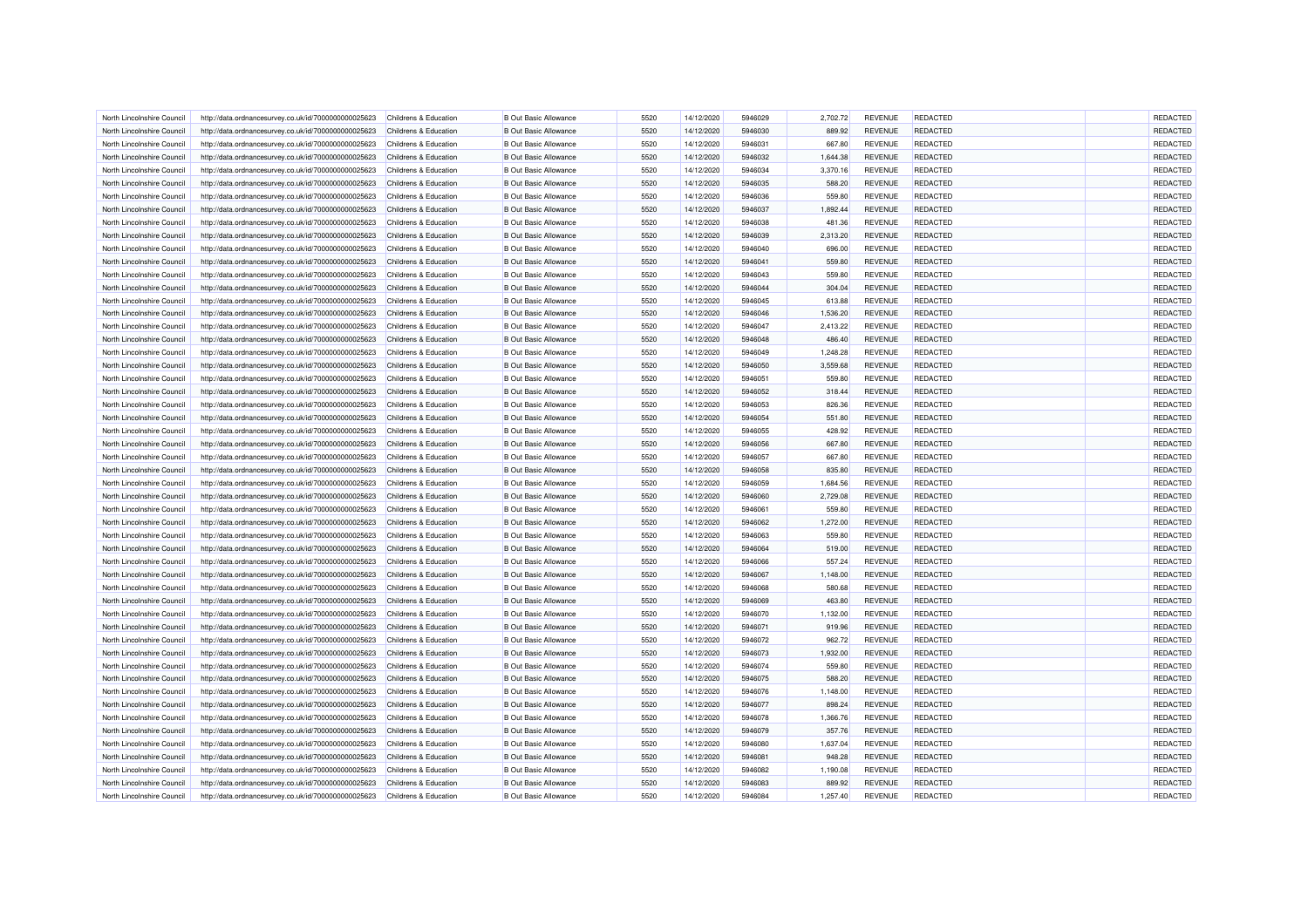| North Lincolnshire Council | http://data.ordnancesurvey.co.uk/id/7000000000025623                                                         | Childrens & Education | <b>B Out Basic Allowance</b>                                 | 5520         | 14/12/2020               | 5946085            | 4.833.58           | <b>REVENUE</b>                   | <b>REDACTED</b>                    | REDACTED             |
|----------------------------|--------------------------------------------------------------------------------------------------------------|-----------------------|--------------------------------------------------------------|--------------|--------------------------|--------------------|--------------------|----------------------------------|------------------------------------|----------------------|
| North Lincolnshire Council | http://data.ordnancesurvey.co.uk/id/7000000000025623                                                         | Childrens & Education | <b>B Out Basic Allowance</b>                                 | 5520         | 14/12/2020               | 5946086            | 559.80             | <b>REVENUE</b>                   | <b>REDACTED</b>                    | REDACTED             |
| North Lincolnshire Council | http://data.ordnancesurvey.co.uk/id/7000000000025623                                                         | Childrens & Education | <b>B</b> Out Basic Allowance                                 | 5520         | 14/12/2020               | 5946087            | 359.28             | <b>REVENUE</b>                   | <b>REDACTED</b>                    | REDACTED             |
| North Lincolnshire Council | http://data.ordnancesurvey.co.uk/id/7000000000025623                                                         | Childrens & Education | <b>B</b> Out Basic Allowance                                 | 5520         | 14/12/2020               | 5946088            | 1,062.96           | <b>REVENUE</b>                   | <b>REDACTED</b>                    | REDACTED             |
| North Lincolnshire Council | http://data.ordnancesurvey.co.uk/id/7000000000025623                                                         | Childrens & Education | <b>B</b> Out Basic Allowance                                 | 5520         | 14/12/2020               | 5946089            | 570.52             | <b>REVENUE</b>                   | <b>REDACTED</b>                    | REDACTED             |
| North Lincolnshire Council | http://data.ordnancesurvey.co.uk/id/7000000000025623                                                         | Childrens & Education | <b>B Out Basic Allowance</b>                                 | 5520         | 14/12/2020               | 5946090            | 2,762.32           | <b>REVENUE</b>                   | <b>REDACTED</b>                    | REDACTED             |
| North Lincolnshire Council | http://data.ordnancesurvey.co.uk/id/7000000000025623                                                         | Childrens & Education | <b>B Out Basic Allowance</b>                                 | 5520         | 14/12/2020               | 5946091            | 612.16             | <b>REVENUE</b>                   | <b>REDACTED</b>                    | REDACTED             |
| North Lincolnshire Council | http://data.ordnancesurvey.co.uk/id/7000000000025623                                                         | Childrens & Education | <b>B</b> Out Basic Allowance                                 | 5520         | 14/12/2020               | 5946092            | 889.92             | <b>REVENUE</b>                   | REDACTED                           | REDACTED             |
| North Lincolnshire Council | http://data.ordnancesurvey.co.uk/id/7000000000025623                                                         | Childrens & Education | <b>B Out Basic Allowance</b>                                 | 5520         | 14/12/2020               | 5946093            | 2,669.76           | <b>REVENUE</b>                   | <b>REDACTED</b>                    | REDACTED             |
| North Lincolnshire Council | http://data.ordnancesurvey.co.uk/id/7000000000025623                                                         | Childrens & Education | <b>B Out Basic Allowance</b>                                 | 5520         | 14/12/2020               | 5946094            | 479.80             | <b>REVENUE</b>                   | <b>REDACTED</b>                    | REDACTED             |
| North Lincolnshire Council | http://data.ordnancesurvey.co.uk/id/7000000000025623                                                         | Childrens & Education | <b>B Out Basic Allowance</b>                                 | 5520         | 14/12/2020               | 5946095            | 613.88             | <b>REVENUE</b>                   | <b>REDACTED</b>                    | REDACTED             |
| North Lincolnshire Council | http://data.ordnancesurvey.co.uk/id/7000000000025623                                                         | Childrens & Education | <b>B</b> Out Basic Allowance                                 | 5520         | 14/12/2020               | 5946096            | 479.80             | <b>REVENUE</b>                   | <b>REDACTED</b>                    | REDACTED             |
| North Lincolnshire Council | http://data.ordnancesurvey.co.uk/id/7000000000025623                                                         | Childrens & Education | <b>B Out Basic Allowance</b>                                 | 5520         | 14/12/2020               | 5946097            | 607.44             | <b>REVENUE</b>                   | <b>REDACTED</b>                    | REDACTED             |
| North Lincolnshire Council | http://data.ordnancesurvey.co.uk/id/7000000000025623                                                         | Childrens & Education | <b>B Out Basic Allowance</b>                                 | 5520         | 14/12/2020               | 5946098            | 559.80             | <b>REVENUE</b>                   | <b>REDACTED</b>                    | REDACTED             |
| North Lincolnshire Council | http://data.ordnancesurvey.co.uk/id/7000000000025623                                                         | Childrens & Education | <b>B Out Basic Allowance</b>                                 | 5520         | 14/12/2020               | 5946099            | 1,590.32           | <b>REVENUE</b>                   | <b>REDACTED</b>                    | REDACTED             |
| North Lincolnshire Council | http://data.ordnancesurvey.co.uk/id/7000000000025623                                                         | Childrens & Education | <b>B Out Basic Allowance</b>                                 | 5520         | 14/12/2020               | 5946100            | 868.72             | <b>REVENUE</b>                   | <b>REDACTED</b>                    | REDACTED             |
| North Lincolnshire Council | http://data.ordnancesurvey.co.uk/id/7000000000025623                                                         | Childrens & Education | <b>B Out Basic Allowance</b>                                 | 5520         | 14/12/2020               | 5946101            | 2,828.38           | <b>REVENUE</b>                   | <b>REDACTED</b>                    | REDACTED             |
| North Lincolnshire Council | http://data.ordnancesurvey.co.uk/id/7000000000025623                                                         | Childrens & Education | <b>B Out Basic Allowance</b>                                 | 5520         | 14/12/2020               | 5946102            | 559.80             | <b>REVENUE</b>                   | <b>REDACTED</b>                    | REDACTED             |
| North Lincolnshire Council | http://data.ordnancesurvey.co.uk/id/7000000000025623                                                         | Childrens & Education | <b>B Out Basic Allowance</b>                                 | 5520         | 14/12/2020               | 5946103            | 1,062.96           | <b>REVENUE</b>                   | <b>REDACTED</b>                    | REDACTED             |
| North Lincolnshire Council | http://data.ordnancesurvey.co.uk/id/7000000000025623                                                         | Childrens & Education | <b>B Out Basic Allowance</b>                                 | 5520         | 14/12/2020               | 5946105            | 479.80             | <b>REVENUE</b>                   | <b>REDACTED</b>                    | REDACTED             |
| North Lincolnshire Council | http://data.ordnancesurvey.co.uk/id/7000000000025623                                                         | Childrens & Education | <b>B Out Basic Allowance</b>                                 | 5520         | 14/12/2020               | 5946106            | 884.00             | <b>REVENUE</b>                   | REDACTED                           | REDACTED             |
| North Lincolnshire Council | http://data.ordnancesurvey.co.uk/id/7000000000025623                                                         | Childrens & Education | <b>B Out Basic Allowance</b>                                 | 5520         | 14/12/2020               | 5946107            | 377.80             | <b>REVENUE</b>                   | <b>REDACTED</b>                    | REDACTED             |
| North Lincolnshire Council | http://data.ordnancesurvey.co.uk/id/7000000000025623                                                         | Childrens & Education | <b>B Out Basic Allowance</b>                                 | 5520         | 14/12/2020               | 5946108            | 479.80             | <b>REVENUE</b>                   | <b>REDACTED</b>                    | REDACTED             |
| North Lincolnshire Council | http://data.ordnancesurvey.co.uk/id/7000000000025623                                                         | Childrens & Education | <b>B Out Basic Allowance</b>                                 | 5520         | 14/12/2020               | 5946109            | 479.80             | <b>REVENUE</b>                   | <b>REDACTED</b>                    | REDACTED             |
| North Lincolnshire Council | http://data.ordnancesurvey.co.uk/id/7000000000025623                                                         | Childrens & Education | <b>B Out Basic Allowance</b>                                 | 5520         | 14/12/2020               | 5946110            | 273.20             | <b>REVENUE</b>                   | <b>REDACTED</b>                    | REDACTED             |
| North Lincolnshire Council | http://data.ordnancesurvey.co.uk/id/7000000000025623                                                         | Childrens & Education | <b>B Out Basic Allowance</b>                                 | 5520         | 14/12/2020               | 5946111            | 4,698.86           | <b>REVENUE</b>                   | REDACTED                           | REDACTED             |
| North Lincolnshire Council | http://data.ordnancesurvey.co.uk/id/7000000000025623                                                         | Childrens & Education | <b>B Out Basic Allowance</b>                                 | 5520         | 14/12/2020               | 5946112            | 309.16             | <b>REVENUE</b>                   | <b>REDACTED</b>                    | REDACTED             |
| North Lincolnshire Council | http://data.ordnancesurvey.co.uk/id/7000000000025623                                                         | Childrens & Education | <b>B Out Basic Allowance</b>                                 | 5520         | 14/12/2020               | 5946113            | 932.80             | <b>REVENUE</b>                   | <b>REDACTED</b>                    | REDACTED             |
| North Lincolnshire Council |                                                                                                              | Childrens & Education | <b>B Out Basic Allowance</b>                                 | 5520         | 14/12/2020               | 5946114            | 2,842.80           | <b>REVENUE</b>                   | <b>REDACTED</b>                    | REDACTED             |
| North Lincolnshire Council | http://data.ordnancesurvey.co.uk/id/7000000000025623<br>http://data.ordnancesurvey.co.uk/id/7000000000025623 | Childrens & Education | <b>B Out Basic Allowance</b>                                 | 5520         | 14/12/2020               | 5946115            | 884.00             | <b>REVENUE</b>                   | <b>REDACTED</b>                    | REDACTED             |
| North Lincolnshire Council | http://data.ordnancesurvey.co.uk/id/7000000000025623                                                         | Childrens & Education | <b>B Out Basic Allowance</b>                                 | 5520         | 14/12/2020               | 5946116            |                    | <b>REVENUE</b>                   | REDACTED                           | REDACTED             |
| North Lincolnshire Council | http://data.ordnancesurvey.co.uk/id/7000000000025623                                                         | Childrens & Education | <b>B Out Basic Allowance</b>                                 | 5520         | 14/12/2020               | 5946117            | 466.40<br>456.20   | <b>REVENUE</b>                   | <b>REDACTED</b>                    | REDACTED             |
| North Lincolnshire Council | http://data.ordnancesurvey.co.uk/id/7000000000025623                                                         | Childrens & Education | <b>B Out Basic Allowance</b>                                 | 5520         | 14/12/2020               | 5946118            | 1.062.96           | <b>REVENUE</b>                   | <b>REDACTED</b>                    | REDACTED             |
| North Lincolnshire Council | http://data.ordnancesurvey.co.uk/id/7000000000025623                                                         | Childrens & Education | <b>B Out Basic Allowance</b>                                 | 5520         | 14/12/2020               | 5946119            | 1,008.40           | <b>REVENUE</b>                   | <b>REDACTED</b>                    | REDACTED             |
|                            |                                                                                                              |                       | <b>B Out Basic Allowance</b>                                 | 5520         | 14/12/2020               | 5946120            | 508.20             | <b>REVENUE</b>                   | <b>REDACTED</b>                    | REDACTED             |
| North Lincolnshire Council | http://data.ordnancesurvey.co.uk/id/7000000000025623                                                         | Childrens & Education |                                                              |              |                          |                    |                    |                                  |                                    |                      |
| North Lincolnshire Council | http://data.ordnancesurvey.co.uk/id/7000000000025623                                                         | Childrens & Education | <b>B Out Basic Allowance</b>                                 | 5520         | 14/12/2020               | 5946121            | 889.92             | <b>REVENUE</b>                   | <b>REDACTED</b>                    | REDACTED             |
| North Lincolnshire Council | http://data.ordnancesurvey.co.uk/id/7000000000025623                                                         | Childrens & Education | <b>B Out Basic Allowance</b><br><b>B Out Basic Allowance</b> | 5520<br>5520 | 14/12/2020<br>14/12/2020 | 5946122<br>5946123 | 660.96<br>2,981.41 | <b>REVENUE</b><br><b>REVENUE</b> | <b>REDACTED</b><br><b>REDACTED</b> | REDACTED<br>REDACTED |
| North Lincolnshire Council | http://data.ordnancesurvey.co.uk/id/7000000000025623                                                         | Childrens & Education |                                                              |              |                          |                    |                    |                                  |                                    |                      |
| North Lincolnshire Council | http://data.ordnancesurvey.co.uk/id/7000000000025623                                                         | Childrens & Education | <b>B Out Basic Allowance</b>                                 | 5520         | 14/12/2020               | 5946125            | 1,256.00           | <b>REVENUE</b>                   | <b>REDACTED</b>                    | REDACTED             |
| North Lincolnshire Council | http://data.ordnancesurvey.co.uk/id/7000000000025623                                                         | Childrens & Education | <b>B Out Basic Allowance</b>                                 | 5520         | 14/12/2020               | 5946126            | 1,576.20           | REVENUE                          | <b>REDACTED</b>                    | REDACTED             |
| North Lincolnshire Council | http://data.ordnancesurvey.co.uk/id/7000000000025623                                                         | Childrens & Education | <b>B Out Basic Allowance</b>                                 | 5520         | 14/12/2020               | 5946127            | 574.64             | <b>REVENUE</b>                   | REDACTED                           | REDACTED             |
| North Lincolnshire Council | http://data.ordnancesurvey.co.uk/id/7000000000025623                                                         | Childrens & Education | <b>B Out Basic Allowance</b>                                 | 5520<br>5520 | 14/12/2020               | 5946128<br>5946129 | 613.88<br>527.36   | <b>REVENUE</b>                   | <b>REDACTED</b><br><b>REDACTED</b> | REDACTED<br>REDACTED |
| North Lincolnshire Council | http://data.ordnancesurvey.co.uk/id/7000000000025623                                                         | Childrens & Education | <b>B Out Basic Allowance</b>                                 | 5520         | 14/12/2020               |                    |                    | <b>REVENUE</b>                   |                                    | REDACTED             |
| North Lincolnshire Council | http://data.ordnancesurvey.co.uk/id/7000000000025623                                                         | Childrens & Education | <b>B Out Basic Allowance</b>                                 |              | 14/12/2020               | 5946130            | 812.00             | <b>REVENUE</b>                   | <b>REDACTED</b>                    |                      |
| North Lincolnshire Council | http://data.ordnancesurvey.co.uk/id/7000000000025623                                                         | Childrens & Education | <b>B Out Basic Allowance</b>                                 | 5520         | 14/12/2020               | 5946131            | 1,186.64           | <b>REVENUE</b>                   | <b>REDACTED</b>                    | REDACTED             |
| North Lincolnshire Council | http://data.ordnancesurvey.co.uk/id/7000000000025623                                                         | Childrens & Education | <b>B Out Basic Allowance</b>                                 | 5520         | 14/12/2020               | 5946132            | 667.80             | <b>REVENUE</b>                   | <b>REDACTED</b>                    | REDACTED             |
| North Lincolnshire Council | http://data.ordnancesurvey.co.uk/id/7000000000025623                                                         | Childrens & Education | <b>B Out Basic Allowance</b>                                 | 5520         | 14/12/2020               | 5946133            | 594.16             | <b>REVENUE</b>                   | <b>REDACTED</b>                    | REDACTED             |
| North Lincolnshire Council | http://data.ordnancesurvey.co.uk/id/7000000000025623                                                         | Childrens & Education | <b>B Out Basic Allowance</b>                                 | 5520         | 14/12/2020               | 5946134            | 1,596.00           | REVENUE                          | <b>REDACTED</b>                    | REDACTED             |
| North Lincolnshire Council | http://data.ordnancesurvey.co.uk/id/7000000000025623                                                         | Childrens & Education | <b>B Out Basic Allowance</b>                                 | 5520         | 14/12/2020               | 5946135            | 508.20             | <b>REVENUE</b>                   | <b>REDACTED</b>                    | REDACTED             |
| North Lincolnshire Council | http://data.ordnancesurvey.co.uk/id/7000000000025623                                                         | Childrens & Education | <b>B Out Basic Allowance</b>                                 | 5520         | 14/12/2020               | 5946136            | 4,841.04           | <b>REVENUE</b>                   | <b>REDACTED</b>                    | REDACTED             |
| North Lincolnshire Council | http://data.ordnancesurvey.co.uk/id/7000000000025623                                                         | Childrens & Education | <b>B Out Basic Allowance</b>                                 | 5520         | 14/12/2020               | 5946137            | 1,289.56           | <b>REVENUE</b>                   | <b>REDACTED</b>                    | REDACTED             |
| North Lincolnshire Council | http://data.ordnancesurvey.co.uk/id/7000000000025623                                                         | Childrens & Education | <b>B Out Basic Allowance</b>                                 | 5520         | 14/12/2020               | 5946139            | 1,831.46           | <b>REVENUE</b>                   | <b>REDACTED</b>                    | REDACTED             |
| North Lincolnshire Council | http://data.ordnancesurvey.co.uk/id/7000000000025623                                                         | Childrens & Education | <b>B Out Basic Allowance</b>                                 | 5520         | 14/12/2020               | 5946140            | 559.80             | <b>REVENUE</b>                   | <b>REDACTED</b>                    | REDACTED             |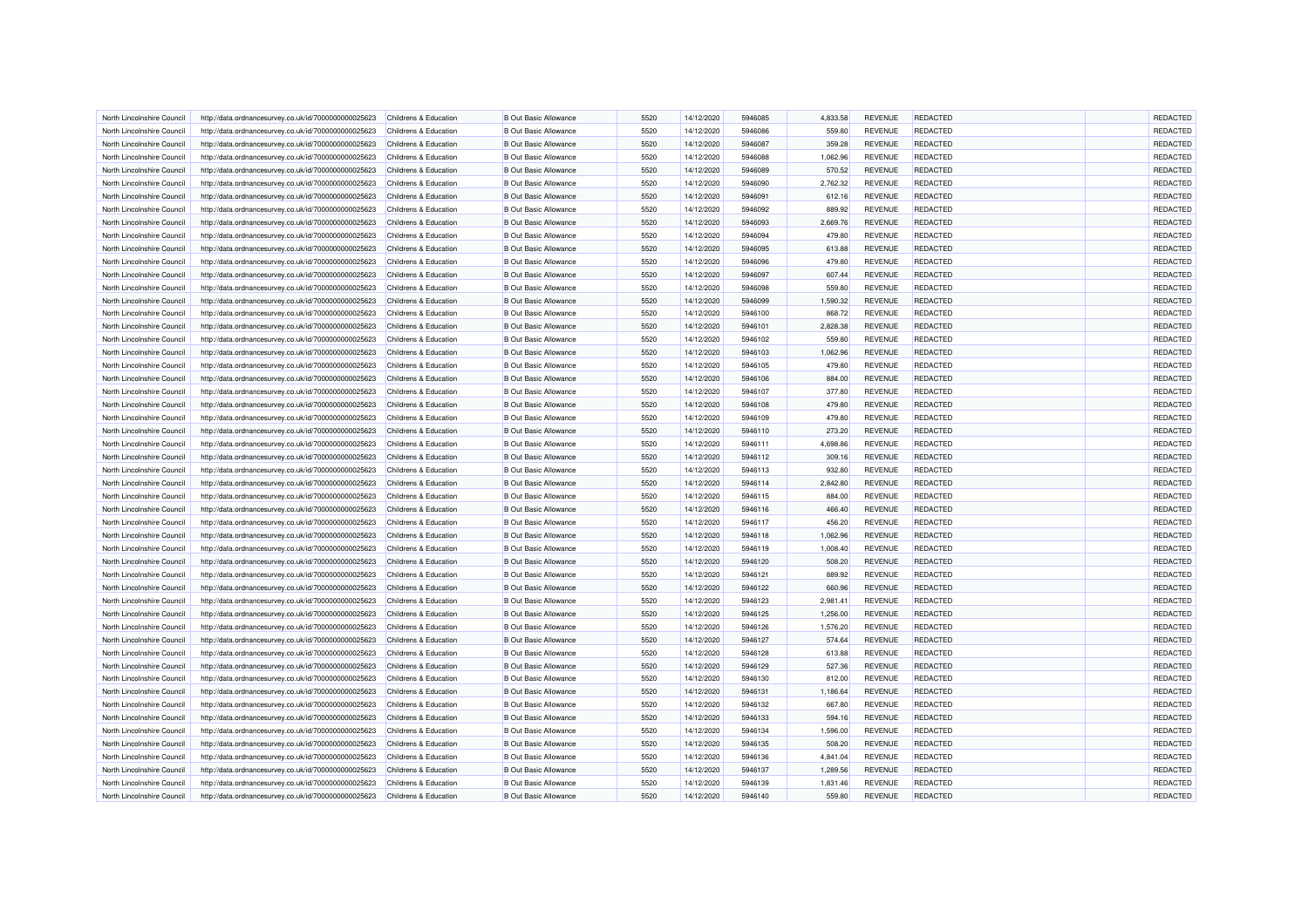| North Lincolnshire Council | http://data.ordnancesurvey.co.uk/id/7000000000025623 | Childrens & Education            | <b>B</b> Out Basic Allowance | 5520 | 14/12/2020 | 5946141 | 559.80   | <b>REVENUE</b> | REDACTED        | REDACTED |
|----------------------------|------------------------------------------------------|----------------------------------|------------------------------|------|------------|---------|----------|----------------|-----------------|----------|
|                            |                                                      |                                  |                              |      |            |         |          |                |                 |          |
| North Lincolnshire Council | http://data.ordnancesurvey.co.uk/id/7000000000025623 | Childrens & Education            | <b>B</b> Out Basic Allowance | 5520 | 14/12/2020 | 5946142 | 737.04   | <b>REVENUE</b> | <b>REDACTED</b> | REDACTED |
| North Lincolnshire Council | http://data.ordnancesurvey.co.uk/id/7000000000025623 | Childrens & Education            | <b>B</b> Out Basic Allowance | 5520 | 14/12/2020 | 5946143 | 340.64   | <b>REVENUE</b> | <b>REDACTED</b> | REDACTED |
| North Lincolnshire Council | http://data.ordnancesurvey.co.uk/id/7000000000025623 | Childrens & Education            | <b>B Out Basic Allowance</b> | 5520 | 14/12/2020 | 5946144 | 422.12   | <b>REVENUE</b> | <b>REDACTED</b> | REDACTED |
| North Lincolnshire Council | http://data.ordnancesurvey.co.uk/id/7000000000025623 | Childrens & Education            | <b>B</b> Out Basic Allowance | 5520 | 14/12/2020 | 5946145 | 458.00   | <b>REVENUE</b> | <b>REDACTED</b> | REDACTED |
| North Lincolnshire Council | http://data.ordnancesurvey.co.uk/id/7000000000025623 | Childrens & Education            | <b>B</b> Out Basic Allowance | 5520 | 14/12/2020 | 5946146 | 1,062.96 | <b>REVENUE</b> | <b>REDACTED</b> | REDACTED |
| North Lincolnshire Council | http://data.ordnancesurvey.co.uk/id/7000000000025623 | Childrens & Education            | <b>B</b> Out Basic Allowance | 5520 | 14/12/2020 | 5946148 | 540.00   | <b>REVENUE</b> | <b>REDACTED</b> | REDACTED |
| North Lincolnshire Council | http://data.ordnancesurvey.co.uk/id/7000000000025623 | Childrens & Education            | <b>B</b> Out Basic Allowance | 5520 | 14/12/2020 | 5946149 | 1,396.00 | <b>REVENUE</b> | <b>REDACTED</b> | REDACTED |
| North Lincolnshire Council | http://data.ordnancesurvey.co.uk/id/7000000000025623 | Childrens & Education            | <b>B</b> Out Basic Allowance | 5520 | 14/12/2020 | 5946150 | 479.80   | <b>REVENUE</b> | <b>REDACTED</b> | REDACTED |
| North Lincolnshire Council | http://data.ordnancesurvey.co.uk/id/7000000000025623 | Childrens & Education            | <b>B Out Basic Allowance</b> | 5520 | 14/12/2020 | 5946151 | 889.92   | <b>REVENUE</b> | <b>REDACTED</b> | REDACTED |
| North Lincolnshire Council | http://data.ordnancesurvey.co.uk/id/7000000000025623 | Childrens & Education            | <b>B Out Basic Allowance</b> | 5520 | 14/12/2020 | 5946152 | 4,948.67 | <b>REVENUE</b> | <b>REDACTED</b> | REDACTED |
| North Lincolnshire Council | http://data.ordnancesurvey.co.uk/id/7000000000025623 | Childrens & Education            | <b>B Out Basic Allowance</b> | 5520 | 14/12/2020 | 5946153 | 257.32   | <b>REVENUE</b> | <b>REDACTED</b> | REDACTED |
| North Lincolnshire Council | http://data.ordnancesurvey.co.uk/id/7000000000025623 | Childrens & Education            | <b>B Out Basic Allowance</b> | 5520 | 14/12/2020 | 5946154 | 307.92   | <b>REVENUE</b> | <b>REDACTED</b> | REDACTED |
| North Lincolnshire Council | http://data.ordnancesurvey.co.uk/id/7000000000025623 | Childrens & Education            | <b>B Out Basic Allowance</b> | 5520 | 14/12/2020 | 5946155 | 889.92   | <b>REVENUE</b> | <b>REDACTED</b> | REDACTED |
| North Lincolnshire Council | http://data.ordnancesurvey.co.uk/id/7000000000025623 | Childrens & Education            | <b>B Out Basic Allowance</b> | 5520 | 14/12/2020 | 5946156 | 889.92   | <b>REVENUE</b> | <b>REDACTED</b> | REDACTED |
| North Lincolnshire Council | http://data.ordnancesurvey.co.uk/id/7000000000025623 | Childrens & Education            | <b>B Out Basic Allowance</b> | 5520 | 14/12/2020 | 5946157 | 767.35   | <b>REVENUE</b> | <b>REDACTED</b> | REDACTED |
| North Lincolnshire Council | http://data.ordnancesurvey.co.uk/id/7000000000025623 | Childrens & Education            | <b>B Out Basic Allowance</b> | 5520 | 14/12/2020 | 5946158 | 832.48   | <b>REVENUE</b> | <b>REDACTED</b> | REDACTED |
| North Lincolnshire Council | http://data.ordnancesurvey.co.uk/id/7000000000025623 | Childrens & Education            | <b>B Out Basic Allowance</b> | 5520 | 14/12/2020 | 5946159 | 767.35   | <b>REVENUE</b> | <b>REDACTED</b> | REDACTED |
| North Lincolnshire Council | http://data.ordnancesurvey.co.uk/id/7000000000025623 | Childrens & Education            | <b>B Out Basic Allowance</b> | 5520 | 14/12/2020 | 5946160 | 504.00   | <b>REVENUE</b> | <b>REDACTED</b> | REDACTED |
| North Lincolnshire Council | http://data.ordnancesurvey.co.uk/id/7000000000025623 | <b>Childrens &amp; Education</b> | <b>B Out Basic Allowance</b> | 5520 | 14/12/2020 | 5946161 | 556.00   | <b>REVENUE</b> | <b>REDACTED</b> | REDACTED |
| North Lincolnshire Council | http://data.ordnancesurvey.co.uk/id/7000000000025623 | Childrens & Education            | <b>B Out Basic Allowance</b> | 5520 | 14/12/2020 | 5946163 | 277.92   | <b>REVENUE</b> | <b>REDACTED</b> | REDACTED |
| North Lincolnshire Council | http://data.ordnancesurvey.co.uk/id/7000000000025623 | Childrens & Education            | <b>B Out Basic Allowance</b> | 5520 | 14/12/2020 | 5946164 | 1,062.96 | <b>REVENUE</b> | <b>REDACTED</b> | REDACTED |
| North Lincolnshire Council | http://data.ordnancesurvey.co.uk/id/7000000000025623 | Childrens & Education            | <b>B Out Basic Allowance</b> | 5520 | 14/12/2020 | 5946165 | 1,302.96 | <b>REVENUE</b> | <b>REDACTED</b> | REDACTED |
|                            |                                                      |                                  |                              |      |            |         |          |                |                 |          |
| North Lincolnshire Council | http://data.ordnancesurvey.co.uk/id/7000000000025623 | Childrens & Education            | <b>B Out Basic Allowance</b> | 5520 | 14/12/2020 | 5946167 | 706.80   | <b>REVENUE</b> | <b>REDACTED</b> | REDACTED |
| North Lincolnshire Council | http://data.ordnancesurvey.co.uk/id/7000000000025623 | Childrens & Education            | <b>B Out Basic Allowance</b> | 5520 | 14/12/2020 | 5946168 | 285.20   | <b>REVENUE</b> | <b>REDACTED</b> | REDACTED |
| North Lincolnshire Council | http://data.ordnancesurvey.co.uk/id/7000000000025623 | Childrens & Education            | <b>B Out Basic Allowance</b> | 5520 | 14/12/2020 | 5946169 | 1,148.00 | <b>REVENUE</b> | <b>REDACTED</b> | REDACTED |
| North Lincolnshire Council | http://data.ordnancesurvey.co.uk/id/7000000000025623 | Childrens & Education            | <b>B Out Basic Allowance</b> | 5520 | 14/12/2020 | 5946171 | 1,467.52 | REVENUE        | <b>REDACTED</b> | REDACTED |
| North Lincolnshire Council | http://data.ordnancesurvey.co.uk/id/7000000000025623 | Childrens & Education            | <b>B Out Basic Allowance</b> | 5520 | 14/12/2020 | 5946172 | 499.80   | <b>REVENUE</b> | <b>REDACTED</b> | REDACTED |
| North Lincolnshire Council | http://data.ordnancesurvey.co.uk/id/7000000000025623 | Childrens & Education            | <b>B Out Basic Allowance</b> | 5520 | 14/12/2020 | 5946173 | 479.80   | <b>REVENUE</b> | <b>REDACTED</b> | REDACTED |
| North Lincolnshire Council | http://data.ordnancesurvey.co.uk/id/7000000000025623 | Childrens & Education            | <b>B Out Basic Allowance</b> | 5520 | 14/12/2020 | 5946174 | 427.80   | <b>REVENUE</b> | <b>REDACTED</b> | REDACTED |
| North Lincolnshire Council | http://data.ordnancesurvey.co.uk/id/7000000000025623 | Childrens & Education            | <b>B Out Basic Allowance</b> | 5520 | 14/12/2020 | 5946175 | 435.80   | <b>REVENUE</b> | <b>REDACTED</b> | REDACTED |
| North Lincolnshire Council | http://data.ordnancesurvey.co.uk/id/7000000000025623 | Childrens & Education            | <b>B Out Basic Allowance</b> | 5520 | 14/12/2020 | 5946176 | 2,641.80 | <b>REVENUE</b> | <b>REDACTED</b> | REDACTED |
| North Lincolnshire Council | http://data.ordnancesurvey.co.uk/id/7000000000025623 | Childrens & Education            | <b>B Out Basic Allowance</b> | 5520 | 14/12/2020 | 5946177 | 479.80   | <b>REVENUE</b> | <b>REDACTED</b> | REDACTED |
| North Lincolnshire Council | http://data.ordnancesurvey.co.uk/id/7000000000025623 | Childrens & Education            | <b>B Out Basic Allowance</b> | 5520 | 14/12/2020 | 5946178 | 601.52   | <b>REVENUE</b> | <b>REDACTED</b> | REDACTED |
| North Lincolnshire Council | http://data.ordnancesurvey.co.uk/id/7000000000025623 | Childrens & Education            | <b>B Out Basic Allowance</b> | 5520 | 14/12/2020 | 5946179 | 479.80   | <b>REVENUE</b> | <b>REDACTED</b> | REDACTED |
| North Lincolnshire Council | http://data.ordnancesurvey.co.uk/id/7000000000025623 | Childrens & Education            | <b>B Out Basic Allowance</b> | 5520 | 14/12/2020 | 5946180 | 1,062.96 | <b>REVENUE</b> | <b>REDACTED</b> | REDACTED |
| North Lincolnshire Council | http://data.ordnancesurvey.co.uk/id/7000000000025623 | Childrens & Education            | <b>B Out Basic Allowance</b> | 5520 | 14/12/2020 | 5946181 | 1,371.28 | <b>REVENUE</b> | <b>REDACTED</b> | REDACTED |
| North Lincolnshire Council | http://data.ordnancesurvey.co.uk/id/7000000000025623 | Childrens & Education            | <b>B Out Basic Allowance</b> | 5520 | 14/12/2020 | 5946183 | 889.92   | <b>REVENUE</b> | <b>REDACTED</b> | REDACTED |
| North Lincolnshire Council | http://data.ordnancesurvey.co.uk/id/7000000000025623 | Childrens & Education            | <b>B Out Basic Allowance</b> | 5520 | 14/12/2020 | 5946184 | 3,094.12 | <b>REVENUE</b> | <b>REDACTED</b> | REDACTED |
| North Lincolnshire Council | http://data.ordnancesurvey.co.uk/id/7000000000025623 | Childrens & Education            | <b>B Out Basic Allowance</b> | 5520 | 14/12/2020 | 5946185 | 700.40   | <b>REVENUE</b> | <b>REDACTED</b> | REDACTED |
| North Lincolnshire Council | http://data.ordnancesurvey.co.uk/id/7000000000025623 | Childrens & Education            | <b>B Out Basic Allowance</b> | 5520 | 14/12/2020 | 5946187 | 488.04   | <b>REVENUE</b> | <b>REDACTED</b> | REDACTED |
| North Lincolnshire Council | http://data.ordnancesurvey.co.uk/id/7000000000025623 | Childrens & Education            | <b>B Out Basic Allowance</b> | 5520 | 14/12/2020 | 5946188 | 1,128.00 | <b>REVENUE</b> | <b>REDACTED</b> | REDACTED |
| North Lincolnshire Council | http://data.ordnancesurvey.co.uk/id/7000000000025623 | Childrens & Education            | <b>B Out Basic Allowance</b> | 5520 | 14/12/2020 | 5946189 | 461.04   | <b>REVENUE</b> | <b>REDACTED</b> | REDACTED |
| North Lincolnshire Council | http://data.ordnancesurvey.co.uk/id/7000000000025623 | Childrens & Education            | <b>B Out Basic Allowance</b> | 5520 | 14/12/2020 | 5946190 | 972.32   | <b>REVENUE</b> | <b>REDACTED</b> | REDACTED |
| North Lincolnshire Council | http://data.ordnancesurvey.co.uk/id/7000000000025623 | Childrens & Education            | <b>B Out Basic Allowance</b> | 5520 | 14/12/2020 | 5946191 | 764.00   | <b>REVENUE</b> | <b>REDACTED</b> | REDACTED |
| North Lincolnshire Council | http://data.ordnancesurvey.co.uk/id/7000000000025623 | Childrens & Education            | <b>B Out Basic Allowance</b> | 5520 | 14/12/2020 | 5946192 | 277.24   | <b>REVENUE</b> | <b>REDACTED</b> | REDACTED |
| North Lincolnshire Council | http://data.ordnancesurvey.co.uk/id/7000000000025623 | Childrens & Education            | <b>B Out Basic Allowance</b> | 5520 | 14/12/2020 | 5946193 | 543.84   | <b>REVENUE</b> | <b>REDACTED</b> | REDACTED |
| North Lincolnshire Council | http://data.ordnancesurvey.co.uk/id/7000000000025623 | Childrens & Education            | <b>B Out Basic Allowance</b> | 5520 | 14/12/2020 | 5946194 | 359.36   | <b>REVENUE</b> | <b>REDACTED</b> | REDACTED |
| North Lincolnshire Council | http://data.ordnancesurvey.co.uk/id/7000000000025623 | Childrens & Education            | <b>B Out Basic Allowance</b> | 5520 | 14/12/2020 | 5946195 | 487.80   | <b>REVENUE</b> | <b>REDACTED</b> | REDACTED |
| North Lincolnshire Council | http://data.ordnancesurvey.co.uk/id/7000000000025623 | Childrens & Education            | <b>B Out Basic Allowance</b> | 5520 | 14/12/2020 | 5946196 | 1,238.06 | <b>REVENUE</b> | <b>REDACTED</b> | REDACTED |
|                            |                                                      |                                  |                              |      |            |         |          |                |                 | REDACTED |
| North Lincolnshire Council | http://data.ordnancesurvey.co.uk/id/7000000000025623 | Childrens & Education            | <b>B Out Basic Allowance</b> | 5520 | 14/12/2020 | 5946197 | 625.20   | <b>REVENUE</b> | <b>REDACTED</b> |          |
| North Lincolnshire Council | http://data.ordnancesurvey.co.uk/id/7000000000025623 | Childrens & Education            | <b>B Out Basic Allowance</b> | 5520 | 14/12/2020 | 5946198 | 945.48   | <b>REVENUE</b> | <b>REDACTED</b> | REDACTED |
| North Lincolnshire Council | http://data.ordnancesurvey.co.uk/id/7000000000025623 | Childrens & Education            | <b>B Out Basic Allowance</b> | 5520 | 14/12/2020 | 5946199 | 1,295.74 | <b>REVENUE</b> | <b>REDACTED</b> | REDACTED |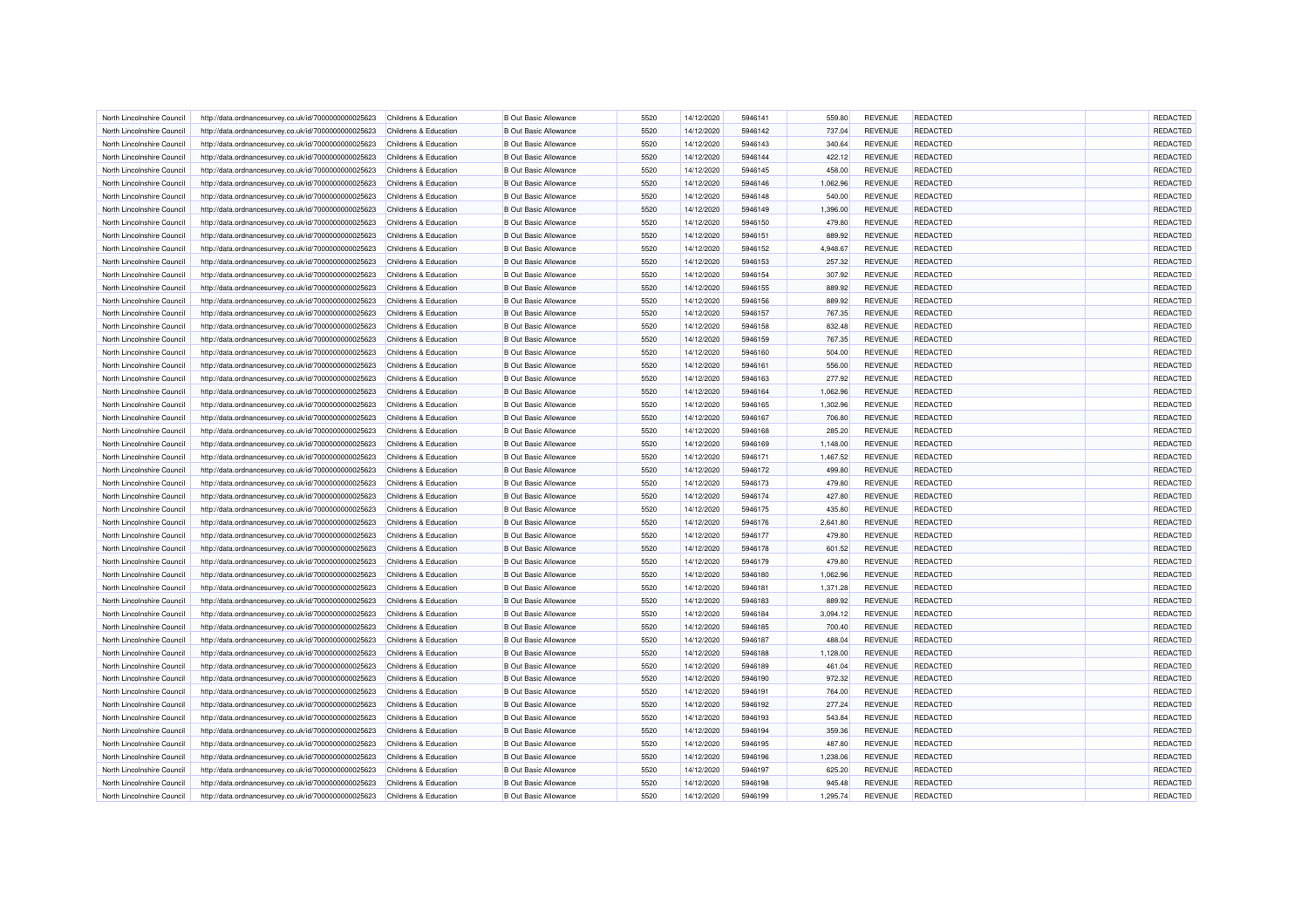| North Lincolnshire Council | http://data.ordnancesurvey.co.uk/id/7000000000025623 | Childrens & Education            | <b>B</b> Out Basic Allowance | 5520 | 14/12/2020 | 5946200 | 512.00   | <b>REVENUE</b> | <b>REDACTED</b> | REDACTED        |
|----------------------------|------------------------------------------------------|----------------------------------|------------------------------|------|------------|---------|----------|----------------|-----------------|-----------------|
|                            |                                                      |                                  |                              |      |            |         |          |                |                 |                 |
| North Lincolnshire Council | http://data.ordnancesurvey.co.uk/id/7000000000025623 | Childrens & Education            | <b>B Out Basic Allowance</b> | 5520 | 14/12/2020 | 5946201 | 2,290.72 | <b>REVENUE</b> | <b>REDACTED</b> | REDACTED        |
| North Lincolnshire Council | http://data.ordnancesurvey.co.uk/id/7000000000025623 | Childrens & Education            | <b>B</b> Out Basic Allowance | 5520 | 14/12/2020 | 5946202 | 2,390.32 | <b>REVENUE</b> | <b>REDACTED</b> | REDACTED        |
| North Lincolnshire Council | http://data.ordnancesurvey.co.uk/id/7000000000025623 | Childrens & Education            | <b>B Out Basic Allowance</b> | 5520 | 14/12/2020 | 5946203 | 616.08   | <b>REVENUE</b> | <b>REDACTED</b> | REDACTED        |
| North Lincolnshire Council | http://data.ordnancesurvey.co.uk/id/7000000000025623 | Childrens & Education            | <b>B</b> Out Basic Allowance | 5520 | 14/12/2020 | 5946204 | 960.84   | <b>REVENUE</b> | <b>REDACTED</b> | REDACTED        |
| North Lincolnshire Council | http://data.ordnancesurvey.co.uk/id/7000000000025623 | Childrens & Education            | <b>B</b> Out Basic Allowance | 5520 | 14/12/2020 | 5946205 | 527.36   | <b>REVENUE</b> | <b>REDACTED</b> | REDACTED        |
| North Lincolnshire Council | http://data.ordnancesurvey.co.uk/id/7000000000025623 | Childrens & Education            | <b>B</b> Out Basic Allowance | 5520 | 14/12/2020 | 5946206 | 889.92   | <b>REVENUE</b> | <b>REDACTED</b> | REDACTED        |
| North Lincolnshire Council | http://data.ordnancesurvey.co.uk/id/7000000000025623 | Childrens & Education            | <b>B</b> Out Basic Allowance | 5520 | 14/12/2020 | 5946207 | 758.96   | <b>REVENUE</b> | <b>REDACTED</b> | REDACTED        |
| North Lincolnshire Council | http://data.ordnancesurvey.co.uk/id/7000000000025623 | Childrens & Education            | <b>B</b> Out Basic Allowance | 5520 | 14/12/2020 | 5946209 | 559.80   | <b>REVENUE</b> | <b>REDACTED</b> | REDACTED        |
| North Lincolnshire Council | http://data.ordnancesurvey.co.uk/id/7000000000025623 | Childrens & Education            | <b>B Out Basic Allowance</b> | 5520 | 14/12/2020 | 5946210 | 1,062.96 | <b>REVENUE</b> | <b>REDACTED</b> | REDACTED        |
| North Lincolnshire Council | http://data.ordnancesurvey.co.uk/id/7000000000025623 | Childrens & Education            | <b>B Out Basic Allowance</b> | 5520 | 14/12/2020 | 5946211 | 2,669.76 | <b>REVENUE</b> | <b>REDACTED</b> | REDACTED        |
| North Lincolnshire Council | http://data.ordnancesurvey.co.uk/id/7000000000025623 | Childrens & Education            | <b>B</b> Out Basic Allowance | 5520 | 14/12/2020 | 5946212 | 1.952.88 | <b>REVENUE</b> | <b>REDACTED</b> | REDACTED        |
| North Lincolnshire Council | http://data.ordnancesurvey.co.uk/id/7000000000025623 | Childrens & Education            | <b>B</b> Out Basic Allowance | 5520 | 14/12/2020 | 5946214 | 810.16   | <b>REVENUE</b> | <b>REDACTED</b> | REDACTED        |
| North Lincolnshire Council | http://data.ordnancesurvey.co.uk/id/7000000000025623 | Childrens & Education            | <b>B Out Basic Allowance</b> | 5520 | 14/12/2020 | 5946215 | 3,602.32 | <b>REVENUE</b> | <b>REDACTED</b> | REDACTED        |
| North Lincolnshire Council | http://data.ordnancesurvey.co.uk/id/7000000000025623 | Childrens & Education            | <b>B Out Basic Allowance</b> | 5520 | 14/12/2020 | 5946216 | 2,842.80 | <b>REVENUE</b> | <b>REDACTED</b> | REDACTED        |
| North Lincolnshire Council | http://data.ordnancesurvey.co.uk/id/7000000000025623 | Childrens & Education            | <b>B Out Basic Allowance</b> | 5520 | 14/12/2020 | 5946217 | 1,203.04 | <b>REVENUE</b> | <b>REDACTED</b> | REDACTED        |
| North Lincolnshire Council | http://data.ordnancesurvey.co.uk/id/7000000000025623 | Childrens & Education            | <b>B Out Basic Allowance</b> | 5520 | 14/12/2020 | 5946218 | 1,763.36 | <b>REVENUE</b> | <b>REDACTED</b> | REDACTED        |
| North Lincolnshire Council | http://data.ordnancesurvey.co.uk/id/7000000000025623 | Childrens & Education            | <b>B Out Basic Allowance</b> | 5520 | 14/12/2020 | 5946219 | 479.80   | <b>REVENUE</b> | <b>REDACTED</b> | REDACTED        |
| North Lincolnshire Council | http://data.ordnancesurvey.co.uk/id/7000000000025623 | Childrens & Education            | <b>B Out Basic Allowance</b> | 5520 | 14/12/2020 | 5946220 | 613.88   | <b>REVENUE</b> | <b>REDACTED</b> | REDACTED        |
| North Lincolnshire Council |                                                      | Childrens & Education            | <b>B Out Basic Allowance</b> | 5520 | 14/12/2020 | 5946221 | 884.00   | <b>REVENUE</b> | <b>REDACTED</b> | REDACTED        |
|                            | http://data.ordnancesurvey.co.uk/id/7000000000025623 |                                  |                              |      |            |         |          |                |                 |                 |
| North Lincolnshire Council | http://data.ordnancesurvey.co.uk/id/7000000000025623 | Childrens & Education            | <b>B Out Basic Allowance</b> | 5520 | 14/12/2020 | 5946222 | 1,765.42 | <b>REVENUE</b> | <b>REDACTED</b> | REDACTED        |
| North Lincolnshire Council | http://data.ordnancesurvey.co.uk/id/7000000000025623 | Childrens & Education            | <b>B Out Basic Allowance</b> | 5520 | 14/12/2020 | 5946223 | 576.00   | <b>REVENUE</b> | <b>REDACTED</b> | REDACTED        |
| North Lincolnshire Council | http://data.ordnancesurvey.co.uk/id/7000000000025623 | Childrens & Education            | <b>B Out Basic Allowance</b> | 5520 | 14/12/2020 | 5946224 | 2,101.20 | <b>REVENUE</b> | <b>REDACTED</b> | REDACTED        |
| North Lincolnshire Council | http://data.ordnancesurvey.co.uk/id/7000000000025623 | Childrens & Education            | <b>B Out Basic Allowance</b> | 5520 | 14/12/2020 | 5946226 | 961.68   | <b>REVENUE</b> | <b>REDACTED</b> | REDACTED        |
| North Lincolnshire Council | http://data.ordnancesurvey.co.uk/id/7000000000025623 | Childrens & Education            | <b>B Out Basic Allowance</b> | 5520 | 14/12/2020 | 5946227 | 1,148.00 | <b>REVENUE</b> | <b>REDACTED</b> | REDACTED        |
| North Lincolnshire Council | http://data.ordnancesurvey.co.uk/id/7000000000025623 | Childrens & Education            | <b>B Out Basic Allowance</b> | 5520 | 14/12/2020 | 5946228 | 698.24   | <b>REVENUE</b> | <b>REDACTED</b> | REDACTED        |
| North Lincolnshire Council | http://data.ordnancesurvey.co.uk/id/7000000000025623 | Childrens & Education            | <b>B Out Basic Allowance</b> | 5520 | 14/12/2020 | 5946229 | 889.92   | <b>REVENUE</b> | <b>REDACTED</b> | REDACTED        |
| North Lincolnshire Council | http://data.ordnancesurvey.co.uk/id/7000000000025623 | Childrens & Education            | <b>B Out Basic Allowance</b> | 5520 | 14/12/2020 | 5946230 | 1,576.20 | <b>REVENUE</b> | <b>REDACTED</b> | REDACTED        |
| North Lincolnshire Council | http://data.ordnancesurvey.co.uk/id/7000000000025623 | Childrens & Education            | <b>B Out Basic Allowance</b> | 5520 | 14/12/2020 | 5946231 | 2,032.40 | <b>REVENUE</b> | <b>REDACTED</b> | REDACTED        |
| North Lincolnshire Council | http://data.ordnancesurvey.co.uk/id/7000000000025623 | Childrens & Education            | <b>B Out Basic Allowance</b> | 5520 | 14/12/2020 | 5946232 | 889.92   | <b>REVENUE</b> | <b>REDACTED</b> | REDACTED        |
| North Lincolnshire Council | http://data.ordnancesurvey.co.uk/id/7000000000025623 | <b>Childrens &amp; Education</b> | <b>B Out Basic Allowance</b> | 5520 | 14/12/2020 | 5946233 | 543.84   | <b>REVENUE</b> | <b>REDACTED</b> | REDACTED        |
| North Lincolnshire Council | http://data.ordnancesurvey.co.uk/id/7000000000025623 | Childrens & Education            | <b>B Out Basic Allowance</b> | 5520 | 14/12/2020 | 5946234 | 1,196.40 | <b>REVENUE</b> | <b>REDACTED</b> | REDACTED        |
| North Lincolnshire Council | http://data.ordnancesurvey.co.uk/id/7000000000025623 | Childrens & Education            | <b>B Out Basic Allowance</b> | 5520 | 14/12/2020 | 5946235 | 667.80   | <b>REVENUE</b> | <b>REDACTED</b> | <b>REDACTED</b> |
| North Lincolnshire Council | http://data.ordnancesurvey.co.uk/id/7000000000025623 | Childrens & Education            | <b>B Out Basic Allowance</b> | 5520 | 14/12/2020 | 5946236 | 988.00   | <b>REVENUE</b> | <b>REDACTED</b> | REDACTED        |
| North Lincolnshire Council | http://data.ordnancesurvey.co.uk/id/7000000000025623 | Childrens & Education            | <b>B Out Basic Allowance</b> | 5520 | 14/12/2020 | 5946237 | 479.80   | <b>REVENUE</b> | <b>REDACTED</b> | REDACTED        |
| North Lincolnshire Council | http://data.ordnancesurvey.co.uk/id/7000000000025623 | Childrens & Education            | <b>B Out Basic Allowance</b> | 5520 | 14/12/2020 | 5946238 | 844.64   | <b>REVENUE</b> | <b>REDACTED</b> | REDACTED        |
| North Lincolnshire Council | http://data.ordnancesurvey.co.uk/id/7000000000025623 | Childrens & Education            | <b>B Out Basic Allowance</b> | 5520 | 14/12/2020 | 5946239 | 700.40   | <b>REVENUE</b> | <b>REDACTED</b> | REDACTED        |
| North Lincolnshire Council | http://data.ordnancesurvey.co.uk/id/7000000000025623 | Childrens & Education            | <b>B Out Basic Allowance</b> | 5520 | 14/12/2020 | 5946240 | 466.40   | <b>REVENUE</b> | <b>REDACTED</b> | REDACTED        |
| North Lincolnshire Council | http://data.ordnancesurvey.co.uk/id/7000000000025623 | Childrens & Education            | <b>B Out Basic Allowance</b> | 5520 | 14/12/2020 | 5946241 | 1,001.20 | <b>REVENUE</b> | <b>REDACTED</b> | REDACTED        |
| North Lincolnshire Council | http://data.ordnancesurvey.co.uk/id/7000000000025623 | Childrens & Education            | <b>B Out Basic Allowance</b> | 5520 | 14/12/2020 | 5946242 | 386.24   | <b>REVENUE</b> | <b>REDACTED</b> | REDACTED        |
|                            |                                                      |                                  | <b>B Out Basic Allowance</b> | 5520 |            | 5946244 |          | <b>REVENUE</b> | <b>REDACTED</b> |                 |
| North Lincolnshire Council | http://data.ordnancesurvey.co.uk/id/7000000000025623 | Childrens & Education            |                              |      | 14/12/2020 |         | 950.86   |                |                 | REDACTED        |
| North Lincolnshire Council | http://data.ordnancesurvey.co.uk/id/7000000000025623 | Childrens & Education            | <b>B Out Basic Allowance</b> | 5520 | 14/12/2020 | 5946245 | 601.52   | <b>REVENUE</b> | <b>REDACTED</b> | REDACTED        |
| North Lincolnshire Council | http://data.ordnancesurvey.co.uk/id/7000000000025623 | Childrens & Education            | <b>B Out Basic Allowance</b> | 5520 | 14/12/2020 | 5946246 | 543.84   | <b>REVENUE</b> | <b>REDACTED</b> | REDACTED        |
| North Lincolnshire Council | http://data.ordnancesurvey.co.uk/id/7000000000025623 | Childrens & Education            | <b>B Out Basic Allowance</b> | 5520 | 14/12/2020 | 5946247 | 1.590.32 | <b>REVENUE</b> | <b>REDACTED</b> | REDACTED        |
| North Lincolnshire Council | http://data.ordnancesurvey.co.uk/id/7000000000025623 | Childrens & Education            | <b>B Out Basic Allowance</b> | 5520 | 14/12/2020 | 5946248 | 799.28   | <b>REVENUE</b> | <b>REDACTED</b> | REDACTED        |
| North Lincolnshire Council | http://data.ordnancesurvey.co.uk/id/7000000000025623 | Childrens & Education            | <b>B Out Basic Allowance</b> | 5520 | 14/12/2020 | 5946249 | 3,543.20 | <b>REVENUE</b> | <b>REDACTED</b> | REDACTED        |
| North Lincolnshire Council | http://data.ordnancesurvey.co.uk/id/7000000000025623 | Childrens & Education            | <b>B Out Basic Allowance</b> | 5520 | 14/12/2020 | 5946250 | 479.80   | <b>REVENUE</b> | <b>REDACTED</b> | REDACTED        |
| North Lincolnshire Council | http://data.ordnancesurvey.co.uk/id/7000000000025623 | Childrens & Education            | <b>B Out Basic Allowance</b> | 5520 | 14/12/2020 | 5946251 | 1,145.36 | <b>REVENUE</b> | <b>REDACTED</b> | REDACTED        |
| North Lincolnshire Council | http://data.ordnancesurvey.co.uk/id/7000000000025623 | Childrens & Education            | <b>B Out Basic Allowance</b> | 5520 | 14/12/2020 | 5946252 | 1,779.84 | <b>REVENUE</b> | <b>REDACTED</b> | REDACTED        |
| North Lincolnshire Council | http://data.ordnancesurvey.co.uk/id/7000000000025623 | Childrens & Education            | <b>B Out Basic Allowance</b> | 5520 | 14/12/2020 | 5946253 | 571.80   | <b>REVENUE</b> | <b>REDACTED</b> | REDACTED        |
| North Lincolnshire Council | http://data.ordnancesurvey.co.uk/id/7000000000025623 | Childrens & Education            | <b>B Out Basic Allowance</b> | 5520 | 14/12/2020 | 5946254 | 571.80   | <b>REVENUE</b> | <b>REDACTED</b> | REDACTED        |
| North Lincolnshire Council | http://data.ordnancesurvey.co.uk/id/7000000000025623 | Childrens & Education            | <b>B Out Basic Allowance</b> | 5520 | 14/12/2020 | 5946255 | 889.92   | <b>REVENUE</b> | <b>REDACTED</b> | REDACTED        |
| North Lincolnshire Council | http://data.ordnancesurvey.co.uk/id/7000000000025623 | Childrens & Education            | <b>B Out Basic Allowance</b> | 5520 | 14/12/2020 | 5946256 | 1,062.96 | <b>REVENUE</b> | <b>REDACTED</b> | REDACTED        |
|                            |                                                      |                                  |                              |      |            |         |          |                |                 |                 |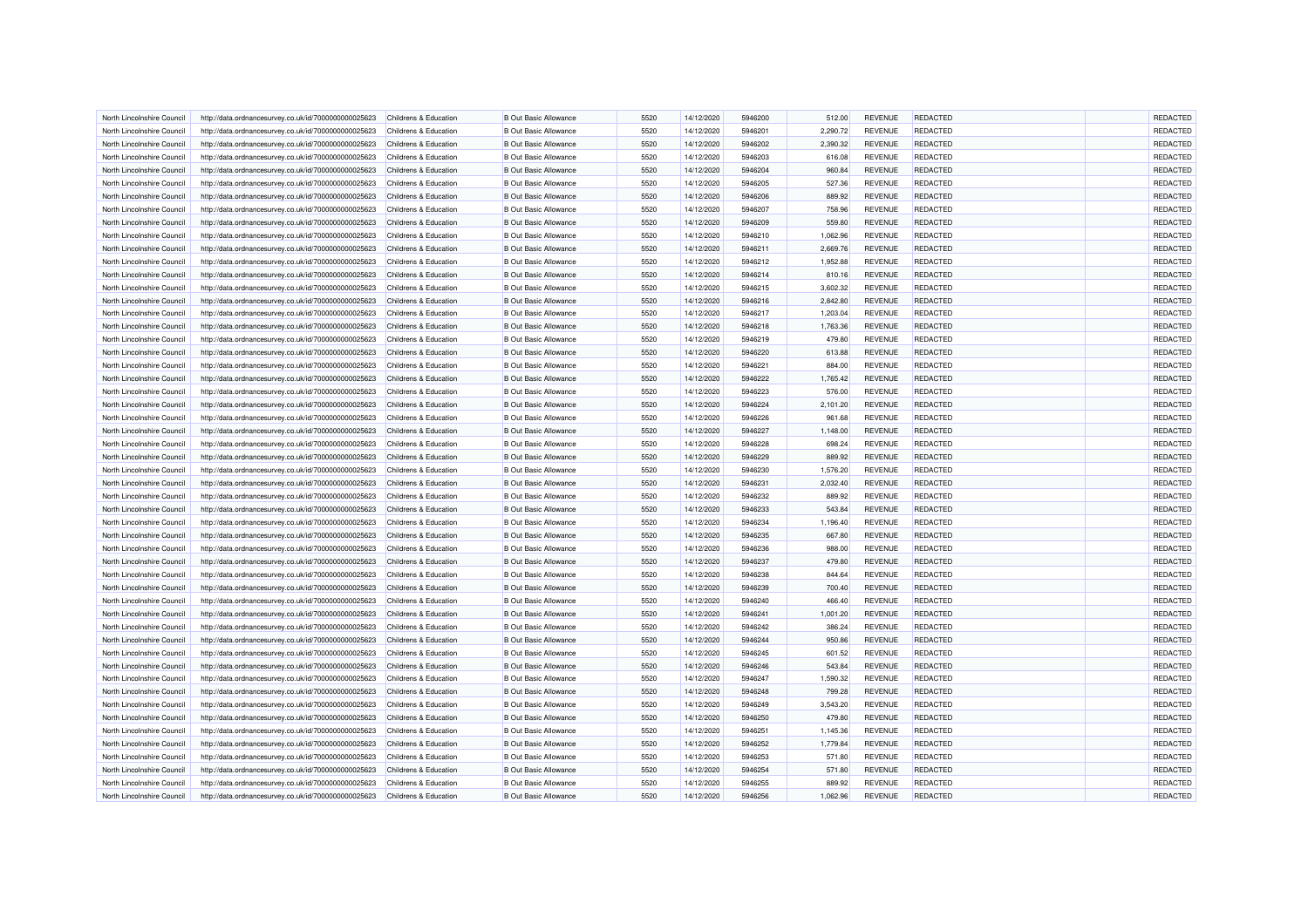| North Lincolnshire Council | http://data.ordnancesurvey.co.uk/id/7000000000025623 | Childrens & Education | <b>B Out Basic Allowance</b> | 5520 | 14/12/2020 | 5946257 | 1.295.74  | <b>REVENUE</b> | <b>REDACTED</b> | REDACTED |
|----------------------------|------------------------------------------------------|-----------------------|------------------------------|------|------------|---------|-----------|----------------|-----------------|----------|
| North Lincolnshire Council | http://data.ordnancesurvey.co.uk/id/7000000000025623 | Childrens & Education | <b>B</b> Out Basic Allowance | 5520 | 14/12/2020 | 5946258 | 1,087.68  | <b>REVENUE</b> | <b>REDACTED</b> | REDACTED |
| North Lincolnshire Council | http://data.ordnancesurvey.co.uk/id/7000000000025623 | Childrens & Education | <b>B</b> Out Basic Allowance | 5520 | 14/12/2020 | 5946259 | 2,480.24  | <b>REVENUE</b> | <b>REDACTED</b> | REDACTED |
| North Lincolnshire Council | http://data.ordnancesurvey.co.uk/id/7000000000025623 | Childrens & Education | <b>B</b> Out Basic Allowance | 5520 | 14/12/2020 | 5946260 | 1,062.96  | <b>REVENUE</b> | <b>REDACTED</b> | REDACTED |
| North Lincolnshire Council | http://data.ordnancesurvey.co.uk/id/7000000000025623 | Childrens & Education | <b>B</b> Out Basic Allowance | 5520 | 14/12/2020 | 5946261 | 543.84    | <b>REVENUE</b> | <b>REDACTED</b> | REDACTED |
| North Lincolnshire Council | http://data.ordnancesurvey.co.uk/id/7000000000025623 | Childrens & Education | <b>B Out Basic Allowance</b> | 5520 | 14/12/2020 | 5946262 | 1,400.80  | <b>REVENUE</b> | <b>REDACTED</b> | REDACTED |
| North Lincolnshire Council | http://data.ordnancesurvey.co.uk/id/7000000000025623 | Childrens & Education | <b>B Out Basic Allowance</b> | 5520 | 14/12/2020 | 5946263 | 427.80    | <b>REVENUE</b> | <b>REDACTED</b> | REDACTED |
| North Lincolnshire Council | http://data.ordnancesurvey.co.uk/id/7000000000025623 | Childrens & Education | <b>B</b> Out Basic Allowance | 5520 | 14/12/2020 | 5946264 | 601.52    | <b>REVENUE</b> | <b>REDACTED</b> | REDACTED |
| North Lincolnshire Council | http://data.ordnancesurvey.co.uk/id/7000000000025623 | Childrens & Education | <b>B Out Basic Allowance</b> | 5520 | 14/12/2020 | 5946265 | 543.84    | <b>REVENUE</b> | <b>REDACTED</b> | REDACTED |
| North Lincolnshire Council | http://data.ordnancesurvey.co.uk/id/7000000000025623 | Childrens & Education | <b>B Out Basic Allowance</b> | 5520 | 14/12/2020 | 5946266 | 700.40    | <b>REVENUE</b> | <b>REDACTED</b> | REDACTED |
| North Lincolnshire Council | http://data.ordnancesurvey.co.uk/id/7000000000025623 | Childrens & Education | <b>B Out Basic Allowance</b> | 5520 | 14/12/2020 | 5946267 | 709.80    | <b>REVENUE</b> | <b>REDACTED</b> | REDACTED |
| North Lincolnshire Council | http://data.ordnancesurvey.co.uk/id/7000000000025623 | Childrens & Education | <b>B Out Basic Allowance</b> | 5520 | 14/12/2020 | 5946268 | 1.400.80  | <b>REVENUE</b> | <b>REDACTED</b> | REDACTED |
| North Lincolnshire Council | http://data.ordnancesurvey.co.uk/id/7000000000025623 | Childrens & Education | <b>B</b> Out Basic Allowance | 5520 | 14/12/2020 | 5946269 | 543.84    | <b>REVENUE</b> | <b>REDACTED</b> | REDACTED |
| North Lincolnshire Council | http://data.ordnancesurvey.co.uk/id/7000000000025623 | Childrens & Education | <b>B</b> Out Basic Allowance | 5520 | 14/12/2020 | 5946270 | 283.12    | <b>REVENUE</b> | <b>REDACTED</b> | REDACTED |
| North Lincolnshire Council | http://data.ordnancesurvey.co.uk/id/7000000000025623 | Childrens & Education | <b>B Out Basic Allowance</b> | 5520 | 14/12/2020 | 5946271 | 461.04    | <b>REVENUE</b> | <b>REDACTED</b> | REDACTED |
| North Lincolnshire Council | http://data.ordnancesurvey.co.uk/id/7000000000025623 | Childrens & Education | <b>B Out Basic Allowance</b> | 5520 | 14/12/2020 | 5946272 | 1,145.36  | <b>REVENUE</b> | <b>REDACTED</b> | REDACTED |
| North Lincolnshire Council | http://data.ordnancesurvey.co.uk/id/7000000000025623 | Childrens & Education | <b>B Out Basic Allowance</b> | 5520 | 14/12/2020 | 5946273 | 601.52    | <b>REVENUE</b> | <b>REDACTED</b> | REDACTED |
| North Lincolnshire Council |                                                      | Childrens & Education | <b>B Out Basic Allowance</b> | 5520 | 14/12/2020 | 5946274 | 543.84    | <b>REVENUE</b> | <b>REDACTED</b> | REDACTED |
|                            | http://data.ordnancesurvey.co.uk/id/7000000000025623 |                       |                              |      |            |         |           |                |                 |          |
| North Lincolnshire Council | http://data.ordnancesurvey.co.uk/id/7000000000025623 | Childrens & Education | <b>B Out Basic Allowance</b> | 5520 | 14/12/2020 | 5946275 | 543.84    | <b>REVENUE</b> | <b>REDACTED</b> | REDACTED |
| North Lincolnshire Council | http://data.ordnancesurvey.co.uk/id/7000000000025623 | Childrens & Education | <b>B Out Basic Allowance</b> | 5520 | 14/12/2020 | 5946276 | 601.52    | <b>REVENUE</b> | <b>REDACTED</b> | REDACTED |
| North Lincolnshire Council | http://data.ordnancesurvey.co.uk/id/7000000000025623 | Childrens & Education | <b>B Out Basic Allowance</b> | 5520 | 14/12/2020 | 5946278 | 688.04    | <b>REVENUE</b> | <b>REDACTED</b> | REDACTED |
| North Lincolnshire Council | http://data.ordnancesurvey.co.uk/id/7000000000025623 | Childrens & Education | <b>B Out Basic Allowance</b> | 5520 | 14/12/2020 | 5946279 | 559.80    | <b>REVENUE</b> | <b>REDACTED</b> | REDACTED |
| North Lincolnshire Council | http://data.ordnancesurvey.co.uk/id/7000000000025623 | Childrens & Education | <b>B Out Basic Allowance</b> | 5520 | 14/12/2020 | 5946280 | 1,062.96  | <b>REVENUE</b> | <b>REDACTED</b> | REDACTED |
| North Lincolnshire Council | http://data.ordnancesurvey.co.uk/id/7000000000025623 | Childrens & Education | <b>B Out Basic Allowance</b> | 5520 | 14/12/2020 | 5946281 | 543.84    | <b>REVENUE</b> | <b>REDACTED</b> | REDACTED |
| North Lincolnshire Council | http://data.ordnancesurvey.co.uk/id/7000000000025623 | Childrens & Education | <b>B Out Basic Allowance</b> | 5520 | 14/12/2020 | 5946282 | 860.05    | <b>REVENUE</b> | <b>REDACTED</b> | REDACTED |
| North Lincolnshire Council | http://data.ordnancesurvey.co.uk/id/7000000000025623 | Childrens & Education | <b>B Out Basic Allowance</b> | 5520 | 14/12/2020 | 5946283 | 543.84    | <b>REVENUE</b> | <b>REDACTED</b> | REDACTED |
| North Lincolnshire Council | http://data.ordnancesurvey.co.uk/id/7000000000025623 | Childrens & Education | <b>B Out Basic Allowance</b> | 5520 | 14/12/2020 | 5946284 | 1,062.96  | <b>REVENUE</b> | <b>REDACTED</b> | REDACTED |
| North Lincolnshire Council | http://data.ordnancesurvey.co.uk/id/7000000000025623 | Childrens & Education | <b>B Out Basic Allowance</b> | 5520 | 14/12/2020 | 5946285 | 441.84    | <b>REVENUE</b> | <b>REDACTED</b> | REDACTED |
| North Lincolnshire Council | http://data.ordnancesurvey.co.uk/id/7000000000025623 | Childrens & Education | <b>B Out Basic Allowance</b> | 5520 | 14/12/2020 | 5946286 | 10,357.55 | <b>REVENUE</b> | <b>REDACTED</b> | REDACTED |
| North Lincolnshire Council | http://data.ordnancesurvey.co.uk/id/7000000000025623 | Childrens & Education | <b>B Out Basic Allowance</b> | 5520 | 14/12/2020 | 5946287 | 601.52    | <b>REVENUE</b> | <b>REDACTED</b> | REDACTED |
| North Lincolnshire Council | http://data.ordnancesurvey.co.uk/id/7000000000025623 | Childrens & Education | <b>B Out Basic Allowance</b> | 5520 | 14/12/2020 | 5946288 | 2,290.72  | <b>REVENUE</b> | REDACTED        | REDACTED |
| North Lincolnshire Council | http://data.ordnancesurvey.co.uk/id/7000000000025623 | Childrens & Education | <b>B Out Basic Allowance</b> | 5520 | 14/12/2020 | 5946289 | 588.20    | <b>REVENUE</b> | <b>REDACTED</b> | REDACTED |
| North Lincolnshire Council | http://data.ordnancesurvey.co.uk/id/7000000000025623 | Childrens & Education | <b>B Out Basic Allowance</b> | 5520 | 14/12/2020 | 5946290 | 391.80    | <b>REVENUE</b> | <b>REDACTED</b> | REDACTED |
| North Lincolnshire Council | http://data.ordnancesurvey.co.uk/id/7000000000025623 | Childrens & Education | <b>B Out Basic Allowance</b> | 5520 | 14/12/2020 | 5946291 | 1,071.04  | <b>REVENUE</b> | <b>REDACTED</b> | REDACTED |
| North Lincolnshire Council | http://data.ordnancesurvey.co.uk/id/7000000000025623 | Childrens & Education | <b>B Out Basic Allowance</b> | 5520 | 14/12/2020 | 5946292 | 559.80    | <b>REVENUE</b> | <b>REDACTED</b> | REDACTED |
| North Lincolnshire Council | http://data.ordnancesurvey.co.uk/id/7000000000025623 | Childrens & Education | <b>B Out Basic Allowance</b> | 5520 | 14/12/2020 | 5946293 | 479.80    | <b>REVENUE</b> | <b>REDACTED</b> | REDACTED |
| North Lincolnshire Council | http://data.ordnancesurvey.co.uk/id/7000000000025623 | Childrens & Education | <b>B Out Basic Allowance</b> | 5520 | 14/12/2020 | 5946294 | 461.04    | <b>REVENUE</b> | <b>REDACTED</b> | REDACTED |
| North Lincolnshire Council | http://data.ordnancesurvey.co.uk/id/7000000000025623 | Childrens & Education | <b>B Out Basic Allowance</b> | 5520 | 14/12/2020 | 5946295 | 411.88    | <b>REVENUE</b> | <b>REDACTED</b> | REDACTED |
| North Lincolnshire Council | http://data.ordnancesurvey.co.uk/id/7000000000025623 | Childrens & Education | <b>B Out Basic Allowance</b> | 5520 | 14/12/2020 | 5946296 | 639.12    | <b>REVENUE</b> | <b>REDACTED</b> | REDACTED |
| North Lincolnshire Council | http://data.ordnancesurvey.co.uk/id/7000000000025623 | Childrens & Education | <b>B Out Basic Allowance</b> | 5520 | 14/12/2020 | 5946297 | 1,087.68  | <b>REVENUE</b> | <b>REDACTED</b> | REDACTED |
| North Lincolnshire Council | http://data.ordnancesurvey.co.uk/id/7000000000025623 | Childrens & Education | <b>B Out Basic Allowance</b> | 5520 | 14/12/2020 | 5946298 | 1,203.04  | <b>REVENUE</b> | REDACTED        | REDACTED |
| North Lincolnshire Council | http://data.ordnancesurvey.co.uk/id/7000000000025623 | Childrens & Education | <b>B Out Basic Allowance</b> | 5520 | 14/12/2020 | 5946299 | 1,087.68  | <b>REVENUE</b> | <b>REDACTED</b> | REDACTED |
| North Lincolnshire Council | http://data.ordnancesurvey.co.uk/id/7000000000025623 | Childrens & Education | <b>B Out Basic Allowance</b> | 5520 | 14/12/2020 | 5946300 | 459.64    | <b>REVENUE</b> | <b>REDACTED</b> | REDACTED |
| North Lincolnshire Council | http://data.ordnancesurvey.co.uk/id/7000000000025623 | Childrens & Education | <b>B Out Basic Allowance</b> | 5520 | 14/12/2020 | 5946301 | 688.04    | <b>REVENUE</b> | <b>REDACTED</b> | REDACTED |
| North Lincolnshire Council | http://data.ordnancesurvey.co.uk/id/7000000000025623 | Childrens & Education | <b>B Out Basic Allowance</b> | 5520 | 14/12/2020 | 5946302 | 457.52    | <b>REVENUE</b> | <b>REDACTED</b> | REDACTED |
| North Lincolnshire Council | http://data.ordnancesurvey.co.uk/id/7000000000025623 | Childrens & Education | <b>B Out Basic Allowance</b> | 5520 | 16/12/2020 | 5947256 | 444.96    | <b>REVENUE</b> | REDACTED        | REDACTED |
| North Lincolnshire Council | http://data.ordnancesurvey.co.uk/id/7000000000025623 | Childrens & Education | <b>B Out Basic Allowance</b> | 5520 | 18/12/2020 | 5948897 | 574.55    | <b>REVENUE</b> | <b>REDACTED</b> | REDACTED |
| North Lincolnshire Council | http://data.ordnancesurvey.co.uk/id/7000000000025623 | Childrens & Education | <b>B Out Basic Allowance</b> | 5520 | 18/12/2020 | 5949360 | 336.14    | REVENUE        | <b>REDACTED</b> | REDACTED |
| North Lincolnshire Council | http://data.ordnancesurvey.co.uk/id/7000000000025623 | Childrens & Education | <b>B Out Basic Allowance</b> | 5520 | 22/12/2020 | 5951401 | 630.99    | <b>REVENUE</b> | <b>REDACTED</b> | REDACTED |
| North Lincolnshire Council | http://data.ordnancesurvey.co.uk/id/7000000000025623 | Childrens & Education | <b>Client Related Costs</b>  | 5534 | 02/12/2020 | 5939074 | 300.00    | <b>REVENUE</b> | <b>REDACTED</b> | REDACTED |
|                            |                                                      |                       | <b>Client Related Costs</b>  | 5534 |            |         |           |                | <b>REDACTED</b> | REDACTED |
| North Lincolnshire Council | http://data.ordnancesurvey.co.uk/id/7000000000025623 | Childrens & Education | <b>Client Related Costs</b>  | 5534 | 07/12/2020 | 5941928 | 968.75    | <b>REVENUE</b> | REDACTED        | REDACTED |
| North Lincolnshire Council | http://data.ordnancesurvey.co.uk/id/7000000000025623 | Childrens & Education |                              |      | 07/12/2020 | 5941931 | 80.00     | <b>REVENUE</b> |                 |          |
| North Lincolnshire Council | http://data.ordnancesurvey.co.uk/id/7000000000025623 | Childrens & Education | <b>Client Related Costs</b>  | 5534 | 07/12/2020 | 5941933 | 112.31    | <b>REVENUE</b> | <b>REDACTED</b> | REDACTED |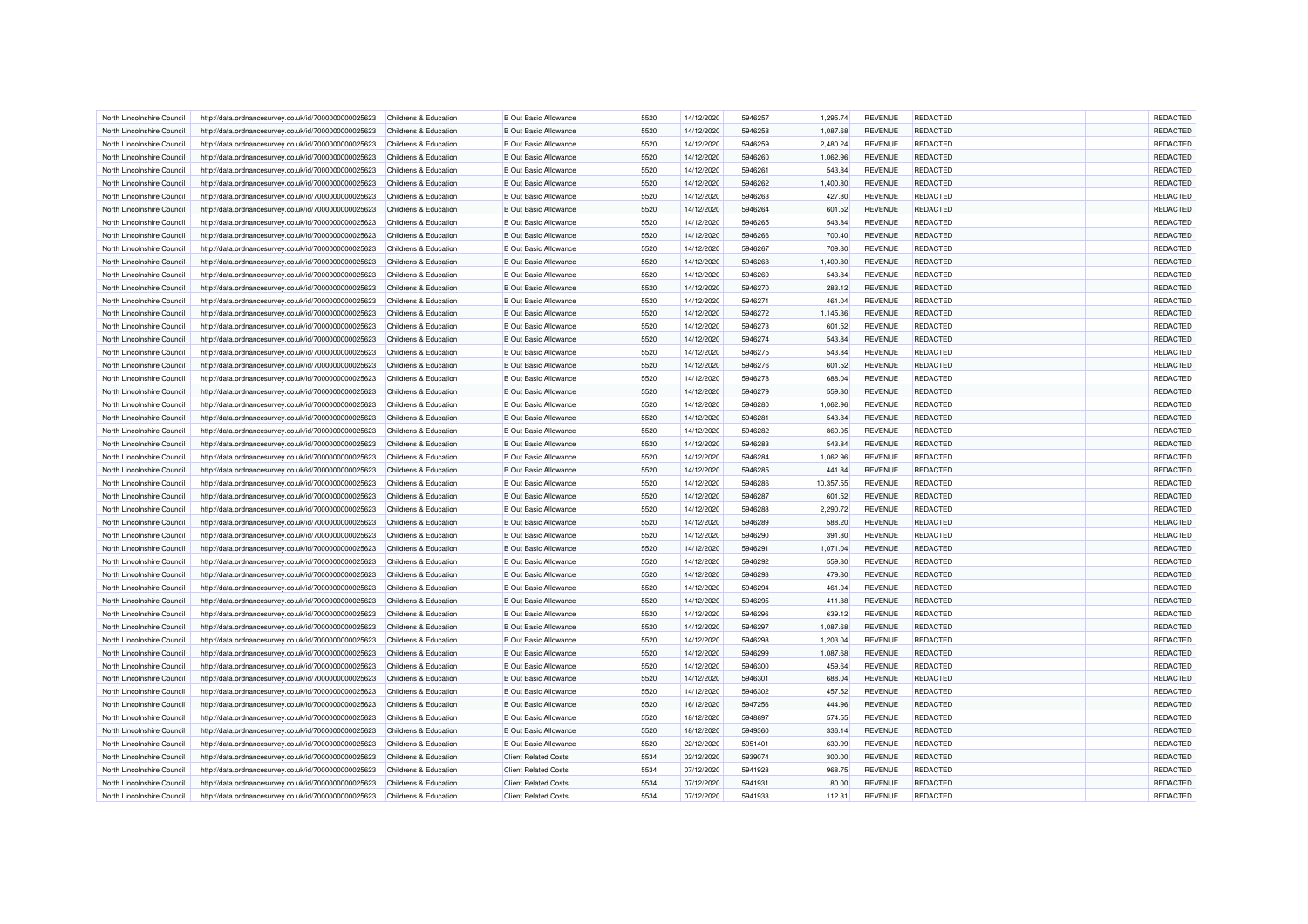| Childrens & Education<br><b>Client Related Costs</b><br>5534<br>07/12/2020<br>5941936<br>62.31<br><b>REVENUE</b><br><b>REDACTED</b><br>North Lincolnshire Council<br>http://data.ordnancesurvey.co.uk/id/7000000000025623<br>North Lincolnshire Council<br>http://data.ordnancesurvey.co.uk/id/7000000000025623<br>Childrens & Education<br><b>Client Related Costs</b><br>5534<br>07/12/2020<br>5941942<br>210.00<br><b>REVENUE</b><br><b>REDACTED</b><br>North Lincolnshire Council<br>http://data.ordnancesurvey.co.uk/id/7000000000025623<br><b>Client Related Costs</b><br>5534<br>07/12/2020<br>5941945<br><b>REVENUE</b><br>REDACTED<br>Childrens & Education<br>174.28 | REDACTED<br>REDACTED |
|--------------------------------------------------------------------------------------------------------------------------------------------------------------------------------------------------------------------------------------------------------------------------------------------------------------------------------------------------------------------------------------------------------------------------------------------------------------------------------------------------------------------------------------------------------------------------------------------------------------------------------------------------------------------------------|----------------------|
|                                                                                                                                                                                                                                                                                                                                                                                                                                                                                                                                                                                                                                                                                |                      |
|                                                                                                                                                                                                                                                                                                                                                                                                                                                                                                                                                                                                                                                                                |                      |
|                                                                                                                                                                                                                                                                                                                                                                                                                                                                                                                                                                                                                                                                                | REDACTED             |
| Childrens & Education<br><b>Client Related Costs</b><br>5534<br>5941947<br><b>REDACTED</b><br>North Lincolnshire Council<br>http://data.ordnancesurvey.co.uk/id/7000000000025623<br>07/12/2020<br>262.31<br><b>REVENUE</b>                                                                                                                                                                                                                                                                                                                                                                                                                                                     | REDACTED             |
| 5534<br><b>REDACTED</b><br>North Lincolnshire Council<br>http://data.ordnancesurvey.co.uk/id/7000000000025623<br>Childrens & Education<br><b>Client Related Costs</b><br>07/12/2020<br>5941960<br>17.14<br><b>REVENUE</b>                                                                                                                                                                                                                                                                                                                                                                                                                                                      | REDACTED             |
| 5534<br><b>REDACTED</b><br>North Lincolnshire Council<br>Childrens & Education<br><b>Client Related Costs</b><br>07/12/2020<br>5941963<br><b>REVENUE</b>                                                                                                                                                                                                                                                                                                                                                                                                                                                                                                                       | REDACTED             |
| http://data.ordnancesurvey.co.uk/id/7000000000025623<br>120.00<br>5941966                                                                                                                                                                                                                                                                                                                                                                                                                                                                                                                                                                                                      |                      |
| <b>Client Related Costs</b><br>5534<br>07/12/2020<br>60.00<br><b>REVENUE</b><br><b>REDACTED</b><br>North Lincolnshire Council<br>http://data.ordnancesurvey.co.uk/id/7000000000025623<br>Childrens & Education                                                                                                                                                                                                                                                                                                                                                                                                                                                                 | REDACTED             |
| 5534<br>REDACTED<br>North Lincolnshire Council<br>http://data.ordnancesurvey.co.uk/id/7000000000025623<br><b>Childrens &amp; Education</b><br><b>Client Related Costs</b><br>07/12/2020<br>5941973<br>40.00<br><b>REVENUE</b>                                                                                                                                                                                                                                                                                                                                                                                                                                                  | REDACTED             |
| North Lincolnshire Council<br>http://data.ordnancesurvey.co.uk/id/7000000000025623<br><b>Client Related Costs</b><br>5534<br>5941985<br><b>REVENUE</b><br><b>REDACTED</b><br>Childrens & Education<br>07/12/2020<br>53.50                                                                                                                                                                                                                                                                                                                                                                                                                                                      | REDACTED             |
| North Lincolnshire Council<br>http://data.ordnancesurvey.co.uk/id/7000000000025623<br>Childrens & Education<br><b>Client Related Costs</b><br>5534<br>07/12/2020<br>5941998<br>150.00<br><b>REVENUE</b><br><b>REDACTED</b>                                                                                                                                                                                                                                                                                                                                                                                                                                                     | REDACTED             |
| North Lincolnshire Council<br>http://data.ordnancesurvey.co.uk/id/7000000000025623<br>Childrens & Education<br><b>Client Related Costs</b><br>5534<br>07/12/2020<br>5942006<br>50.00<br><b>REVENUE</b><br><b>REDACTED</b>                                                                                                                                                                                                                                                                                                                                                                                                                                                      | REDACTED             |
| 5534<br><b>REDACTED</b><br><b>Client Related Costs</b><br>07/12/2020<br>5942014<br>130.00<br><b>REVENUE</b><br>North Lincolnshire Council<br>http://data.ordnancesurvey.co.uk/id/7000000000025623<br>Childrens & Education                                                                                                                                                                                                                                                                                                                                                                                                                                                     | REDACTED             |
| North Lincolnshire Council<br>http://data.ordnancesurvey.co.uk/id/7000000000025623<br><b>Client Related Costs</b><br>5534<br>07/12/2020<br>5942024<br>325.71<br><b>REVENUE</b><br><b>REDACTED</b><br>Childrens & Education                                                                                                                                                                                                                                                                                                                                                                                                                                                     | REDACTED             |
| 5534<br>North Lincolnshire Council<br>http://data.ordnancesurvey.co.uk/id/7000000000025623<br>Childrens & Education<br><b>Client Related Costs</b><br>07/12/2020<br>5942027<br>190.00<br><b>REVENUE</b><br><b>REDACTED</b>                                                                                                                                                                                                                                                                                                                                                                                                                                                     | REDACTED             |
| 5534<br>07/12/2020<br>5942036<br><b>REVENUE</b><br><b>REDACTED</b><br>North Lincolnshire Council<br>http://data.ordnancesurvey.co.uk/id/7000000000025623<br>Childrens & Education<br><b>Client Related Costs</b><br>71.43                                                                                                                                                                                                                                                                                                                                                                                                                                                      | REDACTED             |
| 5534<br>5942049<br>220.00<br><b>REDACTED</b><br>North Lincolnshire Council<br>http://data.ordnancesurvey.co.uk/id/7000000000025623<br>Childrens & Education<br><b>Client Related Costs</b><br>07/12/2020<br><b>REVENUE</b>                                                                                                                                                                                                                                                                                                                                                                                                                                                     | REDACTED             |
| 5534<br><b>REDACTED</b><br>http://data.ordnancesurvey.co.uk/id/7000000000025623<br><b>Client Related Costs</b><br>07/12/2020<br>5942052<br>20.00<br><b>REVENUE</b><br>North Lincolnshire Council<br>Childrens & Education                                                                                                                                                                                                                                                                                                                                                                                                                                                      | REDACTED             |
| 5534<br>07/12/2020<br>5942059<br><b>REDACTED</b><br>North Lincolnshire Council<br>http://data.ordnancesurvey.co.uk/id/7000000000025623<br>Childrens & Education<br><b>Client Related Costs</b><br>20.00<br><b>REVENUE</b>                                                                                                                                                                                                                                                                                                                                                                                                                                                      | REDACTED             |
| North Lincolnshire Council<br>http://data.ordnancesurvey.co.uk/id/7000000000025623<br>Childrens & Education<br><b>Client Related Costs</b><br>5534<br>07/12/2020<br>5942068<br>80.00<br><b>REVENUE</b><br><b>REDACTED</b>                                                                                                                                                                                                                                                                                                                                                                                                                                                      | REDACTED             |
| http://data.ordnancesurvey.co.uk/id/7000000000025623<br><b>Client Related Costs</b><br>5534<br>07/12/2020<br>5942069<br><b>REVENUE</b><br><b>REDACTED</b><br>North Lincolnshire Counci<br>Childrens & Education<br>110.00                                                                                                                                                                                                                                                                                                                                                                                                                                                      | REDACTED             |
| North Lincolnshire Council<br>http://data.ordnancesurvey.co.uk/id/7000000000025623<br>Childrens & Education<br><b>Client Related Costs</b><br>5534<br>07/12/2020<br>5942089<br>300.00<br><b>REVENUE</b><br><b>REDACTED</b>                                                                                                                                                                                                                                                                                                                                                                                                                                                     | REDACTED             |
| 5534<br>North Lincolnshire Council<br>http://data.ordnancesurvey.co.uk/id/7000000000025623<br>Childrens & Education<br><b>Client Related Costs</b><br>07/12/2020<br>5942093<br>82.31<br><b>REVENUE</b><br><b>REDACTED</b>                                                                                                                                                                                                                                                                                                                                                                                                                                                      | REDACTED             |
| <b>Client Related Costs</b><br>5534<br>5942095<br>102.31<br><b>REDACTED</b><br>North Lincolnshire Council<br>Childrens & Education                                                                                                                                                                                                                                                                                                                                                                                                                                                                                                                                             | REDACTED             |
| http://data.ordnancesurvey.co.uk/id/7000000000025623<br>07/12/2020<br><b>REVENUE</b>                                                                                                                                                                                                                                                                                                                                                                                                                                                                                                                                                                                           |                      |
| <b>Client Related Costs</b><br>5534<br>07/12/2020<br>5942097<br><b>REDACTED</b><br>North Lincolnshire Council<br>http://data.ordnancesurvey.co.uk/id/7000000000025623<br><b>Childrens &amp; Education</b><br>122.31<br><b>REVENUE</b>                                                                                                                                                                                                                                                                                                                                                                                                                                          | REDACTED             |
| North Lincolnshire Council<br>http://data.ordnancesurvey.co.uk/id/7000000000025623<br>Childrens & Education<br><b>Client Related Costs</b><br>5534<br>07/12/2020<br>5942098<br>182.31<br><b>REVENUE</b><br><b>REDACTED</b>                                                                                                                                                                                                                                                                                                                                                                                                                                                     | REDACTED             |
| <b>Client Related Costs</b><br>5534<br>5942115<br><b>REDACTED</b><br>North Lincolnshire Council<br>http://data.ordnancesurvey.co.uk/id/7000000000025623<br>Childrens & Education<br>07/12/2020<br>110.00<br><b>REVENUE</b>                                                                                                                                                                                                                                                                                                                                                                                                                                                     | REDACTED             |
| North Lincolnshire Council<br>http://data.ordnancesurvey.co.uk/id/7000000000025623<br>Childrens & Education<br><b>Client Related Costs</b><br>5534<br>07/12/2020<br>5942124<br>102.86<br><b>REVENUE</b><br><b>REDACTED</b>                                                                                                                                                                                                                                                                                                                                                                                                                                                     | REDACTED             |
| <b>Client Related Costs</b><br>5534<br>5942125<br>150.00<br><b>REDACTED</b><br>North Lincolnshire Council<br>http://data.ordnancesurvey.co.uk/id/7000000000025623<br>Childrens & Education<br>07/12/2020<br><b>REVENUE</b>                                                                                                                                                                                                                                                                                                                                                                                                                                                     | REDACTED             |
| North Lincolnshire Council<br>http://data.ordnancesurvey.co.uk/id/7000000000025623<br>Childrens & Education<br><b>Client Related Costs</b><br>5534<br>07/12/2020<br>5942126<br>160.00<br><b>REVENUE</b><br><b>REDACTED</b>                                                                                                                                                                                                                                                                                                                                                                                                                                                     | REDACTED             |
| North Lincolnshire Council<br>http://data.ordnancesurvey.co.uk/id/7000000000025623<br><b>Client Related Costs</b><br>5534<br>07/12/2020<br>5942130<br>160.00<br><b>REVENUE</b><br><b>REDACTED</b><br>Childrens & Education                                                                                                                                                                                                                                                                                                                                                                                                                                                     | REDACTED             |
| <b>Client Related Costs</b><br>5534<br>5942131<br><b>REDACTED</b><br>North Lincolnshire Council<br>http://data.ordnancesurvey.co.uk/id/7000000000025623<br>Childrens & Education<br>07/12/2020<br>20.00<br><b>REVENUE</b>                                                                                                                                                                                                                                                                                                                                                                                                                                                      | REDACTED             |
| 5534<br>07/12/2020<br>North Lincolnshire Council<br>http://data.ordnancesurvey.co.uk/id/7000000000025623<br>Childrens & Education<br><b>Client Related Costs</b><br>5942132<br>22.86<br><b>REVENUE</b><br><b>REDACTED</b>                                                                                                                                                                                                                                                                                                                                                                                                                                                      | REDACTED             |
| 5534<br>North Lincolnshire Council<br>http://data.ordnancesurvey.co.uk/id/7000000000025623<br>Childrens & Education<br><b>Client Related Costs</b><br>07/12/2020<br>5942140<br>100.00<br><b>REVENUE</b><br><b>REDACTED</b>                                                                                                                                                                                                                                                                                                                                                                                                                                                     | REDACTED             |
| 5534<br>07/12/2020<br>5942143<br>40.00<br><b>REVENUE</b><br><b>REDACTED</b><br>North Lincolnshire Council<br>http://data.ordnancesurvey.co.uk/id/7000000000025623<br>Childrens & Education<br><b>Client Related Costs</b>                                                                                                                                                                                                                                                                                                                                                                                                                                                      | REDACTED             |
| 5534<br><b>REDACTED</b><br>North Lincolnshire Council<br>http://data.ordnancesurvey.co.uk/id/7000000000025623<br>Childrens & Education<br><b>Client Related Costs</b><br>07/12/2020<br>5942146<br>60.00<br><b>REVENUE</b>                                                                                                                                                                                                                                                                                                                                                                                                                                                      | REDACTED             |
| North Lincolnshire Council<br><b>Client Related Costs</b><br>5534<br>5942161<br><b>REVENUE</b><br><b>REDACTED</b><br>http://data.ordnancesurvey.co.uk/id/7000000000025623<br>Childrens & Education<br>07/12/2020<br>40.00                                                                                                                                                                                                                                                                                                                                                                                                                                                      | REDACTED             |
| North Lincolnshire Council<br>http://data.ordnancesurvey.co.uk/id/7000000000025623<br>Childrens & Education<br><b>Client Related Costs</b><br>5534<br>07/12/2020<br>5942163<br>200.00<br><b>REVENUE</b><br><b>REDACTED</b>                                                                                                                                                                                                                                                                                                                                                                                                                                                     | REDACTED             |
| North Lincolnshire Council<br>http://data.ordnancesurvey.co.uk/id/7000000000025623<br>Childrens & Education<br><b>Client Related Costs</b><br>5534<br>07/12/2020<br>5942169<br>60.00<br><b>REVENUE</b><br><b>REDACTED</b>                                                                                                                                                                                                                                                                                                                                                                                                                                                      | REDACTED             |
| <b>REDACTED</b><br><b>Client Related Costs</b><br>5534<br>07/12/2020<br>5942170<br><b>REVENUE</b><br>North Lincolnshire Council<br>http://data.ordnancesurvey.co.uk/id/7000000000025623<br>Childrens & Education<br>10.00                                                                                                                                                                                                                                                                                                                                                                                                                                                      | REDACTED             |
| North Lincolnshire Council<br>http://data.ordnancesurvey.co.uk/id/7000000000025623<br><b>Client Related Costs</b><br>5534<br>07/12/2020<br>5942173<br>85.72<br><b>REVENUE</b><br><b>REDACTED</b><br>Childrens & Education                                                                                                                                                                                                                                                                                                                                                                                                                                                      | REDACTED             |
| North Lincolnshire Council<br>http://data.ordnancesurvey.co.uk/id/7000000000025623<br>Childrens & Education<br><b>Client Related Costs</b><br>5534<br>07/12/2020<br>5942174<br>80.00<br><b>REVENUE</b><br><b>REDACTED</b>                                                                                                                                                                                                                                                                                                                                                                                                                                                      | REDACTED             |
| 5534<br>07/12/2020<br>5942187<br><b>REVENUE</b><br><b>REDACTED</b><br>North Lincolnshire Council<br>http://data.ordnancesurvey.co.uk/id/7000000000025623<br>Childrens & Education<br><b>Client Related Costs</b><br>40.00                                                                                                                                                                                                                                                                                                                                                                                                                                                      | REDACTED             |
|                                                                                                                                                                                                                                                                                                                                                                                                                                                                                                                                                                                                                                                                                |                      |
| 5534<br><b>REDACTED</b><br>North Lincolnshire Council<br>http://data.ordnancesurvey.co.uk/id/7000000000025623<br>Childrens & Education<br><b>Client Related Costs</b><br>07/12/2020<br>5942193<br>40.00<br><b>REVENUE</b>                                                                                                                                                                                                                                                                                                                                                                                                                                                      | REDACTED             |
| 5534<br><b>Client Related Costs</b><br>07/12/2020<br>5942195<br>162.86<br><b>REVENUE</b><br><b>REDACTED</b><br>North Lincolnshire Council<br>http://data.ordnancesurvey.co.uk/id/7000000000025623<br>Childrens & Education                                                                                                                                                                                                                                                                                                                                                                                                                                                     | REDACTED             |
| 5534<br>07/12/2020<br>5942200<br>REDACTED<br>http://data.ordnancesurvey.co.uk/id/7000000000025623<br>Childrens & Education<br><b>Client Related Costs</b><br>80.00<br><b>REVENUE</b><br>North Lincolnshire Council                                                                                                                                                                                                                                                                                                                                                                                                                                                             | REDACTED             |
| North Lincolnshire Council<br>http://data.ordnancesurvey.co.uk/id/7000000000025623<br>Childrens & Education<br><b>Client Related Costs</b><br>5534<br>14/12/2020<br>5946015<br>169.24<br><b>REVENUE</b><br><b>REDACTED</b>                                                                                                                                                                                                                                                                                                                                                                                                                                                     | REDACTED             |
| 5534<br>5946018<br>320.00<br><b>REVENUE</b><br><b>REDACTED</b><br>North Lincolnshire Council<br>http://data.ordnancesurvey.co.uk/id/7000000000025623<br>Childrens & Education<br><b>Client Related Costs</b><br>14/12/2020                                                                                                                                                                                                                                                                                                                                                                                                                                                     | REDACTED             |
| North Lincolnshire Council<br>http://data.ordnancesurvey.co.uk/id/7000000000025623<br>Childrens & Education<br><b>Client Related Costs</b><br>5534<br>14/12/2020<br>5946020<br>89.24<br><b>REVENUE</b><br><b>REDACTED</b>                                                                                                                                                                                                                                                                                                                                                                                                                                                      | REDACTED             |
| 5534<br>North Lincolnshire Council<br>http://data.ordnancesurvey.co.uk/id/7000000000025623<br>Childrens & Education<br><b>Client Related Costs</b><br>14/12/2020<br>5946022<br>172.10<br><b>REVENUE</b><br><b>REDACTED</b>                                                                                                                                                                                                                                                                                                                                                                                                                                                     | REDACTED             |
| 5534<br>5946023<br><b>REDACTED</b><br>North Lincolnshire Council<br>http://data.ordnancesurvey.co.uk/id/7000000000025623<br>Childrens & Education<br><b>Client Related Costs</b><br>14/12/2020<br>249.24<br><b>REVENUE</b>                                                                                                                                                                                                                                                                                                                                                                                                                                                     | REDACTED             |
| 5534<br>14/12/2020<br><b>REDACTED</b><br>North Lincolnshire Council<br>http://data.ordnancesurvey.co.uk/id/7000000000025623<br>Childrens & Education<br><b>Client Related Costs</b><br>5946028<br>80.00<br><b>REVENUE</b>                                                                                                                                                                                                                                                                                                                                                                                                                                                      | REDACTED             |
| 5534<br><b>REVENUE</b><br><b>REDACTED</b><br>North Lincolnshire Council<br>http://data.ordnancesurvey.co.uk/id/7000000000025623<br>Childrens & Education<br><b>Client Related Costs</b><br>14/12/2020<br>5946029<br>814.28                                                                                                                                                                                                                                                                                                                                                                                                                                                     | REDACTED             |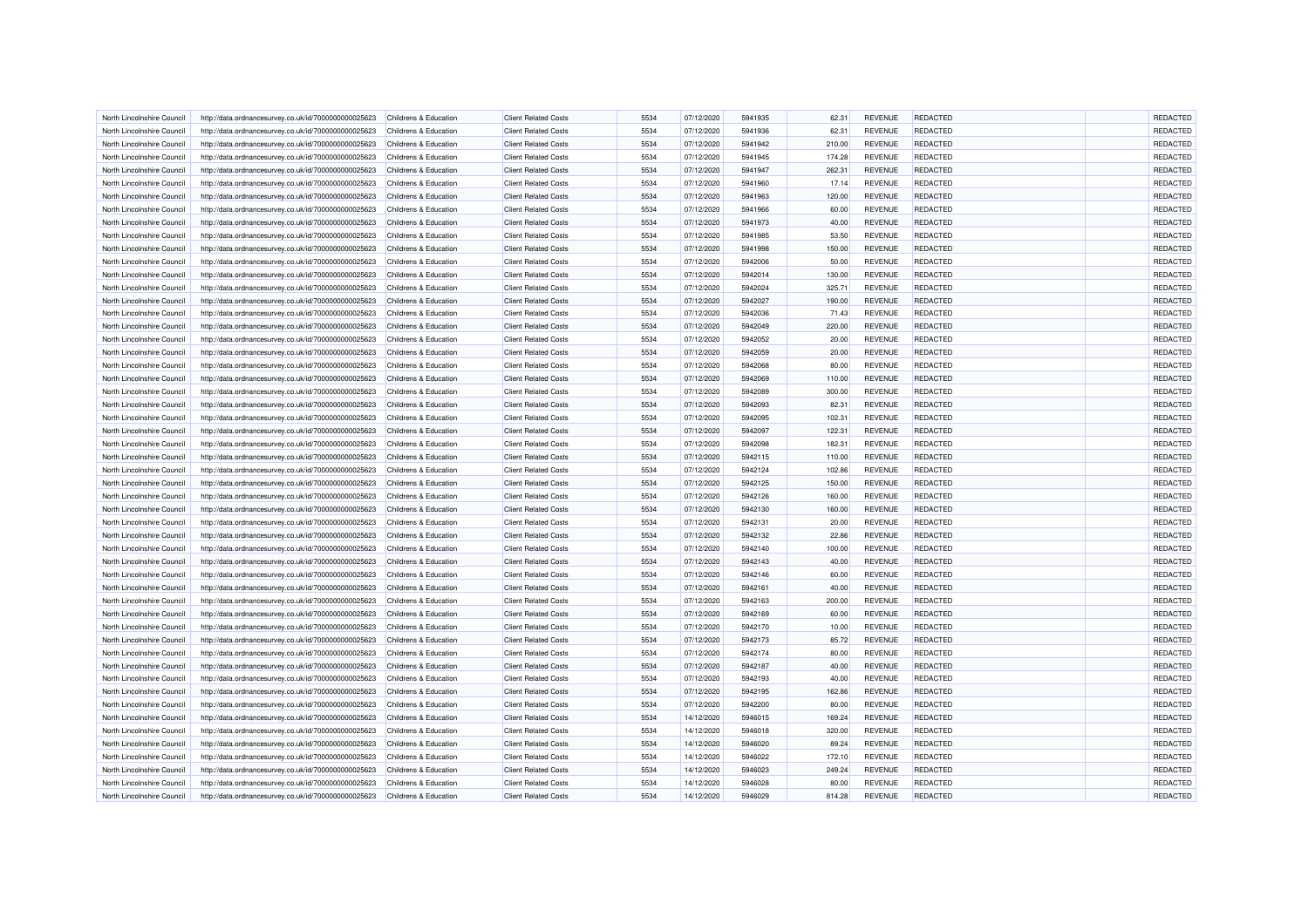| North Lincolnshire Council | http://data.ordnancesurvey.co.uk/id/7000000000025623 | Childrens & Education            | <b>Client Related Costs</b> | 5534 | 14/12/2020 | 5946030 | 89.24    | <b>REVENUE</b> | <b>REDACTED</b> | REDACTED |
|----------------------------|------------------------------------------------------|----------------------------------|-----------------------------|------|------------|---------|----------|----------------|-----------------|----------|
| North Lincolnshire Council | http://data.ordnancesurvey.co.uk/id/7000000000025623 | Childrens & Education            | <b>Client Related Costs</b> | 5534 | 14/12/2020 | 5946032 | 185.71   | <b>REVENUE</b> | <b>REDACTED</b> | REDACTED |
| North Lincolnshire Council | http://data.ordnancesurvey.co.uk/id/7000000000025623 | Childrens & Education            | <b>Client Related Costs</b> | 5534 | 14/12/2020 | 5946034 | 1,049.24 | <b>REVENUE</b> | <b>REDACTED</b> | REDACTED |
| North Lincolnshire Council | http://data.ordnancesurvey.co.uk/id/7000000000025623 | Childrens & Education            | <b>Client Related Costs</b> | 5534 | 14/12/2020 | 5946045 | 9.24     | <b>REVENUE</b> | <b>REDACTED</b> | REDACTED |
| North Lincolnshire Council | http://data.ordnancesurvey.co.uk/id/7000000000025623 | Childrens & Education            | <b>Client Related Costs</b> | 5534 | 14/12/2020 | 5946047 | 282.86   | <b>REVENUE</b> | <b>REDACTED</b> | REDACTED |
| North Lincolnshire Council | http://data.ordnancesurvey.co.uk/id/7000000000025623 | Childrens & Education            | <b>Client Related Costs</b> | 5534 | 14/12/2020 | 5946050 | 405.71   | <b>REVENUE</b> | <b>REDACTED</b> | REDACTED |
| North Lincolnshire Council |                                                      | Childrens & Education            | <b>Client Related Costs</b> | 5534 | 14/12/2020 | 5946053 | 222.86   | <b>REVENUE</b> | <b>REDACTED</b> | REDACTED |
|                            | http://data.ordnancesurvey.co.uk/id/7000000000025623 |                                  |                             |      |            | 5946060 |          |                |                 |          |
| North Lincolnshire Council | http://data.ordnancesurvey.co.uk/id/7000000000025623 | Childrens & Education            | <b>Client Related Costs</b> | 5534 | 14/12/2020 |         | 82.85    | <b>REVENUE</b> | <b>REDACTED</b> | REDACTED |
| North Lincolnshire Council | http://data.ordnancesurvey.co.uk/id/7000000000025623 | Childrens & Education            | <b>Client Related Costs</b> | 5534 | 14/12/2020 | 5946072 | 214.00   | <b>REVENUE</b> | <b>REDACTED</b> | REDACTED |
| North Lincolnshire Council | http://data.ordnancesurvey.co.uk/id/7000000000025623 | Childrens & Education            | <b>Client Related Costs</b> | 5534 | 14/12/2020 | 5946085 | 600.00   | <b>REVENUE</b> | <b>REDACTED</b> | REDACTED |
| North Lincolnshire Council | http://data.ordnancesurvey.co.uk/id/7000000000025623 | Childrens & Education            | <b>Client Related Costs</b> | 5534 | 14/12/2020 | 5946093 | 200.00   | <b>REVENUE</b> | <b>REDACTED</b> | REDACTED |
| North Lincolnshire Council | http://data.ordnancesurvey.co.uk/id/7000000000025623 | Childrens & Education            | <b>Client Related Costs</b> | 5534 | 14/12/2020 | 5946101 | 520.00   | <b>REVENUE</b> | <b>REDACTED</b> | REDACTED |
| North Lincolnshire Council | http://data.ordnancesurvey.co.uk/id/7000000000025623 | Childrens & Education            | <b>Client Related Costs</b> | 5534 | 14/12/2020 | 5946111 | 2,164.96 | <b>REVENUE</b> | <b>REDACTED</b> | REDACTED |
| North Lincolnshire Council | http://data.ordnancesurvey.co.uk/id/7000000000025623 | Childrens & Education            | <b>Client Related Costs</b> | 5534 | 14/12/2020 | 5946114 | 760.00   | <b>REVENUE</b> | <b>REDACTED</b> | REDACTED |
| North Lincolnshire Council | http://data.ordnancesurvey.co.uk/id/7000000000025623 | Childrens & Education            | <b>Client Related Costs</b> | 5534 | 14/12/2020 | 5946123 | 1,060.00 | <b>REVENUE</b> | <b>REDACTED</b> | REDACTED |
| North Lincolnshire Council | http://data.ordnancesurvey.co.uk/id/7000000000025623 | Childrens & Education            | <b>Client Related Costs</b> | 5534 | 14/12/2020 | 5946136 | 880.00   | <b>REVENUE</b> | <b>REDACTED</b> | REDACTED |
| North Lincolnshire Council | http://data.ordnancesurvey.co.uk/id/7000000000025623 | Childrens & Education            | <b>Client Related Costs</b> | 5534 | 14/12/2020 | 5946139 | 30.00    | <b>REVENUE</b> | <b>REDACTED</b> | REDACTED |
| North Lincolnshire Council | http://data.ordnancesurvey.co.uk/id/7000000000025623 | Childrens & Education            | <b>Client Related Costs</b> | 5534 | 14/12/2020 | 5946146 | 80.00    | <b>REVENUE</b> | <b>REDACTED</b> | REDACTED |
| North Lincolnshire Council | http://data.ordnancesurvey.co.uk/id/7000000000025623 | Childrens & Education            | <b>Client Related Costs</b> | 5534 | 14/12/2020 | 5946155 | 320.00   | <b>REVENUE</b> | REDACTED        | REDACTED |
| North Lincolnshire Council | http://data.ordnancesurvey.co.uk/id/7000000000025623 | Childrens & Education            | <b>Client Related Costs</b> | 5534 | 14/12/2020 | 5946156 | 240.00   | <b>REVENUE</b> | <b>REDACTED</b> | REDACTED |
| North Lincolnshire Counci  | http://data.ordnancesurvey.co.uk/id/7000000000025623 | Childrens & Education            | <b>Client Related Costs</b> | 5534 | 14/12/2020 | 5946157 | 51.43    | <b>REVENUE</b> | <b>REDACTED</b> | REDACTED |
| North Lincolnshire Council | http://data.ordnancesurvey.co.uk/id/7000000000025623 | Childrens & Education            | <b>Client Related Costs</b> | 5534 | 14/12/2020 | 5946159 | 80.00    | <b>REVENUE</b> | <b>REDACTED</b> | REDACTED |
| North Lincolnshire Council | http://data.ordnancesurvey.co.uk/id/7000000000025623 | Childrens & Education            | <b>Client Related Costs</b> | 5534 | 14/12/2020 | 5946164 | 176.00   | <b>REVENUE</b> | <b>REDACTED</b> | REDACTED |
| North Lincolnshire Council |                                                      | Childrens & Education            | <b>Client Related Costs</b> | 5534 |            | 5946176 | 1,200.00 | <b>REVENUE</b> | <b>REDACTED</b> | REDACTED |
|                            | http://data.ordnancesurvey.co.uk/id/7000000000025623 |                                  |                             |      | 14/12/2020 |         |          |                |                 |          |
| North Lincolnshire Council | http://data.ordnancesurvey.co.uk/id/7000000000025623 | Childrens & Education            | <b>Client Related Costs</b> | 5534 | 14/12/2020 | 5946180 | 329.24   | <b>REVENUE</b> | <b>REDACTED</b> | REDACTED |
| North Lincolnshire Council | http://data.ordnancesurvey.co.uk/id/7000000000025623 | Childrens & Education            | <b>Client Related Costs</b> | 5534 | 14/12/2020 | 5946181 | 386.38   | <b>REVENUE</b> | <b>REDACTED</b> | REDACTED |
| North Lincolnshire Council | http://data.ordnancesurvey.co.uk/id/7000000000025623 | Childrens & Education            | <b>Client Related Costs</b> | 5534 | 14/12/2020 | 5946183 | 489.24   | <b>REVENUE</b> | <b>REDACTED</b> | REDACTED |
| North Lincolnshire Council | http://data.ordnancesurvey.co.uk/id/7000000000025623 | Childrens & Education            | <b>Client Related Costs</b> | 5534 | 14/12/2020 | 5946184 | 729.24   | <b>REVENUE</b> | <b>REDACTED</b> | REDACTED |
| North Lincolnshire Council | http://data.ordnancesurvey.co.uk/id/7000000000025623 | Childrens & Education            | <b>Client Related Costs</b> | 5534 | 14/12/2020 | 5946185 | 514.29   | <b>REVENUE</b> | <b>REDACTED</b> | REDACTED |
| North Lincolnshire Council | http://data.ordnancesurvey.co.uk/id/7000000000025623 | Childrens & Education            | <b>Client Related Costs</b> | 5534 | 14/12/2020 | 5946199 | 159.95   | <b>REVENUE</b> | REDACTED        | REDACTED |
| North Lincolnshire Council | http://data.ordnancesurvey.co.uk/id/7000000000025623 | Childrens & Education            | <b>Client Related Costs</b> | 5534 | 14/12/2020 | 5946201 | 640.00   | <b>REVENUE</b> | REDACTED        | REDACTED |
| North Lincolnshire Council | http://data.ordnancesurvey.co.uk/id/7000000000025623 | Childrens & Education            | <b>Client Related Costs</b> | 5534 | 14/12/2020 | 5946210 | 160.00   | <b>REVENUE</b> | <b>REDACTED</b> | REDACTED |
| North Lincolnshire Council | http://data.ordnancesurvey.co.uk/id/7000000000025623 | Childrens & Education            | <b>Client Related Costs</b> | 5534 | 14/12/2020 | 5946211 | 600.00   | <b>REVENUE</b> | <b>REDACTED</b> | REDACTED |
| North Lincolnshire Council | http://data.ordnancesurvey.co.uk/id/7000000000025623 | Childrens & Education            | <b>Client Related Costs</b> | 5534 | 14/12/2020 | 5946212 | 979.55   | <b>REVENUE</b> | <b>REDACTED</b> | REDACTED |
| North Lincolnshire Council | http://data.ordnancesurvey.co.uk/id/7000000000025623 | Childrens & Education            | <b>Client Related Costs</b> | 5534 | 14/12/2020 | 5946216 | 678.96   | <b>REVENUE</b> | <b>REDACTED</b> | REDACTED |
| North Lincolnshire Council | http://data.ordnancesurvey.co.uk/id/7000000000025623 | <b>Childrens &amp; Education</b> | <b>Client Related Costs</b> | 5534 | 14/12/2020 | 5946217 | 80.00    | <b>REVENUE</b> | REDACTED        | REDACTED |
| North Lincolnshire Council | http://data.ordnancesurvey.co.uk/id/7000000000025623 | Childrens & Education            | <b>Client Related Costs</b> | 5534 | 14/12/2020 | 5946218 | 421.39   | <b>REVENUE</b> | <b>REDACTED</b> | REDACTED |
| North Lincolnshire Council | http://data.ordnancesurvey.co.uk/id/7000000000025623 | Childrens & Education            | <b>Client Related Costs</b> | 5534 | 14/12/2020 | 5946220 | 42.86    | <b>REVENUE</b> | <b>REDACTED</b> | REDACTED |
| North Lincolnshire Council | http://data.ordnancesurvey.co.uk/id/7000000000025623 | Childrens & Education            | <b>Client Related Costs</b> | 5534 | 14/12/2020 | 5946226 | 509.15   | <b>REVENUE</b> | <b>REDACTED</b> | REDACTED |
| North Lincolnshire Council | http://data.ordnancesurvey.co.uk/id/7000000000025623 | Childrens & Education            | <b>Client Related Costs</b> | 5534 | 14/12/2020 | 5946229 | 85.72    | <b>REVENUE</b> | <b>REDACTED</b> | REDACTED |
| North Lincolnshire Council | http://data.ordnancesurvey.co.uk/id/7000000000025623 | Childrens & Education            | <b>Client Related Costs</b> | 5534 | 14/12/2020 | 5946232 | 240.00   | <b>REVENUE</b> | <b>REDACTED</b> | REDACTED |
| North Lincolnshire Council | http://data.ordnancesurvey.co.uk/id/7000000000025623 | Childrens & Education            | <b>Client Related Costs</b> | 5534 | 14/12/2020 | 5946247 | 160.00   | <b>REVENUE</b> | <b>REDACTED</b> | REDACTED |
| North Lincolnshire Council | http://data.ordnancesurvey.co.uk/id/7000000000025623 | Childrens & Education            | <b>Client Related Costs</b> | 5534 | 14/12/2020 | 5946249 | 880.00   | <b>REVENUE</b> | <b>REDACTED</b> | REDACTED |
|                            |                                                      |                                  |                             |      |            |         |          |                |                 |          |
| North Lincolnshire Council | http://data.ordnancesurvey.co.uk/id/7000000000025623 | Childrens & Education            | <b>Client Related Costs</b> | 5534 | 14/12/2020 | 5946252 | 20.00    | <b>REVENUE</b> | <b>REDACTED</b> | REDACTED |
| North Lincolnshire Council | http://data.ordnancesurvey.co.uk/id/7000000000025623 | Childrens & Education            | <b>Client Related Costs</b> | 5534 | 14/12/2020 | 5946255 | 77.14    | <b>REVENUE</b> | <b>REDACTED</b> | REDACTED |
| North Lincolnshire Council | http://data.ordnancesurvey.co.uk/id/7000000000025623 | Childrens & Education            | <b>Client Related Costs</b> | 5534 | 14/12/2020 | 5946256 | 137.14   | <b>REVENUE</b> | REDACTED        | REDACTED |
| North Lincolnshire Council | http://data.ordnancesurvey.co.uk/id/7000000000025623 | Childrens & Education            | <b>Client Related Costs</b> | 5534 | 14/12/2020 | 5946259 | 400.00   | <b>REVENUE</b> | <b>REDACTED</b> | REDACTED |
| North Lincolnshire Council | http://data.ordnancesurvey.co.uk/id/7000000000025623 | Childrens & Education            | <b>Client Related Costs</b> | 5534 | 14/12/2020 | 5946260 | 320.00   | <b>REVENUE</b> | <b>REDACTED</b> | REDACTED |
| North Lincolnshire Council | http://data.ordnancesurvey.co.uk/id/7000000000025623 | Childrens & Education            | <b>Client Related Costs</b> | 5534 | 14/12/2020 | 5946273 | 160.00   | <b>REVENUE</b> | <b>REDACTED</b> | REDACTED |
| North Lincolnshire Council | http://data.ordnancesurvey.co.uk/id/7000000000025623 | Childrens & Education            | <b>Client Related Costs</b> | 5534 | 14/12/2020 | 5946276 | 160.00   | <b>REVENUE</b> | <b>REDACTED</b> | REDACTED |
| North Lincolnshire Council | http://data.ordnancesurvey.co.uk/id/7000000000025623 | Childrens & Education            | <b>Client Related Costs</b> | 5534 | 14/12/2020 | 5946280 | 148.57   | <b>REVENUE</b> | <b>REDACTED</b> | REDACTED |
| North Lincolnshire Council | http://data.ordnancesurvey.co.uk/id/7000000000025623 | Childrens & Education            | <b>Client Related Costs</b> | 5534 | 14/12/2020 | 5946282 | 400.00   | <b>REVENUE</b> | <b>REDACTED</b> | REDACTED |
| North Lincolnshire Council | http://data.ordnancesurvey.co.uk/id/7000000000025623 | Childrens & Education            | <b>Client Related Costs</b> | 5534 | 14/12/2020 | 5946288 | 335.59   | <b>REVENUE</b> | <b>REDACTED</b> | REDACTED |
|                            |                                                      |                                  |                             |      |            |         |          |                |                 |          |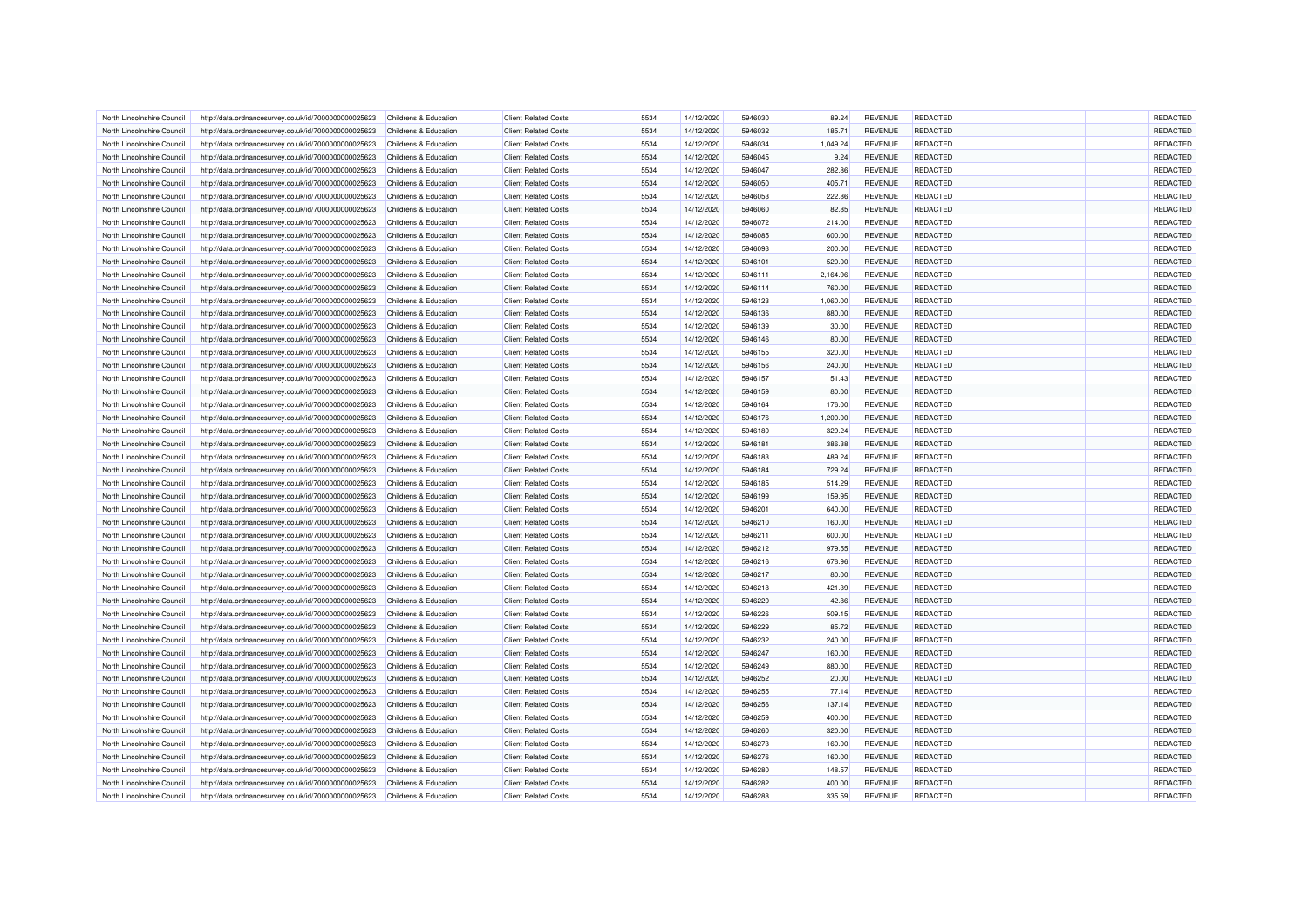| North Lincolnshire Council | http://data.ordnancesurvey.co.uk/id/7000000000025623 | Childrens & Education            | <b>Client Related Costs</b>       | 5534          | 14/12/2020 | 5946290 | 440.00    | <b>REVENUE</b> | <b>REDACTED</b> |         | REDACTED |
|----------------------------|------------------------------------------------------|----------------------------------|-----------------------------------|---------------|------------|---------|-----------|----------------|-----------------|---------|----------|
| North Lincolnshire Council | http://data.ordnancesurvey.co.uk/id/7000000000025623 | Childrens & Education            | <b>Client Related Costs</b>       | 5534          | 16/12/2020 | 5946788 | 450.00    | <b>REVENUE</b> | <b>REDACTED</b> |         | REDACTED |
| North Lincolnshire Council | http://data.ordnancesurvey.co.uk/id/7000000000025623 | Childrens & Education            | <b>Client Related Costs</b>       | 5534          | 22/12/2020 | 5951401 | 50.00     | <b>REVENUE</b> | <b>REDACTED</b> |         | REDACTED |
| North Lincolnshire Counci  | http://data.ordnancesurvey.co.uk/id/7000000000025623 | Childrens & Education            | <b>Client Transport Costs</b>     | 6092          | 07/12/2020 | 5942027 | 718.20    | <b>REVENUE</b> | REDACTED        |         | REDACTED |
| North Lincolnshire Council | http://data.ordnancesurvey.co.uk/id/7000000000025623 | Childrens & Education            | <b>Client Transport Costs</b>     | 6092          | 07/12/2020 | 5942041 | 292.95    | <b>REVENUE</b> | <b>REDACTED</b> |         | REDACTED |
| North Lincolnshire Council | http://data.ordnancesurvey.co.uk/id/7000000000025623 | Childrens & Education            | <b>Client Transport Costs</b>     | 6092          | 07/12/2020 | 5942130 | 793.80    | <b>REVENUE</b> | <b>REDACTED</b> |         | REDACTED |
|                            |                                                      |                                  |                                   |               |            |         |           |                | <b>REDACTED</b> |         | REDACTED |
| North Lincolnshire Council | http://data.ordnancesurvey.co.uk/id/7000000000025623 | Childrens & Education            | <b>Client Transport Costs</b>     | 6092          | 07/12/2020 | 5942182 | 128.07    | <b>REVENUE</b> |                 |         |          |
| North Lincolnshire Council | http://data.ordnancesurvey.co.uk/id/7000000000025623 | Childrens & Education            | <b>Client Transport Costs</b>     | 6092          | 07/12/2020 | 5942187 | 128.70    | <b>REVENUE</b> | <b>REDACTED</b> |         | REDACTED |
| North Lincolnshire Council | http://data.ordnancesurvey.co.uk/id/7000000000025623 | <b>Childrens &amp; Education</b> | <b>Client Transport Costs</b>     | 6092          | 07/12/2020 | 5942210 | 137.70    | <b>REVENUE</b> | <b>REDACTED</b> |         | REDACTED |
| North Lincolnshire Council | http://data.ordnancesurvey.co.uk/id/7000000000025623 | Childrens & Education            | <b>Client Transport Costs</b>     | 6092          | 14/12/2020 | 5946211 | 2,532.25  | <b>REVENUE</b> | <b>REDACTED</b> |         | REDACTED |
| North Lincolnshire Council | http://data.ordnancesurvey.co.uk/id/7000000000025623 | Childrens & Education            | <b>Client Transport Costs</b>     | 6092          | 14/12/2020 | 5946212 | 62.85     | <b>REVENUE</b> | <b>REDACTED</b> |         | REDACTED |
| North Lincolnshire Council | http://data.ordnancesurvey.co.uk/id/7000000000025623 | Childrens & Education            | <b>Client Transport Costs</b>     | 6092          | 14/12/2020 | 5946266 | 268.20    | <b>REVENUE</b> | <b>REDACTED</b> |         | REDACTED |
| North Lincolnshire Council | http://data.ordnancesurvey.co.uk/id/7000000000025623 | Childrens & Education            | <b>Client Transport Costs</b>     | 6092          | 14/12/2020 | 5946273 | 128.70    | <b>REVENUE</b> | <b>REDACTED</b> |         | REDACTED |
| North Lincolnshire Council | http://data.ordnancesurvey.co.uk/id/7000000000025623 | Childrens & Education            | <b>Client Transport Costs</b>     | 6092          | 14/12/2020 | 5946276 | 334.80    | <b>REVENUE</b> | REDACTED        |         | REDACTED |
| North Lincolnshire Council | http://data.ordnancesurvey.co.uk/id/7000000000025623 | Childrens & Education            | <b>Client Transport Costs</b>     | 6092          | 16/12/2020 | 5946755 | 495.86    | <b>REVENUE</b> | <b>REDACTED</b> |         | REDACTED |
| North Lincolnshire Council | http://data.ordnancesurvey.co.uk/id/7000000000025623 | Childrens & Education            | <b>Client Transport Costs</b>     | 6092          | 18/12/2020 | 5949358 | 696.60    | <b>REVENUE</b> | <b>REDACTED</b> |         | REDACTED |
| North Lincolnshire Council | http://data.ordnancesurvey.co.uk/id/7000000000025623 | Childrens & Education            | Course Fees/Training              | 2002          | 16/12/2020 | 5945965 | 1,416.64  | <b>REVENUE</b> | <b>REDACTED</b> |         | REDACTED |
| North Lincolnshire Council | http://data.ordnancesurvey.co.uk/id/7000000000025623 | Childrens & Education            | Course Fees/Training              | 2002          | 16/12/2020 | 5945973 | 1,416.64  | <b>REVENUE</b> | <b>REDACTED</b> |         | REDACTED |
| North Lincolnshire Council | http://data.ordnancesurvey.co.uk/id/7000000000025623 | Childrens & Education            | Course Fees/Training              | 2002          | 16/12/2020 | 5945975 | 1,416.64  | <b>REVENUE</b> | REDACTED        |         | REDACTED |
| North Lincolnshire Council | http://data.ordnancesurvey.co.uk/id/7000000000025623 | Childrens & Education            | Course Fees/Training              | 2002          | 16/12/2020 | 5945979 | 1,416.64  | <b>REVENUE</b> | <b>REDACTED</b> |         | REDACTED |
| North Lincolnshire Council | http://data.ordnancesurvey.co.uk/id/7000000000025623 | Childrens & Education            | Direct Payments To Clients        | 6012          | 04/12/2020 | 5941001 | 300.00    | <b>REVENUE</b> | <b>REDACTED</b> |         | REDACTED |
| North Lincolnshire Council | http://data.ordnancesurvey.co.uk/id/7000000000025623 | Childrens & Education            | Direct Payments To Clients        | 6012          | 09/12/2020 | 5941895 | 774.00    | <b>REVENUE</b> | <b>REDACTED</b> | 7605054 | REDACTED |
| North Lincolnshire Council | http://data.ordnancesurvey.co.uk/id/7000000000025623 | Childrens & Education            | Direct Payments To Clients        | 6012          | 09/12/2020 | 5942505 | 324.00    | <b>REVENUE</b> | <b>REDACTED</b> |         | REDACTED |
| North Lincolnshire Council |                                                      | Childrens & Education            |                                   | 6012          |            | 5942507 | 252.00    | <b>REVENUE</b> | <b>REDACTED</b> |         | REDACTED |
|                            | http://data.ordnancesurvey.co.uk/id/7000000000025623 |                                  | Direct Payments To Clients        |               | 09/12/2020 |         |           |                |                 |         |          |
| North Lincolnshire Council | http://data.ordnancesurvey.co.uk/id/7000000000025623 | Childrens & Education            | Direct Payments To Clients        | 6012          | 09/12/2020 | 5942510 | 270.00    | <b>REVENUE</b> | <b>REDACTED</b> |         | REDACTED |
| North Lincolnshire Council | http://data.ordnancesurvey.co.uk/id/7000000000025623 | Childrens & Education            | Direct Payments To Clients        | 6012          | 09/12/2020 | 5942511 | 1,260.00  | <b>REVENUE</b> | <b>REDACTED</b> |         | REDACTED |
| North Lincolnshire Council | http://data.ordnancesurvey.co.uk/id/7000000000025623 | Childrens & Education            | <b>Direct Payments To Clients</b> | 6012          | 16/12/2020 | 5948169 | 800.00    | <b>REVENUE</b> | <b>REDACTED</b> |         | REDACTED |
| North Lincolnshire Council | http://data.ordnancesurvey.co.uk/id/7000000000025623 | Childrens & Education            | Payments To Private Orgs          | 6002          | 02/12/2020 | 5939846 | 585.00    | <b>REVENUE</b> | <b>REDACTED</b> |         | REDACTED |
| North Lincolnshire Council | http://data.ordnancesurvey.co.uk/id/7000000000025623 | Childrens & Education            | Payments To Private Orgs          | 6002          | 09/12/2020 | 5943553 | 4,780.00  | <b>REVENUE</b> | <b>REDACTED</b> |         | REDACTED |
| North Lincolnshire Council | http://data.ordnancesurvey.co.uk/id/7000000000025623 | Childrens & Education            | Payments To Private Orgs          | 6002          | 09/12/2020 | 5943555 | 6,802.00  | <b>REVENUE</b> | <b>REDACTED</b> |         | REDACTED |
| North Lincolnshire Counci  | http://data.ordnancesurvey.co.uk/id/7000000000025623 | Childrens & Education            | Payments To Private Orgs          | 6002          | 14/12/2020 | 5946065 | 440.00    | <b>REVENUE</b> | <b>REDACTED</b> |         | REDACTED |
| North Lincolnshire Council | http://data.ordnancesurvey.co.uk/id/7000000000025623 | Childrens & Education            | Payments To Private Orgs          | 6002          | 16/12/2020 | 5946821 | 2,600.00  | <b>REVENUE</b> | <b>REDACTED</b> |         | REDACTED |
| North Lincolnshire Council | http://data.ordnancesurvey.co.uk/id/7000000000025623 | Childrens & Education            | Payments To Private Orgs          | 6002          | 16/12/2020 | 5946822 | 2,600.00  | <b>REVENUE</b> | <b>REDACTED</b> |         | REDACTED |
| North Lincolnshire Council | http://data.ordnancesurvey.co.uk/id/7000000000025623 | Childrens & Education            | Payments To Private Orgs          | 6002          | 16/12/2020 | 5946829 | 900.00    | <b>REVENUE</b> | <b>REDACTED</b> |         | REDACTED |
| North Lincolnshire Council | http://data.ordnancesurvey.co.uk/id/7000000000025623 | Childrens & Education            | Payments To Private Orgs          | 6002          | 16/12/2020 | 5946830 | 2,600.00  | <b>REVENUE</b> | <b>REDACTED</b> |         | REDACTED |
| North Lincolnshire Council | http://data.ordnancesurvey.co.uk/id/7000000000025623 | Childrens & Education            | Payments To Private Oras          | 6002          | 16/12/2020 | 5946831 | 900.00    | <b>REVENUE</b> | <b>REDACTED</b> |         | REDACTED |
| North Lincolnshire Council | http://data.ordnancesurvey.co.uk/id/7000000000025623 | Childrens & Education            | Payments To Private Orgs          | 6002          | 16/12/2020 | 5946834 | 1,200.00  | <b>REVENUE</b> | <b>REDACTED</b> |         | REDACTED |
| North Lincolnshire Council | http://data.ordnancesurvey.co.uk/id/7000000000025623 | Childrens & Education            | Payments To Private Orgs          | 6002          | 18/12/2020 | 5948744 | 3,325.86  | <b>REVENUE</b> | <b>REDACTED</b> |         | REDACTED |
| North Lincolnshire Council | http://data.ordnancesurvey.co.uk/id/7000000000025623 | Childrens & Education            | Payments To Private Orgs          | 6002          | 18/12/2020 | 5948765 | 15,647.30 | <b>REVENUE</b> | <b>REDACTED</b> |         | REDACTED |
| North Lincolnshire Council | http://data.ordnancesurvey.co.uk/id/7000000000025623 | Childrens & Education            | Payments To Private Orgs          | 6002          | 18/12/2020 | 5948807 | 1,887.78  | <b>REVENUE</b> | <b>REDACTED</b> |         | REDACTED |
| North Lincolnshire Council | http://data.ordnancesurvey.co.uk/id/7000000000025623 | Childrens & Education            | Payments To Private Orgs          | 6002          | 18/12/2020 | 5948816 | 1,648.62  | <b>REVENUE</b> | <b>REDACTED</b> |         | REDACTED |
| North Lincolnshire Council | http://data.ordnancesurvey.co.uk/id/7000000000025623 | Childrens & Education            | Payments To Private Orgs          | 6002          | 18/12/2020 | 5948817 | 712.80    | <b>REVENUE</b> | <b>REDACTED</b> |         | REDACTED |
| North Lincolnshire Council | http://data.ordnancesurvey.co.uk/id/7000000000025623 | Childrens & Education            | Payments To Private Orgs          | 6002          | 18/12/2020 | 5948818 | 854.28    | <b>REVENUE</b> | <b>REDACTED</b> |         | REDACTED |
| North Lincolnshire Council | http://data.ordnancesurvey.co.uk/id/7000000000025623 | Childrens & Education            | Payments To Private Orgs          | 6002          | 18/12/2020 | 5948820 | 7,684.65  | <b>REVENUE</b> | <b>REDACTED</b> |         | REDACTED |
|                            |                                                      |                                  |                                   |               |            | 5948822 |           |                |                 |         |          |
| North Lincolnshire Council | http://data.ordnancesurvey.co.uk/id/7000000000025623 | Childrens & Education            | Payments To Private Orgs          | 6002          | 18/12/2020 |         | 929.25    | <b>REVENUE</b> | <b>REDACTED</b> |         | REDACTED |
| North Lincolnshire Council | http://data.ordnancesurvey.co.uk/id/7000000000025623 | Childrens & Education            | Payments To Private Orgs          | 6002          | 18/12/2020 | 5948823 | 4,598.96  | <b>REVENUE</b> | <b>REDACTED</b> |         | REDACTED |
| North Lincolnshire Council | http://data.ordnancesurvey.co.uk/id/7000000000025623 | Childrens & Education            | Payments To Private Orgs          | 6002          | 18/12/2020 | 5948824 | 4,101.84  | <b>REVENUE</b> | <b>REDACTED</b> |         | REDACTED |
| North Lincolnshire Council | http://data.ordnancesurvey.co.uk/id/7000000000025623 | Childrens & Education            | Payments To Private Orgs          | 6002          | 18/12/2020 | 5948833 | 3,345.30  | <b>REVENUE</b> | <b>REDACTED</b> |         | REDACTED |
| North Lincolnshire Council | http://data.ordnancesurvey.co.uk/id/7000000000025623 | Childrens & Education            | Payments To Private Orgs          | 6002          | 18/12/2020 | 5948851 | 1,710.25  | <b>REVENUE</b> | <b>REDACTED</b> |         | REDACTED |
| North Lincolnshire Council | http://data.ordnancesurvey.co.uk/id/7000000000025623 | Childrens & Education            | Payments To Private Orgs          | 6002          | 22/12/2020 | 5950880 | 697.50    | <b>REVENUE</b> | <b>REDACTED</b> |         | REDACTED |
| North Lincolnshire Council | http://data.ordnancesurvey.co.uk/id/7000000000025623 | Childrens & Education            | Payments To Private Orgs          | 6002          | 22/12/2020 | 5950882 | 1,365.00  | <b>REVENUE</b> | <b>REDACTED</b> |         | REDACTED |
| North Lincolnshire Council | http://data.ordnancesurvey.co.uk/id/7000000000025623 | Corporate And Democratic Core    | <b>Equipment Purchase</b>         | 5001          | 22/12/2020 | 5952208 | $\Omega$  | REVENUE        | <b>REDACTED</b> |         | REDACTED |
| North Lincolnshire Council | http://data.ordnancesurvey.co.uk/id/7000000000025623 | Council Tax Payers Account       | Refunds                           | <b>REFUND</b> | 03/12/2020 | 5940498 | 463.29    |                | <b>REDACTED</b> |         | REDACTED |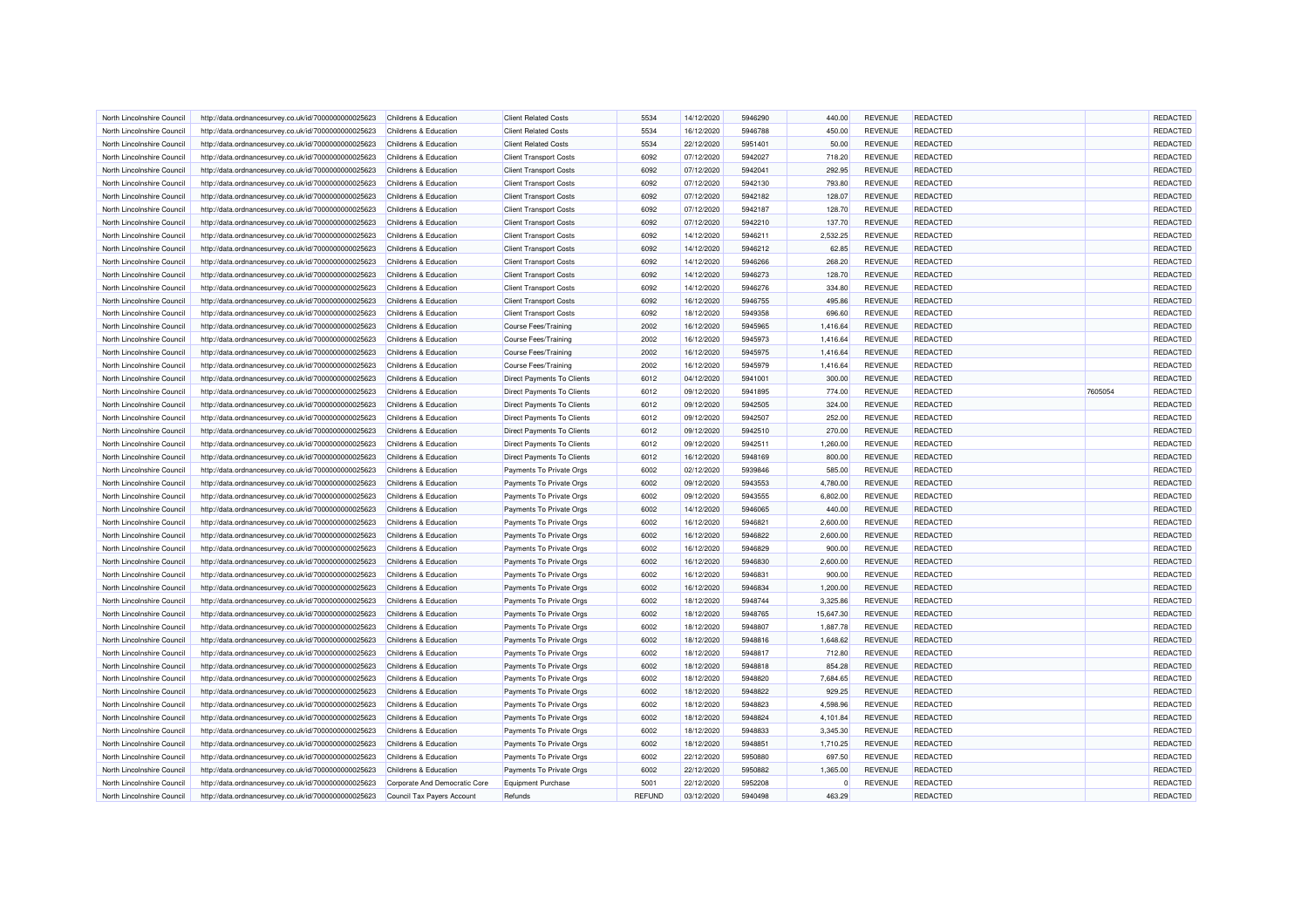| North Lincolnshire Council                               | http://data.ordnancesurvey.co.uk/id/7000000000025623 | Council Tax Payers Account | Refunds            | <b>REFUND</b> | 03/12/2020 | 5940502            | 365.76           | <b>REDACTED</b>                    | REDACTED             |
|----------------------------------------------------------|------------------------------------------------------|----------------------------|--------------------|---------------|------------|--------------------|------------------|------------------------------------|----------------------|
| North Lincolnshire Council                               | http://data.ordnancesurvey.co.uk/id/7000000000025623 | Council Tax Payers Account | Refunds            | <b>REFUND</b> | 03/12/2020 | 5940505            | 2,613.10         | <b>REDACTED</b>                    | REDACTED             |
| North Lincolnshire Council                               | http://data.ordnancesurvey.co.uk/id/7000000000025623 | Council Tax Payers Account | Refunds            | <b>REFUND</b> | 03/12/2020 | 5940506            | 326.25           | <b>REDACTED</b>                    | REDACTED             |
| North Lincolnshire Counci                                | http://data.ordnancesurvey.co.uk/id/7000000000025623 | Council Tax Payers Account | Refunds            | <b>REFUND</b> | 03/12/2020 | 5940507            | 268.89           | <b>REDACTED</b>                    | REDACTED             |
| North Lincolnshire Council                               | http://data.ordnancesurvey.co.uk/id/7000000000025623 | Council Tax Payers Account | Refunds            | <b>REFUND</b> | 03/12/2020 | 5940510            | 369.08           | <b>REDACTED</b>                    | REDACTED             |
| North Lincolnshire Council                               | http://data.ordnancesurvey.co.uk/id/7000000000025623 | Council Tax Payers Account | Refunds            | <b>REFUND</b> | 03/12/2020 | 5940512            | 272.48           | <b>REDACTED</b>                    | REDACTED             |
|                                                          |                                                      |                            |                    |               |            |                    |                  |                                    |                      |
| North Lincolnshire Council                               | http://data.ordnancesurvey.co.uk/id/7000000000025623 | Council Tax Payers Account | Refunds            | <b>REFUND</b> | 03/12/2020 | 5940513            | 480.76           | <b>REDACTED</b>                    | REDACTED             |
| North Lincolnshire Council                               | http://data.ordnancesurvey.co.uk/id/7000000000025623 | Council Tax Payers Account | Refunds            | <b>REFUND</b> | 03/12/2020 | 5940514            | 2,784.16         | <b>REDACTED</b>                    | REDACTED             |
| North Lincolnshire Council                               | http://data.ordnancesurvey.co.uk/id/7000000000025623 | Council Tax Payers Account | Refunds            | <b>REFUND</b> | 07/12/2020 | 5942516            | 532.67           | REDACTED                           | REDACTED             |
| North Lincolnshire Council                               | http://data.ordnancesurvey.co.uk/id/7000000000025623 | Council Tax Payers Account | Refunds            | <b>REFUND</b> | 07/12/2020 | 5942519            | 405.00           | <b>REDACTED</b>                    | REDACTED             |
| North Lincolnshire Council                               | http://data.ordnancesurvey.co.uk/id/7000000000025623 | Council Tax Payers Account | Refunds            | <b>REFUND</b> | 07/12/2020 | 5942520            | 515.93           | <b>REDACTED</b>                    | REDACTED             |
| North Lincolnshire Council                               | http://data.ordnancesurvey.co.uk/id/7000000000025623 | Council Tax Payers Account | Refunds            | <b>REFUND</b> | 07/12/2020 | 5942522            | 568.64           | <b>REDACTED</b>                    | REDACTED             |
| North Lincolnshire Council                               | http://data.ordnancesurvey.co.uk/id/7000000000025623 | Council Tax Payers Account | Refunds            | <b>REFUND</b> | 07/12/2020 | 5942527            | 863.37           | <b>REDACTED</b>                    | REDACTED             |
| North Lincolnshire Council                               | http://data.ordnancesurvey.co.uk/id/7000000000025623 | Council Tax Payers Account | Refunds            | <b>REFUND</b> | 07/12/2020 | 5942528            | 760.86           | <b>REDACTED</b>                    | REDACTED             |
| North Lincolnshire Council                               | http://data.ordnancesurvey.co.uk/id/7000000000025623 | Council Tax Payers Account | Refunds            | <b>REFUND</b> | 07/12/2020 | 5942533            | 302.32           | <b>REDACTED</b>                    | REDACTED             |
| North Lincolnshire Council                               | http://data.ordnancesurvey.co.uk/id/7000000000025623 | Council Tax Payers Account | Refunds            | <b>REFUND</b> | 07/12/2020 | 5942536            | 371.57           | <b>REDACTED</b>                    | REDACTED             |
| North Lincolnshire Council                               | http://data.ordnancesurvey.co.uk/id/7000000000025623 | Council Tax Payers Account | Refunds            | <b>REFUND</b> | 07/12/2020 | 5942539            | 314.11           | <b>REDACTED</b>                    | REDACTED             |
| North Lincolnshire Council                               | http://data.ordnancesurvey.co.uk/id/7000000000025623 | Council Tax Payers Account | Refunds            | <b>REFUND</b> | 07/12/2020 | 5942542            | 284.04           | <b>REDACTED</b>                    | REDACTED             |
| North Lincolnshire Council                               | http://data.ordnancesurvey.co.uk/id/7000000000025623 | Council Tax Payers Account | Refunds            | REFUND        | 07/12/2020 | 5942543            | 313.82           | <b>REDACTED</b>                    | REDACTED             |
| North Lincolnshire Council                               | http://data.ordnancesurvey.co.uk/id/7000000000025623 | Council Tax Payers Account | Refunds            | <b>REFUND</b> | 07/12/2020 | 5942544            | 378.05           | REDACTED                           | REDACTED             |
| North Lincolnshire Council                               | http://data.ordnancesurvey.co.uk/id/7000000000025623 | Council Tax Payers Account | Refunds            | <b>REFUND</b> | 07/12/2020 | 5942549            | 272.25           | <b>REDACTED</b>                    | REDACTED             |
| North Lincolnshire Council                               | http://data.ordnancesurvey.co.uk/id/7000000000025623 | Council Tax Payers Account | Refunds            | <b>REFUND</b> | 07/12/2020 | 5942554            | 860.79           | <b>REDACTED</b>                    | REDACTED             |
| North Lincolnshire Council                               | http://data.ordnancesurvey.co.uk/id/7000000000025623 | Council Tax Payers Account | Refunds            | <b>REFUND</b> | 07/12/2020 | 5942555            | 340.33           | <b>REDACTED</b>                    | REDACTED             |
| North Lincolnshire Counci                                | http://data.ordnancesurvey.co.uk/id/7000000000025623 | Council Tax Payers Account | Refunds            | <b>REFUND</b> | 07/12/2020 | 5942558            | 606.95           | <b>REDACTED</b>                    | REDACTED             |
| North Lincolnshire Council                               | http://data.ordnancesurvey.co.uk/id/7000000000025623 | Council Tax Payers Account | Refunds            | <b>REFUND</b> | 10/12/2020 | 5944729            | 1,204.00         | <b>REDACTED</b>                    | REDACTED             |
|                                                          |                                                      |                            |                    |               |            |                    |                  |                                    |                      |
| North Lincolnshire Council<br>North Lincolnshire Council | http://data.ordnancesurvey.co.uk/id/7000000000025623 | Council Tax Payers Account | Refunds<br>Refunds | <b>REFUND</b> | 10/12/2020 | 5944731<br>5944733 | 424.70<br>548.23 | <b>REDACTED</b><br><b>REDACTED</b> | REDACTED<br>REDACTED |
|                                                          | http://data.ordnancesurvey.co.uk/id/7000000000025623 | Council Tax Payers Account |                    | <b>REFUND</b> | 10/12/2020 | 5944747            |                  |                                    |                      |
| North Lincolnshire Council                               | http://data.ordnancesurvey.co.uk/id/7000000000025623 | Council Tax Payers Account | Refunds            | <b>REFUND</b> | 10/12/2020 |                    | 477.66           | <b>REDACTED</b>                    | REDACTED             |
| North Lincolnshire Council                               | http://data.ordnancesurvey.co.uk/id/7000000000025623 | Council Tax Payers Account | Refunds            | <b>REFUND</b> | 10/12/2020 | 5944748            | 2,027.53         | <b>REDACTED</b>                    | REDACTED             |
| North Lincolnshire Council                               | http://data.ordnancesurvey.co.uk/id/7000000000025623 | Council Tax Payers Account | Refunds            | <b>REFUND</b> | 10/12/2020 | 5944756            | 273.86           | <b>REDACTED</b>                    | REDACTED             |
| North Lincolnshire Counci                                | http://data.ordnancesurvey.co.uk/id/7000000000025623 | Council Tax Payers Account | Refunds            | <b>REFUND</b> | 10/12/2020 | 5944760            | 547.15           | REDACTED                           | REDACTED             |
| North Lincolnshire Council                               | http://data.ordnancesurvey.co.uk/id/7000000000025623 | Council Tax Payers Account | Refunds            | <b>REFUND</b> | 10/12/2020 | 5944762            | 1,018.46         | <b>REDACTED</b>                    | REDACTED             |
| North Lincolnshire Council                               | http://data.ordnancesurvey.co.uk/id/7000000000025623 | Council Tax Payers Account | Refunds            | <b>REFUND</b> | 10/12/2020 | 5944763            | 336.35           | <b>REDACTED</b>                    | REDACTED             |
| North Lincolnshire Council                               | http://data.ordnancesurvey.co.uk/id/7000000000025623 | Council Tax Payers Account | Refunds            | <b>REFUND</b> | 10/12/2020 | 5944765            | 393.57           | <b>REDACTED</b>                    | REDACTED             |
| North Lincolnshire Council                               | http://data.ordnancesurvey.co.uk/id/7000000000025623 | Council Tax Payers Account | Refunds            | <b>REFUND</b> | 10/12/2020 | 5944766            | 680.52           | <b>REDACTED</b>                    | REDACTED             |
| North Lincolnshire Council                               | http://data.ordnancesurvey.co.uk/id/7000000000025623 | Council Tax Payers Account | Refunds            | <b>REFUND</b> | 14/12/2020 | 5946595            | 1,195.74         | <b>REDACTED</b>                    | REDACTED             |
| North Lincolnshire Council                               | http://data.ordnancesurvey.co.uk/id/7000000000025623 | Council Tax Payers Account | Refunds            | <b>REFUND</b> | 14/12/2020 | 5946598            | 278.00           | <b>REDACTED</b>                    | REDACTED             |
| North Lincolnshire Council                               | http://data.ordnancesurvey.co.uk/id/7000000000025623 | Council Tax Payers Account | Refunds            | <b>REFUND</b> | 14/12/2020 | 5946599            | 317.68           | <b>REDACTED</b>                    | REDACTED             |
| North Lincolnshire Council                               | http://data.ordnancesurvey.co.uk/id/7000000000025623 | Council Tax Payers Account | Refunds            | <b>REFUND</b> | 14/12/2020 | 5946606            | 251.03           | <b>REDACTED</b>                    | REDACTED             |
| North Lincolnshire Council                               | http://data.ordnancesurvey.co.uk/id/7000000000025623 | Council Tax Payers Account | Refunds            | <b>REFUND</b> | 14/12/2020 | 5946607            | 344.41           | <b>REDACTED</b>                    | REDACTED             |
| North Lincolnshire Council                               | http://data.ordnancesurvey.co.uk/id/7000000000025623 | Council Tax Payers Account | Refunds            | <b>REFUND</b> | 14/12/2020 | 5946608            | 282.65           | <b>REDACTED</b>                    | REDACTED             |
| North Lincolnshire Council                               | http://data.ordnancesurvey.co.uk/id/7000000000025623 | Council Tax Payers Account | Refunds            | <b>REFUND</b> | 14/12/2020 | 5946612            | 282.45           | <b>REDACTED</b>                    | REDACTED             |
| North Lincolnshire Council                               | http://data.ordnancesurvey.co.uk/id/7000000000025623 | Council Tax Payers Account | Refunds            | <b>REFUND</b> | 14/12/2020 | 5946616            | 431.07           | <b>REDACTED</b>                    | REDACTED             |
| North Lincolnshire Council                               | http://data.ordnancesurvey.co.uk/id/7000000000025623 | Council Tax Payers Account | Refunds            | <b>REFUND</b> | 14/12/2020 | 5946618            | 570.11           | <b>REDACTED</b>                    | REDACTED             |
| North Lincolnshire Council                               | http://data.ordnancesurvey.co.uk/id/7000000000025623 | Council Tax Payers Account | Refunds            | <b>REFUND</b> | 14/12/2020 | 5946621            | 530.22           | <b>REDACTED</b>                    | REDACTED             |
| North Lincolnshire Council                               | http://data.ordnancesurvey.co.uk/id/7000000000025623 | Council Tax Payers Account | Refunds            | <b>REFUND</b> | 14/12/2020 | 5946622            | 322.95           | <b>REDACTED</b>                    | REDACTED             |
| North Lincolnshire Council                               | http://data.ordnancesurvey.co.uk/id/7000000000025623 | Council Tax Payers Account | Refunds            | <b>REFUND</b> | 14/12/2020 | 5946624            | 2,323.05         | REDACTED                           | REDACTED             |
| North Lincolnshire Council                               | http://data.ordnancesurvey.co.uk/id/7000000000025623 | Council Tax Payers Account | Refunds            | <b>REFUND</b> | 14/12/2020 | 5946625            | 338.38           | <b>REDACTED</b>                    | REDACTED             |
| North Lincolnshire Council                               | http://data.ordnancesurvey.co.uk/id/7000000000025623 |                            | Refunds            | <b>REFUND</b> | 14/12/2020 | 5946628            | 675.98           | <b>REDACTED</b>                    | REDACTED             |
|                                                          |                                                      | Council Tax Payers Account |                    |               |            |                    |                  |                                    |                      |
| North Lincolnshire Council                               | http://data.ordnancesurvey.co.uk/id/7000000000025623 | Council Tax Payers Account | Refunds            | <b>REFUND</b> | 14/12/2020 | 5946631            | 434.93           | <b>REDACTED</b>                    | REDACTED             |
| North Lincolnshire Counci                                | http://data.ordnancesurvey.co.uk/id/7000000000025623 | Council Tax Payers Account | Refunds            | <b>REFUND</b> | 14/12/2020 | 5946632            | 600.00           | REDACTED                           | REDACTED             |
| North Lincolnshire Council                               | http://data.ordnancesurvey.co.uk/id/7000000000025623 | Council Tax Payers Account | Refunds            | <b>REFUND</b> | 17/12/2020 | 5949241            | 276.73           | <b>REDACTED</b>                    | REDACTED             |
| North Lincolnshire Council                               | http://data.ordnancesurvey.co.uk/id/7000000000025623 | Council Tax Payers Account | Refunds            | <b>REFUND</b> | 17/12/2020 | 5949245            | 483.65           | <b>REDACTED</b>                    | REDACTED             |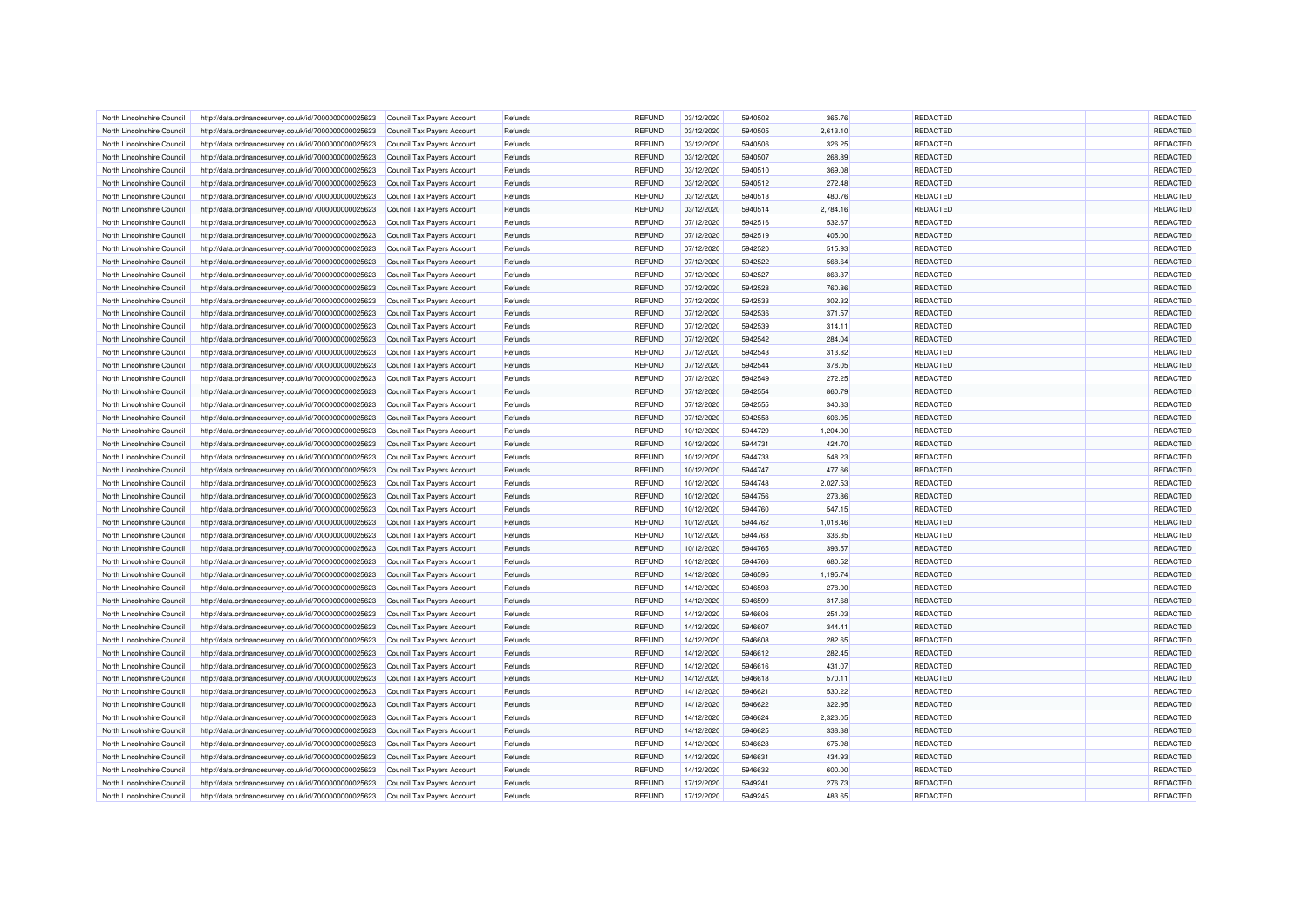| North Lincolnshire Council | http://data.ordnancesurvey.co.uk/id/7000000000025623 | Council Tax Payers Account       | Refunds                       | <b>REFUND</b> | 17/12/2020 | 5949247 | 277.78    |                | <b>REDACTED</b> | REDACTED |
|----------------------------|------------------------------------------------------|----------------------------------|-------------------------------|---------------|------------|---------|-----------|----------------|-----------------|----------|
| North Lincolnshire Council | http://data.ordnancesurvey.co.uk/id/7000000000025623 | Council Tax Payers Account       | Refunds                       | REFUND        | 17/12/2020 | 5949261 | 392.13    |                | <b>REDACTED</b> | REDACTED |
| North Lincolnshire Council | http://data.ordnancesurvey.co.uk/id/7000000000025623 | Council Tax Payers Account       | Refunds                       | <b>REFUND</b> | 17/12/2020 | 5949262 | 348.69    |                | <b>REDACTED</b> | REDACTED |
| North Lincolnshire Counci  | http://data.ordnancesurvey.co.uk/id/7000000000025623 | Council Tax Payers Account       | Refunds                       | <b>REFUND</b> | 17/12/2020 | 5949268 | 1,272.46  |                | <b>REDACTED</b> | REDACTED |
| North Lincolnshire Council | http://data.ordnancesurvey.co.uk/id/7000000000025623 | Council Tax Payers Account       | Refunds                       | <b>REFUND</b> | 17/12/2020 | 5949273 | 666.96    |                | <b>REDACTED</b> | REDACTED |
| North Lincolnshire Council | http://data.ordnancesurvey.co.uk/id/7000000000025623 | Council Tax Payers Account       | Refunds                       | <b>REFUND</b> | 17/12/2020 | 5949276 | 530.20    |                | REDACTED        | REDACTED |
|                            |                                                      |                                  |                               |               |            |         |           |                |                 |          |
| North Lincolnshire Council | http://data.ordnancesurvey.co.uk/id/7000000000025623 | Council Tax Payers Account       | Refunds                       | <b>REFUND</b> | 17/12/2020 | 5949277 | 406.52    |                | <b>REDACTED</b> | REDACTED |
| North Lincolnshire Council | http://data.ordnancesurvey.co.uk/id/7000000000025623 | Council Tax Payers Account       | Refunds                       | <b>REFUND</b> | 17/12/2020 | 5949278 | 497.20    |                | <b>REDACTED</b> | REDACTED |
| North Lincolnshire Council | http://data.ordnancesurvey.co.uk/id/7000000000025623 | Council Tax Payers Account       | Refunds                       | <b>REFUND</b> | 17/12/2020 | 5950623 | $-251.78$ |                | <b>REDACTED</b> | REDACTED |
| North Lincolnshire Council | http://data.ordnancesurvey.co.uk/id/7000000000025623 | Council Tax Payers Account       | Refunds                       | <b>REFUND</b> | 21/12/2020 | 5951406 | 411.68    |                | <b>REDACTED</b> | REDACTED |
| North Lincolnshire Council | http://data.ordnancesurvey.co.uk/id/7000000000025623 | Council Tax Payers Account       | Refunds                       | <b>REFUND</b> | 21/12/2020 | 5951407 | 653.70    |                | <b>REDACTED</b> | REDACTED |
| North Lincolnshire Council | http://data.ordnancesurvey.co.uk/id/7000000000025623 | Council Tax Payers Account       | Refunds                       | <b>REFUND</b> | 21/12/2020 | 5951410 | 378.64    |                | <b>REDACTED</b> | REDACTED |
| North Lincolnshire Council | http://data.ordnancesurvey.co.uk/id/7000000000025623 | Council Tax Payers Account       | Refunds                       | <b>REFUND</b> | 21/12/2020 | 5951412 | 470.82    |                | <b>REDACTED</b> | REDACTED |
| North Lincolnshire Council | http://data.ordnancesurvey.co.uk/id/7000000000025623 | Council Tax Payers Account       | Refunds                       | <b>REFUND</b> | 21/12/2020 | 5951413 | 256.54    |                | <b>REDACTED</b> | REDACTED |
| North Lincolnshire Council | http://data.ordnancesurvey.co.uk/id/7000000000025623 | Council Tax Payers Account       | Refunds                       | <b>REFUND</b> | 21/12/2020 | 5951415 | 384.76    |                | <b>REDACTED</b> | REDACTED |
| North Lincolnshire Council | http://data.ordnancesurvey.co.uk/id/7000000000025623 | Council Tax Payers Account       | Refunds                       | <b>REFUND</b> | 21/12/2020 | 5951417 | 341.18    |                | <b>REDACTED</b> | REDACTED |
| North Lincolnshire Council | http://data.ordnancesurvey.co.uk/id/7000000000025623 | Council Tax Payers Account       | Refunds                       | <b>REFUND</b> | 21/12/2020 | 5951419 | 265.07    |                | <b>REDACTED</b> | REDACTED |
| North Lincolnshire Council | http://data.ordnancesurvey.co.uk/id/7000000000025623 | Council Tax Payers Account       | Refunds                       | <b>REFUND</b> | 21/12/2020 | 5951420 | 485.77    |                | <b>REDACTED</b> | REDACTED |
| North Lincolnshire Council | http://data.ordnancesurvey.co.uk/id/7000000000025623 | Council Tax Payers Account       | Refunds                       | <b>REFUND</b> | 21/12/2020 | 5951422 | 288.62    |                | <b>REDACTED</b> | REDACTED |
| North Lincolnshire Council | http://data.ordnancesurvey.co.uk/id/7000000000025623 | Council Tax Payers Account       | Refunds                       | <b>REFUND</b> | 21/12/2020 | 5951423 | 292.40    |                | <b>REDACTED</b> | REDACTED |
| North Lincolnshire Council | http://data.ordnancesurvey.co.uk/id/7000000000025623 | Council Tax Payers Account       | Refunds                       | <b>REFUND</b> | 21/12/2020 | 5951427 | 392.08    |                | <b>REDACTED</b> | REDACTED |
| North Lincolnshire Council | http://data.ordnancesurvey.co.uk/id/7000000000025623 | Council Tax Payers Account       | Refunds                       | <b>REFUND</b> | 21/12/2020 | 5951428 | 257.36    |                | <b>REDACTED</b> | REDACTED |
| North Lincolnshire Council | http://data.ordnancesurvey.co.uk/id/7000000000025623 | Council Tax Payers Account       | Refunds                       | <b>REFUND</b> | 21/12/2020 | 5951433 | 1,056.81  |                | <b>REDACTED</b> | REDACTED |
| North Lincolnshire Council | http://data.ordnancesurvey.co.uk/id/7000000000025623 | Council Tax Payers Account       | Refunds                       | <b>REFUND</b> | 22/12/2020 | 5944727 | 1,051.90  |                | <b>REDACTED</b> | REDACTED |
| North Lincolnshire Council | http://data.ordnancesurvey.co.uk/id/7000000000025623 | Council Tax Payers Account       | Refunds                       | <b>REFUND</b> | 23/12/2020 | 5953297 | 468.00    |                | REDACTED        | REDACTED |
| North Lincolnshire Council | http://data.ordnancesurvey.co.uk/id/7000000000025623 | Council Tax Payers Account       | Refunds                       | <b>REFUND</b> | 23/12/2020 | 5953303 | 319.06    |                | <b>REDACTED</b> | REDACTED |
| North Lincolnshire Council | http://data.ordnancesurvey.co.uk/id/7000000000025623 | Council Tax Payers Account       | Refunds                       | <b>REFUND</b> | 23/12/2020 | 5953305 | 272.00    |                | <b>REDACTED</b> | REDACTED |
| North Lincolnshire Council | http://data.ordnancesurvey.co.uk/id/7000000000025623 | Council Tax Payers Account       | Refunds                       | <b>REFUND</b> | 23/12/2020 | 5953308 | 835.91    |                | <b>REDACTED</b> | REDACTED |
|                            |                                                      |                                  |                               |               |            |         |           |                |                 | REDACTED |
| North Lincolnshire Council | http://data.ordnancesurvey.co.uk/id/7000000000025623 | Council Tax Payers Account       | Refunds                       | <b>REFUND</b> | 23/12/2020 | 5953309 | 464.65    |                | <b>REDACTED</b> |          |
| North Lincolnshire Council | http://data.ordnancesurvey.co.uk/id/7000000000025623 | Council Tax Payers Account       | Refunds                       | <b>REFUND</b> | 23/12/2020 | 5953315 | 599.88    |                | <b>REDACTED</b> | REDACTED |
| North Lincolnshire Counci  | http://data.ordnancesurvey.co.uk/id/7000000000025623 | Council Tax Payers Account       | Refunds                       | <b>REFUND</b> | 23/12/2020 | 5953316 | 303.89    |                | <b>REDACTED</b> | REDACTED |
| North Lincolnshire Council | http://data.ordnancesurvey.co.uk/id/7000000000025623 | Council Tax Payers Account       | Refunds                       | <b>REFUND</b> | 23/12/2020 | 5953320 | 1,117.72  |                | <b>REDACTED</b> | REDACTED |
| North Lincolnshire Council | http://data.ordnancesurvey.co.uk/id/7000000000025623 | Council Tax Payers Account       | Refunds                       | <b>REFUND</b> | 23/12/2020 | 5953323 | 382.43    |                | <b>REDACTED</b> | REDACTED |
| North Lincolnshire Council | http://data.ordnancesurvey.co.uk/id/7000000000025623 | Council Tax Payers Account       | Refunds                       | <b>REFUND</b> | 23/12/2020 | 5953325 | 482.27    |                | <b>REDACTED</b> | REDACTED |
| North Lincolnshire Council | http://data.ordnancesurvey.co.uk/id/7000000000025623 | Council Tax Payers Account       | Refunds                       | <b>REFUND</b> | 23/12/2020 | 5953331 | 282.85    |                | <b>REDACTED</b> | REDACTED |
| North Lincolnshire Council | http://data.ordnancesurvey.co.uk/id/7000000000025623 | Council Tax Payers Account       | Refunds                       | <b>REFUND</b> | 23/12/2020 | 5953334 | 427.49    |                | <b>REDACTED</b> | REDACTED |
| North Lincolnshire Council | http://data.ordnancesurvey.co.uk/id/7000000000025623 | Council Tax Payers Account       | Refunds                       | <b>REFUND</b> | 23/12/2020 | 5953340 | 254.59    |                | REDACTED        | REDACTED |
| North Lincolnshire Council | http://data.ordnancesurvey.co.uk/id/7000000000025623 | Council Tax Payers Account       | Refunds                       | <b>REFUND</b> | 23/12/2020 | 5953341 | 450.24    |                | <b>REDACTED</b> | REDACTED |
| North Lincolnshire Council | http://data.ordnancesurvey.co.uk/id/7000000000025623 | Council Tax Payers Account       | Refunds                       | <b>REFUND</b> | 23/12/2020 | 5953343 | 296.65    |                | <b>REDACTED</b> | REDACTED |
| North Lincolnshire Council | http://data.ordnancesurvey.co.uk/id/7000000000025623 | Culture, Env, Reg & Planning Cap | Improvement Grants            | A088          | 11/12/2020 | 5943517 | 2,175.00  | CAPITAL        | <b>REDACTED</b> | REDACTED |
| North Lincolnshire Council | http://data.ordnancesurvey.co.uk/id/7000000000025623 | <b>Housing Services</b>          | Gen Office Exp (Incl Postage) | 5603          | 02/12/2020 | 5939873 | 886.68    | <b>REVENUE</b> | <b>REDACTED</b> | REDACTED |
| North Lincolnshire Council | http://data.ordnancesurvey.co.uk/id/7000000000025623 | <b>Housing Services</b>          | Gen Office Exp (Incl Postage) | 5603          | 02/12/2020 | 5939875 | 1,020.12  | <b>REVENUE</b> | <b>REDACTED</b> | REDACTED |
| North Lincolnshire Council | http://data.ordnancesurvey.co.uk/id/7000000000025623 | <b>Housing Services</b>          | Gen Office Exp (Incl Postage) | 5603          | 02/12/2020 | 5939878 | 300.06    | <b>REVENUE</b> | <b>REDACTED</b> | REDACTED |
| North Lincolnshire Council | http://data.ordnancesurvey.co.uk/id/7000000000025623 | <b>Housing Services</b>          | Gen Office Exp (Incl Postage) | 5603          | 02/12/2020 | 5939880 | 646.68    | <b>REVENUE</b> | <b>REDACTED</b> | REDACTED |
| North Lincolnshire Council | http://data.ordnancesurvey.co.uk/id/7000000000025623 | <b>Housing Services</b>          | Gen Office Exp (Incl Postage) | 5603          | 02/12/2020 | 5939882 | 300.00    | <b>REVENUE</b> | <b>REDACTED</b> | REDACTED |
| North Lincolnshire Council | http://data.ordnancesurvey.co.uk/id/7000000000025623 | <b>Housing Services</b>          | Gen Office Exp (Incl Postage) | 5603          | 11/12/2020 | 5945130 | 250.00    | <b>REVENUE</b> | <b>REDACTED</b> | REDACTED |
| North Lincolnshire Council | http://data.ordnancesurvey.co.uk/id/7000000000025623 | <b>Housing Services</b>          | Gen Office Exp (Incl Postage) | 5603          | 18/12/2020 | 5948918 | 300.00    | <b>REVENUE</b> | REDACTED        | REDACTED |
| North Lincolnshire Council | http://data.ordnancesurvey.co.uk/id/7000000000025623 | Nndr Payers Account              | Refunds                       | <b>REFUND</b> | 04/12/2020 | 5941417 | 8,745.46  |                | <b>REDACTED</b> | REDACTED |
| North Lincolnshire Council | http://data.ordnancesurvey.co.uk/id/7000000000025623 | Nndr Payers Account              | Refunds                       | <b>REFUND</b> | 04/12/2020 | 5941418 | 500.00    |                | <b>REDACTED</b> | REDACTED |
| North Lincolnshire Council | http://data.ordnancesurvey.co.uk/id/7000000000025623 | Nndr Payers Account              | Refunds                       | <b>REFUND</b> | 04/12/2020 | 5941420 | 2,686.11  |                | <b>REDACTED</b> | REDACTED |
| North Lincolnshire Counci  | http://data.ordnancesurvey.co.uk/id/7000000000025623 | Nndr Payers Account              | Refunds                       | <b>REFUND</b> | 04/12/2020 | 5941421 | 997.04    |                | <b>REDACTED</b> | REDACTED |
| North Lincolnshire Council | http://data.ordnancesurvey.co.uk/id/7000000000025623 | Nndr Payers Account              | Refunds                       | <b>REFUND</b> | 04/12/2020 | 5941422 | 262.00    |                | REDACTED        | REDACTED |
|                            |                                                      |                                  |                               | <b>REFUND</b> |            |         |           |                | <b>REDACTED</b> | REDACTED |
| North Lincolnshire Council | http://data.ordnancesurvey.co.uk/id/7000000000025623 | Nndr Payers Account              | Refunds                       |               | 04/12/2020 | 5941423 | 1,104.53  |                |                 |          |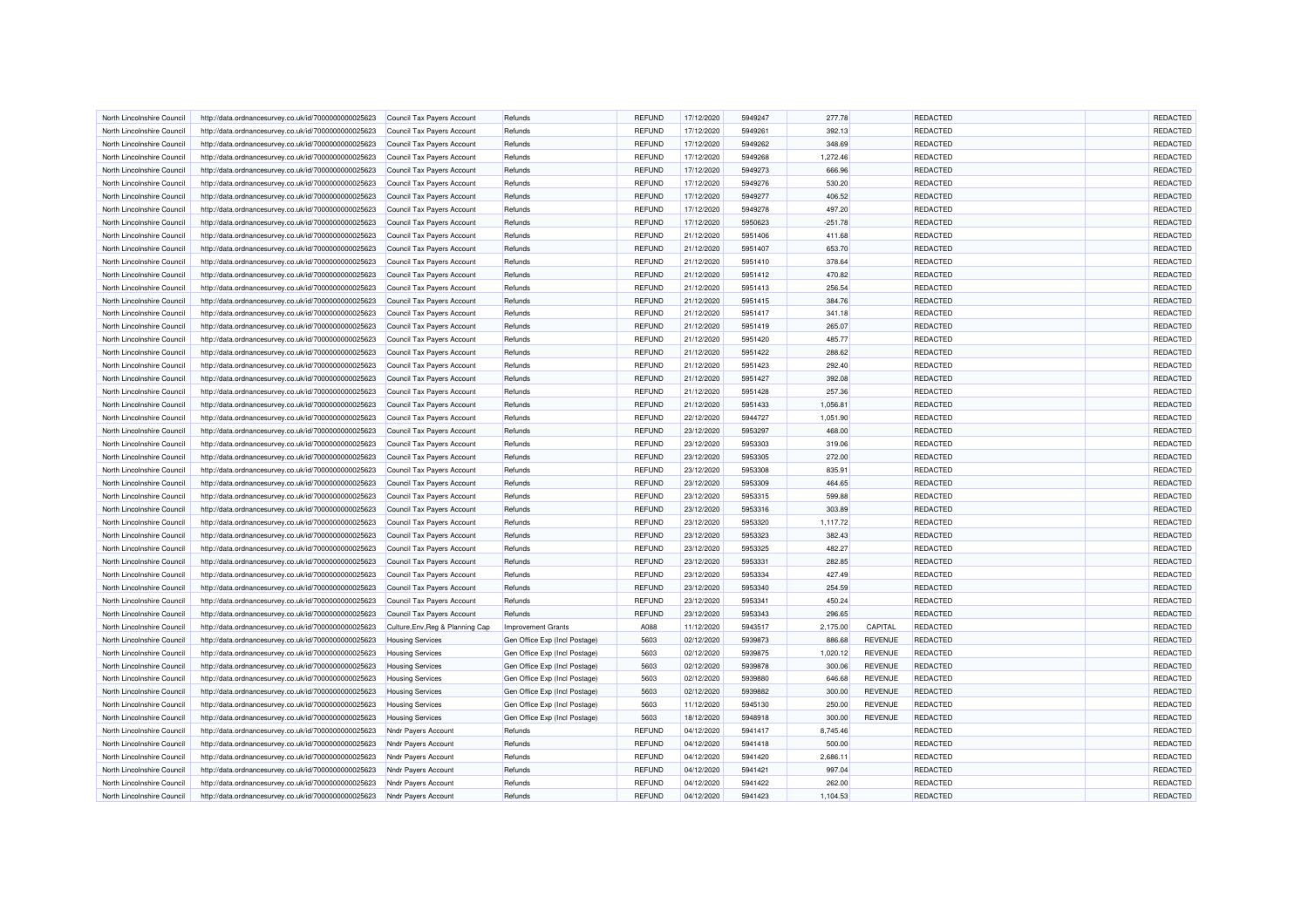| North Lincolnshire Council | http://data.ordnancesurvey.co.uk/id/7000000000025623 | Nndr Payers Account                   | Refunds                        | <b>REFUND</b> | 04/12/2020 | 5941424            | 1.589.06   |                | REDACTED                                      |          | REDACTED        |
|----------------------------|------------------------------------------------------|---------------------------------------|--------------------------------|---------------|------------|--------------------|------------|----------------|-----------------------------------------------|----------|-----------------|
| North Lincolnshire Council | http://data.ordnancesurvey.co.uk/id/7000000000025623 | Nndr Payers Account                   | Refunds                        | <b>REFUND</b> | 04/12/2020 | 5941426            | 322.56     |                | <b>REDACTED</b>                               |          | REDACTED        |
| North Lincolnshire Council | http://data.ordnancesurvey.co.uk/id/7000000000025623 | Nndr Payers Account                   | Refunds                        | <b>REFUND</b> | 04/12/2020 | 5941427            | 1,732.58   |                | <b>REDACTED</b>                               |          | REDACTED        |
| North Lincolnshire Council | http://data.ordnancesurvey.co.uk/id/7000000000025623 | Nndr Payers Account                   | Refunds                        | <b>REFUND</b> | 04/12/2020 | 5941416            | $-972.00$  |                | REDACTED                                      |          | REDACTED        |
| North Lincolnshire Council | http://data.ordnancesurvey.co.uk/id/7000000000025623 | Nndr Payers Account                   | Refunds                        | <b>REFUND</b> | 11/12/2020 | 5945374            | 804.03     |                | <b>REDACTED</b>                               |          | REDACTED        |
| North Lincolnshire Council | http://data.ordnancesurvey.co.uk/id/7000000000025623 | Nndr Payers Account                   | Refunds                        | <b>REFUND</b> | 11/12/2020 | 5945375            | 2,744.09   |                | <b>REDACTED</b>                               |          | REDACTED        |
| North Lincolnshire Council | http://data.ordnancesurvey.co.uk/id/7000000000025623 | Nndr Payers Account                   | Refunds                        | <b>REFUND</b> | 11/12/2020 | 5945376            | 284.34     |                | <b>REDACTED</b>                               |          | REDACTED        |
| North Lincolnshire Council | http://data.ordnancesurvey.co.uk/id/7000000000025623 | Nndr Payers Account                   | Refunds                        | <b>REFUND</b> | 11/12/2020 | 5945377            | 2,900.66   |                | <b>REDACTED</b>                               |          | REDACTED        |
| North Lincolnshire Council | http://data.ordnancesurvey.co.uk/id/7000000000025623 | Nndr Payers Account                   | Refunds                        | <b>REFUND</b> | 11/12/2020 | 5945378            | 1,611.75   |                | REDACTED                                      |          | REDACTED        |
| North Lincolnshire Council | http://data.ordnancesurvey.co.uk/id/7000000000025623 | Nndr Payers Account                   | Refunds                        | <b>REFUND</b> | 18/12/2020 | 5950725            | 11,677.87  |                | REDACTED                                      |          | REDACTED        |
| North Lincolnshire Council | http://data.ordnancesurvey.co.uk/id/7000000000025623 | Nndr Payers Account                   | Refunds                        | <b>REFUND</b> | 18/12/2020 | 5950726            | 80,318.80  |                | REDACTED                                      |          | REDACTED        |
| North Lincolnshire Council | http://data.ordnancesurvey.co.uk/id/7000000000025623 | Nndr Payers Account                   | Refunds                        | <b>REFUND</b> | 18/12/2020 | 5950727            | 29,840.65  |                | <b>REDACTED</b>                               |          | REDACTED        |
| North Lincolnshire Council | http://data.ordnancesurvey.co.uk/id/7000000000025623 | Nndr Payers Account                   | Refunds                        | <b>REFUND</b> | 18/12/2020 | 5950728            | 2,516.80   |                | <b>REDACTED</b>                               |          | REDACTED        |
| North Lincolnshire Council | http://data.ordnancesurvey.co.uk/id/7000000000025623 | Nndr Payers Account                   | Refunds                        | <b>REFUND</b> | 18/12/2020 | 5950729            | 1,996.80   |                | <b>REDACTED</b>                               |          | REDACTED        |
| North Lincolnshire Council | http://data.ordnancesurvey.co.uk/id/7000000000025623 | Nndr Payers Account                   | Refunds                        | <b>REFUND</b> | 18/12/2020 | 5950730            | 2,416.99   |                | REDACTED                                      |          | REDACTED        |
| North Lincolnshire Council | http://data.ordnancesurvey.co.uk/id/7000000000025623 | <b>Planning Services</b>              | Payments To Voluntary Orgs     | 6001          | 22/12/2020 | 5951380            | 21,859.46  | <b>REVENUE</b> | <b>REDACTED</b>                               |          | REDACTED        |
| North Lincolnshire Council | http://data.ordnancesurvey.co.uk/id/7000000000025623 | <b>Public Health</b>                  | <b>Equipment Purchase</b>      | 5001          | 22/12/2020 | 5952208            | 1,100.00   | <b>REVENUE</b> | <b>REDACTED</b>                               |          | REDACTED        |
| North Lincolnshire Council | http://data.ordnancesurvey.co.uk/id/7000000000025623 | <b>Culture &amp; Related Services</b> | <b>Equipment Purchase</b>      | 5001          | 22/12/2020 | 5939139            | 491.00     | <b>REVENUE</b> | Rediweld Rubber & Plastics Ltd                |          | <b>RED0049D</b> |
| North Lincolnshire Council | http://data.ordnancesurvey.co.uk/id/7000000000025623 | Environmental & Regulatory Svs        | Payments To Private Orgs       | 6002          | 09/12/2020 | 5940670            | 1,959.80   | <b>REVENUE</b> | Refood Uk Ltd                                 | 06561170 | <b>REF0100F</b> |
| North Lincolnshire Council | http://data.ordnancesurvey.co.uk/id/7000000000025623 | Childrens & Education                 | Payments To Private Orgs       | 6002          | 18/12/2020 | 5950678            | 3,233.70   | <b>REVENUE</b> | <b>Regional Foster Families</b>               | 4217642  | <b>REG0076G</b> |
| North Lincolnshire Council | http://data.ordnancesurvey.co.uk/id/7000000000025623 | Central Services To Public            | <b>Business Support Grants</b> | 6090          | 04/12/2020 | 5941595            | 934.00     | <b>REVENUE</b> | <b>Relay Aviation Ltd</b>                     |          | CD052780        |
| North Lincolnshire Council | http://data.ordnancesurvey.co.uk/id/7000000000025623 | Central Services To Public            | <b>Business Support Grants</b> | 6090          | 09/12/2020 | 5944487            | 1,334.00   | <b>REVENUE</b> | Remonds Barber Shop                           |          | CD053790        |
| North Lincolnshire Council | http://data.ordnancesurvey.co.uk/id/7000000000025623 | Central Services To Public            | <b>Business Support Grants</b> | 6090          | 04/12/2020 | 5941563            | 653.00     | <b>REVENUE</b> | Renata Halina Czornak                         |          | CD052460        |
| North Lincolnshire Council | http://data.ordnancesurvey.co.uk/id/7000000000025623 | Environmental & Regulatory Svs        | Payments To Private Orgs       | 6002          | 06/01/2021 | 5953621            | 780.00     | <b>REVENUE</b> | Repic Ltd                                     | 05016750 | <b>REP0165P</b> |
| North Lincolnshire Council | http://data.ordnancesurvey.co.uk/id/7000000000025623 | <b>Culture &amp; Related Services</b> | Equipment Maint.& Repair       | 5003          | 22/12/2020 | 5945966            | 415.83     | <b>REVENUE</b> | Replay Maintenance Ltd                        |          | <b>REP0018P</b> |
|                            |                                                      | Central Services To Public            |                                | 6090          |            | 5947394            |            | <b>REVENUE</b> | Reso24 Fitness Centre Ltd                     |          | CD041120        |
| North Lincolnshire Council | http://data.ordnancesurvey.co.uk/id/7000000000025623 |                                       | <b>Business Support Grants</b> |               | 15/12/2020 |                    | 700.00     |                |                                               |          |                 |
| North Lincolnshire Council | http://data.ordnancesurvey.co.uk/id/7000000000025623 | Central Services To Public            | <b>Business Support Grants</b> | 6090<br>6090  | 17/12/2020 | 5949835<br>5947299 | 700.00     | <b>REVENUE</b> | Reso24 Fitness Centre Ltd<br><b>Retro Bar</b> |          | CD041120        |
| North Lincolnshire Council | http://data.ordnancesurvey.co.uk/id/7000000000025623 | Central Services To Public            | <b>Business Support Grants</b> |               | 15/12/2020 |                    | 1,000.00   | <b>REVENUE</b> |                                               |          | CD040150        |
| North Lincolnshire Council | http://data.ordnancesurvey.co.uk/id/7000000000025623 | Central Services To Public            | <b>Business Support Grants</b> | 6090          | 17/12/2020 | 5949740            | 1,000.00   | <b>REVENUE</b> | <b>Retro Bar</b>                              |          | CD040150        |
| North Lincolnshire Council | http://data.ordnancesurvey.co.uk/id/7000000000025623 | Central Services To Public            | <b>Business Support Grants</b> | 6090          | 21/12/2020 | 5952220            | 1,000.00   | <b>REVENUE</b> | <b>Retro Bar</b>                              |          | CD040150        |
| North Lincolnshire Council | http://data.ordnancesurvey.co.uk/id/7000000000025623 | <b>Adult Social Care</b>              | Repair & Maintenance Costs     | 3000          | 22/12/2020 | 5951959            | 534.00     | <b>REVENUE</b> | <b>Rex Group Services Ltd</b>                 | 1534914  | <b>REX0004X</b> |
| North Lincolnshire Council | http://data.ordnancesurvey.co.uk/id/7000000000025623 | <b>Adult Social Care</b>              | Repair & Maintenance Costs     | 3000          | 22/12/2020 | 5951959            | 89.00      | <b>REVENUE</b> | <b>Rex Group Services Ltd</b>                 | 1534914  | <b>REX0004X</b> |
| North Lincolnshire Council | http://data.ordnancesurvey.co.uk/id/7000000000025623 | Central Services To Public            | Repair & Maintenance Costs     | 3000          | 22/12/2020 | 5951959            | 0          | <b>REVENUE</b> | <b>Rex Group Services Ltd</b>                 | 1534914  | <b>REX0004X</b> |
| North Lincolnshire Council | http://data.ordnancesurvey.co.uk/id/7000000000025623 | Childrens & Education                 | Repair & Maintenance Costs     | 3000          | 22/12/2020 | 5951959            | 1,958.00   | <b>REVENUE</b> | <b>Rex Group Services Ltd</b>                 | 1534914  | <b>REX0004X</b> |
| North Lincolnshire Council | http://data.ordnancesurvey.co.uk/id/7000000000025623 | Childrens & Education                 | Repair & Maintenance Costs     | 3000          | 22/12/2020 | 5951959            | 89.00      | <b>REVENUE</b> | <b>Rex Group Services Ltd</b>                 | 1534914  | <b>REX0004X</b> |
| North Lincolnshire Council | http://data.ordnancesurvey.co.uk/id/7000000000025623 | Corporate And Democratic Core         | Repair & Maintenance Costs     | 3000          | 22/12/2020 | 5951958            | $\epsilon$ | <b>REVENUE</b> | Rex Group Services Ltd                        | 1534914  | <b>REX0004X</b> |
| North Lincolnshire Council | http://data.ordnancesurvey.co.uk/id/7000000000025623 | Corporate And Democratic Core         | Repair & Maintenance Costs     | 3000          | 22/12/2020 | 5951959            | 534.00     | <b>REVENUE</b> | Rex Group Services Ltd                        | 1534914  | <b>REX0004X</b> |
| North Lincolnshire Council | http://data.ordnancesurvey.co.uk/id/7000000000025623 | Corporate And Democratic Core         | Repair & Maintenance Costs     | 3000          | 22/12/2020 | 5951959            | 89.00      | <b>REVENUE</b> | Rex Group Services Ltd                        | 1534914  | <b>REX0004X</b> |
| North Lincolnshire Council | http://data.ordnancesurvey.co.uk/id/7000000000025623 | Corporate And Democratic Core         | Repair & Maintenance Costs     | 3000          | 22/12/2020 | 5951964            | $\Omega$   | <b>REVENUE</b> | Rex Group Services Ltd                        | 1534914  | <b>REX0004X</b> |
| North Lincolnshire Council | http://data.ordnancesurvey.co.uk/id/7000000000025623 | Corporate And Democratic Core         | Repair & Maintenance Costs     | 3000          | 22/12/2020 | 5951966            | $\Omega$   | <b>REVENUE</b> | Rex Group Services Ltd                        | 1534914  | <b>REX0004X</b> |
| North Lincolnshire Council | http://data.ordnancesurvey.co.uk/id/7000000000025623 | Corporate And Democratic Core         | Repair & Maintenance Costs     | 3000          | 22/12/2020 | 5951968            | $\Omega$   | <b>REVENUE</b> | Rex Group Services Ltd                        | 1534914  | <b>REX0004X</b> |
| North Lincolnshire Council | http://data.ordnancesurvey.co.uk/id/7000000000025623 | Culture & Related Services            | Repair & Maintenance Costs     | 3000          | 22/12/2020 | 5951959            | 2.937.00   | <b>REVENUE</b> | Rex Group Services Ltd                        | 1534914  | <b>REX0004X</b> |
| North Lincolnshire Council | http://data.ordnancesurvey.co.uk/id/7000000000025623 | <b>Culture &amp; Related Services</b> | Repair & Maintenance Costs     | 3000          | 22/12/2020 | 5951964            | 89.00      | <b>REVENUE</b> | Rex Group Services Ltd                        | 1534914  | <b>REX0004X</b> |
| North Lincolnshire Council | http://data.ordnancesurvey.co.uk/id/7000000000025623 | <b>Culture &amp; Related Services</b> | Repair & Maintenance Costs     | 3000          | 22/12/2020 | 5951966            | 979.00     | <b>REVENUE</b> | Rex Group Services Ltd                        | 1534914  | <b>REX0004X</b> |
| North Lincolnshire Council | http://data.ordnancesurvey.co.uk/id/7000000000025623 | Environmental & Regulatory Svs        | Repair & Maintenance Costs     | 3000          | 22/12/2020 | 5951959            | 356.00     | <b>REVENUE</b> | Rex Group Services Ltd                        | 1534914  | <b>REX0004X</b> |
| North Lincolnshire Council | http://data.ordnancesurvey.co.uk/id/7000000000025623 | Fin&Inv I&E                           | Repair & Maintenance Costs     | 3000          | 22/12/2020 | 5951959            | 89.00      | <b>REVENUE</b> | Rex Group Services Ltd                        | 1534914  | <b>REX0004X</b> |
| North Lincolnshire Council | http://data.ordnancesurvey.co.uk/id/7000000000025623 | Fin&Inv I&E                           | Repair & Maintenance Costs     | 3000          | 22/12/2020 | 5951964            | 267.00     | <b>REVENUE</b> | Rex Group Services Ltd                        | 1534914  | <b>REX0004X</b> |
| North Lincolnshire Council | http://data.ordnancesurvey.co.uk/id/7000000000025623 | Highways & Transport                  | Repair & Maintenance Costs     | 3000          | 22/12/2020 | 5951959            | 89.00      | <b>REVENUE</b> | <b>Rex Group Services Ltd</b>                 | 1534914  | <b>REX0004X</b> |
| North Lincolnshire Council | http://data.ordnancesurvey.co.uk/id/7000000000025623 | Highways & Transport                  | Repair & Maintenance Costs     | 3000          | 22/12/2020 | 5951959            | 267.00     | <b>REVENUE</b> | Rex Group Services Ltd                        | 1534914  | <b>REX0004X</b> |
| North Lincolnshire Council | http://data.ordnancesurvey.co.uk/id/7000000000025623 | Non Distributed Costs                 | Equipment Maint.& Repair       | 5003          | 22/12/2020 | 5951959            | 89.00      | <b>REVENUE</b> | Rex Group Services Ltd                        | 1534914  | <b>REX0004X</b> |
| North Lincolnshire Council | http://data.ordnancesurvey.co.uk/id/7000000000025623 | Non Distributed Costs                 | Repair & Maintenance Costs     | 3000          | 22/12/2020 | 5951959            | 445.00     | <b>REVENUE</b> | Rex Group Services Ltd                        | 1534914  | <b>REX0004X</b> |
| North Lincolnshire Council | http://data.ordnancesurvey.co.uk/id/7000000000025623 | Non Distributed Costs                 | Repair & Maintenance Costs     | 3000          | 22/12/2020 | 5951964            | 89.00      | <b>REVENUE</b> | Rex Group Services Ltd                        | 1534914  | <b>REX0004X</b> |
| North Lincolnshire Council | http://data.ordnancesurvey.co.uk/id/7000000000025623 | <b>Planning Services</b>              | Repair & Maintenance Costs     | 3000          | 22/12/2020 | 5951959            | 89.00      | <b>REVENUE</b> | Rex Group Services Ltd                        | 1534914  | <b>REX0004X</b> |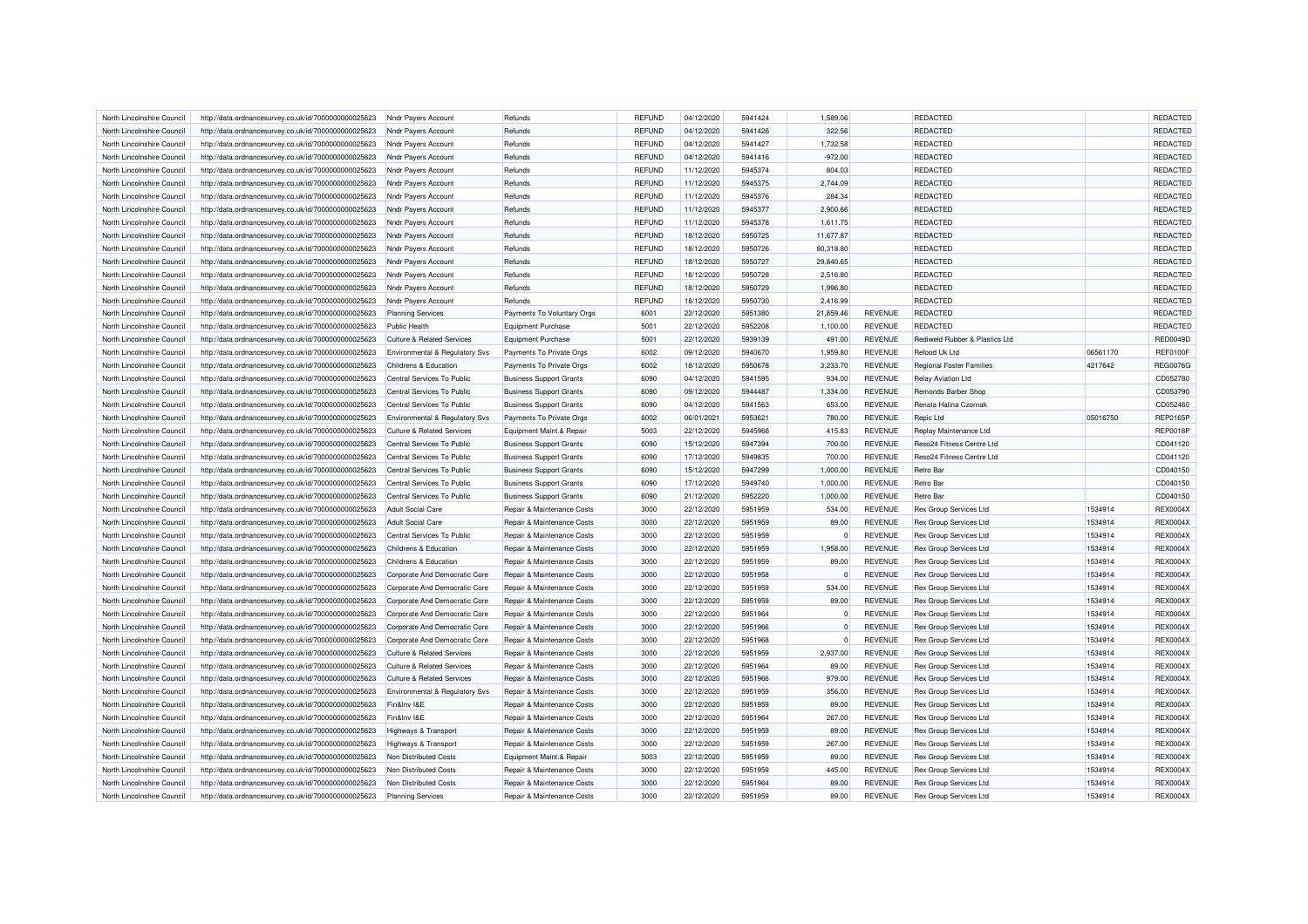| North Lincolnshire Council | http://data.ordnancesurvey.co.uk/id/7000000000025623 | <b>Planning Services</b>                  | Repair & Maintenance Costs                                   | 3000 | 22/12/2020 | 5951964 | 89.00        | <b>REVENUE</b> | Rex Group Services Ltd                     | 1534914  | <b>REX0004X</b> |
|----------------------------|------------------------------------------------------|-------------------------------------------|--------------------------------------------------------------|------|------------|---------|--------------|----------------|--------------------------------------------|----------|-----------------|
| North Lincolnshire Council | http://data.ordnancesurvey.co.uk/id/7000000000025623 | Environmental & Regulatory Svs            | Other Supplies & Services                                    | 5799 | 16/12/2020 | 5945260 | 4,500.00     | <b>REVENUE</b> | <b>Rh Environmental Limited</b>            |          | <b>RHE0002E</b> |
| North Lincolnshire Council | http://data.ordnancesurvey.co.uk/id/7000000000025623 | Central Services To Public                | <b>Business Support Grants</b>                               | 6090 | 04/12/2020 | 5941544 | 653.00       | <b>REVENUE</b> | <b>Richard Metcalfe</b>                    |          | CD052270        |
| North Lincolnshire Council | http://data.ordnancesurvey.co.uk/id/7000000000025623 | Central Services To Public                | <b>Business Support Grants</b>                               | 6090 | 16/12/2020 | 5949022 | 1,334.00     | <b>REVENUE</b> | Richtoy Motorsport Ltd                     |          | CD054660        |
| North Lincolnshire Council | http://data.ordnancesurvey.co.uk/id/7000000000025623 | <b>Planning Services</b>                  | Licenses, Subs & Memberships                                 | 5510 | 22/12/2020 | 5951334 | 564.00       | <b>REVENUE</b> | Rics                                       |          | <b>RIC0065C</b> |
| North Lincolnshire Council | http://data.ordnancesurvey.co.uk/id/7000000000025623 | Non Distributed Costs                     | Advertising & Publicity                                      | 5610 | 04/12/2020 | 5940234 | 450.00       | <b>REVENUE</b> | <b>Rightmove Group Limited</b>             |          | RIG0015G        |
| North Lincolnshire Council | http://data.ordnancesurvey.co.uk/id/7000000000025623 | Central Services To Public                | <b>Business Support Grants</b>                               | 6090 | 15/12/2020 | 5947503 | 667.00       | <b>REVENUE</b> | Rio                                        |          | CD044360        |
| North Lincolnshire Council | http://data.ordnancesurvey.co.uk/id/7000000000025623 | Central Services To Public                | <b>Business Support Grants</b>                               | 6090 | 17/12/2020 | 5949943 | 667.00       | REVENUE        | Rio                                        |          | CD044360        |
| North Lincolnshire Council | http://data.ordnancesurvey.co.uk/id/7000000000025623 | <b>Culture &amp; Related Services</b>     | Materials                                                    | 5004 | 22/12/2020 | 5951892 | 649.89       | <b>REVENUE</b> | <b>Ripon Farm Services</b>                 | 9373430  | <b>RFS0001S</b> |
| North Lincolnshire Council | http://data.ordnancesurvey.co.uk/id/7000000000025623 | <b>Culture &amp; Related Services</b>     | Materials                                                    | 5004 | 22/12/2020 | 5951893 | 539.13       | <b>REVENUE</b> | <b>Ripon Farm Services</b>                 | 9373430  | RFS00019        |
| North Lincolnshire Council | http://data.ordnancesurvey.co.uk/id/7000000000025623 | <b>Adult Social Care</b>                  | Payments To Health Providers                                 | 6019 | 11/12/2020 | 5945206 | 2,932.29     | <b>REVENUE</b> | <b>Riverside Surgery</b>                   |          | PRO0009O        |
| North Lincolnshire Council | http://data.ordnancesurvey.co.uk/id/7000000000025623 | <b>Public Health</b>                      | Payments To Health Providers                                 | 6019 | 11/12/2020 | 5945206 | 1,060.00     | <b>REVENUE</b> | <b>Riverside Surgery</b>                   |          | PRO0009O        |
| North Lincolnshire Council | http://data.ordnancesurvey.co.uk/id/7000000000025623 | Environmental & Regulatory Svs            | Other Vehicle Costs                                          | 4005 | 04/12/2020 | 5940974 | 489.00       | <b>REVENUE</b> | Riverside Truck Rental Ltd                 | 3190863  | <b>RIV0019V</b> |
| North Lincolnshire Council | http://data.ordnancesurvey.co.uk/id/7000000000025623 | <b>Environmental &amp; Regulatory Svs</b> | Other Vehicle Costs                                          | 4005 | 04/12/2020 | 5940975 | 1,630.00     | <b>REVENUE</b> | Riverside Truck Rental Ltd                 | 3190863  | <b>RIV0019V</b> |
| North Lincolnshire Council | http://data.ordnancesurvey.co.uk/id/7000000000025623 | Central Services To Public                | <b>Business Support Grants</b>                               | 6090 | 16/12/2020 | 5949027 | 1,334.00     | <b>REVENUE</b> | <b>Rmb Accident Repairs</b>                |          | CD054710        |
| North Lincolnshire Council | http://data.ordnancesurvey.co.uk/id/7000000000025623 | Highways & Transport                      | Other Supplies & Services                                    | 5799 | 11/12/2020 | 5943039 | 1,100.00     | <b>REVENUE</b> | Roadway Uk (Tm) Ltd                        | 09294199 | ROA0015A        |
| North Lincolnshire Council | http://data.ordnancesurvey.co.uk/id/7000000000025623 | Central Services To Public                | <b>Business Support Grants</b>                               | 6090 | 15/12/2020 | 5947595 | 667.00       | <b>REVENUE</b> | Robert Neasham Limited T/A South Park Cafe |          | CD049950        |
| North Lincolnshire Council | http://data.ordnancesurvey.co.uk/id/7000000000025623 | Central Services To Public                | <b>Business Support Grants</b>                               | 6090 | 17/12/2020 | 5950035 | 667.00       | <b>REVENUE</b> | Robert Neasham Limited T/A South Park Cafe |          | CD049950        |
| North Lincolnshire Council | http://data.ordnancesurvey.co.uk/id/7000000000025623 | <b>Housing Services</b>                   | Fees & Charges Income                                        | 9002 | 09/12/2020 | 5943228 | $-700.00$    | <b>REVENUE</b> | Rolec Energy Ltd                           | 10031908 | ROL0032L        |
| North Lincolnshire Council | http://data.ordnancesurvey.co.uk/id/7000000000025623 | Central Services To Public                | <b>Business Support Grants</b>                               | 6090 | 16/12/2020 | 5948973 | 667.00       | <b>REVENUE</b> | Rookery Farm Guest House                   |          | CD054470        |
| North Lincolnshire Council | http://data.ordnancesurvey.co.uk/id/7000000000025623 | Central Services To Public                | <b>Business Support Grants</b>                               | 6090 | 16/12/2020 | 5948975 | 1,334.00     | <b>REVENUE</b> | Rookery Farm Guest House                   |          | CD054470        |
| North Lincolnshire Council |                                                      | Central Services To Public                |                                                              | 6090 | 17/12/2020 | 5950124 | 667.00       | <b>REVENUE</b> | Rookery Farm Guest House                   |          | CD054470        |
| North Lincolnshire Council | http://data.ordnancesurvey.co.uk/id/7000000000025623 | Central Services To Public                | <b>Business Support Grants</b><br>Repair & Maintenance Costs | 3000 | 09/12/2020 | 5943236 | $\Omega$     | <b>REVENUE</b> |                                            |          | PLA0184A        |
|                            | http://data.ordnancesurvey.co.uk/id/7000000000025623 |                                           |                                                              |      |            |         |              |                | Rospa Playsafety                           |          |                 |
| North Lincolnshire Council | http://data.ordnancesurvey.co.uk/id/7000000000025623 | Central Services To Public                | Repair & Maintenance Costs                                   | 3000 | 09/12/2020 | 5943238 | $\mathbf{0}$ | <b>REVENUE</b> | Rospa Playsafety                           |          | PLA0184A        |
| North Lincolnshire Council | http://data.ordnancesurvey.co.uk/id/7000000000025623 | Childrens & Education                     | Repair & Maintenance Costs                                   | 3000 | 09/12/2020 | 5943238 | 190.00       | <b>REVENUE</b> | Rospa Playsafety                           |          | PLA0184A        |
| North Lincolnshire Council | http://data.ordnancesurvey.co.uk/id/7000000000025623 | <b>Culture &amp; Related Services</b>     | Repair & Maintenance Costs                                   | 3000 | 09/12/2020 | 5943238 | 190.00       | <b>REVENUE</b> | Rospa Playsafety                           |          | <b>PLA0184A</b> |
| North Lincolnshire Council | http://data.ordnancesurvey.co.uk/id/7000000000025623 | Non Distributed Costs                     | Repair & Maintenance Costs                                   | 3000 | 09/12/2020 | 5943238 | 190.00       | <b>REVENUE</b> | Rospa Playsafety                           |          | PLA0184A        |
| North Lincolnshire Council | http://data.ordnancesurvey.co.uk/id/7000000000025623 | Central Services To Public                | <b>Business Support Grants</b>                               | 6090 | 15/12/2020 | 5947514 | 667.00       | <b>REVENUE</b> | Roxton                                     |          | CD045090        |
| North Lincolnshire Council | http://data.ordnancesurvey.co.uk/id/7000000000025623 | Central Services To Public                | <b>Business Support Grants</b>                               | 6090 | 17/12/2020 | 5949954 | 667.00       | <b>REVENUE</b> | Roxton                                     |          | CD045090        |
| North Lincolnshire Council | http://data.ordnancesurvey.co.uk/id/7000000000025623 | <b>Adult Social Care</b>                  | Gen Office Exp (Incl Postage)                                | 5603 | 02/12/2020 | 5939561 | 180.99       | <b>REVENUE</b> | Royal Mail Group Plc                       | 4138203  | ROY0021Y        |
| North Lincolnshire Council | http://data.ordnancesurvey.co.uk/id/7000000000025623 | <b>Adult Social Care</b>                  | Gen Office Exp (Incl Postage)                                | 5603 | 18/12/2020 | 5948917 | 117.24       | <b>REVENUE</b> | Royal Mail Group Plc                       | 4138203  | ROY0021Y        |
| North Lincolnshire Council | http://data.ordnancesurvey.co.uk/id/7000000000025623 | Central Services To Public                | Gen Office Exp (Incl Postage)                                | 5603 | 02/12/2020 | 5939561 | 379.43       | <b>REVENUE</b> | Royal Mail Group Plc                       | 4138203  | ROY0021Y        |
| North Lincolnshire Council | http://data.ordnancesurvey.co.uk/id/7000000000025623 | Central Services To Public                | Gen Office Exp (Incl Postage)                                | 5603 | 18/12/2020 | 5948917 | 283.57       | <b>REVENUE</b> | Royal Mail Group Plc                       | 4138203  | ROY0021Y        |
| North Lincolnshire Council | http://data.ordnancesurvey.co.uk/id/7000000000025623 | Childrens & Education                     | Gen Office Exp (Incl Postage)                                | 5603 | 02/12/2020 | 5939561 | 124.96       | <b>REVENUE</b> | Royal Mail Group Plc                       | 4138203  | ROY0021Y        |
| North Lincolnshire Council | http://data.ordnancesurvey.co.uk/id/7000000000025623 | Corporate And Democratic Core             | Gen Office Exp (Incl Postage)                                | 5603 | 02/12/2020 | 5939561 | 520.05       | <b>REVENUE</b> | Royal Mail Group Plc                       | 4138203  | ROY0021Y        |
| North Lincolnshire Council | http://data.ordnancesurvey.co.uk/id/7000000000025623 | Corporate And Democratic Core             | Gen Office Exp (Incl Postage)                                | 5603 | 02/12/2020 | 5939561 | 3,694.77     | <b>REVENUE</b> | Royal Mail Group Plc                       | 4138203  | ROY0021Y        |
| North Lincolnshire Council | http://data.ordnancesurvey.co.uk/id/7000000000025623 | Corporate And Democratic Core             | Gen Office Exp (Incl Postage)                                | 5603 | 18/12/2020 | 5948917 | 2,743.05     | <b>REVENUE</b> | Royal Mail Group Plc                       | 4138203  | ROY0021Y        |
| North Lincolnshire Council | http://data.ordnancesurvey.co.uk/id/7000000000025623 | Corporate And Democratic Core             | Gen Office Exp (Incl Postage)                                | 5603 | 18/12/2020 | 5948917 | 57.52        | <b>REVENUE</b> | Royal Mail Group Plc                       | 4138203  | ROY0021Y        |
| North Lincolnshire Council | http://data.ordnancesurvey.co.uk/id/7000000000025623 | <b>Housing Services</b>                   | Gen Office Exp (Incl Postage)                                | 5603 | 02/12/2020 | 5939561 | 47.72        | <b>REVENUE</b> | Royal Mail Group Plc                       | 4138203  | ROY0021Y        |
| North Lincolnshire Council | http://data.ordnancesurvey.co.uk/id/7000000000025623 | <b>Planning Services</b>                  | Gen Office Exp (Incl Postage)                                | 5603 | 18/12/2020 | 5948917 | 11.00        | <b>REVENUE</b> | Royal Mail Group Plc                       | 4138203  | ROY0021Y        |
| North Lincolnshire Council | http://data.ordnancesurvey.co.uk/id/7000000000025623 | Central Services To Public                | <b>Business Support Grants</b>                               | 6090 | 09/12/2020 | 5944468 | 1,334.00     | <b>REVENUE</b> | <b>R&amp;R Hair Design</b>                 |          | CD053600        |
| North Lincolnshire Council | http://data.ordnancesurvey.co.uk/id/7000000000025623 | <b>Culture &amp; Related Services</b>     | Exhibitions/Events                                           | 5709 | 16/12/2020 | 5943149 | 405.00       | <b>REVENUE</b> | R & R Studio                               |          | RRS0001S        |
| North Lincolnshire Council | http://data.ordnancesurvey.co.uk/id/7000000000025623 | Central Services To Public                | <b>Business Support Grants</b>                               | 6090 | 15/12/2020 | 5947532 | 1,000.00     | <b>REVENUE</b> | Rushby Dance & Fitness Centre              |          | CD045270        |
| North Lincolnshire Council | http://data.ordnancesurvey.co.uk/id/7000000000025623 | Central Services To Public                | <b>Business Support Grants</b>                               | 6090 | 17/12/2020 | 5949972 | 1,000.00     | <b>REVENUE</b> | Rushby Dance & Fitness Centre              |          | CD045270        |
| North Lincolnshire Council | http://data.ordnancesurvey.co.uk/id/7000000000025623 | <b>Culture &amp; Related Services</b>     | Equipment Hire/Rent                                          | 5002 | 11/12/2020 | 5939212 | 609.00       | <b>REVENUE</b> | <b>Russell Groundcare</b>                  | 178738   | <b>RUS0130S</b> |
| North Lincolnshire Council | http://data.ordnancesurvey.co.uk/id/7000000000025623 | Central Services To Public                | <b>Business Support Grants</b>                               | 6090 | 04/12/2020 | 5941572 | 653.00       | <b>REVENUE</b> | Russel Steeples Taxi Driver                |          | CD052550        |
| North Lincolnshire Council | http://data.ordnancesurvey.co.uk/id/7000000000025623 | Central Services To Public                | <b>Business Support Grants</b>                               | 6090 | 04/12/2020 | 5941496 | 934.00       | REVENUE        | Ruth George Mobile Hairdressing            |          | CD051790        |
| North Lincolnshire Council | http://data.ordnancesurvey.co.uk/id/7000000000025623 | Central Services To Public                | <b>Business Support Grants</b>                               | 6090 | 09/12/2020 | 5944485 | 1,334.00     | <b>REVENUE</b> | <b>Rw&amp;M Car Sales</b>                  |          | CD053770        |
| North Lincolnshire Council | http://data.ordnancesurvey.co.uk/id/7000000000025623 | Central Services To Public                | <b>Business Support Grants</b>                               | 6090 | 15/12/2020 | 5947586 | 667.00       | <b>REVENUE</b> | Sadies Tea Room                            |          | CD049850        |
| North Lincolnshire Council | http://data.ordnancesurvey.co.uk/id/7000000000025623 | Central Services To Public                | <b>Business Support Grants</b>                               | 6090 | 17/12/2020 | 5950026 | 667.00       | <b>REVENUE</b> | Sadies Tea Room                            |          | CD049850        |
| North Lincolnshire Council | http://data.ordnancesurvey.co.uk/id/7000000000025623 | <b>Environmental &amp; Regulatory Svs</b> | Payments To Private Orgs                                     | 6002 | 04/12/2020 | 5939934 | 2,477.17     | <b>REVENUE</b> | S A Greenfield                             |          | GRA0228A        |
| North Lincolnshire Council | http://data.ordnancesurvey.co.uk/id/7000000000025623 | Environmental & Regulatory Svs            | Payments To Private Orgs                                     | 6002 | 04/12/2020 | 5941044 | 1,250.00     | <b>REVENUE</b> | S A Greenfield                             |          | GRA0228/        |
| North Lincolnshire Council | http://data.ordnancesurvey.co.uk/id/7000000000025623 | <b>Planning Services</b>                  | Provisions                                                   | 5201 | 23/12/2020 | 5953267 | 5,958.33     | <b>REVENUE</b> | Sainsbury'S Argos                          |          | SAI0045I        |
|                            |                                                      |                                           |                                                              |      |            |         |              |                |                                            |          |                 |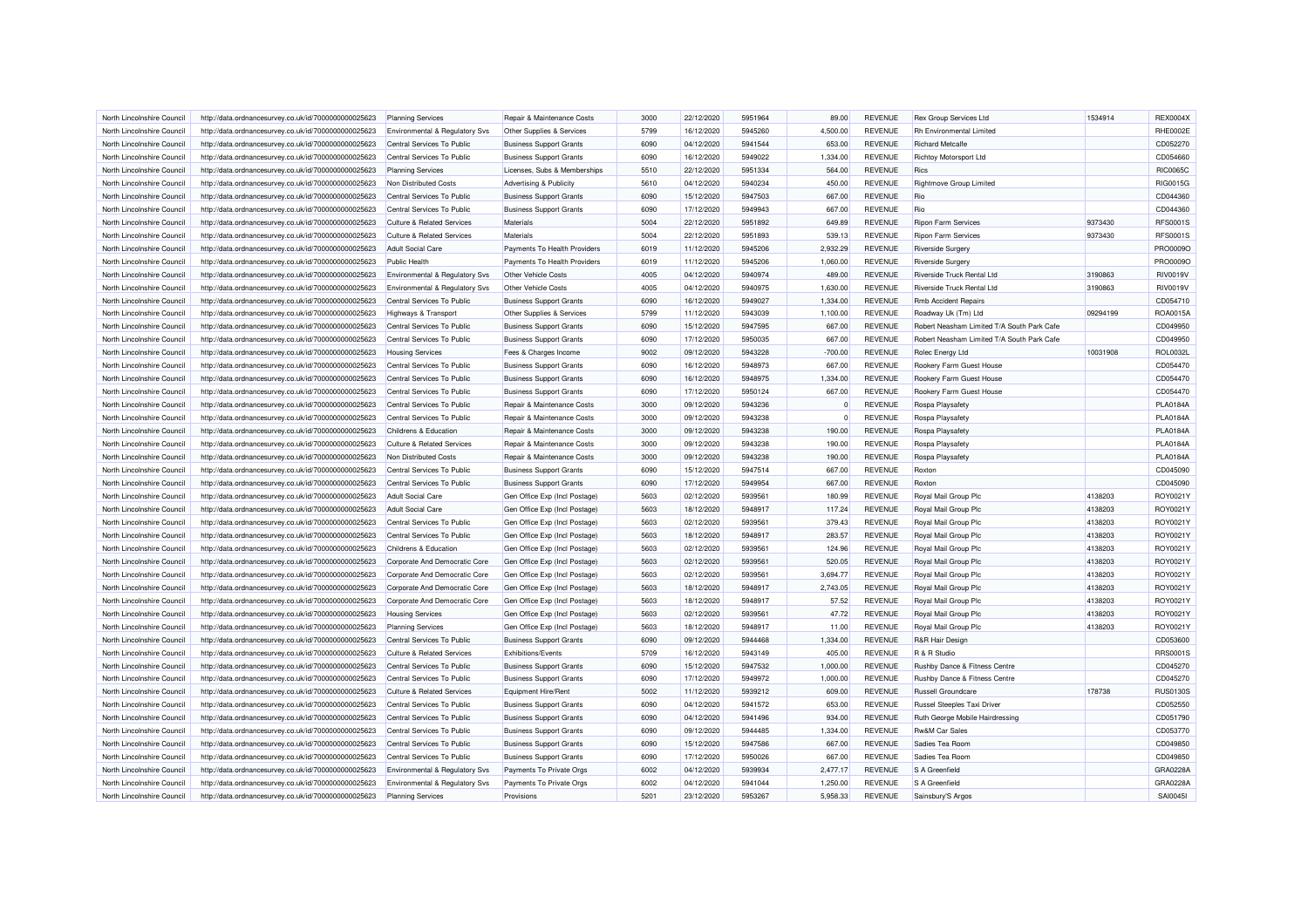| North Lincolnshire Council                               | http://data.ordnancesurvey.co.uk/id/7000000000025623 | Childrens & Education                 | <b>Client Related Costs</b>    | 5534 | 18/12/2020               | 5950679            | 266.61               | <b>REVENUE</b> | Sainsbury'S Argos Ltd                        | 03234511 | ARG0003G        |
|----------------------------------------------------------|------------------------------------------------------|---------------------------------------|--------------------------------|------|--------------------------|--------------------|----------------------|----------------|----------------------------------------------|----------|-----------------|
| North Lincolnshire Council                               | http://data.ordnancesurvey.co.uk/id/7000000000025623 | Central Services To Public            | <b>Business Support Grants</b> | 6090 | 18/12/2020               | 5950813            | 653.00               | <b>REVENUE</b> | Sallys Personal Pet Services                 |          | CD054940        |
| North Lincolnshire Council                               | http://data.ordnancesurvey.co.uk/id/7000000000025623 | <b>Adult Social Care</b>              | Payments To Private Orgs       | 6002 | 16/12/2020               | 5945311            | 15,616.00            | <b>REVENUE</b> | Sanctuary Group                              |          | <b>SAN0250N</b> |
| North Lincolnshire Council                               | http://data.ordnancesurvey.co.uk/id/7000000000025623 | Central Services To Public            | <b>Business Support Grants</b> | 6090 | 15/12/2020               | 5947536            | 1,000.00             | <b>REVENUE</b> | Sandtoft Transport Centre Ltd                |          | CD045310        |
| North Lincolnshire Council                               | http://data.ordnancesurvey.co.uk/id/7000000000025623 | Central Services To Public            | <b>Business Support Grants</b> | 6090 | 17/12/2020               | 5949976            | 1,000.00             | <b>REVENUE</b> | Sandtoft Transport Centre Ltd                |          | CD045310        |
| North Lincolnshire Council                               | http://data.ordnancesurvey.co.uk/id/7000000000025623 | Central Services To Public            | <b>Business Support Grants</b> | 6090 | 15/12/2020               | 5947432            | 1,500.00             | <b>REVENUE</b> | San Pietro Restaurants Ltd                   |          | CD041520        |
| North Lincolnshire Council                               | http://data.ordnancesurvey.co.uk/id/7000000000025623 | Central Services To Public            | <b>Business Support Grants</b> | 6090 | 17/12/2020               | 5949873            | 1,500.00             | <b>REVENUE</b> | San Pietro Restaurants Ltd                   |          | CD041520        |
| North Lincolnshire Council                               | http://data.ordnancesurvey.co.uk/id/7000000000025623 | Central Services To Public            | <b>Business Support Grants</b> | 6090 | 04/12/2020               | 5941585            | 653.00               | <b>REVENUE</b> | Saqib Saeed                                  |          | CD052680        |
| North Lincolnshire Council                               | http://data.ordnancesurvey.co.uk/id/7000000000025623 | Childrens & Education                 | Payments To Private Orgs       | 6002 | 18/12/2020               | 5948821            | 669.06               | <b>REVENUE</b> | Sarah Scott Childminding                     |          | SCO0130O        |
| North Lincolnshire Council                               | http://data.ordnancesurvey.co.uk/id/7000000000025623 | Central Services To Public            | <b>Business Support Grants</b> | 6090 | 15/12/2020               | 5947374            | 1,500.00             | <b>REVENUE</b> | Sarah'S Family Dining                        |          | CD040920        |
| North Lincolnshire Council                               | http://data.ordnancesurvey.co.uk/id/7000000000025623 | Central Services To Public            | <b>Business Support Grants</b> | 6090 | 17/12/2020               | 5949815            | 1,500.00             | <b>REVENUE</b> | Sarah'S Family Dining                        |          | CD040920        |
| North Lincolnshire Council                               | http://data.ordnancesurvey.co.uk/id/7000000000025623 | Central Services To Public            | <b>Business Support Grants</b> | 6090 | 04/12/2020               | 5941495            | 653.00               | <b>REVENUE</b> | Sardar Sher                                  |          | CD051780        |
| North Lincolnshire Council                               | http://data.ordnancesurvey.co.uk/id/7000000000025623 | Central Services To Public            | <b>Business Support Grants</b> | 6090 | 04/12/2020               | 5941618            | 934.00               | <b>REVENUE</b> | Sawcliffe Manor Rentals                      |          | CD053010        |
| North Lincolnshire Council                               | http://data.ordnancesurvey.co.uk/id/7000000000025623 | Central Services To Public            | <b>Business Support Grants</b> | 6090 | 16/12/2020               | 5948582            | 934.00               | <b>REVENUE</b> | Sawcliffe Manor Rentals                      |          | CD054290        |
| North Lincolnshire Council                               | http://data.ordnancesurvey.co.uk/id/7000000000025623 | Central Services To Public            | <b>Business Support Grants</b> | 6090 | 16/12/2020               | 5948549            | 934.00               | <b>REVENUE</b> | Sayf Driving School                          |          | CD053960        |
| North Lincolnshire Council                               | http://data.ordnancesurvey.co.uk/id/7000000000025623 | Central Services To Public            | <b>Business Support Grants</b> | 6090 | 04/12/2020               | 5941613            | 934.00               | <b>REVENUE</b> | Sbs Finance And Event Management             |          | CD052960        |
|                                                          |                                                      |                                       |                                | 6090 |                          |                    |                      | <b>REVENUE</b> |                                              |          | CD045080        |
| North Lincolnshire Council<br>North Lincolnshire Council | http://data.ordnancesurvey.co.uk/id/7000000000025623 | Central Services To Public            | <b>Business Support Grants</b> | 6090 | 15/12/2020<br>17/12/2020 | 5947513<br>5949953 | 1,000.00<br>1,000.00 | <b>REVENUE</b> | Scalinis Scunthorpe                          |          | CD045080        |
|                                                          | http://data.ordnancesurvey.co.uk/id/7000000000025623 | Central Services To Public            | <b>Business Support Grants</b> |      |                          |                    |                      |                | Scalinis Scunthorpe                          |          |                 |
| North Lincolnshire Council                               | http://data.ordnancesurvey.co.uk/id/7000000000025623 | Central Services To Public            | <b>Business Support Grants</b> | 6090 | 15/12/2020               | 5947560            | 1,000.00             | <b>REVENUE</b> | Schnapps Bar                                 |          | CD049580        |
| North Lincolnshire Council                               | http://data.ordnancesurvey.co.uk/id/7000000000025623 | Central Services To Public            | <b>Business Support Grants</b> | 6090 | 17/12/2020               | 5950000            | 1,000.00             | <b>REVENUE</b> | Schnapps Bar                                 |          | CD049580        |
| North Lincolnshire Council                               | http://data.ordnancesurvey.co.uk/id/7000000000025623 | Central Services To Public            | <b>Business Support Grants</b> | 6090 | 21/12/2020               | 5952257            | 1,000.00             | <b>REVENUE</b> | Schnapps Bar                                 |          | CD049580        |
| North Lincolnshire Council                               | http://data.ordnancesurvey.co.uk/id/7000000000025623 | Childrens & Education                 | Payments To Private Orgs       | 6002 | 09/12/2020               | 5943502            | 6,000.00             | <b>REVENUE</b> | Schools Data Services Ltd (Adapt)            | 6620436  | SCH0103H        |
| North Lincolnshire Council                               | http://data.ordnancesurvey.co.uk/id/7000000000025623 | Central Services To Public            | <b>Business Support Grants</b> | 6090 | 18/12/2020               | 5950832            | 934.00               | <b>REVENUE</b> | Screeton Bros (Barton Upon Humber) Ltd       |          | CD055130        |
| North Lincolnshire Council                               | http://data.ordnancesurvey.co.uk/id/7000000000025623 | Central Services To Public            | <b>Business Support Grants</b> | 6090 | 09/12/2020               | 5944455            | 1,334.00             | <b>REVENUE</b> | Scruffy Mutts Grooming Barton                |          | CD053470        |
| North Lincolnshire Council                               | http://data.ordnancesurvey.co.uk/id/7000000000025623 | Central Services To Public            | <b>Business Support Grants</b> | 6090 | 09/12/2020               | 5944481            | 1,334.00             | <b>REVENUE</b> | <b>Scunny Barbers</b>                        |          | CD053730        |
| North Lincolnshire Council                               | http://data.ordnancesurvey.co.uk/id/7000000000025623 | Central Services To Public            | <b>Business Support Grants</b> | 6090 | 15/12/2020               | 5947313            | 1,500.00             | <b>REVENUE</b> | Scunthorpe Bowl                              |          | CD040290        |
| North Lincolnshire Council                               | http://data.ordnancesurvey.co.uk/id/7000000000025623 | Central Services To Public            | <b>Business Support Grants</b> | 6090 | 17/12/2020               | 5949754            | 1.500.00             | <b>REVENUE</b> | Scunthorpe Bowl                              |          | CD040290        |
| North Lincolnshire Council                               | http://data.ordnancesurvey.co.uk/id/7000000000025623 | Central Services To Public            | <b>Business Support Grants</b> | 6090 | 15/12/2020               | 5947410            | 667.00               | <b>REVENUE</b> | Scunthorpe Boxing Club                       |          | CD041300        |
| North Lincolnshire Council                               | http://data.ordnancesurvey.co.uk/id/7000000000025623 | Central Services To Public            | <b>Business Support Grants</b> | 6090 | 17/12/2020               | 5949851            | 667.00               | <b>REVENUE</b> | Scunthorpe Boxing Club                       |          | CD041300        |
| North Lincolnshire Council                               | http://data.ordnancesurvey.co.uk/id/7000000000025623 | Central Services To Public            | <b>Business Support Grants</b> | 6090 | 16/12/2020               | 5949009            | 1,334.00             | <b>REVENUE</b> | Scunthorpe Bridge Association                |          | CD054590        |
| North Lincolnshire Council                               | http://data.ordnancesurvey.co.uk/id/7000000000025623 | Central Services To Public            | <b>Business Support Grants</b> | 6090 | 16/12/2020               | 5949011            | 667.00               | <b>REVENUE</b> | Scunthorpe Bridge Association                |          | CD054590        |
| North Lincolnshire Council                               | http://data.ordnancesurvey.co.uk/id/7000000000025623 | Central Services To Public            | <b>Business Support Grants</b> | 6090 | 17/12/2020               | 5950136            | 667.00               | <b>REVENUE</b> | Scunthorpe Bridge Association                |          | CD054590        |
| North Lincolnshire Council                               | http://data.ordnancesurvey.co.uk/id/7000000000025623 | Childrens & Education                 | Home To School Transport       | 4201 | 04/12/2020               | 5940662            | 1,680.00             | <b>REVENUE</b> | Scunthorpe & Brigg Private Hire              |          | SCU0465U        |
| North Lincolnshire Council                               | http://data.ordnancesurvey.co.uk/id/7000000000025623 | Central Services To Public            | <b>Business Support Grants</b> | 6090 | 02/12/2020               | 5940249            | 1,334.00             | <b>REVENUE</b> | Scunthorpe Cheerleading Academy              |          | CD050630        |
| North Lincolnshire Council                               | http://data.ordnancesurvey.co.uk/id/7000000000025623 | Central Services To Public            | <b>Business Support Grants</b> | 6090 | 15/12/2020               | 5947614            | 667.00               | <b>REVENUE</b> | Scunthorpe Cheerleading Academy              |          | CD050630        |
| North Lincolnshire Council                               | http://data.ordnancesurvey.co.uk/id/7000000000025623 | Central Services To Public            | <b>Business Support Grants</b> | 6090 | 17/12/2020               | 5950054            | 667.00               | <b>REVENUE</b> | Scunthorpe Cheerleading Academy              |          | CD050630        |
| North Lincolnshire Council                               | http://data.ordnancesurvey.co.uk/id/7000000000025623 | Childrens & Education                 | Payments To Private Orgs       | 6002 | 18/12/2020               | 5945494            | 400.00               | REVENUE        | Scunthorpe C Of E Primary School"Main A/C"   |          | <b>SCU0232L</b> |
| North Lincolnshire Council                               | http://data.ordnancesurvey.co.uk/id/7000000000025623 | <b>Culture &amp; Related Services</b> | Other Supplies & Services      | 5799 | 04/12/2020               | 5940610            | $^{\circ}$           | <b>REVENUE</b> | Scunthorpe & District Citizens Advice Bureau |          | SCU0018U        |
| North Lincolnshire Council                               | http://data.ordnancesurvey.co.uk/id/7000000000025623 | Environmental & Regulatory Svs        | Other Supplies & Services      | 5799 | 04/12/2020               | 5940610            | 467.91               | <b>REVENUE</b> | Scunthorpe & District Citizens Advice Bureau |          | SCU0018L        |
| North Lincolnshire Council                               | http://data.ordnancesurvey.co.uk/id/7000000000025623 | Central Services To Public            | <b>Business Support Grants</b> | 6090 | 09/12/2020               | 5944456            | 1,334.00             | <b>REVENUE</b> | Scunthorpe Entertainer Ltd                   |          | CD053480        |
| North Lincolnshire Council                               | http://data.ordnancesurvey.co.uk/id/7000000000025623 | Central Services To Public            | <b>Business Support Grants</b> | 6090 | 18/12/2020               | 5950818            | 934.00               | <b>REVENUE</b> | Scunthorpe Group Of Hospitals                |          | CD054990        |
| North Lincolnshire Council                               | http://data.ordnancesurvey.co.uk/id/7000000000025623 | Central Services To Public            | <b>Business Support Grants</b> | 6090 | 02/12/2020               | 5940332            | 3,000.00             | <b>REVENUE</b> | Scunthorpe John Roe Ltd                      |          | CD051200        |
| North Lincolnshire Council                               | http://data.ordnancesurvey.co.uk/id/7000000000025623 | Central Services To Public            | <b>Business Support Grants</b> | 6090 | 15/12/2020               | 5947574            | 667.00               | <b>REVENUE</b> | Scunthorpe Market Cafe Ltd                   |          | CD049730        |
| North Lincolnshire Council                               | http://data.ordnancesurvey.co.uk/id/7000000000025623 | Central Services To Public            | <b>Business Support Grants</b> | 6090 | 17/12/2020               | 5950014            | 667.00               | <b>REVENUE</b> | Scunthorpe Market Cafe Ltd                   |          | CD049730        |
| North Lincolnshire Council                               | http://data.ordnancesurvey.co.uk/id/7000000000025623 | Central Services To Public            | <b>Business Support Grants</b> | 6090 | 15/12/2020               | 5947550            | 700.00               | <b>REVENUE</b> | Scunthorpe Raceway Ltd                       |          | CD045450        |
| North Lincolnshire Council                               | http://data.ordnancesurvey.co.uk/id/7000000000025623 | Central Services To Public            | <b>Business Support Grants</b> | 6090 | 17/12/2020               | 5949990            | 700.00               | <b>REVENUE</b> | Scunthorpe Raceway Ltd                       |          | CD045450        |
| North Lincolnshire Council                               | http://data.ordnancesurvey.co.uk/id/7000000000025623 | Central Services To Public            | <b>Business Support Grants</b> | 6090 | 15/12/2020               | 5947534            | 467.00               | <b>REVENUE</b> | Scunthorpe Rugby Union Football Club Limited |          | CD045290        |
| North Lincolnshire Council                               | http://data.ordnancesurvey.co.uk/id/7000000000025623 | Central Services To Public            | <b>Business Support Grants</b> | 6090 | 17/12/2020               | 5949974            | 467.00               | <b>REVENUE</b> | Scunthorpe Rugby Union Football Club Limited |          | CD045290        |
| North Lincolnshire Council                               | http://data.ordnancesurvey.co.uk/id/7000000000025623 | Central Services To Public            | <b>Business Support Grants</b> | 6090 | 09/12/2020               | 5944423            | 250.00               | <b>REVENUE</b> | Scunthorpe Sports Club                       |          | CD053310        |
| North Lincolnshire Council                               | http://data.ordnancesurvey.co.uk/id/7000000000025623 | Central Services To Public            | <b>Business Support Grants</b> | 6090 | 09/12/2020               | 5944424            | 2,000.00             | <b>REVENUE</b> | Scunthorpe Sports Club                       |          | CD053310        |
| North Lincolnshire Council                               | http://data.ordnancesurvey.co.uk/id/7000000000025623 | Central Services To Public            | <b>Business Support Grants</b> | 6090 | 15/12/2020               | 5947653            | 1,000.00             | <b>REVENUE</b> | Scunthorpe Sports Club                       |          | CD053310        |
| North Lincolnshire Council                               | http://data.ordnancesurvey.co.uk/id/7000000000025623 | Central Services To Public            | <b>Business Support Grants</b> | 6090 | 17/12/2020               | 5950093            | 1,000.00             | <b>REVENUE</b> | Scunthorpe Sports Club                       |          | CD053310        |
| North Lincolnshire Council                               | http://data.ordnancesurvey.co.uk/id/7000000000025623 | Environmental & Regulatory Svs        | Repair & Maintenance Costs     | 3000 | 09/12/2020               | 5943457            | 390.00               | <b>REVENUE</b> | Second Element                               | 4578427  | <b>SEC0045C</b> |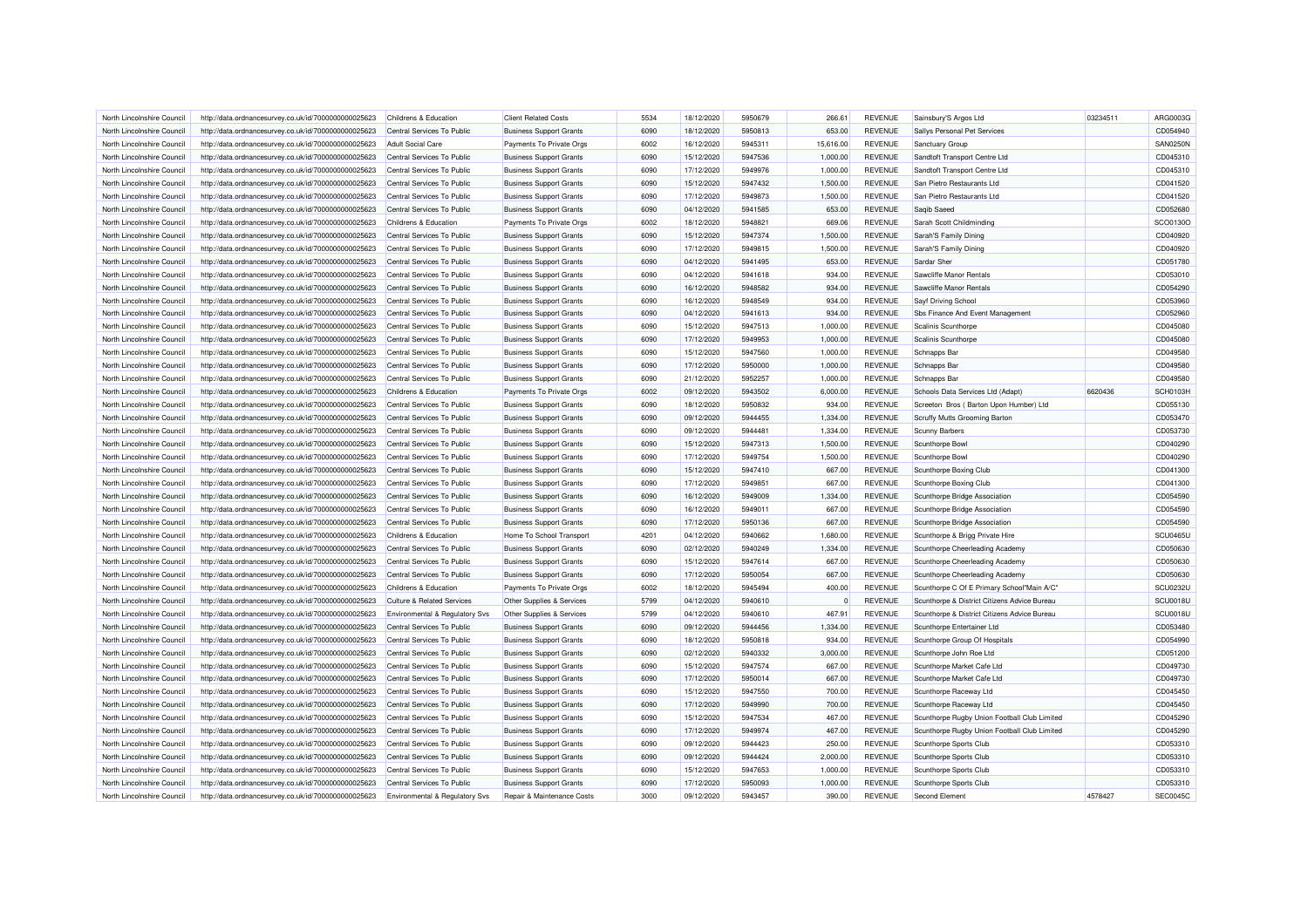| North Lincolnshire Council | http://data.ordnancesurvey.co.uk/id/7000000000025623 | <b>Environmental &amp; Regulatory Svs</b> | Repair & Maintenance Costs     | 3000 | 22/12/2020 | 5951973 | 390.00    | <b>REVENUE</b> | Second Element                  | 4578427  | <b>SEC0045C</b> |
|----------------------------|------------------------------------------------------|-------------------------------------------|--------------------------------|------|------------|---------|-----------|----------------|---------------------------------|----------|-----------------|
| North Lincolnshire Council | http://data.ordnancesurvey.co.uk/id/7000000000025623 | Corporate And Democratic Core             | Other Professional Fees        | 5829 | 06/01/2021 | 5953666 | 274.80    | <b>REVENUE</b> | Security Plus Limited           | 1325489  | <b>SEC0017C</b> |
| North Lincolnshire Council | http://data.ordnancesurvey.co.uk/id/7000000000025623 | Corporate And Democratic Core             | Other Professional Fees        | 5829 | 06/01/2021 | 5954015 | 247.20    | <b>REVENUE</b> | Security Plus Limited           | 1325489  | <b>SEC0017C</b> |
| North Lincolnshire Council | http://data.ordnancesurvey.co.uk/id/7000000000025623 | Central Services To Public                | <b>Business Support Grants</b> | 6090 | 16/12/2020 | 5948566 | 934.00    | <b>REVENUE</b> | Sei Bella Beauty                |          | CD054130        |
| North Lincolnshire Council | http://data.ordnancesurvey.co.uk/id/7000000000025623 | Central Services To Public                | <b>Business Support Grants</b> | 6090 | 04/12/2020 | 5941491 | 653.00    | <b>REVENUE</b> | Self Employed Taxi Driver       |          | CD051740        |
| North Lincolnshire Council | http://data.ordnancesurvey.co.uk/id/7000000000025623 | Central Services To Public                | <b>Business Support Grants</b> | 6090 | 04/12/2020 | 5941451 | 1,334.00  | <b>REVENUE</b> | Serenity Beauty Clinic          |          | CD051340        |
| North Lincolnshire Council | http://data.ordnancesurvey.co.uk/id/7000000000025623 | Central Services To Public                | <b>Business Support Grants</b> | 6090 | 15/12/2020 | 5947522 | 1,000.00  | <b>REVENUE</b> | Severals Ventures Ltd           |          | CD045170        |
| North Lincolnshire Council | http://data.ordnancesurvey.co.uk/id/7000000000025623 | Central Services To Public                | <b>Business Support Grants</b> | 6090 | 17/12/2020 | 5949962 | 1,000.00  | <b>REVENUE</b> | Severals Ventures Ltd           |          | CD045170        |
| North Lincolnshire Council | http://data.ordnancesurvey.co.uk/id/7000000000025623 | Central Services To Public                | <b>Business Support Grants</b> | 6090 | 16/12/2020 | 5948555 | 934.00    | <b>REVENUE</b> | S Factor Fitness                |          | CD054020        |
| North Lincolnshire Council | http://data.ordnancesurvey.co.uk/id/7000000000025623 | Central Services To Public                | <b>Business Support Grants</b> | 6090 | 02/12/2020 | 5940307 | 1,334.00  | <b>REVENUE</b> | Shabbington                     |          | CD050950        |
| North Lincolnshire Council | http://data.ordnancesurvey.co.uk/id/7000000000025623 | Central Services To Public                | <b>Business Support Grants</b> | 6090 | 04/12/2020 | 5941553 | 653.00    | <b>REVENUE</b> | Shaffie Ali Taxi Driver         |          | CD052360        |
| North Lincolnshire Council | http://data.ordnancesurvey.co.uk/id/7000000000025623 | Central Services To Public                | <b>Business Support Grants</b> | 6090 | 15/12/2020 | 5947384 | 467.00    | <b>REVENUE</b> | <b>Shape Changers</b>           |          | CD041020        |
| North Lincolnshire Council | http://data.ordnancesurvey.co.uk/id/7000000000025623 | Central Services To Public                | <b>Business Support Grants</b> | 6090 | 17/12/2020 | 5949825 | 467.00    | <b>REVENUE</b> | <b>Shape Changers</b>           |          | CD041020        |
| North Lincolnshire Council | http://data.ordnancesurvey.co.uk/id/7000000000025623 | Central Services To Public                | <b>Business Support Grants</b> | 6090 | 22/12/2020 | 5953219 | 467.00    | <b>REVENUE</b> | Shape Changers Brigg            |          | CD055310        |
| North Lincolnshire Council | http://data.ordnancesurvey.co.uk/id/7000000000025623 | Central Services To Public                | <b>Business Support Grants</b> | 6090 | 22/12/2020 | 5953220 | 467.00    | <b>REVENUE</b> | Shape Changers Brigg            |          | CD055310        |
| North Lincolnshire Council | http://data.ordnancesurvey.co.uk/id/7000000000025623 | Central Services To Public                | <b>Business Support Grants</b> | 6090 | 22/12/2020 | 5953221 | 1,334.00  | <b>REVENUE</b> | Shape Changers Brigg            |          | CD055310        |
| North Lincolnshire Council | http://data.ordnancesurvey.co.uk/id/7000000000025623 | Childrens & Education                     | Payments To Private Orgs       | 6002 | 18/12/2020 | 5948801 | 785.22    | <b>REVENUE</b> | <b>Sharon Matthews</b>          |          | MAT0115T        |
| North Lincolnshire Council | http://data.ordnancesurvey.co.uk/id/7000000000025623 | Central Services To Public                | <b>Business Support Grants</b> | 6090 | 04/12/2020 | 5941616 | 934.00    | <b>REVENUE</b> | Sharon Penszor Holidaysplease   |          | CD052990        |
| North Lincolnshire Council | http://data.ordnancesurvey.co.uk/id/7000000000025623 | Central Services To Public                | <b>Business Support Grants</b> | 6090 | 15/12/2020 | 5947308 | 667.00    | <b>REVENUE</b> | Sheffield Arms                  |          | CD040240        |
| North Lincolnshire Council | http://data.ordnancesurvey.co.uk/id/7000000000025623 | Central Services To Public                | <b>Business Support Grants</b> | 6090 | 17/12/2020 | 5949749 | 667.00    | <b>REVENUE</b> | Sheffield Arms                  |          | CD040240        |
| North Lincolnshire Council | http://data.ordnancesurvey.co.uk/id/7000000000025623 | Childrens & Education                     | <b>Client Transport Costs</b>  | 6092 | 11/12/2020 | 5944584 | 825.00    | <b>REVENUE</b> | Shelley'S Taxis Ltd             | 7169676  | <b>SHE0127E</b> |
| North Lincolnshire Council |                                                      | Central Services To Public                |                                | 6090 | 04/12/2020 | 5941560 | 934.00    | <b>REVENUE</b> | Shelly Brady                    |          | CD052430        |
|                            | http://data.ordnancesurvey.co.uk/id/7000000000025623 |                                           | <b>Business Support Grants</b> | 6090 | 09/12/2020 | 5944454 | 1,334.00  | <b>REVENUE</b> | Shepherds Place Farm            |          | CD053460        |
| North Lincolnshire Council | http://data.ordnancesurvey.co.uk/id/7000000000025623 | Central Services To Public                | <b>Business Support Grants</b> |      |            |         |           |                |                                 |          |                 |
| North Lincolnshire Council | http://data.ordnancesurvey.co.uk/id/7000000000025623 | Central Services To Public                | <b>Business Support Grants</b> | 6090 | 15/12/2020 | 5947667 | 667.00    | <b>REVENUE</b> | Shepherds Place Farm            |          | CD053460        |
| North Lincolnshire Council | http://data.ordnancesurvey.co.uk/id/7000000000025623 | Central Services To Public                | <b>Business Support Grants</b> | 6090 | 17/12/2020 | 5950107 | 667.00    | <b>REVENUE</b> | Shepherds Place Farm            |          | CD053460        |
| North Lincolnshire Council | http://data.ordnancesurvey.co.uk/id/7000000000025623 | Childrens & Education                     | Home To School Transport       | 4201 | 09/12/2020 | 5943206 | 17,640.00 | <b>REVENUE</b> | Sherwood Travel                 |          | <b>SHE0170E</b> |
| North Lincolnshire Council | http://data.ordnancesurvey.co.uk/id/7000000000025623 | Childrens & Education                     | Payments To Private Orgs       | 6002 | 18/12/2020 | 5948799 | 27,411.75 | <b>REVENUE</b> | Shining Little Stars T/A        |          | LIT0060T        |
| North Lincolnshire Council | http://data.ordnancesurvey.co.uk/id/7000000000025623 | Central Services To Public                | <b>Business Support Grants</b> | 6090 | 15/12/2020 | 5947327 | 667.00    | <b>REVENUE</b> | Shipleys Curiositeas            |          | CD040430        |
| North Lincolnshire Council | http://data.ordnancesurvey.co.uk/id/7000000000025623 | Central Services To Public                | <b>Business Support Grants</b> | 6090 | 17/12/2020 | 5949768 | 667.00    | <b>REVENUE</b> | Shipleys Curiositeas            |          | CD040430        |
| North Lincolnshire Council | http://data.ordnancesurvey.co.uk/id/7000000000025623 | Central Services To Public                | <b>Business Support Grants</b> | 6090 | 15/12/2020 | 5947312 | 667.00    | <b>REVENUE</b> | Showmans Limited                |          | CD040280        |
| North Lincolnshire Council | http://data.ordnancesurvey.co.uk/id/7000000000025623 | Central Services To Public                | <b>Business Support Grants</b> | 6090 | 17/12/2020 | 5949753 | 667.00    | <b>REVENUE</b> | Showmans I imited               |          | CD040280        |
| North Lincolnshire Council | http://data.ordnancesurvey.co.uk/id/7000000000025623 | Environmental & Regulatory Svs            | Payments To Private Orgs       | 6002 | 11/12/2020 | 5943663 | 354.62    | <b>REVENUE</b> | Shredall (East Midlands) Ltd    | 03317730 | SHR0005F        |
| North Lincolnshire Council | http://data.ordnancesurvey.co.uk/id/7000000000025623 | Central Services To Public                | <b>Business Support Grants</b> | 6090 | 15/12/2020 | 5947333 | 1,500.00  | <b>REVENUE</b> | Sidetarget Ltd/Stephen Swallow  |          | CD040490        |
| North Lincolnshire Council | http://data.ordnancesurvey.co.uk/id/7000000000025623 | Central Services To Public                | <b>Business Support Grants</b> | 6090 | 17/12/2020 | 5949774 | 1.500.00  | <b>REVENUE</b> | Sidetarget Ltd/Stephen Swallow  |          | CD040490        |
| North Lincolnshire Council | http://data.ordnancesurvey.co.uk/id/7000000000025623 | Central Services To Public                | <b>Business Support Grants</b> | 6090 | 04/12/2020 | 5941608 | 934.00    | <b>REVENUE</b> | Sign Man                        |          | CD052910        |
| North Lincolnshire Council | http://data.ordnancesurvey.co.uk/id/7000000000025623 | <b>Culture &amp; Related Services</b>     | Materials                      | 5004 | 04/12/2020 | 5939119 | 219.99    | <b>REVENUE</b> | Silica Lodge Garden Centre      |          | LOD0012D        |
| North Lincolnshire Council | http://data.ordnancesurvey.co.uk/id/7000000000025623 | Central Services To Public                | <b>Business Support Grants</b> | 6090 | 15/12/2020 | 5947362 | 667.00    | <b>REVENUE</b> | Silver Birches Caravan Park     |          | CD040800        |
| North Lincolnshire Council | http://data.ordnancesurvey.co.uk/id/7000000000025623 | Central Services To Public                | <b>Business Support Grants</b> | 6090 | 17/12/2020 | 5949803 | 667.00    | <b>REVENUE</b> | Silver Birches Caravan Park     |          | CD040800        |
| North Lincolnshire Council | http://data.ordnancesurvey.co.uk/id/7000000000025623 | Central Services To Public                | <b>Business Support Grants</b> | 6090 | 04/12/2020 | 5941588 | 653.00    | <b>REVENUE</b> | Simon Barrell                   |          | CD052710        |
| North Lincolnshire Council | http://data.ordnancesurvey.co.uk/id/7000000000025623 | Central Services To Public                | <b>Business Support Grants</b> | 6090 | 02/12/2020 | 5940315 | 1,334.00  | <b>REVENUE</b> | Simplicity Photography By Alex  |          | CD051030        |
| North Lincolnshire Council | http://data.ordnancesurvey.co.uk/id/7000000000025623 | Central Services To Public                | <b>Business Support Grants</b> | 6090 | 15/12/2020 | 5947640 | 467.00    | <b>REVENUE</b> | Simplicity Photography By Alex  |          | CD051030        |
| North Lincolnshire Council | http://data.ordnancesurvey.co.uk/id/7000000000025623 | Central Services To Public                | <b>Business Support Grants</b> | 6090 | 17/12/2020 | 5950080 | 467.00    | <b>REVENUE</b> | Simplicity Photography By Alex  |          | CD051030        |
| North Lincolnshire Council | http://data.ordnancesurvey.co.uk/id/7000000000025623 | Central Services To Public                | <b>Business Support Grants</b> | 6090 | 04/12/2020 | 5941628 | 934.00    | <b>REVENUE</b> | Simply Beautiful                |          | CD053110        |
| North Lincolnshire Council | http://data.ordnancesurvey.co.uk/id/7000000000025623 | <b>Adult Social Care Capital</b>          | Other Costs                    | A085 | 18/12/2020 | 5949143 | 270.00    | CAPITAL        | Simply Med                      |          | <b>SIM0082M</b> |
| North Lincolnshire Council | http://data.ordnancesurvey.co.uk/id/7000000000025623 | Central Services To Public                | <b>Business Support Grants</b> | 6090 | 09/12/2020 | 5944466 | 1,334.00  | <b>REVENUE</b> | Sims Florists Ltd               |          | CD053580        |
| North Lincolnshire Council | http://data.ordnancesurvey.co.uk/id/7000000000025623 | Central Services To Public                | <b>Business Support Grants</b> | 6090 | 18/12/2020 | 5950826 | 934.00    | <b>REVENUE</b> | Sims Weddings And Workshops Ltd |          | CD055070        |
| North Lincolnshire Council | http://data.ordnancesurvey.co.uk/id/7000000000025623 | Central Services To Public                | <b>Business Support Grants</b> | 6090 | 15/12/2020 | 5947424 | 667.00    | <b>REVENUE</b> | Sj Fitness                      |          | CD041440        |
| North Lincolnshire Council | http://data.ordnancesurvey.co.uk/id/7000000000025623 | Central Services To Public                | <b>Business Support Grants</b> | 6090 | 17/12/2020 | 5949865 | 667.00    | <b>REVENUE</b> | <b>Si Fitness</b>               |          | CD041440        |
| North Lincolnshire Council | http://data.ordnancesurvey.co.uk/id/7000000000025623 | Central Services To Public                | <b>Business Support Grants</b> | 6090 | 16/12/2020 | 5949021 | 1,334.00  | <b>REVENUE</b> | Sip Commerce Ltd                |          | CD054650        |
| North Lincolnshire Council | http://data.ordnancesurvey.co.uk/id/7000000000025623 | Central Services To Public                | <b>Business Support Grants</b> | 6090 | 15/12/2020 | 5947286 | 667.00    | <b>REVENUE</b> | <b>Skelton Dance Academy</b>    |          | CD040010        |
| North Lincolnshire Council | http://data.ordnancesurvey.co.uk/id/7000000000025623 | Central Services To Public                | <b>Business Support Grants</b> | 6090 | 17/12/2020 | 5949727 | 667.00    | <b>REVENUE</b> | Skelton Dance Academ            |          | CD040010        |
| North Lincolnshire Council | http://data.ordnancesurvey.co.uk/id/7000000000025623 | Central Services To Public                | <b>Business Support Grants</b> | 6090 | 09/12/2020 | 5944425 | 1,334.00  | <b>REVENUE</b> | Skidom Water Sports Club        |          | CD053320        |
| North Lincolnshire Council | http://data.ordnancesurvey.co.uk/id/7000000000025623 | Central Services To Public                | <b>Business Support Grants</b> | 6090 | 15/12/2020 | 5947654 | 467.00    | <b>REVENUE</b> | Skidom Water Sports Club        |          | CD053320        |
|                            |                                                      |                                           |                                |      |            |         |           |                |                                 |          |                 |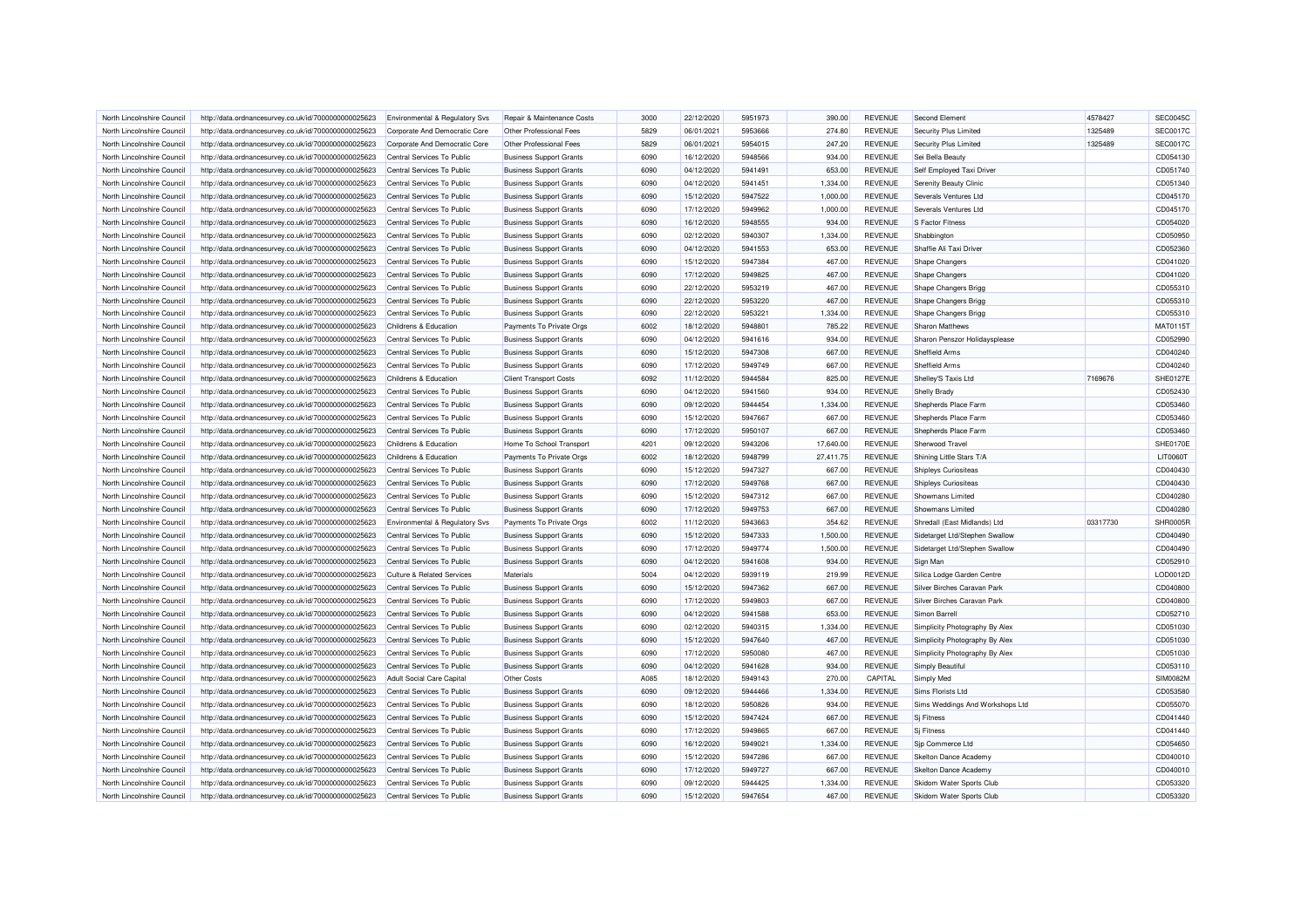| North Lincolnshire Council                               | http://data.ordnancesurvey.co.uk/id/7000000000025623 | Central Services To Public                             | <b>Business Support Grants</b> | 6090         | 17/12/2020               | 5950094 | 467.00             | <b>REVENUE</b>                   | Skidom Water Sports Club                       |          | CD053320             |
|----------------------------------------------------------|------------------------------------------------------|--------------------------------------------------------|--------------------------------|--------------|--------------------------|---------|--------------------|----------------------------------|------------------------------------------------|----------|----------------------|
| North Lincolnshire Council                               | http://data.ordnancesurvey.co.uk/id/7000000000025623 | <b>Environmental &amp; Regulatory Svs</b>              | Materials                      | 5004         | 16/12/2020               | 5940785 | 310.64             | <b>REVENUE</b>                   | Skuma Timba Limited                            | 6176953  | <b>SKU0001U</b>      |
| North Lincolnshire Council                               | http://data.ordnancesurvey.co.uk/id/7000000000025623 | <b>Highways &amp; Transport</b>                        | <b>Equipment Purchase</b>      | 5001         | 11/12/2020               | 5939038 | 578.00             | <b>REVENUE</b>                   | Skuma Timba Limited                            | 6176953  | SKU0001L             |
| North Lincolnshire Council                               | http://data.ordnancesurvey.co.uk/id/7000000000025623 | <b>Highways &amp; Transport</b>                        | Stock Purchases & Adjustments  | 5030         | 09/12/2020               | 5933670 | 262.43             | <b>REVENUE</b>                   | Skuma Timba Limited                            | 6176953  | <b>SKU0001U</b>      |
| North Lincolnshire Council                               | http://data.ordnancesurvey.co.uk/id/7000000000025623 | Culture & Related Services                             | Repair & Maintenance Costs     | 3000         | 18/12/2020               | 5949356 | 800.00             | <b>REVENUE</b>                   | Sky Garden Ltd                                 | 06215200 | SKY0032Y             |
| North Lincolnshire Council                               | http://data.ordnancesurvey.co.uk/id/7000000000025623 | Central Services To Public                             | <b>Business Support Grants</b> | 6090         | 04/12/2020               | 5941466 | 934.00             | <b>REVENUE</b>                   | Smalleritherapy                                |          | CD051490             |
| North Lincolnshire Council                               | http://data.ordnancesurvey.co.uk/id/7000000000025623 | Corporate And Democratic Core                          | Clothing, Uniforms & Laundry   | 5301         | 09/12/2020               | 5931056 | 263.60             | <b>REVENUE</b>                   | Smi Group                                      | 07644080 | <b>SMI09601</b>      |
| North Lincolnshire Council                               | http://data.ordnancesurvey.co.uk/id/7000000000025623 | Corporate And Democratic Core                          | Clothing, Uniforms & Laundry   | 5301         | 11/12/2020               | 5931062 | 685.56             | <b>REVENUE</b>                   | Smi Group                                      | 07644080 | <b>SMI09601</b>      |
| North Lincolnshire Council                               | http://data.ordnancesurvey.co.uk/id/7000000000025623 | Cornorate And Democratic Core                          | Clothing, Uniforms & Laundry   | 5301         | 11/12/2020               | 5933652 | 247.95             | <b>REVENUE</b>                   | Smi Group                                      | 07644080 | <b>SMI09601</b>      |
| North Lincolnshire Council                               | http://data.ordnancesurvey.co.uk/id/7000000000025623 | Corporate And Democratic Core                          | Clothing, Uniforms & Laundry   | 5301         | 11/12/2020               | 5933818 | 358.37             | <b>REVENUE</b>                   | Smi Group                                      | 07644080 | <b>SMI09601</b>      |
| North Lincolnshire Council                               | http://data.ordnancesurvey.co.uk/id/7000000000025623 | Corporate And Democratic Core                          | Clothing, Uniforms & Laundry   | 5301         | 06/01/2021               | 5943439 | 297.44             | <b>REVENUE</b>                   | Smi Group                                      | 07644080 | <b>SMI09601</b>      |
| North Lincolnshire Council                               | http://data.ordnancesurvey.co.uk/id/7000000000025623 | Environmental & Regulatory Svs                         | Clothing, Uniforms & Laundry   | 5301         | 11/12/2020               | 5943609 | 237.49             | <b>REVENUE</b>                   | Smi Group                                      | 07644080 | SMI09601             |
| North Lincolnshire Council                               | http://data.ordnancesurvey.co.uk/id/7000000000025623 | Environmental & Regulatory Svs                         | Clothing, Uniforms & Laundry   | 5301         | 11/12/2020               | 5943622 | 279.40             | <b>REVENUE</b>                   | Smi Group                                      | 07644080 | <b>SMI09601</b>      |
| North Lincolnshire Council                               | http://data.ordnancesurvey.co.uk/id/7000000000025623 | Environmental & Regulatory Svs                         | Clothing, Uniforms & Laundry   | 5301         | 11/12/2020               | 5943651 | 896.28             | <b>REVENUE</b>                   | Smi Group                                      | 07644080 | <b>SMI0960I</b>      |
| North Lincolnshire Council                               | http://data.ordnancesurvey.co.uk/id/7000000000025623 | Environmental & Regulatory Svs                         | Clothing, Uniforms & Laundry   | 5301         | 11/12/2020               | 5944347 | 366.81             | <b>REVENUE</b>                   | Smi Group                                      | 07644080 | <b>SMI09601</b>      |
| North Lincolnshire Council                               | http://data.ordnancesurvey.co.uk/id/7000000000025623 | Environmental & Regulatory Svs                         | Clothing, Uniforms & Laundry   | 5301         | 16/12/2020               | 5945365 | 275.55             | <b>REVENUE</b>                   | Smi Group                                      | 07644080 | <b>SMI09601</b>      |
| North Lincolnshire Council                               | http://data.ordnancesurvey.co.uk/id/7000000000025623 | Environmental & Regulatory Svs                         | Clothing, Uniforms & Laundry   | 5301         | 16/12/2020               | 5948091 | 210.00             | <b>REVENUE</b>                   | Smi Group                                      | 07644080 | <b>SMI09601</b>      |
| North Lincolnshire Council                               | http://data.ordnancesurvey.co.uk/id/7000000000025623 | Environmental & Regulatory Svs                         | Clothing, Uniforms & Laundry   | 5301         | 22/12/2020               | 5951388 | 509.90             | <b>REVENUE</b>                   | Smi Group                                      | 07644080 | <b>SMI0960I</b>      |
| North Lincolnshire Council                               | http://data.ordnancesurvey.co.uk/id/7000000000025623 | Environmental & Regulatory Svs                         | Clothing, Uniforms & Laundry   | 5301         | 06/01/2021               | 5953644 | 316.00             | <b>REVENUE</b>                   | Smi Group                                      | 07644080 | <b>SMI0960I</b>      |
| North Lincolnshire Council                               | http://data.ordnancesurvey.co.uk/id/7000000000025623 | Environmental & Regulatory Svs                         | Clothing, Uniforms & Laundry   | 5301         | 06/01/2021               | 5953655 | 360.43             | <b>REVENUE</b>                   | Smi Group                                      | 07644080 | <b>SMI0960I</b>      |
| North Lincolnshire Council                               | http://data.ordnancesurvey.co.uk/id/7000000000025623 | <b>Highways &amp; Transport</b>                        | Stock Purchases & Adjustments  | 5030         | 16/12/2020               | 5947124 | 249.00             | <b>REVENUE</b>                   | Smith Bros(Caer Conan) Wholesale Ltd           | 267023   | <b>SMI0030I</b>      |
|                                                          |                                                      |                                                        |                                |              |                          |         |                    | <b>REVENUE</b>                   |                                                |          |                      |
| North Lincolnshire Council                               | http://data.ordnancesurvey.co.uk/id/7000000000025623 | <b>Highways &amp; Transport</b>                        | Stock Purchases & Adjustments  | 5030         | 06/01/2021               | 5946776 | 298.80             |                                  | Smith Bros(Caer Conan) Wholesale Ltd           | 267023   | <b>SMI00301</b>      |
| North Lincolnshire Council                               | http://data.ordnancesurvey.co.uk/id/7000000000025623 | Central Services To Public                             | Repair & Maintenance Costs     | 3000         | 22/12/2020               | 5951378 | $^{\circ}$         | <b>REVENUE</b>                   | Smith Of Derby Ltd                             | 1395408  | <b>SMI0086I</b>      |
| North Lincolnshire Council                               | http://data.ordnancesurvey.co.uk/id/7000000000025623 | Environmental & Regulatory Svs                         | Repair & Maintenance Costs     | 3000         | 22/12/2020               | 5951378 | 224.00             | <b>REVENUE</b>                   | Smith Of Derby Ltd                             | 1395408  | <b>SMI0086I</b>      |
| North Lincolnshire Council                               | http://data.ordnancesurvey.co.uk/id/7000000000025623 | Central Services To Public                             | <b>Business Support Grants</b> | 6090         | 15/12/2020               | 5947525 | 667.00             | <b>REVENUE</b>                   | Smokey Joe'S                                   |          | CD045200             |
| North Lincolnshire Council                               | http://data.ordnancesurvey.co.uk/id/7000000000025623 | Central Services To Public                             | <b>Business Support Grants</b> | 6090         | 17/12/2020               | 5949965 | 667.00             | <b>REVENUE</b>                   | Smokey Joe'S                                   |          | CD045200             |
| North Lincolnshire Council                               | http://data.ordnancesurvey.co.uk/id/7000000000025623 | Central Services To Public                             | <b>Business Support Grants</b> | 6090         | 21/12/2020               | 5952254 | 1,000.00           | <b>REVENUE</b>                   | Smokey Joe'S                                   |          | CD045200             |
| North Lincolnshire Council                               | http://data.ordnancesurvey.co.uk/id/7000000000025623 | Central Services To Public                             | <b>Business Support Grants</b> | 6090         | 15/12/2020               | 5947556 | 667.00             | <b>REVENUE</b>                   | Smrc At Grange Farm Community Centre           |          | CD045750             |
| North Lincolnshire Council                               | http://data.ordnancesurvey.co.uk/id/7000000000025623 | Central Services To Public                             | <b>Business Support Grants</b> | 6090         | 17/12/2020               | 5949996 | 667.00             | <b>REVENUE</b>                   | Smrc At Grange Farm Community Centre           |          | CD045750             |
| North Lincolnshire Council                               | http://data.ordnancesurvey.co.uk/id/7000000000025623 | Childrens & Education                                  | Home To School Transport       | 4201         | 09/12/2020               | 5941850 | 1,344.00           | <b>REVENUE</b>                   | Smt (Lincs) Enterprises Ltd Traidng As Wat     | 11266145 | SMT00031             |
| North Lincolnshire Council                               | http://data.ordnancesurvey.co.uk/id/7000000000025623 | Central Services To Public                             | <b>Business Support Grants</b> | 6090         | 15/12/2020               | 5947296 | 667.00             | <b>REVENUE</b>                   | Snack Attack (Scunthorpe) Ltd                  |          | CD040120             |
| North Lincolnshire Council                               | http://data.ordnancesurvey.co.uk/id/7000000000025623 | Central Services To Public                             | <b>Business Support Grants</b> | 6090         | 17/12/2020               | 5949737 | 667.00             | <b>REVENUE</b>                   | Snack Attack (Scunthorpe) Ltd                  |          | CD040120             |
| North Lincolnshire Council                               | http://data.ordnancesurvey.co.uk/id/7000000000025623 | Central Services To Public                             | <b>Business Support Grants</b> | 6090         | 15/12/2020               | 5947320 | 667.00             | <b>REVENUE</b>                   | <b>Snack Shack</b>                             |          | CD040360             |
| North Lincolnshire Council                               | http://data.ordnancesurvey.co.uk/id/7000000000025623 | Central Services To Public                             | <b>Business Support Grants</b> | 6090         | 17/12/2020               | 5949761 | 667.00             | <b>REVENUE</b>                   | <b>Snack Shack</b>                             |          | CD040360             |
| North Lincolnshire Council                               | http://data.ordnancesurvey.co.uk/id/7000000000025623 | Central Services To Public                             | <b>Business Support Grants</b> | 6090         | 16/12/2020               | 5948545 | 934.00             | <b>REVENUE</b>                   | <b>Snc Signs</b>                               |          | CD053920             |
| North Lincolnshire Council                               | http://data.ordnancesurvey.co.uk/id/7000000000025623 | Environmental & Regulatory Svs                         | Other Premises Costs           | 3390         | 06/01/2021               | 5953647 | 472.50             | <b>REVENUE</b>                   | Socotec                                        |          | SOC0039C             |
| North Lincolnshire Council                               | http://data.ordnancesurvey.co.uk/id/7000000000025623 | Corporate And Democratic Core                          | Other Supplies & Services      | 5799         | 11/12/2020               | 5945349 | 288.40             | <b>REVENUE</b>                   | Sodexo Motivation Solutions Ltd                |          | P&M0002N             |
| North Lincolnshire Council                               | http://data.ordnancesurvey.co.uk/id/7000000000025623 | <b>Public Health</b>                                   | Materials                      | 5004         | 09/12/2020               | 5941062 | 1,080.00           | <b>REVENUE</b>                   | Solon Security Ltd                             | 03065075 | SOL0070L             |
| North Lincolnshire Council                               | http://data.ordnancesurvey.co.uk/id/7000000000025623 | Central Services To Public                             | <b>Business Support Grants</b> | 6090         | 04/12/2020               | 5941621 | 934.00             | <b>REVENUE</b>                   | Sophie Brown                                   |          | CD053040             |
| North Lincolnshire Council                               | http://data.ordnancesurvey.co.uk/id/7000000000025623 | Childrens & Education                                  | Payments To Private Orgs       | 6002         | 18/12/2020               | 5948745 | 4,650.21           | <b>REVENUE</b>                   | Sophie Brownless                               |          | <b>BRO0218C</b>      |
| North Lincolnshire Council                               | http://data.ordnancesurvey.co.uk/id/7000000000025623 | Central Services To Public                             | <b>Business Support Grants</b> | 6090         | 04/12/2020               | 5941610 | 653.00             | <b>REVENUE</b>                   | Sophiebs Childcare                             |          | CD052930             |
| North Lincolnshire Council                               | http://data.ordnancesurvey.co.uk/id/7000000000025623 | Central Services To Public                             | <b>Business Support Grants</b> | 6090         | 04/12/2020               | 5941549 | 653.00             | <b>REVENUE</b>                   | Sophies Childcare                              |          | CD052320             |
| North Lincolnshire Council                               | http://data.ordnancesurvey.co.uk/id/7000000000025623 | Childrens & Education                                  | Payments To Private Orgs       | 6002         | 09/12/2020               | 5943529 | 2,264.22           | <b>REVENUE</b>                   | South Axholme Academy                          | 07814150 | SOU0071L             |
| North Lincolnshire Council                               | http://data.ordnancesurvey.co.uk/id/7000000000025623 | Childrens & Education                                  | Payments To Private Orgs       | 6002         | 09/12/2020               | 5943529 | 90.54              | <b>REVENUE</b>                   | South Axholme Academy                          | 07814150 | SOU0071L             |
| North Lincolnshire Council                               | http://data.ordnancesurvey.co.uk/id/7000000000025623 | Central Services To Public                             | <b>Business Support Grants</b> | 6090         | 15/12/2020               | 5947297 | 700.00             | <b>REVENUE</b>                   | South Axholme Community Swimming               |          | CD040130             |
| North Lincolnshire Council                               |                                                      | Central Services To Public                             | <b>Business Support Grants</b> | 6090         | 17/12/2020               | 5949738 | 700.00             | <b>REVENUE</b>                   | South Axholme Community Swimming               |          | CD040130             |
|                                                          | http://data.ordnancesurvey.co.uk/id/7000000000025623 |                                                        |                                |              |                          | 5945238 |                    |                                  |                                                |          |                      |
| North Lincolnshire Council<br>North Lincolnshire Council | http://data.ordnancesurvey.co.uk/id/7000000000025623 | <b>Adult Social Care</b><br>Central Services To Public | Payments To Health Providers   | 6019<br>6090 | 11/12/2020<br>09/12/2020 | 5944435 | 912.49<br>1.334.00 | <b>REVENUE</b><br><b>REVENUE</b> | South Axholme Practice<br>Southbank Properties |          | SOU0151L<br>CD053370 |
|                                                          | http://data.ordnancesurvey.co.uk/id/7000000000025623 |                                                        | <b>Business Support Grants</b> |              |                          |         |                    |                                  |                                                |          |                      |
| North Lincolnshire Council                               | http://data.ordnancesurvey.co.uk/id/7000000000025623 | Central Services To Public                             | <b>Business Support Grants</b> | 6090         | 15/12/2020               | 5947658 | 667.00             | <b>REVENUE</b>                   | Southbank Properties                           |          | CD053370             |
| North Lincolnshire Council                               | http://data.ordnancesurvey.co.uk/id/7000000000025623 | Central Services To Public                             | <b>Business Support Grants</b> | 6090         | 17/12/2020               | 5950098 | 667.00             | <b>REVENUE</b>                   | Southbank Properties                           |          | CD053370             |
| North Lincolnshire Council                               | http://data.ordnancesurvey.co.uk/id/7000000000025623 | Childrens & Education                                  | Payments To Voluntary Orgs     | 6001         | 18/12/2020               | 5948761 | 6,006.92           | <b>REVENUE</b>                   | South Ferriby Pre-School                       |          | <b>FER0023F</b>      |
| North Lincolnshire Council                               | http://data.ordnancesurvey.co.uk/id/7000000000025623 | Central Services To Public                             | <b>Business Support Grants</b> | 6090         | 15/12/2020               | 5947605 | 467.00             | <b>REVENUE</b>                   | South Ferriby Village Hall                     |          | CD050080             |
| North Lincolnshire Council                               | http://data.ordnancesurvey.co.uk/id/7000000000025623 | Central Services To Public                             | <b>Business Support Grants</b> | 6090         | 17/12/2020               | 5950045 | 467.00             | <b>REVENUE</b>                   | South Ferriby Village Hall                     |          | CD050080             |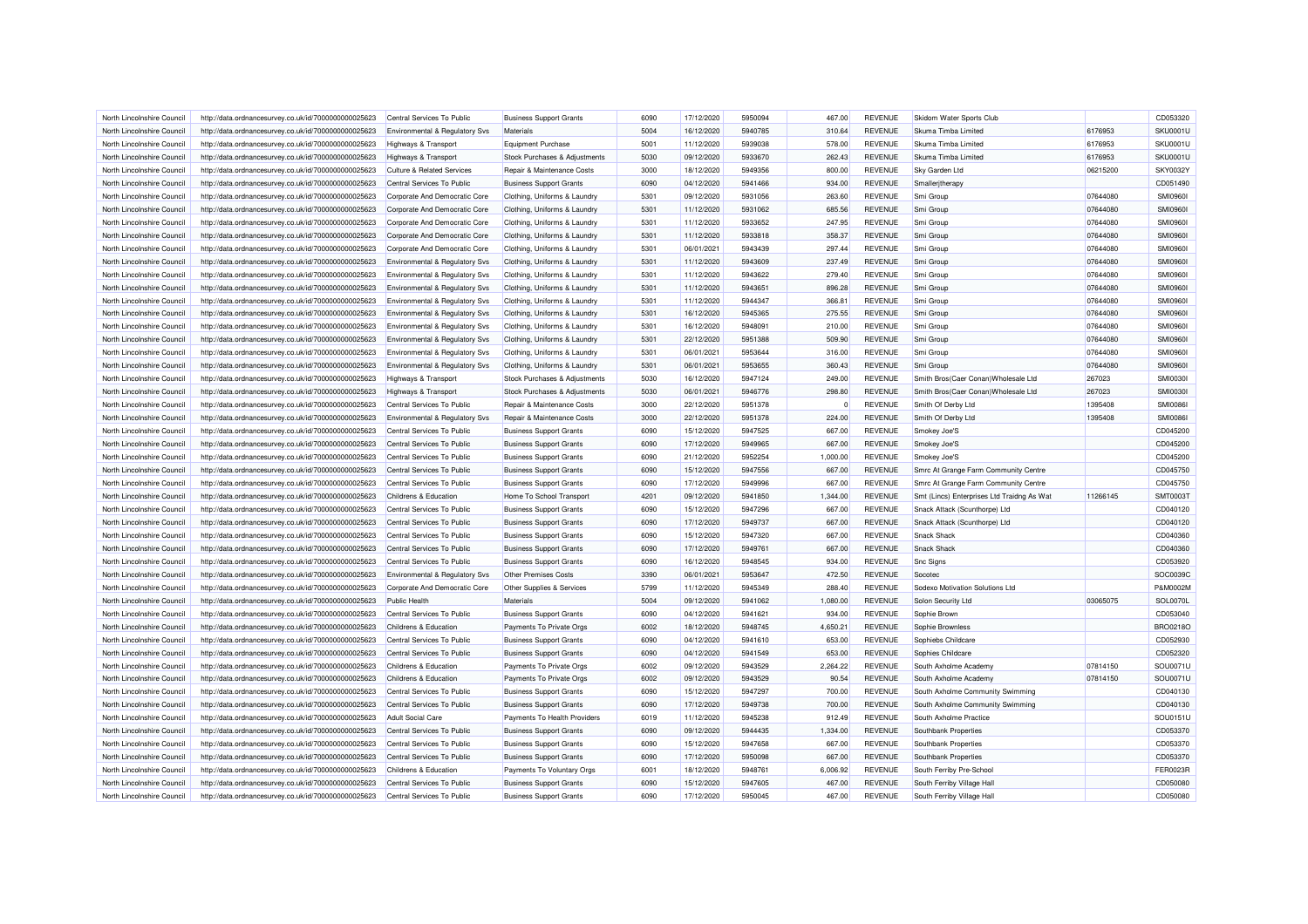| North Lincolnshire Council                               | http://data.ordnancesurvey.co.uk/id/7000000000025623 | Culture & Related Services            | <b>Equipment Purchase</b>      | 5001         | 22/12/2020               | 5943177            | 358.55               | <b>REVENUE</b>                   | Spaldings Limited                    | 1558147            | SPA0024A                    |
|----------------------------------------------------------|------------------------------------------------------|---------------------------------------|--------------------------------|--------------|--------------------------|--------------------|----------------------|----------------------------------|--------------------------------------|--------------------|-----------------------------|
| North Lincolnshire Council                               | http://data.ordnancesurvey.co.uk/id/7000000000025623 | Central Services To Public            | <b>Business Support Grants</b> | 6090         | 15/12/2020               | 5947407            | 667.00               | <b>REVENUE</b>                   | Spark Gymnastics Academy Ltd         |                    | CD041270                    |
| North Lincolnshire Council                               | http://data.ordnancesurvey.co.uk/id/7000000000025623 | Central Services To Public            | <b>Business Support Grants</b> | 6090         | 17/12/2020               | 5949848            | 667.00               | <b>REVENUE</b>                   | Spark Gymnastics Academy Ltd         |                    | CD041270                    |
| North Lincolnshire Council                               | http://data.ordnancesurvey.co.uk/id/7000000000025623 | <b>Culture &amp; Related Services</b> | Stock Purchases & Adjustments  | 5030         | 18/12/2020               | 5949230            | 341.52               | <b>REVENUE</b>                   | Splash About International Ltd       |                    | SPL0006L                    |
| North Lincolnshire Council                               | http://data.ordnancesurvey.co.uk/id/7000000000025623 | Central Services To Public            | <b>Business Support Grants</b> | 6090         | 04/12/2020               | 5941635            | 653.00               | <b>REVENUE</b>                   | Spr Domestic Services Ltd            |                    | CD053180                    |
| North Lincolnshire Council                               | http://data.ordnancesurvey.co.uk/id/7000000000025623 | Environmental & Regulatory Svs        | Other Professional Fees        | 5829         | 04/12/2020               | 5940852            | 933.30               | <b>REVENUE</b>                   | Srcl Ltd (Mediaburst)                | 03226910           | WHI02381                    |
| North Lincolnshire Council                               | http://data.ordnancesurvey.co.uk/id/7000000000025623 | Environmental & Regulatory Svs        | Other Supplies & Services      | 5799         | 09/12/2020               | 5939832            | 664.00               | <b>REVENUE</b>                   | <b>Srp Hire Solutions Ltd</b>        | 06087866           | SRP0001P                    |
| North Lincolnshire Council                               | http://data.ordnancesurvey.co.uk/id/7000000000025623 | Environmental & Regulatory Svs        | Other Supplies & Services      | 5799         | 09/12/2020               | 5939833            | 472.00               | <b>REVENUE</b>                   | <b>Srp Hire Solutions Ltd</b>        | 06087866           | SRP0001P                    |
| North Lincolnshire Council                               | http://data.ordnancesurvey.co.uk/id/7000000000025623 | Environmental & Regulatory Svs        | Other Supplies & Services      | 5799         | 11/12/2020               | 5939888            | 250.00               | <b>REVENUE</b>                   | <b>Srp Hire Solutions Ltd</b>        | 06087866           | <b>SRP0001P</b>             |
| North Lincolnshire Council                               | http://data.ordnancesurvey.co.uk/id/7000000000025623 | Environmental & Regulatory Svs        | Other Supplies & Services      | 5799         | 11/12/2020               | 5943478            | 250.00               | <b>REVENUE</b>                   | Srp Hire Solutions Ltd               | 06087866           | SRP0001P                    |
| North Lincolnshire Council                               | http://data.ordnancesurvey.co.uk/id/7000000000025623 | Central Services To Public            | <b>Business Support Grants</b> | 6090         | 15/12/2020               | 5947318            | 467.00               | <b>REVENUE</b>                   | Stables Church Farm (D, M & A Green) |                    | CD040340                    |
| North Lincolnshire Council                               | http://data.ordnancesurvey.co.uk/id/7000000000025623 | Central Services To Public            | <b>Business Support Grants</b> | 6090         | 17/12/2020               | 5949759            | 467.00               | <b>REVENUE</b>                   | Stables Church Farm (D, M & A Green) |                    | CD040340                    |
| North Lincolnshire Council                               | http://data.ordnancesurvey.co.uk/id/7000000000025623 | Childrens & Education                 | Payments To Private Orgs       | 6002         | 18/12/2020               | 5948888            | 1,867.06             | <b>REVENUE</b>                   | <b>Stacey White</b>                  |                    | WHI0511I                    |
| North Lincolnshire Council                               | http://data.ordnancesurvey.co.uk/id/7000000000025623 | Childrens & Education                 | Home To School Transport       | 4201         | 04/12/2020               | 5940668            | 11,205.00            | <b>REVENUE</b>                   | Stagecoach Services Limited          | 2818654            | <b>LIN0118N</b>             |
| North Lincolnshire Council                               | http://data.ordnancesurvey.co.uk/id/7000000000025623 | <b>Highways &amp; Transport</b>       | <b>Concessionary Fares</b>     | 6010         | 16/12/2020               | 5944621            | 79.450.00            | <b>REVENUE</b>                   | Stagecoach Services Limited          | 2818654            | <b>LIN0118N</b>             |
| North Lincolnshire Council                               | http://data.ordnancesurvey.co.uk/id/7000000000025623 | Highways & Transport                  | Passenger Transport            | 6011         | 09/12/2020               | 5939278            | $-5,129.44$          | <b>REVENUE</b>                   | Stagecoach Services Ltd              | 2818654            | STA0274A                    |
| North Lincolnshire Council                               | http://data.ordnancesurvey.co.uk/id/7000000000025623 | <b>Highways &amp; Transport</b>       | Passenger Transport            | 6011         | 09/12/2020               | 5939293            | $-429.00$            | <b>REVENUE</b>                   | Stagecoach Services Ltd              | 2818654            | STA0274A                    |
| North Lincolnshire Council                               | http://data.ordnancesurvey.co.uk/id/7000000000025623 | <b>Highways &amp; Transport</b>       | Passenger Transport            | 6011         | 09/12/2020               | 5939297            | $-8,335.34$          | <b>REVENUE</b>                   | Stagecoach Services Ltd              | 2818654            | STA0274A                    |
| North Lincolnshire Council                               | http://data.ordnancesurvey.co.uk/id/7000000000025623 | Highways & Transport                  | Passenger Transport            | 6011         | 09/12/2020               | 5939298            | 8,560.37             | <b>REVENUE</b>                   | Stagecoach Services Ltd              | 2818654            | <b>STA0274A</b>             |
| North Lincolnshire Council                               | http://data.ordnancesurvey.co.uk/id/7000000000025623 | <b>Highways &amp; Transport</b>       | Passenger Transport            | 6011         | 09/12/2020               | 5939886            | 480.72               | <b>REVENUE</b>                   | Stagecoach Services Ltd              | 2818654            | STA0274A                    |
| North Lincolnshire Council                               | http://data.ordnancesurvey.co.uk/id/7000000000025623 | <b>Highways &amp; Transport</b>       | Passenger Transport            | 6011         | 09/12/2020               | 5940185            | $-468.00$            | <b>REVENUE</b>                   | Stagecoach Services Ltd              | 2818654            | STA0274A                    |
| North Lincolnshire Council                               | http://data.ordnancesurvey.co.uk/id/7000000000025623 | <b>Highways &amp; Transport</b>       | Passenger Transport            | 6011         | 09/12/2020               | 5940186            | $-2,564.72$          | <b>REVENUE</b>                   | Stagecoach Services Ltd              | 2818654            | STA0274A                    |
| North Lincolnshire Council                               | http://data.ordnancesurvey.co.uk/id/7000000000025623 | Highways & Transport                  | Passenger Transport            | 6011         | 09/12/2020               | 5940591            | $-5,770.62$          | <b>REVENUE</b>                   | Stagecoach Services Ltd              | 2818654            | <b>STA0274A</b>             |
| North Lincolnshire Council                               | http://data.ordnancesurvey.co.uk/id/7000000000025623 | Highways & Transport                  | Passenger Transport            | 6011         | 09/12/2020               | 5940593            | $-468.00$            | <b>REVENUE</b>                   | Stagecoach Services Ltd              | 2818654            | STA0274A                    |
| North Lincolnshire Council                               | http://data.ordnancesurvey.co.uk/id/7000000000025623 | <b>Highways &amp; Transport</b>       | Passenger Transport            | 6011         | 09/12/2020               | 5940907            | 536.00               | <b>REVENUE</b>                   | <b>Stagecoach Services Ltd</b>       | 2818654            | STA0274A                    |
| North Lincolnshire Council                               | http://data.ordnancesurvey.co.uk/id/7000000000025623 | <b>Highways &amp; Transport</b>       | Passenger Transport            | 6011         | 09/12/2020               | 5940908            | 5,664.00             | <b>REVENUE</b>                   | Stagecoach Services Ltd              | 2818654            | STA0274A                    |
| North Lincolnshire Council                               | http://data.ordnancesurvey.co.uk/id/7000000000025623 | <b>Highways &amp; Transport</b>       | Passenger Transport            | 6011         | 09/12/2020               | 5940909            | 1,916.00             | <b>REVENUE</b>                   | Stagecoach Services Ltd              | 2818654            | <b>STA0274A</b>             |
| North Lincolnshire Council                               | http://data.ordnancesurvey.co.uk/id/7000000000025623 | <b>Highways &amp; Transport</b>       | Passenger Transport            | 6011         | 22/12/2020               | 5939230            | 428.80               | REVENUE                          | Stagecoach Services Ltd              | 2818654            | <b>STA0274A</b>             |
| North Lincolnshire Council                               | http://data.ordnancesurvey.co.uk/id/7000000000025623 | Highways & Transport                  | Passenger Transport            | 6011         | 22/12/2020               | 5939237            | 1,297.12             | <b>REVENUE</b>                   | Stagecoach Services Ltd              | 2818654            | <b>STA0274A</b>             |
| North Lincolnshire Council                               | http://data.ordnancesurvey.co.uk/id/7000000000025623 | <b>Highways &amp; Transport</b>       | Passenger Transport            | 6011         | 22/12/2020               | 5939246            | 4,814.04             | <b>REVENUE</b>                   | Stagecoach Services Ltd              | 2818654            | STA0274A                    |
| North Lincolnshire Council                               | http://data.ordnancesurvey.co.uk/id/7000000000025623 | <b>Highways &amp; Transport</b>       | Passenger Transport            | 6011         | 22/12/2020               | 5939250            | 991.76               | <b>REVENUE</b>                   | Stagecoach Services Ltd              | 2818654            | STA0274A                    |
| North Lincolnshire Council                               | http://data.ordnancesurvey.co.uk/id/7000000000025623 | <b>Highways &amp; Transport</b>       | Passenger Transport            | 6011         | 22/12/2020               | 5939252            | 440.66               | <b>REVENUE</b>                   | Stagecoach Services Ltd              | 2818654            | STA0274A                    |
| North Lincolnshire Council                               | http://data.ordnancesurvey.co.uk/id/7000000000025623 | <b>Highways &amp; Transport</b>       | Passenger Transport            | 6011         | 22/12/2020               | 5939253            | 2,569.92             | <b>REVENUE</b>                   | Stagecoach Services Ltd              | 2818654            | STA0274A                    |
| North Lincolnshire Council                               | http://data.ordnancesurvey.co.uk/id/7000000000025623 | <b>Highways &amp; Transport</b>       | Passenger Transport            | 6011         | 22/12/2020               | 5939279            | 5,267.92             | <b>REVENUE</b>                   | Stagecoach Services Ltd              | 2818654            | <b>STA0274A</b>             |
| North Lincolnshire Council                               | http://data.ordnancesurvey.co.uk/id/7000000000025623 | <b>Highways &amp; Transport</b>       | Passenger Transport            | 6011         | 22/12/2020               | 5939280            | 9,784.34             | <b>REVENUE</b>                   | Stagecoach Services Ltd              | 2818654            | STA0274A                    |
|                                                          |                                                      |                                       |                                |              |                          |                    |                      |                                  |                                      |                    |                             |
| North Lincolnshire Council<br>North Lincolnshire Council | http://data.ordnancesurvey.co.uk/id/7000000000025623 | <b>Highways &amp; Transport</b>       | <b>Passenger Transport</b>     | 6011<br>6011 | 22/12/2020               | 5939295<br>5939887 | 9,172.93             | <b>REVENUE</b><br><b>REVENUE</b> | Stagecoach Services Ltd              | 2818654            | STA0274A<br><b>STA0274A</b> |
|                                                          | http://data.ordnancesurvey.co.uk/id/7000000000025623 | Highways & Transport                  | Passenger Transport            |              | 22/12/2020               |                    | 735.68               | <b>REVENUE</b>                   | Stagecoach Services Ltd              | 2818654            | STA0274A                    |
| North Lincolnshire Council                               | http://data.ordnancesurvey.co.uk/id/7000000000025623 | Highways & Transport                  | Passenger Transport            | 6011         | 22/12/2020               | 5940425            | 13,923.80            |                                  | Stagecoach Services Ltd              | 2818654            |                             |
| North Lincolnshire Council<br>North Lincolnshire Council | http://data.ordnancesurvey.co.uk/id/7000000000025623 | <b>Highways &amp; Transport</b>       | Passenger Transport            | 6011<br>6011 | 22/12/2020<br>22/12/2020 | 5940427<br>5940428 | 480.72<br>1.713.28   | <b>REVENUE</b><br><b>REVENUE</b> | Stagecoach Services Ltd              | 2818654<br>2818654 | STA0274A<br><b>STA0274A</b> |
|                                                          | http://data.ordnancesurvey.co.uk/id/7000000000025623 | Highways & Transport                  | <b>Passenger Transport</b>     | 6011         |                          | 5940429            |                      | <b>REVENUE</b>                   | Stagecoach Services Ltd              |                    |                             |
| North Lincolnshire Council                               | http://data.ordnancesurvey.co.uk/id/7000000000025623 | <b>Highways &amp; Transport</b>       | Passenger Transport            | 6011         | 22/12/2020               | 5940436            | 2,633.96             | <b>REVENUE</b>                   | Stagecoach Services Ltd              | 2818654            | STA0274A<br><b>STA0274A</b> |
| North Lincolnshire Council                               | http://data.ordnancesurvey.co.uk/id/7000000000025623 | <b>Highways &amp; Transport</b>       | Passenger Transport            | 6011         | 22/12/2020<br>22/12/2020 | 5940437            | 1,415.04<br>5,251.68 | <b>REVENUE</b>                   | Stagecoach Services Ltd              | 2818654            | STA0274A                    |
| North Lincolnshire Council                               | http://data.ordnancesurvey.co.uk/id/7000000000025623 | <b>Highways &amp; Transport</b>       | Passenger Transport            |              |                          |                    |                      |                                  | Stagecoach Services Ltd              | 2818654            |                             |
| North Lincolnshire Council                               | http://data.ordnancesurvey.co.uk/id/7000000000025623 | <b>Highways &amp; Transport</b>       | Passenger Transport            | 6011         | 22/12/2020               | 5940438            | 367.84               | <b>REVENUE</b>                   | Stagecoach Services Ltd              | 2818654            | STA0274A                    |
| North Lincolnshire Council                               | http://data.ordnancesurvey.co.uk/id/7000000000025623 | Highways & Transport                  | Passenger Transport            | 6011         | 22/12/2020               | 5940440            | 1,081.92             | <b>REVENUE</b>                   | Stagecoach Services Ltd              | 2818654            | STA0274A                    |
| North Lincolnshire Council                               | http://data.ordnancesurvey.co.uk/id/7000000000025623 | <b>Highways &amp; Transport</b>       | Passenger Transport            | 6011         | 22/12/2020               | 5940442            | 428.80               | <b>REVENUE</b>                   | Stagecoach Services Ltd              | 2818654            | STA0274A                    |
| North Lincolnshire Council                               | http://data.ordnancesurvey.co.uk/id/7000000000025623 | <b>Highways &amp; Transport</b>       | <b>Passenger Transport</b>     | 6011         | 22/12/2020               | 5940451            | 509.20               | <b>REVENUE</b>                   | Stagecoach Services Ltd              | 2818654            | STA0274A                    |
| North Lincolnshire Council                               | http://data.ordnancesurvey.co.uk/id/7000000000025623 | <b>Highways &amp; Transport</b>       | Passenger Transport            | 6011         | 22/12/2020               | 5940608            | 10.442.85            | <b>REVENUE</b>                   | Stagecoach Services Ltd              | 2818654            | <b>STA0274A</b>             |
| North Lincolnshire Council                               | http://data.ordnancesurvey.co.uk/id/7000000000025623 | <b>Highways &amp; Transport</b>       | Passenger Transport            | 6011         | 22/12/2020               | 5940645            | 5,926.41             | <b>REVENUE</b>                   | Stagecoach Services Ltd              | 2818654            | STA0274A                    |
| North Lincolnshire Council                               | http://data.ordnancesurvey.co.uk/id/7000000000025623 | <b>Highways &amp; Transport</b>       | Passenger Transport            | 6011         | 22/12/2020               | 5940669            | 1,081.92             | REVENUE                          | Stagecoach Services Ltd              | 2818654            | STA0274A                    |
| North Lincolnshire Council                               | http://data.ordnancesurvey.co.uk/id/7000000000025623 | <b>Highways &amp; Transport</b>       | Passenger Transport            | 6011         | 22/12/2020               | 5940712            | 827.64               | <b>REVENUE</b>                   | Stagecoach Services Ltd              | 2818654            | STA0274A                    |
| North Lincolnshire Council                               | http://data.ordnancesurvey.co.uk/id/7000000000025623 | <b>Highways &amp; Transport</b>       | Passenger Transport            | 6011         | 22/12/2020               | 5940714            | 1,415.04             | <b>REVENUE</b>                   | Stagecoach Services Ltd              | 2818654            | <b>STA0274A</b>             |
| North Lincolnshire Council                               | http://data.ordnancesurvey.co.uk/id/7000000000025623 | Highways & Transport                  | Passenger Transport            | 6011         | 22/12/2020               | 5940715            | 480.72               | <b>REVENUE</b>                   | Stagecoach Services Ltd              | 2818654            | <b>STA0274A</b>             |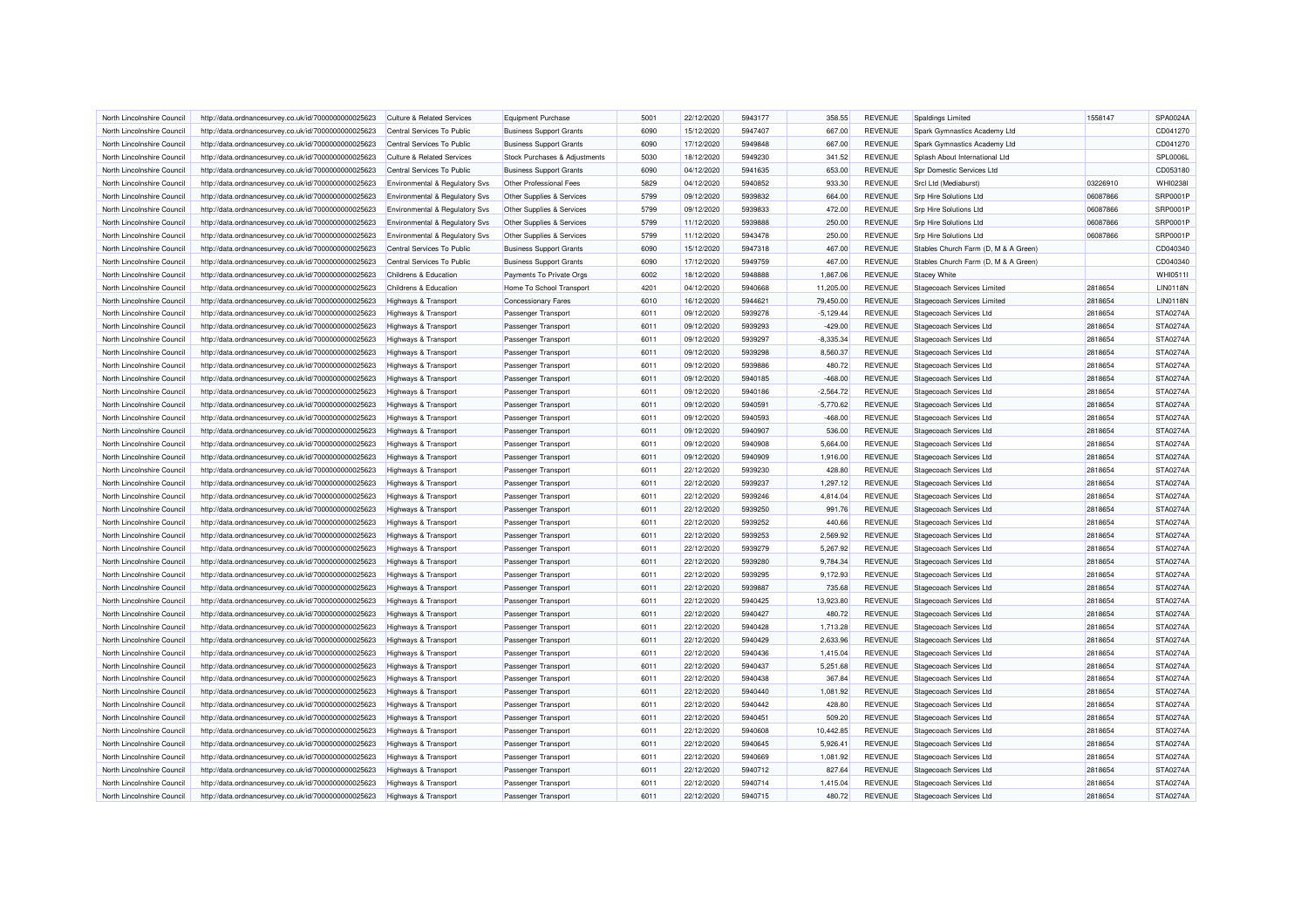| North Lincolnshire Council | http://data.ordnancesurvey.co.uk/id/7000000000025623 | Highways & Transport                  | Passenger Transport            | 6011 | 22/12/2020 | 5940716            | 5.560.92  | <b>REVENUE</b> | Stagecoach Services Ltd                      | 2818654  | <b>STA0274A</b>                    |
|----------------------------|------------------------------------------------------|---------------------------------------|--------------------------------|------|------------|--------------------|-----------|----------------|----------------------------------------------|----------|------------------------------------|
| North Lincolnshire Council | http://data.ordnancesurvey.co.uk/id/7000000000025623 | <b>Highways &amp; Transport</b>       | Passenger Transport            | 6011 | 22/12/2020 | 5940717            | 1,865.32  | <b>REVENUE</b> | Stagecoach Services Ltd                      | 2818654  | STA0274A                           |
| North Lincolnshire Council | http://data.ordnancesurvey.co.uk/id/7000000000025623 | <b>Highways &amp; Transport</b>       | Passenger Transport            | 6011 | 22/12/2020 | 5940905            | 1,081.92  | <b>REVENUE</b> | Stagecoach Services Ltd                      | 2818654  | STA0274A                           |
| North Lincolnshire Council | http://data.ordnancesurvey.co.uk/id/7000000000025623 | <b>Highways &amp; Transport</b>       | Passenger Transport            | 6011 | 22/12/2020 | 5940906            | 1,415.04  | <b>REVENUE</b> | Stagecoach Services Ltd                      | 2818654  | STA0274A                           |
| North Lincolnshire Council | http://data.ordnancesurvey.co.uk/id/7000000000025623 | Central Services To Public            | <b>Business Support Grants</b> | 6090 | 02/12/2020 | 5940322            | 1,334.00  | <b>REVENUE</b> | St Andrew'S Hospice Limited                  |          | CD051100                           |
| North Lincolnshire Council | http://data.ordnancesurvey.co.uk/id/7000000000025623 | Central Services To Public            | <b>Business Support Grants</b> | 6090 | 15/12/2020 | 5947431            | 1,500.00  | <b>REVENUE</b> | Star Holdings (Humber) Limited               |          | CD041510                           |
| North Lincolnshire Council | http://data.ordnancesurvey.co.uk/id/7000000000025623 | Central Services To Public            | <b>Business Support Grants</b> | 6090 | 17/12/2020 | 5949872            | 1.500.00  | <b>REVENUE</b> | Star Holdings (Humber) Limited               |          | CD041510                           |
| North Lincolnshire Council | http://data.ordnancesurvey.co.uk/id/7000000000025623 | Central Services To Public            | <b>Business Support Grants</b> | 6090 | 15/12/2020 | 5947670            | 667.00    | <b>REVENUE</b> | <b>Starkeys Cafe</b>                         |          | CD053900                           |
| North Lincolnshire Council | http://data.ordnancesurvey.co.uk/id/7000000000025623 | Central Services To Public            | <b>Business Support Grants</b> | 6090 | 16/12/2020 | 5948929            | 1,334.00  | <b>REVENUE</b> | <b>Starkeys Cafe</b>                         |          | CD053900                           |
| North Lincolnshire Council | http://data.ordnancesurvey.co.uk/id/7000000000025623 | Central Services To Public            | <b>Business Support Grants</b> | 6090 | 17/12/2020 | 5950110            | 667.00    | <b>REVENUE</b> | <b>Starkeys Cafe</b>                         |          | CD053900                           |
| North Lincolnshire Council | http://data.ordnancesurvey.co.uk/id/7000000000025623 | <b>Highways &amp; Transport</b>       | Stock Purchases & Adjustments  | 5030 | 11/12/2020 | 5929149            | 668.30    | <b>REVENUE</b> | <b>Start Traffic Ltd</b>                     | 6896587  | <b>STA0587A</b>                    |
| North Lincolnshire Council | http://data.ordnancesurvey.co.uk/id/7000000000025623 | Childrens & Education                 | Home To School Transport       | 4201 | 18/12/2020 | 5948875            | 303.24    | <b>REVENUE</b> | St Bede'S Catholic Voluntary Academy         | 07973953 | <b>STB0020B</b>                    |
| North Lincolnshire Council | http://data.ordnancesurvey.co.uk/id/7000000000025623 | Childrens & Education                 | Payments To Private Orgs       | 6002 | 16/12/2020 | 5946756            | 31,276.35 | <b>REVENUE</b> | St. Bernadette'S Catholic Prim. Vol. Academy |          | STB0030B                           |
| North Lincolnshire Council | http://data.ordnancesurvey.co.uk/id/7000000000025623 | Central Services To Public            | <b>Business Support Grants</b> | 6090 | 15/12/2020 | 5947481            | 667.00    | <b>REVENUE</b> | <b>Steel Workers Limited</b>                 |          | CD042090                           |
| North Lincolnshire Council | http://data.ordnancesurvey.co.uk/id/7000000000025623 | Central Services To Public            | <b>Business Support Grants</b> | 6090 | 17/12/2020 | 5949922            | 667.00    | <b>REVENUE</b> | <b>Steel Workers Limited</b>                 |          | CD042090                           |
| North Lincolnshire Council | http://data.ordnancesurvey.co.uk/id/7000000000025623 | Central Services To Public            | <b>Business Support Grants</b> | 6090 | 04/12/2020 | 5941598            | 653.00    | <b>REVENUE</b> | Stella Williams Consul                       |          | CD052810                           |
| North Lincolnshire Council | http://data.ordnancesurvey.co.uk/id/7000000000025623 | Central Services To Public            | <b>Business Support Grants</b> | 6090 | 09/12/2020 | 5944403            | 2,000.00  | <b>REVENUE</b> | Stephen Blenkiron T/A Butchers Arms          |          | CD053210                           |
| North Lincolnshire Council | http://data.ordnancesurvey.co.uk/id/7000000000025623 | Central Services To Public            | <b>Business Support Grants</b> | 6090 | 09/12/2020 | 5944404            | 250.00    | <b>REVENUE</b> | Stephen Blenkiron T/A Butchers Arms          |          | CD053210                           |
| North Lincolnshire Council | http://data.ordnancesurvey.co.uk/id/7000000000025623 | Central Services To Public            | <b>Business Support Grants</b> | 6090 | 15/12/2020 | 5947643            | 1,000.00  | <b>REVENUE</b> | Stephen Blenkiron T/A Butchers Arms          |          | CD053210                           |
| North Lincolnshire Council | http://data.ordnancesurvey.co.uk/id/7000000000025623 | Central Services To Public            | <b>Business Support Grants</b> | 6090 | 17/12/2020 | 5950083            | 1,000.00  | <b>REVENUE</b> | Stephen Blenkiron T/A Butchers Arms          |          | CD053210                           |
| North Lincolnshire Council | http://data.ordnancesurvey.co.uk/id/7000000000025623 | Childrens & Education                 | Payments To Private Orgs       | 6002 | 18/12/2020 | 5948864            | 677.22    | <b>REVENUE</b> | Stepping Stones Of Scawby                    |          | SCA0139A                           |
| North Lincolnshire Council | http://data.ordnancesurvey.co.uk/id/7000000000025623 | <b>Adult Social Care</b>              | Repair & Maintenance Costs     | 3000 | 22/12/2020 | 5949350            | 182.73    | <b>REVENUE</b> | Steve Ball Joinery Ltd                       | 3682402  | <b>BAL0025L</b>                    |
| North Lincolnshire Council | http://data.ordnancesurvey.co.uk/id/7000000000025623 | Childrens & Education                 | Repair & Maintenance Costs     | 3000 | 22/12/2020 | 5949350            | 129.46    | <b>REVENUE</b> | Steve Ball Joinery Ltd                       | 3682402  | <b>BAL0025L</b>                    |
| North Lincolnshire Council |                                                      | <b>Culture &amp; Related Services</b> | <b>Equipment Purchase</b>      | 5001 | 09/12/2020 | 5943458            | 1,715.67  | <b>REVENUE</b> | Steve Ball Joinery Ltd                       | 3682402  | <b>BAL0025L</b>                    |
|                            | http://data.ordnancesurvey.co.uk/id/7000000000025623 |                                       |                                | 3000 |            | 5943459            |           | <b>REVENUE</b> |                                              | 3682402  | <b>BAL0025L</b>                    |
| North Lincolnshire Council | http://data.ordnancesurvey.co.uk/id/7000000000025623 | Culture & Related Services            | Repair & Maintenance Costs     |      | 09/12/2020 |                    | 1,960.00  |                | Steve Ball Joinery Ltd                       |          |                                    |
| North Lincolnshire Council | http://data.ordnancesurvey.co.uk/id/7000000000025623 | <b>Culture &amp; Related Services</b> | Repair & Maintenance Costs     | 3000 | 22/12/2020 | 5949350            | 824.58    | <b>REVENUE</b> | Steve Ball Joinery Ltd                       | 3682402  | <b>BAL0025L</b>                    |
| North Lincolnshire Council | http://data.ordnancesurvey.co.uk/id/7000000000025623 | Environmental & Regulatory Svs        | <b>Equipment Purchase</b>      | 5001 | 22/12/2020 | 5951977<br>5949350 | 268.88    | <b>REVENUE</b> | Steve Ball Joinery Ltd                       | 3682402  | <b>BAL0025L</b><br><b>BAL0025L</b> |
| North Lincolnshire Council | http://data.ordnancesurvey.co.uk/id/7000000000025623 | Environmental & Regulatory Svs        | Repair & Maintenance Costs     | 3000 | 22/12/2020 |                    | 54.34     | <b>REVENUE</b> | Steve Ball Joinery Ltd                       | 3682402  |                                    |
| North Lincolnshire Council | http://data.ordnancesurvey.co.uk/id/7000000000025623 | <b>Highways &amp; Transport</b>       | Repair & Maintenance Costs     | 3000 | 22/12/2020 | 5949350            | 95.68     | <b>REVENUE</b> | Steve Ball Joinery Ltd                       | 3682402  | <b>BAL0025L</b>                    |
| North Lincolnshire Council | http://data.ordnancesurvey.co.uk/id/7000000000025623 | Highways & Transport                  | Repair & Maintenance Costs     | 3000 | 22/12/2020 | 5949350            | 925.72    | <b>REVENUE</b> | Steve Ball Joinery Ltd                       | 3682402  | <b>BAL0025L</b>                    |
| North Lincolnshire Council | http://data.ordnancesurvey.co.uk/id/7000000000025623 | Non Distributed Costs                 | Repair & Maintenance Costs     | 3000 | 22/12/2020 | 5949350            | 81.90     | <b>REVENUE</b> | Steve Ball Joinery Ltd                       | 3682402  | <b>BAL0025L</b>                    |
| North Lincolnshire Council | http://data.ordnancesurvey.co.uk/id/7000000000025623 | <b>Planning Services</b>              | Repair & Maintenance Costs     | 3000 | 22/12/2020 | 5949350            | 81.90     | <b>REVENUE</b> | Steve Ball Joinery Ltd                       | 3682402  | <b>BAL0025L</b>                    |
| North Lincolnshire Council | http://data.ordnancesurvey.co.uk/id/7000000000025623 | Central Services To Public            | <b>Business Support Grants</b> | 6090 | 04/12/2020 | 5941578            | 653.00    | <b>REVENUE</b> | <b>Steve Lester</b>                          |          | CD052610                           |
| North Lincolnshire Council | http://data.ordnancesurvey.co.uk/id/7000000000025623 | Central Services To Public            | <b>Business Support Grants</b> | 6090 | 04/12/2020 | 5941463            | 934.00    | <b>REVENUE</b> | St Johnâ ¿¿ S Chippy                         |          | CD051460                           |
| North Lincolnshire Council | http://data.ordnancesurvey.co.uk/id/7000000000025623 | <b>Planning Services</b>              | Payments To Voluntary Orgs     | 6001 | 18/12/2020 | 5943408            | 559.40    | <b>REVENUE</b> | St Marks Community Fund                      |          | <b>STM0180M</b>                    |
| North Lincolnshire Council | http://data.ordnancesurvey.co.uk/id/7000000000025623 | Childrens & Education                 | Payments To Private Orgs       | 6002 | 16/12/2020 | 5948122            | 7,666.66  | <b>REVENUE</b> | St. Mary'S Catholic Primary Vol. Academy     |          | <b>STM0020M</b>                    |
| North Lincolnshire Council | http://data.ordnancesurvey.co.uk/id/7000000000025623 | Central Services To Public            | <b>Business Support Grants</b> | 6090 | 22/12/2020 | 5953222            | 667.00    | <b>REVENUE</b> | Stone Lodge Pets Hotel                       |          | CD055320                           |
| North Lincolnshire Council | http://data.ordnancesurvey.co.uk/id/7000000000025623 | Central Services To Public            | <b>Business Support Grants</b> | 6090 | 22/12/2020 | 5953223            | 1,334.00  | <b>REVENUE</b> | Stone Lodge Pets Hotel                       |          | CD055320                           |
| North Lincolnshire Council | http://data.ordnancesurvey.co.uk/id/7000000000025623 | Central Services To Public            | <b>Business Support Grants</b> | 6090 | 22/12/2020 | 5953224            | 667.00    | <b>REVENUE</b> | Stone Lodge Pets Hotel                       |          | CD055320                           |
| North Lincolnshire Council | http://data.ordnancesurvey.co.uk/id/7000000000025623 | Childrens & Education                 | Payments To Voluntary Orgs     | 6001 | 18/12/2020 | 5948826            | 8.487.92  | <b>REVENUE</b> | <b>St Pauls Pre-School</b>                   |          | STP0001P                           |
| North Lincolnshire Council | http://data.ordnancesurvey.co.uk/id/7000000000025623 | Childrens & Education                 | <b>Client Related Costs</b>    | 5534 | 04/12/2020 | 5940184            | 280.00    | <b>REVENUE</b> | <b>Street Beat Dance Academy</b>             |          | STR0143R                           |
| North Lincolnshire Council | http://data.ordnancesurvey.co.uk/id/7000000000025623 | Childrens & Education                 | <b>Client Related Costs</b>    | 5534 | 18/12/2020 | 5949129            | 280.00    | <b>REVENUE</b> | Street Beat Dance Academy                    |          | <b>STR0143F</b>                    |
| North Lincolnshire Council | http://data.ordnancesurvey.co.uk/id/7000000000025623 | Central Services To Public            | <b>Business Support Grants</b> | 6090 | 15/12/2020 | 5947321            | 667.00    | <b>REVENUE</b> | <b>Stronger Together Crossfit</b>            |          | CD040370                           |
| North Lincolnshire Council | http://data.ordnancesurvey.co.uk/id/7000000000025623 | Central Services To Public            | <b>Business Support Grants</b> | 6090 | 17/12/2020 | 5949762            | 667.00    | <b>REVENUE</b> | <b>Stronger Together Crossfit</b>            |          | CD040370                           |
| North Lincolnshire Council | http://data.ordnancesurvey.co.uk/id/7000000000025623 | Central Services To Public            | <b>Business Support Grants</b> | 6090 | 02/12/2020 | 5940278            | 1,334.00  | <b>REVENUE</b> | Studio 7 Theatre Arts                        |          | CD050770                           |
| North Lincolnshire Council | http://data.ordnancesurvey.co.uk/id/7000000000025623 | Central Services To Public            | <b>Business Support Grants</b> | 6090 | 15/12/2020 | 5947628            | 667.00    | <b>REVENUE</b> | Studio 7 Theatre Arts                        |          | CD050770                           |
| North Lincolnshire Council | http://data.ordnancesurvey.co.uk/id/7000000000025623 | Central Services To Public            | <b>Business Support Grants</b> | 6090 | 17/12/2020 | 5950068            | 667.00    | <b>REVENUE</b> | Studio 7 Theatre Arts                        |          | CD050770                           |
| North Lincolnshire Council | http://data.ordnancesurvey.co.uk/id/7000000000025623 | Central Services To Public            | <b>Business Support Grants</b> | 6090 | 09/12/2020 | 5944460            | 1.334.00  | <b>REVENUE</b> | <b>Style Envy</b>                            |          | CD053520                           |
| North Lincolnshire Council | http://data.ordnancesurvey.co.uk/id/7000000000025623 | Central Services To Public            | <b>Business Support Grants</b> | 6090 | 15/12/2020 | 5947461            | 667.00    | <b>REVENUE</b> | Sugar Crush Limited                          |          | CD041820                           |
| North Lincolnshire Council | http://data.ordnancesurvey.co.uk/id/7000000000025623 | Central Services To Public            | <b>Business Support Grants</b> | 6090 | 17/12/2020 | 5949902            | 667.00    | <b>REVENUE</b> | Sugar Crush Limited                          |          | CD041820                           |
| North Lincolnshire Council | http://data.ordnancesurvey.co.uk/id/7000000000025623 | Central Services To Public            | <b>Business Support Grants</b> | 6090 | 15/12/2020 | 5947591            | 667.00    | <b>REVENUE</b> | Sunnyside Touring Caravan Park               |          | CD049910                           |
| North Lincolnshire Council | http://data.ordnancesurvey.co.uk/id/7000000000025623 | Central Services To Public            | <b>Business Support Grants</b> | 6090 | 17/12/2020 | 5950031            | 667.00    | <b>REVENUE</b> | Sunnyside Touring Caravan Park               |          | CD049910                           |
| North Lincolnshire Council | http://data.ordnancesurvey.co.uk/id/7000000000025623 | Central Services To Public            | <b>Business Support Grants</b> | 6090 | 09/12/2020 | 5944489            | 1.334.00  | <b>REVENUE</b> | Supreme Support                              |          | CD053810                           |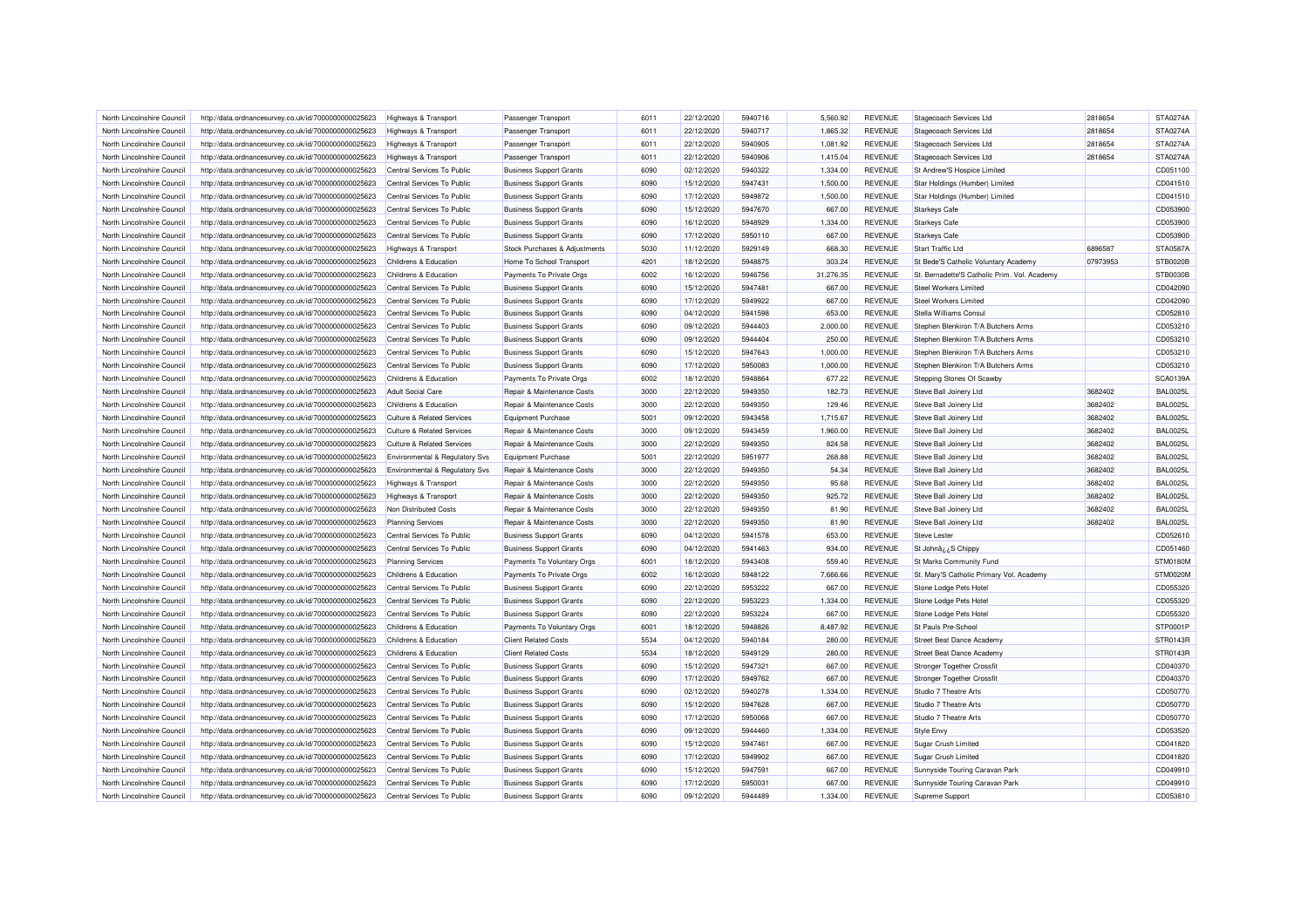| North Lincolnshire Council                               | http://data.ordnancesurvey.co.uk/id/7000000000025623                                                         | Childrens & Education                 | Payments To Private Orgs                                         | 6002 | 18/12/2020               | 5948790 | 1,549.25  | <b>REVENUE</b> | Susan Ling                                 |          | <b>LIN0358N</b> |
|----------------------------------------------------------|--------------------------------------------------------------------------------------------------------------|---------------------------------------|------------------------------------------------------------------|------|--------------------------|---------|-----------|----------------|--------------------------------------------|----------|-----------------|
| North Lincolnshire Council                               | http://data.ordnancesurvey.co.uk/id/7000000000025623                                                         | Central Services To Public            | <b>Business Support Grants</b>                                   | 6090 | 15/12/2020               | 5947545 | 1,000.00  | <b>REVENUE</b> | Sutton Arms (Scawby) Ltd                   |          | CD045400        |
| North Lincolnshire Council                               | http://data.ordnancesurvey.co.uk/id/7000000000025623                                                         | Central Services To Public            | <b>Business Support Grants</b>                                   | 6090 | 17/12/2020               | 5949985 | 1,000.00  | <b>REVENUE</b> | Sutton Arms (Scawby) Ltd                   |          | CD045400        |
| North Lincolnshire Council                               | http://data.ordnancesurvey.co.uk/id/7000000000025623                                                         | Central Services To Public            | <b>Business Support Grants</b>                                   | 6090 | 16/12/2020               | 5948546 | 934.00    | <b>REVENUE</b> | Sweet Memories By Tlk                      |          | CD053930        |
| North Lincolnshire Council                               | http://data.ordnancesurvey.co.uk/id/7000000000025623                                                         | Corporate And Democratic Core         | Gen Office Exp (Incl Postage)                                    | 5603 | 09/12/2020               | 5939249 | 1,380.00  | <b>REVENUE</b> | Systematic Print Management Ltd            | 3890167  | SYS0015S        |
| North Lincolnshire Council                               | http://data.ordnancesurvey.co.uk/id/7000000000025623                                                         | Corporate And Democratic Core         | Gen Office Exp (Incl Postage)                                    | 5603 | 09/12/2020               | 5939254 | 520.00    | <b>REVENUE</b> | Systematic Print Management Ltd            | 3890167  | SYS0015S        |
| North Lincolnshire Council                               | http://data.ordnancesurvey.co.uk/id/7000000000025623                                                         | Corporate And Democratic Core         | Gen Office Exp (Incl Postage)                                    | 5603 | 18/12/2020               | 5945278 | 620.00    | <b>REVENUE</b> | Systematic Print Management Ltd            | 3890167  | SYS0015S        |
| North Lincolnshire Council                               | http://data.ordnancesurvey.co.uk/id/7000000000025623                                                         | Corporate And Democratic Core         | Gen Office Exp (Incl Postage)                                    | 5603 | 06/01/2021               | 5951354 | 888.00    | <b>REVENUE</b> | Systematic Print Management Ltd            | 3890167  | SYS0015S        |
| North Lincolnshire Council                               | http://data.ordnancesurvey.co.uk/id/7000000000025623                                                         | Central Services To Public            | <b>Business Support Grants</b>                                   | 6090 | 15/12/2020               | 5947575 | 467.00    | <b>REVENUE</b> | <b>Taheras Hal</b>                         |          | CD049740        |
| North Lincolnshire Council                               | http://data.ordnancesurvey.co.uk/id/7000000000025623                                                         | Central Services To Public            | <b>Business Support Grants</b>                                   | 6090 | 17/12/2020               | 5950015 | 467.00    | <b>REVENUE</b> | <b>Taheras Hal</b>                         |          | CD049740        |
| North Lincolnshire Council                               | http://data.ordnancesurvey.co.uk/id/7000000000025623                                                         | Central Services To Public            | <b>Business Support Grants</b>                                   | 6090 | 04/12/2020               | 5941601 | 653.00    | <b>REVENUE</b> | <b>Tailor Made Maths</b>                   |          | CD052840        |
| North Lincolnshire Council                               | http://data.ordnancesurvey.co.uk/id/7000000000025623                                                         | Central Services To Public            | <b>Business Support Grants</b>                                   | 6090 | 15/12/2020               | 5947609 | 667.00    | <b>REVENUE</b> | Take A Gander                              |          | CD050290        |
| North Lincolnshire Council                               | http://data.ordnancesurvey.co.uk/id/7000000000025623                                                         | Central Services To Public            | <b>Business Support Grants</b>                                   | 6090 | 17/12/2020               | 5950049 | 667.00    | <b>REVENUE</b> | Take A Gander                              |          | CD050290        |
| North Lincolnshire Council                               | http://data.ordnancesurvey.co.uk/id/7000000000025623                                                         | Central Services To Public            | <b>Business Support Grants</b>                                   | 6090 | 21/12/2020               | 5952263 | 1,000.00  | <b>REVENUE</b> | <b>Take A Gander</b>                       |          | CD050290        |
| North Lincolnshire Council                               | http://data.ordnancesurvey.co.uk/id/7000000000025623                                                         | Central Services To Public            | <b>Business Support Grants</b>                                   | 6090 | 15/12/2020               | 5947382 | 667.00    | <b>REVENUE</b> | Tamaradox Bar And Cafe Ltd                 |          | CD041000        |
| North Lincolnshire Council                               | http://data.ordnancesurvey.co.uk/id/7000000000025623                                                         | Central Services To Public            | <b>Business Support Grants</b>                                   | 6090 | 17/12/2020               | 5949823 | 667.00    | <b>REVENUE</b> | Tamaradox Bar And Cafe Ltd                 |          | CD041000        |
| North Lincolnshire Council                               | http://data.ordnancesurvey.co.uk/id/7000000000025623                                                         | Central Services To Public            | <b>Business Support Grants</b>                                   | 6090 | 21/12/2020               | 5952235 | 1,000.00  | <b>REVENUE</b> | Tamaradox Bar And Cafe Ltd                 |          | CD041000        |
| North Lincolnshire Council                               | http://data.ordnancesurvey.co.uk/id/7000000000025623                                                         | <b>Culture &amp; Related Services</b> | Repair & Maintenance Costs                                       | 3000 | 09/12/2020               | 5943461 | 4,000.00  | <b>REVENUE</b> | Tanks R Us                                 |          | <b>DAL0004L</b> |
|                                                          |                                                                                                              | Central Services To Public            |                                                                  | 6090 |                          | 5941458 | 653.00    | <b>REVENUE</b> |                                            |          | CD051410        |
| North Lincolnshire Council<br>North Lincolnshire Council | http://data.ordnancesurvey.co.uk/id/7000000000025623<br>http://data.ordnancesurvey.co.uk/id/7000000000025623 | Central Services To Public            | <b>Business Support Grants</b><br><b>Business Support Grants</b> | 6090 | 04/12/2020<br>04/12/2020 | 5941583 | 653.00    | <b>REVENUE</b> | <b>Taxi Business</b><br><b>Taxi Driver</b> |          | CD052660        |
|                                                          |                                                                                                              |                                       |                                                                  | 6090 |                          | 5947472 | 667.00    | <b>REVENUE</b> |                                            |          | CD041940        |
| North Lincolnshire Council                               | http://data.ordnancesurvey.co.uk/id/7000000000025623                                                         | Central Services To Public            | <b>Business Support Grants</b>                                   |      | 15/12/2020               |         |           |                | Te@6tearooms                               |          |                 |
| North Lincolnshire Council                               | http://data.ordnancesurvey.co.uk/id/7000000000025623                                                         | Central Services To Public            | <b>Business Support Grants</b>                                   | 6090 | 17/12/2020               | 5949913 | 667.00    | <b>REVENUE</b> | Te@6tearooms                               |          | CD041940        |
| North Lincolnshire Council                               | http://data.ordnancesurvey.co.uk/id/7000000000025623                                                         | <b>Childrens &amp; Education</b>      | <b>Retirement Additional Costs</b>                               | 2007 | 16/12/2020               | 5947123 | 1,593.48  | <b>REVENUE</b> | <b>Teachers' Pensions</b>                  |          | <b>TEA0600A</b> |
| North Lincolnshire Council                               | http://data.ordnancesurvey.co.uk/id/7000000000025623                                                         | Childrens & Education                 | <b>Agency Costs</b>                                              | 6005 | 02/12/2020               | 5939304 | 711.51    | <b>REVENUE</b> | <b>Teaching Personnel Ltd</b>              | 3225158  | <b>BAR0135R</b> |
| North Lincolnshire Council                               | http://data.ordnancesurvey.co.uk/id/7000000000025623                                                         | Childrens & Education                 | <b>Agency Costs</b>                                              | 6005 | 11/12/2020               | 5944585 | 711.51    | <b>REVENUE</b> | <b>Teaching Personnel Ltd</b>              | 3225158  | <b>BAR0135R</b> |
| North Lincolnshire Council                               | http://data.ordnancesurvey.co.uk/id/7000000000025623                                                         | Childrens & Education                 | Payments To Private Orgs                                         | 6002 | 02/12/2020               | 5939304 | 687.25    | <b>REVENUE</b> | <b>Teaching Personnel Ltd</b>              | 3225158  | <b>BAR0135R</b> |
| North Lincolnshire Council                               | http://data.ordnancesurvey.co.uk/id/7000000000025623                                                         | <b>Childrens &amp; Education</b>      | Payments To Private Orgs                                         | 6002 | 02/12/2020               | 5939815 | 1,043.90  | <b>REVENUE</b> | <b>Teaching Personnel Ltd</b>              | 3225158  | <b>BAR0135R</b> |
| North Lincolnshire Council                               | http://data.ordnancesurvey.co.uk/id/7000000000025623                                                         | Childrens & Education                 | Payments To Private Orgs                                         | 6002 | 02/12/2020               | 5939818 | 1.043.90  | <b>REVENUE</b> | <b>Teaching Personnel Ltd</b>              | 3225158  | <b>BAR0135R</b> |
| North Lincolnshire Council                               | http://data.ordnancesurvey.co.uk/id/7000000000025623                                                         | Childrens & Education                 | Payments To Private Orgs                                         | 6002 | 02/12/2020               | 5939820 | 1,043.90  | <b>REVENUE</b> | <b>Teaching Personnel Ltd</b>              | 3225158  | <b>BAR0135R</b> |
| North Lincolnshire Council                               | http://data.ordnancesurvey.co.uk/id/7000000000025623                                                         | Childrens & Education                 | <b>Course Fees/Training</b>                                      | 2002 | 02/12/2020               | 5939302 | 2,050.00  | <b>REVENUE</b> | Team Teach Ltd                             | 03770582 | <b>TEA0015A</b> |
| North Lincolnshire Council                               | http://data.ordnancesurvey.co.uk/id/7000000000025623                                                         | Central Services To Public            | <b>Business Support Grants</b>                                   | 6090 | 16/12/2020               | 5948553 | 934.00    | <b>REVENUE</b> | Teddy Bears Childcare (Scunthorpe) Ltd     |          | CD054000        |
| North Lincolnshire Council                               | http://data.ordnancesurvey.co.uk/id/7000000000025623                                                         | <b>Planning Services</b>              | Provisions                                                       | 5201 | 23/12/2020               | 5953262 | 26,280.00 | <b>REVENUE</b> | <b>Tesco Corporate Gift Cards</b>          | 519500   | <b>TES0050S</b> |
| North Lincolnshire Council                               | http://data.ordnancesurvey.co.uk/id/7000000000025623                                                         | Environmental & Regulatory Svs        | It Software-Purchase                                             | 5051 | 18/12/2020               | 5945976 | 415.00    | <b>REVENUE</b> | <b>Texthelp Ltd</b>                        | NI 31186 | <b>TEX0120X</b> |
| North Lincolnshire Council                               | http://data.ordnancesurvey.co.uk/id/7000000000025623                                                         | Central Services To Public            | <b>Business Support Grants</b>                                   | 6090 | 16/12/2020               | 5948559 | 934.00    | <b>REVENUE</b> | Thank You, Nana                            |          | CD054060        |
| North Lincolnshire Council                               | http://data.ordnancesurvey.co.uk/id/7000000000025623                                                         | Childrens & Education                 | <b>Client Related Costs</b>                                      | 5534 | 16/12/2020               | 5946681 | 290.50    | <b>REVENUE</b> | The Ark Family Centre                      |          | ARK0120K        |
| North Lincolnshire Council                               | http://data.ordnancesurvey.co.uk/id/7000000000025623                                                         | Childrens & Education                 | Payments To Private Orgs                                         | 6002 | 18/12/2020               | 5948738 | 37,325.41 | <b>REVENUE</b> | The Ark Family Centre                      |          | ARK0120K        |
| North Lincolnshire Council                               | http://data.ordnancesurvey.co.uk/id/7000000000025623                                                         | Childrens & Education                 | Payments To Private Orgs                                         | 6002 | 18/12/2020               | 5948847 | 340.62    | <b>REVENUE</b> | The Ark Family Centre                      |          | ARK0120K        |
| North Lincolnshire Council                               | http://data.ordnancesurvey.co.uk/id/7000000000025623                                                         | Childrens & Education                 | Payments To Private Orgs                                         | 6002 | 02/12/2020               | 5939844 | 4,666.70  | <b>REVENUE</b> | The Axholme Academy                        |          | AXH0012H        |
| North Lincolnshire Council                               | http://data.ordnancesurvey.co.uk/id/7000000000025623                                                         | Central Services To Public            | <b>Business Support Grants</b>                                   | 6090 | 02/12/2020               | 5940340 | 1,334.00  | <b>REVENUE</b> | The Barbers                                |          | CD051280        |
| North Lincolnshire Council                               | http://data.ordnancesurvey.co.uk/id/7000000000025623                                                         | Central Services To Public            | <b>Business Support Grants</b>                                   | 6090 | 15/12/2020               | 5947515 | 667.00    | <b>REVENUE</b> | The Barn                                   |          | CD045100        |
| North Lincolnshire Council                               | http://data.ordnancesurvey.co.uk/id/7000000000025623                                                         | Central Services To Public            | <b>Business Support Grants</b>                                   | 6090 | 17/12/2020               | 5949955 | 667.00    | <b>REVENUE</b> | The Barn                                   |          | CD045100        |
| North Lincolnshire Council                               | http://data.ordnancesurvey.co.uk/id/7000000000025623                                                         | Central Services To Public            | <b>Business Support Grants</b>                                   | 6090 | 16/12/2020               | 5948961 | 1,500.00  | <b>REVENUE</b> | The Baths Hall                             |          | CD054430        |
| North Lincolnshire Council                               | http://data.ordnancesurvey.co.uk/id/7000000000025623                                                         | Central Services To Public            | <b>Business Support Grants</b>                                   | 6090 | 16/12/2020               | 5948962 | 375.00    | <b>REVENUE</b> | The Baths Hall                             |          | CD054430        |
| North Lincolnshire Council                               | http://data.ordnancesurvey.co.uk/id/7000000000025623                                                         | Central Services To Public            | <b>Business Support Grants</b>                                   | 6090 | 16/12/2020               | 5948963 | 3,000.00  | <b>REVENUE</b> | The Baths Hall                             |          | CD054430        |
| North Lincolnshire Council                               | http://data.ordnancesurvey.co.uk/id/7000000000025623                                                         | Central Services To Public            | <b>Business Support Grants</b>                                   | 6090 | 17/12/2020               | 5950120 | 1,500.00  | <b>REVENUE</b> | The Baths Hall                             |          | CD054430        |
| North Lincolnshire Council                               | http://data.ordnancesurvey.co.uk/id/7000000000025623                                                         | Central Services To Public            | <b>Business Support Grants</b>                                   | 6090 | 15/12/2020               | 5947473 | 1,000.00  | <b>REVENUE</b> | The Bay Horse Inn                          |          | CD041950        |
| North Lincolnshire Council                               | http://data.ordnancesurvey.co.uk/id/7000000000025623                                                         | Central Services To Public            | <b>Business Support Grants</b>                                   | 6090 | 17/12/2020               | 5949914 | 1,000.00  | <b>REVENUE</b> | The Bay Horse Inn                          |          | CD041950        |
| North Lincolnshire Council                               | http://data.ordnancesurvey.co.uk/id/7000000000025623                                                         | Central Services To Public            | <b>Business Support Grants</b>                                   | 6090 | 21/12/2020               | 5952249 | 1,000.00  | <b>REVENUE</b> | The Bay Horse Inn                          |          | CD041950        |
| North Lincolnshire Council                               | http://data.ordnancesurvey.co.uk/id/7000000000025623                                                         | <b>Adult Social Care</b>              | Payments To Health Providers                                     | 6019 | 11/12/2020               | 5945226 | 191.75    | <b>REVENUE</b> | The Birches Medical Practice               |          | <b>BIR0224F</b> |
| North Lincolnshire Council                               | http://data.ordnancesurvey.co.uk/id/7000000000025623                                                         | <b>Public Health</b>                  | Payments To Health Providers                                     | 6019 | 11/12/2020               | 5945226 | 120.00    | <b>REVENUE</b> | The Birches Medical Practice               |          | <b>BIR0224F</b> |
| North Lincolnshire Council                               | http://data.ordnancesurvey.co.uk/id/7000000000025623                                                         | Central Services To Public            | <b>Business Support Grants</b>                                   | 6090 | 15/12/2020               | 5947341 | 1,000.00  | <b>REVENUE</b> | The Bird In The Barley                     |          | CD040580        |
| North Lincolnshire Council                               | http://data.ordnancesurvey.co.uk/id/7000000000025623                                                         | Central Services To Public            | <b>Business Support Grants</b>                                   | 6090 | 17/12/2020               | 5949782 | 1,000.00  | <b>REVENUE</b> | The Bird In The Barley                     |          | CD040580        |
| North Lincolnshire Council                               | http://data.ordnancesurvey.co.uk/id/7000000000025623                                                         | Central Services To Public            | <b>Business Support Grants</b>                                   | 6090 | 15/12/2020               | 5947490 | 667.00    | <b>REVENUE</b> | The Black Room Rehearsal Studios           |          | CD042540        |
|                                                          |                                                                                                              |                                       |                                                                  |      |                          |         |           |                |                                            |          |                 |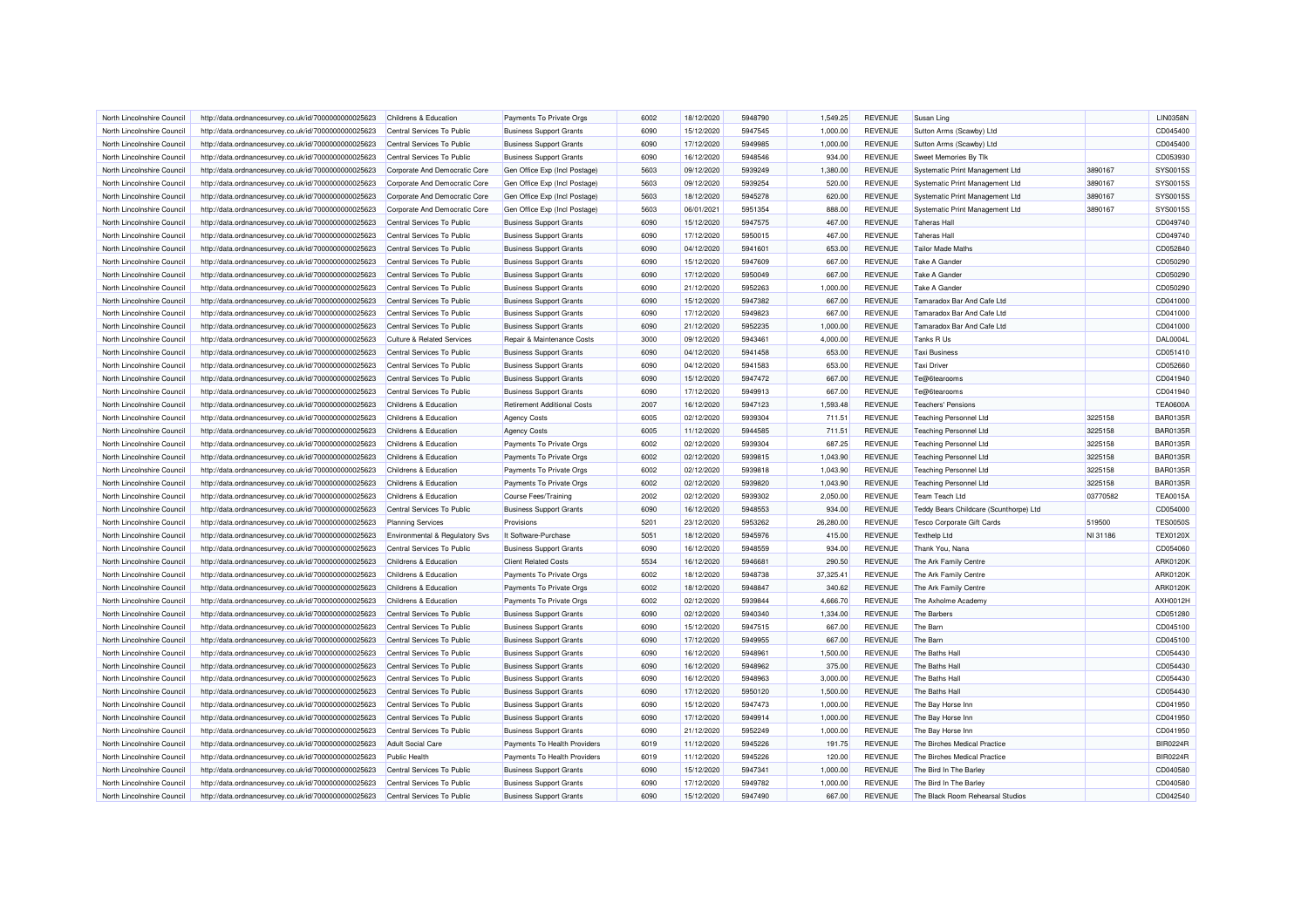| North Lincolnshire Council | http://data.ordnancesurvey.co.uk/id/7000000000025623 | Central Services To Public | <b>Business Support Grants</b> | 6090         | 17/12/2020               | 5949931            | 667.00             | <b>REVENUE</b>                   | The Black Room Rehearsal Studios             |         | CD042540             |
|----------------------------|------------------------------------------------------|----------------------------|--------------------------------|--------------|--------------------------|--------------------|--------------------|----------------------------------|----------------------------------------------|---------|----------------------|
| North Lincolnshire Council | http://data.ordnancesurvey.co.uk/id/7000000000025623 | Central Services To Public | <b>Business Support Grants</b> | 6090         | 18/12/2020               | 5950820            | 934.00             | <b>REVENUE</b>                   | The Brit Kitchen                             |         | CD055010             |
| North Lincolnshire Council | http://data.ordnancesurvey.co.uk/id/7000000000025623 | Central Services To Public | <b>Business Support Grants</b> | 6090         | 04/12/2020               | 5941609            | 934.00             | <b>REVENUE</b>                   | The Cake Boutique                            |         | CD052920             |
| North Lincolnshire Council | http://data.ordnancesurvey.co.uk/id/7000000000025623 | Central Services To Public | <b>Business Support Grants</b> | 6090         | 15/12/2020               | 5947471            | 667.00             | <b>REVENUE</b>                   | The Carpenters Arms                          |         | CD041930             |
| North Lincolnshire Council | http://data.ordnancesurvey.co.uk/id/7000000000025623 | Central Services To Public | <b>Business Support Grants</b> | 6090         | 17/12/2020               | 5949912            | 667.00             | <b>REVENUE</b>                   | The Carpenters Arms                          |         | CD041930             |
| North Lincolnshire Council | http://data.ordnancesurvey.co.uk/id/7000000000025623 | <b>Adult Social Care</b>   | Payments To Private Orgs       | 6002         | 18/12/2020               | 5948666            | 2,160.00           | <b>REVENUE</b>                   | The Croft Community (Camphill Village Trust) |         | CVT00011             |
| North Lincolnshire Council | http://data.ordnancesurvey.co.uk/id/7000000000025623 | Central Services To Public | <b>Business Support Grants</b> | 6090         | 15/12/2020               | 5947302            | 667.00             | <b>REVENUE</b>                   | The Crooked Billet                           |         | CD040180             |
| North Lincolnshire Council | http://data.ordnancesurvey.co.uk/id/7000000000025623 | Central Services To Public | <b>Business Support Grants</b> | 6090         | 17/12/2020               | 5949743            | 667.00             | REVENUE                          | The Crooked Billet                           |         | CD040180             |
| North Lincolnshire Council | http://data.ordnancesurvey.co.uk/id/7000000000025623 | Central Services To Public | <b>Business Support Grants</b> | 6090         | 21/12/2020               | 5952221            | 1,000.00           | <b>REVENUE</b>                   | The Crooked Billet                           |         | CD040180             |
| North Lincolnshire Council | http://data.ordnancesurvey.co.uk/id/7000000000025623 | Central Services To Public | <b>Business Support Grants</b> | 6090         | 15/12/2020               | 5947363            | 1,000.00           | <b>REVENUE</b>                   | The Crown                                    |         | CD040810             |
| North Lincolnshire Council | http://data.ordnancesurvey.co.uk/id/7000000000025623 | Central Services To Public | <b>Business Support Grants</b> | 6090         | 17/12/2020               | 5949804            | 1,000.00           | <b>REVENUE</b>                   | The Crown                                    |         | CD040810             |
| North Lincolnshire Council | http://data.ordnancesurvey.co.uk/id/7000000000025623 | Central Services To Public | <b>Business Support Grants</b> | 6090         | 21/12/2020               | 5952233            | 1,000.00           | <b>REVENUE</b>                   | The Crown                                    |         | CD040810             |
| North Lincolnshire Council | http://data.ordnancesurvey.co.uk/id/7000000000025623 | Central Services To Public | <b>Business Support Grants</b> | 6090         | 15/12/2020               | 5947378            | 1,000.00           | <b>REVENUE</b>                   | The Crown Inn                                |         | CD040960             |
| North Lincolnshire Council | http://data.ordnancesurvey.co.uk/id/7000000000025623 | Central Services To Public | <b>Business Support Grants</b> | 6090         | 17/12/2020               | 5949819            | 1,000.00           | <b>REVENUE</b>                   | The Crown Inn                                |         | CD040960             |
| North Lincolnshire Council | http://data.ordnancesurvey.co.uk/id/7000000000025623 | Central Services To Public | <b>Business Support Grants</b> | 6090         | 21/12/2020               | 5952234            | 1,000.00           | <b>REVENUE</b>                   | The Crown Inn                                |         | CD040960             |
| North Lincolnshire Council | http://data.ordnancesurvey.co.uk/id/7000000000025623 | Central Services To Public | <b>Business Support Grants</b> | 6090         | 15/12/2020               | 5947539            | 667.00             | <b>REVENUE</b>                   | The Deli & Diner                             |         | CD045340             |
| North Lincolnshire Council | http://data.ordnancesurvey.co.uk/id/7000000000025623 | Central Services To Public | <b>Business Support Grants</b> | 6090         | 17/12/2020               | 5949979            | 667.00             | <b>REVENUE</b>                   | The Deli & Diner                             |         | CD045340             |
| North Lincolnshire Council | http://data.ordnancesurvey.co.uk/id/7000000000025623 | Central Services To Public | <b>Business Support Grants</b> | 6090         | 02/12/2020               | 5940328            | 1,334.00           | <b>REVENUE</b>                   | The Design Orchard                           |         | CD051160             |
| North Lincolnshire Council | http://data.ordnancesurvey.co.uk/id/7000000000025623 | <b>Public Health</b>       | Materials                      | 5004         | 22/12/2020               | 5940607            | 14,756.29          | <b>REVENUE</b>                   | The Dollywood Foundation Of The Uk           |         | <b>DOL0032L</b>      |
| North Lincolnshire Council | http://data.ordnancesurvey.co.uk/id/7000000000025623 | Central Services To Public | <b>Business Support Grants</b> | 6090         | 15/12/2020               | 5947294            | 667.00             | <b>REVENUE</b>                   | The Elliott Suite                            |         | CD040100             |
| North Lincolnshire Council | http://data.ordnancesurvey.co.uk/id/7000000000025623 | Central Services To Public | <b>Business Support Grants</b> | 6090         | 17/12/2020               | 5949735            | 667.00             | <b>REVENUE</b>                   | The Elliott Suite                            |         | CD040100             |
| North Lincolnshire Council | http://data.ordnancesurvey.co.uk/id/7000000000025623 | Central Services To Public | <b>Business Support Grants</b> | 6090         | 17/12/2020               | 5950151            | 2,000.00           | <b>REVENUE</b>                   | The Entertainer                              |         | CD054920             |
| North Lincolnshire Council | http://data.ordnancesurvey.co.uk/id/7000000000025623 | Central Services To Public | <b>Business Support Grants</b> | 6090         | 15/12/2020               | 5947569            | 667.00             | <b>REVENUE</b>                   | The Epworth Tap                              |         | CD049680             |
| North Lincolnshire Council | http://data.ordnancesurvey.co.uk/id/7000000000025623 | Central Services To Public | <b>Business Support Grants</b> | 6090         | 17/12/2020               | 5950009            | 667.00             | <b>REVENUE</b>                   | The Epworth Tap                              |         | CD049680             |
| North Lincolnshire Council | http://data.ordnancesurvey.co.uk/id/7000000000025623 | Fin&Inv I&E                | Gen Office Exp (Incl Postage)  | 5603         | 18/12/2020               | 5949640            | 3,269.64           | <b>REVENUE</b>                   | The Essential Partnership Ltd                |         | ESS0130S             |
| North Lincolnshire Council | http://data.ordnancesurvey.co.uk/id/7000000000025623 | Central Services To Public | <b>Business Support Grants</b> | 6090         | 15/12/2020               | 5947288            | 667.00             | <b>REVENUE</b>                   | The Fig Tree                                 |         | CD040030             |
|                            |                                                      |                            |                                |              |                          |                    |                    |                                  |                                              |         |                      |
|                            |                                                      |                            |                                |              |                          |                    |                    |                                  |                                              |         |                      |
| North Lincolnshire Council | http://data.ordnancesurvey.co.uk/id/7000000000025623 | Central Services To Public | <b>Business Support Grants</b> | 6090         | 17/12/2020               | 5949729            | 667.00             | <b>REVENUE</b>                   | The Fig Tree                                 |         | CD040030             |
| North Lincolnshire Council | http://data.ordnancesurvey.co.uk/id/7000000000025623 | Central Services To Public | <b>Business Support Grants</b> | 6090         | 09/12/2020               | 5944480            | 1,334.00           | <b>REVENUE</b>                   | The Foot Health Clinic Epworth               |         | CD053720             |
| North Lincolnshire Council | http://data.ordnancesurvey.co.uk/id/7000000000025623 | Childrens & Education      | Licenses, Subs & Memberships   | 5510         | 18/12/2020               | 5948900            | 598.00             | <b>REVENUE</b>                   | The Fostering Network                        | 1507277 | FOS0100S             |
| North Lincolnshire Council | http://data.ordnancesurvey.co.uk/id/7000000000025623 | Central Services To Public | <b>Business Support Grants</b> | 6090         | 15/12/2020               | 5947466            | 1,000.00           | <b>REVENUE</b>                   | The George Hogg Ltd                          |         | CD041880             |
| North Lincolnshire Council | http://data.ordnancesurvey.co.uk/id/7000000000025623 | Central Services To Public | <b>Business Support Grants</b> | 6090         | 17/12/2020               | 5949907            | 1,000.00           | <b>REVENUE</b>                   | The George Hogg Ltd                          |         | CD041880             |
| North Lincolnshire Council | http://data.ordnancesurvey.co.uk/id/7000000000025623 | Central Services To Public | <b>Business Support Grants</b> | 6090         | 21/12/2020               | 5952248            | 1,000.00           | <b>REVENUE</b>                   | The George Hogg Ltd                          |         | CD041880             |
| North Lincolnshire Council | http://data.ordnancesurvey.co.uk/id/7000000000025623 | Central Services To Public | <b>Business Support Grants</b> | 6090         | 15/12/2020               | 5947417            | 667.00             | <b>REVENUE</b>                   | The George Hotel                             |         | CD041370             |
| North Lincolnshire Council | http://data.ordnancesurvey.co.uk/id/7000000000025623 | Central Services To Public | <b>Business Support Grants</b> | 6090         | 17/12/2020               | 5949858            | 667.00             | <b>REVENUE</b>                   | The George Hotel                             |         | CD041370             |
| North Lincolnshire Council | http://data.ordnancesurvey.co.uk/id/7000000000025623 | Central Services To Public | <b>Business Support Grants</b> | 6090         | 21/12/2020               | 5952241            | 1,000.00           | <b>REVENUE</b>                   | The George Hotel                             |         | CD041370             |
| North Lincolnshire Council | http://data.ordnancesurvey.co.uk/id/7000000000025623 | Central Services To Public | <b>Business Support Grants</b> | 6090         | 17/12/2020               | 5950144            | 250.00             | <b>REVENUE</b>                   | The George Inn                               |         | CD054900             |
| North Lincolnshire Council | http://data.ordnancesurvey.co.uk/id/7000000000025623 | Central Services To Public | <b>Business Support Grants</b> | 6090         | 17/12/2020               | 5950145            | 1,000.00           | <b>REVENUE</b>                   | The George Inn                               |         | CD054900             |
| North Lincolnshire Council | http://data.ordnancesurvey.co.uk/id/7000000000025623 | Central Services To Public | <b>Business Support Grants</b> | 6090         | 17/12/2020               | 5950146            | 2,000.00           | <b>REVENUE</b>                   | The George Inn                               |         | CD054900             |
| North Lincolnshire Council | http://data.ordnancesurvey.co.uk/id/7000000000025623 | Central Services To Public | <b>Business Support Grants</b> | 6090         | 17/12/2020               | 5950147            | 1,000.00           | <b>REVENUE</b>                   | The George Inn                               |         | CD054900             |
| North Lincolnshire Council | http://data.ordnancesurvey.co.uk/id/7000000000025623 | Central Services To Public | <b>Business Support Grants</b> | 6090         | 15/12/2020               | 5947566            | 667.00             | <b>REVENUE</b>                   | The Guest House                              |         | CD049650             |
| North Lincolnshire Council | http://data.ordnancesurvey.co.uk/id/7000000000025623 | Central Services To Public | <b>Business Support Grants</b> | 6090         | 16/12/2020               | 5948939            | 667.00             | <b>REVENUE</b>                   | The Guest House                              |         | CD054360             |
| North Lincolnshire Council | http://data.ordnancesurvey.co.uk/id/7000000000025623 | Central Services To Public | <b>Business Support Grants</b> | 6090         | 16/12/2020               | 5948940            | 1,334.00           | <b>REVENUE</b>                   | The Guest House                              |         | CD054360             |
| North Lincolnshire Council | http://data.ordnancesurvey.co.uk/id/7000000000025623 | Central Services To Public | <b>Business Support Grants</b> | 6090         | 17/12/2020               | 5950006            | 667.00             | <b>REVENUE</b>                   | The Guest House                              |         | CD049650             |
| North Lincolnshire Council | http://data.ordnancesurvey.co.uk/id/7000000000025623 | Central Services To Public | <b>Business Support Grants</b> | 6090         | 17/12/2020               | 5950114            | 667.00             | <b>REVENUE</b>                   | The Guest House                              |         | CD054360             |
| North Lincolnshire Council | http://data.ordnancesurvey.co.uk/id/7000000000025623 | Central Services To Public | <b>Business Support Grants</b> | 6090         | 02/12/2020               | 5940303            | 1,334.00           | <b>REVENUE</b>                   | The Hair Lounge                              |         | CD050910             |
| North Lincolnshire Council | http://data.ordnancesurvey.co.uk/id/7000000000025623 | Central Services To Public | <b>Business Support Grants</b> | 6090         | 09/12/2020               | 5944463            | 1,334.00           | <b>REVENUE</b>                   | The Hair Shop                                |         | CD053550             |
| North Lincolnshire Council | http://data.ordnancesurvey.co.uk/id/7000000000025623 | Central Services To Public | <b>Business Support Grants</b> | 6090         | 15/12/2020               | 5947357            | 1,000.00           | <b>REVENUE</b>                   | The Haven Inn (2017) Ltd                     |         | CD040740             |
| North Lincolnshire Council | http://data.ordnancesurvey.co.uk/id/7000000000025623 | Central Services To Public | <b>Business Support Grants</b> | 6090         | 17/12/2020               | 5949798            | 1,000.00           | <b>REVENUE</b>                   | The Haven Inn (2017) Ltd                     |         | CD040740             |
| North Lincolnshire Council | http://data.ordnancesurvey.co.uk/id/7000000000025623 | Central Services To Public | <b>Business Support Grants</b> | 6090         | 21/12/2020               | 5952231            | 1,000.00           | <b>REVENUE</b>                   | The Haven Inn (2017) Ltd                     |         | CD040740             |
| North Lincolnshire Council | http://data.ordnancesurvey.co.uk/id/7000000000025623 | Central Services To Public | <b>Business Support Grants</b> | 6090         | 15/12/2020               | 5947420            | 667.00             | <b>REVENUE</b>                   | The House At The Shires Lodge                |         | CD041400             |
| North Lincolnshire Council | http://data.ordnancesurvey.co.uk/id/7000000000025623 | Central Services To Public | <b>Business Support Grants</b> | 6090         | 17/12/2020               | 5949861            | 667.00             | <b>REVENUE</b>                   | The House At The Shires Lodge                |         | CD041400             |
| North Lincolnshire Council | http://data.ordnancesurvey.co.uk/id/7000000000025623 | Central Services To Public | <b>Business Support Grants</b> | 6090<br>6090 | 02/12/2020<br>15/12/2020 | 5940339<br>5947495 | 1,334.00<br>667.00 | <b>REVENUE</b><br><b>REVENUE</b> | The House Of Beauty                          |         | CD051270<br>CD042910 |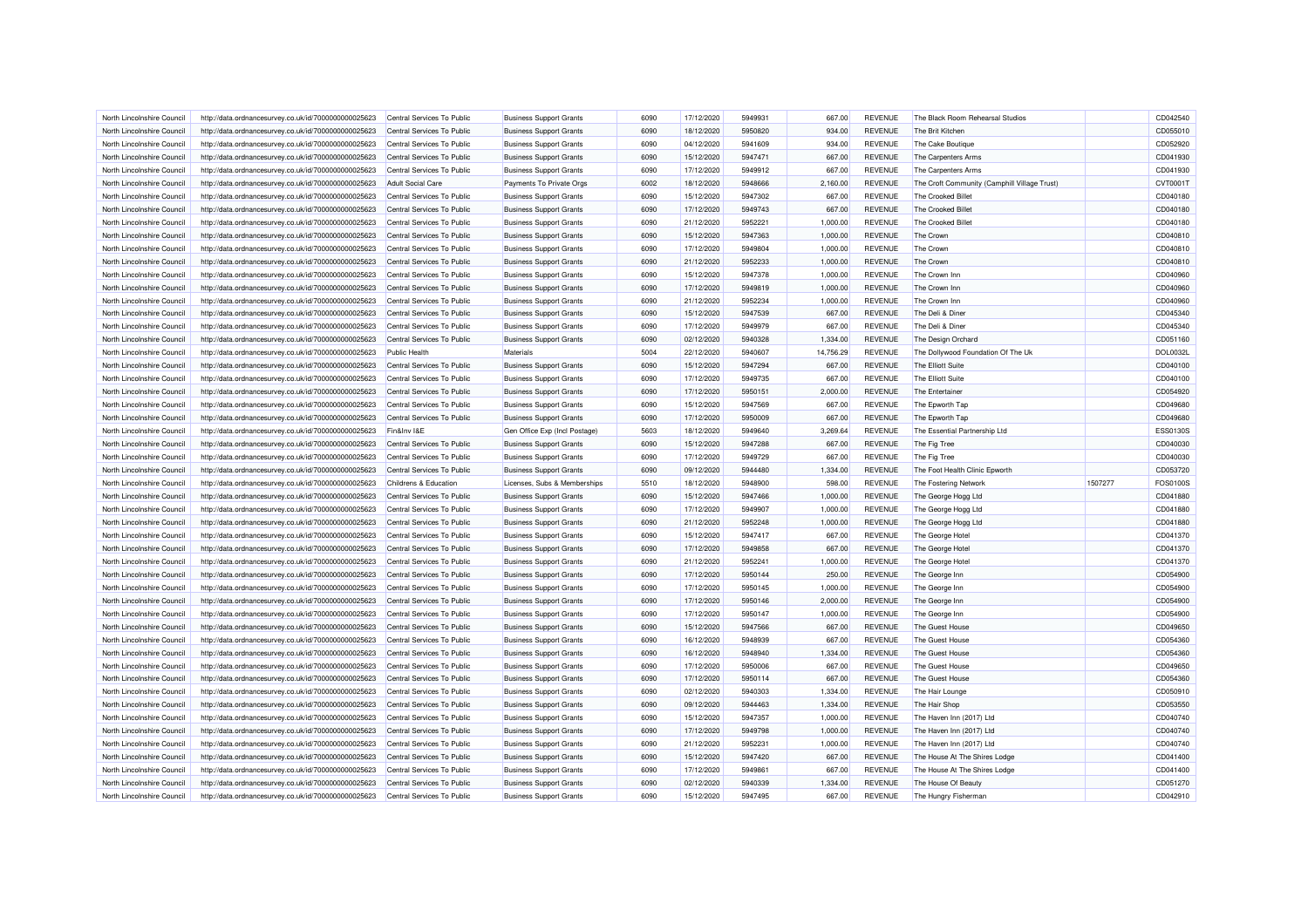| North Lincolnshire Council | http://data.ordnancesurvey.co.uk/id/7000000000025623 | Central Services To Public      | <b>Business Support Grants</b> | 6090         | 17/12/2020 | 5949936            | 667.00   | REVENUE        | The Hungry Fisherman                  |          | CD042910        |
|----------------------------|------------------------------------------------------|---------------------------------|--------------------------------|--------------|------------|--------------------|----------|----------------|---------------------------------------|----------|-----------------|
| North Lincolnshire Council | http://data.ordnancesurvey.co.uk/id/7000000000025623 | <b>Highways &amp; Transport</b> | Electricity                    | 3102         | 04/12/2020 | 5940733            | $\circ$  | <b>REVENUE</b> | The Hunt Group Ltd                    |          | HUN0080N        |
| North Lincolnshire Council | http://data.ordnancesurvey.co.uk/id/7000000000025623 | Highways & Transport            | Rents                          | 3201         | 04/12/2020 | 5940733            | 3,087.50 | <b>REVENUE</b> | The Hunt Group Ltd                    |          | HUN0080N        |
| North Lincolnshire Council | http://data.ordnancesurvey.co.uk/id/7000000000025623 | Central Services To Public      | <b>Business Support Grants</b> | 6090         | 15/12/2020 | 5947567            | 1,000.00 | <b>REVENUE</b> | The Huntsman                          |          | CD049660        |
| North Lincolnshire Council | http://data.ordnancesurvey.co.uk/id/7000000000025623 | Central Services To Public      | <b>Business Support Grants</b> | 6090         | 17/12/2020 | 5950007            | 1,000.00 | <b>REVENUE</b> | The Huntsman                          |          | CD049660        |
| North Lincolnshire Council | http://data.ordnancesurvey.co.uk/id/7000000000025623 | <b>Public Health</b>            | <b>Materials</b>               | 5004         | 18/12/2020 | 5945479            | 999.00   | <b>REVENUE</b> | The Keysafe Company                   | OC349554 | <b>KEY0098Y</b> |
| North Lincolnshire Council | http://data.ordnancesurvey.co.uk/id/7000000000025623 | Central Services To Public      | <b>Business Support Grants</b> | 6090         | 15/12/2020 | 5947429            | 700.00   | <b>REVENUE</b> | The Lincolnshire Golf Academy Limited |          | CD041490        |
| North Lincolnshire Council | http://data.ordnancesurvey.co.uk/id/7000000000025623 | Central Services To Public      | <b>Business Support Grants</b> | 6090         | 17/12/2020 | 5949870            | 700.00   | <b>REVENUE</b> | The Lincolnshire Golf Academy Limited |          | CD041490        |
| North Lincolnshire Council | http://data.ordnancesurvey.co.uk/id/7000000000025623 | Central Services To Public      | <b>Business Support Grants</b> | 6090         | 15/12/2020 | 5947309            | 667.00   | <b>REVENUE</b> | The Loco                              |          | CD040250        |
| North Lincolnshire Council | http://data.ordnancesurvey.co.uk/id/7000000000025623 | Central Services To Public      | <b>Business Support Grants</b> | 6090         | 17/12/2020 | 5949750            | 667.00   | <b>REVENUE</b> | The Loco                              |          | CD040250        |
| North Lincolnshire Council | http://data.ordnancesurvey.co.uk/id/7000000000025623 | Central Services To Public      | <b>Business Support Grants</b> | 6090         | 21/12/2020 | 5952222            | 1,000.00 | <b>REVENUE</b> | The Loco                              |          | CD040250        |
| North Lincolnshire Council | http://data.ordnancesurvey.co.uk/id/7000000000025623 | Central Services To Public      | <b>Business Support Grants</b> | 6090         | 15/12/2020 | 5947426            | 667.00   | <b>REVENUE</b> | The Mary Rose                         |          | CD041460        |
| North Lincolnshire Council | http://data.ordnancesurvey.co.uk/id/7000000000025623 | Central Services To Public      | <b>Business Support Grants</b> | 6090         | 17/12/2020 | 5949867            | 667.00   | <b>REVENUE</b> | The Mary Rose                         |          | CD041460        |
| North Lincolnshire Council | http://data.ordnancesurvey.co.uk/id/7000000000025623 | Central Services To Public      | <b>Business Support Grants</b> | 6090         | 21/12/2020 | 5952243            | 1,000.00 | <b>REVENUE</b> | The Mary Rose                         |          | CD041460        |
| North Lincolnshire Council | http://data.ordnancesurvey.co.uk/id/7000000000025623 | Central Services To Public      | <b>Business Support Grants</b> | 6090         | 16/12/2020 | 5948954            | 667.00   | <b>REVENUE</b> | <b>REDACTED</b>                       |          | REDACTED        |
| North Lincolnshire Council | http://data.ordnancesurvey.co.uk/id/7000000000025623 | Central Services To Public      | <b>Business Support Grants</b> | 6090         | 16/12/2020 | 5948955            | 1,334.00 | <b>REVENUE</b> | <b>REDACTED</b>                       |          | REDACTED        |
| North Lincolnshire Council | http://data.ordnancesurvey.co.uk/id/7000000000025623 | Central Services To Public      | <b>Business Support Grants</b> | 6090         | 16/12/2020 | 5948956            | 467.00   | <b>REVENUE</b> | <b>REDACTED</b>                       |          | REDACTED        |
| North Lincolnshire Council | http://data.ordnancesurvey.co.uk/id/7000000000025623 | Central Services To Public      | <b>Business Support Grants</b> | 6090         | 15/12/2020 | 5947348            | 667.00   | <b>REVENUE</b> | The Music & Dance Journey             |          | CD040650        |
| North Lincolnshire Council | http://data.ordnancesurvey.co.uk/id/7000000000025623 | Central Services To Public      | <b>Business Support Grants</b> | 6090         | 17/12/2020 | 5949789            | 667.00   | <b>REVENUE</b> | The Music & Dance Journey             |          | CD040650        |
| North Lincolnshire Council | http://data.ordnancesurvey.co.uk/id/7000000000025623 | Central Services To Public      | <b>Business Support Grants</b> | 6090         | 15/12/2020 | 5947441            | 667.00   | <b>REVENUE</b> | The Nags Head Wootton Limited         |          | CD041610        |
| North Lincolnshire Council | http://data.ordnancesurvey.co.uk/id/7000000000025623 | Central Services To Public      | <b>Business Support Grants</b> | 6090         | 17/12/2020 | 5949882            | 667.00   | <b>REVENUE</b> | The Nags Head Wootton Limited         |          | CD041610        |
| North Lincolnshire Council | http://data.ordnancesurvey.co.uk/id/7000000000025623 | Central Services To Public      | <b>Business Support Grants</b> | 6090         | 15/12/2020 | 5947474            | 667.00   | <b>REVENUE</b> | The New Brumby Gymnastics Club        |          | CD041960        |
| North Lincolnshire Council | http://data.ordnancesurvey.co.uk/id/7000000000025623 | Central Services To Public      | <b>Business Support Grants</b> | 6090         | 17/12/2020 | 5949915            | 667.00   | <b>REVENUE</b> | The New Brumby Gymnastics Club        |          | CD041960        |
| North Lincolnshire Council | http://data.ordnancesurvey.co.uk/id/7000000000025623 | Central Services To Public      | <b>Business Support Grants</b> | 6090         | 15/12/2020 | 5947486            | 667.00   | <b>REVENUE</b> | The Nigel Brown Cookery Academy       |          | CD042200        |
| North Lincolnshire Council | http://data.ordnancesurvey.co.uk/id/7000000000025623 | Central Services To Public      | <b>Business Support Grants</b> | 6090         | 17/12/2020 | 5949927            | 667.00   | <b>REVENUE</b> | The Nigel Brown Cookery Academy       |          | CD042200        |
|                            |                                                      | Central Services To Public      |                                | 6090         |            | 5948964            |          | <b>REVENUE</b> |                                       |          | CD054440        |
| North Lincolnshire Council | http://data.ordnancesurvey.co.uk/id/7000000000025623 |                                 | <b>Business Support Grants</b> |              | 16/12/2020 |                    | 250.00   |                | The Noodleboy Limited                 |          |                 |
| North Lincolnshire Council | http://data.ordnancesurvey.co.uk/id/7000000000025623 | Central Services To Public      | <b>Business Support Grants</b> | 6090<br>6090 | 16/12/2020 | 5948965<br>5948966 | 1,000.00 | <b>REVENUE</b> | The Noodleboy Limited                 |          | CD054440        |
| North Lincolnshire Council | http://data.ordnancesurvey.co.uk/id/7000000000025623 | Central Services To Public      | <b>Business Support Grants</b> |              | 16/12/2020 |                    | 2,000.00 | <b>REVENUE</b> | The Noodleboy Limited                 |          | CD054440        |
| North Lincolnshire Council | http://data.ordnancesurvey.co.uk/id/7000000000025623 | Central Services To Public      | <b>Business Support Grants</b> | 6090         | 17/12/2020 | 5950121            | 1,000.00 | <b>REVENUE</b> | The Noodleboy Limited                 |          | CD054440        |
| North Lincolnshire Council | http://data.ordnancesurvey.co.uk/id/7000000000025623 | Central Services To Public      | <b>Business Support Grants</b> | 6090         | 15/12/2020 | 5947669            | 667.00   | <b>REVENUE</b> | The Old Chapel At Wrawby              |          | CD053890        |
| North Lincolnshire Council | http://data.ordnancesurvey.co.uk/id/7000000000025623 | Central Services To Public      | <b>Business Support Grants</b> | 6090         | 16/12/2020 | 5948926            | 1,334.00 | <b>REVENUE</b> | The Old Chapel At Wrawby              |          | CD053890        |
| North Lincolnshire Council | http://data.ordnancesurvey.co.uk/id/7000000000025623 | Central Services To Public      | <b>Business Support Grants</b> | 6090         | 17/12/2020 | 5950109            | 667.00   | <b>REVENUE</b> | The Old Chapel At Wrawby              |          | CD053890        |
| North Lincolnshire Council | http://data.ordnancesurvey.co.uk/id/7000000000025623 | Central Services To Public      | <b>Business Support Grants</b> | 6090         | 15/12/2020 | 5947521            | 667.00   | <b>REVENUE</b> | The Old Mill (The Smugglers Ltd)      |          | CD045160        |
| North Lincolnshire Council | http://data.ordnancesurvey.co.uk/id/7000000000025623 | Central Services To Public      | <b>Business Support Grants</b> | 6090         | 17/12/2020 | 5949961            | 667.00   | <b>REVENUE</b> | The Old Mill (The Smugglers Ltd)      |          | CD045160        |
| North Lincolnshire Council | http://data.ordnancesurvey.co.uk/id/7000000000025623 | Central Services To Public      | <b>Business Support Grants</b> | 6090         | 21/12/2020 | 5952253            | 1,000.00 | <b>REVENUE</b> | The Old Mill (The Smugglers Ltd)      |          | CD045160        |
| North Lincolnshire Council | http://data.ordnancesurvey.co.uk/id/7000000000025623 | Central Services To Public      | <b>Business Support Grants</b> | 6090         | 15/12/2020 | 5947597            | 667.00   | <b>REVENUE</b> | The Old Parsonage                     |          | CD049970        |
| North Lincolnshire Council | http://data.ordnancesurvey.co.uk/id/7000000000025623 | Central Services To Public      | <b>Business Support Grants</b> | 6090         | 17/12/2020 | 5950037            | 667.00   | <b>REVENUE</b> | The Old Parsonage                     |          | CD049970        |
| North Lincolnshire Council | http://data.ordnancesurvey.co.uk/id/7000000000025623 | Central Services To Public      | <b>Business Support Grants</b> | 6090         | 16/12/2020 | 5948930            | 1,334.00 | <b>REVENUE</b> | The Old School Deli Ltd               |          | CD054330        |
| North Lincolnshire Council | http://data.ordnancesurvey.co.uk/id/7000000000025623 | Central Services To Public      | <b>Business Support Grants</b> | 6090         | 16/12/2020 | 5948931            | 667.00   | <b>REVENUE</b> | The Old School Deli Ltd               |          | CD054330        |
| North Lincolnshire Council | http://data.ordnancesurvey.co.uk/id/7000000000025623 | Central Services To Public      | <b>Business Support Grants</b> | 6090         | 17/12/2020 | 5950111            | 667.00   | <b>REVENUE</b> | The Old School Deli Ltd               |          | CD054330        |
| North Lincolnshire Council | http://data.ordnancesurvey.co.uk/id/7000000000025623 | Central Services To Public      | <b>Business Support Grants</b> | 6090         | 15/12/2020 | 5947540            | 667.00   | <b>REVENUE</b> | The Paddocks Tearoom                  |          | CD045350        |
| North Lincolnshire Council | http://data.ordnancesurvey.co.uk/id/7000000000025623 | Central Services To Public      | <b>Business Support Grants</b> | 6090         | 17/12/2020 | 5949980            | 667.00   | <b>REVENUE</b> | The Paddocks Tearoom                  |          | CD045350        |
| North Lincolnshire Council | http://data.ordnancesurvey.co.uk/id/7000000000025623 | Central Services To Public      | <b>Business Support Grants</b> | 6090         | 15/12/2020 | 5947465            | 667.00   | <b>REVENUE</b> | The Pantry (Messingham) Ltd           |          | CD041870        |
| North Lincolnshire Council | http://data.ordnancesurvey.co.uk/id/7000000000025623 | Central Services To Public      | <b>Business Support Grants</b> | 6090         | 17/12/2020 | 5949906            | 667.00   | <b>REVENUE</b> | The Pantry (Messingham) Ltd           |          | CD041870        |
| North Lincolnshire Council | http://data.ordnancesurvey.co.uk/id/7000000000025623 | Central Services To Public      | <b>Business Support Grants</b> | 6090         | 04/12/2020 | 5941454            | 934.00   | <b>REVENUE</b> | The Party Frock                       |          | CD051370        |
| North Lincolnshire Council | http://data.ordnancesurvey.co.uk/id/7000000000025623 | Central Services To Public      | <b>Business Support Grants</b> | 6090         | 18/12/2020 | 5950825            | 934.00   | <b>REVENUE</b> | The Pastry Room                       |          | CD055060        |
| North Lincolnshire Council | http://data.ordnancesurvey.co.uk/id/7000000000025623 | Central Services To Public      | <b>Business Support Grants</b> | 6090         | 04/12/2020 | 5941541            | 934.00   | <b>REVENUE</b> | The Perfection Lounge                 |          | CD052240        |
| North Lincolnshire Council | http://data.ordnancesurvey.co.uk/id/7000000000025623 | Central Services To Public      | <b>Business Support Grants</b> | 6090         | 15/12/2020 | 5947573            | 667.00   | <b>REVENUE</b> | The Phoenix Cafe                      |          | CD049720        |
| North Lincolnshire Council | http://data.ordnancesurvey.co.uk/id/7000000000025623 | Central Services To Public      | <b>Business Support Grants</b> | 6090         | 17/12/2020 | 5950013            | 667.00   | <b>REVENUE</b> | The Phoenix Cafe                      |          | CD049720        |
| North Lincolnshire Council | http://data.ordnancesurvey.co.uk/id/7000000000025623 | Central Services To Public      | <b>Business Support Grants</b> | 6090         | 15/12/2020 | 5947529            | 667.00   | <b>REVENUE</b> | The Portly Pig Bistro                 |          | CD045240        |
| North Lincolnshire Council | http://data.ordnancesurvey.co.uk/id/7000000000025623 | Central Services To Public      | <b>Business Support Grants</b> | 6090         | 17/12/2020 | 5949969            | 667.00   | <b>REVENUE</b> | The Portly Pig Bistro                 |          | CD045240        |
| North Lincolnshire Council | http://data.ordnancesurvey.co.uk/id/7000000000025623 | Central Services To Public      | <b>Business Support Grants</b> | 6090         | 02/12/2020 | 5940311            | 1,334.00 | <b>REVENUE</b> | The Rabbit Hole Independent Bookshop  |          | CD050990        |
| North Lincolnshire Council | http://data.ordnancesurvey.co.uk/id/7000000000025623 | Central Services To Public      | <b>Business Support Grants</b> | 6090         | 15/12/2020 | 5947405            | 667.00   | <b>REVENUE</b> | The Raj                               |          | CD041250        |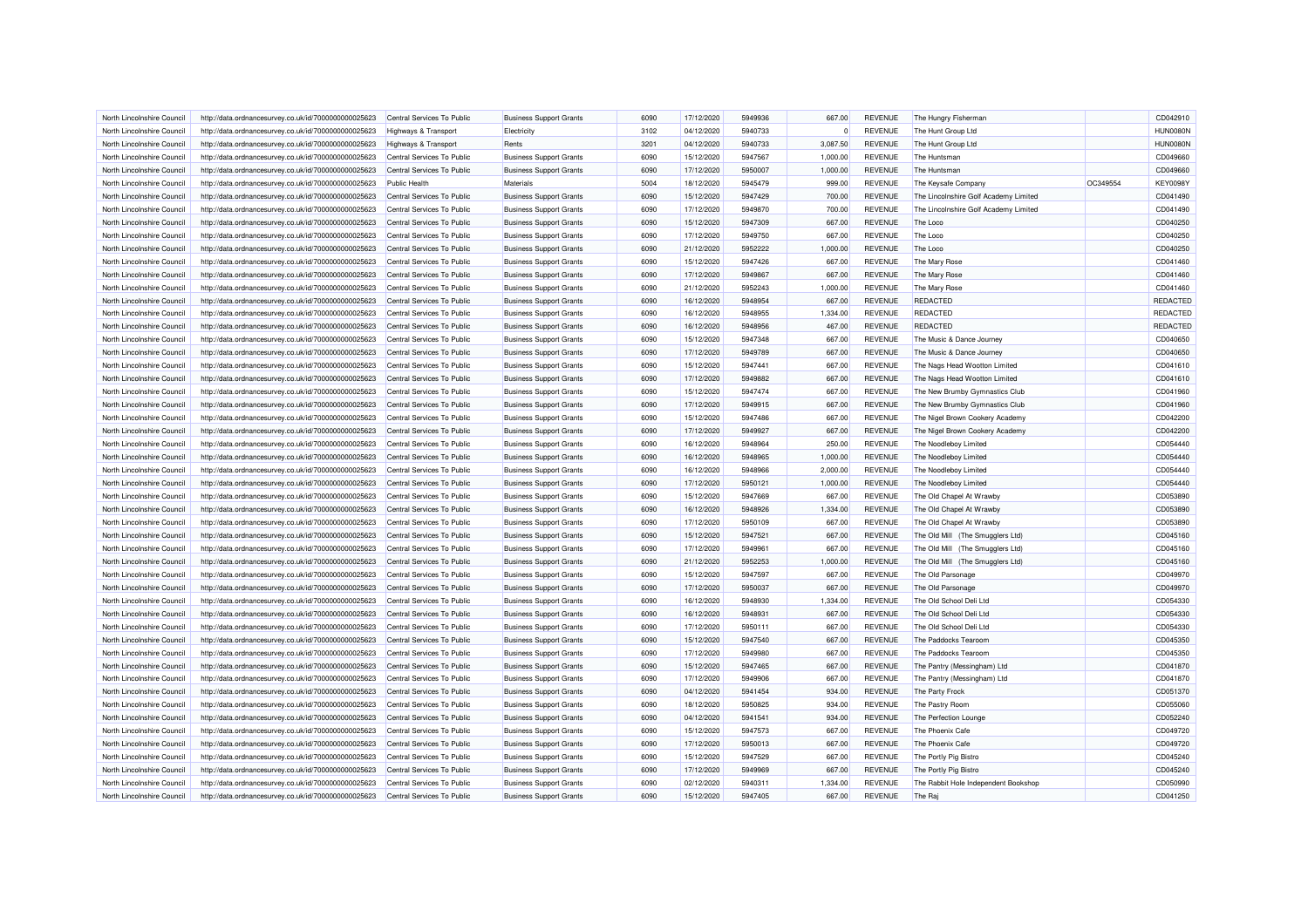| North Lincolnshire Council                               | http://data.ordnancesurvey.co.uk/id/7000000000025623 | Central Services To Public            | <b>Business Support Grants</b> | 6090 | 17/12/2020 | 5949846 | 667.00    | <b>REVENUE</b> | The Raj                             |         | CD041250        |
|----------------------------------------------------------|------------------------------------------------------|---------------------------------------|--------------------------------|------|------------|---------|-----------|----------------|-------------------------------------|---------|-----------------|
| North Lincolnshire Council                               | http://data.ordnancesurvey.co.uk/id/7000000000025623 | Central Services To Public            | <b>Business Support Grants</b> | 6090 | 15/12/2020 | 5947419 | 1,000.00  | <b>REVENUE</b> | The Red Lion                        |         | CD041390        |
| North Lincolnshire Council                               | http://data.ordnancesurvey.co.uk/id/7000000000025623 | Central Services To Public            | <b>Business Support Grants</b> | 6090 | 15/12/2020 | 5947443 | 1,000.00  | <b>REVENUE</b> | The Red Lion                        |         | CD041630        |
| North Lincolnshire Council                               | http://data.ordnancesurvey.co.uk/id/7000000000025623 | Central Services To Public            | <b>Business Support Grants</b> | 6090 | 17/12/2020 | 5949860 | 1,000.00  | <b>REVENUE</b> | The Red Lion                        |         | CD041390        |
| North Lincolnshire Council                               | http://data.ordnancesurvey.co.uk/id/7000000000025623 | Central Services To Public            | <b>Business Support Grants</b> | 6090 | 17/12/2020 | 5949884 | 1,000.00  | <b>REVENUE</b> | The Red Lion                        |         | CD041630        |
| North Lincolnshire Council                               | http://data.ordnancesurvey.co.uk/id/7000000000025623 | Central Services To Public            | <b>Business Support Grants</b> | 6090 | 21/12/2020 | 5952242 | 1,000.00  | <b>REVENUE</b> | The Red Lion                        |         | CD041390        |
| North Lincolnshire Council                               | http://data.ordnancesurvey.co.uk/id/7000000000025623 | Central Services To Public            | <b>Business Support Grants</b> | 6090 | 22/12/2020 | 5953208 | 1,000.00  | <b>REVENUE</b> | The Red Lion                        |         | CD041630        |
| North Lincolnshire Council                               | http://data.ordnancesurvey.co.uk/id/7000000000025623 | Central Services To Public            | <b>Business Support Grants</b> | 6090 | 15/12/2020 | 5947376 | 667.00    | <b>REVENUE</b> | The Red Lion Ltd                    |         | CD040940        |
| North Lincolnshire Council                               | http://data.ordnancesurvey.co.uk/id/7000000000025623 | Central Services To Public            | <b>Business Support Grants</b> | 6090 | 17/12/2020 | 5949817 | 667.00    | <b>REVENUE</b> | The Red Lion Ltd                    |         | CD040940        |
| North Lincolnshire Council                               | http://data.ordnancesurvey.co.uk/id/7000000000025623 | Central Services To Public            | <b>Business Support Grants</b> | 6090 | 15/12/2020 | 5947400 | 1,000.00  | <b>REVENUE</b> | The Red Lion Redbourne              |         | CD041180        |
| North Lincolnshire Council                               | http://data.ordnancesurvey.co.uk/id/7000000000025623 | Central Services To Public            | <b>Business Support Grants</b> | 6090 | 17/12/2020 | 5949841 | 1,000.00  | <b>REVENUE</b> | The Red Lion Redbourne              |         | CD041180        |
| North Lincolnshire Council                               | http://data.ordnancesurvey.co.uk/id/7000000000025623 | Central Services To Public            | <b>Business Support Grants</b> | 6090 | 15/12/2020 | 5947442 | 1,000.00  | <b>REVENUE</b> | The Reindeer Inn                    |         | CD041620        |
| North Lincolnshire Council                               | http://data.ordnancesurvey.co.uk/id/7000000000025623 | Central Services To Public            | <b>Business Support Grants</b> | 6090 | 17/12/2020 | 5949883 | 1,000.00  | <b>REVENUE</b> | The Reindeer Inn                    |         | CD041620        |
| North Lincolnshire Council                               | http://data.ordnancesurvey.co.uk/id/7000000000025623 | Central Services To Public            | <b>Business Support Grants</b> | 6090 | 22/12/2020 | 5953207 | 1,000.00  | <b>REVENUE</b> | The Reindeer Inn                    |         | CD041620        |
| North Lincolnshire Council                               | http://data.ordnancesurvey.co.uk/id/7000000000025623 | Central Services To Public            | <b>Business Support Grants</b> | 6090 | 16/12/2020 | 5948942 | 1,334.00  | <b>REVENUE</b> | The Royal Oak                       |         | CD054370        |
| North Lincolnshire Council                               | http://data.ordnancesurvey.co.uk/id/7000000000025623 | Central Services To Public            | <b>Business Support Grants</b> | 6090 | 16/12/2020 | 5948944 | 667.00    | <b>REVENUE</b> | The Royal Oak                       |         | CD054370        |
| North Lincolnshire Council                               | http://data.ordnancesurvey.co.uk/id/7000000000025623 | Central Services To Public            | <b>Business Support Grants</b> | 6090 | 17/12/2020 | 5950115 | 667.00    | <b>REVENUE</b> | The Royal Oak                       |         | CD054370        |
| North Lincolnshire Council                               | http://data.ordnancesurvey.co.uk/id/7000000000025623 | Central Services To Public            | <b>Business Support Grants</b> | 6090 | 22/12/2020 | 5953213 | 1,000.00  | <b>REVENUE</b> | The Royal Oak                       |         | CD054370        |
|                                                          |                                                      |                                       |                                |      |            |         |           |                |                                     |         |                 |
| North Lincolnshire Council                               | http://data.ordnancesurvey.co.uk/id/7000000000025623 | Central Services To Public            | <b>Business Support Grants</b> | 6090 | 02/12/2020 | 5940331 | 1,334.00  | <b>REVENUE</b> | The Salon                           |         | CD051190        |
| North Lincolnshire Council                               | http://data.ordnancesurvey.co.uk/id/7000000000025623 | Central Services To Public            | <b>Business Support Grants</b> | 6090 | 02/12/2020 | 5940336 | 1,334.00  | <b>REVENUE</b> | The Salon                           |         | CD051240        |
| North Lincolnshire Council                               | http://data.ordnancesurvey.co.uk/id/7000000000025623 | Central Services To Public            | <b>Business Support Grants</b> | 6090 | 15/12/2020 | 5947548 | 667.00    | <b>REVENUE</b> | The Secret Garden Tearoom           |         | CD045430        |
| North Lincolnshire Council                               | http://data.ordnancesurvey.co.uk/id/7000000000025623 | Central Services To Public            | <b>Business Support Grants</b> | 6090 | 17/12/2020 | 5949988 | 667.00    | <b>REVENUE</b> | The Secret Garden Tearoom           |         | CD045430        |
| North Lincolnshire Council                               | http://data.ordnancesurvey.co.uk/id/7000000000025623 | Central Services To Public            | <b>Business Support Grants</b> | 6090 | 16/12/2020 | 5948572 | 653.00    | <b>REVENUE</b> | The Sewing Project                  |         | CD054190        |
| North Lincolnshire Council                               | http://data.ordnancesurvey.co.uk/id/7000000000025623 | Central Services To Public            | <b>Business Support Grants</b> | 6090 | 15/12/2020 | 5947418 | 1,000.00  | <b>REVENUE</b> | The Shires                          |         | CD041380        |
| North Lincolnshire Council                               | http://data.ordnancesurvey.co.uk/id/7000000000025623 | Central Services To Public            | <b>Business Support Grants</b> | 6090 | 17/12/2020 | 5949859 | 1,000.00  | <b>REVENUE</b> | The Shires                          |         | CD041380        |
| North Lincolnshire Council                               | http://data.ordnancesurvey.co.uk/id/7000000000025623 | Central Services To Public            | <b>Business Support Grants</b> | 6090 | 21/12/2020 | 5952303 | 1,334.00  | <b>REVENUE</b> | The Station                         |         | CD055270        |
| North Lincolnshire Council                               | http://data.ordnancesurvey.co.uk/id/7000000000025623 | Central Services To Public            | <b>Business Support Grants</b> | 6090 | 15/12/2020 | 5947315 | 667.00    | <b>REVENUE</b> | The Steel Rooms Limited             |         | CD040310        |
| North Lincolnshire Council                               | http://data.ordnancesurvey.co.uk/id/7000000000025623 | Central Services To Public            | <b>Business Support Grants</b> | 6090 | 17/12/2020 | 5949756 | 667.00    | <b>REVENUE</b> | The Steel Rooms Limited             |         | CD040310        |
| North Lincolnshire Council                               | http://data.ordnancesurvey.co.uk/id/7000000000025623 | Central Services To Public            | <b>Business Support Grants</b> | 6090 | 15/12/2020 | 5947323 | 667.00    | <b>REVENUE</b> | The Terrace (Kirton) Ltd            |         | CD040390        |
| North Lincolnshire Council                               | http://data.ordnancesurvey.co.uk/id/7000000000025623 | Central Services To Public            | <b>Business Support Grants</b> | 6090 | 17/12/2020 | 5949764 | 667.00    | <b>REVENUE</b> | The Terrace (Kirton) Ltd            |         | CD040390        |
| North Lincolnshire Council                               | http://data.ordnancesurvey.co.uk/id/7000000000025623 | Central Services To Public            | <b>Business Support Grants</b> | 6090 | 02/12/2020 | 5940261 | 250.00    | <b>REVENUE</b> | The Tom Wood Pub Company            |         | CD050690        |
| North Lincolnshire Council                               | http://data.ordnancesurvey.co.uk/id/7000000000025623 | Central Services To Public            | <b>Business Support Grants</b> | 6090 | 02/12/2020 | 5940262 | 2,000.00  | <b>REVENUE</b> | The Tom Wood Pub Company            |         | CD050690        |
| North Lincolnshire Council                               | http://data.ordnancesurvey.co.uk/id/7000000000025623 | Central Services To Public            | <b>Business Support Grants</b> | 6090 | 15/12/2020 | 5947620 | 1,000.00  | <b>REVENUE</b> | The Tom Wood Pub Company            |         | CD050690        |
| North Lincolnshire Council                               | http://data.ordnancesurvey.co.uk/id/7000000000025623 | Central Services To Public            | <b>Business Support Grants</b> | 6090 | 17/12/2020 | 5950060 | 1.000.00  | <b>REVENUE</b> | The Tom Wood Pub Company            |         | CD050690        |
| North Lincolnshire Council                               | http://data.ordnancesurvey.co.uk/id/7000000000025623 | Central Services To Public            | <b>Business Support Grants</b> | 6090 | 21/12/2020 | 5952266 | 1,000.00  | <b>REVENUE</b> | The Tom Wood Pub Company            |         | CD050690        |
| North Lincolnshire Council                               | http://data.ordnancesurvey.co.uk/id/7000000000025623 | Childrens & Education                 | Payments To Private Orgs       | 6002 | 16/12/2020 | 5948121 | 35,099.17 | <b>REVENUE</b> | The Vale Academy                    |         | <b>VAL0003L</b> |
| North Lincolnshire Council                               | http://data.ordnancesurvey.co.uk/id/7000000000025623 | Central Services To Public            | <b>Business Support Grants</b> | 6090 | 09/12/2020 | 5944490 | 1,334.00  | <b>REVENUE</b> | The Water Room                      |         | CD053820        |
| North Lincolnshire Council                               | http://data.ordnancesurvey.co.uk/id/7000000000025623 | Central Services To Public            | <b>Business Support Grants</b> | 6090 | 15/12/2020 | 5947555 | 667.00    | <b>REVENUE</b> | The Well                            |         | CD045740        |
| North Lincolnshire Council                               | http://data.ordnancesurvey.co.uk/id/7000000000025623 | Central Services To Public            | <b>Business Support Grants</b> | 6090 | 17/12/2020 | 5949995 | 667.00    | <b>REVENUE</b> | The Well                            |         | CD045740        |
| North Lincolnshire Council                               | http://data.ordnancesurvey.co.uk/id/7000000000025623 | Central Services To Public            | <b>Business Support Grants</b> | 6090 | 15/12/2020 | 5947530 | 667.00    | <b>REVENUE</b> | The West End Club                   |         | CD045250        |
| North Lincolnshire Council                               | http://data.ordnancesurvey.co.uk/id/7000000000025623 | Central Services To Public            | <b>Business Support Grants</b> | 6090 | 17/12/2020 | 5949970 | 667.00    | <b>REVENUE</b> | The West End Club                   |         | CD045250        |
| North Lincolnshire Council                               | http://data.ordnancesurvey.co.uk/id/7000000000025623 | Central Services To Public            | <b>Business Support Grants</b> | 6090 | 15/12/2020 | 5947444 | 667.00    | <b>REVENUE</b> | The Wheatsheaf                      |         | CD041640        |
| North Lincolnshire Council                               | http://data.ordnancesurvey.co.uk/id/7000000000025623 | Central Services To Public            | <b>Business Support Grants</b> | 6090 | 17/12/2020 | 5949885 | 667.00    | <b>REVENUE</b> | The Wheatsheaf                      |         | CD041640        |
| North Lincolnshire Council                               | http://data.ordnancesurvey.co.uk/id/7000000000025623 | Central Services To Public            | <b>Business Support Grants</b> | 6090 | 21/12/2020 | 5952245 | 1,000.00  | <b>REVENUE</b> | The Wheatsheaf                      |         | CD041640        |
| North Lincolnshire Council                               | http://data.ordnancesurvey.co.uk/id/7000000000025623 | Central Services To Public            | <b>Business Support Grants</b> | 6090 | 15/12/2020 | 5947411 | 1,000.00  | <b>REVENUE</b> | The Wheatsheaf (Hibaldstow) Ltd     |         | CD041310        |
| North Lincolnshire Council                               | http://data.ordnancesurvey.co.uk/id/7000000000025623 | Central Services To Public            | <b>Business Support Grants</b> | 6090 | 17/12/2020 | 5949852 | 1,000.00  | <b>REVENUE</b> | The Wheatsheaf (Hibaldstow) Ltd     |         | CD041310        |
|                                                          |                                                      | Central Services To Public            | <b>Business Support Grants</b> | 6090 | 15/12/2020 | 5947527 | 1,000.00  | <b>REVENUE</b> | The Whistle And Flute               |         | CD045220        |
| North Lincolnshire Council<br>North Lincolnshire Council | http://data.ordnancesurvey.co.uk/id/7000000000025623 |                                       | <b>Business Support Grants</b> | 6090 | 17/12/2020 | 5949967 | 1,000.00  | <b>REVENUE</b> | The Whistle And Flute               |         | CD045220        |
|                                                          | http://data.ordnancesurvey.co.uk/id/7000000000025623 | Central Services To Public            |                                |      |            |         |           |                |                                     |         |                 |
| North Lincolnshire Council                               | http://data.ordnancesurvey.co.uk/id/7000000000025623 | Environmental & Regulatory Svs        | Other Professional Fees        | 5829 | 11/12/2020 | 5944633 | 720.00    | <b>REVENUE</b> | The Yahoo Company                   | 3569494 | <b>WES0387S</b> |
| North Lincolnshire Council                               | http://data.ordnancesurvey.co.uk/id/7000000000025623 | <b>Culture &amp; Related Services</b> | Exhibitions/Events             | 5709 | 04/12/2020 | 5939876 | 1,250.00  | <b>REVENUE</b> | The Young Art Explorers Association |         | YOU0051U        |
| North Lincolnshire Council                               | http://data.ordnancesurvey.co.uk/id/7000000000025623 | Central Services To Public            | <b>Business Support Grants</b> | 6090 | 15/12/2020 | 5947438 | 667.00    | <b>REVENUE</b> | The Zen Den Yoga Studio Ltd         |         | CD041580        |
| North Lincolnshire Council                               | http://data.ordnancesurvey.co.uk/id/7000000000025623 | Central Services To Public            | <b>Business Support Grants</b> | 6090 | 17/12/2020 | 5949879 | 667.00    | REVENUE        | The Zen Den Yoga Studio Ltd         |         | CD041580        |
| North Lincolnshire Council                               | http://data.ordnancesurvey.co.uk/id/7000000000025623 | Central Services To Public            | <b>Business Support Grants</b> | 6090 | 15/12/2020 | 5947314 | 667.00    | <b>REVENUE</b> | Thirteen Doors Ltd                  |         | CD040300        |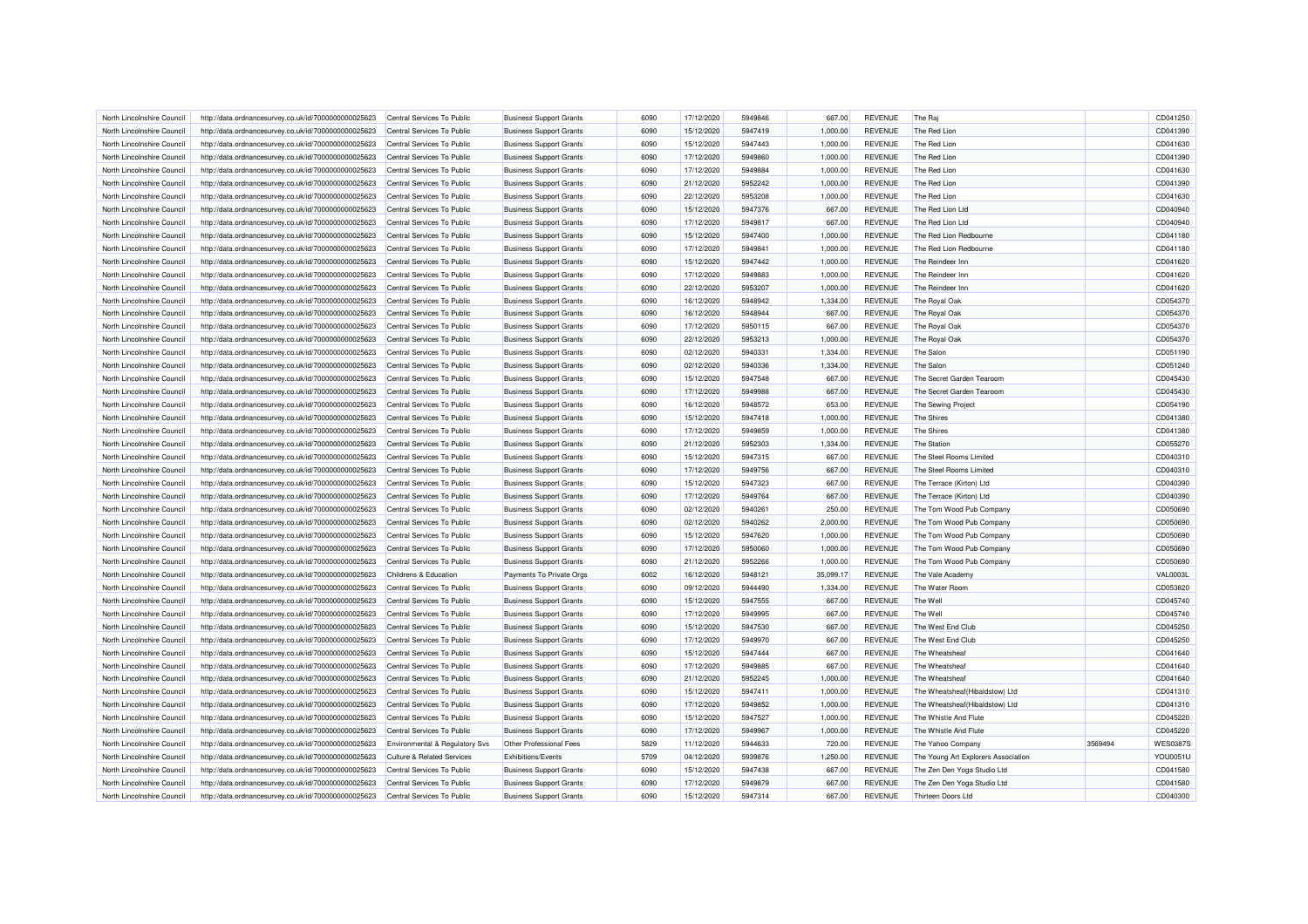| North Lincolnshire Council                               | http://data.ordnancesurvey.co.uk/id/7000000000025623 | Central Services To Public            | <b>Business Support Grants</b> | 6090 | 17/12/2020               | 5949755 | 667.00           | <b>REVENUE</b> | Thirteen Doors Ltd                 |          | CD040300                           |
|----------------------------------------------------------|------------------------------------------------------|---------------------------------------|--------------------------------|------|--------------------------|---------|------------------|----------------|------------------------------------|----------|------------------------------------|
| North Lincolnshire Council                               | http://data.ordnancesurvey.co.uk/id/7000000000025623 | Central Services To Public            | <b>Business Support Grants</b> | 6090 | 21/12/2020               | 5952223 | 1,000.00         | <b>REVENUE</b> | Thirteen Doors Ltd                 |          | CD040300                           |
| North Lincolnshire Council                               | http://data.ordnancesurvey.co.uk/id/7000000000025623 | Central Services To Public            | <b>Business Support Grants</b> | 6090 | 09/12/2020               | 5944479 | 2,000.00         | <b>REVENUE</b> | Thomas Bell & Sons Ltd             |          | CD053710                           |
| North Lincolnshire Council                               | http://data.ordnancesurvey.co.uk/id/7000000000025623 | Central Services To Public            | <b>Business Support Grants</b> | 6090 | 16/12/2020               | 5948585 | 653.00           | <b>REVENUE</b> | Thomas Commander Taxi Driver       |          | CD054320                           |
| North Lincolnshire Council                               | http://data.ordnancesurvey.co.uk/id/7000000000025623 | Central Services To Public            | <b>Business Support Grants</b> | 6090 | 15/12/2020               | 5947306 | 667.00           | <b>REVENUE</b> | Thornton Hunt Inn                  |          | CD040220                           |
| North Lincolnshire Council                               | http://data.ordnancesurvey.co.uk/id/7000000000025623 | Central Services To Public            | <b>Business Support Grants</b> | 6090 | 17/12/2020               | 5949747 | 667.00           | <b>REVENUE</b> | Thornton Hunt Inn                  |          | CD040220                           |
| North Lincolnshire Council                               | http://data.ordnancesurvey.co.uk/id/7000000000025623 | Central Services To Public            | <b>Business Support Grants</b> | 6090 | 02/12/2020               | 5940295 | 1,334.00         | <b>REVENUE</b> | Thorpe Meadows Equestrian Ltd      |          | CD050860                           |
| North Lincolnshire Council                               | http://data.ordnancesurvey.co.uk/id/7000000000025623 | Central Services To Public            | <b>Business Support Grants</b> | 6090 | 15/12/2020               | 5947637 | 467.00           | REVENUE        | Thorpe Meadows Equestrian Ltd      |          | CD050860                           |
| North Lincolnshire Council                               | http://data.ordnancesurvey.co.uk/id/7000000000025623 | Central Services To Public            | <b>Business Support Grants</b> | 6090 | 17/12/2020               | 5950077 | 467.00           | <b>REVENUE</b> | Thorpe Meadows Equestrian Ltd      |          | CD050860                           |
| North Lincolnshire Council                               | http://data.ordnancesurvey.co.uk/id/7000000000025623 | Central Services To Public            | <b>Business Support Grants</b> | 6090 | 16/12/2020               | 5948958 | 667.00           | <b>REVENUE</b> | <b>Three Horse Shoes</b>           |          | CD054420                           |
| North Lincolnshire Council                               | http://data.ordnancesurvey.co.uk/id/7000000000025623 | Central Services To Public            | <b>Business Support Grants</b> | 6090 | 16/12/2020               | 5948960 | 1,334.00         | <b>REVENUE</b> | Three Horse Shoes                  |          | CD054420                           |
| North Lincolnshire Council                               | http://data.ordnancesurvey.co.uk/id/7000000000025623 | Central Services To Public            | <b>Business Support Grants</b> | 6090 | 17/12/2020               | 5950119 | 667.00           | <b>REVENUE</b> | Three Horse Shoes                  |          | CD054420                           |
| North Lincolnshire Council                               | http://data.ordnancesurvey.co.uk/id/7000000000025623 | Central Services To Public            | <b>Business Support Grants</b> | 6090 | 21/12/2020               | 5952271 | 1,000.00         | <b>REVENUE</b> | <b>Three Horse Shoes</b>           |          | CD054420                           |
| North Lincolnshire Council                               | http://data.ordnancesurvey.co.uk/id/7000000000025623 | Central Services To Public            | <b>Business Support Grants</b> | 6090 | 15/12/2020               | 5947325 | 667.00           | <b>REVENUE</b> | S Tea Roomر Tiggyâ                 |          | CD040410                           |
| North Lincolnshire Council                               | http://data.ordnancesurvey.co.uk/id/7000000000025623 | Central Services To Public            | <b>Business Support Grants</b> | 6090 | 17/12/2020               | 5949766 | 667.00           | <b>REVENUE</b> | Tiggyå¿¿S Tea Room                 |          | CD040410                           |
| North Lincolnshire Council                               | http://data.ordnancesurvey.co.uk/id/7000000000025623 | Childrens & Education                 | Home To School Transport       | 4201 | 16/12/2020               | 5945984 | 17,115.00        | <b>REVENUE</b> | <b>Time Taxis</b>                  |          | <b>TIM0130M</b>                    |
| North Lincolnshire Council                               | http://data.ordnancesurvey.co.uk/id/7000000000025623 | Childrens & Education                 | Home To School Transport       | 4201 | 22/12/2020               | 5951337 | 10,405.00        | <b>REVENUE</b> | <b>Time Taxis</b>                  |          | <b>TIM0130M</b>                    |
| North Lincolnshire Council                               | http://data.ordnancesurvey.co.uk/id/7000000000025623 | Central Services To Public            | <b>Business Support Grants</b> | 6090 | 02/12/2020               | 5940319 | 1,334.00         | <b>REVENUE</b> | <b>Tinytots Store</b>              |          | CD051070                           |
|                                                          |                                                      | <b>Adult Social Care</b>              | Vehicle Hire                   | 4101 |                          | 5947228 |                  | <b>REVENUE</b> |                                    | 1364047  |                                    |
| North Lincolnshire Council<br>North Lincolnshire Council | http://data.ordnancesurvey.co.uk/id/7000000000025623 | Childrens & Education                 | Vehicle Hire                   | 4101 | 16/12/2020<br>16/12/2020 | 5947230 | 810.00<br>685.71 | <b>REVENUE</b> | Tjs Hire Co (Humberside) Ltd       | 1364047  | <b>TJS0001S</b><br><b>TJS0001S</b> |
| North Lincolnshire Council                               | http://data.ordnancesurvey.co.uk/id/7000000000025623 |                                       | Other Vehicle Costs            | 4005 | 16/12/2020               | 5947232 | 771.43           | <b>REVENUE</b> | Tjs Hire Co (Humberside) Ltd       | 1364047  | <b>TJS0001S</b>                    |
|                                                          | http://data.ordnancesurvey.co.uk/id/7000000000025623 | <b>Culture &amp; Related Services</b> |                                |      |                          |         |                  |                | Tis Hire Co (Humberside) Ltd       |          |                                    |
| North Lincolnshire Council                               | http://data.ordnancesurvey.co.uk/id/7000000000025623 | <b>Culture &amp; Related Services</b> | Vehicle Hire                   | 4101 | 16/12/2020               | 5947231 | 771.43           | <b>REVENUE</b> | Tis Hire Co (Humberside) Ltd       | 1364047  | <b>TJS0001S</b>                    |
| North Lincolnshire Council                               | http://data.ordnancesurvey.co.uk/id/7000000000025623 | Environmental & Regulatory Svs        | Vehicle Hire                   | 4101 | 16/12/2020               | 5947229 | 514.29           | <b>REVENUE</b> | Tjs Hire Co (Humberside) Ltd       | 1364047  | <b>TJS0001S</b>                    |
| North Lincolnshire Council                               | http://data.ordnancesurvey.co.uk/id/7000000000025623 | Environmental & Regulatory Svs        | Vehicle Hire                   | 4101 | 16/12/2020               | 5947235 | 771.43           | <b>REVENUE</b> | Tjs Hire Co (Humberside) Ltd       | 1364047  | <b>TJS0001S</b>                    |
| North Lincolnshire Council                               | http://data.ordnancesurvey.co.uk/id/7000000000025623 | <b>Highways &amp; Transport</b>       | Vehicle Hire                   | 4101 | 16/12/2020               | 5947227 | 810.00           | <b>REVENUE</b> | Tis Hire Co (Humberside) Ltd       | 1364047  | TJS00015                           |
| North Lincolnshire Council                               | http://data.ordnancesurvey.co.uk/id/7000000000025623 | Highways & Transport                  | Vehicle Hire                   | 4101 | 16/12/2020               | 5947233 | 514.28           | <b>REVENUE</b> | Tis Hire Co (Humberside) Ltd       | 1364047  | <b>TJS0001S</b>                    |
| North Lincolnshire Council                               | http://data.ordnancesurvey.co.uk/id/7000000000025623 | Highways & Transport                  | Vehicle Hire                   | 4101 | 16/12/2020               | 5947234 | 810.00           | <b>REVENUE</b> | Tis Hire Co (Humberside) Ltd       | 1364047  | <b>TJS0001S</b>                    |
| North Lincolnshire Council                               | http://data.ordnancesurvey.co.uk/id/7000000000025623 | <b>Culture &amp; Related Services</b> | Exhibitions/Events             | 5709 | 18/12/2020               | 5950606 | 750.00           | <b>REVENUE</b> | <b>Tom Hackett</b>                 |          | <b>HAC0024C</b>                    |
| North Lincolnshire Council                               | http://data.ordnancesurvey.co.uk/id/7000000000025623 | <b>Planning Services</b>              | Other Vehicle Costs            | 4005 | 16/12/2020               | 5947214 | 262.32           | <b>REVENUE</b> | Tom Laycock Mot'S Ltd              | 11583642 | <b>LAY0048Y</b>                    |
| North Lincolnshire Council                               | http://data.ordnancesurvey.co.uk/id/7000000000025623 | Central Services To Public            | <b>Business Support Grants</b> | 6090 | 18/12/2020               | 5950829 | 934.00           | <b>REVENUE</b> | Tonyâ ¿¿S Refrigeration            |          | CD055100                           |
| North Lincolnshire Council                               | http://data.ordnancesurvey.co.uk/id/7000000000025623 | Central Services To Public            | <b>Business Support Grants</b> | 6090 | 16/12/2020               | 5949023 | 1,334.00         | <b>REVENUE</b> | <b>Tonys Barbers</b>               |          | CD054670                           |
| North Lincolnshire Council                               | http://data.ordnancesurvey.co.uk/id/7000000000025623 | Central Services To Public            | <b>Business Support Grants</b> | 6090 | 16/12/2020               | 5948574 | 934.00           | <b>REVENUE</b> | Top Pass Driving School            |          | CD054210                           |
| North Lincolnshire Council                               | http://data.ordnancesurvey.co.uk/id/7000000000025623 | Central Services To Public            | <b>Business Support Grants</b> | 6090 | 09/12/2020               | 5944414 | 1,334.00         | <b>REVENUE</b> | <b>Torto Cafe</b>                  |          | CD053260                           |
| North Lincolnshire Council                               | http://data.ordnancesurvey.co.uk/id/7000000000025623 | Central Services To Public            | <b>Business Support Grants</b> | 6090 | 15/12/2020               | 5947648 | 667.00           | <b>REVENUE</b> | <b>Torto Cafe</b>                  |          | CD053260                           |
| North Lincolnshire Council                               | http://data.ordnancesurvey.co.uk/id/7000000000025623 | Central Services To Public            | <b>Business Support Grants</b> | 6090 | 17/12/2020               | 5950088 | 667.00           | <b>REVENUE</b> | <b>Torto Cafe</b>                  |          | CD053260                           |
| North Lincolnshire Council                               | http://data.ordnancesurvey.co.uk/id/7000000000025623 | Childrens & Education                 | It Hardware - Purchase         | 5050 | 18/12/2020               | 5950604 | 298.00           | <b>REVENUE</b> | <b>Total Computer Networks Ltd</b> | 04858126 | TOT0031T                           |
| North Lincolnshire Council                               | http://data.ordnancesurvey.co.uk/id/7000000000025623 | Childrens & Education                 | It Hardware - Purchase         | 5050 | 22/12/2020               | 5950585 | 840.00           | <b>REVENUE</b> | <b>Total Computer Networks Ltd</b> | 04858126 | TOT0031T                           |
| North Lincolnshire Council                               | http://data.ordnancesurvey.co.uk/id/7000000000025623 | Corporate And Democratic Core         | It Hardware - Purchase         | 5050 | 18/12/2020               | 5950605 | 490.00           | <b>REVENUE</b> | <b>Total Computer Networks Ltd</b> | 04858126 | TOT0031T                           |
| North Lincolnshire Council                               | http://data.ordnancesurvey.co.uk/id/7000000000025623 | <b>Support Servs Capital</b>          | It Equipment                   | A098 | 06/01/2021               | 5950611 | 12,870.00        | CAPITAL        | <b>Total Computer Networks Ltd</b> | 04858126 | TOT0031T                           |
| North Lincolnshire Council                               | http://data.ordnancesurvey.co.uk/id/7000000000025623 | <b>Adult Social Care</b>              | Equipment Maint.& Repair       | 5003 | 18/12/2020               | 5949206 | 232.26           | <b>REVENUE</b> | Townsend Elec. Serv. - Mechanical  |          | <b>TOW0600W</b>                    |
| North Lincolnshire Council                               | http://data.ordnancesurvey.co.uk/id/7000000000025623 | <b>Adult Social Care</b>              | Repair & Maintenance Costs     | 3000 | 22/12/2020               | 5949362 | 137.68           | <b>REVENUE</b> | Townsend Elec. Serv. - Mechanical  |          | <b>TOW0600W</b>                    |
| North Lincolnshire Council                               | http://data.ordnancesurvey.co.uk/id/7000000000025623 | <b>Adult Social Care</b>              | Repair & Maintenance Costs     | 3000 | 22/12/2020               | 5949362 | 510.93           | <b>REVENUE</b> | Townsend Elec. Serv. - Mechanical  |          | <b>TOW0600W</b>                    |
| North Lincolnshire Council                               | http://data.ordnancesurvey.co.uk/id/7000000000025623 | Central Services To Public            | Repair & Maintenance Costs     | 3000 | 04/12/2020               | 5940833 | $\mathbf{0}$     | <b>REVENUE</b> | Townsend Elec. Serv. - Mechanical  |          | <b>TOW0600W</b>                    |
| North Lincolnshire Council                               | http://data.ordnancesurvey.co.uk/id/7000000000025623 | Childrens & Education                 | Repair & Maintenance Costs     | 3000 | 22/12/2020               | 5949362 | 1.470.95         | <b>REVENUE</b> | Townsend Elec. Serv. - Mechanical  |          | <b>TOW0600W</b>                    |
| North Lincolnshire Council                               | http://data.ordnancesurvey.co.uk/id/7000000000025623 | Childrens & Education                 | Repair & Maintenance Costs     | 3000 | 22/12/2020               | 5951979 | 3,474.76         | <b>REVENUE</b> | Townsend Elec. Serv. - Mechanical  |          | <b>TOW0600W</b>                    |
| North Lincolnshire Council                               | http://data.ordnancesurvey.co.uk/id/7000000000025623 | Corporate And Democratic Core         | Repair & Maintenance Costs     | 3000 | 04/12/2020               | 5940816 | $^{\circ}$       | <b>REVENUE</b> | Townsend Elec. Serv. - Mechanical  |          | <b>TOW0600W</b>                    |
| North Lincolnshire Council                               | http://data.ordnancesurvey.co.uk/id/7000000000025623 | Corporate And Democratic Core         | Repair & Maintenance Costs     | 3000 | 22/12/2020               | 5949362 | 455.30           | <b>REVENUE</b> | Townsend Elec. Serv. - Mechanical  |          | <b>TOW0600W</b>                    |
| North Lincolnshire Council                               | http://data.ordnancesurvey.co.uk/id/7000000000025623 | <b>Culture &amp; Related Services</b> | Equipment Purchase             | 5001 | 22/12/2020               | 5951980 | 940.07           | REVENUE        | Townsend Elec. Serv. - Mechanical  |          | <b>TOW0600W</b>                    |
| North Lincolnshire Council                               | http://data.ordnancesurvey.co.uk/id/7000000000025623 | <b>Culture &amp; Related Services</b> | Repair & Maintenance Costs     | 3000 | 04/12/2020               | 5940815 | 2,602.06         | REVENUE        | Townsend Elec. Serv. - Mechanical  |          | <b>TOW0600W</b>                    |
| North Lincolnshire Council                               | http://data.ordnancesurvey.co.uk/id/7000000000025623 | <b>Culture &amp; Related Services</b> | Repair & Maintenance Costs     | 3000 | 04/12/2020               | 5940833 | 890.81           | <b>REVENUE</b> | Townsend Elec. Serv. - Mechanical  |          | <b>TOW0600W</b>                    |
| North Lincolnshire Council                               | http://data.ordnancesurvey.co.uk/id/7000000000025623 | <b>Culture &amp; Related Services</b> | Repair & Maintenance Costs     | 3000 | 22/12/2020               | 5949362 | 1,567.66         | <b>REVENUE</b> | Townsend Elec. Serv. - Mechanical  |          | <b>TOW0600W</b>                    |
| North Lincolnshire Council                               | http://data.ordnancesurvey.co.uk/id/7000000000025623 | Environmental & Regulatory Svs        | Repair & Maintenance Costs     | 3000 | 22/12/2020               | 5949362 | 246.18           | <b>REVENUE</b> | Townsend Elec. Serv. - Mechanical  |          | TOW0600W                           |
| North Lincolnshire Council                               | http://data.ordnancesurvey.co.uk/id/7000000000025623 | Fin&Inv I&E                           | Equipment Maint.& Repair       | 5003 | 22/12/2020               | 5949362 | 420.03           | <b>REVENUE</b> | Townsend Elec. Serv. - Mechanical  |          | <b>TOW0600W</b>                    |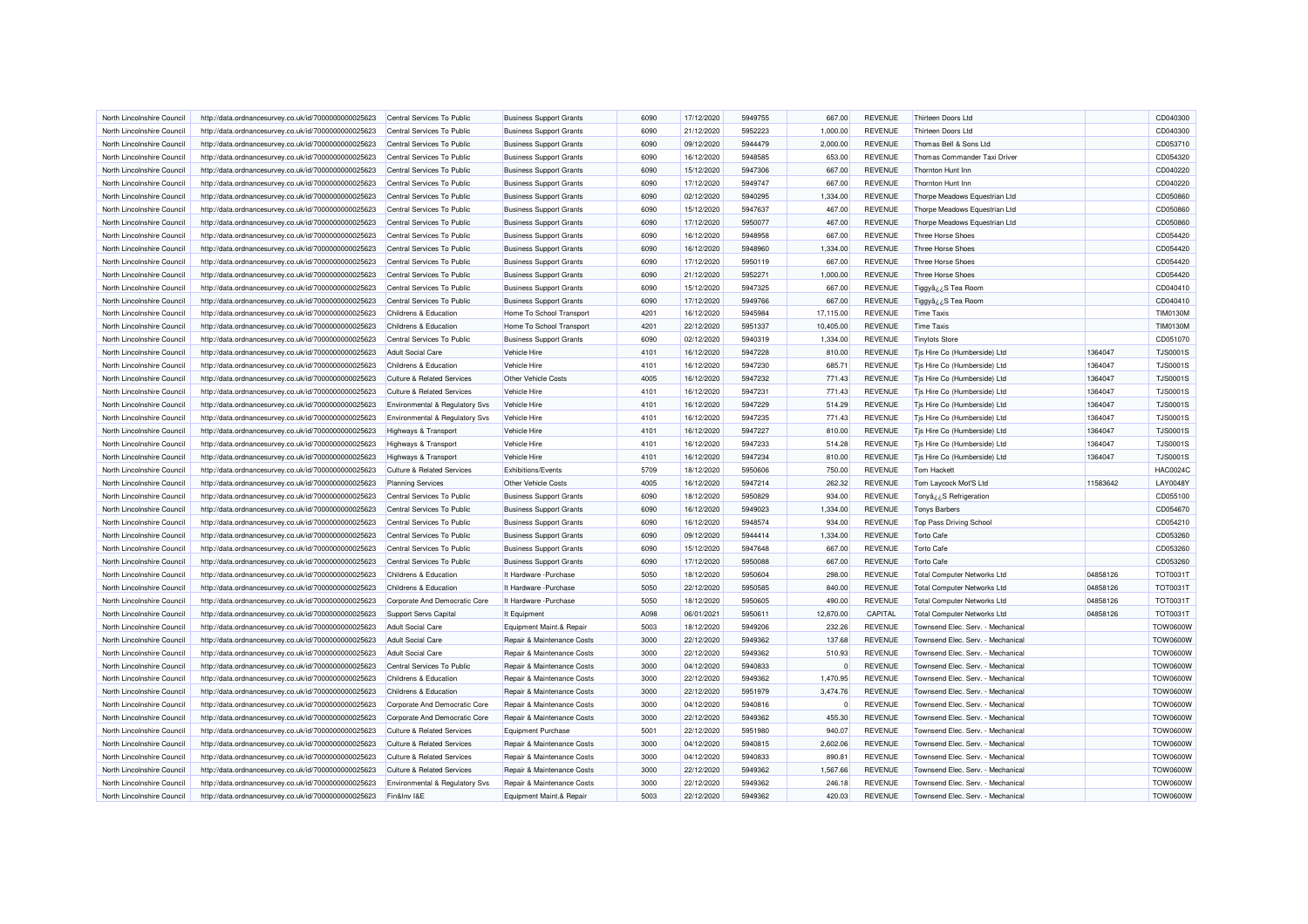| North Lincolnshire Council | http://data.ordnancesurvey.co.uk/id/7000000000025623 | Adult Social Care                     | Repair & Maintenance Costs               | 3000         | 04/12/2020 | 5940837 | 1.406.99      | <b>REVENUE</b> | <b>Townsend Electrical Services</b>     |          | <b>TOW0097W</b> |
|----------------------------|------------------------------------------------------|---------------------------------------|------------------------------------------|--------------|------------|---------|---------------|----------------|-----------------------------------------|----------|-----------------|
| North Lincolnshire Council | http://data.ordnancesurvey.co.uk/id/7000000000025623 | Childrens & Education                 | Repair & Maintenance Costs               | 3000         | 04/12/2020 | 5940821 | 5,619.55      | <b>REVENUE</b> | <b>Townsend Electrical Services</b>     |          | <b>TOW0097W</b> |
| North Lincolnshire Council | http://data.ordnancesurvey.co.uk/id/7000000000025623 | <b>Culture &amp; Related Services</b> | Repair & Maintenance Costs               | 3000         | 04/12/2020 | 5940814 | 865.61        | <b>REVENUE</b> | <b>Townsend Electrical Services</b>     |          | <b>TOW0097W</b> |
| North Lincolnshire Council | http://data.ordnancesurvey.co.uk/id/7000000000025623 | <b>Culture &amp; Related Services</b> | Repair & Maintenance Costs               | 3000         | 22/12/2020 | 5949361 | 1,957.35      | <b>REVENUE</b> | <b>Townsend Electrical Services</b>     |          | <b>TOW0097W</b> |
| North Lincolnshire Council | http://data.ordnancesurvey.co.uk/id/7000000000025623 | Environmental & Regulatory Svs        | Repair & Maintenance Costs               | 3000         | 22/12/2020 | 5949361 | 82.42         | <b>REVENUE</b> | <b>Townsend Electrical Services</b>     |          | <b>TOW0097W</b> |
| North Lincolnshire Council | http://data.ordnancesurvey.co.uk/id/7000000000025623 | Fin&Inv I&E                           | Repair & Maintenance Costs               | 3000         | 22/12/2020 | 5952155 | 617.42        | <b>REVENUE</b> | <b>Townsend Electrical Services</b>     |          | <b>TOW0097W</b> |
| North Lincolnshire Council | http://data.ordnancesurvey.co.uk/id/7000000000025623 | Non Distributed Costs                 | Repair & Maintenance Costs               | 3000         | 22/12/2020 | 5949361 | 111.27        | <b>REVENUE</b> | <b>Townsend Electrical Services</b>     |          | <b>TOW0097W</b> |
| North Lincolnshire Council | http://data.ordnancesurvey.co.uk/id/7000000000025623 | Childrens & Education                 | Payments To Private Orgs                 | 6002         | 18/12/2020 | 5948828 | 23,532.44     | <b>REVENUE</b> | <b>Toy Box Nursery</b>                  |          | <b>TOY0009Y</b> |
| North Lincolnshire Council | http://data.ordnancesurvey.co.uk/id/7000000000025623 | Childrens & Education                 | Payments To Private Orgs                 | 6002         | 18/12/2020 | 5948829 | 712.80        | <b>REVENUE</b> | <b>Tracy Girling</b>                    |          | <b>TRG0001G</b> |
| North Lincolnshire Council | http://data.ordnancesurvey.co.uk/id/7000000000025623 | <b>Highways &amp; Transport</b>       | Equipment Maint.& Repair                 | 5003         | 22/12/2020 | 5951895 | 245.00        | <b>REVENUE</b> | Transtec Garage Equipment Services Ltd  |          | <b>TRA0207A</b> |
| North Lincolnshire Council | http://data.ordnancesurvey.co.uk/id/7000000000025623 | Highways & Transport                  | Equipment Maint.& Repair                 | 5003         | 22/12/2020 | 5951896 | 452.40        | <b>REVENUE</b> | Transtec Garage Equipment Services Ltd  |          | <b>TRA0207A</b> |
| North Lincolnshire Council | http://data.ordnancesurvey.co.uk/id/7000000000025623 | Environmental & Regulatory Svs        | Payments To Private Orgs                 | 6002         | 02/12/2020 | 5939824 | 4,081.00      | <b>REVENUE</b> | Transwaste Recycling And Aggregates Ltd | 3863280  | <b>TRA0252A</b> |
| North Lincolnshire Council | http://data.ordnancesurvey.co.uk/id/7000000000025623 | Environmental & Regulatory Svs        | Payments To Private Orgs                 | 6002         | 18/12/2020 | 5949722 | 1,338.12      | <b>REVENUE</b> | Transwaste Recycling And Aggregates Ltd | 3863280  | <b>TRA0252A</b> |
| North Lincolnshire Council | http://data.ordnancesurvey.co.uk/id/7000000000025623 | Environmental & Regulatory Svs        | Payments To Private Orgs                 | 6002         | 22/12/2020 | 5952202 | 422,526.24    | <b>REVENUE</b> | Transwaste Recycling And Aggregates Ltd | 3863280  | <b>TRA0252A</b> |
| North Lincolnshire Council | http://data.ordnancesurvey.co.uk/id/7000000000025623 | Childrens & Education                 | Payments To Private Orgs                 | 6002         | 04/12/2020 | 5941075 | 10,738.35     | <b>REVENUE</b> | <b>Treehouse Care Ltd</b>               |          | <b>TRE0066E</b> |
| North Lincolnshire Council | http://data.ordnancesurvey.co.uk/id/7000000000025623 | Central Services To Public            | <b>Business Support Grants</b>           | 6090         | 09/12/2020 | 5944445 | 1,334.00      | <b>REVENUE</b> | <b>Trenta Pizza</b>                     |          | CD053420        |
| North Lincolnshire Council | http://data.ordnancesurvey.co.uk/id/7000000000025623 | Central Services To Public            | <b>Business Support Grants</b>           | 6090         | 15/12/2020 | 5947663 | 667.00        | <b>REVENUE</b> | <b>Trenta Pizza</b>                     |          | CD053420        |
| North Lincolnshire Council | http://data.ordnancesurvey.co.uk/id/7000000000025623 | Central Services To Public            | <b>Business Support Grants</b>           | 6090         | 17/12/2020 | 5950103 | 667.00        | <b>REVENUE</b> | Trenta Pizza                            |          | CD053420        |
| North Lincolnshire Council | http://data.ordnancesurvey.co.uk/id/7000000000025623 | Central Services To Public            | <b>Business Support Grants</b>           | 6090         | 15/12/2020 | 5947364 | 467.00        | <b>REVENUE</b> | <b>Trent Valley Gliding Club</b>        |          | CD040820        |
| North Lincolnshire Council | http://data.ordnancesurvey.co.uk/id/7000000000025623 | Central Services To Public            | <b>Business Support Grants</b>           | 6090         | 17/12/2020 | 5949805 | 467.00        | <b>REVENUE</b> | <b>Trent Valley Gliding Club</b>        |          | CD040820        |
| North Lincolnshire Council | http://data.ordnancesurvey.co.uk/id/7000000000025623 | <b>Adult Social Care</b>              | Repair & Maintenance Costs               | 3000         | 04/12/2020 | 5940839 | 15.56         | <b>REVENUE</b> | Trent Valley Refrigeration Ltd          | 04394681 | <b>TRE0071E</b> |
|                            |                                                      |                                       |                                          |              |            |         |               |                |                                         | 04394681 | <b>TRE0071E</b> |
| North Lincolnshire Council | http://data.ordnancesurvey.co.uk/id/7000000000025623 | Central Services To Public            | Repair & Maintenance Costs               | 3000<br>3000 | 04/12/2020 | 5940839 | 0<br>$\Omega$ | <b>REVENUE</b> | <b>Trent Valley Refrigeration Ltd</b>   |          | <b>TRE0071E</b> |
| North Lincolnshire Council | http://data.ordnancesurvey.co.uk/id/7000000000025623 | Central Services To Public            | Repair & Maintenance Costs               |              | 18/12/2020 | 5949664 |               | <b>REVENUE</b> | Trent Valley Refrigeration Ltd          | 04394681 |                 |
| North Lincolnshire Council | http://data.ordnancesurvey.co.uk/id/7000000000025623 | Central Services To Public            | Repair & Maintenance Costs               | 3000         | 18/12/2020 | 5949669 | $\Omega$      | <b>REVENUE</b> | <b>Trent Valley Refrigeration Ltd</b>   | 04394681 | <b>TRE0071E</b> |
| North Lincolnshire Council | http://data.ordnancesurvey.co.uk/id/7000000000025623 | Central Services To Public            | Repair & Maintenance Costs               | 3000         | 22/12/2020 | 5952156 | 304.00        | <b>REVENUE</b> | <b>Trent Valley Refrigeration Ltd</b>   | 04394681 | <b>TRE0071E</b> |
| North Lincolnshire Council | http://data.ordnancesurvey.co.uk/id/7000000000025623 | Corporate And Democratic Core         | Repair & Maintenance Costs               | 3000         | 04/12/2020 | 5940839 | 116.16        | <b>REVENUE</b> | <b>Trent Valley Refrigeration Ltd</b>   | 04394681 | <b>TRE0071E</b> |
| North Lincolnshire Council | http://data.ordnancesurvey.co.uk/id/7000000000025623 | Corporate And Democratic Core         | Repair & Maintenance Costs               | 3000         | 22/12/2020 | 5952172 | 0             | <b>REVENUE</b> | <b>Trent Valley Refrigeration Ltd</b>   | 04394681 | <b>TRE0071E</b> |
| North Lincolnshire Council | http://data.ordnancesurvey.co.uk/id/7000000000025623 | <b>Culture &amp; Related Services</b> | Repair & Maintenance Costs               | 3000         | 04/12/2020 | 5940839 | 236.50        | <b>REVENUE</b> | <b>Trent Valley Refrigeration Ltd</b>   | 04394681 | <b>TRE0071E</b> |
| North Lincolnshire Council | http://data.ordnancesurvey.co.uk/id/7000000000025623 | <b>Culture &amp; Related Services</b> | Repair & Maintenance Costs               | 3000         | 18/12/2020 | 5949641 | 706.56        | <b>REVENUE</b> | Trent Valley Refrigeration Ltd          | 04394681 | <b>TRE0071E</b> |
| North Lincolnshire Council | http://data.ordnancesurvey.co.uk/id/7000000000025623 | <b>Culture &amp; Related Services</b> | Repair & Maintenance Costs               | 3000         | 18/12/2020 | 5949664 | 626.56        | <b>REVENUE</b> | <b>Trent Valley Refrigeration Ltd</b>   | 04394681 | <b>TRE0071E</b> |
| North Lincolnshire Council | http://data.ordnancesurvey.co.uk/id/7000000000025623 | <b>Culture &amp; Related Services</b> | Repair & Maintenance Costs               | 3000         | 18/12/2020 | 5949669 | 407.10        | <b>REVENUE</b> | <b>Trent Valley Refrigeration Ltd</b>   | 04394681 | <b>TRE0071E</b> |
| North Lincolnshire Council | http://data.ordnancesurvey.co.uk/id/7000000000025623 | Environmental & Regulatory Svs        | Repair & Maintenance Costs               | 3000         | 04/12/2020 | 5940839 | 114.48        | <b>REVENUE</b> | <b>Trent Valley Refrigeration Ltd</b>   | 04394681 | <b>TRE0071E</b> |
| North Lincolnshire Council | http://data.ordnancesurvey.co.uk/id/7000000000025623 | Environmental & Regulatory Svs        | Repair & Maintenance Costs               | 3000         | 22/12/2020 | 5952172 | 240.00        | <b>REVENUE</b> | <b>Trent Valley Refrigeration Ltd</b>   | 04394681 | <b>TRE0071E</b> |
| North Lincolnshire Council | http://data.ordnancesurvey.co.uk/id/7000000000025623 | Non Distributed Costs                 | Repair & Maintenance Costs               | 3000         | 04/12/2020 | 5940839 | 57.80         | <b>REVENUE</b> | <b>Trent Valley Refrigeration Ltd</b>   | 04394681 | <b>TRE0071E</b> |
| North Lincolnshire Council | http://data.ordnancesurvey.co.uk/id/7000000000025623 | <b>Planning Services</b>              | Repair & Maintenance Costs               | 3000         | 22/12/2020 | 5952157 | 300.00        | <b>REVENUE</b> | <b>Trent Valley Refrigeration Ltd</b>   | 04394681 | <b>TRE0071E</b> |
| North Lincolnshire Council | http://data.ordnancesurvey.co.uk/id/7000000000025623 | <b>Housing Services</b>               | Other Supplies & Services                | 5799         | 22/12/2020 | 5948921 | 1,188.00      | <b>REVENUE</b> | Triangle                                | 07039452 | <b>TRI0026I</b> |
| North Lincolnshire Council | http://data.ordnancesurvey.co.uk/id/7000000000025623 | Highways & Transport                  | Other Supplies & Services                | 5799         | 06/01/2021 | 5949317 | 818.00        | <b>REVENUE</b> | <b>Tuff-Trax Ltd</b>                    |          | <b>TUF0010F</b> |
| North Lincolnshire Council | http://data.ordnancesurvey.co.uk/id/7000000000025623 | <b>Adult Social Care</b>              | <b>Cleaning Services &amp; Contracts</b> | 3311         | 22/12/2020 | 5952164 | 312.00        | <b>REVENUE</b> | <b>Tulip Healthcare</b>                 | 5633972  | <b>TUL0004L</b> |
| North Lincolnshire Council | http://data.ordnancesurvey.co.uk/id/7000000000025623 | Central Services To Public            | <b>Cleaning Services &amp; Contracts</b> | 3311         | 22/12/2020 | 5952167 | n             | <b>REVENUE</b> | <b>Tulip Healthcare</b>                 | 5633972  | <b>TUL0004L</b> |
| North Lincolnshire Council | http://data.ordnancesurvey.co.uk/id/7000000000025623 | Corporate And Democratic Core         | <b>Cleaning Services &amp; Contracts</b> | 3311         | 22/12/2020 | 5952165 | 3.484.00      | <b>REVENUE</b> | <b>Tulip Healthcare</b>                 | 5633972  | <b>TUL0004L</b> |
| North Lincolnshire Council | http://data.ordnancesurvey.co.uk/id/7000000000025623 | Corporate And Democratic Core         | <b>Cleaning Services &amp; Contracts</b> | 3311         | 22/12/2020 | 5952167 | 288.00        | <b>REVENUE</b> | <b>Tulip Healthcare</b>                 | 5633972  | <b>TUL0004L</b> |
| North Lincolnshire Council | http://data.ordnancesurvey.co.uk/id/7000000000025623 | Environmental & Regulatory Svs        | Cleaning Services & Contracts            | 3311         | 22/12/2020 | 5952170 | 312.00        | <b>REVENUE</b> | <b>Tulip Healthcare</b>                 | 5633972  | <b>TUL0004L</b> |
| North Lincolnshire Council | http://data.ordnancesurvey.co.uk/id/7000000000025623 | Environmental & Regulatory Svs        | <b>Equipment Purchase</b>                | 5001         | 16/12/2020 | 5948186 | 12,800.00     | <b>REVENUE</b> | Tunstall Healthcare (Uk) Ltd            | 1332249  | <b>TUN0021N</b> |
| North Lincolnshire Council | http://data.ordnancesurvey.co.uk/id/7000000000025623 | <b>Adult Social Care</b>              | Provisions                               | 5201         | 09/12/2020 | 5943030 | 250.76        | <b>REVENUE</b> | <b>Turner Price Ltd</b>                 | 02732141 | <b>TUR0245R</b> |
| North Lincolnshire Council | http://data.ordnancesurvey.co.uk/id/7000000000025623 | <b>Adult Social Care</b>              | Provisions                               | 5201         | 09/12/2020 | 5943036 | 469.01        | <b>REVENUE</b> | Turner Price Ltd                        | 02732141 | <b>TUR0245R</b> |
| North Lincolnshire Council | http://data.ordnancesurvey.co.uk/id/7000000000025623 | Fin&Inv I&E                           | Provisions                               | 5201         | 02/12/2020 | 5939495 | 273.24        | <b>REVENUE</b> | <b>Turner Price Ltd</b>                 | 02732141 | <b>TUR0245R</b> |
| North Lincolnshire Council | http://data.ordnancesurvey.co.uk/id/7000000000025623 | Fin&Inv I&E                           | Provisions                               | 5201         | 02/12/2020 | 5939496 | 326.37        | <b>REVENUE</b> | Turner Price Ltd                        | 02732141 | <b>TUR0245R</b> |
| North Lincolnshire Council | http://data.ordnancesurvey.co.uk/id/7000000000025623 | Fin&Inv I&E                           | Provisions                               | 5201         | 02/12/2020 | 5939498 | 257.87        | <b>REVENUE</b> | Turner Price Ltd                        | 02732141 | <b>TUR0245R</b> |
| North Lincolnshire Council | http://data.ordnancesurvey.co.uk/id/7000000000025623 | Fin&Inv I&E                           | Provisions                               | 5201         | 02/12/2020 | 5939499 | 350.01        | <b>REVENUE</b> | Turner Price Ltd                        | 02732141 | <b>TUR0245R</b> |
| North Lincolnshire Council | http://data.ordnancesurvey.co.uk/id/7000000000025623 | Fin&Inv I&E                           | Provisions                               | 5201         | 02/12/2020 | 5939501 | 379.38        | <b>REVENUE</b> | <b>Turner Price Ltd</b>                 | 02732141 | <b>TUR0245R</b> |
| North Lincolnshire Council | http://data.ordnancesurvey.co.uk/id/7000000000025623 | Fin&Inv I&E                           | Provisions                               | 5201         | 02/12/2020 | 5939502 | 327.75        | <b>REVENUE</b> | Turner Price Ltd                        | 02732141 | <b>TUR0245R</b> |
| North Lincolnshire Council | http://data.ordnancesurvey.co.uk/id/7000000000025623 | Fin&Inv I&E                           | Provisions                               | 5201         | 02/12/2020 | 5939506 | 265.87        | <b>REVENUE</b> | <b>Turner Price Ltd</b>                 | 02732141 | <b>TUR0245R</b> |
| North Lincolnshire Council | http://data.ordnancesurvey.co.uk/id/7000000000025623 | Fin&Inv I&E                           | Provisions                               | 5201         | 02/12/2020 | 5939513 | 422.57        | <b>REVENUE</b> | <b>Turner Price Ltd</b>                 | 02732141 | <b>TUR0245R</b> |
|                            |                                                      |                                       |                                          |              |            |         |               |                |                                         |          |                 |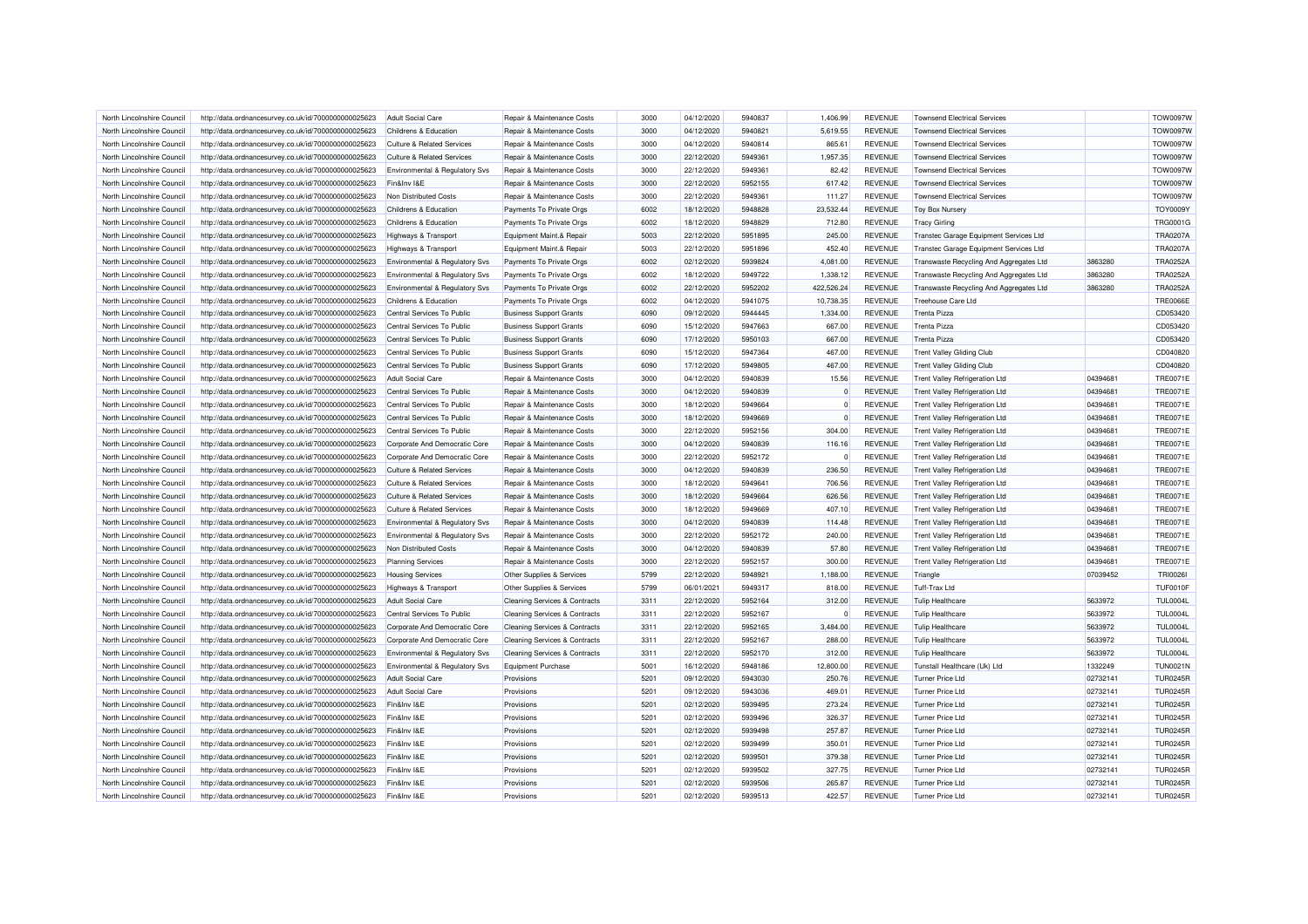| North Lincolnshire Council | http://data.ordnancesurvey.co.uk/id/7000000000025623 | Fin&Inv I&E                           | Provisions                        | 5201 | 02/12/2020 | 5939515 | 257.23   | <b>REVENUE</b> | Turner Price Ltd               | 02732141 | <b>TUR0245R</b> |
|----------------------------|------------------------------------------------------|---------------------------------------|-----------------------------------|------|------------|---------|----------|----------------|--------------------------------|----------|-----------------|
| North Lincolnshire Council | http://data.ordnancesurvey.co.uk/id/7000000000025623 | Fin&Inv I&E                           | Provisions                        | 5201 | 02/12/2020 | 5939516 | 544.44   | <b>REVENUE</b> | Turner Price Ltd               | 02732141 | <b>TUR0245R</b> |
| North Lincolnshire Council | http://data.ordnancesurvey.co.uk/id/7000000000025623 | Fin&Inv I&E                           | Provisions                        | 5201 | 02/12/2020 | 5939517 | 314.88   | <b>REVENUE</b> | <b>Turner Price Ltd</b>        | 02732141 | <b>TUR0245R</b> |
| North Lincolnshire Council | http://data.ordnancesurvey.co.uk/id/7000000000025623 | Fin&Inv I&E                           | Provisions                        | 5201 | 02/12/2020 | 5939518 | 278.25   | <b>REVENUE</b> | <b>Turner Price Ltd</b>        | 02732141 | <b>TUR0245R</b> |
| North Lincolnshire Council | http://data.ordnancesurvey.co.uk/id/7000000000025623 | Fin&Inv I&E                           | Provisions                        | 5201 | 02/12/2020 | 5939520 | 261.53   | <b>REVENUE</b> | Turner Price Ltd               | 02732141 | <b>TUR0245R</b> |
| North Lincolnshire Council | http://data.ordnancesurvey.co.uk/id/7000000000025623 | Fin&Inv I&E                           | Provisions                        | 5201 | 02/12/2020 | 5939521 | 437.93   | <b>REVENUE</b> | Turner Price Ltd               | 02732141 | <b>TUR0245R</b> |
| North Lincolnshire Council | http://data.ordnancesurvey.co.uk/id/7000000000025623 | Fin&Inv I&E                           | Provisions                        | 5201 | 02/12/2020 | 5939537 | 428.58   | <b>REVENUE</b> | <b>Turner Price Ltd</b>        | 02732141 | <b>TUR0245R</b> |
| North Lincolnshire Council | http://data.ordnancesurvey.co.uk/id/7000000000025623 | Fin&Inv I&E                           | Provisions                        | 5201 | 02/12/2020 | 5939552 | 251.24   | <b>REVENUE</b> | Turner Price Ltd               | 02732141 | <b>TUR0245R</b> |
|                            |                                                      |                                       |                                   |      |            |         |          |                |                                |          |                 |
| North Lincolnshire Council | http://data.ordnancesurvey.co.uk/id/7000000000025623 | Fin&Inv I&E                           | Provisions                        | 5201 | 11/12/2020 | 5944984 | 375.41   | REVENUE        | Turner Price Ltd               | 02732141 | <b>TUR0245R</b> |
| North Lincolnshire Council | http://data.ordnancesurvey.co.uk/id/7000000000025623 | Fin&Inv I&E                           | Provisions                        | 5201 | 11/12/2020 | 5945018 | 256.76   | <b>REVENUE</b> | Turner Price Ltd               | 02732141 | <b>TUR0245R</b> |
| North Lincolnshire Council | http://data.ordnancesurvey.co.uk/id/7000000000025623 | Fin&Inv I&E                           | Provisions                        | 5201 | 11/12/2020 | 5945019 | 309.56   | <b>REVENUE</b> | <b>Turner Price Ltd</b>        | 02732141 | <b>TUR0245R</b> |
| North Lincolnshire Council | http://data.ordnancesurvey.co.uk/id/7000000000025623 | Fin&Inv I&E                           | Provisions                        | 5201 | 11/12/2020 | 5945021 | 262.45   | <b>REVENUE</b> | <b>Turner Price Ltd</b>        | 02732141 | <b>TUR0245R</b> |
| North Lincolnshire Council | http://data.ordnancesurvey.co.uk/id/7000000000025623 | Fin&Inv I&E                           | Provisions                        | 5201 | 11/12/2020 | 5945022 | 245.29   | REVENUE        | Turner Price Ltd               | 02732141 | <b>TUR0245R</b> |
| North Lincolnshire Council | http://data.ordnancesurvey.co.uk/id/7000000000025623 | Fin&Inv I&E                           | Provisions                        | 5201 | 11/12/2020 | 5945023 | 362.41   | <b>REVENUE</b> | <b>Turner Price Ltd</b>        | 02732141 | <b>TUR0245R</b> |
| North Lincolnshire Council | http://data.ordnancesurvey.co.uk/id/7000000000025623 | Fin&Inv I&E                           | Provisions                        | 5201 | 11/12/2020 | 5945024 | 416.78   | <b>REVENUE</b> | <b>Turner Price Ltd</b>        | 02732141 | <b>TUR0245R</b> |
| North Lincolnshire Council | http://data.ordnancesurvey.co.uk/id/7000000000025623 | Fin&Inv I&E                           | Provisions                        | 5201 | 11/12/2020 | 5945025 | 284.60   | <b>REVENUE</b> | <b>Turner Price Ltd</b>        | 02732141 | <b>TUR0245R</b> |
| North Lincolnshire Council | http://data.ordnancesurvey.co.uk/id/7000000000025623 | Fin&Inv I&E                           | Provisions                        | 5201 | 11/12/2020 | 5945029 | 312.50   | <b>REVENUE</b> | <b>Turner Price Ltd</b>        | 02732141 | <b>TUR0245R</b> |
| North Lincolnshire Council | http://data.ordnancesurvey.co.uk/id/7000000000025623 | Fin&Inv I&E                           | Provisions                        | 5201 | 11/12/2020 | 5945030 | 503.11   | <b>REVENUE</b> | Turner Price Ltd               | 02732141 | <b>TUR0245R</b> |
| North Lincolnshire Council | http://data.ordnancesurvey.co.uk/id/7000000000025623 | Fin&Inv I&E                           | Provisions                        | 5201 | 11/12/2020 | 5945035 | 278.06   | <b>REVENUE</b> | <b>Turner Price Ltd</b>        | 02732141 | <b>TUR0245R</b> |
| North Lincolnshire Council | http://data.ordnancesurvey.co.uk/id/7000000000025623 | Fin&Inv I&E                           | Provisions                        | 5201 | 11/12/2020 | 5945050 | 315.59   | <b>REVENUE</b> | <b>Turner Price Ltd</b>        | 02732141 | <b>TUR0245R</b> |
| North Lincolnshire Council | http://data.ordnancesurvey.co.uk/id/7000000000025623 | Fin&Inv I&E                           | Provisions                        | 5201 | 11/12/2020 | 5945059 | 266.56   | <b>REVENUE</b> | Turner Price Ltd               | 02732141 | <b>TUR0245R</b> |
| North Lincolnshire Council | http://data.ordnancesurvey.co.uk/id/7000000000025623 | Fin&Inv I&E                           | Provisions                        | 5201 | 11/12/2020 | 5945060 | 291.14   | <b>REVENUE</b> | Turner Price Ltd               | 02732141 | <b>TUR0245R</b> |
| North Lincolnshire Council | http://data.ordnancesurvey.co.uk/id/7000000000025623 | Fin&Inv I&E                           | Provisions                        | 5201 | 11/12/2020 | 5945070 | 254.96   | <b>REVENUE</b> | <b>Turner Price Ltd</b>        | 02732141 | <b>TUR0245R</b> |
| North Lincolnshire Council | http://data.ordnancesurvey.co.uk/id/7000000000025623 | Fin&Inv I&E                           | Provisions                        | 5201 | 16/12/2020 | 5947050 | 256.15   | <b>REVENUE</b> | Turner Price Ltd               | 02732141 | <b>TUR0245R</b> |
| North Lincolnshire Council | http://data.ordnancesurvey.co.uk/id/7000000000025623 | Fin&Inv I&E                           | Provisions                        | 5201 | 16/12/2020 | 5947058 | 280.32   | <b>REVENUE</b> | Turner Price Ltd               | 02732141 | <b>TUR0245R</b> |
|                            |                                                      |                                       |                                   | 5201 |            |         |          |                |                                |          |                 |
| North Lincolnshire Council | http://data.ordnancesurvey.co.uk/id/7000000000025623 | Fin&Inv I&E                           | Provisions                        |      | 16/12/2020 | 5947059 | 316.47   | <b>REVENUE</b> | Turner Price Ltd               | 02732141 | <b>TUR0245R</b> |
| North Lincolnshire Council | http://data.ordnancesurvey.co.uk/id/7000000000025623 | Fin&Inv I&E                           | Provisions                        | 5201 | 16/12/2020 | 5947066 | 253.62   | <b>REVENUE</b> | Turner Price Ltd               | 02732141 | <b>TUR0245R</b> |
| North Lincolnshire Council | http://data.ordnancesurvey.co.uk/id/7000000000025623 | Fin&Inv I&E                           | Provisions                        | 5201 | 16/12/2020 | 5947072 | 265.50   | <b>REVENUE</b> | Turner Price Ltd               | 02732141 | <b>TUR0245R</b> |
| North Lincolnshire Council | http://data.ordnancesurvey.co.uk/id/7000000000025623 | Fin&Inv I&E                           | Provisions                        | 5201 | 16/12/2020 | 5947075 | 393.62   | <b>REVENUE</b> | <b>Turner Price Ltd</b>        | 02732141 | <b>TUR0245R</b> |
| North Lincolnshire Council | http://data.ordnancesurvey.co.uk/id/7000000000025623 | Fin&Inv I&E                           | Provisions                        | 5201 | 16/12/2020 | 5947077 | 510.42   | <b>REVENUE</b> | <b>Turner Price Ltd</b>        | 02732141 | <b>TUR0245R</b> |
| North Lincolnshire Council | http://data.ordnancesurvev.co.uk/id/7000000000025623 | Fin&Inv I&E                           | Provisions                        | 5201 | 16/12/2020 | 5947078 | 291.97   | <b>REVENUE</b> | Turner Price Ltd               | 02732141 | <b>TUR0245R</b> |
| North Lincolnshire Council | http://data.ordnancesurvey.co.uk/id/7000000000025623 | Fin&Inv I&E                           | Provisions                        | 5201 | 16/12/2020 | 5947080 | 254.65   | <b>REVENUE</b> | Turner Price Ltd               | 02732141 | <b>TUR0245R</b> |
| North Lincolnshire Council | http://data.ordnancesurvey.co.uk/id/7000000000025623 | Fin&Inv I&E                           | Provisions                        | 5201 | 16/12/2020 | 5947083 | 468.65   | <b>REVENUE</b> | <b>Turner Price Ltd</b>        | 02732141 | <b>TUR0245R</b> |
| North Lincolnshire Council | http://data.ordnancesurvey.co.uk/id/7000000000025623 | Fin&Inv I&E                           | Provisions                        | 5201 | 16/12/2020 | 5947085 | 353.36   | <b>REVENUE</b> | <b>Turner Price Ltd</b>        | 02732141 | <b>TUR0245R</b> |
| North Lincolnshire Council | http://data.ordnancesurvey.co.uk/id/7000000000025623 | Fin&Inv I&E                           | Provisions                        | 5201 | 16/12/2020 | 5947086 | 362.96   | <b>REVENUE</b> | <b>Turner Price Ltd</b>        | 02732141 | <b>TUR0245R</b> |
| North Lincolnshire Council | http://data.ordnancesurvey.co.uk/id/7000000000025623 | Fin&Inv I&E                           | Provisions                        | 5201 | 16/12/2020 | 5947094 | 297.68   | <b>REVENUE</b> | <b>Turner Price Ltd</b>        | 02732141 | <b>TUR0245R</b> |
| North Lincolnshire Council | http://data.ordnancesurvey.co.uk/id/7000000000025623 | Fin&Inv I&E                           | Provisions                        | 5201 | 16/12/2020 | 5947095 | 320.21   | <b>REVENUE</b> | Turner Price Ltd               | 02732141 | <b>TUR0245R</b> |
| North Lincolnshire Council | http://data.ordnancesurvey.co.uk/id/7000000000025623 | Fin&Inv I&E                           | Provisions                        | 5201 | 16/12/2020 | 5947097 | 300.16   | <b>REVENUE</b> | <b>Turner Price Ltd</b>        | 02732141 | <b>TUR0245R</b> |
| North Lincolnshire Council | http://data.ordnancesurvey.co.uk/id/7000000000025623 | Fin&Inv I&E                           | Provisions                        | 5201 | 22/12/2020 | 5952108 | 373.42   | <b>REVENUE</b> | <b>Turner Price Ltd</b>        | 02732141 | <b>TUR0245R</b> |
| North Lincolnshire Council | http://data.ordnancesurvey.co.uk/id/7000000000025623 | Fin&Inv I&E                           | Provisions                        | 5201 | 22/12/2020 | 5952124 | 256.55   | <b>REVENUE</b> | <b>Turner Price Ltd</b>        | 02732141 | <b>TUR0245R</b> |
| North Lincolnshire Council | http://data.ordnancesurvey.co.uk/id/7000000000025623 | Fin&Inv I&E                           | Provisions                        | 5201 | 22/12/2020 | 5952128 | 250.68   | <b>REVENUE</b> | <b>Turner Price Ltd</b>        | 02732141 | <b>TUR0245R</b> |
| North Lincolnshire Council | http://data.ordnancesurvey.co.uk/id/7000000000025623 | Highways & Transport                  | Gen Office Exp (Incl Postage)     | 5603 | 06/01/2021 | 5948197 | 323.54   | <b>REVENUE</b> | Turner Price Ltd               | 02732141 | <b>TUR0245R</b> |
| North Lincolnshire Council | http://data.ordnancesurvey.co.uk/id/7000000000025623 | Central Services To Public            | <b>Business Support Grants</b>    | 6090 | 18/12/2020 | 5950827 | 934.00   | <b>REVENUE</b> | <b>Tusk Showhire</b>           |          | CD055080        |
| North Lincolnshire Council | http://data.ordnancesurvey.co.uk/id/7000000000025623 | <b>Housing Services</b>               | Other Supplies & Services         | 5799 | 02/12/2020 | 5938389 | 2,837.03 | <b>REVENUE</b> | Tyt Investments Limited        |          | <b>LAN0021N</b> |
| North Lincolnshire Council | http://data.ordnancesurvey.co.uk/id/7000000000025623 | <b>Housing Services</b>               | Other Supplies & Services         | 5799 | 11/12/2020 | 5944646 | 2,267.30 | <b>REVENUE</b> | <b>Tvt Investments Limited</b> |          | <b>LAN0021N</b> |
| North Lincolnshire Council |                                                      |                                       |                                   | 5799 |            | 5945273 |          | <b>REVENUE</b> | <b>Tvt Investments Limited</b> |          | <b>LAN0021N</b> |
|                            | http://data.ordnancesurvey.co.uk/id/7000000000025623 | <b>Housing Services</b>               | Other Supplies & Services         | 5799 | 11/12/2020 | 5946739 | 650.00   | <b>REVENUE</b> |                                |          | <b>LAN0021N</b> |
| North Lincolnshire Council | http://data.ordnancesurvey.co.uk/id/7000000000025623 | <b>Housing Services</b>               | Other Supplies & Services<br>Fuel | 4001 | 16/12/2020 | 5943447 | 2,128.59 |                | <b>Tvt Investments Limited</b> |          | <b>UKF0001F</b> |
| North Lincolnshire Council | http://data.ordnancesurvey.co.uk/id/7000000000025623 | <b>Culture &amp; Related Services</b> |                                   |      | 16/12/2020 |         | 475.95   | REVENUE        | <b>Uk Fuels Ltd</b>            | 2212080  |                 |
| North Lincolnshire Council | http://data.ordnancesurvey.co.uk/id/7000000000025623 | <b>Highways &amp; Transport</b>       | Fuel                              | 4001 | 16/12/2020 | 5943447 | 64.72    | <b>REVENUE</b> | <b>Uk Fuels Ltd</b>            | 2212080  | <b>UKF0001F</b> |
| North Lincolnshire Council | http://data.ordnancesurvey.co.uk/id/7000000000025623 | Central Services To Public            | <b>Business Support Grants</b>    | 6090 | 15/12/2020 | 5947369 | 667.00   | <b>REVENUE</b> | Ulceby Lodge Bed And Breakfast |          | CD040870        |
| North Lincolnshire Council | http://data.ordnancesurvey.co.uk/id/7000000000025623 | Central Services To Public            | <b>Business Support Grants</b>    | 6090 | 17/12/2020 | 5949810 | 667.00   | <b>REVENUE</b> | Ulceby Lodge Bed And Breakfast |          | CD040870        |
| North Lincolnshire Council | http://data.ordnancesurvey.co.uk/id/7000000000025623 | Childrens & Education                 | <b>Client Related Costs</b>       | 5534 | 18/12/2020 | 5949644 | 357.00   | <b>REVENUE</b> | Ulceby Pre-School Playgroup    |          | <b>ULC0009C</b> |
| North Lincolnshire Council | http://data.ordnancesurvey.co.uk/id/7000000000025623 | Childrens & Education                 | Payments To Voluntary Orgs        | 6001 | 18/12/2020 | 5948830 | 5,705.46 | <b>REVENUE</b> | Ulceby Pre-School Playgroup    |          | <b>ULC0009C</b> |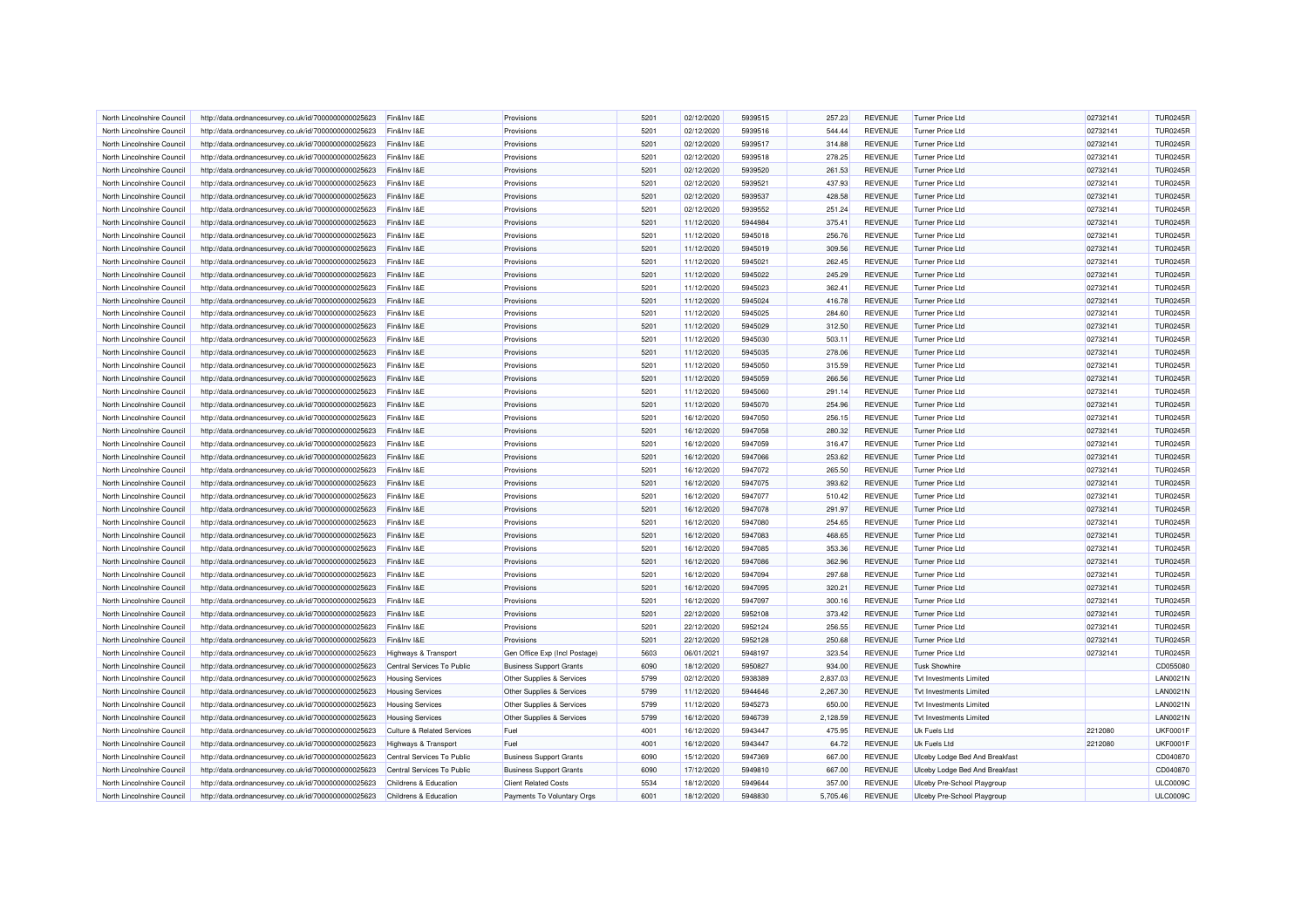| North Lincolnshire Council                               | http://data.ordnancesurvey.co.uk/id/7000000000025623                                                         | Central Services To Public                                                     | <b>Business Support Grants</b>               | 6090 | 02/12/2020               | 5940314 | 1,334.00             | <b>REVENUE</b>                   | <b>Ulterior Fine Furnishers</b>                          |                      | CD051020                           |
|----------------------------------------------------------|--------------------------------------------------------------------------------------------------------------|--------------------------------------------------------------------------------|----------------------------------------------|------|--------------------------|---------|----------------------|----------------------------------|----------------------------------------------------------|----------------------|------------------------------------|
| North Lincolnshire Council                               | http://data.ordnancesurvey.co.uk/id/7000000000025623                                                         | Central Services To Public                                                     | <b>Business Support Grants</b>               | 6090 | 04/12/2020               | 5941477 | 934.00               | <b>REVENUE</b>                   | <b>Ultimate Gaming</b>                                   |                      | CD051600                           |
| North Lincolnshire Council                               | http://data.ordnancesurvey.co.uk/id/7000000000025623                                                         | Central Services To Public                                                     | <b>Business Support Grants</b>               | 6090 | 15/12/2020               | 5947285 | 667.00               | <b>REVENUE</b>                   | Ultimate Taekwondo Lincolnshire                          |                      | CD040000                           |
| North Lincolnshire Council                               | http://data.ordnancesurvey.co.uk/id/7000000000025623                                                         | Central Services To Public                                                     | <b>Business Support Grants</b>               | 6090 | 17/12/2020               | 5949726 | 667.00               | <b>REVENUE</b>                   | Ultimate Taekwondo Lincolnshire                          |                      | CD040000                           |
| North Lincolnshire Council                               | http://data.ordnancesurvey.co.uk/id/7000000000025623                                                         | <b>Culture &amp; Related Services</b>                                          | Books (Libraries+Schools Only)               | 5005 | 09/12/2020               | 5943438 | 442.58               | <b>REVENUE</b>                   | Ulverscroft Large Print Books Ltd                        | 1068776              | ULV0001\                           |
| North Lincolnshire Council                               | http://data.ordnancesurvey.co.uk/id/7000000000025623                                                         | <b>Culture &amp; Related Services</b>                                          | Books (Libraries+Schools Only)               | 5005 | 16/12/2020               | 5948191 | 442.58               | <b>REVENUE</b>                   | Ulverscroft Large Print Books Ltd                        | 1068776              | <b>ULV0001V</b>                    |
| North Lincolnshire Council                               | http://data.ordnancesurvey.co.uk/id/7000000000025623                                                         | Corporate And Democratic Core                                                  | Fees & Charges Income                        | 9002 | 04/12/2020               | 5940787 | $-239.79$            | <b>REVENUE</b>                   | Unison                                                   |                      | <b>UNI00031</b>                    |
| North Lincolnshire Council                               | http://data.ordnancesurvey.co.uk/id/7000000000025623                                                         | Corporate And Democratic Core                                                  | Equipment Hire/Rent                          | 5002 | 18/12/2020               | 5950593 | 143.15               | <b>REVENUE</b>                   | United Carlton Office Systems Ltd                        | 2118025              | <b>UNI0052I</b>                    |
| North Lincolnshire Council                               | http://data.ordnancesurvey.co.uk/id/7000000000025623                                                         | Corporate And Democratic Core                                                  | Equipment Hire/Rent                          | 5002 | 18/12/2020               | 5950594 | $\Omega$             | <b>REVENUE</b>                   | United Carlton Office Systems Ltd                        | 2118025              | <b>UNI00521</b>                    |
| North Lincolnshire Council                               | http://data.ordnancesurvey.co.uk/id/7000000000025623                                                         | Corporate And Democratic Core                                                  | Equipment Hire/Rent                          | 5002 | 18/12/2020               | 5950595 | 231.02               | <b>REVENUE</b>                   | United Carlton Office Systems Ltd                        | 2118025              | <b>UNI00521</b>                    |
| North Lincolnshire Council                               | http://data.ordnancesurvey.co.uk/id/7000000000025623                                                         | Corporate And Democratic Core                                                  | Gen Office Exp (Incl Postage)                | 5603 | 18/12/2020               | 5950593 | 4,510.56             | <b>REVENUE</b>                   | United Carlton Office Systems Ltd                        | 2118025              | <b>UNI0052I</b>                    |
| North Lincolnshire Council                               | http://data.ordnancesurvey.co.uk/id/7000000000025623                                                         | <b>Culture &amp; Related Services</b>                                          | It Hardware - Purchase                       | 5050 | 18/12/2020               | 5950594 | 955.32               | <b>REVENUE</b>                   | United Carlton Office Systems Ltd                        | 2118025              | <b>UNI00521</b>                    |
| North Lincolnshire Council                               | http://data.ordnancesurvey.co.uk/id/7000000000025623                                                         | <b>Culture &amp; Related Services</b>                                          | <b>Materials</b>                             | 5004 | 16/12/2020               | 5946727 | 683.21               | REVENUE                          | <b>Univar Limited</b>                                    | 24134696             | UNI0291I                           |
| North Lincolnshire Council                               | http://data.ordnancesurvey.co.uk/id/7000000000025623                                                         | <b>Culture &amp; Related Services</b>                                          | Materials                                    | 5004 | 16/12/2020               | 5947127 | 717.83               | <b>REVENUE</b>                   | <b>Univar Limited</b>                                    | 24134696             | UNI0291I                           |
| North Lincolnshire Council                               | http://data.ordnancesurvey.co.uk/id/7000000000025623                                                         | <b>Environmental &amp; Regulatory Svs</b>                                      | Materials                                    | 5004 | 04/12/2020               | 5940976 | 302.01               | <b>REVENUE</b>                   | Universal Hose Ltd T/A Hydraquip                         | 4937556              | <b>UNI0098I</b>                    |
| North Lincolnshire Council                               | http://data.ordnancesurvey.co.uk/id/7000000000025623                                                         | Environmental & Regulatory Svs                                                 | Materials                                    | 5004 | 04/12/2020               | 5940979 | 245.63               | <b>REVENUE</b>                   | Universal Hose Ltd T/A Hydraquip                         | 4937556              | <b>UNI0098I</b>                    |
| North Lincolnshire Council                               | http://data.ordnancesurvey.co.uk/id/7000000000025623                                                         | Environmental & Regulatory Svs                                                 | Materials                                    | 5004 | 16/12/2020               | 5947237 | 217.22               | <b>REVENUE</b>                   | Universal Hose Ltd T/A Hydraquip                         | 4937556              | <b>UNI0098I</b>                    |
| North Lincolnshire Council                               | http://data.ordnancesurvey.co.uk/id/7000000000025623                                                         | <b>Childrens &amp; Education</b>                                               | Payments To Private Orgs                     | 6002 | 16/12/2020               | 5946794 | 16,950.00            | <b>REVENUE</b>                   | University Of Sheffield                                  |                      | <b>UNI00661</b>                    |
| North Lincolnshire Council                               | http://data.ordnancesurvey.co.uk/id/7000000000025623                                                         | <b>Housing Services</b>                                                        | Other Supplies & Services                    | 5799 | 02/12/2020               | 5939092 | 2,480.00             | <b>REVENUE</b>                   | Utilita Energy Ltd                                       |                      | UTI0023I                           |
| North Lincolnshire Council                               | http://data.ordnancesurvey.co.uk/id/7000000000025623                                                         | <b>Housing Services</b>                                                        | Other Supplies & Services                    | 5799 | 16/12/2020               | 5946689 | 2,840.00             | <b>REVENUE</b>                   | <b>Utilita Energy Ltd</b>                                |                      | UTI0023I                           |
| North Lincolnshire Council                               | http://data.ordnancesurvey.co.uk/id/7000000000025623                                                         | <b>Highways &amp; Transport</b>                                                | Other Supplies & Services                    | 5799 | 11/12/2020               | 5944346 | 5,702.00             | <b>REVENUE</b>                   | Vaisala Tmi Ltd                                          |                      | <b>VAL0013L</b>                    |
| North Lincolnshire Council                               | http://data.ordnancesurvey.co.uk/id/7000000000025623                                                         | <b>Adult Social Care</b>                                                       | Gen Office Exp (Incl Postage)                | 5603 | 11/12/2020               | 5940550 | 813.45               | <b>REVENUE</b>                   | Valtech Ltd                                              | 3127414              | <b>VAL0046L</b>                    |
| North Lincolnshire Council                               | http://data.ordnancesurvey.co.uk/id/7000000000025623                                                         | Central Services To Public                                                     | <b>Business Support Grants</b>               | 6090 | 04/12/2020               | 5941468 | 653.00               | <b>REVENUE</b>                   | <b>Vbeautiful Verity Urry</b>                            |                      | CD051510                           |
| North Lincolnshire Council                               | http://data.ordnancesurvey.co.uk/id/7000000000025623                                                         | Fin&Inv I&E                                                                    | Equipment Hire/Rent                          | 5002 | 16/12/2020               | 5945076 | 401.67               | <b>REVENUE</b>                   | <b>Vending Enterprises</b>                               | 00978024             | <b>VEN0002N</b>                    |
| North Lincolnshire Council                               | http://data.ordnancesurvey.co.uk/id/7000000000025623                                                         | Environmental & Regulatory Svs                                                 | Other Premises Costs                         | 3390 | 11/12/2020               | 5943670 | 625.00               | <b>REVENUE</b>                   | Veolia Es (Uk) Ltd                                       | 2481991              | CLE0001E                           |
|                                                          |                                                                                                              |                                                                                |                                              | 3104 | 04/12/2020               | 5940854 |                      |                                  |                                                          |                      | <b>VER0165R</b>                    |
| North Lincolnshire Council                               | http://data.ordnancesurvey.co.uk/id/7000000000025623                                                         | <b>Culture &amp; Related Services</b>                                          | <b>Heating Fuels</b>                         | 3104 |                          | 5940855 | 2,855.76             | <b>REVENUE</b><br><b>REVENUE</b> | Verdenergy (Yorkshire) Ltd                               | 09563853             |                                    |
| North Lincolnshire Council<br>North Lincolnshire Council | http://data.ordnancesurvey.co.uk/id/7000000000025623<br>http://data.ordnancesurvey.co.uk/id/7000000000025623 | <b>Culture &amp; Related Services</b><br><b>Culture &amp; Related Services</b> | <b>Heating Fuels</b><br><b>Heating Fuels</b> | 3104 | 04/12/2020<br>04/12/2020 | 5940856 | 3,129.51<br>3.083.52 | <b>REVENUE</b>                   | Verdenergy (Yorkshire) Ltd<br>Verdenergy (Yorkshire) Ltd | 09563853<br>09563853 | <b>VER0165R</b><br><b>VER0165R</b> |
| North Lincolnshire Council                               |                                                                                                              | <b>Culture &amp; Related Services</b>                                          | <b>Heating Fuels</b>                         | 3104 | 22/12/2020               | 5952175 | 3,558.75             | <b>REVENUE</b>                   | Verdenergy (Yorkshire) Ltd                               | 09563853             | <b>VER0165R</b>                    |
|                                                          | http://data.ordnancesurvey.co.uk/id/7000000000025623                                                         |                                                                                |                                              | 3104 | 22/12/2020               | 5952176 | 3,066.00             | <b>REVENUE</b>                   |                                                          | 09563853             | <b>VER0165R</b>                    |
| North Lincolnshire Council                               | http://data.ordnancesurvey.co.uk/id/7000000000025623                                                         | <b>Culture &amp; Related Services</b>                                          | <b>Heating Fuels</b>                         |      |                          |         |                      |                                  | Verdenergy (Yorkshire) Ltd                               |                      |                                    |
| North Lincolnshire Council                               | http://data.ordnancesurvey.co.uk/id/7000000000025623                                                         | Central Services To Public                                                     | <b>Business Support Grants</b>               | 6090 | 22/12/2020               | 5953225 | 1,334.00             | <b>REVENUE</b>                   | Vicanto Tanning Beauty Aesthetics                        |                      | CD055330                           |
| North Lincolnshire Council                               | http://data.ordnancesurvey.co.uk/id/7000000000025623                                                         | Childrens & Education                                                          | Payments To Private Orgs                     | 6002 | 18/12/2020               | 5948806 | 743.40               | <b>REVENUE</b>                   | Vicky Lee                                                |                      | OWE0036E                           |
| North Lincolnshire Council                               | http://data.ordnancesurvey.co.uk/id/7000000000025623                                                         | Central Services To Public                                                     | <b>Business Support Grants</b>               | 6090 | 15/12/2020               | 5947606 | 467.00               | <b>REVENUE</b>                   | Victoria Gray Photography                                |                      | CD050150                           |
| North Lincolnshire Council                               | http://data.ordnancesurvey.co.uk/id/7000000000025623                                                         | Central Services To Public                                                     | <b>Business Support Grants</b>               | 6090 | 17/12/2020               | 5950046 | 467.00               | <b>REVENUE</b>                   | Victoria Gray Photography                                |                      | CD050150                           |
| North Lincolnshire Council                               | http://data.ordnancesurvey.co.uk/id/7000000000025623                                                         | Central Services To Public                                                     | <b>Business Support Grants</b>               | 6090 | 15/12/2020               | 5947372 | 667.00               | <b>REVENUE</b>                   | Victory Club (Barton On Humber) Ltd                      |                      | CD040900                           |
| North Lincolnshire Council                               | http://data.ordnancesurvey.co.uk/id/7000000000025623                                                         | Central Services To Public                                                     | <b>Business Support Grants</b>               | 6090 | 17/12/2020               | 5949813 | 667.00               | <b>REVENUE</b>                   | Victory Club (Barton On Humber) Ltd                      |                      | CD040900                           |
| North Lincolnshire Council                               | http://data.ordnancesurvey.co.uk/id/7000000000025623                                                         | <b>Environmental &amp; Regulatory Svs</b>                                      | <b>Equipment Purchase</b>                    | 5001 | 16/12/2020               | 5948238 | 13,575.17            | <b>REVENUE</b>                   | Videcom Security Ltd                                     | 427189924            | VID0021D                           |
| North Lincolnshire Council                               | http://data.ordnancesurvey.co.uk/id/7000000000025623                                                         | Environmental & Regulatory Svs                                                 | Other Premises Costs                         | 3390 | 04/12/2020               | 5940857 | 697.00               | <b>REVENUE</b>                   | Videcom Security Ltd                                     | 427189924            | VID0021D                           |
| North Lincolnshire Council                               | http://data.ordnancesurvey.co.uk/id/7000000000025623                                                         | <b>Housing Services</b>                                                        | Other Supplies & Services                    | 5799 | 16/12/2020               | 5946742 | 501.76               | <b>REVENUE</b>                   | Viking Hardware Ltd                                      | 03016279             | <b>VIK0007K</b>                    |
| North Lincolnshire Council                               | http://data.ordnancesurvey.co.uk/id/7000000000025623                                                         | <b>Highways &amp; Transport</b>                                                | Other Supplies & Services                    | 5799 | 11/12/2020               | 5939186 | 350.00               | <b>REVENUE</b>                   | Viking Pumps Ltd                                         |                      | <b>VIK0033K</b>                    |
| North Lincolnshire Council                               | http://data.ordnancesurvey.co.uk/id/7000000000025623                                                         | <b>Highways &amp; Transport</b>                                                | Other Supplies & Services                    | 5799 | 11/12/2020               | 5939190 | 929.97               | <b>REVENUE</b>                   | Viking Pumps Ltd                                         |                      | <b>VIK0033K</b>                    |
| North Lincolnshire Council                               | http://data.ordnancesurvey.co.uk/id/7000000000025623                                                         | Childrens & Education                                                          | Home To School Transport                     | 4201 | 11/12/2020               | 5945310 | 2,478.00             | <b>REVENUE</b>                   | V.I.P. Taxis                                             |                      | <b>VIP0004P</b>                    |
| North Lincolnshire Council                               | http://data.ordnancesurvey.co.uk/id/7000000000025623                                                         | <b>Adult Social Care</b>                                                       | Payments To Health Providers                 | 6019 | 11/12/2020               | 5945239 | 75,957.95            | <b>REVENUE</b>                   | Virgin Care Services                                     | 07557877             | <b>VIR0064R</b>                    |
| North Lincolnshire Council                               | http://data.ordnancesurvey.co.uk/id/7000000000025623                                                         | <b>Adult Social Care</b>                                                       | Payments To Health Providers                 | 6019 | 22/12/2020               | 5950806 | 16,498.76            | <b>REVENUE</b>                   | Virgin Care Services                                     | 07557877             | <b>VIR0064R</b>                    |
| North Lincolnshire Council                               | http://data.ordnancesurvey.co.uk/id/7000000000025623                                                         | Environmental & Regulatory Svs                                                 | Equipment Maint.& Repair                     | 5003 | 16/12/2020               | 5948237 | 3,936.24             | <b>REVENUE</b>                   | Virgin Media Payments Ltd                                | 06024812             | <b>NTL0002L</b>                    |
| North Lincolnshire Council                               | http://data.ordnancesurvey.co.uk/id/7000000000025623                                                         | <b>Childrens &amp; Education</b>                                               | <b>Agency Costs</b>                          | 6005 | 02/12/2020               | 5939305 | 378.00               | <b>REVENUE</b>                   | Vision For Education Ltd                                 | 6433086              | <b>VIS0064S</b>                    |
| North Lincolnshire Council                               | http://data.ordnancesurvey.co.uk/id/7000000000025623                                                         | Childrens & Education                                                          | <b>Agency Costs</b>                          | 6005 | 02/12/2020               | 5939306 | 378.00               | <b>REVENUE</b>                   | Vision For Education Ltd                                 | 6433086              | <b>VIS0064S</b>                    |
| North Lincolnshire Council                               | http://data.ordnancesurvey.co.uk/id/7000000000025623                                                         | Childrens & Education                                                          | <b>Agency Costs</b>                          | 6005 | 11/12/2020               | 5944587 | 378.00               | <b>REVENUE</b>                   | Vision For Education Ltd                                 | 6433086              | <b>VIS0064S</b>                    |
| North Lincolnshire Council                               | http://data.ordnancesurvey.co.uk/id/7000000000025623                                                         | <b>Adult Social Care</b>                                                       | Pay - Agency                                 | 0131 | 09/12/2020               | 5940546 | 1,007.70             | <b>REVENUE</b>                   | <b>Vision Rehabilitation</b>                             | 9144893              | <b>VIS0163S</b>                    |
| North Lincolnshire Council                               | http://data.ordnancesurvey.co.uk/id/7000000000025623                                                         | <b>Adult Social Care</b>                                                       | Pay - Agency                                 | 0131 | 11/12/2020               | 5943621 | 1,110.00             | <b>REVENUE</b>                   | Vision Rehabilitation                                    | 9144893              | <b>VIS0163S</b>                    |
| North Lincolnshire Council                               | http://data.ordnancesurvey.co.uk/id/7000000000025623                                                         | <b>Adult Social Care</b>                                                       | Pay - Agency                                 | 0131 | 06/01/2021               | 5953458 | 1,009.50             | <b>REVENUE</b>                   | Vision Rehabilitation                                    | 9144893              | <b>VIS0163S</b>                    |
| North Lincolnshire Council                               | http://data.ordnancesurvey.co.uk/id/7000000000025623                                                         | <b>Adult Social Care</b>                                                       | Pay - Agency                                 | 0131 | 06/01/2021               | 5953462 | 930.00               | <b>REVENUE</b>                   | Vision Rehabilitation                                    | 9144893              | <b>VIS0163S</b>                    |
| North Lincolnshire Council                               | http://data.ordnancesurvey.co.uk/id/7000000000025623                                                         | <b>Public Health</b>                                                           | Pay - Agency                                 | 0131 | 11/12/2020               | 5945249 | 720.00               | <b>REVENUE</b>                   | <b>Vivid Resourcing</b>                                  | 08067630             | <b>VIV006V</b>                     |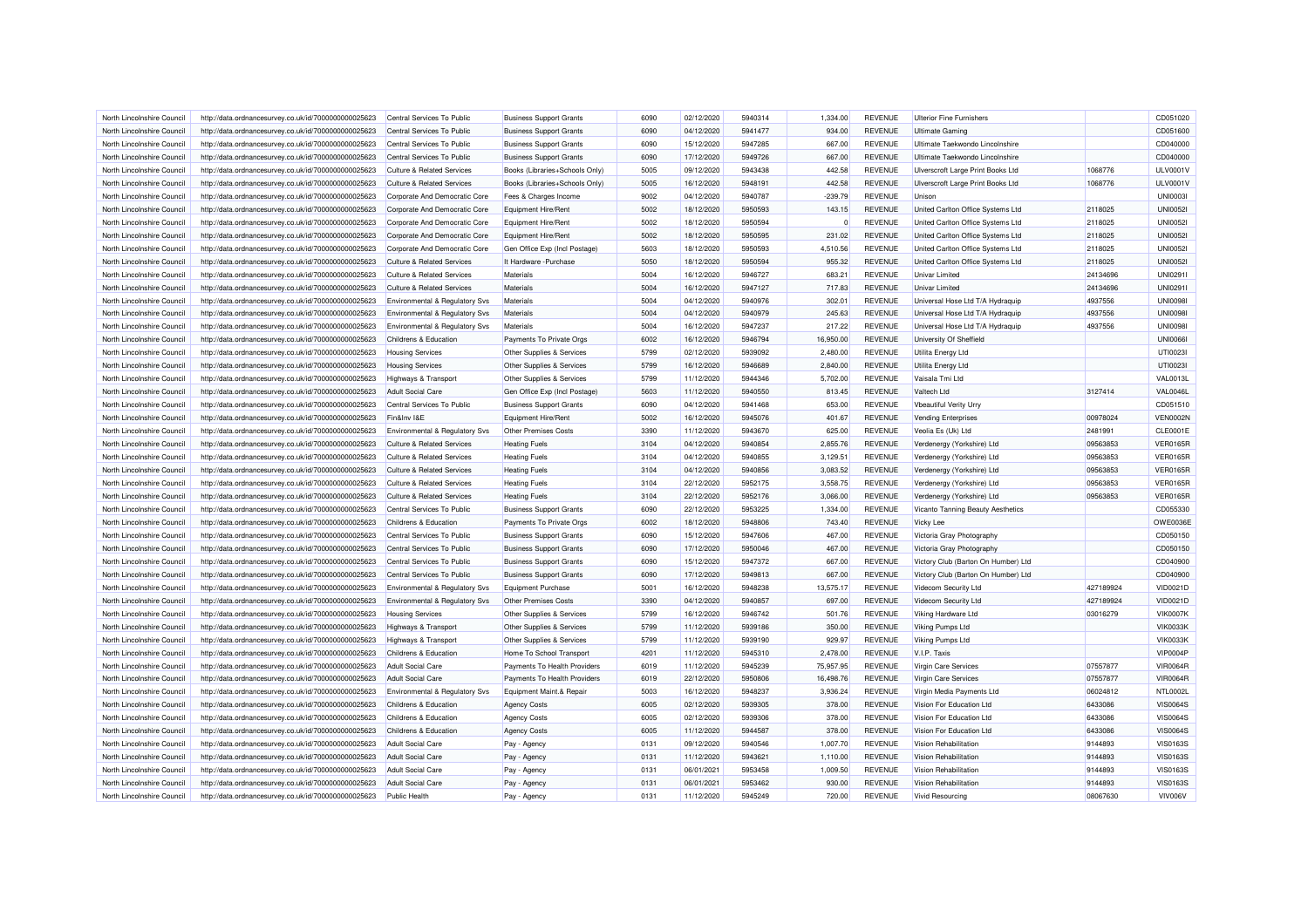| North Lincolnshire Council                               | http://data.ordnancesurvey.co.uk/id/7000000000025623                                                         | Public Health                                            | Pay - Agency                                                     | 0131 | 11/12/2020 | 5945250 | 242.70             | <b>REVENUE</b> | <b>Vivid Resourcing</b>                            | 08067630 | VIV006V         |
|----------------------------------------------------------|--------------------------------------------------------------------------------------------------------------|----------------------------------------------------------|------------------------------------------------------------------|------|------------|---------|--------------------|----------------|----------------------------------------------------|----------|-----------------|
| North Lincolnshire Council                               | http://data.ordnancesurvey.co.uk/id/7000000000025623                                                         | Public Health                                            | Pay - Agency                                                     | 0131 | 16/12/2020 | 5945247 | 1,590.00           | <b>REVENUE</b> | <b>Vivid Resourcing</b>                            | 08067630 | <b>VIV006V</b>  |
| North Lincolnshire Council                               | http://data.ordnancesurvey.co.uk/id/7000000000025623                                                         | <b>Public Health</b>                                     | Pay - Agency                                                     | 0131 | 22/12/2020 | 5950769 | 720.00             | <b>REVENUE</b> | Vivid Resourcing                                   | 08067630 | VIV006V         |
| North Lincolnshire Council                               | http://data.ordnancesurvey.co.uk/id/7000000000025623                                                         | <b>Public Health</b>                                     | Pay - Agency                                                     | 0131 | 22/12/2020 | 5950839 | 720.00             | <b>REVENUE</b> | Vivid Resourcing                                   | 08067630 | <b>VIV006V</b>  |
| North Lincolnshire Council                               | http://data.ordnancesurvey.co.uk/id/7000000000025623                                                         | <b>Public Health</b>                                     | Pay - Agency                                                     | 0131 | 22/12/2020 | 5950869 | 720.00             | <b>REVENUE</b> | Vivid Resourcing                                   | 08067630 | VIV006V         |
| North Lincolnshire Council                               | http://data.ordnancesurvey.co.uk/id/7000000000025623                                                         | Public Health                                            | Pay - Agency                                                     | 0131 | 22/12/2020 | 5950871 | 720.00             | <b>REVENUE</b> | <b>Vivid Resourcing</b>                            | 08067630 | VIV006V         |
| North Lincolnshire Council                               | http://data.ordnancesurvey.co.uk/id/7000000000025623                                                         | Corporate And Democratic Core                            | Telephone Rent/Calls                                             | 5403 | 18/12/2020 | 5950588 | 6,010.89           | <b>REVENUE</b> | Vodafone Uk                                        | 1471587  | <b>VOD0016D</b> |
| North Lincolnshire Council                               | http://data.ordnancesurvey.co.uk/id/7000000000025623                                                         | Central Services To Public                               | <b>Business Support Grants</b>                                   | 6090 | 02/12/2020 | 5940317 | 1,334.00           | <b>REVENUE</b> | <b>W</b> A Clarke                                  |          | CD051050        |
| North Lincolnshire Council                               | http://data.ordnancesurvey.co.uk/id/7000000000025623                                                         | Central Services To Public                               | <b>Business Support Grants</b>                                   | 6090 | 15/12/2020 | 5947478 | 467.00             | <b>REVENUE</b> | <b>Walcot Hall Estate</b>                          |          | CD042060        |
| North Lincolnshire Council                               | http://data.ordnancesurvey.co.uk/id/7000000000025623                                                         | Central Services To Public                               | <b>Business Support Grants</b>                                   | 6090 | 17/12/2020 | 5949919 | 467.00             | <b>REVENUE</b> | <b>Walcot Hall Estate</b>                          |          | CD042060        |
| North Lincolnshire Council                               | http://data.ordnancesurvey.co.uk/id/7000000000025623                                                         | Central Services To Public                               | <b>Business Support Grants</b>                                   | 6090 | 15/12/2020 | 5947322 | 667.00             | <b>REVENUE</b> | <b>Walkers Bar Limited</b>                         |          | CD040380        |
| North Lincolnshire Council                               | http://data.ordnancesurvey.co.uk/id/7000000000025623                                                         | Central Services To Public                               | <b>Business Support Grants</b>                                   | 6090 | 17/12/2020 | 5949763 | 667.00             | <b>REVENUE</b> | <b>Walkers Bar Limited</b>                         |          | CD040380        |
| North Lincolnshire Council                               | http://data.ordnancesurvey.co.uk/id/7000000000025623                                                         | Central Services To Public                               | <b>Business Support Grants</b>                                   | 6090 | 21/12/2020 | 5952225 | 1,000.00           | <b>REVENUE</b> | <b>Walkers Bar Limited</b>                         |          | CD040380        |
| North Lincolnshire Council                               | http://data.ordnancesurvey.co.uk/id/7000000000025623                                                         | Childrens & Education                                    | <b>Client Related Costs</b>                                      | 5534 | 18/12/2020 | 5949665 | 300.00             | <b>REVENUE</b> | <b>Walton Publications Ltd</b>                     | 9037940  | <b>WAL0241L</b> |
| North Lincolnshire Council                               | http://data.ordnancesurvey.co.uk/id/7000000000025623                                                         | Central Services To Public                               | <b>Business Support Grants</b>                                   | 6090 | 15/12/2020 | 5947559 | 467.00             | <b>REVENUE</b> | Warrior'S Gym                                      |          | CD049570        |
| North Lincolnshire Council                               | http://data.ordnancesurvey.co.uk/id/7000000000025623                                                         | Central Services To Public                               | <b>Business Support Grants</b>                                   | 6090 | 17/12/2020 | 5949999 | 467.00             | <b>REVENUE</b> | Warrior'S Gym                                      |          | CD049570        |
| North Lincolnshire Council                               | http://data.ordnancesurvey.co.uk/id/7000000000025623                                                         | Environmental & Regulatory Svs                           | Vehicle Hire                                                     | 4101 | 22/12/2020 | 5951900 | 1,680.00           | <b>REVENUE</b> | Warwick Ward (Machinery Ltd)                       |          | <b>WAR0038R</b> |
| North Lincolnshire Council                               | http://data.ordnancesurvey.co.uk/id/7000000000025623                                                         | Central Services To Public                               | <b>Other Premises Costs</b>                                      | 3390 | 22/12/2020 | 5952180 | $\Omega$           | <b>REVENUE</b> | Waterlogic Gb Limited                              | 2418453  | ANG0018G        |
| North Lincolnshire Council                               | http://data.ordnancesurvey.co.uk/id/7000000000025623                                                         | Corporate And Democratic Core                            | <b>Other Premises Costs</b>                                      | 3390 | 22/12/2020 | 5952180 | 654.48             | <b>REVENUE</b> | Waterlogic Gb Limited                              | 2418453  | <b>ANG0018G</b> |
|                                                          |                                                                                                              |                                                          |                                                                  | 6090 | 09/12/2020 | 5944406 |                    | <b>REVENUE</b> |                                                    |          | CD053220        |
| North Lincolnshire Council<br>North Lincolnshire Council | http://data.ordnancesurvey.co.uk/id/7000000000025623<br>http://data.ordnancesurvey.co.uk/id/7000000000025623 | Central Services To Public<br>Central Services To Public | <b>Business Support Grants</b><br><b>Business Support Grants</b> | 6090 | 15/12/2020 | 5947644 | 1,334.00<br>667.00 | <b>REVENUE</b> | Water Margin Restaurant<br>Water Margin Restaurant |          | CD053220        |
| North Lincolnshire Council                               | http://data.ordnancesurvey.co.uk/id/7000000000025623                                                         | Central Services To Public                               | <b>Business Support Grants</b>                                   | 6090 | 17/12/2020 | 5950084 | 667.00             | <b>REVENUE</b> | Water Margin Restaurant                            |          | CD053220        |
|                                                          |                                                                                                              | Fin&Inv I&E                                              |                                                                  | 3221 | 09/12/2020 | 5943479 |                    | <b>REVENUE</b> | <b>Water Plus</b>                                  |          | SEV0001\        |
| North Lincolnshire Council                               | http://data.ordnancesurvey.co.uk/id/7000000000025623                                                         |                                                          | Water (Meter/Rate) & Sewerage                                    |      |            |         | 10,194.93          |                |                                                    |          |                 |
| North Lincolnshire Council                               | http://data.ordnancesurvey.co.uk/id/7000000000025623                                                         | Central Services To Public                               | Repair & Maintenance Costs                                       | 3000 | 22/12/2020 | 5952181 | $\Omega$           | <b>REVENUE</b> | Water Saving Techniques Ltd                        | SC377805 | <b>FES0004S</b> |
| North Lincolnshire Council                               | http://data.ordnancesurvey.co.uk/id/7000000000025623                                                         | <b>Culture &amp; Related Services</b>                    | <b>Other Premises Costs</b>                                      | 3390 | 22/12/2020 | 5952181 | 210.00             | <b>REVENUE</b> | Water Saving Techniques Ltd                        | SC377805 | <b>FES0004S</b> |
| North Lincolnshire Council                               | http://data.ordnancesurvey.co.uk/id/7000000000025623                                                         | Central Services To Public                               | <b>Business Support Grants</b>                                   | 6090 | 15/12/2020 | 5947343 | 467.00             | <b>REVENUE</b> | Waterside Artists Co-Operative                     |          | CD040600        |
| North Lincolnshire Council                               | http://data.ordnancesurvey.co.uk/id/7000000000025623                                                         | Central Services To Public                               | <b>Business Support Grants</b>                                   | 6090 | 15/12/2020 | 5947344 | 467.00             | <b>REVENUE</b> | Waterside Artists Co-Operative                     |          | CD040610        |
| North Lincolnshire Council                               | http://data.ordnancesurvey.co.uk/id/7000000000025623                                                         | Central Services To Public                               | <b>Business Support Grants</b>                                   | 6090 | 15/12/2020 | 5947345 | 467.00             | <b>REVENUE</b> | Waterside Artists Co-Operative                     |          | CD040620        |
| North Lincolnshire Council                               | http://data.ordnancesurvey.co.uk/id/7000000000025623                                                         | Central Services To Public                               | <b>Business Support Grants</b>                                   | 6090 | 17/12/2020 | 5949784 | 467.00             | <b>REVENUE</b> | Waterside Artists Co-Operative                     |          | CD040600        |
| North Lincolnshire Council                               | http://data.ordnancesurvey.co.uk/id/7000000000025623                                                         | Central Services To Public                               | <b>Business Support Grants</b>                                   | 6090 | 17/12/2020 | 5949785 | 467.00             | <b>REVENUE</b> | Waterside Artists Co-Operative                     |          | CD040610        |
| North Lincolnshire Council                               | http://data.ordnancesurvey.co.uk/id/7000000000025623                                                         | Central Services To Public                               | <b>Business Support Grants</b>                                   | 6090 | 17/12/2020 | 5949786 | 467.00             | <b>REVENUE</b> | Waterside Artists Co-Operative                     |          | CD040620        |
| North Lincolnshire Council                               | http://data.ordnancesurvey.co.uk/id/7000000000025623                                                         | <b>Culture &amp; Related Services</b>                    | Water (Meter/Rate) & Sewerage                                    | 3221 | 16/12/2020 | 5945413 | 561.14             | <b>REVENUE</b> | Wave - Anglian Water Business                      | 2366656  | ANG0001G        |
| North Lincolnshire Council                               | http://data.ordnancesurvey.co.uk/id/7000000000025623                                                         | Fin&Inv I&E                                              | Water (Meter/Rate) & Sewerage                                    | 3221 | 11/12/2020 | 5945408 | 668.14             | <b>REVENUE</b> | Wave - Anglian Water Business                      | 2366656  | ANG0001G        |
| North Lincolnshire Council                               | http://data.ordnancesurvey.co.uk/id/7000000000025623                                                         | <b>Adult Social Care</b>                                 | Payments To Health Providers                                     | 6019 | 11/12/2020 | 5945243 | 4,645.00           | <b>REVENUE</b> | We Are With You                                    | 2580377  | ADD0031D        |
| North Lincolnshire Council                               | http://data.ordnancesurvey.co.uk/id/7000000000025623                                                         | <b>Public Health</b>                                     | Payments To Private Orgs                                         | 6002 | 16/12/2020 | 5945985 | 7,250.00           | <b>REVENUE</b> | We Are With You                                    | 2580377  | ADD0031D        |
| North Lincolnshire Council                               | http://data.ordnancesurvey.co.uk/id/7000000000025623                                                         | <b>Public Health</b>                                     | Payments To Private Orgs                                         | 6002 | 16/12/2020 | 5945988 | 7,250.00           | <b>REVENUE</b> | We Are With You                                    | 2580377  | ADD0031D        |
| North Lincolnshire Council                               | http://data.ordnancesurvey.co.uk/id/7000000000025623                                                         | Corporate And Democratic Core                            | Other Supplies & Services                                        | 5799 | 22/12/2020 | 5946793 | 431.20             | <b>REVENUE</b> | <b>Wendy Shelbourr</b>                             |          | SHE0105E        |
| North Lincolnshire Council                               | http://data.ordnancesurvey.co.uk/id/7000000000025623                                                         | <b>Culture &amp; Related Services</b>                    | Books (Libraries+Schools Only)                                   | 5005 | 22/12/2020 | 5951347 | 392.44             | <b>REVENUE</b> | W F Howes Ltd                                      | 366219   | WFH0001H        |
| North Lincolnshire Council                               | http://data.ordnancesurvey.co.uk/id/7000000000025623                                                         | <b>Culture &amp; Related Services</b>                    | Books (Libraries+Schools Only)                                   | 5005 | 22/12/2020 | 5951349 | 422.84             | <b>REVENUE</b> | W F Howes Ltd                                      | 366219   | WFH0001H        |
| North Lincolnshire Council                               | http://data.ordnancesurvey.co.uk/id/7000000000025623                                                         | Central Services To Public                               | <b>Business Support Grants</b>                                   | 6090 | 15/12/2020 | 5947451 | 1,000.00           | <b>REVENUE</b> | White Bear Inn                                     |          | CD041710        |
| North Lincolnshire Council                               | http://data.ordnancesurvey.co.uk/id/7000000000025623                                                         | Central Services To Public                               | <b>Business Support Grants</b>                                   | 6090 | 17/12/2020 | 5949892 | 1,000.00           | <b>REVENUE</b> | White Bear Inn                                     |          | CD041710        |
| North Lincolnshire Council                               | http://data.ordnancesurvey.co.uk/id/7000000000025623                                                         | Central Services To Public                               | <b>Business Support Grants</b>                                   | 6090 | 15/12/2020 | 5947460 | 1,000.00           | <b>REVENUE</b> | <b>White Hart</b>                                  |          | CD041810        |
| North Lincolnshire Council                               | http://data.ordnancesurvey.co.uk/id/7000000000025623                                                         | Central Services To Public                               | <b>Business Support Grants</b>                                   | 6090 | 17/12/2020 | 5949901 | 1,000.00           | <b>REVENUE</b> | <b>White Hart</b>                                  |          | CD041810        |
| North Lincolnshire Council                               | http://data.ordnancesurvey.co.uk/id/7000000000025623                                                         | Central Services To Public                               | <b>Business Support Grants</b>                                   | 6090 | 21/12/2020 | 5952247 | 1.000.00           | <b>REVENUE</b> | <b>White Hart</b>                                  |          | CD041810        |
| North Lincolnshire Council                               | http://data.ordnancesurvey.co.uk/id/7000000000025623                                                         | Central Services To Public                               | <b>Business Support Grants</b>                                   | 6090 | 15/12/2020 | 5947517 | 667.00             | <b>REVENUE</b> | White Hart Owstonferry Ltd                         |          | CD045120        |
| North Lincolnshire Council                               | http://data.ordnancesurvey.co.uk/id/7000000000025623                                                         | Central Services To Public                               | <b>Business Support Grants</b>                                   | 6090 | 17/12/2020 | 5949957 | 667.00             | <b>REVENUE</b> | White Hart Owstonferry Ltd                         |          | CD045120        |
| North Lincolnshire Council                               | http://data.ordnancesurvey.co.uk/id/7000000000025623                                                         | Central Services To Public                               | <b>Business Support Grants</b>                                   | 6090 | 22/12/2020 | 5953209 | 1,000.00           | <b>REVENUE</b> | White Hart Owstonferry Ltd                         |          | CD045120        |
| North Lincolnshire Council                               | http://data.ordnancesurvey.co.uk/id/7000000000025623                                                         | Central Services To Public                               | <b>Business Support Grants</b>                                   | 6090 | 02/12/2020 | 5940263 | 1,334.00           | <b>REVENUE</b> | White Swan Hotel                                   |          | CD050700        |
| North Lincolnshire Council                               | http://data.ordnancesurvey.co.uk/id/7000000000025623                                                         | Central Services To Public                               | <b>Business Support Grants</b>                                   | 6090 | 15/12/2020 | 5947621 | 667.00             | <b>REVENUE</b> | <b>White Swan Hotel</b>                            |          | CD050700        |
| North Lincolnshire Council                               | http://data.ordnancesurvey.co.uk/id/7000000000025623                                                         | Central Services To Public                               | <b>Business Support Grants</b>                                   | 6090 | 17/12/2020 | 5950061 | 667.00             | <b>REVENUE</b> | White Swan Hotel                                   |          | CD050700        |
| North Lincolnshire Council                               | http://data.ordnancesurvey.co.uk/id/7000000000025623                                                         | Central Services To Public                               | <b>Business Support Grants</b>                                   | 6090 | 21/12/2020 | 5952267 | 1,000.00           | <b>REVENUE</b> | White Swan Hotel                                   |          | CD050700        |
| North Lincolnshire Council                               | http://data.ordnancesurvey.co.uk/id/7000000000025623                                                         | Central Services To Public                               | <b>Business Support Grants</b>                                   | 6090 | 04/12/2020 | 5941582 | 934.00             | <b>REVENUE</b> | White Swan Reflexology                             |          | CD052650        |
| North Lincolnshire Council                               | http://data.ordnancesurvey.co.uk/id/7000000000025623                                                         | Central Services To Public                               | <b>Business Support Grants</b>                                   | 6090 | 16/12/2020 | 5948998 | 1,334.00           | <b>REVENUE</b> | <b>Wicked Bar</b>                                  |          | CD054550        |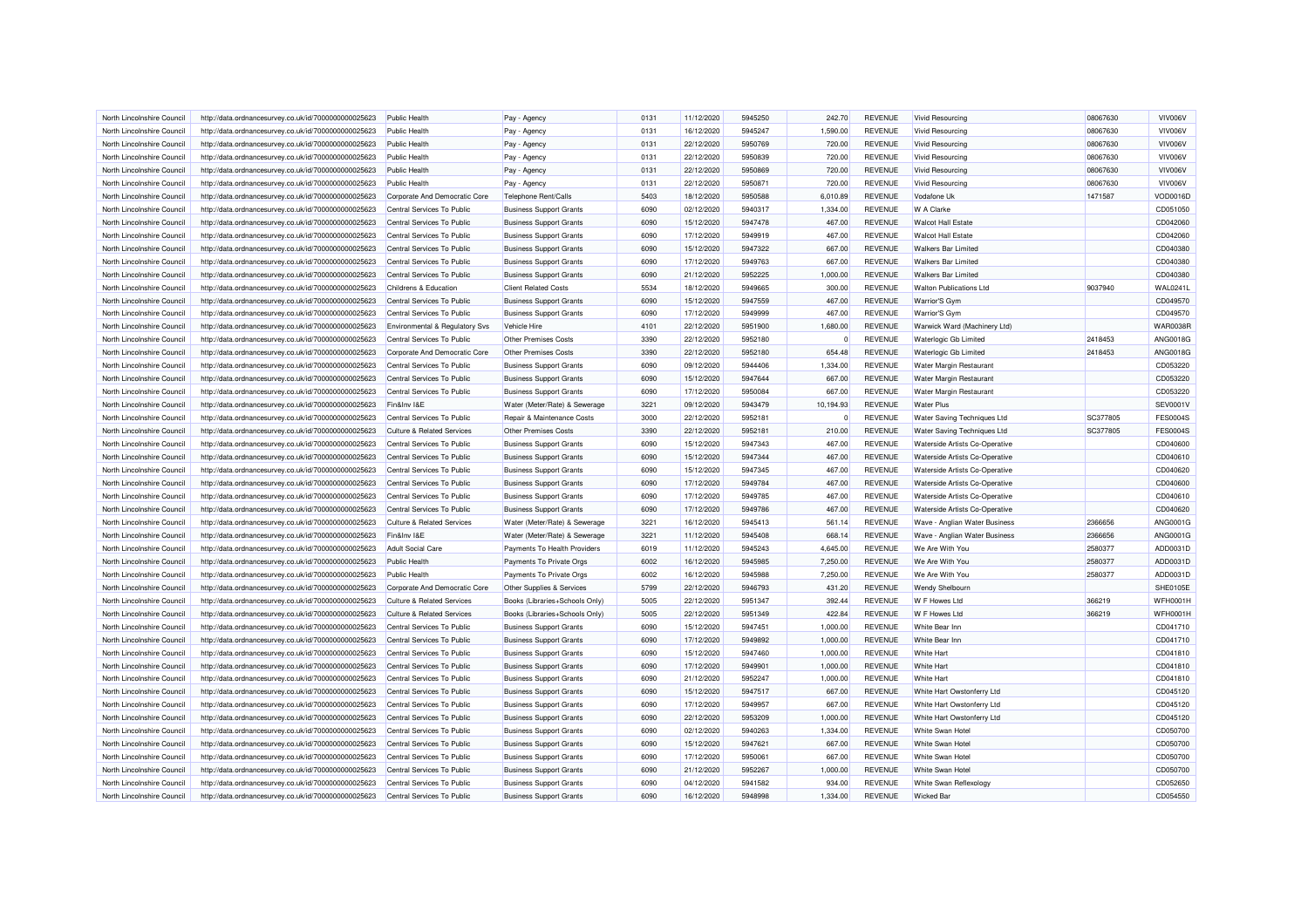| North Lincolnshire Council | http://data.ordnancesurvey.co.uk/id/7000000000025623 | Central Services To Public    | <b>Business Support Grants</b> | 6090 | 16/12/2020 | 5948999 | 667.00      | <b>REVENUE</b> | <b>Wicked Bar</b>                      |          | CD054550        |
|----------------------------|------------------------------------------------------|-------------------------------|--------------------------------|------|------------|---------|-------------|----------------|----------------------------------------|----------|-----------------|
| North Lincolnshire Council | http://data.ordnancesurvey.co.uk/id/7000000000025623 | Central Services To Public    | <b>Business Support Grants</b> | 6090 | 17/12/2020 | 5950132 | 667.00      | <b>REVENUE</b> | <b>Wicked Bar</b>                      |          | CD054550        |
| North Lincolnshire Council | http://data.ordnancesurvey.co.uk/id/7000000000025623 | Culture & Related Services    | Provisions                     | 5201 | 22/12/2020 | 5951795 | 931.18      | <b>REVENUE</b> | Wilkes Catering Supplies Ltd           | 03538699 | WIL0984L        |
| North Lincolnshire Council | http://data.ordnancesurvey.co.uk/id/7000000000025623 | Fin&Inv I&E                   | Equipment Purchase             | 5001 | 02/12/2020 | 5939554 | 217.23      | <b>REVENUE</b> | Wilkes Catering Supplies Ltd           | 03538699 | WIL0984L        |
| North Lincolnshire Council | http://data.ordnancesurvey.co.uk/id/7000000000025623 | Fin&Inv I&E                   | Equipment Purchase             | 5001 | 02/12/2020 | 5939555 | 247.13      | <b>REVENUE</b> | Wilkes Catering Supplies Ltd           | 03538699 | WIL0984L        |
| North Lincolnshire Council | http://data.ordnancesurvey.co.uk/id/7000000000025623 | Fin&Inv I&E                   | Equipment Purchase             | 5001 | 02/12/2020 | 5939556 | 733.15      | <b>REVENUE</b> | Wilkes Catering Supplies Ltd           | 03538699 | WIL0984L        |
| North Lincolnshire Council | http://data.ordnancesurvey.co.uk/id/7000000000025623 | Fin&Inv I&E                   | <b>Equipment Purchase</b>      | 5001 | 02/12/2020 | 5939559 | 485.53      | <b>REVENUE</b> | Wilkes Catering Supplies Ltd           | 03538699 | WIL0984L        |
| North Lincolnshire Council | http://data.ordnancesurvey.co.uk/id/7000000000025623 | Fin&Inv I&E                   | <b>Equipment Purchase</b>      | 5001 | 02/12/2020 | 5939560 | 272.02      | <b>REVENUE</b> | Wilkes Catering Supplies Ltd           | 03538699 | WIL0984L        |
| North Lincolnshire Council | http://data.ordnancesurvey.co.uk/id/7000000000025623 | Fin&Inv I&E                   | <b>Equipment Purchase</b>      | 5001 | 11/12/2020 | 5945078 | 343.39      | <b>REVENUE</b> | Wilkes Catering Supplies Ltd           | 03538699 | WIL0984L        |
| North Lincolnshire Council | http://data.ordnancesurvey.co.uk/id/7000000000025623 | Fin&Inv I&E                   | Equipment Purchase             | 5001 | 11/12/2020 | 5945080 | 421.07      | <b>REVENUE</b> | Wilkes Catering Supplies Ltd           | 03538699 | WIL0984L        |
| North Lincolnshire Council | http://data.ordnancesurvey.co.uk/id/7000000000025623 | Fin&Inv I&E                   | Equipment Purchase             | 5001 | 11/12/2020 | 5945088 | 812.00      | <b>REVENUE</b> | Wilkes Catering Supplies Ltd           | 03538699 | WIL0984L        |
| North Lincolnshire Council | http://data.ordnancesurvey.co.uk/id/7000000000025623 | Fin&Inv I&E                   | Equipment Purchase             | 5001 | 11/12/2020 | 5945090 | 381.74      | <b>REVENUE</b> | Wilkes Catering Supplies Ltd           | 03538699 | WIL0984L        |
| North Lincolnshire Council | http://data.ordnancesurvey.co.uk/id/7000000000025623 | Fin&Inv I&E                   | Equipment Purchase             | 5001 | 11/12/2020 | 5945091 | 323.59      | <b>REVENUE</b> | Wilkes Catering Supplies Ltd           | 03538699 | WIL0984L        |
| North Lincolnshire Council | http://data.ordnancesurvey.co.uk/id/7000000000025623 | Fin&Inv I&E                   | <b>Equipment Purchase</b>      | 5001 | 11/12/2020 | 5945092 | 392.09      | <b>REVENUE</b> | Wilkes Catering Supplies Ltd           | 03538699 | WIL0984L        |
| North Lincolnshire Council | http://data.ordnancesurvey.co.uk/id/7000000000025623 | Fin&Inv I&E                   | <b>Equipment Purchase</b>      | 5001 | 11/12/2020 | 5945093 | 392.09      | <b>REVENUE</b> | Wilkes Catering Supplies Ltd           | 03538699 | WIL0984L        |
| North Lincolnshire Council | http://data.ordnancesurvey.co.uk/id/7000000000025623 | Fin&Inv I&E                   | Equipment Purchase             | 5001 | 11/12/2020 | 5945094 | 402.47      | <b>REVENUE</b> | Wilkes Catering Supplies Ltd           | 03538699 | WIL0984L        |
|                            |                                                      | Fin&Inv I&E                   |                                | 5001 |            | 5945095 | 264.64      | <b>REVENUE</b> |                                        | 03538699 | WIL0984L        |
| North Lincolnshire Council | http://data.ordnancesurvey.co.uk/id/7000000000025623 |                               | Equipment Purchase             |      | 11/12/2020 |         |             |                | Wilkes Catering Supplies Ltd           |          |                 |
| North Lincolnshire Council | http://data.ordnancesurvey.co.uk/id/7000000000025623 | Fin&Inv I&E                   | <b>Equipment Purchase</b>      | 5001 | 11/12/2020 | 5945096 | 446.41      | <b>REVENUE</b> | Wilkes Catering Supplies Ltd           | 03538699 | WIL0984L        |
| North Lincolnshire Council | http://data.ordnancesurvey.co.uk/id/7000000000025623 | Fin&Inv I&E                   | Equipment Purchase             | 5001 | 11/12/2020 | 5945098 | 271.09      | <b>REVENUE</b> | Wilkes Catering Supplies Ltd           | 03538699 | WIL0984L        |
| North Lincolnshire Council | http://data.ordnancesurvey.co.uk/id/7000000000025623 | Fin&Inv I&E                   | <b>Equipment Purchase</b>      | 5001 | 11/12/2020 | 5945099 | 375.89      | <b>REVENUE</b> | Wilkes Catering Supplies Ltd           | 03538699 | WIL0984L        |
| North Lincolnshire Council | http://data.ordnancesurvey.co.uk/id/7000000000025623 | Fin&Inv I&E                   | <b>Equipment Purchase</b>      | 5001 | 11/12/2020 | 5945100 | 392.09      | <b>REVENUE</b> | Wilkes Catering Supplies Ltd           | 03538699 | WIL0984L        |
| North Lincolnshire Council | http://data.ordnancesurvey.co.uk/id/7000000000025623 | Fin&Inv I&E                   | Equipment Purchase             | 5001 | 11/12/2020 | 5945101 | 285.62      | <b>REVENUE</b> | Wilkes Catering Supplies Ltd           | 03538699 | WIL0984L        |
| North Lincolnshire Council | http://data.ordnancesurvey.co.uk/id/7000000000025623 | Fin&Inv I&E                   | <b>Equipment Purchase</b>      | 5001 | 11/12/2020 | 5945102 | 408.09      | <b>REVENUE</b> | Wilkes Catering Supplies Ltd           | 03538699 | WIL0984L        |
| North Lincolnshire Council | http://data.ordnancesurvey.co.uk/id/7000000000025623 | Fin&Inv I&E                   | <b>Equipment Purchase</b>      | 5001 | 11/12/2020 | 5945103 | 251.12      | <b>REVENUE</b> | Wilkes Catering Supplies Ltd           | 03538699 | WIL0984L        |
| North Lincolnshire Council | http://data.ordnancesurvey.co.uk/id/7000000000025623 | Fin&Inv I&E                   | <b>Equipment Purchase</b>      | 5001 | 11/12/2020 | 5945104 | 252.65      | <b>REVENUE</b> | Wilkes Catering Supplies Ltd           | 03538699 | WIL0984L        |
| North Lincolnshire Council | http://data.ordnancesurvey.co.uk/id/7000000000025623 | Fin&Inv I&E                   | Equipment Purchase             | 5001 | 11/12/2020 | 5945105 | 458.79      | <b>REVENUE</b> | Wilkes Catering Supplies Ltd           | 03538699 | WIL0984L        |
| North Lincolnshire Council | http://data.ordnancesurvey.co.uk/id/7000000000025623 | Fin&Inv I&E                   | <b>Equipment Purchase</b>      | 5001 | 11/12/2020 | 5945106 | 379.47      | <b>REVENUE</b> | Wilkes Catering Supplies Ltd           | 03538699 | WIL0984L        |
| North Lincolnshire Council | http://data.ordnancesurvey.co.uk/id/7000000000025623 | Fin&Inv I&E                   | Equipment Purchase             | 5001 | 11/12/2020 | 5945107 | 317.43      | <b>REVENUE</b> | Wilkes Catering Supplies Ltd           | 03538699 | WIL0984L        |
| North Lincolnshire Council | http://data.ordnancesurvey.co.uk/id/7000000000025623 | Fin&Inv I&E                   | <b>Equipment Purchase</b>      | 5001 | 11/12/2020 | 5945108 | 239.88      | <b>REVENUE</b> | Wilkes Catering Supplies Ltd           | 03538699 | WIL0984L        |
| North Lincolnshire Council | http://data.ordnancesurvey.co.uk/id/7000000000025623 | Fin&Inv I&E                   | <b>Equipment Purchase</b>      | 5001 | 11/12/2020 | 5945109 | 402.47      | <b>REVENUE</b> | Wilkes Catering Supplies Ltd           | 03538699 | WIL0984L        |
| North Lincolnshire Council | http://data.ordnancesurvey.co.uk/id/7000000000025623 | Fin&Inv I&E                   | Equipment Purchase             | 5001 | 11/12/2020 | 5945110 | 310.97      | <b>REVENUE</b> | Wilkes Catering Supplies Ltd           | 03538699 | WIL0984L        |
| North Lincolnshire Council | http://data.ordnancesurvey.co.uk/id/7000000000025623 | Fin&Inv I&E                   | Equipment Purchase             | 5001 | 11/12/2020 | 5945111 | 397.29      | <b>REVENUE</b> | Wilkes Catering Supplies Ltd           | 03538699 | WIL0984L        |
| North Lincolnshire Council | http://data.ordnancesurvey.co.uk/id/7000000000025623 | Fin&Inv I&E                   | <b>Equipment Purchase</b>      | 5001 | 11/12/2020 | 5945112 | 433.44      | <b>REVENUE</b> | Wilkes Catering Supplies Ltd           | 03538699 | WIL0984L        |
| North Lincolnshire Council | http://data.ordnancesurvey.co.uk/id/7000000000025623 | Fin&Inv I&E                   | Equipment Purchase             | 5001 | 11/12/2020 | 5945113 | 402.47      | <b>REVENUE</b> | Wilkes Catering Supplies Ltd           | 03538699 | WIL0984L        |
| North Lincolnshire Council | http://data.ordnancesurvey.co.uk/id/7000000000025623 | Fin&Inv I&E                   | Equipment Purchase             | 5001 | 11/12/2020 | 5945114 | 216.87      | <b>REVENUE</b> | Wilkes Catering Supplies Ltd           | 03538699 | WIL0984L        |
| North Lincolnshire Council | http://data.ordnancesurvey.co.uk/id/7000000000025623 | Fin&Inv I&E                   | Equipment Purchase             | 5001 | 11/12/2020 | 5945115 | 251.37      | <b>REVENUE</b> | Wilkes Catering Supplies Ltd           | 03538699 | WIL0984L        |
| North Lincolnshire Council | http://data.ordnancesurvey.co.uk/id/7000000000025623 | Fin&Inv I&E                   | Equipment Purchase             | 5001 | 11/12/2020 | 5945116 | 402.47      | <b>REVENUE</b> | Wilkes Catering Supplies Ltd           | 03538699 | WIL0984L        |
| North Lincolnshire Council | http://data.ordnancesurvey.co.uk/id/7000000000025623 | Fin&Inv I&E                   | <b>Equipment Purchase</b>      | 5001 | 11/12/2020 | 5945117 | 403.74      | <b>REVENUE</b> | Wilkes Catering Supplies Ltd           | 03538699 | WIL0984L        |
| North Lincolnshire Council | http://data.ordnancesurvey.co.uk/id/7000000000025623 | Corporate And Democratic Core | Other Professional Fees        | 5829 | 02/12/2020 | 5938391 | 350.00      | <b>REVENUE</b> | Wilkin Chapman Llp (Solicitors)        | OC343261 | <b>WIL0688L</b> |
| North Lincolnshire Council | http://data.ordnancesurvey.co.uk/id/7000000000025623 | Central Services To Public    | <b>Business Support Grants</b> | 6090 | 15/12/2020 | 5947463 | 667.00      | <b>REVENUE</b> | William Blyth Ltd The Old Tile         |          | CD041850        |
| North Lincolnshire Council | http://data.ordnancesurvey.co.uk/id/7000000000025623 | Central Services To Public    | <b>Business Support Grants</b> | 6090 | 17/12/2020 | 5949904 | 667.00      | <b>REVENUE</b> | William Blyth Ltd The Old Tile         |          | CD041850        |
| North Lincolnshire Council | http://data.ordnancesurvey.co.uk/id/7000000000025623 | Central Services To Public    | <b>Business Support Grants</b> | 6090 | 09/12/2020 | 5944449 | 250.00      | <b>REVENUE</b> | William Hill Organization Ltd          |          | CD053440        |
| North Lincolnshire Council | http://data.ordnancesurvey.co.uk/id/7000000000025623 | Central Services To Public    | <b>Business Support Grants</b> | 6090 | 09/12/2020 | 5944450 | 2,000.00    | <b>REVENUE</b> | William Hill Organization Ltd          |          | CD053440        |
| North Lincolnshire Council | http://data.ordnancesurvey.co.uk/id/7000000000025623 | Central Services To Public    | <b>Business Support Grants</b> | 6090 | 09/12/2020 | 5944452 | 1,334.00    | <b>REVENUE</b> | William Hill Organization Ltd          |          | CD053450        |
| North Lincolnshire Council | http://data.ordnancesurvey.co.uk/id/7000000000025623 | Central Services To Public    | <b>Business Support Grants</b> | 6090 | 15/12/2020 | 5947665 | 700.00      | <b>REVENUE</b> | William Hill Organization Ltd          |          | CD053440        |
| North Lincolnshire Council | http://data.ordnancesurvey.co.uk/id/7000000000025623 | Central Services To Public    | <b>Business Support Grants</b> | 6090 | 15/12/2020 | 5947666 | 467.00      | <b>REVENUE</b> | William Hill Organization Ltd          |          | CD053450        |
| North Lincolnshire Council | http://data.ordnancesurvey.co.uk/id/7000000000025623 | Central Services To Public    | <b>Business Support Grants</b> | 6090 | 17/12/2020 | 5950105 | 700.00      | <b>REVENUE</b> | William Hill Organization Ltd          |          | CD053440        |
| North Lincolnshire Council | http://data.ordnancesurvey.co.uk/id/7000000000025623 | Central Services To Public    | <b>Business Support Grants</b> | 6090 | 17/12/2020 | 5950106 | 467.00      | <b>REVENUE</b> | William Hill Organization Ltd          |          | CD053450        |
| North Lincolnshire Council | http://data.ordnancesurvey.co.uk/id/7000000000025623 | Central Services To Public    | <b>Business Support Grants</b> | 6090 | 04/12/2020 | 5941577 | 653.00      | <b>REVENUE</b> | William Lammiman Taxi Driver           |          | CD052600        |
| North Lincolnshire Council | http://data.ordnancesurvey.co.uk/id/7000000000025623 | Childrens & Education         | Payments To Private Orgs       | 6002 | 18/12/2020 | 5948866 | 777.15      | <b>REVENUE</b> | Willoughby Road Primary Academy        |          | <b>WIL0410L</b> |
| North Lincolnshire Council | http://data.ordnancesurvey.co.uk/id/7000000000025623 | <b>Adult Social Care</b>      | Payments To Private Orgs       | 6002 | 18/12/2020 | 5948691 | 1,793.25    | <b>REVENUE</b> | Willow Homecare & Support Services Ltd | 4779959  | <b>WIL0855L</b> |
| North Lincolnshire Council | http://data.ordnancesurvey.co.uk/id/7000000000025623 | <b>Adult Social Care</b>      | Payments To Private Orgs       | 6002 | 18/12/2020 | 5948691 | 49,002.14   | <b>REVENUE</b> | Willow Homecare & Support Services Ltd | 4779959  | <b>WIL0855L</b> |
| North Lincolnshire Council | http://data.ordnancesurvey.co.uk/id/7000000000025623 | <b>Adult Social Care</b>      | Payments To Private Orgs       | 6002 | 18/12/2020 | 5948692 | $-1,052.04$ | <b>REVENUE</b> | Willow Homecare & Support Services Ltd | 4779959  | WIL0855L        |
|                            |                                                      |                               |                                |      |            |         |             |                |                                        |          |                 |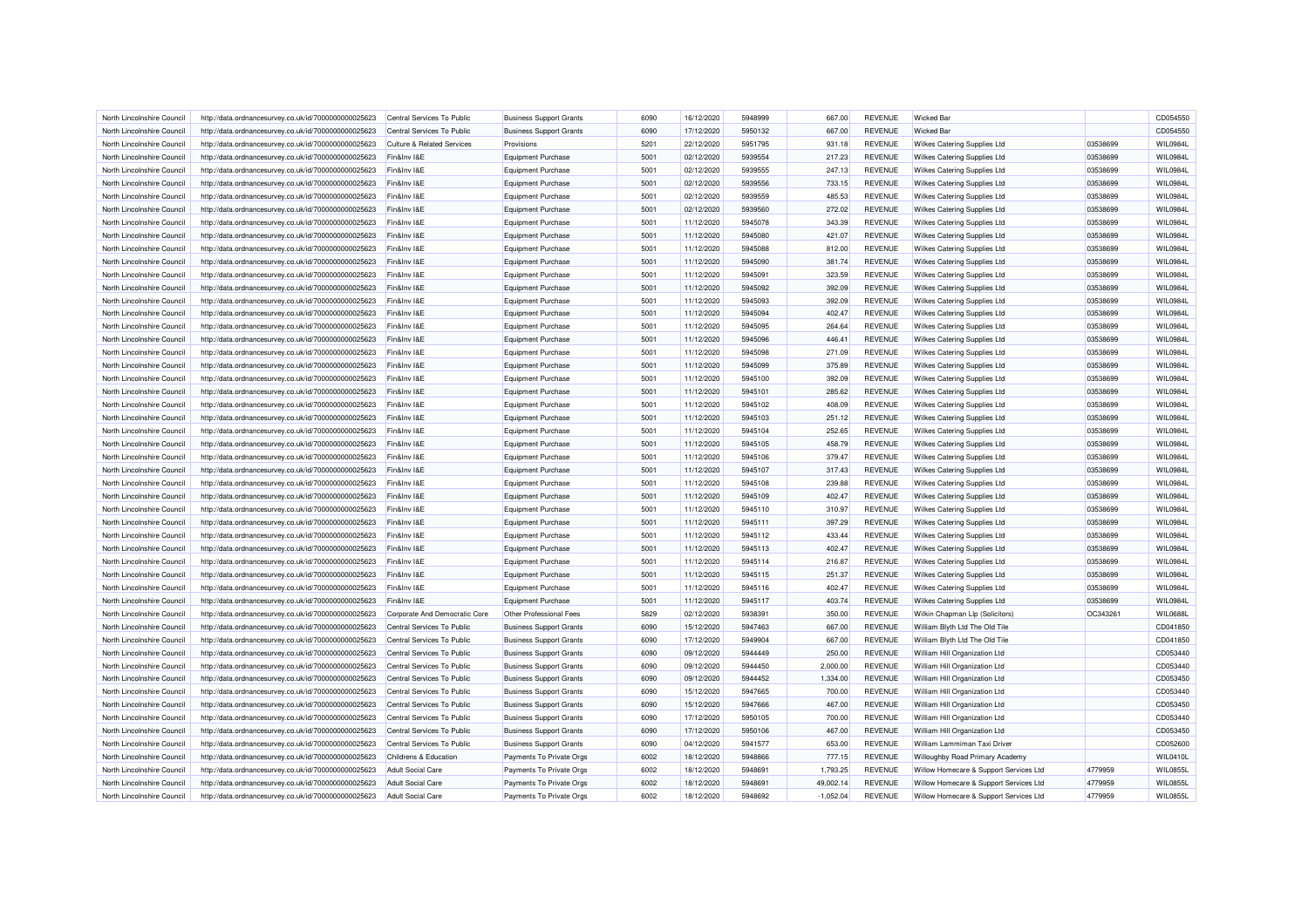| North Lincolnshire Council                               | http://data.ordnancesurvey.co.uk/id/7000000000025623                                                         | <b>Adult Social Care</b>                                 | Payments To Private Orgs                                         | 6002 | 18/12/2020               | 5948693            | 1.888.97         | <b>REVENUE</b>                   | Willow Homecare & Support Services Ltd                             | 4779959  | WIL0855L             |
|----------------------------------------------------------|--------------------------------------------------------------------------------------------------------------|----------------------------------------------------------|------------------------------------------------------------------|------|--------------------------|--------------------|------------------|----------------------------------|--------------------------------------------------------------------|----------|----------------------|
| North Lincolnshire Council                               | http://data.ordnancesurvey.co.uk/id/7000000000025623                                                         | Central Services To Public                               | <b>Business Support Grants</b>                                   | 6090 | 16/12/2020               | 5949039            | 3,000.00         | <b>REVENUE</b>                   | Wilsons Furnishers Limited                                         |          | CD054820             |
| North Lincolnshire Council                               | http://data.ordnancesurvey.co.uk/id/7000000000025623                                                         | Central Services To Public                               | <b>Business Support Grants</b>                                   | 6090 | 16/12/2020               | 5949040            | 2.000.00         | <b>REVENUE</b>                   | <b>Wilsons Furnishers Limited</b>                                  |          | CD054830             |
| North Lincolnshire Council                               | http://data.ordnancesurvey.co.uk/id/7000000000025623                                                         | Central Services To Public                               | <b>Business Support Grants</b>                                   | 6090 | 15/12/2020               | 5947351            | 1,000.00         | <b>REVENUE</b>                   | Window Kirton Ltd                                                  |          | CD040680             |
| North Lincolnshire Council                               | http://data.ordnancesurvey.co.uk/id/7000000000025623                                                         | Central Services To Public                               | <b>Business Support Grants</b>                                   | 6090 | 17/12/2020               | 5949792            | 1,000.00         | <b>REVENUE</b>                   | Window Kirton Ltd                                                  |          | CD040680             |
| North Lincolnshire Council                               | http://data.ordnancesurvey.co.uk/id/7000000000025623                                                         | Central Services To Public                               | <b>Business Support Grants</b>                                   | 6090 | 21/12/2020               | 5952228            | 1,000.00         | <b>REVENUE</b>                   | Window Kirton Ltd                                                  |          | CD040680             |
| North Lincolnshire Council                               | http://data.ordnancesurvey.co.uk/id/7000000000025623                                                         | Central Services To Public                               | <b>Business Support Grants</b>                                   | 6090 | 15/12/2020               | 5947292            | 1,500.00         | <b>REVENUE</b>                   | Winteringham Fields Ltd                                            |          | CD040080             |
| North Lincolnshire Council                               | http://data.ordnancesurvey.co.uk/id/7000000000025623                                                         | Central Services To Public                               | <b>Business Support Grants</b>                                   | 6090 | 17/12/2020               | 5949733            | 1,500.00         | <b>REVENUE</b>                   | Winteringham Fields Ltd                                            |          | CD040080             |
| North Lincolnshire Council                               | http://data.ordnancesurvey.co.uk/id/7000000000025623                                                         | Childrens & Education                                    | Payments To Voluntary Orgs                                       | 6001 | 18/12/2020               | 5948834            | 1,877.31         | <b>REVENUE</b>                   | Winteringham Under Fives                                           |          | WIN0036N             |
| North Lincolnshire Council                               | http://data.ordnancesurvey.co.uk/id/7000000000025623                                                         | Culture, Env, Reg & Planning Cap                         | Other Costs                                                      | A085 | 11/12/2020               | 5943482            | 1,781.09         | <b>CAPITAL</b>                   | Winterton Bowling & Recreation Club                                |          | WIN0621N             |
| North Lincolnshire Council                               | http://data.ordnancesurvey.co.uk/id/7000000000025623                                                         | <b>Planning Services</b>                                 | Payments To Voluntary Orgs                                       | 6001 | 11/12/2020               | 5943480            | 30,000.00        | <b>REVENUE</b>                   | Winterton Bowling & Recreation Club                                |          | WIN0621N             |
| North Lincolnshire Council                               | http://data.ordnancesurvey.co.uk/id/7000000000025623                                                         | Childrens & Education                                    | Payments To Private Orgs                                         | 6002 | 16/12/2020               | 5948120            | 39,404.17        | <b>REVENUE</b>                   | Winterton Community Academy                                        |          | <b>WIN0014N</b>      |
| North Lincolnshire Council                               | http://data.ordnancesurvey.co.uk/id/7000000000025623                                                         | <b>Adult Social Care</b>                                 | Payments To Health Providers                                     | 6019 | 11/12/2020               | 5945242            | 575.02           | REVENUE                          | Winterton Medical Practice                                         |          | <b>WIN0022N</b>      |
| North Lincolnshire Council                               | http://data.ordnancesurvey.co.uk/id/7000000000025623                                                         | Central Services To Public                               | <b>Business Support Grants</b>                                   | 6090 | 15/12/2020               | 5947580            | 1,000.00         | <b>REVENUE</b>                   | Winterton Rangers F C                                              |          | CD049790             |
| North Lincolnshire Council                               | http://data.ordnancesurvey.co.uk/id/7000000000025623                                                         | Central Services To Public                               | <b>Business Support Grants</b>                                   | 6090 | 17/12/2020               | 5950020            | 1,000.00         | <b>REVENUE</b>                   | Winterton Rangers F C                                              |          | CD049790             |
| North Lincolnshire Council                               | http://data.ordnancesurvey.co.uk/id/7000000000025623                                                         | <b>Culture &amp; Related Services</b>                    | Electricity                                                      | 3102 | 22/12/2020               | 5950883            | 373.65           | <b>REVENUE</b>                   | Winterton Rangers F C                                              |          | RAN0011N             |
| North Lincolnshire Council                               | http://data.ordnancesurvey.co.uk/id/7000000000025623                                                         | <b>Planning Services</b>                                 | Payments To Voluntary Orgs                                       | 6001 | 06/01/2021               | 5939799            | 6,000.00         | <b>REVENUE</b>                   | Winterton Rangers F C                                              |          | <b>RAN0011N</b>      |
| North Lincolnshire Council                               | http://data.ordnancesurvey.co.uk/id/7000000000025623                                                         | <b>Adult Social Care</b>                                 | Car And Travel Allowances                                        | 4306 | 04/12/2020               | 5940182            | 255.00           | <b>REVENUE</b>                   | <b>Winterton Taxis</b>                                             |          | WIN0289N             |
| North Lincolnshire Council                               | http://data.ordnancesurvey.co.uk/id/7000000000025623                                                         | Childrens & Education                                    | Payments To Private Orgs                                         | 6002 | 18/12/2020               | 5948836            | 9,807.58         | <b>REVENUE</b>                   | Wise Owl Farm Nursery                                              |          | WIS0032S             |
| North Lincolnshire Council                               | http://data.ordnancesurvey.co.uk/id/7000000000025623                                                         | Childrens & Education                                    | Payments To Private Orgs                                         | 6002 | 18/12/2020               | 5948835            | 29,332.10        | <b>REVENUE</b>                   | Wise Owl Private Day Nurseries Ltd                                 |          | WIS0028S             |
| North Lincolnshire Council                               | http://data.ordnancesurvey.co.uk/id/7000000000025623                                                         | Central Services To Public                               | <b>Business Support Grants</b>                                   | 6090 | 15/12/2020               | 5947553            | 667.00           | <b>REVENUE</b>                   | W.J.B.C Ltd                                                        |          | CD045480             |
| North Lincolnshire Council                               | http://data.ordnancesurvey.co.uk/id/7000000000025623                                                         | Central Services To Public                               | <b>Business Support Grants</b>                                   | 6090 | 17/12/2020               | 5949993            | 667.00           | <b>REVENUE</b>                   | W.J.B.C Ltd                                                        |          | CD045480             |
| North Lincolnshire Council                               | http://data.ordnancesurvey.co.uk/id/7000000000025623                                                         | Central Services To Public                               | <b>Business Support Grants</b>                                   | 6090 | 22/12/2020               | 5953210            | 1,000.00         | <b>REVENUE</b>                   | W.J.B.C Ltd                                                        |          | CD045480             |
| North Lincolnshire Council                               | http://data.ordnancesurvey.co.uk/id/7000000000025623                                                         | Central Services To Public                               | <b>Business Support Grants</b>                                   | 6090 | 15/12/2020               | 5947565            | 667.00           | <b>REVENUE</b>                   | Wis Sp Limited (The Chancel)                                       |          | CD049640             |
| North Lincolnshire Council                               | http://data.ordnancesurvey.co.uk/id/7000000000025623                                                         | Central Services To Public                               | <b>Business Support Grants</b>                                   | 6090 | 17/12/2020               | 5950005            | 667.00           | <b>REVENUE</b>                   | Wis Sp Limited (The Chancel)                                       |          | CD049640             |
|                                                          |                                                                                                              |                                                          |                                                                  | 6090 | 21/12/2020               |                    | 1,000.00         |                                  |                                                                    |          | CD049640             |
| North Lincolnshire Council                               | http://data.ordnancesurvey.co.uk/id/7000000000025623                                                         | Central Services To Public                               | <b>Business Support Grants</b>                                   | 6090 |                          | 5952260<br>5947356 |                  | <b>REVENUE</b>                   | Wis Sp Limited (The Chancel)                                       |          |                      |
| North Lincolnshire Council<br>North Lincolnshire Council | http://data.ordnancesurvey.co.uk/id/7000000000025623<br>http://data.ordnancesurvey.co.uk/id/7000000000025623 | Central Services To Public<br>Central Services To Public | <b>Business Support Grants</b><br><b>Business Support Grants</b> | 6090 | 15/12/2020<br>17/12/2020 | 5949797            | 667.00<br>667.00 | <b>REVENUE</b><br><b>REVENUE</b> | Wis Sp Limited (The Green Tree)<br>Wis Sp Limited (The Green Tree) |          | CD040730<br>CD040730 |
|                                                          |                                                                                                              |                                                          |                                                                  |      |                          |                    |                  |                                  |                                                                    |          |                      |
| North Lincolnshire Council                               | http://data.ordnancesurvey.co.uk/id/7000000000025623                                                         | Central Services To Public                               | <b>Business Support Grants</b>                                   | 6090 | 21/12/2020               | 5952230            | 1,000.00         | <b>REVENUE</b><br><b>REVENUE</b> | Wis Sp Limited (The Green Tree)                                    |          | CD040730<br>CD040720 |
| North Lincolnshire Council                               | http://data.ordnancesurvey.co.uk/id/7000000000025623                                                         | Central Services To Public                               | <b>Business Support Grants</b>                                   | 6090 | 15/12/2020               | 5947355            | 667.00           |                                  | Wis Sp Limited (Woolpack Hotel)                                    |          |                      |
| North Lincolnshire Council                               | http://data.ordnancesurvey.co.uk/id/7000000000025623                                                         | Central Services To Public                               | <b>Business Support Grants</b>                                   | 6090 | 17/12/2020               | 5949796            | 667.00           | <b>REVENUE</b>                   | Wis Sp Limited (Woolpack Hotel)                                    |          | CD040720             |
| North Lincolnshire Council                               | http://data.ordnancesurvey.co.uk/id/7000000000025623                                                         | Central Services To Public                               | <b>Business Support Grants</b>                                   | 6090 | 21/12/2020               | 5952229            | 1,000.00         | <b>REVENUE</b>                   | Wjs Sp Limited (Woolpack Hotel)                                    |          | CD040720             |
| North Lincolnshire Council                               | http://data.ordnancesurvey.co.uk/id/7000000000025623                                                         | Central Services To Public                               | <b>Business Support Grants</b>                                   | 6090 | 15/12/2020               | 5947542            | 667.00           | <b>REVENUE</b>                   | Wjs Temp1 Limited (Lincoln Imp)                                    |          | CD045370             |
| North Lincolnshire Council                               | http://data.ordnancesurvey.co.uk/id/7000000000025623                                                         | Central Services To Public                               | <b>Business Support Grants</b>                                   | 6090 | 17/12/2020               | 5949982            | 667.00           | <b>REVENUE</b>                   | Wis Temp1 Limited (Lincoln Imp)                                    |          | CD045370             |
| North Lincolnshire Council                               | http://data.ordnancesurvey.co.uk/id/7000000000025623                                                         | Central Services To Public                               | <b>Business Support Grants</b>                                   | 6090 | 21/12/2020               | 5952256            | 1,000.00         | <b>REVENUE</b>                   | Wis Temp1 Limited (Lincoln Imp)                                    |          | CD045370             |
| North Lincolnshire Council                               | http://data.ordnancesurvey.co.uk/id/7000000000025623                                                         | Central Services To Public                               | <b>Business Support Grants</b>                                   | 6090 | 04/12/2020               | 5941612            | 934.00           | <b>REVENUE</b>                   | <b>Wolds Alpacas</b>                                               |          | CD052950             |
| North Lincolnshire Council                               | http://data.ordnancesurvey.co.uk/id/7000000000025623                                                         | Central Services To Public                               | <b>Business Support Grants</b>                                   | 6090 | 02/12/2020               | 5940326            | 1,334.00         | <b>REVENUE</b>                   | <b>Wonderland Tattoo</b>                                           |          | CD051140             |
| North Lincolnshire Council                               | http://data.ordnancesurvey.co.uk/id/7000000000025623                                                         | Childrens & Education                                    | Payments To Private Orgs                                         | 6002 | 02/12/2020               | 5939845            | 4,632.66         | <b>REVENUE</b>                   | <b>Woodlands Academ</b>                                            |          | WOO0093C             |
| North Lincolnshire Council                               | http://data.ordnancesurvey.co.uk/id/7000000000025623                                                         | Central Services To Public                               | <b>Business Support Grants</b>                                   | 6090 | 15/12/2020               | 5947583            | 667.00           | <b>REVENUE</b>                   | <b>Woodside Caravan Site</b>                                       |          | CD049820             |
| North Lincolnshire Council                               | http://data.ordnancesurvey.co.uk/id/7000000000025623                                                         | Central Services To Public                               | <b>Business Support Grants</b>                                   | 6090 | 17/12/2020               | 5950023            | 667.00           | <b>REVENUE</b>                   | Woodside Caravan Site                                              |          | CD049820             |
| North Lincolnshire Council                               | http://data.ordnancesurvey.co.uk/id/7000000000025623                                                         | Central Services To Public                               | <b>Business Support Grants</b>                                   | 6090 | 16/12/2020               | 5949045            | 1,334.00         | <b>REVENUE</b>                   | Woolparadise                                                       |          | CD054880             |
| North Lincolnshire Council                               | http://data.ordnancesurvey.co.uk/id/7000000000025623                                                         | Central Services To Public                               | <b>Business Support Grants</b>                                   | 6090 | 15/12/2020               | 5947371            | 667.00           | <b>REVENUE</b>                   | Wootton Hall Holdings Ltd                                          |          | CD040890             |
| North Lincolnshire Council                               | http://data.ordnancesurvey.co.uk/id/7000000000025623                                                         | Central Services To Public                               | <b>Business Support Grants</b>                                   | 6090 | 15/12/2020               | 5947373            | 667.00           | <b>REVENUE</b>                   | Wootton Hall Holdings Ltd                                          |          | CD040910             |
| North Lincolnshire Council                               | http://data.ordnancesurvey.co.uk/id/7000000000025623                                                         | Central Services To Public                               | <b>Business Support Grants</b>                                   | 6090 | 17/12/2020               | 5949812            | 667.00           | <b>REVENUE</b>                   | Wootton Hall Holdings Ltd                                          |          | CD040890             |
| North Lincolnshire Council                               | http://data.ordnancesurvey.co.uk/id/7000000000025623                                                         | Central Services To Public                               | <b>Business Support Grants</b>                                   | 6090 | 17/12/2020               | 5949814            | 667.00           | <b>REVENUE</b>                   | Wootton Hall Holdings Ltd                                          |          | CD040910             |
| North Lincolnshire Council                               | http://data.ordnancesurvey.co.uk/id/7000000000025623                                                         | <b>Culture &amp; Related Services</b>                    | Payments To Private Orgs                                         | 6002 | 22/12/2020               | 5948170            | 875.00           | <b>REVENUE</b>                   | Words And Spaces Ltd                                               |          | <b>WOR0125R</b>      |
| North Lincolnshire Council                               | http://data.ordnancesurvey.co.uk/id/7000000000025623                                                         | Childrens & Education                                    | <b>Other Premises Costs</b>                                      | 3390 | 04/12/2020               | 5940871            | $\Omega$         | <b>REVENUE</b>                   | Workman                                                            |          | <b>WOR0151R</b>      |
| North Lincolnshire Council                               | http://data.ordnancesurvey.co.uk/id/7000000000025623                                                         | Childrens & Education                                    | <b>Other Premises Costs</b>                                      | 3390 | 04/12/2020               | 5940872            | $\Omega$         | <b>REVENUE</b>                   | Workman                                                            |          | <b>WOR0151R</b>      |
| North Lincolnshire Council                               | http://data.ordnancesurvey.co.uk/id/7000000000025623                                                         | Childrens & Education                                    | Rents                                                            | 3201 | 04/12/2020               | 5940872            | 5,586.06         | <b>REVENUE</b>                   | Workman                                                            |          | <b>WOR0151R</b>      |
| North Lincolnshire Council                               | http://data.ordnancesurvey.co.uk/id/7000000000025623                                                         | Highways & Transport                                     | Electricity                                                      | 3102 | 04/12/2020               | 5940871            | 1,132.09         | <b>REVENUE</b>                   | Workman                                                            |          | <b>WOR0151R</b>      |
| North Lincolnshire Council                               | http://data.ordnancesurvey.co.uk/id/7000000000025623                                                         | <b>Highways &amp; Transport</b>                          | Rents                                                            | 3201 | 04/12/2020               | 5940871            |                  | <b>REVENUE</b>                   | Workman                                                            |          | <b>WOR0151R</b>      |
| North Lincolnshire Council                               | http://data.ordnancesurvey.co.uk/id/7000000000025623                                                         | Culture, Env, Reg & Planning Cap                         | Consultants                                                      | A087 | 18/12/2020               | 5949327            | 662.40           | <b>CAPITAL</b>                   | Workman Lip                                                        | OC327825 | <b>WOR0123F</b>      |
| North Lincolnshire Council                               | http://data.ordnancesurvey.co.uk/id/7000000000025623                                                         | Central Services To Public                               | <b>Business Support Grants</b>                                   | 6090 | 16/12/2020               | 5948556            | 934.00           | <b>REVENUE</b>                   | W.O.W. Music Productions Ltd                                       |          | CD054030             |